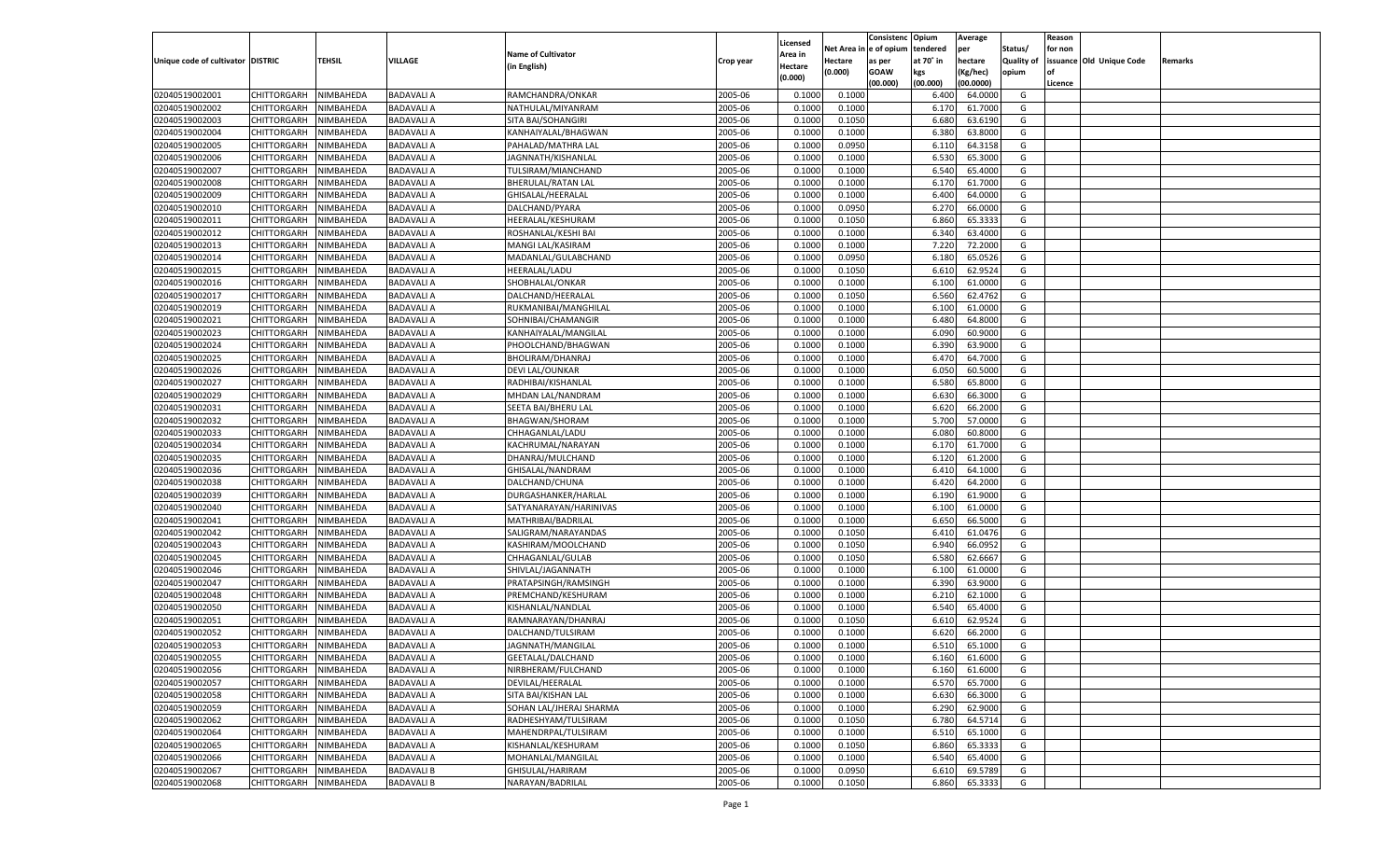|                                   |                       |               |                   |                                           |           |                           |          | Consistenc  | Opium     | Average   |                   | Reason  |                          |         |
|-----------------------------------|-----------------------|---------------|-------------------|-------------------------------------------|-----------|---------------------------|----------|-------------|-----------|-----------|-------------------|---------|--------------------------|---------|
|                                   |                       |               |                   | <b>Name of Cultivator</b>                 |           | Licensed                  | Net Area | e of opium  | tendered  | per       | Status/           | for non |                          |         |
| Unique code of cultivator DISTRIC |                       | <b>TEHSIL</b> | VILLAGE           | (in English)                              | Crop year | <b>Area in</b><br>Hectare | Hectare  | as per      | at 70° in | hectare   | <b>Quality of</b> |         | issuance Old Unique Code | Remarks |
|                                   |                       |               |                   |                                           |           | (0.000)                   | (0.000)  | <b>GOAW</b> | kgs       | (Kg/hec)  | opium             |         |                          |         |
|                                   |                       |               |                   |                                           |           |                           |          | (00.000)    | (00.000)  | (00.0000) |                   | Licence |                          |         |
| 02040519002069                    | CHITTORGARH           | NIMBAHEDA     | <b>BADAVALI B</b> | BARJIBAI/KAILASH                          | 2005-06   | 0.1000                    | 0.0950   |             | 6.100     | 64.210    | G                 |         |                          |         |
| 02040519002071                    | CHITTORGARH           | NIMBAHEDA     | <b>BADAVALI B</b> | DHANRAJ/BHERULAL                          | 2005-06   | 0.1000                    | 0.1000   |             | 6.400     | 64.0000   | G                 |         |                          |         |
| 02040519002072                    | CHITTORGARH           | NIMBAHEDA     | <b>BADAVALI B</b> | ONKARLAL/GABUR                            | 2005-06   | 0.1000                    | 0.1000   |             | 6.360     | 63.6000   | G                 |         |                          |         |
| 02040519002073                    | CHITTORGARH           | NIMBAHEDA     | <b>BADAVALI B</b> | NANDLAL/BADRILAL                          | 2005-06   | 0.1000                    | 0.1000   |             | 6.440     | 64.4000   | G                 |         |                          |         |
| 02040519002074                    | CHITTORGARH           | NIMBAHEDA     | <b>BADAVALI B</b> | GHANSHYAM/SOHANLAL                        | 2005-06   | 0.1000                    | 0.1000   |             | 6.640     | 66.4000   | G                 |         |                          |         |
| 02040519002075                    | CHITTORGARH           | NIMBAHEDA     | <b>BADAVALI B</b> | GANESHLAL/CHHAGANLAL                      | 2005-06   | 0.1000                    | 0.1000   |             | 6.100     | 61.0000   | G                 |         |                          |         |
| 02040519002076                    | CHITTORGARH           | NIMBAHEDA     | <b>BADAVALI B</b> | GOPAL DAS/BALU DAS                        | 2005-06   | 0.1000                    | 0.0950   |             | 6.11      | 64.3158   | G                 |         |                          |         |
| 02040519002078                    | CHITTORGARH           | NIMBAHEDA     | <b>BADAVALI B</b> | RAMESHWARLAL/MANGILAL                     | 2005-06   | 0.1000                    | 0.1000   |             | 6.660     | 66.6000   | G                 |         |                          |         |
| 02040519002079                    | CHITTORGARH           | NIMBAHEDA     | <b>BADAVALI B</b> | KALUGIRI/CHAMANGIRI                       | 2005-06   | 0.1000                    | 0.1000   |             | 7.250     | 72.5000   | G                 |         |                          |         |
| 02040519002080                    | CHITTORGARH           | NIMBAHEDA     | <b>BADAVALI B</b> | PRABHULAL/MEGHRAJ                         | 2005-06   | 0.1000                    | 0.1000   |             | 6.960     | 69.6000   | G                 |         |                          |         |
| 02040519002081                    | CHITTORGARH           | NIMBAHEDA     | <b>BADAVALI B</b> | KISHANLAL/KANHAIYALAL                     | 2005-06   | 0.1000                    | 0.1000   |             | 6.500     | 65.0000   | G                 |         |                          |         |
| 02040519002082                    | CHITTORGARH           | NIMBAHEDA     | <b>BADAVALI B</b> | MADANLAL/MEGHRAJ                          | 2005-06   | 0.1000                    | 0.0950   |             | 6.040     | 63.5789   | G                 |         |                          |         |
| 02040519002083                    | CHITTORGARH           | NIMBAHEDA     | <b>BADAVALI B</b> | SHANKERLAL/MATHURALAL                     | 2005-06   | 0.1000                    | 0.1000   |             | 6.610     | 66.1000   | G                 |         |                          |         |
| 02040519002084                    | CHITTORGARH           | NIMBAHEDA     | <b>BADAVALI B</b> | DEEPCHAND/NANDKOOR                        | 2005-06   | 0.1000                    | 0.1000   |             | 6.280     | 62.8000   | G                 |         |                          |         |
| 02040519002085                    | CHITTORGARH           | NIMBAHEDA     | <b>BADAVALI B</b> | NANALAL/DHANNA                            | 2005-06   | 0.1000                    | 0.1000   |             | 5.930     | 59.3000   | G                 |         |                          |         |
| 02040519002086                    | CHITTORGARH           | NIMBAHEDA     | <b>BADAVALI B</b> | <b>BHARATGIRI/SOHANGIRI</b>               | 2005-06   | 0.1000                    | 0.1050   |             | 6.790     | 64.6667   | G                 |         |                          |         |
| 02040519002087                    | CHITTORGARH           | NIMBAHEDA     | <b>BADAVALI B</b> | MOHANLAL/MANGILAL                         | 2005-06   | 0.1000                    | 0.1000   |             | 5.960     | 59.6000   | G                 |         |                          |         |
| 02040519002088                    | CHITTORGARH           | NIMBAHEDA     | <b>BADAVALI B</b> | DEVILAL/RAMCHAND                          | 2005-06   | 0.1000                    | 0.1000   |             | 6.160     | 61.6000   | G                 |         |                          |         |
| 02040519002089                    | CHITTORGARH           | NIMBAHEDA     | <b>BADAVALI B</b> | AMARCHAND/KISHANLAI                       | 2005-06   | 0.1000                    | 0.1000   |             | 6.320     | 63.2000   | G                 |         |                          |         |
| 02040519002091                    | CHITTORGARH           | NIMBAHEDA     | <b>BADAVALI B</b> | ASHOK KUMAR/RADHESHYAM SHARMA             | 2005-06   | 0.1000                    | 0.1000   |             | 6.560     | 65.6000   | G                 |         |                          |         |
| 02040519002092                    | CHITTORGARH           | NIMBAHEDA     | <b>BADAVALI B</b> | RAMESHWAR/NARULAL                         | 2005-06   | 0.1000                    | 0.1000   |             | 6.500     | 65.0000   | G                 |         |                          |         |
| 02040519002093                    | CHITTORGARH           | NIMBAHEDA     | <b>BADAVALI B</b> | MITHULAL/BOTLAL                           | 2005-06   | 0.1000                    | 0.0950   |             | 6.400     | 67.3684   | G                 |         |                          |         |
| 02040519002094                    | CHITTORGARH           | NIMBAHEDA     | <b>BADAVALI B</b> | KISHAN LAL/DANA JI                        | 2005-06   | 0.1000                    | 0.1000   |             | 5.990     | 59.9000   | G                 |         |                          |         |
| 02040519002095                    | CHITTORGARH           | NIMBAHEDA     | <b>BADAVALI B</b> | <b>BHERULAL/BOTLAL</b>                    | 2005-06   | 0.1000                    | 0.1000   |             | 6.450     | 64.5000   | G                 |         |                          |         |
| 02040519002096                    | CHITTORGARH           | NIMBAHEDA     | <b>BADAVALI B</b> | MANGUGIRI/CHAMANGIRI                      | 2005-06   | 0.1000                    | 0.1000   |             | 7.180     | 71.8000   | G                 |         |                          |         |
| 02040519002099                    | CHITTORGARH           | NIMBAHEDA     | <b>BADAVALI B</b> | GANESHALAL/BADRILAL                       | 2005-06   | 0.1000                    | 0.1000   |             | 6.510     | 65.1000   | G                 |         |                          |         |
| 02040519002100                    | CHITTORGARH           | NIMBAHEDA     | <b>BADAVALI B</b> | MANGILAL/KACHRUMAL                        | 2005-06   | 0.1000                    | 0.1050   |             | 6.440     | 61.3333   | G                 |         |                          |         |
| 02040519002101                    | CHITTORGARH           | NIMBAHEDA     | <b>BADAVALI B</b> | AMARCHAND/GOMA REGAR                      | 2005-06   | 0.1000                    | 0.1000   |             | 6.850     | 68.5000   | G                 |         |                          |         |
| 02040519002102                    | CHITTORGARH           | NIMBAHEDA     | <b>BADAVALI B</b> | JAGDISH PRASAD/KISHANLAL                  | 2005-06   | 0.1000                    | 0.1000   |             | 7.050     | 70.5000   | G                 |         |                          |         |
| 02040519002103                    | CHITTORGARH           | NIMBAHEDA     | <b>BADAVALI B</b> | HULASI BAI/MOHAN LAL                      | 2005-06   | 0.1000                    | 0.1000   |             | 6.630     | 66.3000   | G                 |         |                          |         |
| 02040519002104                    | CHITTORGARH           | NIMBAHEDA     | <b>BADAVALI B</b> | RAMESHWARLAL/SHANKERLAL                   | 2005-06   | 0.1000                    | 0.1000   |             | 6.040     | 60.4000   | G                 |         |                          |         |
| 02040519002105                    | CHITTORGARH           | NIMBAHEDA     | <b>BADAVALI B</b> | SATYANARAYAN/BADRILAI                     | 2005-06   | 0.1000                    | 0.0950   |             | 6.370     | 67.0526   | G                 |         |                          |         |
| 02040519002106                    | CHITTORGARH           | NIMBAHEDA     | <b>BADAVALI B</b> | RAMNARAYAN/JAGNNATH                       | 2005-06   | 0.1000                    | 0.0950   |             | 6.490     | 68.3158   | G                 |         |                          |         |
| 02040519002107                    | CHITTORGARH           | NIMBAHEDA     | <b>BADAVALI B</b> | DEVISINGH/BHIMSINGH                       | 2005-06   | 0.1000                    | 0.0950   |             | 6.200     | 65.2632   | G                 |         |                          |         |
| 02040519002108                    | CHITTORGARH           | NIMBAHEDA     | <b>BADAVALI B</b> | MODIRAM/KAJOD                             | 2005-06   | 0.1000                    | 0.1000   |             | 6.44      | 64.4000   | G                 |         |                          |         |
| 02040519002109                    | CHITTORGARH           | NIMBAHEDA     | <b>BADAVALI B</b> | BHANIRAM/KAJOD                            | 2005-06   | 0.1000                    | 0.1000   |             | 5.900     | 59.0000   | G                 |         |                          |         |
| 02040519002111                    | CHITTORGARH           | NIMBAHEDA     | <b>BADAVALI B</b> | PRABHULAL/BHERA                           | 2005-06   | 0.1000                    | 0.1000   |             | 6.440     | 64.4000   | G                 |         |                          |         |
| 02040519002113                    | CHITTORGARH           | NIMBAHEDA     | <b>BADAVALI B</b> | OMPRAKASH/SHIVLAL                         | 2005-06   | 0.1000                    | 0.0950   |             | 6.160     | 64.8421   | G                 |         |                          |         |
| 02040519002114                    | CHITTORGARH           | NIMBAHEDA     | <b>BADAVALI B</b> | HEERALAL/JAGNNATH                         | 2005-06   | 0.1000                    | 0.1000   |             | 6.370     | 63.7000   | G                 |         |                          |         |
| 02040519002115                    | CHITTORGARH           | NIMBAHEDA     | <b>BADAVALI B</b> | BABULAL/SHOBHALAL                         | 2005-06   | 0.1000                    | 0.1000   |             | 5.930     | 59.3000   | G                 |         |                          |         |
| 02040519002116                    | CHITTORGARH           | NIMBAHEDA     | <b>BADAVALI B</b> | JAGDISH CHANDRA/KACRUMAL                  | 2005-06   | 0.1000                    | 0.1000   |             | 6.640     | 66.4000   | G                 |         |                          |         |
| 02040519002117                    | CHITTORGARH           | NIMBAHEDA     | <b>BADAVALI B</b> | KHEMRAJ/JASRAJ                            | 2005-06   | 0.1000                    | 0.1000   |             | 6.710     | 67.1000   | G                 |         |                          |         |
| 02040519002118                    | CHITTORGARH           | NIMBAHEDA     | <b>BADAVALI B</b> | BANSHILAL/JAGNNATH                        | 2005-06   | 0.1000                    | 0.1000   |             | 6.230     | 62.3000   | G                 |         |                          |         |
| 02040519002119                    | CHITTORGARH           | NIMBAHEDA     | <b>BADAVALI B</b> | JAGDISHCHAND/GHISULAL                     | 2005-06   | 0.1000                    | 0.1000   |             | 6.290     | 62.9000   | G                 |         |                          |         |
| 02040519002120                    |                       | NIMBAHEDA     | <b>BADAVALI B</b> |                                           | 2005-06   | 0.1000                    | 0.1000   |             | 6.180     | 61.8000   | G                 |         |                          |         |
|                                   | CHITTORGARH           |               |                   | KAILASHDASH/SALIGRAM                      |           |                           |          |             |           |           |                   |         |                          |         |
| 02040519002121                    | CHITTORGARH NIMBAHEDA |               | <b>BADAVALI B</b> | BHARATKUMAR/KISHANLAL<br>AMARCHAND/HEMRAJ | 2005-06   | 0.1000                    | 0.1050   |             | 7.350     | 70.0000   | G                 |         |                          |         |
| 02040519002122                    | <b>CHITTORGARH</b>    | NIMBAHEDA     | <b>BADAVALI B</b> |                                           | 2005-06   | 0.1000                    | 0.1000   |             | 6.470     | 64.7000   | G                 |         |                          |         |
| 02040519002123                    | CHITTORGARH           | NIMBAHEDA     | <b>BADAVALI B</b> | MANGI LAL/PYAR JI                         | 2005-06   | 0.1000                    | 0.1000   |             | 6.700     | 67.0000   | G                 |         |                          |         |
| 02040519002125                    | <b>CHITTORGARH</b>    | NIMBAHEDA     | <b>BADAVALI B</b> | CHHAGANLAL/PHOOLCHAND                     | 2005-06   | 0.1000                    | 0.1000   |             | 6.480     | 64.8000   | G                 |         |                          |         |
| 02040519002126                    | <b>CHITTORGARH</b>    | NIMBAHEDA     | <b>BADAVALI B</b> | RAMESHWARLAL/JAGNNATH                     | 2005-06   | 0.1000                    | 0.1000   |             | 6.140     | 61.4000   | G                 |         |                          |         |
| 02040519002127                    | <b>CHITTORGARH</b>    | NIMBAHEDA     | <b>BADAVALI B</b> | RAMESHCHANDRA/DALCHAND                    | 2005-06   | 0.1000                    | 0.0950   |             | 6.440     | 67.7895   | G                 |         |                          |         |
| 02040519002128                    | <b>CHITTORGARH</b>    | NIMBAHEDA     | <b>BADAVALI B</b> | BHERU LAL/NATHU LAL                       | 2005-06   | 0.1000                    | 0.1000   |             | 5.940     | 59.4000   | G                 | 05      |                          |         |
| 02040519002129                    | <b>CHITTORGARH</b>    | NIMBAHEDA     | <b>BADAVALI B</b> | SHANTI BAI/MITHULAL                       | 2005-06   | 0.1000                    | 0.1000   |             | 6.810     | 68.1000   | G                 |         |                          |         |
| 02040519002130                    | <b>CHITTORGARH</b>    | NIMBAHEDA     | <b>BADAVALI B</b> | RAMLAL/PREMCHAND                          | 2005-06   | 0.1000                    | 0.1000   |             | 6.190     | 61.9000   | G                 |         |                          |         |
| 02040519002131                    | <b>CHITTORGARH</b>    | NIMBAHEDA     | <b>BADAVALI B</b> | RADHESHYAM/KHYALIRAM                      | 2005-06   | 0.1000                    | 0.1000   |             | 6.460     | 64.6000   | G                 |         |                          |         |
| 02040519002132                    | <b>CHITTORGARH</b>    | NIMBAHEDA     | <b>BADAVALI B</b> | <b>GOPALLAL /BHERU LAL</b>                | 2005-06   | 0.1000                    | 0.1000   |             | 6.230     | 62.3000   | G                 |         |                          |         |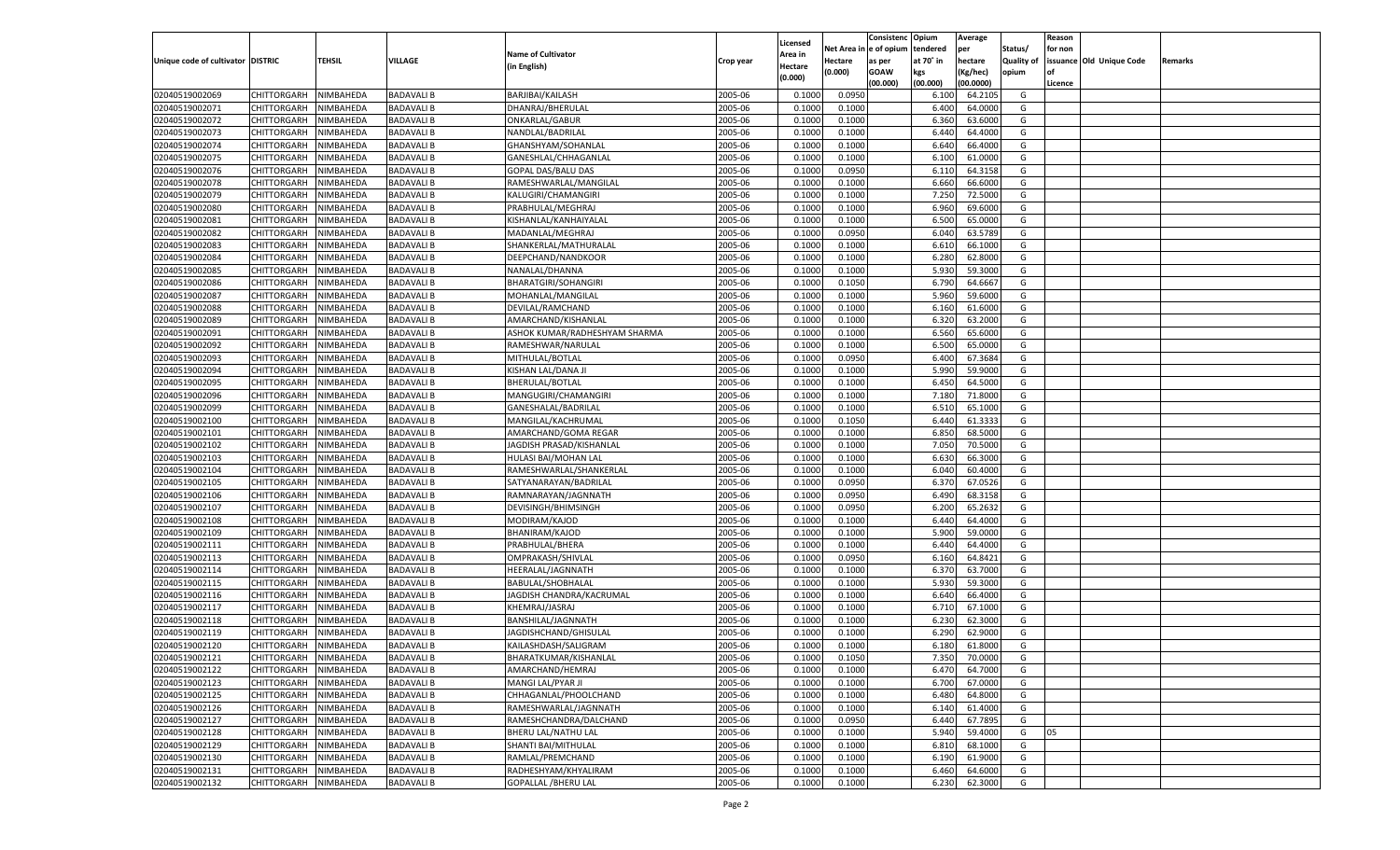|                                   |                    |           |                       |                                 |           |          |          | Consistenc Opium |           | Average   |                   | Reason    |                          |         |
|-----------------------------------|--------------------|-----------|-----------------------|---------------------------------|-----------|----------|----------|------------------|-----------|-----------|-------------------|-----------|--------------------------|---------|
|                                   |                    |           |                       |                                 |           | Licensed | Net Area | e of opium       | tendered  | per       | Status/           | for non   |                          |         |
| Unique code of cultivator DISTRIC |                    | TEHSIL    | VILLAGE               | <b>Name of Cultivator</b>       | Crop year | Area in  | Hectare  | as per           | at 70˚ in | hectare   | <b>Quality of</b> |           | issuance Old Unique Code | Remarks |
|                                   |                    |           |                       | (in English)                    |           | Hectare  | (0.000)  | <b>GOAW</b>      | kgs       | (Kg/hec)  | opium             | <b>of</b> |                          |         |
|                                   |                    |           |                       |                                 |           | (0.000)  |          | (00.000)         | (00.000)  | (00.0000) |                   | Licence   |                          |         |
|                                   |                    |           |                       |                                 |           |          |          |                  |           |           |                   |           |                          |         |
| 02040519002133                    | CHITTORGARH        | NIMBAHEDA | <b>BADAVALI B</b>     | DEVI LAL / BHAVAR LAL DHAKAD    | 2005-06   | 0.1000   | 0.1000   |                  | 7.100     | 71.0000   | G                 |           |                          |         |
| 02040519002134                    | CHITTORGARH        | NIMBAHEDA | <b>BADAVALI B</b>     | JAI CHAND/BALU                  | 2005-06   | 0.1000   | 0.1050   |                  | 6.250     | 59.5238   | G                 |           |                          |         |
| 02040519002135                    | <b>CHITTORGARH</b> | NIMBAHEDA | <b>BADAVALI B</b>     | KHEMI BAI/UKAR LAL              | 2005-06   | 0.1000   | 0.1000   |                  | 6.140     | 61.4000   | G                 |           |                          |         |
| 02040519002136                    | CHITTORGARH        | NIMBAHEDA | <b>BADAVALI B</b>     | MANNA LAL/CHUNA JI              | 2005-06   | 0.1000   | 0.1050   |                  | 6.250     | 59.5238   | G                 |           |                          |         |
| 02040519002137                    | CHITTORGARH        | NIMBAHEDA | <b>BADAVALI B</b>     | RATAN LAL/CHUNNI LAL PRAJAPAT   | 2005-06   | 0.1000   | 0.1000   |                  | 5.920     | 59.2000   | G                 |           |                          |         |
| 02040519002138                    | CHITTORGARH        | NIMBAHEDA | <b>BADAVALI B</b>     | VISHNU GIRI/MANOHAR GIRI        | 2005-06   | 0.1000   | 0.1000   |                  | 6.600     | 66.0000   | G                 |           |                          |         |
| 02040519002139                    | <b>CHITTORGARH</b> | NIMBAHEDA | <b>BADAVALI B</b>     | TULSIRAM/KHAYALI LAL SHARMA     | 2005-06   | 0.1000   | 0.1000   |                  | 6.570     | 65.7000   | G                 |           |                          |         |
| 02040519002140                    | CHITTORGARH        | NIMBAHEDA | <b>BADAVALI B</b>     | JANI BAI/RAMCHANDRA             | 2005-06   | 0.1000   | 0.1000   |                  | 6.280     | 62.8000   | G                 |           |                          |         |
| 02040519002141                    | <b>CHITTORGARH</b> | NIMBAHEDA | <b>BADAVALI B</b>     | RATAN SINGH/BHIM SINGH          | 2005-06   | 0.1000   | 0.1050   |                  | 6.360     | 60.5714   | G                 |           |                          |         |
| 02040519002142                    | CHITTORGARH        | NIMBAHEDA | <b>BADAVALI B</b>     | DEVILAAL/GULAB JI BALAI         | 2005-06   | 0.1000   | 0.1000   |                  | 6.560     | 65.6000   | G                 |           |                          |         |
| 02040519002143                    | <b>CHITTORGARH</b> | NIMBAHEDA | <b>BADAVALI B</b>     | NAND LAL/KISHAN LAL SHARMA      | 2005-06   | 0.1000   | 0.1000   |                  | 7.100     | 71.0000   | G                 |           |                          |         |
| 02040519002144                    | CHITTORGARH        | NIMBAHEDA | <b>BADAVALI B</b>     | GISHU LAL/HAR NIVAS SHARMA      | 2005-06   | 0.1000   | 0.0950   |                  | 6.230     | 65.5789   | G                 |           |                          |         |
| 02040519002145                    | <b>CHITTORGARH</b> | NIMBAHEDA | <b>BADAVALI B</b>     | JASH RAJ/CHUNNI LAL PRAJAPAT    | 2005-06   | 0.1000   | 0.1000   |                  | 6.290     | 62.9000   | G                 |           |                          |         |
|                                   |                    |           | <b>BADAVALI B</b>     |                                 | 2005-06   |          |          |                  | 7.090     | 70.9000   | G                 |           |                          |         |
| 02040519002146                    | CHITTORGARH        | NIMBAHEDA |                       | PRABHU LAL/KISHAN LAL DHAKAD    |           | 0.1000   | 0.1000   |                  |           |           |                   |           |                          |         |
| 02040519002147                    | <b>CHITTORGARH</b> | NIMBAHEDA | <b>BADAVALI B</b>     | UDAY LAL/KHAYALI LAL REGAR      | 2005-06   | 0.1000   | 0.1050   |                  | 6.610     | 62.9524   | G                 |           |                          |         |
| 02040519002148                    | CHITTORGARH        | NIMBAHEDA | <b>BADAVALI B</b>     | BOTH LAL/CHOGA LAL NAI          | 2005-06   | 0.1000   | 0.0950   |                  | 6.300     | 66.3158   | G                 |           |                          |         |
| 02040519002149                    | <b>CHITTORGARH</b> | NIMBAHEDA | <b>BADAVALI B</b>     | DHAN RAJ/NAND LAL SHARMA        | 2005-06   | 0.1000   | 0.1000   |                  | 6.630     | 66.3000   | G                 |           |                          |         |
| 02040519002151                    | CHITTORGARH        | NIMBAHEDA | <b>BADAVALI B</b>     | SUKHLAL/NATHU LAL DHAKAD        | 2005-06   | 0.1000   | 0.0950   |                  | 6.300     | 66.3158   | G                 |           |                          |         |
| 02040519002152                    | <b>CHITTORGARH</b> | NIMBAHEDA | <b>BADAVALI B</b>     | DINESH CHANDRA/MADAN LAL DHAKAD | 2005-06   | 0.1000   | 0.0950   |                  | 6.140     | 64.6316   | G                 |           |                          |         |
| 02040519002153                    | CHITTORGARH        | NIMBAHEDA | <b>BADAVALI B</b>     | LILA SHANKAR/GHISU LAL DHAKAD   | 2005-06   | 0.1000   | 0.0950   |                  | 6.140     | 64.6316   | G                 |           |                          |         |
| 02040519002154                    | <b>CHITTORGARH</b> | NIMBAHEDA | <b>BADAVALI B</b>     | SHRILAL/TULSIRAM                | 2005-06   | 0.1000   | 0.1050   |                  | 6.650     | 63.3333   | G                 |           |                          |         |
| 02040519003001                    | CHITTORGARH        | NIMBAHEDA | <b>BANGEDAGHATA A</b> | MANGILAL/RAMALAL                | 2005-06   | 0.1000   | 0.1050   |                  | 6.830     | 65.0476   | G                 |           |                          |         |
| 02040519003002                    | <b>CHITTORGARH</b> | NIMBAHEDA | <b>BANGEDAGHATA A</b> | RATANLAL/KISHANLAL              | 2005-06   | 0.1000   | 0.1000   |                  | 6.160     | 61.6000   | G                 |           |                          |         |
| 02040519003003                    | CHITTORGARH        | NIMBAHEDA | BANGEDAGHATA A        | VARJIBAI/TEKCHAND               | 2005-06   | 0.1000   | 0.1000   |                  | 6.43(     | 64.3000   | G                 |           |                          |         |
| 02040519003004                    | <b>CHITTORGARH</b> | NIMBAHEDA | BANGEDAGHATA A        | <b>MANGILAL/ONKAR</b>           | 2005-06   | 0.1000   | 0.0950   |                  | 6.400     | 67.3684   | G                 |           |                          |         |
| 02040519003005                    | CHITTORGARH        | NIMBAHEDA | <b>BANGEDAGHATA A</b> | BHURALAL/BHANWAR LAL            | 2005-06   | 0.1000   | 0.1000   |                  | 5.910     | 59.1000   | G                 |           |                          |         |
| 02040519003006                    | <b>CHITTORGARH</b> | NIMBAHEDA | <b>BANGEDAGHATA A</b> | MOTIYABAI/MANGILAL              | 2005-06   | 0.1000   | 0.0950   |                  | 6.490     | 68.3158   | G                 |           |                          |         |
| 02040519003007                    | CHITTORGARH        | NIMBAHEDA | BANGEDAGHATA A        | GOPALLAL/LALU                   | 2005-06   | 0.1000   | 0.0950   |                  | 6.300     | 66.3158   | G                 |           |                          |         |
| 02040519003008                    | <b>CHITTORGARH</b> | NIMBAHEDA | <b>BANGEDAGHATA A</b> | DHAPU BAI/NANALAL               | 2005-06   | 0.1000   | 0.1050   |                  | 6.730     | 64.0952   | G                 |           |                          |         |
| 02040519003009                    | CHITTORGARH        | NIMBAHEDA |                       | BHUVANIRAM/KESURAM              | 2005-06   |          | 0.1000   |                  | 6.510     | 65.1000   | G                 |           |                          |         |
|                                   |                    |           | <b>BANGEDAGHATA A</b> |                                 |           | 0.1000   |          |                  |           |           |                   |           |                          |         |
| 02040519003010                    | <b>CHITTORGARH</b> | NIMBAHEDA | <b>BANGEDAGHATA A</b> | BHUWANIRAM/JAGNNATH             | 2005-06   | 0.1000   | 0.1000   |                  | 6.040     | 60.4000   | G                 |           |                          |         |
| 02040519003011                    | CHITTORGARH        | NIMBAHEDA | <b>BANGEDAGHATA A</b> | BHERULAL/GHISALAL               | 2005-06   | 0.1000   | 0.0950   |                  | 6.53      | 68.7368   | G                 |           |                          |         |
| 02040519003012                    | <b>CHITTORGARH</b> | NIMBAHEDA | <b>BANGEDAGHATA A</b> | SHANTILAL/HEERALAL              | 2005-06   | 0.1000   | 0.1000   |                  | 6.900     | 69.0000   | G                 |           |                          |         |
| 02040519003013                    | CHITTORGARH        | NIMBAHEDA | BANGEDAGHATA A        | RAMESHWARLAL/BHUVANIRAM         | 2005-06   | 0.1000   | 0.1000   |                  | 6.730     | 67.3000   | G                 |           |                          |         |
| 02040519003014                    | CHITTORGARH        | NIMBAHEDA | <b>BANGEDAGHATA A</b> | BADRILAL/NANURAM                | 2005-06   | 0.1000   | 0.1000   |                  | 6.500     | 65.0000   | G                 |           |                          |         |
| 02040519003015                    | CHITTORGARH        | NIMBAHEDA | <b>BANGEDAGHATA A</b> | BHANWARLAL/KESHURAM             | 2005-06   | 0.1000   | 0.1000   |                  | 6.500     | 65.0000   | G                 |           |                          |         |
| 02040519003016                    | <b>CHITTORGARH</b> | NIMBAHEDA | <b>BANGEDAGHATA A</b> | CHHAGANLAL/NANALAL              | 2005-06   | 0.1000   | 0.1000   |                  | 6.180     | 61.8000   | G                 |           |                          |         |
| 02040519003017                    | CHITTORGARH        | NIMBAHEDA | BANGEDAGHATA A        | MOTI LAL/KASIRAM                | 2005-06   | 0.1000   | 0.0950   |                  | 6.010     | 63.2632   | G                 |           |                          |         |
| 02040519003018                    | <b>CHITTORGARH</b> | NIMBAHEDA | <b>BANGEDAGHATA A</b> | NANA/NARAYAN                    | 2005-06   | 0.1000   | 0.0950   |                  | 6.280     | 66.1053   | G                 |           |                          |         |
| 02040519003019                    | CHITTORGARH        | NIMBAHEDA | <b>BANGEDAGHATA A</b> | CHUNNI LAL/AMARCHAND            | 2005-06   | 0.1000   | 0.1000   |                  | 6.42(     | 64.2000   | G                 |           |                          |         |
| 02040519003020                    | <b>CHITTORGARH</b> | NIMBAHEDA | <b>BANGEDAGHATA A</b> | SHIVNARAYAN/PRABHULAL           | 2005-06   | 0.1000   | 0.0950   |                  | 6.750     | 71.0526   | G                 |           |                          |         |
| 02040519003021                    | CHITTORGARH        | NIMBAHEDA | BANGEDAGHATA A        | GANGARAM/BHUVANIRAM             | 2005-06   | 0.1000   | 0.1000   |                  | 6.290     | 62.9000   | G                 |           |                          |         |
| 02040519003022                    | CHITTORGARH        | NIMBAHEDA | BANGEDAGHATA A        | RADHESHYAM/BHURIBAI             | 2005-06   | 0.1000   | 0.1000   |                  | 6.210     | 62.1000   | G                 |           |                          |         |
| 02040519003023                    | CHITTORGARH        | NIMBAHEDA | <b>BANGEDAGHATA A</b> | ONKARLAL/BHAGIRATH              | 2005-06   | 0.1000   | 0.1000   |                  | 6.35      | 63.5000   | G                 |           |                          |         |
| 02040519003024                    | CHITTORGARH        | NIMBAHEDA | <b>BANGEDAGHATA A</b> | VARDICHAND/PYARA                | 2005-06   | 0.1000   | 0.1000   |                  | 6.590     | 65.9000   | G                 |           |                          |         |
| 02040519003025                    | CHITTORGARH        | NIMBAHEDA | <b>BANGEDAGHATA A</b> | PHOOLCHAND/SUKHDEV              | 2005-06   | 0.1000   | 0.1000   |                  | 6.730     | 67.3000   | G                 |           |                          |         |
| 02040519003026                    | <b>CHITTORGARH</b> | NIMBAHEDA | <b>BANGEDAGHATA A</b> | NANA LAL/TULSIRAM               | 2005-06   | 0.1000   | 0.1000   |                  | 6.160     | 61.6000   | G                 |           |                          |         |
| 02040519003028                    | <b>CHITTORGARH</b> | NIMBAHEDA | <b>BANGEDAGHATA A</b> | KANHAIYALAL/BHUWANIRAM          | 2005-06   | 0.1000   | 0.1000   |                  | 6.520     | 65.2000   | G                 |           |                          |         |
| 02040519003029                    | <b>CHITTORGARH</b> | NIMBAHEDA | <b>BANGEDAGHATA A</b> | <b>BHERU LAL/DANRAJ</b>         | 2005-06   | 0.1000   | 0.1000   |                  |           | 69.1000   | $\blacksquare$    | 02        |                          |         |
|                                   |                    |           |                       |                                 |           |          |          |                  | 6.910     |           |                   |           |                          |         |
| 02040519003030                    | <b>CHITTORGARH</b> | NIMBAHEDA | <b>BANGEDAGHATA A</b> | HEERA LAL/JIVRAJ                | 2005-06   | 0.1000   | 0.0950   |                  | 5.910     | 62.2105   | G                 |           |                          |         |
| 02040519003031                    | <b>CHITTORGARH</b> | NIMBAHEDA | <b>BANGEDAGHATA A</b> | LABCHAND/OUNKAR LAL             | 2005-06   | 0.1000   | 0.1000   |                  | 6.500     | 65.0000   | G                 |           |                          |         |
| 02040519003032                    | <b>CHITTORGARH</b> | NIMBAHEDA | <b>BANGEDAGHATA A</b> | MOHANLAL/NANALAL                | 2005-06   | 0.1000   | 0.0950   |                  | 8.050     | 84.7368   | G                 |           |                          |         |
| 02040519003035                    | <b>CHITTORGARH</b> | NIMBAHEDA | <b>BANGEDAGHATA A</b> | KISHANLAL/BHUWANIRAM            | 2005-06   | 0.1000   | 0.0950   |                  | 6.41      | 67.4737   | G                 |           |                          |         |
| 02040519003036                    | <b>CHITTORGARH</b> | NIMBAHEDA | <b>BANGEDAGHATA A</b> | NANIBAI/BHANWARLAL              | 2005-06   | 0.1000   | 0.0950   |                  | 6.560     | 69.0526   | G                 |           |                          |         |
| 02040519003037                    | CHITTORGARH        | NIMBAHEDA | <b>BANGEDAGHATA A</b> | PRABHULAL/ONKARLAL              | 2005-06   | 0.1000   | 0.1000   |                  | 6.990     | 69.9000   | G                 |           |                          |         |
| 02040519003038                    | <b>CHITTORGARH</b> | NIMBAHEDA | <b>BANGEDAGHATA A</b> | MANGILAL/NANALAL                | 2005-06   | 0.1000   | 0.1000   |                  | 6.140     | 61.4000   | G                 |           |                          |         |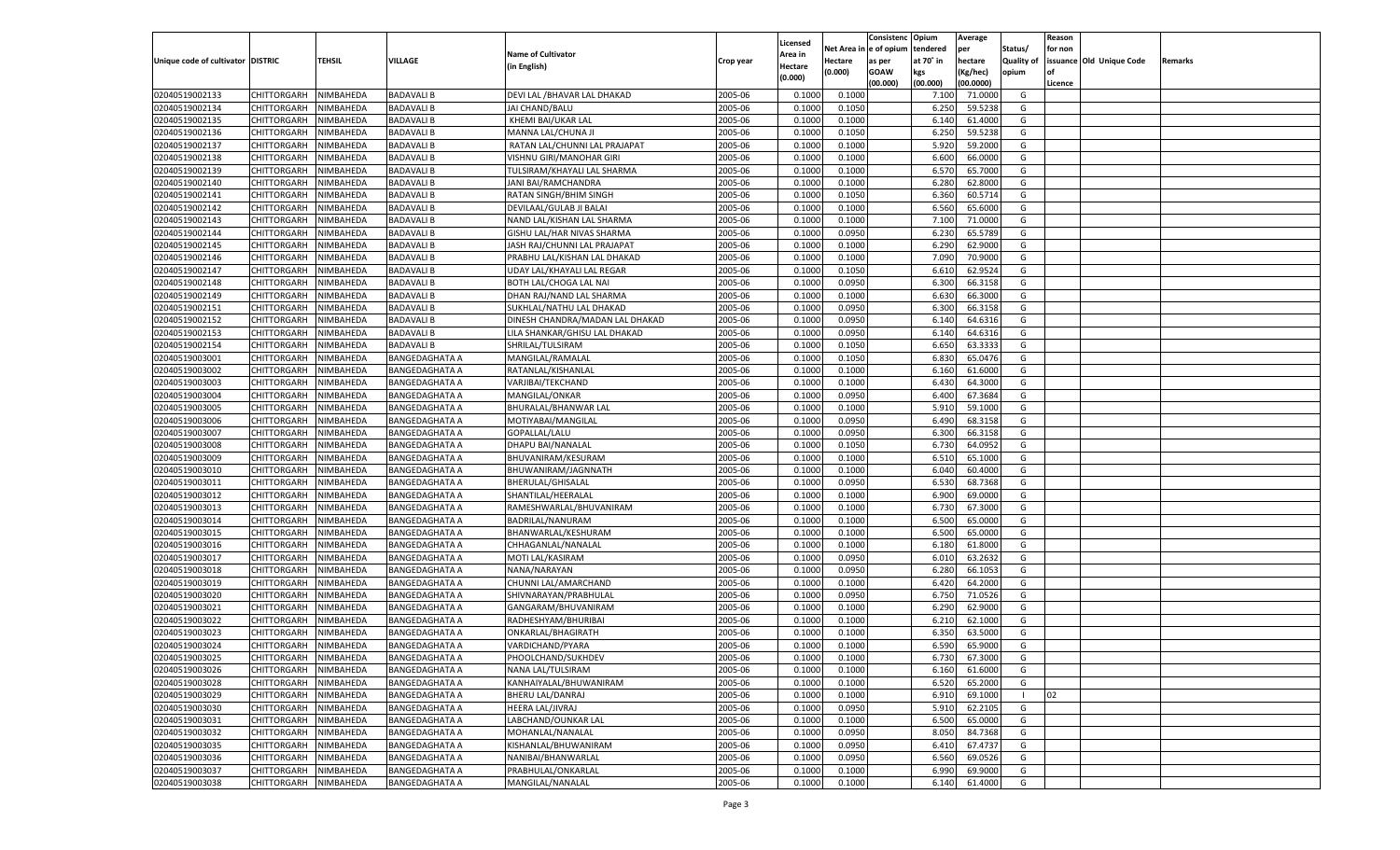|                                   |                       |           |                       |                                |           |          |          | Consistenc Opium |           | Average   |                   | Reason    |                          |                    |
|-----------------------------------|-----------------------|-----------|-----------------------|--------------------------------|-----------|----------|----------|------------------|-----------|-----------|-------------------|-----------|--------------------------|--------------------|
|                                   |                       |           |                       |                                |           | Licensed | Net Area | e of opium       | tendered  | per       | Status/           | for non   |                          |                    |
| Unique code of cultivator DISTRIC |                       | TEHSIL    | VILLAGE               | <b>Name of Cultivator</b>      | Crop year | Area in  | Hectare  | as per           | at 70° in | hectare   | <b>Quality of</b> |           | issuance Old Unique Code | Remarks            |
|                                   |                       |           |                       | (in English)                   |           | Hectare  | (0.000)  | <b>GOAW</b>      | kgs       | (Kg/hec)  | opium             | <b>of</b> |                          |                    |
|                                   |                       |           |                       |                                |           | (0.000)  |          | (00.000)         | (00.000)  | (00.0000) |                   | Licence   |                          |                    |
|                                   |                       | NIMBAHEDA |                       |                                |           | 0.1000   |          |                  |           | 64.7368   | G                 |           |                          | <b>NAME CHANGE</b> |
| 02040519003039                    | CHITTORGARH           |           | <b>BANGEDAGHATA A</b> | ASHOKKUMAR/BHAWARLAL           | 2005-06   |          | 0.0950   |                  | 6.150     |           |                   |           |                          |                    |
| 02040519003040                    | CHITTORGARH           | NIMBAHEDA | <b>BANGEDAGHATA A</b> | SHUWAGI BAI/RAM LAL            | 2005-06   | 0.1000   | 0.1000   |                  | 6.240     | 62.4000   | G                 |           |                          |                    |
| 02040519003043                    | <b>CHITTORGARH</b>    | NIMBAHEDA | <b>BANGEDAGHATA A</b> | DEUBAI/MOTILAL                 | 2005-06   | 0.1000   | 0.1000   |                  | 6.140     | 61.4000   | G                 |           |                          |                    |
| 02040519003044                    | CHITTORGARH           | NIMBAHEDA | BANGEDAGHATA A        | KALURAM/KHEMRAJ                | 2005-06   | 0.1000   | 0.1000   |                  | 6.030     | 60.3000   | G                 |           |                          |                    |
| 02040519003045                    | CHITTORGARH           | NIMBAHEDA | <b>BANGEDAGHATA A</b> | BHANWARLAL/GOPAI               | 2005-06   | 0.1000   | 0.1050   |                  | 6.420     | 61.1429   | G                 |           |                          |                    |
| 02040519003047                    | CHITTORGARH           | NIMBAHEDA | <b>BANGEDAGHATA A</b> | NATHIBAI/NANDLAL               | 2005-06   | 0.1000   | 0.1000   |                  | 6.570     | 65.7000   | G                 |           |                          | <b>NAME CHANGE</b> |
| 02040519003049                    | CHITTORGARH           | NIMBAHEDA | <b>BANGEDAGHATA A</b> | SHRILAL/KISHANLAL              | 2005-06   | 0.1000   | 0.1000   |                  | 6.390     | 63.9000   | G                 |           |                          |                    |
| 02040519003050                    | CHITTORGARH           | NIMBAHEDA | BANGEDAGHATA A        | KAILASH/JITU                   | 2005-06   | 0.1000   | 0.1000   |                  | 6.250     | 62.5000   | G                 |           |                          |                    |
| 02040519003051                    | CHITTORGARH           | NIMBAHEDA | <b>BANGEDAGHATA A</b> | NANDLAL/KHEMRAJ                | 2005-06   | 0.1000   | 0.1000   |                  | 6.010     | 60.1000   | G                 |           |                          |                    |
| 02040519003052                    | CHITTORGARH           | NIMBAHEDA | <b>BANGEDAGHATA A</b> | LAXMINARAYAN/NAND LAL          | 2005-06   | 0.1000   | 0.1000   |                  | 7.160     | 71.6000   | G                 |           |                          |                    |
| 02040519003053                    | CHITTORGARH           | NIMBAHEDA | <b>BANGEDAGHATA A</b> | MANGIBAI/HEERALAL              | 2005-06   | 0.1000   | 0.0950   |                  | 6.810     | 71.6842   | G                 |           |                          | <b>NAME CHANGE</b> |
| 02040519003054                    | CHITTORGARH           | NIMBAHEDA | BANGEDAGHATA A        | PARBHU LAL/AMAR CHAND          | 2005-06   | 0.1000   | 0.1000   |                  | 6.160     | 61.6000   | G                 |           |                          |                    |
| 02040519003055                    | CHITTORGARH           | NIMBAHEDA | <b>BANGEDAGHATA A</b> | JEETU/NANA                     | 2005-06   | 0.1000   | 0.1000   |                  | 6.280     | 62.8000   | G                 |           |                          |                    |
|                                   |                       |           |                       |                                |           |          |          |                  |           |           |                   |           |                          |                    |
| 02040519003057                    | CHITTORGARH           | NIMBAHEDA | <b>BANGEDAGHATA A</b> | KANHAIYALAL/ONKAR              | 2005-06   | 0.1000   | 0.1000   |                  | 6.610     | 66.1000   | G                 |           |                          |                    |
| 02040519003058                    | <b>CHITTORGARH</b>    | NIMBAHEDA | <b>BANGEDAGHATA A</b> | PHOOLCHAND/SHANKERLAL-KASHIRAM | 2005-06   | 0.1000   | 0.1000   |                  | 6.340     | 63.4000   | G                 |           |                          |                    |
| 02040519003059                    | CHITTORGARH           | NIMBAHEDA | <b>BANGEDAGHATA A</b> | MANGI LAL/KASIRAM              | 2005-06   | 0.1000   | 0.1000   |                  | 6.120     | 61.2000   | G                 |           |                          |                    |
| 02040519003060                    | <b>CHITTORGARH</b>    | NIMBAHEDA | <b>BANGEDAGHATA A</b> | CHHAGANLAL/ONKARLAL            | 2005-06   | 0.1000   | 0.1000   |                  | 6.410     | 64.1000   | G                 |           |                          |                    |
| 02040519003061                    | CHITTORGARH           | NIMBAHEDA | <b>BANGEDAGHATA A</b> | <b>BHAGVAN/BHURA</b>           | 2005-06   | 0.1000   | 0.1050   |                  | 6.290     | 59.9048   | G                 |           |                          |                    |
| 02040519003062                    | <b>CHITTORGARH</b>    | NIMBAHEDA | <b>BANGEDAGHATA A</b> | LABHCHAND/HARLAL               | 2005-06   | 0.1000   | 0.1000   |                  | 6.530     | 65.3000   | G                 |           |                          |                    |
| 02040519003063                    | CHITTORGARH           | NIMBAHEDA | BANGEDAGHATA A        | <b>BABULAL/BHAGU REGAR</b>     | 2005-06   | 0.1000   | 0.1000   |                  | 6.720     | 67.2000   | G                 |           |                          |                    |
| 02040519003064                    | <b>CHITTORGARH</b>    | NIMBAHEDA | <b>BANGEDAGHATA A</b> | GHISU/KISHANLAL                | 2005-06   | 0.1000   | 0.1000   |                  | 5.920     | 59.2000   | G                 |           |                          |                    |
| 02040519003065                    | CHITTORGARH           | NIMBAHEDA | <b>BANGEDAGHATA A</b> | <b>MANGILAL/HUKMA REGAR</b>    | 2005-06   | 0.1000   | 0.1050   |                  | 6.280     | 59.8095   | G                 |           |                          |                    |
| 02040519003066                    | <b>CHITTORGARH</b>    | NIMBAHEDA | <b>BANGEDAGHATA A</b> | CHATRULAL/BHAGWAN REGAR        | 2005-06   | 0.1000   | 0.1000   |                  | 6.530     | 65.3000   | G                 |           |                          |                    |
| 02040519003067                    | CHITTORGARH           | NIMBAHEDA | <b>BANGEDAGHATA A</b> | ONKARLAL/BHAGU                 | 2005-06   | 0.1000   | 0.1000   |                  | 6.080     | 60.8000   | G                 |           |                          |                    |
| 02040519003068                    | <b>CHITTORGARH</b>    | NIMBAHEDA | <b>BANGEDAGHATA A</b> | RATANLAL/ONKAR                 | 2005-06   | 0.1000   | 0.1000   |                  | 6.540     | 65.4000   | G                 |           |                          |                    |
| 02040519003069                    | CHITTORGARH           | NIMBAHEDA | <b>BANGEDAGHATA A</b> | AMBALAL/JAGNNATH               | 2005-06   | 0.1000   | 0.1000   |                  | 6.290     | 62.9000   | G                 |           |                          |                    |
|                                   | <b>CHITTORGARH</b>    | NIMBAHEDA |                       |                                | 2005-06   | 0.1000   | 0.1000   |                  |           | 62.9000   | G                 |           |                          |                    |
| 02040519003070                    |                       |           | <b>BANGEDAGHATA A</b> | TULSIRAM/BHANWARLAL            |           |          |          |                  | 6.290     |           |                   |           |                          |                    |
| 02040519003072                    | CHITTORGARH           | NIMBAHEDA | BANGEDAGHATA A        | MANGILAL/KISHAN                | 2005-06   | 0.1000   | 0.0950   |                  | 6.600     | 69.4737   | G                 |           |                          |                    |
| 02040519003073                    | <b>CHITTORGARH</b>    | NIMBAHEDA | <b>BANGEDAGHATA A</b> | NANDLAL/BHAGWAN                | 2005-06   | 0.1000   | 0.1050   |                  | 6.490     | 61.8095   | G                 |           |                          |                    |
| 02040519003074                    | CHITTORGARH           | NIMBAHEDA | <b>BANGEDAGHATA A</b> | BHERULAL/SHANKERLAL            | 2005-06   | 0.1000   | 0.0950   |                  | 6.360     | 66.947    | G                 |           |                          |                    |
| 02040519003075                    | CHITTORGARH           | NIMBAHEDA | <b>BANGEDAGHATA A</b> | KALURAM/KISHANLAL              | 2005-06   | 0.1000   | 0.1000   |                  | 6.120     | 61.2000   | G                 |           |                          |                    |
| 02040519003076                    | CHITTORGARH           | NIMBAHEDA | <b>BANGEDAGHATA A</b> | VARDICHAND/BHAGU               | 2005-06   | 0.1000   | 0.1000   |                  | 6.57      | 65.7000   | G                 |           |                          |                    |
| 02040519003078                    | CHITTORGARH           | NIMBAHEDA | <b>BANGEDAGHATA A</b> | PHOOLCHAND/BHANWARLAL          | 2005-06   | 0.1000   | 0.1000   |                  | 6.43(     | 64.3000   | G                 |           |                          |                    |
| 02040519003079                    | CHITTORGARH           | NIMBAHEDA | <b>BANGEDAGHATA A</b> | CHAGAN LAL/NARAYAN             | 2005-06   | 0.1000   | 0.0950   |                  | 6.07      | 63.8947   | G                 |           |                          |                    |
| 02040519003080                    | CHITTORGARH           | NIMBAHEDA | <b>BANGEDAGHATA A</b> | KISHANLAL/MODIRAM              | 2005-06   | 0.1000   | 0.0950   |                  | 6.600     | 69.4737   | G                 |           |                          |                    |
| 02040519003081                    | CHITTORGARH           | NIMBAHEDA | <b>BANGEDAGHATA A</b> | RAMCHANDRA/DEVA BALAI          | 2005-06   | 0.1000   | 0.0950   |                  | 5.63      | 59.2632   | G                 |           |                          |                    |
| 02040519003082                    | CHITTORGARH           | NIMBAHEDA | <b>BANGEDAGHATA A</b> | HEMRAJ/NARAYAN                 | 2005-06   | 0.1000   | 0.1000   |                  | 6.710     | 67.1000   | G                 |           |                          |                    |
| 02040519003083                    | CHITTORGARH           | NIMBAHEDA | <b>BANGEDAGHATA A</b> | NANDLAL/HARLAL                 | 2005-06   | 0.1000   | 0.1050   |                  | 6.790     | 64.6667   | G                 |           |                          |                    |
| 02040519003084                    | CHITTORGARH           | NIMBAHEDA | <b>BANGEDAGHATA A</b> | LALCHAND/NARAYAN               | 2005-06   | 0.1000   | 0.1000   |                  | 6.180     | 61.8000   | G                 |           |                          |                    |
| 02040519003085                    | CHITTORGARH           | NIMBAHEDA | <b>BANGEDAGHATA A</b> | AMARCHAND/KHEMRAJ              | 2005-06   | 0.1000   | 0.0950   |                  | 6.200     | 65.2632   | G                 |           |                          |                    |
| 02040519003086                    | CHITTORGARH           | NIMBAHEDA | <b>BANGEDAGHATA A</b> | <b>BANSHILAL/ONKAR</b>         | 2005-06   | 0.1000   | 0.1000   |                  | 6.350     | 63.5000   | G                 |           |                          |                    |
| 02040519003087                    | CHITTORGARH           | NIMBAHEDA | <b>BANGEDAGHATA A</b> | MOHAN LAL/BHAGVAN              | 2005-06   | 0.1000   | 0.1000   |                  | 6.47      | 64.7000   | G                 |           |                          |                    |
|                                   | CHITTORGARH           | NIMBAHEDA |                       |                                |           |          |          |                  |           | 62.0000   | G                 |           |                          |                    |
| 02040519003088                    |                       |           | <b>BANGEDAGHATA A</b> | GISU/BHUVANIRAM                | 2005-06   | 0.1000   | 0.1000   |                  | 6.200     |           |                   |           |                          |                    |
| 02040519003091                    | CHITTORGARH           | NIMBAHEDA | BANGEDAGHATA A        | CHAGAN LAL/HAR LAL             | 2005-06   | 0.1000   | 0.1000   |                  | 5.94      | 59.4000   | G                 | 05        |                          |                    |
| 02040519003092                    | CHITTORGARH           | NIMBAHEDA | <b>BANGEDAGHATA A</b> | DHAPUBAI/GOKUL                 | 2005-06   | 0.1000   | 0.1050   |                  | 6.710     | 63.9048   | G                 |           |                          |                    |
| 02040519003093                    | CHITTORGARH NIMBAHEDA |           | <b>BANGEDAGHATA A</b> | LABHCHAND/KISHANLAL            | 2005-06   | 0.1000   | 0.1000   |                  | 6.210     | 62.1000   | G                 |           |                          |                    |
| 02040519003094                    | <b>CHITTORGARH</b>    | NIMBAHEDA | <b>BANGEDAGHATA A</b> | MANGI LAL/BARDI CHAND          | 2005-06   | 0.1000   | 0.1000   |                  | 6.340     | 63.4000   | G                 |           |                          |                    |
| 02040519003095                    | CHITTORGARH           | NIMBAHEDA | <b>BANGEDAGHATA A</b> | <b>GEETALAL/NANDLAL</b>        | 2005-06   | 0.1000   | 0.1000   |                  | 6.180     | 61.8000   | G                 |           |                          |                    |
| 02040519003096                    | <b>CHITTORGARH</b>    | NIMBAHEDA | <b>BANGEDAGHATA A</b> | <b>GOPAL LAL/MANGI LAL</b>     | 2005-06   | 0.1000   | 0.1000   |                  | 6.460     | 64.6000   | G                 |           |                          |                    |
| 02040519003097                    | <b>CHITTORGARH</b>    | NIMBAHEDA | <b>BANGEDAGHATA A</b> | KALURAM/JAGGA                  | 2005-06   | 0.1000   | 0.0950   |                  | 6.010     | 63.2632   | G                 |           |                          |                    |
| 02040519003098                    | <b>CHITTORGARH</b>    | NIMBAHEDA | <b>BANGEDAGHATA A</b> | MANGILAL/NATHULAL              | 2005-06   | 0.1000   | 0.0950   |                  | 5.700     | 60.0000   | G                 |           |                          |                    |
| 02040519003100                    | <b>CHITTORGARH</b>    | NIMBAHEDA | <b>BANGEDAGHATA A</b> | RAMESHWARLAL/KISHANLAL         | 2005-06   | 0.1000   | 0.1000   |                  | 6.620     | 66.2000   | G                 |           |                          |                    |
| 02040519003101                    | <b>CHITTORGARH</b>    | NIMBAHEDA | <b>BANGEDAGHATA A</b> | PUSHKARLAL/BHERULAL            | 2005-06   | 0.1000   | 0.1000   |                  | 6.760     | 67.6000   | G                 |           |                          |                    |
| 02040519003102                    | <b>CHITTORGARH</b>    | NIMBAHEDA | <b>BANGEDAGHATA A</b> | NARAYAN LAL/MATHRA LAL TELI    | 2005-06   | 0.1000   | 0.1000   |                  | 5.930     | 59.3000   | G                 | 05        |                          |                    |
| 02040519003104                    | <b>CHITTORGARH</b>    | NIMBAHEDA | <b>BANGEDAGHATA A</b> | MOHANLAL/KALURAM               | 2005-06   | 0.1000   | 0.1000   |                  | 6.100     | 61.0000   | G                 |           |                          |                    |
| 02040519003105                    | CHITTORGARH           | NIMBAHEDA | <b>BANGEDAGHATA A</b> | RAM LAL/RAMCHANDRA             | 2005-06   | 0.1000   | 0.1000   |                  | 6.170     | 61.7000   | G                 |           |                          |                    |
|                                   |                       |           |                       |                                |           |          |          |                  |           |           |                   |           |                          |                    |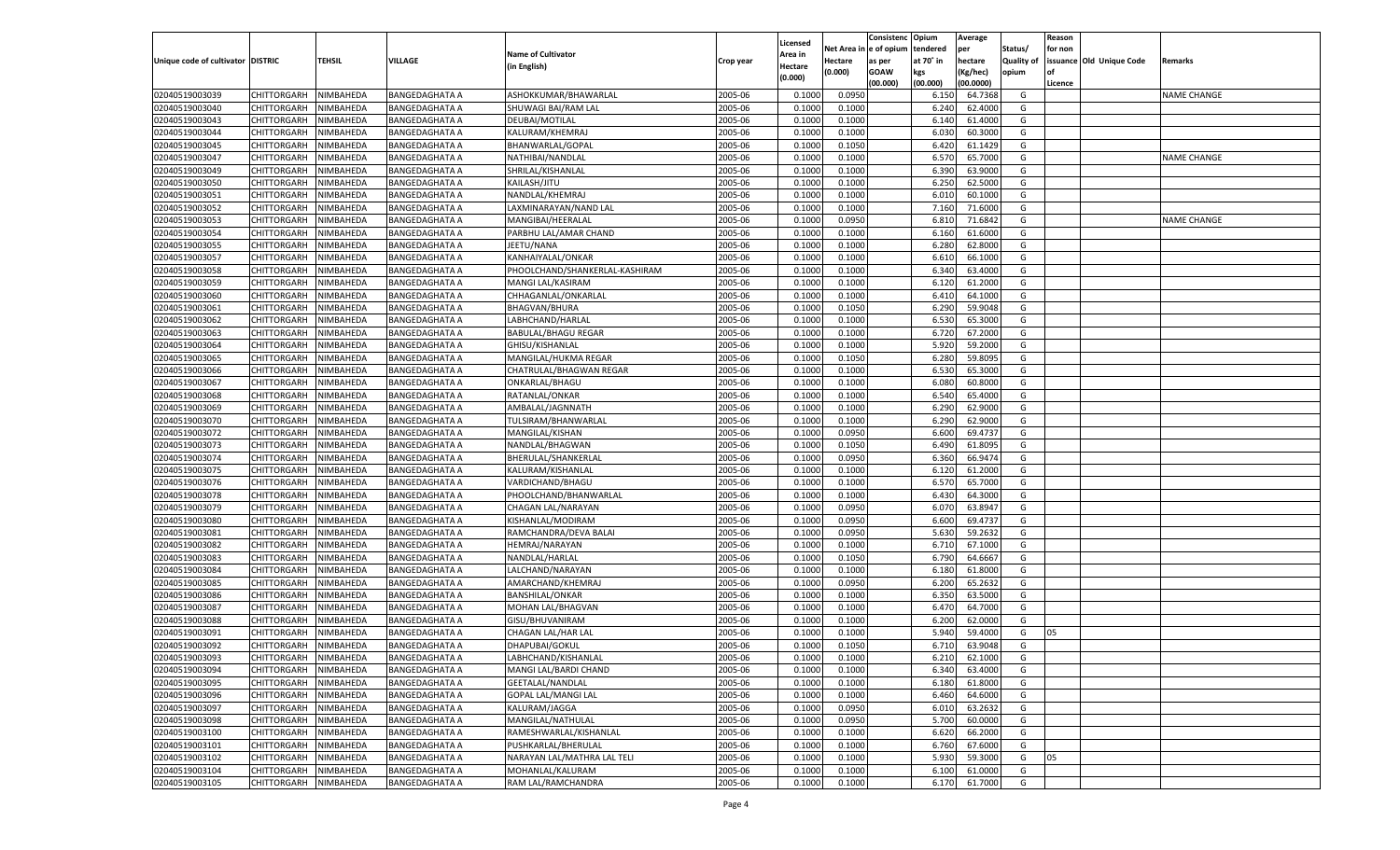|                                   |                       |           |                       |                               |           |          |          | Consistenc Opium |           | Average   |                   | Reason    |                          |         |
|-----------------------------------|-----------------------|-----------|-----------------------|-------------------------------|-----------|----------|----------|------------------|-----------|-----------|-------------------|-----------|--------------------------|---------|
|                                   |                       |           |                       |                               |           | Licensed | Net Area | e of opium       | tendered  | per       | Status/           | for non   |                          |         |
| Unique code of cultivator DISTRIC |                       | TEHSIL    | VILLAGE               | <b>Name of Cultivator</b>     | Crop year | Area in  | Hectare  | as per           | at 70˚ in | hectare   | <b>Quality of</b> |           | issuance Old Unique Code | Remarks |
|                                   |                       |           |                       | (in English)                  |           | Hectare  | (0.000)  | <b>GOAW</b>      | kgs       | (Kg/hec)  | opium             | <b>of</b> |                          |         |
|                                   |                       |           |                       |                               |           | (0.000)  |          | (00.000)         | (00.000)  | (00.0000) |                   | Licence   |                          |         |
| 02040519003106                    | CHITTORGARH           | NIMBAHEDA | <b>BANGEDAGHATA A</b> | BANSILAL/KALURAM              | 2005-06   | 0.1000   | 0.1050   |                  | 6.350     | 60.4762   | G                 |           |                          |         |
| 02040519003107                    | CHITTORGARH           | NIMBAHEDA | <b>BANGEDAGHATA A</b> | RAMCHANDRA/MOTILAL REGAR      | 2005-06   | 0.1000   | 0.1000   |                  | 6.350     | 63.5000   | G                 |           |                          |         |
| 02040519003108                    |                       | NIMBAHEDA |                       |                               | 2005-06   | 0.1000   | 0.1000   |                  |           | 61.2000   | G                 |           |                          |         |
|                                   | <b>CHITTORGARH</b>    |           | <b>BANGEDAGHATA A</b> | BABULAL/JAIRAM                |           |          |          |                  | 6.120     |           |                   |           |                          |         |
| 02040519003109                    | CHITTORGARH           | NIMBAHEDA | <b>BANGEDAGHATA A</b> | GOPALLAL/RATANLAI             | 2005-06   | 0.1000   | 0.1050   |                  | 6.310     | 60.0952   | G                 | 05        |                          |         |
| 02040519003110                    | <b>CHITTORGARH</b>    | NIMBAHEDA | <b>BANGEDAGHATA A</b> | GISULAL/RATANLAL              | 2005-06   | 0.1000   | 0.1000   |                  | 5.910     | 59.1000   | G                 | 05        |                          |         |
| 02040519003111                    | CHITTORGARH           | NIMBAHEDA | <b>BANGEDAGHATA A</b> | ONKARLAL/MOTILAL              | 2005-06   | 0.1000   | 0.0950   |                  | 5.850     | 61.5789   | G                 |           |                          |         |
| 02040519003112                    | CHITTORGARH           | NIMBAHEDA | <b>BANGEDAGHATA A</b> | SURAJMAL/BHERULAL             | 2005-06   | 0.1000   | 0.1000   |                  | 6.280     | 62.8000   | G                 |           |                          |         |
| 02040519003113                    | CHITTORGARH           | NIMBAHEDA | <b>BANGEDAGHATA A</b> | GOPALLAL/BANSHILAL            | 2005-06   | 0.1000   | 0.1000   |                  | 6.490     | 64.9000   | G                 |           |                          |         |
| 02040519003114                    | CHITTORGARH           | NIMBAHEDA | <b>BANGEDAGHATA A</b> | SHAMBHULAL/JAIRAJ             | 2005-06   | 0.1000   | 0.1000   |                  | 6.420     | 64.2000   | G                 |           |                          |         |
| 02040519003116                    | CHITTORGARH           | NIMBAHEDA | <b>BANGEDAGHATA A</b> | ASHARAM/MODIRAM               | 2005-06   | 0.1000   | 0.0950   |                  | 6.080     | 64.0000   | G                 |           |                          |         |
| 02040519003117                    | CHITTORGARH           | NIMBAHEDA | <b>BANGEDAGHATA A</b> | UDAIRAM/BHANWARLAL DHAKAD     | 2005-06   | 0.1000   | 0.1050   |                  | 6.470     | 61.6190   | G                 |           |                          |         |
| 02040519003118                    | CHITTORGARH           | NIMBAHEDA | <b>BANGEDAGHATA A</b> | KANHAIYALAL/MOTILAL           | 2005-06   | 0.1000   | 0.1000   |                  | 6.260     | 62.6000   | G                 |           |                          |         |
| 02040519003120                    | CHITTORGARH           | NIMBAHEDA | <b>BANGEDAGHATA A</b> | MADANLAL/PRABHULAL            | 2005-06   | 0.1000   | 0.1000   |                  | 6.340     | 63.4000   | G                 |           |                          |         |
| 02040519003121                    | CHITTORGARH           | NIMBAHEDA | <b>BANGEDAGHATA A</b> | PRABHULAL/KASHIRAM            | 2005-06   | 0.1000   | 0.1050   |                  | 6.900     | 65.7143   | G                 |           |                          |         |
| 02040519003122                    | <b>CHITTORGARH</b>    | NIMBAHEDA | <b>BANGEDAGHATA A</b> | NOJIBAI/JAGLIYA               | 2005-06   | 0.1000   | 0.0950   |                  | 5.830     | 61.3684   | G                 |           |                          |         |
| 02040519003123                    | CHITTORGARH           | NIMBAHEDA | BANGEDAGHATA A        | <b>BANSILAL/SHANKAR REGAR</b> | 2005-06   | 0.1000   | 0.1000   |                  | 5.940     | 59.4000   | G                 | 05        |                          |         |
| 02040519003126                    | <b>CHITTORGARH</b>    | NIMBAHEDA | <b>BANGEDAGHATA B</b> | SUKHLAL/TEKCHAND DHAKAD       | 2005-06   | 0.1000   | 0.1000   |                  | 6.47      | 64.7000   | G                 |           |                          |         |
|                                   | CHITTORGARH           |           | <b>BANGEDAGHATA B</b> | PANNALAL/MOTI                 | 2005-06   |          |          |                  |           | 65.5000   | G                 |           |                          |         |
| 02040519003129                    |                       | NIMBAHEDA |                       |                               |           | 0.1000   | 0.1000   |                  | 6.550     |           |                   |           |                          |         |
| 02040519003130                    | <b>CHITTORGARH</b>    | NIMBAHEDA | <b>BANGEDAGHATA B</b> | RAMCHANDRA/SHANKAR            | 2005-06   | 0.1000   | 0.1000   |                  | 6.420     | 64.2000   | G                 |           |                          |         |
| 02040519003131                    | CHITTORGARH           | NIMBAHEDA | <b>BANGEDAGHATA B</b> | JHERAM/MOTI                   | 2005-06   | 0.1000   | 0.0950   |                  | 5.980     | 62.9474   | G                 |           |                          |         |
| 02040519003132                    | <b>CHITTORGARH</b>    | NIMBAHEDA | <b>BANGEDAGHATA B</b> | BANSHILAL/JAIRAJ              | 2005-06   | 0.1000   | 0.1000   |                  | 6.900     | 69.0000   | G                 |           |                          |         |
| 02040519003133                    | CHITTORGARH           | NIMBAHEDA | <b>BANGEDAGHATA B</b> | BANSHILAL/NARAYAN             | 2005-06   | 0.1000   | 0.1000   |                  | 6.750     | 67.5000   | G                 |           |                          |         |
| 02040519003134                    | <b>CHITTORGARH</b>    | NIMBAHEDA | <b>BANGEDAGHATA B</b> | MANGILAL/HEMRAJ               | 2005-06   | 0.1000   | 0.1050   |                  | 6.420     | 61.1429   | G                 |           |                          |         |
| 02040519003135                    | CHITTORGARH           | NIMBAHEDA | <b>BANGEDAGHATA B</b> | NANALAL/HARIRAM               | 2005-06   | 0.1000   | 0.1000   |                  | 6.130     | 61.3000   | G                 |           |                          |         |
| 02040519003137                    | <b>CHITTORGARH</b>    | NIMBAHEDA | <b>BANGEDAGHATA B</b> | BANSHILAL/DEVA                | 2005-06   | 0.1000   | 0.1000   |                  | 6.360     | 63.6000   | G                 |           |                          |         |
| 02040519003138                    | CHITTORGARH           | NIMBAHEDA | <b>BANGEDAGHATA B</b> | RATANLAL/MULA                 | 2005-06   | 0.1000   | 0.1050   |                  | 7.140     | 68.0000   | G                 |           |                          |         |
| 02040519003140                    | <b>CHITTORGARH</b>    | NIMBAHEDA | <b>BANGEDAGHATA B</b> | DALLESINGH/MOHANSINGH         | 2005-06   | 0.1000   | 0.1000   |                  | 6.050     | 60.5000   | G                 | 05        |                          |         |
| 02040519003141                    | CHITTORGARH           | NIMBAHEDA | <b>BANGEDAGHATA B</b> | KAILASHCHAND/JAGLIYA          | 2005-06   | 0.1000   | 0.1000   |                  | 6.540     | 65.4000   | G                 |           |                          |         |
| 02040519003142                    | <b>CHITTORGARH</b>    | NIMBAHEDA | <b>BANGEDAGHATA B</b> | NANALAL/ROOPA                 | 2005-06   | 0.1000   | 0.1000   |                  | 6.160     | 61.6000   | G                 |           |                          |         |
| 02040519003143                    | CHITTORGARH           | NIMBAHEDA | <b>BANGEDAGHATA B</b> | HEERALAL/BHANA                | 2005-06   | 0.1000   | 0.1000   |                  | 6.110     | 61.1000   | G                 |           |                          |         |
| 02040519003144                    | CHITTORGARH           | NIMBAHEDA | <b>BANGEDAGHATA B</b> | CHARU/KAJOD                   | 2005-06   | 0.1000   | 0.0950   |                  | 6.140     | 64.6316   | G                 |           |                          |         |
| 02040519003145                    | CHITTORGARH           | NIMBAHEDA | <b>BANGEDAGHATA B</b> | SHIVLAL/CHTRU                 | 2005-06   | 0.1000   | 0.1050   |                  | 6.47      | 61.6190   | G                 |           |                          |         |
| 02040519003146                    | CHITTORGARH           | NIMBAHEDA | <b>BANGEDAGHATA B</b> | NANI BAI/PYARCHAND            | 2005-06   | 0.1000   | 0.1000   |                  | 6.07      | 60.7000   | G                 |           |                          |         |
| 02040519003148                    |                       |           |                       | LABHCHAND/MAGNA               | 2005-06   |          |          |                  | 6.000     | 60.0000   | G                 |           |                          |         |
|                                   | CHITTORGARH           | NIMBAHEDA | <b>BANGEDAGHATA B</b> |                               |           | 0.1000   | 0.1000   |                  |           |           |                   |           |                          |         |
| 02040519003149                    | CHITTORGARH           | NIMBAHEDA | <b>BANGEDAGHATA B</b> | PRAHLAD SINGH/PARTAP SINGH    | 2005-06   | 0.1000   | 0.1050   |                  | 5.840     | 55.6190   | G                 | 04        |                          |         |
| 02040519003150                    | CHITTORGARH           | NIMBAHEDA | <b>BANGEDAGHATA B</b> | MOTILAL/PHOOLCHAND            | 2005-06   | 0.1000   | 0.1000   |                  | 6.37      | 63.7000   | G                 |           |                          |         |
| 02040519003151                    | CHITTORGARH           | NIMBAHEDA | <b>BANGEDAGHATA B</b> | NAND BAI/RAMLAL               | 2005-06   | 0.1000   | 0.1000   |                  | 6.420     | 64.2000   | G                 |           |                          |         |
| 02040519003152                    | CHITTORGARH           | NIMBAHEDA | <b>BANGEDAGHATA B</b> | NANALAL/HUKMA                 | 2005-06   | 0.1000   | 0.1000   |                  | 6.08      | 60.8000   | G                 |           |                          |         |
| 02040519003153                    | CHITTORGARH           | NIMBAHEDA | <b>BANGEDAGHATA B</b> | RAMESHWARLAL/MANGILAL         | 2005-06   | 0.1000   | 0.1000   |                  | 6.180     | 61.8000   | G                 |           |                          |         |
| 02040519003155                    | CHITTORGARH           | NIMBAHEDA | <b>BANGEDAGHATA B</b> | DALCHAND/SHANKAR              | 2005-06   | 0.1000   | 0.1000   |                  | 6.13      | 61.3000   | G                 | 05        |                          |         |
| 02040519003156                    | CHITTORGARH           | NIMBAHEDA | <b>BANGEDAGHATA B</b> | NANDLAL/JAGNNTH               | 2005-06   | 0.1000   | 0.1000   |                  | 6.020     | 60.2000   | G                 |           |                          |         |
| 02040519003157                    | CHITTORGARH           | NIMBAHEDA | <b>BANGEDAGHATA B</b> | HEERALAL/MOTILAL              | 2005-06   | 0.1000   | 0.1000   |                  | 6.190     | 61.9000   | G                 |           |                          |         |
| 02040519003159                    | CHITTORGARH           | NIMBAHEDA | <b>BANGEDAGHATA B</b> | KANA/MOOLA                    | 2005-06   | 0.1000   | 0.1000   |                  | 6.41      | 64.1000   | G                 |           |                          |         |
| 02040519003161                    | CHITTORGARH           | NIMBAHEDA | <b>BANGEDAGHATA B</b> | HARJUBAI/MANA                 | 2005-06   | 0.1000   | 0.1000   |                  | 6.360     | 63.6000   | G                 |           |                          |         |
| 02040519003162                    | CHITTORGARH           | NIMBAHEDA | <b>BANGEDAGHATA B</b> | GEETALAL/ONKARLAL             | 2005-06   | 0.1000   | 0.1050   |                  | 7.070     | 67.3333   | G                 |           |                          |         |
| 02040519003164                    | CHITTORGARH NIMBAHEDA |           | <b>BANGEDAGHATA B</b> | BANSHILAL/KESHURAM            | 2005-06   | 0.1000   | 0.1050   |                  | 6.360     | 60.5714   | G                 |           |                          |         |
| 02040519003165                    | <b>CHITTORGARH</b>    | NIMBAHEDA | <b>BANGEDAGHATA B</b> | KANHAIYALAL/PREMCHAND         | 2005-06   | 0.1000   | 0.1000   |                  | 6.840     | 68.4000   | G                 |           |                          |         |
| 02040519003166                    | CHITTORGARH           | NIMBAHEDA | <b>BANGEDAGHATA B</b> | MADANLAL/NANALAL              | 2005-06   | 0.1000   | 0.1000   |                  | 6.200     | 62.0000   | G                 |           |                          |         |
| 02040519003167                    | <b>CHITTORGARH</b>    | NIMBAHEDA | <b>BANGEDAGHATA B</b> | LILABAI/MODIRAM               | 2005-06   | 0.1000   | 0.1000   |                  | 6.550     | 65.5000   | G                 |           |                          |         |
| 02040519003169                    | <b>CHITTORGARH</b>    | NIMBAHEDA | <b>BANGEDAGHATA B</b> | CHHAGANLAL/BHERULAL           | 2005-06   | 0.1000   | 0.1000   |                  | 6.190     | 61.9000   | G                 |           |                          |         |
| 02040519003170                    | <b>CHITTORGARH</b>    | NIMBAHEDA | <b>BANGEDAGHATA B</b> | <b>BABULAL/MOTILAL</b>        | 2005-06   | 0.1000   | 0.1000   |                  | 5.890     | 58.9000   | G                 |           |                          |         |
|                                   |                       |           |                       |                               |           |          |          |                  |           |           |                   |           |                          |         |
| 02040519003176                    | <b>CHITTORGARH</b>    | NIMBAHEDA | <b>BANGEDAGHATA B</b> | DINESHCHANDRA/SHIVLAL         | 2005-06   | 0.1000   | 0.1000   |                  | 6.070     | 60.7000   | G                 |           |                          |         |
| 02040519003177                    | <b>CHITTORGARH</b>    | NIMBAHEDA | <b>BANGEDAGHATA B</b> | KANHAIYALAL/CHHAGANLAL        | 2005-06   | 0.1000   | 0.1000   |                  | 6.510     | 65.1000   | G                 |           |                          |         |
| 02040519003178                    | <b>CHITTORGARH</b>    | NIMBAHEDA | <b>BANGEDAGHATA B</b> | SHANTILAL/SHANKERLAL          | 2005-06   | 0.1000   | 0.1000   |                  | 6.450     | 64.5000   | G                 |           |                          |         |
| 02040519003180                    | <b>CHITTORGARH</b>    | NIMBAHEDA | <b>BANGEDAGHATA B</b> | BHAGIRATH/BHANWARLAL          | 2005-06   | 0.1000   | 0.1000   |                  | 6.260     | 62.6000   | G                 |           |                          |         |
| 02040519003181                    | CHITTORGARH           | NIMBAHEDA | <b>BANGEDAGHATA B</b> | KHEMRAJ/MANGILAL              | 2005-06   | 0.1000   | 0.0950   |                  | 6.170     | 64.9474   | G                 |           |                          |         |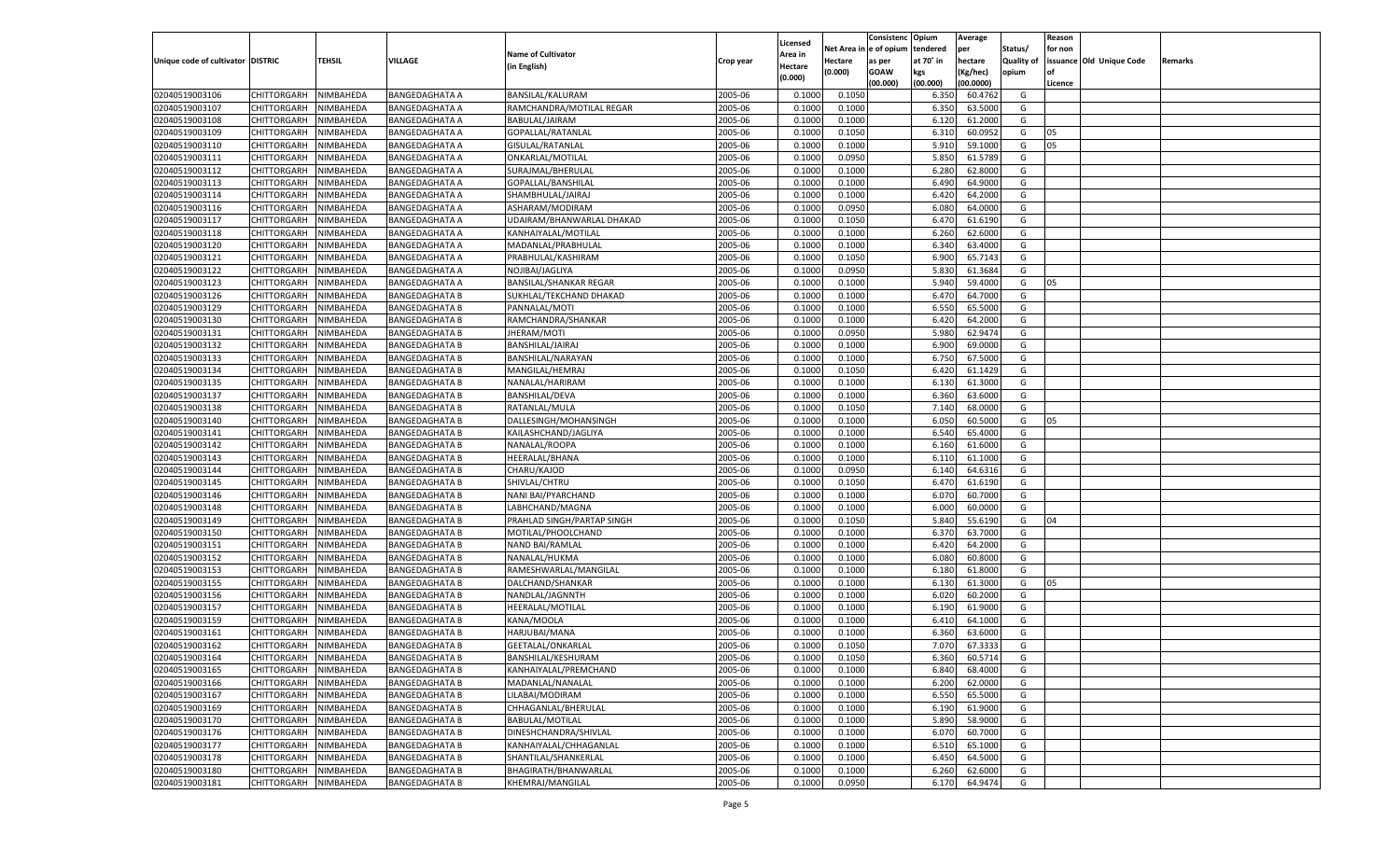|                                   |                                          |               |                       |                             |                    |                           |          | Consistenc  | Opium     | Average   |                   | Reason  |                          |         |
|-----------------------------------|------------------------------------------|---------------|-----------------------|-----------------------------|--------------------|---------------------------|----------|-------------|-----------|-----------|-------------------|---------|--------------------------|---------|
|                                   |                                          |               |                       | <b>Name of Cultivator</b>   |                    | Licensed                  | Net Area | e of opium  | tendered  | per       | Status/           | for non |                          |         |
| Unique code of cultivator DISTRIC |                                          | <b>TEHSIL</b> | VILLAGE               | (in English)                | Crop year          | <b>Area in</b><br>Hectare | Hectare  | as per      | at 70° in | hectare   | <b>Quality of</b> |         | issuance Old Unique Code | Remarks |
|                                   |                                          |               |                       |                             |                    | (0.000)                   | (0.000)  | <b>GOAW</b> | kgs       | (Kg/hec)  | opium             |         |                          |         |
|                                   |                                          |               |                       |                             |                    |                           |          | (00.000)    | (00.000)  | (00.0000) |                   | Licence |                          |         |
| 02040519003182                    | CHITTORGARH                              | NIMBAHEDA     | <b>BANGEDAGHATA B</b> | DALCHAND/BADRILAL           | 2005-06            | 0.1000                    | 0.1000   |             | 7.11(     | 71.1000   | G                 |         |                          |         |
| 02040519003183                    | CHITTORGARH                              | NIMBAHEDA     | <b>BANGEDAGHATA B</b> | LUXMINARAYAN/PHOOLCHAND     | 2005-06            | 0.1000                    | 0.1000   |             | 6.440     | 64.4000   | G                 |         |                          |         |
| 02040519003184                    | CHITTORGARH                              | NIMBAHEDA     | <b>BANGEDAGHATA B</b> | GORILAL/HEERALAL            | 2005-06            | 0.1000                    | 0.0950   |             | 6.170     | 64.947    | G                 |         |                          |         |
| 02040519003185                    | CHITTORGARH                              | NIMBAHEDA     | <b>BANGEDAGHATA B</b> | PRITHWIRAJ/BHAWANIRAM       | 2005-06            | 0.1000                    | 0.1050   |             | 6.170     | 58.7619   | G                 |         |                          |         |
| 02040519003186                    | CHITTORGARH                              | NIMBAHEDA     | <b>BANGEDAGHATA B</b> | LILABAI/GOPAL               | 2005-06            | 0.1000                    | 0.1000   |             | 6.23      | 62.3000   | G                 |         |                          |         |
| 02040519003188                    | CHITTORGARH                              | NIMBAHEDA     | <b>BANGEDAGHATA B</b> | KANHAIYALAL/HEERALAL        | 2005-06            | 0.1000                    | 0.0650   |             | 4.37      | 67.2308   | G                 |         |                          |         |
| 02040519003189                    | CHITTORGARH                              | NIMBAHEDA     | <b>BANGEDAGHATA B</b> | RADHESHYAM/CHHAGANLAL       | 2005-06            | 0.1000                    | 0.1000   |             | 6.510     | 65.1000   | G                 |         |                          |         |
| 02040519003190                    | CHITTORGARH                              | NIMBAHEDA     | <b>BANGEDAGHATA B</b> | SHIVLAL/NANALAL             | 2005-06            | 0.1000                    | 0.1050   |             | 6.940     | 66.095    | G                 |         |                          |         |
| 02040519003191                    | CHITTORGARH                              | NIMBAHEDA     | <b>BANGEDAGHATA B</b> | SUKHLAL/HEERALAL            | 2005-06            | 0.1000                    | 0.1000   |             | 6.020     | 60.2000   | G                 |         |                          |         |
| 02040519003192                    | CHITTORGARH                              | NIMBAHEDA     | <b>BANGEDAGHATA B</b> | MANGILAL/CHUNNILAL          | 2005-06            | 0.1000                    | 0.0950   |             | 5.740     | 60.4211   | G                 |         |                          |         |
| 02040519003193                    | CHITTORGARH                              | NIMBAHEDA     | <b>BANGEDAGHATA B</b> | SURESHCHAND/SOHANLAL        | 2005-06            | 0.1000                    | 0.1000   |             | 6.350     | 63.5000   | G                 |         |                          |         |
| 02040519003195                    | CHITTORGARH                              | NIMBAHEDA     | <b>BANGEDAGHATA B</b> | LUXMINARAYAN/NANALAL        | 2005-06            | 0.1000                    | 0.0950   |             | 6.21      | 65.3684   | G                 |         |                          |         |
| 02040519003196                    | CHITTORGARH                              | NIMBAHEDA     | <b>BANGEDAGHATA B</b> | RAMESHWARLAL/BHANWARLAL     | 2005-06            | 0.1000                    | 0.0950   |             | 6.150     | 64.7368   | G                 |         |                          |         |
| 02040519003197                    | CHITTORGARH                              | NIMBAHEDA     | <b>BANGEDAGHATA B</b> | KISHANLAL/NATHULAL          | 2005-06            | 0.1000                    | 0.1000   |             | 6.300     | 63.0000   | G                 |         |                          |         |
| 02040519003198                    | CHITTORGARH                              | NIMBAHEDA     | <b>BANGEDAGHATA B</b> | DEVILAL/NANALAL             | 2005-06            | 0.1000                    | 0.0950   |             | 6.140     | 64.6316   | G                 |         |                          |         |
| 02040519003200                    | CHITTORGARH                              | NIMBAHEDA     | <b>BANGEDAGHATA B</b> | SHANKERLAL/VARDICHAND       | 2005-06            | 0.1000                    | 0.1000   |             | 6.470     | 64.7000   | G                 |         |                          |         |
| 02040519003201                    | CHITTORGARH                              | NIMBAHEDA     | <b>BANGEDAGHATA B</b> | GOPALLAL/HEERALAI           | 2005-06            | 0.1000                    | 0.0500   |             | 5.090     | 101.8000  | G                 |         |                          |         |
| 02040519003202                    | CHITTORGARH                              | NIMBAHEDA     | <b>BANGEDAGHATA B</b> | RATANLAL/TEKCHAND           | 2005-06            | 0.1000                    | 0.1000   |             | 6.360     | 63.6000   | G                 |         |                          |         |
| 02040519003203                    | CHITTORGARH                              | NIMBAHEDA     | <b>BANGEDAGHATA B</b> | JAICHAND/NANALAL            | 2005-06            | 0.1000                    | 0.1000   |             | 6.130     | 61.3000   | G                 |         |                          |         |
| 02040519003204                    | CHITTORGARH                              | NIMBAHEDA     | <b>BANGEDAGHATA B</b> | BOTLAL/KISHANLAL            | 2005-06            | 0.1000                    | 0.1000   |             | 6.330     | 63.3000   | G                 |         |                          |         |
| 02040519003205                    | CHITTORGARH                              | NIMBAHEDA     | <b>BANGEDAGHATA B</b> | <b>GEETA BAI/RADAKISHAN</b> | 2005-06            | 0.1000                    | 0.1000   |             | 6.650     | 66.5000   | G                 |         |                          |         |
| 02040519003207                    | CHITTORGARH                              | NIMBAHEDA     | <b>BANGEDAGHATA B</b> | RAMESHWAR/KACHRULAL         | 2005-06            | 0.1000                    | 0.1000   |             | 5.780     | 57.8000   | G                 | 05      |                          |         |
| 02040519003208                    | CHITTORGARH                              | NIMBAHEDA     | <b>BANGEDAGHATA B</b> | RADHESHYAM/TEKCHAND         | 2005-06            | 0.1000                    | 0.1050   |             | 7.020     | 66.8571   | G                 |         |                          |         |
| 02040519003209                    | CHITTORGARH                              | NIMBAHEDA     | <b>BANGEDAGHATA B</b> | SURESHCHAND/NANALAL         | 2005-06            | 0.1000                    | 0.1000   |             | 7.000     | 70.0000   | G                 |         |                          |         |
| 02040519003210                    | CHITTORGARH                              | NIMBAHEDA     | <b>BANGEDAGHATA B</b> | RATANLAL/PRABHULAL          | 2005-06            | 0.1000                    | 0.1050   |             | 6.360     | 60.5714   | G                 |         |                          |         |
| 02040519003211                    | CHITTORGARH                              | NIMBAHEDA     | <b>BANGEDAGHATA B</b> | SUKHLAL/CHUNNILAL           | 2005-06            | 0.1000                    | 0.0950   |             | 6.590     | 69.3684   | G                 |         |                          |         |
| 02040519003213                    | CHITTORGARH                              | NIMBAHEDA     | <b>BANGEDAGHATA B</b> | MANGILAL/NARAYANLAI         | 2005-06            | 0.1000                    | 0.0950   |             | 5.400     | 56.8421   | G                 | 05      |                          |         |
| 02040519003214                    | CHITTORGARH                              | NIMBAHEDA     | <b>BANGEDAGHATA B</b> | MOHANLAL/RAMCHANDRA         | 2005-06            | 0.1000                    | 0.1000   |             | 6.790     | 67.9000   | G                 |         |                          |         |
| 02040519003215                    | CHITTORGARH                              | NIMBAHEDA     | <b>BANGEDAGHATA B</b> | SHANTILAL/SHANKERLAI        | 2005-06            | 0.1000                    | 0.1000   |             | 6.550     | 65.5000   | G                 |         |                          |         |
| 02040519003216                    | CHITTORGARH                              | NIMBAHEDA     | <b>BANGEDAGHATA B</b> | SOHANLAL/NARAYAN            | 2005-06            | 0.1000                    | 0.0950   |             | 6.120     | 64.4211   | G                 |         |                          |         |
| 02040519003218                    | CHITTORGARH                              | NIMBAHEDA     | <b>BANGEDAGHATA B</b> | SHIVLAL/PHOOLCHAND          | 2005-06            | 0.1000                    | 0.1000   |             | 6.120     | 61.2000   | G                 |         |                          |         |
| 02040519003219                    | CHITTORGARH                              | NIMBAHEDA     | <b>BANGEDAGHATA B</b> | NANALAL/RAMLAL              | 2005-06            | 0.1000                    | 0.1000   |             | 6.860     | 68.6000   | G                 |         |                          |         |
| 02040519003220                    | CHITTORGARH                              | NIMBAHEDA     | <b>BANGEDAGHATA B</b> | PHOOLCHAND/GEETALAL         | 2005-06            | 0.1000                    | 0.1000   |             | 6.120     | 61.2000   | G                 |         |                          |         |
| 02040519003221                    | CHITTORGARH                              | NIMBAHEDA     | <b>BANGEDAGHATA B</b> | SOBHAGMAL/KANIYALAL         | 2005-06            | 0.1000                    | 0.1000   |             | 5.980     | 59.8000   | G                 |         |                          |         |
| 02040519003222                    | CHITTORGARH                              | NIMBAHEDA     | <b>BANGEDAGHATA B</b> | GOPALLAL/SOHANLAL           | 2005-06            | 0.1000                    | 0.0950   |             | 6.200     | 65.2632   | G                 |         |                          |         |
| 02040519003223                    | CHITTORGARH                              | NIMBAHEDA     | <b>BANGEDAGHATA B</b> | GEETALAL/MOHANLAL           | 2005-06            | 0.1000                    | 0.1050   |             | 6.650     | 63.3333   | G                 |         |                          |         |
| 02040519003224                    | CHITTORGARH                              | NIMBAHEDA     | <b>BANGEDAGHATA B</b> | SHYAMLAL/BHERULAL           | 2005-06            | 0.1000                    | 0.1000   |             | 6.630     | 66.3000   | G                 |         |                          |         |
| 02040519003225                    | CHITTORGARH                              | NIMBAHEDA     | <b>BANGEDAGHATA B</b> | KAMLABAI/SHANKERLAL         | 2005-06            | 0.1000                    | 0.1000   |             | 6.460     | 64.6000   | G                 |         |                          |         |
| 02040519003227                    | CHITTORGARH                              | NIMBAHEDA     | <b>BANGEDAGHATA B</b> | RATANLAL/LALU               | 2005-06            | 0.1000                    | 0.0950   |             | 6.510     | 68.5263   | G                 |         |                          |         |
| 02040519003228                    | CHITTORGARH                              | NIMBAHEDA     | <b>BANGEDAGHATA B</b> | NIRBHAIRAM/PHOOLCHAND       | 2005-06            | 0.1000                    | 0.1000   |             | 6.260     | 62.6000   | G                 |         |                          |         |
| 02040519003229                    | CHITTORGARH                              | NIMBAHEDA     | <b>BANGEDAGHATA B</b> | MANGILAL/GULAB CHAND KUMHAR | 2005-06            | 0.1000                    | 0.1000   |             | 6.700     | 67.0000   | G                 |         |                          |         |
| 02040519003231                    | CHITTORGARH                              | NIMBAHEDA     | <b>BANGEDAGHATA B</b> | KISHOR KUMAR/KHEMRAJ DHAKAD | 2005-06            | 0.1000                    | 0.1000   |             | 6.130     | 61.3000   | G                 |         |                          |         |
| 02040519003233                    | CHITTORGARH                              | NIMBAHEDA     | <b>BANGEDAGHATA B</b> | KAMLIBAI/NARU               | 2005-06            | 0.1000                    | 0.1000   |             | 6.330     | 63.3000   | G                 |         |                          |         |
| 02040519003234                    | CHITTORGARH                              | NIMBAHEDA     | <b>BANGEDAGHATA B</b> | FULCHAND/DALUJI DHAKAD      | 2005-06            | 0.1000                    | 0.0950   |             | 5.960     | 62.7368   | G                 |         |                          |         |
| 02040519003235                    | CHITTORGARH                              | NIMBAHEDA     | <b>BANGEDAGHATA B</b> | SHANKARLAL/DEVABALAI        | 2005-06            | 0.1000                    | 0.1000   |             | 6.270     | 62.7000   | G                 |         |                          |         |
| 02040519003237                    | CHITTORGARH NIMBAHEDA                    |               | <b>BANGEDAGHATA B</b> | MADANLAL/MANGILAL DHAKAD    | 2005-06            | 0.1000                    | 0.1050   |             | 6.410     | 61.0476   | G                 |         |                          |         |
| 02040519003238                    | <b>CHITTORGARH</b>                       | NIMBAHEDA     | <b>BANGEDAGHATA B</b> | KALURAM/KASHIRAM MALI       | 2005-06            | 0.1000                    | 0.0950   |             | 6.150     | 64.7368   | G                 |         |                          |         |
|                                   | CHITTORGARH                              |               |                       |                             |                    |                           |          |             | 6.230     | 62.3000   |                   |         |                          |         |
| 02040519003241                    |                                          | NIMBAHEDA     | <b>BANGEDAGHATA B</b> | BAGDIRAM/NANALAL            | 2005-06<br>2005-06 | 0.1000                    | 0.1000   |             |           |           | G                 |         |                          |         |
| 02040519003243                    | <b>CHITTORGARH</b><br><b>CHITTORGARH</b> | NIMBAHEDA     | <b>BANGEDAGHATA B</b> | NANALAL/BHUVANIRAM          |                    | 0.1000                    | 0.1000   |             | 6.100     | 61.0000   | G                 |         |                          |         |
| 02040519003244                    |                                          | NIMBAHEDA     | <b>BANGEDAGHATA B</b> | MADHOLAL/AMARCHAND          | 2005-06            | 0.1000                    | 0.1000   |             | 6.700     | 67.0000   | G                 |         |                          |         |
| 02040519003245                    | <b>CHITTORGARH</b>                       | NIMBAHEDA     | <b>BANGEDAGHATA B</b> | MOHANLAL/PRABHULAL BHIL     | 2005-06            | 0.1000                    | 0.1000   |             | 6.420     | 64.2000   | G                 |         |                          |         |
| 02040519003250                    | <b>CHITTORGARH</b>                       | NIMBAHEDA     | <b>BANGEDAGHATA B</b> | KISHANLAL/BHURALAL          | 2005-06            | 0.1000                    | 0.1000   |             | 6.920     | 69.2000   | G                 |         |                          |         |
| 02040519003251                    | <b>CHITTORGARH</b>                       | NIMBAHEDA     | <b>BANGEDAGHATA B</b> | KASHIRAM/MEGHA JI BHIL      | 2005-06            | 0.1000                    | 0.1000   |             | 6.940     | 69.4000   | G                 |         |                          |         |
| 02040519003252                    | CHITTORGARH                              | NIMBAHEDA     | <b>BANGEDAGHATA B</b> | PRABHULAL/BHERULAL DHAKAD   | 2005-06            | 0.1000                    | 0.0950   |             | 6.460     | 68.0000   | G                 |         |                          |         |
| 02040519003253                    | <b>CHITTORGARH</b>                       | NIMBAHEDA     | <b>BANGEDAGHATA B</b> | MOTILAL/AASHARAM            | 2005-06            | 0.1000                    | 0.1000   |             | 6.100     | 61.0000   | G                 |         |                          |         |
| 02040519003255                    | <b>CHITTORGARH</b>                       | NIMBAHEDA     | <b>BANGEDAGHATA B</b> | BAGDIRAM/NARAYAN DHAKAD     | 2005-06            | 0.1000                    | 0.0950   |             | 6.260     | 65.8947   | G                 |         |                          |         |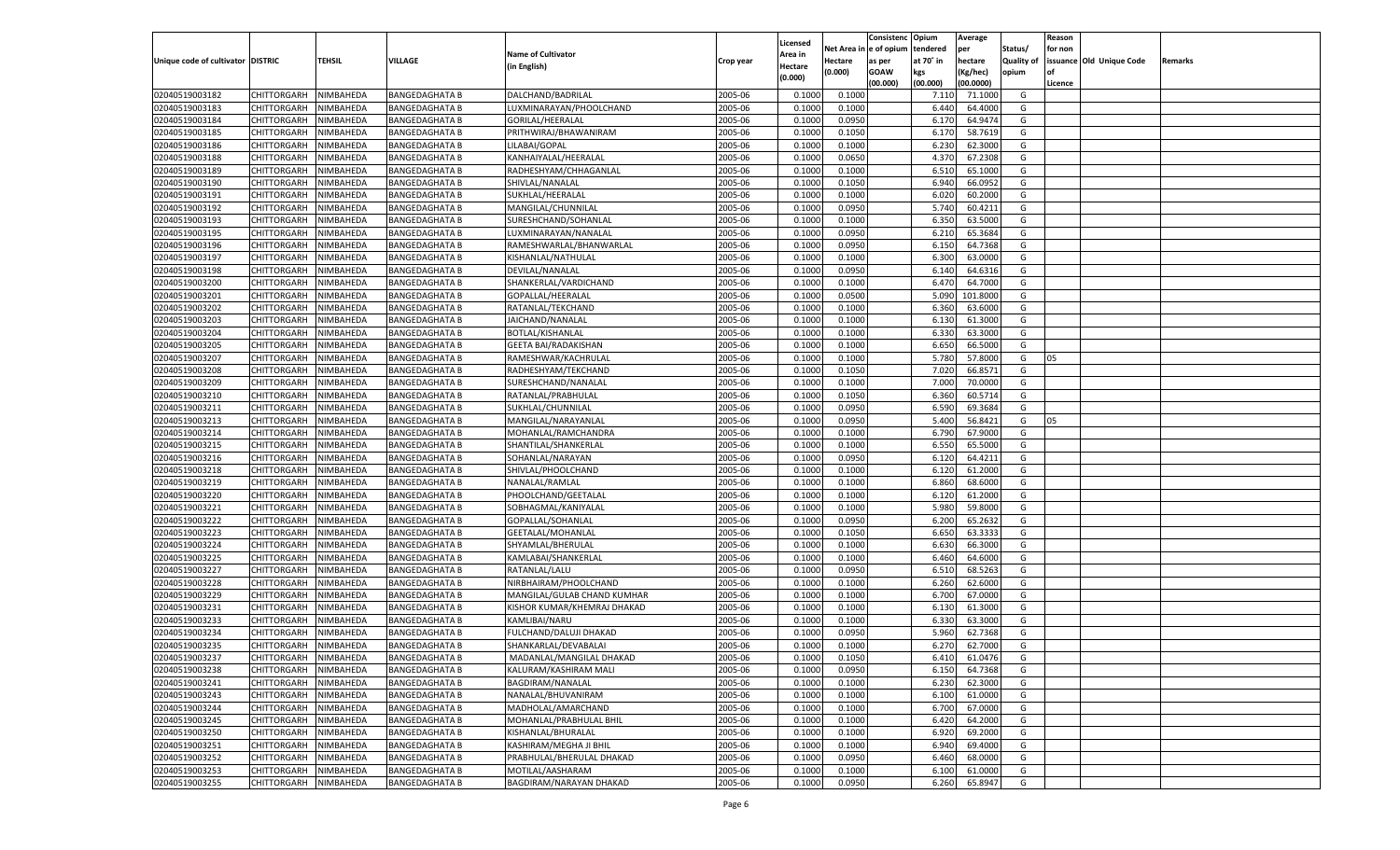|                                   |             |           |                       |                                |           |          |            | Consistenc Opium |           | Average   |                   | Reason  |                          |         |
|-----------------------------------|-------------|-----------|-----------------------|--------------------------------|-----------|----------|------------|------------------|-----------|-----------|-------------------|---------|--------------------------|---------|
|                                   |             |           |                       |                                |           | Licensed | Net Area i | l e of opium     | tendered  | per       | Status/           | for non |                          |         |
| Unique code of cultivator DISTRIC |             | TEHSIL    | VILLAGE               | <b>Name of Cultivator</b>      | Crop year | Area in  | Hectare    | as per           | at 70° in | hectare   | <b>Quality of</b> |         | issuance Old Unique Code | Remarks |
|                                   |             |           |                       | (in English)                   |           | Hectare  | (0.000)    | <b>GOAW</b>      | kgs       | (Kg/hec)  | opium             | nf      |                          |         |
|                                   |             |           |                       |                                |           | (0.000)  |            | (00.000)         | (00.000)  | (00.0000) |                   | Licence |                          |         |
|                                   | CHITTORGARH | NIMBAHEDA |                       |                                | 2005-06   | 0.1000   | 0.1050     |                  | 6.800     | 64.7619   | G                 |         |                          |         |
| 02040519003256                    |             |           | <b>BANGEDAGHATA B</b> | HIRALAL/MAGNA REGAR            |           |          |            |                  |           |           |                   |         |                          |         |
| 02040519003260                    | CHITTORGARH | NIMBAHEDA | <b>BANGEDAGHATA B</b> | JAGDISH CHANDRA/JAIRAAM REGAR  | 2005-06   | 0.1000   | 0.1000     |                  | 6.21      | 62.1000   | G                 |         |                          |         |
| 02040519003261                    | CHITTORGARH | NIMBAHEDA | <b>BANGEDAGHATA B</b> | RATANLAL/ONKARLAL              | 2005-06   | 0.1000   | 0.0950     |                  | 6.740     | 70.9474   | G                 |         |                          |         |
| 02040519003262                    | CHITTORGARH | NIMBAHEDA | <b>BANGEDAGHATA B</b> | NANDLAL/SHANKARLAL DHAKAD      | 2005-06   | 0.1000   | 0.1000     |                  | 6.730     | 67.3000   | G                 |         |                          |         |
| 02040519003263                    | CHITTORGARH | NIMBAHEDA | <b>BANGEDAGHATA A</b> | RATANLAL/MANA                  | 2005-06   | 0.1000   | 0.1050     |                  | 6.460     | 61.5238   | G                 |         |                          |         |
| 02040519003264                    | CHITTORGARH | NIMBAHEDA | <b>BANGEDAGHATA A</b> | SHIVLAL/JIVRAJ                 | 2005-06   | 0.1000   | 0.1000     |                  | 6.020     | 60.2000   | G                 |         |                          |         |
| 02040519003127                    | CHITTORGARH | NIMBAHEDA | <b>BANGEDAGHATA B</b> | MANOHARLAL/BHAVARLAL SHARMA    | 2005-06   | 0.1000   | 0.1000     |                  | 6.260     | 62.6000   | G                 |         |                          |         |
| 02040519004002                    | CHITTORGARH | NIMBAHEDA | DEEPPURA              | PRABHULAL/GULAB                | 2005-06   | 0.1000   | 0.1000     |                  | 6.920     | 69.2000   | G                 |         |                          |         |
| 02040519004004                    | CHITTORGARH | NIMBAHEDA | DEEPPURA              | <b>GHISA BAI/NANALAL</b>       | 2005-06   | 0.1000   | 0.1050     |                  | 6.490     | 61.8095   | G                 |         |                          |         |
|                                   |             |           |                       |                                |           |          |            |                  |           |           |                   |         |                          |         |
| 02040519004005                    | CHITTORGARH | NIMBAHEDA | DEEPPURA              | BALURAM/RAMCHANDRA             | 2005-06   | 0.1000   | 0.1000     |                  | 5.580     | 55.8000   | G                 | 04      |                          |         |
| 02040519004007                    | CHITTORGARH | NIMBAHEDA | DEEPPURA              | HJARI/DEVA                     | 2005-06   | 0.1000   | 0.1000     |                  | 6.260     | 62.6000   | G                 |         |                          |         |
| 02040519004008                    | CHITTORGARH | NIMBAHEDA | DEEPPURA              | <b>BHURALAL/HARLAL</b>         | 2005-06   | 0.1000   | 0.0950     |                  | 5.290     | 55.6842   | G                 | 04      |                          |         |
| 02040519004009                    | CHITTORGARH | NIMBAHEDA | <b>DEEPPURA</b>       | <b>BALU/NARU KUMAR</b>         | 2005-06   | 0.1000   | 0.1050     |                  | 6.660     | 63.4286   | G                 |         |                          |         |
| 02040519004012                    | CHITTORGARH | NIMBAHEDA | <b>DEEPPURA</b>       | JANIBAI/SHANKAR                | 2005-06   | 0.1000   | 0.0950     |                  | 6.11      | 64.3158   | G                 |         |                          |         |
| 02040519004013                    | CHITTORGARH | NIMBAHEDA | <b>DEEPPURA</b>       | UDHAERAM/KISHNA                | 2005-06   | 0.1000   | 0.1000     |                  | 6.440     | 64.4000   | G                 |         |                          |         |
| 02040519004014                    | CHITTORGARH | NIMBAHEDA | <b>DEEPPURA</b>       | RAMLAL/GOKEL                   | 2005-06   | 0.1000   | 0.1000     |                  | 6.690     | 66.9000   | G                 |         |                          |         |
| 02040519004016                    | CHITTORGARH | NIMBAHEDA | <b>DEEPPURA</b>       | BHERULAL/GISULAL               | 2005-06   | 0.1000   | 0.1000     |                  | 6.040     | 60.4000   | G                 |         |                          |         |
| 02040519004017                    | CHITTORGARH | NIMBAHEDA | <b>DEEPPURA</b>       | MOGIRAM/HARLAL                 | 2005-06   | 0.1000   | 0.1000     |                  | 6.17      | 61.7000   | G                 |         |                          |         |
| 02040519004018                    | CHITTORGARH | NIMBAHEDA | <b>DEEPPURA</b>       | <b>GISULAL/HEMA</b>            | 2005-06   | 0.1000   | 0.1000     |                  | 6.660     | 66.6000   | G                 |         |                          |         |
| 02040519004020                    | CHITTORGARH | NIMBAHEDA | <b>DEEPPURA</b>       | <b>CUNNILAL/HARLAL</b>         | 2005-06   | 0.1000   | 0.1000     |                  | 6.240     | 62.4000   | G                 |         |                          |         |
| 02040519004021                    | CHITTORGARH | NIMBAHEDA | <b>DEEPPURA</b>       | <b>HJARI/CHUNA</b>             | 2005-06   | 0.1000   | 0.0900     |                  | 6.590     | 73.2222   | G                 |         |                          |         |
|                                   | CHITTORGARH |           | <b>DEEPPURA</b>       | NOLIBAI/PRABHULAL              | 2005-06   |          | 0.0950     |                  | 5.900     | 62.1053   | G                 |         |                          |         |
| 02040519004023                    |             | NIMBAHEDA |                       |                                |           | 0.1000   |            |                  |           |           |                   |         |                          |         |
| 02040519004024                    | CHITTORGARH | NIMBAHEDA | <b>DEEPPURA</b>       | BHERU/WARDA                    | 2005-06   | 0.1000   | 0.1050     |                  | 6.870     | 65.4286   | G                 |         |                          |         |
| 02040519004025                    | CHITTORGARH | NIMBAHEDA | DEEPPURA              | GOPALKARSAN/MHDANLAL           | 2005-06   | 0.1000   | 0.1000     |                  | 6.510     | 65.1000   | G                 |         |                          |         |
| 02040519005001                    | CHITTORGARH | NIMBAHEDA | <b>DHARESHVAR</b>     | <b>HUDDIBAI/DEVRAJ</b>         | 2005-06   | 0.1000   | 0.1000     |                  | 5.110     | 51.1000   | G                 | 04      |                          |         |
| 02040519005002                    | CHITTORGARH | NIMBAHEDA | DHARESHVAR            | RUPA/RADAKISHAN                | 2005-06   | 0.1000   | 0.1000     |                  | 6.520     | 65.2000   | G                 |         |                          |         |
| 02040519005004                    | CHITTORGARH | NIMBAHEDA | <b>DHARESHVAR</b>     | GOURILAL/NANDA                 | 2005-06   | 0.1000   | 0.1000     |                  | 6.210     | 62.1000   | G                 |         |                          |         |
| 02040519005006                    | CHITTORGARH | NIMBAHEDA | DHARESHVAR            | AIDAAN/GOVIND CHARAN           | 2005-06   | 0.1000   | 0.1000     |                  | 6.200     | 62.0000   | G                 |         |                          |         |
| 02040519005007                    | CHITTORGARH | NIMBAHEDA | DHARESHVAR            | <b>BERAM/GOVINDJI</b>          | 2005-06   | 0.1000   | 0.1000     |                  | 2.930     | 29.3000   | G                 | 04      |                          |         |
| 02040519005008                    | CHITTORGARH | NIMBAHEDA | DHARESHVAR            | MATHURA/KHEMA                  | 2005-06   | 0.1000   | 0.1050     |                  | 6.710     | 63.9048   | G                 |         |                          |         |
| 02040519005010                    | CHITTORGARH | NIMBAHEDA | DHARESHVAR            | <b>BHAGVAN/SHANKAR</b>         | 2005-06   | 0.1000   | 0.0950     |                  | 5.860     | 61.6842   | G                 |         |                          |         |
| 02040519005013                    | CHITTORGARH | NIMBAHEDA | DHARESHVAR            | <b>BHURA/GOVINDJI</b>          | 2005-06   | 0.1000   | 0.1000     |                  | 6.11      | 61.1000   | G                 |         |                          |         |
| 02040519005016                    | CHITTORGARH | NIMBAHEDA | DHARESHVAR            | PITHA/GOVIND                   | 2005-06   | 0.1000   | 0.1050     |                  | 6.360     | 60.5714   | G                 |         |                          |         |
| 02040519005018                    | CHITTORGARH | NIMBAHEDA | DHARESHVAR            | <b>GORAJI/LALA CHARAN</b>      | 2005-06   | 0.1000   | 0.1000     |                  | 6.21      | 62.1000   | G                 |         |                          |         |
| 02040519005019                    | CHITTORGARH | NIMBAHEDA | DHARESHVAR            | KISHANLAL/KARNAJI CHARAN       | 2005-06   | 0.1000   | 0.1000     |                  | 6.330     | 63.3000   | G                 |         |                          |         |
| 02040519005020                    | CHITTORGARH | NIMBAHEDA | DHARESHVAR            | GANGAJI/KARNAJI CHARAN         | 2005-06   | 0.1000   | 0.0950     |                  | 4.770     | 50.2105   | G                 | 04      |                          |         |
|                                   |             |           |                       |                                |           |          |            |                  |           |           |                   |         |                          |         |
| 02040519005021                    | CHITTORGARH | NIMBAHEDA | DHARESHVAR            | BHURALAL/NANDAJI CHARAN        | 2005-06   | 0.1000   | 0.1000     |                  | 6.160     | 61.6000   | G                 |         |                          |         |
| 02040519005022                    | CHITTORGARH | NIMBAHEDA | DHARESHVAR            | KISHAN/NANDAJI CHARAN          | 2005-06   | 0.1000   | 0.1000     |                  | 6.180     | 61.8000   | G                 |         |                          |         |
| 02040519005025                    | CHITTORGARH | NIMBAHEDA | DHARESHVAR            | <b>INDRA MAL/GORAJI BHII</b>   | 2005-06   | 0.1000   | 0.1050     |                  | 6.820     | 64.9524   | G                 |         |                          |         |
| 02040519005026                    | CHITTORGARH | NIMBAHEDA | DHARESHVAR            | <b>GOVIND/MOTI CHARAN</b>      | 2005-06   | 0.1000   | 0.1050     |                  | 2.160     | 20.5714   | G                 | 04      |                          |         |
| 02040519005027                    | CHITTORGARH | NIMBAHEDA | DHARESHVAR            | HIRALAL/RUPA DHAKAD            | 2005-06   | 0.1000   | 0.1000     |                  | 6.380     | 63.8000   | G                 |         |                          |         |
| 02040519005029                    | CHITTORGARH | NIMBAHEDA | DHARESHVAR            | <b>BADRILAL/GHISA DHAKAD</b>   | 2005-06   | 0.1000   | 0.1000     |                  | 6.200     | 62.0000   | G                 |         |                          |         |
| 02040519005033                    | CHITTORGARH | NIMBAHEDA | DHARESHVAR            | KISHANLAL/GOVIND CHARAN        | 2005-06   | 0.1000   | 0.1000     |                  | 6.180     | 61.8000   | G                 |         |                          |         |
| 02040519005034                    | CHITTORGARH | NIMBAHEDA | DHARESHVAR            | <b>BAHADUR SINGH/RAM SINGH</b> | 2005-06   | 0.1000   | 0.1000     |                  | 6.67      | 66.7000   | G                 |         |                          |         |
| 02040519005035                    | CHITTORGARH | NIMBAHEDA | <b>DHARESHVAR</b>     | <b>CHATAR SINGH/DEVI SING</b>  | 2005-06   | 0.1000   | 0.1000     |                  | 7.130     | 71.3000   | G                 |         |                          |         |
| 02040519005036                    | CHITTORGARH | NIMBAHEDA | DHARESHVAR            | GULAB SING/RAM SING            | 2005-06   | 0.1000   | 0.1000     |                  | 6.330     | 63.3000   | G                 |         |                          |         |
| 02040519005037                    | CHITTORGARH | NIMBAHEDA | <b>DHARESHVAR</b>     | PANNA/MOTI CHARAN              | 2005-06   | 0.1000   | 0.1000     |                  | 6.460     | 64.6000   | G                 |         |                          |         |
| 02040519005039                    | CHITTORGARH | NIMBAHEDA | DHARESHVAR            | KISHANLAL/DHANNA CHARAN        | 2005-06   | 0.1000   | 0.1000     |                  | 4.930     | 49.3000   | G                 | 04      |                          |         |
| 02040519007001                    | CHITTORGARH | NIMBAHEDA | <b>GARVADA</b>        | KANKU BAI/KISHAN LAL           | 2005-06   | 0.1000   | 0.1000     |                  | 6.010     | 60.1000   | G                 |         |                          |         |
| 02040519007002                    | CHITTORGARH | NIMBAHEDA | <b>GARVADA</b>        |                                | 2005-06   | 0.1000   |            |                  | 6.030     | 60.3000   | G                 |         |                          |         |
|                                   | CHITTORGARH |           |                       | SHVIDAN/DEVA                   |           |          | 0.1000     |                  |           |           |                   |         |                          |         |
| 02040519007003                    |             | NIMBAHEDA | <b>GARVADA</b>        | HAR LAL/GOVINDRAM              | 2005-06   | 0.1000   | 0.0950     |                  | 5.500     | 57.8947   | G                 |         |                          |         |
| 02040519007005                    | CHITTORGARH | NIMBAHEDA | <b>GARVADA</b>        | PYARCHAND/LAKHMA JI            | 2005-06   | 0.1000   | 0.1000     |                  | 6.010     | 60.1000   | G                 |         |                          |         |
| 02040519007008                    | CHITTORGARH | NIMBAHEDA | <b>GARVADA</b>        | RAJU/AIDAAN                    | 2005-06   | 0.1000   | 0.1000     |                  | 6.260     | 62.6000   | G                 |         |                          |         |
| 02040519007010                    | CHITTORGARH | NIMBAHEDA | <b>GARVADA</b>        | ONKARLAL/WAKTAWAR              | 2005-06   | 0.1000   | 0.1000     |                  | 6.580     | 65.8000   | G                 |         |                          |         |
| 02040519007012                    | CHITTORGARH | NIMBAHEDA | <b>GARVADA</b>        | MOHAN LAL/UDHA                 | 2005-06   | 0.1000   | 0.1050     |                  | 6.520     | 62.0952   | G                 |         |                          |         |
| 02040519007014                    | CHITTORGARH | NIMBAHEDA | <b>GARVADA</b>        | LACHHIBAI/NANDA                | 2005-06   | 0.1000   | 0.1000     |                  | 6.400     | 64.0000   | G                 |         |                          |         |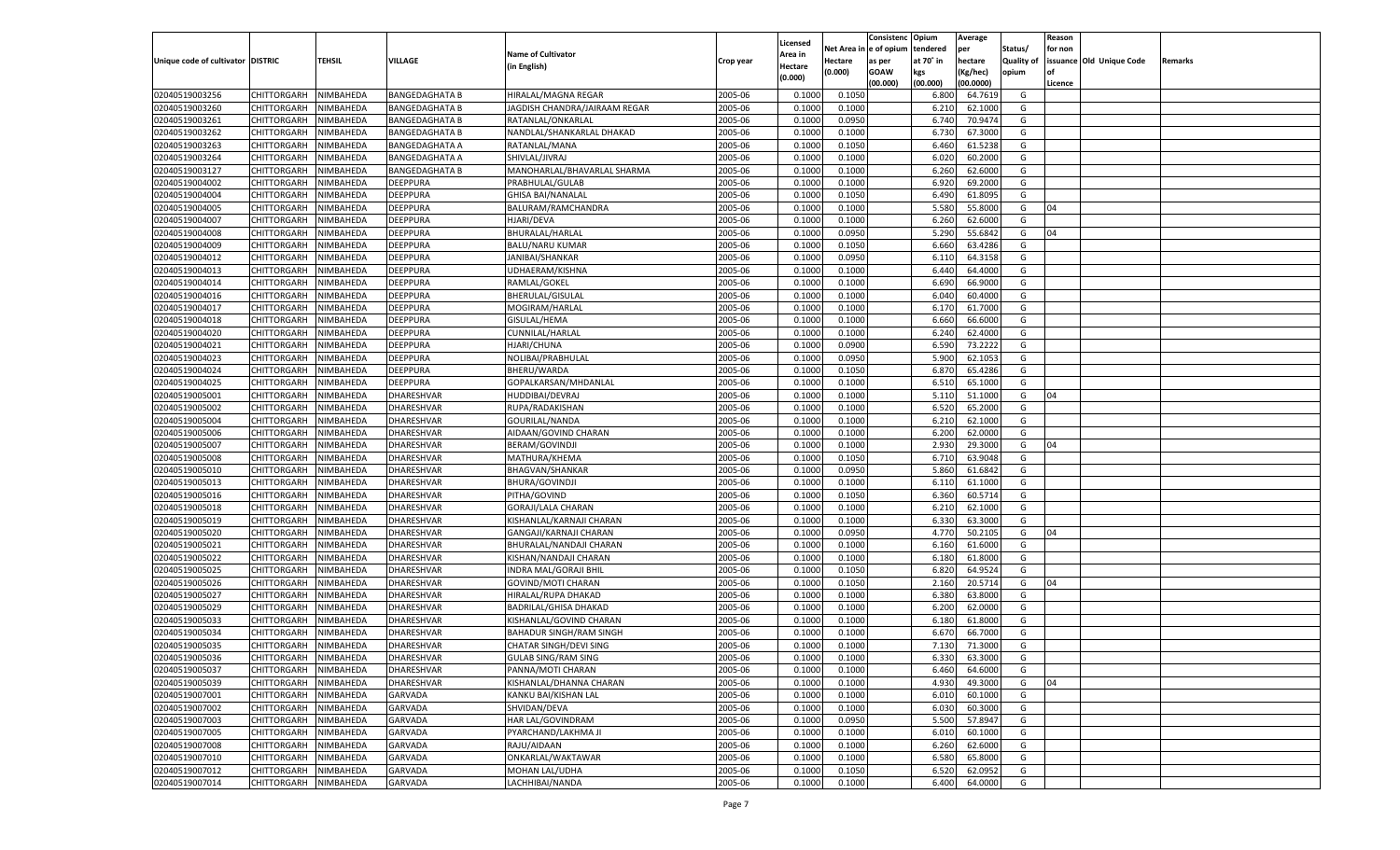|                                   |                       |               |                      |                              |           |                           |          | Consistenc  | Opium     | Average            |                   | Reason  |                          |         |
|-----------------------------------|-----------------------|---------------|----------------------|------------------------------|-----------|---------------------------|----------|-------------|-----------|--------------------|-------------------|---------|--------------------------|---------|
|                                   |                       |               |                      | <b>Name of Cultivator</b>    |           | Licensed                  | Net Area | e of opium  | tendered  | per                | Status/           | for non |                          |         |
| Unique code of cultivator DISTRIC |                       | <b>TEHSIL</b> | VILLAGE              | (in English)                 | Crop year | <b>Area in</b><br>Hectare | Hectare  | as per      | at 70° in | hectare            | <b>Quality of</b> |         | issuance Old Unique Code | Remarks |
|                                   |                       |               |                      |                              |           | (0.000)                   | (0.000)  | <b>GOAW</b> | kgs       | (Kg/hec)           | opium             |         |                          |         |
|                                   |                       |               |                      |                              |           |                           |          | (00.000)    | (00.000)  | (00.0000)          |                   | Licence |                          |         |
| 02040519007016                    | CHITTORGARH           | NIMBAHEDA     | GARVADA              | <b>BHURA/BHOLA</b>           | 2005-06   | 0.1000                    | 0.1000   |             | 5.990     | 59.9000            | G                 |         |                          |         |
| 02040519007017                    | CHITTORGARH           | NIMBAHEDA     | <b>GARVADA</b>       | NANDA/MULA                   | 2005-06   | 0.1000                    | 0.1050   |             | 6.790     | 64.6667            | G                 |         |                          |         |
| 02040519007019                    | CHITTORGARH           | NIMBAHEDA     | <b>GARVADA</b>       | BHERA/NANDA KUMAR            | 2005-06   | 0.1000                    | 0.1050   |             | 6.280     | 59.8095            | G                 |         |                          |         |
| 02040519007020                    | CHITTORGARH           | NIMBAHEDA     | <b>GARVADA</b>       | LUXMAN/NAARU                 | 2005-06   | 0.1000                    | 0.1000   |             | 7.790     | 77.9000            | G                 |         |                          |         |
| 02040519007021                    | CHITTORGARH           | NIMBAHEDA     | GARVADA              | SOHAN LAL/HEERA LAL          | 2005-06   | 0.1000                    | 0.1050   |             | 6.800     | 64.7619            | G                 |         |                          |         |
| 02040519007023                    | CHITTORGARH           | NIMBAHEDA     | <b>GARVADA</b>       | SHANKAR GIRI/HEMA GIRI       | 2005-06   | 0.1000                    | 0.1050   |             | 6.67      | 63.5238            | G                 |         |                          |         |
| 02040519007025                    | CHITTORGARH           | NIMBAHEDA     | GARVADA              | KISHAN LAL/NANDA             | 2005-06   | 0.1000                    | 0.1000   |             | 5.550     | 55.5000            | G                 | 04      |                          |         |
| 02040519007027                    | CHITTORGARH           | NIMBAHEDA     | <b>GARVADA</b>       | RADHABAI/PRABHU              | 2005-06   | 0.1000                    | 0.0950   |             | 6.390     | 67.2632            | G                 |         |                          |         |
| 02040519007028                    | CHITTORGARH           | NIMBAHEDA     | GARVADA              | MATHRA DAN/DANA              | 2005-06   | 0.1000                    | 0.1000   |             | 6.050     | 60.5000            | G                 |         |                          |         |
| 02040519007029                    | CHITTORGARH           | NIMBAHEDA     | <b>GARVADA</b>       | HEMA GIRI/KALU GIRI          | 2005-06   | 0.1000                    | 0.1000   |             | 5.520     | 55.2000            | G                 | 04      |                          |         |
| 02040519007031                    | CHITTORGARH           | NIMBAHEDA     | GARVADA              | BHERU DAN/NAND LAL           | 2005-06   | 0.1000                    | 0.1000   |             | 5.540     | 55.4000            | G                 | 04      |                          |         |
| 02040519007032                    | CHITTORGARH           | NIMBAHEDA     | <b>GARVADA</b>       | RAM LAL/HEERA JI             | 2005-06   | 0.1000                    | 0.1000   |             | 6.300     | 63.0000            | G                 |         |                          |         |
| 02040519007033                    | CHITTORGARH           | NIMBAHEDA     | GARVADA              | KAILASHGIRI/HEMGIR           | 2005-06   | 0.1000                    | 0.1050   |             | 6.690     | 63.7143            | G                 |         |                          |         |
| 02040519007034                    | CHITTORGARH           | NIMBAHEDA     | GARVADA              | MOHAN LAL/HEERA JI           | 2005-06   | 0.1000                    | 0.1000   |             | 6.310     | 63.1000            | G                 |         |                          |         |
| 02040519007035                    | CHITTORGARH           | NIMBAHEDA     | GARVADA              | MANGILAL/DEVRAJ              | 2005-06   | 0.1000                    | 0.1000   |             | 6.560     | 65.6000            | G                 |         |                          |         |
| 02040519010001                    | CHITTORGARH           | NIMBAHEDA     | KANERA A             | KISHANLAL/NATHU              | 2005-06   | 0.1000                    | 0.0950   |             | 6.160     | 64.8421            | G                 |         |                          |         |
| 02040519010002                    | CHITTORGARH           | NIMBAHEDA     | KANERA A             | LAKHMICHAND/CHUNNILAL        | 2005-06   | 0.1000                    | 0.0950   |             | 6.200     | 65.2632            | G                 |         |                          |         |
| 02040519010003                    | CHITTORGARH           | NIMBAHEDA     | KANERA A             | KHAYALILAL/KHEMRAJ           | 2005-06   | 0.1000                    | 0.1000   |             | 6.690     | 66.9000            | G                 |         |                          |         |
| 02040519010004                    | CHITTORGARH           | NIMBAHEDA     | KANERA A             | BHAGWANLAL/KASHIRAM          | 2005-06   | 0.1000                    | 0.1000   |             | 6.700     | 67.0000            | G                 |         |                          |         |
| 02040519010005                    | CHITTORGARH           | NIMBAHEDA     | KANERA A             | GABUR/BHOPJI                 | 2005-06   | 0.1000                    | 0.1000   |             | 6.630     | 66.3000            | G                 |         |                          |         |
| 02040519010006                    | CHITTORGARH           | NIMBAHEDA     | KANERA A             | <b>BANSHILAL/KUKA</b>        | 2005-06   | 0.1000                    | 0.1000   |             | 6.640     | 66.4000            | G                 |         |                          |         |
| 02040519010008                    | CHITTORGARH           | NIMBAHEDA     | KANERA A             | PHOOLCHAND/BHANWARLAL        | 2005-06   | 0.1000                    | 0.1000   |             | 6.660     | 66.6000            | G                 |         |                          |         |
| 02040519010009                    | CHITTORGARH           | NIMBAHEDA     | KANERA A             | BHAGWANLAL/NANALAL           | 2005-06   | 0.1000                    | 0.0950   |             | 6.230     | 65.5789            | G                 |         |                          |         |
| 02040519010011                    | CHITTORGARH           | NIMBAHEDA     | KANERA A             | DEVILAL/JAGNNATH             | 2005-06   | 0.1000                    | 0.1000   |             | 6.870     | 68.7000            | G                 |         |                          |         |
| 02040519010013                    | CHITTORGARH           | NIMBAHEDA     | KANERA A             | DEVILAL/MADHO                | 2005-06   | 0.1000                    | 0.1000   |             | 7.100     | 71.0000            | G                 |         |                          |         |
| 02040519010014                    | CHITTORGARH           | NIMBAHEDA     | KANERA A             | KAMLABAI/ONKAR               | 2005-06   | 0.1000                    | 0.0950   |             | 6.420     | 67.5789            | G                 |         |                          |         |
| 02040519010016                    | CHITTORGARH           | NIMBAHEDA     | KANERA A             | CHHAGANLAL/TODU              | 2005-06   | 0.1000                    | 0.1000   |             | 6.740     | 67.4000            | G                 |         |                          |         |
| 02040519010017                    | CHITTORGARH           | NIMBAHEDA     | KANERA A             | KISHAN/PARBHU                | 2005-06   | 0.1000                    | 0.1000   |             | 6.320     | 63.2000            | G                 |         |                          |         |
| 02040519010018                    | CHITTORGARH           | NIMBAHEDA     | KANERA A             | JAGNNATH/KAJOD               | 2005-06   | 0.1000                    | 0.1000   |             | 6.570     | 65.7000            | G                 |         |                          |         |
| 02040519010020                    | CHITTORGARH           | NIMBAHEDA     | KANERA A             | PHOOCHAND/GANGARAM           | 2005-06   | 0.1000                    | 0.1050   |             | 6.420     | 61.1429            | G                 |         |                          |         |
| 02040519010021                    | CHITTORGARH           | NIMBAHEDA     | KANERA A             | KISHANLAL/RAMLAL             | 2005-06   | 0.1000                    | 0.1000   |             | 6.680     | 66.8000            | G                 |         |                          |         |
| 02040519010022                    | CHITTORGARH           | NIMBAHEDA     | KANERA A             | BHUVANIRAM/HEMRAJ            | 2005-06   | 0.1000                    | 0.1050   |             | 6.570     | 62.5714            | G                 |         |                          |         |
| 02040519010023                    | CHITTORGARH           | NIMBAHEDA     | KANERA A             | RAMESHVAR/BHAGWANLAL/KANIRAM | 2005-06   | 0.1000                    | 0.0950   |             | 6.280     | 66.105             | G                 |         |                          |         |
| 02040519010024                    | CHITTORGARH           | NIMBAHEDA     | KANERA A             | BASANTIBAI/BHERA             | 2005-06   | 0.1000                    | 0.1000   |             | 7.000     | 70.0000            | G                 |         |                          |         |
| 02040519010025                    | CHITTORGARH           | NIMBAHEDA     | KANERA A             | BANSHILAL/PRABHULAL          | 2005-06   | 0.1000                    | 0.1000   |             | 6.010     | 60.1000            | G                 |         |                          |         |
| 02040519010026                    | CHITTORGARH           | NIMBAHEDA     | KANERA A             | JEEVRAJ/RAMLAL               | 2005-06   | 0.1000                    | 0.0950   |             | 6.010     | 63.2632            | G                 |         |                          |         |
| 02040519010027                    |                       | NIMBAHEDA     | KANERA A             |                              | 2005-06   | 0.1000                    | 0.1000   |             |           | 66.7000            | G                 |         |                          |         |
|                                   | CHITTORGARH           |               |                      | LALIBAI/PREMCHAND            |           |                           |          |             | 6.670     |                    |                   |         |                          |         |
| 02040519010028                    | CHITTORGARH           | NIMBAHEDA     | KANERA A<br>KANERA A | BHAGIRATH/BHAWANIRAM         | 2005-06   | 0.1000                    | 0.1000   |             | 6.100     | 61.0000<br>67.0526 | G                 |         |                          |         |
| 02040519010029<br>02040519010030  | CHITTORGARH           | NIMBAHEDA     |                      | RATANLAL/RAMLAL              | 2005-06   | 0.1000                    | 0.0950   |             | 6.370     |                    | G                 |         |                          |         |
|                                   | CHITTORGARH           | NIMBAHEDA     | KANERA A             | NANDLAL/KISHANLAI            | 2005-06   | 0.1000                    | 0.1000   |             | 5.900     | 59.0000            | G                 |         |                          |         |
| 02040519010031                    | CHITTORGARH           | NIMBAHEDA     | KANERA A             | LAHRIBAI/BHANWARLAL          | 2005-06   | 0.1000                    | 0.1000   |             | 6.250     | 62.5000            | G                 |         |                          |         |
| 02040519010032                    | CHITTORGARH           | NIMBAHEDA     | KANERA A             | MOHNIBAI/NARAYAN             | 2005-06   | 0.1000                    | 0.1000   |             | 6.520     | 65.2000            | G                 |         |                          |         |
| 02040519010033                    | CHITTORGARH           | NIMBAHEDA     | KANERA A             | NANDLAL/SHRILAL              | 2005-06   | 0.1000                    | 0.0950   |             | 6.570     | 69.1579            | G                 |         |                          |         |
| 02040519010035                    | CHITTORGARH           | NIMBAHEDA     | KANERA A             | ONKARLAL/LALU                | 2005-06   | 0.1000                    | 0.1000   |             | 7.05      | 70.5000            | G                 |         |                          |         |
| 02040519010036                    | CHITTORGARH           | NIMBAHEDA     | <b>KANERA A</b>      | SOHANLAL/MANGILAL            | 2005-06   | 0.1000                    | 0.0950   |             | 6.380     | 67.1579            | G                 |         |                          |         |
| 02040519010037                    | CHITTORGARH NIMBAHEDA |               | <b>KANERA A</b>      | NANALAL/KASHIRAM             | 2005-06   | 0.1000                    | 0.1050   |             | 6.250     | 59.5238            | G                 |         |                          |         |
| 02040519010038                    | <b>CHITTORGARH</b>    | NIMBAHEDA     | <b>KANERA A</b>      | RAMLAL/PRTHVIRAJ             | 2005-06   | 0.1000                    | 0.0950   |             | 6.210     | 65.3684            | G                 |         |                          |         |
| 02040519010040                    | CHITTORGARH           | NIMBAHEDA     | <b>KANERA A</b>      | CHHAGANLAL/RATANLAL          | 2005-06   | 0.1000                    | 0.1000   |             | 6.570     | 65.7000            | G                 |         |                          |         |
| 02040519010041                    | <b>CHITTORGARH</b>    | NIMBAHEDA     | <b>KANERA A</b>      | GOVERDHANLAL/MULCHAND        | 2005-06   | 0.1000                    | 0.0950   |             | 6.440     | 67.7895            | G                 |         |                          |         |
| 02040519010042                    | <b>CHITTORGARH</b>    | NIMBAHEDA     | <b>KANERA A</b>      | KASTHURIBAI/MANGILAL         | 2005-06   | 0.1000                    | 0.1000   |             | 6.670     | 66.7000            | G                 |         |                          |         |
| 02040519010044                    | <b>CHITTORGARH</b>    | NIMBAHEDA     | <b>KANERA A</b>      | JAGNNTH/GOPI                 | 2005-06   | 0.1000                    | 0.1000   |             | 6.330     | 63.3000            | G                 |         |                          |         |
| 02040519010045                    | <b>CHITTORGARH</b>    | NIMBAHEDA     | <b>KANERA A</b>      | NANDLAL/MOOLCHAND            | 2005-06   | 0.1000                    | 0.1000   |             | 6.750     | 67.5000            | G                 |         |                          |         |
| 02040519010046                    | <b>CHITTORGARH</b>    | NIMBAHEDA     | <b>KANERA A</b>      | NANIBAI/MULCHAND             | 2005-06   | 0.1000                    | 0.1000   |             | 7.050     | 70.5000            | G                 |         |                          |         |
| 02040519010048                    | <b>CHITTORGARH</b>    | NIMBAHEDA     | KANERA A             | NANALAL/MANGILAL             | 2005-06   | 0.1000                    | 0.0950   |             | 6.810     | 71.6842            | G                 |         |                          |         |
| 02040519010049                    | <b>CHITTORGARH</b>    | NIMBAHEDA     | <b>KANERA A</b>      | RAMNARAYAN/NANALAL           | 2005-06   | 0.1000                    | 0.0950   |             | 6.350     | 66.8421            | G                 |         |                          |         |
| 02040519010052                    | <b>CHITTORGARH</b>    | NIMBAHEDA     | <b>KANERA A</b>      | SOHANLAL/DHANNRAJ            | 2005-06   | 0.1000                    | 0.0950   |             | 6.480     | 68.2105            | G                 |         |                          |         |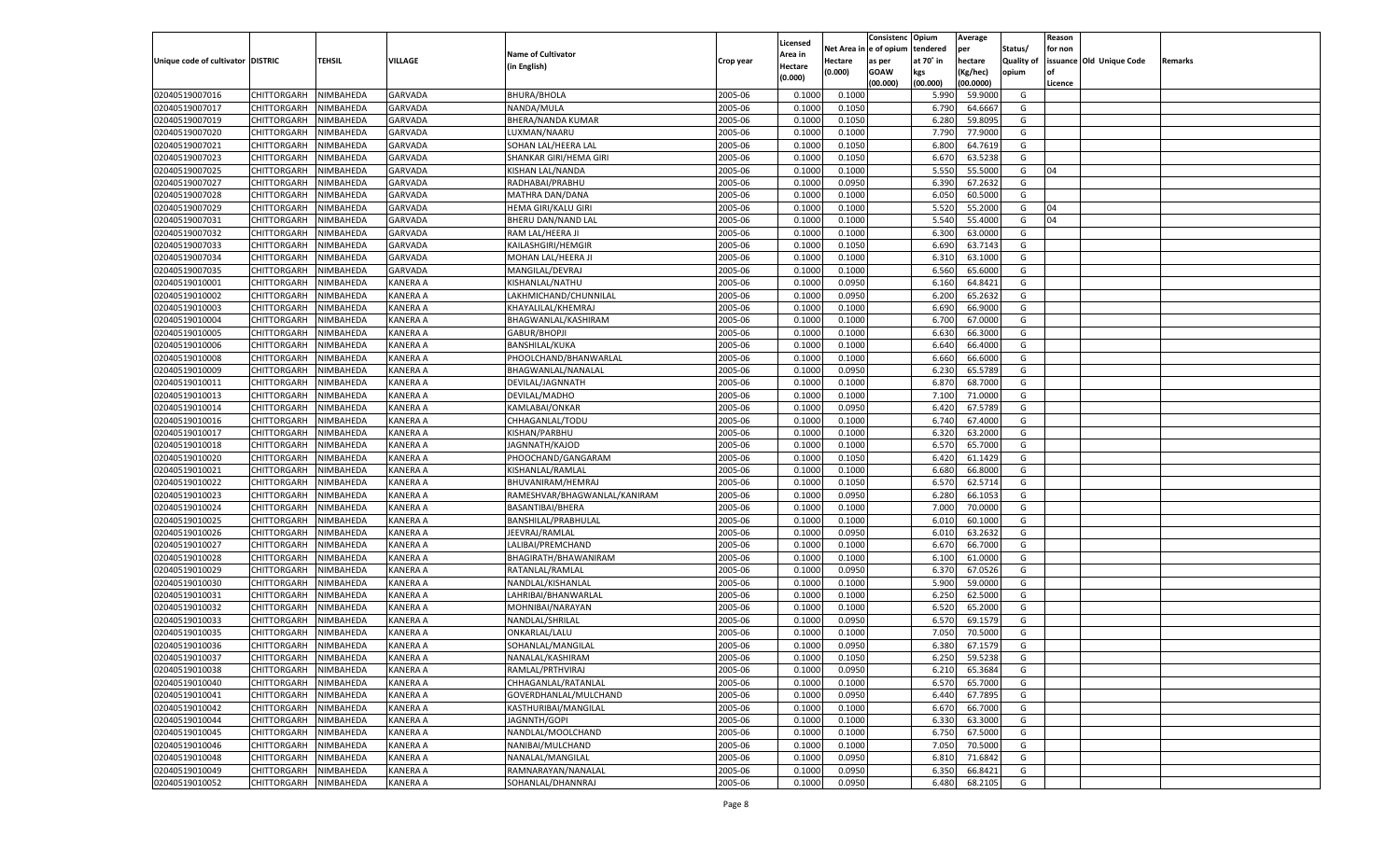|                                   |                       |               |                 |                              |           |                           |          | Consistenc  | Opium     | Average   |                   | Reason  |                          |         |
|-----------------------------------|-----------------------|---------------|-----------------|------------------------------|-----------|---------------------------|----------|-------------|-----------|-----------|-------------------|---------|--------------------------|---------|
|                                   |                       |               |                 | <b>Name of Cultivator</b>    |           | Licensed                  | Net Area | e of opium  | tendered  | per       | Status/           | for non |                          |         |
| Unique code of cultivator DISTRIC |                       | <b>TEHSIL</b> | VILLAGE         | (in English)                 | Crop year | <b>Area in</b><br>Hectare | Hectare  | as per      | at 70° in | hectare   | <b>Quality of</b> |         | issuance Old Unique Code | Remarks |
|                                   |                       |               |                 |                              |           | (0.000)                   | (0.000)  | <b>GOAW</b> | kgs       | (Kg/hec)  | opium             |         |                          |         |
|                                   |                       |               |                 |                              |           |                           |          | (00.000)    | (00.000)  | (00.0000) |                   | Licence |                          |         |
| 02040519010054                    | CHITTORGARH           | NIMBAHEDA     | KANERA A        | DAULATRAM/ROOPA              | 2005-06   | 0.1000                    | 0.1000   |             | 6.67      | 66.7000   | G                 |         |                          |         |
| 02040519010057                    | CHITTORGARH           | NIMBAHEDA     | KANERA A        | NATHULAL/LALU                | 2005-06   | 0.1000                    | 0.0950   |             | 6.250     | 65.7895   | G                 |         |                          |         |
| 02040519010058                    | CHITTORGARH           | NIMBAHEDA     | KANERA A        | GHASILAL/NARAYAN             | 2005-06   | 0.1000                    | 0.1000   |             | 6.820     | 68.2000   | G                 |         |                          |         |
| 02040519010059                    | CHITTORGARH           | NIMBAHEDA     | KANERA A        | RADHESHYAM/RATANLAL          | 2005-06   | 0.1000                    | 0.1000   |             | 6.780     | 67.8000   | G                 |         |                          |         |
| 02040519010060                    | CHITTORGARH           | NIMBAHEDA     | KANERA A        | BHANWARLAL/HUKMA             | 2005-06   | 0.1000                    | 0.0950   |             | 6.520     | 68.6316   | G                 |         |                          |         |
| 02040519010063                    | CHITTORGARH           | NIMBAHEDA     | KANERA A        | MADANLAL/UDA                 | 2005-06   | 0.1000                    | 0.1000   |             | 6.600     | 66.0000   | G                 |         |                          |         |
| 02040519010065                    | CHITTORGARH           | NIMBAHEDA     | KANERA A        | MATHRIBAI/CHATARBHUJ         | 2005-06   | 0.1000                    | 0.1000   |             | 6.940     | 69.4000   | G                 |         |                          |         |
| 02040519010066                    | CHITTORGARH           | NIMBAHEDA     | KANERA A        | KESHURAM/BHAWANIRAM          | 2005-06   | 0.1000                    | 0.1000   |             | 6.33      | 63.3000   | G                 |         |                          |         |
| 02040519010067                    | CHITTORGARH           | NIMBAHEDA     | KANERA A        | ROOPLAL/PREAMCHAND           | 2005-06   | 0.1000                    | 0.1000   |             | 6.430     | 64.3000   | G                 |         |                          |         |
| 02040519010070                    | CHITTORGARH           | NIMBAHEDA     | KANERA A        | JAGDISH/PANNALAL             | 2005-06   | 0.1000                    | 0.0950   |             | 6.400     | 67.3684   | G                 |         |                          |         |
| 02040519010073                    | CHITTORGARH           | NIMBAHEDA     | KANERA A        | DHANRAJ/HEERALAL             | 2005-06   | 0.1000                    | 0.0950   |             | 6.450     | 67.8947   | G                 |         |                          |         |
| 02040519010074                    | CHITTORGARH           | NIMBAHEDA     | KANERA A        | <b>KEVALRAM/GASI</b>         | 2005-06   | 0.1000                    | 0.0950   |             | 6.17      | 64.9474   | G                 |         |                          |         |
| 02040519010075                    | CHITTORGARH           | NIMBAHEDA     | KANERA A        | KAILASHCHANDRA/KANHAIYALAL   | 2005-06   | 0.1000                    | 0.1000   |             | 6.390     | 63.9000   | G                 |         |                          |         |
| 02040519010076                    | CHITTORGARH           | NIMBAHEDA     | KANERA A        | RAMCHANDRA/MODAJI            | 2005-06   | 0.1000                    | 0.1000   |             | 6.680     | 66.8000   | G                 |         |                          |         |
| 02040519010077                    | CHITTORGARH           | NIMBAHEDA     | KANERA A        | RAMESHWAR/BADRILAL           | 2005-06   | 0.1000                    | 0.1000   |             | 6.700     | 67.0000   | G                 |         |                          |         |
| 02040519010078                    | CHITTORGARH           | NIMBAHEDA     | KANERA A        | LABHCHAND/BADRILAL           | 2005-06   | 0.1000                    | 0.0950   |             | 6.460     | 68.0000   | G                 |         |                          |         |
| 02040519010079                    | CHITTORGARH           | NIMBAHEDA     | KANERA A        | DINESH/DHANRAJ               | 2005-06   | 0.1000                    | 0.0950   |             | 6.190     | 65.1579   | G                 |         |                          |         |
| 02040519010080                    | CHITTORGARH           | NIMBAHEDA     | KANERA A        | DHANRAJ/KALU                 | 2005-06   | 0.1000                    | 0.0950   |             | 6.360     | 66.9474   | G                 |         |                          |         |
| 02040519010082                    | CHITTORGARH           | NIMBAHEDA     | KANERA A        | HARISHANKER/LUXMINARAYAN     | 2005-06   | 0.1000                    | 0.1000   |             | 6.320     | 63.2000   | G                 |         |                          |         |
| 02040519010085                    | CHITTORGARH           | NIMBAHEDA     | KANERA A        | SUNDERBAI/BHURALAL           | 2005-06   | 0.1000                    | 0.1000   |             | 6.700     | 67.0000   | G                 |         |                          |         |
| 02040519010087                    | CHITTORGARH           | NIMBAHEDA     | KANERA A        | BHURALAL/HUKMA               | 2005-06   | 0.1000                    | 0.1050   |             | 6.560     | 62.4762   | G                 |         |                          |         |
| 02040519010088                    | CHITTORGARH           | NIMBAHEDA     | KANERA A        | HEERALAL/PRITHVIRAJ          | 2005-06   | 0.1000                    | 0.1000   |             | 6.860     | 68.6000   | G                 |         |                          |         |
| 02040519010089                    | CHITTORGARH           | NIMBAHEDA     | KANERA A        | GULABIBAI/PREMCHAND          | 2005-06   | 0.1000                    | 0.0950   |             | 6.620     | 69.6842   | G                 |         |                          |         |
| 02040519010092                    | CHITTORGARH           | NIMBAHEDA     | KANERA A        | MOHANLAL/MATHURA             | 2005-06   | 0.1000                    | 0.1000   |             | 6.580     | 65.8000   | G                 |         |                          |         |
| 02040519010093                    | CHITTORGARH           | NIMBAHEDA     | KANERA A        | <b>BADRILAL/GHISA</b>        | 2005-06   | 0.1000                    | 0.0950   |             | 5.900     | 62.1053   | G                 |         |                          |         |
| 02040519010096                    | CHITTORGARH           | NIMBAHEDA     | KANERA A        | KANHAIYALAL/HEERALAL         | 2005-06   | 0.1000                    | 0.1000   |             | 6.790     | 67.9000   | G                 |         |                          |         |
| 02040519010097                    | CHITTORGARH           | NIMBAHEDA     | KANERA A        | <b>CHATAR SINGH/SOHANLAL</b> | 2005-06   | 0.1000                    | 0.1000   |             | 6.480     | 64.8000   | G                 |         |                          |         |
| 02040519010098                    | CHITTORGARH           | NIMBAHEDA     | KANERA A        | GOPAL/PHOOLCHAND             | 2005-06   | 0.1000                    | 0.1000   |             | 6.100     | 61.0000   | G                 |         |                          |         |
| 02040519010099                    | CHITTORGARH           | NIMBAHEDA     | KANERA A        | KANHAIYALAL/ONKAR            | 2005-06   | 0.1000                    | 0.1000   |             | 6.140     | 61.4000   | G                 |         |                          |         |
| 02040519010100                    | CHITTORGARH           | NIMBAHEDA     | KANERA A        | BADRILAL/MANGILAL            | 2005-06   | 0.1000                    | 0.1000   |             | 6.570     | 65.7000   | G                 |         |                          |         |
| 02040519010101                    | CHITTORGARH           | NIMBAHEDA     | KANERA A        | SOHAN/SHANKAR TELI           | 2005-06   | 0.1000                    | 0.0950   |             | 6.120     | 64.4211   | G                 |         |                          |         |
| 02040519010102                    | CHITTORGARH           | NIMBAHEDA     | KANERA A        | ONKARLAL/BHANWARLAL          | 2005-06   | 0.1000                    | 0.0950   |             | 6.160     | 64.8421   | G                 |         |                          |         |
| 02040519010103                    | <b>CHITTORGARH</b>    | NIMBAHEDA     | KANERA A        | SOBHALAL/JAGNNTH             | 2005-06   | 0.1000                    | 0.1000   |             | 6.660     | 66.6000   | G                 |         |                          |         |
| 02040519010104                    | CHITTORGARH           | NIMBAHEDA     | KANERA A        | JAGDISH/KISHAN               | 2005-06   | 0.1000                    | 0.1000   |             | 6.730     | 67.3000   | G                 |         |                          |         |
| 02040519010105                    | CHITTORGARH           | NIMBAHEDA     | KANERA A        | RAMESHWAR/RAMLAL             | 2005-06   | 0.1000                    | 0.1050   |             | 7.290     | 69.4286   | G                 |         |                          |         |
| 02040519010108                    | CHITTORGARH           | NIMBAHEDA     | KANERA A        | KISHANLAL/CHUNNILAL          | 2005-06   | 0.1000                    | 0.1000   |             | 6.860     | 68.6000   | G                 |         |                          |         |
| 02040519010110                    | <b>CHITTORGARH</b>    | NIMBAHEDA     | KANERA B        | CHHAGANLAL/KALU              | 2005-06   | 0.1000                    | 0.1050   |             | 6.940     | 66.0952   | G                 |         |                          |         |
| 02040519010111                    | CHITTORGARH           | NIMBAHEDA     | KANERA B        | MADANLAL/NATHULAL            | 2005-06   | 0.1000                    | 0.1000   |             | 6.690     | 66.9000   | G                 |         |                          |         |
| 02040519010112                    | CHITTORGARH           | NIMBAHEDA     | KANERA B        | SOHANLAL/RADHAKISHAN         | 2005-06   | 0.1000                    | 0.1000   |             | 6.590     | 65.9000   | G                 |         |                          |         |
| 02040519010113                    | CHITTORGARH           | NIMBAHEDA     | KANERA B        | TULSIRAM/RADHAKISHAN         | 2005-06   | 0.1000                    | 0.1000   |             | 6.390     | 63.9000   | G                 |         |                          |         |
| 02040519010114                    | <b>CHITTORGARH</b>    | NIMBAHEDA     | KANERA B        | BADRILAL/BHURA               | 2005-06   | 0.1000                    | 0.1000   |             | 6.020     | 60.2000   | G                 |         |                          |         |
| 02040519010116                    | CHITTORGARH           | NIMBAHEDA     | KANERA B        | MADANLAL/RATANLAL            | 2005-06   | 0.1000                    | 0.1000   |             | 7.080     | 70.8000   | G                 |         |                          |         |
| 02040519010117                    | CHITTORGARH           | NIMBAHEDA     | KANERA B        | TULSIBAI/PREMCHAND           | 2005-06   | 0.1000                    | 0.0950   |             | 6.04      | 63.5789   | G                 |         |                          |         |
| 02040519010118                    | CHITTORGARH           | NIMBAHEDA     | KANERA B        | SHYAMLAL/BHAGIRTH            | 2005-06   | 0.1000                    | 0.0950   |             | 6.400     | 67.3684   | G                 |         |                          |         |
| 02040519010119                    |                       | NIMBAHEDA     | KANERA B        |                              | 2005-06   | 0.1000                    | 0.1000   |             | 6.740     | 67.4000   | G                 |         |                          |         |
|                                   | CHITTORGARH           |               |                 | MUKESH(ASHISH)/GOPAL         |           |                           |          |             |           |           |                   |         |                          |         |
| 02040519010120                    | CHITTORGARH NIMBAHEDA |               | <b>KANERA B</b> | RAMESHWARLAL/JAGANNATH       | 2005-06   | 0.1000                    | 0.0950   |             | 6.150     | 64.7368   | G                 |         |                          |         |
| 02040519010121<br>02040519010122  | <b>CHITTORGARH</b>    | NIMBAHEDA     | <b>KANERA B</b> | CHHAGANLAL/NANDA             | 2005-06   | 0.1000                    | 0.1000   |             | 6.740     | 67.4000   | G                 |         |                          |         |
|                                   | <b>CHITTORGARH</b>    | NIMBAHEDA     | <b>KANERA B</b> | AMARCHAND/SHANKERLAL         | 2005-06   | 0.1000                    | 0.0950   |             | 6.310     | 66.4211   | G                 |         |                          |         |
| 02040519010126                    | <b>CHITTORGARH</b>    | NIMBAHEDA     | <b>KANERA B</b> | <b>BHAGIRTH/GOPI</b>         | 2005-06   | 0.1000                    | 0.1050   |             | 6.620     | 63.0476   | G                 |         |                          |         |
| 02040519010128                    | <b>CHITTORGARH</b>    | NIMBAHEDA     | <b>KANERA B</b> | NARAYANIBAI/NANALAL          | 2005-06   | 0.1000                    | 0.0950   |             | 6.600     | 69.4737   | G                 |         |                          |         |
| 02040519010129                    | <b>CHITTORGARH</b>    | NIMBAHEDA     | <b>KANERA B</b> | MANGILAL/VARDICHAND          | 2005-06   | 0.1000                    | 0.1050   |             | 7.130     | 67.9048   | G                 |         |                          |         |
| 02040519010130                    | <b>CHITTORGARH</b>    | NIMBAHEDA     | <b>KANERA B</b> | PYARCHAND/LAKHMICHAND        | 2005-06   | 0.1000                    | 0.1000   |             | 6.400     | 64.0000   | G                 |         |                          |         |
| 02040519010132                    | <b>CHITTORGARH</b>    | NIMBAHEDA     | <b>KANERA B</b> | MANGILAL/KELA                | 2005-06   | 0.1000                    | 0.1000   |             | 6.430     | 64.3000   | G                 |         |                          |         |
| 02040519010133                    | <b>CHITTORGARH</b>    | NIMBAHEDA     | <b>KANERA B</b> | NANALAL/RAMA                 | 2005-06   | 0.1000                    | 0.1000   |             | 6.250     | 62.5000   | G                 |         |                          |         |
| 02040519010134                    | <b>CHITTORGARH</b>    | NIMBAHEDA     | <b>KANERA B</b> | JAGDISH/LAKHMICHAND          | 2005-06   | 0.1000                    | 0.1000   |             | 5.990     | 59.9000   | G                 |         |                          |         |
| 02040519010136                    | <b>CHITTORGARH</b>    | NIMBAHEDA     | <b>KANERA B</b> | <b>HEERALAL/GABUR</b>        | 2005-06   | 0.1000                    | 0.1000   |             | 6.550     | 65.5000   | G                 |         |                          |         |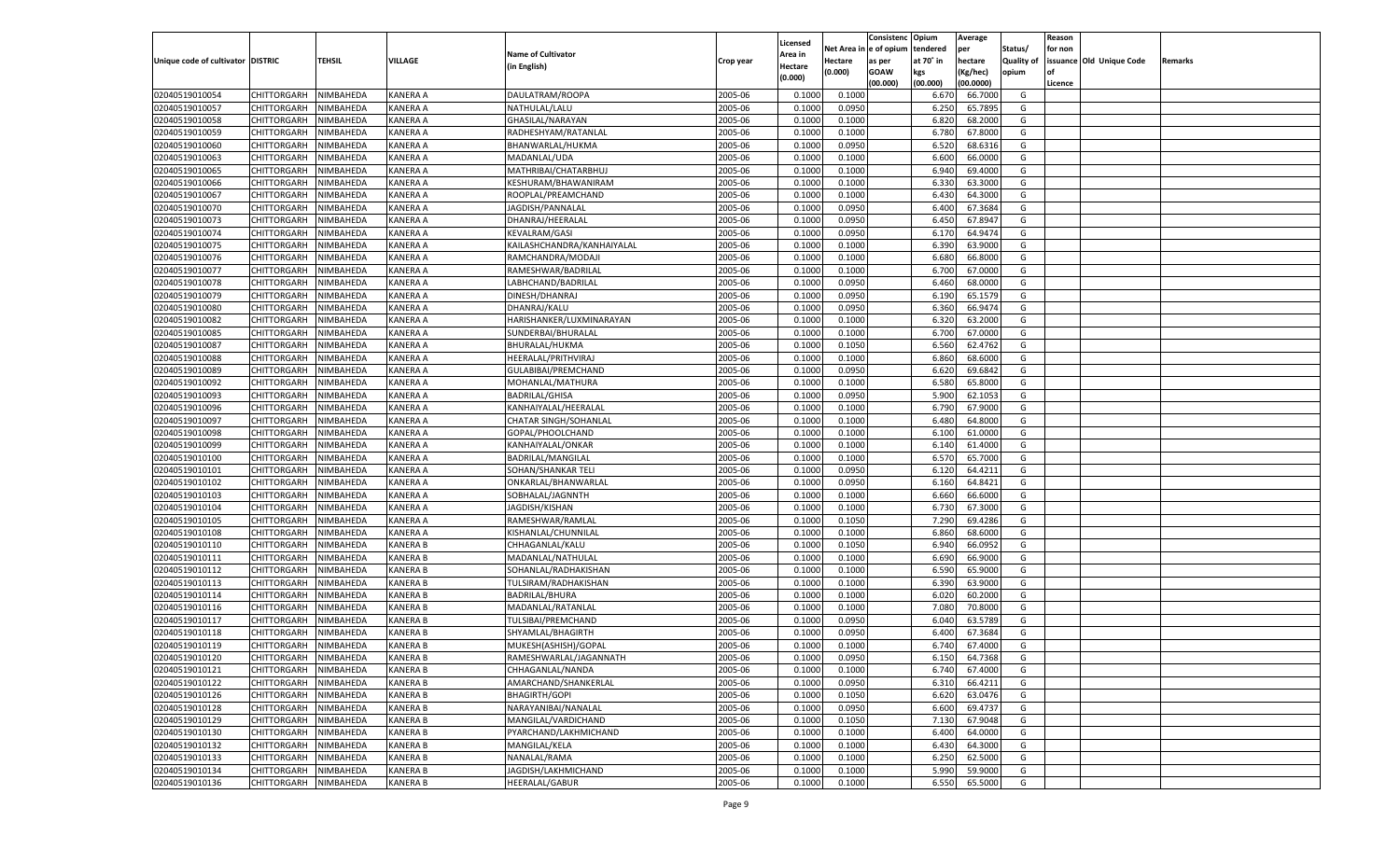|                                   |                       |               |                 |                           |           |                           |          | Consistenc  | Opium     | Average   |                   | Reason  |                          |         |
|-----------------------------------|-----------------------|---------------|-----------------|---------------------------|-----------|---------------------------|----------|-------------|-----------|-----------|-------------------|---------|--------------------------|---------|
|                                   |                       |               |                 | <b>Name of Cultivator</b> |           | Licensed                  | Net Area | e of opium  | tendered  | per       | Status/           | for non |                          |         |
| Unique code of cultivator DISTRIC |                       | <b>TEHSIL</b> | VILLAGE         | (in English)              | Crop year | <b>Area in</b><br>Hectare | Hectare  | as per      | at 70° in | hectare   | <b>Quality of</b> |         | issuance Old Unique Code | Remarks |
|                                   |                       |               |                 |                           |           | (0.000)                   | (0.000)  | <b>GOAW</b> | kgs       | (Kg/hec)  | opium             |         |                          |         |
|                                   |                       |               |                 |                           |           |                           |          | (00.000)    | (00.000)  | (00.0000) |                   | Licence |                          |         |
| 02040519010138                    | CHITTORGARH           | NIMBAHEDA     | KANERA B        | CHHAGANLAL/LAKHMICHAND    | 2005-06   | 0.1000                    | 0.1000   |             | 7.260     | 72.6000   | G                 |         |                          |         |
| 02040519010139                    | CHITTORGARH           | NIMBAHEDA     | KANERA B        | RAMNARAYAN/SHANKARLAL     | 2005-06   | 0.1000                    | 0.0950   |             | 6.23      | 65.5789   | G                 |         |                          |         |
| 02040519010140                    | CHITTORGARH           | NIMBAHEDA     | KANERA B        | NANIBAI/NANALAL           | 2005-06   | 0.1000                    | 0.0950   |             | 6.170     | 64.9474   | G                 |         |                          |         |
| 02040519010141                    | CHITTORGARH           | NIMBAHEDA     | KANERA B        | SUKHLAL/BHOLIRAM          | 2005-06   | 0.1000                    | 0.1000   |             | 6.520     | 65.2000   | G                 |         |                          |         |
| 02040519010142                    | CHITTORGARH           | NIMBAHEDA     | KANERA B        | RAMCHAND/GANGARAM         | 2005-06   | 0.1000                    | 0.0950   |             | 5.690     | 59.8947   | G                 |         |                          |         |
| 02040519010143                    | CHITTORGARH           | NIMBAHEDA     | KANERA B        | KISHANLAL/GANGARAM        | 2005-06   | 0.1000                    | 0.0950   |             | 5.780     | 60.8421   | G                 |         |                          |         |
| 02040519010144                    | CHITTORGARH           | NIMBAHEDA     | KANERA B        | ONKARLAL/LAKHMICHAND      | 2005-06   | 0.1000                    | 0.0950   |             | 5.990     | 63.0526   | G                 |         |                          |         |
| 02040519010145                    | CHITTORGARH           | NIMBAHEDA     | KANERA B        | SHRILAL/HARLAL            | 2005-06   | 0.1000                    | 0.1000   |             | 6.680     | 66.8000   | G                 |         |                          |         |
| 02040519010146                    | CHITTORGARH           | NIMBAHEDA     | KANERA B        | ROOPA/KALU                | 2005-06   | 0.1000                    | 0.1000   |             | 6.850     | 68.5000   | G                 |         |                          |         |
| 02040519010147                    | CHITTORGARH           | NIMBAHEDA     | KANERA B        | RUKMANIBAI/KHEMRAJ        | 2005-06   | 0.1000                    | 0.1000   |             | 6.650     | 66.5000   | G                 |         |                          |         |
| 02040519010148                    | CHITTORGARH           | NIMBAHEDA     | KANERA B        | NANALAL/BHAGATRAM         | 2005-06   | 0.1000                    | 0.0950   |             | 6.810     | 71.6842   | G                 |         |                          |         |
| 02040519010150                    | CHITTORGARH           | NIMBAHEDA     | KANERA B        | PRABHUBAI/GHASI           | 2005-06   | 0.1000                    | 0.0950   |             | 5.510     | 58.0000   | G                 |         |                          |         |
| 02040519010151                    | CHITTORGARH           | NIMBAHEDA     | KANERA B        | KHEMRAJ/HUKMA             | 2005-06   | 0.1000                    | 0.0950   |             | 5.980     | 62.9474   | G                 |         |                          |         |
| 02040519010152                    | CHITTORGARH           | NIMBAHEDA     | KANERA B        | RAMLAL/ROOPAJI            | 2005-06   | 0.1000                    | 0.1000   |             | 6.560     | 65.6000   | G                 |         |                          |         |
| 02040519010154                    | CHITTORGARH           | NIMBAHEDA     | KANERA B        | DAULATRAM/MODU            | 2005-06   | 0.1000                    | 0.0950   |             | 6.210     | 65.3684   | G                 |         |                          |         |
| 02040519010155                    | CHITTORGARH           | NIMBAHEDA     | KANERA B        | HAZARILAL/HARLAL          | 2005-06   | 0.1000                    | 0.0950   |             | 5.430     | 57.1579   | G                 |         |                          |         |
| 02040519010157                    | CHITTORGARH           | NIMBAHEDA     | KANERA B        | RATANLAL/GULAB            | 2005-06   | 0.1000                    | 0.0950   |             | 6.310     | 66.4211   | G                 |         |                          |         |
| 02040519010158                    | CHITTORGARH           | NIMBAHEDA     | KANERA B        | PHOOLCHAND/GANGARAM       | 2005-06   | 0.1000                    | 0.1000   |             | 5.820     | 58.2000   | G                 |         |                          |         |
| 02040519010159                    | CHITTORGARH           | NIMBAHEDA     | KANERA B        | KALURAM/BHAGIRATH         | 2005-06   | 0.1000                    | 0.1050   |             | 6.990     | 66.5714   | G                 |         |                          |         |
| 02040519010161                    | CHITTORGARH           | NIMBAHEDA     | KANERA B        | NARAYAN/TEKCHAND          | 2005-06   | 0.1000                    | 0.0950   |             | 6.330     | 66.6316   | G                 |         |                          |         |
| 02040519010163                    | CHITTORGARH           | NIMBAHEDA     | KANERA B        | NATHULAL/KHEMRAJ          | 2005-06   | 0.1000                    | 0.0950   |             | 6.230     | 65.5789   | G                 |         |                          |         |
| 02040519010164                    | CHITTORGARH           | NIMBAHEDA     | KANERA B        | GANPATLAL/PYARCHAND       | 2005-06   | 0.1000                    | 0.1000   |             | 5.890     | 58.9000   | G                 |         |                          |         |
| 02040519010165                    | CHITTORGARH           | NIMBAHEDA     | KANERA B        | PARBHULAL/TARACHAND       | 2005-06   | 0.1000                    | 0.0950   |             | 6.700     | 70.5263   | G                 |         |                          |         |
| 02040519010166                    | CHITTORGARH           | NIMBAHEDA     | KANERA B        | GANGABAI/MODA             | 2005-06   | 0.1000                    | 0.1000   |             | 6.310     | 63.1000   | G                 |         |                          |         |
| 02040519010167                    | CHITTORGARH           | NIMBAHEDA     | KANERA B        | AMBHALAL/NANALAI          | 2005-06   | 0.1000                    | 0.1000   |             | 6.680     | 66.8000   | G                 |         |                          |         |
| 02040519010168                    | CHITTORGARH           | NIMBAHEDA     | KANERA B        | CHAMPALAL/MOOLCHAND       | 2005-06   | 0.1000                    | 0.1000   |             | 6.260     | 62.6000   | G                 |         |                          |         |
| 02040519010170                    | CHITTORGARH           | NIMBAHEDA     | KANERA B        | SHYAMSUNDER/BHERULAL      | 2005-06   | 0.1000                    | 0.1000   |             | 6.260     | 62.6000   | G                 |         |                          |         |
| 02040519010172                    | CHITTORGARH           | NIMBAHEDA     | KANERA B        | KISHANLAL/BADRILAL        | 2005-06   | 0.1000                    | 0.1000   |             | 6.27      | 62.7000   | G                 |         |                          |         |
| 02040519010173                    | CHITTORGARH           | NIMBAHEDA     | KANERA B        | <b>BAGDIRAM/NANA</b>      | 2005-06   | 0.1000                    | 0.1000   |             | 6.100     | 61.0000   | G                 |         |                          |         |
| 02040519010174                    | CHITTORGARH           | NIMBAHEDA     | KANERA B        | RADHESHYAM/JAGNNATH       | 2005-06   | 0.1000                    | 0.0950   |             | 6.450     | 67.8947   | G                 |         |                          |         |
| 02040519010175                    | CHITTORGARH           | NIMBAHEDA     | KANERA B        | RAMCHANDRA/SHANKERLAL     | 2005-06   | 0.1000                    | 0.0950   |             | 6.000     | 63.1579   | G                 |         |                          |         |
| 02040519010176                    | CHITTORGARH           | NIMBAHEDA     | KANERA B        | RATANLAL/GABUR            | 2005-06   | 0.1000                    | 0.1000   |             | 6.450     | 64.5000   | G                 |         |                          |         |
| 02040519010177                    | CHITTORGARH           | NIMBAHEDA     | KANERA B        | RUKMANI BAI/BHUVANIRAM    | 2005-06   | 0.1000                    | 0.1000   |             | 6.450     | 64.5000   | G                 |         |                          |         |
| 02040519010178                    | CHITTORGARH           | NIMBAHEDA     | KANERA B        | <b>BARJI BAI/DHANRAJ</b>  | 2005-06   | 0.1000                    | 0.1050   |             | 7.300     | 69.5238   | G                 |         |                          |         |
| 02040519010179                    | CHITTORGARH           | NIMBAHEDA     | KANERA B        | NATHULAL/RAMNARAYAN       | 2005-06   | 0.1000                    | 0.1000   |             | 6.220     | 62.2000   | G                 |         |                          |         |
| 02040519010180                    | CHITTORGARH           | NIMBAHEDA     | KANERA B        | <b>BADRI/GULAB</b>        | 2005-06   | 0.1000                    | 0.1000   |             | 6.880     | 68.8000   | G                 |         |                          |         |
| 02040519010182                    |                       | NIMBAHEDA     | KANERA B        | KASHI BAI/RUPA            | 2005-06   | 0.1000                    | 0.0950   |             | 5.620     | 59.1579   | G                 |         |                          |         |
|                                   | <b>CHITTORGARH</b>    |               |                 |                           |           |                           |          |             |           |           |                   |         |                          |         |
| 02040519010183                    | CHITTORGARH           | NIMBAHEDA     | KANERA B        | NATHULAL/KESRIMAL         | 2005-06   | 0.1000                    | 0.1050   |             | 6.670     | 63.5238   | G                 |         |                          |         |
| 02040519010184                    | CHITTORGARH           | NIMBAHEDA     | KANERA B        | <b>BAGDIRAM/KISHORE</b>   | 2005-06   | 0.1000                    | 0.1000   |             | 7.300     | 73.0000   | G                 |         |                          |         |
| 02040519010185                    | CHITTORGARH           | NIMBAHEDA     | KANERA B        | SOHANLAL/NANALAL          | 2005-06   | 0.1000                    | 0.0950   |             | 6.320     | 66.5263   | G                 |         |                          |         |
| 02040519010189                    | CHITTORGARH           | NIMBAHEDA     | KANERA B        | JODHRAJ/AMARCHAND         | 2005-06   | 0.1000                    | 0.1000   |             | 6.460     | 64.6000   | G                 |         |                          |         |
| 02040519010192                    | CHITTORGARH           | NIMBAHEDA     | KANERA B        | KANKUBAI/BHERULAL         | 2005-06   | 0.1000                    | 0.1000   |             | 5.960     | 59.6000   | G                 |         |                          |         |
| 02040519010195                    | CHITTORGARH           | NIMBAHEDA     | KANERA B        | BANSILAL/NANDLAL          | 2005-06   | 0.1000                    | 0.0950   |             | 5.410     | 56.9474   | G                 |         |                          |         |
| 02040519010196                    | CHITTORGARH           | NIMBAHEDA     | KANERA B        | KANI BAI/MANGILAL         | 2005-06   | 0.1000                    | 0.0950   |             | 5.680     | 59.789    | G                 |         |                          |         |
| 02040519010197                    | CHITTORGARH           | NIMBAHEDA     | KANERA B        | CHATRULAL/NANDA           | 2005-06   | 0.1000                    | 0.1000   |             | 6.720     | 67.2000   | G                 |         |                          |         |
| 02040519010198                    | CHITTORGARH NIMBAHEDA |               | <b>KANERA B</b> | SURESHCHANDRA/PRABHULAL   | 2005-06   | 0.1000                    | 0.0950   |             | 5.620     | 59.1579   | G                 |         |                          |         |
| 02040519010199                    | <b>CHITTORGARH</b>    | NIMBAHEDA     | <b>KANERA B</b> | KISHANLAL/NANAJI          | 2005-06   | 0.1000                    | 0.0950   |             | 6.200     | 65.2632   | G                 |         |                          |         |
| 02040519010200                    | CHITTORGARH           | NIMBAHEDA     | <b>KANERA B</b> | DEVILAL/KHEMRAJ           | 2005-06   | 0.1000                    | 0.1000   |             | 6.800     | 68.0000   | G                 |         |                          |         |
| 02040519010201                    | <b>CHITTORGARH</b>    | NIMBAHEDA     | <b>KANERA B</b> | PARVATIDEVI/PHOOLCHAND    | 2005-06   | 0.1000                    | 0.1000   |             | 7.010     | 70.1000   | G                 |         |                          |         |
| 02040519010202                    | <b>CHITTORGARH</b>    | NIMBAHEDA     | <b>KANERA B</b> | LOBHCHAND/KUKA            | 2005-06   | 0.1000                    | 0.1000   |             | 6.900     | 69.0000   | G                 |         |                          |         |
| 02040519010203                    | <b>CHITTORGARH</b>    | NIMBAHEDA     | <b>KANERA B</b> | MOTILAL/MANGILAL          | 2005-06   | 0.1000                    | 0.0950   |             | 5.900     | 62.1053   | G                 |         |                          |         |
| 02040519010204                    | <b>CHITTORGARH</b>    | NIMBAHEDA     | <b>KANERA B</b> | PANNALAL/MULCHAND         | 2005-06   | 0.1000                    | 0.1000   |             | 6.000     | 60.0000   | G                 |         |                          |         |
| 02040519010205                    | <b>CHITTORGARH</b>    | NIMBAHEDA     | <b>KANERA B</b> | CHHAGANLAL/LALUJI         | 2005-06   | 0.1000                    | 0.1000   |             | 6.530     | 65.3000   | G                 |         |                          |         |
| 02040519010206                    | <b>CHITTORGARH</b>    | NIMBAHEDA     | <b>KANERA B</b> | RADHESHYAM/ONKARLAL       | 2005-06   | 0.1000                    | 0.1000   |             | 6.820     | 68.2000   | G                 |         |                          |         |
| 02040519010207                    | <b>CHITTORGARH</b>    | NIMBAHEDA     | <b>KANERA B</b> | KALURAM/CHAMPALAL         | 2005-06   | 0.1000                    | 0.0950   |             | 6.430     | 67.6842   | G                 |         |                          |         |
| 02040519010209                    | CHITTORGARH           | NIMBAHEDA     | <b>KANERA B</b> | KANHAIYALAL/PRABHULAL     | 2005-06   | 0.1000                    | 0.1000   |             | 6.580     | 65.8000   | G                 |         |                          |         |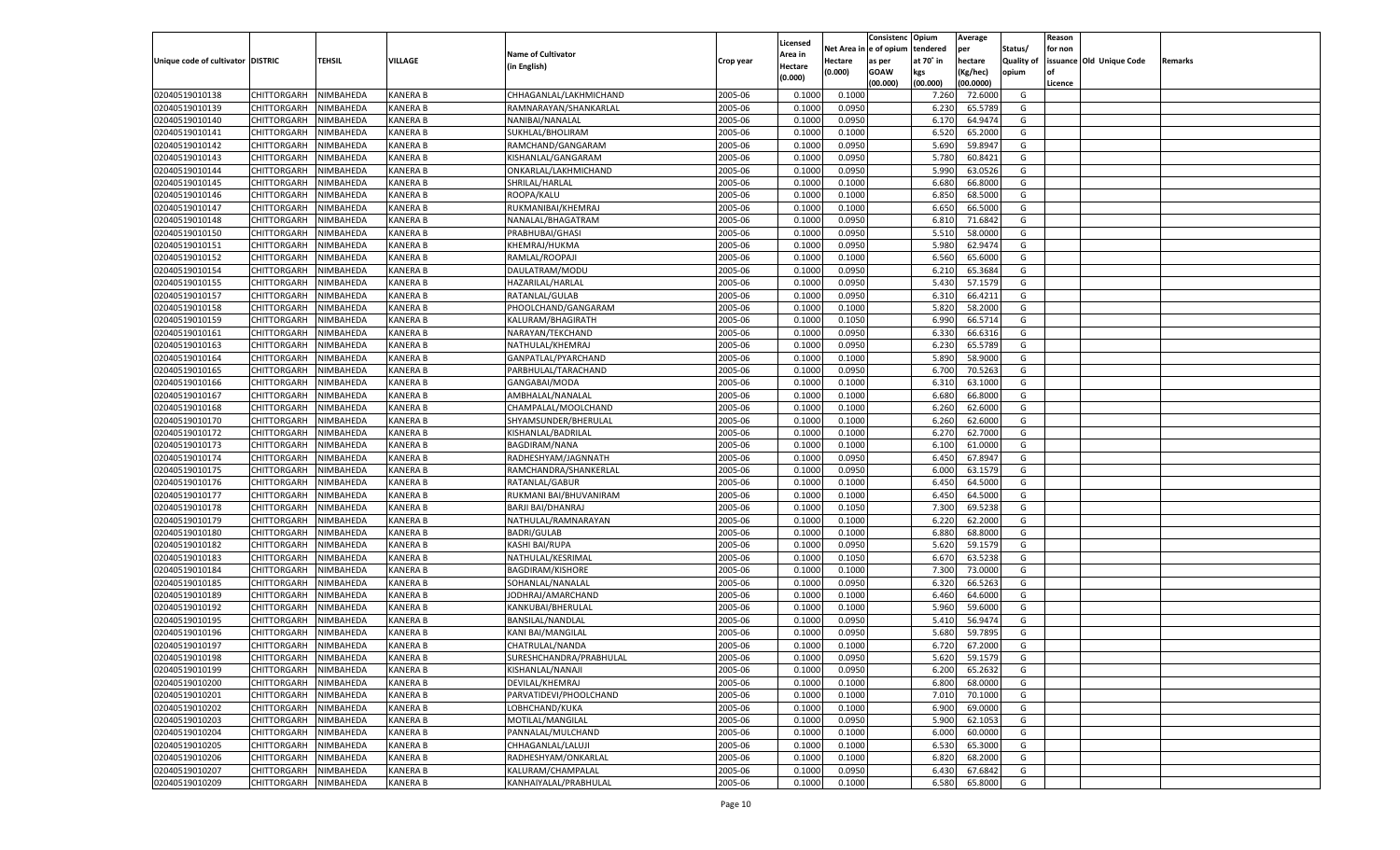|                                   |                       |               |                 |                           |           |                           |          | Consistenc  | Opium     | Average   |                   | Reason  |                          |         |
|-----------------------------------|-----------------------|---------------|-----------------|---------------------------|-----------|---------------------------|----------|-------------|-----------|-----------|-------------------|---------|--------------------------|---------|
|                                   |                       |               |                 | <b>Name of Cultivator</b> |           | Licensed                  | Net Area | e of opium  | tendered  | per       | Status/           | for non |                          |         |
| Unique code of cultivator DISTRIC |                       | <b>TEHSIL</b> | VILLAGE         | (in English)              | Crop year | <b>Area in</b><br>Hectare | Hectare  | as per      | at 70° in | hectare   | <b>Quality of</b> |         | issuance Old Unique Code | Remarks |
|                                   |                       |               |                 |                           |           | (0.000)                   | (0.000)  | <b>GOAW</b> | kgs       | (Kg/hec)  | opium             |         |                          |         |
|                                   |                       |               |                 |                           |           |                           |          | (00.000)    | (00.000)  | (00.0000) |                   | Licence |                          |         |
| 02040519010211                    | CHITTORGARH           | NIMBAHEDA     | KANERA B        | KADARSHAH/KHAJUSHAH       | 2005-06   | 0.1000                    | 0.0950   |             | 6.340     | 66.7368   | G                 |         |                          |         |
| 02040519010212                    | CHITTORGARH           | NIMBAHEDA     | KANERA B        | KANHAIYALAL/GHISALAL      | 2005-06   | 0.1000                    | 0.1000   |             | 6.430     | 64.3000   | G                 |         |                          |         |
| 02040519010214                    | CHITTORGARH           | NIMBAHEDA     | KANERA B        | LUXMINARAYAN/NANALAL      | 2005-06   | 0.1000                    | 0.1000   |             | 6.550     | 65.5000   | G                 |         |                          |         |
| 02040519010215                    | CHITTORGARH           | NIMBAHEDA     | KANERA B        | NIRBHERAM/GISALAL         | 2005-06   | 0.1000                    | 0.1000   |             | 6.510     | 65.1000   | G                 |         |                          |         |
| 02040519010216                    | CHITTORGARH           | NIMBAHEDA     | KANERA B        | BABULAL/PRABHULAL         | 2005-06   | 0.1000                    | 0.0950   |             | 6.080     | 64.0000   | G                 |         |                          |         |
| 02040519010217                    | CHITTORGARH           | NIMBAHEDA     | KANERA B        | NANALAL/CHUNNILAL         | 2005-06   | 0.1000                    | 0.1000   |             | 6.290     | 62.9000   | G                 |         |                          |         |
| 02040519010219                    | CHITTORGARH           | NIMBAHEDA     | KANERA B        | RAMESHWAR/PRABHULAL       | 2005-06   | 0.1000                    | 0.0950   |             | 6.520     | 68.6316   | G                 |         |                          |         |
| 02040519010220                    | CHITTORGARH           | NIMBAHEDA     | KANERA B        | AMBALAL/PYARCHAND         | 2005-06   | 0.1000                    | 0.1000   |             | 6.520     | 65.2000   | G                 |         |                          |         |
| 02040519010221                    | CHITTORGARH           | NIMBAHEDA     | KANERA B        | BABULAL/MANGILAL          | 2005-06   | 0.1000                    | 0.1000   |             | 6.080     | 60.8000   | G                 |         |                          |         |
| 02040519010222                    | CHITTORGARH           | NIMBAHEDA     | KANERA B        | SATYANARAYAN/PYARCHAND    | 2005-06   | 0.1000                    | 0.1000   |             | 6.540     | 65.4000   | G                 |         |                          |         |
| 02040519010223                    | CHITTORGARH           | NIMBAHEDA     | KANERA B        | GOPALLAL/LAKHMICHAND      | 2005-06   | 0.1000                    | 0.0950   |             | 8.37      | 88.1053   | G                 |         |                          |         |
| 02040519010226                    | CHITTORGARH           | NIMBAHEDA     | KANERA B        | BADRIDAS/SUKHRAMDAS       | 2005-06   | 0.1000                    | 0.1000   |             | 6.640     | 66.4000   | G                 |         |                          |         |
| 02040519010227                    | CHITTORGARH           | NIMBAHEDA     | KANERA B        | BHAGWANLAL/KANIRAM        | 2005-06   | 0.1000                    | 0.0950   |             | 6.280     | 66.105    | G                 |         |                          |         |
| 02040519010228                    | CHITTORGARH           | NIMBAHEDA     | KANERA B        | RAMESVARLAL/RAMNARAYAN    | 2005-06   | 0.1000                    | 0.1050   |             | 6.610     | 62.9524   | G                 |         |                          |         |
| 02040519010229                    | CHITTORGARH           | NIMBAHEDA     | KANERA B        | MANHOHERLAL/ONKARLAL      | 2005-06   | 0.1000                    | 0.0950   |             | 6.410     | 67.4737   | G                 |         |                          |         |
| 02040519010230                    | CHITTORGARH           | NIMBAHEDA     | KANERA B        | SHANTILAL/GORILAL         | 2005-06   | 0.1000                    | 0.1050   |             | 7.000     | 66.6667   | G                 |         |                          |         |
| 02040519010231                    | CHITTORGARH           | NIMBAHEDA     | KANERA B        | BABULAL/BADRILAL          | 2005-06   | 0.1000                    | 0.1000   |             | 5.920     | 59.2000   | G                 |         |                          |         |
| 02040519010232                    | CHITTORGARH           | NIMBAHEDA     | KANERA B        | HEERALAL/NANDA            | 2005-06   | 0.1000                    | 0.0950   |             | 6.360     | 66.9474   | G                 |         |                          |         |
| 02040519010233                    | CHITTORGARH           | NIMBAHEDA     | KANERA B        | JAGNNTH/LALUJI            | 2005-06   | 0.1000                    | 0.1000   |             | 6.000     | 60.0000   | G                 | 05      |                          |         |
| 02040519010234                    | CHITTORGARH           | NIMBAHEDA     | KANERA C        | BADRILAL/BHUWANIRAM       | 2005-06   | 0.1000                    | 0.0950   |             | 6.830     | 71.8947   | G                 |         |                          |         |
| 02040519010235                    | CHITTORGARH           | NIMBAHEDA     | KANERA C        | FULCHAND/DANRAJ           | 2005-06   | 0.1000                    | 0.1000   |             | 5.980     | 59.8000   | G                 | 05      |                          |         |
| 02040519010236                    | CHITTORGARH           | NIMBAHEDA     | KANERA C        | ABDUL RASHID/SULTAN       | 2005-06   | 0.1000                    | 0.1000   |             | 6.890     | 68.9000   | G                 |         |                          |         |
| 02040519010237                    | CHITTORGARH           | NIMBAHEDA     | KANERA C        | RAM KISHAN/NANALAL        | 2005-06   | 0.1000                    | 0.1000   |             | 6.520     | 65.2000   | G                 |         |                          |         |
| 02040519010238                    | CHITTORGARH           | NIMBAHEDA     | KANERA C        | JAGNNATH/MODA             | 2005-06   | 0.1000                    | 0.1000   |             | 6.340     | 63.4000   | G                 |         |                          |         |
| 02040519010239                    | CHITTORGARH           | NIMBAHEDA     | KANERA C        | TALKU BAI//KANAJI         | 2005-06   | 0.1000                    | 0.0950   |             | 6.060     | 63.7895   | G                 |         |                          |         |
| 02040519010240                    | CHITTORGARH           | NIMBAHEDA     | KANERA C        | CHMPABAI/RAMLAL           | 2005-06   | 0.1000                    | 0.1000   |             | 6.780     | 67.8000   | G                 |         |                          |         |
| 02040519010241                    | CHITTORGARH           | NIMBAHEDA     | KANERA C        | RATANLAL/NANALAL          | 2005-06   | 0.1000                    | 0.1050   |             | 5.960     | 56.7619   | G                 | 05      |                          |         |
| 02040519010242                    | CHITTORGARH           | NIMBAHEDA     | KANERA C        | PRAHLAD RAM/RADHAKISHAN   | 2005-06   | 0.1000                    | 0.0950   |             | 6.080     | 64.0000   | G                 |         |                          |         |
| 02040519010243                    | CHITTORGARH           | NIMBAHEDA     | KANERA C        | SHRILAL/HUKAMJI           | 2005-06   | 0.1000                    | 0.0950   |             | 6.300     | 66.3158   | G                 |         |                          |         |
| 02040519010244                    | CHITTORGARH           | NIMBAHEDA     | KANERA C        | SHYAMLAL/NANDLAL          | 2005-06   | 0.1000                    | 0.1000   |             | 6.450     | 64.5000   | G                 |         |                          |         |
| 02040519010247                    | CHITTORGARH           | NIMBAHEDA     | KANERA C        | BAGDIRAM/NARAYANLAL       | 2005-06   | 0.1000                    | 0.1000   |             | 6.420     | 64.2000   | G                 |         |                          |         |
| 02040519010248                    | CHITTORGARH           | NIMBAHEDA     | KANERA C        | MOTILAL/RAMCHANDRA        | 2005-06   | 0.1000                    | 0.0950   |             | 5.990     | 63.0526   | G                 |         |                          |         |
| 02040519010250                    | CHITTORGARH           | NIMBAHEDA     | KANERA C        | SUKHLAL/NANALAL           | 2005-06   | 0.1000                    | 0.1000   |             | 6.560     | 65.6000   | G                 |         |                          |         |
| 02040519010251                    | CHITTORGARH           | NIMBAHEDA     | KANERA C        | JITMAL/MULCHAND           | 2005-06   | 0.1000                    | 0.0900   |             | 6.030     | 67.0000   | G                 |         |                          |         |
| 02040519010252                    | CHITTORGARH           | NIMBAHEDA     | KANERA C        | BHURALAL/NANALAL          | 2005-06   | 0.1000                    | 0.1000   |             | 6.510     | 65.1000   | G                 |         |                          |         |
| 02040519010254                    | CHITTORGARH           | NIMBAHEDA     | KANERA C        | LAXMINARAYAN/SHANKARLAL   | 2005-06   | 0.1000                    | 0.1000   |             | 6.380     | 63.8000   | G                 |         |                          |         |
| 02040519010255                    |                       | NIMBAHEDA     | KANERA C        | MGANIRAM/KJODH            | 2005-06   | 0.1000                    | 0.1000   |             |           | 66.9000   | G                 |         |                          |         |
|                                   | CHITTORGARH           |               |                 |                           |           |                           |          |             | 6.690     |           |                   |         |                          |         |
| 02040519010256                    | CHITTORGARH           | NIMBAHEDA     | KANERA C        | BANSHILAL/MANGILAL        | 2005-06   | 0.1000                    | 0.1000   |             | 6.180     | 61.8000   | G                 |         |                          |         |
| 02040519010257<br>02040519010258  | CHITTORGARH           | NIMBAHEDA     | KANERA C        | RAMCHANDRA/KUKAJI         | 2005-06   | 0.1000                    | 0.1050   |             | 6.760     | 64.3810   | G                 |         |                          |         |
| 02040519010260                    | CHITTORGARH           | NIMBAHEDA     | KANERA C        | MUKESH KUMAR/RATANLAL     | 2005-06   | 0.1000                    | 0.0950   |             | 6.060     | 63.7895   | G                 |         |                          |         |
|                                   | CHITTORGARH           | NIMBAHEDA     | KANERA C        | <b>GORILAL/RATANLAL</b>   | 2005-06   | 0.1000                    | 0.1000   |             | 6.560     | 65.6000   | G                 |         |                          |         |
| 02040519010261                    | CHITTORGARH           | NIMBAHEDA     | KANERA C        | <b>BAGDIRAM/LALU</b>      | 2005-06   | 0.1000                    | 0.1000   |             | 6.800     | 68.0000   | G                 |         |                          |         |
| 02040519010262                    | CHITTORGARH           | NIMBAHEDA     | KANERA C        | GEETALAL/JAGNNATH         | 2005-06   | 0.1000                    | 0.0950   |             | 6.85      | 72.105    | G                 |         |                          |         |
| 02040519010263                    | CHITTORGARH           | NIMBAHEDA     | KANERA C        | NANDLAL/GOPILAI           | 2005-06   | 0.1000                    | 0.1000   |             | 6.520     | 65.2000   | G                 |         |                          |         |
| 02040519010264                    | CHITTORGARH           | NIMBAHEDA     | KANERA C        | JAGDISH/NANALAI           | 2005-06   | 0.1000                    | 0.1000   |             | 6.500     | 65.0000   | G                 |         |                          |         |
| 02040519010265                    | CHITTORGARH NIMBAHEDA |               | <b>KANERA C</b> | MANGILAL/HEMRAM           | 2005-06   | 0.1000                    | 0.1000   |             | 6.460     | 64.6000   | G                 |         |                          |         |
| 02040519010266                    | <b>CHITTORGARH</b>    | NIMBAHEDA     | <b>KANERA C</b> | RAMESHWAR/PANNALAL        | 2005-06   | 0.1000                    | 0.0950   |             | 6.760     | 71.1579   | G                 |         |                          |         |
| 02040519010268                    | <b>CHITTORGARH</b>    | NIMBAHEDA     | <b>KANERA C</b> | BABULAL/ONKARLAL          | 2005-06   | 0.1000                    | 0.1000   |             | 6.290     | 62.9000   | G                 |         |                          |         |
| 02040519010269                    | <b>CHITTORGARH</b>    | NIMBAHEDA     | <b>KANERA C</b> | BHIMRAJ/BHAVARLAL         | 2005-06   | 0.1000                    | 0.0950   |             | 6.120     | 64.4211   | G                 |         |                          |         |
| 02040519010270                    | <b>CHITTORGARH</b>    | NIMBAHEDA     | <b>KANERA C</b> | SITABAI/SHANKARLAL        | 2005-06   | 0.1000                    | 0.0950   |             | 6.290     | 66.2105   | G                 |         |                          |         |
| 02040519010271                    | <b>CHITTORGARH</b>    | NIMBAHEDA     | <b>KANERA C</b> | BOTLAL/UDA                | 2005-06   | 0.1000                    | 0.1000   |             | 6.410     | 64.1000   | G                 |         |                          |         |
| 02040519010274                    | <b>CHITTORGARH</b>    | NIMBAHEDA     | <b>KANERA C</b> | BADRILAL/RAMCHANDRA       | 2005-06   | 0.1000                    | 0.1000   |             | 6.920     | 69.2000   | G                 |         |                          |         |
| 02040519010275                    | <b>CHITTORGARH</b>    | NIMBAHEDA     | <b>KANERA C</b> | KAILASH/PREMCHAND         | 2005-06   | 0.1000                    | 0.0950   |             | 6.200     | 65.2632   | G                 |         |                          |         |
| 02040519010276                    | <b>CHITTORGARH</b>    | NIMBAHEDA     | <b>KANERA C</b> | RAMESHWAR/PREMCHANDRA     | 2005-06   | 0.1000                    | 0.0950   |             | 6.810     | 71.6842   | G                 |         |                          |         |
| 02040519010282                    | <b>CHITTORGARH</b>    | NIMBAHEDA     | <b>KANERA C</b> | PANNALAL/MANGILAL         | 2005-06   | 0.1000                    | 0.1000   |             | 6.920     | 69.2000   | G                 |         |                          |         |
| 02040519010283                    | CHITTORGARH           | NIMBAHEDA     | <b>KANERA C</b> | SHOBHALAL/RAMCHANDRA      | 2005-06   | 0.1000                    | 0.1000   |             | 7.290     | 72.9000   | G                 |         |                          |         |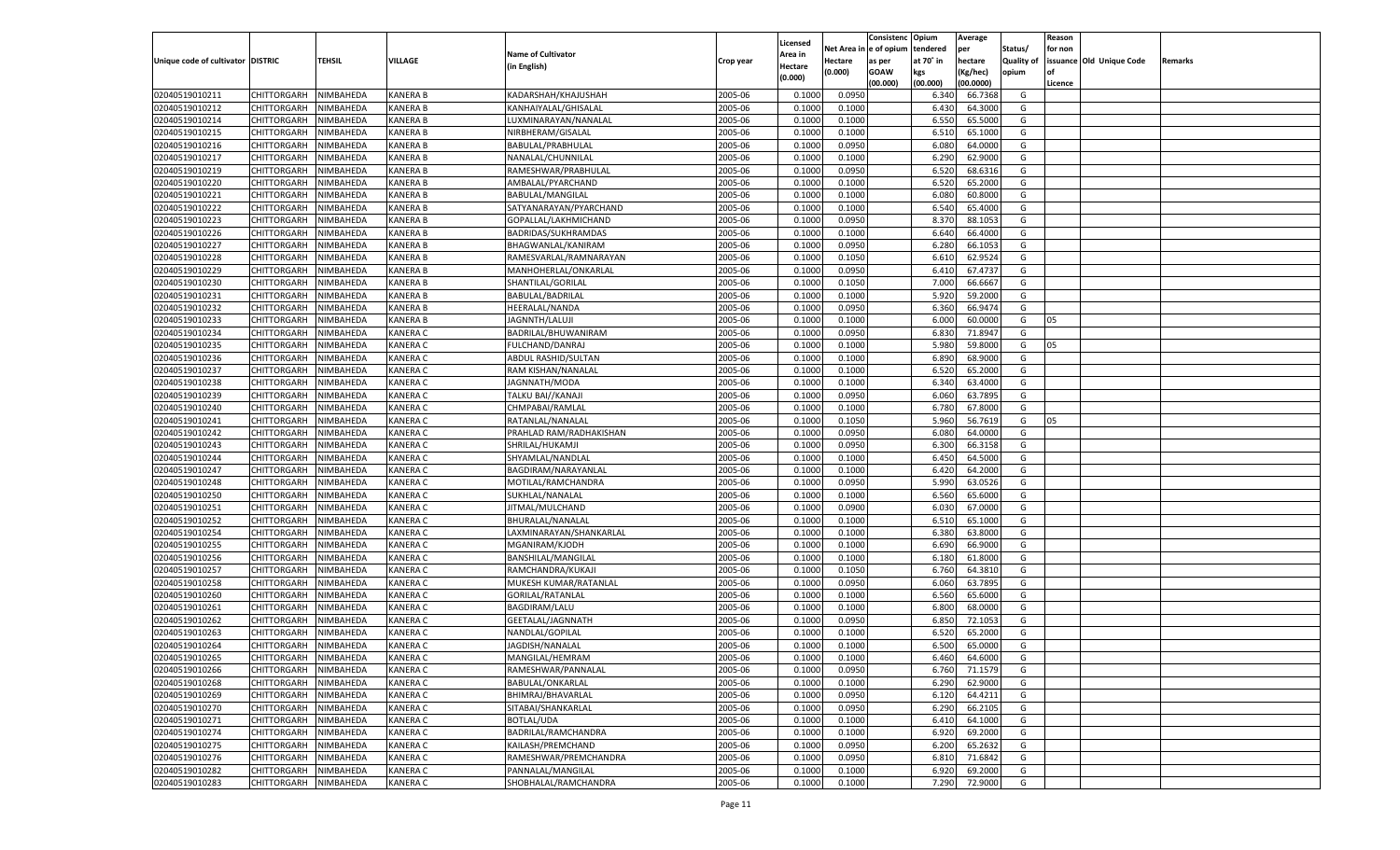|                                   |                       |               |                 |                           |           |                           |          | Consistenc  | Opium     | Average   |                   | Reason  |                          |         |
|-----------------------------------|-----------------------|---------------|-----------------|---------------------------|-----------|---------------------------|----------|-------------|-----------|-----------|-------------------|---------|--------------------------|---------|
|                                   |                       |               |                 | <b>Name of Cultivator</b> |           | Licensed                  | Net Area | e of opium  | tendered  | per       | Status/           | for non |                          |         |
| Unique code of cultivator DISTRIC |                       | <b>TEHSIL</b> | VILLAGE         | (in English)              | Crop year | <b>Area in</b><br>Hectare | Hectare  | as per      | at 70° in | hectare   | <b>Quality of</b> |         | issuance Old Unique Code | Remarks |
|                                   |                       |               |                 |                           |           | (0.000)                   | (0.000)  | <b>GOAW</b> | kgs       | (Kg/hec)  | opium             |         |                          |         |
|                                   |                       |               |                 |                           |           |                           |          | (00.000)    | (00.000)  | (00.0000) |                   | Licence |                          |         |
| 02040519010286                    | CHITTORGARH           | NIMBAHEDA     | <b>KANERA C</b> | DEVILAL/NANALAL           | 2005-06   | 0.1000                    | 0.0950   |             | 6.130     | 64.5263   | G                 |         |                          |         |
| 02040519010289                    | CHITTORGARH           | NIMBAHEDA     | KANERA C        | GOPAL/BHANWARLAL          | 2005-06   | 0.1000                    | 0.1000   |             | 6.480     | 64.8000   | G                 |         |                          |         |
| 02040519010290                    | CHITTORGARH           | NIMBAHEDA     | KANERA C        | GOPAL/CHHAGANLAL          | 2005-06   | 0.1000                    | 0.0950   |             | 6.420     | 67.5789   | G                 |         |                          |         |
| 02040519010291                    | CHITTORGARH           | NIMBAHEDA     | KANERA C        | RAMNIWAS/RATANLAL         | 2005-06   | 0.1000                    | 0.1000   |             | 6.450     | 64.5000   | G                 |         |                          |         |
| 02040519010292                    | CHITTORGARH           | NIMBAHEDA     | KANERA C        | BAGDIRAM/UDHERAM          | 2005-06   | 0.1000                    | 0.1000   |             | 6.540     | 65.4000   | G                 |         |                          |         |
| 02040519010293                    | CHITTORGARH           | NIMBAHEDA     | KANERA C        | PREMCHANDRA/GHISA         | 2005-06   | 0.1000                    | 0.1050   |             | 7.010     | 66.7619   | G                 |         |                          |         |
| 02040519010294                    | CHITTORGARH           | NIMBAHEDA     | KANERA C        | MOHANLAL/MADANLAL RATHI   | 2005-06   | 0.1000                    | 0.1000   |             | 6.380     | 63.8000   | G                 |         |                          |         |
| 02040519010295                    | CHITTORGARH           | NIMBAHEDA     | KANERA C        | NANALAL/KALU              | 2005-06   | 0.1000                    | 0.0950   |             | 6.640     | 69.8947   | G                 |         |                          |         |
| 02040519010297                    | CHITTORGARH           | NIMBAHEDA     | KANERA C        | LABHCHAND/RAMLAL          | 2005-06   | 0.1000                    | 0.1000   |             | 6.950     | 69.5000   | G                 |         |                          |         |
| 02040519010301                    | CHITTORGARH           | NIMBAHEDA     | KANERA C        | BHANWARLAL/NARAYAN        | 2005-06   | 0.1000                    | 0.0950   |             | 5.830     | 61.3684   | G                 |         |                          |         |
| 02040519010302                    | CHITTORGARH           | NIMBAHEDA     | KANERA C        | GOPAL/JAGNNATH            | 2005-06   | 0.1000                    | 0.1000   |             | 6.300     | 63.0000   | G                 |         |                          |         |
| 02040519010304                    | CHITTORGARH           | NIMBAHEDA     | KANERA C        | SHIVNARAYAN/ONKARLAL      | 2005-06   | 0.1000                    | 0.0950   |             | 6.150     | 64.7368   | G                 |         |                          |         |
| 02040519010305                    | CHITTORGARH           | NIMBAHEDA     | KANERA C        | KANHAIYALAL/HEERALAL      | 2005-06   | 0.1000                    | 0.0950   |             | 5.840     | 61.4737   | G                 |         |                          |         |
| 02040519010306                    | CHITTORGARH           | NIMBAHEDA     | KANERA C        | JAGDISH/BHAGIRATH         | 2005-06   | 0.1000                    | 0.1000   |             | 6.290     | 62.9000   | G                 |         |                          |         |
| 02040519010307                    | CHITTORGARH           | NIMBAHEDA     | KANERA C        | PHOOLCHAND/PREMCHAND      | 2005-06   | 0.1000                    | 0.1000   |             | 6.970     | 69.7000   | G                 |         |                          |         |
| 02040519010309                    | CHITTORGARH           | NIMBAHEDA     | KANERA C        | GOPALLAL/KANIRAM          | 2005-06   | 0.1000                    | 0.1000   |             | 6.230     | 62.3000   | G                 |         |                          |         |
| 02040519010310                    | CHITTORGARH           | NIMBAHEDA     | KANERA C        | SUKHLAL/RAMCHANDRA        | 2005-06   | 0.1000                    | 0.0950   |             | 6.180     | 65.0526   | G                 |         |                          |         |
| 02040519010313                    | CHITTORGARH           | NIMBAHEDA     | KANERA C        | BADRILAL/HARLAL           | 2005-06   | 0.1000                    | 0.1000   |             | 6.610     | 66.1000   | G                 |         |                          |         |
| 02040519010314                    | CHITTORGARH           | NIMBAHEDA     | KANERA C        | SEETABAI/RAMLAL           | 2005-06   | 0.1000                    | 0.1050   |             | 7.440     | 70.8571   | G                 |         |                          |         |
| 02040519010315                    | CHITTORGARH           | NIMBAHEDA     | KANERA C        | PHOOLCHAND/GANGARAM       | 2005-06   | 0.1000                    | 0.1000   |             | 6.030     | 60.3000   | G                 |         |                          |         |
| 02040519010316                    | CHITTORGARH           | NIMBAHEDA     | KANERA C        | RAMESVARI/SOHANLAI        | 2005-06   | 0.1000                    | 0.0950   |             | 6.180     | 65.0526   | G                 |         |                          |         |
| 02040519010317                    | CHITTORGARH           | NIMBAHEDA     | KANERA C        | DHAPUBAI/MANGILAL         | 2005-06   | 0.1000                    | 0.1000   |             | 6.980     | 69.8000   | G                 |         |                          |         |
| 02040519010318                    | CHITTORGARH           | NIMBAHEDA     | KANERA C        | GOPAL/BHAGWANLAL          | 2005-06   | 0.1000                    | 0.0950   |             | 6.310     | 66.4211   | G                 |         |                          |         |
| 02040519010320                    | CHITTORGARH           | NIMBAHEDA     | KANERA C        | DAULATRAM/PREMCHAND       | 2005-06   | 0.1000                    | 0.1000   |             | 6.860     | 68.6000   | G                 |         |                          |         |
| 02040519010321                    | CHITTORGARH           | NIMBAHEDA     | KANERA C        | RAMESHWAR/CHHAGANLAL      | 2005-06   | 0.1000                    | 0.0950   |             | 6.370     | 67.0526   | G                 |         |                          |         |
| 02040519010322                    | CHITTORGARH           | NIMBAHEDA     | KANERA C        | GISALAL/MANGANIRAM        | 2005-06   | 0.1000                    | 0.1050   |             | 7.330     | 69.8095   | G                 |         |                          |         |
| 02040519010323                    | CHITTORGARH           | NIMBAHEDA     | KANERA C        | <b>BAGDIRAM/RATANLAL</b>  | 2005-06   | 0.1000                    | 0.0950   |             | 6.680     | 70.3158   | G                 |         |                          |         |
| 02040519010324                    | CHITTORGARH           | NIMBAHEDA     | KANERA C        | LABHCHAND/HEERALAI        | 2005-06   | 0.1000                    | 0.1000   |             | 6.170     | 61.7000   | G                 |         |                          |         |
| 02040519010325                    | CHITTORGARH           | NIMBAHEDA     | KANERA C        | PARKASHCHANDRA/MOTILAL    | 2005-06   | 0.1000                    | 0.1000   |             | 6.400     | 64.0000   | G                 |         |                          |         |
| 02040519010326                    | CHITTORGARH           | NIMBAHEDA     | KANERA C        | JAGDISH/RAMLAL            | 2005-06   | 0.1000                    | 0.1000   |             | 6.000     | 60.0000   | G                 |         |                          |         |
| 02040519010327                    | CHITTORGARH           | NIMBAHEDA     | KANERA C        | RAMPRASAD/SHIVLAL         | 2005-06   | 0.1000                    | 0.1000   |             | 6.510     | 65.1000   | G                 |         |                          |         |
| 02040519010328                    | CHITTORGARH           | NIMBAHEDA     | KANERA C        | JAGDISH/JAGNNATH          | 2005-06   | 0.1000                    | 0.1000   |             | 6.090     | 60.9000   | G                 |         |                          |         |
| 02040519010330                    | CHITTORGARH           | NIMBAHEDA     | KANERA C        | PRAHLAD/BHERULAL          | 2005-06   | 0.1000                    | 0.0950   |             | 6.290     | 66.210    | G                 |         |                          |         |
| 02040519010332                    | CHITTORGARH           | NIMBAHEDA     | KANERA C        | ABDUL HAKIM/ABDUL RAHIM   | 2005-06   | 0.1000                    | 0.0950   |             | 6.290     | 66.2105   | G                 |         |                          |         |
| 02040519010333                    |                       |               | KANERA C        |                           | 2005-06   | 0.1000                    | 0.0950   |             | 6.920     | 72.8421   | G                 |         |                          |         |
| 02040519010335                    | CHITTORGARH           | NIMBAHEDA     | KANERA C        | SOHANLAL/JAIRAM           | 2005-06   | 0.1000                    |          |             | 7.060     | 70.6000   | G                 |         |                          |         |
|                                   | CHITTORGARH           | NIMBAHEDA     |                 | CHGANLAL/HEERALAL         |           | 0.1000                    | 0.1000   |             |           | 66.210    |                   |         |                          |         |
| 02040519010339                    | CHITTORGARH           | NIMBAHEDA     | KANERA C        | GANESHLAL/GHISALAL        | 2005-06   |                           | 0.0950   |             | 6.290     | 90.9000   | G                 |         |                          |         |
| 02040519010340                    | CHITTORGARH           | NIMBAHEDA     | KANERA C        | PYARCHAND/OUNKARLAI       | 2005-06   | 0.1000                    | 0.1000   |             | 9.090     |           | G                 |         |                          |         |
| 02040519010341                    | CHITTORGARH           | NIMBAHEDA     | KANERA C        | KAILASH/BADRILAL JOSHI    | 2005-06   | 0.1000                    | 0.1050   |             | 6.900     | 65.7143   | G                 |         |                          |         |
| 02040519010342                    | CHITTORGARH           | NIMBAHEDA     | KANERA C        | BHERULAL/RATANLAL         | 2005-06   | 0.1000                    | 0.1000   |             | 6.83      | 68.3000   | G                 |         |                          |         |
| 02040519010343                    | CHITTORGARH           | NIMBAHEDA     | KANERA C        | MOTILAL/PRABHULAL         | 2005-06   | 0.1000                    | 0.1000   |             | 6.580     | 65.8000   | G                 |         |                          |         |
| 02040519010344                    | CHITTORGARH           | NIMBAHEDA     | KANERA C        | SOHANLAL/NANDLAL          | 2005-06   | 0.1000                    | 0.0950   |             | 6.550     | 68.9474   | G                 |         |                          |         |
| 02040519010346                    | CHITTORGARH           | NIMBAHEDA     | KANERA C        | LABHCHAN/SHRILAL          | 2005-06   | 0.1000                    | 0.1000   |             | 6.860     | 68.6000   | G                 |         |                          |         |
| 02040519010347                    | CHITTORGARH           | NIMBAHEDA     | KANERA C        | RAMPRASAD/JEEVRAJ         | 2005-06   | 0.1000                    | 0.1000   |             | 6.32(     | 63.2000   | G                 |         |                          |         |
| 02040519010348                    | CHITTORGARH           | NIMBAHEDA     | KANERA C        | CHHAGANLAL/GABUR          | 2005-06   | 0.1000                    | 0.1000   |             | 6.610     | 66.1000   | G                 |         |                          |         |
| 02040519010349                    | CHITTORGARH NIMBAHEDA |               | <b>KANERA C</b> | BADRILAL/BHANWARLAL       | 2005-06   | 0.1000                    | 0.1000   |             | 6.230     | 62.3000   | G                 |         |                          |         |
| 02040519010350                    | <b>CHITTORGARH</b>    | NIMBAHEDA     | <b>KANERA C</b> | KESHURAM/RAMLAL           | 2005-06   | 0.1000                    | 0.1000   |             | 6.890     | 68.9000   | G                 |         |                          |         |
| 02040519010351                    | <b>CHITTORGARH</b>    | NIMBAHEDA     | <b>KANERA C</b> | RAMESHWARLAL/RATANLAL     | 2005-06   | 0.1000                    | 0.0950   |             | 6.510     | 68.5263   | G                 |         |                          |         |
| 02040519010352                    | <b>CHITTORGARH</b>    | NIMBAHEDA     | <b>KANERA C</b> | KISHANLAL/KHAYALIRAM      | 2005-06   | 0.1000                    | 0.1000   |             | 6.710     | 67.1000   | G                 |         |                          |         |
| 02040519010353                    | <b>CHITTORGARH</b>    | NIMBAHEDA     | <b>KANERA C</b> | GEETALAL/BHAGWANLAL       | 2005-06   | 0.1000                    | 0.1050   |             | 8.700     | 82.8571   | G                 |         |                          |         |
| 02040519010355                    | <b>CHITTORGARH</b>    | NIMBAHEDA     | <b>KANERA C</b> | PHOOLCHAND/MANGILAL       | 2005-06   | 0.1000                    | 0.1000   |             | 7.130     | 71.3000   | G                 |         |                          |         |
| 02040519010356                    | <b>CHITTORGARH</b>    | NIMBAHEDA     | <b>KANERA C</b> | GORILAL/HEERALAL          | 2005-06   | 0.1000                    | 0.0950   |             | 6.530     | 68.7368   | G                 |         |                          |         |
| 02040519010357                    | <b>CHITTORGARH</b>    | NIMBAHEDA     | <b>KANERA C</b> | SOHANLAL/KUSHAL           | 2005-06   | 0.1000                    | 0.1000   |             | 7.020     | 70.2000   | G                 |         |                          |         |
| 02040519010358                    | <b>CHITTORGARH</b>    | NIMBAHEDA     | <b>KANERA C</b> | KISHANLAL/BHERULAL        | 2005-06   | 0.1000                    | 0.1000   |             | 6.360     | 63.6000   | G                 |         |                          |         |
| 02040519010360                    | <b>CHITTORGARH</b>    | NIMBAHEDA     | <b>KANERA C</b> | MOHANLAL/KUKA             | 2005-06   | 0.1000                    | 0.1000   |             | 6.250     | 62.5000   | G                 |         |                          |         |
| 02040519010361                    | <b>CHITTORGARH</b>    | NIMBAHEDA     | <b>KANERA C</b> | BABULAL/BHANIRAM          | 2005-06   | 0.1000                    | 0.0950   |             | 5.810     | 61.1579   | G                 |         |                          |         |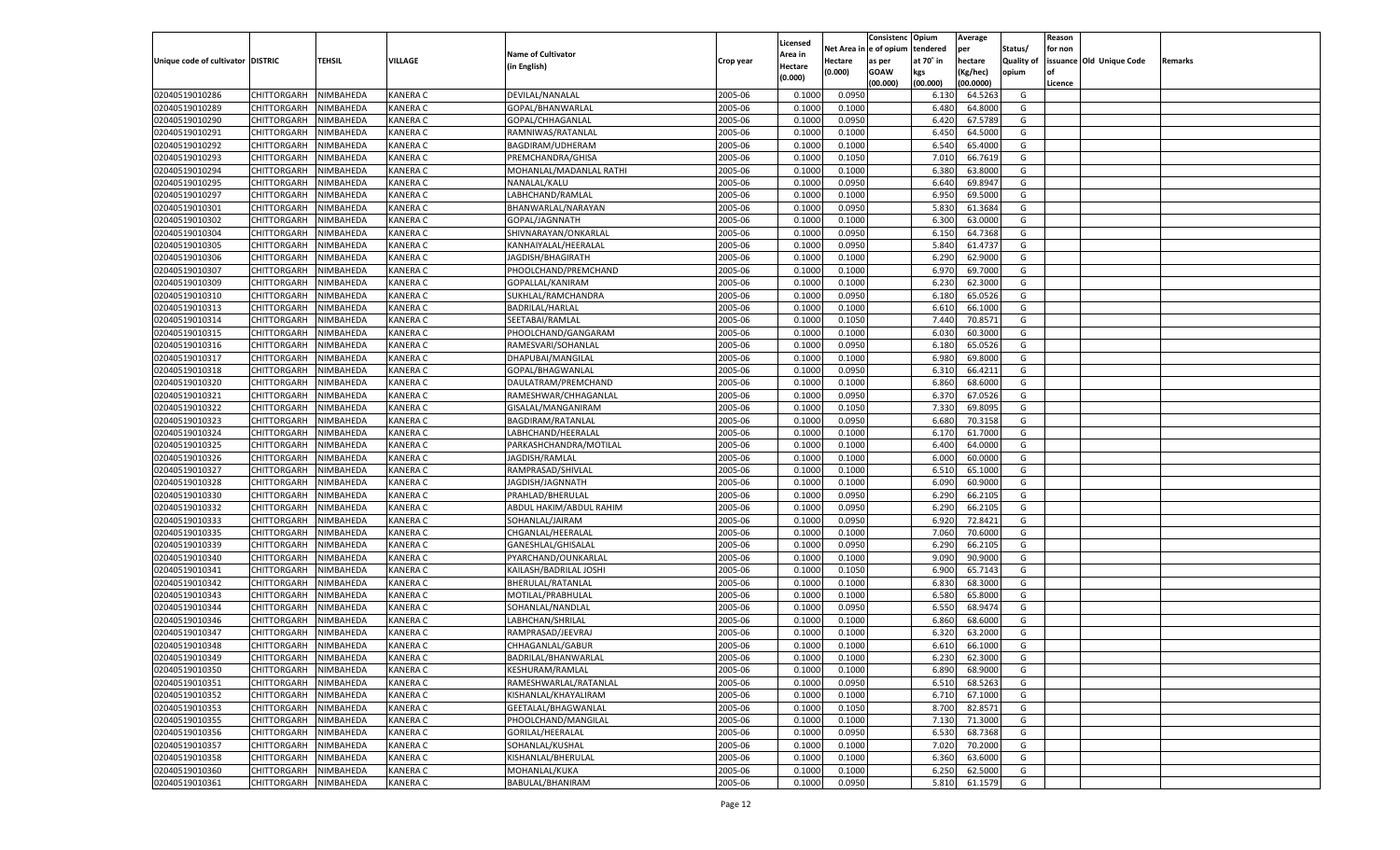|                                   |                       |                        |                                    |                               |           |                     |                  | Consistenc   | Opium     | Average   |                   | Reason  |                          |         |
|-----------------------------------|-----------------------|------------------------|------------------------------------|-------------------------------|-----------|---------------------|------------------|--------------|-----------|-----------|-------------------|---------|--------------------------|---------|
|                                   |                       |                        |                                    | <b>Name of Cultivator</b>     |           | Licensed<br>Area in | Net Area i       | n e of opium | tendered  | per       | Status/           | for non |                          |         |
| Unique code of cultivator DISTRIC |                       | TEHSIL                 | VILLAGE                            | (in English)                  | Crop year | Hectare             | Hectare          | as per       | at 70° in | hectare   | <b>Quality of</b> |         | issuance Old Unique Code | Remarks |
|                                   |                       |                        |                                    |                               |           | (0.000)             | (0.000)          | <b>GOAW</b>  | kgs       | (Kg/hec)  | opium             |         |                          |         |
|                                   |                       |                        |                                    |                               |           |                     |                  | (00.000)     | (00.000)  | (00.0000) |                   | Licence |                          |         |
| 02040519010362                    | CHITTORGARH           | NIMBAHEDA              | <b>KANERA C</b>                    | BHOLIRAAM/KHEMAJI             | 2005-06   | 0.1000              | 0.0950           |              | 6.27      | 66.0000   | G                 |         |                          |         |
| 02040519010364                    | CHITTORGARH           | NIMBAHEDA              | <b>KANERA C</b>                    | MADHOLAL/CHUNNILAL            | 2005-06   | 0.1000              | 0.0950           |              | 6.380     | 67.1579   | G                 |         |                          |         |
| 02040519010365                    | CHITTORGARH           | NIMBAHEDA              | <b>KANERA C</b>                    | PREM CHAND/AMAR CHAND         | 2005-06   | 0.1000              | 0.1000           |              | 6.310     | 63.1000   | G                 |         |                          |         |
| 02040519010367                    | CHITTORGARH           | NIMBAHEDA              | <b>KANERA C</b>                    | DEVILAL/LAKHMICHAND           | 2005-06   | 0.1000              | 0.0950           |              | 6.130     | 64.5263   | G                 |         |                          |         |
| 02040519010370                    | CHITTORGARH           | NIMBAHEDA              | <b>KANERA C</b>                    | RAJENDRA PRASAD/GOVARDHANLAL  | 2005-06   | 0.1000              | 0.1000           |              | 6.23      | 62.3000   | G                 |         |                          |         |
| 02040519010372                    | CHITTORGARH           | NIMBAHEDA              | <b>KANERA C</b>                    | RAM NATHIBAI/BALURAAM         | 2005-06   | 0.1000              | 0.0950           |              | 6.330     | 66.6316   | G                 |         |                          |         |
| 02040519010373                    | CHITTORGARH           | NIMBAHEDA              | <b>KANERA C</b>                    | BHERULAL/KALUCHARAN           | 2005-06   | 0.1000              | 0.0950           |              | 6.510     | 68.5263   | G                 |         |                          |         |
| 02040519010375                    | CHITTORGARH           | NIMBAHEDA              | <b>KANERA C</b>                    | KANTA JOSHI/GENDMAL JOSHI     | 2005-06   | 0.1000              | 0.0950           |              | 6.550     | 68.9474   | G                 |         |                          |         |
| 02040519010377                    | CHITTORGARH           | NIMBAHEDA              | <b>KANERA C</b>                    | MAGNIRAM/LACHA BHII           | 2005-06   | 0.1000              | 0.1000           |              | 7.050     | 70.5000   | G                 |         |                          |         |
| 02040519010379                    | CHITTORGARH           | NIMBAHEDA              | <b>KANERA C</b>                    | <b>GHISI BAI/UDAIRAM</b>      | 2005-06   | 0.1000              | 0.1000           |              | 5.900     | 59.0000   | G                 |         |                          |         |
| 02040519010381                    | CHITTORGARH           | NIMBAHEDA              | <b>KANERA C</b>                    | TARA CHAND/BHARMAL            | 2005-06   | 0.1000              | 0.1000           |              | 6.940     | 69.4000   | G                 |         |                          |         |
| 02040519010382                    | CHITTORGARH           | NIMBAHEDA              | <b>KANERA C</b>                    | RAMGOPAL/RAMCHAND             | 2005-06   | 0.1000              | 0.1000           |              | 6.850     | 68.5000   | G                 |         |                          |         |
| 02040519010383                    | CHITTORGARH           | NIMBAHEDA              | <b>KANERA C</b>                    | GOVARDHANLAL/NANALAL SHARMA   | 2005-06   | 0.1000              | 0.1000           |              | 5.790     | 57.9000   | G                 |         |                          |         |
| 02040519010384                    | CHITTORGARH           | NIMBAHEDA              | KANERA C                           | BHERU SINGH/MADAN SINGH       | 2005-06   | 0.1000              | 0.0950           |              | 6.390     | 67.2632   | G                 |         |                          |         |
| 02040519010385                    | CHITTORGARH           | NIMBAHEDA              | KANERA C                           | RADHESHAYAM/RAMCHANDRA        | 2005-06   | 0.1000              | 0.0950           |              | 6.110     | 64.3158   | G                 |         |                          |         |
| 02040519010386                    | CHITTORGARH           | NIMBAHEDA              | KANERA C                           | SITA BAI/MOHANLAL             | 2005-06   | 0.1000              | 0.1000           |              | 6.940     | 69.4000   | G                 |         |                          |         |
| 02040519010387                    | CHITTORGARH           | NIMBAHEDA              | KANERA C                           | MANGILAL/CHUNNILAL            | 2005-06   | 0.1000              | 0.1050           |              | 6.890     | 65.6190   | G                 |         |                          |         |
| 02040519010388                    | CHITTORGARH           | NIMBAHEDA              | KANERA C                           | ASHOK KUMAR/DEVILAL SHARMA    | 2005-06   | 0.1000              | 0.1000           |              | 6.050     | 60.5000   | G                 |         |                          |         |
| 02040519010390                    | CHITTORGARH           | NIMBAHEDA              | KANERA C                           | PAHLAD/BANSHILAL              | 2005-06   | 0.1000              | 0.1000           |              | 6.430     | 64.3000   | G                 |         |                          |         |
| 02040519010394                    | CHITTORGARH           | NIMBAHEDA              | KANERA C                           | PREM PRAKASH/HAJARILAL        | 2005-06   | 0.1000              | 0.1000           |              | 6.500     | 65.0000   | G                 |         |                          |         |
| 02040519010395                    | CHITTORGARH           | NIMBAHEDA              | KANERA C                           | GHISALAL/JAGANNATH            | 2005-06   | 0.1000              | 0.1000           |              | 6.130     | 61.3000   | G                 |         |                          |         |
| 02040519010396                    | CHITTORGARH           | NIMBAHEDA              | KANERA C                           | SATYANARAYAN/BADRILAL JOSHI   | 2005-06   | 0.1000              | 0.1000           |              | 6.870     | 68.7000   | G                 |         |                          |         |
| 02040519010397                    | CHITTORGARH           | NIMBAHEDA              | KANERA C                           | KANHAYALAL/RUPA               | 2005-06   | 0.1000              | 0.1000           |              | 7.350     | 73.5000   | G                 |         |                          |         |
| 02040519010399                    | CHITTORGARH           | NIMBAHEDA              | KANERA C                           | LABH CHAND/KHYALILAI          | 2005-06   | 0.1000              | 0.1050           |              | 6.990     | 66.5714   | G                 |         |                          |         |
| 02040519010400                    | CHITTORGARH           | NIMBAHEDA              | KANERA C                           | RUKMANI BAI/MOTILAL           | 2005-06   | 0.1000              | 0.0950           |              | 6.320     | 66.5263   | G                 |         |                          |         |
| 02040519010401                    | CHITTORGARH           | NIMBAHEDA              | KANERA C                           | HIRALAL/KHEMRAJ               | 2005-06   | 0.1000              | 0.1000           |              | 6.420     | 64.2000   | G                 |         |                          |         |
| 02040519010402                    | CHITTORGARH           | NIMBAHEDA              | KANERA C                           | DEVILAL/MADANLAL              | 2005-06   | 0.1000              | 0.1000           |              | 6.140     | 61.4000   | G                 |         |                          |         |
| 02040519010403                    | CHITTORGARH           | NIMBAHEDA              | KANERA C                           | BALKISHAN/PARASMAL            | 2005-06   | 0.1000              | 0.1000           |              | 7.030     | 70.3000   | G                 |         |                          |         |
| 02040519010404                    | CHITTORGARH           | NIMBAHEDA              | KANERA C                           | CHAGANLAL/KASHIRAM            | 2005-06   | 0.1000              | 0.1050           |              | 6.670     | 63.5238   | G                 |         |                          |         |
| 02040519010405                    | CHITTORGARH           | NIMBAHEDA              | <b>KANERA C</b>                    | VIKRAMDAS/LADHUDAS            | 2005-06   | 0.1000              | 0.1000           |              | 5.950     | 59.5000   | G                 |         |                          |         |
| 02040519010406                    | CHITTORGARH           | NIMBAHEDA              | <b>KANERA C</b>                    | SHRILAL/GABUR                 | 2005-06   | 0.1000              | 0.0950           |              | 6.990     | 73.5789   | G                 |         |                          |         |
| 02040519010409                    | CHITTORGARH           | NIMBAHEDA              | <b>KANERA C</b>                    | PRATHVIRAJ/GANGARAM           | 2005-06   | 0.1000              | 0.1050           |              | 6.31      | 60.0952   | G                 |         |                          |         |
| 02040519010378                    | CHITTORGARH           | NIMBAHEDA              | <b>KANERA C</b>                    | KISHAN LAL/LAKHMI CHAND       | 2005-06   | 0.1000              | 0.0950           |              | 5.840     | 61.4737   | G                 |         |                          |         |
| 02040519010393                    | CHITTORGARH           | NIMBAHEDA              | <b>KANERA C</b>                    | NANALAL/CHUNNILAL             | 2005-06   | 0.1000              | 0.0950           |              | 5.900     | 62.1053   | G                 | 05      |                          |         |
| 02040519010410                    | CHITTORGARH           | NIMBAHEDA              | <b>KANERA A</b>                    | PYARCHAND/DEVILAL             | 2005-06   | 0.1000              | 0.0950           |              | 6.510     | 68.5263   | G                 |         |                          |         |
| 02040519010411                    | CHITTORGARH           | NIMBAHEDA              | <b>KANERA A</b>                    | JETHIBAI/PANNALAL             | 2005-06   | 0.1000              | 0.0950           |              | 6.440     | 67.7895   | G                 |         |                          |         |
| 02040519010412                    | CHITTORGARH           | NIMBAHEDA              | <b>KANERA A</b>                    | KHEMRAJ/GABUR                 | 2005-06   | 0.1000              | 0.1000           |              | 6.290     | 62.9000   | G                 |         |                          |         |
| 02040519010413                    | CHITTORGARH           | NIMBAHEDA              | <b>KANERA A</b>                    | GOPAL/HERALAL                 | 2005-06   | 0.1000              | 0.0950           |              | 6.330     | 66.6316   | G                 |         |                          |         |
| 02040519010415                    | CHITTORGARH           | NIMBAHEDA              | <b>KANERA A</b>                    | LILASHANKAR/NANALAL           | 2005-06   | 0.1000              | 0.1000           |              | 6.170     | 61.7000   | G                 |         |                          |         |
| 02040519010420                    |                       |                        | <b>KANERA A</b>                    | BANSHILAL/SHANKARLAL          | 2005-06   | 0.1000              |                  |              | 6.850     | 68.5000   | G                 |         |                          |         |
| 02040519010422                    | CHITTORGARH           | NIMBAHEDA<br>NIMBAHEDA | <b>KANERA A</b>                    | RATANLAL/PRABHULAL            | 2005-06   | 0.1000              | 0.1000<br>0.1000 |              | 6.570     | 65.7000   | G                 |         |                          |         |
| 02040519010423                    | CHITTORGARH           |                        |                                    |                               | 2005-06   | 0.1000              |                  |              |           |           | G                 |         |                          |         |
|                                   | CHITTORGARH           | NIMBAHEDA              | <b>KANERA A</b><br><b>KANERA A</b> | RUPLAL/PYARA                  | 2005-06   |                     | 0.1000           |              | 6.580     | 65.8000   |                   |         |                          |         |
| 02040519010424                    | CHITTORGARH           | NIMBAHEDA              |                                    | FULCHAND/MANGILAL             |           | 0.1000              | 0.1000           |              | 6.730     | 67.3000   | G                 |         |                          |         |
| 02040519010426                    | CHITTORGARH           | NIMBAHEDA              | KANERA A                           | GANESHLAL/BHAGWANLAL          | 2005-06   | 0.1000              | 0.1000           |              | 6.880     | 68.8000   | G                 |         |                          |         |
| 02040519010427                    | CHITTORGARH           | NIMBAHEDA              | <b>KANERA A</b>                    | RATANLAL/NANALAL              | 2005-06   | 0.1000              | 0.1000           |              | 5.950     | 59.5000   | G                 |         |                          |         |
| 02040519010428                    | CHITTORGARH NIMBAHEDA |                        | <b>KANERA A</b>                    | SATYANARAYAN/CHAGANLAL        | 2005-06   | 0.1000              | 0.1000           |              | 6.550     | 65.5000   | G                 |         |                          |         |
| 02040519010429                    | <b>CHITTORGARH</b>    | <b>NIMBAHEDA</b>       | <b>KANERA A</b>                    | LABHCHAND/BHURA JI            | 2005-06   | 0.1000              | 0.0950           |              | 6.650     | 70.0000   | G                 |         |                          |         |
| 02040519010431                    | <b>CHITTORGARH</b>    | NIMBAHEDA              | <b>KANERA A</b>                    | LAXMI CHAND/GULAB SANGITARA   | 2005-06   | 0.1000              | 0.1000           |              | 6.570     | 65.7000   | G                 |         |                          |         |
| 02040519010432                    | CHITTORGARH           | NIMBAHEDA              | <b>KANERA A</b>                    | GHISALAL/KETHURAM             | 2005-06   | 0.1000              | 0.0950           |              | 6.200     | 65.2632   | G                 |         |                          |         |
| 02040519010433                    | CHITTORGARH           | NIMBAHEDA              | <b>KANERA A</b>                    | SHANTILAL/JAGANNATH (BAMNIYA) | 2005-06   | 0.1000              | 0.1050           |              | 6.940     | 66.0952   | G                 |         |                          |         |
| 02040519010434                    | CHITTORGARH           | NIMBAHEDA              | <b>KANERA A</b>                    | LAXMI NARAYAN/AMAR CHAND      | 2005-06   | 0.1000              | 0.1000           |              | 6.560     | 65.6000   | G                 |         |                          |         |
| 02040519010437                    | <b>CHITTORGARH</b>    | NIMBAHEDA              | <b>KANERA A</b>                    | DEVILAL / BHOLIRAAM           | 2005-06   | 0.1000              | 0.1000           |              | 6.740     | 67.4000   | G                 |         |                          |         |
| 02040519010441                    | CHITTORGARH           | NIMBAHEDA              | <b>KANERA A</b>                    | KANHAYALAL/GOPI JI            | 2005-06   | 0.1000              | 0.0950           |              | 6.240     | 65.6842   | G                 |         |                          |         |
| 02040519010442                    | <b>CHITTORGARH</b>    | NIMBAHEDA              | <b>KANERA A</b>                    | BABULAL/NARAYANLAL            | 2005-06   | 0.1000              | 0.1000           |              | 6.610     | 66.1000   | G                 |         |                          |         |
| 02040519010444                    | CHITTORGARH           | NIMBAHEDA              | <b>KANERA A</b>                    | PAHLAD/RAMLAL MESH            | 2005-06   | 0.1000              | 0.0950           |              | 5.880     | 61.8947   | G                 |         |                          |         |
| 02040519010445                    | <b>CHITTORGARH</b>    | NIMBAHEDA              | <b>KANERA A</b>                    | KISHANLAL/GHISALAL            | 2005-06   | 0.1000              | 0.1000           |              | 6.530     | 65.3000   | G                 |         |                          |         |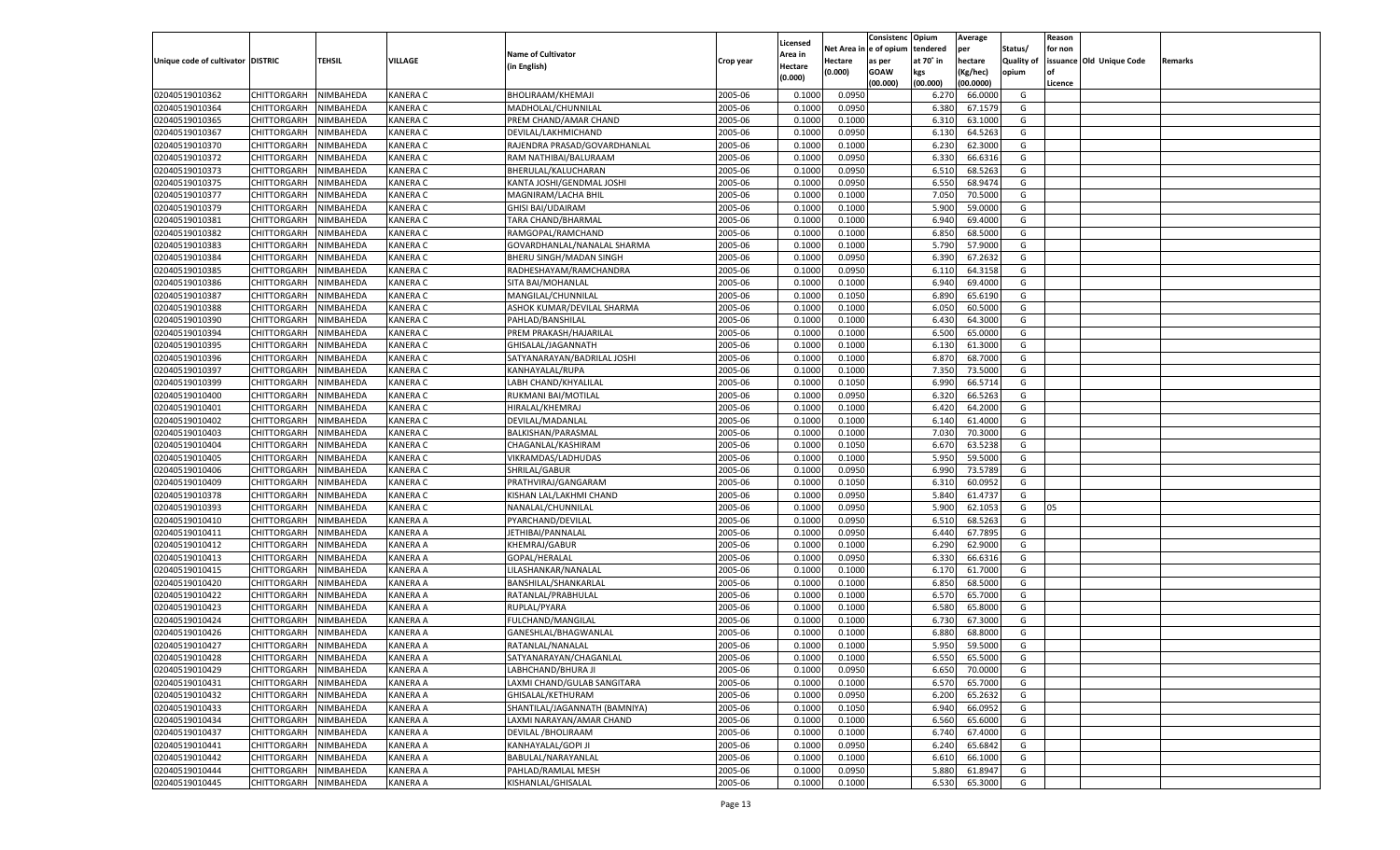|                                   |                    |           |                 |                                |           |          |         | Consistenc Opium       |           | Average   |                   | Reason  |                          |                |
|-----------------------------------|--------------------|-----------|-----------------|--------------------------------|-----------|----------|---------|------------------------|-----------|-----------|-------------------|---------|--------------------------|----------------|
|                                   |                    |           |                 | <b>Name of Cultivator</b>      |           | Licensed |         | Net Area in e of opium | tendered  | per       | Status/           | for non |                          |                |
| Unique code of cultivator DISTRIC |                    | TEHSIL    | VILLAGE         |                                | Crop year | Area in  | Hectare | as per                 | at 70° in | hectare   | <b>Quality of</b> |         | issuance Old Unique Code | <b>Remarks</b> |
|                                   |                    |           |                 | (in English)                   |           | Hectare  | (0.000) | <b>GOAW</b>            | kgs       | (Kg/hec)  | opium             |         |                          |                |
|                                   |                    |           |                 |                                |           | (0.000)  |         | (00.000)               | (00.000)  | (00.0000) |                   | Licence |                          |                |
| 02040519010446                    | CHITTORGARH        | NIMBAHEDA | <b>KANERA A</b> | DEVILAL/MOHANLAL               | 2005-06   | 0.1000   | 0.1050  |                        | 6.320     | 60.1905   | G                 |         |                          |                |
| 02040519010447                    | CHITTORGARH        | NIMBAHEDA | <b>KANERA A</b> | FUL CHAND/LAKHMI CHAND         | 2005-06   | 0.1000   | 0.1000  |                        | 6.530     | 65.3000   | G                 |         |                          |                |
| 02040519010449                    | CHITTORGARH        | NIMBAHEDA | <b>KANERA A</b> | CHAGANLAL/AMARCHAND            | 2005-06   | 0.1000   | 0.1050  |                        | 6.630     | 63.1429   | G                 |         |                          |                |
| 02040519010450                    | CHITTORGARH        | NIMBAHEDA | <b>KANERA A</b> | RUKMANI BAI/PRATHVIRAJ DHAKAD  | 2005-06   | 0.1000   | 0.1000  |                        | 6.230     | 62.3000   | G                 |         |                          |                |
| 02040519010452                    | CHITTORGARH        | NIMBAHEDA | <b>KANERA A</b> | CHAMPALAL/DALICHAND            | 2005-06   | 0.1000   | 0.0950  |                        | 6.510     | 68.5263   | G                 |         |                          |                |
| 02040519010453                    | CHITTORGARH        | NIMBAHEDA | <b>KANERA A</b> | KANHALAL (KANAHIYALAL)/UDA     | 2005-06   | 0.1000   | 0.1000  |                        | 6.540     | 65.4000   | G                 |         |                          |                |
| 02040519010455                    | CHITTORGARH        | NIMBAHEDA | <b>KANERA A</b> | RAMESHWARLAL/BHURALAI          | 2005-06   | 0.1000   | 0.1000  |                        | 6.390     | 63.9000   | G                 |         |                          |                |
| 02040519010456                    | CHITTORGARH        | NIMBAHEDA | <b>KANERA A</b> | RAMESHCHANDRA/KHEMRAJ          | 2005-06   | 0.1000   | 0.1000  |                        | 6.570     | 65.7000   | G                 |         |                          |                |
| 02040519010457                    | CHITTORGARH        | NIMBAHEDA | <b>KANERA A</b> | RATANLAL/BHURALAL PANCHORIYA   | 2005-06   | 0.1000   | 0.1000  |                        | 6.330     | 63.3000   | G                 |         |                          |                |
| 02040519010458                    | CHITTORGARH        | NIMBAHEDA | KANERA A        | SURESHCHANDRA/JAGANNATH        | 2005-06   | 0.1000   | 0.0950  |                        | 6.350     | 66.8421   | G                 |         |                          |                |
|                                   |                    |           | <b>KANERA A</b> | NANALAL/HOKMA                  | 2005-06   | 0.1000   | 0.1000  |                        | 6.490     | 64.9000   | G                 |         |                          |                |
| 02040519010459                    | CHITTORGARH        | NIMBAHEDA |                 |                                |           |          |         |                        |           |           |                   |         |                          |                |
| 02040519010460                    | CHITTORGARH        | NIMBAHEDA | <b>KANERA A</b> | MANOHARLAL/NARAYAN JI BHANGURA | 2005-06   | 0.1000   | 0.1000  |                        | 6.27      | 62.7000   | G                 |         |                          |                |
| 02040519010461                    | CHITTORGARH        | NIMBAHEDA | <b>KANERA A</b> | KISHANLAL/GABUR JI BAMBORIYA   | 2005-06   | 0.1000   | 0.1000  |                        | 6.590     | 65.9000   | G                 |         |                          |                |
| 02040519010463                    | CHITTORGARH        | NIMBAHEDA | <b>KANERA A</b> | SHOKINLAL/SHIVLAL              | 2005-06   | 0.100    | 0.1000  |                        | 6.520     | 65.2000   | G                 |         |                          |                |
| 02040519010517                    | CHITTORGARH        | NIMBAHEDA | <b>KANERA A</b> | PREMCHAND/NATHUJI              | 2005-06   | 0.1000   | 0.1000  |                        | 6.460     | 64.6000   | G                 |         |                          |                |
| 02040519010430                    | CHITTORGARH        | NIMBAHEDA | <b>KANERA A</b> | LAXMI NARAYAN/ KUKA BAMNIYA    | 2005-06   | 0.1000   | 0.1000  |                        | 6.440     | 64.4000   | G                 |         |                          |                |
| 02040519010435                    | CHITTORGARH        | NIMBAHEDA | <b>KANERA A</b> | LAXMI NARAYAN/PRATHVIRAJ       | 2005-06   | 0.1000   | 0.0950  |                        | 6.690     | 70.4211   | G                 |         |                          |                |
| 02040519010451                    | CHITTORGARH        | NIMBAHEDA | <b>KANERA A</b> | BHAGWANLAL/DALICHAND           | 2005-06   | 0.1000   | 0.1000  |                        | 6.460     | 64.6000   | G                 |         |                          |                |
| 02040519010464                    | CHITTORGARH        | NIMBAHEDA | <b>KANERA B</b> | JAGDISH CHANDRA/KASHIRAAM      | 2005-06   | 0.1000   | 0.1000  |                        | 6.440     | 64.4000   | G                 |         |                          |                |
| 02040519010465                    | CHITTORGARH        | NIMBAHEDA | <b>KANERA B</b> | GOPILAL/RATANA                 | 2005-06   | 0.1000   | 0.1000  |                        | 6.500     | 65.0000   | G                 |         |                          |                |
| 02040519010466                    | CHITTORGARH        | NIMBAHEDA | <b>KANERA B</b> | RAMNARAYAN/LAKHMICHAND         | 2005-06   | 0.1000   | 0.1000  |                        | 6.840     | 68.4000   | G                 |         |                          |                |
| 02040519010467                    | CHITTORGARH        | NIMBAHEDA | <b>KANERA B</b> | <b>ASHOK KUMAR/PANNALAL</b>    | 2005-06   | 0.1000   | 0.1000  |                        | 6.460     | 64.6000   | G                 |         |                          |                |
| 02040519010469                    | CHITTORGARH        | NIMBAHEDA | <b>KANERA B</b> | SOHANLAL/PREMCHAND             | 2005-06   | 0.1000   | 0.0950  |                        | 6.200     | 65.2632   | G                 |         |                          |                |
| 02040519010470                    | CHITTORGARH        | NIMBAHEDA | <b>KANERA B</b> | BHAVARLAL/NARAYAN              | 2005-06   | 0.1000   | 0.0950  |                        | 6.250     | 65.7895   | G                 |         |                          |                |
| 02040519010471                    | CHITTORGARH        | NIMBAHEDA | <b>KANERA B</b> | SURESHCHANDRA/BHAVARLAL        | 2005-06   | 0.1000   | 0.1000  |                        | 6.190     | 61.9000   | G                 |         |                          |                |
| 02040519010473                    | CHITTORGARH        | NIMBAHEDA | <b>KANERA B</b> | <b>TULSIRAM/MANGILAL</b>       | 2005-06   | 0.1000   | 0.1000  |                        | 6.730     | 67.3000   | G                 |         |                          |                |
| 02040519010474                    | CHITTORGARH        | NIMBAHEDA | <b>KANERA B</b> | BANSHILAL/GANGARAM             | 2005-06   | 0.1000   | 0.1000  |                        | 5.980     | 59.8000   | G                 |         |                          |                |
| 02040519010476                    | CHITTORGARH        | NIMBAHEDA | <b>KANERA B</b> | SHIVLAL/MANGILAL               | 2005-06   | 0.1000   | 0.1000  |                        | 5.710     | 57.1000   | G                 |         |                          |                |
| 02040519010477                    | CHITTORGARH        | NIMBAHEDA | <b>KANERA B</b> | NANURAM/PYARA                  | 2005-06   | 0.1000   | 0.1000  |                        | 6.780     | 67.8000   | G                 |         |                          |                |
| 02040519010479                    | CHITTORGARH        | NIMBAHEDA | <b>KANERA B</b> | KISHANLAL/MATHRALAL            | 2005-06   | 0.1000   | 0.1000  |                        | 6.960     | 69.6000   | G                 |         |                          |                |
| 02040519010480                    | CHITTORGARH        | NIMBAHEDA | <b>KANERA B</b> | VIDYA BAI/RADHESHYAM           | 2005-06   | 0.1000   | 0.0950  |                        | 6.110     | 64.3158   | G                 |         |                          |                |
| 02040519010482                    | CHITTORGARH        | NIMBAHEDA | <b>KANERA B</b> | MOHANLAL/RATANLAL              | 2005-06   | 0.1000   | 0.1000  |                        | 6.830     | 68.3000   | G                 |         |                          |                |
| 02040519010483                    | CHITTORGARH        | NIMBAHEDA | <b>KANERA B</b> | CHAMPALAL/KHAYALILAL           | 2005-06   | 0.1000   | 0.0950  |                        | 6.320     | 66.5263   | G                 |         |                          |                |
|                                   |                    |           |                 |                                | 2005-06   | 0.1000   |         |                        |           |           | G                 |         |                          |                |
| 02040519010484                    | CHITTORGARH        | NIMBAHEDA | <b>KANERA B</b> | PREMCHAND/KHAYALILAL           |           |          | 0.0950  |                        | 6.27      | 66.0000   |                   |         |                          |                |
| 02040519010485                    | CHITTORGARH        | NIMBAHEDA | <b>KANERA B</b> | SHAYAMLAL/JAMNALAL             | 2005-06   | 0.1000   | 0.0950  |                        | 6.310     | 66.4211   | G                 |         |                          |                |
| 02040519010486                    | CHITTORGARH        | NIMBAHEDA | <b>KANERA B</b> | MAGNIRAM/NONDRAM               | 2005-06   | 0.1000   | 0.0950  |                        | 6.300     | 66.3158   | G                 |         |                          |                |
| 02040519010487                    | CHITTORGARH        | NIMBAHEDA | <b>KANERA B</b> | RATANLAL/NONDRAM               | 2005-06   | 0.1000   | 0.0950  |                        | 6.140     | 64.6316   | G                 |         |                          |                |
| 02040519010488                    | CHITTORGARH        | NIMBAHEDA | <b>KANERA B</b> | JAGDISH/HIRALAL                | 2005-06   | 0.1000   | 0.1000  |                        | 5.860     | 58.6000   | G                 |         |                          |                |
| 02040519010489                    | CHITTORGARH        | NIMBAHEDA | <b>KANERA B</b> | PAHLAD/PYARCHAND               | 2005-06   | 0.1000   | 0.1000  |                        | 6.550     | 65.5000   | G                 |         |                          |                |
| 02040519010491                    | CHITTORGARH        | NIMBAHEDA | <b>KANERA B</b> | AMARCHAND/BHAGIRATH            | 2005-06   | 0.1000   | 0.1000  |                        | 6.750     | 67.5000   | G                 |         |                          |                |
| 02040519010493                    | CHITTORGARH        | NIMBAHEDA | <b>KANERA B</b> | BHERULAL/MANGILAL              | 2005-06   | 0.1000   | 0.0950  |                        | 6.180     | 65.0526   | G                 |         |                          |                |
| 02040519010494                    | CHITTORGARH        | NIMBAHEDA | <b>KANERA B</b> | GOPAL/GORILAL                  | 2005-06   | 0.1000   | 0.1000  |                        | 6.590     | 65.9000   | G                 |         |                          |                |
| 02040519010495                    | CHITTORGARH        | NIMBAHEDA | <b>KANERA B</b> | SHOBHALAL/DUNGA                | 2005-06   | 0.1000   | 0.1000  |                        | 7.250     | 72.5000   | G                 |         |                          |                |
| 02040519010497                    | CHITTORGARH        | NIMBAHEDA | <b>KANERA B</b> | KANHAYALAL/KHEMRAJ             | 2005-06   | 0.1000   | 0.1000  |                        | 6.560     | 65.6000   | G                 |         |                          |                |
| 02040519010498                    | CHITTORGARH        | NIMBAHEDA | <b>KANERA B</b> | DEVILAL/RADHAKISHAN            | 2005-06   | 0.1000   | 0.1000  |                        | 6.660     | 66.6000   | G                 |         |                          |                |
| 02040519010499                    | CHITTORGARH        | NIMBAHEDA | <b>KANERA B</b> | KANHAYALAL/CHAMPALAL           | 2005-06   | 0.1000   | 0.1000  |                        | 6.550     | 65.5000   | G                 |         |                          |                |
| 02040519010500                    | CHITTORGARH        | NIMBAHEDA | <b>KANERA B</b> | GHISALAL/CHAMPALAL             | 2005-06   | 0.1000   | 0.1050  |                        | 6.390     | 60.8571   | G                 |         |                          |                |
| 02040519010503                    | <b>CHITTORGARH</b> | NIMBAHEDA | <b>KANERA C</b> | MANGIDEVI/SATYANARAYAN         | 2005-06   | 0.1000   | 0.1000  |                        | 7.310     | 73.1000   | G                 |         |                          |                |
| 02040519011001                    | <b>CHITTORGARH</b> | NIMBAHEDA | <b>KOCHWA</b>   | JAGDISH/RADHAKISHAN            | 2005-06   | 0.1000   | 0.1000  |                        | 6.070     | 60.7000   | G                 |         |                          |                |
| 02040519011002                    | <b>CHITTORGARH</b> | NIMBAHEDA | KOCHWA          | LABHCHAND/KASHIRAM             | 2005-06   | 0.1000   | 0.1000  |                        | 6.750     | 67.5000   | G                 |         |                          |                |
| 02040519011003                    | <b>CHITTORGARH</b> | NIMBAHEDA | <b>KOCHWA</b>   | TULSIBAI/AMARCHAND             | 2005-06   | 0.1000   | 0.0950  |                        | 6.460     | 68.0000   | G                 |         |                          |                |
| 02040519011004                    | <b>CHITTORGARH</b> | NIMBAHEDA | KOCHWA          | <b>BANSHILAL/GHISA</b>         | 2005-06   | 0.1000   | 0.1000  |                        | 6.590     | 65.9000   | G                 |         |                          |                |
| 02040519011005                    | <b>CHITTORGARH</b> | NIMBAHEDA | <b>KOCHWA</b>   | BADRILAL/DHANRAJ               | 2005-06   | 0.1000   | 0.1000  |                        | 7.140     | 71.4000   | G                 |         |                          |                |
| 02040519011006                    | <b>CHITTORGARH</b> | NIMBAHEDA | KOCHWA          | JAGDISH/KISHANLAL              | 2005-06   | 0.1000   | 0.1000  |                        | 7.320     | 73.2000   | G                 |         |                          |                |
| 02040519011007                    | <b>CHITTORGARH</b> | NIMBAHEDA | <b>KOCHWA</b>   | KISHANLAL/KASHIRAM             | 2005-06   | 0.1000   | 0.1000  |                        | 7.370     | 73.7000   | G                 |         |                          |                |
| 02040519011008                    | <b>CHITTORGARH</b> | NIMBAHEDA | <b>KOCHWA</b>   | AMARCHAND/GHISA (BADA)         | 2005-06   | 0.1000   | 0.1000  |                        | 6.950     | 69.5000   | G                 |         |                          |                |
|                                   |                    |           |                 |                                |           |          |         |                        |           |           |                   |         |                          |                |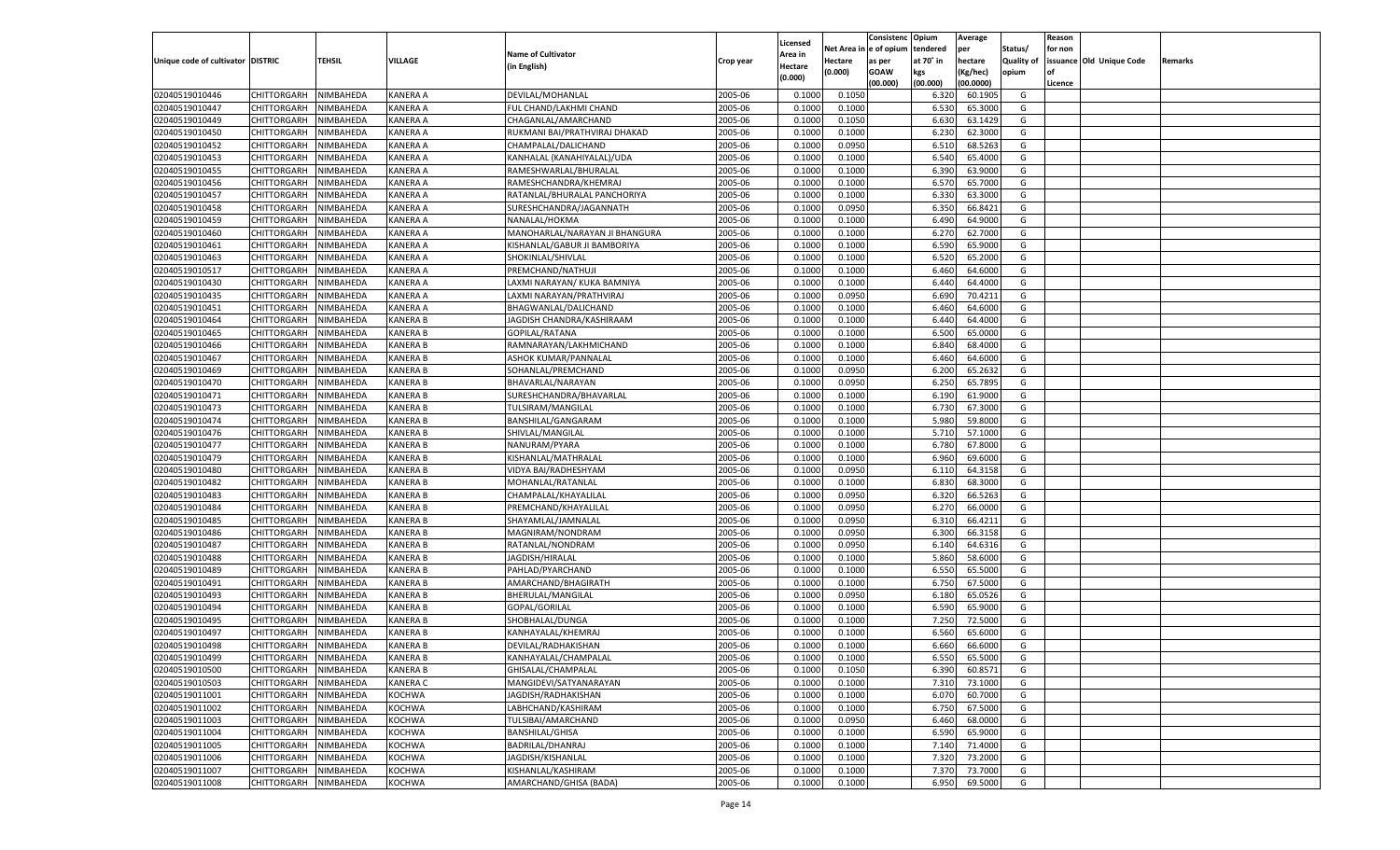|                                   |                            |                        |                                |                                              |                    |                     |                  | Consistenc   | Opium     | Average            |            | Reason  |                          |         |
|-----------------------------------|----------------------------|------------------------|--------------------------------|----------------------------------------------|--------------------|---------------------|------------------|--------------|-----------|--------------------|------------|---------|--------------------------|---------|
|                                   |                            |                        |                                | <b>Name of Cultivator</b>                    |                    | Licensed<br>Area in | Net Area i       | n e of opium | tendered  | per                | Status/    | for non |                          |         |
| Unique code of cultivator DISTRIC |                            | TEHSIL                 | VILLAGE                        | (in English)                                 | Crop year          | Hectare             | Hectare          | as per       | at 70° in | hectare            | Quality of |         | issuance Old Unique Code | Remarks |
|                                   |                            |                        |                                |                                              |                    | (0.000)             | (0.000)          | <b>GOAW</b>  | kgs       | (Kg/hec)           | opium      |         |                          |         |
|                                   |                            |                        |                                |                                              |                    |                     |                  | (00.000)     | (00.000)  | (00.0000)          |            | Licence |                          |         |
| 02040519011009                    | CHITTORGARH                | NIMBAHEDA              | <b>KOCHWA</b>                  | BHANWARLAL/NATHU                             | 2005-06            | 0.1000              | 0.1000           |              | 6.590     | 65.9000            | G          |         |                          |         |
| 02040519011010                    | CHITTORGARH                | NIMBAHEDA              | KOCHWA                         | MULCHAND/BHANWARLAL                          | 2005-06            | 0.1000              | 0.1000           |              | 6.640     | 66.4000            | G          |         |                          |         |
| 02040519011011                    | CHITTORGARH                | NIMBAHEDA              | <b>KOCHWA</b>                  | LILA SHANKAR/KASHIRAM                        | 2005-06            | 0.1000              | 0.1000           |              | 6.910     | 69.1000            | G          |         |                          |         |
| 02040519011012                    | CHITTORGARH                | NIMBAHEDA              | <b>KOCHWA</b>                  | AMARCHAND/GHISA (CHHOTA)                     | 2005-06            | 0.1000              | 0.1000           |              | 6.810     | 68.1000            | G          |         |                          |         |
| 02040519011013                    | CHITTORGARH                | NIMBAHEDA              | <b>KOCHWA</b>                  | HEMRAJ/MODIRAM                               | 2005-06            | 0.1000              | 0.1000           |              | 6.310     | 63.1000            | G          |         |                          |         |
| 02040519011014                    | CHITTORGARH                | NIMBAHEDA              | KOCHWA                         | SUVAGI BAI/PEMA                              | 2005-06            | 0.1000              | 0.1000           |              | 6.620     | 66.2000            | G          |         |                          |         |
| 02040519011015                    | CHITTORGARH                | NIMBAHEDA              | <b>KOCHWA</b>                  | BANSHILAL/RADHAKISHAN                        | 2005-06            | 0.1000              | 0.1000           |              | 5.970     | 59.7000            | G          |         |                          |         |
| 02040519011016                    | CHITTORGARH                | NIMBAHEDA              | <b>KOCHWA</b>                  | JAMNIBAI/PAYARA                              | 2005-06            | 0.1000              | 0.1000           |              | 6.300     | 63.0000            | G          |         |                          |         |
| 02040519011017                    | CHITTORGARH                | NIMBAHEDA              | <b>KOCHWA</b>                  | MATHRA/RAMA                                  | 2005-06            | 0.1000              | 0.0950           |              | 5.720     | 60.2105            | G          |         |                          |         |
| 02040519011018                    | CHITTORGARH                | NIMBAHEDA              | KOCHWA                         | <b>BHERULAL/RAMSUKH</b>                      | 2005-06            | 0.1000              | 0.1000           |              | 6.440     | 64.4000            | G          |         |                          |         |
| 02040519011020                    | CHITTORGARH                | NIMBAHEDA              | <b>KOCHWA</b>                  | NARAYANI BAI/NANA LAL                        | 2005-06            | 0.1000              | 0.1000           |              | 6.390     | 63.9000            | G          |         |                          |         |
| 02040519011022                    | CHITTORGARH                | NIMBAHEDA              | <b>KOCHWA</b>                  | SHANKERLAL/DEVJI                             | 2005-06            | 0.1000              | 0.1000           |              | 6.350     | 63.5000            | G          |         |                          |         |
| 02040519011023                    | CHITTORGARH                | NIMBAHEDA              | <b>KOCHWA</b>                  | BHERULAL/BHANWARLAL                          | 2005-06            | 0.1000              | 0.1000           |              | 6.41      | 64.1000            | G          |         |                          |         |
| 02040519011024                    | CHITTORGARH                | NIMBAHEDA              | KOCHWA                         | RATANLAL/HARIRAM                             | 2005-06            | 0.1000              | 0.1000           |              | 6.180     | 61.8000            | G          |         |                          |         |
| 02040519011025                    | CHITTORGARH                | NIMBAHEDA              | KOCHWA                         | NOJIBAI/PRABHULAL                            | 2005-06            | 0.1000              | 0.0950           |              | 6.340     | 66.7368            | G          |         |                          |         |
| 02040519011026                    | CHITTORGARH                | NIMBAHEDA              | KOCHWA                         | <b>BHERULAL/GHISA</b>                        | 2005-06            | 0.1000              | 0.1000           |              | 6.820     | 68.2000            | G          |         |                          |         |
| 02040519011028                    | CHITTORGARH                | NIMBAHEDA              | KOCHWA                         | GHISULAL/RAMA                                | 2005-06            | 0.1000              | 0.0950           |              | 6.150     | 64.7368            | G          |         |                          |         |
| 02040519011029                    | CHITTORGARH                | NIMBAHEDA              | KOCHWA                         | RUKMANIBAI/DEVILAL                           | 2005-06            | 0.1000              | 0.1000           |              | 6.380     | 63.8000            | G          |         |                          |         |
| 02040519011030                    | CHITTORGARH                | NIMBAHEDA              | KOCHWA                         | JAGNNATH/BALU                                | 2005-06            | 0.1000              | 0.1000           |              | 6.680     | 66.8000            | G          |         |                          |         |
| 02040519011031                    | CHITTORGARH                | NIMBAHEDA              | KOCHWA                         | RADHESHYAM/TULSHIRAM                         | 2005-06            | 0.1000              | 0.1000           |              | 6.540     | 65.4000            | G          |         |                          |         |
| 02040519011032                    | CHITTORGARH                | NIMBAHEDA              | KOCHWA                         | PRABHULAL/GULAB                              | 2005-06            | 0.1000              | 0.1000           |              | 6.590     | 65.9000            | G          |         |                          |         |
| 02040519011033                    | CHITTORGARH                | NIMBAHEDA              | KOCHWA                         | LABHCHAND/NANALAL                            | 2005-06            | 0.1000              | 0.1000           |              | 6.350     | 63.5000            | G          |         |                          |         |
| 02040519011034                    | CHITTORGARH                | NIMBAHEDA              | KOCHWA                         | MANGILAL/NARAYAN                             | 2005-06            | 0.1000              | 0.1000           |              | 6.250     | 62.5000            | G          |         |                          |         |
| 02040519011035                    | CHITTORGARH                | NIMBAHEDA              | KOCHWA                         | JAGANNATH/RAMA                               | 2005-06            | 0.1000              | 0.1000           |              | 6.370     | 63.7000            | G          |         |                          |         |
| 02040519011036                    | CHITTORGARH                | NIMBAHEDA              | KOCHWA                         | NANDLAL/GABURJI                              | 2005-06            | 0.1000              | 0.1000           |              | 6.430     | 64.3000            | G          |         |                          |         |
| 02040519011039                    | CHITTORGARH                | NIMBAHEDA              | KOCHWA                         | MATHRA LAL/HAR LAL                           | 2005-06            | 0.1000              | 0.1000           |              | 6.350     | 63.5000            | G          |         |                          |         |
| 02040519011040                    | CHITTORGARH                | NIMBAHEDA              | KOCHWA                         | <b>BHERU LAL/PYARA</b>                       | 2005-06            | 0.1000              | 0.1000           |              | 6.240     | 62.4000            | G          |         |                          |         |
| 02040519011041                    | CHITTORGARH                | NIMBAHEDA              | KOCHWA                         | BOTLAL/BHANWARLAL                            | 2005-06            | 0.1000              | 0.0950           |              | 6.530     | 68.7368            | G          |         |                          |         |
| 02040519011042                    | CHITTORGARH                | NIMBAHEDA              | KOCHWA                         | GHISALAL/NAGJIRAM                            | 2005-06            | 0.1000              | 0.0950           |              | 6.460     | 68.0000            | G          |         |                          |         |
| 02040519011043                    | CHITTORGARH                | NIMBAHEDA              | <b>KOCHWA</b>                  | MANGIBAI/HARIRAM                             | 2005-06            | 0.1000              | 0.1000           |              | 5.900     | 59.0000            | G          |         |                          |         |
| 02040519011044                    | CHITTORGARH                | NIMBAHEDA              | <b>KOCHWA</b>                  | PANIBAI/NATHU                                | 2005-06            | 0.1000              | 0.1000           |              | 6.170     | 61.7000            | G          |         |                          |         |
| 02040519011045                    | CHITTORGARH                | NIMBAHEDA              | <b>KOCHWA</b>                  | PHOOLCHAND/RADHAKISHAN                       | 2005-06            | 0.1000              | 0.1000           |              | 7.040     | 70.4000            | G          |         |                          |         |
| 02040519011046                    | CHITTORGARH                | NIMBAHEDA              | <b>KOCHWA</b>                  | BHAGWAN/NARAYAN                              | 2005-06            | 0.1000              | 0.1000           |              | 6.500     | 65.0000            | G          |         |                          |         |
| 02040519011048                    | CHITTORGARH                | NIMBAHEDA              | <b>KOCHWA</b>                  | KAMLABAI/JAGNNATH                            | 2005-06            | 0.1000              | 0.1000           |              | 6.350     | 63.5000            | G          |         |                          |         |
| 02040519011049                    | CHITTORGARH                | NIMBAHEDA              | <b>KOCHWA</b>                  | KANYA LAL/BHAGVAN                            | 2005-06            | 0.1000              | 0.1000           |              | 6.400     | 64.0000            | G          |         |                          |         |
| 02040519011050                    | CHITTORGARH                | NIMBAHEDA              | <b>KOCHWA</b>                  | GOPAL/BADRILAL                               | 2005-06            | 0.1000              | 0.1000           |              | 6.020     | 60.2000            | G          |         |                          |         |
| 02040519011051                    | CHITTORGARH                | NIMBAHEDA              | <b>KOCHWA</b>                  | SHANTILAL/BANSHILAI                          | 2005-06            | 0.1000              | 0.1000           |              | 6.190     | 61.9000            | G          |         |                          |         |
| 02040519011052                    | CHITTORGARH                | NIMBAHEDA              | <b>KOCHWA</b>                  | GANGARAM/GOTAM                               | 2005-06            | 0.1000              | 0.1000           |              | 6.020     | 60.2000            | G          |         |                          |         |
| 02040519011054                    | CHITTORGARH                | NIMBAHEDA              | <b>KOCHWA</b>                  | CHHAGANLAL/HARLAL                            | 2005-06            | 0.1000              | 0.1000           |              | 6.760     | 67.6000            | G          |         |                          |         |
| 02040519011056                    |                            |                        |                                |                                              | 2005-06            | 0.1000              |                  |              | 6.340     | 63.4000            | G          |         |                          |         |
| 02040519011057                    | CHITTORGARH                | NIMBAHEDA<br>NIMBAHEDA | <b>KOCHWA</b><br><b>KOCHWA</b> | CHAMPALAL/MANNALAI                           | 2005-06            | 0.1000              | 0.1000<br>0.1000 |              | 6.23      | 62.3000            | G          |         |                          |         |
| 02040519011058                    | CHITTORGARH                |                        |                                | JASRAJ/PREMCHAND                             | 2005-06            | 0.1000              |                  |              | 6.760     |                    | G          |         |                          |         |
|                                   | CHITTORGARH<br>CHITTORGARH | NIMBAHEDA              | <b>KOCHWA</b><br><b>KOCHWA</b> | MADANLAL/BHERULAL                            |                    |                     | 0.1000           |              |           | 67.6000<br>64.4000 |            |         |                          |         |
| 02040519011059                    |                            | NIMBAHEDA              |                                | TANKUBAI/RAMNARAYAN                          | 2005-06            | 0.1000              | 0.1000           |              | 6.440     | 61.9000            | G          |         |                          |         |
| 02040519011060<br>02040519011061  | CHITTORGARH                | NIMBAHEDA              | <b>KOCHWA</b>                  | HEERALAL/NARAYAN<br><b>BADRILAL/GHISALAL</b> | 2005-06<br>2005-06 | 0.1000              | 0.1000           |              | 6.190     | 67.7000            | G          |         |                          |         |
|                                   | CHITTORGARH                | NIMBAHEDA              | <b>KOCHWA</b>                  |                                              |                    | 0.1000              | 0.1000           |              | 6.770     |                    | G          |         |                          |         |
| 02040519011062                    | CHITTORGARH NIMBAHEDA      |                        | <b>KOCHWA</b>                  | BABULAL/CHHAGANLAL                           | 2005-06            | 0.1000              | 0.1000           |              | 6.620     | 66.2000            | G          |         |                          |         |
| 02040519011063                    | <b>CHITTORGARH</b>         | NIMBAHEDA              | <b>KOCHWA</b>                  | ONKARLAL/PREMCHAND                           | 2005-06            | 0.1000              | 0.1000           |              | 6.340     | 63.4000            | G          |         |                          |         |
| 02040519011064                    | CHITTORGARH                | NIMBAHEDA              | KOCHWA                         | KISHANLAL/PREMCHAND                          | 2005-06            | 0.1000              | 0.1000           |              | 7.000     | 70.0000            | G          |         |                          |         |
| 02040519011065                    | CHITTORGARH                | NIMBAHEDA              | <b>KOCHWA</b>                  | DHAPUBAI/OUNKAR                              | 2005-06            | 0.1000              | 0.1000           |              | 6.130     | 61.3000            | G          |         |                          |         |
| 02040519011068                    | <b>CHITTORGARH</b>         | NIMBAHEDA              | KOCHWA                         | KANHAIYALAL/BHANWARLAL                       | 2005-06            | 0.1000              | 0.1000           |              | 6.950     | 69.5000            | G          |         |                          |         |
| 02040519011069                    | CHITTORGARH                | NIMBAHEDA              | <b>KOCHWA</b>                  | <b>BADRILAL/SUKHDEV</b>                      | 2005-06            | 0.1000              | 0.1000           |              | 6.470     | 64.7000            | G          |         |                          |         |
| 02040519011071                    | <b>CHITTORGARH</b>         | NIMBAHEDA              | <b>KOCHWA</b>                  | RANGLAL/BANSHILAL                            | 2005-06            | 0.1000              | 0.1000           |              | 6.830     | 68.3000            | G          |         |                          |         |
| 02040519011072                    | CHITTORGARH                | NIMBAHEDA              | <b>KOCHWA</b>                  | RAMI BAI/AMARCHAND                           | 2005-06            | 0.1000              | 0.1000           |              | 6.300     | 63.0000            | G          |         |                          |         |
| 02040519011073                    | <b>CHITTORGARH</b>         | NIMBAHEDA              | KOCHWA                         | MOHANLAL/KASHIRAM                            | 2005-06            | 0.1000              | 0.1000           |              | 6.620     | 66.2000            | G          |         |                          |         |
| 02040519011075                    | <b>CHITTORGARH</b>         | NIMBAHEDA              | <b>KOCHWA</b>                  | GOPAL/BHANWARLAL                             | 2005-06            | 0.1000              | 0.0950           |              | 6.880     | 72.4211            | G          |         |                          |         |
| 02040519011076                    | <b>CHITTORGARH</b>         | NIMBAHEDA              | <b>KOCHWA</b>                  | MANGILAL/RAMLAL                              | 2005-06            | 0.1000              | 0.1000           |              | 6.500     | 65.0000            | G          |         |                          |         |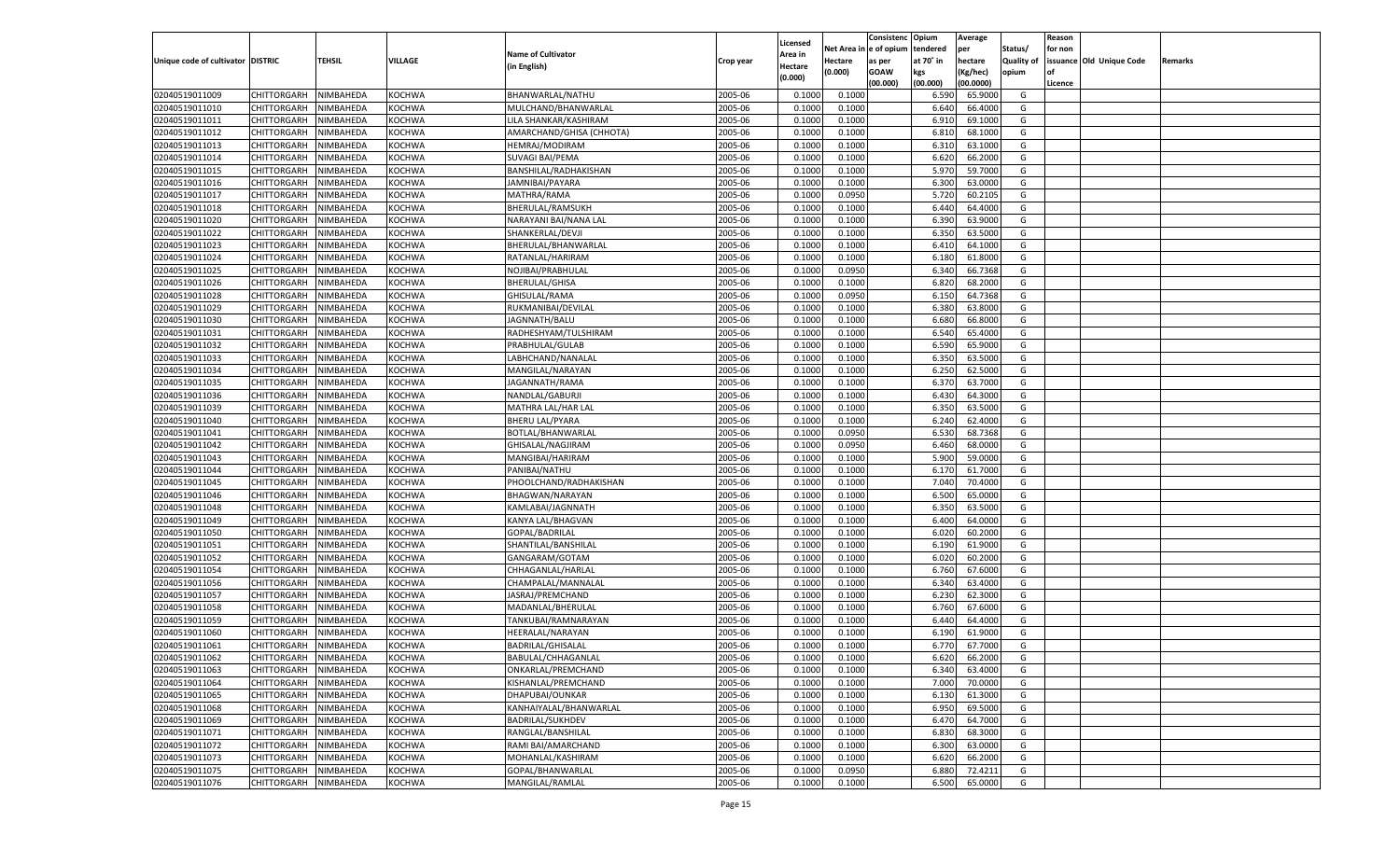|                                   |                       |               |               |                                        |           |                           |          | Consistenc  | Opium     | Average   |                   | Reason  |                          |         |
|-----------------------------------|-----------------------|---------------|---------------|----------------------------------------|-----------|---------------------------|----------|-------------|-----------|-----------|-------------------|---------|--------------------------|---------|
|                                   |                       |               |               | <b>Name of Cultivator</b>              |           | Licensed                  | Net Area | le of opium | tendered  | per       | Status/           | for non |                          |         |
| Unique code of cultivator DISTRIC |                       | <b>TEHSIL</b> | VILLAGE       | (in English)                           | Crop year | <b>Area in</b><br>Hectare | Hectare  | as per      | at 70° in | hectare   | <b>Quality of</b> |         | issuance Old Unique Code | Remarks |
|                                   |                       |               |               |                                        |           | (0.000)                   | (0.000)  | <b>GOAW</b> | kgs       | (Kg/hec)  | opium             |         |                          |         |
|                                   |                       |               |               |                                        |           |                           |          | (00.000)    | (00.000)  | (00.0000) |                   | Licence |                          |         |
| 02040519011077                    | CHITTORGARH           | NIMBAHEDA     | KOCHWA        | KANHAIYALAL/RADHAKISHAN                | 2005-06   | 0.1000                    | 0.1000   |             | 6.000     | 60.0000   | G                 |         |                          |         |
| 02040519011078                    | CHITTORGARH           | NIMBAHEDA     | KOCHWA        | ASHOK KUMAR/LABHCHAND                  | 2005-06   | 0.1000                    | 0.1000   |             | 5.750     | 57.5000   | G                 | 05      |                          |         |
| 02040519011079                    | CHITTORGARH           | NIMBAHEDA     | KOCHWA        | LABHCHAND/MANGILAL                     | 2005-06   | 0.1000                    | 0.1000   |             | 6.760     | 67.6000   | G                 |         |                          |         |
| 02040519011080                    | CHITTORGARH           | NIMBAHEDA     | KOCHWA        | GANGARAM/NARAYAN                       | 2005-06   | 0.1000                    | 0.1000   |             | 6.960     | 69.6000   | G                 |         |                          |         |
| 02040519011081                    | CHITTORGARH           | NIMBAHEDA     | KOCHWA        | RATANLAL/CHATURBHUJ                    | 2005-06   | 0.1000                    | 0.1000   |             | 6.260     | 62.6000   | G                 |         |                          |         |
| 02040519011082                    | CHITTORGARH           | NIMBAHEDA     | KOCHWA        | PHOOLCHAND/SHANKER                     | 2005-06   | 0.1000                    | 0.1000   |             | 6.220     | 62.2000   | G                 |         |                          |         |
| 02040519011084                    | CHITTORGARH           | NIMBAHEDA     | KOCHWA        | KANHAIYALAL/GHISULAL                   | 2005-06   | 0.1000                    | 0.1000   |             | 5.880     | 58.8000   | G                 |         |                          |         |
| 02040519011085                    | CHITTORGARH           | NIMBAHEDA     | KOCHWA        | <b>BADRILAL/RAMA</b>                   | 2005-06   | 0.1000                    | 0.0950   |             | 6.300     | 66.3158   | G                 |         |                          |         |
| 02040519011086                    | CHITTORGARH           | NIMBAHEDA     | KOCHWA        | BANSHILAL/NARAYAN                      | 2005-06   | 0.1000                    | 0.0950   |             | 6.520     | 68.6316   | G                 |         |                          |         |
| 02040519011087                    | CHITTORGARH           | NIMBAHEDA     | KOCHWA        | MADHULAL/KALU                          | 2005-06   | 0.1000                    | 0.1000   |             | 6.700     | 67.0000   | G                 |         |                          |         |
| 02040519011088                    | CHITTORGARH           | NIMBAHEDA     | KOCHWA        | JAGANNATH/DEVJ                         | 2005-06   | 0.1000                    | 0.1000   |             | 6.930     | 69.3000   | G                 |         |                          |         |
| 02040519011090                    | CHITTORGARH           | NIMBAHEDA     | KOCHWA        | BHANWARLAL/MANGILAL                    | 2005-06   | 0.1000                    | 0.1000   |             | 6.23      | 62.3000   | G                 |         |                          |         |
| 02040519011092                    | CHITTORGARH           | NIMBAHEDA     | KOCHWA        | GEETALAL/HARIRAM                       | 2005-06   | 0.1000                    | 0.1000   |             | 5.880     | 58.8000   | G                 |         |                          |         |
| 02040519011093                    | CHITTORGARH           | NIMBAHEDA     | KOCHWA        | RADHESHYAM/HEMRAJ (BADA)               | 2005-06   | 0.1000                    | 0.1050   |             | 6.880     | 65.5238   | G                 |         |                          |         |
| 02040519011094                    | CHITTORGARH           | NIMBAHEDA     | KOCHWA        | SOHALAL/GOPI                           | 2005-06   | 0.1000                    | 0.1050   |             | 6.620     | 63.0476   | G                 |         |                          |         |
| 02040519011095                    | CHITTORGARH           | NIMBAHEDA     | KOCHWA        | MANGILAL/BHAWANIRAM                    | 2005-06   | 0.1000                    | 0.1000   |             | 6.830     | 68.3000   | G                 |         |                          |         |
| 02040519011096                    | CHITTORGARH           | NIMBAHEDA     | KOCHWA        | LADULAL/KANIRAM                        | 2005-06   | 0.1000                    | 0.1050   |             | 7.130     | 67.9048   | G                 |         |                          |         |
| 02040519011097                    | CHITTORGARH           | NIMBAHEDA     | KOCHWA        | BHERULAL/GHISULAL                      | 2005-06   | 0.1000                    | 0.1000   |             | 6.550     | 65.5000   | G                 |         |                          |         |
| 02040519011099                    | CHITTORGARH           | NIMBAHEDA     | KOCHWA        | <b>GHISI BAI/CHAMPA LAL</b>            | 2005-06   | 0.1000                    | 0.1000   |             | 5.970     | 59.7000   | G                 |         |                          |         |
| 02040519011100                    | CHITTORGARH           | NIMBAHEDA     | KOCHWA        | GORDHAN/JAIRAJ                         | 2005-06   | 0.1000                    | 0.1050   |             | 6.370     | 60.6667   | G                 |         |                          |         |
| 02040519011101                    | CHITTORGARH           | NIMBAHEDA     | KOCHWA        | HARIRAM/NANALAL                        | 2005-06   | 0.1000                    | 0.1050   |             | 6.260     | 59.6190   | G                 |         |                          |         |
| 02040519011102                    | CHITTORGARH           | NIMBAHEDA     | KOCHWA        | RADHESHYAM/BADRILAL                    | 2005-06   | 0.1000                    | 0.1000   |             | 6.590     | 65.9000   | G                 |         |                          |         |
| 02040519011103                    | CHITTORGARH           | NIMBAHEDA     | KOCHWA        | DILIP/GHISULAL                         | 2005-06   | 0.1000                    | 0.0950   |             | 6.570     | 69.1579   | G                 |         |                          |         |
| 02040519011104                    | CHITTORGARH           | NIMBAHEDA     | KOCHWA        | SURESHCNAND/BANSHILAL                  | 2005-06   | 0.1000                    | 0.0950   |             | 6.000     | 63.1579   | G                 |         |                          |         |
| 02040519011105                    | CHITTORGARH           | NIMBAHEDA     | KOCHWA        | RADHESHYAM/BHAVARLAL                   | 2005-06   | 0.1000                    | 0.1000   |             | 6.180     | 61.8000   | G                 |         |                          |         |
| 02040519011106                    | CHITTORGARH           | NIMBAHEDA     | KOCHWA        | BALULAL/PREMCHAND                      | 2005-06   | 0.1000                    | 0.1000   |             | 7.290     | 72.9000   | G                 |         |                          |         |
| 02040519011107                    | CHITTORGARH           | NIMBAHEDA     | KOCHWA        | GOPAL/NARAYAN                          | 2005-06   | 0.1000                    | 0.1000   |             | 6.310     | 63.1000   | G                 |         |                          |         |
| 02040519011108                    | CHITTORGARH           | NIMBAHEDA     | KOCHWA        | BIHARILAL/KISHANLAL                    | 2005-06   | 0.1000                    | 0.1000   |             | 6.880     | 68.8000   | G                 |         |                          |         |
| 02040519011111                    | CHITTORGARH           | NIMBAHEDA     | KOCHWA        | NIHAL KUNWAR/BALU SINGH                | 2005-06   | 0.1000                    | 0.1050   |             | 6.830     | 65.0476   | G                 |         |                          |         |
| 02040519011112                    | CHITTORGARH           | NIMBAHEDA     | KOCHWA        | SHANKARLAL/KAJOD PRAJAPAT              | 2005-06   | 0.1000                    | 0.1000   |             | 6.170     | 61.7000   | G                 |         |                          |         |
| 02040519011113                    | CHITTORGARH           | NIMBAHEDA     | KOCHWA        | GHISALAL/HARLAL GAJI                   | 2005-06   | 0.1000                    | 0.1000   |             | 6.820     | 68.2000   | G                 |         |                          |         |
| 02040519011114                    | CHITTORGARH           | NIMBAHEDA     | KOCHWA        | BHAGVANLAL/KASHIRAM                    | 2005-06   | 0.1000                    | 0.1000   |             | 7.210     | 72.1000   | G                 |         |                          |         |
| 02040519011115                    | CHITTORGARH           | NIMBAHEDA     | KOCHWA        | MANGILAL/NATHUJI DHAKAD                | 2005-06   | 0.1000                    | 0.1000   |             | 6.360     | 63.6000   | G                 |         |                          |         |
| 02040519011116                    | CHITTORGARH           | NIMBAHEDA     | KOCHWA        | PRABHULAL/NANALAL                      | 2005-06   | 0.1000                    | 0.1050   |             | 7.010     | 66.7619   | G                 |         |                          |         |
| 02040519011117                    | CHITTORGARH           | NIMBAHEDA     | KOCHWA        | PRABHULAL/HARLAL JATIYA                | 2005-06   | 0.1000                    | 0.1000   |             | 6.420     | 64.2000   | G                 |         |                          |         |
| 02040519011118                    | CHITTORGARH           | NIMBAHEDA     | KOCHWA        | PYAR CHAND/SHANKARLAL                  | 2005-06   | 0.1000                    | 0.1050   |             | 6.200     | 59.0476   | G                 |         |                          |         |
| 02040519011122                    | CHITTORGARH           | NIMBAHEDA     | KOCHWA        | UNKARLAL/NANALAL DHAKAD                | 2005-06   | 0.1000                    | 0.1000   |             | 6.880     | 68.8000   | G                 |         |                          |         |
| 02040519011123                    | CHITTORGARH           | NIMBAHEDA     | KOCHWA        | JAGANNATH/KESHURAM JATIYA              | 2005-06   | 0.1000                    | 0.1000   |             | 6.440     | 64.4000   | G                 |         |                          |         |
| 02040519011124                    | CHITTORGARH           | NIMBAHEDA     | KOCHWA        | NATHULAL/DHANNA JI GAJI                | 2005-06   | 0.1000                    | 0.1050   |             | 6.760     | 64.3810   | G                 |         |                          |         |
| 02040519011126                    | CHITTORGARH           | NIMBAHEDA     | KOCHWA        | NATHULAL/NANDA JI BHIL                 | 2005-06   | 0.1000                    | 0.1000   |             | 6.07      | 60.7000   | G                 |         |                          |         |
| 02040519011127                    | CHITTORGARH           | NIMBAHEDA     | KOCHWA        | BHERULAL/NANALAL DHAKAD                | 2005-06   | 0.1000                    | 0.1000   |             | 6.450     | 64.5000   | G                 |         |                          |         |
| 02040519011128                    | CHITTORGARH           | NIMBAHEDA     | KOCHWA        | MEGRAJ/NARAYAN JI                      | 2005-06   | 0.1000                    | 0.1050   |             | 6.990     | 66.5714   | G                 |         |                          |         |
| 02040519011129                    | CHITTORGARH           | NIMBAHEDA     | KOCHWA        | NANDLAL/KISHANLAL NAYAMA               | 2005-06   | 0.1000                    | 0.1000   |             | 6.380     | 63.8000   | G                 |         |                          |         |
| 02040519011130                    | CHITTORGARH           | NIMBAHEDA     | KOCHWA        | RADHESHYAM/HEMRAJ DHAKAD               | 2005-06   | 0.1000                    | 0.1000   |             | 6.110     | 61.1000   | G                 |         |                          |         |
| 02040519011132                    |                       | NIMBAHEDA     | KOCHWA        |                                        | 2005-06   | 0.1000                    | 0.0950   |             | 6.750     | 71.0526   | G                 |         |                          |         |
|                                   | CHITTORGARH           |               |               | RAMESHWARLAL/PREMCHAND                 |           |                           |          |             |           |           |                   |         |                          |         |
| 02040519011133                    | CHITTORGARH NIMBAHEDA |               | <b>KOCHWA</b> | JAGDISH/NANDA BHIL<br>LAXMICHAND/PYARA | 2005-06   | 0.1000                    | 0.1000   |             | 7.360     | 73.6000   | G                 |         |                          |         |
| 02040519011134<br>02040519011053  | <b>CHITTORGARH</b>    | NIMBAHEDA     | <b>KOCHWA</b> |                                        | 2005-06   | 0.1000                    | 0.1000   |             | 6.690     | 66.9000   | G                 |         |                          |         |
|                                   | CHITTORGARH           | NIMBAHEDA     | <b>KOCHWA</b> | BADRI LAL/HAR LAL(JATIYA)              | 2005-06   | 0.1000                    | 0.1000   |             | 6.700     | 67.0000   | G                 |         |                          |         |
| 02040519012001                    | <b>CHITTORGARH</b>    | NIMBAHEDA     | LUXMIPURA1    | MANGILAL/JAGNNTH                       | 2005-06   | 0.1000                    | 0.0950   |             | 6.320     | 66.5263   | G                 |         |                          |         |
| 02040519012002                    | <b>CHITTORGARH</b>    | NIMBAHEDA     | LUXMIPURA1    | NANDLAL/CHAMPALAL                      | 2005-06   | 0.1000                    | 0.1000   |             | 6.400     | 64.0000   | G                 |         |                          |         |
| 02040519012003                    | <b>CHITTORGARH</b>    | NIMBAHEDA     | LUXMIPURA1    | PARBHULAL/LALA                         | 2005-06   | 0.1000                    | 0.1000   |             | 5.950     | 59.5000   | G                 |         |                          |         |
| 02040519012004                    | <b>CHITTORGARH</b>    | NIMBAHEDA     | LUXMIPURA1    | PHOOLCHAND/MOOLCHAND 5                 | 2005-06   | 0.1000                    | 0.1000   |             | 6.440     | 64.4000   | G                 |         |                          |         |
| 02040519012005                    | <b>CHITTORGARH</b>    | NIMBAHEDA     | LUXMIPURA1    | SUKHLAL/JAGNNTH                        | 2005-06   | 0.1000                    | 0.0950   |             | 6.950     | 73.1579   | G                 |         |                          |         |
| 02040519012006                    | <b>CHITTORGARH</b>    | NIMBAHEDA     | LUXMIPURA1    | NARAYAN/DHULA                          | 2005-06   | 0.1000                    | 0.1000   |             | 6.980     | 69.8000   | G                 |         |                          |         |
| 02040519012007                    | <b>CHITTORGARH</b>    | NIMBAHEDA     | LUXMIPURA1    | JHERAJ/NAVLA                           | 2005-06   | 0.1000                    | 0.1000   |             | 6.210     | 62.1000   | G                 |         |                          |         |
| 02040519012009                    | <b>CHITTORGARH</b>    | NIMBAHEDA     | LUXMIPURA1    | SUKHLAL/DALU                           | 2005-06   | 0.1000                    | 0.1000   |             | 5.930     | 59.3000   | G                 |         |                          |         |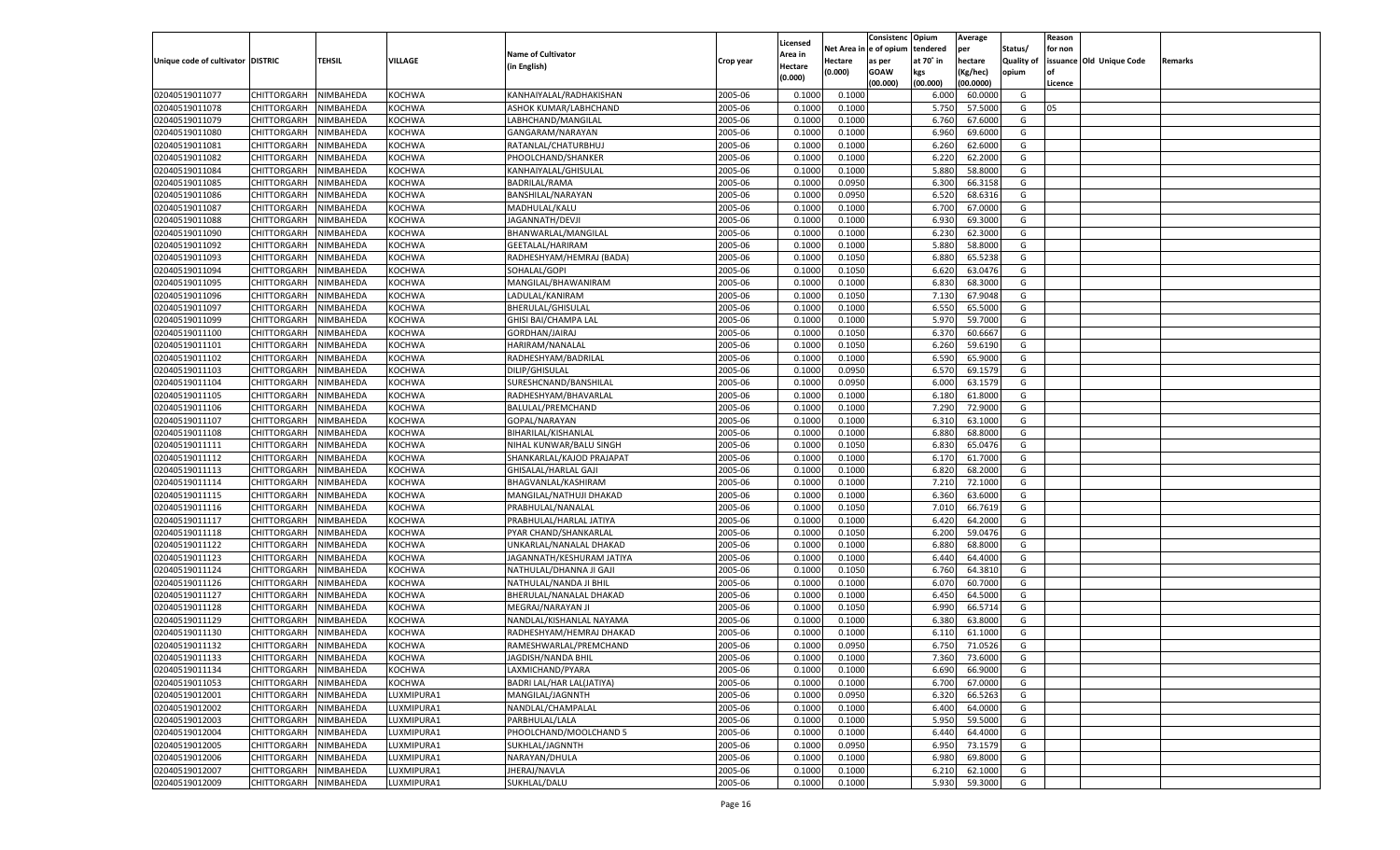|                                   |                       |           |                 |                           |           |                    |            | Consistenc   | Opium     | Average   |                   | Reason  |                          |         |
|-----------------------------------|-----------------------|-----------|-----------------|---------------------------|-----------|--------------------|------------|--------------|-----------|-----------|-------------------|---------|--------------------------|---------|
|                                   |                       |           |                 |                           |           | Licensed           | Net Area i | n e of opium | tendered  | per       | Status/           | for non |                          |         |
| Unique code of cultivator DISTRIC |                       | TEHSIL    | <b>VILLAGE</b>  | <b>Name of Cultivator</b> | Crop year | Area in            | Hectare    | as per       | at 70° in | hectare   | <b>Quality of</b> |         | issuance Old Unique Code | Remarks |
|                                   |                       |           |                 | (in English)              |           | Hectare<br>(0.000) | (0.000)    | <b>GOAW</b>  | kgs       | (Kg/hec)  | opium             |         |                          |         |
|                                   |                       |           |                 |                           |           |                    |            | (00.000)     | (00.000)  | (00.0000) |                   | Licence |                          |         |
| 02040519012010                    | CHITTORGARH           | NIMBAHEDA | LUXMIPURA1      | KANCHANBAI/SOHANLAL       | 2005-06   | 0.1000             | 0.1000     |              | 6.220     | 62.2000   | G                 |         |                          |         |
| 02040519012011                    | CHITTORGARH           | NIMBAHEDA | LUXMIPURA1      | DAKHIBAI/LOBHIRAM         | 2005-06   | 0.1000             | 0.0950     |              | 5.920     | 62.3158   | G                 |         |                          |         |
| 02040519012013                    | CHITTORGARH           | NIMBAHEDA | LUXMIPURA1      | GISA/RATANA               | 2005-06   | 0.1000             | 0.0950     |              | 6.660     | 70.1053   | G                 |         |                          |         |
| 02040519012014                    | CHITTORGARH           | NIMBAHEDA | LUXMIPURA1      | MIYACHAND/MAGNA           | 2005-06   | 0.1000             | 0.0950     |              | 5.740     | 60.4211   | G                 |         |                          |         |
| 02040519012015                    | CHITTORGARH           | NIMBAHEDA | LUXMIPURA1      | MOHANLAL/NANDA            | 2005-06   | 0.1000             | 0.1000     |              | 6.060     | 60.6000   | G                 |         |                          |         |
| 02040519012016                    | CHITTORGARH           | NIMBAHEDA | LUXMIPURA1      | KANHAIYALAL/CHAMPALAL     | 2005-06   | 0.1000             | 0.1000     |              | 6.540     | 65.4000   | G                 |         |                          |         |
| 02040519012017                    | CHITTORGARH           | NIMBAHEDA | LUXMIPURA1      | LABHCHAND/DALURAM         | 2005-06   | 0.1000             | 0.1000     |              | 6.430     | 64.3000   | G                 |         |                          |         |
| 02040519012020                    | CHITTORGARH           | NIMBAHEDA | LUXMIPURA1      | MOHANLAL/LOBHIRAM         | 2005-06   | 0.1000             | 0.0950     |              | 6.090     | 64.1053   | G                 |         |                          |         |
| 02040519012021                    | CHITTORGARH           | NIMBAHEDA | LUXMIPURA1      | MANGILAL/RUPJI            | 2005-06   | 0.1000             | 0.1050     |              | 7.360     | 70.0952   | G                 |         |                          |         |
| 02040519012022                    | CHITTORGARH           | NIMBAHEDA | LUXMIPURA1      | MADANLAL/NANALAI          | 2005-06   | 0.1000             | 0.1000     |              | 6.780     | 67.8000   | G                 |         |                          |         |
| 02040519012023                    | CHITTORGARH           | NIMBAHEDA | LUXMIPURA1      | BADRILAL/LOBHCHAND        | 2005-06   | 0.1000             | 0.1000     |              | 6.350     | 63.5000   | G                 |         |                          |         |
| 02040519012025                    | CHITTORGARH           | NIMBAHEDA | LUXMIPURA1      | SHYAMLAL/DHAPUBAI         | 2005-06   | 0.1000             | 0.1050     |              | 6.440     | 61.3333   | G                 |         |                          |         |
| 02040519012026                    | CHITTORGARH           | NIMBAHEDA | LUXMIPURA1      | GHISA/JAGNNATH            | 2005-06   | 0.1000             | 0.1000     |              | 6.020     | 60.2000   | G                 |         |                          |         |
| 02040519012027                    | CHITTORGARH           | NIMBAHEDA | LUXMIPURA1      | BHAGWAN/GAMERA            | 2005-06   | 0.1000             | 0.1000     |              | 6.530     | 65.3000   | G                 |         |                          |         |
| 02040519012028                    | CHITTORGARH           | NIMBAHEDA | LUXMIPURA1      | CHMPABAI/BHURA            | 2005-06   | 0.1000             | 0.1000     |              | 6.110     | 61.1000   | G                 |         |                          |         |
| 02040519012029                    | CHITTORGARH           | NIMBAHEDA | UXMIPURA1       | HARLAL/RAMA               | 2005-06   | 0.1000             | 0.1000     |              | 6.320     | 63.2000   | G                 |         |                          |         |
| 02040519013001                    | CHITTORGARH           | NIMBAHEDA | UNKHANDA        | JAGNANNTH/BHANWARLAL      | 2005-06   | 0.1000             | 0.0950     |              | 6.280     | 66.1053   | G                 |         |                          |         |
| 02040519013002                    | CHITTORGARH           | NIMBAHEDA | UNKHANDA        | MANGILAL/KANIRAM          | 2005-06   | 0.1000             | 0.1000     |              | 6.580     | 65.8000   | G                 |         |                          |         |
| 02040519013003                    | CHITTORGARH           | NIMBAHEDA | <b>UNKHANDA</b> | MOHANLAL/LUXMICHAND       | 2005-06   | 0.1000             | 0.1000     |              | 6.200     | 62.0000   | G                 |         |                          |         |
| 02040519013004                    | CHITTORGARH           | NIMBAHEDA | <b>UNKHANDA</b> | NANALAL/NATHULAL          | 2005-06   | 0.1000             | 0.1000     |              | 6.170     | 61.7000   | G                 |         |                          |         |
| 02040519013005                    | CHITTORGARH           | NIMBAHEDA | <b>UNKHANDA</b> | KAMLIBAI/LABHCHAND-VARDA  | 2005-06   | 0.1000             | 0.0950     |              | 6.400     | 67.3684   | G                 |         |                          |         |
| 02040519013006                    | CHITTORGARH           | NIMBAHEDA | UNKHANDA        | RAMLAL/LALA               | 2005-06   | 0.1000             | 0.0950     |              | 6.290     | 66.2105   | G                 |         |                          |         |
| 02040519013007                    | CHITTORGARH           | NIMBAHEDA | <b>UNKHANDA</b> | <b>BHOTLAL/RATANA</b>     | 2005-06   | 0.1000             | 0.0950     |              | 6.770     | 71.2632   | G                 |         |                          |         |
| 02040519013009                    | CHITTORGARH           | NIMBAHEDA | UNKHANDA.       | GISIBAI/MOTILAL           | 2005-06   | 0.1000             | 0.0950     |              | 6.160     | 64.8421   | G                 |         |                          |         |
| 02040519013010                    | CHITTORGARH           | NIMBAHEDA | UNKHANDA        | SAGARBAI/NANDA JI         | 2005-06   | 0.1000             | 0.1000     |              | 6.080     | 60.8000   | G                 |         |                          |         |
| 02040519013011                    | CHITTORGARH           | NIMBAHEDA | UNKHANDA        | NANALAL/CHMPALAI          | 2005-06   | 0.1000             | 0.1000     |              | 6.540     | 65.4000   | G                 |         |                          |         |
| 02040519013012                    | CHITTORGARH           | NIMBAHEDA | <b>UNKHANDA</b> | MANGILAL/GANGARAM         | 2005-06   | 0.1000             | 0.1000     |              | 6.350     | 63.5000   | G                 |         |                          |         |
| 02040519013013                    | CHITTORGARH           | NIMBAHEDA | UNKHANDA.       | SHRILAL/HEERALAL          | 2005-06   | 0.1000             | 0.1000     |              | 6.150     | 61.5000   | G                 |         |                          |         |
| 02040519013014                    | CHITTORGARH           |           | <b>UNKHANDA</b> |                           | 2005-06   | 0.1000             | 0.1000     |              | 6.160     | 61.6000   | G                 |         |                          |         |
|                                   |                       | NIMBAHEDA | LUNKHANDA       | LABHCHAND/PHOOLCHAND      |           |                    |            |              | 6.040     |           |                   |         |                          |         |
| 02040519013015                    | CHITTORGARH           | NIMBAHEDA |                 | RUPA/GABUR                | 2005-06   | 0.1000             | 0.1000     |              |           | 60.4000   | G                 |         |                          |         |
| 02040519013016                    | CHITTORGARH           | NIMBAHEDA | LUNKHANDA       | ONKAR/NARAYAN             | 2005-06   | 0.1000             | 0.1000     |              | 6.360     | 63.6000   | G                 |         |                          |         |
| 02040519013017                    | CHITTORGARH           | NIMBAHEDA | LUNKHANDA       | BHANWARLAL/LAKSHMICHAND   | 2005-06   | 0.1000             | 0.1000     |              | 6.160     | 61.6000   | G                 |         |                          |         |
| 02040519013018                    | CHITTORGARH           | NIMBAHEDA | LUNKHANDA       | GHISA/NARAYAN             | 2005-06   | 0.1000             | 0.1000     |              | 6.320     | 63.2000   | G                 |         |                          |         |
| 02040519013019                    | CHITTORGARH           | NIMBAHEDA | LUNKHANDA       | KESARBAI/BHANWARLAL       | 2005-06   | 0.1000             | 0.0950     |              | 5.840     | 61.4737   | G                 |         |                          |         |
| 02040519013020                    | CHITTORGARH           | NIMBAHEDA | LUNKHANDA       | <b>BADRILAL/DAULA</b>     | 2005-06   | 0.1000             | 0.1000     |              | 6.27      | 62.7000   | G                 |         |                          |         |
| 02040519013021                    | CHITTORGARH           | NIMBAHEDA | LUNKHANDA       | KJODH/KANIRAM             | 2005-06   | 0.1000             | 0.1000     |              | 6.630     | 66.3000   | G                 |         |                          |         |
| 02040519013022                    | CHITTORGARH           | NIMBAHEDA | LUNKHANDA       | RAMLAL/KASHIRAM           | 2005-06   | 0.1000             | 0.1050     |              | 6.890     | 65.6190   | G                 |         |                          |         |
| 02040519013023                    | CHITTORGARH           | NIMBAHEDA | LUNKHANDA       | MANGILAL/HARLAL           | 2005-06   | 0.1000             | 0.1050     |              | 6.250     | 59.5238   | G                 |         |                          |         |
| 02040519013024                    | CHITTORGARH           | NIMBAHEDA | LUNKHANDA       | ONKAR/BHURA               | 2005-06   | 0.1000             | 0.1000     |              | 6.480     | 64.8000   | G                 |         |                          |         |
| 02040519013025                    | CHITTORGARH           | NIMBAHEDA | LUNKHANDA       | PHOOLCHAND/LAXMICHAND     | 2005-06   | 0.1000             | 0.1000     |              | 6.520     | 65.2000   | G                 |         |                          |         |
| 02040519013026                    | CHITTORGARH           | NIMBAHEDA | LUNKHANDA       | MIYACHAND/NAANJI          | 2005-06   | 0.1000             | 0.1000     |              | 6.240     | 62.4000   | G                 |         |                          |         |
| 02040519013027                    | CHITTORGARH           | NIMBAHEDA | LUNKHANDA       | RADHESHYAM/SHANKERLAL     | 2005-06   | 0.1000             | 0.1000     |              | 6.430     | 64.3000   | G                 |         |                          |         |
| 02040519013028                    | CHITTORGARH           | NIMBAHEDA | LUNKHANDA       | PANNALAL/GOTU             | 2005-06   | 0.1000             | 0.1000     |              | 6.490     | 64.9000   | G                 |         |                          |         |
| 02040519013029                    | CHITTORGARH           | NIMBAHEDA | LUNKHANDA       | CHHAGANLAL/PRABHULAL      | 2005-06   | 0.1000             | 0.0950     |              | 7.360     | 77.4737   | G                 |         |                          |         |
| 02040519013031                    | CHITTORGARH           | NIMBAHEDA | LUNKHANDA       | KASHIRAM/HARIRAN          | 2005-06   | 0.1000             | 0.1000     |              | 6.380     | 63.8000   | G                 |         |                          |         |
| 02040519013032                    | CHITTORGARH NIMBAHEDA |           | LUNKHANDA       | NARAYANIBAI/NARAYAN       | 2005-06   | 0.1000             | 0.1000     |              | 6.320     | 63.2000   | G                 |         |                          |         |
| 02040519013033                    | <b>CHITTORGARH</b>    | NIMBAHEDA | LUNKHANDA       | MANGILAL/BHANWARLAL       | 2005-06   | 0.1000             | 0.1000     |              | 6.780     | 67.8000   | G                 |         |                          |         |
| 02040519013037                    | CHITTORGARH           | NIMBAHEDA | LUNKHANDA       | NANDKISHORE/HEERALAL      | 2005-06   | 0.1000             | 0.1000     |              | 6.410     | 64.1000   | G                 |         |                          |         |
| 02040519013038                    | <b>CHITTORGARH</b>    | NIMBAHEDA | LUNKHANDA       | MANGHI BAI/ MANGHI LAL    | 2005-06   | 0.1000             | 0.1000     |              | 5.830     | 58.3000   | G                 |         |                          |         |
| 02040519013039                    | CHITTORGARH           | NIMBAHEDA | LUNKHANDA       | BHERULAL/HARIRAM          | 2005-06   | 0.1000             | 0.1000     |              | 6.440     | 64.4000   | G                 |         |                          |         |
| 02040519013040                    | CHITTORGARH           | NIMBAHEDA | LUNKHANDA       | JAGDISH/ONKARLAL          | 2005-06   | 0.1000             | 0.1000     |              | 6.310     | 63.1000   | G                 |         |                          |         |
| 02040519013041                    | CHITTORGARH           | NIMBAHEDA | LUNKHANDA       | SHYAMLAL/KASIRAM          | 2005-06   | 0.1000             | 0.1000     |              | 5.920     | 59.2000   | G                 |         |                          |         |
| 02040519013042                    | CHITTORGARH           | NIMBAHEDA | LUNKHANDA       | BABULAL/ONKARLAL          | 2005-06   | 0.1000             | 0.1000     |              | 6.580     | 65.8000   | G                 |         |                          |         |
| 02040519013043                    | CHITTORGARH           | NIMBAHEDA | LUNKHANDA       | RADHESHYAM/HEERALAL       | 2005-06   | 0.1000             | 0.1000     |              | 6.180     | 61.8000   | G                 |         |                          |         |
| 02040519013044                    | <b>CHITTORGARH</b>    | NIMBAHEDA | LUNKHANDA       | SOHANLAL/KIMSI            | 2005-06   | 0.1000             | 0.1000     |              | 6.440     | 64.4000   | G                 |         |                          |         |
| 02040519013045                    | <b>CHITTORGARH</b>    | NIMBAHEDA | LUNKHANDA       | SUKHLAL/NANDA             | 2005-06   | 0.1000             | 0.1000     |              | 6.310     | 63.1000   | G                 |         |                          |         |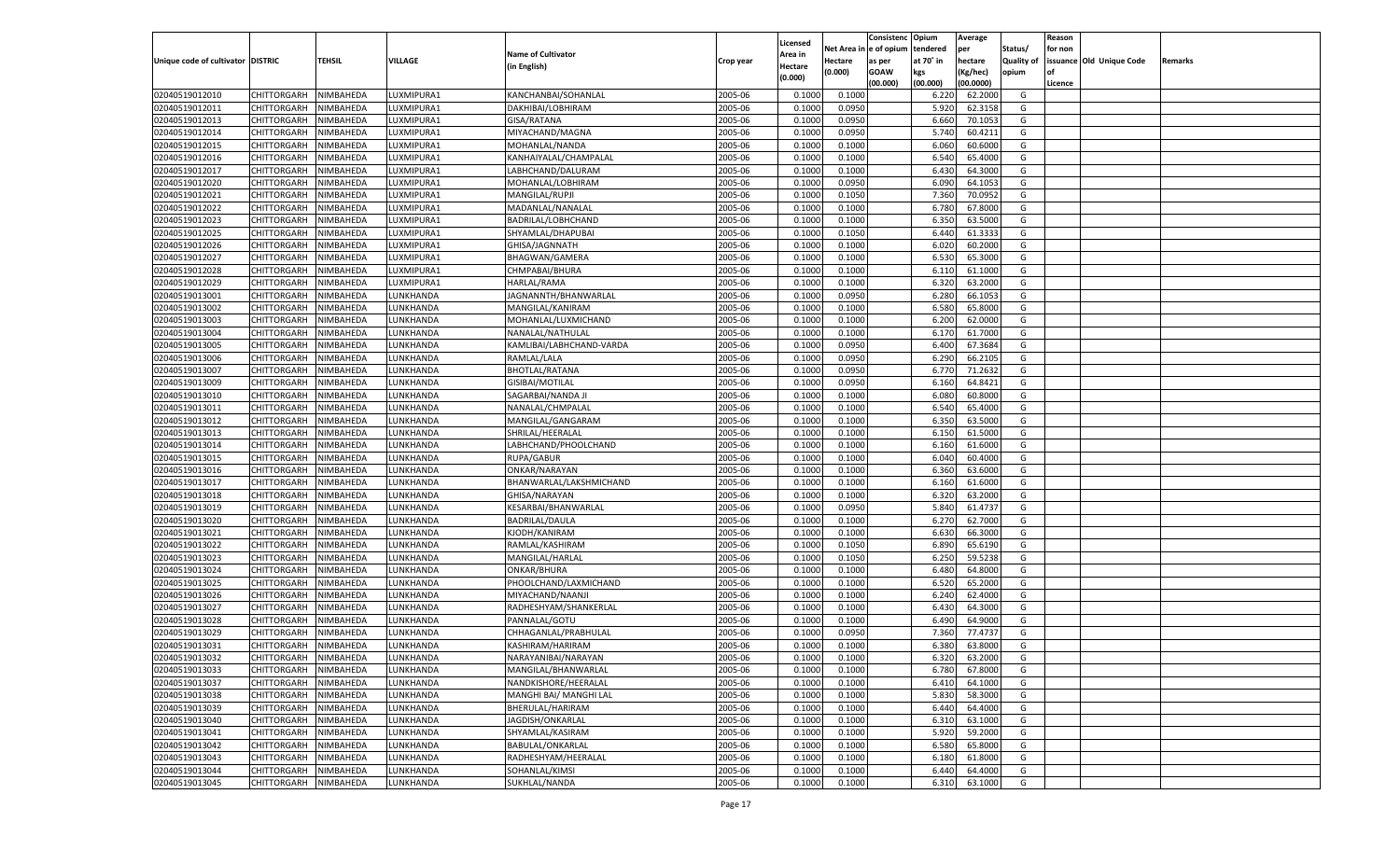|                                   |                       |           |                 |                              |           |          |            | Consistenc    | Opium     | Average   |                   | Reason  |                          |         |
|-----------------------------------|-----------------------|-----------|-----------------|------------------------------|-----------|----------|------------|---------------|-----------|-----------|-------------------|---------|--------------------------|---------|
|                                   |                       |           |                 | <b>Name of Cultivator</b>    |           | Licensed | Net Area i | n  e of opium | tendered  | per       | Status/           | for non |                          |         |
| Unique code of cultivator DISTRIC |                       | TEHSIL    | VILLAGE         |                              | Crop year | Area in  | Hectare    | as per        | at 70° in | hectare   | <b>Quality of</b> |         | issuance Old Unique Code | Remarks |
|                                   |                       |           |                 | (in English)                 |           | Hectare  | (0.000)    | <b>GOAW</b>   | kgs       | (Kg/hec)  | opium             |         |                          |         |
|                                   |                       |           |                 |                              |           | (0.000)  |            | (00.000)      | (00.000)  | (00.0000) |                   | Licence |                          |         |
| 02040519013046                    | CHITTORGARH           | NIMBAHEDA | LUNKHANDA       | BHERULAL/MOTILAL             | 2005-06   | 0.1000   | 0.1000     |               | 5.970     | 59.7000   | G                 |         |                          |         |
| 02040519013047                    | CHITTORGARH           | NIMBAHEDA | LUNKHANDA       | GOURILAL/KANIRAM             | 2005-06   | 0.1000   | 0.1000     |               | 6.630     | 66.3000   | G                 |         |                          |         |
| 02040519013048                    | CHITTORGARH           | NIMBAHEDA | LUNKHANDA       | SHRILAL/PRABHULAL DHAKAD     | 2005-06   | 0.1000   | 0.1000     |               | 6.620     | 66.2000   | G                 |         |                          |         |
| 02040519013049                    | CHITTORGARH           | NIMBAHEDA | LUNKHANDA       | JAGDISH/PRABHULAL            | 2005-06   | 0.1000   | 0.1000     |               | 6.490     | 64.9000   | G                 |         |                          |         |
| 02040519013050                    | CHITTORGARH           | NIMBAHEDA | LUNKHANDA       | SAMPATLAL/HEERALAL           | 2005-06   | 0.1000   | 0.0950     |               | 5.980     | 62.9474   | G                 |         |                          |         |
| 02040519013051                    | CHITTORGARH           | NIMBAHEDA | LUNKHANDA       | RADHESHYAM/BHANWARLAL        | 2005-06   | 0.1000   | 0.1000     |               | 6.650     | 66.5000   | G                 |         |                          |         |
| 02040519013052                    | CHITTORGARH           | NIMBAHEDA | LUNKHANDA       | HEERALAL/LUXMICHAND          | 2005-06   | 0.1000   | 0.1000     |               | 6.330     | 63.3000   | G                 |         |                          |         |
| 02040519013054                    | CHITTORGARH           | NIMBAHEDA | LUNKHANDA       | NANALAL/WARDA DHAKAD         | 2005-06   | 0.1000   | 0.0950     |               | 6.170     | 64.9474   | G                 |         |                          |         |
| 02040519013055                    | CHITTORGARH           | NIMBAHEDA | LUNKHANDA       | JAGNNATH/NARAYAN             | 2005-06   | 0.1000   | 0.0950     |               | 6.350     | 66.8421   | G                 |         |                          |         |
|                                   |                       |           |                 | SOHANLAL/DALU                | 2005-06   |          |            |               |           |           | G                 |         |                          |         |
| 02040519013056                    | CHITTORGARH           | NIMBAHEDA | LUNKHANDA       |                              |           | 0.1000   | 0.1000     |               | 6.250     | 62.5000   |                   |         |                          |         |
| 02040519013058                    | CHITTORGARH           | NIMBAHEDA | LUNKHANDA       | JAGNNTH/FULCHAND             | 2005-06   | 0.1000   | 0.1000     |               | 6.370     | 63.7000   | G                 |         |                          |         |
| 02040519013059                    | CHITTORGARH           | NIMBAHEDA | LUNKHANDA       | KAILASHCHANDRA/AMARCHAND     | 2005-06   | 0.1000   | 0.1000     |               | 6.550     | 65.5000   | G                 |         |                          |         |
| 02040519013060                    | CHITTORGARH           | NIMBAHEDA | LUNKHANDA       | SOHANLAL/KUKA                | 2005-06   | 0.1000   | 0.1000     |               | 6.590     | 65.9000   | G                 |         |                          |         |
| 02040519013062                    | CHITTORGARH           | NIMBAHEDA | UNKHANDA.       | CHAGANLAL/LAXMICHAND         | 2005-06   | 0.1000   | 0.1000     |               | 6.430     | 64.3000   | G                 |         |                          |         |
| 02040519013063                    | CHITTORGARH           | NIMBAHEDA | <b>UNKHANDA</b> | PANNALAL/NANDA               | 2005-06   | 0.1000   | 0.1000     |               | 6.230     | 62.3000   | G                 |         |                          |         |
| 02040519013064                    | CHITTORGARH           | NIMBAHEDA | UNKHANDA.       | JAGDISHCHANDRA/CHAGANLAL     | 2005-06   | 0.1000   | 0.0950     |               | 6.050     | 63.6842   | G                 |         |                          |         |
| 02040519013067                    | CHITTORGARH           | NIMBAHEDA | <b>UNKHANDA</b> | SHAMBHULAL/SHANKARLAL DHAKAD | 2005-06   | 0.1000   | 0.0950     |               | 6.240     | 65.6842   | G                 |         |                          |         |
| 02040519013068                    | CHITTORGARH           | NIMBAHEDA | UNKHANDA        | NANDLAL/NARAYAN DHAKAD       | 2005-06   | 0.1000   | 0.1000     |               | 6.150     | 61.5000   | G                 |         |                          |         |
| 02040519013069                    | CHITTORGARH           | NIMBAHEDA | <b>UNKHANDA</b> | MOHANDAS/BABRUDAS BAIRAGI    | 2005-06   | 0.1000   | 0.1000     |               | 6.490     | 64.9000   | G                 |         |                          |         |
| 02040519013071                    | CHITTORGARH           | NIMBAHEDA | UNKHANDA.       | RAMCHANDRA/BARDA JI DHAKAD   | 2005-06   | 0.1000   | 0.1000     |               | 6.120     | 61.2000   | G                 |         |                          |         |
| 02040519013072                    | CHITTORGARH           | NIMBAHEDA | <b>UNKHANDA</b> | PRABHULAL/KASHIRAM SUTHAR    | 2005-06   | 0.1000   | 0.1000     |               | 6.660     | 66.6000   | G                 |         |                          |         |
| 02040519013073                    | CHITTORGARH           | NIMBAHEDA | UNKHANDA        | BAGDIRAM/NARAYAN DHAKAD      | 2005-06   | 0.1000   | 0.0950     |               | 6.210     | 65.3684   | G                 |         |                          |         |
| 02040519013074                    | CHITTORGARH           | NIMBAHEDA | <b>UNKHANDA</b> | GORILAL/AMAR CHANDRA DHAKAD  | 2005-06   | 0.1000   | 0.1000     |               | 6.350     | 63.5000   | G                 |         |                          |         |
| 02040519013075                    | CHITTORGARH           | NIMBAHEDA | UNKHANDA.       | KASHIRAM/MAGNA JI BALAI      | 2005-06   | 0.1000   | 0.1000     |               | 6.020     | 60.2000   | G                 |         |                          |         |
| 02040519013076                    | CHITTORGARH           | NIMBAHEDA | <b>UNKHANDA</b> | CHAGANLAL/BHAGWAN BALAI      | 2005-06   | 0.1000   | 0.1000     |               | 6.380     | 63.8000   | G                 |         |                          |         |
| 02040519013078                    | CHITTORGARH           | NIMBAHEDA | UNKHANDA        | KANAHYALAL/RUPA JI DHAKAD    | 2005-06   | 0.1000   | 0.0950     |               | 6.250     | 65.7895   | G                 |         |                          |         |
| 02040519013079                    | CHITTORGARH           | NIMBAHEDA | <b>UNKHANDA</b> | NATHULAL/DEVA DHAKAD         | 2005-06   | 0.1000   | 0.1000     |               | 6.990     | 69.9000   | G                 |         |                          |         |
| 02040519013080                    | CHITTORGARH           | NIMBAHEDA | UNKHANDA.       | RAMLAL/HANSRAJ DHAKAD        | 2005-06   | 0.1000   | 0.1000     |               | 6.590     | 65.9000   | G                 |         |                          |         |
| 02040519013081                    | CHITTORGARH           | NIMBAHEDA | <b>UNKHANDA</b> | KISHANLAL/BHAVARLAL DHAKAD   | 2005-06   | 0.1000   | 0.0950     |               | 6.180     | 65.0526   | G                 |         |                          |         |
| 02040519013082                    | CHITTORGARH           | NIMBAHEDA | LUNKHANDA       | LABH CHAND/AMARCHAND DHAKAD  | 2005-06   | 0.1000   | 0.1000     |               | 6.290     | 62.9000   | G                 |         |                          |         |
| 02040519013083                    |                       |           | LUNKHANDA       |                              | 2005-06   | 0.1000   | 0.1000     |               | 6.560     | 65.6000   | G                 |         |                          |         |
|                                   | CHITTORGARH           | NIMBAHEDA |                 | BHURALAL/KISMI JI DHAKAD     |           |          |            |               | 6.550     | 65.5000   |                   |         |                          |         |
| 02040519013084                    | CHITTORGARH           | NIMBAHEDA | LUNKHANDA       | DHANRAJ/MAGNIRAM KUMHAR      | 2005-06   | 0.1000   | 0.1000     |               |           |           | G                 |         |                          |         |
| 02040519013085                    | CHITTORGARH           | NIMBAHEDA | LUNKHANDA       | <b>GORILAL/KIMSHI JI</b>     | 2005-06   | 0.1000   | 0.1000     |               | 6.550     | 65.5000   | G                 |         |                          |         |
| 02040519013086                    | CHITTORGARH           | NIMBAHEDA | LUNKHANDA       | GOPALLAL/HARIRAM DHAKAD      | 2005-06   | 0.1000   | 0.1000     |               | 6.520     | 65.2000   | G                 |         |                          |         |
| 02040519013087                    | CHITTORGARH           | NIMBAHEDA | LUNKHANDA       | NANALAL/TEKCHAND DHAKAD      | 2005-06   | 0.1000   | 0.1000     |               | 6.330     | 63.3000   | G                 |         |                          |         |
| 02040519013089                    | CHITTORGARH           | NIMBAHEDA | LUNKHANDA       | SHANTILAL/LABHCHAND DHAKAD   | 2005-06   | 0.1000   | 0.0950     |               | 6.140     | 64.6316   | G                 |         |                          |         |
| 02040519013090                    | CHITTORGARH           | NIMBAHEDA | LUNKHANDA       | SOHANLAL/MANGU JI BHIL       | 2005-06   | 0.1000   | 0.1000     |               | 6.300     | 63.0000   | G                 |         |                          |         |
| 02040519013091                    | CHITTORGARH           | NIMBAHEDA | LUNKHANDA       | JIVRAJ/AMARCHAND DHAKAD      | 2005-06   | 0.1000   | 0.1000     |               | 6.160     | 61.6000   | G                 |         |                          |         |
| 02040519013092                    | CHITTORGARH           | NIMBAHEDA | LUNKHANDA       | DOLATRAM/NARU JI BHIL        | 2005-06   | 0.1000   | 0.1050     |               | 6.700     | 63.8095   | G                 |         |                          |         |
| 02040519013061                    | CHITTORGARH           | NIMBAHEDA | LUNKHANDA       | PREAMCHAND/KJODH             | 2005-06   | 0.1000   | 0.1000     |               | 6.100     | 61.0000   | G                 |         |                          |         |
| 02040519013096                    | CHITTORGARH           | NIMBAHEDA | LUNKHANDA       | NANALAL/RAMLAL               | 2005-06   | 0.1000   | 0.1000     |               | 6.960     | 69.6000   | G                 |         |                          |         |
| 02040519013097                    | CHITTORGARH           | NIMBAHEDA | LUNKHANDA       | GOPALSINGH/OUNKARSINGH       | 2005-06   | 0.1000   | 0.1000     |               | 6.740     | 67.4000   | G                 |         |                          |         |
| 02040519013098                    | CHITTORGARH           | NIMBAHEDA | LUNKHANDA       | GIRJA KUWAR/KHUMANSINGH      | 2005-06   | 0.1000   | 0.1000     |               | 6.590     | 65.9000   | G                 |         |                          |         |
| 02040519014001                    | CHITTORGARH           | NIMBAHEDA | MANOHERKHEDI    | BHANWARLAL/PURANMAL          | 2005-06   | 0.1000   | 0.1000     |               | 6.990     | 69.9000   | G                 |         |                          |         |
| 02040519014003                    | CHITTORGARH           | NIMBAHEDA | MANOHERKHEDI    | KISHAN/JAGNNATH              | 2005-06   | 0.1000   | 0.1000     |               | 6.540     | 65.4000   | G                 |         |                          |         |
| 02040519014004                    | CHITTORGARH NIMBAHEDA |           | MANOHERKHEDI    | ONKARLAL/DALURAM             | 2005-06   | 0.1000   | 0.1000     |               | 6.340     | 63.4000   | G                 |         |                          |         |
| 02040519014005                    | <b>CHITTORGARH</b>    | NIMBAHEDA | MANOHERKHEDI    | LALU/KASHIRAM                | 2005-06   | 0.1000   | 0.1000     |               | 6.610     | 66.1000   | G                 |         |                          |         |
| 02040519014006                    | CHITTORGARH           | NIMBAHEDA | MANOHERKHEDI    | <b>BHAGDI BAI/ BHIMRAJ</b>   | 2005-06   | 0.1000   | 0.1000     |               | 6.190     | 61.9000   | G                 |         |                          |         |
| 02040519014008                    | CHITTORGARH           | NIMBAHEDA | MANOHERKHEDI    | MANGILAL/AMARCHAND           | 2005-06   | 0.1000   | 0.1000     |               | 6.340     | 63.4000   | G                 |         |                          |         |
| 02040519014009                    | <b>CHITTORGARH</b>    | NIMBAHEDA | MANOHERKHEDI    | SUKHIBAI/NARAYAN             | 2005-06   | 0.1000   | 0.1050     |               | 6.520     | 62.0952   | G                 |         |                          |         |
| 02040519014011                    | CHITTORGARH           | NIMBAHEDA | MANOHERKHEDI    | MOOLCHAND/MOTILAL            | 2005-06   | 0.1000   | 0.1000     |               | 6.250     | 62.5000   | G                 |         |                          |         |
| 02040519014012                    | <b>CHITTORGARH</b>    | NIMBAHEDA | MANOHERKHEDI    | RAMLAL/PURANMAL              | 2005-06   | 0.1000   | 0.1000     |               | 6.820     | 68.2000   | G                 |         |                          |         |
| 02040519014013                    | CHITTORGARH           | NIMBAHEDA | MANOHERKHEDI    | RAMCHANDRA/NATHU LAL         | 2005-06   | 0.1000   | 0.1050     |               | 6.840     | 65.1429   | G                 |         |                          |         |
|                                   | <b>CHITTORGARH</b>    |           |                 |                              |           |          |            |               |           |           |                   |         |                          |         |
| 02040519014014                    |                       | NIMBAHEDA | MANOHERKHEDI    | MADHOLAL/JAICHAND            | 2005-06   | 0.1000   | 0.1000     |               | 6.720     | 67.2000   | G                 |         |                          |         |
| 02040519014015                    | <b>CHITTORGARH</b>    | NIMBAHEDA | MANOHERKHEDI    | RANGLAL/PRABHULAL            | 2005-06   | 0.1000   | 0.1000     |               | 6.650     | 66.5000   | G                 |         |                          |         |
| 02040519014017                    | <b>CHITTORGARH</b>    | NIMBAHEDA | MANOHERKHEDI    | GABUR/BALU                   | 2005-06   | 0.1000   | 0.0950     |               | 6.440     | 67.7895   | G                 |         |                          |         |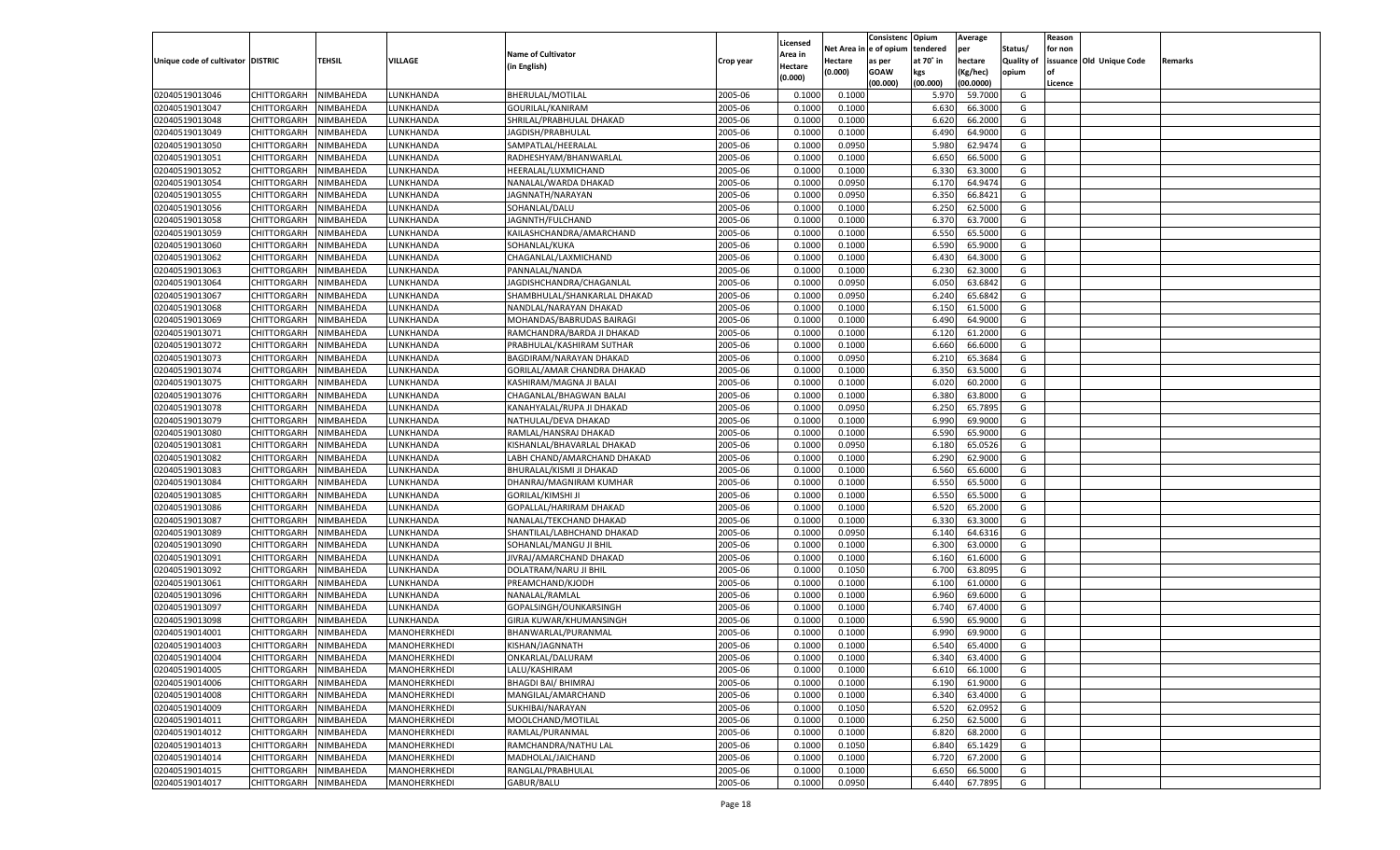|                                   |                       |           |                 |                                       |           |                     |             | Consistenc    | Opium     | Average   |                   | Reason  |                          |                        |
|-----------------------------------|-----------------------|-----------|-----------------|---------------------------------------|-----------|---------------------|-------------|---------------|-----------|-----------|-------------------|---------|--------------------------|------------------------|
|                                   |                       |           |                 | <b>Name of Cultivator</b>             |           | Licensed<br>Area in | Net Area iı | n  e of opium | tendered  | per       | Status/           | for non |                          |                        |
| Unique code of cultivator DISTRIC |                       | TEHSIL    | <b>VILLAGE</b>  | (in English)                          | Crop year | Hectare             | Hectare     | as per        | at 70° in | hectare   | <b>Quality of</b> |         | issuance Old Unique Code | Remarks                |
|                                   |                       |           |                 |                                       |           | (0.000)             | (0.000)     | <b>GOAW</b>   | kgs       | (Kg/hec)  | opium             |         |                          |                        |
|                                   |                       |           |                 |                                       |           |                     |             | (00.000)      | (00.000)  | (00.0000) |                   | Licence |                          |                        |
| 02040519014019                    | CHITTORGARH           | NIMBAHEDA | MANOHERKHEDI    | RAMESHWARLAL/PRABHULAL                | 2005-06   | 0.1000              | 0.1000      |               | 6.780     | 67.8000   | G                 |         |                          |                        |
| 02040519014020                    | CHITTORGARH           | NIMBAHEDA | MANOHERKHEDI    | AMBALAL/KHAYALILAL                    | 2005-06   | 0.1000              | 0.1000      |               | 7.020     | 70.2000   | G                 |         |                          |                        |
| 02040519014021                    | CHITTORGARH           | NIMBAHEDA | MANOHERKHEDI    | SHYAMI BAI/NARAYAN                    | 2005-06   | 0.1000              | 0.1000      |               | 6.710     | 67.1000   | G                 |         |                          | TRANSFER/BANGEDAGHATAA |
| 02040519014022                    | CHITTORGARH           | NIMBAHEDA | MANOHERKHEDI    | SUKHIBAI/HEERALAL                     | 2005-06   | 0.1000              | 0.1000      |               | 6.530     | 65.3000   | G                 |         |                          |                        |
| 02040519014023                    | CHITTORGARH           | NIMBAHEDA | MANOHERKHEDI    | <b>BOTLAL/GULAB</b>                   | 2005-06   | 0.1000              | 0.1000      |               | 6.280     | 62.8000   | G                 |         |                          |                        |
| 02040519014024                    | CHITTORGARH           | NIMBAHEDA | MANOHERKHEDI    | <b>JANI BAI/UDHA</b>                  | 2005-06   | 0.1000              | 0.1000      |               | 6.550     | 65.5000   | G                 |         |                          |                        |
| 02040519014027                    | CHITTORGARH           | NIMBAHEDA | MANOHERKHEDI    | <b>BHERU SINGH/DULE SINGH</b>         | 2005-06   | 0.1000              | 0.1050      |               | 6.570     | 62.5714   | G                 |         |                          |                        |
| 02040519014028                    | CHITTORGARH           | NIMBAHEDA | MANOHERKHEDI    | MATHURA LAL/MOTI LAL                  | 2005-06   | 0.1000              | 0.0950      |               | 5.980     | 62.9474   | G                 |         |                          |                        |
| 02040519014029                    | CHITTORGARH           | NIMBAHEDA | MANOHERKHEDI    | TULSIRAM/LUXMICHAND                   | 2005-06   | 0.1000              | 0.1050      |               | 7.040     | 67.0476   | G                 |         |                          |                        |
| 02040519014030                    | CHITTORGARH           | NIMBAHEDA | MANOHERKHEDI    | BABULAL/PRABHULAL                     | 2005-06   | 0.1000              | 0.1000      |               | 6.27      | 62.7000   | G                 |         |                          |                        |
| 02040519014031                    | CHITTORGARH           | NIMBAHEDA | MANOHERKHEDI    | KANCHAN BAI/SUKHRAM DAS               | 2005-06   | 0.1000              | 0.1000      |               | 5.960     | 59.6000   | G                 |         |                          |                        |
| 02040519014032                    | CHITTORGARH           | NIMBAHEDA | MANOHERKHEDI    | JANI BAI / MOHAN                      | 2005-06   | 0.1000              | 0.1000      |               | 5.890     | 58.9000   | G                 |         |                          |                        |
| 02040519014033                    | CHITTORGARH           | NIMBAHEDA | MANOHERKHEDI    | BADRILAL/MADHOLAL                     | 2005-06   | 0.1000              | 0.1000      |               | 6.400     | 64.0000   | G                 |         |                          |                        |
| 02040519014034                    | CHITTORGARH           | NIMBAHEDA | MANOHERKHEDI    | KISHANDAS/NANALAL                     | 2005-06   | 0.1000              | 0.1000      |               | 6.560     | 65.6000   | G                 |         |                          |                        |
| 02040519014035                    | CHITTORGARH           | NIMBAHEDA | MANOHERKHEDI    | DAULATRAM/BHEEMRAJ                    | 2005-06   | 0.1000              | 0.1000      |               | 6.660     | 66.6000   | G                 |         |                          |                        |
| 02040519014036                    | CHITTORGARH           | NIMBAHEDA | MANOHERKHEDI    | SHRILAL/MANGILAL                      | 2005-06   | 0.1000              | 0.1000      |               | 6.320     | 63.2000   | G                 |         |                          |                        |
| 02040519014037                    | CHITTORGARH           | NIMBAHEDA | MANOHERKHEDI    | PREMCHANDRA/KHEMRAJ                   | 2005-06   | 0.1000              | 0.1000      |               | 5.910     | 59.1000   | G                 |         |                          |                        |
| 02040519014038                    | CHITTORGARH           | NIMBAHEDA | MANOHERKHEDI    | CHHAGANLAL/MATHRALAL                  | 2005-06   | 0.1000              | 0.1000      |               | 6.520     | 65.2000   | G                 |         |                          |                        |
| 02040519014039                    | CHITTORGARH           | NIMBAHEDA | MANOHERKHEDI    | MADAN LAL/PARBHU LAL                  | 2005-06   | 0.1000              | 0.1000      |               | 5.840     | 58.4000   | G                 |         |                          |                        |
| 02040519014040                    | CHITTORGARH           | NIMBAHEDA | MANOHERKHEDI    | MANGILAL/RAMCHANDRA                   | 2005-06   | 0.1000              | 0.1000      |               | 5.920     | 59.2000   | G                 |         |                          |                        |
| 02040519014041                    | CHITTORGARH           | NIMBAHEDA | MANOHERKHEDI    | OUNKAR LAL/LAKHMI CHAND               | 2005-06   | 0.1000              | 0.1000      |               | 6.310     | 63.1000   | G                 |         |                          |                        |
| 02040519014042                    | CHITTORGARH           | NIMBAHEDA | MANOHERKHEDI    | LABHCHAND/BHIMRAJ                     | 2005-06   | 0.1000              | 0.1000      |               | 6.190     | 61.9000   | G                 |         |                          |                        |
| 02040519014043                    | CHITTORGARH           | NIMBAHEDA | MANOHERKHEDI    | <b>GORILAL/MOTILAL</b>                | 2005-06   | 0.1000              | 0.0950      |               | 5.600     | 58.9474   | G                 |         |                          |                        |
| 02040519014044                    | CHITTORGARH           | NIMBAHEDA | MANOHERKHEDI    | JAGNNATH/KHEMRAJ                      | 2005-06   | 0.1000              | 0.1050      |               | 7.060     | 67.2381   | G                 |         |                          |                        |
| 02040519014045                    | CHITTORGARH           | NIMBAHEDA | MANOHERKHEDI    | PRAKASHCHANDRA/CHHAGANLAL             | 2005-06   | 0.1000              | 0.0950      |               | 6.500     | 68.4211   | G                 |         |                          |                        |
| 02040519014046                    | CHITTORGARH           | NIMBAHEDA | MANOHERKHEDI    | BHERULAL/BHEEMRAJ                     | 2005-06   | 0.1000              | 0.0950      |               | 5.700     | 60.0000   | G                 |         |                          |                        |
| 02040519014047                    | CHITTORGARH           | NIMBAHEDA | MANOHERKHEDI    | NANALAL/RAMCHANDRA                    | 2005-06   | 0.1000              | 0.1000      |               | 6.190     | 61.9000   | G                 |         |                          |                        |
| 02040519014048                    | CHITTORGARH           | NIMBAHEDA | MANOHERKHEDI    | RATANLAL/PREMCHAND                    | 2005-06   | 0.1000              | 0.1000      |               | 6.490     | 64.9000   | G                 |         |                          |                        |
| 02040519014049                    | CHITTORGARH           | NIMBAHEDA | MANOHERKHEDI    | BANSHILAL/PRABHULAL                   | 2005-06   | 0.1000              | 0.1000      |               | 6.640     | 66.4000   | G                 |         |                          |                        |
| 02040519014050                    | CHITTORGARH           | NIMBAHEDA | MANOHERKHEDI    | RAM LAL/BHIMRAJ                       | 2005-06   | 0.1000              | 0.0950      |               | 6.110     | 64.3158   | G                 |         |                          |                        |
| 02040519014051                    | CHITTORGARH           | NIMBAHEDA | MANOHERKHEDI    | KISHAN LAL/MANGI LAL                  | 2005-06   | 0.1000              | 0.1000      |               | 6.750     | 67.5000   | G                 |         |                          |                        |
| 02040519014053                    | CHITTORGARH           | NIMBAHEDA | MANOHERKHEDI    | GOVERDHAN LAL/BHANWAR LAL             | 2005-06   | 0.1000              | 0.1000      |               | 6.450     | 64.5000   | G                 |         |                          |                        |
| 02040519014054                    | CHITTORGARH           | NIMBAHEDA | MANOHERKHEDI    | GEETALAL/ONKARLAL                     | 2005-06   | 0.1000              | 0.1000      |               | 6.510     | 65.1000   | G                 |         |                          |                        |
| 02040519014055                    | CHITTORGARH           | NIMBAHEDA | MANOHERKHEDI    | MADANLAL/NANALAL                      | 2005-06   | 0.1000              | 0.1000      |               | 6.490     | 64.9000   | G                 |         |                          |                        |
| 02040519014056                    |                       |           |                 |                                       | 2005-06   | 0.1000              | 0.1000      |               | 6.010     | 60.1000   | G                 |         |                          |                        |
| 02040519014057                    | CHITTORGARH           | NIMBAHEDA | MANOHERKHEDI    | BHANWARLAL/RAMCHANDRA                 | 2005-06   | 0.1000              |             |               | 6.320     | 63.2000   | G                 |         |                          |                        |
|                                   | CHITTORGARH           | NIMBAHEDA | MANOHERKHEDI    | SUKHLAL/MATHURALAL<br>DALCHAND/RAMLAL | 2005-06   |                     | 0.1000      |               |           | 66.0000   |                   |         |                          |                        |
| 02040519014059                    | CHITTORGARH           | NIMBAHEDA | MANOHERKHEDI    |                                       |           | 0.1000              | 0.1000      |               | 6.600     |           | G                 |         |                          |                        |
| 02040519014061                    | CHITTORGARH           | NIMBAHEDA | MANOHERKHEDI    | BHANWARLAL/KISHANLAL                  | 2005-06   | 0.1000              | 0.1000      |               | 5.880     | 58.8000   | G                 |         |                          |                        |
| 02040519014062                    | CHITTORGARH           | NIMBAHEDA | MANOHERKHEDI    | <b>GISU LAL/JABUR</b>                 | 2005-06   | 0.1000              | 0.1000      |               | 7.450     | 74.5000   | G                 |         |                          |                        |
| 02040519014063                    | CHITTORGARH           | NIMBAHEDA | MANOHERKHEDI    | RAMLAL/GULABCHAND                     | 2005-06   | 0.1000              | 0.1050      |               | 6.710     | 63.9048   | G                 |         |                          |                        |
| 02040519014064                    | CHITTORGARH           | NIMBAHEDA | MANOHERKHEDI    | NAND RAM / AMRA CHARAN                | 2005-06   | 0.1000              | 0.1000      |               | 6.740     | 67.4000   | G                 |         |                          |                        |
| 02040519014065                    | CHITTORGARH           | NIMBAHEDA | MANOHERKHEDI    | SHANTILAL/PRABHULAL                   | 2005-06   | 0.1000              | 0.1000      |               | 6.760     | 67.6000   | G                 |         |                          |                        |
| 02040519014066                    | CHITTORGARH           | NIMBAHEDA | MANOHERKHEDI    | SHANTILAL/PREMCHAND                   | 2005-06   | 0.1000              | 0.1000      |               | 6.790     | 67.9000   | G                 |         |                          |                        |
| 02040519014068                    | CHITTORGARH           | NIMBAHEDA | MANOHERKHEDI    | HIRALAL/KALU                          | 2005-06   | 0.1000              | 0.1000      |               | 6.350     | 63.5000   | G                 |         |                          |                        |
| 02040519014070                    | CHITTORGARH           | NIMBAHEDA | MANOHERKHEDI    | DHANRAJ/KISHANLAL                     | 2005-06   | 0.1000              | 0.1000      |               | 6.460     | 64.6000   | G                 |         |                          |                        |
| 02040519015001                    | CHITTORGARH NIMBAHEDA |           | <b>MELANA A</b> | SITA BAI/NARAYAN                      | 2005-06   | 0.1000              | 0.1000      |               | 6.420     | 64.2000   | G                 |         |                          |                        |
| 02040519015003                    | <b>CHITTORGARH</b>    | NIMBAHEDA | <b>MELANA A</b> | NIRBHAIRAM/RAMLAL                     | 2005-06   | 0.1000              | 0.0950      |               | 6.240     | 65.6842   | G                 |         |                          |                        |
| 02040519015004                    | <b>CHITTORGARH</b>    | NIMBAHEDA | <b>MELANA A</b> | GHISALAL/DHULA                        | 2005-06   | 0.1000              | 0.1000      |               | 6.560     | 65.6000   | G                 |         |                          |                        |
| 02040519015005                    | CHITTORGARH           | NIMBAHEDA | <b>MELANA A</b> | SOLAL/PARBHULAL                       | 2005-06   | 0.1000              | 0.0950      |               | 6.310     | 66.4211   | G                 |         |                          |                        |
| 02040519015006                    | <b>CHITTORGARH</b>    | NIMBAHEDA | <b>MELANA A</b> | UDHA/HARLAL                           | 2005-06   | 0.1000              | 0.1000      |               | 6.140     | 61.4000   | G                 |         |                          |                        |
| 02040519015007                    | CHITTORGARH           | NIMBAHEDA | <b>MELANA A</b> | BALU/PARBHULAL                        | 2005-06   | 0.1000              | 0.0950      |               | 5.850     | 61.5789   | G                 |         |                          |                        |
| 02040519015008                    | <b>CHITTORGARH</b>    | NIMBAHEDA | <b>MELANA A</b> | GHISALAL/GOPILAL                      | 2005-06   | 0.1000              | 0.1000      |               | 6.730     | 67.3000   | G                 |         |                          |                        |
| 02040519015010                    | CHITTORGARH           | NIMBAHEDA | <b>MELANA A</b> | RAMCHANDRA/SHANKER                    | 2005-06   | 0.1000              | 0.1000      |               | 6.630     | 66.3000   | G                 |         |                          |                        |
| 02040519015012                    | <b>CHITTORGARH</b>    | NIMBAHEDA | <b>MELANA A</b> | GANSHAYAM/BHANWARLAL                  | 2005-06   | 0.1000              | 0.1000      |               | 6.280     | 62.8000   | G                 |         |                          |                        |
| 02040519015013                    | <b>CHITTORGARH</b>    | NIMBAHEDA | <b>MELANA A</b> | NAVAL RAM//OUNKARLAL                  | 2005-06   | 0.1000              | 0.1000      |               | 6.170     | 61.7000   | G                 |         |                          |                        |
| 02040519015014                    | <b>CHITTORGARH</b>    | NIMBAHEDA | <b>MELANA A</b> | JAGDISH/JAGNNATH                      | 2005-06   | 0.1000              | 0.1000      |               | 6.610     | 66.1000   | G                 |         |                          |                        |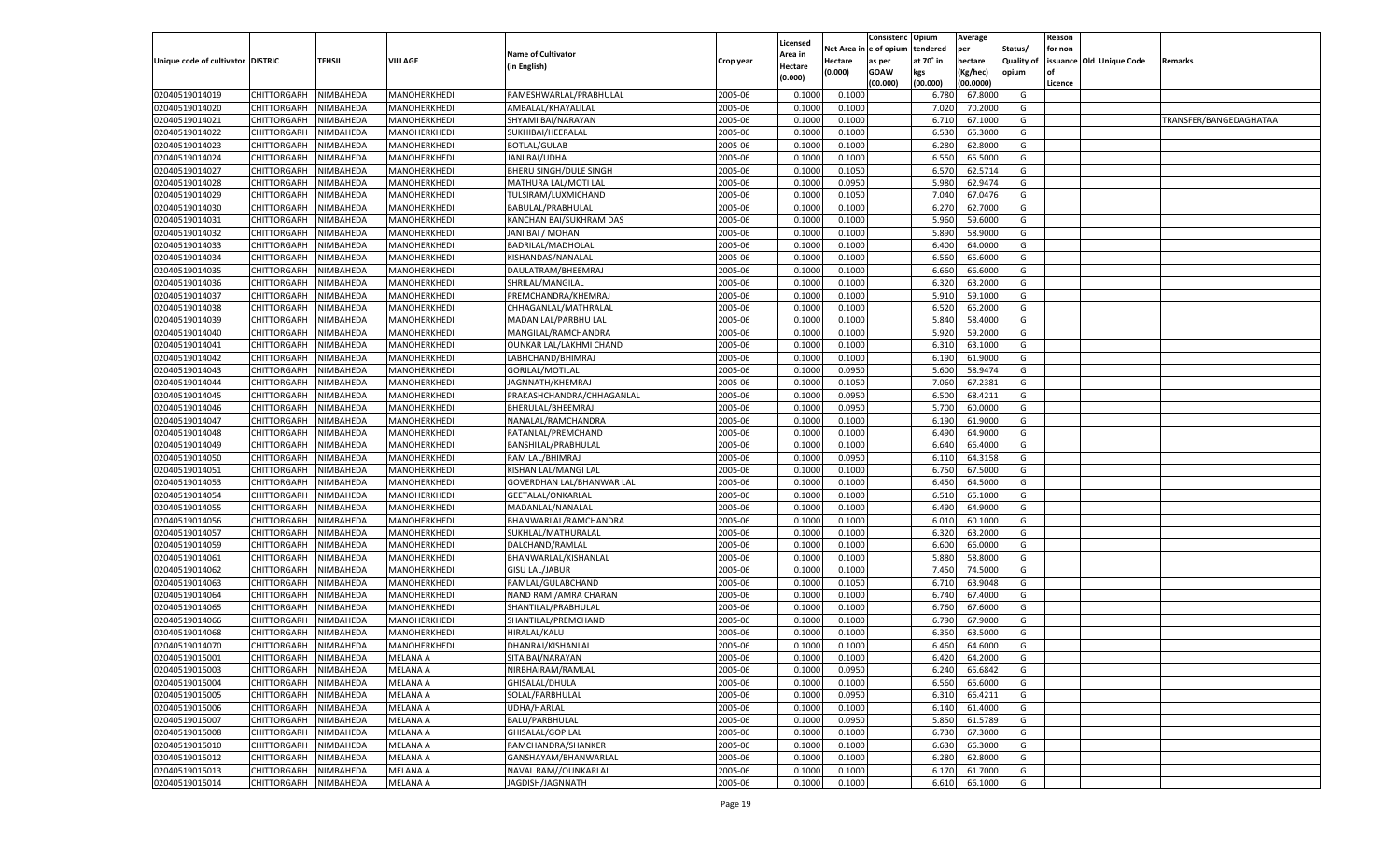|                                   |                                   |                        |                                    |                                        |           |                           |          | Consistenc  | Opium          | Average            |                   | Reason  |                          |         |
|-----------------------------------|-----------------------------------|------------------------|------------------------------------|----------------------------------------|-----------|---------------------------|----------|-------------|----------------|--------------------|-------------------|---------|--------------------------|---------|
|                                   |                                   |                        |                                    | <b>Name of Cultivator</b>              |           | Licensed                  | Net Area | e of opium  | tendered       | per                | Status/           | for non |                          |         |
| Unique code of cultivator DISTRIC |                                   | <b>TEHSIL</b>          | VILLAGE                            | (in English)                           | Crop year | <b>Area in</b><br>Hectare | Hectare  | as per      | at 70° in      | hectare            | <b>Quality of</b> |         | issuance Old Unique Code | Remarks |
|                                   |                                   |                        |                                    |                                        |           | (0.000)                   | (0.000)  | <b>GOAW</b> | kgs            | (Kg/hec)           | opium             |         |                          |         |
|                                   |                                   |                        |                                    |                                        |           |                           |          | (00.000)    | (00.000)       | (00.0000)          |                   | Licence |                          |         |
| 02040519015015                    | CHITTORGARH                       | NIMBAHEDA              | <b>MELANA A</b>                    | RADHESHYAM/KALU                        | 2005-06   | 0.1000                    | 0.1000   |             | 6.67           | 66.7000            | G                 |         |                          |         |
| 02040519015016                    | CHITTORGARH                       | NIMBAHEDA              | MELANA A                           | MUL CHAND/GANGA                        | 2005-06   | 0.1000                    | 0.1000   |             | 6.640          | 66.4000            | G                 |         |                          |         |
| 02040519015017                    | CHITTORGARH                       | NIMBAHEDA              | MELANA A                           | KALURAM/BOTLAL                         | 2005-06   | 0.1000                    | 0.1000   |             | 6.950          | 69.5000            | G                 |         |                          |         |
| 02040519015018                    | CHITTORGARH                       | NIMBAHEDA              | MELANA A                           | KJODH/RAMA                             | 2005-06   | 0.1000                    | 0.1000   |             | 6.33           | 63.3000            | G                 |         |                          |         |
| 02040519015019                    | CHITTORGARH                       | NIMBAHEDA              | MELANA A                           | SHANKERLAL/RAMA                        | 2005-06   | 0.1000                    | 0.1000   |             | 6.580          | 65.8000            | G                 |         |                          |         |
| 02040519015021                    | CHITTORGARH                       | NIMBAHEDA              | MELANA A                           | PARBHU/KALU                            | 2005-06   | 0.1000                    | 0.1000   |             | 6.130          | 61.3000            | G                 |         |                          |         |
| 02040519015022                    | CHITTORGARH                       | NIMBAHEDA              | MELANA A                           | NARAYAN/MANGILAL                       | 2005-06   | 0.1000                    | 0.0950   |             | 5.960          | 62.7368            | G                 |         |                          |         |
| 02040519015023                    | CHITTORGARH                       | NIMBAHEDA              | MELANA A                           | JAGDISH/PRABHU                         | 2005-06   | 0.1000                    | 0.1000   |             | 6.360          | 63.6000            | G                 |         |                          |         |
| 02040519015024                    | CHITTORGARH                       | NIMBAHEDA              | MELANA A                           | PRABHULAL/HARLAL                       | 2005-06   | 0.1000                    | 0.1000   |             | 6.240          | 62.4000            | G                 |         |                          |         |
| 02040519015025                    | CHITTORGARH                       | NIMBAHEDA              | MELANA A                           | HIRALAL/GABUR                          | 2005-06   | 0.1000                    | 0.1050   |             | 6.680          | 63.6190            | G                 |         |                          |         |
| 02040519015026                    | CHITTORGARH                       | NIMBAHEDA              | MELANA A                           | SHANKAR/NARAYAN                        | 2005-06   | 0.1000                    | 0.1000   |             | 6.700          | 67.0000            | G                 |         |                          |         |
| 02040519015027                    | CHITTORGARH                       | NIMBAHEDA              | MELANA A                           | <b>BALU/CHAMPA</b>                     | 2005-06   | 0.1000                    | 0.0950   |             | 6.260          | 65.8947            | G                 |         |                          |         |
| 02040519015028                    | CHITTORGARH                       | NIMBAHEDA              | MELANA A                           | LAHRIBAI/SEVARAM                       | 2005-06   | 0.1000                    | 0.1000   |             | 6.330          | 63.3000            | G                 |         |                          |         |
| 02040519015029                    | CHITTORGARH                       | NIMBAHEDA              | MELANA A                           | BHAGWAN/MAGNIRAM                       | 2005-06   | 0.1000                    | 0.0950   |             | 6.45(          | 67.8947            | G                 |         |                          |         |
| 02040519015030                    | CHITTORGARH                       | NIMBAHEDA              | MELANA A                           | PARVATIBAI/GORILAI                     | 2005-06   | 0.1000                    | 0.1000   |             | 6.190          | 61.9000            | G                 |         |                          |         |
| 02040519015031                    | CHITTORGARH                       | NIMBAHEDA              | MELANA A                           | PARBHU/NARAYAN                         | 2005-06   | 0.1000                    | 0.1000   |             | 6.930          | 69.3000            | G                 |         |                          |         |
| 02040519015033                    | CHITTORGARH                       | NIMBAHEDA              | <b>MELANA A</b>                    | BHANWARLAL/KALU                        | 2005-06   | 0.1000                    | 0.1000   |             | 6.680          | 66.8000            | G                 |         |                          |         |
| 02040519015034                    | CHITTORGARH                       | NIMBAHEDA              | MELANA A                           | JAGNNATH/CHAMPA                        | 2005-06   | 0.1000                    | 0.1000   |             | 6.190          | 61.9000            | G                 |         |                          |         |
| 02040519015035                    | CHITTORGARH                       | NIMBAHEDA              | MELANA A                           | DEVILAL/GOTU                           | 2005-06   | 0.1000                    | 0.1000   |             | 6.280          | 62.8000            | G                 |         |                          |         |
| 02040519015036                    | CHITTORGARH                       | NIMBAHEDA              | MELANA A                           | BHAGWANLAL/OUNKAR                      | 2005-06   | 0.1000                    | 0.1000   |             | 6.400          | 64.0000            | G                 |         |                          |         |
| 02040519015037                    | CHITTORGARH                       | NIMBAHEDA              | <b>MELANA A</b>                    | <b>BANSILAL/MAGNA</b>                  | 2005-06   | 0.1000                    | 0.1000   |             | 5.930          | 59.3000            | G                 |         |                          |         |
| 02040519015038                    | CHITTORGARH                       | NIMBAHEDA              | MELANA A                           | HEERALAL/DAULA                         | 2005-06   | 0.1000                    | 0.1000   |             | 6.500          | 65.0000            | G                 |         |                          |         |
| 02040519015039                    | CHITTORGARH                       | NIMBAHEDA              | MELANA A                           | PAHLAD/CHAGAN                          | 2005-06   | 0.1000                    | 0.1000   |             | 6.580          | 65.8000            | G                 |         |                          |         |
| 02040519015040                    | CHITTORGARH                       | NIMBAHEDA              | MELANA A                           | MOHANLAL//GOTTU                        | 2005-06   | 0.1000                    | 0.1000   |             | 6.210          | 62.1000            | G                 |         |                          |         |
| 02040519015041                    | CHITTORGARH                       | NIMBAHEDA              | <b>MELANA A</b>                    | NANIBAI/NARAYAN                        | 2005-06   | 0.1000                    | 0.1000   |             | 6.460          | 64.6000            | G                 |         |                          |         |
| 02040519015042                    | CHITTORGARH                       | NIMBAHEDA              | MELANA A                           | NANALAL/LAKHMICHAND                    | 2005-06   | 0.1000                    | 0.1000   |             | 6.370          | 63.7000            | G                 |         |                          |         |
| 02040519015043                    | CHITTORGARH                       | NIMBAHEDA              | MELANA A                           | GOPAL/NANDA                            | 2005-06   | 0.1000                    | 0.1000   |             | 6.900          | 69.0000            | G                 |         |                          |         |
| 02040519015044                    | CHITTORGARH                       | NIMBAHEDA              | MELANA A                           | GEETABAI/NATHU                         | 2005-06   | 0.1000                    | 0.1000   |             | 6.290          | 62.9000            | G                 |         |                          |         |
| 02040519015046                    | CHITTORGARH                       | NIMBAHEDA              | MELANA A                           | MOHANLAL/MATHURA                       | 2005-06   | 0.1000                    | 0.0950   |             | 6.080          | 64.0000            | G                 |         |                          |         |
| 02040519015047                    | CHITTORGARH                       | NIMBAHEDA              | MELANA A                           | RAMLAL/LALU                            | 2005-06   | 0.1000                    | 0.1000   |             | 6.790          | 67.9000            | G                 |         |                          |         |
| 02040519015048                    | CHITTORGARH                       | NIMBAHEDA              | <b>MELANA A</b>                    | RATAN/PYARA                            | 2005-06   | 0.1000                    | 0.1000   |             | 6.180          | 61.8000            | G                 |         |                          |         |
| 02040519015049                    | CHITTORGARH                       | NIMBAHEDA              | MELANA A                           | SOHANIBAI/RAMLALA                      | 2005-06   | 0.1000                    | 0.1000   |             | 6.670          | 66.7000            | G                 |         |                          |         |
| 02040519015050                    | CHITTORGARH                       | NIMBAHEDA              | <b>MELANA A</b>                    | KELASHICHANDRA/BADRILAL                | 2005-06   | 0.1000                    | 0.1000   |             | 6.470          | 64.7000            | G                 |         |                          |         |
| 02040519015051                    | CHITTORGARH                       | NIMBAHEDA              | MELANA A                           | NAWALRAM/SHANKER                       | 2005-06   | 0.1000                    | 0.0950   |             | 6.370          | 67.0526            | G                 |         |                          |         |
| 02040519015053                    | CHITTORGARH                       | NIMBAHEDA              | <b>MELANA A</b>                    | KANHAIYALAL/MOHANLAL                   | 2005-06   | 0.1000                    | 0.1000   |             | 6.320          | 63.2000            | G                 |         |                          |         |
| 02040519015054                    | CHITTORGARH                       | NIMBAHEDA              | MELANA A                           | DEVILAL/RAMCHAND                       | 2005-06   | 0.1000                    | 0.0950   |             | 6.700          | 70.5263            | G                 |         |                          |         |
| 02040519015055                    | CHITTORGARH                       | NIMBAHEDA              | <b>MELANA A</b>                    | JAICHAND/BHAGIRATH                     | 2005-06   | 0.1000                    | 0.1050   |             | 6.390          | 60.8571            | G                 |         |                          |         |
| 02040519015056                    | CHITTORGARH                       | NIMBAHEDA              | MELANA A                           | JAGDISHCHANDRA/BHANWARLAI              | 2005-06   | 0.1000                    | 0.0950   |             | 5.690          | 59.8947            | G                 |         |                          |         |
| 02040519015057                    | CHITTORGARH                       | NIMBAHEDA              | <b>MELANA A</b>                    | RADHESHYAM/GANESH                      | 2005-06   | 0.1000                    | 0.0950   |             | 6.140          | 64.6316            | G                 |         |                          |         |
| 02040519015058                    | CHITTORGARH                       | NIMBAHEDA              | MELANA A                           | KANKA BAI/NATHULAL                     | 2005-06   | 0.1000                    | 0.1000   |             | 6.590          | 65.9000            | G                 |         |                          |         |
| 02040519015059                    | CHITTORGARH                       | NIMBAHEDA              | <b>MELANA A</b>                    | KESRIMAL/MANGUSINGH                    | 2005-06   | 0.1000                    | 0.0800   |             | 5.450          | 68.1250            | G                 |         |                          |         |
| 02040519015061                    | CHITTORGARH                       | NIMBAHEDA              | MELANA A                           | BALCHAND/BHAGCHAND                     | 2005-06   | 0.1000                    | 0.0800   |             | 4.790          | 59.8750            | G                 |         |                          |         |
| 02040519015063                    | CHITTORGARH                       | NIMBAHEDA              | <b>MELANA A</b>                    | MANGILAL/NAGJIRAM                      | 2005-06   | 0.1000                    | 0.0950   |             | 5.740          | 60.4211            | G                 |         |                          |         |
| 02040519015065                    | CHITTORGARH                       | NIMBAHEDA              | MELANA A                           | CHANDRIBAI/SHANKERLAL                  | 2005-06   | 0.1000                    | 0.1000   |             | 6.480          | 64.8000            | G                 |         |                          |         |
| 02040519015068                    | CHITTORGARH                       | NIMBAHEDA              | MELANA A                           | MOHANLAL/ONKAR                         | 2005-06   | 0.1000                    | 0.0950   |             | 5.980          | 62.9474            | G                 |         |                          |         |
| 02040519015069                    | CHITTORGARH NIMBAHEDA             |                        | <b>MELANA A</b>                    | SHAMBHULAL/GHISALAL                    | 2005-06   | 0.1000                    | 0.1000   |             | 6.470          | 64.7000            | G                 |         |                          |         |
| 02040519015070                    |                                   | NIMBAHEDA              | <b>MELANA A</b>                    | JAGDISH/MEGHRAJ                        | 2005-06   | 0.1000                    | 0.0950   |             | 6.800          |                    | G                 |         |                          |         |
| 02040519015071                    | <b>CHITTORGARH</b><br>CHITTORGARH | NIMBAHEDA              | <b>MELANA A</b>                    | KALURAM/SHANKERLAL                     | 2005-06   | 0.1000                    | 0.0950   |             | 7.130          | 71.5789<br>75.0526 | G                 |         |                          |         |
|                                   |                                   |                        | <b>MELANA A</b>                    | BANSILAL/PREAMCHAND                    | 2005-06   |                           | 0.1000   |             |                |                    |                   |         |                          |         |
| 02040519015072<br>02040519015073  | <b>CHITTORGARH</b>                | NIMBAHEDA<br>NIMBAHEDA |                                    | JAGNNATH/PRABHULAL                     | 2005-06   | 0.1000                    | 0.1000   |             | 7.270<br>6.520 | 72.7000<br>65.2000 | G<br>G            |         |                          |         |
|                                   | <b>CHITTORGARH</b>                | NIMBAHEDA              | <b>MELANA A</b><br><b>MELANA A</b> |                                        |           | 0.1000                    | 0.1000   |             |                | 64.6000            | G                 |         |                          |         |
| 02040519015074<br>02040519015075  | <b>CHITTORGARH</b>                |                        |                                    | DEVILAL/PARBHULAL<br>BHERULAL/BADRILAL | 2005-06   | 0.1000                    |          |             | 6.460          |                    |                   |         |                          |         |
|                                   | <b>CHITTORGARH</b>                | NIMBAHEDA              | <b>MELANA A</b>                    |                                        | 2005-06   | 0.1000                    | 0.1000   |             | 6.660          | 66.6000            | G                 |         |                          |         |
| 02040519015076                    | <b>CHITTORGARH</b>                | NIMBAHEDA              | <b>MELANA A</b>                    | CHOOGALAL/RAMA                         | 2005-06   | 0.1000                    | 0.1000   |             | 6.140          | 61.4000            | G                 |         |                          |         |
| 02040519015077                    | <b>CHITTORGARH</b>                | NIMBAHEDA              | <b>MELANA A</b>                    | RAMLAL/LAKHMICHAND                     | 2005-06   | 0.1000                    | 0.1000   |             | 7.010          | 70.1000            | G                 |         |                          |         |
| 02040519015078                    | <b>CHITTORGARH</b>                | NIMBAHEDA              | <b>MELANA A</b>                    | MAGNIRAM/RATANLAL                      | 2005-06   | 0.1000                    | 0.1000   |             | 6.570          | 65.7000            | G                 |         |                          |         |
| 02040519015079                    | CHITTORGARH                       | NIMBAHEDA              | <b>MELANA A</b>                    | RAMCHANDRA/RAMA                        | 2005-06   | 0.1000                    | 0.1000   |             | 6.260          | 62.6000            | G                 |         |                          |         |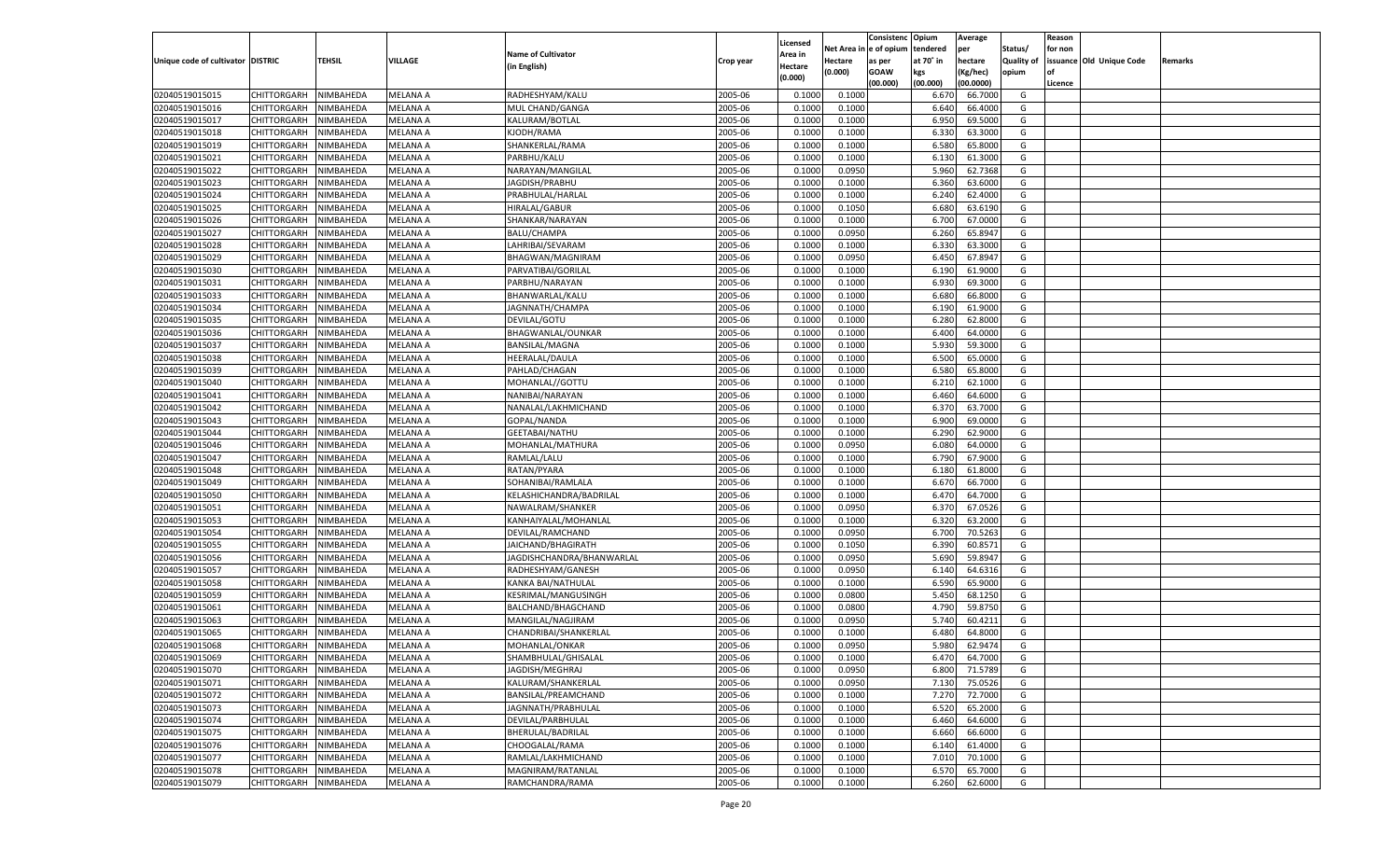|                                   |                                   |                        |                 |                           |           |                     |                  | Consistenc   | Opium          | Average   |                   | Reason  |                          |                       |
|-----------------------------------|-----------------------------------|------------------------|-----------------|---------------------------|-----------|---------------------|------------------|--------------|----------------|-----------|-------------------|---------|--------------------------|-----------------------|
|                                   |                                   |                        |                 | <b>Name of Cultivator</b> |           | Licensed<br>Area in | Net Area i       | n e of opium | tendered       | per       | Status/           | for non |                          |                       |
| Unique code of cultivator DISTRIC |                                   | TEHSIL                 | <b>VILLAGE</b>  | (in English)              | Crop year | Hectare             | Hectare          | as per       | at 70° in      | hectare   | <b>Quality of</b> |         | issuance Old Unique Code | Remarks               |
|                                   |                                   |                        |                 |                           |           | (0.000)             | (0.000)          | <b>GOAW</b>  | kgs            | (Kg/hec)  | opium             |         |                          |                       |
|                                   |                                   |                        |                 |                           |           |                     |                  | (00.000)     | (00.000)       | (00.0000) |                   | Licence |                          |                       |
| 02040519015080                    | CHITTORGARH                       | NIMBAHEDA              | <b>MELANA A</b> | <b>HEERALAL/GULAB</b>     | 2005-06   | 0.1000              | 0.0950           |              | 5.740          | 60.4211   | G                 |         |                          |                       |
| 02040519015081                    | CHITTORGARH                       | NIMBAHEDA              | MELANA A        | RAMESHWAR/KISHANLAL       | 2005-06   | 0.1000              | 0.1000           |              | 6.790          | 67.9000   | G                 |         |                          |                       |
| 02040519015082                    | CHITTORGARH                       | NIMBAHEDA              | <b>MELANA A</b> | BAGDIRAM/GAUTAM           | 2005-06   | 0.1000              | 0.1000           |              | 6.690          | 66.9000   | G                 |         |                          |                       |
| 02040519015083                    | CHITTORGARH                       | NIMBAHEDA              | <b>MELANA B</b> | LAXMIBAI/BADRILAI         | 2005-06   | 0.1000              | 0.1000           |              | 6.630          | 66.3000   | G                 |         |                          |                       |
| 02040519015084                    | CHITTORGARH                       | NIMBAHEDA              | <b>MELANA B</b> | VIJESINGH/MHADEV          | 2005-06   | 0.1000              | 0.1000           |              | 6.910          | 69.1000   | G                 |         |                          |                       |
| 02040519015085                    | CHITTORGARH                       | NIMBAHEDA              | <b>MELANA B</b> | SEETABAI/NANALAL          | 2005-06   | 0.1000              | 0.1000           |              | 6.090          | 60.9000   | G                 |         |                          |                       |
| 02040519015087                    | CHITTORGARH                       | NIMBAHEDA              | <b>MELANA B</b> | NATHULAL/BHANWARLAL       | 2005-06   | 0.1000              | 0.0950           |              | 6.430          | 67.6842   | G                 |         |                          |                       |
| 02040519015088                    | CHITTORGARH                       | NIMBAHEDA              | <b>MELANA B</b> | PANNALAL/PRABHULAL        | 2005-06   | 0.1000              | 0.1000           |              | 6.460          | 64.6000   | G                 |         |                          |                       |
| 02040519015089                    | CHITTORGARH                       | NIMBAHEDA              | <b>MELANA B</b> | SHIVLAL/BHANWARLAL        | 2005-06   | 0.1000              | 0.1000           |              | 7.17           | 71.7000   | G                 |         |                          |                       |
| 02040519015090                    | CHITTORGARH                       | NIMBAHEDA              | <b>MELANA B</b> | GABURLAL/BHURA            | 2005-06   | 0.1000              | 0.1000           |              | 5.940          | 59.4000   | G                 |         |                          |                       |
| 02040519015091                    | CHITTORGARH                       | NIMBAHEDA              | <b>MELANA B</b> | JAGNNATH/CHUNNILAL        | 2005-06   | 0.1000              | 0.0950           |              | 7.010          | 73.7895   | G                 |         |                          |                       |
| 02040519015092                    | CHITTORGARH                       | NIMBAHEDA              | <b>MELANA B</b> | BHANWARLAL/HARLAL         | 2005-06   | 0.1000              | 0.1000           |              | 6.430          | 64.3000   | G                 |         |                          |                       |
| 02040519015093                    | CHITTORGARH                       | NIMBAHEDA              | <b>MELANA B</b> | RADHESHYAM/NANDLAL        | 2005-06   | 0.1000              | 0.0950           |              | 6.610          | 69.5789   | G                 |         |                          |                       |
| 02040519015094                    | CHITTORGARH                       | NIMBAHEDA              | <b>MELANA B</b> | BHANWARLAL/PYARA          | 2005-06   | 0.1000              | 0.1000           |              | 6.770          | 67.7000   | G                 |         |                          |                       |
| 02040519015095                    | CHITTORGARH                       | NIMBAHEDA              | <b>MELANA B</b> | HEERALAL/NANALAL          | 2005-06   | 0.1000              | 0.1000           |              | 6.910          | 69.1000   | G                 |         |                          |                       |
| 02040519015096                    | CHITTORGARH                       | NIMBAHEDA              | <b>MELANA B</b> | SHANKERLAL/PRABHULAL      | 2005-06   | 0.1000              | 0.1000           |              | 7.200          | 72.0000   | G                 |         |                          |                       |
| 02040519015097                    | CHITTORGARH                       | NIMBAHEDA              | <b>MELANA B</b> | KANHAIYALAL/KALURAM       | 2005-06   | 0.1000              | 0.1000           |              | 6.310          | 63.1000   | G                 |         |                          |                       |
| 02040519015098                    | CHITTORGARH                       | NIMBAHEDA              | <b>MELANA B</b> | MADHOLAL/NANALAL          | 2005-06   | 0.1000              | 0.1000           |              | 6.170          | 61.7000   | G                 |         |                          |                       |
| 02040519015099                    | CHITTORGARH                       | NIMBAHEDA              | <b>MELANA B</b> | KISHNALAL/LADU            | 2005-06   | 0.1000              | 0.0950           |              | 6.610          | 69.5789   | G                 |         |                          |                       |
| 02040519015100                    | CHITTORGARH                       | NIMBAHEDA              | <b>MELANA B</b> | PARBHULAL/JAIKISHAN       | 2005-06   | 0.1000              | 0.1000           |              | 6.640          | 66.4000   | G                 |         |                          |                       |
| 02040519015101                    | CHITTORGARH                       | NIMBAHEDA              | <b>MELANA B</b> | RATANLAL/MEGHRAJ          | 2005-06   | 0.1000              | 0.1000           |              | 5.670          | 56.7000   | G                 |         |                          |                       |
| 02040519015102                    | CHITTORGARH                       | NIMBAHEDA              | <b>MELANA B</b> | BADRILAL/HEERALAL         | 2005-06   | 0.1000              | 0.1000           |              | 6.540          | 65.4000   | G                 |         |                          |                       |
| 02040519015103                    | CHITTORGARH                       | NIMBAHEDA              | <b>MELANA B</b> | TULSIRAM/GANGARAM         | 2005-06   | 0.1000              | 0.1000           |              | 6.020          | 60.2000   | G                 |         |                          |                       |
| 02040519015105                    | CHITTORGARH                       | NIMBAHEDA              | <b>MELANA B</b> | BHURIBAI/NANALAL          | 2005-06   | 0.1000              | 0.1000           |              | 6.740          | 67.4000   | G                 |         |                          |                       |
| 02040519015106                    | CHITTORGARH                       | NIMBAHEDA              | <b>MELANA B</b> | DEVILAL/GAMER             | 2005-06   | 0.1000              | 0.0950           |              | 6.490          | 68.3158   | G                 |         |                          |                       |
| 02040519015107                    | CHITTORGARH                       | NIMBAHEDA              | <b>MELANA B</b> | PANNALAL/HARIRAM          | 2005-06   | 0.1000              | 0.0950           |              | 7.430          | 78.2105   | G                 |         |                          |                       |
| 02040519015108                    | CHITTORGARH                       | NIMBAHEDA              | <b>MELANA B</b> | JAGDISH/RAMLAL            | 2005-06   | 0.1000              | 0.1000           |              | 6.680          | 66.8000   | G                 |         |                          |                       |
| 02040519015109                    | CHITTORGARH                       | NIMBAHEDA              | <b>MELANA B</b> | VENIRAM/DOLA              | 2005-06   | 0.1000              | 0.1000           |              | 6.450          | 64.5000   | G                 |         |                          |                       |
| 02040519015110                    | CHITTORGARH                       | NIMBAHEDA              | <b>MELANA B</b> | RAMESHWAR/MODIRAM         | 2005-06   | 0.1000              | 0.0950           |              | 6.410          | 67.4737   | G                 |         |                          |                       |
| 02040519015112                    | CHITTORGARH                       | NIMBAHEDA              | <b>MELANA B</b> | NANALAL/NATHULAL          | 2005-06   | 0.1000              | 0.0950           |              | 5.750          | 60.5263   | G                 |         |                          |                       |
| 02040519015115                    | CHITTORGARH                       | NIMBAHEDA              | <b>MELANA B</b> | PREMCHAND/CHUNNILAL       | 2005-06   | 0.1000              | 0.1000           |              | 6.610          | 66.1000   | G                 |         |                          |                       |
| 02040519015116                    | CHITTORGARH                       | NIMBAHEDA              | <b>MELANA B</b> | HANGAMIBAI/CHUNNILAL      | 2005-06   | 0.1000              | 0.1000           |              | 6.320          | 63.2000   | G                 |         |                          | <b>NAME CHANGE</b>    |
| 02040519015117                    | CHITTORGARH                       | NIMBAHEDA              | <b>MELANA B</b> | SUKHLAL/BARDICHAND        | 2005-06   | 0.1000              | 0.1000           |              | 6.350          | 63.5000   | G                 |         |                          |                       |
| 02040519015118                    | CHITTORGARH                       | NIMBAHEDA              | <b>MELANA B</b> | SHIVNARAYAN/CHHAGANLAL    | 2005-06   | 0.1000              | 0.0950           |              | 6.500          | 68.4211   | G                 |         |                          |                       |
| 02040519015119                    | CHITTORGARH                       | NIMBAHEDA              | <b>MELANA B</b> | SOHANLAL/MAHADEV          | 2005-06   | 0.1000              | 0.1000           |              | 6.750          | 67.5000   | G                 |         |                          |                       |
| 02040519015123                    | CHITTORGARH                       | NIMBAHEDA              | <b>MELANA B</b> | KANHAIYALAL/KASHIRAM      | 2005-06   | 0.1000              | 0.1000           |              | 6.320          | 63.2000   | G                 |         |                          |                       |
| 02040519015125                    | CHITTORGARH                       | NIMBAHEDA              | <b>MELANA B</b> | KISHANLAL/HARIRAM         | 2005-06   | 0.1000              | 0.1000           |              | 6.210          | 62.1000   | G                 |         |                          |                       |
| 02040519015126                    | CHITTORGARH                       | NIMBAHEDA              | <b>MELANA B</b> | MOOLCHAND/NANDA           | 2005-06   | 0.1000              | 0.0950           |              | 6.120          | 64.4211   | G                 |         |                          |                       |
| 02040519015127                    | CHITTORGARH                       | NIMBAHEDA              | <b>MELANA B</b> | PARBHULAL/BHURA           | 2005-06   | 0.1000              | 0.1000           |              | 6.670          | 66.7000   | G                 |         |                          |                       |
| 02040519015129                    | CHITTORGARH                       | NIMBAHEDA              | <b>MELANA B</b> | BHERULAL/MANGILAL         | 2005-06   | 0.1000              | 0.1000           |              | 6.440          | 64.4000   | G                 |         |                          |                       |
| 02040519015132                    | CHITTORGARH                       | NIMBAHEDA              | <b>MELANA B</b> | MEGHRAJ/NARAYAN           | 2005-06   | 0.1000              | 0.1000           |              | 6.730          | 67.3000   | G                 |         |                          |                       |
| 02040519015133                    | CHITTORGARH                       | NIMBAHEDA              | <b>MELANA B</b> | NANDLAL/SAJJAN SINGH      | 2005-06   | 0.1000              | 0.1000           |              | 6.550          | 65.5000   | G                 |         |                          |                       |
| 02040519015134                    | CHITTORGARH                       | NIMBAHEDA              | <b>MELANA B</b> | JAGNNATHI BAI/MODIRAM     | 2005-06   | 0.1000              | 0.0950           |              | 6.750          | 71.0526   | G                 |         |                          |                       |
| 02040519015136                    | CHITTORGARH                       | NIMBAHEDA              | <b>MELANA B</b> | NARAYAN/RUPA              | 2005-06   | 0.1000              | 0.1000           |              | 6.440          | 64.4000   | G                 |         |                          | TRANSFER/MANOHARKHEDI |
| 02040519015137                    | CHITTORGARH                       | NIMBAHEDA              | <b>MELANA B</b> | MANGILAL/NATHULAL         | 2005-06   | 0.1000              | 0.1000           |              | 6.730          | 67.3000   | G                 |         |                          |                       |
| 02040519015139                    | CHITTORGARH NIMBAHEDA             |                        | <b>MELANA B</b> | LUXMAN/BHAGIRATH          | 2005-06   | 0.1000              | 0.1000           |              | 7.030          | 70.3000   | G                 |         |                          |                       |
| 02040519015142                    | <b>CHITTORGARH</b>                | NIMBAHEDA              | <b>MELANA B</b> | BHAGVANDAS/NARAYANDAS     | 2005-06   | 0.1000              | 0.1000           |              | 6.780          | 67.8000   | G                 |         |                          |                       |
| 02040519015143                    | CHITTORGARH                       | NIMBAHEDA              | <b>MELANA B</b> | NANALAL/NARAYAN           | 2005-06   | 0.1000              | 0.1000           |              | 6.650          | 66.5000   | G                 |         |                          |                       |
| 02040519015144                    | CHITTORGARH                       | NIMBAHEDA              | <b>MELANA B</b> | GAUTAMLAL/GABBA           | 2005-06   | 0.1000              | 0.0950           |              | 6.210          | 65.3684   | G                 |         |                          |                       |
| 02040519015145                    | <b>CHITTORGARH</b>                | NIMBAHEDA              | <b>MELANA B</b> | GHISALAL/MANGILAL         | 2005-06   | 0.1000              | 0.1000           |              | 7.160          | 71.6000   | G                 |         |                          |                       |
| 02040519015146                    | CHITTORGARH                       | NIMBAHEDA              | <b>MELANA B</b> | JAGDISH/NANALAL           | 2005-06   | 0.1000              | 0.1000           |              |                | 68.9000   | G                 |         |                          |                       |
| 02040519015147                    | <b>CHITTORGARH</b>                |                        |                 | MANGILAL/NANALAL          | 2005-06   |                     |                  |              | 6.890<br>6.640 | 66.4000   | G                 |         |                          |                       |
|                                   |                                   | NIMBAHEDA              | <b>MELANA B</b> |                           | 2005-06   | 0.1000              | 0.1000<br>0.1000 |              |                |           |                   |         |                          |                       |
| 02040519015149                    | CHITTORGARH<br><b>CHITTORGARH</b> | NIMBAHEDA<br>NIMBAHEDA | <b>MELANA B</b> | KASIRAM/BHANWARLAL        |           | 0.1000              |                  |              | 5.740          | 57.4000   | G                 | 05      |                          |                       |
| 02040519015150                    |                                   |                        | <b>MELANA B</b> | RAMCHANDRA/BADRILAL       | 2005-06   | 0.1000              | 0.1000           |              | 6.610          | 66.1000   | G                 |         |                          |                       |
| 02040519015151                    | <b>CHITTORGARH</b>                | NIMBAHEDA              | <b>MELANA B</b> | NATHULAL/BHANWARLAL       | 2005-06   | 0.1000              | 0.1000           |              | 6.710          | 67.1000   | G                 |         |                          |                       |
| 02040519015152                    | <b>CHITTORGARH</b>                | NIMBAHEDA              | <b>MELANA B</b> | RADHAKISHAN/LALURAM       | 2005-06   | 0.1000              | 0.1000           |              | 6.710          | 67.1000   | G                 |         |                          |                       |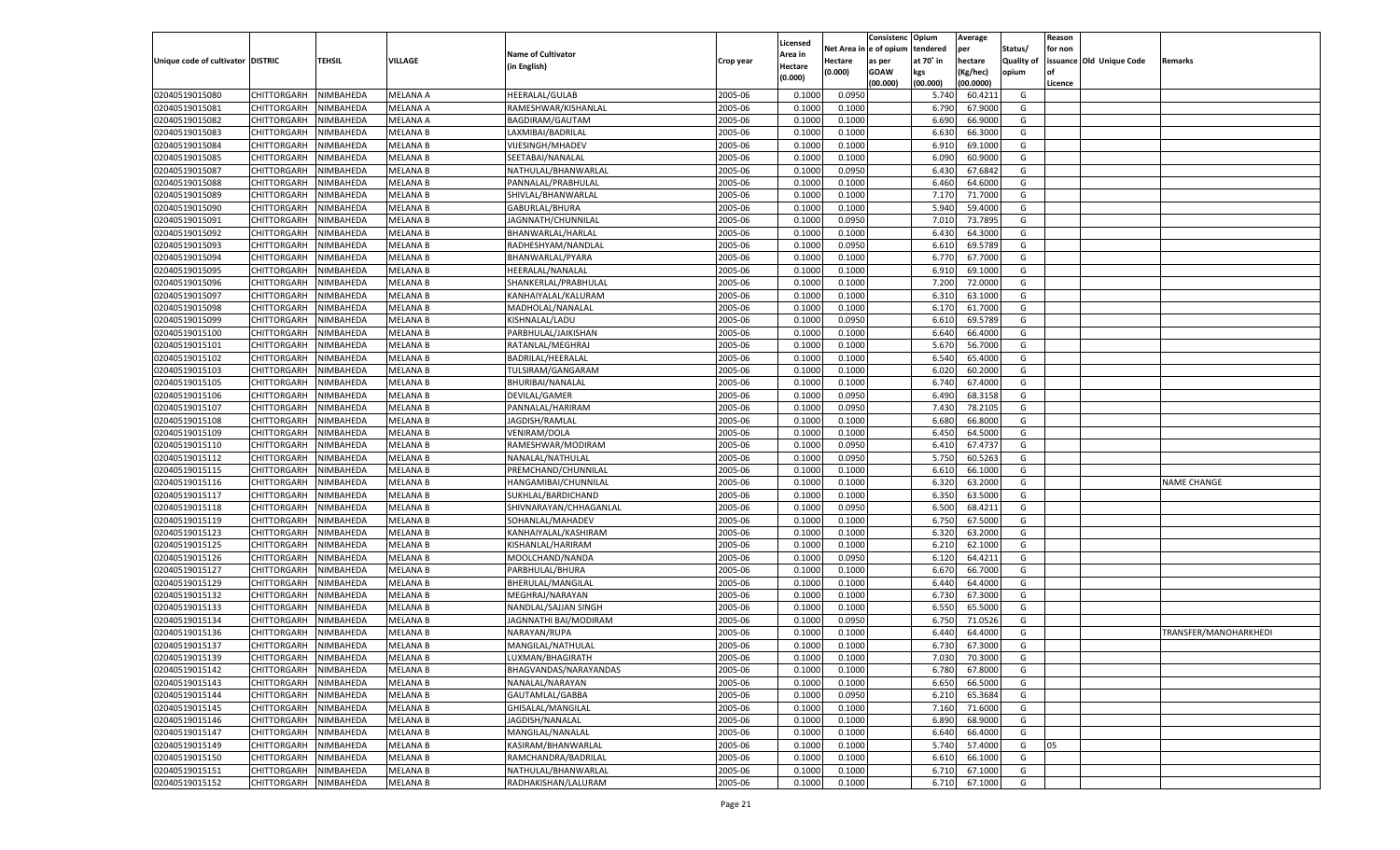|                                   |                       |                  |                                    |                                   |           |                    |             | Consistenc    | Opium          | Average   |                   | Reason  |                          |         |
|-----------------------------------|-----------------------|------------------|------------------------------------|-----------------------------------|-----------|--------------------|-------------|---------------|----------------|-----------|-------------------|---------|--------------------------|---------|
|                                   |                       |                  |                                    |                                   |           | Licensed           | Net Area iı | n  e of opium | tendered       | per       | Status/           | for non |                          |         |
| Unique code of cultivator DISTRIC |                       | TEHSIL           | VILLAGE                            | <b>Name of Cultivator</b>         | Crop year | Area in            | Hectare     | as per        | at 70° in      | hectare   | <b>Quality of</b> |         | issuance Old Unique Code | Remarks |
|                                   |                       |                  |                                    | (in English)                      |           | Hectare<br>(0.000) | (0.000)     | <b>GOAW</b>   | kgs            | (Kg/hec)  | opium             |         |                          |         |
|                                   |                       |                  |                                    |                                   |           |                    |             | (00.000)      | (00.000)       | (00.0000) |                   | Licence |                          |         |
| 02040519015153                    | CHITTORGARH           | NIMBAHEDA        | <b>MELANA B</b>                    | SHANKARLAL/CHMPALAL               | 2005-06   | 0.1000             | 0.0900      |               | 5.450          | 60.5556   | G                 | 05      |                          |         |
| 02040519015154                    | CHITTORGARH           | NIMBAHEDA        | <b>MELANA B</b>                    | GHISALAL/KISHANLAL                | 2005-06   | 0.1000             | 0.1000      |               | 6.570          | 65.7000   | G                 |         |                          |         |
| 02040519015155                    | CHITTORGARH           | NIMBAHEDA        | <b>MELANA B</b>                    | RAMESVARLAL/GIRDHARI              | 2005-06   | 0.1000             | 0.0950      |               | 6.040          | 63.5789   | G                 |         |                          |         |
| 02040519015157                    | CHITTORGARH           | NIMBAHEDA        | <b>MELANA B</b>                    | KAILACHANDRA/BHANWARLAL           | 2005-06   | 0.1000             | 0.1000      |               | 6.680          | 66.8000   | G                 |         |                          |         |
| 02040519015159                    | CHITTORGARH           | NIMBAHEDA        | <b>MELANA B</b>                    | <b>BABRU/MANGILAL</b>             | 2005-06   | 0.1000             | 0.1000      |               | 6.430          | 64.3000   | G                 |         |                          |         |
| 02040519015161                    | CHITTORGARH           | NIMBAHEDA        | <b>MELANA B</b>                    | PREAMCHAND/SHANKARLAI             | 2005-06   | 0.1000             | 0.1000      |               | 6.420          | 64.2000   | G                 |         |                          |         |
| 02040519015162                    | CHITTORGARH           | NIMBAHEDA        | <b>MELANA B</b>                    | BARDICHAND/CUNNILAL               | 2005-06   | 0.1000             | 0.1000      |               | 6.410          | 64.1000   | G                 |         |                          |         |
| 02040519015163                    | CHITTORGARH           | NIMBAHEDA        | <b>MELANA B</b>                    | DEVILAL/GABUR DHAKAD              | 2005-06   | 0.1000             | 0.1000      |               | 7.320          | 73.2000   | G                 |         |                          |         |
| 02040519015165                    | CHITTORGARH           | NIMBAHEDA        | <b>MELANA B</b>                    | CHHAGANLAL/CHUNNILAL              | 2005-06   | 0.1000             | 0.1000      |               | 6.560          | 65.6000   | G                 |         |                          |         |
| 02040519015166                    | CHITTORGARH           | NIMBAHEDA        | <b>MELANA B</b>                    | BHERULAL/MAGNIRAM                 | 2005-06   | 0.1000             | 0.0950      |               | 6.020          | 63.3684   | G                 |         |                          |         |
| 02040519015168                    | CHITTORGARH           | NIMBAHEDA        | <b>MELANA B</b>                    | JAGDISH/MADHOLAL                  | 2005-06   | 0.1000             | 0.1000      |               | 6.100          | 61.0000   | G                 |         |                          |         |
| 02040519015170                    | CHITTORGARH           | NIMBAHEDA        | <b>MELANA B</b>                    | MEGRAJ/GOTTU                      | 2005-06   | 0.1000             | 0.0950      |               | 6.320          | 66.5263   | G                 |         |                          |         |
| 02040519015171                    | CHITTORGARH           | NIMBAHEDA        | <b>MELANA B</b>                    | KASHIRAM/CHAMPALAL                | 2005-06   | 0.1000             | 0.1050      |               | 6.800          | 64.7619   | G                 |         |                          |         |
| 02040519015173                    | CHITTORGARH           | NIMBAHEDA        | <b>MELANA B</b>                    | MANGILAL/GAUTAMLAI                | 2005-06   | 0.1000             | 0.0950      |               | 6.120          | 64.4211   | G                 |         |                          |         |
| 02040519015174                    | CHITTORGARH           | NIMBAHEDA        | MELANA B                           | GHANSHYAM/SUKHLAL                 | 2005-06   | 0.1000             | 0.1000      |               | 6.130          | 61.3000   | G                 |         |                          |         |
| 02040519015175                    | CHITTORGARH           | NIMBAHEDA        | <b>MELANA B</b>                    | GOPALLAL/PARBHULAL                | 2005-06   | 0.1000             | 0.1000      |               | 6.410          | 64.1000   | G                 |         |                          |         |
| 02040519015177                    | CHITTORGARH           | NIMBAHEDA        | <b>MELANA B</b>                    | PUSKARLAL/JAGDISHCHANDRA          | 2005-06   | 0.1000             | 0.1000      |               | 6.850          | 68.5000   | G                 |         |                          |         |
| 02040519015178                    | CHITTORGARH           | NIMBAHEDA        | <b>MELANA B</b>                    | MATHRALAL/GANGARAM                | 2005-06   | 0.1000             | 0.0950      |               | 6.400          | 67.3684   | G                 |         |                          |         |
| 02040519015179                    | CHITTORGARH           | NIMBAHEDA        | MELANA B                           | KHAYALILAL/MANGILAL               | 2005-06   | 0.1000             | 0.1000      |               | 6.400          | 64.0000   | G                 |         |                          |         |
| 02040519015180                    | CHITTORGARH           | NIMBAHEDA        | <b>MELANA B</b>                    | MITTULAL/NANALAL                  | 2005-06   | 0.1000             | 0.1000      |               | 6.250          | 62.5000   | G                 |         |                          |         |
| 02040519015181                    | CHITTORGARH           | NIMBAHEDA        | <b>MELANA B</b>                    | HIRALAL/KASHIRAM DHAKAD           | 2005-06   | 0.1000             | 0.1000      |               | 6.420          | 64.2000   | G                 |         |                          |         |
| 02040519015183                    | CHITTORGARH           | NIMBAHEDA        | <b>MELANA B</b>                    | BABULAL/MODIRAM DHAKAD            | 2005-06   | 0.1000             | 0.1000      |               | 6.590          | 65.9000   | G                 |         |                          |         |
| 02040519015184                    | CHITTORGARH           | NIMBAHEDA        | MELANA B                           | MADHOLAL/UDA JI AHIR              | 2005-06   | 0.1000             | 0.0950      |               | 5.990          | 63.0526   | G                 |         |                          |         |
| 02040519015185                    | CHITTORGARH           |                  |                                    | RAMPYARI BAI/KANHAYALAL           | 2005-06   | 0.1000             |             |               | 6.660          | 66.6000   | G                 |         |                          |         |
| 02040519015186                    | CHITTORGARH           | NIMBAHEDA        | <b>MELANA B</b><br><b>MELANA B</b> |                                   | 2005-06   |                    | 0.1000      |               |                | 65.8000   | G                 |         |                          |         |
|                                   |                       | NIMBAHEDA        |                                    | NANDLAL/BENIRAM DHOBI             |           | 0.1000             | 0.1000      |               | 6.580<br>6.910 |           |                   |         |                          |         |
| 02040519015187                    | CHITTORGARH           | NIMBAHEDA        | <b>MELANA B</b>                    | PREMCHAND/PRABHULAL DHAKAD        | 2005-06   | 0.1000             | 0.1000      |               |                | 69.1000   | G                 |         |                          |         |
| 02040519015189                    | CHITTORGARH           | NIMBAHEDA        | <b>MELANA B</b>                    | BHAVARLAL/MEGHRAJ DHAKAD          | 2005-06   | 0.1000             | 0.1000      |               | 6.500          | 65.0000   | G                 |         |                          |         |
| 02040519015190                    | CHITTORGARH           | NIMBAHEDA        | <b>MELANA B</b>                    | DEVILAL/BHAVARLAL DHAKAD          | 2005-06   | 0.1000             | 0.1000      |               | 6.460          | 64.6000   | G                 |         |                          |         |
| 02040519015191                    | CHITTORGARH           | NIMBAHEDA        | <b>MELANA B</b>                    | RATANLAL/MOTI JI DHAKAD           | 2005-06   | 0.1000             | 0.1000      |               | 6.430          | 64.3000   | G                 |         |                          |         |
| 02040519015192                    | CHITTORGARH           | NIMBAHEDA        | <b>MELANA B</b>                    | DHANRAJ/BADRILAL DHAKAD           | 2005-06   | 0.1000             | 0.1000      |               | 6.770          | 67.7000   | G                 |         |                          |         |
| 02040519015193                    | CHITTORGARH           | NIMBAHEDA        | <b>MELANA B</b>                    | MEGHRAJ/KALULAL DHAKAD            | 2005-06   | 0.1000             | 0.1000      |               | 6.790          | 67.9000   | G                 |         |                          |         |
| 02040519015194                    | CHITTORGARH           | NIMBAHEDA        | <b>MELANA B</b>                    | ONKARLAL/KALULAL DHAKAD           | 2005-06   | 0.1000             | 0.1000      |               | 6.750          | 67.5000   | G                 |         |                          |         |
| 02040519015195                    | CHITTORGARH           | NIMBAHEDA        | <b>MELANA B</b>                    | ONKARLAL/CHUNNILAL AHIR           | 2005-06   | 0.1000             | 0.0950      |               | 6.280          | 66.105    | G                 |         |                          |         |
| 02040519015196                    | CHITTORGARH           | NIMBAHEDA        | <b>MELANA B</b>                    | SHANKARLAL/BADRILAL               | 2005-06   | 0.1000             | 0.1000      |               | 7.210          | 72.1000   | G                 |         |                          |         |
| 02040519015197                    | CHITTORGARH           | NIMBAHEDA        | <b>MELANA B</b>                    | JAGDISH CHANDRA/VIJAY SINGH KALAL | 2005-06   | 0.1000             | 0.1000      |               | 6.620          | 66.2000   | G                 |         |                          |         |
| 02040519015200                    | CHITTORGARH           | NIMBAHEDA        | <b>MELANA B</b>                    | JAGDISH/GIRDHARI NAT              | 2005-06   | 0.1000             | 0.1000      |               | 6.330          | 63.3000   | G                 |         |                          |         |
| 02040519015201                    | CHITTORGARH           | NIMBAHEDA        | <b>MELANA B</b>                    | <b>BADRILAL/GOPILAL DHAKAD</b>    | 2005-06   | 0.1000             | 0.1000      |               | 6.370          | 63.7000   | G                 |         |                          |         |
| 02040519015202                    | CHITTORGARH           | NIMBAHEDA        | <b>MELANA B</b>                    | OUNKARLAL/NARAYANLAL AHIR         | 2005-06   | 0.1000             | 0.0950      |               | 5.880          | 61.8947   | G                 |         |                          |         |
| 02040519015204                    | CHITTORGARH           | NIMBAHEDA        | <b>MELANA B</b>                    | RAJKUMAR/MANGILAL SALVI           | 2005-06   | 0.1000             | 0.1000      |               | 6.160          | 61.6000   | G                 |         |                          |         |
| 02040519015205                    | CHITTORGARH           | NIMBAHEDA        | <b>MELANA B</b>                    | ONKARLAL/GHISALAL DHAKAD          | 2005-06   | 0.1000             | 0.1000      |               | 6.700          | 67.0000   | G                 |         |                          |         |
| 02040519015206                    | CHITTORGARH           | NIMBAHEDA        | <b>MELANA B</b>                    | SHIVLAL/BHAVARLAL                 | 2005-06   | 0.1000             | 0.1000      |               | 6.870          | 68.7000   | G                 |         |                          |         |
| 02040519015208                    | CHITTORGARH           | NIMBAHEDA        | <b>MELANA B</b>                    | KASHIRAM/PRABHULAL DHAKAD         | 2005-06   | 0.1000             | 0.1000      |               | 6.23           | 62.3000   | G                 |         |                          |         |
| 02040519015209                    | CHITTORGARH           | NIMBAHEDA        | <b>MELANA B</b>                    | KISHANLAL/GOTAM                   | 2005-06   | 0.1000             | 0.1000      |               | 5.960          | 59.6000   | G                 | 05      |                          |         |
| 02040519015211                    | CHITTORGARH           | NIMBAHEDA        | MELANA A                           | BHAVARLAL/GULAB JI DHAKAD         | 2005-06   | 0.1000             | 0.0950      |               | 6.090          | 64.1053   | G                 |         |                          |         |
| 02040519015212                    | CHITTORGARH           | NIMBAHEDA        | MELANA A                           | HARLAL/HEMA JI BHII               | 2005-06   | 0.1000             | 0.1000      |               | 6.350          | 63.5000   | G                 |         |                          |         |
| 02040519015213                    | CHITTORGARH NIMBAHEDA |                  | <b>MELANA A</b>                    | RAM CHANDRA/LAKLHMICHANDRA AHIR   | 2005-06   | 0.1000             | 0.0950      |               | 6.380          | 67.1579   | G                 |         |                          |         |
| 02040519015214                    | <b>CHITTORGARH</b>    | <b>NIMBAHEDA</b> | <b>MELANA A</b>                    | MOHANLAL/GOKUL JI AHIR            | 2005-06   | 0.1000             | 0.1000      |               | 5.950          | 59.5000   | G                 |         |                          |         |
| 02040519015215                    | CHITTORGARH           | NIMBAHEDA        | <b>MELANA A</b>                    | SHANKARLAL/GOPI JI DHAKAD         | 2005-06   | 0.1000             | 0.1000      |               | 6.300          | 63.0000   | G                 |         |                          |         |
| 02040519015216                    | CHITTORGARH           | NIMBAHEDA        | <b>MELANA A</b>                    | GANSHAYAM/JAGANNATH DHAKAD        | 2005-06   | 0.1000             | 0.1000      |               | 6.340          | 63.4000   | G                 |         |                          |         |
| 02040519015218                    | <b>CHITTORGARH</b>    | NIMBAHEDA        | <b>MELANA A</b>                    | MOHANLAL/UDA JI AHIR              | 2005-06   | 0.1000             | 0.1000      |               | 6.530          | 65.3000   | G                 |         |                          |         |
| 02040519015219                    | <b>CHITTORGARH</b>    | NIMBAHEDA        | <b>MELANA A</b>                    | DYARAM/RUPA JI DHAKAD             | 2005-06   | 0.1000             | 0.1000      |               | 6.850          | 68.5000   | G                 |         |                          |         |
| 02040519015220                    | CHITTORGARH           | NIMBAHEDA        | <b>MELANA A</b>                    | SOHANLAL/ GOTU JI DHAKAD          | 2005-06   | 0.1000             | 0.0950      |               | 6.260          | 65.8947   | G                 |         |                          |         |
| 02040519015221                    | CHITTORGARH           | NIMBAHEDA        | <b>MELANA A</b>                    | NATHU DAS/DEVIDAS BAIRAGI         | 2005-06   | 0.1000             | 0.1000      |               | 6.060          | 60.6000   | G                 |         |                          |         |
| 02040519015222                    | CHITTORGARH           | NIMBAHEDA        | <b>MELANA A</b>                    | JAGANNATH/OKAR JI DHAKAD          | 2005-06   | 0.1000             | 0.1000      |               | 6.340          | 63.4000   | G                 |         |                          |         |
| 02040519015223                    | <b>CHITTORGARH</b>    | NIMBAHEDA        | <b>MELANA A</b>                    | BALIBAI/NANALAL                   | 2005-06   | 0.1000             | 0.1000      |               | 6.450          | 64.5000   | G                 |         |                          |         |
| 02040519015225                    | <b>CHITTORGARH</b>    | NIMBAHEDA        | <b>MELANA A</b>                    | MUNNI BAI/BANSHILAL KALAL         | 2005-06   | 0.1000             | 0.1000      |               | 6.480          | 64.8000   | G                 |         |                          |         |
|                                   |                       |                  |                                    |                                   |           |                    |             |               |                |           |                   |         |                          |         |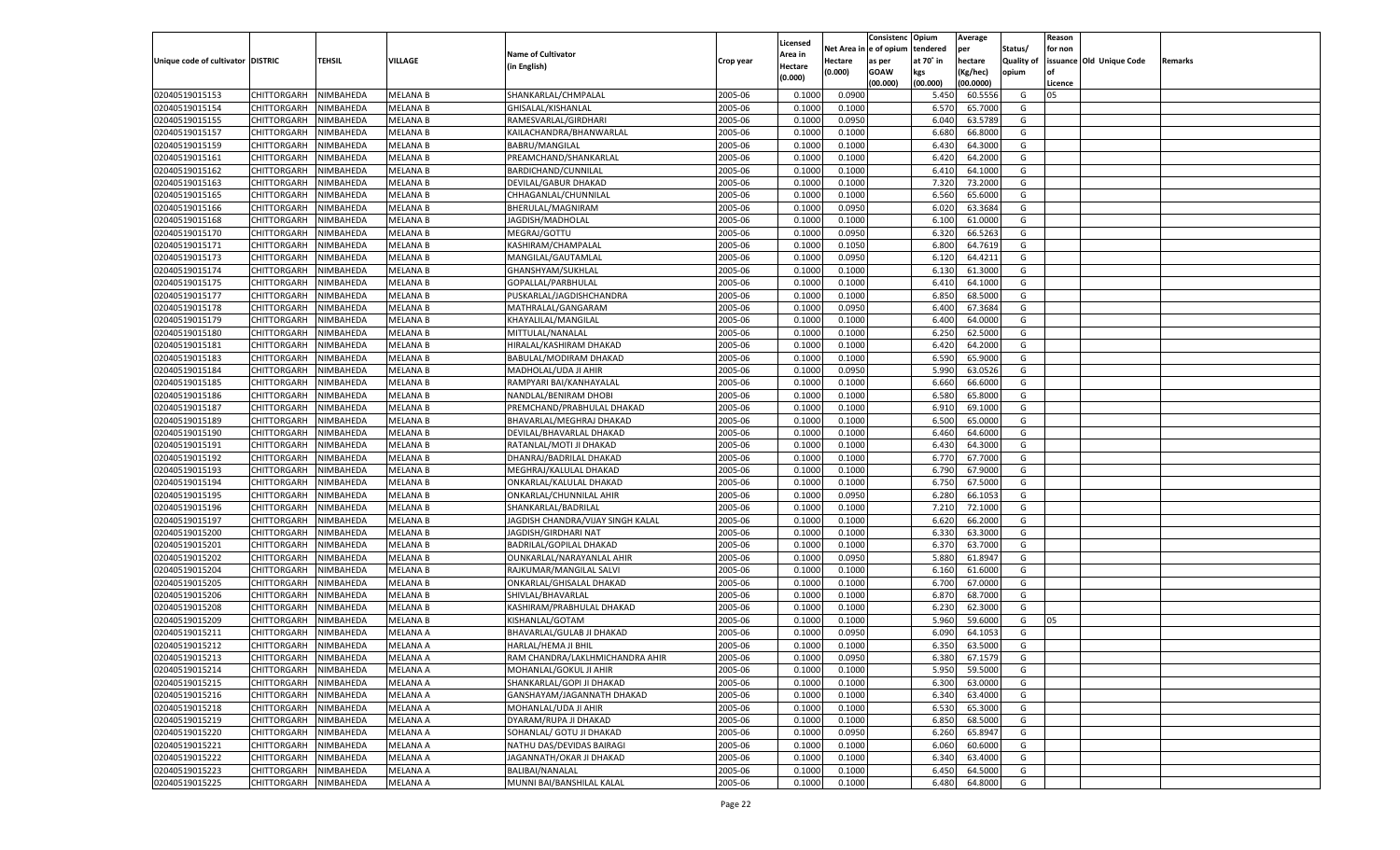|                                   |                       |                        |                 |                               |           |                     |                  | Consistenc    | Opium     | Average   |            | Reason  |                          |                   |
|-----------------------------------|-----------------------|------------------------|-----------------|-------------------------------|-----------|---------------------|------------------|---------------|-----------|-----------|------------|---------|--------------------------|-------------------|
|                                   |                       |                        |                 | <b>Name of Cultivator</b>     |           | Licensed<br>Area in | Net Area i       | n  e of opium | tendered  | per       | Status/    | for non |                          |                   |
| Unique code of cultivator DISTRIC |                       | TEHSIL                 | <b>VILLAGE</b>  | (in English)                  | Crop year | Hectare             | Hectare          | as per        | at 70° in | hectare   | Quality of |         | issuance Old Unique Code | Remarks           |
|                                   |                       |                        |                 |                               |           | (0.000)             | (0.000)          | <b>GOAW</b>   | kgs       | (Kg/hec)  | opium      |         |                          |                   |
|                                   |                       |                        |                 |                               |           |                     |                  | (00.000)      | (00.000)  | (00.0000) |            | Licence |                          |                   |
| 02040519015227                    | CHITTORGARH           | NIMBAHEDA              | <b>MELANA A</b> | GOTAMLAL/NANDA JI DHAKAD      | 2005-06   | 0.1000              | 0.1000           |               | 6.230     | 62.3000   | G          |         |                          |                   |
| 02040519015228                    | CHITTORGARH           | NIMBAHEDA              | MELANA A        | HIRALAL/NANDA JI DHAKAD       | 2005-06   | 0.1000              | 0.1000           |               | 5.990     | 59.9000   | G          |         |                          |                   |
| 02040519015230                    | CHITTORGARH           | NIMBAHEDA              | MELANA A        | MANGILAL/BHAVARLAL DHAKAD     | 2005-06   | 0.1000              | 0.1000           |               | 6.250     | 62.5000   | G          |         |                          |                   |
| 02040519015231                    | CHITTORGARH           | NIMBAHEDA              | MELANA A        | CHAMPALAL/MANGNA BHIL         | 2005-06   | 0.1000              | 0.0950           |               | 6.100     | 64.2105   | G          |         |                          |                   |
| 02040519015232                    | CHITTORGARH           | NIMBAHEDA              | MELANA A        | DALCHAND/UDAIRAM DHAKAD       | 2005-06   | 0.1000              | 0.1000           |               | 6.790     | 67.9000   | G          |         |                          |                   |
| 02040519015233                    | CHITTORGARH           | NIMBAHEDA              | MELANA A        | SURESHCHANDRA/RAMLAL DHAKAD   | 2005-06   | 0.1000              | 0.1000           |               | 6.420     | 64.2000   | G          |         |                          |                   |
| 02040519015234                    | CHITTORGARH           | NIMBAHEDA              | <b>MELANA A</b> | BADRILAL/NATHULAL DHAKAD      | 2005-06   | 0.1000              | 0.1000           |               | 6.630     | 66.3000   | G          |         |                          |                   |
| 02040519015236                    | CHITTORGARH           | NIMBAHEDA              | MELANA A        | KISHANLAL/MANGILAL DHAKAD     | 2005-06   | 0.1000              | 0.1000           |               | 6.090     | 60.9000   | G          |         |                          |                   |
| 02040519015237                    | CHITTORGARH           | NIMBAHEDA              | MELANA A        | HEMRAJ/CHUNNILAL DHAKAD       | 2005-06   | 0.1000              | 0.0950           |               | 6.240     | 65.6842   | G          |         |                          |                   |
| 02040519015238                    | CHITTORGARH           | NIMBAHEDA              | MELANA A        | MADHOLAL/BHAVARLAL NAI        | 2005-06   | 0.1000              | 0.0950           |               | 6.460     | 68.0000   | G          |         |                          |                   |
| 02040519015240                    | CHITTORGARH           | NIMBAHEDA              | MELANA A        | MODIRAM/BHERULAL MEGHWAL      | 2005-06   | 0.1000              | 0.1000           |               | 5.930     | 59.3000   | G          |         |                          |                   |
| 02040519015009                    | CHITTORGARH           | NIMBAHEDA              | MELANA A        | SUKHLAL/MANGILAI              | 2005-06   | 0.1000              | 0.0950           |               | 6.420     | 67.5789   | G          |         |                          |                   |
| 02040519015032                    | CHITTORGARH           | NIMBAHEDA              | MELANA A        | MOHANI BAI/KANAHYALAL         | 2005-06   | 0.1000              | 0.1000           |               | 6.220     | 62.2000   | G          |         |                          |                   |
| 02040519016001                    | CHITTORGARH           | NIMBAHEDA              | NIMBODA         | DHANNA/MANNA                  | 2005-06   | 0.1000              | 0.1000           |               | 6.180     | 61.8000   | G          |         |                          |                   |
| 02040519016002                    | CHITTORGARH           | NIMBAHEDA              | NIMBODA         | <b>BHIMSINGH/HEMRSINGH</b>    | 2005-06   | 0.1000              | 0.1000           |               | 6.670     | 66.7000   | G          |         |                          |                   |
| 02040519016010                    | CHITTORGARH           | NIMBAHEDA              | NIMBODA         | NARAYANLAL/NANAJI             | 2005-06   | 0.1000              | 0.1000           |               | 5.980     | 59.8000   | G          |         |                          |                   |
| 02040519016016                    | CHITTORGARH           | NIMBAHEDA              | NIMBODA         | HEMRAJ/NANDA                  | 2005-06   | 0.1000              | 0.1050           |               | 6.510     | 62.0000   | G          |         |                          |                   |
| 02040519016020                    | CHITTORGARH           | NIMBAHEDA              | NIMBODA         | GISALAL/VENIRAM               | 2005-06   | 0.1000              | 0.1050           |               | 6.130     | 58.3810   | G          |         |                          |                   |
| 02040519016028                    | CHITTORGARH           | NIMBAHEDA              | NIMBODA         | SUKHIBAI/HARLAL               | 2005-06   | 0.1000              | 0.1000           |               | 6.210     | 62.1000   | G          |         |                          |                   |
| 02040519016029                    | CHITTORGARH           | NIMBAHEDA              | NIMBODA         | ONKARDAN/SHIVDAN              | 2005-06   | 0.1000              | 0.1050           |               | 6.110     | 58.1905   | G          |         |                          |                   |
| 02040519016036                    | CHITTORGARH           | NIMBAHEDA              | NIMBODA         | AMRA/NANAJI                   | 2005-06   | 0.1000              | 0.1050           |               | 6.420     | 61.1429   | G          |         |                          |                   |
| 02040519016038                    | CHITTORGARH           | NIMBAHEDA              | NIMBODA         | PANNALAL/BHURA                | 2005-06   | 0.1000              | 0.1000           |               | 6.430     | 64.3000   | G          |         |                          |                   |
| 02040519016061                    | CHITTORGARH           | NIMBAHEDA              | NIMBODA         | <b>BHURIBAI/SUKHLAL</b>       | 2005-06   | 0.1000              | 0.1000           |               | 6.370     | 63.7000   | G          |         |                          |                   |
| 02040519016066                    | CHITTORGARH           | NIMBAHEDA              | NIMBODA         | DEVRAJ/GISAJI                 | 2005-06   | 0.1000              | 0.0950           |               | 5.890     | 62.0000   | G          |         |                          | TRANSFER/SHRIPURA |
| 02040519016069                    | CHITTORGARH           | NIMBAHEDA              | NIMBODA         | TORMAL/PRATHVIRAJ             | 2005-06   | 0.1000              | 0.1000           |               | 5.640     | 56.4000   | G          | 05      |                          |                   |
| 02040519016073                    | CHITTORGARH           | NIMBAHEDA              | NIMBODA         | SHOBHARAM/MANGU               | 2005-06   | 0.1000              | 0.1050           |               | 6.550     | 62.3810   | G          |         |                          |                   |
| 02040519016075                    | CHITTORGARH           | NIMBAHEDA              | <b>NIMBODA</b>  | KISHNA/KHETA                  | 2005-06   | 0.1000              | 0.1050           |               | 6.790     | 64.6667   | G          |         |                          |                   |
| 02040519109032                    | CHITTORGARH           | NIMBAHEDA              | PIPLIYAKALA     | CHTRBHUJ/LALA                 | 2005-06   | 0.1000              | 0.1000           |               | 4.060     | 40.6000   | G          | 04      | 02040519037226           | TRANSFER          |
| 02040519109039                    | CHITTORGARH           | NIMBAHEDA              | PIPLIYAKALA     | CHAMPABAI/CHAPALAL            | 2005-06   | 0.1000              | 0.0950           |               | 4.480     | 47.1579   | G          | 04      | 02040519087036           | TRANSFER          |
| 02040519017001                    | CHITTORGARH           | NIMBAHEDA              | PEELKHEDI       | NANALAL/HARLAL                | 2005-06   | 0.1000              | 0.1000           |               | 2.770     | 27.7000   | G          | 04      |                          |                   |
| 02040519017002                    | CHITTORGARH           | NIMBAHEDA              | PEELKHEDI       | TARACHAND/BHOTHLAL            | 2005-06   | 0.1000              | 0.0950           |               | 5.520     | 58.1053   | G          | 05      |                          |                   |
| 02040519017004                    | CHITTORGARH           | NIMBAHEDA              | PEELKHEDI       | MOHANLAL/PANNA                | 2005-06   | 0.1000              | 0.1000           |               | 6.680     | 66.8000   | G          |         |                          |                   |
| 02040519017005                    | CHITTORGARH           | NIMBAHEDA              | PEELKHEDI       | BHAGWATI BAI/LAXMAN           | 2005-06   | 0.1000              | 0.1000           |               | 5.840     | 58.4000   | G          |         |                          |                   |
| 02040519017006                    | CHITTORGARH           | NIMBAHEDA              | PEELKHED        | BHANWARLAL/HARIRAM            | 2005-06   | 0.1000              | 0.1000           |               | 5.810     | 58.1000   | G          |         |                          |                   |
| 02040519017007                    | CHITTORGARH           | NIMBAHEDA              | PEELKHEDI       | RADHA BAI/MANGILAL            | 2005-06   | 0.1000              | 0.1000           |               | 6.250     | 62.5000   | G          |         |                          |                   |
| 02040519017009                    | CHITTORGARH           | NIMBAHEDA              | PEELKHEDI       | CHAMPALAL/KUKA                | 2005-06   | 0.1000              | 0.1000           |               | 6.040     | 60.4000   | G          |         |                          |                   |
| 02040519017012                    | CHITTORGARH           | NIMBAHEDA              | PEELKHEDI       | MOHANLAL/BHAGIRTH             | 2005-06   | 0.1000              | 0.1000           |               | 7.140     | 71.4000   | G          |         |                          |                   |
| 02040519017013                    | CHITTORGARH           | NIMBAHEDA              | PEELKHEDI       | PHOOLCHAND/MADHO              | 2005-06   | 0.1000              | 0.0900           |               | 6.900     | 76.6667   | G          |         |                          |                   |
| 02040519017015                    | CHITTORGARH           | NIMBAHEDA              | PEELKHEDI       | NARAYAN/HARIRAM               | 2005-06   | 0.1000              | 0.1000           |               | 5.500     | 55.0000   | G          | 04      |                          |                   |
| 02040519017017                    | CHITTORGARH           | NIMBAHEDA              | PEELKHEDI       | KASTURIBAI/BANSHIDAS          | 2005-06   | 0.1000              | 0.1000           |               | 5.730     | 57.3000   | G          |         |                          |                   |
| 02040519017023                    | CHITTORGARH           | NIMBAHEDA              | PEELKHEDI       | ONKAR SINGH/MOHAN SINGH       | 2005-06   | 0.1000              | 0.1000           |               | 6.380     | 63.8000   | G          |         |                          |                   |
| 02040519017030                    | CHITTORGARH           | NIMBAHEDA              | PEELKHEDI       | SHABHULAL/NAGJIRAM            | 2005-06   | 0.1000              | 0.1050           |               | 6.210     | 59.1429   | G          |         |                          |                   |
| 02040519017034                    | CHITTORGARH           | NIMBAHEDA              | PEELKHEDI       | DEVIDAS/MATHURADAS            | 2005-06   | 0.1000              | 0.1050           |               | 7.360     | 70.0952   | G          |         |                          |                   |
| 02040519017035                    |                       |                        | PEELKHED        | MANGILAL/HEMRAJ               | 2005-06   | 0.1000              |                  |               | 5.510     | 58.0000   | G          | 05      |                          |                   |
|                                   | CHITTORGARH           | NIMBAHEDA<br>NIMBAHEDA |                 |                               | 2005-06   |                     | 0.0950<br>0.1050 |               | 7.200     | 68.5714   |            |         |                          |                   |
| 02040519017037                    | CHITTORGARH           |                        | PEELKHEDI       | SANTILAL/LAXMAN               |           | 0.1000              |                  |               |           |           | G          |         |                          |                   |
| 02040519017040                    | CHITTORGARH NIMBAHEDA |                        | PEELKHEDI       | CHGANLAL/NANDA                | 2005-06   | 0.1000              | 0.0950           |               | 5.680     | 59.7895   | G          |         |                          |                   |
| 02040519017044                    | <b>CHITTORGARH</b>    | <b>NIMBAHEDA</b>       | PEELKHEDI       | OUNKARLAL/BHAVARLAL AHIR      | 2005-06   | 0.1000              | 0.1000           |               | 6.720     | 67.2000   | G          |         |                          |                   |
| 02040519017052                    | CHITTORGARH           | NIMBAHEDA              | PEELKHEDI       | BHAGVATILAL/NARAYAN AHIR      | 2005-06   | 0.1000              | 0.1000           |               | 6.400     | 64.0000   | G          |         |                          |                   |
| 02040519018001                    | CHITTORGARH           | NIMBAHEDA              | RAVLIYA KANERA  | HAZARILAL/RAMLAL              | 2005-06   | 0.1000              | 0.1000           |               | 6.660     | 66.6000   | G          |         |                          |                   |
| 02040519018002                    | <b>CHITTORGARH</b>    | NIMBAHEDA              | RAVLIYA KANERA  | KASTURI BAI/JITMAL            | 2005-06   | 0.1000              | 0.0950           |               | 5.870     | 61.7895   | G          |         |                          |                   |
| 02040519018003                    | CHITTORGARH           | NIMBAHEDA              | RAVLIYA KANERA  | NAGJIRAM/UDA                  | 2005-06   | 0.1000              | 0.1000           |               | 6.390     | 63.9000   | G          |         |                          |                   |
| 02040519018004                    | CHITTORGARH           | NIMBAHEDA              | RAVLIYA KANERA  | <b>KESAR BAI/RAMESVEARLAL</b> | 2005-06   | 0.1000              | 0.1000           |               | 6.160     | 61.6000   | G          |         |                          |                   |
| 02040519018006                    | CHITTORGARH           | NIMBAHEDA              | RAVLIYA KANERA  | HARDEV/HAZARI                 | 2005-06   | 0.1000              | 0.1000           |               | 6.400     | 64.0000   | G          |         |                          |                   |
| 02040519018010                    | CHITTORGARH           | NIMBAHEDA              | RAVLIYA KANERA  | KUKA/MOTILAL                  | 2005-06   | 0.1000              | 0.1000           |               | 6.410     | 64.1000   | G          |         |                          |                   |
| 02040519018013                    | <b>CHITTORGARH</b>    | NIMBAHEDA              | RAVLIYA KANERA  | KANA/NATHU                    | 2005-06   | 0.1000              | 0.1000           |               | 6.080     | 60.8000   | G          |         |                          |                   |
| 02040519018014                    | <b>CHITTORGARH</b>    | NIMBAHEDA              | RAVLIYA KANERA  | BHERULAL/UDHA                 | 2005-06   | 0.1000              | 0.1050           |               | 6.300     | 60.0000   | G          | 05      |                          |                   |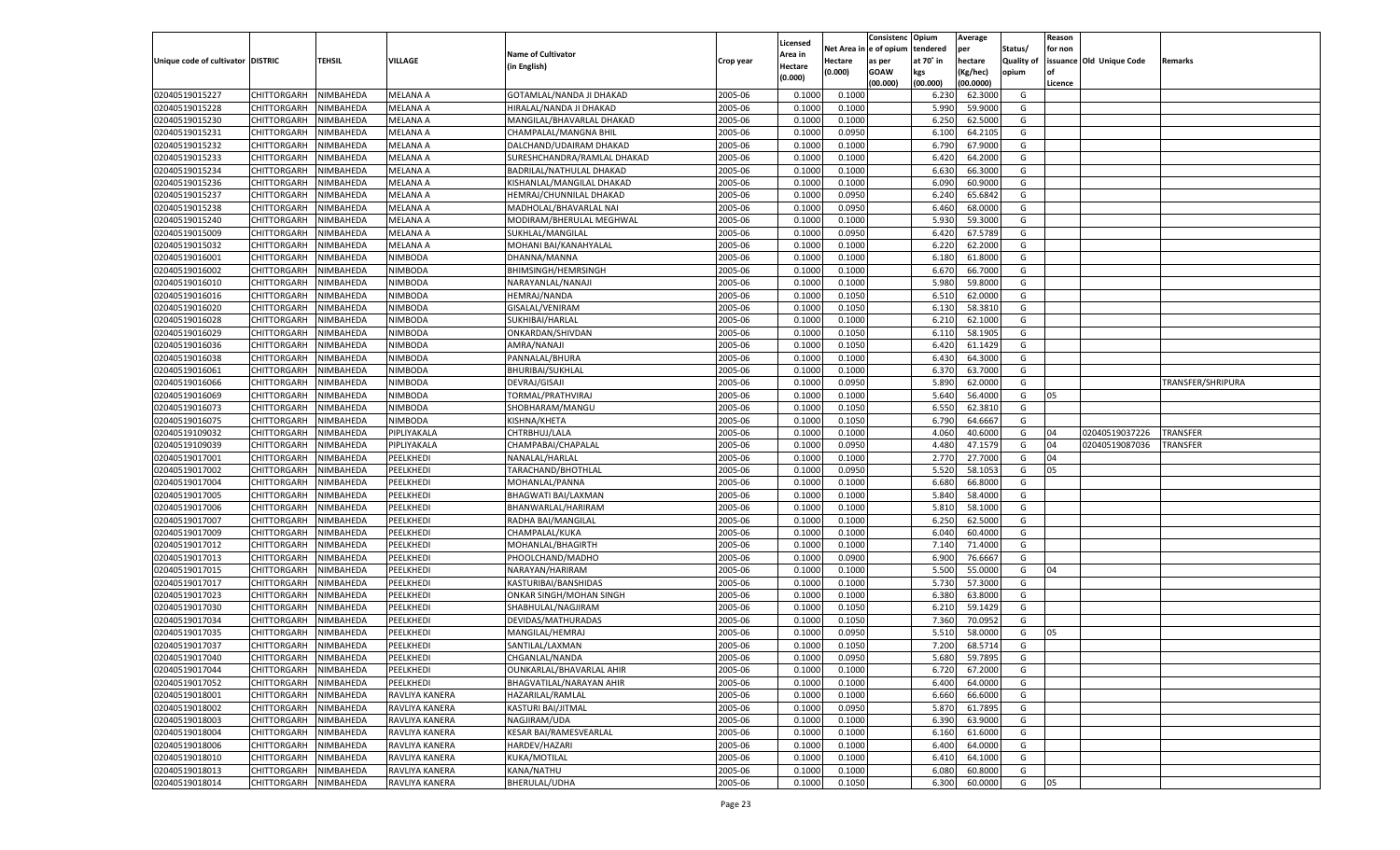|                                   |                                          |               |                |                                         |           |                     |                  | Consistenc  | Opium          | Average   |                   | Reason  |                          |         |
|-----------------------------------|------------------------------------------|---------------|----------------|-----------------------------------------|-----------|---------------------|------------------|-------------|----------------|-----------|-------------------|---------|--------------------------|---------|
|                                   |                                          |               |                | <b>Name of Cultivator</b>               |           | Licensed<br>\rea in | Net Area         | e of opium  | tendered       | per       | Status/           | for non |                          |         |
| Unique code of cultivator DISTRIC |                                          | <b>TEHSIL</b> | VILLAGE        | (in English)                            | Crop year | Hectare             | Hectare          | as per      | at 70° in      | hectare   | <b>Quality of</b> |         | issuance Old Unique Code | Remarks |
|                                   |                                          |               |                |                                         |           | (0.000)             | (0.000)          | <b>GOAW</b> | kgs            | (Kg/hec)  | opium             |         |                          |         |
|                                   |                                          |               |                |                                         |           |                     |                  | (00.000)    | (00.000)       | (00.0000) |                   | Licence |                          |         |
| 02040519018017                    | CHITTORGARH                              | NIMBAHEDA     | RAVLIYA KANERA | KALURAM/NARAYAN                         | 2005-06   | 0.1000              | 0.0950           |             | 6.680          | 70.3158   | G                 |         |                          |         |
| 02040519019001                    | CHITTORGARH                              | NIMBAHEDA     | SARSI A        | LAHRI BAI/HEERALAL                      | 2005-06   | 0.1000              | 0.1000           |             | 6.67           | 66.7000   | G                 |         |                          |         |
| 02040519019002                    | CHITTORGARH                              | NIMBAHEDA     | SARSI A        | HEMRAJ/NANALAL                          | 2005-06   | 0.1000              | 0.1050           |             | 6.740          | 64.1905   | G                 |         |                          |         |
| 02040519019003                    | CHITTORGARH                              | NIMBAHEDA     | SARSI A        | CHHAGANLAL/KANIRAM                      | 2005-06   | 0.1000              | 0.1000           |             | 6.290          | 62.9000   | G                 |         |                          |         |
| 02040519019004                    | CHITTORGARH                              | NIMBAHEDA     | SARSI A        | MULIBAI/PREMCHAND                       | 2005-06   | 0.1000              | 0.1000           |             | 6.220          | 62.2000   | G                 |         |                          |         |
| 02040519019005                    | CHITTORGARH                              | NIMBAHEDA     | SARSI A        | GISALAL/KISHANLAL                       | 2005-06   | 0.1000              | 0.1050           |             | 7.050          | 67.1429   | G                 |         |                          |         |
| 02040519019006                    | CHITTORGARH                              | NIMBAHEDA     | SARSI A        | GABURLAL/LAKHMICHAND                    | 2005-06   | 0.1000              | 0.0950           |             | 6.78           | 71.3684   | G                 |         |                          |         |
| 02040519019007                    | CHITTORGARH                              | NIMBAHEDA     | SARSI A        | <b>BANSHILAL/MOTILAL</b>                | 2005-06   | 0.1000              | 0.1000           |             | 6.900          | 69.0000   | G                 |         |                          |         |
| 02040519019008                    | CHITTORGARH                              | NIMBAHEDA     | SARSI A        | SOHANLAL/MADHOLAL                       | 2005-06   | 0.1000              | 0.1000           |             | 6.250          | 62.5000   | G                 |         |                          |         |
| 02040519019009                    | CHITTORGARH                              | NIMBAHEDA     | SARSI A        | MANGILAL/NARAYAN                        | 2005-06   | 0.1000              | 0.1000           |             | 6.820          | 68.2000   | G                 |         |                          |         |
| 02040519019011                    | CHITTORGARH                              | NIMBAHEDA     | SARSI A        | <b>BALU/TARACHAND</b>                   | 2005-06   | 0.1000              | 0.1000           |             | 6.510          | 65.1000   | G                 |         |                          |         |
| 02040519019012                    | CHITTORGARH                              | NIMBAHEDA     | SARSI A        | <b>BHURIBAI/RAMLAL</b>                  | 2005-06   | 0.1000              | 0.1050           |             | 6.690          | 63.7143   | G                 |         |                          |         |
| 02040519019013                    | CHITTORGARH                              | NIMBAHEDA     | SARSI A        | HEERALAL/SUKHLAL                        | 2005-06   | 0.1000              | 0.1000           |             | 6.720          | 67.2000   | G                 |         |                          |         |
| 02040519019014                    | CHITTORGARH                              | NIMBAHEDA     | SARSI A        | PRATAPI BAI/NANALAL                     | 2005-06   | 0.1000              | 0.1000           |             | 6.850          | 68.5000   | G                 |         |                          |         |
| 02040519019015                    | CHITTORGARH                              | NIMBAHEDA     | SARSI A        | MOHANLAL/BADRILAL                       | 2005-06   | 0.1000              | 0.1050           |             | 6.890          | 65.6190   | G                 |         |                          |         |
| 02040519019016                    | CHITTORGARH                              | NIMBAHEDA     | SARSI A        | BALIBAI/BHANWARLAL                      | 2005-06   | 0.1000              | 0.1000           |             | 6.610          | 66.1000   | G                 |         |                          |         |
| 02040519019017                    | CHITTORGARH                              | NIMBAHEDA     | SARSI A        | FULCHAND/TEKCHAND                       | 2005-06   | 0.1000              | 0.0950           |             | 6.290          | 66.2105   | G                 |         |                          |         |
| 02040519019018                    | CHITTORGARH                              | NIMBAHEDA     | SARSI A        | CHAMPALAL/PRABHULAL                     | 2005-06   | 0.1000              | 0.1000           |             | 6.390          | 63.9000   | G                 |         |                          |         |
| 02040519019019                    | CHITTORGARH                              | NIMBAHEDA     | SARSI A        | <b>BADRILAL/GULAB</b>                   | 2005-06   | 0.1000              | 0.1050           |             | 6.840          | 65.1429   | G                 |         |                          |         |
| 02040519019020                    | CHITTORGARH                              | NIMBAHEDA     | SARSI A        | <b>BANSILAL/GOKEL</b>                   | 2005-06   | 0.1000              | 0.1000           |             | 6.560          | 65.6000   | G                 |         |                          |         |
| 02040519019022                    | CHITTORGARH                              | NIMBAHEDA     | SARSI A        | <b>BADRILAL/UNKAR</b>                   | 2005-06   | 0.1000              | 0.0950           |             | 6.390          | 67.2632   | G                 |         |                          |         |
| 02040519019024                    | CHITTORGARH                              | NIMBAHEDA     | SARSI A        | MOHANLAL/KASHIRAM                       | 2005-06   | 0.1000              | 0.1000           |             | 6.450          | 64.5000   | G                 |         |                          |         |
| 02040519019027                    | CHITTORGARH                              | NIMBAHEDA     | SARSI A        | KASTURI BAI/DANRAJ                      | 2005-06   | 0.1000              | 0.0950           |             | 6.050          | 63.6842   | G                 |         |                          |         |
| 02040519019028                    | CHITTORGARH                              | NIMBAHEDA     | SARSI A        | RAMNARAYAN/ROOPA                        | 2005-06   | 0.1000              | 0.1050           |             | 6.940          | 66.0952   | G                 |         |                          |         |
| 02040519019029                    | CHITTORGARH                              | NIMBAHEDA     | SARSI A        | KISHNA/RAMSUKH                          | 2005-06   | 0.1000              | 0.1000           |             | 6.690          | 66.9000   | G                 |         |                          |         |
| 02040519019030                    | CHITTORGARH                              | NIMBAHEDA     | SARSI A        | KANHAIYALAL/HARJI BAI                   | 2005-06   | 0.1000              | 0.1000           |             | 6.160          | 61.6000   | G                 |         |                          |         |
| 02040519019031                    | CHITTORGARH                              | NIMBAHEDA     | SARSI A        | GHISALAL/DAULA                          | 2005-06   | 0.1000              | 0.1000           |             | 6.490          | 64.9000   | G                 |         |                          |         |
| 02040519019032                    | CHITTORGARH                              | NIMBAHEDA     | SARSI A        | GOPALLAL/PREMCHAND                      | 2005-06   | 0.1000              | 0.1000           |             | 6.580          | 65.8000   | G                 |         |                          |         |
| 02040519019033                    | CHITTORGARH                              | NIMBAHEDA     | SARSI A        | GORDHAN/MOHANLAL                        | 2005-06   | 0.1000              | 0.0950           |             | 6.070          | 63.8947   | G                 |         |                          |         |
| 02040519019034                    | CHITTORGARH                              | NIMBAHEDA     | SARSI A        | LABHCHAND/DAYARAM                       | 2005-06   | 0.1000              | 0.1000           |             | 6.560          | 65.6000   | G                 |         |                          |         |
| 02040519019035                    | CHITTORGARH                              | NIMBAHEDA     | SARSI A        | MANGILAL/BADRILAL                       | 2005-06   | 0.1000              | 0.1000           |             | 6.490          | 64.9000   | G                 |         |                          |         |
| 02040519019036                    | CHITTORGARH                              | NIMBAHEDA     | SARSI A        | <b>BADRILAL/RAMSUKH</b>                 | 2005-06   | 0.1000              | 0.1000           |             | 6.100          | 61.0000   | G                 |         |                          |         |
| 02040519019037                    | CHITTORGARH                              | NIMBAHEDA     | SARSI A        | KAJODIBAI/NARAYAN                       | 2005-06   | 0.1000              | 0.1000           |             | 6.520          | 65.2000   | G                 |         |                          |         |
| 02040519019039                    | CHITTORGARH                              | NIMBAHEDA     | SARSI A        | RAMNATH/KUKA                            | 2005-06   | 0.1000              | 0.0950           |             | 6.790          | 71.4737   | G                 |         |                          |         |
| 02040519019040                    | CHITTORGARH                              | NIMBAHEDA     | SARSI A        | KANHAIYALAL/ONKARLAL                    | 2005-06   | 0.1000              | 0.1000           |             | 6.820          | 68.2000   | G                 |         |                          |         |
| 02040519019041                    | CHITTORGARH                              | NIMBAHEDA     | SARSI A        | DEVILAL/KACHRULAL                       | 2005-06   | 0.1000              | 0.1050           |             | 6.400          | 60.9524   | G                 |         |                          |         |
| 02040519019042                    | CHITTORGARH                              | NIMBAHEDA     | SARSI A        | RAMCHANRA/PREAMCHAND                    | 2005-06   | 0.1000              | 0.0950           |             | 6.170          | 64.9474   | G                 |         |                          |         |
| 02040519019045                    | CHITTORGARH                              | NIMBAHEDA     | SARSI A        | KANHAIYALAL/GANGARAM                    | 2005-06   | 0.1000              | 0.1000           |             | 6.570          | 65.7000   | G                 |         |                          |         |
| 02040519019046                    | CHITTORGARH                              | NIMBAHEDA     | SARSI A        | MOHANLAL/PREMCHANDRA                    | 2005-06   | 0.1000              | 0.1000           |             | 6.790          | 67.9000   | G                 |         |                          |         |
| 02040519019047                    | CHITTORGARH                              | NIMBAHEDA     | SARSI A        | HORAM/GOPILAL                           | 2005-06   | 0.1000              | 0.1000           |             | 6.420          | 64.2000   | G                 |         |                          |         |
| 02040519019048                    | CHITTORGARH                              | NIMBAHEDA     | SARSI A        | BALULAL/RAMSUKH                         | 2005-06   | 0.1000              | 0.1000           |             | 6.450          | 64.5000   | G                 |         |                          |         |
| 02040519019049                    | CHITTORGARH                              | NIMBAHEDA     | SARSI A        | JAGDISH/SHANKER                         | 2005-06   | 0.1000              | 0.1000           |             | 6.27           | 62.7000   | G                 |         |                          |         |
| 02040519019051                    | CHITTORGARH                              | NIMBAHEDA     | SARSI A        | BHERULAL/RATANA                         | 2005-06   | 0.1000              | 0.0850           |             | 5.010          | 58.9412   | G                 |         |                          |         |
| 02040519019052                    | CHITTORGARH                              | NIMBAHEDA     | SARSI A        | GHISA/NARAYAN                           | 2005-06   | 0.1000              | 0.1000           |             | 6.65           | 66.5000   | G                 |         |                          |         |
| 02040519019053                    | CHITTORGARH                              | NIMBAHEDA     | SARSI A        | DHANRAJ/ONKAR                           | 2005-06   | 0.1000              | 0.1000           |             | 6.530          | 65.3000   | G                 |         |                          |         |
| 02040519019054                    | CHITTORGARH NIMBAHEDA                    |               | <b>SARSIA</b>  | RAMNARAYAN/HARLAL                       | 2005-06   | 0.1000              | 0.1000           |             | 6.480          | 64.8000   | G                 |         |                          |         |
| 02040519019055                    | <b>CHITTORGARH</b>                       | NIMBAHEDA     | <b>SARSIA</b>  | PRAKASH/BHANWARLAL                      | 2005-06   | 0.1000              | 0.0950           |             | 6.690          | 70.4211   | G                 |         |                          |         |
| 02040519019057                    | CHITTORGARH                              | NIMBAHEDA     | <b>SARSIA</b>  | KAILASHCHANDRA/BABULAL                  | 2005-06   | 0.1000              | 0.0950           |             | 6.230          | 65.5789   | G                 |         |                          |         |
| 02040519019058                    | <b>CHITTORGARH</b>                       | NIMBAHEDA     | <b>SARSIA</b>  | MANGILAL/SHANKERLAL                     | 2005-06   | 0.1000              | 0.1000           |             | 6.830          | 68.3000   | G                 |         |                          |         |
| 02040519019061                    | <b>CHITTORGARH</b>                       | NIMBAHEDA     | SARSI A        | KISHANLAL/HARLAL                        | 2005-06   | 0.1000              | 0.1000           |             | 5.970          | 59.7000   | G                 |         |                          |         |
| 02040519019062                    | <b>CHITTORGARH</b>                       | NIMBAHEDA     | <b>SARSIA</b>  | KANHAIYALAL/GABURLAL                    | 2005-06   | 0.1000              | 0.0950           |             |                | 69.8947   | G                 |         |                          |         |
| 02040519019063                    | <b>CHITTORGARH</b>                       | NIMBAHEDA     | <b>SARSIA</b>  | BALU/MAGNA                              | 2005-06   |                     |                  |             | 6.640<br>6.950 | 66.1905   | G                 |         |                          |         |
| 02040519019064                    |                                          |               | <b>SARSIA</b>  |                                         | 2005-06   | 0.1000<br>0.1000    | 0.1050<br>0.1000 |             |                |           |                   |         |                          |         |
|                                   | <b>CHITTORGARH</b><br><b>CHITTORGARH</b> | NIMBAHEDA     |                | CHHAGANLAL/GULAB<br>NARAYANIBAI/KACRIYA |           |                     |                  |             | 6.780          | 67.8000   | G                 |         |                          |         |
| 02040519019066                    |                                          | NIMBAHEDA     | SARSI A        |                                         | 2005-06   | 0.1000              | 0.1000           |             | 5.900          | 59.0000   | G                 |         |                          |         |
| 02040519019067                    | <b>CHITTORGARH</b>                       | NIMBAHEDA     | <b>SARSIA</b>  | GOPAL/NANA                              | 2005-06   | 0.1000              | 0.1000           |             | 5.940          | 59.4000   | G                 |         |                          |         |
| 02040519019069                    | <b>CHITTORGARH</b>                       | NIMBAHEDA     | <b>SARSIA</b>  | NANALAL/DAULA                           | 2005-06   | 0.1000              | 0.0950           |             | 6.240          | 65.6842   | G                 |         |                          |         |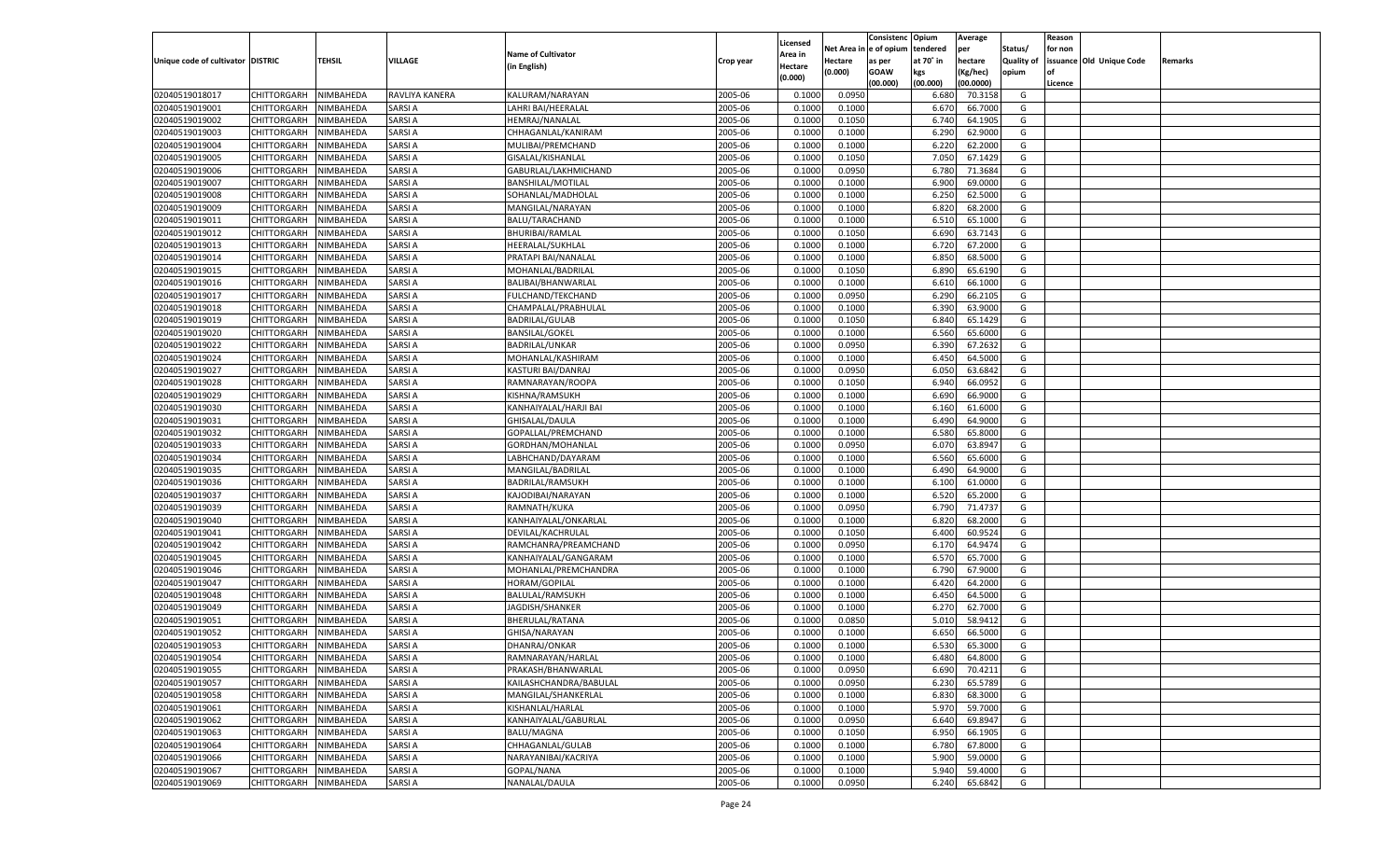|                                   |                                   |               |                                |                                    |           |                           |          | Consistenc  | Opium     | Average   |                   | Reason  |                          |         |
|-----------------------------------|-----------------------------------|---------------|--------------------------------|------------------------------------|-----------|---------------------------|----------|-------------|-----------|-----------|-------------------|---------|--------------------------|---------|
|                                   |                                   |               |                                | <b>Name of Cultivator</b>          |           | Licensed                  | Net Area | e of opium  | tendered  | per       | Status/           | for non |                          |         |
| Unique code of cultivator DISTRIC |                                   | <b>TEHSIL</b> | VILLAGE                        | (in English)                       | Crop year | <b>Area in</b><br>Hectare | Hectare  | as per      | at 70° in | hectare   | <b>Quality of</b> |         | issuance Old Unique Code | Remarks |
|                                   |                                   |               |                                |                                    |           | (0.000)                   | (0.000)  | <b>GOAW</b> | kgs       | (Kg/hec)  | opium             |         |                          |         |
|                                   |                                   |               |                                |                                    |           |                           |          | (00.000)    | (00.000)  | (00.0000) |                   | Licence |                          |         |
| 02040519019070                    | CHITTORGARH                       | NIMBAHEDA     | SARSI A                        | GHISALAL/SHANKERLAL                | 2005-06   | 0.1000                    | 0.1000   |             | 6.100     | 61.0000   | G                 |         |                          |         |
| 02040519019072                    | CHITTORGARH                       | NIMBAHEDA     | SARSI A                        | PANNALAL/MANGILAL                  | 2005-06   | 0.1000                    | 0.1050   |             | 6.930     | 66.0000   | G                 |         |                          |         |
| 02040519019076                    | CHITTORGARH                       | NIMBAHEDA     | SARSI A                        | SOHANLAL/MANGILAL                  | 2005-06   | 0.1000                    | 0.1050   |             | 6.950     | 66.1905   | G                 |         |                          |         |
| 02040519019078                    | CHITTORGARH                       | NIMBAHEDA     | SARSI A                        | RAMCHANDRA/HANSRAJ                 | 2005-06   | 0.1000                    | 0.1050   |             | 6.780     | 64.5714   | G                 |         |                          |         |
| 02040519019079                    | CHITTORGARH                       | NIMBAHEDA     | SARSI A                        | RANGLAL/BHANWARLAL                 | 2005-06   | 0.1000                    | 0.1000   |             | 6.740     | 67.4000   | G                 |         |                          |         |
| 02040519019082                    | CHITTORGARH                       | NIMBAHEDA     | SARSI A                        | KANHAIYALALA/BHANWARLAL            | 2005-06   | 0.1000                    | 0.1000   |             | 6.120     | 61.2000   | G                 |         |                          |         |
| 02040519019083                    | CHITTORGARH                       | NIMBAHEDA     | SARSI A                        | KANHAILAL/PREMCHAND                | 2005-06   | 0.1000                    | 0.1000   |             | 6.300     | 63.0000   | G                 |         |                          |         |
| 02040519019087                    | CHITTORGARH                       | NIMBAHEDA     | SARSI A                        | SURESHCHANDRA/SHOBHALAL            | 2005-06   | 0.1000                    | 0.1000   |             | 6.090     | 60.9020   | G                 |         |                          |         |
| 02040519019088                    | CHITTORGARH                       | NIMBAHEDA     | SARSI A                        | MATHRALAL/HEMRAJ                   | 2005-06   | 0.1000                    | 0.1000   |             | 6.780     | 67.8000   | G                 |         |                          |         |
| 02040519019090                    | CHITTORGARH                       | NIMBAHEDA     | SARSI A                        | KISHANLAL/NARAYAN                  | 2005-06   | 0.1000                    | 0.1050   |             | 7.100     | 67.6190   | G                 |         |                          |         |
| 02040519019092                    | CHITTORGARH                       | NIMBAHEDA     | SARSI A                        | NANIBAI/BADRILAL                   | 2005-06   | 0.1000                    | 0.1050   |             | 6.530     | 62.1905   | G                 |         |                          |         |
| 02040519019093                    | CHITTORGARH                       | NIMBAHEDA     | SARSI A                        | RAMLAL/KUKA                        | 2005-06   | 0.1000                    | 0.1000   |             | 6.390     | 63.9000   | G                 |         |                          |         |
| 02040519019094                    | CHITTORGARH                       | NIMBAHEDA     | SARSI A                        | KANIYALAL/RAMSUKH                  | 2005-06   | 0.1000                    | 0.0950   |             | 6.380     | 67.1579   | G                 |         |                          |         |
| 02040519019095                    | CHITTORGARH                       | NIMBAHEDA     | SARSI A                        | CHHAGANLAL/MODIRAM                 | 2005-06   | 0.1000                    | 0.1000   |             | 6.680     | 66.8000   | G                 |         |                          |         |
| 02040519019096                    | CHITTORGARH                       | NIMBAHEDA     | SARSI A                        | FULCHAND BANSILAL/KISHANLAL        | 2005-06   | 0.1000                    | 0.1000   |             | 6.760     | 67.6010   | G                 |         |                          |         |
| 02040519019097                    | CHITTORGARH                       | NIMBAHEDA     | SARSI B                        | DEVILAL/GORILAL                    | 2005-06   | 0.1000                    | 0.1000   |             | 6.990     | 69.9000   | G                 |         |                          |         |
| 02040519019098                    | CHITTORGARH                       | NIMBAHEDA     | SARSI B                        | <b>BHOLI BAI/JAIKISHAN</b>         | 2005-06   | 0.1000                    | 0.1000   |             | 6.510     | 65.1000   | G                 |         |                          |         |
| 02040519019100                    | CHITTORGARH                       | NIMBAHEDA     | SARSI B                        | SHOBHALAL/AUNKAR                   | 2005-06   | 0.1000                    | 0.1000   |             | 6.080     | 60.8000   | G                 |         |                          |         |
| 02040519019101                    | CHITTORGARH                       | NIMBAHEDA     | SARSI B                        | <b>BALI BAI/JANKILAL</b>           | 2005-06   | 0.1000                    | 0.1000   |             | 6.540     | 65.4000   | G                 |         |                          |         |
| 02040519019102                    | CHITTORGARH                       | NIMBAHEDA     | SARSI B                        | JAMNIBAI/ANCHIBAI                  | 2005-06   | 0.1000                    | 0.1000   |             | 6.440     | 64.4000   | G                 |         |                          |         |
| 02040519019103                    | CHITTORGARH                       | NIMBAHEDA     | SARSI B                        | SUKHLAL/HEMRAJ                     | 2005-06   | 0.1000                    | 0.1000   |             | 6.970     | 69.7000   | G                 |         |                          |         |
| 02040519019104                    | CHITTORGARH                       | NIMBAHEDA     | SARSI B                        | GHISALAL/NARAIN                    | 2005-06   | 0.1000                    | 0.1000   |             | 6.490     | 64.9000   | G                 |         |                          |         |
| 02040519019105                    | CHITTORGARH                       | NIMBAHEDA     | SARSI B                        | BHAIRULAL/PREMCHAND                | 2005-06   | 0.1000                    | 0.0950   |             | 6.420     | 67.5789   | G                 |         |                          |         |
| 02040519019106                    | CHITTORGARH                       | NIMBAHEDA     | SARSI B                        | MANGILAL/PARBHULAL                 | 2005-06   | 0.1000                    | 0.1000   |             | 6.870     | 68.7000   | G                 |         |                          |         |
| 02040519019107                    | CHITTORGARH                       | NIMBAHEDA     | SARSI B                        | <b>BANSILAL/KANRAM</b>             | 2005-06   | 0.1000                    | 0.0950   |             | 6.060     | 63.7895   | G                 |         |                          |         |
| 02040519019108                    | CHITTORGARH                       | NIMBAHEDA     | SARSI B                        | MANGILAL/DEVA                      | 2005-06   | 0.1000                    | 0.1000   |             | 6.930     | 69.3000   | G                 |         |                          |         |
| 02040519019109                    | CHITTORGARH                       | NIMBAHEDA     | SARSI B                        | BADRILAL/SEETARAM                  | 2005-06   | 0.1000                    | 0.1000   |             | 6.410     | 64.1000   | G                 |         |                          |         |
| 02040519019110                    | CHITTORGARH                       | NIMBAHEDA     | SARSI B                        | JANIBAI/MANGILAL                   | 2005-06   | 0.1000                    | 0.1050   |             | 6.710     | 63.9048   | G                 |         |                          |         |
| 02040519019111                    | CHITTORGARH                       | NIMBAHEDA     | SARSI B                        | SUKHLAL/NANA                       | 2005-06   | 0.1000                    | 0.1000   |             | 6.690     | 66.9000   | G                 |         |                          |         |
| 02040519019112                    | CHITTORGARH                       | NIMBAHEDA     | SARSI B                        | MOHAN/UNKAR                        | 2005-06   | 0.1000                    | 0.1000   |             | 6.230     | 62.3000   | G                 |         |                          |         |
| 02040519019113                    | CHITTORGARH                       | NIMBAHEDA     | SARSI B                        | RATANLAL/HUKMA                     | 2005-06   | 0.1000                    | 0.1050   |             | 7.180     | 68.3810   | G                 |         |                          |         |
| 02040519019114                    | CHITTORGARH                       | NIMBAHEDA     | SARSI B                        | SHANKARLAL/MOTILAL                 | 2005-06   | 0.1000                    | 0.1000   |             | 7.310     | 73.1000   | G                 |         |                          |         |
| 02040519019115                    | CHITTORGARH                       | NIMBAHEDA     | SARSI B                        | SHAMBUBAI/SHUKHLAL                 | 2005-06   | 0.1000                    | 0.0950   |             | 6.230     | 65.5789   | G                 |         |                          |         |
| 02040519019116                    | CHITTORGARH                       | NIMBAHEDA     | SARSI B                        | NANDLAL/VENA                       | 2005-06   | 0.1000                    | 0.1000   |             | 6.87      | 68.7000   | G                 |         |                          |         |
| 02040519019117                    | CHITTORGARH                       | NIMBAHEDA     | SARSI B                        | RUKMANI BAI/NANALAL                | 2005-06   | 0.1000                    | 0.1000   |             | 6.770     | 67.7000   | G                 |         |                          |         |
| 02040519019118                    | CHITTORGARH                       | NIMBAHEDA     | SARSI B                        | JAGNNATH/BALU                      | 2005-06   | 0.1000                    | 0.0950   |             | 6.400     | 67.3684   | G                 |         |                          |         |
| 02040519019119                    | CHITTORGARH                       | NIMBAHEDA     | SARSI B                        | PRABHULAL/BHANWARLAL               | 2005-06   | 0.1000                    | 0.1000   |             | 6.41      | 64.1000   | G                 |         |                          |         |
| 02040519019120                    | CHITTORGARH                       | NIMBAHEDA     | SARSI B                        | HIRALAL/JAIRAM                     | 2005-06   | 0.1000                    | 0.1050   |             | 7.070     | 67.3333   | G                 |         |                          |         |
| 02040519019121                    | CHITTORGARH                       | NIMBAHEDA     | SARSI B                        | PARBHU/GABUR                       | 2005-06   | 0.1000                    | 0.1050   |             | 7.040     | 67.0476   | G                 |         |                          |         |
| 02040519019122                    | CHITTORGARH                       | NIMBAHEDA     | SARSI B                        | <b>BADRI/NARAIN</b>                | 2005-06   | 0.1000                    | 0.1050   |             | 6.910     | 65.8095   | G                 |         |                          |         |
| 02040519019123                    | CHITTORGARH                       | NIMBAHEDA     | SARSI B                        | JAGDISH/NARAYAN                    | 2005-06   | 0.1000                    | 0.1000   |             | 6.060     | 60.6000   | G                 |         |                          |         |
| 02040519019124                    | CHITTORGARH                       | NIMBAHEDA     | SARSI B                        | KISHNA/KESHURAM                    | 2005-06   | 0.1000                    | 0.1000   |             | 6.590     | 65.9000   | G                 |         |                          |         |
| 02040519019126                    | CHITTORGARH                       | NIMBAHEDA     | SARSI B                        | RUKMANI BAI/BHANWARLAI             | 2005-06   | 0.1000                    | 0.0950   |             | 6.160     | 64.8421   | G                 |         |                          |         |
| 02040519019127                    | CHITTORGARH                       | NIMBAHEDA     | SARSI B                        | BALU/NARAYAN                       | 2005-06   | 0.1000                    | 0.1000   |             | 6.82(     | 68.2000   | G                 |         |                          |         |
| 02040519019128                    |                                   | NIMBAHEDA     | SARSI B                        |                                    | 2005-06   | 0.1000                    | 0.1000   |             | 6.700     | 67.0000   | G                 |         |                          |         |
|                                   | CHITTORGARH                       |               |                                | NANIBAI/MANGILAL                   |           |                           |          |             |           |           |                   |         |                          |         |
| 02040519019130                    | CHITTORGARH NIMBAHEDA             |               | <b>SARSIB</b>                  | LABHCHAND/DEVA                     | 2005-06   | 0.1000                    | 0.1000   |             | 7.070     | 70.7000   | G                 |         |                          |         |
| 02040519019134                    | <b>CHITTORGARH</b><br>CHITTORGARH | NIMBAHEDA     | <b>SARSIB</b><br><b>SARSIB</b> | BABULAL/MANGILAL<br>SHOBHALAL/BALU | 2005-06   | 0.1000                    | 0.1000   |             | 6.590     | 65.9000   | G                 |         |                          |         |
| 02040519019135                    |                                   | NIMBAHEDA     |                                |                                    | 2005-06   | 0.1000                    | 0.1050   |             | 7.200     | 68.5714   | G                 |         |                          |         |
| 02040519019136                    | <b>CHITTORGARH</b>                | NIMBAHEDA     | <b>SARSIB</b>                  | MOHANLAL/SITARAM                   | 2005-06   | 0.1000                    | 0.1000   |             | 6.430     | 64.3000   | G                 |         |                          |         |
| 02040519019137                    | <b>CHITTORGARH</b>                | NIMBAHEDA     | SARSI B                        | MADHULAL/DAYARAM                   | 2005-06   | 0.1000                    | 0.0950   |             | 6.280     | 66.1053   | G                 |         |                          |         |
| 02040519019138                    | <b>CHITTORGARH</b>                | NIMBAHEDA     | <b>SARSIB</b>                  | NANDLAL/CHGANLAL                   | 2005-06   | 0.1000                    | 0.1000   |             | 6.980     | 69.8000   | G                 |         |                          |         |
| 02040519019140                    | <b>CHITTORGARH</b>                | NIMBAHEDA     | <b>SARSIB</b>                  | RAMESHWARLAL/KISHANLAL             | 2005-06   | 0.1000                    | 0.1000   |             | 6.800     | 68.0000   | G                 |         |                          |         |
| 02040519019141                    | <b>CHITTORGARH</b>                | NIMBAHEDA     | <b>SARSIB</b>                  | YAMUNALAL/GABURLAL                 | 2005-06   | 0.1000                    | 0.0950   |             | 6.230     | 65.5789   | G                 |         |                          |         |
| 02040519019143                    | <b>CHITTORGARH</b>                | NIMBAHEDA     | SARSI B                        | MATHURALAL/PREMCHAND               | 2005-06   | 0.1000                    | 0.1000   |             | 6.350     | 63.5000   | G                 |         |                          |         |
| 02040519019144                    | <b>CHITTORGARH</b>                | NIMBAHEDA     | <b>SARSIB</b>                  | SOHNI BAI/NANALAL                  | 2005-06   | 0.1000                    | 0.1050   |             | 6.660     | 63.4286   | G                 |         |                          |         |
| 02040519019146                    | <b>CHITTORGARH</b>                | NIMBAHEDA     | <b>SARSIB</b>                  | PREMCHAND/HOKMA                    | 2005-06   | 0.1000                    | 0.1000   |             | 6.760     | 67.6000   | G                 |         |                          |         |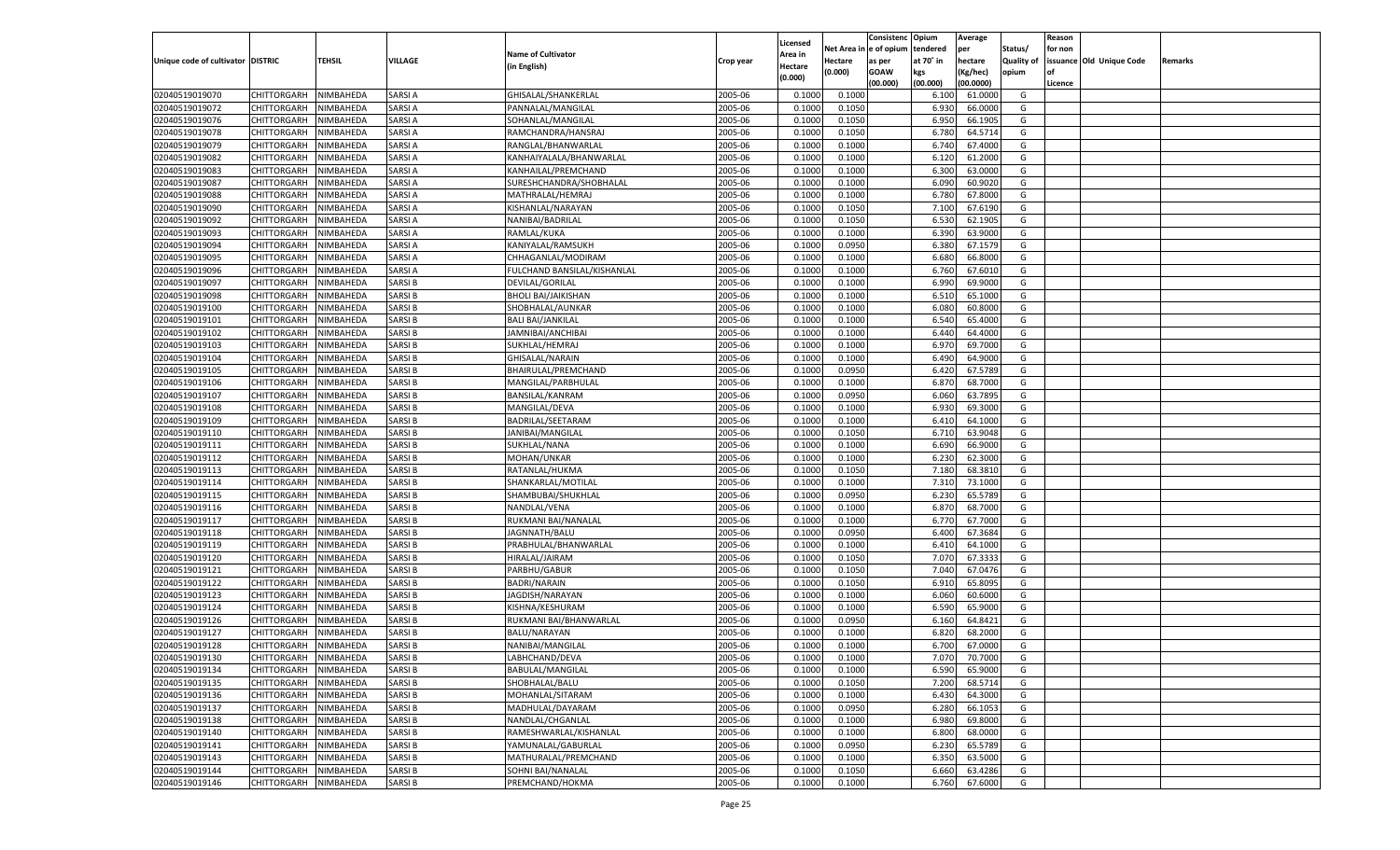|                                   |                       |                        |                 |                           |           |                    |            | Consistenc   | Opium     | Average   |            | Reason  |                          |                   |
|-----------------------------------|-----------------------|------------------------|-----------------|---------------------------|-----------|--------------------|------------|--------------|-----------|-----------|------------|---------|--------------------------|-------------------|
|                                   |                       |                        |                 | <b>Name of Cultivator</b> |           | Licensed           | Net Area i | n e of opium | tendered  | per       | Status/    | for non |                          |                   |
| Unique code of cultivator DISTRIC |                       | TEHSIL                 | VILLAGE         |                           | Crop year | Area in            | Hectare    | as per       | at 70° in | hectare   | Quality of |         | issuance Old Unique Code | Remarks           |
|                                   |                       |                        |                 | (in English)              |           | Hectare<br>(0.000) | (0.000)    | <b>GOAW</b>  | kgs       | (Kg/hec)  | opium      |         |                          |                   |
|                                   |                       |                        |                 |                           |           |                    |            | (00.000)     | (00.000)  | (00.0000) |            | Licence |                          |                   |
| 02040519019147                    | CHITTORGARH           | NIMBAHEDA              | <b>SARSIB</b>   | KANHAILAL/KISHANLAL       | 2005-06   | 0.1000             | 0.1000     |              | 6.730     | 67.3000   | G          |         |                          |                   |
| 02040519019149                    | CHITTORGARH           | NIMBAHEDA              | <b>SARSIB</b>   | MOHANLAL/PREMCHAND        | 2005-06   | 0.1000             | 0.1000     |              | 6.640     | 66.4000   | G          |         |                          |                   |
| 02040519019151                    | CHITTORGARH           | NIMBAHEDA              | <b>SARSIB</b>   | CUNNILAL/NARAYAN          | 2005-06   | 0.1000             | 0.1000     |              | 6.490     | 64.9000   | G          |         |                          |                   |
| 02040519019152                    | CHITTORGARH           | NIMBAHEDA              | <b>SARSIB</b>   | <b>BABULAL/GOKAL</b>      | 2005-06   | 0.1000             | 0.1000     |              | 6.260     | 62.6000   | G          |         |                          |                   |
| 02040519019153                    | CHITTORGARH           | NIMBAHEDA              | <b>SARSIB</b>   | <b>BHAGWAN/GOKAL</b>      | 2005-06   | 0.1000             | 0.1000     |              | 6.290     | 62.9000   | G          |         |                          |                   |
| 02040519019154                    | CHITTORGARH           | NIMBAHEDA              | SARSI B         | CHHAGANLAL/PRABHULAI      | 2005-06   | 0.1000             | 0.1050     |              | 6.830     | 65.0476   | G          |         |                          |                   |
| 02040519019156                    | CHITTORGARH           | NIMBAHEDA              | <b>SARSIB</b>   | MOHANLAL/BHAGIRATH        | 2005-06   | 0.1000             | 0.1000     |              | 6.990     | 69.9000   | G          |         |                          |                   |
| 02040519019157                    | CHITTORGARH           | NIMBAHEDA              | <b>SARSIB</b>   | BHANWARLAL/NANALAI        | 2005-06   | 0.1000             | 0.1000     |              | 6.21      | 62.1000   | G          |         |                          |                   |
| 02040519019158                    | CHITTORGARH           | NIMBAHEDA              | <b>SARSIB</b>   | PRABHULAL/SHANKERLAL      | 2005-06   | 0.1000             | 0.1000     |              | 6.620     | 66.2000   | G          |         |                          |                   |
| 02040519019159                    | CHITTORGARH           | NIMBAHEDA              | SARSI B         | <b>BADRILAL/GOPILAL</b>   | 2005-06   | 0.1000             | 0.1000     |              | 6.910     | 69.1000   | G          |         |                          |                   |
| 02040519019160                    | CHITTORGARH           | NIMBAHEDA              | <b>SARSIB</b>   | BABULAL/MATHURALAL        | 2005-06   | 0.1000             | 0.0950     |              | 6.630     | 69.7895   | G          |         |                          |                   |
| 02040519019161                    | CHITTORGARH           | NIMBAHEDA              | <b>SARSIB</b>   | LUXMINARAYAN/BHANWARLAL   | 2005-06   | 0.1000             | 0.0950     |              | 6.21      | 65.3684   | G          |         |                          |                   |
| 02040519019162                    | CHITTORGARH           | NIMBAHEDA              | <b>SARSIB</b>   | SHANKERLAL/PRABHULAL      | 2005-06   | 0.1000             | 0.1000     |              | 6.640     | 66.4000   | G          |         |                          |                   |
| 02040519019163                    | CHITTORGARH           | NIMBAHEDA              | <b>SARSIB</b>   | SHYAMLAL/DAYARAM          | 2005-06   | 0.1000             | 0.1000     |              | 6.690     | 66.9000   | G          |         |                          |                   |
| 02040519019164                    | CHITTORGARH           | NIMBAHEDA              | <b>SARSIB</b>   | RAMESVARLAL/NARAYAN       | 2005-06   | 0.1000             | 0.1000     |              | 6.460     | 64.6000   | G          |         |                          |                   |
| 02040519019167                    | CHITTORGARH           | NIMBAHEDA              | <b>SARSIB</b>   | DINESH/MOTILAL            | 2005-06   | 0.1000             | 0.1000     |              | 6.360     | 63.6000   | G          |         |                          |                   |
| 02040519019168                    | CHITTORGARH           | NIMBAHEDA              | <b>SARSIB</b>   | MATHURALALAL/KASHIRAM     | 2005-06   | 0.1000             | 0.1000     |              | 6.440     | 64.4000   | G          |         |                          |                   |
| 02040519019169                    | CHITTORGARH           | NIMBAHEDA              | <b>SARSIB</b>   | <b>GANGARAM/PYAR JI</b>   | 2005-06   | 0.1000             | 0.0950     |              | 6.340     | 66.7368   | G          |         |                          |                   |
| 02040519019170                    | CHITTORGARH           | NIMBAHEDA              | <b>SARSIB</b>   | MUKESH KUMAR/BANSHILAL    | 2005-06   | 0.1000             | 0.1000     |              | 6.670     | 66.7000   | G          |         |                          |                   |
| 02040519019172                    | CHITTORGARH           | NIMBAHEDA              | <b>SARSIB</b>   | RADHESHAYAM/KISHANLAL     | 2005-06   | 0.1000             | 0.1000     |              | 6.340     | 63.4000   | G          |         |                          |                   |
| 02040519019173                    | CHITTORGARH           | NIMBAHEDA              | <b>SARSIB</b>   | MOTILAL/MANGILAI          | 2005-06   | 0.1000             | 0.0950     |              | 6.780     | 71.3684   | G          |         |                          |                   |
| 02040519019174                    | CHITTORGARH           | NIMBAHEDA              | <b>SARSIB</b>   | GHISALAL/LALAJI           | 2005-06   | 0.1000             | 0.1000     |              | 6.480     | 64.8000   | G          |         |                          |                   |
| 02040519019175                    | CHITTORGARH           | NIMBAHEDA              | <b>SARSIB</b>   | SURESHCHAND/MANGILAL      | 2005-06   | 0.1000             | 0.1000     |              | 6.180     | 61.8000   | G          |         |                          |                   |
| 02040519019177                    | CHITTORGARH           | NIMBAHEDA              | <b>SARSIB</b>   | RAMLAL/MATHURALAL         | 2005-06   | 0.1000             | 0.1000     |              | 6.580     | 65.8000   | G          |         |                          |                   |
| 02040519019178                    | CHITTORGARH           | NIMBAHEDA              | <b>SARSIB</b>   | JAMUNALAL/MOHANLAI        | 2005-06   | 0.1000             | 0.1050     |              | 6.480     | 61.7143   | G          |         |                          |                   |
| 02040519019179                    | CHITTORGARH           | NIMBAHEDA              | <b>SARSIB</b>   | TARACHAND/BHOLA JI        | 2005-06   | 0.1000             | 0.1050     |              | 7.090     | 67.5238   | G          |         |                          | TRANSFER/KANERA B |
| 02040519019180                    | CHITTORGARH           | NIMBAHEDA              | <b>SARSIB</b>   | GOPAL/NANALAL             | 2005-06   | 0.1000             | 0.1050     |              | 6.600     | 62.8571   | G          |         |                          |                   |
| 02040519019182                    | CHITTORGARH           | NIMBAHEDA              | <b>SARSIB</b>   | BABULAL/HIRALAL           | 2005-06   | 0.1000             | 0.0950     |              | 6.140     | 64.6316   | G          |         |                          |                   |
| 02040519019183                    | CHITTORGARH           | NIMBAHEDA              | <b>SARSIB</b>   | KISHANLAL/NARAYAN         | 2005-06   | 0.1000             | 0.1000     |              | 6.280     | 62.8000   | G          |         |                          |                   |
| 02040519019184                    | CHITTORGARH           | NIMBAHEDA              | <b>SARSIB</b>   | TARACHAND/NANALAL         | 2005-06   | 0.1000             | 0.1000     |              | 7.030     | 70.3000   | G          |         |                          |                   |
| 02040519019187                    |                       | NIMBAHEDA              | <b>SARSIB</b>   |                           | 2005-06   | 0.1000             | 0.1000     |              | 6.890     | 68.9000   | G          |         |                          |                   |
| 02040519019188                    | CHITTORGARH           |                        | <b>SARSIB</b>   | BHERULAL/KHEMRAJ          | 2005-06   | 0.1000             | 0.1000     |              | 6.320     | 63.2000   | G          |         |                          |                   |
|                                   | CHITTORGARH           | NIMBAHEDA<br>NIMBAHEDA | <b>SARSIB</b>   | PRABHULAL/CHATARBHUJ      | 2005-06   |                    |            |              |           | 67.4000   |            |         |                          |                   |
| 02040519019189                    | CHITTORGARH           |                        |                 | PRABHULAL/RAMSUKH         |           | 0.1000             | 0.1000     |              | 6.740     |           | G          |         |                          |                   |
| 02040519019190                    | CHITTORGARH           | NIMBAHEDA              | <b>SARSIB</b>   | SUKHLAL/PYARA J           | 2005-06   | 0.1000             | 0.1050     |              | 6.990     | 66.5714   | G          |         |                          |                   |
| 02040519019191                    | CHITTORGARH           | NIMBAHEDA              | <b>SARSIB</b>   | KISHANLAL/CHUNNILAL       | 2005-06   | 0.1000             | 0.1000     |              | 6.120     | 61.2000   | G          |         |                          |                   |
| 02040519019192                    | CHITTORGARH           | NIMBAHEDA              | <b>SARSIB</b>   | RAMESHWARLAL/GABURLAL     | 2005-06   | 0.1000             | 0.1000     |              | 6.950     | 69.5000   | G          |         |                          |                   |
| 02040519019195                    | CHITTORGARH           | NIMBAHEDA              | <b>SARSIB</b>   | SOHANLAL/MANGILAI         | 2005-06   | 0.1000             | 0.1000     |              | 6.740     | 67.4000   | G          |         |                          |                   |
| 02040519019196                    | CHITTORGARH           | NIMBAHEDA              | <b>SARSIB</b>   | <b>GITA BAI/DOLATRAM</b>  | 2005-06   | 0.1000             | 0.1000     |              | 6.380     | 63.8000   | G          |         |                          |                   |
| 02040519019129                    | CHITTORGARH           | NIMBAHEDA              | <b>SARSIB</b>   | <b>BALI BAI/DHAPU BAI</b> | 2005-06   | 0.1000             | 0.1000     |              | 6.580     | 65.8000   | G          |         |                          |                   |
| 02040519021001                    | CHITTORGARH           | NIMBAHEDA              | <b>SHRIPURA</b> | <b>GENDIBAI/RAMLAL</b>    | 2005-06   | 0.1000             | 0.1000     |              | 5.830     | 58.3000   | G          |         |                          |                   |
| 02040519021003                    | CHITTORGARH           | NIMBAHEDA              | <b>SHRIPURA</b> | <b>BANSHILAL/BHURA</b>    | 2005-06   | 0.1000             | 0.1000     |              | 6.210     | 62.1000   | G          |         |                          |                   |
| 02040519021004                    | CHITTORGARH           | NIMBAHEDA              | <b>SHRIPURA</b> | KANA/NARAYAN              | 2005-06   | 0.1000             | 0.1000     |              | 6.210     | 62.1000   | G          |         |                          |                   |
| 02040519021005                    | CHITTORGARH           | NIMBAHEDA              | <b>SHRIPURA</b> | LAKSHMICHAND/BHERA        | 2005-06   | 0.1000             | 0.1050     |              | 6.910     | 65.8095   | G          |         |                          |                   |
| 02040519021007                    | CHITTORGARH           | NIMBAHEDA              | <b>SHRIPURA</b> | SOHNIBAI/BARDICHAND       | 2005-06   | 0.1000             | 0.1000     |              | 6.120     | 61.2000   | G          |         |                          |                   |
| 02040519021008                    | CHITTORGARH           | NIMBAHEDA              | <b>SHRIPURA</b> | NARAYAN/HEERALAI          | 2005-06   | 0.1000             | 0.1000     |              | 6.290     | 62.9000   | G          |         |                          |                   |
| 02040519021009                    | CHITTORGARH NIMBAHEDA |                        | <b>SHRIPURA</b> | SURECHAND/CHHAGANLAL      | 2005-06   | 0.1000             | 0.1000     |              | 6.290     | 62.9000   | G          |         |                          |                   |
| 02040519021010                    | <b>CHITTORGARH</b>    | NIMBAHEDA              | <b>SHRIPURA</b> | JAGDISH/BADRILAL          | 2005-06   | 0.1000             | 0.1000     |              | 6.650     | 66.5000   | G          |         |                          |                   |
| 02040519021011                    | CHITTORGARH           | NIMBAHEDA              | <b>SHRIPURA</b> | MANGILAL/CHHAGANLAL       | 2005-06   | 0.1000             | 0.1000     |              | 6.510     | 65.1000   | G          |         |                          |                   |
| 02040519021012                    | CHITTORGARH           | NIMBAHEDA              | <b>SHRIPURA</b> | NANDRAM/MANGI LAL         | 2005-06   | 0.1000             | 0.1000     |              | 6.010     | 60.1000   | G          |         |                          |                   |
| 02040519021013                    | CHITTORGARH           | NIMBAHEDA              | <b>SHRIPURA</b> | MANGURAM/DANA JI          | 2005-06   | 0.1000             | 0.1000     |              | 6.580     | 65.8000   | G          |         |                          |                   |
| 02040519021014                    | <b>CHITTORGARH</b>    | NIMBAHEDA              | <b>SHRIPURA</b> | AMARCHAND/DHANNA          | 2005-06   | 0.1000             | 0.1000     |              | 6.480     | 64.8000   | G          |         |                          |                   |
| 02040519021017                    | CHITTORGARH           | NIMBAHEDA              | <b>SHRIPURA</b> | MANGILAL/BADRI LAL        | 2005-06   | 0.1000             | 0.1000     |              | 6.140     | 61.4000   | G          |         |                          |                   |
| 02040519021018                    | CHITTORGARH           | NIMBAHEDA              | <b>SHRIPURA</b> | CHHGANLAL/NARAYAN         | 2005-06   | 0.1000             | 0.1000     |              | 6.100     | 61.0000   | G          |         |                          |                   |
| 02040519021020                    | <b>CHITTORGARH</b>    | NIMBAHEDA              | <b>SHRIPURA</b> | BADRILAL/NARAYAN          | 2005-06   | 0.1000             | 0.1000     |              | 6.060     | 60.6000   | G          |         |                          |                   |
| 02040519021021                    | <b>CHITTORGARH</b>    | NIMBAHEDA              | <b>SHRIPURA</b> | MANGILAL/BARDICHAND       | 2005-06   | 0.1000             | 0.1000     |              | 6.290     | 62.9000   | G          |         |                          |                   |
| 02040519021022                    | <b>CHITTORGARH</b>    | NIMBAHEDA              | <b>SHRIPURA</b> | MOHANLAL/BANSHILAL        | 2005-06   | 0.1000             | 0.1000     |              | 6.480     | 64.8000   | G          |         |                          |                   |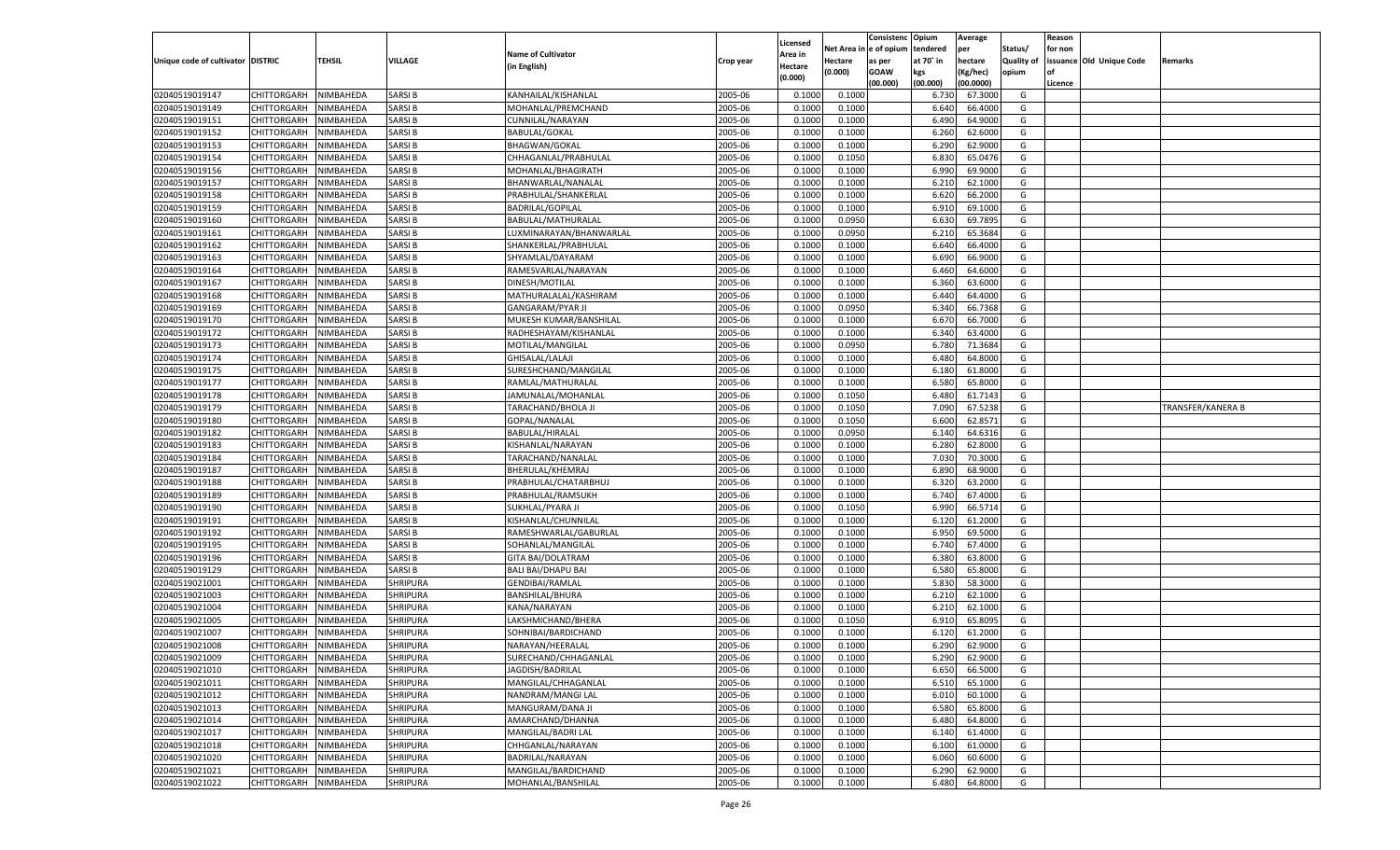|                                   |                            |                        |                          |                                          |                    |                    |                  | Consistenc    | Opium     | Average   |            | Reason  |                          |          |
|-----------------------------------|----------------------------|------------------------|--------------------------|------------------------------------------|--------------------|--------------------|------------------|---------------|-----------|-----------|------------|---------|--------------------------|----------|
|                                   |                            |                        |                          |                                          |                    | Licensed           | Net Area i       | n  e of opium | tendered  | per       | Status/    | for non |                          |          |
| Unique code of cultivator DISTRIC |                            | TEHSIL                 | VILLAGE                  | <b>Name of Cultivator</b>                | Crop year          | Area in            | Hectare          | as per        | at 70° in | hectare   | Quality of |         | issuance Old Unique Code | Remarks  |
|                                   |                            |                        |                          | (in English)                             |                    | Hectare<br>(0.000) | (0.000)          | <b>GOAW</b>   | kgs       | (Kg/hec)  | opium      |         |                          |          |
|                                   |                            |                        |                          |                                          |                    |                    |                  | (00.000)      | (00.000)  | (00.0000) |            | Licence |                          |          |
| 02040519021023                    | CHITTORGARH                | NIMBAHEDA              | <b>SHRIPURA</b>          | KISHANLAL/GHASI                          | 2005-06            | 0.1000             | 0.1000           |               | 6.770     | 67.7000   | G          |         |                          |          |
| 02040519021024                    | CHITTORGARH                | NIMBAHEDA              | SHRIPURA                 | MOHANLAL/GORILAL                         | 2005-06            | 0.1000             | 0.1000           |               | 6.560     | 65.6000   | G          |         |                          |          |
| 02040519021025                    | CHITTORGARH                | NIMBAHEDA              | <b>SHRIPURA</b>          | RAM PYARI/BHERU LAL                      | 2005-06            | 0.1000             | 0.1000           |               | 6.640     | 66.4000   | G          |         |                          |          |
| 02040519021026                    | CHITTORGARH                | NIMBAHEDA              | <b>SHRIPURA</b>          | BHERULAL/HEERALAL                        | 2005-06            | 0.1000             | 0.1000           |               | 6.400     | 64.0000   | G          |         |                          |          |
| 02040519021027                    | CHITTORGARH                | NIMBAHEDA              | SHRIPURA                 | <b>BADRI LAL/SHRI LAL</b>                | 2005-06            | 0.1000             | 0.1000           |               | 6.540     | 65.4000   | G          |         |                          |          |
| 02040519021030                    | CHITTORGARH                | NIMBAHEDA              | SHRIPURA                 | BHERULAL/KANHAIYALAL                     | 2005-06            | 0.1000             | 0.1000           |               | 6.430     | 64.3000   | G          |         |                          |          |
| 02040519021031                    | CHITTORGARH                | NIMBAHEDA              | <b>SHRIPURA</b>          | LABHCHNAD/BHANWARLAL                     | 2005-06            | 0.1000             | 0.1000           |               | 6.350     | 63.5000   | G          |         |                          |          |
| 02040519021033                    | CHITTORGARH                | NIMBAHEDA              | <b>SHRIPURA</b>          | MANGILAL/NATHU JI                        | 2005-06            | 0.1000             | 0.1000           |               | 6.230     | 62.3000   | G          |         |                          |          |
| 02040519021034                    | CHITTORGARH                | NIMBAHEDA              | SHRIPURA                 | KALURAM/NANA JI CHAMAR                   | 2005-06            | 0.1000             | 0.1000           |               | 6.060     | 60.6000   | G          |         |                          |          |
| 02040519021035                    | CHITTORGARH                | NIMBAHEDA              | SHRIPURA                 | KAMLA BAI/TARACHAND JI                   | 2005-06            | 0.1000             | 0.1000           |               | 6.230     | 62.3000   | G          |         |                          |          |
| 02040519021036                    | CHITTORGARH                | NIMBAHEDA              | <b>SHRIPURA</b>          | RAMESH/JALAM JI                          | 2005-06            | 0.1000             | 0.1000           |               | 6.690     | 66.9000   | G          |         |                          |          |
| 02040519021037                    | CHITTORGARH                | NIMBAHEDA              | <b>SHRIPURA</b>          | MATHURALAL/PANNALAL                      | 2005-06            | 0.1000             | 0.1000           |               | 6.190     | 61.9000   | G          |         |                          |          |
| 02040519021040                    | CHITTORGARH                | NIMBAHEDA              | SHRIPURA                 | DAMORLAL/BANSHILAL                       | 2005-06            | 0.1000             | 0.1000           |               | 6.27      | 62.7000   | G          |         |                          |          |
| 02040519021041                    | CHITTORGARH                | NIMBAHEDA              | SHRIPURA                 | KISHANLAL/BANSHILAL DHAKAD               | 2005-06            | 0.1000             | 0.1000           |               | 6.060     | 60.6000   | G          |         |                          |          |
| 02040519021043                    | CHITTORGARH                | NIMBAHEDA              | <b>SHRIPURA</b>          | JANI BAI/RATANLAL                        | 2005-06            | 0.1000             | 0.1050           |               | 6.860     | 65.3333   | G          |         |                          |          |
| 02040519021045                    | CHITTORGARH                | NIMBAHEDA              | SHRIPURA                 | KANI RAM/NATHU JI                        | 2005-06            | 0.1000             | 0.1000           |               | 6.270     | 62.7000   | G          |         |                          |          |
| 02040519021046                    | CHITTORGARH                | NIMBAHEDA              | <b>SHRIPURA</b>          | RUPLAL/NARAYAN JI DHAKAD                 | 2005-06            | 0.1000             | 0.1050           |               | 7.050     | 67.1429   | G          |         |                          |          |
| 02040519021047                    | CHITTORGARH                | NIMBAHEDA              | SHRIPURA                 | HIRALAL/CHUNNILAL DHAKAD                 | 2005-06            | 0.1000             | 0.1050           |               | 6.140     | 58.4762   | G          |         |                          |          |
| 02040519021048                    | CHITTORGARH                | NIMBAHEDA              | SHRIPURA                 | DOLATRAM/HEMRAJ DHAKAD                   | 2005-06            | 0.1000             | 0.1000           |               | 6.730     | 67.3000   | G          |         |                          |          |
| 02040519021049                    | CHITTORGARH                | NIMBAHEDA              | SHRIPURA                 | KUKA/DHANNA                              | 2005-06            | 0.1000             | 0.1000           |               | 6.400     | 64.0000   | G          |         |                          |          |
| 02040519021050                    | CHITTORGARH                | NIMBAHEDA              | <b>SHRIPURA</b>          | SHANKARLAL/NATHULAL                      | 2005-06            | 0.1000             | 0.1000           |               | 6.430     | 64.3000   | G          |         |                          |          |
| 02040519021051                    | CHITTORGARH                | NIMBAHEDA              | SHRIPURA                 | BHERULAL/NATHULAL                        | 2005-06            | 0.1000             | 0.1050           |               | 6.920     | 65.9048   | G          |         |                          |          |
| 02040519021052                    | CHITTORGARH                | NIMBAHEDA              | SHRIPURA                 | SOHANLAL/NATHURAM                        | 2005-06            | 0.1000             | 0.1000           |               | 6.260     | 62.6000   | G          |         |                          |          |
| 02040519021053                    | CHITTORGARH                | NIMBAHEDA              | SHRIPURA                 | JHECHAND/NATHURAM                        | 2005-06            | 0.1000             | 0.1000           |               | 6.510     | 65.1000   | G          |         |                          |          |
| 02040519021054                    | CHITTORGARH                | NIMBAHEDA              | <b>SHRIPURA</b>          | SHOBHALAL/KUKA                           | 2005-06            | 0.1000             | 0.1000           |               | 6.200     | 62.0000   | G          |         |                          |          |
| 02040519021055                    | CHITTORGARH                | NIMBAHEDA              | SHRIPURA                 | MHDANLAL/SOBHALAL                        | 2005-06            | 0.1000             | 0.1000           |               | 6.100     | 61.0000   | G          |         | 02040519010329           | TRANSFER |
| 02040519022001                    | CHITTORGARH                | NIMBAHEDA              | VENIPURIYA               | MANGIBAI/SUKHLAL                         | 2005-06            | 0.1000             | 0.0950           |               | 6.500     | 68.4211   | G          |         |                          |          |
| 02040519022002                    | CHITTORGARH                | NIMBAHEDA              | VENIPURIYA               | HEERALAL/KASHIRAM                        | 2005-06            | 0.1000             | 0.1000           |               | 6.620     | 66.2000   | G          |         |                          |          |
| 02040519022003                    | CHITTORGARH                | NIMBAHEDA              | VENIPURIYA               | MOTILAL/NANDA                            | 2005-06            | 0.1000             | 0.1000           |               | 6.200     | 62.0000   | G          |         |                          |          |
| 02040519022004                    | CHITTORGARH                | NIMBAHEDA              | VENIPURIYA               | NANU BAI/JETMAL                          | 2005-06            | 0.1000             | 0.1000           |               | 6.700     | 67.0000   | G          |         |                          |          |
| 02040519022005                    | CHITTORGARH                | NIMBAHEDA              | VENIPURIYA               | GHISIBAI/MATHURALAL                      | 2005-06            | 0.1000             | 0.0950           |               | 6.620     | 69.6842   | G          |         |                          |          |
| 02040519022006                    | CHITTORGARH                | NIMBAHEDA              | VENIPURIYA               | NANALAL/KASHIRAM                         | 2005-06            | 0.1000             | 0.1000           |               | 6.080     | 60.8000   | G          |         |                          |          |
| 02040519022007                    | CHITTORGARH                | NIMBAHEDA              | VENIPURIYA               | DHAPUBAI/LAXMICHAND                      | 2005-06            | 0.1000             | 0.1000           |               | 6.210     | 62.1000   | G          |         |                          |          |
| 02040519022008                    | CHITTORGARH                | NIMBAHEDA              | VENIPURIYA               | MANGHI BAI/PARBHULAI                     | 2005-06            | 0.1000             | 0.1000           |               | 6.810     | 68.1000   | G          |         |                          |          |
| 02040519022009                    | CHITTORGARH                | NIMBAHEDA              | VENIPURIYA               | NATHULAL/BHAGIRTH                        | 2005-06            | 0.1000             | 0.0950           |               | 5.910     | 62.2105   | G          |         |                          |          |
| 02040519022010                    | CHITTORGARH                | NIMBAHEDA              | VENIPURIYA               | NARULAL/DHANRAJ                          | 2005-06            | 0.1000             | 0.1000           |               | 6.750     | 67.5000   | G          |         |                          |          |
| 02040519022011                    | CHITTORGARH                | NIMBAHEDA              | VENIPURIYA               | <b>BHAGWAN/GABUR</b>                     | 2005-06            | 0.1000             | 0.1000           |               | 6.770     | 67.7000   | G          |         |                          |          |
| 02040519022012                    | CHITTORGARH                | NIMBAHEDA              | VENIPURIYA               | SHAMLAL/BHAVARLAI                        | 2005-06            | 0.1000             | 0.1000           |               | 6.21      | 62.1000   | G          |         |                          |          |
| 02040519022013                    | CHITTORGARH                | NIMBAHEDA              | VENIPURIYA               | KASIRAM/NANDA                            | 2005-06            | 0.1000             | 0.1000           |               | 6.570     | 65.7000   | G          |         |                          |          |
| 02040519022014                    |                            |                        |                          |                                          | 2005-06            | 0.1000             |                  |               | 6.730     | 67.3000   | G          |         |                          |          |
| 02040519022015                    | CHITTORGARH                | NIMBAHEDA<br>NIMBAHEDA | VENIPURIYA<br>VENIPURIYA | <b>BOTLAL/GOGA</b><br>NANDLAL/JEETMAL    | 2005-06            | 0.1000             | 0.1000<br>0.1000 |               |           | 66.6000   | G          |         |                          |          |
| 02040519022016                    | CHITTORGARH                |                        |                          |                                          | 2005-06            | 0.1000             |                  |               | 6.660     |           | G          |         |                          |          |
|                                   | CHITTORGARH<br>CHITTORGARH | NIMBAHEDA<br>NIMBAHEDA | VENIPURIYA               | KASTURIBAI/NANDLAL                       |                    |                    | 0.1000           |               | 6.360     | 63.6000   |            |         |                          |          |
| 02040519022017                    |                            |                        | VENIPURIYA               | NANURAM/WARDA                            | 2005-06            | 0.1000             | 0.0950           |               | 6.300     | 66.3158   | G          |         |                          |          |
| 02040519022018                    | CHITTORGARH                | NIMBAHEDA              | VENIPURIYA               | PARBHU/MATHRALAI<br>KISHANLAL/BHANWARLAL | 2005-06<br>2005-06 | 0.1000             | 0.1000<br>0.0950 |               | 7.120     | 71.2000   | G          |         |                          |          |
| 02040519022020                    | CHITTORGARH                | NIMBAHEDA              | VENIPURIYA               |                                          |                    | 0.1000             |                  |               | 6.380     | 67.1579   | G          |         |                          |          |
| 02040519022021                    | CHITTORGARH NIMBAHEDA      |                        | VENIPURIYA               | CHHAGANLAL/GABUR                         | 2005-06            | 0.1000             | 0.0950           |               | 6.460     | 68.0000   | G          |         |                          |          |
| 02040519022022                    | <b>CHITTORGARH</b>         | NIMBAHEDA              | VENIPURIYA               | <b>GOPAL LAL/NANALAL</b>                 | 2005-06            | 0.1000             | 0.0950           |               | 6.420     | 67.5789   | G          |         |                          |          |
| 02040519022025                    | CHITTORGARH                | NIMBAHEDA              | VENIPURIYA               | FULCHAND/BHAGIRTH                        | 2005-06            | 0.1000             | 0.0950           |               | 6.170     | 64.9474   | G          |         |                          |          |
| 02040519022026                    | CHITTORGARH                | NIMBAHEDA              | VENIPURIYA               | KANHAIYALAL/HARIKISHAN                   | 2005-06            | 0.1000             | 0.1000           |               | 6.860     | 68.6000   | G          |         |                          |          |
| 02040519022027                    | <b>CHITTORGARH</b>         | NIMBAHEDA              | VENIPURIYA               | LABHCHAND/MATHRALAL                      | 2005-06            | 0.1000             | 0.1000           |               | 6.210     | 62.1000   | G          |         |                          |          |
| 02040519022029                    | CHITTORGARH                | NIMBAHEDA              | VENIPURIYA               | BANSHILAL/KHAYALILAL                     | 2005-06            | 0.1000             | 0.1000           |               | 6.750     | 67.5000   | G          |         |                          |          |
| 02040519022030                    | <b>CHITTORGARH</b>         | NIMBAHEDA              | VENIPURIYA               | NANALALAL/GOGAJI                         | 2005-06            | 0.1000             | 0.1000           |               | 6.950     | 69.5000   | G          |         |                          |          |
| 02040519022031                    | CHITTORGARH                | NIMBAHEDA              | VENIPURIYA               | CHHAGANL/GHEESA                          | 2005-06            | 0.1000             | 0.0950           |               | 6.310     | 66.4211   | G          |         |                          |          |
| 02040519022033                    | CHITTORGARH                | NIMBAHEDA              | VENIPURIYA               | RAMCHANDRA/MAYARAM                       | 2005-06            | 0.1000             | 0.0950           |               | 6.270     | 66.0000   | G          |         |                          |          |
| 02040519022035                    | <b>CHITTORGARH</b>         | NIMBAHEDA              | VENIPURIYA               | BHANWARLAL/HUKMICHAND                    | 2005-06            | 0.1000             | 0.0950           |               | 6.250     | 65.7895   | G          |         |                          |          |
| 02040519022037                    | <b>CHITTORGARH</b>         | NIMBAHEDA              | VENIPURIYA               | RAMLAL/BHANWARLAL                        | 2005-06            | 0.1000             | 0.0950           |               | 6.380     | 67.1579   | G          |         |                          |          |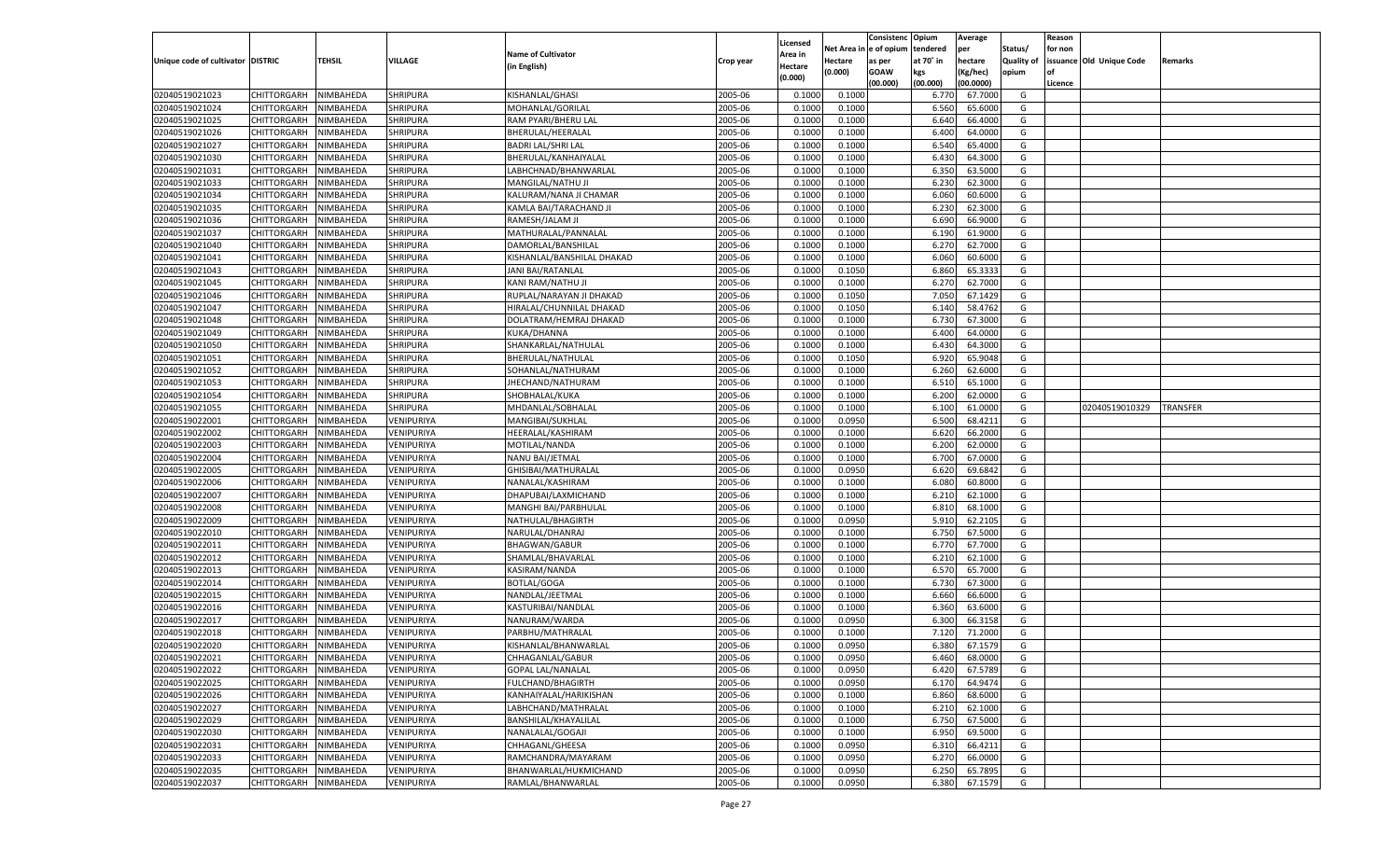|                                   |                       |                  |              |                           |           |          |            | Consistenc Opium |           | Average   |                   | Reason  |                          |                |
|-----------------------------------|-----------------------|------------------|--------------|---------------------------|-----------|----------|------------|------------------|-----------|-----------|-------------------|---------|--------------------------|----------------|
|                                   |                       |                  |              |                           |           | Licensed | Net Area i | n  e of opium    | tendered  | per       | Status/           | for non |                          |                |
| Unique code of cultivator DISTRIC |                       | <b>TEHSIL</b>    | VILLAGE      | <b>Name of Cultivator</b> | Crop year | \rea in  | Hectare    | as per           | at 70° in | hectare   | <b>Quality of</b> |         | issuance Old Unique Code | <b>Remarks</b> |
|                                   |                       |                  |              | (in English)              |           | Hectare  | (0.000)    | <b>GOAW</b>      | kgs       | (Kg/hec)  | opium             |         |                          |                |
|                                   |                       |                  |              |                           |           | (0.000)  |            | (00.000)         | (00.000)  | (00.0000) |                   | Licence |                          |                |
| 02040519022039                    | CHITTORGARH           | NIMBAHEDA        | VENIPURIYA   | MOOLCHAND/NATHURAM        | 2005-06   | 0.1000   | 0.1000     |                  | 6.760     | 67.6000   | G                 |         |                          |                |
| 02040519022040                    | CHITTORGARH           | NIMBAHEDA        | VENIPURIYA   | BALMUKAND/SHANKERLAL      | 2005-06   | 0.1000   | 0.1000     |                  | 6.480     | 64.8000   | G                 |         |                          |                |
| 02040519022043                    | CHITTORGARH           | NIMBAHEDA        | VENIPURIYA   | <b>BADRILAL/KAJOD</b>     | 2005-06   | 0.1000   | 0.1050     |                  | 6.760     | 64.3810   | G                 |         |                          |                |
| 02040519022046                    | CHITTORGARH           | NIMBAHEDA        | VENIPURIYA   | GHISALAL/BOTLAL           | 2005-06   | 0.1000   | 0.1000     |                  | 6.320     | 63.2000   | G                 |         |                          |                |
| 02040519022048                    | CHITTORGARH           | NIMBAHEDA        | VENIPURIYA   | SHANTILAL/BHANWARLAL      | 2005-06   | 0.1000   | 0.1000     |                  | 6.330     | 63.3000   | G                 |         |                          |                |
| 02040519022051                    | CHITTORGARH           | NIMBAHEDA        | VENIPURIYA   | MOOLCHAND/MATHURALAL      | 2005-06   | 0.1000   | 0.0950     |                  | 6.910     | 72.7368   | G                 |         |                          |                |
| 02040519022052                    | CHITTORGARH           | NIMBAHEDA        | VENIPURIYA   | LABHCHAND/MOTIRAM         | 2005-06   | 0.1000   | 0.0950     |                  | 6.020     | 63.3684   | G                 |         |                          |                |
| 02040519022053                    | CHITTORGARH           | NIMBAHEDA        | VENIPURIYA   | KALURAM/NANALAL           | 2005-06   | 0.1000   | 0.0950     |                  | 6.700     | 70.5263   | G                 |         |                          |                |
|                                   |                       |                  |              |                           |           |          |            |                  |           |           | G                 |         |                          |                |
| 02040519022054                    | CHITTORGARH           | NIMBAHEDA        | VENIPURIYA   | BHAGWANLAL/MANGILAL       | 2005-06   | 0.1000   | 0.0950     |                  | 6.080     | 64.0000   |                   |         |                          |                |
| 02040519022055                    | CHITTORGARH           | NIMBAHEDA        | VENIPURIYA   | <b>BHURI BAI/BADRILAL</b> | 2005-06   | 0.1000   | 0.1000     |                  | 6.060     | 60.6000   | G                 |         |                          |                |
| 02040519022036                    | CHITTORGARH           | NIMBAHEDA        | VENIPURIYA   | SHANTILAL/RAMNARAYAN      | 2005-06   | 0.1000   | 0.1000     |                  | 6.470     | 64.7000   | G                 |         |                          |                |
| 02040519023003                    | CHITTORGARH           | NIMBAHEDA        | AAJAMPURA    | RAMNARAYAN/JASRAJ         | 2005-06   | 0.1000   | 0.0950     |                  | 6.060     | 63.7895   | G                 |         |                          |                |
| 02040519023005                    | CHITTORGARH           | NIMBAHEDA        | AAJAMPURA    | DOLATRAM/FHETELAL         | 2005-06   | 0.1000   | 0.1000     |                  | 2.900     | 29.0000   | - 1               | 02      |                          |                |
| 02040519023007                    | CHITTORGARH           | NIMBAHEDA        | AAJAMPURA    | DOLATRAM/KHEMRAJ          | 2005-06   | 0.1000   | 0.1000     |                  | 6.840     | 68.4000   | G                 |         |                          |                |
| 02040519023008                    | CHITTORGARH           | NIMBAHEDA        | AAJAMPURA    | JASHRAJ/PRTHVIRAJ         | 2005-06   | 0.1000   | 0.1000     |                  | 4.070     | 40.7000   | - 1               | 02      |                          |                |
| 02040519023009                    | CHITTORGARH           | NIMBAHEDA        | AAJAMPURA    | SHIVNARAYAN/DOLATRAM      | 2005-06   | 0.1000   | 0.1000     |                  | 6.720     | 67.2000   | G                 |         |                          |                |
| 02040519023010                    | CHITTORGARH           | NIMBAHEDA        | AAJAMPURA    | SOBHALAL/NARAYAN          | 2005-06   | 0.1000   | 0.1000     |                  | 3.620     | 36.2000   | - 1               | 02      |                          |                |
| 02040519023013                    | CHITTORGARH           | NIMBAHEDA        | AAJAMPURA    | KALLABAI/RAMCHANDRA       | 2005-06   | 0.1000   | 0.1000     |                  | 6.020     | 60.2000   | G                 |         |                          |                |
| 02040519023014                    | CHITTORGARH           | NIMBAHEDA        | AAJAMPURA    | MNOHARSINGH/PRTHVIRAJ     | 2005-06   | 0.1000   | 0.1000     |                  | 4.450     | 44.5000   | - 1               | 02      |                          |                |
| 02040519023016                    | CHITTORGARH           | NIMBAHEDA        | AAJAMPURA    | GOPAL/RAMLAL              | 2005-06   | 0.1000   | 0.1000     |                  | 6.540     | 65.4000   | G                 |         |                          |                |
| 02040519023017                    | CHITTORGARH           | NIMBAHEDA        | AAJAMPURA    | MNOHARSINGH/SHRILAL       | 2005-06   | 0.1000   | 0.1000     |                  | 6.010     | 60.1000   | G                 |         |                          |                |
| 02040519025002                    | CHITTORGARH           | NIMBAHEDA        | ARNIYAJOSI-A | BHANWARLAL/TARACHAND      | 2005-06   | 0.1000   | 0.1000     |                  | 5.700     | 57.0000   | G                 |         |                          |                |
| 02040519025003                    | CHITTORGARH           | NIMBAHEDA        | ARNIYAJOSI-A | OUNKARLAL/BHURALAL        | 2005-06   | 0.1000   | 0.1000     |                  | 5.840     | 58.4000   | G                 |         |                          |                |
| 02040519025004                    | CHITTORGARH           | NIMBAHEDA        | ARNIYAJOSI-A | CHAGANLAL/PYARA           | 2005-06   | 0.1000   | 0.1000     |                  | 5.690     | 56.9000   | G                 | 05      |                          |                |
| 02040519025005                    | CHITTORGARH           | NIMBAHEDA        | ARNIYAJOSI-A | PARBHULAL/KALU            | 2005-06   | 0.1000   | 0.1000     |                  | 6.180     | 61.8000   | G                 |         |                          |                |
| 02040519025007                    | CHITTORGARH           | NIMBAHEDA        | ARNIYAJOSI-A | MANGILAL/MOHANLAL         | 2005-06   | 0.1000   | 0.1000     |                  | 5.910     | 59.1000   | G                 |         |                          |                |
| 02040519025009                    | CHITTORGARH           | NIMBAHEDA        | ARNIYAJOSI-A | HEERALAL/BHANWARLAL       | 2005-06   | 0.1000   | 0.1000     |                  | 5.760     | 57.6000   | G                 |         |                          |                |
| 02040519025010                    | CHITTORGARH           | NIMBAHEDA        | ARNIYAJOSI-A | DALLUBAI/BHANWARLAL       | 2005-06   | 0.1000   | 0.1000     |                  | 5.720     | 57.2000   | G                 |         |                          |                |
| 02040519025012                    | CHITTORGARH           | NIMBAHEDA        | ARNIYAJOSI-A | MANGILAL/PYARA            | 2005-06   | 0.1000   | 0.1000     |                  | 5.900     | 59.0000   | G                 |         |                          |                |
|                                   |                       |                  |              |                           | 2005-06   |          |            |                  |           |           | G                 |         |                          |                |
| 02040519025015                    | CHITTORGARH           | NIMBAHEDA        | ARNIYAJOSI-A | NANALAL/SHANKARLAL        |           | 0.1000   | 0.1050     |                  | 6.760     | 64.3810   |                   |         |                          |                |
| 02040519025016                    | CHITTORGARH           | NIMBAHEDA        | ARNIYAJOSI-A | KASIBAI/BHERULAL          | 2005-06   | 0.1000   | 0.1000     |                  | 5.860     | 58.6000   | G                 |         |                          |                |
| 02040519025017                    | CHITTORGARH           | NIMBAHEDA        | ARNIYAJOSI-A | CHTRBHJ/MEGRAJ            | 2005-06   | 0.1000   | 0.1000     |                  | 5.750     | 57.5000   | G                 |         |                          |                |
| 02040519025019                    | CHITTORGARH           | NIMBAHEDA        | ARNIYAJOSI-A | CHAMPALAL/BADRILAL        | 2005-06   | 0.1000   | 0.1050     |                  | 5.940     | 56.5714   | G                 | 05      |                          |                |
| 02040519025021                    | CHITTORGARH           | NIMBAHEDA        | ARNIYAJOSI-A | NANALAL/KASIRAM           | 2005-06   | 0.1000   | 0.1000     |                  | 5.750     | 57.5000   | G                 |         |                          |                |
| 02040519025023                    | CHITTORGARH           | NIMBAHEDA        | ARNIYAJOSI-A | BANSILAL/BHAGVANLAL       | 2005-06   | 0.1000   | 0.1000     |                  | 5.850     | 58.5000   | G                 |         |                          |                |
| 02040519025024                    | CHITTORGARH           | NIMBAHEDA        | ARNIYAJOSI-A | DANNA/PEMA                | 2005-06   | 0.1000   | 0.1000     |                  | 5.900     | 59.0000   | G                 |         |                          |                |
| 02040519025025                    | CHITTORGARH           | NIMBAHEDA        | ARNIYAJOSI-A | NANALAL/GOKEL             | 2005-06   | 0.1000   | 0.0950     |                  | 5.490     | 57.7895   | G                 |         |                          |                |
| 02040519025027                    | CHITTORGARH           | NIMBAHEDA        | ARNIYAJOSI-A | BABRULAL/PANNALAL         | 2005-06   | 0.1000   | 0.1000     |                  | 5.820     | 58.2000   | G                 |         |                          |                |
| 02040519025028                    | CHITTORGARH           | NIMBAHEDA        | ARNIYAJOSI-A | RADHESHYAM/DOLATRAM       | 2005-06   | 0.1000   | 0.1000     |                  | 5.740     | 57.4000   | G                 |         |                          |                |
| 02040519025039                    | CHITTORGARH           | NIMBAHEDA        | ARNIYAJOSI-A | NIRBHERAM/PARBHULAL       | 2005-06   | 0.1000   | 0.1000     |                  | 6.180     | 61.8000   | G                 |         |                          |                |
| 02040519025040                    | CHITTORGARH           | NIMBAHEDA        | ARNIYAJOSI-A | BABRULAL/BHERULAL         | 2005-06   | 0.1000   | 0.1000     |                  | 5.800     | 58.0000   | G                 |         |                          |                |
| 02040519025041                    | CHITTORGARH           | NIMBAHEDA        | ARNIYAJOSI-A | JAGNNATH/GOPILAL          | 2005-06   | 0.1000   | 0.1050     |                  | 5.980     | 56.9524   | G                 | 05      |                          |                |
| 02040519025044                    | CHITTORGARH           | NIMBAHEDA        | ARNIYAJOSI-A | SUKHLAL/PANNALAL          | 2005-06   | 0.1000   | 0.1000     |                  | 5.630     | 56.3000   | G                 | 05      |                          |                |
| 02040519025046                    | CHITTORGARH           | NIMBAHEDA        | ARNIYAJOSI-A | PARBHULAL/NANDA           | 2005-06   | 0.1000   | 0.1000     |                  | 5.680     | 56.8000   | G                 | 05      |                          |                |
| 02040519025047                    | CHITTORGARH           | NIMBAHEDA        | ARNIYAJOSI-A | SHAMBHULAL/MANGILAL       | 2005-06   | 0.1000   | 0.1000     |                  | 5.970     | 59.7000   | G                 |         |                          |                |
| 02040519025049                    | CHITTORGARH NIMBAHEDA |                  | ARNIYAJOSI-A | PARBHULAL/GANGARAM        | 2005-06   | 0.1000   | 0.0950     |                  | 5.540     | 58.3158   | G                 |         |                          |                |
| 02040519025051                    | CHITTORGARH           | NIMBAHEDA        | ARNIYAJOSI-B | BHAGVANLAL/DEVRAM         | 2005-06   | 0.1000   | 0.0950     |                  | 6.170     | 64.9474   | G                 |         |                          |                |
| 02040519025052                    | CHITTORGARH           | NIMBAHEDA        | ARNIYAJOSI-B | DEVNARAYAN/TULSIRAM       | 2005-06   | 0.1000   | 0.0950     |                  | 5.480     | 57.6842   | G                 |         |                          |                |
| 02040519025053                    | <b>CHITTORGARH</b>    | NIMBAHEDA        | ARNIYAJOSI-B | BANSILAL/GOPAL            | 2005-06   | 0.1000   | 0.0950     |                  | 5.410     | 56.9474   | G                 | 05      |                          |                |
| 02040519025054                    | <b>CHITTORGARH</b>    | NIMBAHEDA        | ARNIYAJOSI-B | FAKIRCHAND/MAGNA          | 2005-06   | 0.1000   | 0.1000     |                  | 5.700     | 57.0000   | G                 | 05      |                          |                |
| 02040519025055                    | <b>CHITTORGARH</b>    | NIMBAHEDA        | ARNIYAJOSI-B | HEERALAL/PYARCHAND        | 2005-06   | 0.1000   | 0.0950     |                  | 5.940     | 62.5263   | G                 |         |                          |                |
| 02040519025056                    | CHITTORGARH           | NIMBAHEDA        | ARNIYAJOSI-B | HEERALAL/KHEMRAJ          | 2005-06   | 0.1000   | 0.1000     |                  | 3.670     | 36.7000   | G                 | 04      |                          |                |
| 02040519025057                    | <b>CHITTORGARH</b>    | NIMBAHEDA        | ARNIYAJOSI-B | SANTIBAI/BADRILAL         | 2005-06   | 0.1000   | 0.1000     |                  | 5.740     | 57.4000   | G                 |         |                          |                |
| 02040519025059                    | <b>CHITTORGARH</b>    | NIMBAHEDA        | ARNIYAJOSI-B | HARISHANKAR/PYARCHAND     | 2005-06   | 0.1000   | 0.0950     |                  | 6.020     | 63.3684   | G                 |         |                          |                |
| 02040519025062                    | <b>CHITTORGARH</b>    |                  | ARNIYAJOSI-B | POKERLAL/RATANA           | 2005-06   |          | 0.1000     |                  |           | 57.0000   | G                 |         |                          |                |
|                                   |                       | NIMBAHEDA        |              |                           |           | 0.1000   |            |                  | 5.700     |           |                   | 05      |                          |                |
| 02040519025063                    | CHITTORGARH           | <b>NIMBAHEDA</b> | ARNIYAJOSI-B | MOTI/PANNA                | 2005-06   | 0.1000   | 0.1000     |                  | 6.340     | 63.4000   | G                 |         |                          |                |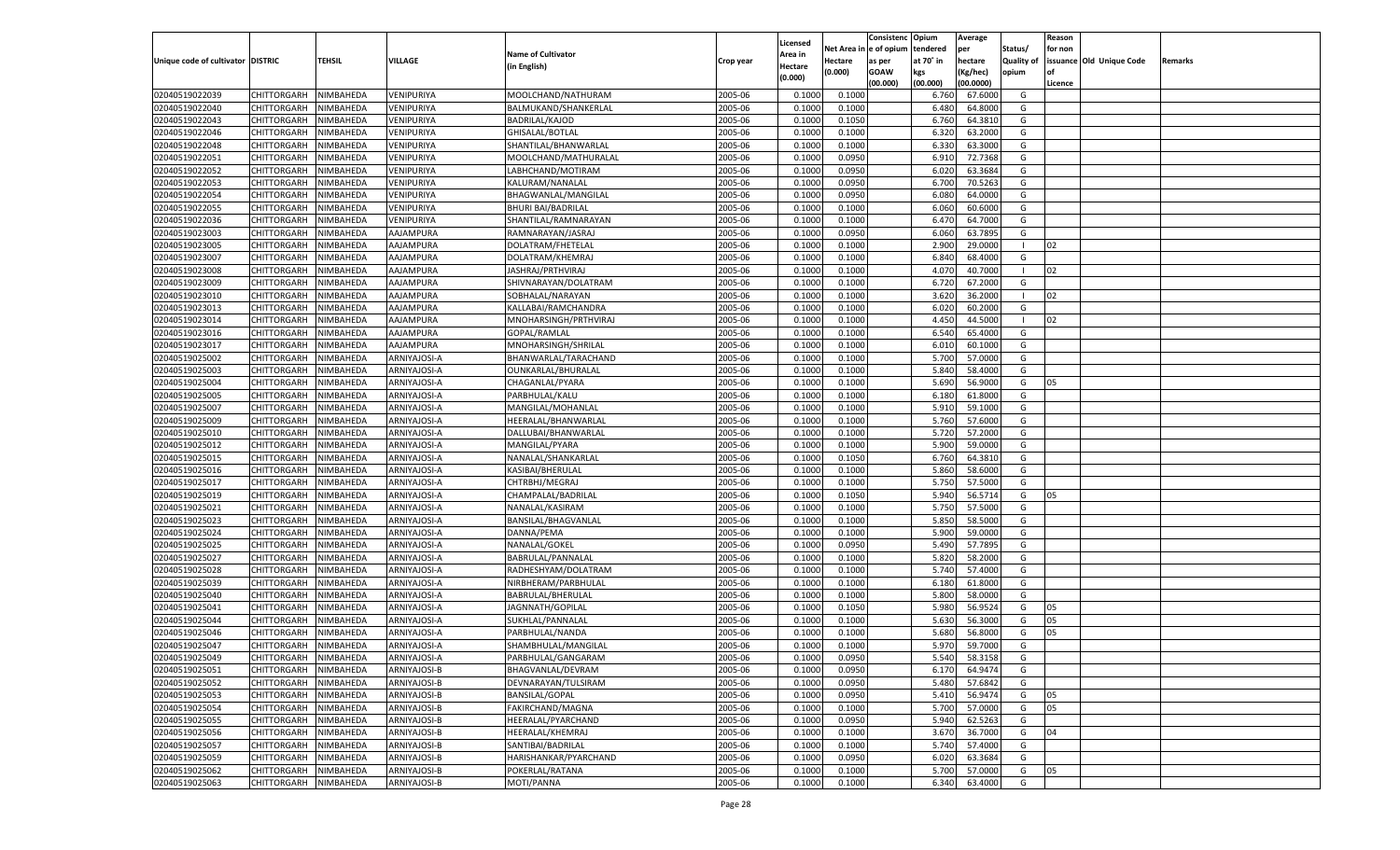|                                   |                       |               |              |                           |           |                           |          | Consistenc  | Opium     | Average   |                   | Reason  |                          |         |
|-----------------------------------|-----------------------|---------------|--------------|---------------------------|-----------|---------------------------|----------|-------------|-----------|-----------|-------------------|---------|--------------------------|---------|
|                                   |                       |               |              | <b>Name of Cultivator</b> |           | Licensed                  | Net Area | e of opium  | tendered  | per       | Status/           | for non |                          |         |
| Unique code of cultivator DISTRIC |                       | <b>TEHSIL</b> | VILLAGE      | (in English)              | Crop year | <b>Area in</b><br>Hectare | Hectare  | as per      | at 70° in | hectare   | <b>Quality of</b> |         | issuance Old Unique Code | Remarks |
|                                   |                       |               |              |                           |           | (0.000)                   | (0.000)  | <b>GOAW</b> | kgs       | (Kg/hec)  | opium             |         |                          |         |
|                                   |                       |               |              |                           |           |                           |          | (00.000)    | (00.000)  | (00.0000) |                   | Licence |                          |         |
| 02040519025065                    | CHITTORGARH           | NIMBAHEDA     | ARNIYAJOSI-B | NANALAL/KHEMA             | 2005-06   | 0.1000                    | 0.1000   |             | 5.820     | 58.2000   | G                 |         |                          |         |
| 02040519025071                    | CHITTORGARH           | NIMBAHEDA     | ARNIYAJOSI-B | NATHULAL/NARAYAN          | 2005-06   | 0.1000                    | 0.1000   |             | 1.660     | 16.6000   | G                 | 04      |                          |         |
| 02040519025073                    | CHITTORGARH           | NIMBAHEDA     | ARNIYAJOSI-B | NATHULAL/HEERALAL         | 2005-06   | 0.1000                    | 0.1000   |             | 5.840     | 58.4000   | G                 |         |                          |         |
| 02040519025075                    | CHITTORGARH           | NIMBAHEDA     | ARNIYAJOSI-B | RAMLAL/CUNNILAL           | 2005-06   | 0.1000                    | 0.1000   |             | 5.930     | 59.3000   | G                 |         |                          |         |
| 02040519025079                    | CHITTORGARH           | NIMBAHEDA     | ARNIYAJOSI-B | AMBHABAI/BHANWARLAL       | 2005-06   | 0.1000                    | 0.1000   |             | 3.410     | 34.1000   | G                 | 04      |                          |         |
| 02040519025080                    | CHITTORGARH           | NIMBAHEDA     | ARNIYAJOSI-B | GORILAL/KHEMRAJ           | 2005-06   | 0.1000                    | 0.0950   |             | 5.840     | 61.4737   | G                 |         |                          |         |
| 02040519025082                    | CHITTORGARH           | NIMBAHEDA     | ARNIYAJOSI-B | GOPALLAL/HEERALAI         | 2005-06   | 0.1000                    | 0.1000   |             | 6.590     | 65.9000   | G                 |         |                          |         |
| 02040519025084                    | CHITTORGARH           | NIMBAHEDA     | ARNIYAJOSI-B | NANDKISOR/KHEMRAJ         | 2005-06   | 0.1000                    | 0.0950   |             | 6.010     | 63.2632   | G                 |         |                          |         |
| 02040519025085                    | CHITTORGARH           | NIMBAHEDA     | ARNIYAJOSI-B | HEERALAL/CUNNILAL         | 2005-06   | 0.1000                    | 0.0950   |             | 5.490     | 57.7895   | G                 |         |                          |         |
| 02040519025087                    | CHITTORGARH           | NIMBAHEDA     | ARNIYAJOSI-B | BANSIDAS/PYARDAS          | 2005-06   | 0.1000                    | 0.1000   |             | 5.870     | 58.7000   | G                 |         |                          |         |
| 02040519025091                    | CHITTORGARH           | NIMBAHEDA     | ARNIYAJOSI-B | PARBHULAL/RATANA          | 2005-06   | 0.1000                    | 0.0950   |             | 3.930     | 41.3684   | G                 | 04      |                          |         |
| 02040519025097                    | CHITTORGARH           | NIMBAHEDA     | ARNIYAJOSI-B | MANGILAL/POKER            | 2005-06   | 0.1000                    | 0.1000   |             | 5.610     | 56.1000   | G                 | 05      |                          |         |
| 02040519025098                    | CHITTORGARH           | NIMBAHEDA     | ARNIYAJOSI-B | KISHANLAL/DEVRAM          | 2005-06   | 0.1000                    | 0.0950   |             | 3.17      | 33.3684   | G                 | 04      |                          |         |
| 02040519025101                    | CHITTORGARH           | NIMBAHEDA     | ARNIYAJOSI-B | BANSILAL/HEERALAL         | 2005-06   | 0.1000                    | 0.1000   |             | 5.810     | 58.1000   | G                 |         |                          |         |
| 02040519025107                    | CHITTORGARH           | NIMBAHEDA     | ARNIYAJOSI-B | MANNALAL/DEVRAM           | 2005-06   | 0.1000                    | 0.0950   |             | 6.200     | 65.2632   | G                 |         |                          |         |
| 02040519025108                    | CHITTORGARH           | NIMBAHEDA     | ARNIYAJOSI-B | SHANKARLAL/MOTILAL        | 2005-06   | 0.1000                    | 0.0950   |             | 5.830     | 61.3684   | G                 |         |                          |         |
| 02040519025110                    | CHITTORGARH           | NIMBAHEDA     | ARNIYAJOSI-A | BHAGIRTH/DOLATRAM         | 2005-06   | 0.1000                    | 0.1000   |             | 5.960     | 59.6000   | G                 |         |                          |         |
| 02040519025111                    | CHITTORGARH           | NIMBAHEDA     | ARNIYAJOSI-A | MOTILAL/POKHERJI          | 2005-06   | 0.1000                    | 0.1000   |             | 6.77      | 67.7000   | G                 |         |                          |         |
| 02040519026001                    | CHITTORGARH           | NIMBAHEDA     | ARNODA-A     | PURANMAL/BHAGIRTH         | 2005-06   | 0.1000                    | 0.1000   |             | 6.880     | 68.8000   | G                 |         |                          |         |
| 02040519026002                    | CHITTORGARH           | NIMBAHEDA     | ARNODA-A     | BHOLIRAM/SHAMBHULAL       | 2005-06   | 0.1000                    | 0.1000   |             | 6.690     | 66.9000   | G                 |         |                          |         |
| 02040519026003                    | CHITTORGARH           | NIMBAHEDA     | ARNODA-A     | AMRTHRAM/BHAGIRTH         | 2005-06   | 0.1000                    | 0.0950   |             | 5.570     | 58.6316   | G                 |         |                          |         |
| 02040519026004                    | CHITTORGARH           | NIMBAHEDA     | ARNODA-A     | RAMESVARLAL/NANDRAM       | 2005-06   | 0.1000                    | 0.1000   |             | 6.260     | 62.6000   | G                 |         |                          |         |
| 02040519026007                    | CHITTORGARH           | NIMBAHEDA     | ARNODA-A     | MANGILAL/HUKMICHAND       | 2005-06   | 0.1000                    | 0.1000   |             | 5.760     | 57.6000   | G                 |         |                          |         |
| 02040519026008                    | CHITTORGARH           | NIMBAHEDA     | ARNODA-A     | PUSHKAR/NANDLAL           | 2005-06   | 0.1000                    | 0.1000   |             | 6.500     | 65.0000   | G                 |         |                          |         |
| 02040519026009                    | CHITTORGARH           | NIMBAHEDA     | ARNODA-A     | <b>BANSILAL/BHOTHLAI</b>  | 2005-06   | 0.1000                    | 0.1000   |             | 6.970     | 69.7000   | G                 |         |                          |         |
| 02040519026010                    | CHITTORGARH           | NIMBAHEDA     | ARNODA-A     | DEVRAM/KISHANLAL          | 2005-06   | 0.1000                    | 0.1000   |             | 6.520     | 65.2000   | G                 |         |                          |         |
| 02040519026011                    | CHITTORGARH           | NIMBAHEDA     | ARNODA-A     | SATEYENARAYAN/CUNNILAL    | 2005-06   | 0.1000                    | 0.1050   |             | 7.110     | 67.7143   | G                 |         |                          |         |
| 02040519026012                    | CHITTORGARH           | NIMBAHEDA     | ARNODA-A     | BADRILAL/HEMRAJ           | 2005-06   | 0.1000                    | 0.0950   |             | 6.730     | 70.8421   | G                 |         |                          |         |
| 02040519026013                    | CHITTORGARH           | NIMBAHEDA     | ARNODA-A     | GANGARAM/VENAGUJAR        | 2005-06   | 0.1000                    | 0.1000   |             | 6.730     | 67.3000   | G                 |         |                          |         |
| 02040519026014                    | CHITTORGARH           | NIMBAHEDA     | ARNODA-A     | UDHA/KALU                 | 2005-06   | 0.1000                    | 0.1000   |             | 6.680     | 66.8000   | G                 |         |                          |         |
| 02040519026015                    | CHITTORGARH           | NIMBAHEDA     | ARNODA-A     | BABULAL/MANGILAL          | 2005-06   | 0.1000                    | 0.1000   |             | 6.880     | 68.8000   | G                 |         |                          |         |
| 02040519026016                    | CHITTORGARH           | NIMBAHEDA     | ARNODA-A     | BHAGVATIPARSADH/BHERULAL  | 2005-06   | 0.1000                    | 0.1000   |             | 6.460     | 64.6000   | G                 |         |                          |         |
| 02040519026017                    | CHITTORGARH           | NIMBAHEDA     | ARNODA-A     | NATHULAL/MADHO            | 2005-06   | 0.1000                    | 0.1000   |             | 6.630     | 66.3000   | G                 |         |                          |         |
| 02040519026019                    | CHITTORGARH           | NIMBAHEDA     | ARNODA-A     | RAMPARSADH/MOTIRAM        | 2005-06   | 0.1000                    | 0.1050   |             | 6.750     | 64.285    | G                 |         |                          |         |
| 02040519026020                    | CHITTORGARH           | NIMBAHEDA     | ARNODA-A     | BHAGVATIBAI/GISALAL       | 2005-06   | 0.1000                    | 0.1000   |             | 6.370     | 63.7000   | G                 |         |                          |         |
| 02040519026022                    | CHITTORGARH           | NIMBAHEDA     | ARNODA-A     | MANGILAL/PYARCHAND        | 2005-06   | 0.1000                    | 0.1000   |             | 6.780     | 67.8000   | G                 |         |                          |         |
| 02040519026023                    | CHITTORGARH           | NIMBAHEDA     | ARNODA-A     | DEVILAL/NARAYAN           | 2005-06   | 0.1000                    | 0.1000   |             | 5.790     | 57.9000   | G                 |         |                          |         |
| 02040519026025                    | CHITTORGARH           | NIMBAHEDA     | ARNODA-A     | NARAYAN/GISALAL           | 2005-06   | 0.1000                    | 0.1000   |             | 5.790     | 57.9000   | G                 |         |                          |         |
| 02040519026026                    | CHITTORGARH           | NIMBAHEDA     | ARNODA-A     | GISALAL/NANDA             | 2005-06   | 0.1000                    | 0.1000   |             | 5.970     | 59.7000   | G                 |         |                          |         |
| 02040519026028                    | CHITTORGARH           | NIMBAHEDA     | ARNODA-A     | JANKILAL/GANGARAM         | 2005-06   | 0.1000                    | 0.1000   |             | 5.900     | 59.0000   | G                 |         |                          |         |
| 02040519026029                    | CHITTORGARH           | NIMBAHEDA     | ARNODA-A     | BHERULAL/NARAYAN          | 2005-06   | 0.1000                    | 0.1000   |             | 5.800     | 58.0000   | G                 |         |                          |         |
| 02040519026030                    | CHITTORGARH           | NIMBAHEDA     | ARNODA-A     | PURANMAL/GULABH           | 2005-06   | 0.1000                    | 0.0950   |             | 6.250     | 65.7895   | G                 |         |                          |         |
| 02040519026031                    | CHITTORGARH           | NIMBAHEDA     | ARNODA-A     | PRTHVIRAJ/RADHU           | 2005-06   | 0.1000                    | 0.1000   |             | 6.460     | 64.6000   | G                 |         |                          |         |
| 02040519026032                    | CHITTORGARH           | NIMBAHEDA     | ARNODA-A     | RAMCHANDRA/HJARILAL       | 2005-06   | 0.1000                    | 0.1000   |             | 5.69      | 56.9000   | G                 |         |                          |         |
| 02040519026033                    |                       | NIMBAHEDA     | ARNODA-A     | CHAGANLAL/NARAYAN         | 2005-06   | 0.1000                    | 0.1000   |             | 6.200     | 62.0000   | G                 |         |                          |         |
|                                   | CHITTORGARH           |               |              |                           |           |                           |          |             |           |           |                   |         |                          |         |
| 02040519026034                    | CHITTORGARH NIMBAHEDA |               | ARNODA-A     | AMBHALAL/DEVRAJ           | 2005-06   | 0.1000                    | 0.1000   |             | 6.540     | 65.4000   | G                 |         |                          |         |
| 02040519026036                    | <b>CHITTORGARH</b>    | NIMBAHEDA     | ARNODA-A     | MANSUKH/HARIRAM           | 2005-06   | 0.1000                    | 0.1000   |             | 6.760     | 67.6000   | G                 |         |                          |         |
| 02040519026038                    | CHITTORGARH           | NIMBAHEDA     | ARNODA-A     | RAMCHANDRA/SHAMBHUKAK     | 2005-06   | 0.1000                    | 0.1000   |             | 6.660     | 66.6000   | G                 |         |                          |         |
| 02040519026039                    | <b>CHITTORGARH</b>    | NIMBAHEDA     | ARNODA-A     | SHAMBHULAL/BHUVANIRAM     | 2005-06   | 0.1000                    | 0.1050   |             | 6.440     | 61.3333   | G                 |         |                          |         |
| 02040519026042                    | <b>CHITTORGARH</b>    | NIMBAHEDA     | ARNODA-A     | RASHESHYAM/BHERULAL       | 2005-06   | 0.1000                    | 0.1000   |             | 6.460     | 64.6000   | G                 |         |                          |         |
| 02040519026045                    | <b>CHITTORGARH</b>    | NIMBAHEDA     | ARNODA-A     | BAGDIRAM/KALURAM          | 2005-06   | 0.1000                    | 0.1050   |             | 6.840     | 65.1429   | G                 |         |                          |         |
| 02040519026046                    | <b>CHITTORGARH</b>    | NIMBAHEDA     | ARNODA-A     | MODIRAM/PURANMAL          | 2005-06   | 0.1000                    | 0.1000   |             | 6.660     | 66.6000   | G                 |         |                          |         |
| 02040519026048                    | <b>CHITTORGARH</b>    | NIMBAHEDA     | ARNODA-A     | PARHLAD/KALURAM           | 2005-06   | 0.1000                    | 0.1000   |             | 5.640     | 56.4000   | G                 | 05      |                          |         |
| 02040519026049                    | <b>CHITTORGARH</b>    | NIMBAHEDA     | ARNODA-A     | KISHANDAS/RAMDAS          | 2005-06   | 0.1000                    | 0.1000   |             | 6.190     | 61.9000   | G                 |         |                          |         |
| 02040519026052                    | <b>CHITTORGARH</b>    | NIMBAHEDA     | ARNODA-A     | PARHLAD/BHERULAL          | 2005-06   | 0.1000                    | 0.0950   |             | 6.250     | 65.7895   | G                 |         |                          |         |
| 02040519026053                    | <b>CHITTORGARH</b>    | NIMBAHEDA     | ARNODA-A     | RAMCHANDRA/BHOTHLAL       | 2005-06   | 0.1000                    | 0.1000   |             | 6.690     | 66.9000   | G                 |         |                          |         |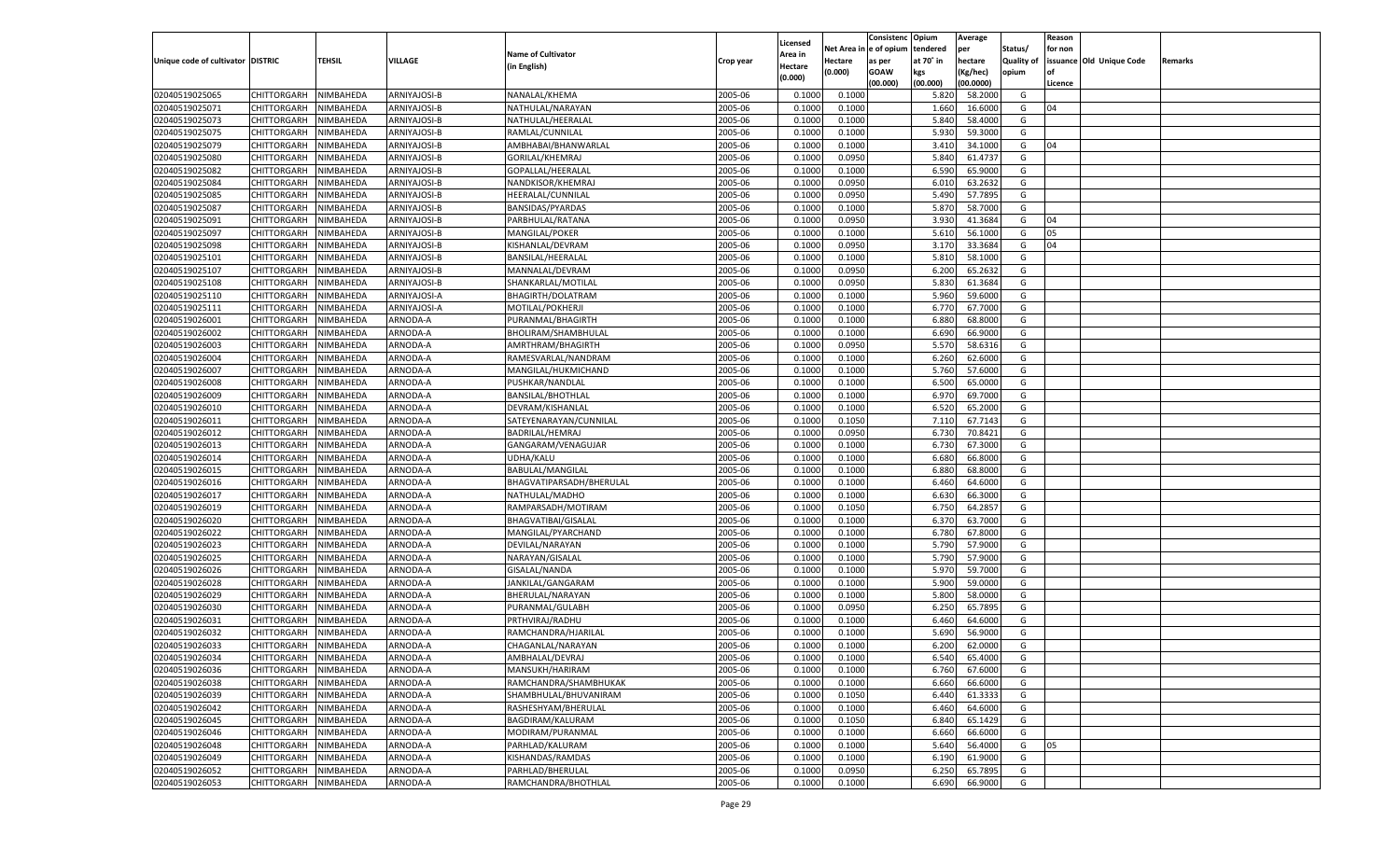|                                   |                       |               |          |                           |           |                    |            | Consistenc Opium |           | Average   |                   | Reason  |                          |                |
|-----------------------------------|-----------------------|---------------|----------|---------------------------|-----------|--------------------|------------|------------------|-----------|-----------|-------------------|---------|--------------------------|----------------|
|                                   |                       |               |          | <b>Name of Cultivator</b> |           | Licensed           | Net Area i | n  e of opium    | tendered  | per       | Status/           | for non |                          |                |
| Unique code of cultivator DISTRIC |                       | <b>TEHSIL</b> | VILLAGE  |                           | Crop year | \rea in            | Hectare    | as per           | at 70° in | hectare   | <b>Quality of</b> |         | issuance Old Unique Code | <b>Remarks</b> |
|                                   |                       |               |          | (in English)              |           | Hectare<br>(0.000) | (0.000)    | <b>GOAW</b>      | kgs       | (Kg/hec)  | opium             |         |                          |                |
|                                   |                       |               |          |                           |           |                    |            | (00.000)         | (00.000)  | (00.0000) |                   | Licence |                          |                |
| 02040519026054                    | CHITTORGARH           | NIMBAHEDA     | ARNODA-B | DINDAYAL/HUKMICHAND       | 2005-06   | 0.1000             | 0.1000     |                  | 5.700     | 57.000    | - 1               | 02      |                          |                |
| 02040519026055                    | CHITTORGARH           | NIMBAHEDA     | ARNODA-B | HUKMICHAND/CHTRBHUJ       | 2005-06   | 0.1000             | 0.1000     |                  | 6.580     | 65.8000   | G                 |         |                          |                |
| 02040519026056                    | CHITTORGARH           | NIMBAHEDA     | ARNODA-B | PUSKAR/JIVRAJ             | 2005-06   | 0.1000             | 0.1000     |                  | 6.150     | 61.5000   | G                 |         |                          |                |
| 02040519026057                    | CHITTORGARH           | NIMBAHEDA     | ARNODA-B | YUSUFH M./HEDARSHAHA      | 2005-06   | 0.1000             | 0.1000     |                  | 6.190     | 61.9000   | G                 |         |                          |                |
| 02040519026058                    | CHITTORGARH           | NIMBAHEDA     | ARNODA-B | NANDUBAI/DOLATRAM         | 2005-06   | 0.1000             | 0.0950     |                  | 6.160     | 64.8421   | G                 |         |                          |                |
| 02040519026062                    | CHITTORGARH           | NIMBAHEDA     | ARNODA-B | PERAMCHAND/MEGRAJ         | 2005-06   | 0.1000             | 0.1000     |                  | 6.210     | 62.1000   | G                 |         |                          |                |
| 02040519026063                    | CHITTORGARH           | NIMBAHEDA     | ARNODA-B | JAGDISH/KESARMAL          | 2005-06   | 0.1000             | 0.1000     |                  | 6.750     | 67.5000   | G                 |         |                          |                |
| 02040519026065                    | CHITTORGARH           | NIMBAHEDA     | ARNODA-B | CHAGANLAL/HARIRAM         | 2005-06   | 0.1000             | 0.1000     |                  | 6.67      | 66.7000   | G                 |         |                          |                |
| 02040519026066                    | CHITTORGARH           | NIMBAHEDA     | ARNODA-B | RUPLAL/KISHANLAL          | 2005-06   | 0.1000             | 0.1000     |                  | 6.030     | 60.3000   | G                 |         |                          |                |
| 02040519026067                    | CHITTORGARH           | NIMBAHEDA     | ARNODA-B | NATHU/NANDA               | 2005-06   | 0.1000             | 0.1050     |                  | 6.15      | 58.5714   | G                 |         |                          |                |
| 02040519026068                    | CHITTORGARH           | NIMBAHEDA     | ARNODA-B | ABDULKARIMSHA/NATHIBAI    | 2005-06   | 0.1000             | 0.1050     |                  | 5.940     | 56.5714   | G                 | 05      |                          |                |
| 02040519026069                    | CHITTORGARH           | NIMBAHEDA     | ARNODA-B | DEVRAJ/BARDA              | 2005-06   | 0.1000             | 0.0950     |                  | 5.610     | 59.0526   | G                 |         |                          |                |
| 02040519026070                    | CHITTORGARH           | NIMBAHEDA     | ARNODA-B | SALIMSHA/KASAMSHA         | 2005-06   | 0.1000             | 0.1000     |                  | 6.300     | 63.0000   | G                 |         |                          |                |
| 02040519026071                    | CHITTORGARH           | NIMBAHEDA     | ARNODA-B | DALURAM/CHAMPABAI         | 2005-06   | 0.1000             | 0.0950     |                  | 4.82      | 50.7368   | - 1               | 02      |                          |                |
| 02040519026073                    | CHITTORGARH           | NIMBAHEDA     | ARNODA-B | BHANWARLAL/KHEMRAJ        | 2005-06   | 0.1000             | 0.0950     |                  | 6.250     | 65.7895   | G                 |         |                          |                |
| 02040519026074                    | CHITTORGARH           | NIMBAHEDA     | ARNODA-B | DEVLAL/PYARCHAND          | 2005-06   | 0.1000             | 0.0950     |                  | 5.170     | 54.4211   | - 1               | 02      |                          |                |
| 02040519026075                    | CHITTORGARH           | NIMBAHEDA     | ARNODA-B | SHIVRAM/RAMBAX            | 2005-06   | 0.1000             | 0.1000     |                  | 6.470     | 64.7000   | G                 |         |                          |                |
| 02040519026076                    | CHITTORGARH           | NIMBAHEDA     | ARNODA-B | SEETARAM/PARSHRAM         | 2005-06   | 0.1000             | 0.0950     |                  | 6.200     | 65.2632   | G                 |         |                          |                |
| 02040519026077                    | CHITTORGARH           | NIMBAHEDA     | ARNODA-B | BHUVANIRAM/PYARCHAND      | 2005-06   | 0.1000             | 0.1000     |                  | 6.310     | 63.1000   | G                 |         |                          |                |
| 02040519026078                    | CHITTORGARH           | NIMBAHEDA     | ARNODA-B | HEERALAL/NARAYAN          | 2005-06   | 0.1000             | 0.1000     |                  | 5.860     | 58.6000   | G                 |         |                          |                |
| 02040519026079                    | CHITTORGARH           | NIMBAHEDA     | ARNODA-B | MOHANLAL/KESARIMAL        | 2005-06   | 0.1000             | 0.0900     |                  | 6.250     | 69.4444   | G                 |         |                          |                |
| 02040519026080                    | CHITTORGARH           | NIMBAHEDA     | ARNODA-B | SOBHARAM/CHTRBHUJ         | 2005-06   | 0.1000             | 0.1000     |                  | 5.940     | 59.4000   | G                 |         |                          |                |
| 02040519026081                    | CHITTORGARH           | NIMBAHEDA     | ARNODA-B | BHANWARLAL/MATHRA         | 2005-06   | 0.1000             | 0.1000     |                  | 5.640     | 56.4000   | G                 | 05      |                          |                |
| 02040519026082                    | CHITTORGARH           | NIMBAHEDA     | ARNODA-B | OUNKARLAL/DALU            | 2005-06   | 0.1000             | 0.1000     |                  | 5.600     | 56.0000   | G                 | 05      |                          |                |
| 02040519026084                    | CHITTORGARH           | NIMBAHEDA     | ARNODA-B | MOHANLAL/KJODH            | 2005-06   | 0.1000             | 0.1000     |                  | 5.310     | 53.1000   | G                 | 04      |                          |                |
| 02040519026086                    | CHITTORGARH           | NIMBAHEDA     | ARNODA-B | OUNKARLAL/CUNNILAL        | 2005-06   | 0.1000             | 0.1000     |                  | 5.840     | 58.4000   | G                 |         |                          |                |
| 02040519026087                    | CHITTORGARH           | NIMBAHEDA     | ARNODA-B | HUKMICHAND/BHERULAL       | 2005-06   | 0.1000             | 0.1000     |                  | 4.120     | 41.2000   | - 1               | 02      |                          |                |
|                                   |                       |               |          |                           |           | 0.1000             | 0.1000     |                  | 6.490     | 64.9000   | G                 |         |                          |                |
| 02040519026088                    | CHITTORGARH           | NIMBAHEDA     | ARNODA-B | NAVLSINGH/MEGSINGH        | 2005-06   |                    |            |                  |           |           |                   |         |                          |                |
| 02040519026089                    | CHITTORGARH           | NIMBAHEDA     | ARNODA-B | PARBHULAL/RADHU           | 2005-06   | 0.1000             | 0.1000     |                  | 5.980     | 59.8000   | G                 |         |                          |                |
| 02040519026090                    | CHITTORGARH           | NIMBAHEDA     | ARNODA-B | BHGVATIBAI/NANALAL        | 2005-06   | 0.1000             | 0.0950     |                  | 6.17      | 64.9474   | G                 |         |                          |                |
| 02040519026091                    | CHITTORGARH           | NIMBAHEDA     | ARNODA-B | BANSILAL/MEGRAJ           | 2005-06   | 0.1000             | 0.1050     |                  | 6.730     | 64.0952   | G                 |         |                          |                |
| 02040519026092                    | CHITTORGARH           | NIMBAHEDA     | ARNODA-B | GANESHRAM/SOBHARAM        | 2005-06   | 0.1000             | 0.0950     |                  | 5.860     | 61.6842   | G                 |         |                          |                |
| 02040519026093                    | CHITTORGARH           | NIMBAHEDA     | ARNODA-B | MHDANLAL/SOBHARAM         | 2005-06   | 0.1000             | 0.0950     |                  | 6.510     | 68.5263   | G                 |         |                          |                |
| 02040519026096                    | CHITTORGARH           | NIMBAHEDA     | ARNODA-B | LHERIBAI/BHALU            | 2005-06   | 0.1000             | 0.1050     |                  | 5.340     | 50.8571   | G                 | 04      |                          |                |
| 02040519026097                    | CHITTORGARH           | NIMBAHEDA     | ARNODA-B | SAKINA/NANU               | 2005-06   | 0.1000             | 0.1000     |                  | 5.650     | 56.5000   | G                 | 05      |                          |                |
| 02040519026098                    | CHITTORGARH           | NIMBAHEDA     | ARNODA-B | RADHESHYAM/CUNNILAL       | 2005-06   | 0.1000             | 0.1000     |                  | 5.980     | 59.8000   | G                 |         |                          |                |
| 02040519026100                    | CHITTORGARH           | NIMBAHEDA     | ARNODA-B | JASRAJ/BHVANIRAM          | 2005-06   | 0.1000             | 0.1000     |                  | 6.490     | 64.9000   | G                 |         |                          |                |
| 02040519026101                    | CHITTORGARH           | NIMBAHEDA     | ARNODA-B | KESURAM/DALU              | 2005-06   | 0.1000             | 0.0950     |                  | 6.340     | 66.7368   | G                 |         |                          |                |
| 02040519026102                    | CHITTORGARH           | NIMBAHEDA     | ARNODA-B | HEERALAL/DOLATRAM         | 2005-06   | 0.1000             | 0.1000     |                  | 6.470     | 64.7000   | G                 |         |                          |                |
| 02040519026103                    | CHITTORGARH           | NIMBAHEDA     | ARNODA-B | NANDLAL/RATANLAL          | 2005-06   | 0.1000             | 0.1000     |                  | 6.380     | 63.8000   | G                 |         |                          |                |
| 02040519026105                    | CHITTORGARH           | NIMBAHEDA     | ARNODA-B | RAMESVAR/MOJIRAM          | 2005-06   | 0.1000             | 0.0950     |                  | 6.510     | 68.5263   | G                 |         |                          |                |
| 02040519026106                    | CHITTORGARH           | NIMBAHEDA     | ARNODA-B | NATHULAL/HARILAL          | 2005-06   | 0.1000             | 0.1050     |                  | 6.120     | 58.2857   | G                 |         |                          |                |
| 02040519026107                    | CHITTORGARH           | NIMBAHEDA     | ARNODA-B | KELASH/BHERULAL           | 2005-06   | 0.1000             | 0.1000     |                  | 5.020     | 50.2000   | G                 | 04      |                          |                |
| 02040519026109                    | CHITTORGARH           | NIMBAHEDA     | ARNODA-B | TULSIRAM/NANURAM          | 2005-06   | 0.1000             | 0.1000     |                  | 5.860     | 58.6000   | G                 |         |                          |                |
| 02040519026110                    | CHITTORGARH           | NIMBAHEDA     | ARNODA-B | SANTILAL/GISALAL          | 2005-06   | 0.1000             | 0.0950     |                  | 6.340     | 66.7368   | G                 |         |                          |                |
| 02040519026111                    | CHITTORGARH NIMBAHEDA |               | ARNODA-B | PARBHULAL/CHTRBHUJ        | 2005-06   | 0.1000             | 0.1000     |                  | 5.760     | 57.6000   | G                 |         |                          |                |
| 02040519026112                    | CHITTORGARH           | NIMBAHEDA     | ARNODA-B | GOPAL/GISALAL             | 2005-06   | 0.1000             | 0.1000     |                  | 6.370     | 63.7000   | G                 |         |                          |                |
| 02040519026113                    | CHITTORGARH           | NIMBAHEDA     | ARNODA-B | ASHOKKUMAR/TULSIRAM       | 2005-06   | 0.1000             | 0.1000     |                  | 6.580     | 65.8000   | G                 |         |                          |                |
| 02040519026114                    | <b>CHITTORGARH</b>    | NIMBAHEDA     | ARNODA-B | BHERULAL/PARBHULAL        | 2005-06   | 0.1000             | 0.0950     |                  | 6.140     | 64.6316   | G                 |         |                          |                |
| 02040519026115                    | <b>CHITTORGARH</b>    | NIMBAHEDA     | ARNODA-B | CHANDMAL/GISALAL          | 2005-06   | 0.1000             | 0.1000     |                  | 6.560     | 65.6000   | G                 |         |                          |                |
| 02040519026117                    | CHITTORGARH           | NIMBAHEDA     | ARNODA-B | LAXMINARAYAN/GAFUR        | 2005-06   | 0.1000             | 0.1000     |                  | 6.440     | 64.4000   | G                 |         |                          |                |
| 02040519026118                    | CHITTORGARH           | NIMBAHEDA     | ARNODA-B | KISHANLAL/DHOKEL          | 2005-06   | 0.1000             | 0.1000     |                  | 5.860     | 58.6000   | G                 |         |                          |                |
| 02040519026119                    | <b>CHITTORGARH</b>    | NIMBAHEDA     | ARNODA-B | TULSIRAM/BHAGU            | 2005-06   | 0.1000             | 0.1000     |                  | 5.650     | 56.5000   | G                 | 05      |                          |                |
| 02040519026120                    | CHITTORGARH           | NIMBAHEDA     | ARNODA-B | BHURALAL/WARDA            | 2005-06   | 0.1000             | 0.1000     |                  | 6.530     | 65.3000   | G                 |         |                          |                |
| 02040519026123                    | CHITTORGARH           | NIMBAHEDA     | ARNODA-B | CHAGANLAL/RUPLAL          | 2005-06   | 0.1000             | 0.1000     |                  | 7.030     | 70.3000   | G                 |         |                          |                |
| 02040519026125                    | CHITTORGARH           | NIMBAHEDA     | ARNODA-B | MNOHAR/BADRILAL           | 2005-06   | 0.1000             | 0.1000     |                  | 6.150     | 61.5000   | G                 |         |                          |                |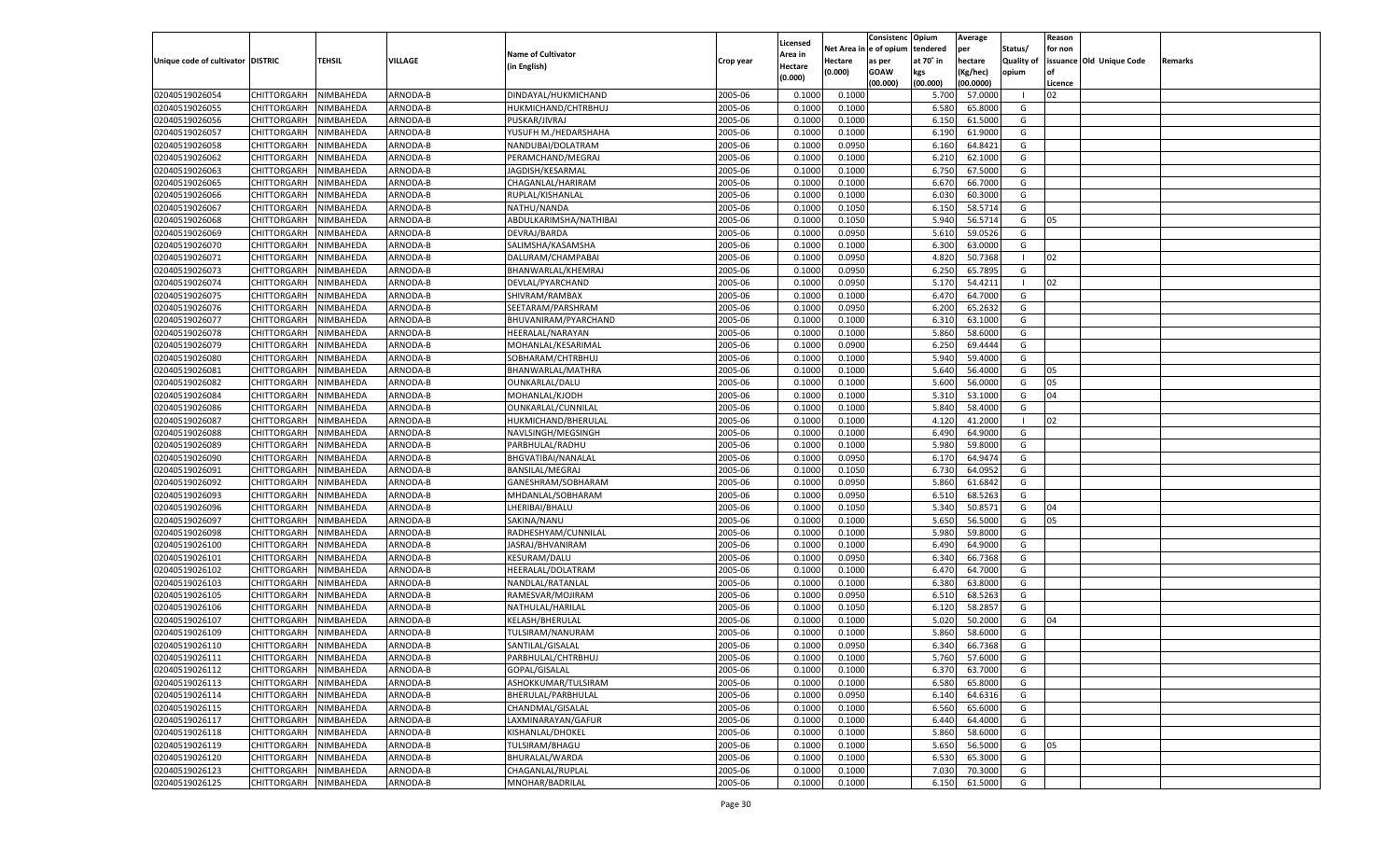|                                   |                       |           |                      |                           |                    |                    |                  | Consistenc   | Opium          | Average            |                   | Reason  |                          |         |
|-----------------------------------|-----------------------|-----------|----------------------|---------------------------|--------------------|--------------------|------------------|--------------|----------------|--------------------|-------------------|---------|--------------------------|---------|
|                                   |                       |           |                      | <b>Name of Cultivator</b> |                    | Licensed           | Net Area i       | n e of opium | tendered       | per                | Status/           | for non |                          |         |
| Unique code of cultivator DISTRIC |                       | TEHSIL    | VILLAGE              | (in English)              | Crop year          | Area in<br>Hectare | Hectare          | as per       | at 70° in      | hectare            | <b>Quality of</b> |         | issuance Old Unique Code | Remarks |
|                                   |                       |           |                      |                           |                    | (0.000)            | (0.000)          | <b>GOAW</b>  | kgs            | (Kg/hec)           | opium             |         |                          |         |
|                                   |                       |           |                      |                           |                    |                    |                  | (00.000)     | (00.000)       | (00.0000)          |                   | Licence |                          |         |
| 02040519026126                    | CHITTORGARH           | NIMBAHEDA | ARNODA-B             | RAMDAYAL/DEVRAM           | 2005-06            | 0.1000             | 0.1000           |              | 6.480          | 64.8000            | G                 |         |                          |         |
| 02040519026128                    | CHITTORGARH           | NIMBAHEDA | ARNODA-B             | SEETARAM/NANDRAM          | 2005-06            | 0.1000             | 0.1000           |              | 6.240          | 62.4000            | G                 |         |                          |         |
| 02040519026129                    | CHITTORGARH           | NIMBAHEDA | ARNODA-B             | BAGDIRAM/CUNNILAL         | 2005-06            | 0.1000             | 0.1050           |              | 6.790          | 64.6667            | G                 |         |                          |         |
| 02040519026130                    | CHITTORGARH           | NIMBAHEDA | ARNODA-B             | JAGDISHCHAND/NANDRAM      | 2005-06            | 0.1000             | 0.1050           |              | 6.340          | 60.3810            | G                 |         |                          |         |
| 02040519026132                    | CHITTORGARH           | NIMBAHEDA | ARNODA-B             | SHAMBHULAL/BHURALAI       | 2005-06            | 0.1000             | 0.1000           |              | 6.420          | 64.2000            | G                 |         |                          |         |
| 02040519026133                    | CHITTORGARH           | NIMBAHEDA | ARNODA-B             | SHANKARLAL/KISHANLAL      | 2005-06            | 0.1000             | 0.1000           |              | 6.920          | 69.2000            | G                 |         |                          |         |
| 02040519026134                    | CHITTORGARH           | NIMBAHEDA | ARNODA-C             | BHAGVATIPARSAD/BHANWARLAL | 2005-06            | 0.1000             | 0.1000           |              | 6.490          | 64.9000            | G                 |         |                          |         |
| 02040519026135                    | CHITTORGARH           | NIMBAHEDA | ARNODA-C             | BANSILAL/HEMRAJ           | 2005-06            | 0.1000             | 0.1000           |              | 6.910          | 69.1000            | G                 |         |                          |         |
| 02040519026136                    | CHITTORGARH           | NIMBAHEDA | ARNODA-C             | KALURAM/HEMRAJ            | 2005-06            | 0.1000             | 0.1000           |              | 6.280          | 62.8000            | G                 |         |                          |         |
| 02040519026137                    | CHITTORGARH           | NIMBAHEDA | ARNODA-C             | MURLIPARSAD/BHANWARLAL    | 2005-06            | 0.1000             | 0.0950           |              | 7.070          | 74.4211            | G                 |         |                          |         |
| 02040519026138                    | CHITTORGARH           | NIMBAHEDA | ARNODA-C             | RATANLAL/JAICHAND         | 2005-06            | 0.1000             | 0.0950           |              | 6.120          | 64.4211            | G                 |         |                          |         |
| 02040519026139                    | CHITTORGARH           | NIMBAHEDA | ARNODA-C             | BANSILAL/BHANWARLAL       | 2005-06            | 0.1000             | 0.0950           |              | 5.490          | 57.7895            | G                 | 05      |                          |         |
| 02040519026140                    | CHITTORGARH           | NIMBAHEDA | ARNODA-C             | MANGILAL/BADRILAL         | 2005-06            | 0.1000             | 0.1050           |              | 6.850          | 65.2381            | G                 |         |                          |         |
| 02040519026141                    | CHITTORGARH           | NIMBAHEDA | ARNODA-C             | LAXMINARAYAN/BADRILAL     | 2005-06            | 0.1000             | 0.1000           |              | 6.300          | 63.0000            | G                 |         |                          |         |
| 02040519026142                    | CHITTORGARH           | NIMBAHEDA | ARNODA-C             | MANGILAL/BHERULAL         | 2005-06            | 0.1000             | 0.1050           |              | 6.960          | 66.2857            | G                 |         |                          |         |
| 02040519026143                    | CHITTORGARH           | NIMBAHEDA | ARNODA-C             | DAMARLAL/BHERULAI         | 2005-06            | 0.1000             | 0.1000           |              | 5.630          | 56.3000            | G                 | 05      |                          |         |
| 02040519026144                    | CHITTORGARH           | NIMBAHEDA | ARNODA-C             | SATEYENARAYAN/NIRBHERAM   | 2005-06            | 0.1000             | 0.1000           |              | 6.320          | 63.2000            | G                 |         |                          |         |
| 02040519026145                    | CHITTORGARH           | NIMBAHEDA | ARNODA-C             | NANDRAM/RAJARAM           | 2005-06            | 0.1000             | 0.1000           |              | 5.680          | 56.8000            | G                 | 05      |                          |         |
| 02040519026146                    | CHITTORGARH           | NIMBAHEDA | ARNODA-C             | MOTIRAM/PRTHVIRAJ         | 2005-06            | 0.1000             | 0.1000           |              | 6.530          | 65.3000            | G                 |         |                          |         |
| 02040519026148                    | CHITTORGARH           | NIMBAHEDA | ARNODA-C             | JAGDISH/MODIRAM           | 2005-06            | 0.1000             | 0.1000           |              | 6.950          | 69.5000            | G                 |         |                          |         |
| 02040519026150                    | CHITTORGARH           | NIMBAHEDA | ARNODA-C             | <b>BADRILAL/DALLA</b>     | 2005-06            | 0.1000             | 0.0950           |              | 5.620          | 59.1579            | G                 |         |                          |         |
| 02040519026152                    | CHITTORGARH           | NIMBAHEDA | ARNODA-C             | GISALAL/RODA              | 2005-06            | 0.1000             | 0.1000           |              | 6.810          | 68.1000            | $\blacksquare$    | 02      |                          |         |
| 02040519026153                    | CHITTORGARH           | NIMBAHEDA | ARNODA-C             | SANTAKUMARI/BHANWARLAL    | 2005-06            | 0.1000             | 0.1050           |              | 6.940          | 66.0952            | - 1               | 02      |                          |         |
| 02040519026154                    | CHITTORGARH           | NIMBAHEDA | ARNODA-C             | RAMCHANDRA/CUNNILAL       | 2005-06            | 0.1000             | 0.1000           |              | 6.010          | 60.1000            | G                 |         |                          |         |
| 02040519026155                    | CHITTORGARH           | NIMBAHEDA | ARNODA-C             | BARDICHAND/OUNKARLAL      | 2005-06            | 0.1000             | 0.1050           |              | 6.820          | 64.9524            | G                 |         |                          |         |
| 02040519026156                    | CHITTORGARH           | NIMBAHEDA | ARNODA-C             | GISALAL/MOTIRAM           | 2005-06            | 0.1000             | 0.1050           |              | 7.170          | 68.2857            | G                 |         |                          |         |
| 02040519026158                    | CHITTORGARH           | NIMBAHEDA | ARNODA-C             | MOHANLAL/KISHANLAL        | 2005-06            | 0.1000             | 0.1000           |              | 6.410          | 64.1000            | G                 |         |                          |         |
| 02040519026160                    | CHITTORGARH           | NIMBAHEDA | ARNODA-C             | CHAMPALAL/KISHANLAL       | 2005-06            | 0.1000             | 0.1000           |              | 5.680          | 56.8000            | - 1               | 02      |                          |         |
| 02040519026161                    | CHITTORGARH           | NIMBAHEDA | ARNODA-C             | BANSILAL/RAMCHANDRA       | 2005-06            | 0.1000             | 0.1000           |              | 6.060          | 60.6000            | G                 |         |                          |         |
| 02040519026162                    | CHITTORGARH           | NIMBAHEDA | ARNODA-C             | KHEMRAJ/RODA              | 2005-06            | 0.1000             | 0.0950           |              | 6.050          | 63.6842            | G                 |         |                          |         |
| 02040519026163                    | CHITTORGARH           | NIMBAHEDA | ARNODA-C             | DHAPUBAI/MEGRAJ           | 2005-06            | 0.1000             | 0.1000           |              | 6.020          | 60.2000            | G                 |         |                          |         |
| 02040519026164                    | CHITTORGARH           | NIMBAHEDA | ARNODA-C             | <b>BANSILAL/GOPAL</b>     | 2005-06            | 0.1000             | 0.1000           |              | 6.690          | 66.9000            | G                 |         |                          |         |
| 02040519026165                    | CHITTORGARH           | NIMBAHEDA | ARNODA-C             | SHYAMBAI/RAMNARAYAN       | 2005-06            | 0.1000             | 0.1000           |              | 6.190          | 61.9000            | G                 |         |                          |         |
| 02040519026166                    | CHITTORGARH           | NIMBAHEDA | ARNODA-C             | BAGDIRAM/MEGRAJ           | 2005-06            | 0.1000             | 0.1000           |              | 6.670          | 66.7000            | G                 |         |                          |         |
| 02040519026167                    | CHITTORGARH           | NIMBAHEDA | ARNODA-C             | <b>BABULAL/MEGRAJ</b>     | 2005-06            | 0.1000             | 0.1000           |              | 5.490          | 54.9000            | - 1               | 02      |                          |         |
| 02040519026168                    | CHITTORGARH           | NIMBAHEDA | ARNODA-C             | SHANKARLAL/DOLATRAM       | 2005-06            | 0.1000             | 0.1000           |              | 6.860          | 68.6000            | G                 |         |                          |         |
| 02040519026169                    | CHITTORGARH           | NIMBAHEDA | ARNODA-C             | SOHANBAI/RAMCHANDRA       | 2005-06            | 0.1000             | 0.1050           |              | 7.340          | 69.9048            | G                 |         |                          |         |
| 02040519026171                    | CHITTORGARH           | NIMBAHEDA | ARNODA-C             | PYARCHAND/RADHU           | 2005-06            | 0.1000             | 0.1000           |              | 6.780          | 67.8000            | G                 |         |                          |         |
| 02040519026172                    | CHITTORGARH           | NIMBAHEDA | ARNODA-C             | RAMESHCHANDRA/BADRILAL    | 2005-06            | 0.1000             | 0.1000           |              | 6.340          | 63.4000            | G                 |         |                          |         |
| 02040519026174                    | CHITTORGARH           | NIMBAHEDA | ARNODA-C             | BAPULAL/RAMNARAYAN        | 2005-06            | 0.1000             | 0.1000           |              | 6.37           | 63.7000            | G                 |         |                          |         |
| 02040519026175                    | CHITTORGARH           | NIMBAHEDA | ARNODA-C             | NANDUBAI/MODIRAM          | 2005-06            | 0.1000             | 0.1000           |              | 6.250          | 62.5000            | G                 |         |                          |         |
| 02040519026178                    |                       |           |                      | BHANWARLAL/RAMCHANDRA     | 2005-06            | 0.1000             |                  |              | 6.200          |                    | G                 |         |                          |         |
|                                   | CHITTORGARH           | NIMBAHEDA | ARNODA-C<br>ARNODA-C |                           |                    |                    | 0.1000           |              |                | 62.0000            |                   |         |                          |         |
| 02040519026180                    | CHITTORGARH           | NIMBAHEDA |                      | KOSLYABAI/BADRILAL        | 2005-06            | 0.1000             | 0.1000           |              | 5.800<br>5.680 | 58.0000            | G                 |         |                          |         |
| 02040519026181                    | CHITTORGARH           | NIMBAHEDA | ARNODA-C             | KJODH/KESURAM             | 2005-06<br>2005-06 | 0.1000             | 0.0900<br>0.0950 |              | 6.270          | 63.1111<br>66.0000 | G                 |         |                          |         |
| 02040519026182                    | CHITTORGARH           | NIMBAHEDA | ARNODA-C             | <b>BAPULAL/SHRILAL</b>    |                    | 0.1000             |                  |              |                |                    | G                 |         |                          |         |
| 02040519026183                    | CHITTORGARH NIMBAHEDA |           | ARNODA-C             | MUKESHKUMAR/GANSHYAM      | 2005-06            | 0.1000             | 0.1000           |              | 6.470          | 64.7000            | G                 |         |                          |         |
| 02040519026184                    | <b>CHITTORGARH</b>    | NIMBAHEDA | ARNODA-C             | KAMLABAI/GOKEL            | 2005-06            | 0.1000             | 0.1000           |              | 6.300          | 63.0000            | G                 |         |                          |         |
| 02040519026185                    | CHITTORGARH           | NIMBAHEDA | ARNODA-C             | MANKUWAR/OMPARKASH        | 2005-06            | 0.1000             | 0.1000           |              | 6.540          | 65.4000            | G                 |         |                          |         |
| 02040519026186                    | CHITTORGARH           | NIMBAHEDA | ARNODA-C             | GANSHYAM/LAXMINARAYAN     | 2005-06            | 0.1000             | 0.0900           |              | 6.050          | 67.2222            | G                 |         |                          |         |
| 02040519026187                    | <b>CHITTORGARH</b>    | NIMBAHEDA | ARNODA-C             | BHAGATRAM/BHUVANIRAM      | 2005-06            | 0.1000             | 0.1050           |              | 6.940          | 66.0952            | G                 |         |                          |         |
| 02040519026188                    | <b>CHITTORGARH</b>    | NIMBAHEDA | ARNODA-C             | RAMCHANDRA/DEVRAM         | 2005-06            | 0.1000             | 0.1000           |              | 6.980          | 69.8000            | G                 |         |                          |         |
| 02040519026191                    | CHITTORGARH           | NIMBAHEDA | ARNODA-C             | SEETARAM/NIRBHERAM        | 2005-06            | 0.1000             | 0.1000           |              | 6.190          | 61.9000            | G                 |         |                          |         |
| 02040519026192                    | CHITTORGARH           | NIMBAHEDA | ARNODA-C             | CHAMPALAL/WARDA           | 2005-06            | 0.1000             | 0.0950           |              | 5.920          | 62.3158            | G                 |         |                          |         |
| 02040519026193                    | CHITTORGARH           | NIMBAHEDA | ARNODA-C             | SANTILAL/NATHULAL         | 2005-06            | 0.1000             | 0.1000           |              | 6.320          | 63.2000            | G                 |         |                          |         |
| 02040519026195                    | <b>CHITTORGARH</b>    | NIMBAHEDA | ARNODA-C             | KALURAM/OUNKARLAL         | 2005-06            | 0.1000             | 0.1000           |              | 6.740          | 67.4000            | G                 |         |                          |         |
| 02040519026196                    | <b>CHITTORGARH</b>    | NIMBAHEDA | ARNODA-C             | MHDANLAL/BHANWARLAL       | 2005-06            | 0.1000             | 0.1000           |              | 6.440          | 64.4000            | G                 |         |                          |         |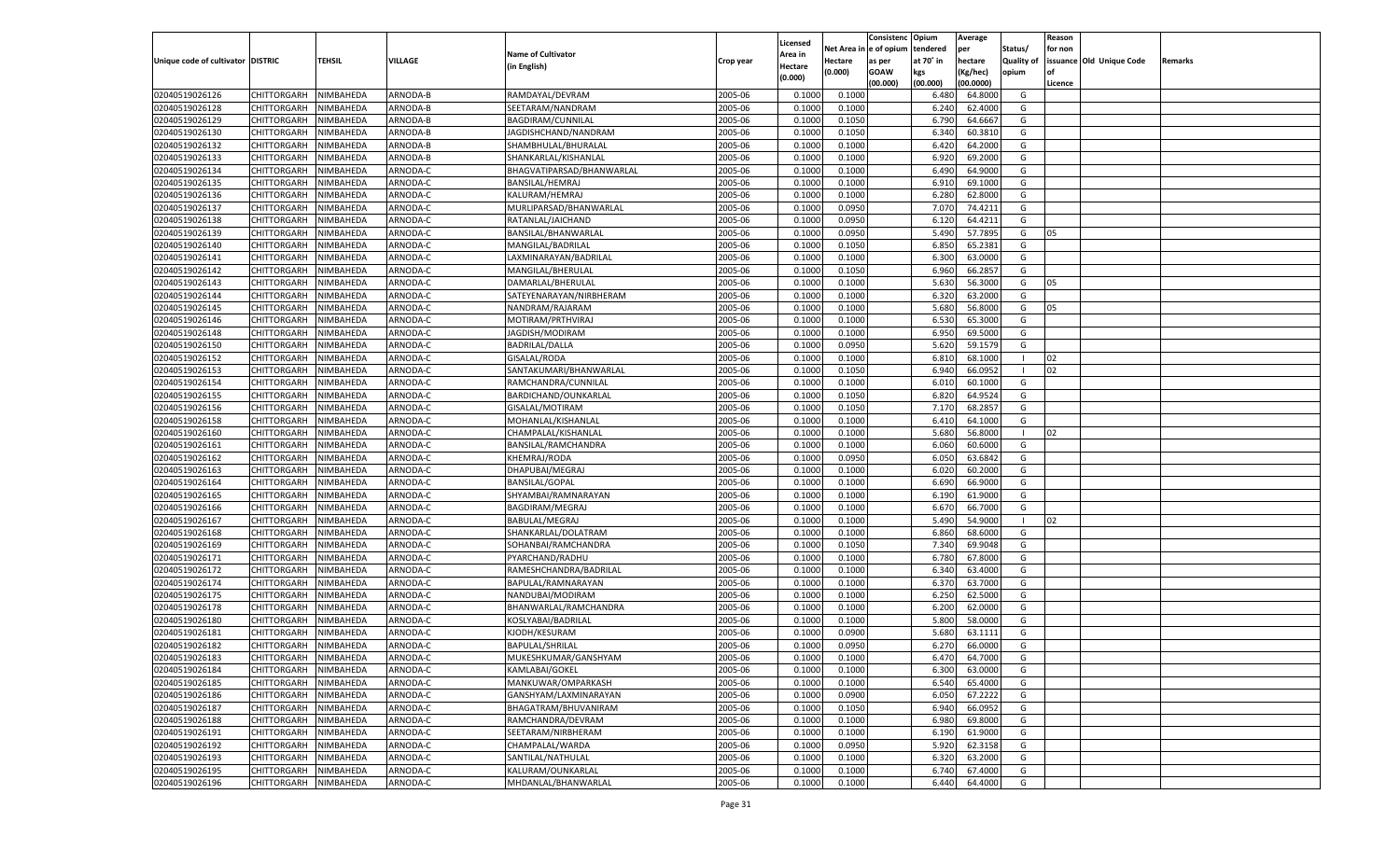|                                   |                       |               |          |                           |           | Licensed         |                  | Consistenc Opium |           | Average   |                   | Reason  |                          |                |
|-----------------------------------|-----------------------|---------------|----------|---------------------------|-----------|------------------|------------------|------------------|-----------|-----------|-------------------|---------|--------------------------|----------------|
|                                   |                       |               |          | <b>Name of Cultivator</b> |           | \rea in          | Net Area i       | n  e of opium    | tendered  | per       | Status/           | for non |                          |                |
| Unique code of cultivator DISTRIC |                       | <b>TEHSIL</b> | VILLAGE  | (in English)              | Crop year | Hectare          | Hectare          | as per           | at 70° in | hectare   | <b>Quality of</b> |         | issuance Old Unique Code | <b>Remarks</b> |
|                                   |                       |               |          |                           |           | (0.000)          | (0.000)          | <b>GOAW</b>      | kgs       | (Kg/hec)  | opium             |         |                          |                |
|                                   |                       |               |          |                           |           |                  |                  | (00.000)         | (00.000)  | (00.0000) |                   | Licence |                          |                |
| 02040519026198                    | CHITTORGARH           | NIMBAHEDA     | ARNODA-C | MHDANLAL/KALURAM          | 2005-06   | 0.1000           | 0.0950           |                  | 6.190     | 65.1579   | G                 |         |                          |                |
| 02040519026199                    | CHITTORGARH           | NIMBAHEDA     | ARNODA-C | BHANWARLAL/MEGRAJ         | 2005-06   | 0.1000           | 0.1000           |                  | 6.690     | 66.9000   | G                 |         |                          |                |
| 02040519026200                    | CHITTORGARH           | NIMBAHEDA     | ARNODA-C | MOJIRAM/NARAYAN           | 2005-06   | 0.1000           | 0.1000           |                  | 6.480     | 64.8000   | G                 |         |                          |                |
| 02040519026201                    | CHITTORGARH           | NIMBAHEDA     | ARNODA-C | GANSUKH/SHRILAL           | 2005-06   | 0.1000           | 0.1000           |                  | 6.470     | 64.7000   | G                 |         |                          |                |
| 02040519026202                    | CHITTORGARH           | NIMBAHEDA     | ARNODA-D | SATEYENARAYAN/BHERULAL    | 2005-06   | 0.1000           | 0.1000           |                  | 6.470     | 64.7000   | G                 |         |                          |                |
| 02040519026203                    | CHITTORGARH           | NIMBAHEDA     | ARNODA-D | BHANWARLAL/RATANLAL       | 2005-06   | 0.1000           | 0.1000           |                  | 6.460     | 64.6000   | G                 |         |                          |                |
| 02040519026204                    | CHITTORGARH           | NIMBAHEDA     | ARNODA-D | MOTI/GASI                 | 2005-06   | 0.1000           | 0.1000           |                  | 6.210     | 62.1000   | G                 |         |                          |                |
| 02040519026205                    | CHITTORGARH           | NIMBAHEDA     | ARNODA-D | KANIRAM/OUNKAR            | 2005-06   | 0.1000           | 0.0950           |                  | 5.520     | 58.1053   | G                 |         |                          |                |
| 02040519026206                    | CHITTORGARH           | NIMBAHEDA     | ARNODA-D | PREAMCHAND/HEERA          | 2005-06   | 0.1000           | 0.0950           |                  | 7.750     | 81.5789   | G                 |         |                          |                |
| 02040519026208                    | CHITTORGARH           | NIMBAHEDA     | ARNODA-D | RADHESHYAM/BHANWARLAL     | 2005-06   | 0.1000           | 0.1000           |                  | 6.720     | 67.2000   | G                 |         |                          |                |
| 02040519026209                    | CHITTORGARH           | NIMBAHEDA     | ARNODA-D | RUPA/BHAGVAN              | 2005-06   | 0.1000           | 0.1000           |                  | 6.100     | 61.0000   | G                 |         |                          |                |
| 02040519026211                    | CHITTORGARH           | NIMBAHEDA     | ARNODA-D | NANDUBAI/OUNKARLAL        | 2005-06   | 0.1000           | 0.0950           |                  | 5.900     | 62.1053   | G                 |         |                          |                |
| 02040519026212                    | CHITTORGARH           | NIMBAHEDA     | ARNODA-D | NIRBHERAM/NARAYAN         | 2005-06   | 0.1000           | 0.1000           |                  | 5.950     | 59.5000   | G                 |         |                          |                |
| 02040519026213                    | CHITTORGARH           | NIMBAHEDA     | ARNODA-D | BAGDIRAM/SUKHDEV          | 2005-06   | 0.1000           | 0.0950           |                  | 5.900     | 62.1053   | G                 |         |                          |                |
| 02040519026214                    | CHITTORGARH           | NIMBAHEDA     | ARNODA-D | NANDLAL/BHERULAL          | 2005-06   | 0.1000           | 0.0950           |                  | 6.180     | 65.0526   | G                 |         |                          |                |
| 02040519026216                    | CHITTORGARH           | NIMBAHEDA     | ARNODA-D | MANGILAL/NARAYAN          | 2005-06   | 0.1000           | 0.1000           |                  | 5.920     | 59.2000   | G                 |         |                          |                |
| 02040519026217                    | CHITTORGARH           | NIMBAHEDA     | ARNODA-D | NANDA/NARAYAN             | 2005-06   | 0.1000           | 0.1000           |                  | 6.770     | 67.7000   | G                 |         |                          |                |
| 02040519026218                    | CHITTORGARH           | NIMBAHEDA     | ARNODA-D | SOBHARAM/MEGRAJ           | 2005-06   | 0.1000           | 0.1000           |                  | 6.710     | 67.1000   | G                 |         |                          |                |
| 02040519026219                    | CHITTORGARH           | NIMBAHEDA     | ARNODA-D | NARAYAN/KANIRAM           | 2005-06   | 0.1000           | 0.1000           |                  | 6.510     | 65.1000   | G                 |         |                          |                |
| 02040519026220                    | CHITTORGARH           | NIMBAHEDA     | ARNODA-D | PARU/TULSIRAM             | 2005-06   | 0.1000           | 0.1050           |                  | 6.240     | 59.4286   | G                 |         |                          |                |
| 02040519026221                    | CHITTORGARH           | NIMBAHEDA     | ARNODA-D | BADAMIBAI/PYARA           | 2005-06   | 0.1000           | 0.1000           |                  | 6.160     | 61.6000   | G                 |         |                          |                |
| 02040519026222                    | CHITTORGARH           | NIMBAHEDA     | ARNODA-D | GOPILAL/RAMLAL            | 2005-06   | 0.1000           | 0.1000           |                  | 6.170     | 61.7000   | G                 |         |                          |                |
| 02040519026223                    | CHITTORGARH           | NIMBAHEDA     | ARNODA-D | KANKMAL/PRTHVIRAJ         | 2005-06   | 0.1000           | 0.1000           |                  | 6.170     | 61.7000   | G                 |         |                          |                |
| 02040519026224                    | CHITTORGARH           | NIMBAHEDA     | ARNODA-D | CHANDMAL/HEMRAJ           | 2005-06   | 0.1000           | 0.1000           |                  | 5.690     | 56.9000   | G                 | 05      |                          |                |
| 02040519026225                    | CHITTORGARH           | NIMBAHEDA     | ARNODA-D | NANDA/NANA                | 2005-06   | 0.1000           | 0.1000           |                  | 5.830     | 58.3000   | G                 |         |                          |                |
| 02040519026226                    | CHITTORGARH           | NIMBAHEDA     | ARNODA-D | MOHANLAL/HEERALAL         | 2005-06   | 0.1000           | 0.1000           |                  | 6.700     | 67.0000   | G                 |         |                          |                |
| 02040519026227                    | CHITTORGARH           | NIMBAHEDA     | ARNODA-D | KALU/HEERA                | 2005-06   | 0.1000           | 0.1000           |                  | 6.630     | 66.3000   | G                 |         |                          |                |
| 02040519026228                    | CHITTORGARH           | NIMBAHEDA     | ARNODA-D | JIVRAJ/DHANRAJ            | 2005-06   | 0.1000           | 0.1000           |                  | 5.630     | 56.3000   | G                 | 05      |                          |                |
| 02040519026230                    | CHITTORGARH           | NIMBAHEDA     | ARNODA-D | NANDUBAI/CUNNILAL         | 2005-06   | 0.1000           | 0.1050           |                  | 6.400     | 60.9524   | G                 |         |                          |                |
| 02040519026231                    | CHITTORGARH           | NIMBAHEDA     | ARNODA-D | NARMDABAI/CHENRAM         | 2005-06   | 0.1000           | 0.1000           |                  | 6.23      | 62.3000   | G                 |         |                          |                |
| 02040519026232                    | CHITTORGARH           | NIMBAHEDA     | ARNODA-D | MODIBAI/NATHU             | 2005-06   | 0.1000           | 0.1000           |                  | 5.830     | 58.3000   | G                 |         |                          |                |
| 02040519026233                    | CHITTORGARH           | NIMBAHEDA     | ARNODA-D | MANGILAL/KOJU             | 2005-06   | 0.1000           | 0.1000           |                  | 5.850     | 58.5000   | G                 |         |                          |                |
| 02040519026236                    | CHITTORGARH           | NIMBAHEDA     | ARNODA-D | BHUVANIRAM/KALURAM        | 2005-06   | 0.1000           | 0.1050           |                  | 6.470     | 61.6190   | G                 |         |                          |                |
| 02040519026238                    | CHITTORGARH           | NIMBAHEDA     | ARNODA-D | DALU/PYARA                | 2005-06   | 0.1000           | 0.1000           |                  | 7.000     | 70.0000   | G                 |         |                          |                |
| 02040519026239                    | CHITTORGARH           | NIMBAHEDA     | ARNODA-D | DALU/BHERA                | 2005-06   | 0.1000           | 0.1000           |                  | 5.870     | 58.7000   | G                 |         |                          |                |
| 02040519026241                    | CHITTORGARH           | NIMBAHEDA     | ARNODA-D | DEVRAM/KALU               | 2005-06   | 0.1000           | 0.1000           |                  | 6.390     | 63.9000   | G                 |         |                          |                |
| 02040519026242                    | CHITTORGARH           | NIMBAHEDA     | ARNODA-D | <b>BHAGIRTH/RADHU</b>     | 2005-06   | 0.1000           | 0.1000           |                  | 6.140     | 61.4000   | G                 |         |                          |                |
| 02040519026243                    | CHITTORGARH           | NIMBAHEDA     | ARNODA-D | HEERALAL/SUHAGIBAI        | 2005-06   | 0.1000           | 0.1000           |                  | 6.840     | 68.4000   | G                 |         |                          |                |
| 02040519026245                    | CHITTORGARH           | NIMBAHEDA     | ARNODA-D | NANDUBAI/OUNKAR (BHADA)   | 2005-06   | 0.1000           | 0.0950           |                  | 6.520     | 68.6316   | G                 |         |                          |                |
| 02040519026247                    | CHITTORGARH           | NIMBAHEDA     | ARNODA-D | MANGILAL/TEJA             | 2005-06   | 0.1000           | 0.0950           |                  | 6.060     | 63.7895   | G                 |         |                          |                |
| 02040519026253                    | CHITTORGARH           | NIMBAHEDA     | ARNODA-D | MHDANLAL/BHAGIRTH         | 2005-06   | 0.1000           | 0.1000           |                  | 6.900     | 69.0000   | G                 |         |                          |                |
| 02040519026255                    | CHITTORGARH           | NIMBAHEDA     | ARNODA-D | BANSILAL/BADRILAL         | 2005-06   | 0.1000           | 0.0950           |                  | 6.000     | 63.1579   | G                 |         |                          |                |
| 02040519026257                    | CHITTORGARH           | NIMBAHEDA     | ARNODA-D | BAGDIRAM/MODIRAM          | 2005-06   | 0.1000           | 0.0950           |                  | 5.800     | 61.0526   | G                 |         |                          |                |
| 02040519026258                    | CHITTORGARH           | NIMBAHEDA     | ARNODA-D | RATANLAL/NANURAM          | 2005-06   |                  |                  |                  | 6.98      | 69.8000   |                   |         |                          |                |
| 02040519026259                    | CHITTORGARH           | NIMBAHEDA     | ARNODA-D | MOHMADHUSAN/FAKIR M       | 2005-06   | 0.1000<br>0.1000 | 0.1000<br>0.1000 |                  | 5.750     | 57.5000   | G<br>G            |         |                          |                |
|                                   |                       |               |          |                           |           |                  |                  |                  |           |           |                   |         |                          |                |
| 02040519026260                    | CHITTORGARH NIMBAHEDA |               | ARNODA-D | PRTHVIRAJ/NARAYAN         | 2005-06   | 0.1000           | 0.1000           |                  | 5.970     | 59.7000   | G                 |         |                          |                |
| 02040519026261<br>02040519026262  | CHITTORGARH           | NIMBAHEDA     | ARNODA-D | KAVARLAL/MANGILAL         | 2005-06   | 0.1000           | 0.1000           |                  | 6.220     | 62.2000   | G                 |         |                          |                |
|                                   | CHITTORGARH           | NIMBAHEDA     | ARNODA-D | SANTILAL/DEVRAM           | 2005-06   | 0.1000           | 0.1000           |                  | 5.740     | 57.4000   | G                 |         |                          |                |
| 02040519026263                    | <b>CHITTORGARH</b>    | NIMBAHEDA     | ARNODA-D | BALARAM/BAGDIRAM          | 2005-06   | 0.1000           | 0.0950           |                  | 6.250     | 65.7895   | G                 |         |                          |                |
| 02040519026264                    | <b>CHITTORGARH</b>    | NIMBAHEDA     | ARNODA-D | RAMCHANDRA/BHAGIRTH       | 2005-06   | 0.1000           | 0.1000           |                  | 6.300     | 63.0000   | G                 |         |                          |                |
| 02040519026265                    | CHITTORGARH           | NIMBAHEDA     | ARNODA-D | BANSILAL/MODIRAM          | 2005-06   | 0.1000           | 0.1000           |                  | 5.700     | 57.0000   | G                 |         |                          |                |
| 02040519026266                    | CHITTORGARH           | NIMBAHEDA     | ARNODA-D | GOPALLAL/KANIRAM          | 2005-06   | 0.1000           | 0.1000           |                  | 6.480     | 64.8000   | G                 |         |                          |                |
| 02040519026268                    | <b>CHITTORGARH</b>    | NIMBAHEDA     | ARNODA-D | <b>BANSILAL/DEVRAM</b>    | 2005-06   | 0.1000           | 0.1000           |                  | 5.740     | 57.4000   | G                 |         |                          |                |
| 02040519026269                    | <b>CHITTORGARH</b>    | NIMBAHEDA     | ARNODA-D | MOHANLAL/RAMLAL           | 2005-06   | 0.1000           | 0.1000           |                  | 5.430     | 54.3000   | G                 | 04      |                          |                |
| 02040519026271                    | CHITTORGARH           | NIMBAHEDA     | ARNODA-D | UDHERAM/PREAMCHAND        | 2005-06   | 0.1000           | 0.0950           |                  | 6.670     | 70.2105   | G                 |         |                          |                |
| 02040519026272                    | CHITTORGARH           | NIMBAHEDA     | ARNODA-D | NARNDARASINGH/MEGSINGH    | 2005-06   | 0.1000           | 0.1000           |                  | 5.900     | 59.0000   | G                 |         |                          |                |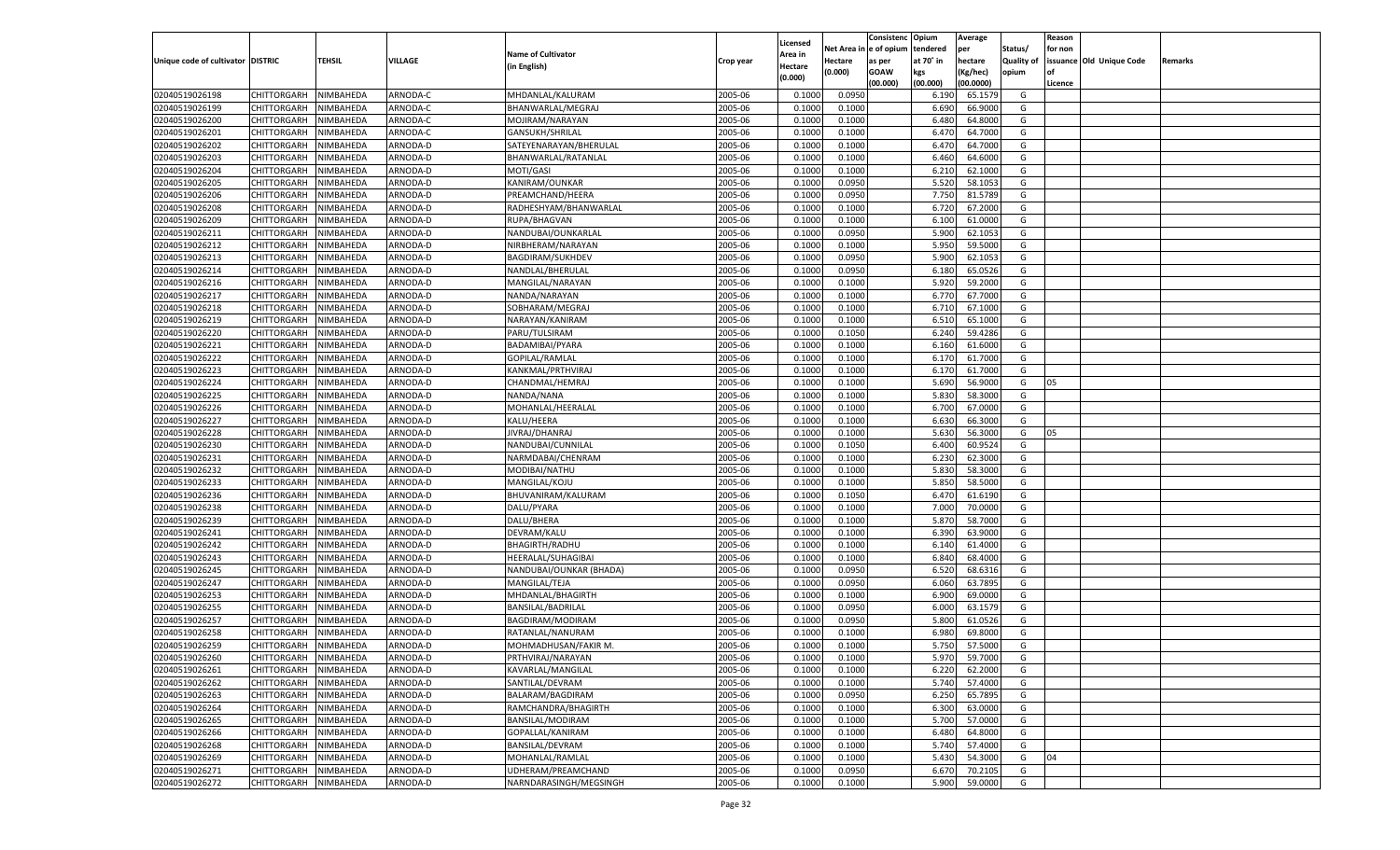|                                   |                       |               |                      |                           |           |                           |          | Consistenc  | Opium     | Average   |                   | Reason  |                          |                 |
|-----------------------------------|-----------------------|---------------|----------------------|---------------------------|-----------|---------------------------|----------|-------------|-----------|-----------|-------------------|---------|--------------------------|-----------------|
|                                   |                       |               |                      | <b>Name of Cultivator</b> |           | Licensed                  | Net Area | e of opium  | tendered  | per       | Status/           | for non |                          |                 |
| Unique code of cultivator DISTRIC |                       | <b>TEHSIL</b> | VILLAGE              | (in English)              | Crop year | <b>Area in</b><br>Hectare | Hectare  | as per      | at 70° in | hectare   | <b>Quality of</b> |         | issuance Old Unique Code | Remarks         |
|                                   |                       |               |                      |                           |           | (0.000)                   | (0.000)  | <b>GOAW</b> | kgs       | (Kg/hec)  | opium             |         |                          |                 |
|                                   |                       |               |                      |                           |           |                           |          | (00.000)    | (00.000)  | (00.0000) |                   | Licence |                          |                 |
| 02040519026273                    | CHITTORGARH           | NIMBAHEDA     | ARNODA-D             | DALLICHAND/PYARCHAND      | 2005-06   | 0.1000                    | 0.1000   |             | 6.250     | 62.5000   | G                 |         |                          |                 |
| 02040519026274                    | CHITTORGARH           | NIMBAHEDA     | ARNODA-D             | RAMESHCHANDRA/MEGRAJ      | 2005-06   | 0.1000                    | 0.1050   |             | 7.180     | 68.3810   | G                 |         |                          |                 |
| 02040519026277                    | CHITTORGARH           | NIMBAHEDA     | ARNODA-D             | NYAJYUKHAN/SULTANKHAN     | 2005-06   | 0.1000                    | 0.1050   |             | 6.090     | 58.0000   | G                 |         |                          |                 |
| 02040519026278                    | CHITTORGARH           | NIMBAHEDA     | ARNODA-D             | SHANKARLAL/BAGDIRAM       | 2005-06   | 0.1000                    | 0.1000   |             | 6.84      | 68.4000   | G                 |         |                          |                 |
| 02040519026279                    | CHITTORGARH           | NIMBAHEDA     | ARNODA-D             | OMPARKASH/BADRILAL        | 2005-06   | 0.1000                    | 0.1000   |             | 6.310     | 63.1000   | G                 |         |                          |                 |
| 02040519026280                    | CHITTORGARH           | NIMBAHEDA     | ARNODA-D             | SAFHIRMOHMAD/HEDARSHA     | 2005-06   | 0.1000                    | 0.1000   |             | 5.690     | 56.9000   | G                 |         |                          |                 |
| 02040519026281                    | CHITTORGARH           | NIMBAHEDA     | ARNODA-D             | DALCHAND/OUNKARLAL        | 2005-06   | 0.1000                    | 0.0950   |             | 5.840     | 61.4737   | G                 |         |                          |                 |
| 02040519026282                    | CHITTORGARH           | NIMBAHEDA     | ARNODA-D             | OMPARKASH/BAGDIRAM        | 2005-06   | 0.1000                    | 0.1000   |             | 6.34      | 63.4000   | G                 |         |                          |                 |
| 02040519026284                    | CHITTORGARH           | NIMBAHEDA     | ARNODA-D             | SOBHARAM/BHANWARLAL       | 2005-06   | 0.1000                    | 0.1000   |             | 6.160     | 61.6000   | G                 |         |                          |                 |
| 02040519026285                    | CHITTORGARH           | NIMBAHEDA     | ARNODA-D             | KISHANLAL/PYARCHAND       | 2005-06   | 0.1000                    | 0.1000   |             | 5.760     | 57.6000   | G                 |         |                          |                 |
| 02040519026286                    | CHITTORGARH           | NIMBAHEDA     | ARNODA-D             | JAGDISHCHAND/MOHANLAL     | 2005-06   | 0.1000                    | 0.1000   |             | 6.680     | 66.8000   | G                 |         |                          |                 |
| 02040519026287                    | CHITTORGARH           | NIMBAHEDA     | ARNODA-D             | OUNKARLAL/RAMLAL          | 2005-06   | 0.1000                    | 0.1000   |             | 5.790     | 57.9000   | G                 | 05      |                          |                 |
| 02040519026288                    | CHITTORGARH           | NIMBAHEDA     | ARNODA-D             | KELASHCHANDRA/RAMLAL      | 2005-06   | 0.1000                    | 0.1050   |             | 6.310     | 60.0952   | G                 |         |                          |                 |
| 02040519026289                    | CHITTORGARH           | NIMBAHEDA     | ARNODA-D             | OUNKARLAL/CUNNILAL        | 2005-06   | 0.1000                    | 0.1000   |             | 5.890     | 58.9000   | G                 |         |                          |                 |
| 02040519026290                    | CHITTORGARH           | NIMBAHEDA     | ARNODA-D             | BHGVATRAM/CHAMPALAL       | 2005-06   | 0.1000                    | 0.1050   |             | 6.750     | 64.2857   | G                 |         |                          |                 |
| 02040519026291                    | CHITTORGARH           | NIMBAHEDA     | ARNODA-D             | RAMLAL/RUPLAL             | 2005-06   | 0.1000                    | 0.0950   |             | 6.440     | 67.7895   | G                 |         |                          |                 |
| 02040519026292                    | CHITTORGARH           | NIMBAHEDA     | ARNODA-D             | SOHANLAL/BANSILAL         | 2005-06   | 0.1000                    | 0.1000   |             | 6.850     | 68.5000   | G                 |         |                          |                 |
| 02040519026295                    | CHITTORGARH           | NIMBAHEDA     | ARNODA-D             | MOHANLAL/PYARCHAND        | 2005-06   | 0.1000                    | 0.1000   |             | 6.070     | 60.7000   | G                 |         |                          |                 |
| 02040519026296                    | CHITTORGARH           | NIMBAHEDA     | ARNODA-D             | KELASHCHAND/MANGILAL      | 2005-06   | 0.1000                    | 0.1000   |             | 5.920     | 59.2000   | G                 |         |                          |                 |
| 02040519026297                    | CHITTORGARH           | NIMBAHEDA     | ARNODA-D             | PARBHULAL/NARAYAN         | 2005-06   | 0.1000                    | 0.1000   |             | 5.790     | 57.9000   | G                 |         |                          |                 |
| 02040519026298                    | CHITTORGARH           | NIMBAHEDA     | ARNODA-D             | SATEYENARAYAN/MANGILAL    | 2005-06   | 0.1000                    | 0.1000   |             | 5.430     | 54.3000   | G                 | 04      |                          |                 |
| 02040519026299                    | CHITTORGARH           | NIMBAHEDA     | ARNODA-D             | SHIVNARAYAN/KISHANLAL     | 2005-06   | 0.1000                    | 0.1050   |             | 6.750     | 64.2857   | G                 |         |                          |                 |
| 02040519026300                    | CHITTORGARH           | NIMBAHEDA     | ARNODA-D             | KAMLIBAI/RATANBALAHI      | 2005-06   | 0.1000                    | 0.1000   |             | 5.820     | 58.2000   | G                 | 05      |                          |                 |
| 02040519026301                    | CHITTORGARH           | NIMBAHEDA     | ARNODA-D             | JAGDISHCHAND/BAGDIRAM     | 2005-06   | 0.1000                    | 0.1050   |             | 5.650     | 53.8095   | G                 | 04      |                          |                 |
| 02040519026304                    | CHITTORGARH           | NIMBAHEDA     | ARNODA-D             | HMERSINGH/MEGSINGH        | 2005-06   | 0.1000                    | 0.1000   |             | 6.260     | 62.6000   | G                 |         |                          |                 |
| 02040519026305                    | CHITTORGARH           | NIMBAHEDA     | ARNODA-D             | PIRMOHMAD/FAKIRMOHMAD     | 2005-06   | 0.1000                    | 0.1000   |             | 5.770     | 57.7000   | G                 |         |                          |                 |
| 02040519026307                    | CHITTORGARH           | NIMBAHEDA     | ARNODA-D             | HUKMICHAND/BHERA          | 2005-06   | 0.1000                    | 0.1000   |             | 5.410     | 54.1000   | G                 | 04      |                          |                 |
| 02040519026308                    | CHITTORGARH           | NIMBAHEDA     | ARNODA-D             | <b>BANSILAL/RADHUJI</b>   | 2005-06   | 0.1000                    | 0.1050   |             | 6.010     | 57.2381   | G                 |         |                          |                 |
| 02040519026309                    | CHITTORGARH           | NIMBAHEDA     | ARNODA-D             | BHERULAL/MODIRAM          | 2005-06   | 0.1000                    | 0.1000   |             | 5.720     | 57.2000   | G                 |         |                          |                 |
| 02040519026310                    | CHITTORGARH           | NIMBAHEDA     | ARNODA-D             | NIRMALKUMAR/GANSHYAMTELAR | 2005-06   | 0.1000                    | 0.1000   |             | 5.470     | 54.7000   | G                 | 04      |                          |                 |
| 02040519026311                    | CHITTORGARH           | NIMBAHEDA     | ARNODA-D             | CHTRBHUJ/KISHANLAL        | 2005-06   | 0.1000                    | 0.0950   |             | 5.540     | 58.3158   | G                 |         |                          |                 |
| 02040519026312                    | CHITTORGARH           | NIMBAHEDA     | ARNODA-D             | LALSINGH/KALUSINGH        | 2005-06   | 0.1000                    | 0.1000   |             | 5.390     | 53.9000   | G                 | 04      |                          |                 |
| 02040519026313                    | CHITTORGARH           | NIMBAHEDA     | ARNODA-A             | GOPAL/BANSILAL            | 2005-06   | 0.1000                    | 0.1000   |             | 6.750     | 67.5000   | G                 |         |                          |                 |
| 02040519026314                    | CHITTORGARH           | NIMBAHEDA     | ARNODA-B             | ISMAILSHA/HEDARSHA        | 2005-06   | 0.1000                    | 0.1000   |             | 6.460     | 64.6000   | G                 |         |                          |                 |
| 02040519026315                    | CHITTORGARH           | NIMBAHEDA     | ARNODA-B             | GOVINDRAM/DALLICHAND      | 2005-06   | 0.1000                    | 0.1000   |             | 6.190     | 61.9000   | G                 |         |                          |                 |
| 02040519026316                    | CHITTORGARH           | NIMBAHEDA     | ARNODA-B             | NANDLAL/PRTHVIRAJ         | 2005-06   | 0.1000                    | 0.1000   |             | 6.580     | 65.8000   | G                 |         |                          |                 |
| 02040519026324                    | CHITTORGARH           | NIMBAHEDA     | ARNODA-B             | FULCHAND/BARDA            | 2005-06   | 0.1000                    | 0.1000   |             | 6.110     | 61.1000   | G                 |         |                          |                 |
| 02040519026322                    | CHITTORGARH           | NIMBAHEDA     | ARNODA-B             | BALURAM/HUKMICHAND        | 2005-06   | 0.1000                    | 0.1050   |             | 6.330     | 60.285    | G                 |         |                          |                 |
| 02040519026323                    | CHITTORGARH           | NIMBAHEDA     | ARNODA-B             | SHRILAL/SHAMBHULAL        | 2005-06   | 0.1000                    | 0.1000   |             | 6.530     | 65.3000   | G                 |         |                          |                 |
| 02040519026325                    | CHITTORGARH           | NIMBAHEDA     | ARNODA-B             | RADHESHYAM/CUNNILAL       | 2005-06   | 0.1000                    | 0.0950   |             | 5.860     | 61.6842   | G                 |         |                          |                 |
| 02040519026326                    | CHITTORGARH           | NIMBAHEDA     | ARNODA-B             | JANKILAL/GISALAL          | 2005-06   | 0.1000                    | 0.1000   |             | 6.470     | 64.7000   | G                 |         |                          |                 |
| 02040519026328                    | CHITTORGARH           | NIMBAHEDA     | ARNODA-B             | <b>BADRILAL/BHURALL</b>   | 2005-06   | 0.1000                    | 0.1000   |             | 6.060     | 60.6000   | G                 |         |                          |                 |
| 02040519026329                    | CHITTORGARH           | NIMBAHEDA     | ARNODA-B             | JAGDISHCHAND/TEKCHAND     | 2005-06   | 0.1000                    | 0.1000   |             | 5.790     | 57.9000   | G                 |         |                          |                 |
| 02040519026330                    | CHITTORGARH           | NIMBAHEDA     | ARNODA-B             | RAMPARSHAD/DEVRAM         | 2005-06   | 0.1000                    | 0.1000   |             | 6.280     | 62.8000   | G                 |         |                          |                 |
|                                   |                       | NIMBAHEDA     |                      |                           | 2005-06   |                           | 0.0950   |             |           | 54.5263   |                   |         |                          |                 |
| 02040519026319                    | CHITTORGARH           |               | ARNODA-B             | DURGASHANKAR/RAMCHANDRA   |           | 0.1000                    |          |             | 5.180     |           | - 1               | 02      |                          |                 |
| 02040519026317                    | CHITTORGARH NIMBAHEDA |               | ARNODA-B             | KALURAM/RADHU             | 2005-06   | 0.1000                    | 0.1000   |             | 5.790     | 57.9000   | G                 |         |                          |                 |
| 02040519026331                    | <b>CHITTORGARH</b>    | NIMBAHEDA     | ARNODA-C             | NANDLAL/MOHANLAL          | 2005-06   | 0.1000                    | 0.0950   |             | 5.980     | 62.9474   | G                 |         |                          |                 |
| 02040519026332                    | <b>CHITTORGARH</b>    | NIMBAHEDA     | ARNODA-C             | KHEMRAJ/DALURAM           | 2005-06   | 0.1000                    | 0.1000   |             | 6.290     | 62.9000   | G                 |         |                          |                 |
| 02040519026333                    | <b>CHITTORGARH</b>    | NIMBAHEDA     | ARNODA-C             | RAMPARSHAD/KANIRAM        | 2005-06   | 0.1000                    | 0.1000   |             | 5.740     | 57.4000   | G                 | 05      |                          |                 |
| 02040519026334                    | <b>CHITTORGARH</b>    | NIMBAHEDA     | ARNODA-C             | CHANDMAL/SATEHYENARAYAN   | 2005-06   | 0.1000                    | 0.1050   |             | 6.770     | 64.4762   | G                 |         | 02040519063033           | <b>TRANSFER</b> |
| 02040519027003                    | <b>CHITTORGARH</b>    | NIMBAHEDA     | <b>BADOLIGHATA-A</b> | KHEMRAJ/NARAYAN           | 2005-06   | 0.1000                    | 0.0900   |             | 5.100     | 56.6667   | G                 | 05      |                          |                 |
| 02040519027005                    | <b>CHITTORGARH</b>    | NIMBAHEDA     | <b>BADOLIGHATA-A</b> | GASI/KHEMRAJ              | 2005-06   | 0.1000                    | 0.0950   |             | 6.240     | 65.6842   | G                 |         |                          |                 |
| 02040519027006                    | <b>CHITTORGARH</b>    | NIMBAHEDA     | <b>BADOLIGHATA-A</b> | GAMNDIRAM/KISHANRAM       | 2005-06   | 0.1000                    | 0.1000   |             | 6.120     | 61.2000   | G                 |         |                          |                 |
| 02040519027007                    | <b>CHITTORGARH</b>    | NIMBAHEDA     | BADOLIGHATA-A        | HJARILAL/KALU             | 2005-06   | 0.1000                    | 0.1000   |             | 5.450     | 54.5000   | G                 | 04      |                          |                 |
| 02040519027008                    | <b>CHITTORGARH</b>    | NIMBAHEDA     | BADOLIGHATA-A        | HJARI/OUNKARLAL           | 2005-06   | 0.1000                    | 0.1000   |             | 5.380     | 53.8000   | G                 | 04      |                          |                 |
| 02040519027009                    | <b>CHITTORGARH</b>    | NIMBAHEDA     | <b>BADOLIGHATA-A</b> | BHOLIRAM/OUNKAR           | 2005-06   | 0.1000                    | 0.0950   |             | 6.030     | 63.4737   | G                 |         |                          |                 |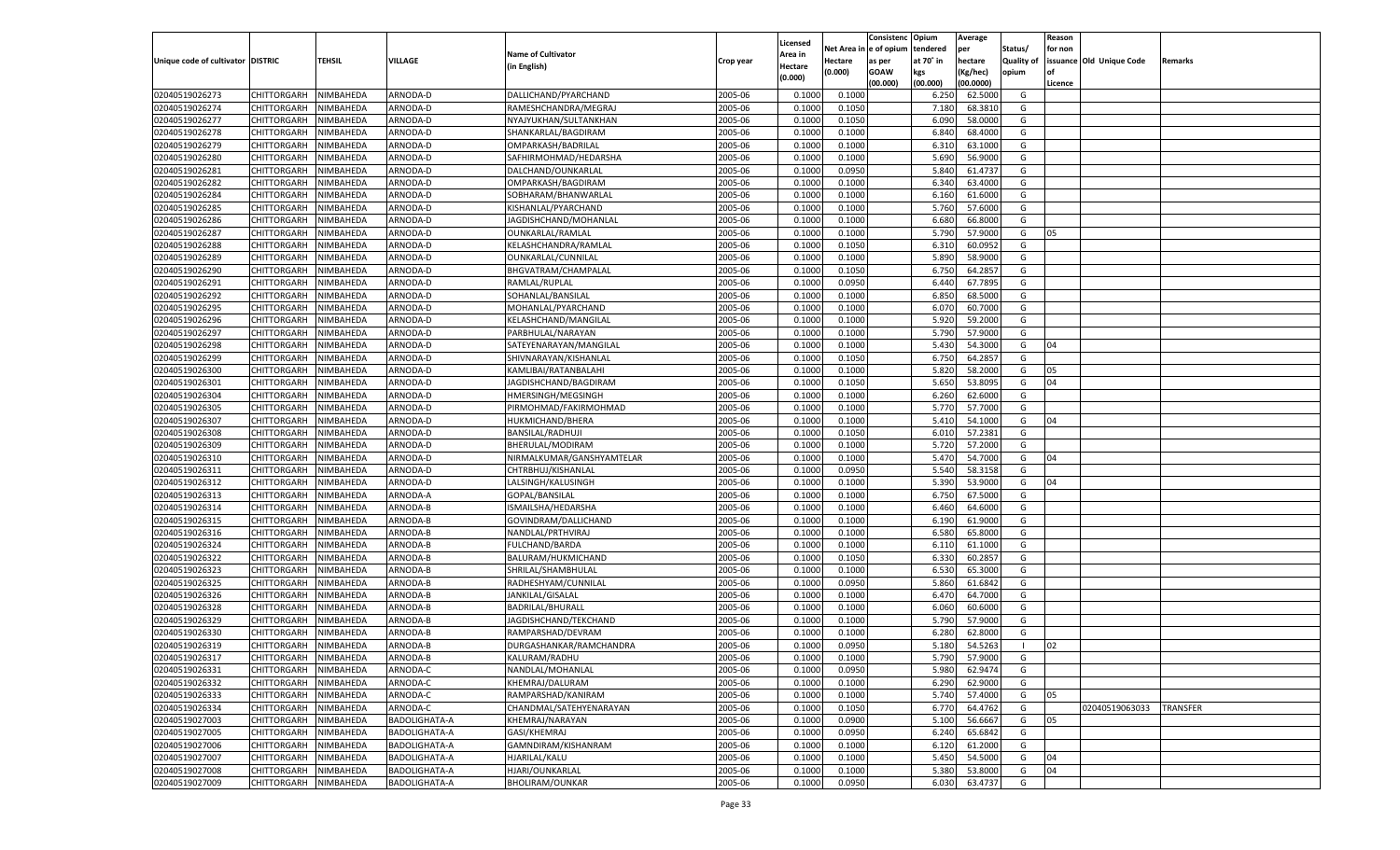|                                   |                       |               |                      |                           |           |                           |                  | Consistenc  | Opium     | Average   |                   | Reason  |                          |         |
|-----------------------------------|-----------------------|---------------|----------------------|---------------------------|-----------|---------------------------|------------------|-------------|-----------|-----------|-------------------|---------|--------------------------|---------|
|                                   |                       |               |                      | <b>Name of Cultivator</b> |           | Licensed                  | Net Area         | e of opium  | tendered  | per       | Status/           | for non |                          |         |
| Unique code of cultivator DISTRIC |                       | <b>TEHSIL</b> | VILLAGE              | (in English)              | Crop year | <b>Area in</b><br>Hectare | Hectare          | as per      | at 70° in | hectare   | <b>Quality of</b> |         | issuance Old Unique Code | Remarks |
|                                   |                       |               |                      |                           |           | (0.000)                   | (0.000)          | <b>GOAW</b> | kgs       | (Kg/hec)  | opium             |         |                          |         |
|                                   |                       |               |                      |                           |           |                           |                  | (00.000)    | (00.000)  | (00.0000) |                   | Licence |                          |         |
| 02040519027012                    | CHITTORGARH           | NIMBAHEDA     | BADOLIGHATA-A        | NATHUDAS/RADHUDAS         | 2005-06   | 0.1000                    | 0.1050           |             | 6.570     | 62.5714   | G                 |         |                          |         |
| 02040519027014                    | CHITTORGARH           | NIMBAHEDA     | BADOLIGHATA-A        | ANOPIBAI/KISHANLAL        | 2005-06   | 0.1000                    | 0.1000           |             | 6.27      | 62.7000   | G                 |         |                          |         |
| 02040519027015                    | CHITTORGARH           | NIMBAHEDA     | BADOLIGHATA-A        | BHANWARLAL/BHAGIRTH       | 2005-06   | 0.1000                    | 0.1000           |             | 6.290     | 62.9000   | G                 |         |                          |         |
| 02040519027021                    | CHITTORGARH           | NIMBAHEDA     | BADOLIGHATA-A        | GISIBAI/MAGNA             | 2005-06   | 0.1000                    | 0.1000           |             | 4.620     | 46.2000   | G                 | 04      |                          |         |
| 02040519027023                    | CHITTORGARH           | NIMBAHEDA     | BADOLIGHATA-A        | <b>BHGGA/PRTHA</b>        | 2005-06   | 0.1000                    | 0.1000           |             | 5.330     | 53.3000   | G                 | 04      |                          |         |
| 02040519027024                    | CHITTORGARH           | NIMBAHEDA     | BADOLIGHATA-A        | CHENRAM/NARAYAN           | 2005-06   | 0.1000                    | 0.0950           |             | 6.430     | 67.6842   | G                 |         |                          |         |
| 02040519027028                    | CHITTORGARH           | NIMBAHEDA     | BADOLIGHATA-A        | LABHCHAND/BHAGVAN SUTHAR  | 2005-06   | 0.1000                    | 0.0950           |             | 9.090     | 95.6842   | G                 |         |                          |         |
| 02040519027029                    | CHITTORGARH           | NIMBAHEDA     | BADOLIGHATA-A        | NATHULAL/PRTHVIRAJ        | 2005-06   | 0.1000                    | 0.1000           |             | 4.480     | 44.8000   | G                 | 04      |                          |         |
| 02040519027030                    | CHITTORGARH           | NIMBAHEDA     | BADOLIGHATA-A        | GIRDHARI/MANA             | 2005-06   | 0.1000                    | 0.1000           |             | 6.550     | 65.5000   | G                 |         |                          |         |
| 02040519027032                    | CHITTORGARH           | NIMBAHEDA     | BADOLIGHATA-A        | PREAMDAS/BANSIDAS         | 2005-06   | 0.1000                    | 0.1000           |             | 6.100     | 61.0000   | G                 |         |                          |         |
| 02040519027033                    | CHITTORGARH           | NIMBAHEDA     | BADOLIGHATA-A        | AMBHALAL/CHTRBHUJ         | 2005-06   | 0.1000                    | 0.1000           |             | 6.080     | 60.8000   | G                 |         |                          |         |
| 02040519027034                    | CHITTORGARH           | NIMBAHEDA     | BADOLIGHATA-A        | RAMLAL/DEVA GAYRI         | 2005-06   | 0.1000                    | 0.1000           |             | 5.380     | 53.8000   | G                 | 04      |                          |         |
| 02040519027036                    | CHITTORGARH           | NIMBAHEDA     | BADOLIGHATA-A        | KAMLIBAI/BHERULAL         | 2005-06   | 0.1000                    | 0.1000           |             | 5.320     | 53.2000   | G                 | 04      |                          |         |
| 02040519027037                    | CHITTORGARH           | NIMBAHEDA     | BADOLIGHATA-A        | SHANKARLAL/CHTRBHUJ       | 2005-06   | 0.1000                    | 0.1000           |             | 5.460     | 54.6000   | G                 | 04      |                          |         |
| 02040519027038                    | CHITTORGARH           | NIMBAHEDA     | BADOLIGHATA-A        | HULASIBAI/DHARMCHAND      | 2005-06   | 0.1000                    | 0.1000           |             | 6.810     | 68.1000   | G                 |         |                          |         |
| 02040519027042                    | CHITTORGARH           | NIMBAHEDA     | BADOLIGHATA-A        | GANGARAM/RAMA             | 2005-06   | 0.1000                    | 0.0950           |             | 5.050     | 53.1579   | G                 | 04      |                          |         |
| 02040519027047                    | CHITTORGARH           | NIMBAHEDA     | BADOLIGHATA-A        | DHAPUBAI/HEERALAI         | 2005-06   | 0.1000                    | 0.1000           |             | 5.540     | 55.4000   | G                 | 04      |                          |         |
| 02040519027049                    | CHITTORGARH           | NIMBAHEDA     | BADOLIGHATA-A        | BHERULAL/CHGANA           | 2005-06   | 0.1000                    | 0.1000           |             | 5.520     | 55.2000   | G                 | 04      |                          |         |
| 02040519027052                    | CHITTORGARH           | NIMBAHEDA     | BADOLIGHATA-A        | DALLICHAND/KISHNRAM       | 2005-06   | 0.1000                    | 0.1050           |             | 5.990     | 57.0476   | G                 | 05      |                          |         |
| 02040519027053                    | CHITTORGARH           | NIMBAHEDA     | BADOLIGHATA-A        | MHDANLAL/CHAGNA           | 2005-06   | 0.1000                    | 0.1000           |             | 5.660     | 56.6000   | G                 | 05      |                          |         |
| 02040519027054                    | CHITTORGARH           | NIMBAHEDA     | BADOLIGHATA-A        | NANDLAL/SHANKAR           | 2005-06   | 0.1000                    | 0.0950           |             | 5.260     | 55.3684   | G                 | 04      |                          |         |
| 02040519027056                    | CHITTORGARH           | NIMBAHEDA     | BADOLIGHATA-A        | RATANLAL/PARBHULAL        | 2005-06   | 0.1000                    | 0.1000           |             | 6.620     | 66.2000   | G                 |         |                          |         |
| 02040519027058                    | CHITTORGARH           | NIMBAHEDA     | BADOLIGHATA-A        | SHANKARLAL/BHAGIRTH       | 2005-06   | 0.1000                    | 0.1000           |             | 5.590     | 55.9000   | G                 | 04      |                          |         |
| 02040519027059                    | CHITTORGARH           | NIMBAHEDA     | BADOLIGHATA-A        | SAGARMAL/GISALAL          | 2005-06   | 0.1000                    | 0.0950           |             | 6.190     | 65.1579   | G                 |         |                          |         |
| 02040519027069                    | CHITTORGARH           | NIMBAHEDA     | BADOLIGHATA-A        | RAMLAL/CHTRBHUJ           | 2005-06   | 0.1000                    | 0.1000           |             | 5.760     | 57.6000   | G                 | 05      |                          |         |
| 02040519027075                    | CHITTORGARH           | NIMBAHEDA     | BADOLIGHATA-A        | PARVATIBAI/GOTTU          | 2005-06   | 0.1000                    | 0.1000           |             | 6.130     | 61.3000   | G                 |         |                          |         |
| 02040519027076                    | CHITTORGARH           | NIMBAHEDA     | BADOLIGHATA-A        | NANALAL/RAMLAL            | 2005-06   | 0.1000                    | 0.1000           |             | 5.420     | 54.2000   | G                 | 04      |                          |         |
| 02040519027078                    | CHITTORGARH           | NIMBAHEDA     | BADOLIGHATA-A        | GISIBAI/BALDEV            | 2005-06   | 0.1000                    | 0.1000           |             | 6.040     | 60.4000   | G                 |         |                          |         |
| 02040519027079                    | CHITTORGARH           | NIMBAHEDA     | BADOLIGHATA-A        | BHERULAL/BHANWARLAL       | 2005-06   | 0.1000                    | 0.1000           |             | 5.850     | 58.5000   | G                 |         |                          |         |
| 02040519027080                    | CHITTORGARH           | NIMBAHEDA     | BADOLIGHATA-B        | SHANKARLAL/UDHA           | 2005-06   | 0.1000                    | 0.1000           |             | 6.630     | 66.3000   | G                 |         |                          |         |
| 02040519027081                    | CHITTORGARH           | NIMBAHEDA     | BADOLIGHATA-B        | SOHANLAL/BALDEV           | 2005-06   | 0.1000                    | 0.1000           |             | 6.630     | 66.3000   | G                 |         |                          |         |
| 02040519027082                    | CHITTORGARH           | NIMBAHEDA     | BADOLIGHATA-B        | BHERULAL/KASIRAM          | 2005-06   | 0.1000                    | 0.1000           |             | 5.870     | 58.7000   | G                 |         |                          |         |
| 02040519027083                    | CHITTORGARH           | NIMBAHEDA     | BADOLIGHATA-B        | BHURA/BHUVANA             | 2005-06   | 0.1000                    | 0.1000           |             | 6.650     | 66.5000   | G                 |         |                          |         |
| 02040519027084                    | CHITTORGARH           | NIMBAHEDA     | BADOLIGHATA-B        | OMPARKASH/SOHANIBAI       | 2005-06   | 0.1000                    | 0.1000           |             | 6.84      | 68.4000   | G                 |         |                          |         |
| 02040519027085                    | CHITTORGARH           | NIMBAHEDA     | BADOLIGHATA-B        | SUHAGIBAI/NATHU           | 2005-06   | 0.1000                    | 0.1000           |             | 6.11      | 61.1000   | G                 |         |                          |         |
| 02040519027086                    | CHITTORGARH           | NIMBAHEDA     | BADOLIGHATA-B        | BARDICHAND/DEVA           | 2005-06   | 0.1000                    | 0.1000           |             | 6.240     | 62.4000   | G                 |         |                          |         |
| 02040519027087                    | CHITTORGARH           | NIMBAHEDA     | BADOLIGHATA-B        | PYARIBAI/NANA             | 2005-06   | 0.1000                    | 0.0950           |             | 5.430     | 57.1579   | G                 | 05      |                          |         |
| 02040519027090                    | CHITTORGARH           | NIMBAHEDA     | BADOLIGHATA-B        | WARDIBAI/GOPAL            | 2005-06   | 0.1000                    | 0.1000           |             | 5.670     | 56.7000   | G                 | 05      |                          |         |
| 02040519027093                    | CHITTORGARH           | NIMBAHEDA     | BADOLIGHATA-B        | MULCHAND/BHANA            | 2005-06   | 0.1000                    | 0.1000           |             | 7.020     | 70.2000   | G                 |         |                          |         |
| 02040519027095                    | CHITTORGARH           | NIMBAHEDA     | BADOLIGHATA-B        | RATANLAL/SHANKARLAL       | 2005-06   | 0.1000                    | 0.1000           |             | 6.940     | 69.4000   | G                 |         |                          |         |
| 02040519027096                    | CHITTORGARH           | NIMBAHEDA     | BADOLIGHATA-B        | DEVILAL/MEGRAJ            | 2005-06   | 0.1000                    | 0.1000           |             | 5.860     | 58.6000   | G                 |         |                          |         |
| 02040519027097                    | CHITTORGARH           | NIMBAHEDA     | BADOLIGHATA-B        | DHAPUBAI/BHAGVAN          | 2005-06   | 0.1000                    | 0.1000           |             | 8.680     | 86.8000   | G                 |         |                          |         |
| 02040519027098                    | CHITTORGARH           | NIMBAHEDA     | BADOLIGHATA-B        | SOHANIBAI/BHAGVAN         | 2005-06   | 0.1000                    | 0.1000           |             | 5.660     | 56.6000   | G                 | 05      |                          |         |
| 02040519027099                    |                       |               |                      | FAKIRCHAND/NARAYAN        | 2005-06   | 0.1000                    |                  |             | 5.83      | 58.3000   | G                 |         |                          |         |
|                                   | CHITTORGARH           | NIMBAHEDA     | BADOLIGHATA-B        |                           |           |                           | 0.1000<br>0.1000 |             |           | 62.1000   |                   |         |                          |         |
| 02040519027102                    | CHITTORGARH           | NIMBAHEDA     | BADOLIGHATA-B        | UMASHANKAR/MOHANLAL       | 2005-06   | 0.1000                    |                  |             | 6.210     |           | G                 |         |                          |         |
| 02040519027103                    | CHITTORGARH NIMBAHEDA |               | <b>BADOLIGHATA-B</b> | BHANWARLAL/CUNA           | 2005-06   | 0.1000                    | 0.1000           |             | 6.070     | 60.7000   | G                 |         |                          |         |
| 02040519027105                    | <b>CHITTORGARH</b>    | NIMBAHEDA     | BADOLIGHATA-B        | KHEMRAJ/RODA              | 2005-06   | 0.1000                    | 0.1000           |             | 5.760     | 57.6000   | G                 | 05      |                          |         |
| 02040519027106                    | CHITTORGARH           | NIMBAHEDA     | <b>BADOLIGHATA-B</b> | LALCHAND/BHANA            | 2005-06   | 0.1000                    |                  |             |           |           | F                 |         |                          |         |
| 02040519027107                    | <b>CHITTORGARH</b>    | NIMBAHEDA     | BADOLIGHATA-B        | <b>OUNKAR/BHERA</b>       | 2005-06   | 0.1000                    | 0.1000           |             | 6.590     | 65.9000   | G                 |         |                          |         |
| 02040519027111                    | <b>CHITTORGARH</b>    | NIMBAHEDA     | BADOLIGHATA-B        | WARDIBAI/SHANKARLAL       | 2005-06   | 0.1000                    | 0.1000           |             | 6.190     | 61.9000   | G                 |         |                          |         |
| 02040519027116                    | <b>CHITTORGARH</b>    | NIMBAHEDA     | BADOLIGHATA-B        | KANKUBAI/GANGARAM         | 2005-06   | 0.1000                    | 0.0950           |             | 5.400     | 56.8421   | G                 | 05      |                          |         |
| 02040519027117                    | <b>CHITTORGARH</b>    | NIMBAHEDA     | BADOLIGHATA-B        | BHANWARLAL/RAMA           | 2005-06   | 0.1000                    | 0.1000           |             | 5.830     | 58.3000   | G                 |         |                          |         |
| 02040519027119                    | <b>CHITTORGARH</b>    | NIMBAHEDA     | <b>BADOLIGHATA-B</b> | KELASHCHANDRA/SOHANLAL    | 2005-06   | 0.1000                    | 0.1000           |             | 6.810     | 68.1000   | G                 |         |                          |         |
| 02040519027120                    | <b>CHITTORGARH</b>    | NIMBAHEDA     | BADOLIGHATA-B        | BHANWARLAL/CHTRBHUJ       | 2005-06   | 0.1000                    | 0.1000           |             | 5.690     | 56.9000   | G                 | 05      |                          |         |
| 02040519027121                    | <b>CHITTORGARH</b>    | NIMBAHEDA     | BADOLIGHATA-B        | SHAMBHULAL/KASIRAM        | 2005-06   | 0.1000                    | 0.1000           |             | 7.330     | 73.3000   | G                 |         |                          |         |
| 02040519027122                    | CHITTORGARH           | NIMBAHEDA     | <b>BADOLIGHATA-B</b> | PARSHRAM/SHAMBHULAL       | 2005-06   | 0.1000                    | 0.1000           |             | 6.250     | 62.5000   | G                 |         |                          |         |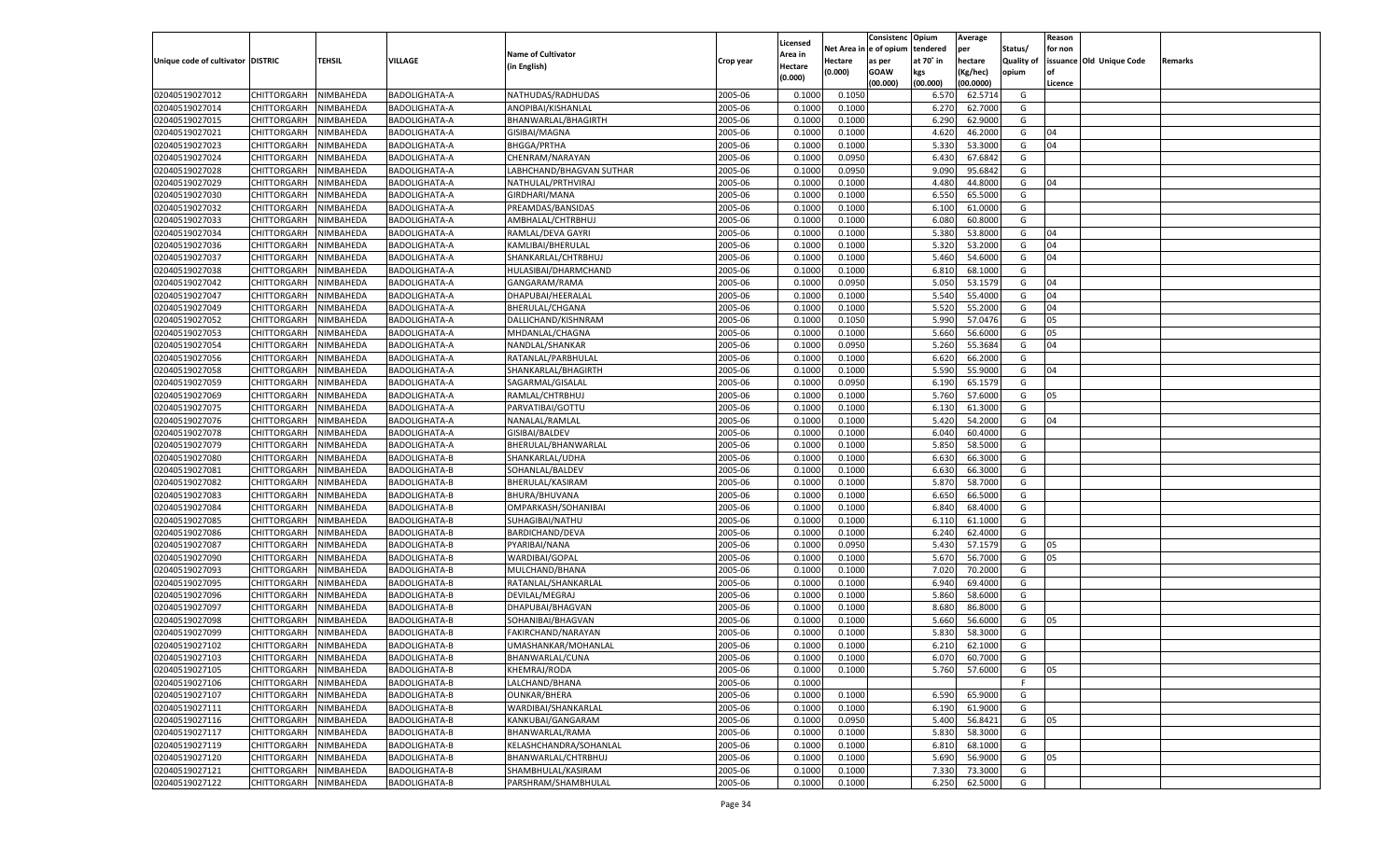|                                   |                       |               |                                    |                              |           |                           |          | Consistenc  | Opium     | Average   |                   | Reason  |                          |         |
|-----------------------------------|-----------------------|---------------|------------------------------------|------------------------------|-----------|---------------------------|----------|-------------|-----------|-----------|-------------------|---------|--------------------------|---------|
|                                   |                       |               |                                    | <b>Name of Cultivator</b>    |           | Licensed                  | Net Area | e of opium  | tendered  | per       | Status/           | for non |                          |         |
| Unique code of cultivator DISTRIC |                       | <b>TEHSIL</b> | VILLAGE                            | (in English)                 | Crop year | <b>Area in</b><br>Hectare | Hectare  | as per      | at 70° in | hectare   | <b>Quality of</b> |         | issuance Old Unique Code | Remarks |
|                                   |                       |               |                                    |                              |           | (0.000)                   | (0.000)  | <b>GOAW</b> | kgs       | (Kg/hec)  | opium             |         |                          |         |
|                                   |                       |               |                                    |                              |           |                           |          | (00.000)    | (00.000)  | (00.0000) |                   | Licence |                          |         |
| 02040519027123                    | CHITTORGARH           | NIMBAHEDA     | BADOLIGHATA-B                      | GANGARAM/CUNA                | 2005-06   | 0.1000                    | 0.1000   |             | 6.41      | 64.1000   | G                 |         |                          |         |
| 02040519027125                    | CHITTORGARH           | NIMBAHEDA     | BADOLIGHATA-B                      | KISHANLAL/NANDA              | 2005-06   | 0.1000                    | 0.1000   |             | 5.920     | 59.2000   | G                 |         |                          |         |
| 02040519027126                    | CHITTORGARH           | NIMBAHEDA     | BADOLIGHATA-B                      | KANTABAI/AMARSINGH           | 2005-06   | 0.1000                    | 0.1000   |             | 6.060     | 60.6000   | G                 |         |                          |         |
| 02040519027127                    | CHITTORGARH           | NIMBAHEDA     | <b>BADOLIGHATA-B</b>               | MANGILAL/MODA                | 2005-06   | 0.1000                    | 0.1000   |             | 6.470     | 64.7000   | G                 |         |                          |         |
| 02040519027128                    | CHITTORGARH           | NIMBAHEDA     | BADOLIGHATA-B                      | SOHANLAL/CUNA                | 2005-06   | 0.1000                    | 0.0950   |             | 5.350     | 56.3158   | G                 | 05      |                          |         |
| 02040519027130                    | CHITTORGARH           | NIMBAHEDA     | BADOLIGHATA-B                      | AMBHALAL/DEVA                | 2005-06   | 0.1000                    | 0.1000   |             | 5.700     | 57.0000   | G                 | 05      |                          |         |
| 02040519027131                    | CHITTORGARH           | NIMBAHEDA     | BADOLIGHATA-B                      | MOHANLAL/RODA                | 2005-06   | 0.1000                    | 0.1000   |             | 5.950     | 59.5000   | G                 |         |                          |         |
| 02040519027132                    | CHITTORGARH           | NIMBAHEDA     | <b>BADOLIGHATA-B</b>               | GASI/UDHA                    | 2005-06   | 0.1000                    | 0.1000   |             | 6.810     | 68.1000   | G                 |         |                          |         |
| 02040519027133                    | CHITTORGARH           | NIMBAHEDA     | <b>BADOLIGHATA-B</b>               | KHEMRAJ/DEVA                 | 2005-06   | 0.1000                    | 0.1000   |             | 5.810     | 58.1000   | G                 |         |                          |         |
| 02040519027135                    | CHITTORGARH           | NIMBAHEDA     | <b>BADOLIGHATA-B</b>               | DALLICHAND/DEVA              | 2005-06   | 0.1000                    | 0.1050   |             | 5.950     | 56.666    | G                 | 05      |                          |         |
| 02040519027136                    | CHITTORGARH           | NIMBAHEDA     | BADOLIGHATA-B                      | GERILAL/SHANKARLAL           | 2005-06   | 0.1000                    | 0.0950   |             | 6.010     | 63.263    | G                 |         |                          |         |
| 02040519027139                    | CHITTORGARH           | NIMBAHEDA     | BADOLIGHATA-B                      | MANGILAL/BHOLIRAM            | 2005-06   | 0.1000                    | 0.1000   |             | 5.670     | 56.7000   | G                 | 05      |                          |         |
| 02040519027140                    | CHITTORGARH           | NIMBAHEDA     | BADOLIGHATA-B                      | RADHESHYAM/KASIRAM           | 2005-06   | 0.1000                    | 0.1000   |             | 6.030     | 60.3000   | G                 |         |                          |         |
| 02040519027141                    | CHITTORGARH           | NIMBAHEDA     | BADOLIGHATA-B                      | SURAJMAL/OMJI                | 2005-06   | 0.1000                    |          |             |           |           | F.                |         |                          |         |
| 02040519027143                    | CHITTORGARH           | NIMBAHEDA     | BADOLIGHATA-B                      | MOHANLAL/NARAYAN             | 2005-06   | 0.1000                    | 0.0950   |             | 6.310     | 66.4211   | G                 |         |                          |         |
| 02040519027144                    | CHITTORGARH           | NIMBAHEDA     | BADOLIGHATA-B                      | MANGILAL/RAMAJI              | 2005-06   | 0.1000                    | 0.1050   |             | 6.320     | 60.1905   | G                 |         |                          |         |
| 02040519027147                    | CHITTORGARH           | NIMBAHEDA     | <b>BADOLIGHATA-B</b>               | DOLATRAM/LALCHAND            | 2005-06   | 0.1000                    | 0.1000   |             | 5.840     | 58.4000   | G                 |         |                          |         |
| 02040519029005                    | CHITTORGARH           | NIMBAHEDA     | BHAVLIYA                           | BHANWARLAL/LAKHMICHAND       | 2005-06   | 0.1000                    | 0.1050   |             | 4.690     | 44.6667   | G                 | 04      |                          |         |
| 02040519029006                    | CHITTORGARH           | NIMBAHEDA     | BHAVLIYA                           | RAMA/DHULA                   | 2005-06   | 0.1000                    | 0.0950   |             | 2.240     | 23.5789   | G                 | 04      |                          |         |
| 02040519029007                    | CHITTORGARH           | NIMBAHEDA     | BHAVLIYA                           | KANKUBAI/BHANWARLAI          | 2005-06   | 0.1000                    | 0.1000   |             | 5.680     | 56.8000   | G                 | 05      |                          |         |
| 02040519029010                    | CHITTORGARH           | NIMBAHEDA     | BHAVLIYA                           | HARCHAND/RAMA                | 2005-06   | 0.1000                    | 0.1000   |             | 5.400     | 54.0000   | G                 | 04      |                          |         |
| 02040519029011                    | CHITTORGARH           | NIMBAHEDA     | BHAVLIYA                           | MOHANLAL/SHIVLAL             | 2005-06   | 0.1000                    | 0.1050   |             | 5.830     | 55.5238   | G                 | 04      |                          |         |
| 02040519029013                    | CHITTORGARH           | NIMBAHEDA     | BHAVLIYA                           | KHEMA/KALU                   | 2005-06   | 0.1000                    | 0.1000   |             | 4.610     | 46.1000   | G                 | 04      |                          |         |
| 02040519029014                    | CHITTORGARH           | NIMBAHEDA     | BHAVLIYA                           | SHAMBHULAL/LAKHMA            | 2005-06   | 0.1000                    | 0.1000   |             | 2.620     | 26.2000   | G                 | 04      |                          |         |
| 02040519029018                    | CHITTORGARH           | NIMBAHEDA     | BHAVLIYA                           | GANSHYAM/MANGILAL            | 2005-06   | 0.1000                    | 0.0950   |             | 5.220     | 54.9474   | G                 | 04      |                          |         |
| 02040519029019                    | CHITTORGARH           | NIMBAHEDA     | BHAVLIYA                           | HEERALAL/NARAYANLAL          | 2005-06   | 0.1000                    | 0.0950   |             | 4.840     | 50.9474   | G                 | 04      |                          |         |
| 02040519029021                    | CHITTORGARH           | NIMBAHEDA     | BHAVLIYA                           | DHAPUBAI/HEERA               | 2005-06   | 0.1000                    | 0.1000   |             | 5.570     | 55.7000   | G                 | 04      |                          |         |
| 02040519029023                    | CHITTORGARH           | NIMBAHEDA     | BHAVLIYA                           | BHANWARLAL/RUPLAL            | 2005-06   | 0.1000                    | 0.1000   |             | 5.800     | 58.0000   | G                 |         |                          |         |
| 02040519029026                    | CHITTORGARH           | NIMBAHEDA     | BHAVLIYA                           | SHANKARLAL/DAMARLAL          | 2005-06   | 0.1000                    | 0.0950   |             | 6.240     | 65.6842   | G                 |         |                          |         |
| 02040519029032                    | CHITTORGARH           | NIMBAHEDA     | BHAVLIYA                           | SATYENARAYAN/SOHANLAL/JITMAL | 2005-06   | 0.1000                    | 0.0950   |             | 5.730     | 60.3158   | G                 |         |                          |         |
| 02040519029033                    | CHITTORGARH           | NIMBAHEDA     | BHAVLIYA                           | MODHULAL/GIRDHARI            | 2005-06   | 0.1000                    | 0.0950   |             | 5.160     | 54.3158   | G                 | 04      |                          |         |
| 02040519029036                    | CHITTORGARH           | NIMBAHEDA     | BHAVLIYA                           | MADHULAL/NANDRAM             | 2005-06   | 0.1000                    | 0.1000   |             | 5.280     | 52.8000   | G                 | 04      |                          |         |
| 02040519029038                    | CHITTORGARH           | NIMBAHEDA     | BHAVLIYA                           | MANGU/RAMA                   | 2005-06   | 0.1000                    | 0.1000   |             | 4.810     | 48.1000   | G                 | 04      |                          |         |
| 02040519029039                    | CHITTORGARH           | NIMBAHEDA     | BHAVLIYA                           | RUPLAL/DALCHAND              | 2005-06   | 0.1000                    | 0.1000   |             | 5.300     | 53.0000   | G                 | 04      |                          |         |
| 02040519029041                    | CHITTORGARH           | NIMBAHEDA     | BHAVLIYA                           | <b>BHAGIRTH/KHEMRAJ</b>      | 2005-06   | 0.1000                    | 0.1000   |             | 6.010     | 60.1000   | G                 | 05      |                          |         |
| 02040519029046                    | CHITTORGARH           | NIMBAHEDA     | BHAVLIYA                           | RUPDAS/MOHANDAS              | 2005-06   | 0.1000                    | 0.1000   |             | 5.170     | 51.7000   | - 1               | 02      |                          |         |
| 02040519029053                    | CHITTORGARH           | NIMBAHEDA     | BHAVLIYA                           | PANNALAL/SHRILAL             | 2005-06   | 0.1000                    | 0.1000   |             | 5.680     | 56.8000   | G                 | 05      |                          |         |
| 02040519029056                    | CHITTORGARH           | NIMBAHEDA     | BHAVLIYA                           | JAGDISHCHANDRA/OUNKARLAL     | 2005-06   | 0.1000                    | 0.0900   |             | 4.900     | 54.4444   | G                 | 04      |                          |         |
| 02040519029057                    | CHITTORGARH           | NIMBAHEDA     | BHAVLIYA                           | <b>BHOLIRAM/TEKCHAND</b>     | 2005-06   | 0.1000                    | 0.0950   |             | 4.580     | 48.2105   | G                 | 04      |                          |         |
| 02040519029058                    | CHITTORGARH           | NIMBAHEDA     | BHAVLIYA                           | SOSARBAI/NARAYANLAL          | 2005-06   | 0.1000                    | 0.1000   |             | 5.600     | 56.0000   | G                 |         |                          |         |
| 02040519029059                    | CHITTORGARH           | NIMBAHEDA     | BHAVLIYA                           | MHDANLAL/DAMARLAL            | 2005-06   | 0.1000                    | 0.1000   |             | 5.370     | 53.7000   | G                 | 04      |                          |         |
| 02040519029060                    | CHITTORGARH           | NIMBAHEDA     | BHAVLIYA                           | CHAMPALAL/BHERAJI            | 2005-06   | 0.1000                    | 0.1000   |             | 5.360     | 53.6000   | G                 | 04      |                          |         |
| 02040519029063                    | CHITTORGARH           | NIMBAHEDA     | BHAVLIYA                           | BHANA/RAMA                   | 2005-06   | 0.1000                    | 0.1000   |             | 3.61      | 36.1000   | G                 | 04      |                          |         |
| 02040519029066                    | CHITTORGARH           | NIMBAHEDA     | BHAVLIYA                           | SOHANLAL/AMARTRAM            | 2005-06   | 0.1000                    | 0.1000   |             | 5.350     | 53.5000   | G                 | 04      |                          |         |
| 02040519029067                    | CHITTORGARH           | NIMBAHEDA     | BHAVLIYA                           | HEERALAL/SHRILAL             | 2005-06   | 0.1000                    | 0.0950   |             | 4.930     | 51.8947   | G                 | 04      |                          |         |
| 02040519029068                    | CHITTORGARH NIMBAHEDA |               | <b>BHAVLIYA</b>                    | MOHANLAL/SEETARAM            | 2005-06   | 0.1000                    | 0.0950   |             | 5.490     | 57.7895   | G                 | 05      |                          |         |
| 02040519029071                    | <b>CHITTORGARH</b>    | NIMBAHEDA     | <b>BHAVLIYA</b>                    | RATANLAL/RUPA                | 2005-06   | 0.1000                    | 0.0950   |             | 6.030     | 63.4737   | G                 |         |                          |         |
| 02040519029072                    | CHITTORGARH           | NIMBAHEDA     | BHAVLIYA                           | MAGNIRAM/TEKCHAND            | 2005-06   | 0.1000                    | 0.0900   |             | 4.380     | 48.6667   | G                 | 04      |                          |         |
| 02040519029075                    | <b>CHITTORGARH</b>    | NIMBAHEDA     | <b>BHAVLIYA</b>                    | AMBHALAL/PARSHRAM            | 2005-06   | 0.1000                    | 0.1050   |             | 5.900     | 56.1905   | G                 |         |                          |         |
| 02040519029076                    | <b>CHITTORGARH</b>    | NIMBAHEDA     | BHAVLIYA                           | KANIYALAL/PARSHRAM           | 2005-06   | 0.1000                    | 0.1000   |             | 4.810     | 48.1000   | G                 | 04      |                          |         |
| 02040519029077                    |                       | NIMBAHEDA     | <b>BHAVLIYA</b>                    | SURESHCHANDRA/NIYATLAL       | 2005-06   | 0.1000                    | 0.1000   |             | 5.530     | 55.3000   | G                 | 04      |                          |         |
| 02040519029079                    | <b>CHITTORGARH</b>    | NIMBAHEDA     |                                    | BADRILAL/OUNKARLAL           | 2005-06   |                           | 0.0950   |             | 4.930     | 51.8947   | G                 | 04      |                          |         |
| 02040519029080                    | <b>CHITTORGARH</b>    |               | <b>BHAVLIYA</b><br><b>BHAVLIYA</b> |                              | 2005-06   | 0.1000                    | 0.1000   |             |           |           |                   | 04      |                          |         |
| 02040519029081                    | <b>CHITTORGARH</b>    | NIMBAHEDA     |                                    | RAMESVARLAL/RUPLAL           |           | 0.1000                    |          |             | 5.280     | 52.8000   | G                 |         |                          |         |
|                                   | <b>CHITTORGARH</b>    | NIMBAHEDA     | BHAVLIYA                           | BHARATKUMAR/SURESHCHAND      | 2005-06   | 0.1000                    | 0.1000   |             | 5.480     | 54.8000   | G                 | 04      |                          |         |
| 02040519029088                    | <b>CHITTORGARH</b>    | NIMBAHEDA     | <b>BHAVLIYA</b>                    | RAMSINGH/FULSINGH            | 2005-06   | 0.1000                    | 0.1000   |             | 5.480     | 54.8000   | G                 | 04      |                          |         |
| 02040519029091                    | <b>CHITTORGARH</b>    | NIMBAHEDA     | BHAVLIYA                           | MNOHANLAL/JITMAL             | 2005-06   | 0.1000                    | 0.1000   |             | 5.490     | 54.9000   | G                 | 04      |                          |         |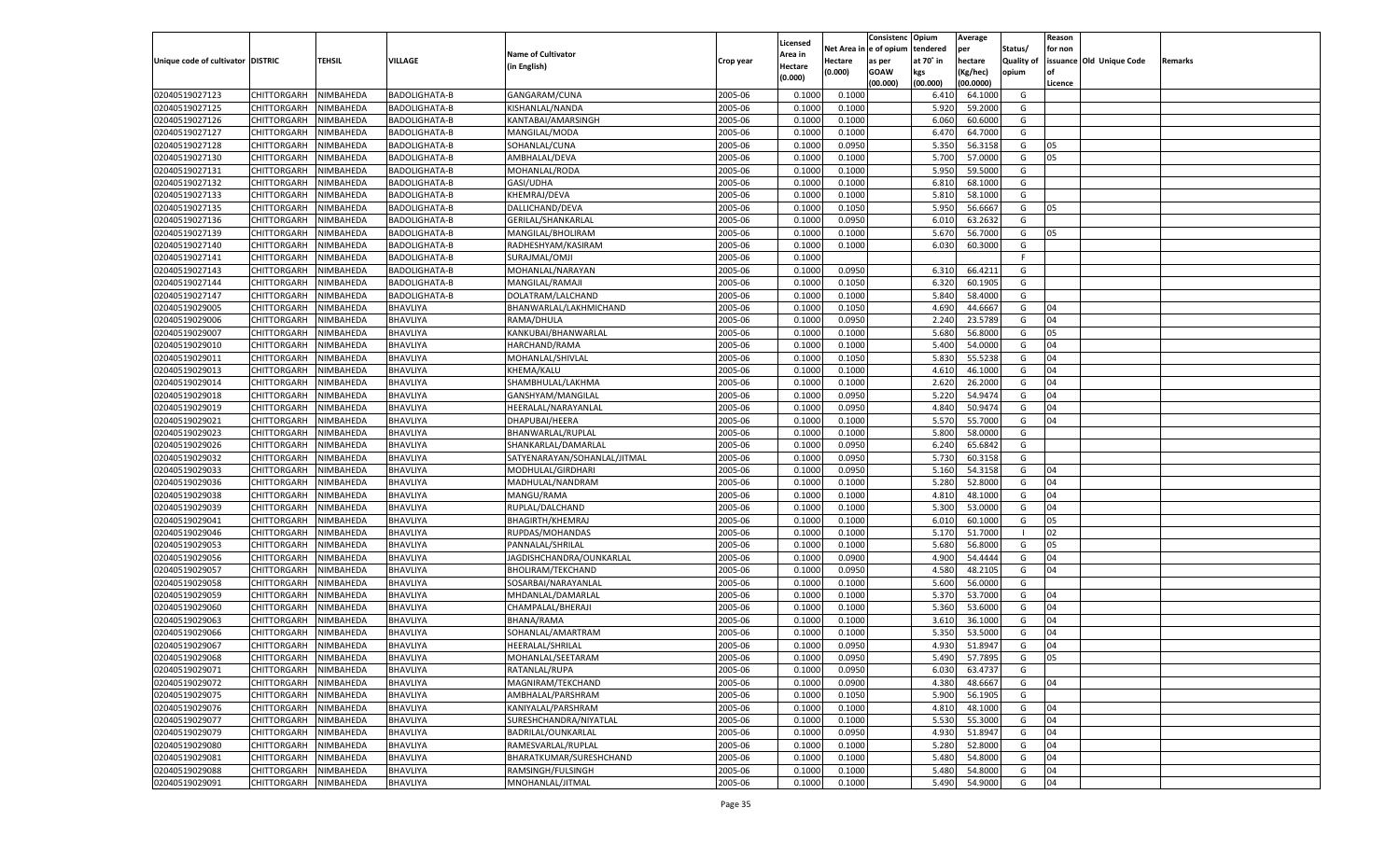|                                   |                                      |               |                              |                                   |           |                           |          | Consistenc  | Opium     | Average   |                   | Reason  |                          |         |
|-----------------------------------|--------------------------------------|---------------|------------------------------|-----------------------------------|-----------|---------------------------|----------|-------------|-----------|-----------|-------------------|---------|--------------------------|---------|
|                                   |                                      |               |                              | <b>Name of Cultivator</b>         |           | Licensed                  | Net Area | e of opium  | tendered  | per       | Status/           | for non |                          |         |
| Unique code of cultivator DISTRIC |                                      | <b>TEHSIL</b> | VILLAGE                      | (in English)                      | Crop year | <b>Area in</b><br>Hectare | Hectare  | as per      | at 70° in | hectare   | <b>Quality of</b> |         | issuance Old Unique Code | Remarks |
|                                   |                                      |               |                              |                                   |           | (0.000)                   | (0.000)  | <b>GOAW</b> | kgs       | (Kg/hec)  | opium             |         |                          |         |
|                                   |                                      |               |                              |                                   |           |                           |          | (00.000)    | (00.000)  | (00.0000) |                   | Licence |                          |         |
| 02040519029092                    | CHITTORGARH                          | NIMBAHEDA     | BHAVLIYA                     | BAGDIRAM/LAKHMAKUMAR              | 2005-06   | 0.1000                    | 0.1000   |             | 5.330     | 53.3000   | G                 | 04      |                          |         |
| 02040519029097                    | CHITTORGARH                          | NIMBAHEDA     | BHAVLIYA                     | JAGDISH/DALUMEGVAL                | 2005-06   | 0.1000                    | 0.0950   |             | 5.11      | 53.7895   | G                 | 04      |                          |         |
| 02040519029099                    | CHITTORGARH                          | NIMBAHEDA     | BHAVLIYA                     | RAMESHLAL/NIMATLAL                | 2005-06   | 0.1000                    | 0.0950   |             | 4.510     | 47.473    | G                 | 04      |                          |         |
| 02040519029101                    | CHITTORGARH                          | NIMBAHEDA     | BHAVLIYA                     | <b>BARDIBAI/LALJI</b>             | 2005-06   | 0.1000                    | 0.0950   |             | 5.240     | 55.1579   | G                 | 04      |                          |         |
| 02040519029094                    | CHITTORGARH                          | NIMBAHEDA     | BHAVLIYA                     | UDHA/FULAMEGVAL                   | 2005-06   | 0.1000                    | 0.1000   |             | 5.290     | 52.9000   | G                 | 04      |                          |         |
| 02040519030001                    | CHITTORGARH                          | NIMBAHEDA     | BHUJIYAKHEDI                 | GISU/LALU                         | 2005-06   | 0.1000                    | 0.1000   |             | 5.580     | 55.8000   | G                 | 04      |                          |         |
| 02040519030002                    | CHITTORGARH                          | NIMBAHEDA     | BHUJIYAKHEDI                 | RANGLAL/MANGILAL                  | 2005-06   | 0.1000                    | 0.0900   |             | 5.400     | 60.0000   | G                 |         |                          |         |
| 02040519030003                    | CHITTORGARH                          | NIMBAHEDA     | BHUJIYAKHEDI                 | DOLATRAM/NANDA                    | 2005-06   | 0.1000                    | 0.1000   |             | 6.380     | 63.8000   | G                 |         |                          |         |
| 02040519030004                    | CHITTORGARH                          | NIMBAHEDA     | BHUJIYAKHEDI                 | KASTURIBAI/PARBHULAL              | 2005-06   | 0.1000                    | 0.1000   |             | 6.660     | 66.6000   | G                 |         |                          |         |
| 02040519030005                    | CHITTORGARH                          | NIMBAHEDA     | BHUJIYAKHEDI                 | DALLICHAND/NANDA                  | 2005-06   | 0.1000                    | 0.1000   |             | 6.240     | 62.4000   | G                 |         |                          |         |
| 02040519030006                    | CHITTORGARH                          | NIMBAHEDA     | BHUJIYAKHEDI                 | MATHRIBAI/BHANWARLAL              | 2005-06   | 0.1000                    | 0.1000   |             | 6.250     | 62.5000   | G                 |         |                          |         |
| 02040519030007                    | CHITTORGARH                          | NIMBAHEDA     | BHUJIYAKHEDI                 | LALIBAI/MOHANLAL                  | 2005-06   | 0.1000                    | 0.1000   |             | 5.820     | 58.2000   | G                 |         |                          |         |
| 02040519030008                    | CHITTORGARH                          | NIMBAHEDA     | BHUJIYAKHEDI                 | JAGNNATH/SHANKARLAL               | 2005-06   | 0.1000                    | 0.0950   |             | 5.810     | 61.1579   | G                 |         |                          |         |
| 02040519030009                    | CHITTORGARH                          | NIMBAHEDA     | BHUJIYAKHEDI                 | PYARCHAND/NANURAM                 | 2005-06   | 0.1000                    | 0.0900   |             | 5.890     | 65.4444   | G                 |         |                          |         |
| 02040519030011                    | CHITTORGARH                          | NIMBAHEDA     | BHUJIYAKHEDI                 | NANDA/KESURAM                     | 2005-06   | 0.1000                    | 0.1050   |             | 6.080     | 57.9048   | G                 |         |                          |         |
| 02040519030012                    | CHITTORGARH                          | NIMBAHEDA     | BHUJIYAKHEDI                 | MANGILAL/KALU                     | 2005-06   | 0.1000                    | 0.0950   |             | 6.160     | 64.8421   | G                 |         |                          |         |
| 02040519030015                    | CHITTORGARH                          | NIMBAHEDA     | BHUJIYAKHEDI                 | KALURAM/DEVA                      | 2005-06   | 0.1000                    | 0.1000   |             | 5.770     | 57.7000   | G                 | 05      |                          |         |
| 02040519030016                    | CHITTORGARH                          | NIMBAHEDA     | BHUJIYAKHEDI                 | NIRBHERAM/MADHU                   | 2005-06   | 0.1000                    | 0.1000   |             | 5.910     | 59.1000   | G                 |         |                          |         |
| 02040519030018                    | CHITTORGARH                          | NIMBAHEDA     | BHUJIYAKHEDI                 | CUNNIBAI/BHAGU                    | 2005-06   | 0.1000                    | 0.1000   |             | 5.700     | 57.0000   | G                 |         |                          |         |
| 02040519030021                    | CHITTORGARH                          | NIMBAHEDA     | BHUJIYAKHEDI                 | SUKHLAL/LALU                      | 2005-06   | 0.1000                    | 0.0900   |             | 5.210     | 57.8889   | G                 | 05      |                          |         |
| 02040519030022                    | CHITTORGARH                          | NIMBAHEDA     | BHUJIYAKHEDI                 | <b>BADRILAL/MOTI</b>              | 2005-06   | 0.1000                    | 0.0950   |             | 5.430     | 57.1579   | G                 | 05      |                          |         |
| 02040519030023                    | CHITTORGARH                          | NIMBAHEDA     | BHUJIYAKHEDI                 | SANTILAL/VJAIRAM                  | 2005-06   | 0.1000                    | 0.1000   |             | 5.870     | 58.7000   | G                 |         |                          |         |
| 02040519030025                    | CHITTORGARH                          | NIMBAHEDA     | BHUJIYAKHEDI                 | JAIRAJ/NANURAM                    | 2005-06   | 0.1000                    | 0.1000   |             | 6.600     | 66.0000   | G                 |         |                          |         |
| 02040519030026                    | CHITTORGARH                          | NIMBAHEDA     | BHUJIYAKHEDI                 | RAMLAL/NANURAM                    | 2005-06   | 0.1000                    | 0.1000   |             | 4.980     | 49.8000   | G                 | 04      |                          |         |
| 02040519030028                    | CHITTORGARH                          | NIMBAHEDA     | BHUJIYAKHEDI                 | OUNKARLAL/NANURAM                 | 2005-06   | 0.1000                    | 0.1000   |             | 5.570     | 55.7000   | G                 | 04      |                          |         |
| 02040519030030                    | CHITTORGARH                          | NIMBAHEDA     | BHUJIYAKHEDI                 | MOHANLAL/KESURAM                  | 2005-06   | 0.1000                    | 0.1000   |             | 5.720     | 57.2000   | G                 |         |                          |         |
| 02040519030031                    | CHITTORGARH                          | NIMBAHEDA     | BHUJIYAKHEDI                 | CUNNILAL/KESURAM                  | 2005-06   | 0.1000                    | 0.1000   |             | 5.590     | 55.9000   | G                 | 04      |                          |         |
| 02040519030032                    | CHITTORGARH                          | NIMBAHEDA     | BHUJIYAKHEDI                 | PREAMCHAND/BHANWARLAL             | 2005-06   | 0.1000                    | 0.0950   |             | 4.760     | 50.1053   | G                 | 04      |                          |         |
| 02040519030033                    | CHITTORGARH                          | NIMBAHEDA     | BHUJIYAKHEDI                 | NATHULAL/FAKIRCHAND               | 2005-06   | 0.1000                    | 0.0950   |             | 5.660     | 59.5789   | G                 |         |                          |         |
| 02040519030036                    | CHITTORGARH                          | NIMBAHEDA     | BHUJIYAKHEDI                 | FAKIRCHAND/CUNNILAL               | 2005-06   | 0.1000                    |          |             |           |           | F.                |         |                          |         |
| 02040519030038                    | CHITTORGARH                          | NIMBAHEDA     | BHUJIYAKHEDI                 | RATANLAL/BHANWARLAL               | 2005-06   | 0.1000                    | 0.1000   |             | 5.140     | 51.4000   | G                 | 04      |                          |         |
| 02040519030039                    | CHITTORGARH                          | NIMBAHEDA     | BHUJIYAKHEDI                 | KISHANLAL/JAIRAJ                  | 2005-06   | 0.1000                    | 0.1000   |             | 5.930     | 59.3000   | G                 |         |                          |         |
| 02040519030040                    | CHITTORGARH                          | NIMBAHEDA     | BHUJIYAKHEDI                 | BANSILAL/CUNNILAL                 | 2005-06   | 0.1000                    | 0.0950   |             | 5.660     | 59.5789   | G                 |         |                          |         |
| 02040519030041                    | CHITTORGARH                          | NIMBAHEDA     | BHUJIYAKHEDI                 | SANTILAL/JAIRAJ                   | 2005-06   | 0.1000                    | 0.1000   |             | 6.390     | 63.9000   | G                 |         |                          |         |
| 02040519030042                    | CHITTORGARH                          | NIMBAHEDA     | BHUJIYAKHEDI                 | JAGNNATH/MADHU                    | 2005-06   | 0.1000                    | 0.1000   |             | 6.510     | 65.1000   | G                 |         |                          |         |
| 02040519030043                    | CHITTORGARH                          | NIMBAHEDA     | BHUJIYAKHEDI                 | KALURAM/OUNKAR                    | 2005-06   | 0.1000                    | 0.1000   |             | 5.850     | 58.5000   | G                 |         |                          |         |
| 02040519030044                    | CHITTORGARH                          | NIMBAHEDA     | BHUJIYAKHEDI                 | DADAMCHAND/VHEJAIRAM              | 2005-06   | 0.1000                    | 0.1050   |             | 5.890     | 56.0952   | G                 | 05      |                          |         |
| 02040519030047                    | CHITTORGARH                          | NIMBAHEDA     | BHUJIYAKHEDI                 | GITABAI/DALCHAND                  | 2005-06   | 0.1000                    | 0.0950   |             | 5.790     | 60.9474   | G                 |         |                          |         |
| 02040519030051                    | CHITTORGARH                          | NIMBAHEDA     | BHUJIYAKHEDI                 | RAMCHANDRA/GISA                   | 2005-06   | 0.1000                    | 0.1000   |             | 5.630     | 56.3000   | G                 |         |                          |         |
| 02040519030053                    | CHITTORGARH                          | NIMBAHEDA     | BHUJIYAKHEDI                 | RANGLAL/BHAGIRTH                  | 2005-06   | 0.1000                    | 0.0950   |             | 4.580     | 48.2105   | G                 | 04      |                          |         |
| 02040519030054                    | CHITTORGARH                          | NIMBAHEDA     | BHUJIYAKHEDI                 | MUKANDLAL/JAIRAM                  | 2005-06   | 0.1000                    | 0.0950   |             | 6.420     | 67.5789   | G                 |         |                          |         |
| 02040519030055                    | CHITTORGARH                          | NIMBAHEDA     | BHUJIYAKHEDI                 | BAPULAL/DOLATRAM                  | 2005-06   | 0.1000                    | 0.1000   |             | 6.570     | 65.7000   | G                 |         |                          |         |
| 02040519030057                    | CHITTORGARH                          | NIMBAHEDA     | BHUJIYAKHEDI                 | AMARCHAND/JAIRAM                  | 2005-06   | 0.1000                    | 0.1000   |             | 6.880     | 68.8000   | G                 |         |                          |         |
| 02040519030059                    | CHITTORGARH                          | NIMBAHEDA     | BHUJIYAKHEDI                 | JAGDISH/ASHARAM                   | 2005-06   | 0.1000                    | 0.1000   |             | 6.17      | 61.7000   | G                 |         |                          |         |
| 02040519030060                    |                                      | NIMBAHEDA     |                              |                                   | 2005-06   | 0.1000                    | 0.0950   |             | 5.990     | 63.0526   | G                 |         |                          |         |
| 02040519030061                    | CHITTORGARH<br>CHITTORGARH NIMBAHEDA |               | BHUJIYAKHEDI<br>BHUJIYAKHEDI | MITTULAL/BANSILAL<br>JUNDMAL/KALU |           |                           |          |             |           |           |                   |         |                          |         |
|                                   |                                      |               | BHUJIYAKHEDI                 | BHAGIRTH/DOLATRAM                 | 2005-06   | 0.1000                    | 0.1000   |             | 5.970     | 59.7000   | G                 |         |                          |         |
| 02040519030062                    | <b>CHITTORGARH</b>                   | NIMBAHEDA     |                              |                                   | 2005-06   | 0.1000                    | 0.0950   |             | 5.440     | 57.2632   | G                 |         |                          |         |
| 02040519030064                    | CHITTORGARH                          | NIMBAHEDA     | BHUJIYAKHEDI                 | KALURAM/VJAIRAM                   | 2005-06   | 0.1000                    | 0.1000   |             | 5.860     | 58.6000   | G                 |         |                          |         |
| 02040519030067                    | <b>CHITTORGARH</b>                   | NIMBAHEDA     | BHUJIYAKHEDI                 | LAXMILAL/DOLATRAM                 | 2005-06   | 0.1000                    | 0.1000   |             | 5.940     | 59.4000   | G                 |         |                          |         |
| 02040519030069                    | <b>CHITTORGARH</b>                   | NIMBAHEDA     | BHUJIYAKHEDI                 | UDHERAM/DOLATRAM                  | 2005-06   | 0.1000                    | 0.1000   |             | 5.740     | 57.4000   | G                 |         |                          |         |
| 02040519030070                    | <b>CHITTORGARH</b>                   | NIMBAHEDA     | BHUJIYAKHEDI                 | BHIMRAJ/LAKHMICHAND               | 2005-06   | 0.1000                    |          |             |           |           | F                 |         |                          |         |
| 02040519030071                    | <b>CHITTORGARH</b>                   | NIMBAHEDA     | BHUJIYAKHEDI                 | DEVILAL/GASIRAM                   | 2005-06   | 0.1000                    | 0.0950   |             | 5.450     | 57.3684   | G                 |         |                          |         |
| 02040519030072                    | <b>CHITTORGARH</b>                   | NIMBAHEDA     | BHUJIYAKHEDI                 | RAMESVARLAL/BHANWARLAL            | 2005-06   | 0.1000                    | 0.1000   |             | 6.210     | 62.1000   | G                 |         |                          |         |
| 02040519031005                    | <b>CHITTORGARH</b>                   | NIMBAHEDA     | <b>BORKHEDI</b>              | MATHRIBAI/PARBHULAL               | 2005-06   | 0.1000                    | 0.1000   |             | 6.460     | 64.6000   | G                 |         |                          |         |
| 02040519031014                    | <b>CHITTORGARH</b>                   | NIMBAHEDA     | <b>BORKHEDI</b>              | SORAM/DEVA                        | 2005-06   | 0.1000                    | 0.1050   |             | 7.370     | 70.1905   | - 1               | 02      |                          |         |
| 02040519031015                    | <b>CHITTORGARH</b>                   | NIMBAHEDA     | <b>BORKHEDI</b>              | CHOGALAL/TARACHAND                | 2005-06   | 0.1000                    | 0.1000   |             | 4.410     | 44.1000   | - 1               | 02      |                          |         |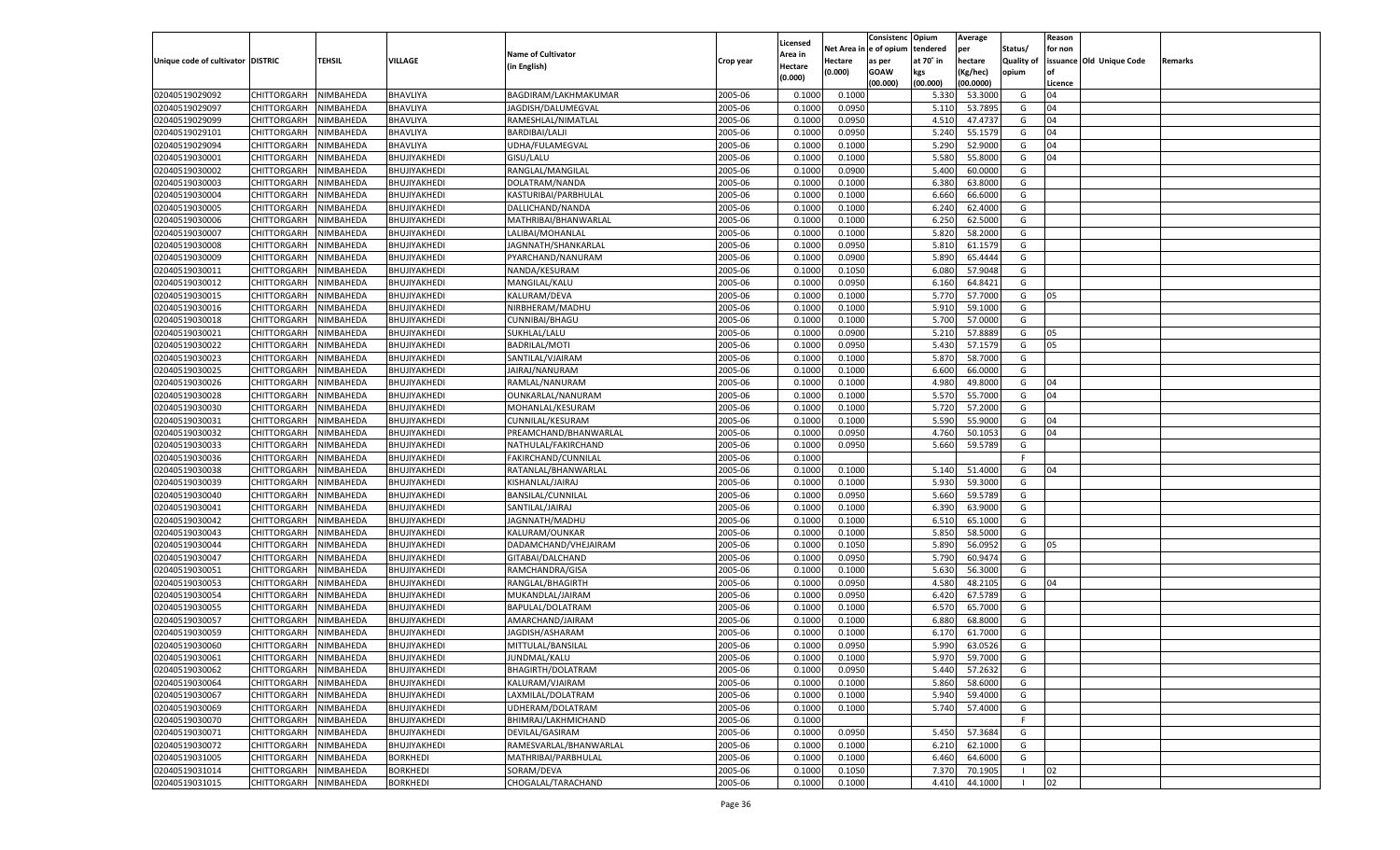|                                   |                       |               |                                  |                                                  |           |                           |          | Consistenc  | Opium     | Average   |                   | Reason  |                          |         |
|-----------------------------------|-----------------------|---------------|----------------------------------|--------------------------------------------------|-----------|---------------------------|----------|-------------|-----------|-----------|-------------------|---------|--------------------------|---------|
|                                   |                       |               |                                  | <b>Name of Cultivator</b>                        |           | Licensed                  | Net Area | e of opium  | tendered  | per       | Status/           | for non |                          |         |
| Unique code of cultivator DISTRIC |                       | <b>TEHSIL</b> | VILLAGE                          | (in English)                                     | Crop year | <b>Area in</b><br>Hectare | Hectare  | as per      | at 70° in | hectare   | <b>Quality of</b> |         | issuance Old Unique Code | Remarks |
|                                   |                       |               |                                  |                                                  |           | (0.000)                   | (0.000)  | <b>GOAW</b> | kgs       | (Kg/hec)  | opium             |         |                          |         |
|                                   |                       |               |                                  |                                                  |           |                           |          | (00.000)    | (00.000)  | (00.0000) |                   | Licence |                          |         |
| 02040519031016                    | CHITTORGARH           | NIMBAHEDA     | <b>BORKHEDI</b>                  | KISHANLAL/AMRA                                   | 2005-06   | 0.1000                    | 0.1050   |             | 5.440     | 51.8095   | G                 | 04      |                          |         |
| 02040519031018                    | CHITTORGARH           | NIMBAHEDA     | BORKHEDI                         | RUPA/BHERULAL                                    | 2005-06   | 0.1000                    | 0.1000   |             | 6.240     | 62.4000   | G                 |         |                          |         |
| 02040519031028                    | CHITTORGARH           | NIMBAHEDA     | BORKHEDI                         | SHIVLAL/BHUVANA                                  | 2005-06   | 0.1000                    | 0.0950   |             | 6.390     | 67.263    | - 1               | 02      |                          |         |
| 02040519031031                    | CHITTORGARH           | NIMBAHEDA     | BORKHEDI                         | JADAVBAI/NANALAL                                 | 2005-06   | 0.1000                    | 0.1000   |             | 6.200     | 62.0000   | G                 |         |                          |         |
| 02040519031032                    | CHITTORGARH           | NIMBAHEDA     | <b>BORKHEDI</b>                  | <b>CUNNILAL/MEGA</b>                             | 2005-06   | 0.1000                    | 0.1000   |             | 5.910     | 59.1000   | - 1               | 02      |                          |         |
| 02040519031036                    | CHITTORGARH           | NIMBAHEDA     | BORKHEDI                         | GULABHCHAND/SHANKARLAL                           | 2005-06   | 0.1000                    | 0.1000   |             | 5.930     | 59.3000   | G                 |         |                          |         |
| 02040519031039                    | CHITTORGARH           | NIMBAHEDA     | BORKHEDI                         | NANIBAI/GOMA                                     | 2005-06   | 0.1000                    | 0.1000   |             | 6.27      | 62.7000   | G                 |         |                          |         |
| 02040519031045                    | CHITTORGARH           | NIMBAHEDA     | BORKHEDI                         | CHAMPALAL/NARU                                   | 2005-06   | 0.1000                    | 0.1050   |             | 5.420     | 51.6190   | G                 | 04      |                          |         |
| 02040519031047                    | CHITTORGARH           | NIMBAHEDA     | <b>BORKHEDI</b>                  | MANSINGH/GOVERDHANSINGH                          | 2005-06   | 0.1000                    | 0.1050   |             | 6.610     | 62.9524   | G                 |         |                          |         |
| 02040519031050                    | CHITTORGARH           | NIMBAHEDA     | BORKHEDI                         | BANSILAL/HEERALAL                                | 2005-06   | 0.1000                    | 0.1000   |             | 5.310     | 53.1000   | G                 | 04      |                          |         |
| 02040519031051                    | CHITTORGARH           | NIMBAHEDA     | BORKHEDI                         | JAGDISH/GOMA                                     | 2005-06   | 0.1000                    | 0.1000   |             | 6.630     | 66.3000   | G                 |         |                          |         |
| 02040519031053                    | CHITTORGARH           | NIMBAHEDA     | BORKHEDI                         | NARAYAN/SHANKARLAL                               | 2005-06   | 0.1000                    | 0.1000   |             | 6.400     | 64.0000   | -1                | 02      |                          |         |
| 02040519031054                    | CHITTORGARH           | NIMBAHEDA     | <b>BORKHEDI</b>                  | TULSIRAM/MANA                                    | 2005-06   | 0.1000                    | 0.1050   |             | 6.090     | 58.0000   | G                 |         |                          |         |
| 02040519031056                    | CHITTORGARH           | NIMBAHEDA     | <b>BORKHEDI</b>                  | MADULAL/KISHNA                                   | 2005-06   | 0.1000                    | 0.1000   |             | 6.240     | 62.4000   | G                 |         |                          |         |
| 02040519031057                    | CHITTORGARH           | NIMBAHEDA     | <b>BORKHEDI</b>                  | RAMCHANDRA/JODHA                                 | 2005-06   | 0.1000                    | 0.1000   |             | 5.820     | 58.2000   | G                 |         |                          |         |
| 02040519031058                    | CHITTORGARH           | NIMBAHEDA     | BORKHEDI                         | LHARULAL/NANDA                                   | 2005-06   | 0.1000                    | 0.1000   |             | 6.030     | 60.3000   | G                 |         |                          |         |
| 02040519031063                    | CHITTORGARH           | NIMBAHEDA     | <b>BORKHEDI</b>                  | JAMNALAL/GOMA                                    | 2005-06   | 0.1000                    | 0.1000   |             | 6.730     | 67.3000   | G                 |         |                          |         |
| 02040519031066                    | CHITTORGARH           | NIMBAHEDA     | BORKHEDI                         | KISHANLAL/OUNKAR                                 | 2005-06   | 0.1000                    | 0.1000   |             | 6.260     | 62.6000   | G                 |         |                          |         |
| 02040519031072                    | CHITTORGARH           | NIMBAHEDA     | <b>BORKHEDI</b>                  | NARAYANLAL/TARACHAND                             | 2005-06   | 0.1000                    | 0.1000   |             | 6.560     | 65.6000   | G                 |         |                          |         |
| 02040519031076                    | CHITTORGARH           | NIMBAHEDA     | BORKHEDI                         | AMBHALAL/SORAM                                   | 2005-06   | 0.1000                    | 0.1000   |             | 5.980     | 59.8000   | G                 |         |                          |         |
| 02040519031077                    | CHITTORGARH           | NIMBAHEDA     | <b>BORKHEDI</b>                  | RAMLAL/SORAM                                     | 2005-06   | 0.1000                    | 0.1000   |             | 5.940     | 59.4000   | G                 |         |                          |         |
| 02040519031078                    | CHITTORGARH           | NIMBAHEDA     | <b>BORKHEDI</b>                  | KANIYALAL/SORAM                                  | 2005-06   | 0.1000                    | 0.1000   |             | 5.980     | 59.8000   | $\blacksquare$    | 02      |                          |         |
| 02040519033001                    | CHITTORGARH           | NIMBAHEDA     | CHARLIYAMEVASA                   | PARVATIBAI/NATHU                                 | 2005-06   | 0.1000                    | 0.0950   |             | 6.240     | 65.6842   | G                 |         |                          |         |
| 02040519033002                    | CHITTORGARH           | NIMBAHEDA     | CHARLIYAMEVASA                   | TULSIRAM/SHANKAR                                 | 2005-06   | 0.1000                    | 0.0950   |             | 6.350     | 66.8421   | G                 |         |                          |         |
| 02040519033003                    | CHITTORGARH           | NIMBAHEDA     | CHARLIYAMEVASA                   | PYARA/PRTHA                                      | 2005-06   | 0.1000                    | 0.0950   |             | 5.560     | 58.5263   | G                 | 05      |                          |         |
| 02040519033004                    |                       |               |                                  |                                                  | 2005-06   | 0.1000                    | 0.1050   |             | 6.290     | 59.9048   | G                 |         |                          |         |
| 02040519033006                    | CHITTORGARH           | NIMBAHEDA     | CHARLIYAMEVASA<br>CHARLIYAMEVASA | RUKMNIBAI/GOKEL                                  | 2005-06   | 0.1000                    | 0.1000   |             | 6.560     | 65.6000   | G                 |         |                          |         |
| 02040519033007                    | CHITTORGARH           | NIMBAHEDA     | CHARLIYAMEVASA                   | <b>BHAVARIBAI/GOKEL</b><br><b>BHERULAL/GOKEL</b> | 2005-06   | 0.1000                    |          |             | 6.620     | 69.6842   | G                 |         |                          |         |
|                                   | CHITTORGARH           | NIMBAHEDA     |                                  |                                                  |           |                           | 0.0950   |             |           |           |                   |         |                          |         |
| 02040519033008                    | CHITTORGARH           | NIMBAHEDA     | CHARLIYAMEVASA                   | BAGDIRAM/MOTI                                    | 2005-06   | 0.1000                    | 0.1050   |             | 6.960     | 66.285    | G                 |         |                          |         |
| 02040519033009                    | CHITTORGARH           | NIMBAHEDA     | CHARLIYAMEVASA                   | MANGIBAI/BAGDURAM                                | 2005-06   | 0.1000                    | 0.1000   |             | 6.420     | 64.2000   | G                 |         |                          |         |
| 02040519033013                    | CHITTORGARH           | NIMBAHEDA     | CHARLIYAMEVASA                   | BALU/KALU                                        | 2005-06   | 0.1000                    | 0.1000   |             | 6.350     | 63.5000   | G                 |         |                          |         |
| 02040519033015                    | CHITTORGARH           | NIMBAHEDA     | CHARLIYAMEVASA                   | RADHU/PRTHA                                      | 2005-06   | 0.1000                    | 0.1050   |             | 6.140     | 58.4762   | G                 |         |                          |         |
| 02040519033016                    | CHITTORGARH           | NIMBAHEDA     | CHARLIYAMEVASA                   | DAKHIBAI/OUNKAR                                  | 2005-06   | 0.1000                    | 0.1000   |             | 5.960     | 59.6000   | G                 |         |                          |         |
| 02040519033017                    | CHITTORGARH           | NIMBAHEDA     | CHARLIYAMEVASA                   | KISHAN/VIJHERAM                                  | 2005-06   | 0.1000                    | 0.0950   |             | 5.330     | 56.105    | G                 | 05      |                          |         |
| 02040519033018                    | CHITTORGARH           | NIMBAHEDA     | CHARLIYAMEVASA                   | PYARDAS/NANURAM                                  | 2005-06   | 0.1000                    | 0.1000   |             | 6.580     | 65.8000   | G                 |         |                          |         |
| 02040519033019                    | CHITTORGARH           | NIMBAHEDA     | CHARLIYAMEVASA                   | DALLA/KELA                                       | 2005-06   | 0.1000                    | 0.1050   |             | 6.500     | 61.9048   | G                 |         |                          |         |
| 02040519033020                    | CHITTORGARH           | NIMBAHEDA     | CHARLIYAMEVASA                   | DHAPUBAI/OUNKAR                                  | 2005-06   | 0.1000                    | 0.1000   |             | 6.170     | 61.7000   | G                 |         |                          |         |
| 02040519033022                    | CHITTORGARH           | NIMBAHEDA     | CHARLIYAMEVASA                   | KANIBAI/HEERALAL                                 | 2005-06   | 0.1000                    | 0.1050   |             | 6.720     | 64.0000   | G                 |         |                          |         |
| 02040519033023                    | CHITTORGARH           | NIMBAHEDA     | CHARLIYAMEVASA                   | <b>BANSILAL/RUPA</b>                             | 2005-06   | 0.1000                    | 0.1050   |             | 6.560     | 62.4762   | G                 |         |                          |         |
| 02040519033025                    | CHITTORGARH           | NIMBAHEDA     | CHARLIYAMEVASA                   | KHEMRAJ/TARACHAND                                | 2005-06   | 0.1000                    | 0.1000   |             | 6.740     | 67.4000   | G                 |         |                          |         |
| 02040519033026                    | CHITTORGARH           | NIMBAHEDA     | CHARLIYAMEVASA                   | ANSIBAI/HEERADAS                                 | 2005-06   | 0.1000                    | 0.1000   |             | 5.800     | 58.0000   | G                 |         |                          |         |
| 02040519033031                    | CHITTORGARH           | NIMBAHEDA     | CHARLIYAMEVASA                   | SHYAMLAL/LAKHMICHAND                             | 2005-06   | 0.1000                    | 0.1050   |             | 6.260     | 59.6190   | G                 |         |                          |         |
| 02040519033032                    | CHITTORGARH           | NIMBAHEDA     | CHARLIYAMEVASA                   | JAMKUBAI/OUNKAR                                  | 2005-06   | 0.1000                    | 0.1000   |             | 6.430     | 64.3000   | G                 |         |                          |         |
| 02040519033033                    | CHITTORGARH           | NIMBAHEDA     | CHARLIYAMEVASA                   | SOLA/PRTHA                                       | 2005-06   | 0.1000                    | 0.1000   |             | 6.240     | 62.4000   | G                 |         |                          |         |
| 02040519033034                    | CHITTORGARH           | NIMBAHEDA     | CHARLIYAMEVASA                   | <b>BHAGIRTH/MADHU</b>                            | 2005-06   | 0.1000                    | 0.1000   |             | 5.100     | 51.0000   | G                 | 04      |                          |         |
| 02040519033036                    | CHITTORGARH NIMBAHEDA |               | CHARLIYAMEVASA                   | DEVILAL/BHERULAL                                 | 2005-06   | 0.1000                    | 0.1000   |             | 6.870     | 68.7000   | G                 |         |                          |         |
| 02040519033037                    | <b>CHITTORGARH</b>    | NIMBAHEDA     | CHARLIYAMEVASA                   | UDHERAM/OUNKAR                                   | 2005-06   | 0.1000                    | 0.1000   |             | 6.230     | 62.3000   | G                 |         |                          |         |
| 02040519033038                    | CHITTORGARH           | NIMBAHEDA     | CHARLIYAMEVASA                   | BHAGVATILAL/NATHULAL                             | 2005-06   | 0.1000                    | 0.1000   |             | 5.790     | 57.9000   | G                 | 05      |                          |         |
| 02040519033040                    | <b>CHITTORGARH</b>    | NIMBAHEDA     | CHARLIYAMEVASA                   | PANNALAL/WAGLU                                   | 2005-06   | 0.1000                    | 0.1000   |             | 6.790     | 67.9000   | G                 |         |                          |         |
| 02040519033041                    | <b>CHITTORGARH</b>    | NIMBAHEDA     | CHARLIYAMEVASA                   | UDHERAM/KHEMRAJ                                  | 2005-06   | 0.1000                    | 0.1000   |             | 6.410     | 64.1000   | G                 |         |                          |         |
| 02040519033042                    | <b>CHITTORGARH</b>    | NIMBAHEDA     | CHARLIYAMEVASA                   | GISALAL/OUNKAR                                   | 2005-06   | 0.1000                    | 0.1050   |             | 6.140     | 58.4762   | G                 |         |                          |         |
| 02040519033043                    | CHITTORGARH           | NIMBAHEDA     | CHARLIYAMEVASA                   | BHERULAL/BAGDIRAM                                | 2005-06   | 0.1000                    | 0.1000   |             | 6.100     | 61.0000   | G                 |         |                          |         |
| 02040519033046                    | <b>CHITTORGARH</b>    | NIMBAHEDA     | CHARLIYAMEVASA                   | GOPALDAS/CHENDAS                                 | 2005-06   | 0.1000                    | 0.1000   |             | 6.030     | 60.3000   | G                 |         |                          |         |
| 02040519033047                    | <b>CHITTORGARH</b>    | NIMBAHEDA     | CHARLIYAMEVASA                   | CUNNILAL/RUPA                                    | 2005-06   | 0.1000                    | 0.1000   |             | 5.680     | 56.8000   | G                 | 05      |                          |         |
| 02040519033048                    | <b>CHITTORGARH</b>    | NIMBAHEDA     | CHARLIYAMEVASA                   | JAMNALAL/SHANKAR                                 | 2005-06   | 0.1000                    | 0.1000   |             | 6.340     | 63.4000   | G                 |         |                          |         |
| 02040519033050                    | CHITTORGARH           | NIMBAHEDA     | CHARLIYAMEVASA                   | SANTILAL/OUNKAR                                  | 2005-06   | 0.1000                    | 0.1050   |             | 5.900     | 56.1905   | G                 | 05      |                          |         |
|                                   |                       |               |                                  |                                                  |           |                           |          |             |           |           |                   |         |                          |         |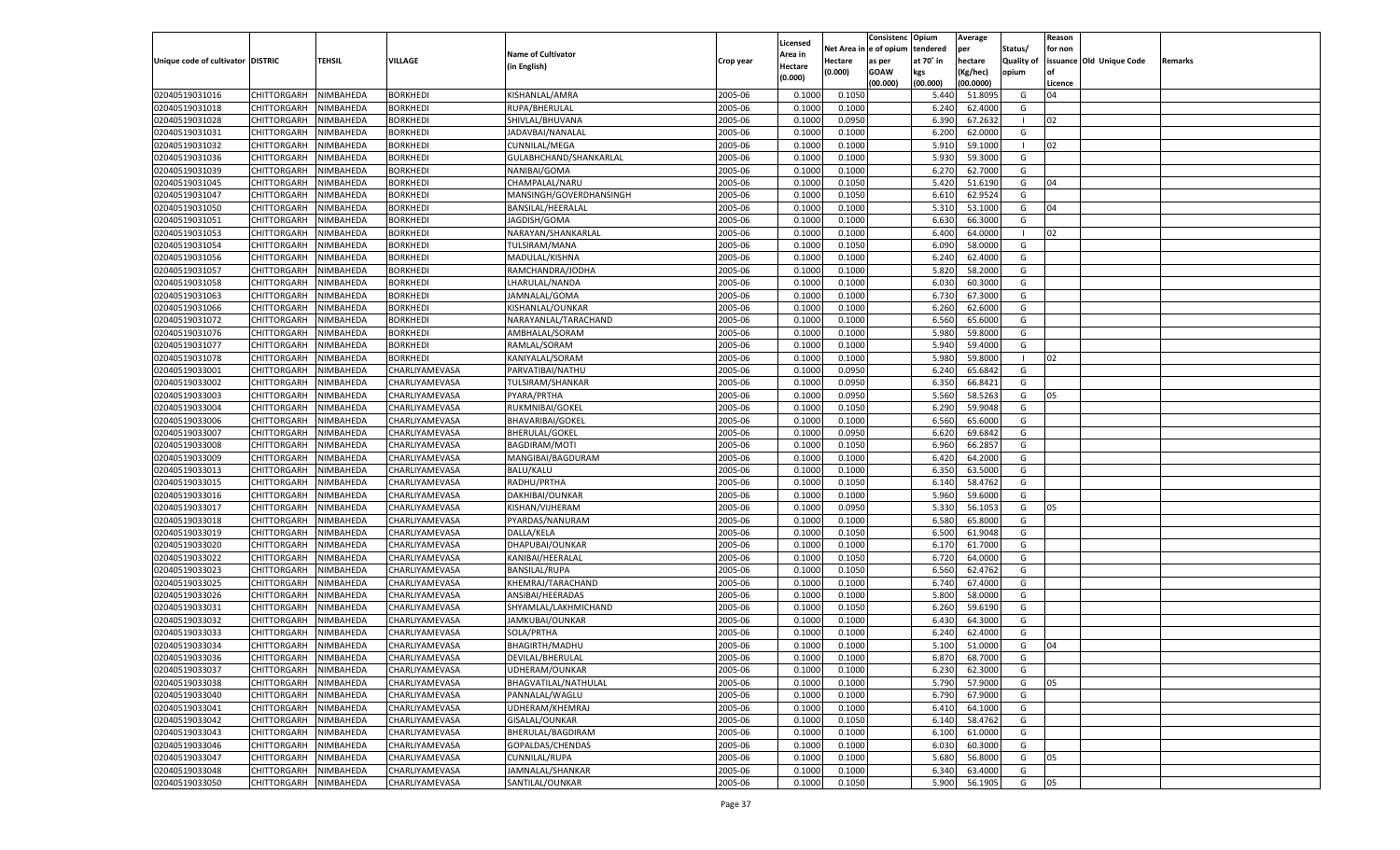|                                   |                       |               |                |                           |           |                           |                  | Consistenc  | Opium     | Average   |                   | Reason  |                          |         |
|-----------------------------------|-----------------------|---------------|----------------|---------------------------|-----------|---------------------------|------------------|-------------|-----------|-----------|-------------------|---------|--------------------------|---------|
|                                   |                       |               |                | <b>Name of Cultivator</b> |           | Licensed                  | Net Area         | e of opium  | tendered  | per       | Status/           | for non |                          |         |
| Unique code of cultivator DISTRIC |                       | <b>TEHSIL</b> | VILLAGE        | (in English)              | Crop year | <b>Area in</b><br>Hectare | Hectare          | as per      | at 70° in | hectare   | <b>Quality of</b> |         | issuance Old Unique Code | Remarks |
|                                   |                       |               |                |                           |           | (0.000)                   | (0.000)          | <b>GOAW</b> | kgs       | (Kg/hec)  | opium             |         |                          |         |
|                                   |                       |               |                |                           |           |                           |                  | (00.000)    | (00.000)  | (00.0000) |                   | Licence |                          |         |
| 02040519033051                    | CHITTORGARH           | NIMBAHEDA     | CHARLIYAMEVASA | VISHNULAL/RADHU           | 2005-06   | 0.1000                    | 0.1000           |             | 5.810     | 58.1000   | G                 | 05      |                          |         |
| 02040519033052                    | CHITTORGARH           | NIMBAHEDA     | CHARLIYAMEVASA | BADRILAL/VJHERAM          | 2005-06   | 0.1000                    | 0.1050           |             | 6.560     | 62.4762   | G                 |         |                          |         |
| 02040519033054                    | CHITTORGARH           | NIMBAHEDA     | CHARLIYAMEVASA | PREAMCHAND/CHENDAS        | 2005-06   | 0.1000                    | 0.1000           |             | 5.850     | 58.5000   | G                 | 05      |                          |         |
| 02040519033056                    | CHITTORGARH           | NIMBAHEDA     | CHARLIYAMEVASA | BANSILAL/BAGDIRAM         | 2005-06   | 0.1000                    | 0.1050           |             | 6.710     | 63.9048   | G                 |         |                          |         |
| 02040519033057                    | CHITTORGARH           | NIMBAHEDA     | CHARLIYAMEVASA | LAXMIBAI/MOHANLAL         | 2005-06   | 0.1000                    | 0.1000           |             | 6.460     | 64.6000   | G                 |         |                          |         |
| 02040519033058                    | CHITTORGARH           | NIMBAHEDA     | CHARLIYAMEVASA | MANGILAL/KALU             | 2005-06   | 0.1000                    | 0.1000           |             | 5.790     | 57.9000   | G                 | 05      |                          |         |
| 02040519033059                    | CHITTORGARH           | NIMBAHEDA     | CHARLIYAMEVASA | AMARCHAND/BAGDIRAM        | 2005-06   | 0.1000                    | 0.1000           |             | 6.140     | 61.4000   | G                 |         |                          |         |
| 02040519033060                    | CHITTORGARH           | NIMBAHEDA     | CHARLIYAMEVASA | MANGILAL/GOKEL            | 2005-06   | 0.1000                    | 0.1000           |             | 6.460     | 64.6000   | G                 |         |                          |         |
| 02040519033062                    | CHITTORGARH           | NIMBAHEDA     | CHARLIYAMEVASA | BHERULAL/PYARA            | 2005-06   | 0.1000                    | 0.1000           |             | 6.440     | 64.4000   | G                 |         |                          |         |
| 02040519033063                    | CHITTORGARH           | NIMBAHEDA     | CHARLIYAMEVASA | KHEMRAJ/GOTTULAL          | 2005-06   | 0.1000                    | 0.1050           |             | 6.080     | 57.9048   | G                 | 05      |                          |         |
| 02040519033064                    | CHITTORGARH           | NIMBAHEDA     | CHARLIYAMEVASA | GOPAL/RAMLAL              | 2005-06   | 0.1000                    | 0.1000           |             | 6.23      | 62.3000   | G                 |         |                          |         |
| 02040519033065                    | CHITTORGARH           | NIMBAHEDA     | CHARLIYAMEVASA | PARBHULAL/RUPA            | 2005-06   | 0.1000                    | 0.1000           |             | 6.190     | 61.9000   | G                 |         |                          |         |
| 02040519033066                    | CHITTORGARH           | NIMBAHEDA     | CHARLIYAMEVASA | MOHANLAL/GODUPARJAPT      | 2005-06   | 0.1000                    | 0.1050           |             | 5.170     | 49.2381   | G                 | 04      |                          |         |
| 02040519033067                    | CHITTORGARH           | NIMBAHEDA     | CHARLIYAMEVASA | HUKMICHAND/SOLA           | 2005-06   | 0.1000                    | 0.1000           |             | 6.470     | 64.7000   | G                 |         |                          |         |
| 02040519033068                    | CHITTORGARH           | NIMBAHEDA     | CHARLIYAMEVASA | MANGIBAI/RAMCHANDRA       | 2005-06   | 0.1000                    | 0.1000           |             | 6.650     | 66.5000   | G                 |         |                          |         |
| 02040519033070                    | CHITTORGARH           | NIMBAHEDA     | CHARLIYAMEVASA | RAMLAL/BAGDIRAM           | 2005-06   | 0.1000                    | 0.1000           |             | 6.600     | 66.0000   | G                 |         |                          |         |
| 02040519033071                    | CHITTORGARH           | NIMBAHEDA     | CHARLIYAMEVASA | DEVA/MULA                 | 2005-06   | 0.1000                    | 0.1000           |             | 5.800     | 58.0000   | G                 | 05      |                          |         |
| 02040519033072                    | CHITTORGARH           | NIMBAHEDA     | CHARLIYAMEVASA | RAJARAM/OUNKARKUMAR       | 2005-06   | 0.1000                    | 0.1000           |             | 6.790     | 67.9000   | G                 |         |                          |         |
| 02040519033073                    | CHITTORGARH           | NIMBAHEDA     | CHARLIYAMEVASA | BHERULAL/HUKMICHAND       | 2005-06   | 0.1000                    | 0.1000           |             | 6.750     | 67.5000   | - 1               | 02      |                          |         |
| 02040519033075                    | CHITTORGARH           | NIMBAHEDA     | CHARLIYAMEVASA | MNOHARLAL/DOLA            | 2005-06   | 0.1000                    | 0.0950           |             | 6.230     | 65.5789   | G                 |         |                          |         |
| 02040519033076                    | CHITTORGARH           | NIMBAHEDA     | CHARLIYAMEVASA | RADHESHYAM/BHERULAL       | 2005-06   | 0.1000                    | 0.0950           |             | 6.970     | 73.3684   | G                 |         |                          |         |
| 02040519033078                    | CHITTORGARH           | NIMBAHEDA     | CHARLIYAMEVASA | HEERALAL/NANDA            | 2005-06   | 0.1000                    | 0.1000           |             | 5.770     | 57.7000   | G                 | 05      |                          |         |
| 02040519033079                    | CHITTORGARH           | NIMBAHEDA     | CHARLIYAMEVASA | LALARAM/KALURAM           | 2005-06   | 0.1000                    | 0.0950           |             | 5.750     | 60.5263   | G                 | 05      |                          |         |
| 02040519033080                    | CHITTORGARH           | NIMBAHEDA     | CHARLIYAMEVASA | BALURAM/NATHURAM          | 2005-06   | 0.1000                    | 0.1000           |             | 6.130     | 61.3000   | G                 |         |                          |         |
| 02040519033082                    | CHITTORGARH           | NIMBAHEDA     | CHARLIYAMEVASA | CHANDIBAI/BHERULAL        | 2005-06   | 0.1000                    | 0.1000           |             | 5.140     | 51.4000   | G                 | 04      |                          |         |
| 02040519033081                    | CHITTORGARH           | NIMBAHEDA     | CHARLIYAMEVASA | SATEYENARAYAN/MANGILAL    | 2005-06   | 0.1000                    | 0.1000           |             | 6.640     | 66.4000   | G                 |         |                          |         |
| 02040519033074                    | CHITTORGARH           | NIMBAHEDA     | CHARLIYAMEVASA | MOHANLAL/SHANKARLAL       | 2005-06   | 0.1000                    | 0.1000           |             | 5.930     | 59.3000   | G                 | 05      |                          |         |
| 02040519034001                    | CHITTORGARH           | NIMBAHEDA     | DHANI          | CUNNILAL/RAMCHANDRA       | 2005-06   | 0.1000                    | 0.1000           |             | 6.930     | 69.3000   | G                 |         |                          |         |
| 02040519034002                    | CHITTORGARH           | NIMBAHEDA     | DHANI          | NENALAL/HJARI             | 2005-06   | 0.1000                    | 0.1000           |             | 6.340     | 63.4000   | G                 |         |                          |         |
| 02040519034003                    | CHITTORGARH           | NIMBAHEDA     | DHANI          | MANGILAL/HJARI            | 2005-06   | 0.1000                    | 0.0950           |             | 6.100     | 64.2105   | G                 |         |                          |         |
| 02040519034005                    | CHITTORGARH           | NIMBAHEDA     | <b>DHANI</b>   | NATHULAL/BHGGA            | 2005-06   | 0.1000                    | 0.0950           |             | 6.110     | 64.3158   | G                 |         |                          |         |
| 02040519034009                    | CHITTORGARH           | NIMBAHEDA     | DHANI          | SHAMBHUBAI/PRHLAD         | 2005-06   | 0.1000                    | 0.1000           |             | 5.990     | 59.9000   | G                 |         |                          |         |
| 02040519034010                    | CHITTORGARH           | NIMBAHEDA     | DHANI          | DARIYAVBAI/BAGGA          | 2005-06   | 0.1000                    | 0.1000           |             | 6.010     | 60.1000   | G                 |         |                          |         |
| 02040519034011                    | CHITTORGARH           | NIMBAHEDA     | DHANI          | RATANLAL/KASTURIBAI       | 2005-06   | 0.1000                    | 0.1000           |             | 6.300     | 63.0000   | G                 |         |                          |         |
| 02040519034016                    |                       | NIMBAHEDA     | <b>DHANI</b>   | BAKSU/UDHA                | 2005-06   | 0.1000                    | 0.1000           |             | 5.710     | 57.1000   | G                 |         |                          |         |
|                                   | CHITTORGARH           |               |                |                           |           |                           |                  |             |           | 68.9474   |                   |         |                          |         |
| 02040519034018                    | CHITTORGARH           | NIMBAHEDA     | DHANI<br>DHANI | SHANKAR/GOKEL             | 2005-06   | 0.1000<br>0.1000          | 0.0950<br>0.1000 |             | 6.550     |           | G                 |         |                          |         |
| 02040519034020                    | CHITTORGARH           | NIMBAHEDA     |                | GAJRIBAI/BHUVANA          | 2005-06   |                           |                  |             | 5.790     | 57.9000   | G                 |         |                          |         |
| 02040519034022                    | CHITTORGARH           | NIMBAHEDA     | DHANI          | MAHADEV/NANURAM           | 2005-06   | 0.1000                    | 0.1000           |             | 6.430     | 64.3000   | G                 |         |                          |         |
| 02040519034024                    | CHITTORGARH           | NIMBAHEDA     | <b>DHANI</b>   | DHAPUBAI/KHEMA            | 2005-06   | 0.1000                    | 0.1000           |             | 6.010     | 60.1000   | G                 |         |                          |         |
| 02040519034027                    | CHITTORGARH           | NIMBAHEDA     | DHANI          | RADHULAL/SHVLAL           | 2005-06   | 0.1000                    | 0.0950           |             | 6.350     | 66.8421   | G                 |         |                          |         |
| 02040519034030                    | CHITTORGARH           | NIMBAHEDA     | DHANI          | SARVANLAL/LOBHA           | 2005-06   | 0.1000                    | 0.1000           |             | 5.750     | 57.5000   | G                 |         |                          |         |
| 02040519034031                    | CHITTORGARH           | NIMBAHEDA     | DHANI          | KARU/NANURAM              | 2005-06   | 0.1000                    | 0.0950           |             | 6.380     | 67.1579   | G                 |         |                          |         |
| 02040519034033                    | CHITTORGARH           | NIMBAHEDA     | <b>DHANI</b>   | PRTHVIRAJ/KHEMRAJ         | 2005-06   | 0.1000                    | 0.1000           |             | 6.580     | 65.8000   | G                 |         |                          |         |
| 02040519034034                    | CHITTORGARH           | NIMBAHEDA     | DHANI          | NOJUBAI/GOVINDRAM         | 2005-06   | 0.1000                    | 0.1000           |             | 6.49      | 64.9000   | G                 |         |                          |         |
| 02040519034035                    | CHITTORGARH           | NIMBAHEDA     | DHANI          | BAGGARAM/DANNA            | 2005-06   | 0.1000                    | 0.0950           |             | 6.110     | 64.3158   | G                 |         |                          |         |
| 02040519034036                    | CHITTORGARH NIMBAHEDA |               | <b>DHANI</b>   | <b>HEERALAL/RATANLAL</b>  | 2005-06   | 0.1000                    | 0.1000           |             | 6.180     | 61.8000   | G                 |         |                          |         |
| 02040519034038                    | <b>CHITTORGARH</b>    | NIMBAHEDA     | <b>DHANI</b>   | UDHERAM/MAGNA             | 2005-06   | 0.1000                    | 0.1000           |             | 6.890     | 68.9000   | G                 |         |                          |         |
| 02040519034040                    | CHITTORGARH           | NIMBAHEDA     | <b>DHANI</b>   | JANIBAI/HJARILAL          | 2005-06   | 0.1000                    | 0.1000           |             | 6.730     | 67.3000   | G                 |         |                          |         |
| 02040519034041                    | <b>CHITTORGARH</b>    | NIMBAHEDA     | <b>DHANI</b>   | JUMMABAI/BADRILAL         | 2005-06   | 0.1000                    | 0.0950           |             | 6.220     | 65.4737   | G                 |         |                          |         |
| 02040519034042                    | <b>CHITTORGARH</b>    | NIMBAHEDA     | DHANI          | <b>BAKTARAM/DHOKEL</b>    | 2005-06   | 0.1000                    | 0.1000           |             | 5.730     | 57.3000   | G                 |         |                          |         |
| 02040519034043                    | <b>CHITTORGARH</b>    | NIMBAHEDA     | <b>DHANI</b>   | RAJARAM/HATHA             | 2005-06   | 0.1000                    | 0.1000           |             | 6.280     | 62.8000   | G                 |         |                          |         |
| 02040519034044                    | <b>CHITTORGARH</b>    | NIMBAHEDA     | DHANI          | CUNNILAL/RAMLAL           | 2005-06   | 0.1000                    | 0.1000           |             | 6.740     | 67.4000   | G                 |         |                          |         |
| 02040519034045                    | <b>CHITTORGARH</b>    | NIMBAHEDA     | <b>DHANI</b>   | <b>BAGDU/SHVA</b>         | 2005-06   | 0.1000                    | 0.1000           |             | 6.650     | 66.5000   | G                 |         |                          |         |
| 02040519034046                    | <b>CHITTORGARH</b>    | NIMBAHEDA     | DHANI          | CHANDALAL/DEVA            | 2005-06   | 0.1000                    | 0.1000           |             | 6.550     | 65.5000   | G                 |         |                          |         |
| 02040519034047                    | <b>CHITTORGARH</b>    | NIMBAHEDA     | <b>DHANI</b>   | MHDANLAL/CUNNILAL         | 2005-06   | 0.1000                    | 0.1000           |             | 6.660     | 66.6000   | G                 |         |                          |         |
| 02040519034048                    | CHITTORGARH           | NIMBAHEDA     | <b>DHANI</b>   | RATIRAM/NARAYAN           | 2005-06   | 0.1000                    | 0.1000           |             | 6.650     | 66.5000   | G                 |         |                          |         |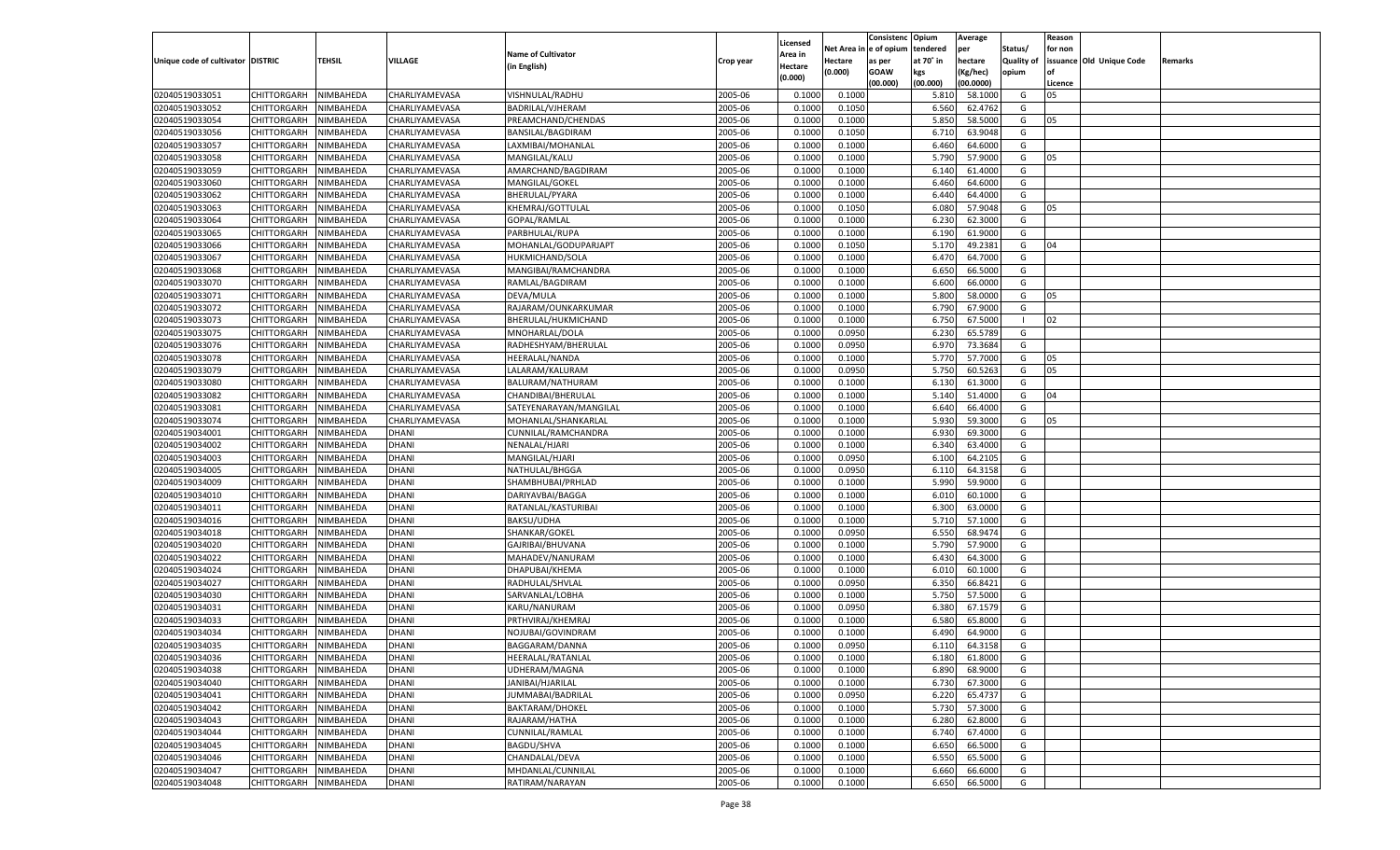|                                   |                       |           |                      |                           |           |          |            | Consistenc    | Opium     | Average   |                   | Reason  |                          |                   |
|-----------------------------------|-----------------------|-----------|----------------------|---------------------------|-----------|----------|------------|---------------|-----------|-----------|-------------------|---------|--------------------------|-------------------|
|                                   |                       |           |                      |                           |           | Licensed | Net Area i | n  e of opium | tendered  | per       | Status/           | for non |                          |                   |
| Unique code of cultivator DISTRIC |                       | TEHSIL    | VILLAGE              | <b>Name of Cultivator</b> | Crop year | Area in  | Hectare    | as per        | at 70° in | hectare   | <b>Quality of</b> |         | issuance Old Unique Code | Remarks           |
|                                   |                       |           |                      | (in English)              |           | Hectare  | (0.000)    | <b>GOAW</b>   | kgs       | (Kg/hec)  | opium             |         |                          |                   |
|                                   |                       |           |                      |                           |           | (0.000)  |            | (00.000)      | (00.000)  | (00.0000) |                   | Licence |                          |                   |
| 02040519034049                    | CHITTORGARH           | NIMBAHEDA | <b>DHANI</b>         | BHERULAL/SEETARAM         | 2005-06   | 0.1000   | 0.1000     |               | 6.080     | 60.8000   | G                 |         |                          |                   |
| 02040519034050                    | CHITTORGARH           | NIMBAHEDA | <b>DHANI</b>         | <b>HJARIGIRI/RAMGIRI</b>  | 2005-06   | 0.100    | 0.1000     |               | 6.030     | 60.3000   | G                 |         |                          |                   |
| 02040519034051                    | CHITTORGARH           | NIMBAHEDA | <b>DHANI</b>         | GANPATLAL/BHOMA           | 2005-06   | 0.1000   | 0.1000     |               | 6.180     | 61.8000   | G                 |         |                          |                   |
| 02040519035001                    | CHITTORGARH           | NIMBAHEDA | <b>FACHARSOLANKI</b> | SHUKDEV/NANURAM           | 2005-06   | 0.1000   | 0.1000     |               | 6.460     | 64.6000   | G                 |         |                          |                   |
| 02040519035002                    | CHITTORGARH           | NIMBAHEDA | <b>FACHARSOLANKI</b> | NARAYAN/PANNALAL          | 2005-06   | 0.1000   | 0.1000     |               | 6.290     | 62.9000   | - 1               | 02      |                          |                   |
| 02040519035003                    | CHITTORGARH           | NIMBAHEDA | <b>FACHARSOLANKI</b> | <b>HANSIBAI/BHAGIRTH</b>  | 2005-06   | 0.1000   | 0.1000     |               | 6.150     | 61.5000   | G                 |         |                          |                   |
| 02040519035004                    | CHITTORGARH           | NIMBAHEDA | <b>FACHARSOLANKI</b> | BARJIBAI/SHANKARLAL       | 2005-06   | 0.1000   | 0.1000     |               | 7.070     | 70.7000   | G                 |         |                          |                   |
| 02040519035005                    | CHITTORGARH           | NIMBAHEDA | <b>FACHARSOLANKI</b> | KALURAM/KASIRAM           | 2005-06   | 0.1000   | 0.1050     |               | 5.980     | 56.9524   | G                 | 05      |                          |                   |
| 02040519035007                    | CHITTORGARH           | NIMBAHEDA | <b>FACHARSOLANKI</b> | PARVATIBAI/UTHAMCHAND     | 2005-06   | 0.1000   | 0.1000     |               | 5.840     | 58.4000   | G                 |         |                          |                   |
| 02040519035009                    |                       |           |                      | NARAYANIBAI/MOHANLAL      | 2005-06   |          |            |               |           |           | G                 |         |                          |                   |
|                                   | CHITTORGARH           | NIMBAHEDA | <b>FACHARSOLANKI</b> |                           |           | 0.1000   | 0.1000     |               | 5.760     | 57.6000   |                   |         |                          |                   |
| 02040519035010                    | CHITTORGARH           | NIMBAHEDA | <b>FACHARSOLANKI</b> | BARJIBAI/KJODH            | 2005-06   | 0.1000   | 0.1000     |               | 6.820     | 68.2000   | G                 |         |                          |                   |
| 02040519035012                    | CHITTORGARH           | NIMBAHEDA | <b>FACHARSOLANKI</b> | NANDLAL/GOPILAL           | 2005-06   | 0.1000   | 0.1000     |               | 5.920     | 59.2000   | G                 |         |                          |                   |
| 02040519035014                    | CHITTORGARH           | NIMBAHEDA | FACHARSOLANKI        | BHERU/WARDA               | 2005-06   | 0.1000   | 0.0950     |               | 5.480     | 57.6842   | G                 | 05      |                          |                   |
| 02040519035015                    | CHITTORGARH           | NIMBAHEDA | FACHARSOLANKI        | RADHAKISHAN/MODA          | 2005-06   | 0.1000   | 0.1000     |               | 5.710     | 57.1000   | G                 | 05      |                          |                   |
| 02040519035016                    | CHITTORGARH           | NIMBAHEDA | FACHARSOLANKI        | MULCHAND/NANURAM          | 2005-06   | 0.1000   | 0.1000     |               | 5.860     | 58.6000   | G                 |         |                          |                   |
| 02040519035017                    | CHITTORGARH           | NIMBAHEDA | FACHARSOLANKI        | DOLATRAM/NARAYAN          | 2005-06   | 0.1000   | 0.1000     |               | 5.960     | 59.6000   | G                 |         |                          |                   |
| 02040519035018                    | CHITTORGARH           | NIMBAHEDA | FACHARSOLANKI        | SHYAMA/HEERA              | 2005-06   | 0.1000   | 0.1000     |               | 5.790     | 57.9000   | G                 |         |                          |                   |
| 02040519035019                    | CHITTORGARH           | NIMBAHEDA | FACHARSOLANKI        | RANGLAL/BHANWARLAL        | 2005-06   | 0.1000   | 0.0950     |               | 6.360     | 66.9474   | G                 |         |                          |                   |
| 02040519035020                    | CHITTORGARH           | NIMBAHEDA | FACHARSOLANKI        | GISULAL/OUNKAR            | 2005-06   | 0.1000   | 0.1050     |               | 3.030     | 28.8571   | G                 | 04      |                          |                   |
| 02040519035021                    | CHITTORGARH           | NIMBAHEDA | FACHARSOLANKI        | PARBHULAL/PANNALAL        | 2005-06   | 0.1000   | 0.1000     |               | 5.790     | 57.9000   | G                 |         |                          |                   |
| 02040519035022                    | CHITTORGARH           | NIMBAHEDA | FACHARSOLANKI        | GORILAL/BHAGIRTH          | 2005-06   | 0.1000   | 0.1000     |               | 5.720     | 57.2000   | G                 | 05      |                          |                   |
| 02040519035023                    | CHITTORGARH           | NIMBAHEDA | FACHARSOLANKI        | <b>KESURAM/KHEMA</b>      | 2005-06   | 0.1000   | 0.1000     |               | 5.540     | 55.4000   | G                 | 04      |                          |                   |
| 02040519035026                    | CHITTORGARH           | NIMBAHEDA | FACHARSOLANKI        | RUKAMNKVAR/GORISINGH      | 2005-06   | 0.1000   | 0.1050     |               | 6.510     | 62.0000   | G                 |         |                          |                   |
| 02040519035036                    | CHITTORGARH           | NIMBAHEDA | FACHARSOLANKI        | HARKLAL/BHAGIRTH          | 2005-06   | 0.1000   | 0.1000     |               | 6.150     | 61.5000   | G                 |         |                          |                   |
| 02040519035038                    | CHITTORGARH           | NIMBAHEDA | FACHARSOLANKI        | LAXMILAL/UTHAMCHAND       | 2005-06   | 0.1000   | 0.1000     |               | 6.280     | 62.8000   | G                 |         |                          |                   |
| 02040519035039                    | CHITTORGARH           | NIMBAHEDA | FACHARSOLANKI        | SHIVLAL/GOPILAL           | 2005-06   | 0.1000   | 0.1000     |               | 5.920     | 59.2000   | G                 |         |                          |                   |
| 02040519035041                    | CHITTORGARH           | NIMBAHEDA | FACHARSOLANKI        | AMARSINGH/GORISINGH       | 2005-06   | 0.1000   | 0.1000     |               | 5.880     | 58.8000   | G                 |         |                          |                   |
| 02040519035042                    | CHITTORGARH           | NIMBAHEDA | FACHARSOLANKI        | RAMNARAYAN/SUKHDEV        | 2005-06   | 0.1000   | 0.1050     |               | 6.440     | 61.3333   | G                 |         |                          |                   |
| 02040519037002                    | CHITTORGARH           | NIMBAHEDA | GADOLA-A             | MANGILAL/HARLAL           | 2005-06   | 0.1000   | 0.1000     |               | 4.280     | 42.8000   | G                 | 04      |                          |                   |
| 02040519037003                    | CHITTORGARH           | NIMBAHEDA | GADOLA-A             | BAPULAL/NARU              | 2005-06   | 0.1000   | 0.1000     |               | 5.200     | 52.0000   | G                 | 04      |                          |                   |
| 02040519037005                    | CHITTORGARH           | NIMBAHEDA | GADOLA-A             | <b>BHERA/KALU</b>         | 2005-06   | 0.1000   | 0.1000     |               | 5.770     | 57.7000   | G                 |         |                          | TRANSFER/GADOLA B |
| 02040519037006                    | CHITTORGARH           | NIMBAHEDA | GADOLA-A             | BHAVANIRAM/BHARMAL        | 2005-06   | 0.1000   | 0.1000     |               | 5.760     | 57.6000   | G                 |         |                          | TRANSFER/GADOLA B |
| 02040519037010                    |                       | NIMBAHEDA | GADOLA-A             | KAMLABAI/SHYAMLAL         | 2005-06   | 0.1000   |            |               | 5.230     | 52.3000   | G                 | 04      |                          |                   |
|                                   | CHITTORGARH           |           |                      |                           |           |          | 0.1000     |               |           |           |                   |         |                          |                   |
| 02040519037016                    | CHITTORGARH           | NIMBAHEDA | GADOLA-A             | DEVILAL/GORILAL           | 2005-06   | 0.1000   | 0.1000     |               | 5.700     | 57.0000   | G                 |         |                          | TRANSFER/GADOLA B |
| 02040519037017                    | CHITTORGARH           | NIMBAHEDA | GADOLA-A             | PARBHULAL/PRTHVIRAJ       | 2005-06   | 0.1000   | 0.1000     |               | 5.160     | 51.6000   | G                 | 04      |                          |                   |
| 02040519037019                    | CHITTORGARH           | NIMBAHEDA | GADOLA-A             | CHOTHMAL/NARU             | 2005-06   | 0.1000   | 0.1000     |               | 5.520     | 55.2000   | G                 | 04      |                          |                   |
| 02040519037020                    | CHITTORGARH           | NIMBAHEDA | GADOLA-A             | RAMCHANDRA/KARU           | 2005-06   | 0.1000   | 0.1000     |               | 5.290     | 52.9000   | G                 | 04      |                          |                   |
| 02040519037021                    | CHITTORGARH           | NIMBAHEDA | GADOLA-A             | HEERALAL/BHEBHUATJI       | 2005-06   | 0.1000   | 0.1000     |               | 5.670     | 56.7000   | G                 |         |                          | TRANSFER/GADOLA B |
| 02040519037022                    | CHITTORGARH           | NIMBAHEDA | GADOLA-A             | JAGDISH/BHANA             | 2005-06   | 0.1000   | 0.1000     |               | 4.880     | 48.8000   | G                 | 04      |                          |                   |
| 02040519037023                    | CHITTORGARH           | NIMBAHEDA | GADOLA-A             | RAMSINGH/CHANDMAL         | 2005-06   | 0.1000   | 0.1050     |               | 5.500     | 52.3810   | G                 | 04      |                          |                   |
| 02040519037024                    | CHITTORGARH           | NIMBAHEDA | GADOLA-A             | GISALAL/LALU              | 2005-06   | 0.1000   | 0.1000     |               | 0.890     | 8.9000    | - 1               | 02      |                          |                   |
| 02040519037026                    | CHITTORGARH           | NIMBAHEDA | GADOLA-A             | CHANDMAL/GIRDHARI         | 2005-06   | 0.1000   | 0.1000     |               | 5.300     | 53.0000   | G                 | 04      |                          |                   |
| 02040519037032                    | CHITTORGARH           | NIMBAHEDA | GADOLA-A             | GOVERDHAN/MANGILAI        | 2005-06   | 0.1000   | 0.1000     |               | 5.530     | 55.3000   | G                 | 04      |                          |                   |
| 02040519037038                    | CHITTORGARH           | NIMBAHEDA | GADOLA-A             | DOLATRAM/NANDAJI          | 2005-06   | 0.1000   | 0.1000     |               | 5.550     | 55.5000   | G                 | 04      |                          |                   |
| 02040519037041                    | CHITTORGARH           | NIMBAHEDA | GADOLA-A             | JASRAJ/BHERA              | 2005-06   | 0.1000   | 0.1000     |               | 4.810     | 48.1000   | G                 | 04      |                          |                   |
| 02040519037042                    | CHITTORGARH NIMBAHEDA |           | GADOLA-A             | NANIBAI/RODILAL           | 2005-06   | 0.1000   | 0.1000     |               | 2.860     | 28.6000   | G                 | 04      |                          |                   |
| 02040519037048                    | <b>CHITTORGARH</b>    | NIMBAHEDA | GADOLA-A             | JUNYA/KISHNA              | 2005-06   | 0.1000   | 0.1000     |               | 4.980     | 49.8000   | G                 | 04      |                          |                   |
| 02040519037055                    | CHITTORGARH           | NIMBAHEDA | GADOLA-A             | SEETARAM/HEMRAJ           | 2005-06   | 0.1000   | 0.1000     |               | 5.480     | 54.8000   | G                 | 04      |                          |                   |
| 02040519037066                    | CHITTORGARH           | NIMBAHEDA | GADOLA-A             | SHABUDIN/ALLUDIN          | 2005-06   | 0.1000   | 0.1000     |               | 4.920     | 49.2000   | G                 | 04      |                          |                   |
| 02040519037067                    | <b>CHITTORGARH</b>    | NIMBAHEDA | GADOLA-A             | MOHAMDHHUSEN/NURUDIN      | 2005-06   | 0.1000   | 0.1000     |               | 3.780     | 37.8000   | G                 | 04      |                          |                   |
| 02040519037091                    | CHITTORGARH           | NIMBAHEDA | GADOLA-A             | GOTTU/TARACHAND           | 2005-06   | 0.1000   | 0.1050     |               | 0.710     | 6.7619    | $\blacksquare$    | 02      |                          |                   |
| 02040519037092                    | CHITTORGARH           | NIMBAHEDA | GADOLA-A             | GORILAL/MANGILAL          | 2005-06   | 0.1000   | 0.1000     |               | 4.880     | 48.8000   | G                 | 04      |                          |                   |
| 02040519037095                    | CHITTORGARH           | NIMBAHEDA | GADOLA-A             | JANIBAI/HEERALAL          | 2005-06   | 0.1000   | 0.1000     |               | 4.900     | 49.0000   | G                 | 04      |                          |                   |
| 02040519037097                    | CHITTORGARH           | NIMBAHEDA | GADOLA-A             | NATHULAL/MANGILAL         | 2005-06   | 0.1000   | 0.1050     |               | 5.470     | 52.0952   | G                 | 04      |                          |                   |
| 02040519037101                    | <b>CHITTORGARH</b>    | NIMBAHEDA | GADOLA-A             | BHAGVAN/PANNAJI           | 2005-06   | 0.1000   | 0.1050     |               | 5.210     | 49.6190   | G                 | 04      |                          |                   |
| 02040519037104                    | <b>CHITTORGARH</b>    | NIMBAHEDA | GADOLA-A             | BHERULAL/KANIRAM          | 2005-06   | 0.1000   | 0.0950     |               | 4.220     | 44.4211   | G                 | 04      |                          |                   |
|                                   |                       |           |                      |                           |           |          |            |               |           |           |                   |         |                          |                   |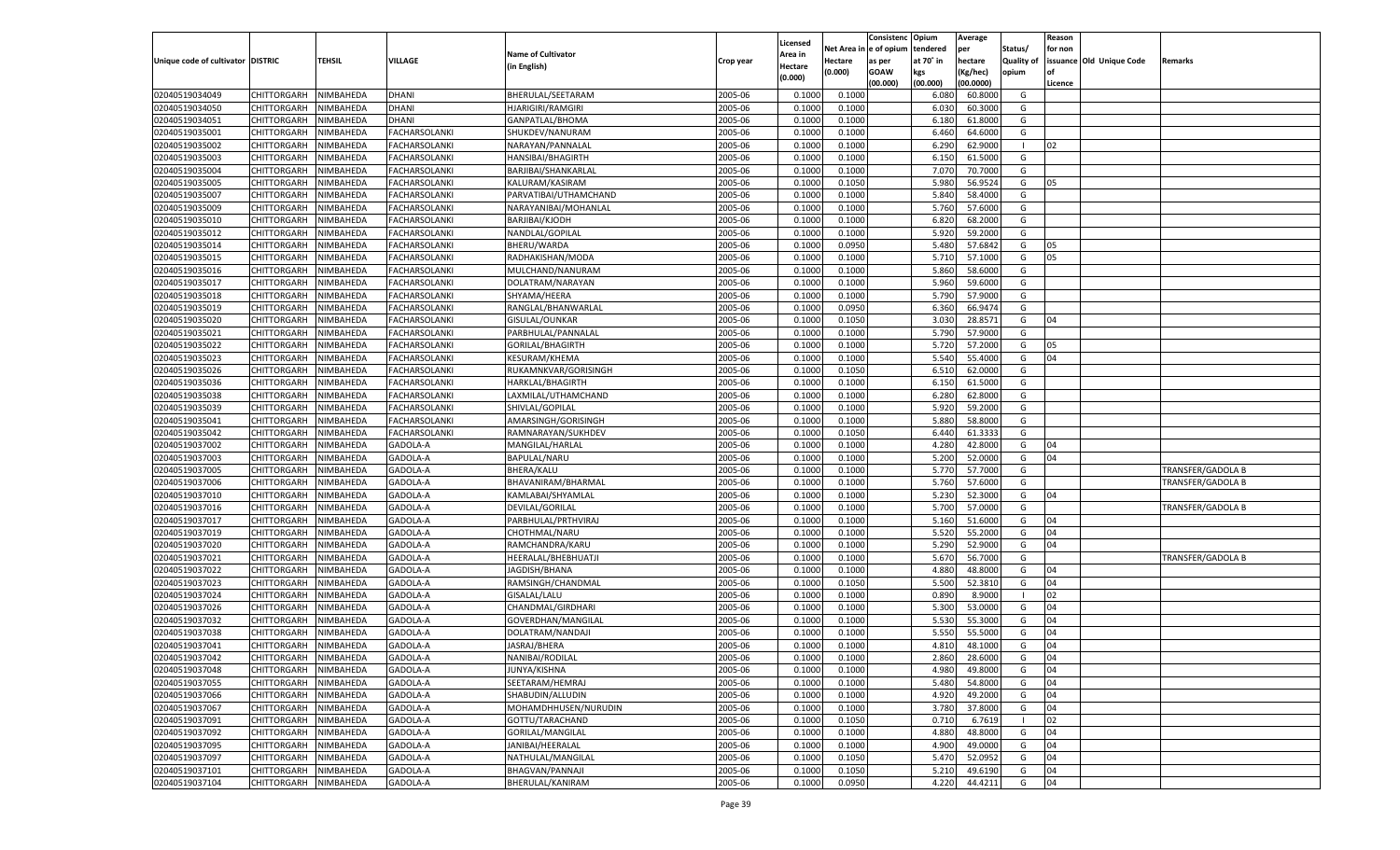|                                   |                            |           |                      |                                   |                    |                    |                  | Consistenc    | Opium     | Average   |                   | Reason  |                          |                   |
|-----------------------------------|----------------------------|-----------|----------------------|-----------------------------------|--------------------|--------------------|------------------|---------------|-----------|-----------|-------------------|---------|--------------------------|-------------------|
|                                   |                            |           |                      | <b>Name of Cultivator</b>         |                    | Licensed           | Net Area i       | n  e of opium | tendered  | per       | Status/           | for non |                          |                   |
| Unique code of cultivator DISTRIC |                            | TEHSIL    | VILLAGE              |                                   | Crop year          | Area in            | Hectare          | as per        | at 70° in | hectare   | <b>Quality of</b> |         | issuance Old Unique Code | Remarks           |
|                                   |                            |           |                      | (in English)                      |                    | Hectare<br>(0.000) | (0.000)          | <b>GOAW</b>   | kgs       | (Kg/hec)  | opium             |         |                          |                   |
|                                   |                            |           |                      |                                   |                    |                    |                  | (00.000)      | (00.000)  | (00.0000) |                   | Licence |                          |                   |
| 02040519037108                    | CHITTORGARH                | NIMBAHEDA | GADOLA-A             | RAMESVAR/NARSINGH                 | 2005-06            | 0.1000             | 0.1000           |               | 5.510     | 55.1000   | G                 | 04      |                          |                   |
| 02040519037111                    | CHITTORGARH                | NIMBAHEDA | GADOLA-A             | CHAGANLAL/HJARILAL                | 2005-06            | 0.100              | 0.1000           |               | 4.460     | 44.6000   |                   | 02      |                          |                   |
| 02040519037118                    | CHITTORGARH                | NIMBAHEDA | GADOLA-A             | KAMLIBAI/MADHULAL                 | 2005-06            | 0.1000             | 0.1000           |               | 3.880     | 38.8000   | - 1               | 02      |                          |                   |
| 02040519037135                    | CHITTORGARH                | NIMBAHEDA | GADOLA-A             | LALURAM/BHANWARLAL                | 2005-06            | 0.1000             | 0.1000           |               | 5.810     | 58.1000   | G                 |         |                          | TRANSFER/GADOLA B |
| 02040519037136                    | CHITTORGARH                | NIMBAHEDA | GADOLA-A             | BHANWARDAS/NATHUDAS               | 2005-06            | 0.1000             | 0.1000           |               | 5.320     | 53.2000   | G                 | 04      |                          |                   |
| 02040519037139                    | CHITTORGARH                | NIMBAHEDA | GADOLA-A             | GOPAL/KARILAL                     | 2005-06            | 0.1000             | 0.1000           |               | 1.890     | 18.9000   | G                 | 04      |                          |                   |
| 02040519037142                    | CHITTORGARH                | NIMBAHEDA | GADOLA-A             | PIRULAL/HEERALAL                  | 2005-06            | 0.1000             | 0.0950           |               | 2.900     | 30.5263   | - 1               | 02      |                          |                   |
| 02040519037144                    | CHITTORGARH                | NIMBAHEDA | GADOLA-A             | MOHMADSHALIM/VAJIRUDIN            | 2005-06            | 0.1000             | 0.1050           |               | 5.000     | 47.6190   | G                 | 04      |                          |                   |
| 02040519037148                    | CHITTORGARH                | NIMBAHEDA | GADOLA-A             | SURESHCHANDRA/BAGDIRAM            | 2005-06            | 0.1000             | 0.1000           |               | 5.21      | 52.1000   | G                 | 04      |                          |                   |
| 02040519037150                    | CHITTORGARH                | NIMBAHEDA | GADOLA-A             | TULSIRAM/NANAJI                   | 2005-06            | 0.1000             | 0.1000           |               | 4.670     | 46.7000   | G                 | 04      |                          |                   |
| 02040519037151                    | CHITTORGARH                | NIMBAHEDA | GADOLA-A             | BADAMIBAI/HEERALAL                | 2005-06            | 0.1000             | 0.1000           |               | 1.490     | 14.9000   |                   | 02      |                          |                   |
| 02040519037155                    | CHITTORGARH                | NIMBAHEDA | GADOLA-A             | RAMESHCHANDRA/PARBHULAL           | 2005-06            | 0.1000             | 0.1000           |               | 3.960     | 39.6000   |                   | 02      |                          |                   |
| 02040519037159                    | CHITTORGARH                | NIMBAHEDA | GADOLA-A             | PARVATIDEVI/RAMSINGH              | 2005-06            | 0.1000             | 0.1050           |               | 1.840     | 17.5238   |                   | 02      |                          |                   |
| 02040519037160                    | CHITTORGARH                | NIMBAHEDA | GADOLA-A             | GITABAI/NANDAJI                   | 2005-06            | 0.1000             | 0.1000           |               | 2.030     | 20.3000   | - 1               | 02      |                          |                   |
| 02040519037164                    | CHITTORGARH                | NIMBAHEDA | GADOLA-A             | LALURAM/BAGDIRAM                  | 2005-06            | 0.1000             | 0.0950           |               | 5.130     | 54.0000   | G                 | 04      |                          |                   |
| 02040519037167                    | CHITTORGARH                | NIMBAHEDA | GADOLA-B             | CHTRBHUJ/SOLAL                    | 2005-06            | 0.1000             | 0.1050           |               | 6.230     | 59.3333   | G                 |         |                          |                   |
| 02040519037168                    | CHITTORGARH                | NIMBAHEDA | GADOLA-B             | <b>GEANDIBAI/RAMLAL</b>           | 2005-06            | 0.1000             | 0.1000           |               | 5.950     | 59.5000   | G                 |         |                          |                   |
| 02040519037173                    | CHITTORGARH                | NIMBAHEDA | GADOLA-B             | BHAGVANTIBAI/PANCHMAL             | 2005-06            | 0.1000             | 0.1000           |               | 5.880     | 58.8000   | G                 |         |                          |                   |
| 02040519037176                    | CHITTORGARH                | NIMBAHEDA | GADOLA-B             | SHANKARLAL/NARU                   | 2005-06            | 0.1000             | 0.1000           |               | 5.880     | 58.8000   | G                 |         |                          |                   |
| 02040519037177                    | CHITTORGARH                | NIMBAHEDA | GADOLA-B             | OUNKARLAL/BHANWARLAL              | 2005-06            | 0.1000             | 0.1050           |               | 5.360     | 51.0476   | G                 | 04      |                          |                   |
| 02040519037178                    | CHITTORGARH                | NIMBAHEDA | GADOLA-B             | BHERULAL/BHAGIRTH                 | 2005-06            | 0.1000             | 0.1000           |               | 6.200     | 62.0000   | G                 |         |                          |                   |
| 02040519037179                    | CHITTORGARH                | NIMBAHEDA | GADOLA-B             | JHECHAND/SHAMBHULAI               | 2005-06            | 0.1000             | 0.1000           |               | 5.930     | 59.3000   | G                 |         |                          |                   |
| 02040519037180                    | CHITTORGARH                | NIMBAHEDA | GADOLA-B             | TARACHAND/OUNKAR                  | 2005-06            | 0.1000             | 0.1000           |               | 6.060     | 60.6000   | G                 |         |                          |                   |
| 02040519037184                    | CHITTORGARH                | NIMBAHEDA | GADOLA-B             | KAMLABAI/SOBHALAL                 | 2005-06            | 0.1000             | 0.1000           |               | 6.220     | 62.2000   | G                 |         |                          |                   |
| 02040519037185                    | CHITTORGARH                | NIMBAHEDA | GADOLA-B             | RATANLAL/BHAGVANLAI               | 2005-06            | 0.1000             | 0.1000           |               | 5.800     | 58.0000   | G                 |         |                          |                   |
| 02040519037188                    |                            |           |                      |                                   | 2005-06            | 0.1000             |                  |               | 5.750     | 57.5000   | G                 | 05      |                          |                   |
| 02040519037189                    | CHITTORGARH                | NIMBAHEDA | GADOLA-B<br>GADOLA-B | RATANLAL/NARAYAN                  | 2005-06            | 0.1000             | 0.1000<br>0.1050 |               | 6.210     | 59.1429   | G                 |         |                          |                   |
|                                   | CHITTORGARH<br>CHITTORGARH | NIMBAHEDA |                      | DALCHAND/NARAYAN<br>UDHELAL/MANGU |                    |                    |                  |               |           | 56.6000   |                   |         |                          |                   |
| 02040519037190                    | CHITTORGARH                | NIMBAHEDA | GADOLA-B             |                                   | 2005-06<br>2005-06 | 0.1000             | 0.1000           |               | 5.660     | 65.3684   | G<br>G            |         |                          |                   |
| 02040519037191                    |                            | NIMBAHEDA | GADOLA-B             | BHAGVANIBAI/SEETARAM              |                    | 0.1000             | 0.0950           |               | 6.210     |           |                   |         |                          |                   |
| 02040519037193                    | CHITTORGARH                | NIMBAHEDA | GADOLA-B             | SHRILAL/KISHANLAL                 | 2005-06            | 0.1000             | 0.1000           |               | 5.620     | 56.2000   | G                 | 05      |                          |                   |
| 02040519037199                    | CHITTORGARH                | NIMBAHEDA | GADOLA-B             | DALCHAND/SOLAL                    | 2005-06            | 0.1000             | 0.1000           |               | 6.000     | 60.0000   | G                 |         |                          |                   |
| 02040519037200                    | CHITTORGARH                | NIMBAHEDA | GADOLA-B             | NANALAL/NARAYAN                   | 2005-06            | 0.1000             | 0.1050           |               | 5.910     | 56.2857   | G                 |         |                          |                   |
| 02040519037201                    | CHITTORGARH                | NIMBAHEDA | GADOLA-B             | RAMESVARLAL/KUKA                  | 2005-06            | 0.1000             | 0.1000           |               | 3.510     | 35.1000   | - 1               | 02      |                          |                   |
| 02040519037203                    | CHITTORGARH                | NIMBAHEDA | GADOLA-B             | SHANKARLAL/SOLAL                  | 2005-06            | 0.1000             | 0.1000           |               | 3.880     | 38.8000   | - 1               | 02      |                          |                   |
| 02040519037206                    | CHITTORGARH                | NIMBAHEDA | GADOLA-B             | BABULAL/SHANKARLAL                | 2005-06            | 0.1000             | 0.1000           |               | 6.860     | 68.6000   | G                 |         |                          |                   |
| 02040519037211                    | CHITTORGARH                | NIMBAHEDA | GADOLA-B             | SURESHCHANDRA/RAMLAL              | 2005-06            | 0.1000             | 0.1000           |               | 5.850     | 58.5000   | G                 |         |                          |                   |
| 02040519037215                    | CHITTORGARH                | NIMBAHEDA | GADOLA-B             | RATANLAL/DANNA                    | 2005-06            | 0.1000             | 0.0900           |               | 5.000     | 55.5556   | G                 | 04      |                          |                   |
| 02040519037220                    | CHITTORGARH                | NIMBAHEDA | GADOLA-B             | KELASHDAS/NARAYANDAS              | 2005-06            | 0.1000             | 0.1000           |               | 5.060     | 50.6000   | - 1               | 02      |                          |                   |
| 02040519038001                    | CHITTORGARH                | NIMBAHEDA | <b>GANESHPURA</b>    | GOVINDRAM/CHAGANLAL               | 2005-06            | 0.1000             | 0.1000           |               | 5.840     | 58.4000   | G                 |         |                          |                   |
| 02040519038003                    | CHITTORGARH                | NIMBAHEDA | GANESHPURA           | PARBHULAL/HARIRAM                 | 2005-06            | 0.1000             | 0.1000           |               | 6.560     | 65.6000   | - 1               | 02      |                          |                   |
| 02040519038004                    | CHITTORGARH                | NIMBAHEDA | GANESHPURA           | NANDLAL/BHANWARLAL                | 2005-06            | 0.1000             | 0.1000           |               | 6.020     | 60.2000   | G                 |         |                          |                   |
| 02040519038005                    | CHITTORGARH                | NIMBAHEDA | GANESHPURA           | SUNDARLAL/DEVILAL/PYARCHAND       | 2005-06            | 0.1000             | 0.1000           |               | 6.190     | 61.9000   | G                 |         |                          |                   |
| 02040519038007                    | CHITTORGARH                | NIMBAHEDA | GANESHPURA           | KALURAM/PYARCHAND                 | 2005-06            | 0.1000             | 0.1000           |               | 6.160     | 61.6000   | G                 |         |                          |                   |
| 02040519038008                    | CHITTORGARH                | NIMBAHEDA | GANESHPURA           | KISHANKAK/SHALIGRAM               | 2005-06            | 0.1000             | 0.1000           |               | 6.060     | 60.6000   | G                 |         |                          |                   |
| 02040519038009                    | CHITTORGARH                | NIMBAHEDA | GANESHPURA           | BHUVANIRAM/PYARCHAND              | 2005-06            | 0.1000             | 0.1000           |               | 5.960     | 59.6000   | G                 |         |                          |                   |
| 02040519038010                    | CHITTORGARH NIMBAHEDA      |           | <b>GANESHPURA</b>    | BABULAL/CUNNIBAI                  | 2005-06            | 0.1000             | 0.1000           |               | 5.940     | 59.4000   | G                 |         |                          |                   |
| 02040519039001                    | <b>CHITTORGARH</b>         | NIMBAHEDA | <b>KANPURA</b>       | KHEMRAJ/BHURA                     | 2005-06            | 0.1000             | 0.0950           |               | 6.790     | 71.4737   | G                 |         |                          |                   |
| 02040519039005                    | CHITTORGARH                | NIMBAHEDA | KANPURA              | SHANKARLAL/BHANWARLAL             | 2005-06            | 0.1000             | 0.1000           |               | 5.910     | 59.1000   | G                 |         |                          |                   |
| 02040519039007                    | <b>CHITTORGARH</b>         | NIMBAHEDA | <b>KANPURA</b>       | MOTIYABAI/SHANKARLAL              | 2005-06            | 0.1000             | 0.1000           |               | 6.450     | 64.5000   | G                 |         |                          |                   |
| 02040519039008                    | <b>CHITTORGARH</b>         | NIMBAHEDA | KANPURA              | BHERU/PRTHVIRAJ                   | 2005-06            | 0.1000             | 0.0950           |               | 5.640     | 59.3684   | G                 |         |                          |                   |
| 02040519039011                    | CHITTORGARH                | NIMBAHEDA | KANPURA              | BANSIDAS/BHAGVANDAS               | 2005-06            | 0.1000             | 0.1000           |               | 5.900     | 59.0000   | G                 |         |                          |                   |
| 02040519039020                    | <b>CHITTORGARH</b>         | NIMBAHEDA | KANPURA              | BAGDIRAM/SHANKAR                  | 2005-06            | 0.1000             | 0.0950           |               | 5.940     | 62.5263   | G                 |         |                          |                   |
| 02040519039024                    | CHITTORGARH                | NIMBAHEDA | KANPURA              | GORILAL/SHANKAR                   | 2005-06            | 0.1000             | 0.1000           |               | 5.810     | 58.1000   | G                 | 05      |                          |                   |
| 02040519039026                    | CHITTORGARH                | NIMBAHEDA | KANPURA              | NANDA/MEGA                        | 2005-06            | 0.1000             | 0.1000           |               | 5.660     | 56.6000   | G                 | 05      |                          |                   |
| 02040519039029                    | CHITTORGARH                | NIMBAHEDA | <b>KANPURA</b>       | SHANKARLAL/GULABH                 | 2005-06            | 0.1000             | 0.1000           |               | 5.860     | 58.6000   | G                 | 05      |                          |                   |
| 02040519039030                    | CHITTORGARH                | NIMBAHEDA | <b>KANPURA</b>       | CHAMPALAL/MEGA                    | 2005-06            | 0.1000             | 0.0950           |               | 6.080     | 64.0000   | G                 |         |                          |                   |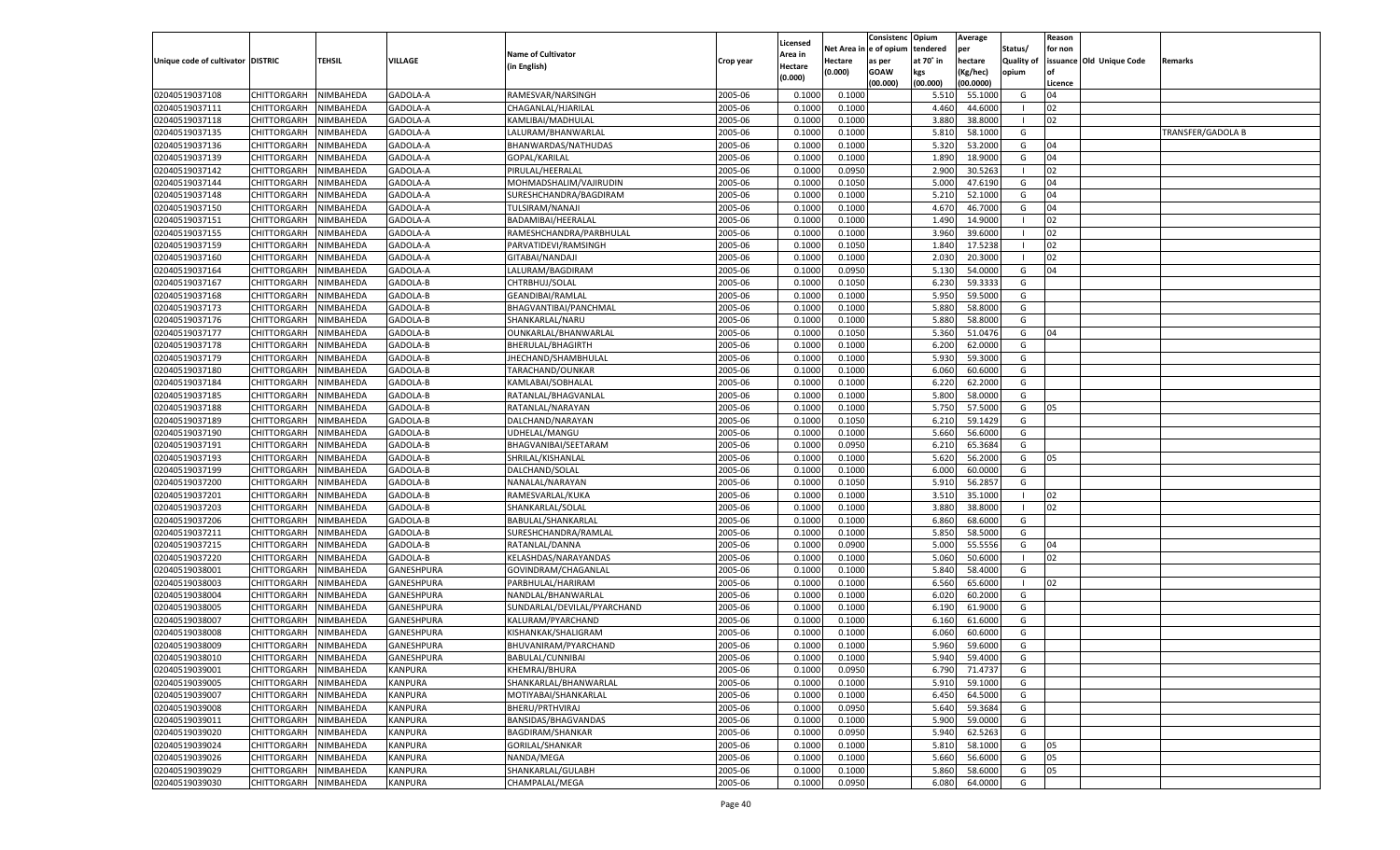|                                   |                       |                        |                    |                           |           |                           |                  | Consistenc  | Opium     | Average   |                   | Reason  |                          |                 |
|-----------------------------------|-----------------------|------------------------|--------------------|---------------------------|-----------|---------------------------|------------------|-------------|-----------|-----------|-------------------|---------|--------------------------|-----------------|
|                                   |                       |                        |                    | <b>Name of Cultivator</b> |           | Licensed                  | Net Area         | le of opium | tendered  | per       | Status/           | for non |                          |                 |
| Unique code of cultivator DISTRIC |                       | <b>TEHSIL</b>          | VILLAGE            | (in English)              | Crop year | <b>Area in</b><br>Hectare | Hectare          | as per      | at 70° in | hectare   | <b>Quality of</b> |         | issuance Old Unique Code | Remarks         |
|                                   |                       |                        |                    |                           |           | (0.000)                   | (0.000)          | <b>GOAW</b> | kgs       | (Kg/hec)  | opium             |         |                          |                 |
|                                   |                       |                        |                    |                           |           |                           |                  | (00.000)    | (00.000)  | (00.0000) |                   | Licence |                          |                 |
| 02040519039032                    | CHITTORGARH           | NIMBAHEDA              | KANPURA            | BHERULAL/HARCHAND         | 2005-06   | 0.1000                    | 0.1000           |             | 7.050     | 70.5000   | G                 |         |                          |                 |
| 02040519039037                    | CHITTORGARH           | NIMBAHEDA              | KANPURA            | GHERILAL/GANGARAM         | 2005-06   | 0.1000                    | 0.1000           |             | 6.130     | 61.3000   | G                 |         |                          |                 |
| 02040519039039                    | CHITTORGARH           | NIMBAHEDA              | <b>KANPURA</b>     | MANGILAL/HEERALAL         | 2005-06   | 0.1000                    | 0.0900           |             | 5.790     | 64.3333   | G                 |         |                          |                 |
| 02040519039041                    | CHITTORGARH           | NIMBAHEDA              | KANPURA            | KANIYALAL/HEERALAL        | 2005-06   | 0.1000                    | 0.0950           |             | 5.990     | 63.0526   | G                 |         |                          |                 |
| 02040519040001                    | CHITTORGARH           | NIMBAHEDA              | KARTHANA           | RAMLAL/HARIRAM            | 2005-06   | 0.1000                    | 0.0950           |             | 5.390     | 56.7368   | G                 | 05      |                          |                 |
| 02040519040002                    | CHITTORGARH           | NIMBAHEDA              | KARTHANA           | KISHANLAL/HEMRAJ          | 2005-06   | 0.1000                    | 0.1000           |             | 5.590     | 55.9000   | G                 | 04      |                          |                 |
| 02040519040003                    | CHITTORGARH           | NIMBAHEDA              | KARTHANA           | RUPA/CUNNILAL             | 2005-06   | 0.1000                    | 0.1000           |             | 5.680     | 56.8000   | G                 |         |                          |                 |
| 02040519040004                    | CHITTORGARH           | NIMBAHEDA              | KARTHANA           | MANGILAL/NANDA            | 2005-06   | 0.1000                    | 0.1000           |             | 5.700     | 57.0000   | G                 |         |                          |                 |
| 02040519040005                    | CHITTORGARH           | NIMBAHEDA              | KARTHANA           | JAGNNATH/DULA             | 2005-06   | 0.1000                    | 0.0950           |             | 5.390     | 56.7368   | G                 | 05      |                          |                 |
| 02040519040008                    | CHITTORGARH           | NIMBAHEDA              | KARTHANA           | BHUVANA/PRTHA             | 2005-06   | 0.1000                    | 0.1000           |             | 5.600     | 56.0000   | G                 | 05      |                          |                 |
| 02040519040009                    | CHITTORGARH           | NIMBAHEDA              | KARTHANA           | MAKHANLAL/MANGILAL        | 2005-06   | 0.1000                    | 0.1000           |             | 5.580     | 55.8000   | G                 | 04      |                          |                 |
| 02040519040012                    | CHITTORGARH           | NIMBAHEDA              | KARTHANA           | <b>BHAGIRTH/BHERA</b>     | 2005-06   | 0.1000                    | 0.1000           |             | 5.780     | 57.8000   | G                 |         |                          |                 |
| 02040519040013                    | CHITTORGARH           | NIMBAHEDA              | KARTHANA           | GISALAL/RANGLAL           | 2005-06   | 0.1000                    | 0.1000           |             | 5.610     | 56.1000   | G                 | 05      |                          |                 |
| 02040519040017                    | CHITTORGARH           | NIMBAHEDA              | KARTHANA           | DEVILAL/NANURAM           | 2005-06   | 0.1000                    | 0.0950           |             | 5.400     | 56.8421   | G                 | 05      |                          |                 |
| 02040519040021                    | CHITTORGARH           | NIMBAHEDA              | KARTHANA           | JASVANTSINGH/NHARSINGH    | 2005-06   | 0.1000                    | 0.0950           |             | 0.690     | 7.2632    | - 1               | 02      |                          |                 |
| 02040519040022                    | CHITTORGARH           | NIMBAHEDA              | KARTHANA           | RADHESHYAM/HEMRAJ         | 2005-06   | 0.1000                    | 0.1000           |             | 4.770     | 47.7000   | G                 | 04      |                          |                 |
| 02040519040024                    | CHITTORGARH           | NIMBAHEDA              | KARTHANA           | DEVILAL/RUPA              | 2005-06   | 0.1000                    | 0.1000           |             | 5.720     | 57.2000   | G                 |         |                          |                 |
| 02040519040025                    | CHITTORGARH           | NIMBAHEDA              | KARTHANA           | RAMCHANDRA/MANGILAL       | 2005-06   | 0.1000                    | 0.1000           |             | 5.810     | 58.1000   | G                 |         |                          |                 |
| 02040519040028                    | CHITTORGARH           | NIMBAHEDA              | KARTHANA           | SHAMBHULAL/RAMLAL         | 2005-06   | 0.1000                    | 0.0950           |             | 5.710     | 60.1053   | G                 |         |                          |                 |
| 02040519040032                    | CHITTORGARH           | NIMBAHEDA              | KARTHANA           | BAGDIRAM/HEMRAJ           | 2005-06   | 0.1000                    | 0.1000           |             | 4.740     | 47.4000   | G                 | 04      |                          |                 |
| 02040519040039                    | CHITTORGARH           | NIMBAHEDA              | KARTHANA           | SOHANSINGH/MHDANSINGH     | 2005-06   | 0.1000                    | 0.1000           |             | 4.210     | 42.1000   | G                 | 04      |                          |                 |
| 02040519040042                    | CHITTORGARH           | NIMBAHEDA              | KARTHANA           | JALAMSINGH/NHARSINGH      | 2005-06   | 0.1000                    | 0.0900           |             | 3.300     | 36.6667   | G                 | 04      |                          |                 |
| 02040519040047                    | CHITTORGARH           | NIMBAHEDA              | KARTHANA           | NIRBHERAM/HEMRAJ          | 2005-06   | 0.1000                    | 0.1000           |             | 5.090     | 50.9000   | G                 | 04      |                          |                 |
| 02040519040057                    | CHITTORGARH           | NIMBAHEDA              | KARTHANA           | NARAYAN/OUNKAR            | 2005-06   | 0.1000                    | 0.1000           |             | 5.720     | 57.2000   | G                 |         |                          |                 |
| 02040519041001                    | CHITTORGARH           | NIMBAHEDA              | KARUNDA            | KESIBAI/NATHU             | 2005-06   | 0.1000                    | 0.1000           |             | 6.340     | 63.4000   | G                 |         |                          |                 |
| 02040519041002                    | CHITTORGARH           | NIMBAHEDA              | KARUNDA            | GANESH/TULSIRAM           | 2005-06   | 0.1000                    | 0.1000           |             | 5.740     | 57.4000   | G                 |         |                          |                 |
| 02040519041005                    | CHITTORGARH           | NIMBAHEDA              | KARUNDA            | DEVBAI/NARAYAN            | 2005-06   | 0.1000                    | 0.1000           |             | 6.060     | 60.6000   | G                 |         |                          |                 |
| 02040519041007                    | CHITTORGARH           | NIMBAHEDA              | KARUNDA            | OUNKARLAL/BHURALAL        | 2005-06   | 0.1000                    | 0.1000           |             | 6.27      | 62.7000   | G                 |         |                          |                 |
| 02040519041008                    | CHITTORGARH           | NIMBAHEDA              | KARUNDA            | OUNKAR/CHAGANLAI          | 2005-06   | 0.1000                    | 0.1000           |             | 5.630     | 56.3000   | G                 |         |                          |                 |
| 02040519041010                    | CHITTORGARH           | NIMBAHEDA              | KARUNDA            | MEGRAJ/LAXMAN             | 2005-06   | 0.1000                    | 0.0950           |             | 4.470     | 47.0526   | G                 | 04      |                          |                 |
| 02040519041012                    | CHITTORGARH           | NIMBAHEDA              | KARUNDA            | NARAYAN/MIYACHAND         | 2005-06   | 0.1000                    | 0.1000           |             | 5.690     | 56.9000   | G                 |         |                          |                 |
| 02040519041014                    | CHITTORGARH           | NIMBAHEDA              | KARUNDA            | MAGNIRAM/HARIRAM          | 2005-06   | 0.1000                    | 0.0950           |             | 5.380     | 56.6316   | G                 |         |                          |                 |
| 02040519041015                    | CHITTORGARH           | NIMBAHEDA              | KARUNDA            | BARDICHANDRA/AMARLAL      | 2005-06   | 0.1000                    | 0.1000           |             | 5.890     | 58.9000   | G                 |         |                          |                 |
| 02040519041017                    | CHITTORGARH           | NIMBAHEDA              | KARUNDA            | MANGIBAI/AMARLAL          | 2005-06   | 0.1000                    | 0.1000           |             | 5.630     | 56.3000   | G                 | 05      |                          |                 |
| 02040519041018                    | CHITTORGARH           | NIMBAHEDA              | KARUNDA            | BHERULAL/SURAJMAL         | 2005-06   | 0.1000                    | 0.0950           |             | 4.82      | 50.7368   | G                 | 04      |                          |                 |
| 02040519041020                    | CHITTORGARH           | NIMBAHEDA              | KARUNDA            | MANGU/JIVA                | 2005-06   | 0.1000                    | 0.1000           |             | 5.650     | 56.5000   | G                 | 05      |                          |                 |
| 02040519041022                    | CHITTORGARH           | NIMBAHEDA              | KARUNDA            | SAJJANKAVAR/DOLATSINGH    | 2005-06   | 0.1000                    | 0.1000           |             | 5.760     | 57.6000   | G                 |         |                          |                 |
| 02040519041023                    | CHITTORGARH           | NIMBAHEDA              | KARUNDA            | MANSINGH/ISAVARSINGH      | 2005-06   | 0.1000                    | 0.1000           |             | 5.680     | 56.8000   | G                 |         |                          |                 |
| 02040519041024                    | CHITTORGARH           | NIMBAHEDA              | KARUNDA            | KASTURIBAI/CHTRBHUJ       | 2005-06   | 0.1000                    | 0.0450           |             | 2.770     | 61.5556   | G                 |         |                          |                 |
| 02040519041025                    |                       |                        |                    |                           | 2005-06   | 0.1000                    |                  |             | 1.690     | 17.7895   | G                 | 04      |                          |                 |
| 02040519041026                    | CHITTORGARH           | NIMBAHEDA<br>NIMBAHEDA | KARUNDA<br>KARUNDA | JAMKLAL/BARDA             | 2005-06   | 0.1000                    | 0.0950<br>0.0950 |             | 2.330     | 24.5263   | G                 | 04      | 02040519054004           | <b>TRANSFER</b> |
| 02040519042003                    | CHITTORGARH           |                        |                    | CHANDIBAI/CHOGALAL        | 2005-06   |                           |                  |             | 6.44      | 61.3333   | G                 |         |                          |                 |
| 02040519042010                    | CHITTORGARH           | NIMBAHEDA<br>NIMBAHEDA | KELI-A<br>KELI-A   | RAHIMBAX/SABUDIN          |           | 0.1000                    | 0.1050           |             |           | 57.0476   |                   |         |                          |                 |
|                                   | CHITTORGARH           |                        |                    | RAMNATH/BARDA             | 2005-06   | 0.1000                    | 0.1050           |             | 5.99      |           | G                 |         |                          |                 |
| 02040519042043                    | CHITTORGARH           | NIMBAHEDA              | KELI-A             | RAMPASADH/GASI            | 2005-06   | 0.1000                    | 0.1050           |             | 4.260     | 40.5714   | G                 | 04      |                          |                 |
| 02040519042060                    | CHITTORGARH           | NIMBAHEDA              | KELI-A             | BADRILAL/NARAYAN          | 2005-06   | 0.1000                    | 0.0950           |             | 5.640     | 59.3684   | G                 |         |                          |                 |
| 02040519042083                    | CHITTORGARH NIMBAHEDA |                        | <b>KELI-A</b>      | BHERULAL/RATANLAL         | 2005-06   | 0.1000                    | 0.1000           |             | 6.100     | 61.0000   | G                 |         |                          |                 |
| 02040519042087                    | <b>CHITTORGARH</b>    | NIMBAHEDA              | <b>KELI-A</b>      | MUKANDLAL/BHURALAL        | 2005-06   | 0.1000                    | 0.0950           |             | 5.470     | 57.5789   | G                 |         |                          |                 |
| 02040519042118                    | CHITTORGARH           | NIMBAHEDA              | KELI-A             | NATHULAL/DEVILAL          | 2005-06   | 0.1000                    | 0.0950           |             | 5.470     | 57.5789   | G                 |         |                          |                 |
| 02040519042092                    | <b>CHITTORGARH</b>    | NIMBAHEDA              | KELI-A             | NASRUDIN/CHANDU           | 2005-06   | 0.1000                    | 0.1000           |             | 5.530     | 55.3000   | G                 | 04      |                          |                 |
| 02040519042138                    | <b>CHITTORGARH</b>    | NIMBAHEDA              | KELI-A             | RADHESHYAM/DEEPA          | 2005-06   | 0.1000                    | 0.1050           |             | 5.790     | 55.1429   | G                 | 04      |                          |                 |
| 02040519043002                    | <b>CHITTORGARH</b>    | NIMBAHEDA              | KRIPARAMKIKHEDI    | LALU/KISHNA               | 2005-06   | 0.1000                    | 0.1000           |             | 5.900     | 59.0000   | G                 |         |                          |                 |
| 02040519043003                    | <b>CHITTORGARH</b>    | NIMBAHEDA              | KRIPARAMKIKHEDI    | BAGDIRAM/NARAYAN          | 2005-06   | 0.1000                    | 0.0950           |             | 5.840     | 61.4737   | G                 |         |                          |                 |
| 02040519043008                    | <b>CHITTORGARH</b>    | NIMBAHEDA              | KRIPARAMKIKHEDI    | RATAN/BHIMA               | 2005-06   | 0.1000                    | 0.1050           |             | 6.060     | 57.7143   | G                 |         |                          |                 |
| 02040519043014                    | <b>CHITTORGARH</b>    | NIMBAHEDA              | KRIPARAMKIKHEDI    | GENDALAL/NANALAL          | 2005-06   | 0.1000                    | 0.1000           |             | 6.010     | 60.1000   | G                 | 05      |                          |                 |
| 02040519043015                    | <b>CHITTORGARH</b>    | NIMBAHEDA              | KRIPARAMKIKHEDI    | BHANWARLAL/NANALAL        | 2005-06   | 0.1000                    | 0.1000           |             | 5.300     | 53.0000   | G                 | 04      |                          |                 |
| 02040519043016                    | <b>CHITTORGARH</b>    | NIMBAHEDA              | KRIPARAMKIKHEDI    | ANSIBAI/MITTULAL          | 2005-06   | 0.1000                    | 0.0950           |             | 6.200     | 65.2632   | G                 |         |                          |                 |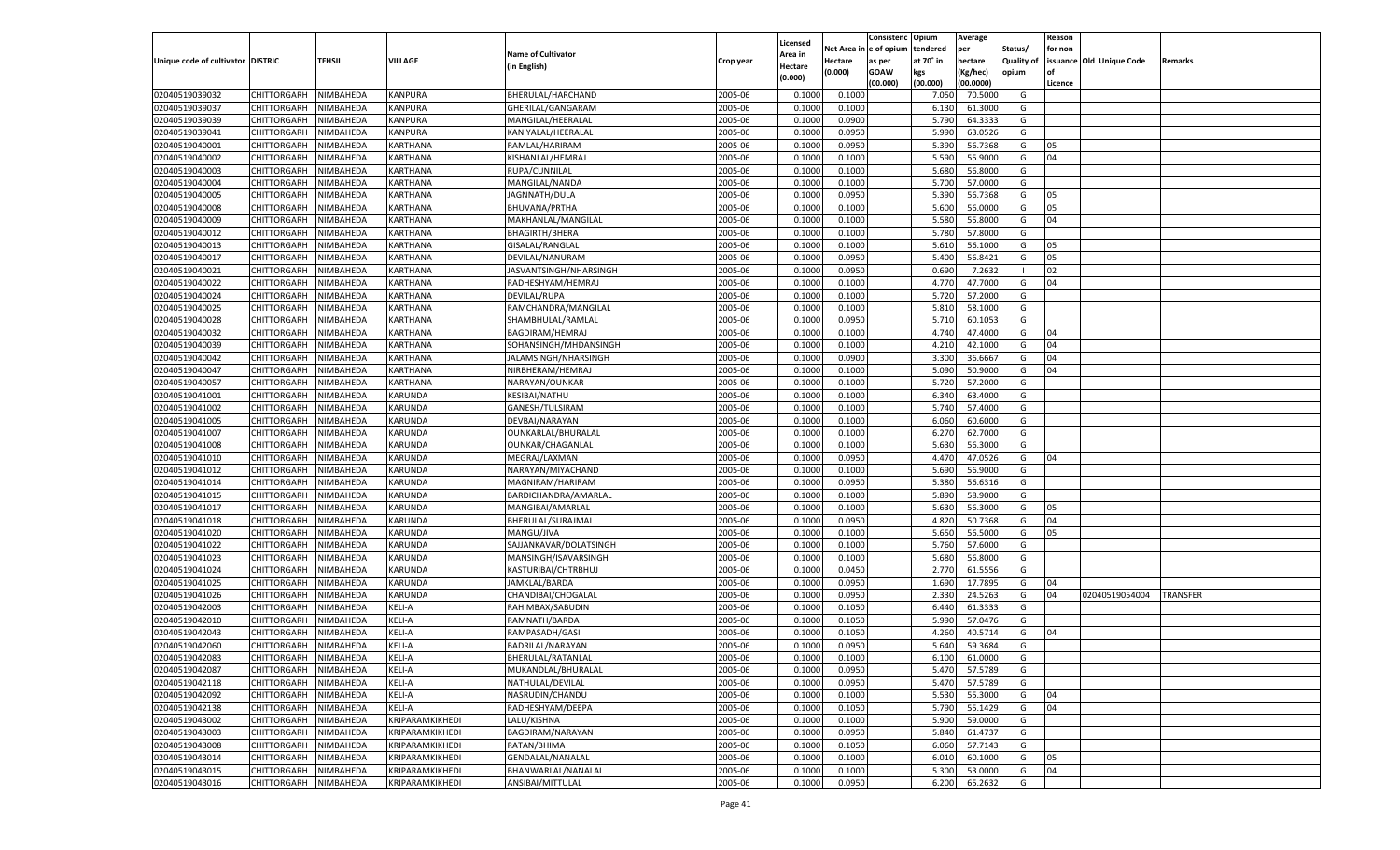|                                   |                       |               |                 |                           |           |                           |          | Consistenc  | Opium     | Average   |                   | Reason  |                          |         |
|-----------------------------------|-----------------------|---------------|-----------------|---------------------------|-----------|---------------------------|----------|-------------|-----------|-----------|-------------------|---------|--------------------------|---------|
|                                   |                       |               |                 | <b>Name of Cultivator</b> |           | Licensed                  | Net Area | e of opium  | tendered  | per       | Status/           | for non |                          |         |
| Unique code of cultivator DISTRIC |                       | <b>TEHSIL</b> | VILLAGE         | (in English)              | Crop year | <b>Area in</b><br>Hectare | Hectare  | as per      | at 70° in | hectare   | <b>Quality of</b> |         | issuance Old Unique Code | Remarks |
|                                   |                       |               |                 |                           |           | (0.000)                   | (0.000)  | <b>GOAW</b> | kgs       | (Kg/hec)  | opium             |         |                          |         |
|                                   |                       |               |                 |                           |           |                           |          | (00.000)    | (00.000)  | (00.0000) |                   | Licence |                          |         |
| 02040519043023                    | CHITTORGARH           | NIMBAHEDA     | KRIPARAMKIKHEDI | NANDANATH/PARTHNATH       | 2005-06   | 0.1000                    | 0.1000   |             | 5.470     | 54.7000   | G                 | 04      |                          |         |
| 02040519043024                    | CHITTORGARH           | NIMBAHEDA     | KRIPARAMKIKHEDI | LAKHMA/PYARA              | 2005-06   | 0.1000                    | 0.1000   |             | 5.910     | 59.1000   | G                 |         |                          |         |
| 02040519043029                    | CHITTORGARH           | NIMBAHEDA     | KRIPARAMKIKHEDI | AMARNATH/LALUNATH         | 2005-06   | 0.1000                    | 0.1000   |             | 5.680     | 56.8000   | G                 | 05      |                          |         |
| 02040519043030                    | CHITTORGARH           | NIMBAHEDA     | KRIPARAMKIKHEDI | GOPALLAL/MITHULAL         | 2005-06   | 0.1000                    | 0.0950   |             | 6.120     | 64.4211   | G                 |         |                          |         |
| 02040519043031                    | CHITTORGARH           | NIMBAHEDA     | KRIPARAMKIKHEDI | MANGUNATH/CHAMPANATH      | 2005-06   | 0.1000                    | 0.1000   |             | 6.210     | 62.1000   | G                 |         |                          |         |
| 02040519043039                    | CHITTORGARH           | NIMBAHEDA     | KRIPARAMKIKHEDI | MANGILAL/GIRDHARI         | 2005-06   | 0.1000                    | 0.1000   |             | 5.280     | 52.8000   | G                 | 04      |                          |         |
| 02040519043051                    | CHITTORGARH           | NIMBAHEDA     | KRIPARAMKIKHEDI | SANTOSHLAL/GORILAL        | 2005-06   | 0.1000                    | 0.0950   |             | 5.370     | 56.5263   | G                 |         |                          |         |
| 02040519043060                    | CHITTORGARH           | NIMBAHEDA     | KRIPARAMKIKHEDI | AMARCHAND/PYARCHAND       | 2005-06   | 0.1000                    | 0.0950   |             | 5.710     | 60.1053   | G                 | 05      |                          |         |
| 02040519043061                    | CHITTORGARH           | NIMBAHEDA     | KRIPARAMKIKHEDI | <b>BABRULAL/GODAJI</b>    | 2005-06   | 0.1000                    | 0.1000   |             | 5.490     | 54.9000   | G                 | 04      |                          |         |
| 02040519043067                    | CHITTORGARH           | NIMBAHEDA     | KRIPARAMKIKHEDI | GOPALLAL/SORAMSUTHAR      | 2005-06   | 0.1000                    | 0.1000   |             | 5.870     | 58.7000   | G                 |         |                          |         |
| 02040519043071                    | CHITTORGARH           | NIMBAHEDA     | KRIPARAMKIKHEDI | JAGDISHCHAND/LALURAM      | 2005-06   | 0.1000                    | 0.0950   |             | 6.280     | 66.105    | G                 |         |                          |         |
| 02040519043073                    | CHITTORGARH           | NIMBAHEDA     | KRIPARAMKIKHEDI | BAPULAL/SORAMSUTHAR       | 2005-06   | 0.1000                    | 0.0950   |             | 6.180     | 65.0526   | G                 |         |                          |         |
| 02040519043069                    | CHITTORGARH           | NIMBAHEDA     | KRIPARAMKIKHEDI | BAPDAS/BHERUDAS           | 2005-06   | 0.1000                    | 0.1000   |             | 5.670     | 56.7000   | G                 |         |                          |         |
| 02040519044002                    | CHITTORGARH           | NIMBAHEDA     | MADHYAKHEDI     | JANIBAI/HEERALAL          | 2005-06   | 0.1000                    | 0.1000   |             | 5.820     | 58.2000   | G                 |         |                          |         |
| 02040519044003                    | CHITTORGARH           | NIMBAHEDA     | MADHYAKHEDI     | BHANWARLAL/UDHA           | 2005-06   | 0.1000                    | 0.1000   |             | 4.670     | 46.7000   | G                 | 04      |                          |         |
| 02040519044005                    | CHITTORGARH           | NIMBAHEDA     | MADHYAKHEDI     | BHANWARLAL/GOKEI          | 2005-06   | 0.1000                    | 0.1000   |             | 7.110     | 71.1000   | G                 |         |                          |         |
| 02040519044008                    | CHITTORGARH           | NIMBAHEDA     | MADHYAKHEDI     | DURGALAL/HEERALAI         | 2005-06   | 0.1000                    | 0.1000   |             | 5.770     | 57.7000   | G                 |         |                          |         |
| 02040519044012                    | CHITTORGARH           | NIMBAHEDA     | MADHYAKHEDI     | GISALAL/GIRDHARI          | 2005-06   | 0.1000                    | 0.1000   |             | 6.050     | 60.5000   | G                 |         |                          |         |
| 02040519044013                    | CHITTORGARH           | NIMBAHEDA     | MADHYAKHEDI     | PYARCHAND/GASI            | 2005-06   | 0.1000                    | 0.1000   |             | 5.290     | 52.9000   | G                 | 04      |                          |         |
| 02040519044014                    | CHITTORGARH           | NIMBAHEDA     | MADHYAKHEDI     | MANGILAL/GIRDHARI         | 2005-06   | 0.1000                    | 0.1000   |             | 5.540     | 55.4000   | G                 | 04      |                          |         |
| 02040519044019                    | CHITTORGARH           | NIMBAHEDA     | MADHYAKHEDI     | NARAYAN/GASI              | 2005-06   | 0.1000                    | 0.1050   |             | 5.180     | 49.3333   | G                 | 04      |                          |         |
| 02040519044020                    | CHITTORGARH           | NIMBAHEDA     | MADHYAKHEDI     | NARAYAN/BARDA             | 2005-06   | 0.1000                    | 0.1000   |             | 5.120     | 51.2000   | G                 | 04      |                          |         |
| 02040519044026                    | CHITTORGARH           | NIMBAHEDA     | MADHYAKHEDI     | NAVLRAM/NANURAM           | 2005-06   | 0.1000                    | 0.1000   |             | 5.510     | 55.1000   | G                 | 04      |                          |         |
| 02040519044027                    | CHITTORGARH           | NIMBAHEDA     | MADHYAKHEDI     | BHANWARLAL/PANNALAL       | 2005-06   | 0.1000                    | 0.1000   |             | 4.970     | 49.7000   | G                 | 04      |                          |         |
| 02040519044029                    | CHITTORGARH           | NIMBAHEDA     | MADHYAKHEDI     | BHERULAL/GULABH           | 2005-06   | 0.1000                    | 0.1050   |             | 5.780     | 55.0476   | G                 | 04      |                          |         |
| 02040519044030                    | CHITTORGARH           | NIMBAHEDA     | MADHYAKHEDI     | ANSIBAI/GULABH            | 2005-06   | 0.1000                    | 0.1050   |             | 5.510     | 52.4762   | G                 | 04      |                          |         |
| 02040519044031                    | CHITTORGARH           | NIMBAHEDA     | MADHYAKHEDI     | BABULAL/BHERULAL          | 2005-06   | 0.1000                    | 0.1000   |             | 5.170     | 51.7000   | G                 | 04      |                          |         |
| 02040519044032                    | CHITTORGARH           | NIMBAHEDA     | MADHYAKHEDI     | DINESHCHANDRA/BHERULAL    | 2005-06   | 0.1000                    | 0.1000   |             | 5.480     | 54.8000   | G                 | 04      |                          |         |
| 02040519044033                    | CHITTORGARH           | NIMBAHEDA     | MADHYAKHEDI     | NIMAKLAL/KHEMRAJ          | 2005-06   | 0.1000                    | 0.1000   |             | 6.020     | 60.2000   | G                 |         |                          |         |
| 02040519044038                    | CHITTORGARH           | NIMBAHEDA     | MADHYAKHEDI     | KANIYALAL/HEERALAL        | 2005-06   | 0.1000                    | 0.1000   |             | 5.850     | 58.5000   | G                 |         |                          |         |
| 02040519044040                    | CHITTORGARH           | NIMBAHEDA     | MADHYAKHEDI     | SOHANLAL/BHANWARLAL       | 2005-06   | 0.1000                    | 0.1000   |             | 5.050     | 50.5000   | G                 | 04      |                          |         |
| 02040519045003                    | CHITTORGARH           | NIMBAHEDA     | MALYAKHEDI      | BHUVANILAL/LAXMAN         | 2005-06   | 0.1000                    | 0.1000   |             | 5.860     | 58.6000   | G                 |         |                          |         |
| 02040519045005                    | CHITTORGARH           | NIMBAHEDA     | MALYAKHEDI      | OUNKARLAL/UDHIBAI         | 2005-06   | 0.1000                    | 0.1000   |             | 5.770     | 57.7000   | G                 |         |                          |         |
| 02040519045007                    | CHITTORGARH           | NIMBAHEDA     | MALYAKHEDI      | HADMATSINGH/JAISINGH      | 2005-06   | 0.1000                    | 0.1000   |             | 5.720     | 57.2000   | G                 |         |                          |         |
| 02040519045008                    | CHITTORGARH           | NIMBAHEDA     | MALYAKHEDI      | BHAGVANLAL/PRTHVIRAJ      | 2005-06   | 0.1000                    |          |             |           |           | F.                |         |                          |         |
| 02040519045009                    | CHITTORGARH           | NIMBAHEDA     | MALYAKHEDI      | RAMLAL/JAIRAM             | 2005-06   | 0.1000                    | 0.1000   |             | 5.720     | 57.2000   | G                 |         |                          |         |
| 02040519045011                    | CHITTORGARH           | NIMBAHEDA     | MALYAKHEDI      | RUPLAL/MOHANLAL           | 2005-06   | 0.1000                    | 0.0250   |             | 1.710     | 68.4000   | G                 |         |                          |         |
| 02040519045016                    | CHITTORGARH           | NIMBAHEDA     | MALYAKHEDI      | MADHOLAL/NARAYAN          | 2005-06   | 0.1000                    | 0.0950   |             | 6.190     | 65.1579   | G                 |         |                          |         |
| 02040519045019                    | CHITTORGARH           | NIMBAHEDA     | MALYAKHEDI      | GOTAMLAL/MANA             | 2005-06   | 0.1000                    | 0.0200   |             | 1.340     | 67.0000   | G                 |         |                          |         |
| 02040519045022                    | CHITTORGARH           | NIMBAHEDA     | MALYAKHEDI      | RATANLAL/KISHANLAL        | 2005-06   | 0.1000                    | 0.0950   |             | 5.44      | 57.2632   | G                 |         |                          |         |
| 02040519045027                    | CHITTORGARH           | NIMBAHEDA     | MALYAKHEDI      | LAXMAN/PRTHA              | 2005-06   | 0.1000                    | 0.0950   |             | 5.710     | 60.105    | G                 |         |                          |         |
| 02040519045028                    | CHITTORGARH           | NIMBAHEDA     | MALYAKHEDI      | RATANLAL/JODHRAJ          | 2005-06   | 0.1000                    | 0.1000   |             | 5.720     | 57.2000   | G                 |         |                          |         |
| 02040519045029                    | CHITTORGARH           | NIMBAHEDA     | MALYAKHEDI      | JIVANRAJ/NARAYAN          | 2005-06   | 0.1000                    | 0.1000   |             | 5.760     | 57.6000   | G                 | 05      |                          |         |
| 02040519045033                    | CHITTORGARH           | NIMBAHEDA     | MALYAKHEDI      | RAMESHCHANDRA/BHUVANILAL  | 2005-06   | 0.1000                    | 0.1000   |             | 5.85      | 58.5000   | G                 |         |                          |         |
| 02040519045038                    |                       | NIMBAHEDA     |                 | BHAGVATSINGH/MOHANSINGH   | 2005-06   | 0.1000                    | 0.1000   |             | 6.030     | 60.3000   | G                 |         |                          |         |
|                                   | CHITTORGARH           |               | MALYAKHEDI      |                           |           |                           |          |             |           |           |                   |         |                          |         |
| 02040519045042                    | CHITTORGARH NIMBAHEDA |               | MALYAKHEDI      | NARAYANLAL/JASRAJ         | 2005-06   | 0.1000                    | 0.1000   |             | 5.750     | 57.5000   | G                 | 05      |                          |         |
| 02040519045043                    | <b>CHITTORGARH</b>    | NIMBAHEDA     | MALYAKHEDI      | NAVLA/JITU                | 2005-06   | 0.1000                    | 0.1000   |             | 5.860     | 58.6000   | G                 |         |                          |         |
| 02040519045047                    | CHITTORGARH           | NIMBAHEDA     | MALYAKHEDI      | BABRU/JAIRAJ              | 2005-06   | 0.1000                    | 0.1000   |             | 4.740     | 47.4000   | G                 | 04      |                          |         |
| 02040519046001                    | <b>CHITTORGARH</b>    | NIMBAHEDA     | MEVASAJAGIR     | BADRILAL/MHDANLAL         | 2005-06   | 0.1000                    | 0.0950   |             | 6.240     | 65.6842   | G                 |         |                          |         |
| 02040519046003                    | CHITTORGARH           | NIMBAHEDA     | MEVASAJAGIR     | JAGDISH/MHDANLAL          | 2005-06   | 0.1000                    | 0.1000   |             | 5.850     | 58.5000   | G                 |         |                          |         |
| 02040519046005                    | <b>CHITTORGARH</b>    | NIMBAHEDA     | MEVASAJAGIR     | NATHULAL/MANA             | 2005-06   | 0.1000                    | 0.1000   |             | 6.140     | 61.4000   | G                 |         |                          |         |
| 02040519046006                    | <b>CHITTORGARH</b>    | NIMBAHEDA     | MEVASAJAGIR     | MOHANLAL/KASIRAM          | 2005-06   | 0.1000                    | 0.0950   |             | 6.350     | 66.8421   | G                 |         |                          |         |
| 02040519046007                    | <b>CHITTORGARH</b>    | NIMBAHEDA     | MEVASAJAGIR     | PUSPAKUMARI/LOKENDRASINGH | 2005-06   | 0.1000                    | 0.0950   |             | 5.810     | 61.1579   | G                 |         |                          |         |
| 02040519046009                    | <b>CHITTORGARH</b>    | NIMBAHEDA     | MEVASAJAGIR     | <b>BAGDIRAM/DHULA</b>     | 2005-06   | 0.1000                    | 0.1000   |             | 5.890     | 58.9000   | G                 |         |                          |         |
| 02040519046011                    | <b>CHITTORGARH</b>    | NIMBAHEDA     | MEVASAJAGIR     | GULABIBAI/BIHARIDAS       | 2005-06   | 0.1000                    | 0.1000   |             | 6.070     | 60.7000   | G                 |         |                          |         |
| 02040519046012                    | CHITTORGARH           | NIMBAHEDA     | MEVASAJAGIR     | NANALAL/MANGILAL          | 2005-06   | 0.1000                    | 0.1000   |             | 6.520     | 65.2000   | G                 |         |                          |         |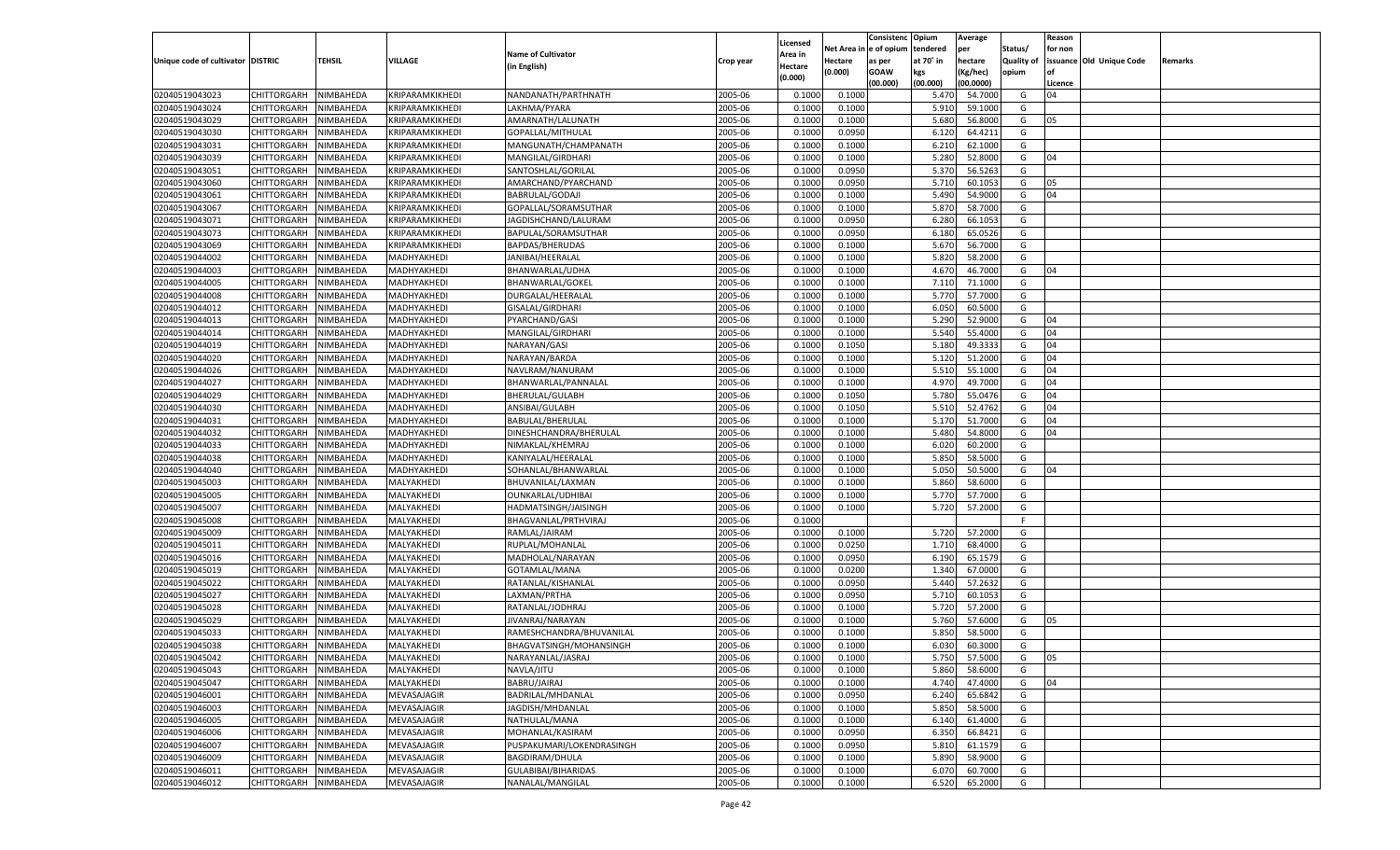|                                   |                       |               |                   |                           |           |                           |          | Consistenc  | Opium     | Average            |                   | Reason  |                          |         |
|-----------------------------------|-----------------------|---------------|-------------------|---------------------------|-----------|---------------------------|----------|-------------|-----------|--------------------|-------------------|---------|--------------------------|---------|
|                                   |                       |               |                   | <b>Name of Cultivator</b> |           | Licensed                  | Net Area | le of opium | tendered  | per                | Status/           | for non |                          |         |
| Unique code of cultivator DISTRIC |                       | <b>TEHSIL</b> | VILLAGE           | (in English)              | Crop year | <b>Area in</b><br>Hectare | Hectare  | as per      | at 70° in | hectare            | <b>Quality of</b> |         | issuance Old Unique Code | Remarks |
|                                   |                       |               |                   |                           |           | (0.000)                   | (0.000)  | <b>GOAW</b> | kgs       | (Kg/hec)           | opium             |         |                          |         |
|                                   |                       |               |                   |                           |           |                           |          | (00.000)    | (00.000)  | (00.0000)          |                   | Licence |                          |         |
| 02040519046014                    | CHITTORGARH           | NIMBAHEDA     | MEVASAJAGIR       | CHAMPALAL/GANPATLAL       | 2005-06   | 0.1000                    | 0.0950   |             | 6.020     | 63.3684            | G                 |         |                          |         |
| 02040519046015                    | CHITTORGARH           | NIMBAHEDA     | MEVASAJAGIR       | CHANDMAL/NARAYAN TELI     | 2005-06   | 0.1000                    | 0.0950   |             | 5.680     | 59.7895            | G                 |         |                          |         |
| 02040519046020                    | CHITTORGARH           | NIMBAHEDA     | MEVASAJAGIR       | NANURAM/DANNA             | 2005-06   | 0.1000                    | 0.1000   |             | 6.120     | 61.2000            | G                 | 05      |                          |         |
| 02040519046022                    | CHITTORGARH           | NIMBAHEDA     | MEVASAJAGIR       | BHERULAL/PRTHVIRAJ        | 2005-06   | 0.1000                    | 0.1000   |             | 6.330     | 63.3000            | G                 |         |                          |         |
| 02040519046025                    | CHITTORGARH           | NIMBAHEDA     | MEVASAJAGIR       | KHANCANBAI/MHDANLAL       | 2005-06   | 0.1000                    | 0.1000   |             | 6.020     | 60.2000            | G                 | 05      |                          |         |
| 02040519046026                    | CHITTORGARH           | NIMBAHEDA     | MEVASAJAGIR       | RAMNARAYAN/JUNDA          | 2005-06   | 0.1000                    | 0.1000   |             | 6.370     | 63.7000            | G                 |         |                          |         |
| 02040519046028                    | CHITTORGARH           | NIMBAHEDA     | MEVASAJAGIR       | NARAYANIBAI/GANGARAM      | 2005-06   | 0.1000                    | 0.1000   |             | 6.350     | 63.5000            | G                 |         |                          |         |
| 02040519046029                    | CHITTORGARH           | NIMBAHEDA     | MEVASAJAGIR       | SANTIBAI/NANALAL          | 2005-06   | 0.1000                    | 0.1000   |             | 6.390     | 63.9000            | G                 |         |                          |         |
| 02040519046031                    | CHITTORGARH           | NIMBAHEDA     | MEVASAJAGIR       | BHGVATILAL/KASIRAM        | 2005-06   | 0.1000                    | 0.0950   |             | 5.870     | 61.7895            | G                 |         |                          |         |
| 02040519047001                    | CHITTORGARH           | NIMBAHEDA     | MOHMADPURA        | PAVANSINGH/KESARSINGH     | 2005-06   | 0.1000                    | 0.0950   |             | 6.780     | 71.3684            | G                 |         |                          |         |
| 02040519047002                    | CHITTORGARH           | NIMBAHEDA     | MOHMADPURA        | KESARSINGH/UDHESINGH      | 2005-06   | 0.1000                    | 0.1000   |             | 6.970     | 69.7000            | G                 |         |                          |         |
| 02040519047003                    | CHITTORGARH           | NIMBAHEDA     | MOHMADPURA        | CHGANLAL/KESARRAM         | 2005-06   | 0.1000                    | 0.1000   |             | 6.980     | 69.8000            | G                 |         |                          |         |
| 02040519047004                    | CHITTORGARH           | NIMBAHEDA     | MOHMADPURA        | GOPI/RADHU                | 2005-06   | 0.1000                    | 0.1050   |             | 6.780     | 64.5714            | G                 |         |                          |         |
| 02040519047006                    | CHITTORGARH           | NIMBAHEDA     | MOHMADPURA        | NIRBHESINGH/FTESINGH      | 2005-06   | 0.1000                    | 0.1000   |             | 5.850     | 58.5000            | G                 |         |                          |         |
| 02040519047008                    | CHITTORGARH           | NIMBAHEDA     | MOHMADPURA        | BHANWARLAL/KASIRAM        | 2005-06   | 0.1000                    | 0.1000   |             | 6.610     | 66.1000            | G                 |         |                          |         |
| 02040519047009                    | CHITTORGARH           | NIMBAHEDA     | MOHMADPURA        | CUNNILAL/BHAGVAN          | 2005-06   | 0.1000                    | 0.1000   |             | 6.620     | 66.2000            | G                 |         |                          |         |
| 02040519047011                    | CHITTORGARH           | NIMBAHEDA     | MOHMADPURA        | FULSINGH/FTESINGH         | 2005-06   | 0.1000                    | 0.1000   |             | 6.610     | 66.1000            | G                 |         |                          |         |
| 02040519047012                    | CHITTORGARH           | NIMBAHEDA     | MOHMADPURA        | BHERULAL/RAMAJI           | 2005-06   | 0.1000                    | 0.0950   |             | 5.530     | 58.2105            | G                 | 05      |                          |         |
| 02040519047016                    | CHITTORGARH           | NIMBAHEDA     | MOHMADPURA        | RATANLAL/BHURA            | 2005-06   | 0.1000                    | 0.1000   |             | 5.280     | 52.8000            | G                 | 04      |                          |         |
| 02040519047017                    | CHITTORGARH           | NIMBAHEDA     | MOHMADPURA        | KISHANLAL/BHURA           | 2005-06   | 0.1000                    | 0.1000   |             | 6.27      | 62.7000            | G                 |         |                          |         |
| 02040519047018                    | CHITTORGARH           | NIMBAHEDA     | MOHMADPURA        | KESURAM/KALU              | 2005-06   | 0.1000                    | 0.1000   |             | 6.050     | 60.5000            | G                 |         |                          |         |
| 02040519047020                    | CHITTORGARH           | NIMBAHEDA     | MOHMADPURA        | RATANSINGH/UDHESINGH      | 2005-06   | 0.1000                    | 0.1000   |             | 5.290     | 52.9000            | G                 | 04      |                          |         |
| 02040519047021                    | CHITTORGARH           | NIMBAHEDA     | MOHMADPURA        | BHERULAL/BHAGVAN          | 2005-06   | 0.1000                    | 0.1000   |             | 6.340     | 63.4000            | G                 |         |                          |         |
| 02040519047024                    | CHITTORGARH           | NIMBAHEDA     | MOHMADPURA        | MITTULAL/MANGILAL         | 2005-06   | 0.1000                    | 0.1000   |             | 5.930     | 59.3000            | G                 |         |                          |         |
| 02040519047025                    | CHITTORGARH           | NIMBAHEDA     | MOHMADPURA        | HEMRAJ/BHURA              | 2005-06   | 0.1000                    | 0.1000   |             | 5.610     | 56.1000            | G                 | 05      |                          |         |
| 02040519047028                    | CHITTORGARH           | NIMBAHEDA     | MOHMADPURA        | MANGILAL/NANURAM          | 2005-06   | 0.1000                    | 0.1050   |             | 5.690     | 54.1905            | G                 | 04      |                          |         |
| 02040519047029                    | CHITTORGARH           | NIMBAHEDA     | MOHMADPURA        | <b>BHURALAL/NAVLA</b>     | 2005-06   | 0.1000                    | 0.0950   |             | 5.440     | 57.2632            | G                 | 05      |                          |         |
| 02040519047032                    | CHITTORGARH           | NIMBAHEDA     | MOHMADPURA        | NATHULAL/RAMA             | 2005-06   | 0.1000                    | 0.1050   |             | 6.760     | 64.3810            | G                 |         |                          |         |
| 02040519047033                    | CHITTORGARH           | NIMBAHEDA     | MOHMADPURA        | <b>BALULAL/KESULAL</b>    | 2005-06   | 0.1000                    | 0.1000   |             | 6.320     | 63.2000            | G                 |         |                          |         |
| 02040519047034                    | CHITTORGARH           | NIMBAHEDA     | MOHMADPURA        | NANALAL/MADHOLAL          | 2005-06   | 0.1000                    | 0.1000   |             | 7.100     | 71.0000            | G                 |         |                          |         |
| 02040519047035                    | CHITTORGARH           | NIMBAHEDA     | MOHMADPURA        | BHERULAL/MADHOLAL         | 2005-06   | 0.1000                    | 0.1000   |             | 6.690     | 66.9000            | G                 |         |                          |         |
| 02040519047036                    | CHITTORGARH           | NIMBAHEDA     | MOHMADPURA        | RATANLAL/KASIRAM          | 2005-06   | 0.1000                    | 0.0950   |             | 6.230     | 65.5789            | G                 |         |                          |         |
| 02040519047039                    | CHITTORGARH           | NIMBAHEDA     | MOHMADPURA        | NATHULAL/CUNNILAL         | 2005-06   | 0.1000                    | 0.0900   |             | 4.580     | 50.8889            | G                 | 04      |                          |         |
| 02040519047041                    | CHITTORGARH           | NIMBAHEDA     | MOHMADPURA        | BABUKHAN/FAKIRMOHMAD      | 2005-06   | 0.1000                    | 0.1000   |             | 6.150     | 61.5000            | G                 |         |                          |         |
| 02040519047043                    | CHITTORGARH           | NIMBAHEDA     | MOHMADPURA        | MOTILAL/GOTTULAL          | 2005-06   | 0.1000                    | 0.1000   |             | 6.810     | 68.1000            | G                 |         |                          |         |
| 02040519047045                    | CHITTORGARH           | NIMBAHEDA     | MOHMADPURA        | RAMCHANDRA/PEMA           | 2005-06   | 0.1000                    | 0.1000   |             | 7.050     | 70.5000            | G                 |         |                          |         |
| 02040519047047                    | CHITTORGARH           | NIMBAHEDA     | MOHMADPURA        | BADRILAL/MULCHAND         | 2005-06   | 0.1000                    | 0.1000   |             | 6.040     | 60.4000            | G                 |         |                          |         |
| 02040519047048                    | CHITTORGARH           | NIMBAHEDA     | MOHMADPURA        | SOHANLAL/BHURALAL         | 2005-06   | 0.1000                    | 0.1000   |             | 6.11      | 61.1000            | G                 |         |                          |         |
| 02040519047051                    | CHITTORGARH           | NIMBAHEDA     | MOHMADPURA        | CHTRBHUJ/MANGILAL         | 2005-06   | 0.1000                    | 0.1000   |             | 5.660     | 56.6000            | G                 | 05      |                          |         |
| 02040519047052                    | CHITTORGARH           | NIMBAHEDA     | MOHMADPURA        | PARBHUDAS/LAXMIDAS        | 2005-06   | 0.1000                    | 0.1000   |             | 6.460     | 64.6000            | G                 |         |                          |         |
| 02040519047053                    | CHITTORGARH           | NIMBAHEDA     | MOHMADPURA        | BALCHAND/SHANKARLAI       | 2005-06   | 0.1000                    | 0.0950   |             | 6.27      | 66.0000            | G                 |         |                          |         |
| 02040519047055                    |                       |               |                   |                           | 2005-06   |                           |          |             |           |                    | G                 |         |                          |         |
|                                   | CHITTORGARH           | NIMBAHEDA     | MOHMADPURA        | DADAMCHAND/KESURAM        |           | 0.1000                    | 0.1000   |             | 6.180     | 61.8000<br>57.6842 |                   |         |                          |         |
| 02040519047056                    | CHITTORGARH           | NIMBAHEDA     | MOHMADPURA        | KALURAM/MANGILAL          | 2005-06   | 0.1000                    | 0.0950   |             | 5.480     |                    | G                 | 05      |                          |         |
| 02040519047057                    | CHITTORGARH           | NIMBAHEDA     | MOHMADPURA        | KANIYALAL/MADHOLAL        | 2005-06   | 0.1000                    | 0.1000   |             | 6.34      | 63.4000            | G                 |         |                          |         |
| 02040519047059                    | CHITTORGARH           | NIMBAHEDA     | MOHMADPURA        | DHANRAJ/NOLA              | 2005-06   | 0.1000                    | 0.1000   |             | 6.530     | 65.3000            | G                 |         |                          |         |
| 02040519047061                    | CHITTORGARH NIMBAHEDA |               | MOHMADPURA        | BHERULAL/RATANLAL         | 2005-06   | 0.1000                    | 0.1000   |             | 5.700     | 57.0000            | G                 | 05      |                          |         |
| 02040519047062                    | <b>CHITTORGARH</b>    | NIMBAHEDA     | MOHMADPURA        | MEGRAJ/BHAGIRTH           | 2005-06   | 0.1000                    | 0.0950   |             | 5.260     | 55.3684            | G                 | 04      |                          |         |
| 02040519047058                    | CHITTORGARH           | NIMBAHEDA     | MOHMADPURA        | LAKHMICHAND/NOLA          | 2005-06   | 0.1000                    | 0.1000   |             | 6.370     | 63.7000            | G                 |         |                          |         |
| 02040519047060                    | <b>CHITTORGARH</b>    | NIMBAHEDA     | <b>MOHMADPURA</b> | MANGILAL/DHANNA           | 2005-06   | 0.1000                    | 0.1000   |             | 4.960     | 49.6000            | G                 | 04      |                          |         |
| 02040519047065                    | <b>CHITTORGARH</b>    | NIMBAHEDA     | MOHMADPURA        | GANGABAI/MANGILAL         | 2005-06   | 0.1000                    | 0.1000   |             | 5.210     | 52.1000            | G                 | 04      |                          |         |
| 02040519048001                    | <b>CHITTORGARH</b>    | NIMBAHEDA     | MOTHA             | BADRILAL/SHANKARLAL       | 2005-06   | 0.1000                    | 0.0900   |             | 5.890     | 65.4444            | G                 |         |                          |         |
| 02040519048007                    | <b>CHITTORGARH</b>    | NIMBAHEDA     | <b>MOTHA</b>      | SANTILAL/HJARILAL         | 2005-06   | 0.1000                    | 0.1000   |             | 6.680     | 66.8000            | G                 |         |                          |         |
| 02040519048009                    | <b>CHITTORGARH</b>    | NIMBAHEDA     | <b>MOTHA</b>      | RUKMNIBAI/CUNNILAL        | 2005-06   | 0.1000                    | 0.1000   |             | 3.900     | 39.0000            | - 1               | 02      |                          |         |
| 02040519048010                    | <b>CHITTORGARH</b>    | NIMBAHEDA     | <b>MOTHA</b>      | KESURAM/BABRU             | 2005-06   | 0.1000                    | 0.1000   |             | 5.920     | 59.2000            | G                 |         |                          |         |
| 02040519048016                    | <b>CHITTORGARH</b>    | NIMBAHEDA     | <b>MOTHA</b>      | KISHANLAL/CUNNILAL        | 2005-06   | 0.1000                    | 0.0950   |             | 6.290     | 66.2105            | G                 |         |                          |         |
| 02040519048018                    | CHITTORGARH           | NIMBAHEDA     | MOTHA             | CHOGALAL/TARCHAND         | 2005-06   | 0.1000                    | 0.0950   |             | 6.470     | 68.1053            | G                 |         |                          |         |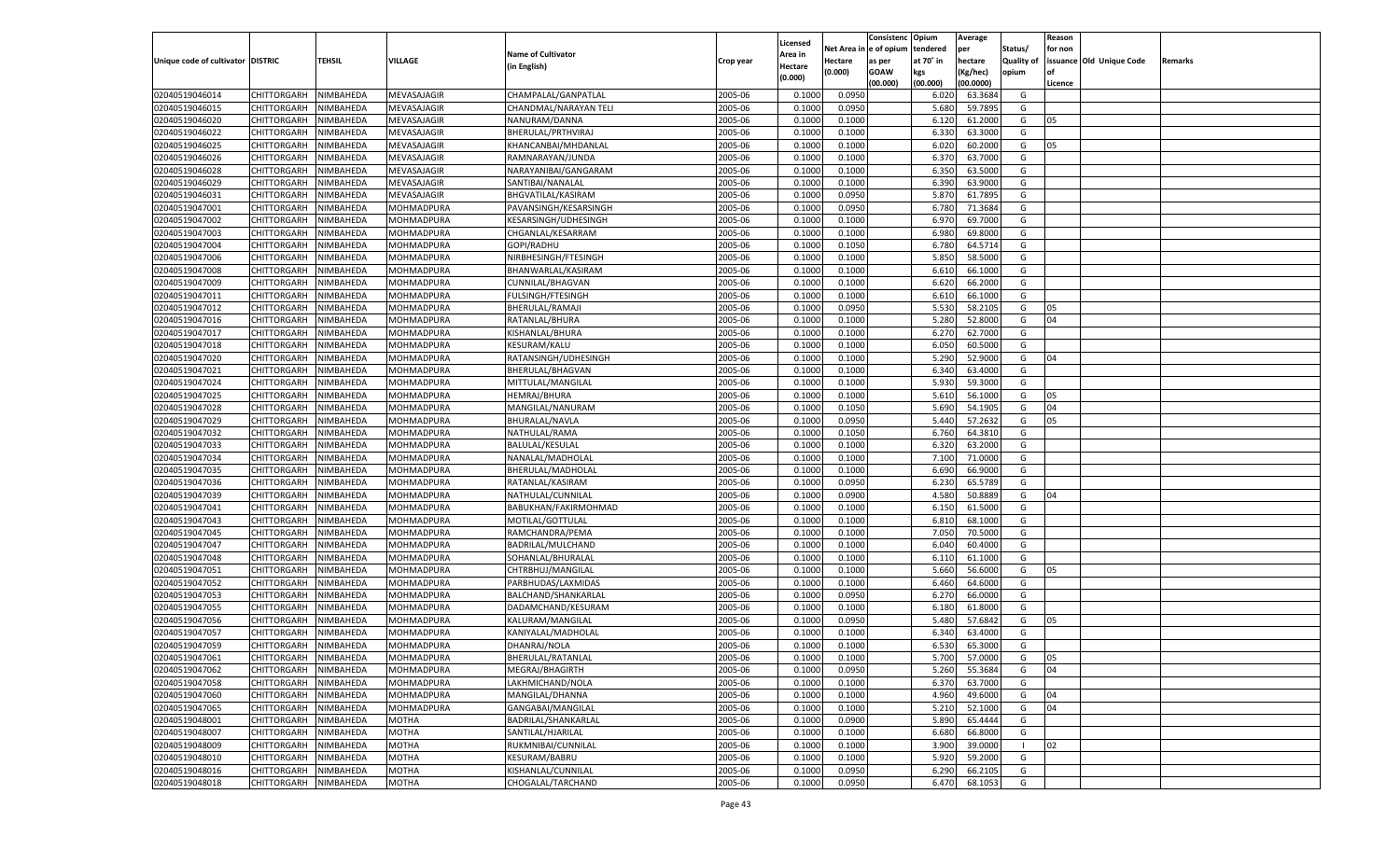|                                   |                       |               |                |                           |           |                    |            | Consistenc Opium |           | Average   |                   | Reason  |                          |                    |
|-----------------------------------|-----------------------|---------------|----------------|---------------------------|-----------|--------------------|------------|------------------|-----------|-----------|-------------------|---------|--------------------------|--------------------|
|                                   |                       |               |                | <b>Name of Cultivator</b> |           | Licensed           | Net Area i | n  e of opium    | tendered  | per       | Status/           | for non |                          |                    |
| Unique code of cultivator DISTRIC |                       | <b>TEHSIL</b> | VILLAGE        |                           | Crop year | \rea in            | Hectare    | as per           | at 70° in | hectare   | <b>Quality of</b> |         | issuance Old Unique Code | <b>Remarks</b>     |
|                                   |                       |               |                | (in English)              |           | Hectare<br>(0.000) | (0.000)    | <b>GOAW</b>      | kgs       | (Kg/hec)  | opium             |         |                          |                    |
|                                   |                       |               |                |                           |           |                    |            | (00.000)         | (00.000)  | (00.0000) |                   | Licence |                          |                    |
| 02040519048021                    | CHITTORGARH           | NIMBAHEDA     | <b>MOTHA</b>   | ASHOKKUMAR/BADRILAL       | 2005-06   | 0.1000             | 0.0900     |                  | 5.260     | 58.4444   | G                 | 05      |                          |                    |
| 02040519048022                    | CHITTORGARH           | NIMBAHEDA     | MOTHA          | NANDLAL/RAMLAL            | 2005-06   | 0.1000             | 0.1000     |                  | 6.430     | 64.3000   | G                 |         |                          |                    |
| 02040519048023                    | CHITTORGARH           | NIMBAHEDA     | <b>MOTHA</b>   | BABULAL/JAGNATH           | 2005-06   | 0.1000             | 0.1000     |                  | 5.820     | 58.2000   | G                 |         |                          |                    |
| 02040519048024                    | CHITTORGARH           | NIMBAHEDA     | MOTHA          | MANGILAL/TARACHAND        | 2005-06   | 0.1000             | 0.0950     |                  | 5.570     | 58.6316   | G                 | 05      |                          |                    |
| 02040519048025                    | CHITTORGARH           | NIMBAHEDA     | MOTHA          | YUDHISTAR/MANGILAL        | 2005-06   | 0.1000             | 0.1000     |                  | 5.860     | 58.6000   | G                 |         |                          |                    |
| 02040519048027                    | CHITTORGARH           | NIMBAHEDA     | MOTHA          | JAINARAYAN/MOTILAL        | 2005-06   | 0.1000             | 0.0950     |                  | 6.080     | 64.0000   | G                 |         |                          |                    |
| 02040519048029                    | CHITTORGARH           | NIMBAHEDA     | <b>MOTHA</b>   | ARJUN/TARACHAND           | 2005-06   | 0.1000             | 0.0950     |                  | 5.490     | 57.7895   | G                 |         |                          |                    |
| 02040519048031                    | CHITTORGARH           | NIMBAHEDA     | <b>MOTHA</b>   | OUNKARLAL/CUNNILAL        | 2005-06   | 0.1000             | 0.0950     |                  | 5.77      | 60.7368   | G                 |         |                          |                    |
| 02040519048026                    | CHITTORGARH           | NIMBAHEDA     | MOTHA          | RAMCHANDRA/CUNNILAL       | 2005-06   | 0.1000             | 0.1000     |                  | 6.320     | 63.2000   | G                 |         |                          |                    |
| 02040519049001                    | CHITTORGARH           | NIMBAHEDA     | NAVABPURA      | <b>BHAGVAN/MODA</b>       | 2005-06   | 0.1000             | 0.1000     |                  | 5.300     | 53.0000   | G                 | 04      |                          |                    |
| 02040519049004                    | CHITTORGARH           | NIMBAHEDA     | NAVABPURA      | PRTHVIRAJ/BHERA           | 2005-06   | 0.1000             | 0.0950     |                  | 5.180     | 54.5263   | G                 | 04      |                          |                    |
| 02040519049006                    | CHITTORGARH           | NIMBAHEDA     | NAVABPURA      | SOHANDAS/TULSIDAS         | 2005-06   | 0.1000             | 0.1000     |                  | 6.150     | 61.5000   | G                 |         |                          |                    |
| 02040519049014                    | CHITTORGARH           | NIMBAHEDA     | NAVABPURA      | DALLA/KALU                | 2005-06   | 0.1000             | 0.1000     |                  | 7.22      | 72.2000   | G                 |         |                          |                    |
| 02040519049016                    | CHITTORGARH           | NIMBAHEDA     | NAVABPURA      | KISHANLAL/NANALAL         | 2005-06   | 0.1000             | 0.1000     |                  | 5.21      | 52.1000   | G                 | 04      |                          |                    |
| 02040519049017                    | CHITTORGARH           | NIMBAHEDA     | NAVABPURA      | RATNIBAI/OUNKAR           | 2005-06   | 0.1000             | 0.1000     |                  | 6.510     | 65.1000   | G                 |         |                          |                    |
| 02040519049019                    | CHITTORGARH           | NIMBAHEDA     | NAVABPURA      | NANURAM/BHURA             | 2005-06   | 0.1000             | 0.1000     |                  | 5.830     | 58.3000   | G                 |         |                          |                    |
| 02040519049020                    | CHITTORGARH           | NIMBAHEDA     | NAVABPURA      | NATHULAL/BHURA            | 2005-06   | 0.1000             | 0.1000     |                  | 5.840     | 58.4000   | G                 |         |                          |                    |
| 02040519049023                    | CHITTORGARH           | NIMBAHEDA     | NAVABPURA      | MOHANLAL/PRTHVIRAJ        | 2005-06   | 0.1000             | 0.1000     |                  | 5.480     | 54.8000   | G                 | 04      |                          |                    |
| 02040519049024                    | CHITTORGARH           | NIMBAHEDA     | NAVABPURA      | KISHANLAL/KHEMA           | 2005-06   | 0.1000             | 0.1000     |                  | 6.010     | 60.1000   | G                 |         |                          |                    |
| 02040519049021                    | CHITTORGARH           | NIMBAHEDA     | NAVABPURA      | <b>OUNKARLAL/MOTI</b>     | 2005-06   | 0.1000             | 0.1000     |                  | 5.050     | 50.5000   | G                 | 04      |                          |                    |
| 02040519049025                    | CHITTORGARH           | NIMBAHEDA     | NAVABPURA      | RATANLAL/NARAYAN          | 2005-06   | 0.1000             | 0.1000     |                  | 5.790     | 57.9000   | G                 |         |                          |                    |
| 02040519051001                    | CHITTORGARH           | NIMBAHEDA     | RAMPURA        | RAMLAL/BHOLIRAM           | 2005-06   | 0.1000             | 0.1000     |                  | 6.310     | 63.1000   | G                 |         |                          |                    |
| 02040519051002                    | CHITTORGARH           | NIMBAHEDA     | RAMPURA        | LALCHAND/SHANKARLAL       | 2005-06   | 0.1000             | 0.1000     |                  | 5.860     | 58.6000   | G                 |         |                          |                    |
| 02040519051005                    | CHITTORGARH           | NIMBAHEDA     | RAMPURA        | PRTHVIRAJ/OUNKARLAL       | 2005-06   | 0.1000             | 0.1000     |                  | 6.150     | 61.5000   | G                 |         |                          |                    |
| 02040519051007                    | CHITTORGARH           | NIMBAHEDA     | <b>RAMPURA</b> | BACHRAJ/BHOLIRAM          | 2005-06   | 0.1000             | 0.1050     |                  | 6.370     | 60.6667   | G                 |         |                          |                    |
|                                   |                       |               |                |                           |           |                    |            |                  | 5.620     |           | G                 | 05      |                          |                    |
| 02040519051009                    | CHITTORGARH           | NIMBAHEDA     | RAMPURA        | MOTILAL/AMARTHRAM         | 2005-06   | 0.1000             | 0.1000     |                  |           | 56.2000   |                   |         |                          |                    |
| 02040519051010                    | CHITTORGARH           | NIMBAHEDA     | RAMPURA        | HEERALAL/KISHANLAL        | 2005-06   | 0.1000             | 0.0950     |                  | 5.750     | 60.5263   | G                 |         |                          |                    |
| 02040519051013                    | CHITTORGARH           | NIMBAHEDA     | RAMPURA        | DHAKHIBAI/TULSIBAI        | 2005-06   | 0.1000             | 0.1000     |                  | 6.730     | 67.3000   | G                 |         |                          |                    |
| 02040519051014                    | CHITTORGARH           | NIMBAHEDA     | RAMPURA        | AMBHALAL/DHANRAJ          | 2005-06   | 0.1000             | 0.1000     |                  | 5.800     | 58.0000   | G                 |         |                          |                    |
| 02040519051016                    | CHITTORGARH           | NIMBAHEDA     | RAMPURA        | GAMNDIRAM/KISHANLAL       | 2005-06   | 0.1000             | 0.1000     |                  | 6.900     | 69.0000   | G                 |         |                          |                    |
| 02040519051018                    | CHITTORGARH           | NIMBAHEDA     | RAMPURA        | RAMESVAR/BHOTHLAL         | 2005-06   | 0.1000             | 0.0950     |                  | 6.010     | 63.2632   | G                 |         |                          |                    |
| 02040519051021                    | CHITTORGARH           | NIMBAHEDA     | RAMPURA        | NANDLAL/OUNKARLAL         | 2005-06   | 0.1000             | 0.1000     |                  | 4.304     | 43.0400   | -1                | 02      |                          |                    |
| 02040519051022                    | CHITTORGARH           | NIMBAHEDA     | RAMPURA        | GORILAL/CHATRBHUJ         | 2005-06   | 0.1000             | 0.1000     |                  | 6.700     | 67.0000   | G                 |         |                          | TRANSFER/AAJAMPURA |
| 02040519051023                    | CHITTORGARH           | NIMBAHEDA     | RAMPURA        | CHANCANBAI/KALURAM        | 2005-06   | 0.1000             | 0.1000     |                  | 5.990     | 59.9000   | G                 |         |                          |                    |
| 02040519051024                    | CHITTORGARH           | NIMBAHEDA     | RAMPURA        | BHERULAL/CHOTHA           | 2005-06   | 0.1000             | 0.0950     |                  | 7.320     | 77.0526   | G                 |         |                          |                    |
| 02040519051026                    | CHITTORGARH           | NIMBAHEDA     | RAMPURA        | SOHANLAL/HJARI            | 2005-06   | 0.1000             | 0.1000     |                  | 5.650     | 56.5000   | G                 | 05      |                          |                    |
| 02040519051028                    | CHITTORGARH           | NIMBAHEDA     | RAMPURA        | HABUDA/HARIRAM            | 2005-06   | 0.1000             | 0.1000     |                  | 3.512     | 35.1200   | - 1               | 02      |                          |                    |
| 02040519051029                    | CHITTORGARH           | NIMBAHEDA     | RAMPURA        | DAKHIBAI/SHRIRAM          | 2005-06   | 0.1000             | 0.1000     |                  | 5.630     | 56.3000   | G                 | 05      |                          |                    |
| 02040519051033                    | CHITTORGARH           | NIMBAHEDA     | RAMPURA        | DHANRAJ/PRTHA             | 2005-06   | 0.1000             | 0.1000     |                  | 5.640     | 56.4000   | G                 | 05      |                          |                    |
| 02040519051036                    | CHITTORGARH           | NIMBAHEDA     | RAMPURA        | RAMNARAYAN/AMRATRAM       | 2005-06   | 0.1000             | 0.1000     |                  | 5.620     | 56.2000   | G                 | 05      |                          |                    |
| 02040519051040                    | CHITTORGARH           | NIMBAHEDA     | RAMPURA        | SHANKARLAL/RAMBAX         | 2005-06   | 0.1000             | 0.1000     |                  | 6.040     | 60.4000   | G                 |         |                          |                    |
| 02040519051042                    | CHITTORGARH           | NIMBAHEDA     | RAMPURA        | JASRAJ/OUNKARLAL          | 2005-06   | 0.1000             | 0.1000     |                  | 6.280     | 62.8000   | G                 |         |                          |                    |
| 02040519051043                    | CHITTORGARH           | NIMBAHEDA     | RAMPURA        | DADAMCHAND/NANA           | 2005-06   | 0.1000             | 0.0950     |                  | 5.120     | 53.8947   | G                 | 04      |                          |                    |
| 02040519051045                    | CHITTORGARH           | NIMBAHEDA     | RAMPURA        | KELASH/NAVLRAM            | 2005-06   | 0.1000             | 0.1000     |                  | 6.760     | 67.6000   | G                 |         |                          |                    |
| 02040519051046                    | CHITTORGARH           | NIMBAHEDA     | RAMPURA        | FULCHAND/KHEMRAJ          | 2005-06   | 0.1000             | 0.0950     |                  | 6.400     | 67.3684   | G                 |         |                          |                    |
| 02040519051049                    | CHITTORGARH NIMBAHEDA |               | <b>RAMPURA</b> | SANTILAL/BHANWARLAL       | 2005-06   | 0.1000             | 0.1000     |                  | 3.610     | 36.1000   |                   | 02      |                          |                    |
| 02040519051050                    | CHITTORGARH           | NIMBAHEDA     | <b>RAMPURA</b> | <b>BANSILAL/GOPILAL</b>   | 2005-06   | 0.1000             | 0.1000     |                  | 3.950     | 39.5000   | - 1               | 02      |                          |                    |
| 02040519051052                    | CHITTORGARH           | NIMBAHEDA     | RAMPURA        | DADAMCHAND/HEERALAL       | 2005-06   | 0.1000             | 0.0950     |                  | 5.170     | 54.4211   | G                 | 04      |                          |                    |
| 02040519051053                    | <b>CHITTORGARH</b>    | NIMBAHEDA     | RAMPURA        | MOHANSINGH/JASRAJ         | 2005-06   | 0.1000             | 0.1000     |                  | 4.117     | 41.1700   |                   | 02      |                          |                    |
| 02040519051055                    | <b>CHITTORGARH</b>    | NIMBAHEDA     | RAMPURA        | MAHIPAL/UTHAMCHAND        | 2005-06   | 0.1000             | 0.1000     |                  | 3.407     | 34.0700   | - 1               | 02      |                          |                    |
| 02040519051058                    | CHITTORGARH           | NIMBAHEDA     | <b>RAMPURA</b> | OUNKARLAL/BASRAJ          | 2005-06   | 0.1000             | 0.1000     |                  | 4.480     | 44.8000   | - 1               | 02      |                          |                    |
| 02040519051059                    | CHITTORGARH           | NIMBAHEDA     | RAMPURA        | JAMNALAL/RAMLAL           | 2005-06   | 0.1000             | 0.1050     |                  | 7.290     | 69.4286   | G                 |         |                          |                    |
| 02040519051061                    | <b>CHITTORGARH</b>    | NIMBAHEDA     | <b>RAMPURA</b> | BHANWARLAL/PRTHVIRAJ      | 2005-06   | 0.1000             | 0.1000     |                  | 5.860     | 58.6000   | G                 |         |                          |                    |
| 02040519051062                    | <b>CHITTORGARH</b>    | NIMBAHEDA     | <b>RAMPURA</b> | BHERULAL/NAGJIRAM         | 2005-06   | 0.1000             | 0.1000     |                  | 6.280     | 62.8000   | G                 |         |                          |                    |
| 02040519051063                    | CHITTORGARH           | NIMBAHEDA     | <b>RAMPURA</b> | JANKILAL/KHEMRAJ          | 2005-06   | 0.1000             | 0.0950     |                  | 6.700     | 70.5263   | G                 |         |                          |                    |
| 02040519051064                    | CHITTORGARH           | NIMBAHEDA     | <b>RAMPURA</b> | KANIYALAL/NANDLAL         | 2005-06   | 0.1000             | 0.1000     |                  | 6.750     | 67.5000   | G                 |         |                          |                    |
|                                   |                       |               |                |                           |           |                    |            |                  |           |           |                   |         |                          |                    |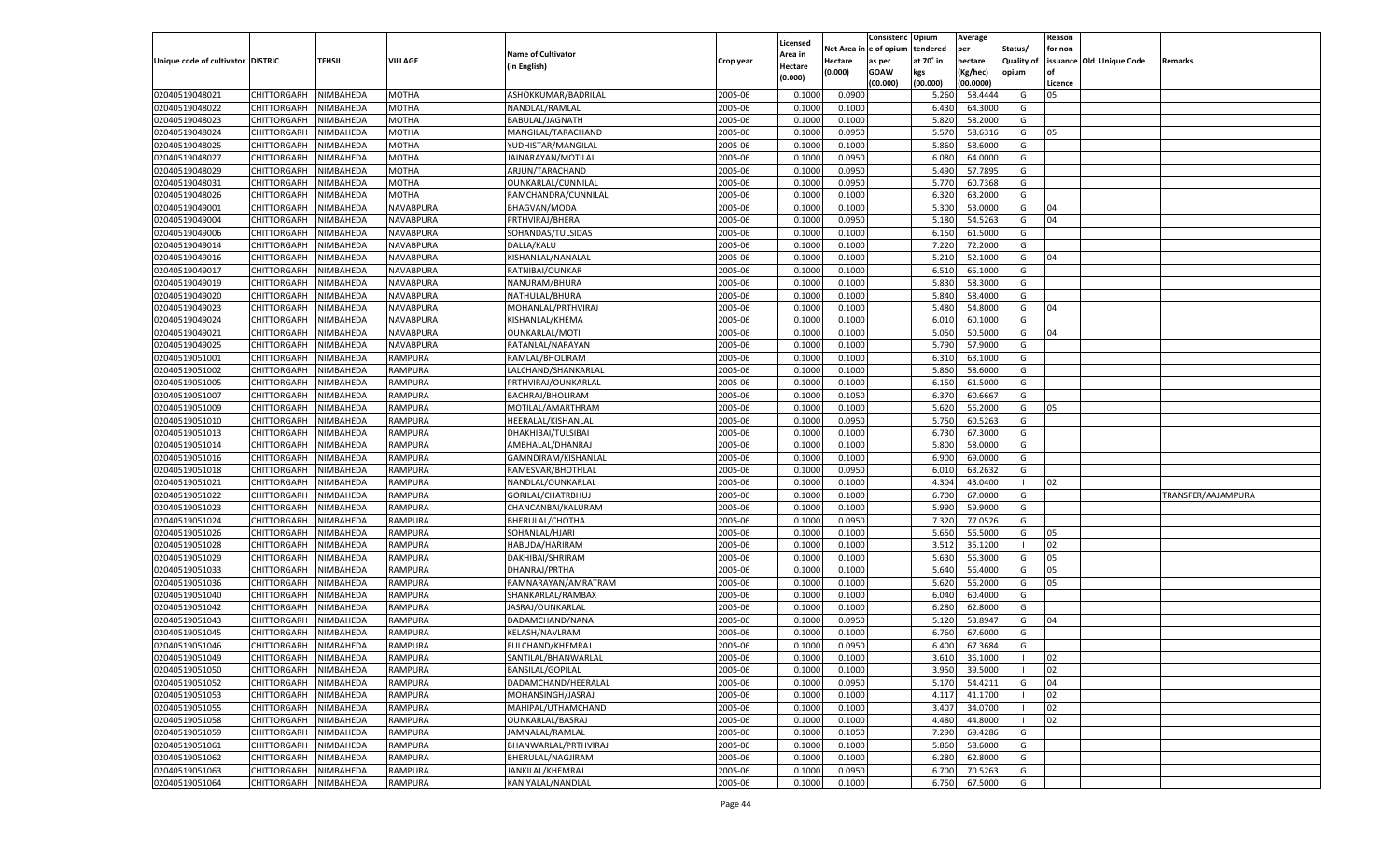|                                   |                       |               |                |                            |           |                           |          | Consistenc  | Opium     | Average   |                   | Reason  |                          |         |
|-----------------------------------|-----------------------|---------------|----------------|----------------------------|-----------|---------------------------|----------|-------------|-----------|-----------|-------------------|---------|--------------------------|---------|
|                                   |                       |               |                | <b>Name of Cultivator</b>  |           | Licensed                  | Net Area | e of opium  | tendered  | per       | Status/           | for non |                          |         |
| Unique code of cultivator DISTRIC |                       | <b>TEHSIL</b> | VILLAGE        | (in English)               | Crop year | <b>Area in</b><br>Hectare | Hectare  | as per      | at 70° in | hectare   | <b>Quality of</b> |         | issuance Old Unique Code | Remarks |
|                                   |                       |               |                |                            |           | (0.000)                   | (0.000)  | <b>GOAW</b> | kgs       | (Kg/hec)  | opium             |         |                          |         |
|                                   |                       |               |                |                            |           |                           |          | (00.000)    | (00.000)  | (00.0000) |                   | Licence |                          |         |
| 02040519051072                    | CHITTORGARH           | NIMBAHEDA     | <b>RAMPURA</b> | AMBHALAL/GOVINDRAM         | 2005-06   | 0.1000                    | 0.0950   |             | 6.130     | 64.5263   | G                 |         |                          |         |
| 02040519052001                    | CHITTORGARH           | NIMBAHEDA     | RATHANJANA-A   | GASI/KHEMRAJ               | 2005-06   | 0.1000                    | 0.1000   |             | 6.290     | 62.9000   | G                 |         |                          |         |
| 02040519052002                    | CHITTORGARH           | NIMBAHEDA     | RATHANJANA-A   | LALA/CHOTTU                | 2005-06   | 0.1000                    | 0.0900   |             | 4.910     | 54.5556   | G                 | 04      |                          |         |
| 02040519052003                    | CHITTORGARH           | NIMBAHEDA     | RATHANJANA-A   | SHYAMLAL/SHIVLAL           | 2005-06   | 0.1000                    | 0.0950   |             | 5.360     | 56.4211   | G                 | 05      |                          |         |
| 02040519052005                    | CHITTORGARH           | NIMBAHEDA     | RATHANJANA-A   | PRTHVIRAJ/GOKEL            | 2005-06   | 0.1000                    | 0.1000   |             | 6.440     | 64.4000   | G                 |         |                          |         |
| 02040519052007                    | CHITTORGARH           | NIMBAHEDA     | RATHANJANA-A   | NAVLA/GOKEL                | 2005-06   | 0.1000                    | 0.1000   |             | 5.520     | 55.2000   | G                 | 04      |                          |         |
| 02040519052008                    | CHITTORGARH           | NIMBAHEDA     | RATHANJANA-A   | MOTIYABAI/BHERA            | 2005-06   | 0.1000                    | 0.1000   |             | 5.640     | 56.4000   | G                 |         |                          |         |
| 02040519052009                    | CHITTORGARH           | NIMBAHEDA     | RATHANJANA-A   | OUNKARLAL/KHEMRAJ          | 2005-06   | 0.1000                    | 0.0950   |             | 5.540     | 58.3158   | G                 |         |                          |         |
| 02040519052010                    | CHITTORGARH           | NIMBAHEDA     | RATHANJANA-A   | PYARA/GOKEL                | 2005-06   | 0.1000                    | 0.1000   |             | 6.900     | 69.0000   | G                 |         |                          |         |
| 02040519052011                    | CHITTORGARH           | NIMBAHEDA     | RATHANJANA-A   | SUNDARBAI/MEGRAJ           | 2005-06   | 0.1000                    | 0.1000   |             | 5.750     | 57.5000   | G                 |         |                          |         |
| 02040519052013                    | CHITTORGARH           | NIMBAHEDA     | RATHANJANA-A   | <b>BADRILAL/BHGGA</b>      | 2005-06   | 0.1000                    | 0.1000   |             | 5.240     | 52.4000   | G                 | 04      |                          |         |
| 02040519052020                    | CHITTORGARH           | NIMBAHEDA     | RATHANJANA-A   | MANGIBAI/NATHU             | 2005-06   | 0.1000                    | 0.0950   |             | 4.860     | 51.1579   | G                 | 04      |                          |         |
| 02040519052022                    | CHITTORGARH           | NIMBAHEDA     | RATHANJANA-A   | MATHURALAL/NARAYAN         | 2005-06   | 0.1000                    | 0.0950   |             | 5.860     | 61.6842   | G                 |         |                          |         |
| 02040519052027                    | CHITTORGARH           | NIMBAHEDA     | RATHANJANA-A   | GHERILAL/BHURA             | 2005-06   | 0.1000                    | 0.1000   |             | 6.120     | 61.2000   | G                 |         |                          |         |
| 02040519052028                    | CHITTORGARH           | NIMBAHEDA     | RATHANJANA-A   | BALCHAND/BHAGVAN           | 2005-06   | 0.1000                    | 0.1000   |             | 5.610     | 56.1000   | G                 | 05      |                          |         |
| 02040519052029                    | CHITTORGARH           | NIMBAHEDA     | RATHANJANA-A   | <b>BHULIBAI/BHAGVAN</b>    | 2005-06   | 0.1000                    | 0.1000   |             | 5.830     | 58.3000   | G                 |         |                          |         |
| 02040519052034                    | CHITTORGARH           | NIMBAHEDA     | RATHANJANA-A   | GASILAL/RAMA               | 2005-06   | 0.1000                    | 0.1000   |             | 5.830     | 58.3000   | G                 |         |                          |         |
| 02040519052036                    | CHITTORGARH           | NIMBAHEDA     | RATHANJANA-A   | KAVERILAL/SURAJMAL         | 2005-06   | 0.1000                    | 0.0950   |             | 4.660     | 49.0526   | G                 | 04      |                          |         |
| 02040519052038                    | CHITTORGARH           | NIMBAHEDA     | RATHANJANA-A   | GHATHUKAVAR/KUNDANSINGH    | 2005-06   | 0.1000                    | 0.1000   |             | 5.990     | 59.9000   | G                 |         |                          |         |
| 02040519052049                    | CHITTORGARH           | NIMBAHEDA     | RATHANJANA-B   | GOPAL/NARAYAN              | 2005-06   | 0.1000                    | 0.1000   |             | 7.320     | 73.2000   | G                 |         |                          |         |
| 02040519052054                    | CHITTORGARH           | NIMBAHEDA     | RATHANJANA-B   | RAMIKUMAR/NARAYAN          | 2005-06   | 0.1000                    | 0.1000   |             | 5.770     | 57.7000   | G                 |         |                          |         |
| 02040519052056                    | CHITTORGARH           | NIMBAHEDA     | RATHANJANA-B   | NANDA/GANGARAM             | 2005-06   | 0.1000                    | 0.1000   |             | 5.580     | 55.8000   | G                 | 04      |                          |         |
| 02040519052058                    | CHITTORGARH           | NIMBAHEDA     | RATHANJANA-B   | SOHANIBAI/KHEMRAJ          | 2005-06   | 0.1000                    | 0.1050   |             | 5.840     | 55.6190   | G                 | 04      |                          |         |
| 02040519052062                    | CHITTORGARH           | NIMBAHEDA     | RATHANJANA-B   | RAMCHANDRA/GOKEL           | 2005-06   | 0.1000                    | 0.1000   |             | 5.610     | 56.1000   | G                 | 05      |                          |         |
| 02040519052067                    | CHITTORGARH           | NIMBAHEDA     | RATHANJANA-B   | GASI/KISHNA                | 2005-06   | 0.1000                    | 0.1000   |             | 5.990     | 59.9000   | G                 |         |                          |         |
| 02040519052068                    | CHITTORGARH           | NIMBAHEDA     | RATHANJANA-B   | LALCHAND/HEERA             | 2005-06   | 0.1000                    | 0.0950   |             | 6.160     | 64.8421   | G                 |         |                          |         |
| 02040519052069                    | CHITTORGARH           | NIMBAHEDA     | RATHANJANA-B   | SHANKAR/KJODH              | 2005-06   | 0.1000                    | 0.1050   |             | 5.830     | 55.5238   | G                 | 04      |                          |         |
| 02040519052070                    | CHITTORGARH           | NIMBAHEDA     | RATHANJANA-B   | BADRILAL/NANDRAM           | 2005-06   | 0.1000                    | 0.1000   |             | 5.880     | 58.8000   | G                 |         |                          |         |
| 02040519052073                    | CHITTORGARH           | NIMBAHEDA     | RATHANJANA-B   | GANGABAI/BHAGIRTH          | 2005-06   | 0.1000                    | 0.0950   |             | 5.270     | 55.4737   | G                 | 04      |                          |         |
| 02040519052080                    | CHITTORGARH           | NIMBAHEDA     | RATHANJANA-B   | CHAMPALAL/BHAGVAN          | 2005-06   | 0.1000                    | 0.1000   |             | 5.600     | 56.0000   | G                 | 05      |                          |         |
| 02040519052088                    | CHITTORGARH           | NIMBAHEDA     | RATHANJANA-B   | HJARI/HEERALAL             | 2005-06   | 0.1000                    | 0.1000   |             | 6.570     | 65.7000   | G                 |         |                          |         |
| 02040519052089                    | CHITTORGARH           | NIMBAHEDA     | RATHANJANA-B   | KACRU/BHERA                | 2005-06   | 0.1000                    | 0.0900   |             | 5.600     | 62.2222   | G                 |         |                          |         |
| 02040519052090                    | CHITTORGARH           | NIMBAHEDA     | RATHANJANA-B   | PUSPA BAI/SHYAMLAL         | 2005-06   | 0.1000                    | 0.1000   |             | 5.440     | 54.4000   | G                 | 04      |                          |         |
| 02040519052094                    | CHITTORGARH           | NIMBAHEDA     | RATHANJANA-B   | SURESHCHANDRA/MOHANLAL     | 2005-06   | 0.1000                    | 0.1000   |             | 5.740     | 57.4000   | G                 |         |                          |         |
| 02040519052095                    |                       |               |                |                            | 2005-06   | 0.1000                    | 0.1050   |             | 6.84      | 65.1429   | G                 |         |                          |         |
| 02040519052098                    | CHITTORGARH           | NIMBAHEDA     | RATHANJANA-B   | JASVANSINGH/KUNDANSINGH    | 2005-06   | 0.1000                    |          |             |           | 67.9000   | G                 |         |                          |         |
|                                   | CHITTORGARH           | NIMBAHEDA     | RATHANJANA-B   | BADRILAL/KASIRAM           |           |                           | 0.1000   |             | 6.790     |           |                   |         |                          |         |
| 02040519052099                    | CHITTORGARH           | NIMBAHEDA     | RATHANJANA-B   | RAJARAM/JAICHAND           | 2005-06   | 0.1000                    | 0.0950   |             | 6.180     | 65.0526   | G                 |         |                          |         |
| 02040519052100                    | CHITTORGARH           | NIMBAHEDA     | RATHANJANA-B   | BAPULAL/HJARILAL(HEERALAL) | 2005-06   | 0.1000                    | 0.1000   |             | 6.180     | 61.8000   | G                 |         |                          |         |
| 02040519052101                    | CHITTORGARH           | NIMBAHEDA     | RATHANJANA-B   | JAGNNATH/NANDRAM           | 2005-06   | 0.1000                    | 0.1000   |             | 5.010     | 50.1000   | G                 | 04      |                          |         |
| 02040519052102                    | CHITTORGARH           | NIMBAHEDA     | RATHANJANA-B   | BHERULAL/RAMCHANDRA        | 2005-06   | 0.1000                    | 0.1000   |             | 5.710     | 57.1000   | G                 |         |                          |         |
| 02040519052103                    | CHITTORGARH           | NIMBAHEDA     | RATHANJANA-B   | BANSILAL/KASIRAM           | 2005-06   | 0.1000                    | 0.1000   |             | 5.580     | 55.8000   | G                 | 04      |                          |         |
| 02040519052105                    | CHITTORGARH           | NIMBAHEDA     | RATHANJANA-B   | LAKHMICHAND/NANDRAM        | 2005-06   | 0.1000                    | 0.1000   |             | 5.560     | 55.6000   | G                 | 04      |                          |         |
| 02040519052106                    | CHITTORGARH           | NIMBAHEDA     | RATHANJANA-B   | BHERUSINGH/BHAGVANSINGH    | 2005-06   | 0.1000                    | 0.1050   |             | 6.02(     | 57.3333   | G                 |         |                          |         |
| 02040519052107                    | CHITTORGARH           | NIMBAHEDA     | RATHANJANA-B   | AMBHALAL/BHURALAL          | 2005-06   | 0.1000                    | 0.0950   |             | 6.01      | 63.2632   | G                 |         |                          |         |
| 02040519052108                    | CHITTORGARH           | NIMBAHEDA     | RATHANJANA-B   | SHANKARLAL/KISHANLAI       | 2005-06   | 0.1000                    | 0.1000   |             | 6.880     | 68.8000   | G                 |         |                          |         |
| 02040519052111                    | CHITTORGARH NIMBAHEDA |               | RATHANJANA-B   | DADAMCHAND/TARACHAND       | 2005-06   | 0.1000                    | 0.1000   |             | 5.680     | 56.8000   | G                 |         |                          |         |
| 02040519052113                    | <b>CHITTORGARH</b>    | NIMBAHEDA     | RATHANJANA-B   | SHAMBHULAL/MODA            | 2005-06   | 0.1000                    | 0.1000   |             | 6.400     | 64.0000   | G                 |         |                          |         |
| 02040519052114                    | CHITTORGARH           | NIMBAHEDA     | RATHANJANA-B   | AMBHALAL/KANIRAM           | 2005-06   | 0.1000                    | 0.1000   |             | 5.410     | 54.1000   | G                 | 04      |                          |         |
| 02040519052115                    | <b>CHITTORGARH</b>    | NIMBAHEDA     | RATHANJANA-B   | BABUSINGH/AMARSINGH        | 2005-06   | 0.1000                    | 0.0950   |             | 5.580     | 58.7368   | G                 |         |                          |         |
| 02040519052119                    | <b>CHITTORGARH</b>    | NIMBAHEDA     | RATHANJANA-B   | LOBHCHAND/KHEMRAJ          | 2005-06   | 0.1000                    | 0.1000   |             | 5.560     | 55.6000   | G                 | 04      |                          |         |
| 02040519052122                    | <b>CHITTORGARH</b>    | NIMBAHEDA     | RATHANJANA-B   | BHERULAL/RAMLAL            | 2005-06   | 0.1000                    | 0.1050   |             | 6.880     | 65.5238   | G                 |         |                          |         |
| 02040519052129                    | <b>CHITTORGARH</b>    | NIMBAHEDA     | RATHANJANA-B   | SEETARAM/TARACHAND         | 2005-06   | 0.1000                    | 0.1000   |             | 6.210     | 62.1000   | G                 |         |                          |         |
| 02040519052130                    | <b>CHITTORGARH</b>    | NIMBAHEDA     | RATHANJANA-B   | LALSINGH/BHAGVANSINGH      | 2005-06   | 0.1000                    | 0.1000   |             | 5.790     | 57.9000   | G                 |         |                          |         |
| 02040519053002                    | <b>CHITTORGARH</b>    | NIMBAHEDA     | RAVLIYA        | DEVBAI/KISHNA              | 2005-06   | 0.1000                    | 0.1000   |             | 5.480     | 54.8000   | G                 | 04      |                          |         |
| 02040519053006                    | <b>CHITTORGARH</b>    | NIMBAHEDA     | RAVLIYA        | KHEMA/PARBHU               | 2005-06   | 0.1000                    | 0.1000   |             | 1.230     | 12.3000   | $\blacksquare$    | 02      |                          |         |
| 02040519053007                    | <b>CHITTORGARH</b>    | NIMBAHEDA     | RAVLIYA        | HJARI/BHAUJI               | 2005-06   | 0.1000                    | 0.1000   |             | 6.040     | 60.4000   | G                 | 05      |                          |         |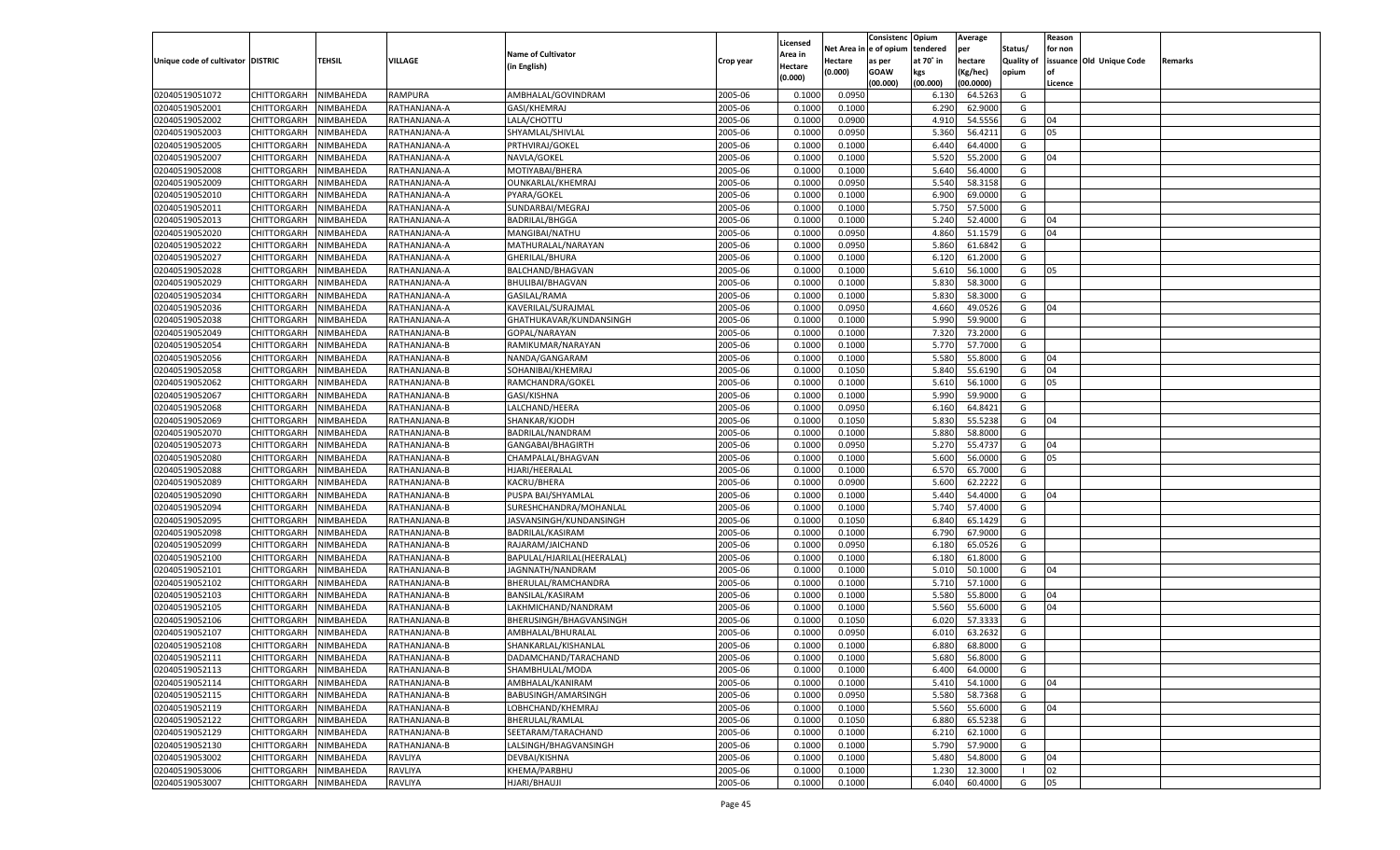|                                   |                       |               |                |                                        |           | Licensed |                        | Consistenc  | Opium          | Average            |                          | Reason        |                          |                    |
|-----------------------------------|-----------------------|---------------|----------------|----------------------------------------|-----------|----------|------------------------|-------------|----------------|--------------------|--------------------------|---------------|--------------------------|--------------------|
|                                   |                       |               |                | <b>Name of Cultivator</b>              |           | Area in  | Net Area in e of opium |             | tendered       | per                | Status/                  | for non       |                          |                    |
| Unique code of cultivator DISTRIC |                       | <b>TEHSIL</b> | <b>VILLAGE</b> | (in English)                           | Crop year | Hectare  | Hectare                | as per      | at 70° in      | hectare            | <b>Quality of</b>        |               | issuance Old Unique Code | Remarks            |
|                                   |                       |               |                |                                        |           | (0.000)  | (0.000)                | <b>GOAW</b> | kgs            | (Kg/hec)           | opium                    |               |                          |                    |
| 02040519053017                    | CHITTORGARH           | NIMBAHEDA     | <b>RAVLIYA</b> | UDHELAL/OUNKARLAL                      | 2005-06   | 0.1000   | 0.1000                 | (00.000)    | (00.000)       | (00.0000)          | G                        | Licence<br>05 |                          |                    |
| 02040519053019                    | CHITTORGARH           | NIMBAHEDA     | RAVLIYA        |                                        | 2005-06   | 0.1000   |                        |             | 5.740<br>5.430 | 57.4000<br>57.1579 | G                        | 05            |                          |                    |
|                                   |                       |               | <b>RAVLIYA</b> | AMBHALAL/LALA                          |           |          | 0.0950                 |             |                |                    |                          |               |                          |                    |
| 02040519053023                    | <b>CHITTORGARH</b>    | NIMBAHEDA     |                | SHYANIBAI/BHERULAL<br>MANGILAL/SHANKAR | 2005-06   | 0.1000   | 0.1050                 |             | 6.030          | 57.4286<br>46.6000 | G                        |               |                          | TRANSFER/KANPURA   |
| 02040519053024                    | CHITTORGARH           | NIMBAHEDA     | <b>RAVLIYA</b> |                                        | 2005-06   | 0.1000   | 0.1000                 |             | 4.660          |                    | G<br>- 1                 | 04<br>02      |                          |                    |
| 02040519053031                    | CHITTORGARH           | NIMBAHEDA     | <b>RAVLIYA</b> | NANIBAI/BALUDAS                        | 2005-06   | 0.1000   | 0.1000                 |             | 2.890          | 28.9000            |                          |               |                          |                    |
| 02040519055002                    | CHITTORGARH           | NIMBAHEDA     | SANKLOKAKHEDA  | JHERAJ/BHOLIRAM                        | 2005-06   | 0.1000   | 0.0950                 |             | 6.290          | 66.2105            | G                        |               |                          |                    |
| 02040519055003                    | <b>CHITTORGARH</b>    | NIMBAHEDA     | SANKLOKAKHEDA  | HEMRAJ/BHERULAL                        | 2005-06   | 0.1000   | 0.1000                 |             | 6.190          | 61.9000            | G                        |               |                          |                    |
| 02040519055004                    | CHITTORGARH           | NIMBAHEDA     | SANKLOKAKHEDA  | MANGILAL/NANDLAL                       | 2005-06   | 0.1000   | 0.0950                 |             | 5.310          | 55.8947            | G                        | 04            |                          |                    |
| 02040519055006                    | CHITTORGARH           | NIMBAHEDA     | SANKLOKAKHEDA  | DULIBAI/BHERULAL                       | 2005-06   | 0.1000   | 0.1000                 |             | 5.570          | 55.7000            | G                        | 04            |                          |                    |
| 02040519055007                    | CHITTORGARH           | NIMBAHEDA     | SANKLOKAKHEDA  | JUNABAI/NARAYAN                        | 2005-06   | 0.1000   | 0.0950                 |             | 6.350          | 66.8421            | G                        |               |                          |                    |
| 02040519055009                    | <b>CHITTORGARH</b>    | NIMBAHEDA     | SANKLOKAKHEDA  | BASRAJ/BHERULAL JAT                    | 2005-06   | 0.1000   | 0.1000                 |             | 6.330          | 63.3000            | G                        |               |                          |                    |
| 02040519055010                    | CHITTORGARH           | NIMBAHEDA     | SANKLOKAKHEDA  | AMARTHRAM/NARAYAN                      | 2005-06   | 0.1000   | 0.1000                 |             | 5.590          | 55.9000            | G                        | 04            |                          |                    |
| 02040519055011                    | CHITTORGARH           | NIMBAHEDA     | SANKLOKAKHEDA  | BAPULAL/JASRAJ                         | 2005-06   | 0.1000   | 0.1000                 |             | 6.360          | 63.6000            | G                        |               |                          |                    |
| 02040519055012                    | CHITTORGARH           | NIMBAHEDA     | SANKLOKAKHEDA  | BHANWARLAL/MOHANLAL                    | 2005-06   | 0.1000   | 0.0950                 |             | 5.730          | 60.3158            | G                        |               |                          |                    |
| 02040519055013                    | CHITTORGARH           | NIMBAHEDA     | SANKLOKAKHEDA  | RAMSINGH/JASRAJ                        | 2005-06   | 0.1000   | 0.0950                 |             | 6.310          | 66.4211            | G                        |               |                          |                    |
| 02040519055014                    | CHITTORGARH           | NIMBAHEDA     | SANKLOKAKHEDA  | LOBHCHAND/HANSRAJ                      | 2005-06   | 0.1000   | 0.0950                 |             | 6.470          | 68.1053            | G                        |               |                          |                    |
| 02040519055015                    | CHITTORGARH           | NIMBAHEDA     | SANKLOKAKHEDA  | GOVINDRAM/HANSRAJ                      | 2005-06   | 0.1000   | 0.0950                 |             | 5.890          | 62.0000            | G                        |               |                          |                    |
| 02040519055017                    | CHITTORGARH           | NIMBAHEDA     | SANKLOKAKHEDA  | RATANLAL/BHOLIRAM                      | 2005-06   | 0.1000   | 0.1000                 |             | 5.590          | 55.9000            | G                        | 04            |                          |                    |
| 02040519055021                    | CHITTORGARH           | NIMBAHEDA     | SANKLOKAKHEDA  | RAMRATAN/HJARILAI                      | 2005-06   | 0.1000   | 0.0950                 |             | 6.410          | 67.4737            | G                        |               |                          |                    |
| 02040519055023                    | CHITTORGARH           | NIMBAHEDA     | SANKLOKAKHEDA  | CHANDIBAI/HJARILAL                     | 2005-06   | 0.1000   | 0.0950                 |             | 5.400          | 56.8421            | G                        | 05            |                          |                    |
| 02040519056001                    | CHITTORGARH           | NIMBAHEDA     | SARTHAL        | DEVBAI/BHERULAI                        | 2005-06   | 0.1000   | 0.1000                 |             | 5.790          | 57.9000            | G                        |               |                          | TRANSFER/NAVABPURA |
| 02040519056003                    | CHITTORGARH           | NIMBAHEDA     | SARTHAL        | NANIBAI/NANALAL                        | 2005-06   | 0.1000   | 0.0950                 |             | 4.860          | 51.1579            | G                        | 04            |                          |                    |
| 02040519056005                    | CHITTORGARH           | NIMBAHEDA     | SARTHAL        | GISULAL/NARAYAN                        | 2005-06   | 0.1000   | 0.0950                 |             | 5.220          | 54.9474            | G                        | 04            |                          |                    |
| 02040519056008                    | CHITTORGARH           | NIMBAHEDA     | SARTHAL        | NATHULAL/HEMRAJ                        | 2005-06   | 0.1000   | 0.1000                 |             | 5.060          | 50.6000            | G                        | 04            |                          |                    |
| 02040519056011                    | CHITTORGARH           | NIMBAHEDA     | SARTHAL        | KHEMA/BHERU                            | 2005-06   | 0.1000   | 0.1050                 |             | 6.430          | 61.2381            | G                        |               |                          | TRANSFER/NAVABPURA |
| 02040519056012                    | CHITTORGARH           | NIMBAHEDA     | SARTHAL        | MOHAN/RATTA                            | 2005-06   | 0.1000   |                        |             |                |                    | F.                       |               |                          | TRANSFER/NAVABPURA |
| 02040519056013                    | CHITTORGARH           | NIMBAHEDA     | SARTHAL        | CUNNILAL/BHERU                         | 2005-06   | 0.1000   |                        |             |                |                    | F.                       |               |                          | TRANSFER/NAVABPURA |
| 02040519056017                    | CHITTORGARH           | NIMBAHEDA     | SARTHAL        | OUNKAR/NARAYAN                         | 2005-06   | 0.1000   | 0.0950                 |             | 4.470          | 47.0526            | G                        | 04            |                          |                    |
| 02040519056019                    | CHITTORGARH           | NIMBAHEDA     | SARTHAL        | BHERU/BHANA                            | 2005-06   | 0.1000   | 0.1000                 |             | 5.270          | 52.7000            | G                        | 04            |                          |                    |
| 02040519056025                    | CHITTORGARH           | NIMBAHEDA     | SARTHAL        | MANGU/NAVLA                            | 2005-06   | 0.1000   |                        |             |                |                    | F.                       |               |                          | TRANSFER/NAVABPURA |
| 02040519056029                    | CHITTORGARH           | NIMBAHEDA     | SARTHAL        | UDHIBAI/NANA                           | 2005-06   | 0.1000   | 0.1000                 |             | 5.560          | 55.6000            | G                        | 04            |                          |                    |
| 02040519056031                    | CHITTORGARH           | NIMBAHEDA     | SARTHAL        | DALLABAI/CHAMPA                        | 2005-06   | 0.1000   | 0.1000                 |             | 4.950          | 49.5000            | G                        | 04            |                          |                    |
| 02040519056032                    | CHITTORGARH           | NIMBAHEDA     | SARTHAL        | RAMCHANDRA/KALU                        | 2005-06   | 0.1000   | 0.1000                 |             | 5.530          | 55.3000            | G                        | 04            |                          |                    |
| 02040519056033                    | CHITTORGARH           | NIMBAHEDA     | SARTHAL        | MANGILAL/BHJJA                         | 2005-06   | 0.1000   | 0.1000                 |             | 4.670          | 46.7000            | G                        | 04            |                          |                    |
| 02040519056034                    | CHITTORGARH           | NIMBAHEDA     | SARTHAL        | ANSIBAI/NATHULAL                       | 2005-06   | 0.1000   | 0.1000                 |             | 5.560          | 55.6000            | G                        | 04            |                          |                    |
| 02040519056035                    | CHITTORGARH           | NIMBAHEDA     | SARTHAL        | <b>BHAGVAN/MEHTAV</b>                  | 2005-06   | 0.1000   | 0.0950                 |             | 5.060          | 53.2632            | G                        | 04            |                          |                    |
| 02040519056036                    | CHITTORGARH           | NIMBAHEDA     | SARTHAL        | GORILAL/BHAGULAL                       | 2005-06   | 0.1000   | 0.1000                 |             | 5.940          | 59.4000            | G                        | 05            |                          |                    |
| 02040519056037                    | CHITTORGARH           | NIMBAHEDA     | SARTHAL        | OUNKAR/HEERA                           | 2005-06   | 0.1000   | 0.1000                 |             | 5.360          | 53.6000            | G                        | 04            |                          |                    |
| 02040519057003                    | <b>CHITTORGARH</b>    | NIMBAHEDA     | SATKHANDA      | JAGDISH/JALAM                          | 2005-06   | 0.1000   | 0.1000                 |             | 5.540          | 55.4000            | G                        | 04            |                          |                    |
| 02040519057007                    | CHITTORGARH           | NIMBAHEDA     | SATKHANDA      | MANGU/PEMA                             | 2005-06   | 0.1000   | 0.1000                 |             | 5.750          | 57.5000            | G                        |               |                          | TRANSFER/AAJAMPURA |
| 02040519057013                    | CHITTORGARH           | NIMBAHEDA     | SATKHANDA      | MULCHAND/GASI                          | 2005-06   | 0.1000   | 0.1000                 |             | 5.500          | 55.0000            | G                        | 04            |                          |                    |
| 02040519057014                    | CHITTORGARH           | NIMBAHEDA     | SATKHANDA      | POKHER/PRTHA                           | 2005-06   | 0.1000   | 0.1000                 |             | 5.520          | 55.2000            | G                        | 04            |                          |                    |
| 02040519057021                    | <b>CHITTORGARH</b>    | NIMBAHEDA     | SATKHANDA      | HANSHABAI/GIRDHARI                     | 2005-06   | 0.1000   | 0.1050                 |             | 5.210          | 49.6190            | G                        | 04            |                          |                    |
| 02040519057027                    | CHITTORGARH           | NIMBAHEDA     | SATKHANDA      | PARTHUDIBAI/RAMLAL                     | 2005-06   | 0.1000   | 0.1000                 |             | 3.030          | 30.3000            | G                        | 04            |                          |                    |
| 02040519057038                    | CHITTORGARH           | NIMBAHEDA     | SATKHANDA      | BHURALAL/BARDICHAND                    | 2005-06   | 0.1000   | 0.1000                 |             | 5.600          | 56.0000            | G                        | 05            |                          |                    |
| 02040519058001                    | CHITTORGARH NIMBAHEDA |               | SHAHBAD        | OUNKARLAL/NANDLAL                      | 2005-06   | 0.1000   | 0.0950                 |             |                | 4.992 52.5474      |                          | 02            |                          |                    |
| 02040519058002                    | CHITTORGARH           | NIMBAHEDA     | SHAHBAD        | KHEMRAJ/SHRILAL                        | 2005-06   | 0.1000   | 0.0950                 |             | 6.830          | 71.8947            | G                        |               |                          |                    |
| 02040519058003                    | <b>CHITTORGARH</b>    | NIMBAHEDA     | SHAHBAD        | RAMSINGH/AMRATRAM                      | 2005-06   | 0.1000   | 0.0950                 |             | 6.570          | 69.1579            | G                        |               |                          |                    |
| 02040519058005                    | <b>CHITTORGARH</b>    | NIMBAHEDA     | SHAHBAD        | LAXMIBAI/NANDLAL                       | 2005-06   | 0.1000   | 0.0950                 |             | 6.040          | 63.5789            | $\overline{\phantom{a}}$ | 02            |                          |                    |
| 02040519058006                    | <b>CHITTORGARH</b>    | NIMBAHEDA     | SHAHBAD        | HUDIBAI/CHTRBHUJ                       | 2005-06   | 0.1000   | 0.0950                 |             | 5.600          | 58.9474            | G                        |               |                          |                    |
| 02040519058009                    | <b>CHITTORGARH</b>    | NIMBAHEDA     | SHAHBAD        | BAPULAL/JASRAJ                         | 2005-06   | 0.1000   | 0.0950                 |             | 5.389          | 56.7263            | $\blacksquare$           | 02            |                          |                    |
| 02040519058010                    | <b>CHITTORGARH</b>    | NIMBAHEDA     | SHAHBAD        | SARNGARIBAI/GAMNDIRAM                  | 2005-06   | 0.1000   | 0.1000                 |             | 5.640          | 56.4000            | G                        |               |                          |                    |
| 02040519058012                    | <b>CHITTORGARH</b>    | NIMBAHEDA     | SHAHBAD        | DALCHAND/SHRIRAM                       | 2005-06   | 0.1000   | 0.0950                 |             | 4.872          | 51.2842            | - 1                      | 02            |                          |                    |
| 02040519058016                    | <b>CHITTORGARH</b>    | NIMBAHEDA     | SHAHBAD        | NAVLRAM/GANGARAM                       | 2005-06   | 0.1000   | 0.0950                 |             | 6.120          | 64.4211            |                          | 02            |                          |                    |
| 02040519058020                    | <b>CHITTORGARH</b>    | NIMBAHEDA     | SHAHBAD        | SOBHARAM/SHRIRAM                       | 2005-06   | 0.1000   | 0.0950                 |             | 6.530          | 68.7368            | $\blacksquare$           | 02            |                          |                    |
| 02040519058022                    | <b>CHITTORGARH</b>    | NIMBAHEDA     | SHAHBAD        | KASTURIBAI/RAMRATAN                    | 2005-06   | 0.1000   | 0.1000                 |             | 6.040          | 60.4000            | G                        |               |                          |                    |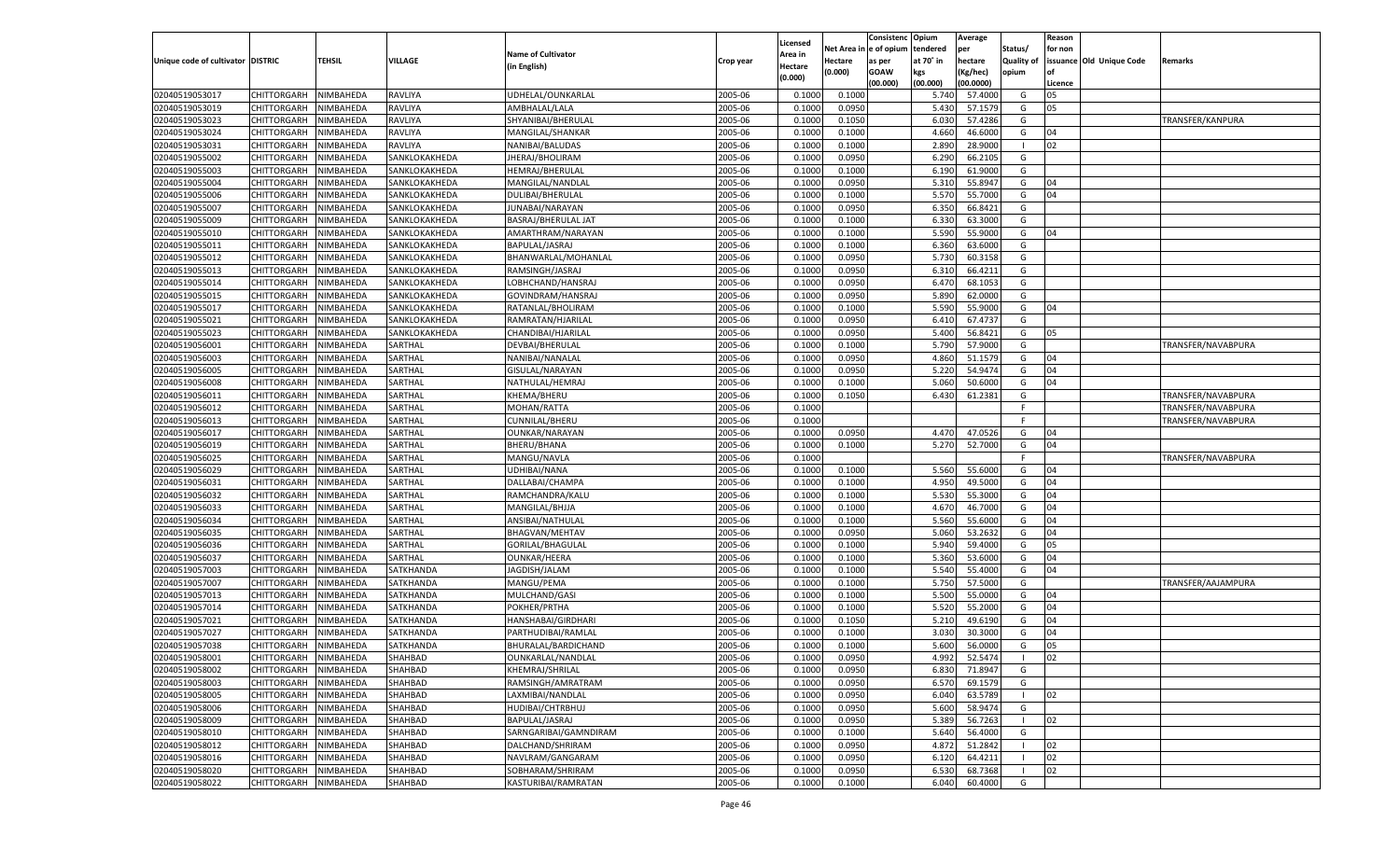|                                   |                       |               |         |                                    |           |                           |          | Consistenc  | Opium     | Average   |                   | Reason  |                          |         |
|-----------------------------------|-----------------------|---------------|---------|------------------------------------|-----------|---------------------------|----------|-------------|-----------|-----------|-------------------|---------|--------------------------|---------|
|                                   |                       |               |         | <b>Name of Cultivator</b>          |           | Licensed                  | Net Area | e of opium  | tendered  | per       | Status/           | for non |                          |         |
| Unique code of cultivator DISTRIC |                       | <b>TEHSIL</b> | VILLAGE | (in English)                       | Crop year | <b>Area in</b><br>Hectare | Hectare  | as per      | at 70° in | hectare   | <b>Quality of</b> |         | issuance Old Unique Code | Remarks |
|                                   |                       |               |         |                                    |           | (0.000)                   | (0.000)  | <b>GOAW</b> | kgs       | (Kg/hec)  | opium             |         |                          |         |
|                                   |                       |               |         |                                    |           |                           |          | (00.000)    | (00.000)  | (00.0000) |                   | Licence |                          |         |
| 02040519058023                    | CHITTORGARH           | NIMBAHEDA     | SHAHBAD | MOHANLAL/VENIRAM                   | 2005-06   | 0.1000                    | 0.1000   |             | 5.890     | 58.9000   | G                 |         |                          |         |
| 02040519058027                    | CHITTORGARH           | NIMBAHEDA     | SHAHBAD | GEHRILAL/JASRAJ                    | 2005-06   | 0.1000                    | 0.1000   |             | 6.260     | 62.6000   | - 1               | 02      |                          |         |
| 02040519058028                    | CHITTORGARH           | NIMBAHEDA     | SHAHBAD | BAPULAL/CHTRBHUJ                   | 2005-06   | 0.1000                    | 0.1000   |             | 6.310     | 63.1000   | G                 |         |                          |         |
| 02040519058029                    | CHITTORGARH           | NIMBAHEDA     | SHAHBAD | RAMSINGH/SOBHARAM                  | 2005-06   | 0.1000                    | 0.0950   |             | 5.448     | 57.3474   | - 1               | 02      |                          |         |
| 02040519058030                    | CHITTORGARH           | NIMBAHEDA     | SHAHBAD | DADAMCHAND/CHTRBHUJ                | 2005-06   | 0.1000                    | 0.1000   |             | 7.290     | 72.9000   | - 1               | 02      |                          |         |
| 02040519058031                    | CHITTORGARH           | NIMBAHEDA     | SHAHBAD | NIMATRAM/JASRAJ                    | 2005-06   | 0.1000                    | 0.0950   |             | 5.990     | 63.0526   | G                 |         |                          |         |
| 02040519058033                    | CHITTORGARH           | NIMBAHEDA     | SHAHBAD | UTHAMCHAND/CHTRBHUJ                | 2005-06   | 0.1000                    | 0.0950   |             | 5.700     | 60.0000   | G                 |         |                          |         |
| 02040519058035                    | CHITTORGARH           | NIMBAHEDA     | SHAHBAD | CHAMANLAL/BHOLIRAM                 | 2005-06   | 0.1000                    | 0.1000   |             | 6.37      | 63.7000   | G                 |         |                          |         |
| 02040519058036                    | CHITTORGARH           | NIMBAHEDA     | SHAHBAD | GOPALLAL/DALCHAND                  | 2005-06   | 0.1000                    | 0.1000   |             | 6.550     | 65.5000   | -1                | 02      |                          |         |
| 02040519058037                    | CHITTORGARH           | NIMBAHEDA     | SHAHBAD | NARULAL/PYARA                      | 2005-06   | 0.1000                    | 0.1050   |             | 5.510     | 52.4762   | G                 | 04      |                          |         |
| 02040519058038                    | CHITTORGARH           | NIMBAHEDA     | SHAHBAD | KARTARLAL/BHOLIRAM                 | 2005-06   | 0.1000                    | 0.1000   |             | 5.660     | 56.6000   | G                 |         |                          |         |
| 02040519058042                    | CHITTORGARH           | NIMBAHEDA     | SHAHBAD | GOTTU/BHAGGA                       | 2005-06   | 0.1000                    | 0.1000   |             | 5.980     | 59.8000   | G                 |         |                          |         |
| 02040519058045                    | CHITTORGARH           | NIMBAHEDA     | SHAHBAD | <b>BHOTHLAL/HEERALAL</b>           | 2005-06   | 0.1000                    | 0.1000   |             | 5.570     | 55.7000   | -1                | 02      |                          |         |
| 02040519058046                    | CHITTORGARH           | NIMBAHEDA     | SHAHBAD | HEMRAJ/CHENABHIL                   | 2005-06   | 0.1000                    | 0.1000   |             | 6.160     | 61.6000   | G                 |         |                          |         |
| 02040519058047                    | CHITTORGARH           | NIMBAHEDA     | SHAHBAD | RAMNARAYAN/BHOLIRAM                | 2005-06   | 0.1000                    | 0.0950   |             | 6.450     | 67.8947   | G                 |         |                          |         |
| 02040519058050                    | CHITTORGARH           | NIMBAHEDA     | SHAHBAD | RAMSVRUP UARF RAMESHVARLAL/NANDLAL | 2005-06   | 0.1000                    | 0.0950   |             | 6.160     | 64.8421   | G                 |         |                          |         |
| 02040519060002                    | CHITTORGARH           | NIMBAHEDA     | TAI-A   | RAMCHANDRA/PRTHVIRAJ               | 2005-06   | 0.1000                    | 0.1000   |             | 6.630     | 66.3000   | G                 |         |                          |         |
| 02040519060003                    | CHITTORGARH           | NIMBAHEDA     | TAI-A   | SHANKARLAL/TULSIRAM                | 2005-06   | 0.1000                    | 0.0950   |             | 5.950     | 62.6316   | G                 |         |                          |         |
| 02040519060006                    | CHITTORGARH           | NIMBAHEDA     | TAI-A   | KESURAM/PREAMCHANDRA               | 2005-06   | 0.1000                    | 0.1000   |             | 5.820     | 58.2000   | G                 |         |                          |         |
| 02040519060007                    | CHITTORGARH           | NIMBAHEDA     | TAI-A   | CHTRBHUJ/BHAGVAN                   | 2005-06   | 0.1000                    | 0.1000   |             | 6.300     | 63.0000   | G                 |         |                          |         |
| 02040519060009                    | CHITTORGARH           | NIMBAHEDA     | TAI-A   | RATANLAL/OUNKARLAL                 | 2005-06   | 0.1000                    | 0.1050   |             | 7.070     | 67.3333   | G                 |         |                          |         |
| 02040519060014                    | CHITTORGARH           | NIMBAHEDA     | TAI-A   | SHYAMKUVAR/DULICHAND               | 2005-06   | 0.1000                    | 0.0950   |             | 5.920     | 62.3158   | G                 |         |                          |         |
| 02040519060015                    | CHITTORGARH           | NIMBAHEDA     | TAI-A   | GOVINDRAM/BAPULAI                  | 2005-06   | 0.1000                    | 0.0950   |             | 5.240     | 55.1579   | G                 | 04      |                          |         |
| 02040519060016                    | CHITTORGARH           | NIMBAHEDA     | TAI-A   | RAMESVAR/KESARIMAL                 | 2005-06   | 0.1000                    | 0.0950   |             | 6.080     | 64.0000   | G                 |         |                          |         |
| 02040519060018                    | CHITTORGARH           | NIMBAHEDA     | TAI-A   | MANGILAL/PRTHVIRAJ                 | 2005-06   | 0.1000                    | 0.0950   |             | 5.780     | 60.8421   | G                 |         |                          |         |
| 02040519060019                    | CHITTORGARH           | NIMBAHEDA     | TAI-A   | RAMCHANDIBAI/SHRILAI               | 2005-06   | 0.1000                    | 0.1000   |             | 5.760     | 57.6000   | G                 |         |                          |         |
| 02040519060020                    | CHITTORGARH           | NIMBAHEDA     | TAI-A   | RADHESHYAM/UDHERAM                 | 2005-06   | 0.1000                    | 0.0950   |             | 6.060     | 63.7895   | G                 |         |                          |         |
| 02040519060022                    | CHITTORGARH           | NIMBAHEDA     | TAI-A   | CHAMPALAL/PANNALAL                 | 2005-06   | 0.1000                    | 0.1000   |             | 6.420     | 64.2000   | G                 |         |                          |         |
| 02040519060025                    | CHITTORGARH           | NIMBAHEDA     | TAI-A   | BHVANIRAM/MOTILAL                  | 2005-06   | 0.1000                    | 0.0950   |             | 6.070     | 63.8947   | G                 |         |                          |         |
| 02040519060026                    | CHITTORGARH           | NIMBAHEDA     | TAI-A   | RAMCHANRA/NANDA                    | 2005-06   | 0.1000                    | 0.1000   |             | 5.830     | 58.3000   | G                 |         |                          |         |
| 02040519060028                    | CHITTORGARH           | NIMBAHEDA     | TAI-A   | NANDRAM/RATANDAS                   | 2005-06   | 0.1000                    | 0.0950   |             | 5.890     | 62.0000   | G                 |         |                          |         |
| 02040519060029                    | CHITTORGARH           | NIMBAHEDA     | TAI-A   | RAMCHANRA/BHANA                    | 2005-06   | 0.1000                    | 0.1000   |             | 6.200     | 62.0000   | G                 |         |                          |         |
| 02040519060032                    | CHITTORGARH           | NIMBAHEDA     | TAI-A   | GOVERDHAN/HJARILAI                 | 2005-06   | 0.1000                    | 0.1000   |             | 5.930     | 59.3000   | G                 |         |                          |         |
| 02040519060037                    | CHITTORGARH           | NIMBAHEDA     | TAI-A   | DAMARLAL/NIRBHESINGH               | 2005-06   | 0.1000                    | 0.0950   |             | 5.980     | 62.9474   | G                 |         |                          |         |
| 02040519060038                    |                       | NIMBAHEDA     | TAI-A   |                                    | 2005-06   | 0.1000                    | 0.0950   |             | 5.670     | 59.6842   | G                 |         |                          |         |
| 02040519060039                    | CHITTORGARH           |               | TAI-B   | MOHANLAL/NANDA                     | 2005-06   | 0.1000                    |          |             | 6.710     |           | G                 |         |                          |         |
|                                   | CHITTORGARH           | NIMBAHEDA     | TAI-B   | PYARA/LALU                         |           | 0.1000                    | 0.1000   |             |           | 67.1000   |                   |         |                          |         |
| 02040519060041                    | CHITTORGARH           | NIMBAHEDA     |         | VIDHIYA/KANIYALAL                  | 2005-06   |                           | 0.1000   |             | 5.640     | 56.4000   | G                 |         |                          |         |
| 02040519060043                    | CHITTORGARH           | NIMBAHEDA     | TAI-B   | SEETARAM/KISHANLAL                 | 2005-06   | 0.1000                    | 0.0950   |             | 6.130     | 64.5263   | G                 |         |                          |         |
| 02040519060044                    | CHITTORGARH           | NIMBAHEDA     | TAI-B   | BHANWARIBAI/PRTHVIRAJ              | 2005-06   | 0.1000                    | 0.0950   |             | 6.330     | 66.6316   | G                 |         |                          |         |
| 02040519060045                    | CHITTORGARH           | NIMBAHEDA     | TAI-B   | LOBHCHAND/BHAGVANLAL               | 2005-06   | 0.1000                    | 0.1000   |             | 5.700     | 57.0000   | G                 |         |                          |         |
| 02040519060048                    | CHITTORGARH           | NIMBAHEDA     | TAI-B   | MANGILAL/POKER                     | 2005-06   | 0.1000                    | 0.1000   |             | 5.720     | 57.2000   | G                 |         |                          |         |
| 02040519060050                    | CHITTORGARH           | NIMBAHEDA     | TAI-B   | MOHANIBAI/DALCHAND                 | 2005-06   | 0.1000                    | 0.1000   |             | 5.720     | 57.2000   | G                 |         |                          |         |
| 02040519060051                    | CHITTORGARH           | NIMBAHEDA     | TAI-B   | NANALAL/NANDA                      | 2005-06   | 0.1000                    | 0.1000   |             | 6.280     | 62.8000   | G                 |         |                          |         |
| 02040519060056                    | CHITTORGARH           | NIMBAHEDA     | TAI-B   | NIRBHESINGH/NANURAM                | 2005-06   | 0.1000                    | 0.1000   |             | 5.87      | 58.7000   | G                 |         |                          |         |
| 02040519060062                    | CHITTORGARH           | NIMBAHEDA     | TAI-B   | MOTILAL/NANURAM                    | 2005-06   | 0.1000                    | 0.0950   |             | 6.190     | 65.1579   | G                 |         |                          |         |
| 02040519060064                    | CHITTORGARH NIMBAHEDA |               | TAI-B   | CHGANLALMOHANLAL                   | 2005-06   | 0.1000                    | 0.0950   |             | 5.590     | 58.8421   | G                 |         |                          |         |
| 02040519060065                    | <b>CHITTORGARH</b>    | NIMBAHEDA     | TAI-B   | BHANWARLAL/BHAGIRTH                | 2005-06   | 0.1000                    | 0.1000   |             | 5.320     | 53.2000   | G                 | 04      |                          |         |
| 02040519060066                    | <b>CHITTORGARH</b>    | NIMBAHEDA     | TAI-B   | BAGDIRAM/KASHIRAM                  | 2005-06   | 0.1000                    | 0.1000   |             | 5.610     | 56.1000   | G                 |         |                          |         |
| 02040519060073                    | <b>CHITTORGARH</b>    | NIMBAHEDA     | TAI-B   | <b>BHERULAL/GOKEL</b>              | 2005-06   | 0.1000                    | 0.1000   |             | 5.720     | 57.2000   | G                 |         |                          |         |
| 02040519060074                    | <b>CHITTORGARH</b>    | NIMBAHEDA     | TAI-B   | BAJERAM/BHVANA                     | 2005-06   | 0.1000                    | 0.0950   |             | 6.440     | 67.7895   | G                 |         |                          |         |
| 02040519060077                    | <b>CHITTORGARH</b>    | NIMBAHEDA     | TAI-B   | MULCHAND/LAKHMICHAND               | 2005-06   | 0.1000                    | 0.1000   |             | 5.720     | 57.2000   | G                 |         |                          |         |
| 02040519060080                    | <b>CHITTORGARH</b>    | NIMBAHEDA     | TAI-B   | BIHARILAL/NANDA                    | 2005-06   | 0.1000                    | 0.0950   |             | 5.460     | 57.4737   | G                 |         |                          |         |
| 02040519060081                    | <b>CHITTORGARH</b>    | NIMBAHEDA     | TAI-B   | BHANWARLAL/NANDRAM                 | 2005-06   | 0.1000                    | 0.0950   |             | 5.460     | 57.4737   | G                 |         |                          |         |
| 02040519060085                    | <b>CHITTORGARH</b>    | NIMBAHEDA     | TAI-B   | DEVA/BHAGVANA                      | 2005-06   | 0.1000                    | 0.0950   |             | 5.130     | 54.0000   | G                 | 04      |                          |         |
| 02040519060086                    | <b>CHITTORGARH</b>    | NIMBAHEDA     | TAI-B   | BABULAL/JAMNALAL                   | 2005-06   | 0.1000                    | 0.0950   |             | 6.490     | 68.3158   | G                 |         |                          |         |
| 02040519060089                    | <b>CHITTORGARH</b>    | NIMBAHEDA     | TAI-B   | SANTILAL/HEERALAL                  | 2005-06   | 0.1000                    | 0.0950   |             | 6.120     | 64.4211   | G                 |         |                          |         |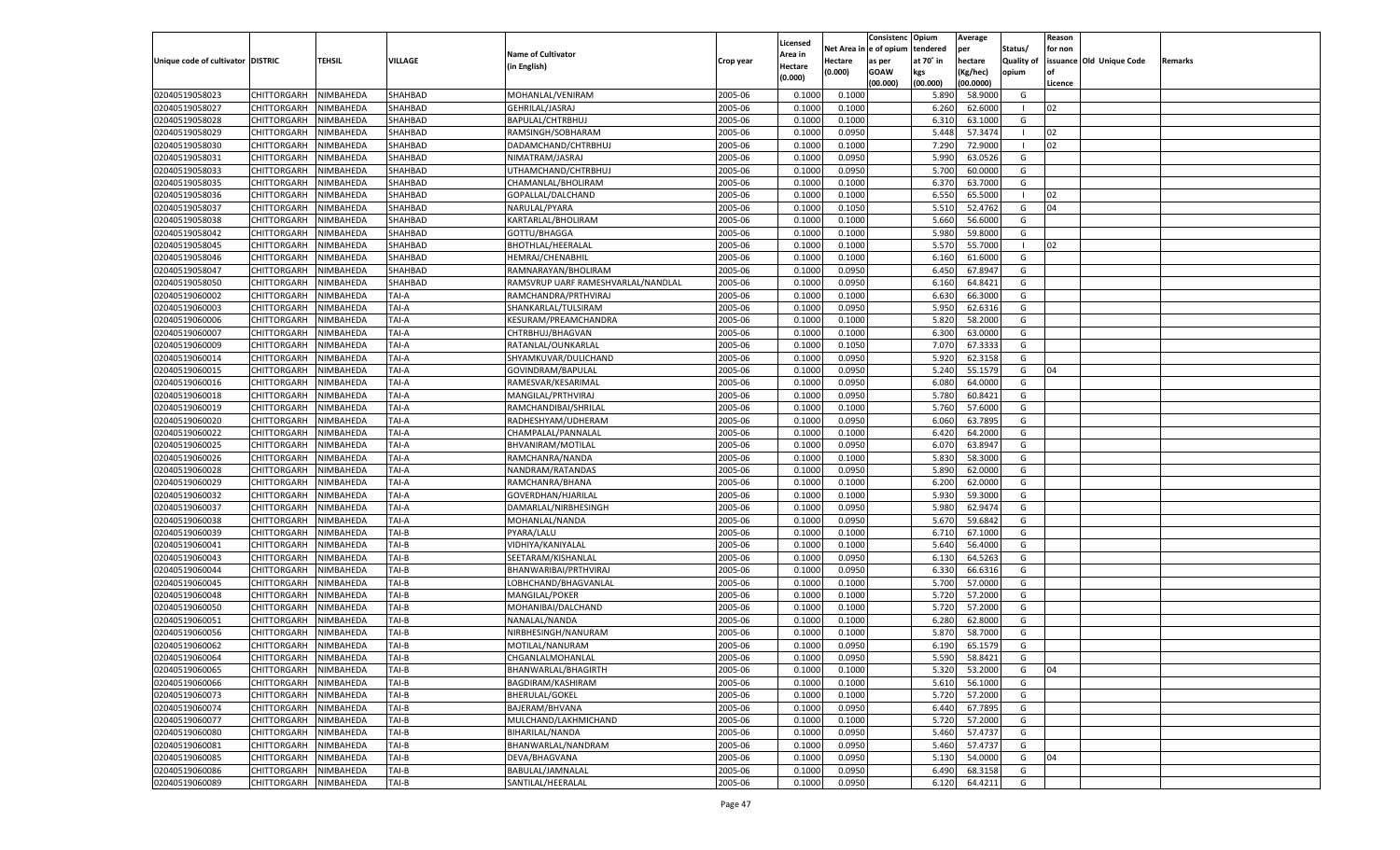|                                   |                    |           |                   |                           |                    |                    |         | Consistenc Opium       |           | Average   |            | Reason  |                          |                        |
|-----------------------------------|--------------------|-----------|-------------------|---------------------------|--------------------|--------------------|---------|------------------------|-----------|-----------|------------|---------|--------------------------|------------------------|
|                                   |                    |           |                   | <b>Name of Cultivator</b> |                    | Licensed           |         | Net Area in e of opium | tendered  | per       | Status/    | for non |                          |                        |
| Unique code of cultivator DISTRIC |                    | TEHSIL    | VILLAGE           |                           | Crop year          | Area in            | Hectare | as per                 | at 70° in | hectare   | Quality of |         | issuance Old Unique Code | <b>Remarks</b>         |
|                                   |                    |           |                   | (in English)              |                    | Hectare<br>(0.000) | (0.000) | <b>GOAW</b>            | kgs       | (Kg/hec)  | opium      |         |                          |                        |
|                                   |                    |           |                   |                           |                    |                    |         | (00.000)               | (00.000)  | (00.0000) |            | Licence |                          |                        |
| 02040519060090                    | CHITTORGARH        | NIMBAHEDA | TAI-B             | GANGARAM/SHRILAL          | 2005-06            | 0.1000             | 0.0950  |                        | 4.970     | 52.3158   | G          | 04      |                          |                        |
| 02040519060091                    | CHITTORGARH        | NIMBAHEDA | TAI-A             | MANGILAL/NATHULAL         | 2005-06            | 0.1000             | 0.1000  |                        | 5.850     | 58.5000   | G          |         |                          |                        |
| 02040519060093                    | CHITTORGARH        | NIMBAHEDA | TAI-A             | <b>BAGDIRAM/NANALAL</b>   | 2005-06            | 0.1000             | 0.1000  |                        | 5.620     | 56.2000   | G          |         |                          |                        |
| 02040519060094                    | CHITTORGARH        | NIMBAHEDA | TAI-A             | NARAYANLAL/MANGU          | 2005-06            | 0.1000             | 0.1000  |                        | 6.240     | 62.4000   | G          |         |                          |                        |
| 02040519060095                    | CHITTORGARH        | NIMBAHEDA | TAI-A             | TULSIRAM/BHAGATRAM        | 2005-06            | 0.1000             | 0.1000  |                        | 6.260     | 62.6000   | G          |         |                          |                        |
| 02040519060096                    | CHITTORGARH        | NIMBAHEDA | TAI-A             | MANJUBAI/OMPARKASH        | 2005-06            | 0.1000             | 0.1000  |                        | 6.510     | 65.1000   | G          |         |                          |                        |
| 02040519060097                    | CHITTORGARH        | NIMBAHEDA | TAI-A             | CHANDPARKASH/OUNKARLAL    | 2005-06            | 0.1000             | 0.0950  |                        | 5.790     | 60.9474   | G          |         |                          |                        |
| 02040519060099                    | CHITTORGARH        | NIMBAHEDA | TAI-A             | SHYAMLAL/JAMNALAL         | 2005-06            | 0.1000             | 0.0950  |                        | 6.300     | 66.3158   | G          |         |                          |                        |
| 02040519060101                    | CHITTORGARH        | NIMBAHEDA | TAI-A             | PARBHULAL/BHANWARLAL      | 2005-06            | 0.1000             | 0.1000  |                        | 6.510     | 65.1000   | G          |         |                          |                        |
| 02040519060102                    | CHITTORGARH        | NIMBAHEDA | TAI-A             | JIVARAJ/MOTILAL           | 2005-06            | 0.1000             | 0.0950  |                        | 5.800     | 61.0526   | G          |         |                          |                        |
| 02040519060098                    | CHITTORGARH        | NIMBAHEDA | TAI-A             | MAGNIBAI/BHERULAL         | 2005-06            | 0.1000             | 0.1000  |                        | 6.260     | 62.6000   | G          |         |                          |                        |
| 02040519060103                    | CHITTORGARH        | NIMBAHEDA | TAI-A             | TULSIRAM/DALLICHAND       | 2005-06            | 0.1000             | 0.0950  |                        | 5.930     | 62.4211   | G          |         |                          |                        |
| 02040519061001                    | CHITTORGARH        | NIMBAHEDA | TILAKHEDA         | <b>BHAGU/HARIRAM</b>      | 2005-06            | 0.1000             | 0.1000  |                        | 5.900     | 59.0000   | G          |         |                          | TRANSFER/ARANIYAJOSI A |
| 02040519061002                    | CHITTORGARH        | NIMBAHEDA | TILAKHEDA         | DHANRAJ/SUKHRAJ           | 2005-06            | 0.100              | 0.0950  |                        | 6.050     | 63.6842   | G          |         |                          | TRANSFER/ARANIYAJOSI A |
| 02040519061006                    | CHITTORGARH        | NIMBAHEDA | TILAKHEDA         | CHAGANLAL/BHAGVAN         | 2005-06            | 0.1000             | 0.1000  |                        | 6.090     | 60.9000   | G          |         |                          | TRANSFER/ARANIYAJOSI A |
| 02040519061007                    | CHITTORGARH        | NIMBAHEDA | TILAKHEDA         | WARDIBAI/GOPILAL          | 2005-06            | 0.1000             | 0.1050  |                        | 5.800     | 55.2381   | G          | 04      |                          |                        |
| 02040519061012                    | CHITTORGARH        | NIMBAHEDA | TILAKHEDA         | <b>BAGDIRAM/GOPI</b>      | 2005-06            | 0.1000             | 0.1000  |                        | 5.590     | 55.9000   | G          | 04      |                          |                        |
| 02040519061013                    | CHITTORGARH        | NIMBAHEDA | TILAKHEDA         | BANSILAL/KISHANLAL        | 2005-06            | 0.100              | 0.1050  |                        | 6.320     | 60.1905   | G          |         |                          | TRANSFER/ARANIYAJOSI A |
| 02040519061015                    | CHITTORGARH        | NIMBAHEDA | TILAKHEDA         | DEVILAL/KALU              | 2005-06            | 0.1000             | 0.1000  |                        | 5.980     | 59.8000   | G          |         |                          | TRANSFER/ARANIYAJOSI A |
| 02040519061016                    | CHITTORGARH        | NIMBAHEDA | TILAKHEDA         | SHANKARLAL/NARAYAN        | 2005-06            | 0.1000             | 0.1000  |                        | 5.540     | 55.4000   | G          | 04      |                          |                        |
| 02040519061020                    | CHITTORGARH        | NIMBAHEDA | TILAKHEDA         | NANDLAL/SHANKARLAL        | 2005-06            | 0.1000             | 0.0950  |                        | 5.300     | 55.7895   | G          | 04      |                          |                        |
| 02040519061027                    | CHITTORGARH        | NIMBAHEDA | TILAKHEDA         | PANNA/CHOGALAL            | 2005-06            | 0.100              | 0.1000  |                        | 5.540     | 55.4000   | G          | 04      |                          |                        |
| 02040519061031                    | CHITTORGARH        | NIMBAHEDA | TILAKHEDA         | CHTRBHUJ/CUNNILAL         | 2005-06            | 0.1000             | 0.1000  |                        | 5.590     | 55.9000   | G          | 04      |                          |                        |
| 02040519062001                    | CHITTORGARH        | NIMBAHEDA | <b>JNKHLIYA-A</b> | GISULAL/GANGARAM          | 2005-06            | 0.1000             | 0.1000  |                        | 7.160     | 71.6000   | G          |         |                          |                        |
| 02040519062003                    | CHITTORGARH        | NIMBAHEDA | UNKHLIYA-A        | BADRILAL/NANDLAL          | 2005-06            | 0.1000             | 0.0950  |                        | 6.080     | 64.0000   | G          |         |                          |                        |
| 02040519062004                    | CHITTORGARH        | NIMBAHEDA | <b>JNKHLIYA-A</b> | SEETABAI/GANGARAM         | 2005-06            | 0.1000             | 0.1000  |                        | 5.780     | 57.8000   | G          |         |                          |                        |
| 02040519062006                    | CHITTORGARH        | NIMBAHEDA | <b>JNKHLIYA-A</b> | DEVBAI/DEVILAL            | 2005-06            | 0.1000             | 0.0950  |                        | 6.270     | 66.0000   | G          |         |                          |                        |
|                                   |                    |           |                   | KISHANLAL/UDHERAM         |                    | 0.1000             |         |                        |           | 64.4211   | G          |         |                          |                        |
| 02040519062008                    | CHITTORGARH        | NIMBAHEDA | <b>JNKHLIYA-A</b> |                           | 2005-06<br>2005-06 |                    | 0.0950  |                        | 6.120     |           |            |         |                          |                        |
| 02040519062011                    | CHITTORGARH        | NIMBAHEDA | UNKHLIYA-A        | RATANLAL/BARDICHAND       |                    | 0.1000             | 0.1000  |                        | 6.620     | 66.2000   | G          |         |                          |                        |
| 02040519062012                    | CHITTORGARH        | NIMBAHEDA | <b>JNKHLIYA-A</b> | MOTILAL/KHEMA             | 2005-06            | 0.1000             | 0.1000  |                        | 6.020     | 60.2000   | G          |         |                          |                        |
| 02040519062013                    | CHITTORGARH        | NIMBAHEDA | UNKHLIYA-A        | <b>BHAGIRTH/KHEMA</b>     | 2005-06            | 0.1000             | 0.0900  |                        | 5.480     | 60.8889   | G          | 05      |                          |                        |
| 02040519062017                    | CHITTORGARH        | NIMBAHEDA | UNKHLIYA-A        | NANDLAL/BHOLIRAM          | 2005-06            | 0.1000             | 0.1000  |                        | 6.190     | 61.9000   | G          |         |                          |                        |
| 02040519062018                    | CHITTORGARH        | NIMBAHEDA | UNKHLIYA-A        | NIRBHERAM/RUKAMN          | 2005-06            | 0.1000             | 0.1000  |                        | 5.680     | 56.8000   | G          | 05      |                          |                        |
| 02040519062019                    | CHITTORGARH        | NIMBAHEDA | UNKHLIYA-A        | KAMLESH/KANIRAM           | 2005-06            | 0.1000             | 0.1000  |                        | 6.820     | 68.2000   | G          |         |                          |                        |
| 02040519062020                    | CHITTORGARH        | NIMBAHEDA | UNKHLIYA-A        | MADHOLAL/BHAGATRAM        | 2005-06            | 0.1000             | 0.1050  |                        | 6.600     | 62.8571   | G          |         |                          |                        |
| 02040519062021                    | CHITTORGARH        | NIMBAHEDA | UNKHLIYA-A        | <b>BADRILAL/SUKHA</b>     | 2005-06            | 0.1000             | 0.0950  |                        | 5.600     | 58.9474   | G          |         |                          |                        |
| 02040519062023                    | CHITTORGARH        | NIMBAHEDA | UNKHLIYA-A        | GANGARAM/NANJI            | 2005-06            | 0.1000             | 0.1000  |                        | 5.940     | 59.4000   | G          |         |                          |                        |
| 02040519062024                    | CHITTORGARH        | NIMBAHEDA | UNKHLIYA-A        | BARDIBAI/SHANKARLAL       | 2005-06            | 0.1000             | 0.1000  |                        | 6.130     | 61.3000   | G          |         |                          |                        |
| 02040519062025                    | CHITTORGARH        | NIMBAHEDA | UNKHLIYA-A        | RAMESVARLAL/CUNNILAL      | 2005-06            | 0.1000             | 0.1000  |                        | 5.760     | 57.6000   | G          |         |                          |                        |
| 02040519062027                    | CHITTORGARH        | NIMBAHEDA | UNKHLIYA-A        | KANMAL/CHOGA              | 2005-06            | 0.1000             | 0.1000  |                        | 5.960     | 59.6000   | G          |         |                          |                        |
| 02040519062029                    | CHITTORGARH        | NIMBAHEDA | UNKHLIYA-A        | SHANKAR/CHTRBHUJ          | 2005-06            | 0.1000             | 0.1000  |                        | 6.050     | 60.5000   | G          |         |                          |                        |
| 02040519062030                    | CHITTORGARH        | NIMBAHEDA | UNKHLIYA-A        | UDHELAL/PANNALAI          | 2005-06            | 0.1000             | 0.1000  |                        | 5.910     | 59.1000   | G          |         |                          |                        |
| 02040519062031                    | CHITTORGARH        | NIMBAHEDA | <b>JNKHLIYA-A</b> | NOJIBAI/CUNNILAL          | 2005-06            | 0.100              | 0.1000  |                        | 6.010     | 60.1000   | G          |         |                          |                        |
| 02040519062032                    | CHITTORGARH        | NIMBAHEDA | <b>JNKHLIYA-A</b> | SHANKAR/NATHU             | 2005-06            | 0.100              | 0.1000  |                        | 5.820     | 58.2000   | G          |         |                          |                        |
| 02040519062033                    | CHITTORGARH        | NIMBAHEDA | UNKHLIYA-A        | DEVILAL/PRTHVIRAJ         | 2005-06            | 0.1000             | 0.1000  |                        | 6.360     | 63.6000   | G          |         |                          |                        |
| 02040519062037                    | CHITTORGARH        | NIMBAHEDA | UNKHLIYA-A        | GANESH/BHURA              | 2005-06            | 0.1000             | 0.0950  |                        | 5.320     | 56.0000   | G          |         |                          |                        |
| 02040519062038                    | <b>CHITTORGARH</b> | NIMBAHEDA | UNKHLIYA-A        | MANGILAL/DAYARAM          | 2005-06            | 0.1000             | 0.0950  |                        | 6.210     | 65.3684   | G          |         |                          |                        |
| 02040519062039                    | <b>CHITTORGARH</b> | NIMBAHEDA | UNKHLIYA-A        | MHDANSINGH/MNOHARSINGH    | 2005-06            | 0.1000             | 0.1000  |                        | 5.760     | 57.6000   | G          |         |                          |                        |
| 02040519062040                    | <b>CHITTORGARH</b> | NIMBAHEDA | UNKHLIYA-A        | RADHAKISHAN/GANESH        | 2005-06            | 0.1000             | 0.0950  |                        | 5.570     | 58.6316   | G          | 05      |                          |                        |
| 02040519062044                    | <b>CHITTORGARH</b> | NIMBAHEDA | UNKHLIYA-A        | MHDANLAL/MOHANLAL         | 2005-06            | 0.1000             | 0.0950  |                        | 5.530     | 58.2105   | G          |         |                          |                        |
| 02040519062046                    | <b>CHITTORGARH</b> | NIMBAHEDA | UNKHLIYA-A        | KISHANLAL/DUNGRAM         | 2005-06            | 0.1000             | 0.0950  |                        | 6.590     | 69.3684   | G          |         |                          |                        |
| 02040519062047                    | CHITTORGARH        | NIMBAHEDA | UNKHLIYA-A        | BHOTHLAL/NANDLAL          | 2005-06            | 0.1000             | 0.1000  |                        | 5.580     | 55.8000   | G          | 04      |                          |                        |
| 02040519062050                    | <b>CHITTORGARH</b> | NIMBAHEDA | UNKHLIYA-A        | RAMCHANDRA/KHEMRAJ        | 2005-06            | 0.1000             | 0.1000  |                        | 6.480     | 64.8000   | G          |         |                          |                        |
| 02040519062051                    | CHITTORGARH        | NIMBAHEDA | UNKHLIYA-A        | RAMCHANDRA/BHOTHLAL       | 2005-06            | 0.1000             | 0.1000  |                        | 6.540     | 65.4000   | G          |         |                          |                        |
| 02040519062053                    | <b>CHITTORGARH</b> | NIMBAHEDA | UNKHLIYA-A        | MHDANLAL/BHOLIRAM         | 2005-06            | 0.1000             | 0.0900  |                        | 2.120     | 23.5556   | G          | 04      |                          |                        |
| 02040519062054                    | <b>CHITTORGARH</b> | NIMBAHEDA | UNKHLIYA-A        | VENIRAM/KEVALCHAND        | 2005-06            | 0.1000             | 0.0950  |                        | 5.460     | 57.4737   | G          | 05      |                          |                        |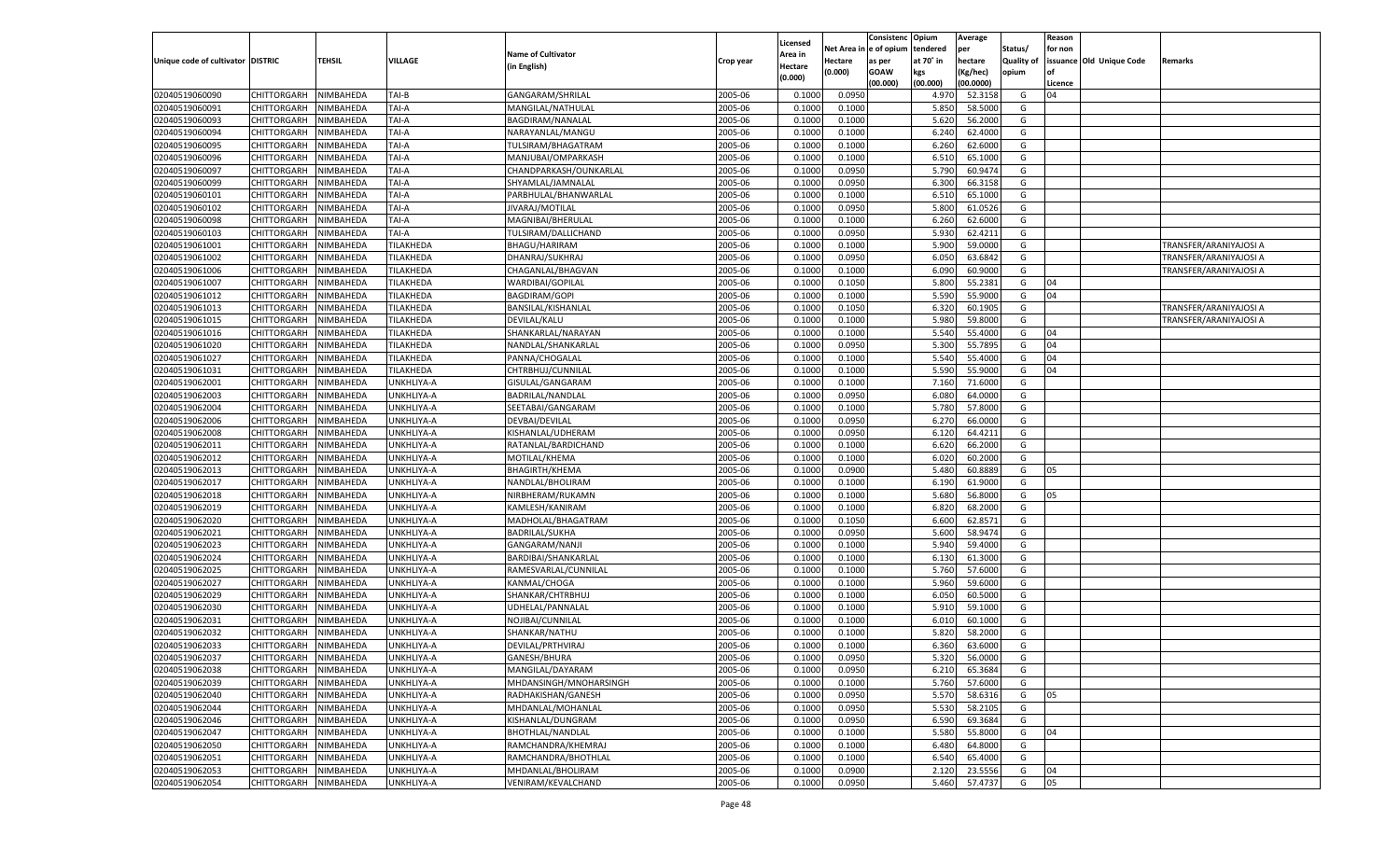|                                   |                       |               |            |                           |           |                           |          | Consistenc  | Opium          | Average   |                   | Reason  |                          |         |
|-----------------------------------|-----------------------|---------------|------------|---------------------------|-----------|---------------------------|----------|-------------|----------------|-----------|-------------------|---------|--------------------------|---------|
|                                   |                       |               |            | <b>Name of Cultivator</b> |           | Licensed                  | Net Area | e of opium  | tendered       | per       | Status/           | for non |                          |         |
| Unique code of cultivator DISTRIC |                       | <b>TEHSIL</b> | VILLAGE    | (in English)              | Crop year | <b>Area in</b><br>Hectare | Hectare  | as per      | at 70° in      | hectare   | <b>Quality of</b> |         | issuance Old Unique Code | Remarks |
|                                   |                       |               |            |                           |           | (0.000)                   | (0.000)  | <b>GOAW</b> | kgs            | (Kg/hec)  | opium             |         |                          |         |
|                                   |                       |               |            |                           |           |                           |          | (00.000)    | (00.000)       | (00.0000) |                   | Licence |                          |         |
| 02040519062055                    | CHITTORGARH           | NIMBAHEDA     | UNKHLIYA-A | JAANIBAI/RADHAKISHAN      | 2005-06   | 0.1000                    | 0.1000   |             | 5.940          | 59.4000   | G                 |         |                          |         |
| 02040519062056                    | CHITTORGARH           | NIMBAHEDA     | UNKHLIYA-B | RAMCHANDRA/NARAYAN        | 2005-06   | 0.1000                    | 0.1000   |             | 6.640          | 66.4000   | G                 |         |                          |         |
| 02040519062057                    | CHITTORGARH           | NIMBAHEDA     | UNKHLIYA-B | JAIRAJ/BADRILAL           | 2005-06   | 0.1000                    | 0.1000   |             | 6.37           | 63.7000   | G                 |         |                          |         |
| 02040519062058                    | CHITTORGARH           | NIMBAHEDA     | UNKHLIYA-B | OUNKARLAL/GANGARAM        | 2005-06   | 0.1000                    | 0.1000   |             | 6.050          | 60.5000   | G                 |         |                          |         |
| 02040519062060                    | CHITTORGARH           | NIMBAHEDA     | UNKHLIYA-B | BANSILAL/BADRILAL         | 2005-06   | 0.1000                    | 0.1000   |             | 6.180          | 61.8000   | G                 |         |                          |         |
| 02040519062061                    | CHITTORGARH           | NIMBAHEDA     | UNKHLIYA-B | MOTILAL/MOHANLAI          | 2005-06   | 0.1000                    | 0.1000   |             | 5.800          | 58.0000   | G                 |         |                          |         |
| 02040519062062                    | CHITTORGARH           | NIMBAHEDA     | UNKHLIYA-B | NANDLAL/DUNGA             | 2005-06   | 0.1000                    | 0.1000   |             | 6.950          | 69.5000   | G                 |         |                          |         |
| 02040519062063                    | CHITTORGARH           | NIMBAHEDA     | UNKHLIYA-B | KANIRAM/SUKHDEV           | 2005-06   | 0.1000                    | 0.1000   |             | 6.510          | 65.1000   | G                 |         |                          |         |
| 02040519062064                    | CHITTORGARH           | NIMBAHEDA     | UNKHLIYA-B | <b>BHAGIRTH/CUNNILAL</b>  | 2005-06   | 0.1000                    | 0.0950   |             | 6.020          | 63.3684   | G                 |         |                          |         |
| 02040519062065                    | CHITTORGARH           | NIMBAHEDA     | UNKHLIYA-B | NARAYAN/KASIRAM           | 2005-06   | 0.1000                    | 0.1000   |             | 6.170          | 61.7000   | G                 |         |                          |         |
| 02040519062066                    | CHITTORGARH           | NIMBAHEDA     | UNKHLIYA-B | BALURAM/TODHURAM          | 2005-06   | 0.1000                    | 0.1000   |             | 5.630          | 56.3000   | G                 | 05      |                          |         |
| 02040519062067                    | CHITTORGARH           | NIMBAHEDA     | UNKHLIYA-B | NANALAL/PANNALAI          | 2005-06   | 0.1000                    | 0.1000   |             | 5.730          | 57.3000   | G                 |         |                          |         |
| 02040519062072                    | CHITTORGARH           | NIMBAHEDA     | UNKHLIYA-B | MATHURALAL/MANGILAL       | 2005-06   | 0.1000                    | 0.1000   |             | 6.380          | 63.8000   | G                 |         |                          |         |
| 02040519062073                    | CHITTORGARH           | NIMBAHEDA     | UNKHLIYA-B | DEVILAL/VENIRAM           | 2005-06   | 0.1000                    | 0.1000   |             | 5.720          | 57.2000   | G                 |         |                          |         |
| 02040519062074                    | CHITTORGARH           | NIMBAHEDA     | UNKHLIYA-B | DHAPUBAI/JAGNNATH         | 2005-06   | 0.1000                    | 0.1000   |             | 5.720          | 57.2000   | G                 | 05      |                          |         |
| 02040519062075                    | CHITTORGARH           | NIMBAHEDA     | UNKHLIYA-B | JAGNNATH/HEERALAL         | 2005-06   | 0.1000                    | 0.1000   |             | 6.580          | 65.8000   | G                 |         |                          |         |
| 02040519062076                    | CHITTORGARH           | NIMBAHEDA     | UNKHLIYA-B | BAGDIRAM/BOTHLAL          | 2005-06   | 0.1000                    | 0.0950   |             | 6.190          | 65.1579   | G                 |         |                          |         |
| 02040519062077                    | CHITTORGARH           | NIMBAHEDA     | UNKHLIYA-B | MOHANLAL/LAXMICHAND       | 2005-06   | 0.1000                    | 0.1000   |             | 6.170          | 61.7000   | G                 |         |                          |         |
| 02040519062078                    | CHITTORGARH           | NIMBAHEDA     | UNKHLIYA-B | KESURAM/NARAYAN           | 2005-06   | 0.1000                    | 0.0950   |             | 5.520          | 58.1053   | G                 |         |                          |         |
| 02040519062080                    | CHITTORGARH           | NIMBAHEDA     | UNKHLIYA-B | DOLATRAM/POKHER           | 2005-06   | 0.1000                    | 0.0950   |             | 5.770          | 60.7368   | G                 |         |                          |         |
| 02040519062081                    | CHITTORGARH           | NIMBAHEDA     | UNKHLIYA-B | BHANWARLAL/NARAYAN        | 2005-06   | 0.1000                    | 0.1000   |             | 5.870          | 58.7000   | G                 |         |                          |         |
| 02040519062082                    | CHITTORGARH           | NIMBAHEDA     | UNKHLIYA-B | <b>BALU/MANGILAL</b>      | 2005-06   | 0.1000                    | 0.1000   |             | 6.020          | 60.2000   | G                 |         |                          |         |
| 02040519062083                    | CHITTORGARH           | NIMBAHEDA     | UNKHLIYA-B | UTHAMCHAND/BHOLIRAM       | 2005-06   | 0.1000                    | 0.1000   |             | 6.460          | 64.6000   | G                 |         |                          |         |
| 02040519062084                    | CHITTORGARH           | NIMBAHEDA     | UNKHLIYA-B | GORILAL/NARAYAN           | 2005-06   | 0.1000                    | 0.1000   |             | 5.780          | 57.8000   | G                 | 05      |                          |         |
| 02040519062085                    | CHITTORGARH           | NIMBAHEDA     | UNKHLIYA-B | NANDLAL/JAGNNATH          | 2005-06   | 0.1000                    | 0.0950   |             | 5.790          | 60.9474   | G                 |         |                          |         |
| 02040519062086                    | CHITTORGARH           | NIMBAHEDA     | UNKHLIYA-B | CHAMPALAL/BADRILAI        | 2005-06   | 0.1000                    | 0.1000   |             | 5.770          | 57.7000   | G                 |         |                          |         |
| 02040519062092                    | CHITTORGARH           | NIMBAHEDA     | UNKHLIYA-B | MOHANLAL/NARAYAN          | 2005-06   | 0.1000                    | 0.1000   |             | 5.930          | 59.3000   | G                 |         |                          |         |
| 02040519062093                    | CHITTORGARH           | NIMBAHEDA     | UNKHLIYA-B | NANALAL/TODURAM           | 2005-06   | 0.1000                    | 0.1000   |             | 5.780          | 57.8000   | G                 | 05      |                          |         |
| 02040519062094                    | CHITTORGARH           | NIMBAHEDA     | UNKHLIYA-B | MOTILAL/TODURAM           | 2005-06   | 0.1000                    | 0.1000   |             | 5.790          | 57.9000   | G                 | 05      |                          |         |
| 02040519062095                    | CHITTORGARH           | NIMBAHEDA     | UNKHLIYA-B | MANGILAL/PRTHVIRAJ        | 2005-06   | 0.1000                    | 0.0950   |             | 5.400          | 56.8421   | G                 | 05      |                          |         |
| 02040519062096                    | CHITTORGARH           | NIMBAHEDA     | UNKHLIYA-B | UDHERAM/BABRU             | 2005-06   | 0.1000                    | 0.0950   |             | 6.110          | 64.3158   | G                 |         |                          |         |
| 02040519062097                    | CHITTORGARH           | NIMBAHEDA     | UNKHLIYA-B | GORILAL/BABRU             | 2005-06   | 0.1000                    | 0.0950   |             | 5.960          | 62.7368   | G                 |         |                          |         |
| 02040519062098                    | CHITTORGARH           | NIMBAHEDA     | UNKHLIYA-B | KANMAL/CHAGANLAI          | 2005-06   | 0.1000                    | 0.1000   |             | 6.320          | 63.2000   | G                 |         |                          |         |
| 02040519062099                    | CHITTORGARH           | NIMBAHEDA     | UNKHLIYA-B | MANGILAL/CUNNILAI         | 2005-06   | 0.1000                    | 0.1000   |             | 6.090          | 60.9000   | G                 |         |                          |         |
| 02040519062100                    |                       | NIMBAHEDA     |            |                           | 2005-06   | 0.1000                    | 0.1000   |             |                | 61.8000   | G                 | 05      |                          |         |
| 02040519062101                    | CHITTORGARH           |               | UNKHLIYA-B | DEVBAI/BHOTHLAL           | 2005-06   |                           |          |             | 6.180<br>6.590 | 65.9000   | G                 |         |                          |         |
|                                   | CHITTORGARH           | NIMBAHEDA     | UNKHLIYA-B | TULSIBAI/PRTHVIRAJ        |           | 0.1000                    | 0.1000   |             |                | 61.5789   |                   |         |                          |         |
| 02040519062102                    | CHITTORGARH           | NIMBAHEDA     | UNKHLIYA-B | GANGABAI/MOHANDAS         | 2005-06   | 0.1000                    | 0.0950   |             | 5.850          |           | G                 |         |                          |         |
| 02040519062104                    | CHITTORGARH           | NIMBAHEDA     | UNKHLIYA-B | NIRBHESINGH/DALCHAND      | 2005-06   | 0.1000                    | 0.1000   |             | 6.490          | 64.9000   | G                 |         |                          |         |
| 02040519062105                    | CHITTORGARH           | NIMBAHEDA     | UNKHLIYA-B | PARTAPIBAI/HEERALAI       | 2005-06   | 0.1000                    | 0.1000   |             | 5.640          | 56.4000   | G                 | 05      |                          |         |
| 02040519062108                    | CHITTORGARH           | NIMBAHEDA     | UNKHLIYA-B | DEVILAL/TARACHAND         | 2005-06   | 0.1000                    | 0.1050   |             | 6.07           | 57.8095   | G                 |         |                          |         |
| 02040519062112                    | CHITTORGARH           | NIMBAHEDA     | UNKHLIYA-B | UDHELAL/KISHANLAL         | 2005-06   | 0.1000                    | 0.1000   |             | 5.770          | 57.7000   | G                 |         |                          |         |
| 02040519062115                    | CHITTORGARH           | NIMBAHEDA     | UNKHLIYA-B | MATHURALAL/FAKIRCHAND     | 2005-06   | 0.1000                    | 0.0950   |             | 6.290          | 66.2105   | G                 |         |                          |         |
| 02040519062118                    | CHITTORGARH           | NIMBAHEDA     | UNKHLIYA-B | JAIRAJ/DHULA              | 2005-06   | 0.1000                    | 0.1000   |             | 6.060          | 60.6000   | G                 |         |                          |         |
| 02040519062121                    | CHITTORGARH           | NIMBAHEDA     | UNKHLIYA-B | SHANKARLAL/BHANWARLAL     | 2005-06   | 0.1000                    | 0.1000   |             | 6.23           | 62.3000   | G                 |         |                          |         |
| 02040519062122                    | CHITTORGARH           | NIMBAHEDA     | UNKHLIYA-B | BHANWARLAL/KESURAM        | 2005-06   | 0.1000                    | 0.1000   |             | 5.840          | 58.4000   | G                 | 05      |                          |         |
| 02040519062124                    | CHITTORGARH NIMBAHEDA |               | UNKHLIYA-B | SHANKARLAL/DEVILAL        | 2005-06   | 0.1000                    | 0.1000   |             | 5.740          | 57.4000   | G                 |         |                          |         |
| 02040519062125                    | CHITTORGARH           | NIMBAHEDA     | UNKHLIYA-B | OUNKARLAL/KESURAM         | 2005-06   | 0.1000                    | 0.0950   |             | 5.940          | 62.5263   | G                 |         |                          |         |
| 02040519062126                    | CHITTORGARH           | NIMBAHEDA     | UNKHLIYA-B | LAKMICHAND/SUKHDEV        | 2005-06   | 0.1000                    | 0.1000   |             | 5.810          | 58.1000   | G                 | 05      |                          |         |
| 02040519062128                    | <b>CHITTORGARH</b>    | NIMBAHEDA     | UNKHLIYA-B | BHOTHLAL/RAMLAL           | 2005-06   | 0.1000                    | 0.1000   |             | 6.140          | 61.4000   | G                 |         |                          |         |
| 02040519062129                    | CHITTORGARH           | NIMBAHEDA     | UNKHLIYA-B | MATHURALAL/NARAYAN        | 2005-06   | 0.1000                    | 0.0950   |             | 6.000          | 63.1579   | G                 |         |                          |         |
| 02040519062130                    | <b>CHITTORGARH</b>    | NIMBAHEDA     | UNKHLIYA-B | RANGLAL/LAXMICHAND        | 2005-06   | 0.1000                    | 0.1000   |             | 5.930          | 59.3000   | G                 |         |                          |         |
| 02040519062131                    | <b>CHITTORGARH</b>    | NIMBAHEDA     | UNKHLIYA-B | SHANKARLAL/HEERALAL       | 2005-06   | 0.1000                    | 0.1000   |             | 6.380          | 63.8000   | G                 |         |                          |         |
| 02040519062133                    | <b>CHITTORGARH</b>    | NIMBAHEDA     | UNKHLIYA-B | LAXMILAL/MOHANLAL         | 2005-06   | 0.1000                    | 0.1000   |             | 5.820          | 58.2000   | G                 | 05      |                          |         |
| 02040519062135                    | CHITTORGARH           | NIMBAHEDA     | UNKHLIYA-B | LABHCHAND/JAGNNATH        | 2005-06   | 0.1000                    | 0.1000   |             | 6.400          | 64.0000   | G                 |         |                          |         |
| 02040519062136                    | <b>CHITTORGARH</b>    | NIMBAHEDA     | UNKHLIYA-B | MITTULAL/BABRULAL         | 2005-06   | 0.1000                    | 0.0950   |             | 5.930          | 62.4211   | G                 |         |                          |         |
| 02040519062137                    | CHITTORGARH           | NIMBAHEDA     | UNKHLIYA-B | TARACHAND/PRTHA           | 2005-06   | 0.1000                    | 0.1000   |             | 5.730          | 57.3000   | G                 | 05      |                          |         |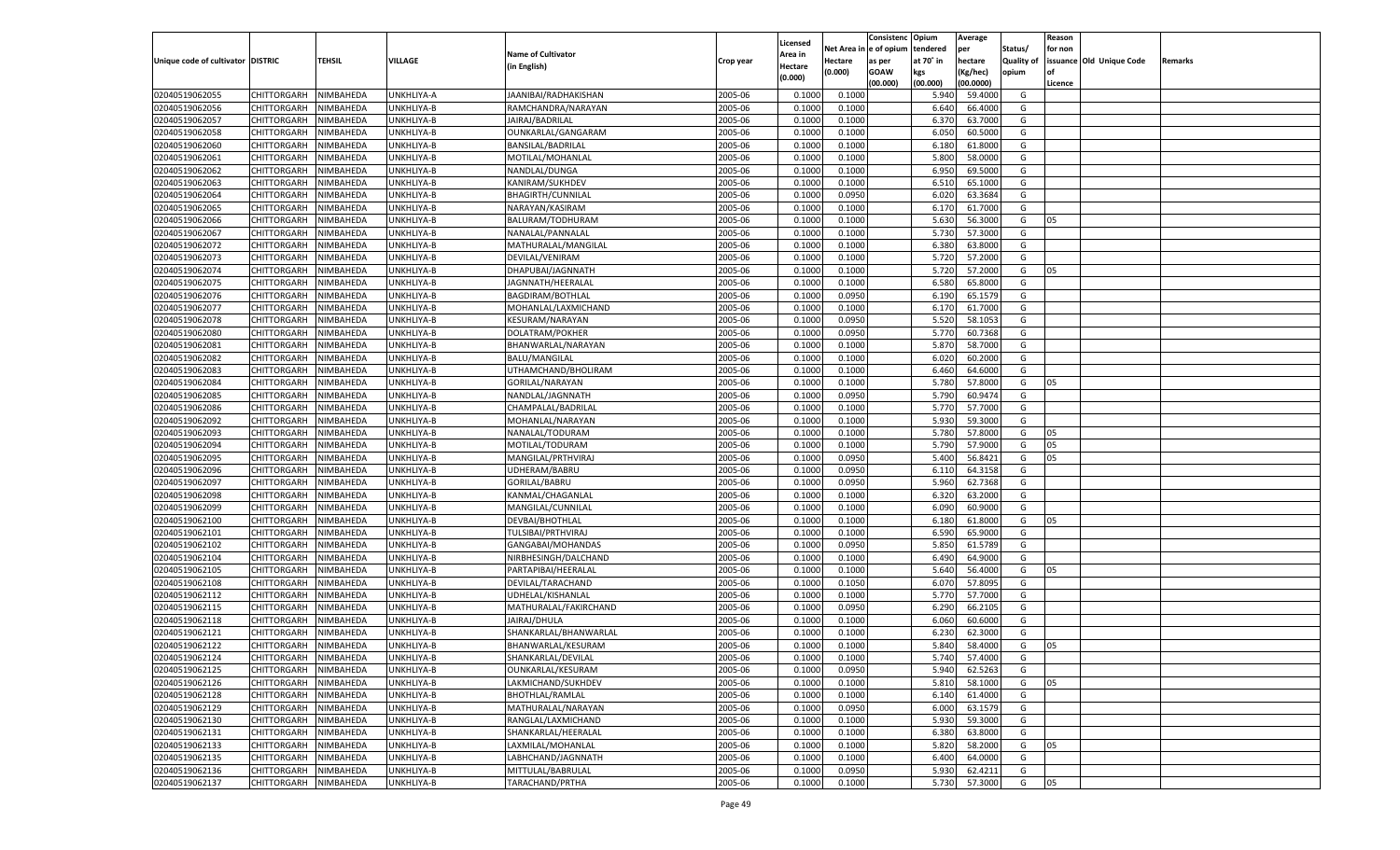|                                   |                       |           |              |                           |           | Licensed           |            | Consistenc Opium |           | Average   |                   | Reason  |                          |                 |
|-----------------------------------|-----------------------|-----------|--------------|---------------------------|-----------|--------------------|------------|------------------|-----------|-----------|-------------------|---------|--------------------------|-----------------|
|                                   |                       |           |              | <b>Name of Cultivator</b> |           |                    | Net Area i | n  e of opium    | tendered  | per       | Status/           | for non |                          |                 |
| Unique code of cultivator DISTRIC |                       | TEHSIL    | VILLAGE      |                           | Crop year | \rea in            | Hectare    | as per           | at 70° in | hectare   | <b>Quality of</b> |         | issuance Old Unique Code | <b>Remarks</b>  |
|                                   |                       |           |              | (in English)              |           | Hectare<br>(0.000) | (0.000)    | <b>GOAW</b>      | kgs       | (Kg/hec)  | opium             |         |                          |                 |
|                                   |                       |           |              |                           |           |                    |            | (00.000)         | (00.000)  | (00.0000) |                   | Licence |                          |                 |
| 02040519062139                    | CHITTORGARH           | NIMBAHEDA | UNKHLIYA-B   | UDHERAM/PRTHVIRAJ         | 2005-06   | 0.1000             | 0.0950     |                  | 7.380     | 77.6842   | G                 |         |                          |                 |
| 02040519062142                    | CHITTORGARH           | NIMBAHEDA | UNKHLIYA-B   | BHERULAL/CUNNILAL         | 2005-06   | 0.1000             | 0.1000     |                  | 6.11      | 61.1000   | G                 |         |                          |                 |
| 02040519062145                    | CHITTORGARH           | NIMBAHEDA | UNKHLIYA-B   | LAXMILAL/SHANKARLAL       | 2005-06   | 0.1000             | 0.1000     |                  | 6.360     | 63.6000   | G                 |         |                          |                 |
| 02040519062146                    | CHITTORGARH           | NIMBAHEDA | UNKHLIYA-B   | NANURAM/GOPAL             | 2005-06   | 0.1000             | 0.1000     |                  | 6.530     | 65.3000   | G                 |         |                          |                 |
| 02040519062148                    | CHITTORGARH           | NIMBAHEDA | UNKHLIYA-B   | NIRBHERAM/SHANKARLAL      | 2005-06   | 0.1000             | 0.1000     |                  | 6.23      | 62.3000   | G                 |         |                          |                 |
| 02040519062152                    | CHITTORGARH           | NIMBAHEDA | UNKHLIYA-B   | KANMAL/MADHOLAI           | 2005-06   | 0.1000             | 0.1000     |                  | 5.57      | 55.7000   | G                 | 04      |                          |                 |
| 02040519062158                    | CHITTORGARH           | NIMBAHEDA | UNKHLIYA-B   | BHAGVANLAL/MANGILAL       | 2005-06   | 0.1000             | 0.0950     |                  | 4.87      | 51.2632   | G                 | 04      |                          |                 |
| 02040519062161                    | CHITTORGARH           | NIMBAHEDA | UNKHLIYA-B   | BADRILAL/CHTRBHUJ         | 2005-06   | 0.1000             | 0.1000     |                  | 5.940     | 59.4000   | G                 |         |                          |                 |
| 02040519062162                    | CHITTORGARH           | NIMBAHEDA | UNKHLIYA-B   | AMBHALAL/NANDLAL          | 2005-06   | 0.1000             | 0.1000     |                  | 6.100     | 61.0000   | G                 |         |                          |                 |
| 02040519062163                    | CHITTORGARH           | NIMBAHEDA | UNKHLIYA-B   | CUNNILAL/CHAGANLAL        | 2005-06   | 0.1000             | 0.1000     |                  | 6.37      | 63.7000   | G                 |         |                          |                 |
| 02040519062143                    | CHITTORGARH           | NIMBAHEDA | UNKHLIYA-B   | MHDANLAL/NANURAM          | 2005-06   | 0.1000             | 0.0950     |                  | 5.990     | 63.0526   | G                 |         |                          |                 |
| 02040519062144                    | CHITTORGARH           | NIMBAHEDA | UNKHLIYA-B   | KISHANLAL/DEVILAL         | 2005-06   | 0.1000             | 0.1000     |                  | 5.750     | 57.5000   | G                 |         |                          |                 |
| 02040519062165                    | CHITTORGARH           | NIMBAHEDA | UNKHLIYA-A   | MANGILAL/RAMLAL           | 2005-06   | 0.1000             | 0.1000     |                  | 4.940     | 49.4000   | G                 | 04      |                          |                 |
| 02040519062173                    | CHITTORGARH           | NIMBAHEDA | UNKHLIYA-A   | MANGILAL/CHTRBHUJ         | 2005-06   | 0.1000             | 0.1000     |                  | 7.090     | 70.9000   | G                 |         |                          |                 |
| 02040519062174                    | CHITTORGARH           | NIMBAHEDA | UNKHLIYA-A   | PANNALAL/KJODHJI          | 2005-06   | 0.1000             | 0.1000     |                  | 6.11      | 61.1000   | G                 |         |                          |                 |
| 02040519062176                    | CHITTORGARH           | NIMBAHEDA | UNKHLIYA-A   | BADRILAL/DALCHAND         | 2005-06   | 0.1000             | 0.1050     |                  | 6.700     | 63.8095   | G                 |         |                          |                 |
| 02040519062179                    | CHITTORGARH           | NIMBAHEDA | UNKHLIYA-A   | BANSILAL/BADRILAL         | 2005-06   | 0.1000             | 0.1000     |                  | 6.120     | 61.2000   | G                 |         |                          |                 |
| 02040519062182                    | CHITTORGARH           | NIMBAHEDA | UNKHLIYA-A   | MATHRALAL/BADRILAL        | 2005-06   | 0.1000             | 0.1000     |                  | 6.860     | 68.6000   | G                 |         |                          |                 |
|                                   |                       |           |              |                           |           |                    |            |                  |           |           |                   |         |                          |                 |
| 02040519062183                    | CHITTORGARH           | NIMBAHEDA | UNKHLIYA-A   | RATANLAL/DEVILAL          | 2005-06   | 0.1000             | 0.0950     |                  | 5.710     | 60.1053   | G                 |         |                          |                 |
| 02040519062190                    | CHITTORGARH           | NIMBAHEDA | UNKHLIYA-A   | NATHULAL/DALCHAND         | 2005-06   | 0.1000             | 0.1000     |                  | 5.820     | 58.2000   | G                 |         |                          |                 |
| 02040519062166                    | CHITTORGARH           | NIMBAHEDA | UNKHLIYA-A   | BHERULAL/PRTHVIRAJ        | 2005-06   | 0.1000             | 0.1000     |                  | 5.790     | 57.9000   | G                 | 05      |                          |                 |
| 02040519062167                    | CHITTORGARH           | NIMBAHEDA | UNKHLIYA-A   | DHANRAJ/HARLAL            | 2005-06   | 0.1000             | 0.1000     |                  | 6.340     | 63.4000   | G                 |         |                          |                 |
| 02040519062168                    | CHITTORGARH           | NIMBAHEDA | UNKHLIYA-A   | <b>CUNNILAL/HEMRAJ</b>    | 2005-06   | 0.1000             | 0.1000     |                  | 5.730     | 57.3000   | G                 |         |                          |                 |
| 02040519062169                    | CHITTORGARH           | NIMBAHEDA | UNKHLIYA-A   | RUKMNIBAI/NANURAM         | 2005-06   | 0.1000             | 0.0950     |                  | 5.520     | 58.1053   | G                 | 05      |                          |                 |
| 02040519062170                    | CHITTORGARH           | NIMBAHEDA | UNKHLIYA-A   | NANDKISOR/NANURAM         | 2005-06   | 0.1000             | 0.1000     |                  | 6.050     | 60.5000   | G                 |         |                          |                 |
| 02040519062171                    | CHITTORGARH           | NIMBAHEDA | UNKHLIYA-A   | JAGDISHCHANDRA/RATANLAL   | 2005-06   | 0.1000             | 0.1000     |                  | 6.020     | 60.2000   | G                 |         |                          |                 |
| 02040519062172                    | CHITTORGARH           | NIMBAHEDA | UNKHLIYA-A   | JAGNNATH/HEMRAJ           | 2005-06   | 0.1000             | 0.0950     |                  | 5.660     | 59.5789   | G                 |         |                          |                 |
| 02040519062178                    | CHITTORGARH           | NIMBAHEDA | UNKHLIYA-A   | DEVILAL/HEMRAJ            | 2005-06   | 0.1000             | 0.1000     |                  | 5.580     | 55.8000   | G                 | 04      |                          |                 |
| 02040519062180                    | CHITTORGARH           | NIMBAHEDA | UNKHLIYA-A   | BHANWARLAL/KHEMRAJ        | 2005-06   | 0.1000             | 0.1000     |                  | 5.680     | 56.8000   | G                 | 05      |                          |                 |
| 02040519062181                    | CHITTORGARH           | NIMBAHEDA | UNKHLIYA-A   | CHTRSINGH/MHDANSINGH      | 2005-06   | 0.1000             | 0.0950     |                  | 5.550     | 58.4211   | G                 |         |                          |                 |
| 02040519062189                    | CHITTORGARH           | NIMBAHEDA | UNKHLIYA-A   | MATHURALAL/PRTHVIRAJ      | 2005-06   | 0.1000             | 0.1000     |                  | 6.27      | 62.7000   | G                 |         |                          |                 |
| 02040519063002                    | CHITTORGARH           | NIMBAHEDA | PEMANDAKHEDA | BHANWARLAL/LALURAM        | 2005-06   | 0.1000             | 0.0900     |                  | 5.790     | 64.3333   | G                 |         |                          |                 |
| 02040519063004                    | CHITTORGARH           | NIMBAHEDA | PEMANDAKHEDA | OUNKARSIGH/MOTISINGH      | 2005-06   | 0.1000             | 0.0950     |                  | 5.930     | 62.4211   | G                 |         |                          |                 |
| 02040519063005                    | CHITTORGARH           | NIMBAHEDA | PEMANDAKHEDA | NANDLAL/HEERALAL          | 2005-06   | 0.1000             | 0.0950     |                  | 6.550     | 68.9474   | G                 |         |                          |                 |
| 02040519063007                    | CHITTORGARH           | NIMBAHEDA | PEMANDAKHEDA | BHOPALSINGH/MOTISINGH     | 2005-06   | 0.1000             | 0.0950     |                  | 5.490     | 57.7895   | G                 |         |                          |                 |
| 02040519063009                    | CHITTORGARH           | NIMBAHEDA | PEMANDAKHEDA | BHANWARLAL/BHOTIYA        | 2005-06   | 0.1000             | 0.0950     |                  | 5.380     | 56.6316   | G                 |         |                          |                 |
| 02040519063011                    | CHITTORGARH           | NIMBAHEDA | PEMANDAKHEDA | SHAMBHUSINGH/SHIVSINGH    | 2005-06   | 0.1000             | 0.1000     |                  | 6.310     | 63.1000   | G                 |         |                          |                 |
| 02040519063013                    | CHITTORGARH           | NIMBAHEDA | PEMANDAKHEDA | BHERULAL/CUNNILAL         | 2005-06   | 0.1000             | 0.0950     |                  | 5.960     | 62.7368   | G                 |         |                          |                 |
| 02040519063017                    | CHITTORGARH           | NIMBAHEDA | PEMANDAKHEDA | NIHALKUVAR/RAMSINGH       | 2005-06   | 0.1000             | 0.1000     |                  | 5.790     | 57.9000   | G                 |         |                          |                 |
| 02040519063023                    | CHITTORGARH           | NIMBAHEDA | PEMANDAKHEDA | RUGHNNATH/SHIVSINGH       | 2005-06   | 0.1000             | 0.1000     |                  | 5.660     | 56.6000   | G                 |         |                          |                 |
| 02040519063026                    | CHITTORGARH           | NIMBAHEDA | PEMANDAKHEDA | GANPATSINGH/UDHESINGH     | 2005-06   | 0.1000             | 0.1000     |                  | 6.11      | 61.1000   | G                 |         |                          |                 |
| 02040519063028                    | CHITTORGARH           | NIMBAHEDA | PEMANDAKHEDA | AMBHALAL/MULCHAND         | 2005-06   | 0.1000             | 0.1000     |                  | 6.030     | 60.3000   | G                 |         |                          |                 |
| 02040519063029                    | CHITTORGARH           | NIMBAHEDA | PEMANDAKHEDA | AMARSINGH/UDHESINGH       | 2005-06   | 0.1000             | 0.1000     |                  | 5.650     | 56.5000   | G                 |         |                          |                 |
| 02040519063030                    | CHITTORGARH           | NIMBAHEDA | PEMANDAKHEDA | SOBHALAL/NANDLAL          | 2005-06   | 0.1000             | 0.1000     |                  | 6.460     | 64.6000   | G                 |         |                          |                 |
| 02040519063031                    | CHITTORGARH           | NIMBAHEDA | PEMANDAKHEDA | BHANWARSINGH/AMARSINGH    | 2005-06   | 0.1000             | 0.1000     |                  | 5.860     | 58.6000   | G                 |         |                          |                 |
| 02040519063032                    | CHITTORGARH NIMBAHEDA |           | PEMANDAKHEDA | BASRAJ/NANDLAL            | 2005-06   | 0.1000             | 0.1000     |                  | 6.160     | 61.6000   | G                 |         |                          |                 |
|                                   | CHITTORGARH           | NIMBAHEDA |              |                           | 2005-06   |                    |            |                  |           |           | G                 |         |                          |                 |
| 02040519063034<br>02040519063035  |                       |           | PEMANDAKHEDA | RATANLAL/DHULAJI          |           | 0.1000             | 0.1000     |                  | 6.120     | 61.2000   |                   |         |                          |                 |
|                                   | CHITTORGARH           | NIMBAHEDA | PEMANDAKHEDA | RAMRATAN/BHANWARLAL       | 2005-06   | 0.1000             | 0.0950     |                  | 5.780     | 60.8421   | G                 |         |                          |                 |
| 02040519063038                    | <b>CHITTORGARH</b>    | NIMBAHEDA | PEMANDAKHEDA | GISIBAI/MULCHAND          | 2005-06   | 0.1000             | 0.0950     |                  | 5.600     | 58.9474   | G                 |         |                          |                 |
| 02040519064003                    | CHITTORGARH           | NIMBAHEDA | ARNIYAMALI   | DHAPUBAI/SURAJMAL         | 2005-06   | 0.1000             | 0.0950     |                  | 4.370     | 46.0000   | - 1               | 02      |                          |                 |
| 02040519064006                    | CHITTORGARH           | NIMBAHEDA | ARNIYAMALI   | BHERULAL/DHANNA           | 2005-06   | 0.1000             | 0.0950     |                  | 4.380     | 46.105    | - 1               | 02      |                          |                 |
| 02040519064007                    | CHITTORGARH           | NIMBAHEDA | ARNIYAMALI   | MISHRILAL/BHOTHLAL        | 2005-06   | 0.1000             | 0.1000     |                  | 5.300     | 53.0000   |                   | 02      |                          |                 |
| 02040519064009                    | <b>CHITTORGARH</b>    | NIMBAHEDA | ARNIYAMALI   | SHRILAL/BHOTHLAL          | 2005-06   | 0.1000             | 0.0950     |                  | 6.040     | 63.5789   | G                 |         |                          | TRANSFER/GADOLA |
| 02040519064011                    | CHITTORGARH           | NIMBAHEDA | ARNIYAMALI   | BHERULAL/SORAM            | 2005-06   | 0.1000             | 0.0950     |                  | 3.610     | 38.0000   |                   | 02      |                          |                 |
| 02040519064014                    | CHITTORGARH           | NIMBAHEDA | ARNIYAMALI   | RAMNARAYAN/BHAGIRTH       | 2005-06   | 0.1000             | 0.0950     |                  | 3.300     | 34.7368   |                   | 02      |                          |                 |
| 02040519064020                    | CHITTORGARH           | NIMBAHEDA | ARNIYAMALI   | NANDA/TARACHAND           | 2005-06   | 0.1000             | 0.1000     |                  | 4.220     | 42.2000   |                   | 02      |                          |                 |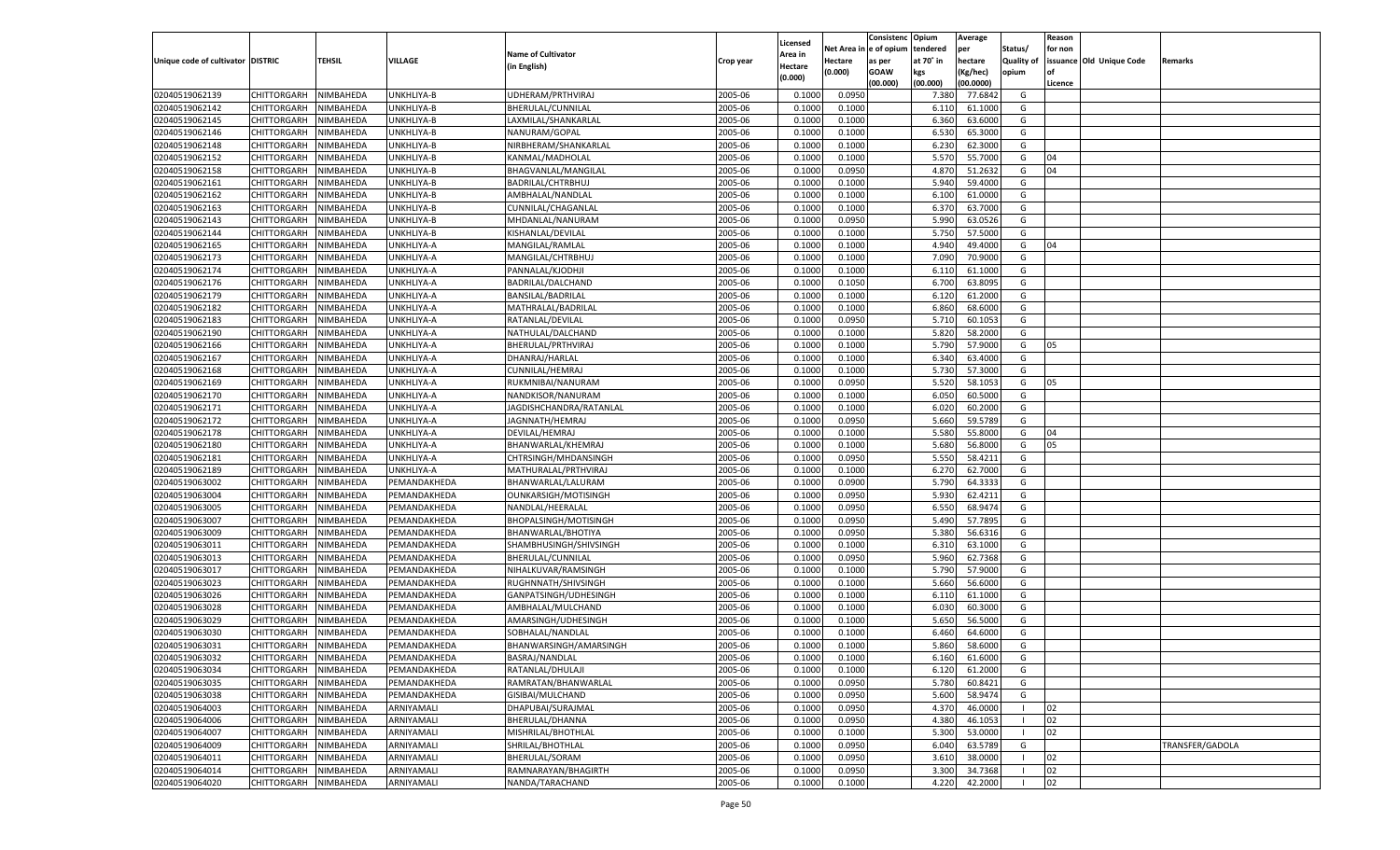|                                   |                            |           |                |                                       |                    |                    |                  | Consistenc    | Opium     | Average   |            | Reason  |                          |                 |
|-----------------------------------|----------------------------|-----------|----------------|---------------------------------------|--------------------|--------------------|------------------|---------------|-----------|-----------|------------|---------|--------------------------|-----------------|
|                                   |                            |           |                | <b>Name of Cultivator</b>             |                    | Licensed           | Net Area i       | n  e of opium | tendered  | per       | Status/    | for non |                          |                 |
| Unique code of cultivator DISTRIC |                            | TEHSIL    | <b>VILLAGE</b> |                                       | Crop year          | Area in            | Hectare          | as per        | at 70° in | hectare   | Quality of |         | issuance Old Unique Code | Remarks         |
|                                   |                            |           |                | (in English)                          |                    | Hectare<br>(0.000) | (0.000)          | <b>GOAW</b>   | kgs       | (Kg/hec)  | opium      |         |                          |                 |
|                                   |                            |           |                |                                       |                    |                    |                  | (00.000)      | (00.000)  | (00.0000) |            | Licence |                          |                 |
| 02040519064022                    | CHITTORGARH                | NIMBAHEDA | ARNIYAMALI     | RADHIBAI/BHANA                        | 2005-06            | 0.1000             | 0.1000           |               | 5.280     | 52.8000   | G          | 04      |                          |                 |
| 02040519064024                    | CHITTORGARH                | NIMBAHEDA | ARNIYAMALI     | AMBHALAL/TARACHAND                    | 2005-06            | 0.100              | 0.0950           |               | 5.040     | 53.0526   |            | 02      |                          |                 |
| 02040519064033                    | CHITTORGARH                | NIMBAHEDA | ARNIYAMALI     | GISIBAI/MANGILAL                      | 2005-06            | 0.1000             | 0.0950           |               | 4.510     | 47.4737   |            | 02      |                          |                 |
| 02040519064034                    | CHITTORGARH                | NIMBAHEDA | ARNIYAMALI     | RATANLAL/GANGAJI                      | 2005-06            | 0.1000             | 0.0950           |               | 4.260     | 44.8421   |            | 02      |                          |                 |
| 02040519064036                    | CHITTORGARH                | NIMBAHEDA | ARNIYAMALI     | BHERULAL/RAMA                         | 2005-06            | 0.1000             | 0.1000           |               | 4.900     | 49.0000   | G          | 04      |                          |                 |
| 02040519064037                    | CHITTORGARH                | NIMBAHEDA | ARNIYAMALI     | SOBHALAL/NANDA                        | 2005-06            | 0.1000             | 0.1000           |               | 4.300     | 43.0000   | - 1        | 02      |                          |                 |
| 02040519064043                    | CHITTORGARH                | NIMBAHEDA | ARNIYAMALI     | MOTILAL/BHERULAL                      | 2005-06            | 0.1000             | 0.0950           |               | 4.780     | 50.3158   |            | 02      |                          |                 |
| 02040519064044                    | CHITTORGARH                | NIMBAHEDA | ARNIYAMALI     | DOLATRAM/LAKMICHAND                   | 2005-06            | 0.1000             | 0.1000           |               | 4.680     | 46.8000   |            | 02      |                          |                 |
| 02040519064045                    | CHITTORGARH                | NIMBAHEDA | ARNIYAMALI     | LAXMAN/TEJA BHIL                      | 2005-06            | 0.1000             | 0.1000           |               | 4.130     | 41.3000   |            | 02      |                          |                 |
| 02040519064047                    | CHITTORGARH                | NIMBAHEDA | ARNIYAMALI     | MANGILAL/GANGARAM                     | 2005-06            | 0.1000             | 0.0950           |               | 4.540     | 47.7895   |            | 02      |                          |                 |
| 02040519064048                    | CHITTORGARH                | NIMBAHEDA | ARNIYAMALI     | KISHANLAL/HIRA JI                     | 2005-06            | 0.1000             | 0.0950           |               | 4.540     | 47.7895   |            | 02      |                          |                 |
| 02040519064051                    | CHITTORGARH                | NIMBAHEDA | ARNIYAMALI     | LAXMINARAYAN/CHOGA JI                 | 2005-06            | 0.1000             | 0.0950           |               | 4.130     | 43.4737   |            | 02      |                          |                 |
| 02040519064056                    | CHITTORGARH                | NIMBAHEDA | ARNIYAMALI     | SHANKAR/ASHU REGAR                    | 2005-06            | 0.1000             | 0.1000           |               | 4.490     | 44.9000   |            | 02      |                          |                 |
| 02040519064001                    | CHITTORGARH                | NIMBAHEDA | ARNIYAMALI     | NATHULAL/RAMLAL                       | 2005-06            | 0.1000             | 0.1000           |               | 3.920     | 39.2000   | - 1        | 02      |                          |                 |
| 02040519064038                    | CHITTORGARH                | NIMBAHEDA | ARNIYAMALI     | GANESHIBAI/RAMA                       | 2005-06            | 0.1000             | 0.1050           |               | 4.700     | 44.7619   | - 1        | 02      |                          |                 |
| 02040519064066                    | CHITTORGARH                | NIMBAHEDA | ARNIYAMALI     | RADHAKISHAN/UDAMALI                   | 2005-06            | 0.1000             | 0.0950           |               | 6.550     | 68.9474   | G          |         |                          | TRANSFER/GADOLA |
| 02040519065001                    | CHITTORGARH                | NIMBAHEDA | BADI-A         | SOSARBAI/HEERALAI                     | 2005-06            | 0.1000             | 0.1000           |               | 6.190     | 61.9000   | G          |         |                          |                 |
| 02040519065002                    | CHITTORGARH                | NIMBAHEDA | BADI-A         | <b>BAGDIBAI/PARTHA</b>                | 2005-06            | 0.1000             | 0.1000           |               | 6.220     | 62.2000   | G          |         |                          |                 |
| 02040519065003                    | CHITTORGARH                | NIMBAHEDA | <b>BADI-A</b>  | MANGU/NARAYAN                         | 2005-06            | 0.1000             | 0.1000           |               | 5.700     | 57.0000   | - 1        | 02      |                          |                 |
| 02040519065004                    | CHITTORGARH                | NIMBAHEDA | BADI-A         | NANURAM/NARAYAN                       | 2005-06            | 0.1000             | 0.0950           |               | 5.580     | 58.7368   | - 1        | 02      |                          |                 |
| 02040519065005                    | CHITTORGARH                | NIMBAHEDA | BADI-A         | DEVILAL/GISALAL/HAZARILAL             | 2005-06            | 0.1000             | 0.1000           |               | 5.970     | 59.7000   | G          |         |                          |                 |
| 02040519065008                    | CHITTORGARH                | NIMBAHEDA | BADI-A         | NANDLAL/KALURAM                       | 2005-06            | 0.1000             | 0.1000           |               | 6.400     | 64.0000   | G          |         |                          |                 |
| 02040519065009                    | CHITTORGARH                | NIMBAHEDA | <b>BADI-A</b>  | OMPARKASH/BASRAJ                      | 2005-06            | 0.1000             | 0.0950           |               | 5.510     | 58.0000   | G          |         |                          |                 |
| 02040519065012                    | CHITTORGARH                | NIMBAHEDA | BADI-A         | BHANWARLAL/BHURA                      | 2005-06            | 0.1000             | 0.1000           |               | 6.100     | 61.0000   | - 1        | 02      |                          |                 |
| 02040519065015                    | CHITTORGARH                | NIMBAHEDA | BADI-A         | KISHANLAL/PYARA                       | 2005-06            | 0.1000             | 0.1000           |               | 5.480     | 54.8000   | G          | 04      |                          |                 |
| 02040519065016                    |                            |           | BADI-A         |                                       | 2005-06            | 0.1000             |                  |               | 5.720     | 57.2000   | G          |         |                          |                 |
| 02040519065023                    | CHITTORGARH                | NIMBAHEDA | <b>BADI-A</b>  | BANSILAL/RAMCHANDRA<br>JATUBAI/HAJARI | 2005-06            | 0.1000             | 0.1000<br>0.1000 |               | 5.760     | 57.6000   | - 1        | 02      |                          |                 |
| 02040519065025                    | CHITTORGARH<br>CHITTORGARH | NIMBAHEDA | BADI-A         |                                       |                    |                    |                  |               | 5.800     | 58.0000   |            |         |                          |                 |
|                                   | CHITTORGARH                | NIMBAHEDA | BADI-A         | FHULIBAIRATANLAL                      | 2005-06<br>2005-06 | 0.1000             | 0.1000           |               | 6.450     | 64.5000   | G<br>G     |         |                          |                 |
| 02040519065026                    |                            | NIMBAHEDA |                | DHAPUBAI/BHANWARLAL                   |                    | 0.1000             | 0.1000           |               |           |           |            |         |                          |                 |
| 02040519065027                    | CHITTORGARH                | NIMBAHEDA | <b>BADI-A</b>  | LALCHAND/KHEMRAJ                      | 2005-06            | 0.1000             | 0.1000           |               | 5.930     | 59.3000   | G          |         |                          |                 |
| 02040519065028                    | CHITTORGARH                | NIMBAHEDA | <b>BADI-B</b>  | RATANLAL/MANGILAL                     | 2005-06            | 0.1000             | 0.1000           |               | 6.160     | 61.6000   | G          |         |                          |                 |
| 02040519065029                    | CHITTORGARH                | NIMBAHEDA | <b>BADI-B</b>  | MADANLAL/KANEHYALAL                   | 2005-06            | 0.1000             | 0.1000           |               | 6.010     | 60.1000   | G          |         |                          |                 |
| 02040519065030                    | CHITTORGARH                | NIMBAHEDA | <b>BADI-B</b>  | PARBHUBAI/MEGHRAJ                     | 2005-06            | 0.1000             | 0.1000           |               | 5.750     | 57.5000   | G          |         |                          |                 |
| 02040519065031                    | CHITTORGARH                | NIMBAHEDA | <b>BADI-B</b>  | SURESHCHANDRA/MANKLAI                 | 2005-06            | 0.1000             | 0.1000           |               | 5.830     | 58.3000   | G          |         |                          |                 |
| 02040519065032                    | CHITTORGARH                | NIMBAHEDA | <b>BADI-B</b>  | KESARBAI/KHYALILAL                    | 2005-06            | 0.1000             | 0.1000           |               | 5.840     | 58.4000   | G          |         |                          |                 |
| 02040519065033                    | CHITTORGARH                | NIMBAHEDA | <b>BADI-B</b>  | MOHANLAL/NHERULAL                     | 2005-06            | 0.1000             | 0.1000           |               | 6.470     | 64.7000   | G          |         |                          |                 |
| 02040519065037                    | CHITTORGARH                | NIMBAHEDA | <b>BADI-B</b>  | CHANDMAL/NOLA                         | 2005-06            | 0.1000             | 0.1000           |               | 5.690     | 56.9000   | G          |         |                          |                 |
| 02040519065038                    | CHITTORGARH                | NIMBAHEDA | <b>BADI-B</b>  | BAPULAL/CHOTHMAL                      | 2005-06            | 0.1000             | 0.1000           |               | 5.720     | 57.2000   | G          |         |                          |                 |
| 02040519065041                    | CHITTORGARH                | NIMBAHEDA | <b>BADI-B</b>  | HEERALAL/RAGHUNATH                    | 2005-06            | 0.1000             | 0.0900           |               | 4.900     | 54.4444   | - 1        | 02      |                          |                 |
| 02040519065047                    | CHITTORGARH                | NIMBAHEDA | <b>BADI-B</b>  | DALU/NAVLA                            | 2005-06            | 0.1000             | 0.1000           |               | 5.740     | 57.4000   | G          |         |                          |                 |
| 02040519065049                    | CHITTORGARH                | NIMBAHEDA | <b>BADI-B</b>  | RAMLAL/BHERULAL                       | 2005-06            | 0.1000             | 0.1000           |               | 6.430     | 64.3000   | G          |         |                          |                 |
| 02040519065054                    | CHITTORGARH                | NIMBAHEDA | <b>BADI-B</b>  | SUNILAKUMAR/RATANLAL                  | 2005-06            | 0.1000             | 0.0950           |               | 6.900     | 72.6316   | G          |         |                          |                 |
| 02040519065058                    | CHITTORGARH                | NIMBAHEDA | <b>BADI-B</b>  | BHEYALAL/NATHULAL                     | 2005-06            | 0.1000             | 0.1000           |               | 6.130     | 61.3000   | G          |         |                          |                 |
| 02040519065060                    | CHITTORGARH                | NIMBAHEDA | <b>BADI-B</b>  | SHYAMUBAI/RAMNIVAS                    | 2005-06            | 0.1000             | 0.1000           |               | 5.980     | 59.8000   | G          |         |                          |                 |
| 02040519065062                    | CHITTORGARH                | NIMBAHEDA | <b>BADI-B</b>  | AASHISKUMAR/HIMMATHSINGH              | 2005-06            | 0.1000             | 0.0950           |               | 6.360     | 66.9474   | G          |         |                          |                 |
| 02040519065064                    | CHITTORGARH NIMBAHEDA      |           | <b>BADI-B</b>  | GISALAL/HAJARI                        | 2005-06            | 0.1000             | 0.1000           |               | 6.100     | 61.0000   | G          |         |                          |                 |
| 02040519065065                    | <b>CHITTORGARH</b>         | NIMBAHEDA | <b>BADI-B</b>  | OMPARKASH/NANURAM                     | 2005-06            | 0.1000             | 0.1000           |               | 6.110     | 61.1000   | G          |         |                          |                 |
| 02040519065066                    | <b>CHITTORGARH</b>         | NIMBAHEDA | <b>BADI-B</b>  | YASHVANTKUMAR/HEERALAL                | 2005-06            | 0.1000             | 0.1000           |               | 5.850     | 58.5000   | G          |         |                          |                 |
| 02040519065071                    | CHITTORGARH                | NIMBAHEDA | <b>BADI-B</b>  | JAGDISHCHANDRA/KISHANLAL              | 2005-06            | 0.1000             | 0.1000           |               | 6.050     | 60.5000   | G          |         |                          |                 |
| 02040519065072                    | <b>CHITTORGARH</b>         | NIMBAHEDA | <b>BADI-B</b>  | JAGDISH/SHANKERJI                     | 2005-06            | 0.1000             | 0.1000           |               | 6.030     | 60.3000   | G          |         |                          |                 |
| 02040519065075                    | <b>CHITTORGARH</b>         | NIMBAHEDA | <b>BADI-B</b>  | BHAGCHAND/HEERALAL                    | 2005-06            | 0.1000             | 0.1000           |               | 6.160     | 61.6000   | G          |         |                          |                 |
| 02040519065076                    | <b>CHITTORGARH</b>         | NIMBAHEDA | <b>BADI-B</b>  | RAJMAL/PANNALAL                       | 2005-06            | 0.1000             | 0.1000           |               | 5.990     | 59.9000   | G          |         |                          |                 |
| 02040519065078                    | CHITTORGARH                | NIMBAHEDA | <b>BADI-B</b>  | BHERULAL/JORJI                        | 2005-06            | 0.1000             | 0.1000           |               | 6.240     | 62.4000   | G          |         |                          |                 |
| 02040519065079                    | CHITTORGARH                | NIMBAHEDA | <b>BADI-B</b>  | GOPAL/KISHANLAL                       | 2005-06            | 0.1000             | 0.1000           |               | 5.780     | 57.8000   | G          |         |                          |                 |
| 02040519065081                    | <b>CHITTORGARH</b>         | NIMBAHEDA | <b>BADI-B</b>  | DHANRAJ/HEERALAL                      | 2005-06            | 0.1000             | 0.1000           |               | 5.940     | 59.4000   | G          |         |                          |                 |
| 02040519065082                    | <b>CHITTORGARH</b>         | NIMBAHEDA | <b>BADI-B</b>  | BADRILAL/NAVLAJI                      | 2005-06            | 0.1000             | 0.1000           |               | 6.640     | 66.4000   | G          |         |                          |                 |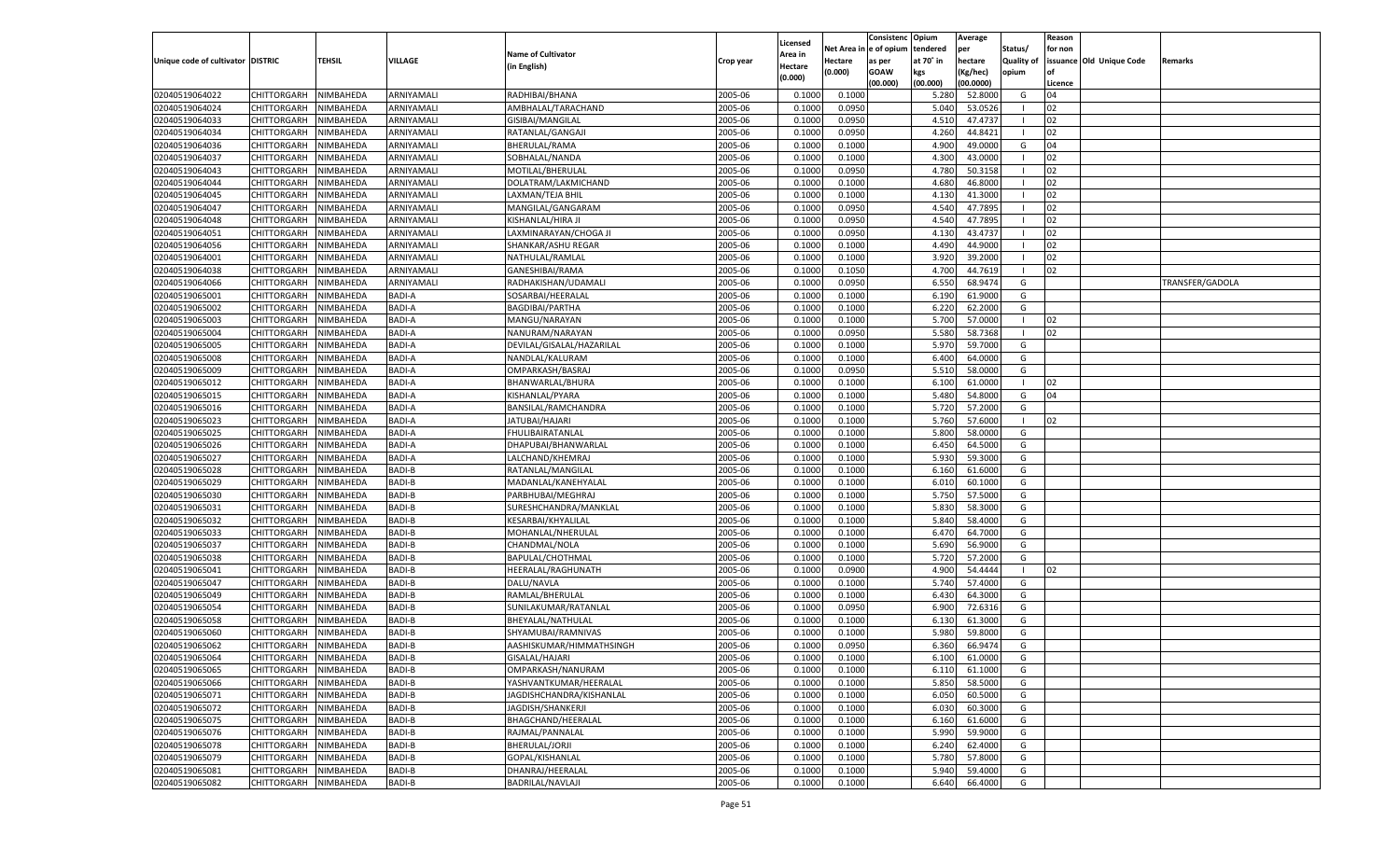|                                   |                       |                        |                          |                           |           |                           |          | Consistenc  | Opium     | Average   |                   | Reason  |                          |         |
|-----------------------------------|-----------------------|------------------------|--------------------------|---------------------------|-----------|---------------------------|----------|-------------|-----------|-----------|-------------------|---------|--------------------------|---------|
|                                   |                       |                        |                          | <b>Name of Cultivator</b> |           | Licensed                  | Net Area | e of opium  | tendered  | per       | Status/           | for non |                          |         |
| Unique code of cultivator DISTRIC |                       | <b>TEHSIL</b>          | VILLAGE                  | (in English)              | Crop year | <b>Area in</b><br>Hectare | Hectare  | as per      | at 70° in | hectare   | <b>Quality of</b> |         | issuance Old Unique Code | Remarks |
|                                   |                       |                        |                          |                           |           | (0.000)                   | (0.000)  | <b>GOAW</b> | kgs       | (Kg/hec)  | opium             |         |                          |         |
|                                   |                       |                        |                          |                           |           |                           |          | (00.000)    | (00.000)  | (00.0000) |                   | Licence |                          |         |
| 02040519065084                    | CHITTORGARH           | NIMBAHEDA              | <b>BADI-B</b>            | KELASHCHANDRA/BHERULAL    | 2005-06   | 0.1000                    | 0.1000   |             | 6.120     | 61.2000   | G                 |         |                          |         |
| 02040519065085                    | CHITTORGARH           | NIMBAHEDA              | <b>BADI-B</b>            | UTTAMICHAND/DHANRAJ       | 2005-06   | 0.1000                    | 0.1000   |             | 5.820     | 58.2000   | G                 |         |                          |         |
| 02040519065086                    | CHITTORGARH           | NIMBAHEDA              | <b>BADI-B</b>            | CHAMPALAL/SHRIRAM         | 2005-06   | 0.1000                    | 0.1000   |             | 6.200     | 62.0000   | G                 |         |                          |         |
| 02040519065088                    | CHITTORGARH           | NIMBAHEDA              | <b>BADI-B</b>            | MADANLAL/ROOPLAL          | 2005-06   | 0.1000                    | 0.1000   |             | 5.790     | 57.9000   | G                 |         |                          |         |
| 02040519065089                    | CHITTORGARH           | NIMBAHEDA              | <b>BADI-B</b>            | PURANMAL/HEERALAI         | 2005-06   | 0.1000                    | 0.1000   |             | 5.650     | 56.5000   | G                 |         |                          |         |
| 02040519065091                    | CHITTORGARH           | NIMBAHEDA              | <b>BADI-B</b>            | BHAGAVANLAL/KALU          | 2005-06   | 0.1000                    | 0.1000   |             | 5.760     | 57.6000   | G                 |         |                          |         |
| 02040519065092                    | CHITTORGARH           | NIMBAHEDA              | <b>BADI-B</b>            | TULSHIRAM/BHURALAL        | 2005-06   | 0.1000                    | 0.1000   |             | 5.850     | 58.5000   | G                 |         |                          |         |
| 02040519065093                    | CHITTORGARH           | NIMBAHEDA              | <b>BADI-B</b>            | RATANLAL/PYARJI           | 2005-06   | 0.1000                    | 0.1000   |             | 5.880     | 58.8000   | G                 |         |                          |         |
| 02040519065094                    | CHITTORGARH           | NIMBAHEDA              | <b>BADI-B</b>            | PARTHVIRAJ/ROOPA          | 2005-06   | 0.1000                    | 0.1000   |             | 5.890     | 58.9000   | G                 |         |                          |         |
| 02040519065096                    | CHITTORGARH           | NIMBAHEDA              | <b>BADI-B</b>            | SHANTILAL/BHURA           | 2005-06   | 0.1000                    | 0.1000   |             | 5.730     | 57.3000   | G                 |         |                          |         |
| 02040519065097                    | CHITTORGARH           | NIMBAHEDA              | <b>BADI-B</b>            | OUNKARLAL/SHORAM          | 2005-06   | 0.1000                    | 0.1000   |             | 6.160     | 61.6000   | G                 |         |                          |         |
| 02040519065098                    | CHITTORGARH           | NIMBAHEDA              | <b>BADI-B</b>            | RAMLAL/PYARA              | 2005-06   | 0.1000                    | 0.1000   |             | 5.860     | 58.6000   | G                 |         |                          |         |
| 02040519065100                    | CHITTORGARH           | NIMBAHEDA              | <b>BADI-B</b>            | BHERULAL/MOHANJI          | 2005-06   | 0.1000                    | 0.1000   |             | 6.100     | 61.0000   | G                 |         |                          |         |
| 02040519065101                    | CHITTORGARH           | NIMBAHEDA              | <b>BADI-B</b>            | YASHVANTLAL/GORILAL       | 2005-06   | 0.1000                    | 0.1000   |             | 6.000     | 60.0000   | G                 |         |                          |         |
| 02040519065102                    | CHITTORGARH           | NIMBAHEDA              | <b>BADI-B</b>            | RAMSAVROOP/UTTAMCHAND     | 2005-06   | 0.1000                    | 0.1000   |             | 5.810     | 58.1000   | G                 |         |                          |         |
| 02040519065103                    | CHITTORGARH           | NIMBAHEDA              | <b>BADI-B</b>            | RAMSEWAR/SHANKERLAL       | 2005-06   | 0.1000                    | 0.1000   |             | 5.550     | 55.5000   | G                 | 04      |                          |         |
| 02040519065105                    | CHITTORGARH           | NIMBAHEDA              | <b>BADI-B</b>            | MUKESH/TULSHIRAM          | 2005-06   | 0.1000                    | 0.1000   |             | 5.780     | 57.8000   | G                 |         |                          |         |
| 02040519065106                    | CHITTORGARH           | NIMBAHEDA              | <b>BADI-B</b>            | KISHANLAL/POKHARJI        | 2005-06   | 0.1000                    | 0.1000   |             | 6.350     | 63.5000   | G                 |         |                          |         |
| 02040519065107                    | CHITTORGARH           | NIMBAHEDA              | <b>BADI-B</b>            | GAHRILAL/BHAGATRAM        | 2005-06   | 0.1000                    | 0.1000   |             | 6.190     | 61.9000   | G                 |         |                          |         |
| 02040519065108                    | CHITTORGARH           | NIMBAHEDA              | <b>BADI-B</b>            | AMRATRAM/BHERULAL         | 2005-06   | 0.1000                    | 0.1000   |             | 6.530     | 65.3000   | G                 |         |                          |         |
| 02040519065112                    | CHITTORGARH           | NIMBAHEDA              | <b>BADI-B</b>            | LOBHCHAND/BHANWARLAL      | 2005-06   | 0.1000                    | 0.1000   |             | 7.140     | 71.4000   | G                 |         |                          |         |
| 02040519065113                    | CHITTORGARH           | NIMBAHEDA              | <b>BADI-B</b>            | RAMESHVARLAL/SHRILAL      | 2005-06   | 0.1000                    | 0.1000   |             | 6.240     | 62.4000   | G                 |         |                          |         |
| 02040519065114                    | CHITTORGARH           | NIMBAHEDA              | <b>BADI-B</b>            | CHENRAM/DHANRAJ           | 2005-06   | 0.1000                    | 0.0950   |             | 6.120     | 64.4211   | G                 |         |                          |         |
| 02040519065118                    | CHITTORGARH           | NIMBAHEDA              | <b>BADI-A</b>            | SHANKARLAL/PRTHVIRAJ      | 2005-06   | 0.1000                    | 0.1000   |             | 5.750     | 57.5000   | G                 |         |                          |         |
| 02040519065123                    | CHITTORGARH           | NIMBAHEDA              | <b>BADI-A</b>            | DADAMCHAND/BHERULAL       | 2005-06   | 0.1000                    | 0.0950   |             | 6.530     | 68.7368   | $\blacksquare$    | 02      |                          |         |
| 02040519065124                    | CHITTORGARH           | NIMBAHEDA              | <b>BADI-A</b>            | KHEMRAJ/BHANWARLAI        | 2005-06   | 0.1000                    | 0.1000   |             | 6.23      | 62.3000   | G                 |         |                          |         |
| 02040519065128                    | CHITTORGARH           | NIMBAHEDA              | <b>BADI-A</b>            | PREAMCHAND/DHOKEL         | 2005-06   | 0.1000                    | 0.0950   |             | 7.540     | 79.3684   | - 1               | 02      |                          |         |
| 02040519065129                    | CHITTORGARH           | NIMBAHEDA              | <b>BADI-A</b>            | TRILOKCHAND/RAMRATAN      | 2005-06   | 0.1000                    | 0.1000   |             | 6.320     | 63.2000   | - 1               | 02      |                          |         |
| 02040519065131                    | CHITTORGARH           | NIMBAHEDA              | <b>BADI-A</b>            | BAPULAL/BHANWARLAL        | 2005-06   | 0.1000                    | 0.0950   |             | 6.480     | 68.2105   | $\blacksquare$    | 02      |                          |         |
| 02040519065132                    | CHITTORGARH           | NIMBAHEDA              | <b>BADI-A</b>            | RAMSINGHBHANWARLAL        | 2005-06   | 0.1000                    | 0.0950   |             | 5.700     | 60.0000   | G                 |         |                          |         |
| 02040519065133                    | CHITTORGARH           | NIMBAHEDA              | <b>BADI-A</b>            | GORILAL/SHRIRAM           | 2005-06   | 0.1000                    | 0.0950   |             | 6.210     | 65.3684   | - 1               | 02      |                          |         |
| 02040519065135                    | CHITTORGARH           | NIMBAHEDA              | <b>BADI-A</b>            | SURESHKUMAR/BHANWARLAL    | 2005-06   | 0.1000                    | 0.0950   |             | 5.890     | 62.0000   | G                 |         |                          |         |
| 02040519065137                    | CHITTORGARH           | NIMBAHEDA              | <b>BADI-A</b>            | SANTILAL/KHEMRAJ          | 2005-06   | 0.1000                    | 0.1000   |             | 6.540     | 65.4000   |                   | 02      |                          |         |
| 02040519065138                    | CHITTORGARH           | NIMBAHEDA              | <b>BADI-A</b>            | KELASHCHAND/RAMRATAN      | 2005-06   | 0.1000                    | 0.1000   |             | 6.250     | 62.5000   | - 1               | 02      |                          |         |
| 02040519065139                    | CHITTORGARH           | NIMBAHEDA              | <b>BADI-A</b>            | LABHCHAND/DHANRAJ         | 2005-06   | 0.1000                    | 0.1000   |             | 6.190     | 61.9000   | G                 |         |                          |         |
| 02040519065140                    | CHITTORGARH           | NIMBAHEDA              | <b>BADI-A</b>            | SHYAMDAS/RAMCHANDRADAS    | 2005-06   | 0.1000                    | 0.1000   |             | 6.490     | 64.9000   | - 1               | 02      |                          |         |
| 02040519065141                    | CHITTORGARH           | NIMBAHEDA              | <b>BADI-A</b>            | FTEHLAL/CHENRAM           | 2005-06   | 0.1000                    | 0.0950   |             | 5.320     | 56.0000   | - 1               | 02      |                          |         |
| 02040519065142                    | CHITTORGARH           | NIMBAHEDA              | <b>BADI-A</b>            | RAMRATAN/SHRIRAM          | 2005-06   | 0.1000                    | 0.1000   |             | 5.820     | 58.2000   | G                 |         |                          |         |
| 02040519065143                    | CHITTORGARH           | NIMBAHEDA              | <b>BADI-A</b>            | BAPULAL/KHEMRAJ           | 2005-06   | 0.1000                    | 0.1000   |             | 5.930     | 59.3000   | G                 |         |                          |         |
| 02040519065147                    | CHITTORGARH           | NIMBAHEDA              | <b>BADI-A</b>            | NOJIBAI/LABCHNAD CHOTI    | 2005-06   | 0.1000                    | 0.0950   |             | 6.260     | 65.894    | - 1               | 02      |                          |         |
| 02040519065148                    | CHITTORGARH           | NIMBAHEDA              | <b>BADI-A</b>            | GAMNDIRAM/OUNKAR          | 2005-06   | 0.1000                    | 0.1000   |             | 6.470     | 64.7000   | G                 |         |                          |         |
| 02040519065149                    | CHITTORGARH           | NIMBAHEDA              | <b>BADI-A</b>            | ANCHIBAI/HIRALAL          | 2005-06   | 0.1000                    | 0.1000   |             | 5.850     | 58.5000   | G                 |         |                          |         |
| 02040519065150                    | CHITTORGARH           | NIMBAHEDA              | <b>BADI-A</b>            | TULSIRAM/NARAYANDAS       | 2005-06   | 0.1000                    | 0.1000   |             | 6.250     | 62.5000   | - 1               | 02      |                          |         |
| 02040519065151                    |                       |                        | <b>BADI-A</b>            |                           | 2005-06   | 0.1000                    | 0.1000   |             | 5.85      | 58.5000   | G                 |         |                          |         |
|                                   | CHITTORGARH           | NIMBAHEDA<br>NIMBAHEDA | <b>BADI-A</b>            | CHATARBHUJ/NATHU          | 2005-06   |                           |          |             |           | 60.6000   |                   |         |                          |         |
| 02040519065152                    | CHITTORGARH           |                        |                          | RAMRATAN/SHANKARDAS       |           | 0.1000                    | 0.1000   |             | 6.060     |           | - 1               | 02      |                          |         |
| 02040519065156                    | CHITTORGARH NIMBAHEDA |                        | <b>BADI-B</b>            | NANDUBAI/KISHANLAL        | 2005-06   | 0.1000                    | 0.1000   |             | 5.860     | 58.6000   | G                 |         |                          |         |
| 02040519065157                    | <b>CHITTORGARH</b>    | NIMBAHEDA              | <b>BADI-B</b>            | SAMNADRBAI/MOHANLAL       | 2005-06   | 0.1000                    | 0.1000   |             | 5.590     | 55.9000   | G                 | 04      |                          |         |
| 02040519065160                    | CHITTORGARH           | NIMBAHEDA              | BADI-A                   | SHRIRAM/GOKEL             | 2005-06   | 0.1000                    | 0.1000   |             | 6.180     | 61.8000   | G                 |         |                          |         |
| 02040519066001                    | <b>CHITTORGARH</b>    | NIMBAHEDA              | <b>BADOLI MADHOSINGH</b> | CHAGANLAL/HEERALAL        | 2005-06   | 0.1000                    | 0.0950   |             | 6.430     | 67.6842   | G                 |         |                          |         |
| 02040519066004                    | <b>CHITTORGARH</b>    | NIMBAHEDA              | <b>BADOLI MADHOSINGH</b> | CHUNNIBAI/SHANKERLAL      | 2005-06   | 0.1000                    | 0.1000   |             | 6.400     | 64.0000   | G                 |         |                          |         |
| 02040519066007                    | <b>CHITTORGARH</b>    | NIMBAHEDA              | <b>BADOLI MADHOSINGH</b> | NARAYANLAL/KALULAL        | 2005-06   | 0.1000                    | 0.1000   |             | 5.940     | 59.4000   | G                 |         |                          |         |
| 02040519066008                    | <b>CHITTORGARH</b>    | NIMBAHEDA              | <b>BADOLI MADHOSINGH</b> | SHANKERLAL/FULLCHAND      | 2005-06   | 0.1000                    | 0.1000   |             | 7.280     | 72.8000   | G                 |         |                          |         |
| 02040519066010                    | <b>CHITTORGARH</b>    | NIMBAHEDA              | <b>BADOLI MADHOSINGH</b> | DOLADAS/NATHUDAS          | 2005-06   | 0.1000                    | 0.1000   |             | 6.210     | 62.1000   | G                 |         |                          |         |
| 02040519066011                    | <b>CHITTORGARH</b>    | NIMBAHEDA              | <b>BADOLI MADHOSINGH</b> | BADRILAL/AASHARAM         | 2005-06   | 0.1000                    | 0.1000   |             | 6.240     | 62.4000   | G                 |         |                          |         |
| 02040519066013                    | <b>CHITTORGARH</b>    | NIMBAHEDA              | <b>BADOLI MADHOSINGH</b> | UDAILAL/BHERULAL          | 2005-06   | 0.1000                    | 0.0950   |             | 6.610     | 69.5789   | G                 |         |                          |         |
| 02040519066014                    | <b>CHITTORGARH</b>    | NIMBAHEDA              | <b>BADOLI MADHOSINGH</b> | KAJOD/GOPILAL             | 2005-06   | 0.1000                    | 0.1000   |             | 6.340     | 63.4000   | G                 |         |                          |         |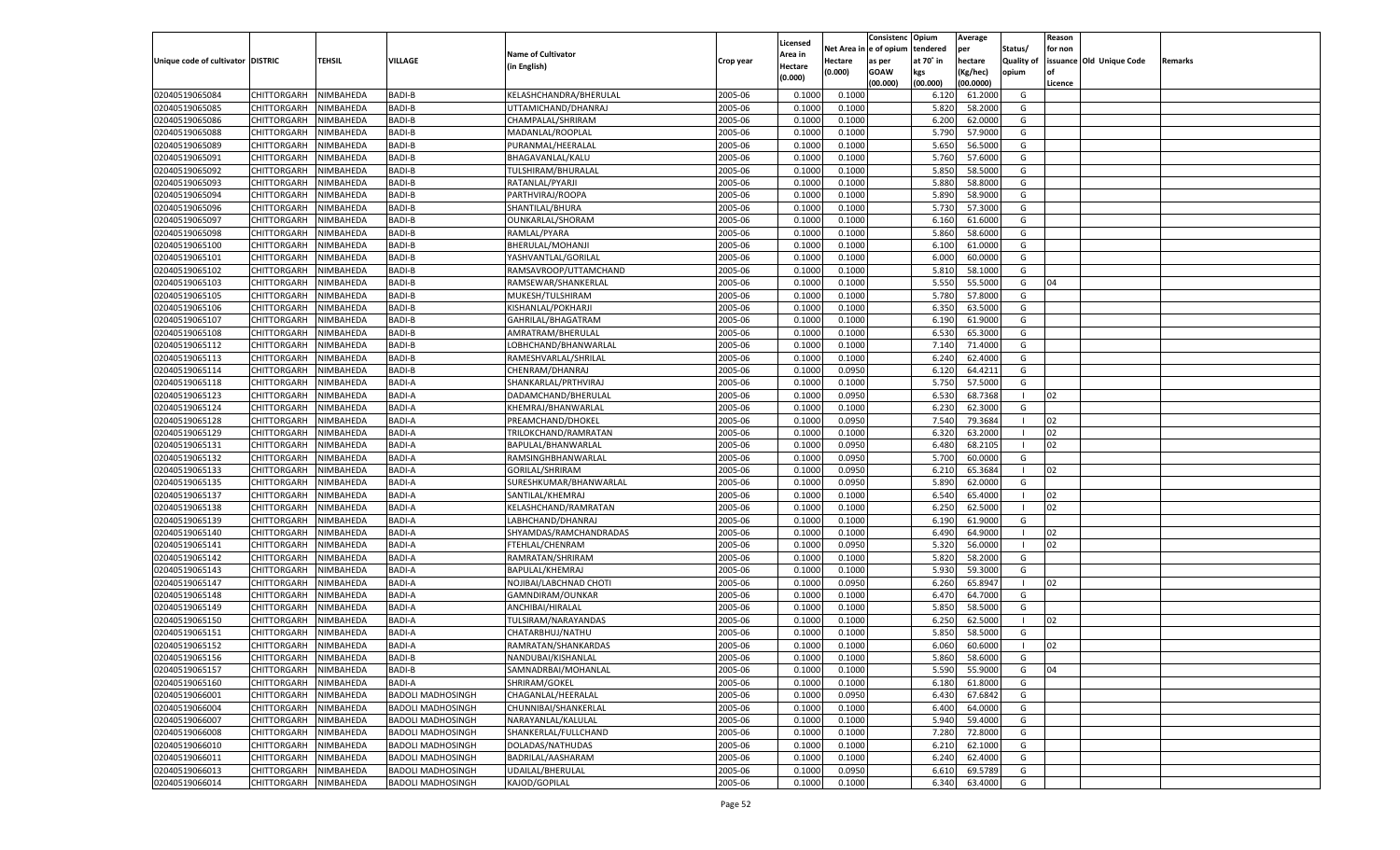|                                   |                                      |               |                          |                            |           |                           |          | Consistenc  | Opium     | Average   |                   | Reason  |                          |         |
|-----------------------------------|--------------------------------------|---------------|--------------------------|----------------------------|-----------|---------------------------|----------|-------------|-----------|-----------|-------------------|---------|--------------------------|---------|
|                                   |                                      |               |                          | <b>Name of Cultivator</b>  |           | Licensed                  | Net Area | e of opium  | tendered  | per       | Status/           | for non |                          |         |
| Unique code of cultivator DISTRIC |                                      | <b>TEHSIL</b> | VILLAGE                  | (in English)               | Crop year | <b>Area in</b><br>Hectare | Hectare  | as per      | at 70° in | hectare   | <b>Quality of</b> |         | issuance Old Unique Code | Remarks |
|                                   |                                      |               |                          |                            |           | (0.000)                   | (0.000)  | <b>GOAW</b> | kgs       | (Kg/hec)  | opium             |         |                          |         |
|                                   |                                      |               |                          |                            |           |                           |          | (00.000)    | (00.000)  | (00.0000) |                   | Licence |                          |         |
| 02040519066015                    | CHITTORGARH                          | NIMBAHEDA     | <b>BADOLI MADHOSINGH</b> | MANGUIBAI/MUNDALAL         | 2005-06   | 0.1000                    | 0.1000   |             | 6.660     | 66.6000   | G                 |         |                          |         |
| 02040519066016                    | CHITTORGARH                          | NIMBAHEDA     | <b>BADOLI MADHOSINGH</b> | NARAYANSINGH/BHOPALSINGH   | 2005-06   | 0.1000                    | 0.0950   |             | 6.200     | 65.2632   | G                 |         |                          |         |
| 02040519066017                    | CHITTORGARH                          | NIMBAHEDA     | <b>BADOLI MADHOSINGH</b> | <b>BADRILAL/GOPILAL</b>    | 2005-06   | 0.1000                    | 0.0950   |             | 5.700     | 60.0000   | G                 | 05      |                          |         |
| 02040519066025                    | CHITTORGARH                          | NIMBAHEDA     | <b>BADOLI MADHOSINGH</b> | JANIBAI/KHEMA              | 2005-06   | 0.1000                    | 0.0950   |             | 5.630     | 59.2632   | G                 | 05      |                          |         |
| 02040519066026                    | CHITTORGARH                          | NIMBAHEDA     | <b>BADOLI MADHOSINGH</b> | SHAMBHUKUNWAR/GOTUSINGH    | 2005-06   | 0.1000                    | 0.0950   |             | 5.440     | 57.2632   | G                 |         |                          |         |
| 02040519066027                    | CHITTORGARH                          | NIMBAHEDA     | <b>BADOLI MADHOSINGH</b> | BABULAL/UDAILAL            | 2005-06   | 0.1000                    | 0.0950   |             | 6.060     | 63.7895   | G                 |         |                          |         |
| 02040519066028                    | CHITTORGARH                          | NIMBAHEDA     | <b>BADOLI MADHOSINGH</b> | MANGILAL/SEVARAM           | 2005-06   | 0.1000                    | 0.0950   |             | 5.680     | 59.7895   | G                 | 05      |                          |         |
| 02040519066029                    | CHITTORGARH                          | NIMBAHEDA     | <b>BADOLI MADHOSINGH</b> | KANKUBAI/SEVARAM           | 2005-06   | 0.1000                    | 0.0950   |             | 5.460     | 57.4737   | G                 |         |                          |         |
| 02040519066030                    | CHITTORGARH                          | NIMBAHEDA     | <b>BADOLI MADHOSINGH</b> | FULLCHAND/MOHANLAL         | 2005-06   | 0.1000                    | 0.0950   |             | 5.670     | 59.6842   | G                 |         |                          |         |
| 02040519066032                    | CHITTORGARH                          | NIMBAHEDA     | <b>BADOLI MADHOSINGH</b> | NANALAL/DHANRAJ            | 2005-06   | 0.1000                    | 0.0900   |             | 5.010     | 55.666    | G                 | 04      |                          |         |
| 02040519066033                    | CHITTORGARH                          | NIMBAHEDA     | <b>BADOLI MADHOSINGH</b> | BHANWARLAL/NARAYAN         | 2005-06   | 0.1000                    | 0.1000   |             | 5.950     | 59.5000   | G                 |         |                          |         |
| 02040519066038                    | CHITTORGARH                          | NIMBAHEDA     | <b>BADOLI MADHOSINGH</b> | NOJIBAI/BHANWARLAL         | 2005-06   | 0.1000                    | 0.0950   |             | 5.400     | 56.8421   | G                 |         |                          |         |
| 02040519066039                    | CHITTORGARH                          | NIMBAHEDA     | <b>BADOLI MADHOSINGH</b> | FATEHLAL/PARBHULAL         | 2005-06   | 0.1000                    | 0.1000   |             | 6.350     | 63.5000   | G                 |         |                          |         |
| 02040519066042                    | CHITTORGARH                          | NIMBAHEDA     | <b>BADOLI MADHOSINGH</b> | HEERALAL/NANAJI            | 2005-06   | 0.1000                    | 0.1000   |             | 5.380     | 53.8000   | G                 | 04      |                          |         |
| 02040519066044                    | CHITTORGARH                          | NIMBAHEDA     | <b>BADOLI MADHOSINGH</b> | GISALAL/VARDAJI            | 2005-06   | 0.1000                    | 0.0950   |             | 5.710     | 60.1053   | G                 |         |                          |         |
| 02040519066045                    | CHITTORGARH                          | NIMBAHEDA     | <b>BADOLI MADHOSINGH</b> | MANGILAL/CHUNNILAL         | 2005-06   | 0.1000                    | 0.1000   |             | 5.940     | 59.4000   | G                 |         |                          |         |
| 02040519066049                    | CHITTORGARH                          | NIMBAHEDA     | <b>BADOLI MADHOSINGH</b> | BHERULAL/SEVARAM           | 2005-06   | 0.1000                    | 0.0950   |             | 5.680     | 59.7895   | G                 |         |                          |         |
| 02040519066050                    | CHITTORGARH                          | NIMBAHEDA     | <b>BADOLI MADHOSINGH</b> | LAXMILAL/HEMRAJ            | 2005-06   | 0.1000                    | 0.1000   |             | 6.130     | 61.3000   | G                 |         |                          |         |
| 02040519066051                    | CHITTORGARH                          | NIMBAHEDA     | <b>BADOLI MADHOSINGH</b> | RADHESHYAM/MANGILAL        | 2005-06   | 0.1000                    | 0.1000   |             | 5.910     | 59.1000   | G                 |         |                          |         |
| 02040519066052                    | CHITTORGARH                          | NIMBAHEDA     | <b>BADOLI MADHOSINGH</b> | MANGILAL/VARDAJI           | 2005-06   | 0.1000                    | 0.1000   |             | 5.920     | 59.2000   | G                 |         |                          |         |
| 02040519066053                    | CHITTORGARH                          | NIMBAHEDA     | <b>BADOLI MADHOSINGH</b> | KANWARLALA/MATHRALAL       | 2005-06   | 0.1000                    | 0.0950   |             | 5.710     | 60.1053   | G                 |         |                          |         |
| 02040519066054                    | CHITTORGARH                          | NIMBAHEDA     | <b>BADOLI MADHOSINGH</b> | MOTILAL/RAMRATAN           | 2005-06   | 0.1000                    | 0.1000   |             | 5.780     | 57.8000   | G                 |         |                          |         |
| 02040519066056                    | CHITTORGARH                          | NIMBAHEDA     | <b>BADOLI MADHOSINGH</b> | BHERULAL/HEERALAL          | 2005-06   | 0.1000                    | 0.0950   |             | 5.520     | 58.1053   | G                 |         |                          |         |
| 02040519066057                    | CHITTORGARH                          | NIMBAHEDA     | <b>BADOLI MADHOSINGH</b> | BHANWARLAL/MOHANJI         | 2005-06   | 0.1000                    | 0.1000   |             | 7.460     | 74.6000   | G                 |         |                          |         |
| 02040519066058                    | CHITTORGARH                          | NIMBAHEDA     | <b>BADOLI MADHOSINGH</b> | MOTILAL/NARAYAN            | 2005-06   | 0.1000                    | 0.0950   |             | 6.090     | 64.105    | G                 |         |                          |         |
| 02040519066061                    | CHITTORGARH                          | NIMBAHEDA     | <b>BADOLI MADHOSINGH</b> | AMARCHAND/MOHANLAL         | 2005-06   | 0.1000                    | 0.1000   |             | 6.790     | 67.9000   | G                 |         |                          |         |
| 02040519066063                    | CHITTORGARH                          | NIMBAHEDA     | <b>BADOLI MADHOSINGH</b> | KANHEYALAL/MOTILAL         | 2005-06   | 0.1000                    | 0.0950   |             | 6.000     | 63.1579   | G                 |         |                          |         |
| 02040519066064                    | CHITTORGARH                          | NIMBAHEDA     | <b>BADOLI MADHOSINGH</b> | RANGLAL/HEERALAL           | 2005-06   | 0.1000                    | 0.1000   |             | 6.560     | 65.6000   | G                 |         |                          |         |
| 02040519066065                    | CHITTORGARH                          | NIMBAHEDA     | <b>BADOLI MADHOSINGH</b> | NANDRAM DAS/DOLADAS        | 2005-06   | 0.1000                    | 0.0950   |             | 5.370     | 56.5263   | G                 |         |                          |         |
| 02040519066066                    | CHITTORGARH                          | NIMBAHEDA     | <b>BADOLI MADHOSINGH</b> | SANTILAL/BAHNWARLAL DHAKAD | 2005-06   | 0.1000                    | 0.1000   |             | 6.290     | 62.9000   | G                 |         |                          |         |
| 02040519066068                    | CHITTORGARH                          | NIMBAHEDA     | <b>BADOLI MADHOSINGH</b> | NANDRAM/KASIRAM KUMAWAT    | 2005-06   | 0.1000                    | 0.0950   |             | 6.100     | 64.210    | G                 |         |                          |         |
| 02040519066070                    | CHITTORGARH                          | NIMBAHEDA     | <b>BADOLI MADHOSINGH</b> | SURESH/NANADANGI           | 2005-06   | 0.1000                    | 0.1050   |             | 6.090     | 58.0000   | G                 |         |                          |         |
| 02040519066072                    | CHITTORGARH                          | NIMBAHEDA     | <b>BADOLI MADHOSINGH</b> | MADHOLAL/NANALAL DANGI     | 2005-06   | 0.1000                    | 0.1000   |             | 5.350     | 53.5000   | G                 | 04      |                          |         |
| 02040519066074                    | CHITTORGARH                          | NIMBAHEDA     | <b>BADOLI MADHOSINGH</b> | KASIRAM/NATHU SUTHAR       | 2005-06   | 0.1000                    | 0.0950   |             | 5.780     | 60.8421   | G                 |         |                          |         |
| 02040519066080                    | CHITTORGARH                          | NIMBAHEDA     | <b>BADOLI MADHOSINGH</b> | DALICHNAD/DHNRAJ           | 2005-06   | 0.1000                    | 0.0950   |             | 5.650     | 59.4737   | G                 |         |                          |         |
| 02040519066081                    | CHITTORGARH                          | NIMBAHEDA     | <b>BADOLI MADHOSINGH</b> | MTHURALAL/KHEMA            | 2005-06   | 0.1000                    | 0.1000   |             | 5.390     | 53.9000   | G                 | 04      |                          |         |
| 02040519066086                    | CHITTORGARH                          | NIMBAHEDA     | <b>BADOLI MADHOSINGH</b> | JHAMKUBAI/NANURAM          | 2005-06   | 0.1000                    | 0.0950   |             | 5.570     | 58.6316   | G                 | 05      |                          |         |
| 02040519066087                    | CHITTORGARH                          | NIMBAHEDA     | <b>BADOLI MADHOSINGH</b> | UDYLAL/SHANKARLAL          | 2005-06   | 0.1000                    | 0.1000   |             | 5.940     | 59.4000   | G                 |         |                          |         |
| 02040519066088                    | CHITTORGARH                          | NIMBAHEDA     | <b>BADOLI MADHOSINGH</b> | SATYNARAYAN/BAGDIRAM       | 2005-06   | 0.1000                    | 0.0950   |             | 6.44      | 67.7895   | G                 |         |                          |         |
| 02040519066091                    | CHITTORGARH                          | NIMBAHEDA     | <b>BADOLI MADHOSINGH</b> | HANSRAJ/GOPALDANGI         | 2005-06   | 0.1000                    | 0.0950   |             | 5.670     | 59.6842   | G                 |         |                          |         |
| 02040519066092                    | CHITTORGARH                          | NIMBAHEDA     | <b>BADOLI MADHOSINGH</b> | NARAYAN/LAXMANDANGI        | 2005-06   | 0.1000                    | 0.1050   |             | 7.210     | 68.6667   | G                 |         |                          |         |
| 02040519066095                    | CHITTORGARH                          | NIMBAHEDA     | <b>BADOLI MADHOSINGH</b> | HARIRAM/ONKAR DHAKAD       | 2005-06   | 0.1000                    | 0.1000   |             | 6.240     | 62.4000   | G                 |         |                          |         |
| 02040519066097                    | CHITTORGARH                          | NIMBAHEDA     | <b>BADOLI MADHOSINGH</b> | BADRILAL/KISHANLAL         | 2005-06   | 0.1000                    | 0.1000   |             | 6.370     | 63.7000   | G                 |         |                          |         |
| 02040519066099                    | CHITTORGARH                          | NIMBAHEDA     | <b>BADOLI MADHOSINGH</b> | MOTILAL/NARAYAN DHAKAD     | 2005-06   | 0.1000                    | 0.1000   |             | 5.33      | 53.3000   | G                 | 04      |                          |         |
| 02040519066101                    |                                      | NIMBAHEDA     | <b>BADOLI MADHOSINGH</b> |                            | 2005-06   | 0.1000                    | 0.0950   |             | 5.960     | 62.7368   | G                 |         |                          |         |
|                                   | CHITTORGARH<br>CHITTORGARH NIMBAHEDA |               |                          | NARAYAN/JAGNATH DHAKAD     |           |                           |          |             |           |           |                   |         |                          |         |
| 02040519066102                    |                                      |               | <b>BADOLI MADHOSINGH</b> | LAKMICHAND/GISI DHAKAD     | 2005-06   | 0.1000                    | 0.1000   |             | 6.400     | 64.0000   | G                 |         |                          |         |
| 02040519066103<br>02040519067001  | <b>CHITTORGARH</b>                   | NIMBAHEDA     | <b>BADOLI MADHOSINGH</b> | <b>BHERULAL/GOKEL</b>      | 2005-06   | 0.1000                    | 0.1000   |             | 5.910     | 59.1000   | G                 | 05      |                          |         |
|                                   | CHITTORGARH                          | NIMBAHEDA     | <b>BANGERDA MAMADEV</b>  | RAMCHANDRA/GOVERDHAN       | 2005-06   | 0.1000                    | 0.0950   |             | 6.330     | 66.6316   | G                 |         |                          |         |
| 02040519067002                    | <b>CHITTORGARH</b>                   | NIMBAHEDA     | <b>BANGERDA MAMADEV</b>  | RATANLAL/GASINATH          | 2005-06   | 0.1000                    | 0.0950   |             | 5.860     | 61.6842   | G                 |         |                          |         |
| 02040519067005                    | <b>CHITTORGARH</b>                   | NIMBAHEDA     | <b>BANGERDA MAMADEV</b>  | DHAPUBAIBHOLIRAM           | 2005-06   | 0.1000                    | 0.0950   |             | 6.110     | 64.3158   | G                 |         |                          |         |
| 02040519067006                    | <b>CHITTORGARH</b>                   | NIMBAHEDA     | <b>BANGERDA MAMADEV</b>  | KASIRAM/GOVERDHAN          | 2005-06   | 0.1000                    | 0.0950   |             | 6.470     | 68.1053   | G                 |         |                          |         |
| 02040519067007                    | <b>CHITTORGARH</b>                   | NIMBAHEDA     | <b>BANGERDA MAMADEV</b>  | HUKMICHAND/GANGARAM        | 2005-06   | 0.1000                    | 0.0950   |             | 6.570     | 69.1579   | G                 |         |                          |         |
| 02040519067008                    | <b>CHITTORGARH</b>                   | NIMBAHEDA     | <b>BANGERDA MAMADEV</b>  | DAYARAM/WARDA              | 2005-06   | 0.1000                    | 0.0950   |             | 5.740     | 60.4211   | G                 |         |                          |         |
| 02040519067009                    | <b>CHITTORGARH</b>                   | NIMBAHEDA     | <b>BANGERDA MAMADEV</b>  | KANIRAM/WARDA              | 2005-06   | 0.1000                    | 0.0950   |             | 5.730     | 60.3158   | G                 | 05      |                          |         |
| 02040519067011                    | <b>CHITTORGARH</b>                   | NIMBAHEDA     | <b>BANGERDA MAMADEV</b>  | FHOOLCHNAD/KHEMRAJ         | 2005-06   | 0.1000                    | 0.1000   |             | 6.890     | 68.9000   | G                 |         |                          |         |
| 02040519067014                    | CHITTORGARH                          | NIMBAHEDA     | <b>BANGERDA MAMADEV</b>  | SANTILALL/DAYARAM          | 2005-06   | 0.1000                    | 0.0850   |             | 6.040     | 71.0588   | G                 |         |                          |         |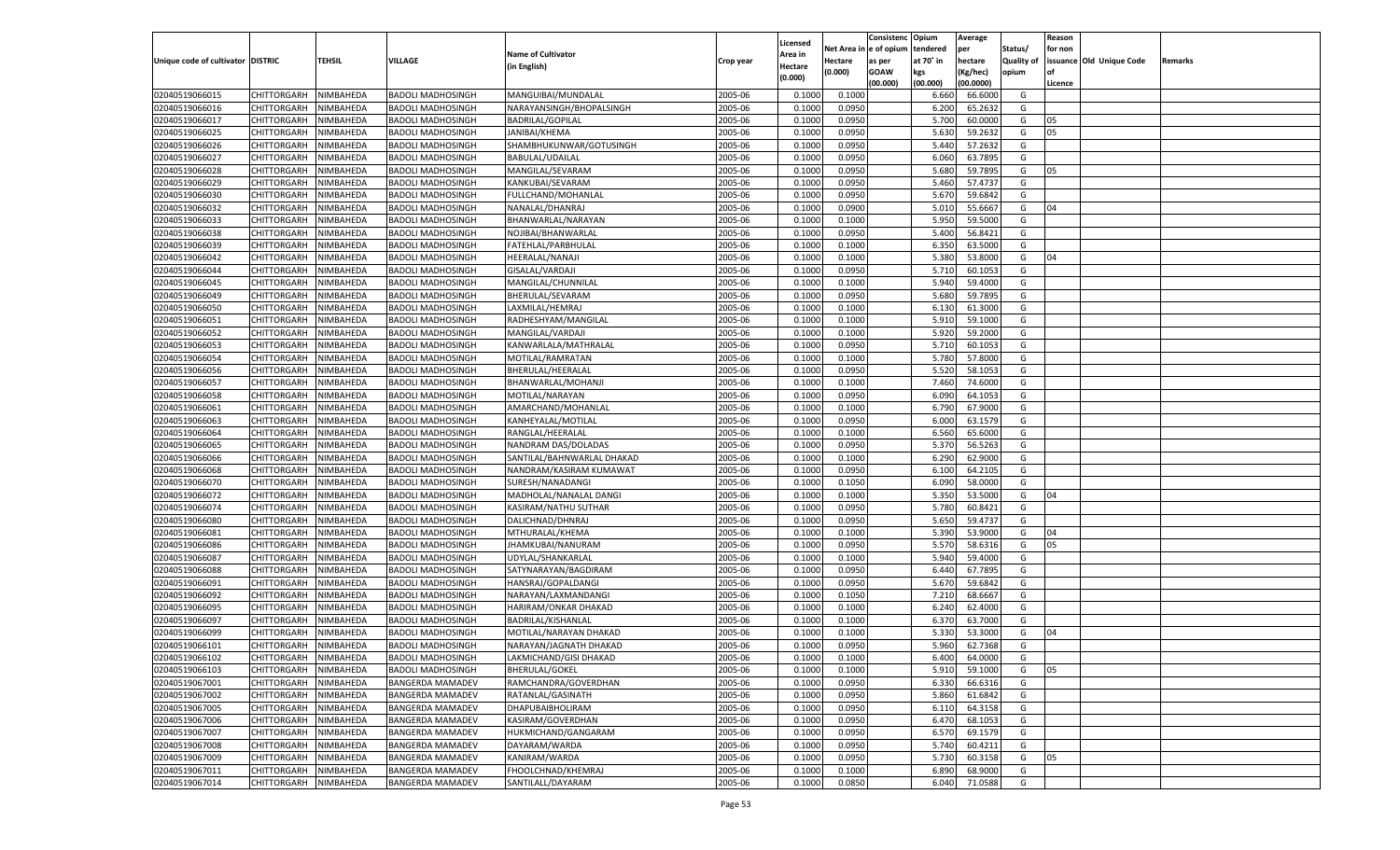|                                   |                                   |               |                         |                           |                    |                           |          | Consistenc  | Opium     | Average   |                   | Reason  |                          |         |
|-----------------------------------|-----------------------------------|---------------|-------------------------|---------------------------|--------------------|---------------------------|----------|-------------|-----------|-----------|-------------------|---------|--------------------------|---------|
|                                   |                                   |               |                         | <b>Name of Cultivator</b> |                    | Licensed                  | Net Area | e of opium  | tendered  | per       | Status/           | for non |                          |         |
| Unique code of cultivator DISTRIC |                                   | <b>TEHSIL</b> | VILLAGE                 | (in English)              | Crop year          | <b>Area in</b><br>Hectare | Hectare  | as per      | at 70° in | hectare   | <b>Quality of</b> |         | issuance Old Unique Code | Remarks |
|                                   |                                   |               |                         |                           |                    | (0.000)                   | (0.000)  | <b>GOAW</b> | kgs       | (Kg/hec)  | opium             |         |                          |         |
|                                   |                                   |               |                         |                           |                    |                           |          | (00.000)    | (00.000)  | (00.0000) |                   | Licence |                          |         |
| 02040519067017                    | CHITTORGARH                       | NIMBAHEDA     | <b>BANGERDA MAMADEV</b> | MOHANLAL/MAGNIRAM         | 2005-06            | 0.1000                    | 0.0950   |             | 5.970     | 62.8421   | G                 |         |                          |         |
| 02040519067032                    | CHITTORGARH                       | NIMBAHEDA     | BANGERDA MAMADEV        | KALULAL/PRTHA             | 2005-06            | 0.1000                    | 0.0950   |             | 6.030     | 63.4737   | G                 |         |                          |         |
| 02040519067040                    | CHITTORGARH                       | NIMBAHEDA     | <b>BANGERDA MAMADEV</b> | KARULAL/JAISINGH          | 2005-06            | 0.1000                    | 0.0900   |             | 5.570     | 61.8889   | G                 |         |                          |         |
| 02040519067042                    | CHITTORGARH                       | NIMBAHEDA     | <b>BANGERDA MAMADEV</b> | KISHANLAL/BHAGIRTH        | 2005-06            | 0.1000                    | 0.0950   |             | 5.740     | 60.4211   | G                 |         |                          |         |
| 02040519067050                    | CHITTORGARH                       | NIMBAHEDA     | <b>BANGERDA MAMADEV</b> | BHANWARNATH/NANANATH      | 2005-06            | 0.1000                    | 0.0950   |             | 5.710     | 60.1053   | G                 | 05      |                          |         |
| 02040519067052                    | CHITTORGARH                       | NIMBAHEDA     | BANGERDA MAMADEV        | NARAYANIBAI/BAGDIRAM      | 2005-06            | 0.1000                    | 0.0900   |             | 5.470     | 60.7778   | G                 |         |                          |         |
| 02040519067054                    | CHITTORGARH                       | NIMBAHEDA     | <b>BANGERDA MAMADEV</b> | BABRU/MANGU               | 2005-06            | 0.1000                    | 0.1050   |             | 5.410     | 51.5238   | - 1               | 02      |                          |         |
| 02040519067060                    | CHITTORGARH                       | NIMBAHEDA     | <b>BANGERDA MAMADEV</b> | BAGRILAL/PYARCHAND        | 2005-06            | 0.1000                    | 0.0950   |             | 6.180     | 65.0526   | G                 |         |                          |         |
| 02040519069001                    | CHITTORGARH                       | NIMBAHEDA     | BHAGWANPURA-A           | BHERULAL/BHANWARLAL       | 2005-06            | 0.1000                    | 0.0950   |             | 6.350     | 66.8421   | G                 |         |                          |         |
| 02040519069002                    | CHITTORGARH                       | NIMBAHEDA     | BHAGWANPURA-A           | PARBHULAL/PYARA           | 2005-06            | 0.1000                    | 0.1000   |             | 6.840     | 68.4000   | G                 |         |                          |         |
| 02040519069003                    | CHITTORGARH                       | NIMBAHEDA     | <b>BHAGWANPURA-A</b>    | MAGNIRAM/HEERALAL         | 2005-06            | 0.1000                    | 0.1000   |             | 6.690     | 66.9000   | G                 |         |                          |         |
| 02040519069004                    | CHITTORGARH                       | NIMBAHEDA     | BHAGWANPURA-A           | RAMESHLAL/RATANLAL        | 2005-06            | 0.1000                    | 0.1000   |             | 5.760     | 57.6000   | G                 | 05      |                          |         |
| 02040519069005                    | CHITTORGARH                       | NIMBAHEDA     | BHAGWANPURA-A           | RATANLAL/BHAGIRATH        | 2005-06            | 0.1000                    | 0.0950   |             | 6.11      | 64.3158   | G                 |         |                          |         |
| 02040519069006                    | CHITTORGARH                       | NIMBAHEDA     | BHAGWANPURA-A           | MANGILAL/KASHIRAM         | 2005-06            | 0.1000                    | 0.0950   |             | 6.090     | 64.1053   | G                 |         |                          |         |
| 02040519069007                    | CHITTORGARH                       | NIMBAHEDA     | BHAGWANPURA-A           | RAMCHANDRA/DHULA          | 2005-06            | 0.1000                    | 0.1000   |             | 6.230     | 62.3000   | G                 |         |                          |         |
| 02040519069010                    | CHITTORGARH                       | NIMBAHEDA     | BHAGWANPURA-A           | KISHNA/DHANNA             | 2005-06            | 0.1000                    | 0.1000   |             | 6.710     | 67.1000   | G                 |         |                          |         |
| 02040519069011                    | CHITTORGARH                       | NIMBAHEDA     | BHAGWANPURA-A           | DEVILAL/UDA               | 2005-06            | 0.1000                    | 0.1000   |             | 6.480     | 64.8000   | G                 |         |                          |         |
| 02040519069012                    | CHITTORGARH                       | NIMBAHEDA     | BHAGWANPURA-A           | HEERALAL/JAGANNATH        | 2005-06            | 0.1000                    | 0.1000   |             | 6.080     | 60.8000   | G                 |         |                          |         |
| 02040519069014                    | CHITTORGARH                       | NIMBAHEDA     | BHAGWANPURA-A           | HEERALAL/PYARA            | 2005-06            | 0.1000                    | 0.0950   |             | 6.560     | 69.0526   | G                 |         |                          |         |
| 02040519069015                    | CHITTORGARH                       | NIMBAHEDA     | BHAGWANPURA-A           | FULCHAND/NARAYAN          | 2005-06            | 0.1000                    | 0.0950   |             | 6.23      | 65.5789   | G                 |         |                          |         |
| 02040519069016                    | CHITTORGARH                       | NIMBAHEDA     | BHAGWANPURA-A           | VARDA/DOLA                | 2005-06            | 0.1000                    | 0.1000   |             | 6.700     | 67.0000   | G                 |         |                          |         |
| 02040519069017                    | CHITTORGARH                       | NIMBAHEDA     | BHAGWANPURA-A           | JAYRAM/NANDA              | 2005-06            | 0.1000                    | 0.0950   |             | 5.280     | 55.5789   | G                 | 04      |                          |         |
| 02040519069019                    | CHITTORGARH                       | NIMBAHEDA     | BHAGWANPURA-A           | HEERALAL/RAMCHANDRA       | 2005-06            | 0.1000                    | 0.1000   |             | 6.360     | 63.6000   | G                 |         |                          |         |
| 02040519069020                    | CHITTORGARH                       | NIMBAHEDA     | BHAGWANPURA-A           | RAMESHVARLAL/PARBHULAL    | 2005-06            | 0.1000                    | 0.1000   |             | 6.200     | 62.0000   | G                 |         |                          |         |
| 02040519069021                    | CHITTORGARH                       | NIMBAHEDA     | BHAGWANPURA-A           | BANSILAL/SHANKARLAL       | 2005-06            | 0.1000                    | 0.1000   |             | 6.190     | 61.9000   | G                 |         |                          |         |
| 02040519069022                    | CHITTORGARH                       | NIMBAHEDA     | BHAGWANPURA-A           | BHANWARLAL/HEERALAL       | 2005-06            | 0.1000                    | 0.0950   |             | 6.130     | 64.5263   | G                 |         |                          |         |
| 02040519069023                    | CHITTORGARH                       | NIMBAHEDA     | BHAGWANPURA-A           | SHANKERLAL/PYARA          | 2005-06            | 0.1000                    | 0.0950   |             | 6.040     | 63.5789   | G                 |         |                          |         |
| 02040519069024                    | CHITTORGARH                       | NIMBAHEDA     | BHAGWANPURA-A           | BADRILAL/SHANKERLAL       | 2005-06            | 0.1000                    | 0.1000   |             | 6.970     | 69.7000   | G                 |         |                          |         |
| 02040519069026                    | CHITTORGARH                       | NIMBAHEDA     | BHAGWANPURA-A           | LACHMICHAND/PYARA         | 2005-06            | 0.1000                    | 0.0950   |             | 4.150     | 43.6842   | -i                | 02      |                          |         |
| 02040519069028                    | CHITTORGARH                       | NIMBAHEDA     | BHAGWANPURA-A           | MADANLAL/PRAYCHAND        | 2005-06            | 0.1000                    | 0.0950   |             | 6.490     | 68.3158   | G                 |         |                          |         |
| 02040519069030                    | CHITTORGARH                       | NIMBAHEDA     | BHAGWANPURA-A           | BHERULAL/LAXMAN           | 2005-06            | 0.1000                    | 0.1000   |             | 6.000     | 60.0000   | G                 |         |                          |         |
| 02040519069031                    | CHITTORGARH                       | NIMBAHEDA     | BHAGWANPURA-A           | MANGILAL/NARAYAN          | 2005-06            | 0.1000                    | 0.0950   |             | 6.110     | 64.3158   | G                 |         |                          |         |
| 02040519069032                    | CHITTORGARH                       | NIMBAHEDA     | BHAGWANPURA-A           | RATANLAL/NARAYAN          | 2005-06            | 0.1000                    | 0.0950   |             | 6.630     | 69.7895   | G                 |         |                          |         |
| 02040519069034                    | CHITTORGARH                       | NIMBAHEDA     | BHAGWANPURA-A           | LABHCHNAD/KASHIRAM        | 2005-06            | 0.1000                    | 0.1000   |             | 6.570     | 65.7000   | G                 |         |                          |         |
| 02040519069035                    | CHITTORGARH                       | NIMBAHEDA     | BHAGWANPURA-A           | NARAYANIBAI/MATHURALAL    | 2005-06            | 0.1000                    | 0.1000   |             | 6.200     | 62.0000   | G                 |         |                          |         |
| 02040519069040                    | CHITTORGARH                       | NIMBAHEDA     | BHAGWANPURA-A           | SHANKERLAL/CHUNNILAL      | 2005-06            | 0.1000                    | 0.0950   |             | 5.990     | 63.0526   | G                 |         |                          |         |
| 02040519069041                    | CHITTORGARH                       | NIMBAHEDA     | BHAGWANPURA-A           | DHAPUBAI/NARAYAN          | 2005-06            | 0.1000                    | 0.1000   |             | 5.810     | 58.1000   | G                 |         |                          |         |
| 02040519069045                    | CHITTORGARH                       | NIMBAHEDA     | BHAGWANPURA-A           | RAMKANWARIBAI/NANALAL     | 2005-06            | 0.1000                    | 0.0950   |             | 4.82      | 50.7368   | - 1               | 02      |                          |         |
| 02040519069057                    | CHITTORGARH                       | NIMBAHEDA     | <b>BHAGWANPURA-B</b>    | GANPATLAL/BADRILAL        | 2005-06            | 0.1000                    | 0.1000   |             | 6.140     | 61.4000   | G                 |         |                          |         |
| 02040519069058                    | CHITTORGARH                       | NIMBAHEDA     | BHAGWANPURA-B           | PARBHULAL/MOTILAL         | 2005-06            | 0.1000                    | 0.1000   |             | 6.320     | 63.2000   | G                 |         |                          |         |
| 02040519069046                    | CHITTORGARH                       | NIMBAHEDA     | <b>BHAGWANPURA-B</b>    | KAVARLAL/MATHURALAL       | 2005-06            | 0.1000                    | 0.0950   |             | 5.990     | 63.0526   | G                 |         |                          |         |
| 02040519069047                    | CHITTORGARH                       | NIMBAHEDA     | <b>BHAGWANPURA-B</b>    | FULCHAND/LAXMAN           | 2005-06            | 0.1000                    | 0.1050   |             | 6.480     | 61.7143   | G                 |         |                          |         |
| 02040519069049                    | CHITTORGARH                       | NIMBAHEDA     | BHAGWANPURA-B           | PREAMCHAND/LAXMAN         | 2005-06            | 0.1000                    | 0.1000   |             | 6.550     | 65.5000   | G                 |         |                          |         |
| 02040519069051                    | CHITTORGARH                       | NIMBAHEDA     | BHAGWANPURA-B           | JAGNNATH/BHAGIRTH         | 2005-06            | 0.1000                    | 0.1000   |             | 6.400     | 64.0000   | G                 |         |                          |         |
| 02040519069052                    | CHITTORGARH                       | NIMBAHEDA     | <b>BHAGWANPURA-B</b>    | <b>DEVILAL/GASI</b>       | 2005-06            | 0.1000                    | 0.0950   |             | 6.440     | 67.7895   | G                 |         |                          |         |
| 02040519069054                    | CHITTORGARH NIMBAHEDA             |               | <b>BHAGWANPURA-B</b>    | <b>BIHARILAL/GABUR</b>    |                    | 0.1000                    | 0.0950   |             | 6.250     | 65.7895   | G                 |         |                          |         |
| 02040519069055                    |                                   |               | <b>BHAGWANPURA-B</b>    | SHIVLAL/RAMCHANDRA        | 2005-06<br>2005-06 | 0.1000                    | 0.0950   |             | 6.270     |           | G                 |         |                          |         |
|                                   | <b>CHITTORGARH</b><br>CHITTORGARH | NIMBAHEDA     | <b>BHAGWANPURA-B</b>    |                           |                    |                           |          |             |           | 66.0000   |                   |         |                          |         |
| 02040519069056                    |                                   | NIMBAHEDA     |                         | UDAILAL/MATHURALAL        | 2005-06            | 0.1000                    | 0.0950   |             | 6.400     | 67.3684   | G                 |         |                          |         |
| 02040519069059                    | <b>CHITTORGARH</b>                | NIMBAHEDA     | <b>BHAGWANPURA-B</b>    | PARBHULAL/JAGNNATH        | 2005-06            | 0.1000                    | 0.1000   |             | 6.470     | 64.7000   | G                 |         |                          |         |
| 02040519069060                    | <b>CHITTORGARH</b>                | NIMBAHEDA     | BHAGWANPURA-B           | DHANRAJ/BHOLA             | 2005-06            | 0.1000                    | 0.1000   |             | 6.420     | 64.2000   | G                 |         |                          |         |
| 02040519069061                    | <b>CHITTORGARH</b>                | NIMBAHEDA     | <b>BHAGWANPURA-B</b>    | NANDA/SHVA                | 2005-06            | 0.1000                    | 0.0950   |             | 6.550     | 68.9474   | G                 |         |                          |         |
| 02040519069062                    | <b>CHITTORGARH</b>                | NIMBAHEDA     | <b>BHAGWANPURA-B</b>    | MODIRAM/DHANNA            | 2005-06            | 0.1000                    | 0.1000   |             | 6.390     | 63.9000   | G                 |         |                          |         |
| 02040519069063                    | <b>CHITTORGARH</b>                | NIMBAHEDA     | <b>BHAGWANPURA-B</b>    | LAXMILAL/NARAYAN          | 2005-06            | 0.1000                    | 0.1000   |             | 6.480     | 64.8000   | G                 |         |                          |         |
| 02040519069064                    | <b>CHITTORGARH</b>                | NIMBAHEDA     | BHAGWANPURA-B           | RAMCHANDRA/MATHURALAL     | 2005-06            | 0.1000                    | 0.1000   |             | 6.350     | 63.5000   | G                 |         |                          |         |
| 02040519069066                    | <b>CHITTORGARH</b>                | NIMBAHEDA     | <b>BHAGWANPURA-B</b>    | BANSILAL/NANDA            | 2005-06            | 0.1000                    | 0.1000   |             | 6.720     | 67.2000   | G                 |         |                          |         |
| 02040519069068                    | CHITTORGARH                       | NIMBAHEDA     | <b>BHAGWANPURA-B</b>    | KANIRM/NANDA              | 2005-06            | 0.1000                    | 0.1000   |             | 6.320     | 63.2000   | G                 |         |                          |         |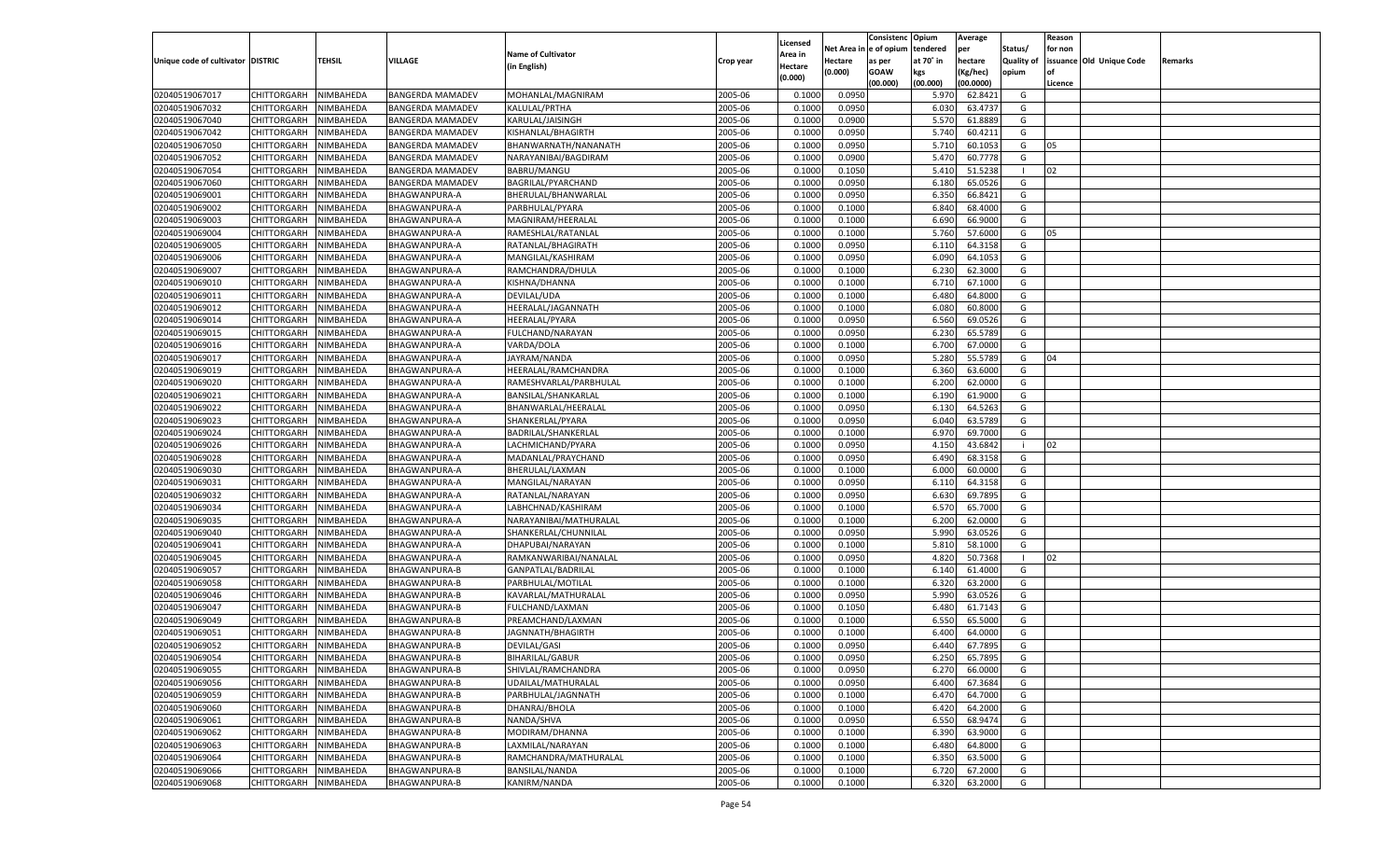|                                   |                       |                  |                      |                                          |                    |                    |            | Consistenc    | Opium          | Average            |            | Reason  |                          |         |
|-----------------------------------|-----------------------|------------------|----------------------|------------------------------------------|--------------------|--------------------|------------|---------------|----------------|--------------------|------------|---------|--------------------------|---------|
|                                   |                       |                  |                      | <b>Name of Cultivator</b>                |                    | Licensed           | Net Area i | n  e of opium | tendered       | per                | Status/    | for non |                          |         |
| Unique code of cultivator DISTRIC |                       | TEHSIL           | <b>VILLAGE</b>       | (in English)                             | Crop year          | Area in<br>Hectare | Hectare    | as per        | at 70° in      | hectare            | Quality of |         | issuance Old Unique Code | Remarks |
|                                   |                       |                  |                      |                                          |                    | (0.000)            | (0.000)    | <b>GOAW</b>   | kgs            | (Kg/hec)           | opium      |         |                          |         |
|                                   |                       |                  |                      |                                          |                    |                    |            | (00.000)      | (00.000)       | (00.0000)          |            | Licence |                          |         |
| 02040519069070                    | CHITTORGARH           | NIMBAHEDA        | BHAGWANPURA-B        | <b>OUNKAR/GOKEL</b>                      | 2005-06            | 0.1000             | 0.1000     |               | 6.620          | 66.2000            | G          |         |                          |         |
| 02040519069072                    | CHITTORGARH           | NIMBAHEDA        | BHAGWANPURA-B        | <b>BHERULAL/GASI</b>                     | 2005-06            | 0.1000             | 0.1000     |               | 6.490          | 64.9000            | G          |         |                          |         |
| 02040519069073                    | CHITTORGARH           | NIMBAHEDA        | <b>BHAGWANPURA-B</b> | PARBHULAL/LAXMAN                         | 2005-06            | 0.1000             | 0.1000     |               | 6.450          | 64.5000            | G          |         |                          |         |
| 02040519069075                    | CHITTORGARH           | NIMBAHEDA        | <b>BHAGWANPURA-B</b> | MATHURALAL/RAMLAL                        | 2005-06            | 0.1000             | 0.0950     |               | 6.140          | 64.6316            | G          |         |                          |         |
| 02040519069076                    | CHITTORGARH           | NIMBAHEDA        | <b>BHAGWANPURA-B</b> | NANURAM/DHULA                            | 2005-06            | 0.1000             | 0.1000     |               | 6.540          | 65.4000            | G          |         |                          |         |
| 02040519069077                    | CHITTORGARH           | NIMBAHEDA        | BHAGWANPURA-B        | PARBHULAL/KESURAM                        | 2005-06            | 0.1000             | 0.1000     |               | 6.320          | 63.2000            | G          |         |                          |         |
| 02040519069079                    | CHITTORGARH           | NIMBAHEDA        | <b>BHAGWANPURA-B</b> | BHANWARLAL/KISHANLAL                     | 2005-06            | 0.1000             | 0.1000     |               | 6.400          | 64.0000            | G          |         |                          |         |
| 02040519069082                    | CHITTORGARH           | NIMBAHEDA        | <b>BHAGWANPURA-B</b> | BHANWARLAL/DHANRAJ                       | 2005-06            | 0.1000             | 0.0950     |               | 7.030          | 74.0000            | G          |         |                          |         |
| 02040519069083                    | CHITTORGARH           | NIMBAHEDA        | <b>BHAGWANPURA-B</b> | RADHESHYAM/MOTILAL                       | 2005-06            | 0.1000             | 0.0950     |               | 6.500          | 68.4211            | G          |         |                          |         |
| 02040519069084                    | CHITTORGARH           | NIMBAHEDA        | BHAGWANPURA-B        | <b>FULCHAND/GABUR</b>                    | 2005-06            | 0.1000             | 0.1000     |               | 6.330          | 63.3000            | G          |         |                          |         |
| 02040519069085                    | CHITTORGARH           | NIMBAHEDA        | <b>BHAGWANPURA-B</b> | UDHA/KASIRAM                             | 2005-06            | 0.1000             | 0.0950     |               | 6.300          | 66.3158            | G          |         |                          |         |
| 02040519069086                    | CHITTORGARH           | NIMBAHEDA        | <b>BHAGWANPURA-B</b> | HEERALAL/NARAYAN                         | 2005-06            | 0.1000             | 0.0950     |               | 6.74           | 70.9474            | G          |         |                          |         |
| 02040519069088                    | CHITTORGARH           | NIMBAHEDA        | <b>BHAGWANPURA-B</b> | BHANWARLAL/NARAYAN                       | 2005-06            | 0.1000             | 0.0950     |               | 6.240          | 65.6842            | G          |         |                          |         |
| 02040519069089                    | CHITTORGARH           | NIMBAHEDA        | BHAGWANPURA-B        | DHANRAJ/KASIRAM                          | 2005-06            | 0.1000             | 0.1000     |               | 6.890          | 68.9000            | G          |         |                          |         |
| 02040519069090                    | CHITTORGARH           | NIMBAHEDA        | <b>BHAGWANPURA-B</b> | PRABHULAL/SHVA                           | 2005-06            | 0.1000             | 0.1000     |               | 6.530          | 65.3000            | G          |         |                          |         |
| 02040519069091                    | CHITTORGARH           | NIMBAHEDA        | BHAGWANPURA-B        | MANGILAL/NARAYAN                         | 2005-06            | 0.1000             | 0.0950     |               | 5.950          | 62.6316            | G          |         |                          |         |
| 02040519069092                    | CHITTORGARH           | NIMBAHEDA        | <b>BHAGWANPURA-B</b> | RAMESHWARLAL/PREAMCHAND                  | 2005-06            | 0.1000             | 0.1000     |               | 6.340          | 63.4000            | G          |         |                          |         |
| 02040519069094                    | CHITTORGARH           | NIMBAHEDA        | BHAGWANPURA-B        | KISHAN/NANDA                             | 2005-06            | 0.1000             | 0.0950     |               | 6.100          | 64.2105            | G          |         |                          |         |
| 02040519069095                    | CHITTORGARH           | NIMBAHEDA        | <b>BHAGWANPURA-B</b> | UDHA/KASIRAM                             | 2005-06            | 0.1000             | 0.1000     |               | 6.520          | 65.2000            | G          |         |                          |         |
| 02040519069096                    | CHITTORGARH           | NIMBAHEDA        | BHAGWANPURA-B        | RATANLAL/NARAYAN                         | 2005-06            | 0.1000             | 0.1000     |               | 6.320          | 63.2000            | G          |         |                          |         |
| 02040519069097                    | CHITTORGARH           | NIMBAHEDA        | <b>BHAGWANPURA-B</b> | PARBHULAL/GASI                           | 2005-06            | 0.1000             | 0.0950     |               | 6.370          | 67.0526            | G          |         |                          |         |
| 02040519069098                    | CHITTORGARH           | NIMBAHEDA        | BHAGWANPURA-B        | PARBULAL/LAXMAN                          | 2005-06            | 0.1000             | 0.1000     |               | 6.510          | 65.1000            | G          |         |                          |         |
| 02040519069099                    | CHITTORGARH           | NIMBAHEDA        | <b>BHAGWANPURA-B</b> | <b>HUKMICHAND/GISA</b>                   | 2005-06            | 0.1000             | 0.1000     |               | 6.440          | 64.4000            | G          |         |                          |         |
| 02040519069100                    | CHITTORGARH           | NIMBAHEDA        | <b>BHAGWANPURA-B</b> | <b>BADRILAL/GOKEL</b>                    | 2005-06            | 0.1000             | 0.1000     |               | 5.960          | 59.6000            | G          |         |                          |         |
| 02040519069101                    | CHITTORGARH           | NIMBAHEDA        | <b>BHAGWANPURA-B</b> | <b>BANSILAL/PYARA</b>                    | 2005-06            | 0.1000             | 0.0950     |               | 6.430          | 67.6842            | G          |         |                          |         |
| 02040519069103                    | CHITTORGARH           | NIMBAHEDA        | BHAGWANPURA-B        | MOTILAL/CHAMPALAL                        | 2005-06            | 0.1000             | 0.1000     |               | 6.270          | 62.7000            | G          |         |                          |         |
| 02040519069104                    | CHITTORGARH           | NIMBAHEDA        | <b>BHAGWANPURA-B</b> | SHIVLAL/GOKEL                            | 2005-06            | 0.1000             | 0.0950     |               | 5.700          | 60.0000            | G          |         |                          |         |
| 02040519069105                    | CHITTORGARH           | NIMBAHEDA        | <b>BHAGWANPURA-B</b> | BADRILAL/CUNNILAL                        | 2005-06            | 0.1000             | 0.0950     |               | 5.860          | 61.6842            | G          |         |                          |         |
| 02040519069109                    | CHITTORGARH           | NIMBAHEDA        | <b>BHAGWANPURA-B</b> | BAGDIRAM/RATANLAL                        | 2005-06            | 0.1000             | 0.0950     |               | 5.560          | 58.5263            | G          |         |                          |         |
| 02040519069110                    | CHITTORGARH           | NIMBAHEDA        | <b>BHAGWANPURA-B</b> | SURESHCHAND/MTHURALAL                    | 2005-06            | 0.1000             | 0.0950     |               | 6.030          | 63.4737            | G          |         |                          |         |
| 02040519069111                    | CHITTORGARH           | NIMBAHEDA        | <b>BHAGWANPURA-B</b> | PERMCHNAD/KISHNA JI                      | 2005-06            | 0.1000             | 0.0950     |               | 5.520          | 58.105             | G          |         |                          |         |
| 02040519069112                    | CHITTORGARH           | NIMBAHEDA        | <b>BHAGWANPURA-B</b> | BADRILAL/NANDA                           | 2005-06            | 0.1000             | 0.1000     |               | 6.490          | 64.9000            | G          |         |                          |         |
| 02040519069113                    | CHITTORGARH           | NIMBAHEDA        | <b>BHAGWANPURA-B</b> | BABULAL/KISHANA                          | 2005-06            | 0.1000             | 0.0950     |               | 6.150          | 64.7368            | G          |         |                          |         |
| 02040519069114                    | CHITTORGARH           | NIMBAHEDA        | <b>BHAGWANPURA-B</b> | SIVESINGH/MANSINGH                       | 2005-06            | 0.1000             | 0.0950     |               | 6.330          | 66.6316            | G          |         |                          |         |
| 02040519069115                    | CHITTORGARH           | NIMBAHEDA        | <b>BHAGWANPURA-B</b> | MOHANLAL/NANDA                           | 2005-06            | 0.1000             | 0.0950     |               | 5.660          | 59.5789            | G          |         |                          |         |
| 02040519069116                    | CHITTORGARH           | NIMBAHEDA        | <b>BHAGWANPURA-B</b> | MUKESH/FULCHNAD                          | 2005-06            | 0.1000             | 0.1000     |               | 6.350          | 63.5000            | G          |         |                          |         |
| 02040519069117                    | CHITTORGARH           | NIMBAHEDA        | <b>BHAGWANPURA-B</b> | MOHANLAL/KASIRAM                         | 2005-06            | 0.1000             | 0.1000     |               | 6.260          | 62.6000            | G          |         |                          |         |
| 02040519069119                    | CHITTORGARH           | NIMBAHEDA        | <b>BHAGWANPURA-B</b> | LAKMICHNAD/LAXMAN                        | 2005-06            | 0.1000             | 0.1000     |               | 6.700          | 67.0000            | G          |         |                          |         |
| 02040519069121                    | CHITTORGARH           | NIMBAHEDA        | <b>BHAGWANPURA-B</b> | DHNARAJ/SHANKAR                          | 2005-06            | 0.1000             | 0.1000     |               | 7.080          | 70.8000            | G          |         |                          |         |
| 02040519069122                    | CHITTORGARH           | NIMBAHEDA        | <b>BHAGWANPURA-B</b> | LABCHAND/PYARCHAND                       | 2005-06            | 0.1000             | 0.0950     |               | 6.13(          | 64.5263            | G          |         |                          |         |
| 02040519069124                    | CHITTORGARH           | NIMBAHEDA        | <b>BHAGWANPURA-B</b> | DALCHNAD/LALU                            | 2005-06            | 0.1000             | 0.1000     |               | 6.010          | 60.1000            | G          |         |                          |         |
| 02040519069125                    | CHITTORGARH           | NIMBAHEDA        | <b>BHAGWANPURA-B</b> | BABRULAL/SHANKARLAL                      | 2005-06            | 0.1000             | 0.0950     |               | 5.770          | 60.7368            | G          |         |                          |         |
|                                   |                       | NIMBAHEDA        |                      |                                          |                    |                    |            |               |                |                    |            |         |                          |         |
| 02040519070001                    | CHITTORGARH           |                  | <b>BHATTKOTDI</b>    | MATHURIBAI/MOTILAL<br>MATHRIBAI/BADRILAL | 2005-06            | 0.1000             | 0.1000     |               | 5.830<br>5.970 | 58.3000            | G          |         |                          |         |
| 02040519070002                    | CHITTORGARH           | NIMBAHEDA        | <b>BHATTKOTDI</b>    |                                          | 2005-06<br>2005-06 | 0.1000             | 0.1000     |               | 7.210          | 59.7000<br>68.6667 | G          |         |                          |         |
| 02040519070006                    | CHITTORGARH           | NIMBAHEDA        | <b>BHATTKOTDI</b>    | RANGLAL/TARACHAD                         |                    | 0.1000             | 0.1050     |               |                |                    | G          |         |                          |         |
| 02040519070007                    | CHITTORGARH NIMBAHEDA |                  | <b>BHATTKOTDI</b>    | <b>BHURA/DEVA</b>                        | 2005-06            | 0.1000             | 0.1000     |               | 6.210          | 62.1000            | G          |         |                          |         |
| 02040519070008                    | <b>CHITTORGARH</b>    | <b>NIMBAHEDA</b> | <b>BHATTKOTDI</b>    | RAMESHCHAND/BADRILAL                     | 2005-06            | 0.1000             | 0.0950     |               | 5.590          | 58.8421            | G          |         |                          |         |
| 02040519070018                    | CHITTORGARH           | NIMBAHEDA        | <b>BHATTKOTDI</b>    | NANALAL/KASHIRAM                         | 2005-06            | 0.1000             | 0.1000     |               | 5.800          | 58.0000            | G          |         |                          |         |
| 02040519070019                    | CHITTORGARH           | NIMBAHEDA        | <b>BHATTKOTDI</b>    | SHANKERLAL/LAXMAN                        | 2005-06            | 0.1000             | 0.0900     |               | 5.590          | 62.1111            | G          |         |                          |         |
| 02040519070022                    | CHITTORGARH           | NIMBAHEDA        | <b>BHATTKOTDI</b>    | SOHANIBAI/MANGILAL                       | 2005-06            | 0.1000             | 0.1000     |               | 6.190          | 61.9000            | G          |         |                          |         |
| 02040519070027                    | CHITTORGARH           | NIMBAHEDA        | <b>BHATTKOTDI</b>    | NARAYANIBAI/NATHU                        | 2005-06            | 0.1000             | 0.1000     |               | 4.320          | 43.2000            | G          | 04      |                          |         |
| 02040519070028                    | <b>CHITTORGARH</b>    | NIMBAHEDA        | <b>BHATTKOTDI</b>    | AMBALAL/CHATARBHUJ                       | 2005-06            | 0.1000             | 0.1000     |               | 6.240          | 62.4000            | G          |         |                          |         |
| 02040519070031                    | CHITTORGARH           | NIMBAHEDA        | <b>BHATTKOTDI</b>    | <b>BHAGIRTH/KELAJI</b>                   | 2005-06            | 0.1000             | 0.1000     |               | 5.790          | 57.9000            | G          |         |                          |         |
| 02040519070032                    | <b>CHITTORGARH</b>    | NIMBAHEDA        | <b>BHATTKOTDI</b>    | RAMESHCHAD/GANGARAM                      | 2005-06            | 0.1000             | 0.1000     |               | 6.020          | 60.2000            | G          |         |                          |         |
| 02040519070035                    | <b>CHITTORGARH</b>    | NIMBAHEDA        | <b>BHATTKOTDI</b>    | UDAILAL/BADRILAL                         | 2005-06            | 0.1000             | 0.1000     |               | 5.760          | 57.6000            | G          |         |                          |         |
| 02040519070036                    | <b>CHITTORGARH</b>    | NIMBAHEDA        | <b>BHATTKOTDI</b>    | RANGLAL/LAXMICHAND                       | 2005-06            | 0.1000             | 0.0950     |               | 6.090          | 64.1053            | G          |         |                          |         |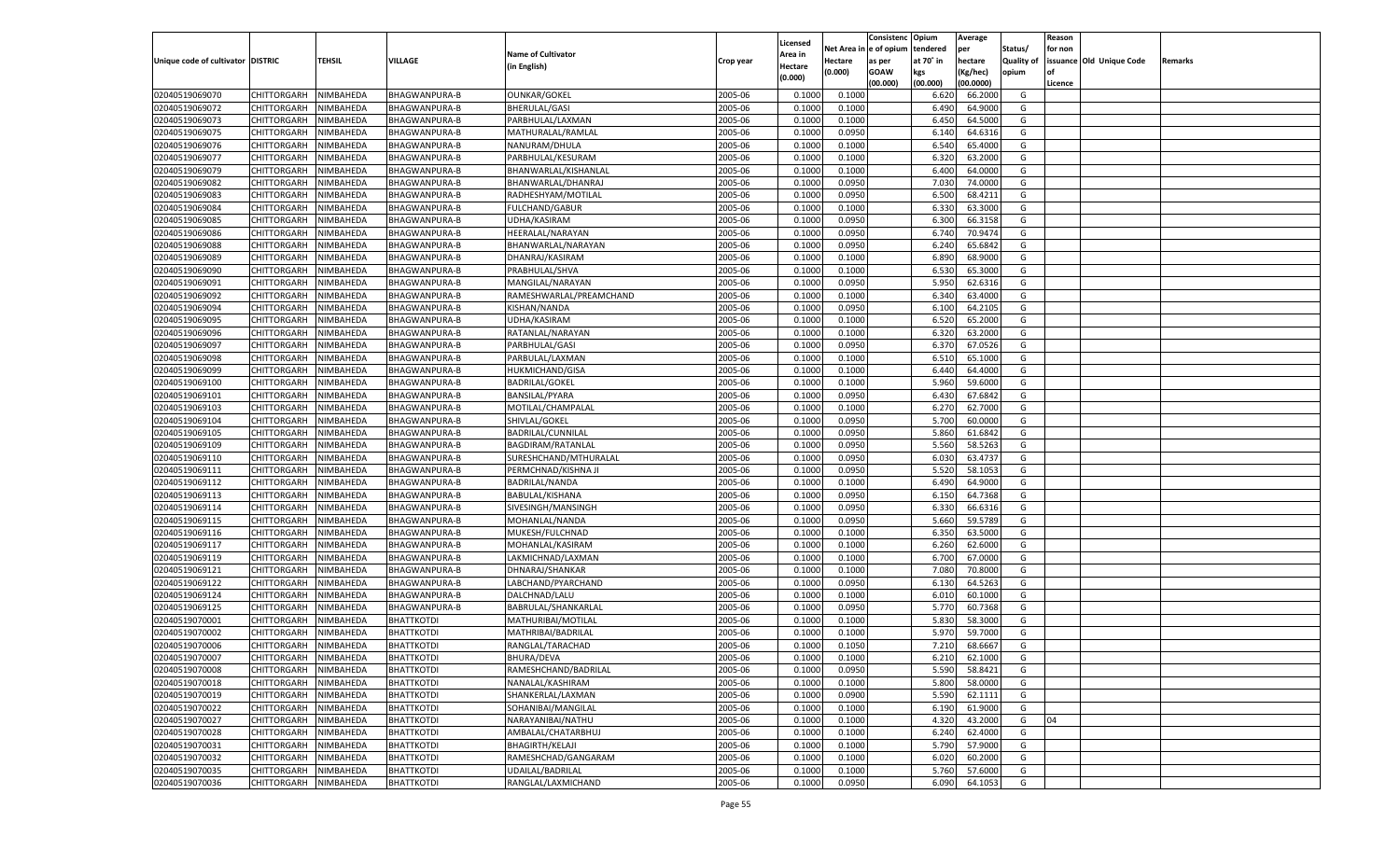|                                   |                                      |           |                                      |                                        |                    |                    |                  | Consistenc    | Opium     | Average            |            | Reason  |                          |         |
|-----------------------------------|--------------------------------------|-----------|--------------------------------------|----------------------------------------|--------------------|--------------------|------------------|---------------|-----------|--------------------|------------|---------|--------------------------|---------|
|                                   |                                      |           |                                      |                                        |                    | Licensed           | Net Area i       | n  e of opium | tendered  | per                | Status/    | for non |                          |         |
| Unique code of cultivator DISTRIC |                                      | TEHSIL    | VILLAGE                              | <b>Name of Cultivator</b>              | Crop year          | Area in            | Hectare          | as per        | at 70° in | hectare            | Quality of |         | issuance Old Unique Code | Remarks |
|                                   |                                      |           |                                      | (in English)                           |                    | Hectare<br>(0.000) | (0.000)          | <b>GOAW</b>   | kgs       | (Kg/hec)           | opium      |         |                          |         |
|                                   |                                      |           |                                      |                                        |                    |                    |                  | (00.000)      | (00.000)  | (00.0000)          |            | Licence |                          |         |
| 02040519070038                    | CHITTORGARH                          | NIMBAHEDA | <b>BHATTKOTDI</b>                    | FULLCHAND/CHATARBHUJ                   | 2005-06            | 0.1000             | 0.1000           |               | 6.430     | 64.3000            | G          |         |                          |         |
| 02040519070039                    | CHITTORGARH                          | NIMBAHEDA | <b>BHATTKOTDI</b>                    | RATANLAL/BHANAJI                       | 2005-06            | 0.1000             | 0.1000           |               | 5.750     | 57.5000            | G          |         |                          |         |
| 02040519070040                    | CHITTORGARH                          | NIMBAHEDA | <b>BHATTKOTDI</b>                    | MATHURALAL/TARACHAND                   | 2005-06            | 0.1000             | 0.1050           |               | 6.430     | 61.2381            | G          |         |                          |         |
| 02040519070051                    | CHITTORGARH                          | NIMBAHEDA | <b>BHATTKOTDI</b>                    | ONAKRLAL/BHAGWAN MALI                  | 2005-06            | 0.1000             | 0.1000           |               | 5.840     | 58.4000            | G          |         |                          |         |
| 02040519070053                    | CHITTORGARH                          | NIMBAHEDA | <b>BHATTKOTDI</b>                    | RAMLAL/BANWARLAL                       | 2005-06            | 0.1000             | 0.1000           |               | 5.690     | 56.9000            | G          |         |                          |         |
| 02040519070055                    | CHITTORGARH                          | NIMBAHEDA | <b>BHATTKOTDI</b>                    | GANGRAM/BURAJI                         | 2005-06            | 0.1000             | 0.1000           |               | 5.940     | 59.4000            | G          |         |                          |         |
| 02040519070063                    | CHITTORGARH                          | NIMBAHEDA | <b>BHATTKOTDI</b>                    | RAMESHCHNAD/CHUNNILAL                  | 2005-06            | 0.1000             | 0.0950           |               | 7.310     | 76.9474            | G          |         |                          |         |
| 02040519070064                    | CHITTORGARH                          | NIMBAHEDA | <b>BHATTKOTDI</b>                    | MOHANLAL/CHUNNILAL                     | 2005-06            | 0.1000             | 0.1000           |               | 5.820     | 58.2000            | G          |         |                          |         |
| 02040519070065                    | CHITTORGARH                          | NIMBAHEDA | <b>BHATTKOTDI</b>                    | GISALAL/LAXMICHAND                     | 2005-06            | 0.1000             | 0.1000           |               | 5.860     | 58.6000            | G          |         |                          |         |
| 02040519070066                    | CHITTORGARH                          | NIMBAHEDA | <b>BHATTKOTDI</b>                    | DURGASHANKAR/KASIRAM                   | 2005-06            | 0.1000             | 0.0950           |               | 5.560     | 58.5263            | G          |         |                          |         |
| 02040519070067                    | CHITTORGARH                          | NIMBAHEDA | <b>BHATTKOTDI</b>                    | RAMNARAYAN/CHUUNILAL                   | 2005-06            | 0.1000             | 0.1000           |               | 5.730     | 57.3000            | G          |         |                          |         |
| 02040519070068                    | CHITTORGARH                          | NIMBAHEDA | <b>BHATTKOTDI</b>                    | BHAGWATILAL/CHUUNILAL                  | 2005-06            | 0.1000             | 0.1000           |               | 5.710     | 57.1000            | G          |         |                          |         |
| 02040519070069                    | CHITTORGARH                          | NIMBAHEDA | <b>BHATTKOTDI</b>                    | NARAYANLAL/PYARFCHAND                  | 2005-06            | 0.1000             | 0.0900           |               | 5.110     | 56.7778            | G          |         |                          |         |
| 02040519070070                    | CHITTORGARH                          | NIMBAHEDA | <b>BHATTKOTDI</b>                    | BALUDAS/JAGATNATH                      | 2005-06            | 0.1000             | 0.1000           |               | 5.680     | 56.8000            | G          | 05      |                          |         |
| 02040519070071                    | CHITTORGARH                          | NIMBAHEDA | <b>BHATTKOTDI</b>                    | SOKINLAL/CHATRBHUJ                     | 2005-06            | 0.1000             | 0.1000           |               | 6.390     | 63.9000            | G          |         |                          |         |
| 02040519070072                    | CHITTORGARH                          | NIMBAHEDA | BHATTKOTDI                           | SHANTILAL/BHERULAL                     | 2005-06            | 0.1000             | 0.1000           |               | 5.950     | 59.5000            | G          |         |                          |         |
| 02040519070074                    | CHITTORGARH                          | NIMBAHEDA | <b>BHATTKOTDI</b>                    | MOTILAL/HEMRAJ                         | 2005-06            | 0.1000             | 0.1000           |               | 5.770     | 57.7000            | G          |         |                          |         |
| 02040519070075                    | CHITTORGARH                          | NIMBAHEDA | <b>BHATTKOTDI</b>                    | BABULALL/PARBHULAL                     | 2005-06            | 0.1000             | 0.0950           |               | 5.550     | 58.4211            | G          |         |                          |         |
| 02040519070076                    | CHITTORGARH                          | NIMBAHEDA | <b>BHATTKOTDI</b>                    | MATRA/RUPA                             | 2005-06            | 0.1000             | 0.1000           |               | 5.670     | 56.7000            | G          |         |                          |         |
| 02040519070077                    | CHITTORGARH                          | NIMBAHEDA | <b>BHATTKOTDI</b>                    | SOBHALAL/SHRILAL                       | 2005-06            | 0.1000             | 0.0950           |               | 5.790     | 60.9474            | G          |         |                          |         |
| 02040519072001                    | CHITTORGARH                          | NIMBAHEDA | BHERUKHEDA                           | HEERALAL/HARLAL                        | 2005-06            | 0.1000             | 0.1000           |               | 6.800     | 68.0000            | G          |         |                          |         |
| 02040519072002                    | CHITTORGARH                          | NIMBAHEDA | BHERUKHEDA                           | <b>BADRILAL/KASIRAM</b>                | 2005-06            | 0.1000             | 0.1000           |               | 6.540     | 65.4000            | G          |         |                          |         |
| 02040519072005                    | CHITTORGARH                          | NIMBAHEDA | BHERUKHEDA                           | DHAPUBAI/GOPILAL                       | 2005-06            | 0.1000             | 0.0950           |               | 6.740     | 70.9474            | G          |         |                          |         |
| 02040519072006                    | CHITTORGARH                          | NIMBAHEDA | BHERUKHEDA                           | SUKHLAL/KHEMA                          | 2005-06            | 0.1000             | 0.0950           |               | 6.610     | 69.5789            | G          |         |                          |         |
| 02040519072007                    | CHITTORGARH                          | NIMBAHEDA | BHERUKHEDA                           | CHAMPALAL/HARLAL                       | 2005-06            | 0.1000             | 0.1000           |               | 5.980     | 59.8000            | G          |         |                          |         |
| 02040519072008                    | CHITTORGARH                          | NIMBAHEDA | BHERUKHEDA                           | GOPILAL/PRTHVIRAJ                      | 2005-06            | 0.1000             | 0.0950           |               | 6.300     | 66.3158            | G          |         |                          |         |
| 02040519072010                    | CHITTORGARH                          | NIMBAHEDA | BHERUKHEDA                           | NARAYAN/RUPA                           | 2005-06            | 0.1000             | 0.0950           |               | 6.600     | 69.4737            | G          |         |                          |         |
| 02040519072013                    | CHITTORGARH                          | NIMBAHEDA | BHERUKHEDA                           | JAIRAJ/MOTILAL                         | 2005-06            | 0.1000             | 0.0950           |               | 5.970     | 62.8421            | G          |         |                          |         |
| 02040519072014                    | CHITTORGARH                          | NIMBAHEDA | BHERUKHEDA                           | SHAMBHULAL/WARDA                       | 2005-06            | 0.1000             | 0.1000           |               | 6.900     | 69.0000            | G          |         |                          |         |
| 02040519072015                    | CHITTORGARH                          | NIMBAHEDA | BHERUKHEDA                           | RAMCHANDRA/RUPA                        | 2005-06            | 0.1000             | 0.0950           |               | 5.980     | 62.9474            | G          |         |                          |         |
| 02040519072016                    | CHITTORGARH                          | NIMBAHEDA | BHERUKHEDA                           | PARBHULAL/RUPA                         | 2005-06            | 0.1000             | 0.1000           |               | 6.650     | 66.5000            | G          |         |                          |         |
| 02040519072019                    | CHITTORGARH                          | NIMBAHEDA | BHERUKHEDA                           | JAGDISH/WARDA                          | 2005-06            | 0.1000             | 0.1000           |               | 6.740     | 67.4000            | G          |         |                          |         |
| 02040519072020                    | CHITTORGARH                          | NIMBAHEDA | BHERUKHEDA                           | MOHANLAL/CHAMPALAL                     | 2005-06            | 0.1000             | 0.1000           |               | 6.480     | 64.8000            | G          |         |                          |         |
| 02040519072021                    | CHITTORGARH                          | NIMBAHEDA | BHERUKHEDA                           | RAMESH/GOPILAL                         | 2005-06            | 0.1000             | 0.1000           |               | 6.000     | 60.0000            | G          |         |                          |         |
| 02040519072022                    | CHITTORGARH                          | NIMBAHEDA | BHERUKHEDA                           | BHERULAL/JAGNNATH                      | 2005-06            | 0.1000             | 0.1000           |               | 5.870     | 58.7000            | G          |         |                          |         |
| 02040519072023                    | CHITTORGARH                          | NIMBAHEDA | BHERUKHEDA                           | SURESH/GOPILAL                         | 2005-06            | 0.1000             | 0.0950           |               | 6.830     | 71.8947            | G          |         |                          |         |
| 02040519072025                    | CHITTORGARH                          | NIMBAHEDA | BHERUKHEDA                           | GISALAL/KHEMRAJ                        | 2005-06            | 0.1000             | 0.1000           |               | 6.940     | 69.4000            | G          |         |                          |         |
| 02040519072026                    | CHITTORGARH                          | NIMBAHEDA | BHERUKHEDA                           | DEVILAL/BHANWARLAL                     | 2005-06            | 0.1000             | 0.0950           |               | 6.610     | 69.5789            | G          |         |                          |         |
| 02040519072028                    | CHITTORGARH                          | NIMBAHEDA | BHERUKHEDA                           | HUKMACHAND/NANDA                       | 2005-06            | 0.1000             | 0.0950           |               | 6.330     | 66.6316            | G          |         |                          |         |
| 02040519072029                    | CHITTORGARH                          | NIMBAHEDA | BHERUKHEDA                           | CHANDMAL/BHURALAL                      | 2005-06            | 0.1000             | 0.0950           |               | 5.670     | 59.6842            | G          | 05      |                          |         |
| 02040519072030                    | CHITTORGARH                          | NIMBAHEDA | BHERUKHEDA                           | JAGTHNATH/PARTHA                       | 2005-06            | 0.1000             | 0.1000           |               | 6.090     | 60.9000            | G          | 05      |                          |         |
| 02040519074001                    | CHITTORGARH                          | NIMBAHEDA | <b>BORAKHEDI</b>                     | RAMESHCHAND/JAMNALAL                   | 2005-06            | 0.1000             | 0.1000           |               | 7.450     | 74.5000            | G          |         |                          |         |
| 02040519074002                    | CHITTORGARH                          | NIMBAHEDA | <b>BORAKHEDI</b>                     | SHANAKARLAL/PARSHRAM                   | 2005-06            | 0.1000             | 0.1000           |               | 5.84      | 58.4000            | G          |         |                          |         |
| 02040519074003                    | CHITTORGARH                          | NIMBAHEDA | <b>BORAKHEDI</b>                     | JAMUNALAL/BHERULAL                     | 2005-06            | 0.1000             | 0.0900           |               | 5.870     | 65.2222            | G          |         |                          |         |
| 02040519074004                    |                                      | NIMBAHEDA | <b>BORAKHEDI</b>                     |                                        | 2005-06            | 0.1000             | 0.1000           |               | 5.920     | 59.2000            | G          |         |                          |         |
|                                   | CHITTORGARH<br>CHITTORGARH NIMBAHEDA |           |                                      | MOHANLAL/NATHULAL                      |                    |                    |                  |               |           |                    |            |         |                          |         |
| 02040519074005                    |                                      |           | <b>BORAKHEDI</b><br><b>BORAKHEDI</b> | RAJUBAI/NANDLAL<br>POKERLAL/KALURAM    | 2005-06<br>2005-06 | 0.1000<br>0.1000   | 0.1000<br>0.0950 |               | 6.420     | 64.2000<br>62.4211 | G          |         |                          |         |
| 02040519074006                    | <b>CHITTORGARH</b>                   | NIMBAHEDA |                                      |                                        |                    |                    |                  |               | 5.930     |                    | G          |         |                          |         |
| 02040519074007                    | CHITTORGARH                          | NIMBAHEDA | <b>BORAKHEDI</b>                     | DALCHAND/OUNKARLAL<br>GOTAMLAL/FTEHLAL | 2005-06<br>2005-06 | 0.1000             | 0.1000           |               | 5.690     | 56.9000            | G          | 05      |                          |         |
| 02040519074009                    | CHITTORGARH                          | NIMBAHEDA | <b>BORAKHEDI</b>                     |                                        |                    | 0.1000             | 0.1000           |               | 5.690     | 56.9000            | G          | 05      |                          |         |
| 02040519074010                    | <b>CHITTORGARH</b>                   | NIMBAHEDA | <b>BORAKHEDI</b>                     | MOHANLAL/POKERLAL                      | 2005-06            | 0.1000             | 0.1000           |               | 5.740     | 57.4000            | G          |         |                          |         |
| 02040519074011                    | CHITTORGARH                          | NIMBAHEDA | <b>BORAKHEDI</b>                     | NARAYANLAL/AMBHALAL                    | 2005-06            | 0.1000             | 0.1000           |               | 6.510     | 65.1000            | G          |         |                          |         |
| 02040519074012                    | <b>CHITTORGARH</b>                   | NIMBAHEDA | <b>BORAKHEDI</b>                     | NARAYANLAL/SHAMBHULAL                  | 2005-06            | 0.1000             | 0.1000           |               | 6.260     | 62.6000            | G          |         |                          |         |
| 02040519074013                    | CHITTORGARH                          | NIMBAHEDA | <b>BORAKHEDI</b>                     | SYAMHUBAI/HANGAMIBAI                   | 2005-06            | 0.1000             | 0.1000           |               | 6.690     | 66.9000            | G          |         |                          |         |
| 02040519074014                    | CHITTORGARH                          | NIMBAHEDA | <b>BORAKHEDI</b>                     | NARYANLAL/CHAGANLAL                    | 2005-06            | 0.1000             | 0.1000           |               | 5.780     | 57.8000            | G          |         |                          |         |
| 02040519074015                    | <b>CHITTORGARH</b>                   | NIMBAHEDA | <b>BORAKHEDI</b>                     | GOPIBAI/GANGARAM                       | 2005-06            | 0.1000             | 0.1000           |               | 5.700     | 57.0000            | G          | 05      |                          |         |
| 02040519074016                    | CHITTORGARH                          | NIMBAHEDA | <b>BORAKHEDI</b>                     | GANGARAM/RADHAKISHAN                   | 2005-06            | 0.1000             | 0.1000           |               | 5.720     | 57.2000            | G          | 05      |                          |         |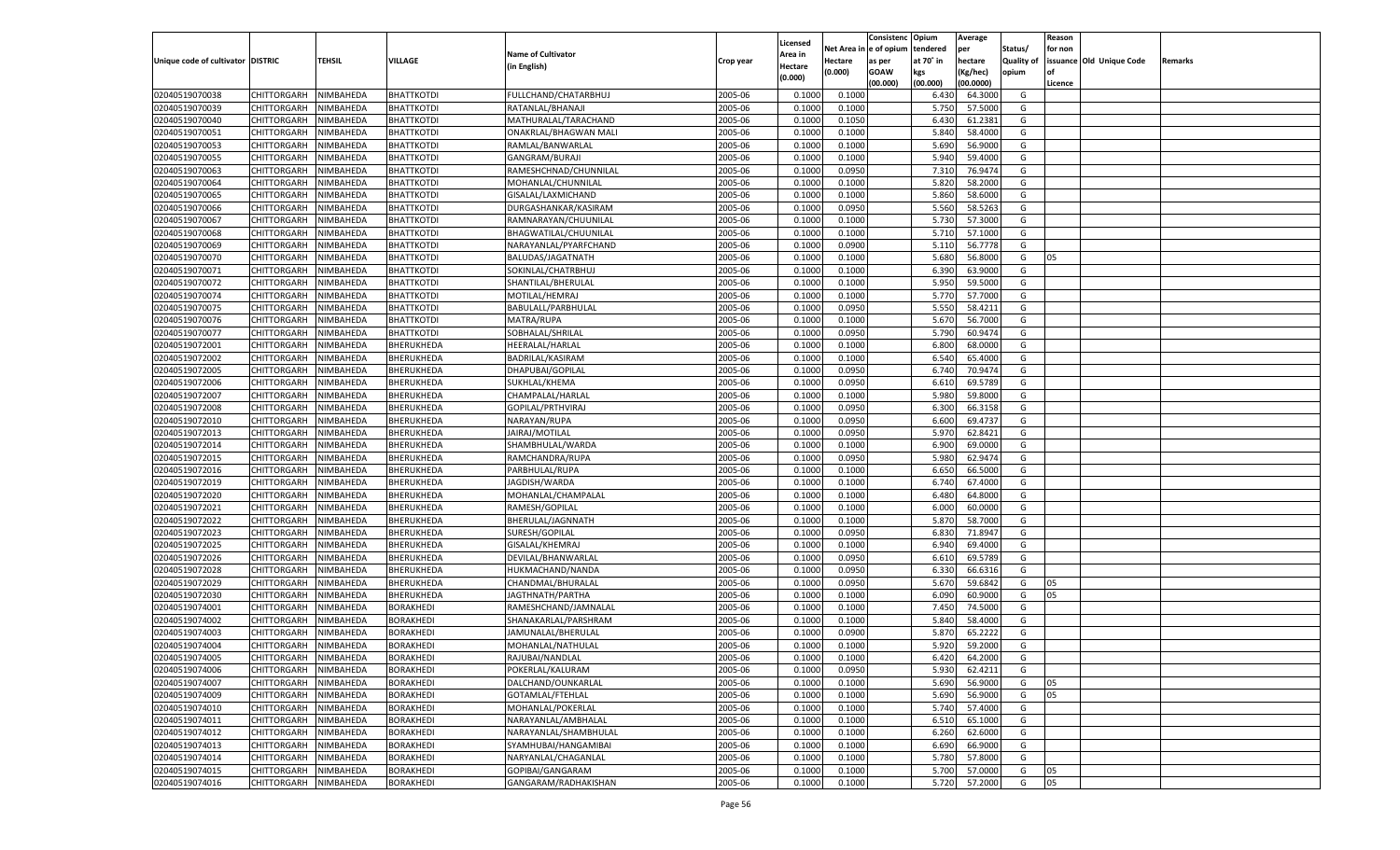|                                   |                       |           |                  |                            |           |          |            | Consistenc    | Opium     | Average   |            | Reason  |                          |                        |
|-----------------------------------|-----------------------|-----------|------------------|----------------------------|-----------|----------|------------|---------------|-----------|-----------|------------|---------|--------------------------|------------------------|
|                                   |                       |           |                  | <b>Name of Cultivator</b>  |           | Licensed | Net Area i | n  e of opium | tendered  | per       | Status/    | for non |                          |                        |
| Unique code of cultivator DISTRIC |                       | TEHSIL    | VILLAGE          |                            | Crop year | Area in  | Hectare    | as per        | at 70° in | hectare   | Quality of |         | issuance Old Unique Code | Remarks                |
|                                   |                       |           |                  | (in English)               |           | Hectare  | (0.000)    | <b>GOAW</b>   | kgs       | (Kg/hec)  | opium      |         |                          |                        |
|                                   |                       |           |                  |                            |           | (0.000)  |            | (00.000)      | (00.000)  | (00.0000) |            | Licence |                          |                        |
| 02040519074017                    | CHITTORGARH           | NIMBAHEDA | <b>BORAKHEDI</b> | DALCHAND/SHANKAR           | 2005-06   | 0.1000   | 0.1000     |               | 6.27      | 62.7000   | G          |         |                          |                        |
| 02040519074019                    | CHITTORGARH           | NIMBAHEDA | <b>BORAKHEDI</b> | SARJUBAI/DAMARLAL          | 2005-06   | 0.100    | 0.1000     |               | 5.810     | 58.1000   | G          |         |                          |                        |
| 02040519074020                    | CHITTORGARH           | NIMBAHEDA | <b>BORAKHEDI</b> | RADHIBAI/KHEMRAJ           | 2005-06   | 0.1000   | 0.1000     |               | 6.370     | 63.7000   | G          |         |                          |                        |
| 02040519074022                    | CHITTORGARH           | NIMBAHEDA | <b>BORAKHEDI</b> | MAHADEV/PRTHVIRAJ          | 2005-06   | 0.1000   | 0.1000     |               | 5.690     | 56.9000   | G          | 05      |                          |                        |
| 02040519074024                    | CHITTORGARH           | NIMBAHEDA | BORAKHEDI        | KESURAM/MULCHAND/NARAYAN   | 2005-06   | 0.1000   | 0.1000     |               | 6.040     | 60.4000   | G          |         |                          |                        |
| 02040519074025                    | CHITTORGARH           | NIMBAHEDA | BORAKHEDI        | JAHGDISHCHAND/GISALAL      | 2005-06   | 0.1000   | 0.1000     |               | 5.900     | 59.0000   | G          |         |                          |                        |
| 02040519074027                    | CHITTORGARH           | NIMBAHEDA | <b>BORAKHEDI</b> | HEERALAL/JAIRAM            | 2005-06   | 0.1000   | 0.1000     |               | 6.280     | 62.8000   | G          |         |                          |                        |
| 02040519074030                    | CHITTORGARH           | NIMBAHEDA | <b>BORAKHEDI</b> | OUNKARLAL/DALURAM          | 2005-06   | 0.1000   | 0.1050     |               | 6.080     | 57.9048   | G          |         |                          |                        |
| 02040519074033                    | CHITTORGARH           | NIMBAHEDA | BORAKHEDI        | RAMCHANDRA/JAMNALAL        | 2005-06   | 0.1000   | 0.0950     |               | 6.370     | 67.0526   | G          |         |                          |                        |
| 02040519074034                    |                       |           |                  | TOLIRAM/FTEHLAL            | 2005-06   |          |            |               | 5.770     |           | G          |         |                          |                        |
| 02040519074035                    | CHITTORGARH           | NIMBAHEDA | BORAKHEDI        |                            |           | 0.1000   | 0.1000     |               |           | 57.7000   |            |         |                          |                        |
|                                   | CHITTORGARH           | NIMBAHEDA | <b>BORAKHEDI</b> | KAVARLAL/MANGILAL          | 2005-06   | 0.1000   | 0.1000     |               | 7.450     | 74.5000   | G          |         |                          |                        |
| 02040519074036                    | CHITTORGARH           | NIMBAHEDA | <b>BORAKHEDI</b> | DEVKISHAN/NATHULAL         | 2005-06   | 0.1000   | 0.1000     |               | 7.090     | 70.9000   | G          |         |                          |                        |
| 02040519074037                    | CHITTORGARH           | NIMBAHEDA | BORAKHEDI        | RUPLAL/FTEHLAL             | 2005-06   | 0.1000   | 0.0950     |               | 5.830     | 61.3684   | G          |         |                          |                        |
| 02040519074038                    | CHITTORGARH           | NIMBAHEDA | BORAKHEDI        | LAXMILAL/DEVKISHAN         | 2005-06   | 0.1000   | 0.1000     |               | 5.670     | 56.7000   | G          | 05      |                          |                        |
| 02040519074039                    | CHITTORGARH           | NIMBAHEDA | <b>BORAKHEDI</b> | GORISHANKAR/CHAGANLAL      | 2005-06   | 0.1000   | 0.1000     |               | 5.900     | 59.0000   | G          |         |                          |                        |
| 02040519074042                    | CHITTORGARH           | NIMBAHEDA | BORAKHEDI        | SANTILAL/MANGILAL          | 2005-06   | 0.1000   | 0.1000     |               | 6.340     | 63.4000   | G          |         |                          |                        |
| 02040519074045                    | CHITTORGARH           | NIMBAHEDA | BORAKHEDI        | SATEYENARAYAN/OUNKARLAL    | 2005-06   | 0.1000   | 0.1000     |               | 6.400     | 64.0000   | G          |         |                          |                        |
| 02040519074046                    | CHITTORGARH           | NIMBAHEDA | BORAKHEDI        | SITABSAI/BALCHAND          | 2005-06   | 0.1000   | 0.1000     |               | 6.050     | 60.5000   | G          |         |                          |                        |
| 02040519074048                    | CHITTORGARH           | NIMBAHEDA | <b>BORAKHEDI</b> | SHAMBHULAL/NANURAM         | 2005-06   | 0.1000   | 0.1000     |               | 6.360     | 63.6000   | G          |         |                          |                        |
| 02040519074049                    | CHITTORGARH           | NIMBAHEDA | BORAKHEDI        | GISIBAI/BHURABHIL          | 2005-06   | 0.1000   | 0.1000     |               | 5.700     | 57.0000   | G          | 05      |                          |                        |
| 02040519074050                    | CHITTORGARH           | NIMBAHEDA | BORAKHEDI        | SHYAMLAL/SOBHARAM          | 2005-06   | 0.1000   | 0.1000     |               | 6.300     | 63.0000   | G          |         |                          |                        |
| 02040519074051                    | CHITTORGARH           | NIMBAHEDA | BORAKHEDI        | CHTRBHUJ/KALURAM           | 2005-06   | 0.1000   | 0.1000     |               | 6.570     | 65.7000   | G          |         |                          |                        |
| 02040519074053                    | CHITTORGARH           | NIMBAHEDA | <b>BORAKHEDI</b> | HEERALAL/GANESHLAI         | 2005-06   | 0.1000   | 0.1000     |               | 5.850     | 58.5000   | G          |         |                          |                        |
| 02040519074054                    | CHITTORGARH           | NIMBAHEDA | BORAKHEDI        | RAMESVARLAL/PYARCHAND      | 2005-06   | 0.1000   | 0.1000     |               | 5.860     | 58.6000   | G          |         |                          |                        |
| 02040519074055                    | CHITTORGARH           | NIMBAHEDA | BORAKHEDI        | RADHESHYAMDAS/MOHANDAS     | 2005-06   | 0.1000   | 0.1000     |               | 6.050     | 60.5000   | G          |         |                          |                        |
| 02040519074056                    | CHITTORGARH           | NIMBAHEDA | BORAKHEDI        | RUPLAL/GANESHRAM           | 2005-06   | 0.1000   | 0.1000     |               | 5.760     | 57.6000   | G          | 05      |                          |                        |
| 02040519074057                    | CHITTORGARH           | NIMBAHEDA | <b>BORAKHEDI</b> | KALU/CUNNILAL              | 2005-06   | 0.1000   | 0.1000     |               | 6.560     | 65.6000   | G          |         |                          |                        |
| 02040519074058                    | CHITTORGARH           | NIMBAHEDA | BORAKHEDI        | MANGU/GASI                 | 2005-06   | 0.1000   | 0.1000     |               | 6.160     | 61.6000   | G          |         |                          | TRANSFER/BHATKOTDI     |
| 02040519074059                    | CHITTORGARH           | NIMBAHEDA | BORAKHEDI        | BHAGIRATH/GANGARAM         | 2005-06   | 0.1000   | 0.1000     |               | 5.850     | 58.5000   | G          |         |                          |                        |
| 02040519074060                    | CHITTORGARH           | NIMBAHEDA | <b>BORAKHEDI</b> | OUNKARLAL/SHRILAL          | 2005-06   | 0.1000   | 0.1000     |               | 5.660     | 56.6000   | G          | 05      | 02040519082003           | <b>TRANSFER</b>        |
| 02040519074061                    |                       |           | <b>BORAKHEDI</b> | HERALAL/SHRILAL            | 2005-06   | 0.1000   | 0.1000     |               | 6.100     | 61.0000   | G          |         | 02040519082013           | TRANSFER               |
|                                   | CHITTORGARH           | NIMBAHEDA |                  |                            |           |          |            |               |           | 58.0000   |            |         |                          | TRANSFER               |
| 02040519074062                    | CHITTORGARH           | NIMBAHEDA | <b>BORAKHEDI</b> | BARJUBAI/NANDRAM           | 2005-06   | 0.1000   | 0.1000     |               | 5.800     |           | G          |         | 02040519082005           |                        |
| 02040519075001                    | CHITTORGARH           | NIMBAHEDA | CHANDKHEDA       | PARTAPIBAI/CHATARBHUJ      | 2005-06   | 0.1000   | 0.1000     |               | 6.210     | 62.1000   | G          |         |                          | NOT FOUND IN NEXT YEAR |
| 02040519075003                    | CHITTORGARH           | NIMBAHEDA | CHANDKHEDA       | <b>BHAGVATILAL/GAMER</b>   | 2005-06   | 0.1000   | 0.0950     |               | 5.760     | 60.6316   | G          |         |                          | TRANSFER/KHERABAD      |
| 02040519075004                    | CHITTORGARH           | NIMBAHEDA | CHANDKHEDA       | BHURALAL/RAMCHANDRA        | 2005-06   | 0.1000   | 0.1000     |               | 4.850     | 48.5000   | G          | 04      |                          |                        |
| 02040519075005                    | CHITTORGARH           | NIMBAHEDA | CHANDKHEDA       | JASRAJ/LACHMICHAND         | 2005-06   | 0.1000   | 0.0950     |               | 5.25      | 55.2632   | G          | 04      |                          |                        |
| 02040519075007                    | CHITTORGARH           | NIMBAHEDA | CHANDKHEDA       | JAGANNTH/NARUJI            | 2005-06   | 0.1000   | 0.1000     |               | 5.430     | 54.3000   | G          | 04      |                          |                        |
| 02040519075024                    | CHITTORGARH           | NIMBAHEDA | CHANDKHEDA       | CHAMPALAL/ROOPA            | 2005-06   | 0.1000   | 0.1050     |               | 5.870     | 55.9048   | G          | 04      |                          | TRANSFER/KHERABAD      |
| 02040519075025                    | CHITTORGARH           | NIMBAHEDA | CHANDKHEDA       | LAXMAN/NANDA               | 2005-06   | 0.1000   | 0.1000     |               | 5.240     | 52.4000   | G          | 04      |                          |                        |
| 02040519075030                    | CHITTORGARH           | NIMBAHEDA | CHANDKHEDA       | MANGU/KHEMA                | 2005-06   | 0.1000   | 0.1000     |               | 4.480     | 44.8000   | G          | 04      |                          |                        |
| 02040519075034                    | CHITTORGARH           | NIMBAHEDA | CHANDKHEDA       | NANA/BHANA                 | 2005-06   | 0.1000   | 0.1000     |               | 5.470     | 54.7000   | G          | 04      |                          |                        |
| 02040519076003                    | CHITTORGARH           | NIMBAHEDA | CHARLIYABRAHMAN  | MANGIBAI/BAGDURAM          | 2005-06   | 0.1000   | 0.1000     |               | 5.940     | 59.4000   | G          |         |                          |                        |
| 02040519076006                    | CHITTORGARH           | NIMBAHEDA | CHARLIYABRAHMAN  | KALLUBAI/KASHIRAM          | 2005-06   | 0.1000   | 0.1000     |               | 5.970     | 59.7000   | G          |         |                          |                        |
| 02040519076017                    | CHITTORGARH           | NIMBAHEDA | CHARLIYABRAHMAN  | LALURAM/HEMRAJ             | 2005-06   | 0.1000   | 0.0950     |               | 5.640     | 59.3684   | G          |         |                          |                        |
| 02040519076004                    | CHITTORGARH           | NIMBAHEDA | CHARLIYABRAHMAN  | KHUBCHAND/JAYCHAND         | 2005-06   | 0.1000   | 0.1000     |               | 5.920     | 59.2000   | G          |         |                          |                        |
| 02040519076001                    | CHITTORGARH NIMBAHEDA |           | CHARLIYABRAHMAN  | BHANWARLAL/MODIRAM         | 2005-06   | 0.1000   | 0.1000     |               | 5.930     | 59.3000   | G          |         |                          |                        |
| 02040519076002                    | <b>CHITTORGARH</b>    | NIMBAHEDA | CHARLIYABRAHMAN  | BAGDURAM/KISHNA BADHLALIYA | 2005-06   | 0.1000   | 0.0950     |               | 5.900     | 62.1053   | G          |         |                          |                        |
| 02040519077001                    | CHITTORGARH           | NIMBAHEDA | <b>CHANGERI</b>  | MADHOSINGH/KESARSINGH      | 2005-06   | 0.1000   | 0.1000     |               | 5.490     | 54.9000   | G          | 04      |                          |                        |
| 02040519077002                    | CHITTORGARH           | NIMBAHEDA | <b>CHANGERI</b>  | RADHIBAI/FULCHAND          | 2005-06   | 0.1000   | 0.1000     |               | 7.200     | 72.0000   | G          |         |                          |                        |
| 02040519077003                    | <b>CHITTORGARH</b>    | NIMBAHEDA | CHANGERI         | SAYARBAI/RATANLAL          | 2005-06   | 0.1000   | 0.1000     |               | 6.360     | 63.6000   | G          |         |                          |                        |
| 02040519077004                    | <b>CHITTORGARH</b>    | NIMBAHEDA | <b>CHANGERI</b>  | MOTILAL/DHULA              | 2005-06   | 0.1000   | 0.1000     |               | 6.220     | 62.2000   | G          |         |                          |                        |
| 02040519077006                    | <b>CHITTORGARH</b>    | NIMBAHEDA | CHANGERI         | NANDLAL/RAMCHANDRA         | 2005-06   | 0.1000   | 0.1000     |               | 6.310     | 63.1000   | G          |         |                          |                        |
| 02040519077007                    | CHITTORGARH           | NIMBAHEDA | <b>CHANGERI</b>  | SEETADEVI/BAGDIRAM         | 2005-06   | 0.1000   | 0.1000     |               | 7.400     | 74.0000   | G          |         |                          |                        |
| 02040519077009                    | <b>CHITTORGARH</b>    | NIMBAHEDA | CHANGERI         | LAXMICHAND/DOLA            | 2005-06   | 0.1000   | 0.1000     |               | 6.230     | 62.3000   | G          |         |                          |                        |
| 02040519077013                    | <b>CHITTORGARH</b>    | NIMBAHEDA | <b>CHANGERI</b>  | MATHRIBAI/BHOTHLAL         | 2005-06   | 0.1000   | 0.0950     |               | 5.850     | 61.5789   | G          |         |                          |                        |
|                                   |                       |           |                  |                            |           |          |            |               |           |           |            |         |                          |                        |
| 02040519077014                    | CHITTORGARH           | NIMBAHEDA | CHANGERI         | BHANWARLAL/LAXMAN          | 2005-06   | 0.1000   | 0.1000     |               | 6.300     | 63.0000   | G          |         |                          |                        |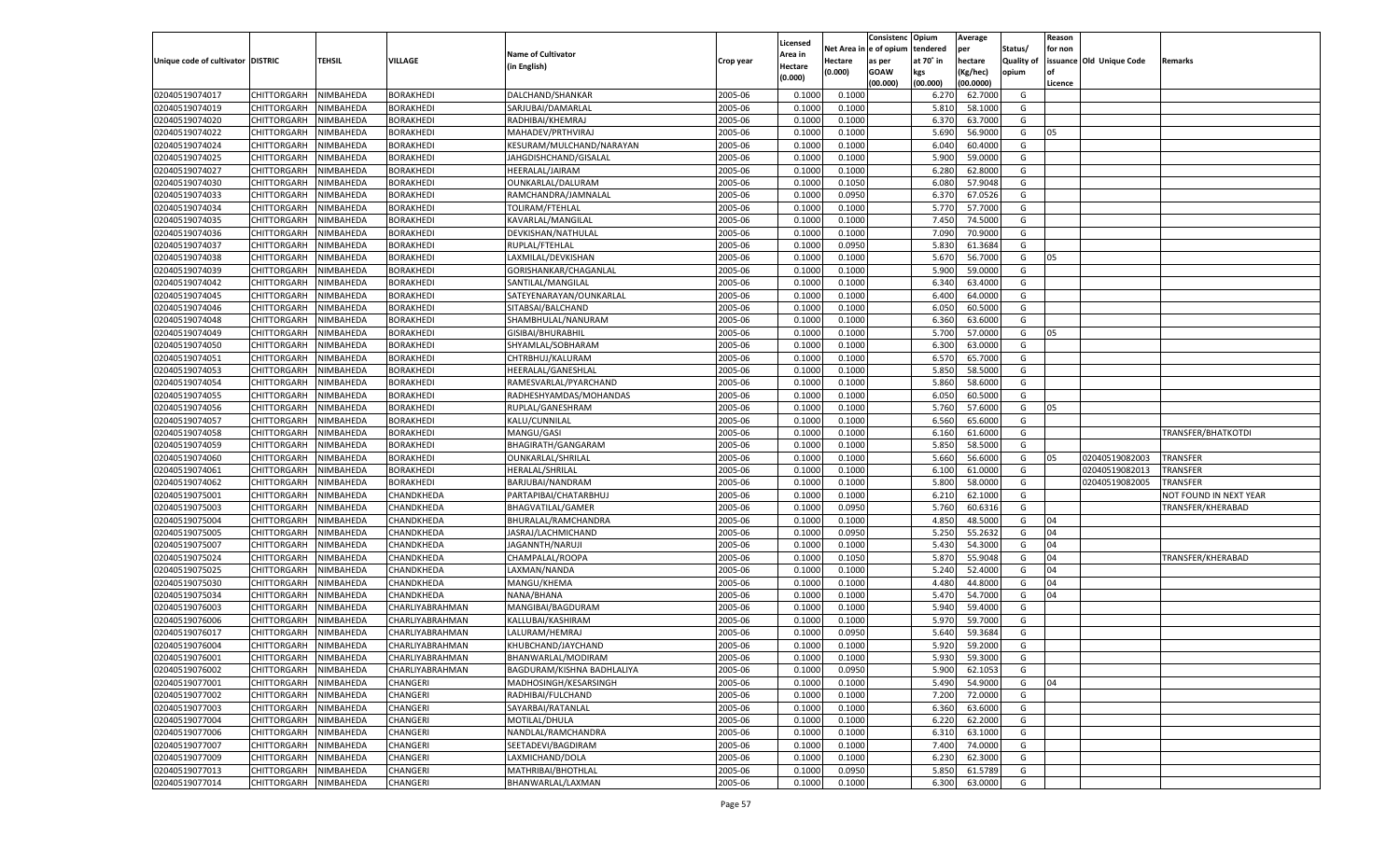|                                   |                       |               |                 |                           |           |                           |          | Consistenc  | Opium     | Average            |                   | Reason  |                          |                 |
|-----------------------------------|-----------------------|---------------|-----------------|---------------------------|-----------|---------------------------|----------|-------------|-----------|--------------------|-------------------|---------|--------------------------|-----------------|
|                                   |                       |               |                 | <b>Name of Cultivator</b> |           | Licensed                  | Net Area | e of opium  | tendered  | per                | Status/           | for non |                          |                 |
| Unique code of cultivator DISTRIC |                       | <b>TEHSIL</b> | VILLAGE         | (in English)              | Crop year | <b>Area in</b><br>Hectare | Hectare  | as per      | at 70° in | hectare            | <b>Quality of</b> |         | issuance Old Unique Code | Remarks         |
|                                   |                       |               |                 |                           |           | (0.000)                   | (0.000)  | <b>GOAW</b> | kgs       | (Kg/hec)           | opium             |         |                          |                 |
|                                   |                       |               |                 |                           |           |                           |          | (00.000)    | (00.000)  | (00.0000)          |                   | Licence |                          |                 |
| 02040519077015                    | CHITTORGARH           | NIMBAHEDA     | CHANGERI        | MANGIBAI/BHANWARLAL       | 2005-06   | 0.1000                    | 0.1000   |             | 6.940     | 69.4000            | G                 |         |                          |                 |
| 02040519077017                    | CHITTORGARH           | NIMBAHEDA     | CHANGERI        | GOTTU/BHERAJI             | 2005-06   | 0.1000                    | 0.1000   |             | 5.120     | 51.2000            | G                 | 04      |                          |                 |
| 02040519077018                    | CHITTORGARH           | NIMBAHEDA     | CHANGERI        | PYARCHAND/RAMCHANDAR      | 2005-06   | 0.1000                    | 0.0950   |             | 6.640     | 69.8947            | G                 |         |                          |                 |
| 02040519077019                    | CHITTORGARH           | NIMBAHEDA     | CHANGERI        | HUKMICHAND/LAXMAN DHAKAD  | 2005-06   | 0.1000                    | 0.1000   |             | 5.690     | 56.9000            | G                 | 05      |                          |                 |
| 02040519077021                    | CHITTORGARH           | NIMBAHEDA     | CHANGERI        | LALURAM/LAXMAN DHAKAD     | 2005-06   | 0.1000                    | 0.1000   |             | 5.850     | 58.5000            | G                 |         |                          |                 |
| 02040519077023                    | CHITTORGARH           | NIMBAHEDA     | CHANGERI        | KANCHANBAI/SOBHALAL       | 2005-06   | 0.1000                    | 0.1000   |             | 5.640     | 56.4000            | G                 | 05      |                          |                 |
| 02040519077024                    | CHITTORGARH           | NIMBAHEDA     | CHANGERI        | PARBHULAL/KHAMRAJ         | 2005-06   | 0.1000                    | 0.1000   |             | 6.780     | 67.8000            | G                 |         |                          |                 |
| 02040519077025                    | CHITTORGARH           | NIMBAHEDA     | CHANGERI        | GITABAI/NANALAL           | 2005-06   | 0.1000                    | 0.0950   |             | 6.73      | 70.8421            | G                 |         |                          |                 |
| 02040519077026                    | CHITTORGARH           | NIMBAHEDA     | CHANGERI        | DADAMCHAND/HEMRAJ DHAKD   | 2005-06   | 0.1000                    | 0.1000   |             | 6.000     | 60.0000            | G                 |         |                          |                 |
| 02040519077027                    | CHITTORGARH           | NIMBAHEDA     | CHANGERI        | MANGILAL/HEMRAJDHAKAD     | 2005-06   | 0.1000                    | 0.1000   |             | 5.760     | 57.6000            | G                 |         |                          |                 |
| 02040519077030                    | CHITTORGARH           | NIMBAHEDA     | CHANGERI        | TARACHAND/HEMRAJDHAKAD    | 2005-06   | 0.1000                    | 0.0950   |             | 6.680     | 70.3158            | G                 |         |                          |                 |
| 02040519077032                    | CHITTORGARH           | NIMBAHEDA     | CHANGERI        | HUKMICHAND/RAMCHAND       | 2005-06   | 0.1000                    | 0.1000   |             | 6.200     | 62.0000            | G                 |         |                          |                 |
| 02040519077033                    | CHITTORGARH           | NIMBAHEDA     | CHANGERI        | SOHANSINGH/KESARSINGH     | 2005-06   | 0.1000                    | 0.1000   |             | 6.010     | 60.1000            | G                 |         |                          |                 |
| 02040519077031                    | CHITTORGARH           | NIMBAHEDA     | CHANGERI        | BHANWARLAL/RAMCHAND       | 2005-06   | 0.1000                    | 0.1000   |             | 5.950     | 59.5000            | G                 |         |                          |                 |
| 02040519078001                    | CHITTORGARH           | NIMBAHEDA     | DALLAKISHANPURA | RADHESHYAM/JAGTNATH       | 2005-06   | 0.1000                    | 0.0950   |             | 3.500     | 36.8421            | - 1               | 02      |                          |                 |
| 02040519078004                    | CHITTORGARH           | NIMBAHEDA     | DALLAKISHANPURA | SOBHARAM/PYARA            | 2005-06   | 0.1000                    | 0.1000   |             | 6.230     | 62.3000            | G                 |         |                          |                 |
| 02040519078005                    | CHITTORGARH           | NIMBAHEDA     | DALLAKISHANPURA | KANKUBAI/RAMLAL           | 2005-06   | 0.1000                    | 0.1000   |             | 5.960     | 59.6000            | G                 |         |                          |                 |
| 02040519078008                    | CHITTORGARH           | NIMBAHEDA     | DALLAKISHANPURA | GISIBAI/BHAGVAN           | 2005-06   | 0.1000                    | 0.1000   |             | 5.870     | 58.7000            | G                 |         |                          |                 |
| 02040519078010                    | CHITTORGARH           | NIMBAHEDA     | DALLAKISHANPURA | UDHELAL/ASHARAM           | 2005-06   | 0.1000                    | 0.0950   |             | 5.830     | 61.3684            | G                 |         |                          |                 |
| 02040519078012                    | CHITTORGARH           | NIMBAHEDA     | DALLAKISHANPURA | NARAYANLAL/UDHELAL        | 2005-06   | 0.1000                    | 0.0950   |             | 5.320     | 56.0000            | G                 |         |                          |                 |
| 02040519078014                    | CHITTORGARH           | NIMBAHEDA     | DALLAKISHANPURA | RAMESH/NANALAL            | 2005-06   | 0.1000                    | 0.0950   |             | 5.410     | 56.9474            | G                 | 05      |                          |                 |
| 02040519078016                    | CHITTORGARH           | NIMBAHEDA     | DALLAKISHANPURA | GOPAL/MANGILAL            | 2005-06   | 0.1000                    | 0.0950   |             | 6.240     | 65.6842            | G                 |         |                          |                 |
| 02040519078017                    | CHITTORGARH           | NIMBAHEDA     | DALLAKISHANPURA | GISALAL/MOTILAL           | 2005-06   | 0.1000                    | 0.1000   |             | 5.590     | 55.9000            | G                 | 04      |                          |                 |
| 02040519078021                    | CHITTORGARH           | NIMBAHEDA     | DALLAKISHANPURA | SRHIRAM/PYARAJI           | 2005-06   | 0.1000                    | 0.0950   |             | 5.810     | 61.1579            | G                 |         |                          |                 |
| 02040519078023                    | CHITTORGARH           | NIMBAHEDA     | DALLAKISHANPURA | DEVILAL/KANWARLAL         | 2005-06   | 0.1000                    | 0.0950   |             | 5.210     | 54.8421            | G                 | 04      |                          |                 |
| 02040519078024                    | CHITTORGARH           | NIMBAHEDA     | DALLAKISHANPURA | LALURAM/TARACHAND         | 2005-06   | 0.1000                    | 0.1000   |             | 5.620     | 56.2000            | G                 | 05      |                          |                 |
| 02040519078025                    | CHITTORGARH           | NIMBAHEDA     | DALLAKISHANPURA | ONKARLAL/RAMCHAND         | 2005-06   | 0.1000                    | 0.1000   |             | 5.980     | 59.8000            | G                 |         |                          |                 |
| 02040519078027                    | CHITTORGARH           | NIMBAHEDA     | DALLAKISHANPURA | RAMNARAYAN/JAGTNATH       | 2005-06   | 0.1000                    | 0.1000   |             | 6.010     | 60.1000            | G                 |         |                          |                 |
| 02040519078028                    | CHITTORGARH           | NIMBAHEDA     | DALLAKISHANPURA | ONAKRLAL/BANWARLAL        | 2005-06   | 0.1000                    | 0.1000   |             | 3.210     | 32.1000            | G                 | 04      |                          |                 |
| 02040519078029                    | CHITTORGARH           | NIMBAHEDA     | DALLAKISHANPURA | SURESH/NANALAL            | 2005-06   | 0.1000                    | 0.0950   |             | 5.440     | 57.2632            | G                 | 05      |                          |                 |
| 02040519078030                    | CHITTORGARH           | NIMBAHEDA     | DALLAKISHANPURA | PARBHULAL/MOTILAL         | 2005-06   | 0.1000                    | 0.0950   |             | 5.240     | 55.1579            | G                 | 04      |                          |                 |
| 02040519078031                    | CHITTORGARH           | NIMBAHEDA     | DALLAKISHANPURA | KELASHCHAND/RAMLAL        | 2005-06   | 0.1000                    | 0.1000   |             | 5.530     | 55.3000            | G                 | 04      |                          |                 |
| 02040519078034                    | CHITTORGARH           | NIMBAHEDA     | DALLAKISHANPURA | JAGDISH/BHAGWANLAL        | 2005-06   | 0.1000                    | 0.1000   |             | 5.950     | 59.5000            | G                 |         |                          |                 |
| 02040519078037                    | CHITTORGARH           | NIMBAHEDA     | DALLAKISHANPURA | NANIBAI/SOBHALAL          | 2005-06   | 0.1000                    | 0.1000   |             | 6.310     | 63.1000            | G                 |         |                          |                 |
| 02040519079001                    | CHITTORGARH           | NIMBAHEDA     | <b>DHANORA</b>  | GIRDHARILAL/KISHANLAL     | 2005-06   | 0.1000                    | 0.1000   |             | 6.880     | 68.8000            | - 1               | 02      |                          |                 |
| 02040519079002                    | CHITTORGARH           | NIMBAHEDA     | DHANORA         | MANGILAL/GASI             | 2005-06   | 0.1000                    | 0.0950   |             | 6.360     | 66.9474            | - 1               | 02      |                          |                 |
| 02040519079004                    | CHITTORGARH           | NIMBAHEDA     | <b>DHANORA</b>  | PARTAPIBAI/SHANKARLAL     | 2005-06   | 0.1000                    | 0.1000   |             | 5.890     | 58.9000            | G                 |         |                          |                 |
| 02040519079005                    | CHITTORGARH           | NIMBAHEDA     | DHANORA         | PARBHULAL/NETAJI          | 2005-06   | 0.1000                    | 0.0900   |             | 5.330     | 59.2222            | G                 |         |                          |                 |
| 02040519079008                    | CHITTORGARH           | NIMBAHEDA     | <b>DHANORA</b>  | ANSIBAI/BHERU             | 2005-06   | 0.1000                    | 0.1000   |             | 7.050     | 70.5000            | - 1               | 02      |                          |                 |
| 02040519079009                    | CHITTORGARH           | NIMBAHEDA     | DHANORA         | GATTUBAI/PRTHVIRAJ        | 2005-06   | 0.1000                    | 0.1000   |             | 6.27      | 62.7000            | G                 | 05      |                          |                 |
| 02040519079010                    | CHITTORGARH           | NIMBAHEDA     | DHANORA         | CHTRBHUJ/BHIMRAJ          | 2005-06   | 0.1000                    | 0.0950   |             | 5.390     | 56.7368            | G                 |         |                          |                 |
| 02040519079011                    | CHITTORGARH           | NIMBAHEDA     | DHANORA         | BHURALAL/GULABCHAND       | 2005-06   | 0.1000                    | 0.0950   |             | 6.340     | 66.7368            | - 1               | 02      |                          |                 |
| 02040519079012                    | CHITTORGARH           | NIMBAHEDA     | <b>DHANORA</b>  | BHERULAL/BHAGIRTH         | 2005-06   | 0.1000                    | 0.1000   |             | 5.930     | 59.3000            | G                 |         |                          |                 |
| 02040519079015                    | CHITTORGARH           | NIMBAHEDA     | DHANORA         | HEERALAL/RUPA             | 2005-06   | 0.1000                    | 0.0950   |             | 5.39      | 56.7368            | G                 |         |                          |                 |
| 02040519079018                    |                       | NIMBAHEDA     | <b>DHANORA</b>  | LAXMAN/NARAYAN            | 2005-06   | 0.1000                    | 0.0950   |             | 5.360     | 56.4211            | G                 |         |                          |                 |
|                                   | CHITTORGARH           |               |                 |                           |           |                           |          |             |           |                    |                   |         |                          |                 |
| 02040519079022<br>02040519079023  | CHITTORGARH NIMBAHEDA |               | <b>DHANORA</b>  | SAGARBAI/MATHURALAL       | 2005-06   | 0.1000                    | 0.0950   |             | 5.550     | 58.4211<br>56.5263 | G                 |         |                          |                 |
|                                   | <b>CHITTORGARH</b>    | NIMBAHEDA     | <b>DHANORA</b>  | NANDUBAI/GASI             | 2005-06   | 0.1000                    | 0.0950   |             | 5.370     |                    | G                 | 05      |                          |                 |
| 02040519079024                    | CHITTORGARH           | NIMBAHEDA     | <b>DHANORA</b>  | RAMIBAI/NANDRAM           | 2005-06   | 0.1000                    | 0.1000   |             | 5.990     | 59.9000            | G                 |         |                          |                 |
| 02040519079026                    | <b>CHITTORGARH</b>    | NIMBAHEDA     | <b>DHANORA</b>  | <b>BHERULAL/RAMLAL</b>    | 2005-06   | 0.1000                    | 0.1000   |             | 6.740     | 67.4000            | G                 |         |                          |                 |
| 02040519079029                    | <b>CHITTORGARH</b>    | NIMBAHEDA     | <b>DHANORA</b>  | BHERULAL/HJARILAL         | 2005-06   | 0.1000                    | 0.0950   |             | 5.460     | 57.4737            | - 1               | 02      |                          |                 |
| 02040519079030                    | <b>CHITTORGARH</b>    | NIMBAHEDA     | <b>DHANORA</b>  | SHANKAR/KISHANLAL         | 2005-06   | 0.1000                    | 0.1000   |             | 6.940     | 69.4000            | $\blacksquare$    | 02      |                          |                 |
| 02040519079032                    | <b>CHITTORGARH</b>    | NIMBAHEDA     | <b>DHANORA</b>  | HEMRAJ/KISHANLAL          | 2005-06   | 0.1000                    | 0.1000   |             | 7.310     | 73.1000            | G                 |         |                          |                 |
| 02040519079036                    | <b>CHITTORGARH</b>    | NIMBAHEDA     | <b>DHANORA</b>  | BHERULAL/MAGNIRAM         | 2005-06   | 0.1000                    | 0.1000   |             | 5.310     | 53.1000            | G                 | 04      |                          |                 |
| 02040519080001                    | <b>CHITTORGARH</b>    | NIMBAHEDA     | <b>DHINVA</b>   | JAGDISH/LALURAM           | 2005-06   | 0.1000                    | 0.0950   |             | 5.440     | 57.2632            | G                 |         |                          |                 |
| 02040519080002                    | <b>CHITTORGARH</b>    | NIMBAHEDA     | <b>DHINVA</b>   | DOLATRAM/BHUVANISHANKAR   | 2005-06   | 0.1000                    | 0.1000   |             | 5.720     | 57.2000            | G                 | 05      |                          | TRANFER/JAVDA-A |
| 02040519080004                    | <b>CHITTORGARH</b>    | NIMBAHEDA     | <b>DHINVA</b>   | JANUBAI/MANGU             | 2005-06   | 0.1000                    | 0.1050   |             | 6.240     | 59.4286            | G                 |         |                          |                 |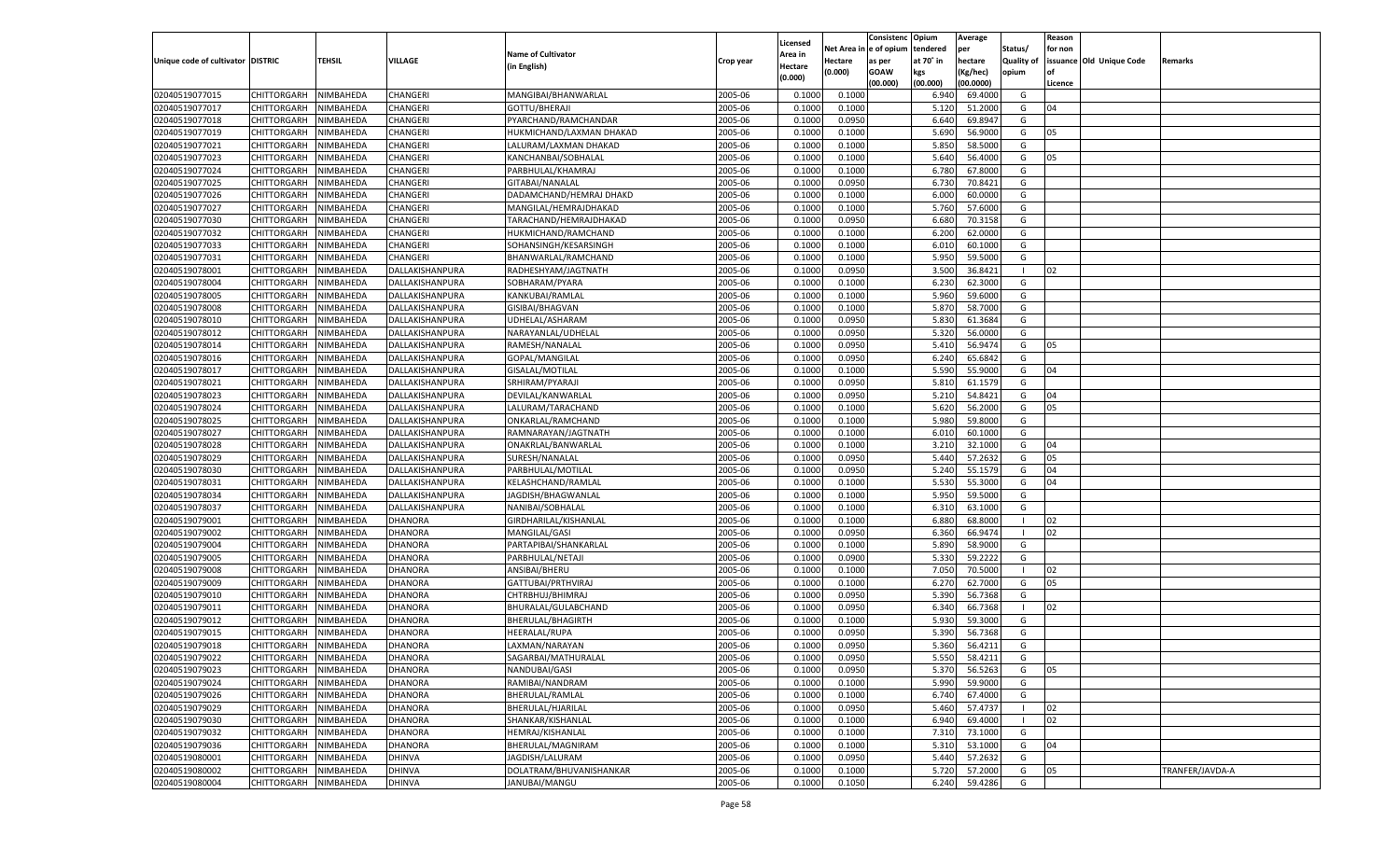| Net Area i<br>n e of opium<br>tendered<br>per<br>Status/<br>for non<br><b>Name of Cultivator</b><br>Area in<br>Unique code of cultivator DISTRIC<br>TEHSIL<br>VILLAGE<br>at 70° in<br>hectare<br>Quality of<br>issuance Old Unique Code<br>Hectare<br>Crop year<br>as per<br>Remarks<br>(in English)<br>Hectare<br>(0.000)<br><b>GOAW</b><br>kgs<br>(Kg/hec)<br>opium<br>(0.000)<br>(00.000)<br>(00.000)<br>(00.0000)<br>Licence<br>CHITTORGARH<br>NIMBAHEDA<br>DHINVA<br>2005-06<br>0.0950<br>MANGILAL/MAGNIRAM<br>0.100<br>5.760<br>60.6316<br>G<br>2005-06<br>5.720<br>CHITTORGARH<br>NIMBAHEDA<br><b>DHINVA</b><br>MULCHAND/RATANLAL<br>0.100<br>0.1000<br>57.2000<br>G<br><b>DHINVA</b><br>2005-06<br>CHITTORGARH<br>NIMBAHEDA<br>MATHURALAL/RATANLAL<br>0.1000<br>0.1000<br>5.720<br>57.2000<br>G<br>2005-06<br>5.650<br>56.5000<br>CHITTORGARH<br>NIMBAHEDA<br>JHADSADRI 3<br>BHAGWANIBIA/MANGU<br>0.1000<br>0.1000<br>G<br>TRANSFER/LASDHAWAN<br>JHADSADRI 3<br>2005-06<br>5.920<br>59.2000<br>G<br>CHITTORGARH<br>NIMBAHEDA<br>SHANKERLAL/HARIRAM<br>0.1000<br>0.1000<br>TRANSFER/MUNDAWALI<br>2005-06<br>CHITTORGARH<br>NIMBAHEDA<br><b>IHADSADRI3</b><br>BHANWARAL/PANNALAI<br>0.1000<br>0.1000<br>6.160<br>61.6000<br>02<br>- 1<br>02040519085021<br>2005-06<br>0.0950<br>CHITTORGARH<br>NIMBAHEDA<br>JHADSADRI 3<br>BHERULAL/JAYCHAND<br>0.1000<br>4.760<br>50.105<br>G<br>04<br>2005-06<br>0.0950<br>5.610<br>59.0526<br>CHITTORGARH<br>NIMBAHEDA<br>JHADSADRI 3<br>CHATARBHUJ/JGGANNATH<br>0.1000<br>G<br>TRANSFER/LASDHAWAN<br>2005-06<br>0.1000<br>5.570<br>55.7000<br>CHITTORGARH<br>NIMBAHEDA<br>JHADSADRI 3<br>NARAYANIBAI/RAMA<br>0.1000<br>G<br>04<br>2005-06<br>CHITTORGARH<br>NIMBAHEDA<br>JHADSADRI 3<br>UDAYLAL/JAGTTNAATH<br>0.1000<br>0.1000<br>6.860<br>68.6000<br>G<br>TRANSFER/MUNDAWALI<br>02040519085040<br>2005-06<br>CHITTORGARH<br>NIMBAHEDA<br>JHADSADRI 3<br>BHANWARSINGH/PHADSINGH<br>0.1000<br>0.1000<br>4.820<br>48.2000<br>G<br>02040519128001<br>TRANSFER<br>04<br>02040519085041<br>2005-06<br>5.570<br>53.0476<br>04<br>CHITTORGARH<br>NIMBAHEDA<br>JHADSADRI 3<br>DAYRAM/MEGA<br>0.1000<br>0.1050<br>G<br>02040519128012<br>TRANSFER<br>2005-06<br>02040519085042<br>0.0950<br>5.620<br>59.1579<br>CHITTORGARH<br>NIMBAHEDA<br>JHADSADRI 3<br>UDYRAM/MEGA<br>0.1000<br>G<br>05<br>02040519128014<br>TRANSFER<br>02040519085043<br><b>HADSADRI3</b><br>2005-06<br>6.010<br>57.2381<br>02040519128004<br>TRANSFER<br>CHITTORGARH<br>NIMBAHEDA<br><b>HAJARI/MHGNA</b><br>0.1000<br>0.1050<br>G<br>05<br>02040519085044<br>CHITTORGARH<br><b>HADSADRI3</b><br>2005-06<br>0.1000<br>5.430<br>54.3000<br>NIMBAHEDA<br>DADAMCHAND/LAXMAN<br>0.1000<br>G<br>04<br>02040519128011<br>TRANSFER<br>02040519088002<br>CHITTORGARH<br>2005-06<br>0.0950<br>8.360<br>88.0000<br>G<br>NIMBAHEDA<br>JAVDA-A<br>BHERULAL/UDHA<br>0.1000<br>02040519088003<br>CHITTORGARH<br>NIMBAHEDA<br><b>AVDA-A</b><br>PARBHULAL/WARDA<br>2005-06<br>0.1000<br>6.040<br>60.4000<br>G<br>0.1000<br>02040519088004<br>JAVDA-A<br>2005-06<br>6.680<br>66.8000<br>CHITTORGARH<br>NIMBAHEDA<br>KANIRAM/BHVANA<br>0.1000<br>0.1000<br>G<br>02040519088005<br>CHITTORGARH<br>JAVDA-A<br>2005-06<br>0.1000<br>6.340<br>63.4000<br>NIMBAHEDA<br><b>BANSILAL/NARAYAN</b><br>0.1000<br>G<br>02040519088006<br>CHITTORGARH<br><b>AVDA-A</b><br>2005-06<br>0.0950<br>6.270<br>66.0000<br>NIMBAHEDA<br>KAVARLAL/MOTILAL<br>0.1000<br>G<br>02040519088007<br>CHITTORGARH<br>NIMBAHEDA<br><b>AVDA-A</b><br>BADRILAL/SOBHARAM<br>2005-06<br>0.0950<br>6.400<br>67.3684<br>G<br>0.1000<br>02040519088008<br><b>AVDA-A</b><br>2005-06<br>5.850<br>58.5000<br>CHITTORGARH<br>NIMBAHEDA<br>BAGDIRAM/NATHULAI<br>0.1000<br>0.1000<br>G<br>02040519088013<br>CHITTORGARH<br>JAVDA-A<br>JASRAJ/PANNALAL<br>2005-06<br>0.1000<br>5.850<br>58.5000<br>NIMBAHEDA<br>0.1000<br>G<br>02040519088015<br>CHITTORGARH<br><b>AVDA-A</b><br>2005-06<br>61.8000<br>NIMBAHEDA<br>BAGDIRAM/BHANA<br>0.1000<br>0.1000<br>6.180<br>G<br>02040519088016<br>CHITTORGARH<br>NIMBAHEDA<br><b>AVDA-A</b><br>2005-06<br>0.0950<br>6.000<br>63.1579<br>G<br>NANDUBAI/MOHANLAL<br>0.1000<br>02040519088018<br><b>AVDA-A</b><br>2005-06<br>5.740<br>CHITTORGARH<br>NIMBAHEDA<br>GABURLAL/PYARELAL<br>0.1000<br>0.0950<br>60.4211<br>G<br>02040519088021<br>CHITTORGARH<br>JAVDA-A<br>2005-06<br>0.0950<br>5.620<br>59.1579<br>NIMBAHEDA<br>BHERULAL/BHVANA<br>0.1000<br>G<br>02040519088022<br>CHITTORGARH<br><b>AVDA-A</b><br>2005-06<br>0.0950<br>5.880<br>61.8947<br>NIMBAHEDA<br>HARNARAYAN/SURAJMAL<br>0.1000<br>G<br>02040519088023<br>CHITTORGARH<br><b>AVDA-A</b><br>KISHANLAL/NARAYANGUJAR<br>2005-06<br>0.0950<br>6.240<br>65.6842<br>G<br>NIMBAHEDA<br>0.1000<br>02040519088025<br>JAVDA-A<br>2005-06<br>5.780<br>CHITTORGARH<br>NIMBAHEDA<br>JAGDISH/GASI<br>0.1000<br>0.1000<br>57.8000<br>G<br>02040519088027<br>JAVDA-A<br>2005-06<br>0.1000<br>5.860<br>58.6000<br>CHITTORGARH<br>NIMBAHEDA<br>MEGRAJ/DHYARAM<br>0.1000<br>G<br>02040519088028<br>JAVDA-A<br>2005-06<br>5.990<br>59.9000<br>CHITTORGARH<br>NIMBAHEDA<br>GORISHANKAR/NANDLAL<br>0.1000<br>0.1000<br>G<br>02040519088029<br>NIMBAHEDA<br>JAVDA-A<br>2005-06<br>61.4000<br>CHITTORGARH<br>SHANKARLAL/UDHA<br>0.1000<br>0.1000<br>6.140<br>G<br>02040519088032<br>JAVDA-A<br>2005-06<br>6.300<br>CHITTORGARH<br>NIMBAHEDA<br>KASIRAM/VIJAIRAM<br>0.1000<br>0.1000<br>63.0000<br>G<br>02040519088035<br>JAVDA-A<br>2005-06<br>0.1000<br>6.060<br>60.6000<br>CHITTORGARH<br>NIMBAHEDA<br>DALCHAND/NANURAM<br>0.1000<br>G<br>02040519088036<br>2005-06<br>5.720<br>60.2105<br>CHITTORGARH<br>NIMBAHEDA<br>JAVDA-A<br>LACHIRAM/NARAYAN<br>0.1000<br>0.0950<br>G<br>02040519088037<br>NIMBAHEDA<br>JAVDA-A<br>2005-06<br>0.0950<br>6.250<br>65.7895<br>CHITTORGARH<br>NARAYAN/KESURAM<br>0.1000<br>G<br>02040519088039<br>JAVDA-A<br>2005-06<br>5.900<br>CHITTORGARH<br>NIMBAHEDA<br>KJODHJI/PREAMCHAND<br>0.1000<br>0.1000<br>59.0000<br>G<br>02040519088040<br>JAVDA-A<br>2005-06<br>0.0950<br>CHITTORGARH<br>NIMBAHEDA<br>SHIVLAL/WAJAIRAM<br>0.1000<br>6.610<br>69.5789<br>G<br>02040519088041<br>2005-06<br>6.470<br>CHITTORGARH<br>NIMBAHEDA<br>JAVDA-A<br>SHRILAL/HEERALAL<br>0.1000<br>0.1000<br>64.7000<br>G<br>02040519088043<br>NIMBAHEDA<br>JAVDA-A<br>2005-06<br>0.0950<br>5.620<br>59.1579<br>CHITTORGARH<br>SURESHKUMAR/BHANWARLAL<br>0.1000<br>G<br>02040519088044<br>2005-06<br>6.320<br>CHITTORGARH<br>NIMBAHEDA<br>JAVDA-A<br>MOHANLAL/NARAYAN<br>0.1000<br>0.1000<br>63.2000<br>G<br>JAVDA-A<br>2005-06<br>02040519088045<br>CHITTORGARH<br>NIMBAHEDA<br>KALURAM/BHERULAL<br>0.1000<br>0.1000<br>5.770<br>57.7000<br>G<br>02040519088047<br>2005-06<br>64.5000<br>CHITTORGARH<br>NIMBAHEDA<br>JAVDA-A<br>BHAGVATIBAI/PARBHULAL<br>0.1000<br>0.1000<br>6.45<br>G<br>02040519088049<br>JAVDA-A<br>2005-06<br>60.3000<br>CHITTORGARH<br>NIMBAHEDA<br>SURESH/PANNALAI<br>0.1000<br>0.1000<br>6.030<br>G<br>CHITTORGARH NIMBAHEDA<br>JAVDA-A<br>NIRBHERAM/PARBHULAL<br>2005-06<br>0.1000<br>0.0950<br>6.830<br>71.8947<br>G<br>JAVDA-A<br>RAMCHANDRA/HEMRAJ<br>2005-06<br>0.1000<br>0.0950<br><b>CHITTORGARH</b><br>NIMBAHEDA<br>6.660<br>70.1053<br>G<br><b>CHITTORGARH</b><br>NIMBAHEDA<br>JAVDA-A<br>SHIVLAL/PANNALAL<br>2005-06<br>0.1000<br>6.550<br>65.5000<br>0.1000<br>G<br>2005-06<br>CHITTORGARH<br>NIMBAHEDA<br>JAVDA-A<br>KAMLIBAI/MOTI<br>0.0850<br>4.890<br>57.5294<br>0.1000<br>G<br>CHITTORGARH<br>JAVDA-A<br>2005-06<br>0.1000<br>5.720<br>57.2000<br>NIMBAHEDA<br>CUNNILAL/BHAGVANLAL<br>0.1000<br>G<br><b>CHITTORGARH</b><br>NIMBAHEDA<br>JAVDA-A<br>DHANRAJ/HEERALAL<br>2005-06<br>0.1000<br>5.900<br>59.0000<br>G<br>0.1000<br>CHITTORGARH<br>SURESHCHAND/WAJAIRAM<br>2005-06<br>0.1000<br>6.270<br>62.7000<br>NIMBAHEDA<br>JAVDA-A<br>0.1000<br>G<br>CHITTORGARH<br>NIMBAHEDA<br>JAVDA-A<br>GANESHLAL/KANIRAM<br>2005-06<br>0.1000<br>6.610<br>66.1000<br>0.1000<br>G<br>CHITTORGARH<br>JAVDA-A<br>NANDLAL/SHANKARLAL<br>2005-06<br>0.1000<br>6.310<br>63.1000<br>NIMBAHEDA<br>0.1000<br>G<br>NIMBAHEDA<br>JAVDA-A<br>BABULAL/KANIRAM (BAVTIYA)<br>2005-06<br>0.1000<br>6.410<br>64.1000<br>G<br><b>CHITTORGARH</b><br>0.1000<br>NIMBAHEDA<br>BABULAL/KANIRAM(DHNOLIYA)<br>2005-06<br>0.0950<br>63.7895<br>G<br><b>CHITTORGARH</b><br>JAVDA-A<br>0.1000<br>6.060 |                |  |  |          | Consistenc | Opium | Average | Reason |  |
|----------------------------------------------------------------------------------------------------------------------------------------------------------------------------------------------------------------------------------------------------------------------------------------------------------------------------------------------------------------------------------------------------------------------------------------------------------------------------------------------------------------------------------------------------------------------------------------------------------------------------------------------------------------------------------------------------------------------------------------------------------------------------------------------------------------------------------------------------------------------------------------------------------------------------------------------------------------------------------------------------------------------------------------------------------------------------------------------------------------------------------------------------------------------------------------------------------------------------------------------------------------------------------------------------------------------------------------------------------------------------------------------------------------------------------------------------------------------------------------------------------------------------------------------------------------------------------------------------------------------------------------------------------------------------------------------------------------------------------------------------------------------------------------------------------------------------------------------------------------------------------------------------------------------------------------------------------------------------------------------------------------------------------------------------------------------------------------------------------------------------------------------------------------------------------------------------------------------------------------------------------------------------------------------------------------------------------------------------------------------------------------------------------------------------------------------------------------------------------------------------------------------------------------------------------------------------------------------------------------------------------------------------------------------------------------------------------------------------------------------------------------------------------------------------------------------------------------------------------------------------------------------------------------------------------------------------------------------------------------------------------------------------------------------------------------------------------------------------------------------------------------------------------------------------------------------------------------------------------------------------------------------------------------------------------------------------------------------------------------------------------------------------------------------------------------------------------------------------------------------------------------------------------------------------------------------------------------------------------------------------------------------------------------------------------------------------------------------------------------------------------------------------------------------------------------------------------------------------------------------------------------------------------------------------------------------------------------------------------------------------------------------------------------------------------------------------------------------------------------------------------------------------------------------------------------------------------------------------------------------------------------------------------------------------------------------------------------------------------------------------------------------------------------------------------------------------------------------------------------------------------------------------------------------------------------------------------------------------------------------------------------------------------------------------------------------------------------------------------------------------------------------------------------------------------------------------------------------------------------------------------------------------------------------------------------------------------------------------------------------------------------------------------------------------------------------------------------------------------------------------------------------------------------------------------------------------------------------------------------------------------------------------------------------------------------------------------------------------------------------------------------------------------------------------------------------------------------------------------------------------------------------------------------------------------------------------------------------------------------------------------------------------------------------------------------------------------------------------------------------------------------------------------------------------------------------------------------------------------------------------------------------------------------------------------------------------------------------------------------------------------------------------------------------------------------------------------------------------------------------------------------------------------------------------------------------------------------------------------------------------------------------------------------------------------------------------------------------------------------------------------------------------------------------------------------------------------------------------------------------------------------------------------------------------------------------------------------------------------------------------------------------------------------------------------------------------------------------------------------------------------------------------------------------------------------------------------------------------------------------------------------------------------------------------------------------------------------------------------------------------------------------------------------------------------------------------------------------------------------------------------------------------------------------------------------------------------------------------------------------------------------------------------------------------------------------------------------------------------------------------------------------------------------------------------------------------------------------------------------------------------------------------------------------------------------------------------------------------------------------------------------------------------------------------------------------------------------------------------------------------------------------------------------------------------------------------------------------------------------------------------------------------------------------------------------------------------------------------------------------------------------------------------------------------------------------------------------------------------------------------------------------------------------------------------------------------------------------------------------------------------------------------------------------------------------------------------------------|----------------|--|--|----------|------------|-------|---------|--------|--|
|                                                                                                                                                                                                                                                                                                                                                                                                                                                                                                                                                                                                                                                                                                                                                                                                                                                                                                                                                                                                                                                                                                                                                                                                                                                                                                                                                                                                                                                                                                                                                                                                                                                                                                                                                                                                                                                                                                                                                                                                                                                                                                                                                                                                                                                                                                                                                                                                                                                                                                                                                                                                                                                                                                                                                                                                                                                                                                                                                                                                                                                                                                                                                                                                                                                                                                                                                                                                                                                                                                                                                                                                                                                                                                                                                                                                                                                                                                                                                                                                                                                                                                                                                                                                                                                                                                                                                                                                                                                                                                                                                                                                                                                                                                                                                                                                                                                                                                                                                                                                                                                                                                                                                                                                                                                                                                                                                                                                                                                                                                                                                                                                                                                                                                                                                                                                                                                                                                                                                                                                                                                                                                                                                                                                                                                                                                                                                                                                                                                                                                                                                                                                                                                                                                                                                                                                                                                                                                                                                                                                                                                                                                                                                                                                                                                                                                                                                                                                                                                                                                                                                                                                                                                                                                                                                                                                                                                                                                                                                                                                                                                                                                                                                                                                                                                                                                                                              |                |  |  | Licensed |            |       |         |        |  |
|                                                                                                                                                                                                                                                                                                                                                                                                                                                                                                                                                                                                                                                                                                                                                                                                                                                                                                                                                                                                                                                                                                                                                                                                                                                                                                                                                                                                                                                                                                                                                                                                                                                                                                                                                                                                                                                                                                                                                                                                                                                                                                                                                                                                                                                                                                                                                                                                                                                                                                                                                                                                                                                                                                                                                                                                                                                                                                                                                                                                                                                                                                                                                                                                                                                                                                                                                                                                                                                                                                                                                                                                                                                                                                                                                                                                                                                                                                                                                                                                                                                                                                                                                                                                                                                                                                                                                                                                                                                                                                                                                                                                                                                                                                                                                                                                                                                                                                                                                                                                                                                                                                                                                                                                                                                                                                                                                                                                                                                                                                                                                                                                                                                                                                                                                                                                                                                                                                                                                                                                                                                                                                                                                                                                                                                                                                                                                                                                                                                                                                                                                                                                                                                                                                                                                                                                                                                                                                                                                                                                                                                                                                                                                                                                                                                                                                                                                                                                                                                                                                                                                                                                                                                                                                                                                                                                                                                                                                                                                                                                                                                                                                                                                                                                                                                                                                                                              |                |  |  |          |            |       |         |        |  |
|                                                                                                                                                                                                                                                                                                                                                                                                                                                                                                                                                                                                                                                                                                                                                                                                                                                                                                                                                                                                                                                                                                                                                                                                                                                                                                                                                                                                                                                                                                                                                                                                                                                                                                                                                                                                                                                                                                                                                                                                                                                                                                                                                                                                                                                                                                                                                                                                                                                                                                                                                                                                                                                                                                                                                                                                                                                                                                                                                                                                                                                                                                                                                                                                                                                                                                                                                                                                                                                                                                                                                                                                                                                                                                                                                                                                                                                                                                                                                                                                                                                                                                                                                                                                                                                                                                                                                                                                                                                                                                                                                                                                                                                                                                                                                                                                                                                                                                                                                                                                                                                                                                                                                                                                                                                                                                                                                                                                                                                                                                                                                                                                                                                                                                                                                                                                                                                                                                                                                                                                                                                                                                                                                                                                                                                                                                                                                                                                                                                                                                                                                                                                                                                                                                                                                                                                                                                                                                                                                                                                                                                                                                                                                                                                                                                                                                                                                                                                                                                                                                                                                                                                                                                                                                                                                                                                                                                                                                                                                                                                                                                                                                                                                                                                                                                                                                                                              |                |  |  |          |            |       |         |        |  |
|                                                                                                                                                                                                                                                                                                                                                                                                                                                                                                                                                                                                                                                                                                                                                                                                                                                                                                                                                                                                                                                                                                                                                                                                                                                                                                                                                                                                                                                                                                                                                                                                                                                                                                                                                                                                                                                                                                                                                                                                                                                                                                                                                                                                                                                                                                                                                                                                                                                                                                                                                                                                                                                                                                                                                                                                                                                                                                                                                                                                                                                                                                                                                                                                                                                                                                                                                                                                                                                                                                                                                                                                                                                                                                                                                                                                                                                                                                                                                                                                                                                                                                                                                                                                                                                                                                                                                                                                                                                                                                                                                                                                                                                                                                                                                                                                                                                                                                                                                                                                                                                                                                                                                                                                                                                                                                                                                                                                                                                                                                                                                                                                                                                                                                                                                                                                                                                                                                                                                                                                                                                                                                                                                                                                                                                                                                                                                                                                                                                                                                                                                                                                                                                                                                                                                                                                                                                                                                                                                                                                                                                                                                                                                                                                                                                                                                                                                                                                                                                                                                                                                                                                                                                                                                                                                                                                                                                                                                                                                                                                                                                                                                                                                                                                                                                                                                                                              |                |  |  |          |            |       |         |        |  |
|                                                                                                                                                                                                                                                                                                                                                                                                                                                                                                                                                                                                                                                                                                                                                                                                                                                                                                                                                                                                                                                                                                                                                                                                                                                                                                                                                                                                                                                                                                                                                                                                                                                                                                                                                                                                                                                                                                                                                                                                                                                                                                                                                                                                                                                                                                                                                                                                                                                                                                                                                                                                                                                                                                                                                                                                                                                                                                                                                                                                                                                                                                                                                                                                                                                                                                                                                                                                                                                                                                                                                                                                                                                                                                                                                                                                                                                                                                                                                                                                                                                                                                                                                                                                                                                                                                                                                                                                                                                                                                                                                                                                                                                                                                                                                                                                                                                                                                                                                                                                                                                                                                                                                                                                                                                                                                                                                                                                                                                                                                                                                                                                                                                                                                                                                                                                                                                                                                                                                                                                                                                                                                                                                                                                                                                                                                                                                                                                                                                                                                                                                                                                                                                                                                                                                                                                                                                                                                                                                                                                                                                                                                                                                                                                                                                                                                                                                                                                                                                                                                                                                                                                                                                                                                                                                                                                                                                                                                                                                                                                                                                                                                                                                                                                                                                                                                                                              | 02040519080007 |  |  |          |            |       |         |        |  |
|                                                                                                                                                                                                                                                                                                                                                                                                                                                                                                                                                                                                                                                                                                                                                                                                                                                                                                                                                                                                                                                                                                                                                                                                                                                                                                                                                                                                                                                                                                                                                                                                                                                                                                                                                                                                                                                                                                                                                                                                                                                                                                                                                                                                                                                                                                                                                                                                                                                                                                                                                                                                                                                                                                                                                                                                                                                                                                                                                                                                                                                                                                                                                                                                                                                                                                                                                                                                                                                                                                                                                                                                                                                                                                                                                                                                                                                                                                                                                                                                                                                                                                                                                                                                                                                                                                                                                                                                                                                                                                                                                                                                                                                                                                                                                                                                                                                                                                                                                                                                                                                                                                                                                                                                                                                                                                                                                                                                                                                                                                                                                                                                                                                                                                                                                                                                                                                                                                                                                                                                                                                                                                                                                                                                                                                                                                                                                                                                                                                                                                                                                                                                                                                                                                                                                                                                                                                                                                                                                                                                                                                                                                                                                                                                                                                                                                                                                                                                                                                                                                                                                                                                                                                                                                                                                                                                                                                                                                                                                                                                                                                                                                                                                                                                                                                                                                                                              | 02040519080012 |  |  |          |            |       |         |        |  |
|                                                                                                                                                                                                                                                                                                                                                                                                                                                                                                                                                                                                                                                                                                                                                                                                                                                                                                                                                                                                                                                                                                                                                                                                                                                                                                                                                                                                                                                                                                                                                                                                                                                                                                                                                                                                                                                                                                                                                                                                                                                                                                                                                                                                                                                                                                                                                                                                                                                                                                                                                                                                                                                                                                                                                                                                                                                                                                                                                                                                                                                                                                                                                                                                                                                                                                                                                                                                                                                                                                                                                                                                                                                                                                                                                                                                                                                                                                                                                                                                                                                                                                                                                                                                                                                                                                                                                                                                                                                                                                                                                                                                                                                                                                                                                                                                                                                                                                                                                                                                                                                                                                                                                                                                                                                                                                                                                                                                                                                                                                                                                                                                                                                                                                                                                                                                                                                                                                                                                                                                                                                                                                                                                                                                                                                                                                                                                                                                                                                                                                                                                                                                                                                                                                                                                                                                                                                                                                                                                                                                                                                                                                                                                                                                                                                                                                                                                                                                                                                                                                                                                                                                                                                                                                                                                                                                                                                                                                                                                                                                                                                                                                                                                                                                                                                                                                                                              | 02040519080017 |  |  |          |            |       |         |        |  |
|                                                                                                                                                                                                                                                                                                                                                                                                                                                                                                                                                                                                                                                                                                                                                                                                                                                                                                                                                                                                                                                                                                                                                                                                                                                                                                                                                                                                                                                                                                                                                                                                                                                                                                                                                                                                                                                                                                                                                                                                                                                                                                                                                                                                                                                                                                                                                                                                                                                                                                                                                                                                                                                                                                                                                                                                                                                                                                                                                                                                                                                                                                                                                                                                                                                                                                                                                                                                                                                                                                                                                                                                                                                                                                                                                                                                                                                                                                                                                                                                                                                                                                                                                                                                                                                                                                                                                                                                                                                                                                                                                                                                                                                                                                                                                                                                                                                                                                                                                                                                                                                                                                                                                                                                                                                                                                                                                                                                                                                                                                                                                                                                                                                                                                                                                                                                                                                                                                                                                                                                                                                                                                                                                                                                                                                                                                                                                                                                                                                                                                                                                                                                                                                                                                                                                                                                                                                                                                                                                                                                                                                                                                                                                                                                                                                                                                                                                                                                                                                                                                                                                                                                                                                                                                                                                                                                                                                                                                                                                                                                                                                                                                                                                                                                                                                                                                                                              | 02040519085002 |  |  |          |            |       |         |        |  |
|                                                                                                                                                                                                                                                                                                                                                                                                                                                                                                                                                                                                                                                                                                                                                                                                                                                                                                                                                                                                                                                                                                                                                                                                                                                                                                                                                                                                                                                                                                                                                                                                                                                                                                                                                                                                                                                                                                                                                                                                                                                                                                                                                                                                                                                                                                                                                                                                                                                                                                                                                                                                                                                                                                                                                                                                                                                                                                                                                                                                                                                                                                                                                                                                                                                                                                                                                                                                                                                                                                                                                                                                                                                                                                                                                                                                                                                                                                                                                                                                                                                                                                                                                                                                                                                                                                                                                                                                                                                                                                                                                                                                                                                                                                                                                                                                                                                                                                                                                                                                                                                                                                                                                                                                                                                                                                                                                                                                                                                                                                                                                                                                                                                                                                                                                                                                                                                                                                                                                                                                                                                                                                                                                                                                                                                                                                                                                                                                                                                                                                                                                                                                                                                                                                                                                                                                                                                                                                                                                                                                                                                                                                                                                                                                                                                                                                                                                                                                                                                                                                                                                                                                                                                                                                                                                                                                                                                                                                                                                                                                                                                                                                                                                                                                                                                                                                                                              | 02040519085006 |  |  |          |            |       |         |        |  |
|                                                                                                                                                                                                                                                                                                                                                                                                                                                                                                                                                                                                                                                                                                                                                                                                                                                                                                                                                                                                                                                                                                                                                                                                                                                                                                                                                                                                                                                                                                                                                                                                                                                                                                                                                                                                                                                                                                                                                                                                                                                                                                                                                                                                                                                                                                                                                                                                                                                                                                                                                                                                                                                                                                                                                                                                                                                                                                                                                                                                                                                                                                                                                                                                                                                                                                                                                                                                                                                                                                                                                                                                                                                                                                                                                                                                                                                                                                                                                                                                                                                                                                                                                                                                                                                                                                                                                                                                                                                                                                                                                                                                                                                                                                                                                                                                                                                                                                                                                                                                                                                                                                                                                                                                                                                                                                                                                                                                                                                                                                                                                                                                                                                                                                                                                                                                                                                                                                                                                                                                                                                                                                                                                                                                                                                                                                                                                                                                                                                                                                                                                                                                                                                                                                                                                                                                                                                                                                                                                                                                                                                                                                                                                                                                                                                                                                                                                                                                                                                                                                                                                                                                                                                                                                                                                                                                                                                                                                                                                                                                                                                                                                                                                                                                                                                                                                                                              | 02040519085008 |  |  |          |            |       |         |        |  |
|                                                                                                                                                                                                                                                                                                                                                                                                                                                                                                                                                                                                                                                                                                                                                                                                                                                                                                                                                                                                                                                                                                                                                                                                                                                                                                                                                                                                                                                                                                                                                                                                                                                                                                                                                                                                                                                                                                                                                                                                                                                                                                                                                                                                                                                                                                                                                                                                                                                                                                                                                                                                                                                                                                                                                                                                                                                                                                                                                                                                                                                                                                                                                                                                                                                                                                                                                                                                                                                                                                                                                                                                                                                                                                                                                                                                                                                                                                                                                                                                                                                                                                                                                                                                                                                                                                                                                                                                                                                                                                                                                                                                                                                                                                                                                                                                                                                                                                                                                                                                                                                                                                                                                                                                                                                                                                                                                                                                                                                                                                                                                                                                                                                                                                                                                                                                                                                                                                                                                                                                                                                                                                                                                                                                                                                                                                                                                                                                                                                                                                                                                                                                                                                                                                                                                                                                                                                                                                                                                                                                                                                                                                                                                                                                                                                                                                                                                                                                                                                                                                                                                                                                                                                                                                                                                                                                                                                                                                                                                                                                                                                                                                                                                                                                                                                                                                                                              |                |  |  |          |            |       |         |        |  |
|                                                                                                                                                                                                                                                                                                                                                                                                                                                                                                                                                                                                                                                                                                                                                                                                                                                                                                                                                                                                                                                                                                                                                                                                                                                                                                                                                                                                                                                                                                                                                                                                                                                                                                                                                                                                                                                                                                                                                                                                                                                                                                                                                                                                                                                                                                                                                                                                                                                                                                                                                                                                                                                                                                                                                                                                                                                                                                                                                                                                                                                                                                                                                                                                                                                                                                                                                                                                                                                                                                                                                                                                                                                                                                                                                                                                                                                                                                                                                                                                                                                                                                                                                                                                                                                                                                                                                                                                                                                                                                                                                                                                                                                                                                                                                                                                                                                                                                                                                                                                                                                                                                                                                                                                                                                                                                                                                                                                                                                                                                                                                                                                                                                                                                                                                                                                                                                                                                                                                                                                                                                                                                                                                                                                                                                                                                                                                                                                                                                                                                                                                                                                                                                                                                                                                                                                                                                                                                                                                                                                                                                                                                                                                                                                                                                                                                                                                                                                                                                                                                                                                                                                                                                                                                                                                                                                                                                                                                                                                                                                                                                                                                                                                                                                                                                                                                                                              | 02040519085025 |  |  |          |            |       |         |        |  |
|                                                                                                                                                                                                                                                                                                                                                                                                                                                                                                                                                                                                                                                                                                                                                                                                                                                                                                                                                                                                                                                                                                                                                                                                                                                                                                                                                                                                                                                                                                                                                                                                                                                                                                                                                                                                                                                                                                                                                                                                                                                                                                                                                                                                                                                                                                                                                                                                                                                                                                                                                                                                                                                                                                                                                                                                                                                                                                                                                                                                                                                                                                                                                                                                                                                                                                                                                                                                                                                                                                                                                                                                                                                                                                                                                                                                                                                                                                                                                                                                                                                                                                                                                                                                                                                                                                                                                                                                                                                                                                                                                                                                                                                                                                                                                                                                                                                                                                                                                                                                                                                                                                                                                                                                                                                                                                                                                                                                                                                                                                                                                                                                                                                                                                                                                                                                                                                                                                                                                                                                                                                                                                                                                                                                                                                                                                                                                                                                                                                                                                                                                                                                                                                                                                                                                                                                                                                                                                                                                                                                                                                                                                                                                                                                                                                                                                                                                                                                                                                                                                                                                                                                                                                                                                                                                                                                                                                                                                                                                                                                                                                                                                                                                                                                                                                                                                                                              | 02040519085038 |  |  |          |            |       |         |        |  |
|                                                                                                                                                                                                                                                                                                                                                                                                                                                                                                                                                                                                                                                                                                                                                                                                                                                                                                                                                                                                                                                                                                                                                                                                                                                                                                                                                                                                                                                                                                                                                                                                                                                                                                                                                                                                                                                                                                                                                                                                                                                                                                                                                                                                                                                                                                                                                                                                                                                                                                                                                                                                                                                                                                                                                                                                                                                                                                                                                                                                                                                                                                                                                                                                                                                                                                                                                                                                                                                                                                                                                                                                                                                                                                                                                                                                                                                                                                                                                                                                                                                                                                                                                                                                                                                                                                                                                                                                                                                                                                                                                                                                                                                                                                                                                                                                                                                                                                                                                                                                                                                                                                                                                                                                                                                                                                                                                                                                                                                                                                                                                                                                                                                                                                                                                                                                                                                                                                                                                                                                                                                                                                                                                                                                                                                                                                                                                                                                                                                                                                                                                                                                                                                                                                                                                                                                                                                                                                                                                                                                                                                                                                                                                                                                                                                                                                                                                                                                                                                                                                                                                                                                                                                                                                                                                                                                                                                                                                                                                                                                                                                                                                                                                                                                                                                                                                                                              | 02040519085039 |  |  |          |            |       |         |        |  |
|                                                                                                                                                                                                                                                                                                                                                                                                                                                                                                                                                                                                                                                                                                                                                                                                                                                                                                                                                                                                                                                                                                                                                                                                                                                                                                                                                                                                                                                                                                                                                                                                                                                                                                                                                                                                                                                                                                                                                                                                                                                                                                                                                                                                                                                                                                                                                                                                                                                                                                                                                                                                                                                                                                                                                                                                                                                                                                                                                                                                                                                                                                                                                                                                                                                                                                                                                                                                                                                                                                                                                                                                                                                                                                                                                                                                                                                                                                                                                                                                                                                                                                                                                                                                                                                                                                                                                                                                                                                                                                                                                                                                                                                                                                                                                                                                                                                                                                                                                                                                                                                                                                                                                                                                                                                                                                                                                                                                                                                                                                                                                                                                                                                                                                                                                                                                                                                                                                                                                                                                                                                                                                                                                                                                                                                                                                                                                                                                                                                                                                                                                                                                                                                                                                                                                                                                                                                                                                                                                                                                                                                                                                                                                                                                                                                                                                                                                                                                                                                                                                                                                                                                                                                                                                                                                                                                                                                                                                                                                                                                                                                                                                                                                                                                                                                                                                                                              |                |  |  |          |            |       |         |        |  |
|                                                                                                                                                                                                                                                                                                                                                                                                                                                                                                                                                                                                                                                                                                                                                                                                                                                                                                                                                                                                                                                                                                                                                                                                                                                                                                                                                                                                                                                                                                                                                                                                                                                                                                                                                                                                                                                                                                                                                                                                                                                                                                                                                                                                                                                                                                                                                                                                                                                                                                                                                                                                                                                                                                                                                                                                                                                                                                                                                                                                                                                                                                                                                                                                                                                                                                                                                                                                                                                                                                                                                                                                                                                                                                                                                                                                                                                                                                                                                                                                                                                                                                                                                                                                                                                                                                                                                                                                                                                                                                                                                                                                                                                                                                                                                                                                                                                                                                                                                                                                                                                                                                                                                                                                                                                                                                                                                                                                                                                                                                                                                                                                                                                                                                                                                                                                                                                                                                                                                                                                                                                                                                                                                                                                                                                                                                                                                                                                                                                                                                                                                                                                                                                                                                                                                                                                                                                                                                                                                                                                                                                                                                                                                                                                                                                                                                                                                                                                                                                                                                                                                                                                                                                                                                                                                                                                                                                                                                                                                                                                                                                                                                                                                                                                                                                                                                                                              |                |  |  |          |            |       |         |        |  |
|                                                                                                                                                                                                                                                                                                                                                                                                                                                                                                                                                                                                                                                                                                                                                                                                                                                                                                                                                                                                                                                                                                                                                                                                                                                                                                                                                                                                                                                                                                                                                                                                                                                                                                                                                                                                                                                                                                                                                                                                                                                                                                                                                                                                                                                                                                                                                                                                                                                                                                                                                                                                                                                                                                                                                                                                                                                                                                                                                                                                                                                                                                                                                                                                                                                                                                                                                                                                                                                                                                                                                                                                                                                                                                                                                                                                                                                                                                                                                                                                                                                                                                                                                                                                                                                                                                                                                                                                                                                                                                                                                                                                                                                                                                                                                                                                                                                                                                                                                                                                                                                                                                                                                                                                                                                                                                                                                                                                                                                                                                                                                                                                                                                                                                                                                                                                                                                                                                                                                                                                                                                                                                                                                                                                                                                                                                                                                                                                                                                                                                                                                                                                                                                                                                                                                                                                                                                                                                                                                                                                                                                                                                                                                                                                                                                                                                                                                                                                                                                                                                                                                                                                                                                                                                                                                                                                                                                                                                                                                                                                                                                                                                                                                                                                                                                                                                                                              |                |  |  |          |            |       |         |        |  |
|                                                                                                                                                                                                                                                                                                                                                                                                                                                                                                                                                                                                                                                                                                                                                                                                                                                                                                                                                                                                                                                                                                                                                                                                                                                                                                                                                                                                                                                                                                                                                                                                                                                                                                                                                                                                                                                                                                                                                                                                                                                                                                                                                                                                                                                                                                                                                                                                                                                                                                                                                                                                                                                                                                                                                                                                                                                                                                                                                                                                                                                                                                                                                                                                                                                                                                                                                                                                                                                                                                                                                                                                                                                                                                                                                                                                                                                                                                                                                                                                                                                                                                                                                                                                                                                                                                                                                                                                                                                                                                                                                                                                                                                                                                                                                                                                                                                                                                                                                                                                                                                                                                                                                                                                                                                                                                                                                                                                                                                                                                                                                                                                                                                                                                                                                                                                                                                                                                                                                                                                                                                                                                                                                                                                                                                                                                                                                                                                                                                                                                                                                                                                                                                                                                                                                                                                                                                                                                                                                                                                                                                                                                                                                                                                                                                                                                                                                                                                                                                                                                                                                                                                                                                                                                                                                                                                                                                                                                                                                                                                                                                                                                                                                                                                                                                                                                                                              |                |  |  |          |            |       |         |        |  |
|                                                                                                                                                                                                                                                                                                                                                                                                                                                                                                                                                                                                                                                                                                                                                                                                                                                                                                                                                                                                                                                                                                                                                                                                                                                                                                                                                                                                                                                                                                                                                                                                                                                                                                                                                                                                                                                                                                                                                                                                                                                                                                                                                                                                                                                                                                                                                                                                                                                                                                                                                                                                                                                                                                                                                                                                                                                                                                                                                                                                                                                                                                                                                                                                                                                                                                                                                                                                                                                                                                                                                                                                                                                                                                                                                                                                                                                                                                                                                                                                                                                                                                                                                                                                                                                                                                                                                                                                                                                                                                                                                                                                                                                                                                                                                                                                                                                                                                                                                                                                                                                                                                                                                                                                                                                                                                                                                                                                                                                                                                                                                                                                                                                                                                                                                                                                                                                                                                                                                                                                                                                                                                                                                                                                                                                                                                                                                                                                                                                                                                                                                                                                                                                                                                                                                                                                                                                                                                                                                                                                                                                                                                                                                                                                                                                                                                                                                                                                                                                                                                                                                                                                                                                                                                                                                                                                                                                                                                                                                                                                                                                                                                                                                                                                                                                                                                                                              |                |  |  |          |            |       |         |        |  |
|                                                                                                                                                                                                                                                                                                                                                                                                                                                                                                                                                                                                                                                                                                                                                                                                                                                                                                                                                                                                                                                                                                                                                                                                                                                                                                                                                                                                                                                                                                                                                                                                                                                                                                                                                                                                                                                                                                                                                                                                                                                                                                                                                                                                                                                                                                                                                                                                                                                                                                                                                                                                                                                                                                                                                                                                                                                                                                                                                                                                                                                                                                                                                                                                                                                                                                                                                                                                                                                                                                                                                                                                                                                                                                                                                                                                                                                                                                                                                                                                                                                                                                                                                                                                                                                                                                                                                                                                                                                                                                                                                                                                                                                                                                                                                                                                                                                                                                                                                                                                                                                                                                                                                                                                                                                                                                                                                                                                                                                                                                                                                                                                                                                                                                                                                                                                                                                                                                                                                                                                                                                                                                                                                                                                                                                                                                                                                                                                                                                                                                                                                                                                                                                                                                                                                                                                                                                                                                                                                                                                                                                                                                                                                                                                                                                                                                                                                                                                                                                                                                                                                                                                                                                                                                                                                                                                                                                                                                                                                                                                                                                                                                                                                                                                                                                                                                                                              |                |  |  |          |            |       |         |        |  |
|                                                                                                                                                                                                                                                                                                                                                                                                                                                                                                                                                                                                                                                                                                                                                                                                                                                                                                                                                                                                                                                                                                                                                                                                                                                                                                                                                                                                                                                                                                                                                                                                                                                                                                                                                                                                                                                                                                                                                                                                                                                                                                                                                                                                                                                                                                                                                                                                                                                                                                                                                                                                                                                                                                                                                                                                                                                                                                                                                                                                                                                                                                                                                                                                                                                                                                                                                                                                                                                                                                                                                                                                                                                                                                                                                                                                                                                                                                                                                                                                                                                                                                                                                                                                                                                                                                                                                                                                                                                                                                                                                                                                                                                                                                                                                                                                                                                                                                                                                                                                                                                                                                                                                                                                                                                                                                                                                                                                                                                                                                                                                                                                                                                                                                                                                                                                                                                                                                                                                                                                                                                                                                                                                                                                                                                                                                                                                                                                                                                                                                                                                                                                                                                                                                                                                                                                                                                                                                                                                                                                                                                                                                                                                                                                                                                                                                                                                                                                                                                                                                                                                                                                                                                                                                                                                                                                                                                                                                                                                                                                                                                                                                                                                                                                                                                                                                                                              |                |  |  |          |            |       |         |        |  |
|                                                                                                                                                                                                                                                                                                                                                                                                                                                                                                                                                                                                                                                                                                                                                                                                                                                                                                                                                                                                                                                                                                                                                                                                                                                                                                                                                                                                                                                                                                                                                                                                                                                                                                                                                                                                                                                                                                                                                                                                                                                                                                                                                                                                                                                                                                                                                                                                                                                                                                                                                                                                                                                                                                                                                                                                                                                                                                                                                                                                                                                                                                                                                                                                                                                                                                                                                                                                                                                                                                                                                                                                                                                                                                                                                                                                                                                                                                                                                                                                                                                                                                                                                                                                                                                                                                                                                                                                                                                                                                                                                                                                                                                                                                                                                                                                                                                                                                                                                                                                                                                                                                                                                                                                                                                                                                                                                                                                                                                                                                                                                                                                                                                                                                                                                                                                                                                                                                                                                                                                                                                                                                                                                                                                                                                                                                                                                                                                                                                                                                                                                                                                                                                                                                                                                                                                                                                                                                                                                                                                                                                                                                                                                                                                                                                                                                                                                                                                                                                                                                                                                                                                                                                                                                                                                                                                                                                                                                                                                                                                                                                                                                                                                                                                                                                                                                                                              |                |  |  |          |            |       |         |        |  |
|                                                                                                                                                                                                                                                                                                                                                                                                                                                                                                                                                                                                                                                                                                                                                                                                                                                                                                                                                                                                                                                                                                                                                                                                                                                                                                                                                                                                                                                                                                                                                                                                                                                                                                                                                                                                                                                                                                                                                                                                                                                                                                                                                                                                                                                                                                                                                                                                                                                                                                                                                                                                                                                                                                                                                                                                                                                                                                                                                                                                                                                                                                                                                                                                                                                                                                                                                                                                                                                                                                                                                                                                                                                                                                                                                                                                                                                                                                                                                                                                                                                                                                                                                                                                                                                                                                                                                                                                                                                                                                                                                                                                                                                                                                                                                                                                                                                                                                                                                                                                                                                                                                                                                                                                                                                                                                                                                                                                                                                                                                                                                                                                                                                                                                                                                                                                                                                                                                                                                                                                                                                                                                                                                                                                                                                                                                                                                                                                                                                                                                                                                                                                                                                                                                                                                                                                                                                                                                                                                                                                                                                                                                                                                                                                                                                                                                                                                                                                                                                                                                                                                                                                                                                                                                                                                                                                                                                                                                                                                                                                                                                                                                                                                                                                                                                                                                                                              |                |  |  |          |            |       |         |        |  |
|                                                                                                                                                                                                                                                                                                                                                                                                                                                                                                                                                                                                                                                                                                                                                                                                                                                                                                                                                                                                                                                                                                                                                                                                                                                                                                                                                                                                                                                                                                                                                                                                                                                                                                                                                                                                                                                                                                                                                                                                                                                                                                                                                                                                                                                                                                                                                                                                                                                                                                                                                                                                                                                                                                                                                                                                                                                                                                                                                                                                                                                                                                                                                                                                                                                                                                                                                                                                                                                                                                                                                                                                                                                                                                                                                                                                                                                                                                                                                                                                                                                                                                                                                                                                                                                                                                                                                                                                                                                                                                                                                                                                                                                                                                                                                                                                                                                                                                                                                                                                                                                                                                                                                                                                                                                                                                                                                                                                                                                                                                                                                                                                                                                                                                                                                                                                                                                                                                                                                                                                                                                                                                                                                                                                                                                                                                                                                                                                                                                                                                                                                                                                                                                                                                                                                                                                                                                                                                                                                                                                                                                                                                                                                                                                                                                                                                                                                                                                                                                                                                                                                                                                                                                                                                                                                                                                                                                                                                                                                                                                                                                                                                                                                                                                                                                                                                                                              |                |  |  |          |            |       |         |        |  |
|                                                                                                                                                                                                                                                                                                                                                                                                                                                                                                                                                                                                                                                                                                                                                                                                                                                                                                                                                                                                                                                                                                                                                                                                                                                                                                                                                                                                                                                                                                                                                                                                                                                                                                                                                                                                                                                                                                                                                                                                                                                                                                                                                                                                                                                                                                                                                                                                                                                                                                                                                                                                                                                                                                                                                                                                                                                                                                                                                                                                                                                                                                                                                                                                                                                                                                                                                                                                                                                                                                                                                                                                                                                                                                                                                                                                                                                                                                                                                                                                                                                                                                                                                                                                                                                                                                                                                                                                                                                                                                                                                                                                                                                                                                                                                                                                                                                                                                                                                                                                                                                                                                                                                                                                                                                                                                                                                                                                                                                                                                                                                                                                                                                                                                                                                                                                                                                                                                                                                                                                                                                                                                                                                                                                                                                                                                                                                                                                                                                                                                                                                                                                                                                                                                                                                                                                                                                                                                                                                                                                                                                                                                                                                                                                                                                                                                                                                                                                                                                                                                                                                                                                                                                                                                                                                                                                                                                                                                                                                                                                                                                                                                                                                                                                                                                                                                                                              |                |  |  |          |            |       |         |        |  |
|                                                                                                                                                                                                                                                                                                                                                                                                                                                                                                                                                                                                                                                                                                                                                                                                                                                                                                                                                                                                                                                                                                                                                                                                                                                                                                                                                                                                                                                                                                                                                                                                                                                                                                                                                                                                                                                                                                                                                                                                                                                                                                                                                                                                                                                                                                                                                                                                                                                                                                                                                                                                                                                                                                                                                                                                                                                                                                                                                                                                                                                                                                                                                                                                                                                                                                                                                                                                                                                                                                                                                                                                                                                                                                                                                                                                                                                                                                                                                                                                                                                                                                                                                                                                                                                                                                                                                                                                                                                                                                                                                                                                                                                                                                                                                                                                                                                                                                                                                                                                                                                                                                                                                                                                                                                                                                                                                                                                                                                                                                                                                                                                                                                                                                                                                                                                                                                                                                                                                                                                                                                                                                                                                                                                                                                                                                                                                                                                                                                                                                                                                                                                                                                                                                                                                                                                                                                                                                                                                                                                                                                                                                                                                                                                                                                                                                                                                                                                                                                                                                                                                                                                                                                                                                                                                                                                                                                                                                                                                                                                                                                                                                                                                                                                                                                                                                                                              |                |  |  |          |            |       |         |        |  |
|                                                                                                                                                                                                                                                                                                                                                                                                                                                                                                                                                                                                                                                                                                                                                                                                                                                                                                                                                                                                                                                                                                                                                                                                                                                                                                                                                                                                                                                                                                                                                                                                                                                                                                                                                                                                                                                                                                                                                                                                                                                                                                                                                                                                                                                                                                                                                                                                                                                                                                                                                                                                                                                                                                                                                                                                                                                                                                                                                                                                                                                                                                                                                                                                                                                                                                                                                                                                                                                                                                                                                                                                                                                                                                                                                                                                                                                                                                                                                                                                                                                                                                                                                                                                                                                                                                                                                                                                                                                                                                                                                                                                                                                                                                                                                                                                                                                                                                                                                                                                                                                                                                                                                                                                                                                                                                                                                                                                                                                                                                                                                                                                                                                                                                                                                                                                                                                                                                                                                                                                                                                                                                                                                                                                                                                                                                                                                                                                                                                                                                                                                                                                                                                                                                                                                                                                                                                                                                                                                                                                                                                                                                                                                                                                                                                                                                                                                                                                                                                                                                                                                                                                                                                                                                                                                                                                                                                                                                                                                                                                                                                                                                                                                                                                                                                                                                                                              |                |  |  |          |            |       |         |        |  |
|                                                                                                                                                                                                                                                                                                                                                                                                                                                                                                                                                                                                                                                                                                                                                                                                                                                                                                                                                                                                                                                                                                                                                                                                                                                                                                                                                                                                                                                                                                                                                                                                                                                                                                                                                                                                                                                                                                                                                                                                                                                                                                                                                                                                                                                                                                                                                                                                                                                                                                                                                                                                                                                                                                                                                                                                                                                                                                                                                                                                                                                                                                                                                                                                                                                                                                                                                                                                                                                                                                                                                                                                                                                                                                                                                                                                                                                                                                                                                                                                                                                                                                                                                                                                                                                                                                                                                                                                                                                                                                                                                                                                                                                                                                                                                                                                                                                                                                                                                                                                                                                                                                                                                                                                                                                                                                                                                                                                                                                                                                                                                                                                                                                                                                                                                                                                                                                                                                                                                                                                                                                                                                                                                                                                                                                                                                                                                                                                                                                                                                                                                                                                                                                                                                                                                                                                                                                                                                                                                                                                                                                                                                                                                                                                                                                                                                                                                                                                                                                                                                                                                                                                                                                                                                                                                                                                                                                                                                                                                                                                                                                                                                                                                                                                                                                                                                                                              |                |  |  |          |            |       |         |        |  |
|                                                                                                                                                                                                                                                                                                                                                                                                                                                                                                                                                                                                                                                                                                                                                                                                                                                                                                                                                                                                                                                                                                                                                                                                                                                                                                                                                                                                                                                                                                                                                                                                                                                                                                                                                                                                                                                                                                                                                                                                                                                                                                                                                                                                                                                                                                                                                                                                                                                                                                                                                                                                                                                                                                                                                                                                                                                                                                                                                                                                                                                                                                                                                                                                                                                                                                                                                                                                                                                                                                                                                                                                                                                                                                                                                                                                                                                                                                                                                                                                                                                                                                                                                                                                                                                                                                                                                                                                                                                                                                                                                                                                                                                                                                                                                                                                                                                                                                                                                                                                                                                                                                                                                                                                                                                                                                                                                                                                                                                                                                                                                                                                                                                                                                                                                                                                                                                                                                                                                                                                                                                                                                                                                                                                                                                                                                                                                                                                                                                                                                                                                                                                                                                                                                                                                                                                                                                                                                                                                                                                                                                                                                                                                                                                                                                                                                                                                                                                                                                                                                                                                                                                                                                                                                                                                                                                                                                                                                                                                                                                                                                                                                                                                                                                                                                                                                                                              |                |  |  |          |            |       |         |        |  |
|                                                                                                                                                                                                                                                                                                                                                                                                                                                                                                                                                                                                                                                                                                                                                                                                                                                                                                                                                                                                                                                                                                                                                                                                                                                                                                                                                                                                                                                                                                                                                                                                                                                                                                                                                                                                                                                                                                                                                                                                                                                                                                                                                                                                                                                                                                                                                                                                                                                                                                                                                                                                                                                                                                                                                                                                                                                                                                                                                                                                                                                                                                                                                                                                                                                                                                                                                                                                                                                                                                                                                                                                                                                                                                                                                                                                                                                                                                                                                                                                                                                                                                                                                                                                                                                                                                                                                                                                                                                                                                                                                                                                                                                                                                                                                                                                                                                                                                                                                                                                                                                                                                                                                                                                                                                                                                                                                                                                                                                                                                                                                                                                                                                                                                                                                                                                                                                                                                                                                                                                                                                                                                                                                                                                                                                                                                                                                                                                                                                                                                                                                                                                                                                                                                                                                                                                                                                                                                                                                                                                                                                                                                                                                                                                                                                                                                                                                                                                                                                                                                                                                                                                                                                                                                                                                                                                                                                                                                                                                                                                                                                                                                                                                                                                                                                                                                                                              |                |  |  |          |            |       |         |        |  |
|                                                                                                                                                                                                                                                                                                                                                                                                                                                                                                                                                                                                                                                                                                                                                                                                                                                                                                                                                                                                                                                                                                                                                                                                                                                                                                                                                                                                                                                                                                                                                                                                                                                                                                                                                                                                                                                                                                                                                                                                                                                                                                                                                                                                                                                                                                                                                                                                                                                                                                                                                                                                                                                                                                                                                                                                                                                                                                                                                                                                                                                                                                                                                                                                                                                                                                                                                                                                                                                                                                                                                                                                                                                                                                                                                                                                                                                                                                                                                                                                                                                                                                                                                                                                                                                                                                                                                                                                                                                                                                                                                                                                                                                                                                                                                                                                                                                                                                                                                                                                                                                                                                                                                                                                                                                                                                                                                                                                                                                                                                                                                                                                                                                                                                                                                                                                                                                                                                                                                                                                                                                                                                                                                                                                                                                                                                                                                                                                                                                                                                                                                                                                                                                                                                                                                                                                                                                                                                                                                                                                                                                                                                                                                                                                                                                                                                                                                                                                                                                                                                                                                                                                                                                                                                                                                                                                                                                                                                                                                                                                                                                                                                                                                                                                                                                                                                                                              |                |  |  |          |            |       |         |        |  |
|                                                                                                                                                                                                                                                                                                                                                                                                                                                                                                                                                                                                                                                                                                                                                                                                                                                                                                                                                                                                                                                                                                                                                                                                                                                                                                                                                                                                                                                                                                                                                                                                                                                                                                                                                                                                                                                                                                                                                                                                                                                                                                                                                                                                                                                                                                                                                                                                                                                                                                                                                                                                                                                                                                                                                                                                                                                                                                                                                                                                                                                                                                                                                                                                                                                                                                                                                                                                                                                                                                                                                                                                                                                                                                                                                                                                                                                                                                                                                                                                                                                                                                                                                                                                                                                                                                                                                                                                                                                                                                                                                                                                                                                                                                                                                                                                                                                                                                                                                                                                                                                                                                                                                                                                                                                                                                                                                                                                                                                                                                                                                                                                                                                                                                                                                                                                                                                                                                                                                                                                                                                                                                                                                                                                                                                                                                                                                                                                                                                                                                                                                                                                                                                                                                                                                                                                                                                                                                                                                                                                                                                                                                                                                                                                                                                                                                                                                                                                                                                                                                                                                                                                                                                                                                                                                                                                                                                                                                                                                                                                                                                                                                                                                                                                                                                                                                                                              |                |  |  |          |            |       |         |        |  |
|                                                                                                                                                                                                                                                                                                                                                                                                                                                                                                                                                                                                                                                                                                                                                                                                                                                                                                                                                                                                                                                                                                                                                                                                                                                                                                                                                                                                                                                                                                                                                                                                                                                                                                                                                                                                                                                                                                                                                                                                                                                                                                                                                                                                                                                                                                                                                                                                                                                                                                                                                                                                                                                                                                                                                                                                                                                                                                                                                                                                                                                                                                                                                                                                                                                                                                                                                                                                                                                                                                                                                                                                                                                                                                                                                                                                                                                                                                                                                                                                                                                                                                                                                                                                                                                                                                                                                                                                                                                                                                                                                                                                                                                                                                                                                                                                                                                                                                                                                                                                                                                                                                                                                                                                                                                                                                                                                                                                                                                                                                                                                                                                                                                                                                                                                                                                                                                                                                                                                                                                                                                                                                                                                                                                                                                                                                                                                                                                                                                                                                                                                                                                                                                                                                                                                                                                                                                                                                                                                                                                                                                                                                                                                                                                                                                                                                                                                                                                                                                                                                                                                                                                                                                                                                                                                                                                                                                                                                                                                                                                                                                                                                                                                                                                                                                                                                                                              |                |  |  |          |            |       |         |        |  |
|                                                                                                                                                                                                                                                                                                                                                                                                                                                                                                                                                                                                                                                                                                                                                                                                                                                                                                                                                                                                                                                                                                                                                                                                                                                                                                                                                                                                                                                                                                                                                                                                                                                                                                                                                                                                                                                                                                                                                                                                                                                                                                                                                                                                                                                                                                                                                                                                                                                                                                                                                                                                                                                                                                                                                                                                                                                                                                                                                                                                                                                                                                                                                                                                                                                                                                                                                                                                                                                                                                                                                                                                                                                                                                                                                                                                                                                                                                                                                                                                                                                                                                                                                                                                                                                                                                                                                                                                                                                                                                                                                                                                                                                                                                                                                                                                                                                                                                                                                                                                                                                                                                                                                                                                                                                                                                                                                                                                                                                                                                                                                                                                                                                                                                                                                                                                                                                                                                                                                                                                                                                                                                                                                                                                                                                                                                                                                                                                                                                                                                                                                                                                                                                                                                                                                                                                                                                                                                                                                                                                                                                                                                                                                                                                                                                                                                                                                                                                                                                                                                                                                                                                                                                                                                                                                                                                                                                                                                                                                                                                                                                                                                                                                                                                                                                                                                                                              |                |  |  |          |            |       |         |        |  |
|                                                                                                                                                                                                                                                                                                                                                                                                                                                                                                                                                                                                                                                                                                                                                                                                                                                                                                                                                                                                                                                                                                                                                                                                                                                                                                                                                                                                                                                                                                                                                                                                                                                                                                                                                                                                                                                                                                                                                                                                                                                                                                                                                                                                                                                                                                                                                                                                                                                                                                                                                                                                                                                                                                                                                                                                                                                                                                                                                                                                                                                                                                                                                                                                                                                                                                                                                                                                                                                                                                                                                                                                                                                                                                                                                                                                                                                                                                                                                                                                                                                                                                                                                                                                                                                                                                                                                                                                                                                                                                                                                                                                                                                                                                                                                                                                                                                                                                                                                                                                                                                                                                                                                                                                                                                                                                                                                                                                                                                                                                                                                                                                                                                                                                                                                                                                                                                                                                                                                                                                                                                                                                                                                                                                                                                                                                                                                                                                                                                                                                                                                                                                                                                                                                                                                                                                                                                                                                                                                                                                                                                                                                                                                                                                                                                                                                                                                                                                                                                                                                                                                                                                                                                                                                                                                                                                                                                                                                                                                                                                                                                                                                                                                                                                                                                                                                                                              |                |  |  |          |            |       |         |        |  |
|                                                                                                                                                                                                                                                                                                                                                                                                                                                                                                                                                                                                                                                                                                                                                                                                                                                                                                                                                                                                                                                                                                                                                                                                                                                                                                                                                                                                                                                                                                                                                                                                                                                                                                                                                                                                                                                                                                                                                                                                                                                                                                                                                                                                                                                                                                                                                                                                                                                                                                                                                                                                                                                                                                                                                                                                                                                                                                                                                                                                                                                                                                                                                                                                                                                                                                                                                                                                                                                                                                                                                                                                                                                                                                                                                                                                                                                                                                                                                                                                                                                                                                                                                                                                                                                                                                                                                                                                                                                                                                                                                                                                                                                                                                                                                                                                                                                                                                                                                                                                                                                                                                                                                                                                                                                                                                                                                                                                                                                                                                                                                                                                                                                                                                                                                                                                                                                                                                                                                                                                                                                                                                                                                                                                                                                                                                                                                                                                                                                                                                                                                                                                                                                                                                                                                                                                                                                                                                                                                                                                                                                                                                                                                                                                                                                                                                                                                                                                                                                                                                                                                                                                                                                                                                                                                                                                                                                                                                                                                                                                                                                                                                                                                                                                                                                                                                                                              |                |  |  |          |            |       |         |        |  |
|                                                                                                                                                                                                                                                                                                                                                                                                                                                                                                                                                                                                                                                                                                                                                                                                                                                                                                                                                                                                                                                                                                                                                                                                                                                                                                                                                                                                                                                                                                                                                                                                                                                                                                                                                                                                                                                                                                                                                                                                                                                                                                                                                                                                                                                                                                                                                                                                                                                                                                                                                                                                                                                                                                                                                                                                                                                                                                                                                                                                                                                                                                                                                                                                                                                                                                                                                                                                                                                                                                                                                                                                                                                                                                                                                                                                                                                                                                                                                                                                                                                                                                                                                                                                                                                                                                                                                                                                                                                                                                                                                                                                                                                                                                                                                                                                                                                                                                                                                                                                                                                                                                                                                                                                                                                                                                                                                                                                                                                                                                                                                                                                                                                                                                                                                                                                                                                                                                                                                                                                                                                                                                                                                                                                                                                                                                                                                                                                                                                                                                                                                                                                                                                                                                                                                                                                                                                                                                                                                                                                                                                                                                                                                                                                                                                                                                                                                                                                                                                                                                                                                                                                                                                                                                                                                                                                                                                                                                                                                                                                                                                                                                                                                                                                                                                                                                                                              |                |  |  |          |            |       |         |        |  |
|                                                                                                                                                                                                                                                                                                                                                                                                                                                                                                                                                                                                                                                                                                                                                                                                                                                                                                                                                                                                                                                                                                                                                                                                                                                                                                                                                                                                                                                                                                                                                                                                                                                                                                                                                                                                                                                                                                                                                                                                                                                                                                                                                                                                                                                                                                                                                                                                                                                                                                                                                                                                                                                                                                                                                                                                                                                                                                                                                                                                                                                                                                                                                                                                                                                                                                                                                                                                                                                                                                                                                                                                                                                                                                                                                                                                                                                                                                                                                                                                                                                                                                                                                                                                                                                                                                                                                                                                                                                                                                                                                                                                                                                                                                                                                                                                                                                                                                                                                                                                                                                                                                                                                                                                                                                                                                                                                                                                                                                                                                                                                                                                                                                                                                                                                                                                                                                                                                                                                                                                                                                                                                                                                                                                                                                                                                                                                                                                                                                                                                                                                                                                                                                                                                                                                                                                                                                                                                                                                                                                                                                                                                                                                                                                                                                                                                                                                                                                                                                                                                                                                                                                                                                                                                                                                                                                                                                                                                                                                                                                                                                                                                                                                                                                                                                                                                                                              |                |  |  |          |            |       |         |        |  |
|                                                                                                                                                                                                                                                                                                                                                                                                                                                                                                                                                                                                                                                                                                                                                                                                                                                                                                                                                                                                                                                                                                                                                                                                                                                                                                                                                                                                                                                                                                                                                                                                                                                                                                                                                                                                                                                                                                                                                                                                                                                                                                                                                                                                                                                                                                                                                                                                                                                                                                                                                                                                                                                                                                                                                                                                                                                                                                                                                                                                                                                                                                                                                                                                                                                                                                                                                                                                                                                                                                                                                                                                                                                                                                                                                                                                                                                                                                                                                                                                                                                                                                                                                                                                                                                                                                                                                                                                                                                                                                                                                                                                                                                                                                                                                                                                                                                                                                                                                                                                                                                                                                                                                                                                                                                                                                                                                                                                                                                                                                                                                                                                                                                                                                                                                                                                                                                                                                                                                                                                                                                                                                                                                                                                                                                                                                                                                                                                                                                                                                                                                                                                                                                                                                                                                                                                                                                                                                                                                                                                                                                                                                                                                                                                                                                                                                                                                                                                                                                                                                                                                                                                                                                                                                                                                                                                                                                                                                                                                                                                                                                                                                                                                                                                                                                                                                                                              |                |  |  |          |            |       |         |        |  |
|                                                                                                                                                                                                                                                                                                                                                                                                                                                                                                                                                                                                                                                                                                                                                                                                                                                                                                                                                                                                                                                                                                                                                                                                                                                                                                                                                                                                                                                                                                                                                                                                                                                                                                                                                                                                                                                                                                                                                                                                                                                                                                                                                                                                                                                                                                                                                                                                                                                                                                                                                                                                                                                                                                                                                                                                                                                                                                                                                                                                                                                                                                                                                                                                                                                                                                                                                                                                                                                                                                                                                                                                                                                                                                                                                                                                                                                                                                                                                                                                                                                                                                                                                                                                                                                                                                                                                                                                                                                                                                                                                                                                                                                                                                                                                                                                                                                                                                                                                                                                                                                                                                                                                                                                                                                                                                                                                                                                                                                                                                                                                                                                                                                                                                                                                                                                                                                                                                                                                                                                                                                                                                                                                                                                                                                                                                                                                                                                                                                                                                                                                                                                                                                                                                                                                                                                                                                                                                                                                                                                                                                                                                                                                                                                                                                                                                                                                                                                                                                                                                                                                                                                                                                                                                                                                                                                                                                                                                                                                                                                                                                                                                                                                                                                                                                                                                                                              |                |  |  |          |            |       |         |        |  |
|                                                                                                                                                                                                                                                                                                                                                                                                                                                                                                                                                                                                                                                                                                                                                                                                                                                                                                                                                                                                                                                                                                                                                                                                                                                                                                                                                                                                                                                                                                                                                                                                                                                                                                                                                                                                                                                                                                                                                                                                                                                                                                                                                                                                                                                                                                                                                                                                                                                                                                                                                                                                                                                                                                                                                                                                                                                                                                                                                                                                                                                                                                                                                                                                                                                                                                                                                                                                                                                                                                                                                                                                                                                                                                                                                                                                                                                                                                                                                                                                                                                                                                                                                                                                                                                                                                                                                                                                                                                                                                                                                                                                                                                                                                                                                                                                                                                                                                                                                                                                                                                                                                                                                                                                                                                                                                                                                                                                                                                                                                                                                                                                                                                                                                                                                                                                                                                                                                                                                                                                                                                                                                                                                                                                                                                                                                                                                                                                                                                                                                                                                                                                                                                                                                                                                                                                                                                                                                                                                                                                                                                                                                                                                                                                                                                                                                                                                                                                                                                                                                                                                                                                                                                                                                                                                                                                                                                                                                                                                                                                                                                                                                                                                                                                                                                                                                                                              |                |  |  |          |            |       |         |        |  |
|                                                                                                                                                                                                                                                                                                                                                                                                                                                                                                                                                                                                                                                                                                                                                                                                                                                                                                                                                                                                                                                                                                                                                                                                                                                                                                                                                                                                                                                                                                                                                                                                                                                                                                                                                                                                                                                                                                                                                                                                                                                                                                                                                                                                                                                                                                                                                                                                                                                                                                                                                                                                                                                                                                                                                                                                                                                                                                                                                                                                                                                                                                                                                                                                                                                                                                                                                                                                                                                                                                                                                                                                                                                                                                                                                                                                                                                                                                                                                                                                                                                                                                                                                                                                                                                                                                                                                                                                                                                                                                                                                                                                                                                                                                                                                                                                                                                                                                                                                                                                                                                                                                                                                                                                                                                                                                                                                                                                                                                                                                                                                                                                                                                                                                                                                                                                                                                                                                                                                                                                                                                                                                                                                                                                                                                                                                                                                                                                                                                                                                                                                                                                                                                                                                                                                                                                                                                                                                                                                                                                                                                                                                                                                                                                                                                                                                                                                                                                                                                                                                                                                                                                                                                                                                                                                                                                                                                                                                                                                                                                                                                                                                                                                                                                                                                                                                                                              |                |  |  |          |            |       |         |        |  |
|                                                                                                                                                                                                                                                                                                                                                                                                                                                                                                                                                                                                                                                                                                                                                                                                                                                                                                                                                                                                                                                                                                                                                                                                                                                                                                                                                                                                                                                                                                                                                                                                                                                                                                                                                                                                                                                                                                                                                                                                                                                                                                                                                                                                                                                                                                                                                                                                                                                                                                                                                                                                                                                                                                                                                                                                                                                                                                                                                                                                                                                                                                                                                                                                                                                                                                                                                                                                                                                                                                                                                                                                                                                                                                                                                                                                                                                                                                                                                                                                                                                                                                                                                                                                                                                                                                                                                                                                                                                                                                                                                                                                                                                                                                                                                                                                                                                                                                                                                                                                                                                                                                                                                                                                                                                                                                                                                                                                                                                                                                                                                                                                                                                                                                                                                                                                                                                                                                                                                                                                                                                                                                                                                                                                                                                                                                                                                                                                                                                                                                                                                                                                                                                                                                                                                                                                                                                                                                                                                                                                                                                                                                                                                                                                                                                                                                                                                                                                                                                                                                                                                                                                                                                                                                                                                                                                                                                                                                                                                                                                                                                                                                                                                                                                                                                                                                                                              |                |  |  |          |            |       |         |        |  |
|                                                                                                                                                                                                                                                                                                                                                                                                                                                                                                                                                                                                                                                                                                                                                                                                                                                                                                                                                                                                                                                                                                                                                                                                                                                                                                                                                                                                                                                                                                                                                                                                                                                                                                                                                                                                                                                                                                                                                                                                                                                                                                                                                                                                                                                                                                                                                                                                                                                                                                                                                                                                                                                                                                                                                                                                                                                                                                                                                                                                                                                                                                                                                                                                                                                                                                                                                                                                                                                                                                                                                                                                                                                                                                                                                                                                                                                                                                                                                                                                                                                                                                                                                                                                                                                                                                                                                                                                                                                                                                                                                                                                                                                                                                                                                                                                                                                                                                                                                                                                                                                                                                                                                                                                                                                                                                                                                                                                                                                                                                                                                                                                                                                                                                                                                                                                                                                                                                                                                                                                                                                                                                                                                                                                                                                                                                                                                                                                                                                                                                                                                                                                                                                                                                                                                                                                                                                                                                                                                                                                                                                                                                                                                                                                                                                                                                                                                                                                                                                                                                                                                                                                                                                                                                                                                                                                                                                                                                                                                                                                                                                                                                                                                                                                                                                                                                                                              |                |  |  |          |            |       |         |        |  |
|                                                                                                                                                                                                                                                                                                                                                                                                                                                                                                                                                                                                                                                                                                                                                                                                                                                                                                                                                                                                                                                                                                                                                                                                                                                                                                                                                                                                                                                                                                                                                                                                                                                                                                                                                                                                                                                                                                                                                                                                                                                                                                                                                                                                                                                                                                                                                                                                                                                                                                                                                                                                                                                                                                                                                                                                                                                                                                                                                                                                                                                                                                                                                                                                                                                                                                                                                                                                                                                                                                                                                                                                                                                                                                                                                                                                                                                                                                                                                                                                                                                                                                                                                                                                                                                                                                                                                                                                                                                                                                                                                                                                                                                                                                                                                                                                                                                                                                                                                                                                                                                                                                                                                                                                                                                                                                                                                                                                                                                                                                                                                                                                                                                                                                                                                                                                                                                                                                                                                                                                                                                                                                                                                                                                                                                                                                                                                                                                                                                                                                                                                                                                                                                                                                                                                                                                                                                                                                                                                                                                                                                                                                                                                                                                                                                                                                                                                                                                                                                                                                                                                                                                                                                                                                                                                                                                                                                                                                                                                                                                                                                                                                                                                                                                                                                                                                                                              |                |  |  |          |            |       |         |        |  |
|                                                                                                                                                                                                                                                                                                                                                                                                                                                                                                                                                                                                                                                                                                                                                                                                                                                                                                                                                                                                                                                                                                                                                                                                                                                                                                                                                                                                                                                                                                                                                                                                                                                                                                                                                                                                                                                                                                                                                                                                                                                                                                                                                                                                                                                                                                                                                                                                                                                                                                                                                                                                                                                                                                                                                                                                                                                                                                                                                                                                                                                                                                                                                                                                                                                                                                                                                                                                                                                                                                                                                                                                                                                                                                                                                                                                                                                                                                                                                                                                                                                                                                                                                                                                                                                                                                                                                                                                                                                                                                                                                                                                                                                                                                                                                                                                                                                                                                                                                                                                                                                                                                                                                                                                                                                                                                                                                                                                                                                                                                                                                                                                                                                                                                                                                                                                                                                                                                                                                                                                                                                                                                                                                                                                                                                                                                                                                                                                                                                                                                                                                                                                                                                                                                                                                                                                                                                                                                                                                                                                                                                                                                                                                                                                                                                                                                                                                                                                                                                                                                                                                                                                                                                                                                                                                                                                                                                                                                                                                                                                                                                                                                                                                                                                                                                                                                                                              |                |  |  |          |            |       |         |        |  |
|                                                                                                                                                                                                                                                                                                                                                                                                                                                                                                                                                                                                                                                                                                                                                                                                                                                                                                                                                                                                                                                                                                                                                                                                                                                                                                                                                                                                                                                                                                                                                                                                                                                                                                                                                                                                                                                                                                                                                                                                                                                                                                                                                                                                                                                                                                                                                                                                                                                                                                                                                                                                                                                                                                                                                                                                                                                                                                                                                                                                                                                                                                                                                                                                                                                                                                                                                                                                                                                                                                                                                                                                                                                                                                                                                                                                                                                                                                                                                                                                                                                                                                                                                                                                                                                                                                                                                                                                                                                                                                                                                                                                                                                                                                                                                                                                                                                                                                                                                                                                                                                                                                                                                                                                                                                                                                                                                                                                                                                                                                                                                                                                                                                                                                                                                                                                                                                                                                                                                                                                                                                                                                                                                                                                                                                                                                                                                                                                                                                                                                                                                                                                                                                                                                                                                                                                                                                                                                                                                                                                                                                                                                                                                                                                                                                                                                                                                                                                                                                                                                                                                                                                                                                                                                                                                                                                                                                                                                                                                                                                                                                                                                                                                                                                                                                                                                                                              |                |  |  |          |            |       |         |        |  |
|                                                                                                                                                                                                                                                                                                                                                                                                                                                                                                                                                                                                                                                                                                                                                                                                                                                                                                                                                                                                                                                                                                                                                                                                                                                                                                                                                                                                                                                                                                                                                                                                                                                                                                                                                                                                                                                                                                                                                                                                                                                                                                                                                                                                                                                                                                                                                                                                                                                                                                                                                                                                                                                                                                                                                                                                                                                                                                                                                                                                                                                                                                                                                                                                                                                                                                                                                                                                                                                                                                                                                                                                                                                                                                                                                                                                                                                                                                                                                                                                                                                                                                                                                                                                                                                                                                                                                                                                                                                                                                                                                                                                                                                                                                                                                                                                                                                                                                                                                                                                                                                                                                                                                                                                                                                                                                                                                                                                                                                                                                                                                                                                                                                                                                                                                                                                                                                                                                                                                                                                                                                                                                                                                                                                                                                                                                                                                                                                                                                                                                                                                                                                                                                                                                                                                                                                                                                                                                                                                                                                                                                                                                                                                                                                                                                                                                                                                                                                                                                                                                                                                                                                                                                                                                                                                                                                                                                                                                                                                                                                                                                                                                                                                                                                                                                                                                                                              |                |  |  |          |            |       |         |        |  |
|                                                                                                                                                                                                                                                                                                                                                                                                                                                                                                                                                                                                                                                                                                                                                                                                                                                                                                                                                                                                                                                                                                                                                                                                                                                                                                                                                                                                                                                                                                                                                                                                                                                                                                                                                                                                                                                                                                                                                                                                                                                                                                                                                                                                                                                                                                                                                                                                                                                                                                                                                                                                                                                                                                                                                                                                                                                                                                                                                                                                                                                                                                                                                                                                                                                                                                                                                                                                                                                                                                                                                                                                                                                                                                                                                                                                                                                                                                                                                                                                                                                                                                                                                                                                                                                                                                                                                                                                                                                                                                                                                                                                                                                                                                                                                                                                                                                                                                                                                                                                                                                                                                                                                                                                                                                                                                                                                                                                                                                                                                                                                                                                                                                                                                                                                                                                                                                                                                                                                                                                                                                                                                                                                                                                                                                                                                                                                                                                                                                                                                                                                                                                                                                                                                                                                                                                                                                                                                                                                                                                                                                                                                                                                                                                                                                                                                                                                                                                                                                                                                                                                                                                                                                                                                                                                                                                                                                                                                                                                                                                                                                                                                                                                                                                                                                                                                                                              |                |  |  |          |            |       |         |        |  |
|                                                                                                                                                                                                                                                                                                                                                                                                                                                                                                                                                                                                                                                                                                                                                                                                                                                                                                                                                                                                                                                                                                                                                                                                                                                                                                                                                                                                                                                                                                                                                                                                                                                                                                                                                                                                                                                                                                                                                                                                                                                                                                                                                                                                                                                                                                                                                                                                                                                                                                                                                                                                                                                                                                                                                                                                                                                                                                                                                                                                                                                                                                                                                                                                                                                                                                                                                                                                                                                                                                                                                                                                                                                                                                                                                                                                                                                                                                                                                                                                                                                                                                                                                                                                                                                                                                                                                                                                                                                                                                                                                                                                                                                                                                                                                                                                                                                                                                                                                                                                                                                                                                                                                                                                                                                                                                                                                                                                                                                                                                                                                                                                                                                                                                                                                                                                                                                                                                                                                                                                                                                                                                                                                                                                                                                                                                                                                                                                                                                                                                                                                                                                                                                                                                                                                                                                                                                                                                                                                                                                                                                                                                                                                                                                                                                                                                                                                                                                                                                                                                                                                                                                                                                                                                                                                                                                                                                                                                                                                                                                                                                                                                                                                                                                                                                                                                                                              |                |  |  |          |            |       |         |        |  |
|                                                                                                                                                                                                                                                                                                                                                                                                                                                                                                                                                                                                                                                                                                                                                                                                                                                                                                                                                                                                                                                                                                                                                                                                                                                                                                                                                                                                                                                                                                                                                                                                                                                                                                                                                                                                                                                                                                                                                                                                                                                                                                                                                                                                                                                                                                                                                                                                                                                                                                                                                                                                                                                                                                                                                                                                                                                                                                                                                                                                                                                                                                                                                                                                                                                                                                                                                                                                                                                                                                                                                                                                                                                                                                                                                                                                                                                                                                                                                                                                                                                                                                                                                                                                                                                                                                                                                                                                                                                                                                                                                                                                                                                                                                                                                                                                                                                                                                                                                                                                                                                                                                                                                                                                                                                                                                                                                                                                                                                                                                                                                                                                                                                                                                                                                                                                                                                                                                                                                                                                                                                                                                                                                                                                                                                                                                                                                                                                                                                                                                                                                                                                                                                                                                                                                                                                                                                                                                                                                                                                                                                                                                                                                                                                                                                                                                                                                                                                                                                                                                                                                                                                                                                                                                                                                                                                                                                                                                                                                                                                                                                                                                                                                                                                                                                                                                                                              | 02040519088050 |  |  |          |            |       |         |        |  |
|                                                                                                                                                                                                                                                                                                                                                                                                                                                                                                                                                                                                                                                                                                                                                                                                                                                                                                                                                                                                                                                                                                                                                                                                                                                                                                                                                                                                                                                                                                                                                                                                                                                                                                                                                                                                                                                                                                                                                                                                                                                                                                                                                                                                                                                                                                                                                                                                                                                                                                                                                                                                                                                                                                                                                                                                                                                                                                                                                                                                                                                                                                                                                                                                                                                                                                                                                                                                                                                                                                                                                                                                                                                                                                                                                                                                                                                                                                                                                                                                                                                                                                                                                                                                                                                                                                                                                                                                                                                                                                                                                                                                                                                                                                                                                                                                                                                                                                                                                                                                                                                                                                                                                                                                                                                                                                                                                                                                                                                                                                                                                                                                                                                                                                                                                                                                                                                                                                                                                                                                                                                                                                                                                                                                                                                                                                                                                                                                                                                                                                                                                                                                                                                                                                                                                                                                                                                                                                                                                                                                                                                                                                                                                                                                                                                                                                                                                                                                                                                                                                                                                                                                                                                                                                                                                                                                                                                                                                                                                                                                                                                                                                                                                                                                                                                                                                                                              | 02040519088051 |  |  |          |            |       |         |        |  |
|                                                                                                                                                                                                                                                                                                                                                                                                                                                                                                                                                                                                                                                                                                                                                                                                                                                                                                                                                                                                                                                                                                                                                                                                                                                                                                                                                                                                                                                                                                                                                                                                                                                                                                                                                                                                                                                                                                                                                                                                                                                                                                                                                                                                                                                                                                                                                                                                                                                                                                                                                                                                                                                                                                                                                                                                                                                                                                                                                                                                                                                                                                                                                                                                                                                                                                                                                                                                                                                                                                                                                                                                                                                                                                                                                                                                                                                                                                                                                                                                                                                                                                                                                                                                                                                                                                                                                                                                                                                                                                                                                                                                                                                                                                                                                                                                                                                                                                                                                                                                                                                                                                                                                                                                                                                                                                                                                                                                                                                                                                                                                                                                                                                                                                                                                                                                                                                                                                                                                                                                                                                                                                                                                                                                                                                                                                                                                                                                                                                                                                                                                                                                                                                                                                                                                                                                                                                                                                                                                                                                                                                                                                                                                                                                                                                                                                                                                                                                                                                                                                                                                                                                                                                                                                                                                                                                                                                                                                                                                                                                                                                                                                                                                                                                                                                                                                                                              | 02040519088052 |  |  |          |            |       |         |        |  |
|                                                                                                                                                                                                                                                                                                                                                                                                                                                                                                                                                                                                                                                                                                                                                                                                                                                                                                                                                                                                                                                                                                                                                                                                                                                                                                                                                                                                                                                                                                                                                                                                                                                                                                                                                                                                                                                                                                                                                                                                                                                                                                                                                                                                                                                                                                                                                                                                                                                                                                                                                                                                                                                                                                                                                                                                                                                                                                                                                                                                                                                                                                                                                                                                                                                                                                                                                                                                                                                                                                                                                                                                                                                                                                                                                                                                                                                                                                                                                                                                                                                                                                                                                                                                                                                                                                                                                                                                                                                                                                                                                                                                                                                                                                                                                                                                                                                                                                                                                                                                                                                                                                                                                                                                                                                                                                                                                                                                                                                                                                                                                                                                                                                                                                                                                                                                                                                                                                                                                                                                                                                                                                                                                                                                                                                                                                                                                                                                                                                                                                                                                                                                                                                                                                                                                                                                                                                                                                                                                                                                                                                                                                                                                                                                                                                                                                                                                                                                                                                                                                                                                                                                                                                                                                                                                                                                                                                                                                                                                                                                                                                                                                                                                                                                                                                                                                                                              | 02040519088054 |  |  |          |            |       |         |        |  |
|                                                                                                                                                                                                                                                                                                                                                                                                                                                                                                                                                                                                                                                                                                                                                                                                                                                                                                                                                                                                                                                                                                                                                                                                                                                                                                                                                                                                                                                                                                                                                                                                                                                                                                                                                                                                                                                                                                                                                                                                                                                                                                                                                                                                                                                                                                                                                                                                                                                                                                                                                                                                                                                                                                                                                                                                                                                                                                                                                                                                                                                                                                                                                                                                                                                                                                                                                                                                                                                                                                                                                                                                                                                                                                                                                                                                                                                                                                                                                                                                                                                                                                                                                                                                                                                                                                                                                                                                                                                                                                                                                                                                                                                                                                                                                                                                                                                                                                                                                                                                                                                                                                                                                                                                                                                                                                                                                                                                                                                                                                                                                                                                                                                                                                                                                                                                                                                                                                                                                                                                                                                                                                                                                                                                                                                                                                                                                                                                                                                                                                                                                                                                                                                                                                                                                                                                                                                                                                                                                                                                                                                                                                                                                                                                                                                                                                                                                                                                                                                                                                                                                                                                                                                                                                                                                                                                                                                                                                                                                                                                                                                                                                                                                                                                                                                                                                                                              | 02040519088056 |  |  |          |            |       |         |        |  |
|                                                                                                                                                                                                                                                                                                                                                                                                                                                                                                                                                                                                                                                                                                                                                                                                                                                                                                                                                                                                                                                                                                                                                                                                                                                                                                                                                                                                                                                                                                                                                                                                                                                                                                                                                                                                                                                                                                                                                                                                                                                                                                                                                                                                                                                                                                                                                                                                                                                                                                                                                                                                                                                                                                                                                                                                                                                                                                                                                                                                                                                                                                                                                                                                                                                                                                                                                                                                                                                                                                                                                                                                                                                                                                                                                                                                                                                                                                                                                                                                                                                                                                                                                                                                                                                                                                                                                                                                                                                                                                                                                                                                                                                                                                                                                                                                                                                                                                                                                                                                                                                                                                                                                                                                                                                                                                                                                                                                                                                                                                                                                                                                                                                                                                                                                                                                                                                                                                                                                                                                                                                                                                                                                                                                                                                                                                                                                                                                                                                                                                                                                                                                                                                                                                                                                                                                                                                                                                                                                                                                                                                                                                                                                                                                                                                                                                                                                                                                                                                                                                                                                                                                                                                                                                                                                                                                                                                                                                                                                                                                                                                                                                                                                                                                                                                                                                                                              | 02040519088057 |  |  |          |            |       |         |        |  |
|                                                                                                                                                                                                                                                                                                                                                                                                                                                                                                                                                                                                                                                                                                                                                                                                                                                                                                                                                                                                                                                                                                                                                                                                                                                                                                                                                                                                                                                                                                                                                                                                                                                                                                                                                                                                                                                                                                                                                                                                                                                                                                                                                                                                                                                                                                                                                                                                                                                                                                                                                                                                                                                                                                                                                                                                                                                                                                                                                                                                                                                                                                                                                                                                                                                                                                                                                                                                                                                                                                                                                                                                                                                                                                                                                                                                                                                                                                                                                                                                                                                                                                                                                                                                                                                                                                                                                                                                                                                                                                                                                                                                                                                                                                                                                                                                                                                                                                                                                                                                                                                                                                                                                                                                                                                                                                                                                                                                                                                                                                                                                                                                                                                                                                                                                                                                                                                                                                                                                                                                                                                                                                                                                                                                                                                                                                                                                                                                                                                                                                                                                                                                                                                                                                                                                                                                                                                                                                                                                                                                                                                                                                                                                                                                                                                                                                                                                                                                                                                                                                                                                                                                                                                                                                                                                                                                                                                                                                                                                                                                                                                                                                                                                                                                                                                                                                                                              | 02040519088058 |  |  |          |            |       |         |        |  |
|                                                                                                                                                                                                                                                                                                                                                                                                                                                                                                                                                                                                                                                                                                                                                                                                                                                                                                                                                                                                                                                                                                                                                                                                                                                                                                                                                                                                                                                                                                                                                                                                                                                                                                                                                                                                                                                                                                                                                                                                                                                                                                                                                                                                                                                                                                                                                                                                                                                                                                                                                                                                                                                                                                                                                                                                                                                                                                                                                                                                                                                                                                                                                                                                                                                                                                                                                                                                                                                                                                                                                                                                                                                                                                                                                                                                                                                                                                                                                                                                                                                                                                                                                                                                                                                                                                                                                                                                                                                                                                                                                                                                                                                                                                                                                                                                                                                                                                                                                                                                                                                                                                                                                                                                                                                                                                                                                                                                                                                                                                                                                                                                                                                                                                                                                                                                                                                                                                                                                                                                                                                                                                                                                                                                                                                                                                                                                                                                                                                                                                                                                                                                                                                                                                                                                                                                                                                                                                                                                                                                                                                                                                                                                                                                                                                                                                                                                                                                                                                                                                                                                                                                                                                                                                                                                                                                                                                                                                                                                                                                                                                                                                                                                                                                                                                                                                                                              | 02040519088059 |  |  |          |            |       |         |        |  |
|                                                                                                                                                                                                                                                                                                                                                                                                                                                                                                                                                                                                                                                                                                                                                                                                                                                                                                                                                                                                                                                                                                                                                                                                                                                                                                                                                                                                                                                                                                                                                                                                                                                                                                                                                                                                                                                                                                                                                                                                                                                                                                                                                                                                                                                                                                                                                                                                                                                                                                                                                                                                                                                                                                                                                                                                                                                                                                                                                                                                                                                                                                                                                                                                                                                                                                                                                                                                                                                                                                                                                                                                                                                                                                                                                                                                                                                                                                                                                                                                                                                                                                                                                                                                                                                                                                                                                                                                                                                                                                                                                                                                                                                                                                                                                                                                                                                                                                                                                                                                                                                                                                                                                                                                                                                                                                                                                                                                                                                                                                                                                                                                                                                                                                                                                                                                                                                                                                                                                                                                                                                                                                                                                                                                                                                                                                                                                                                                                                                                                                                                                                                                                                                                                                                                                                                                                                                                                                                                                                                                                                                                                                                                                                                                                                                                                                                                                                                                                                                                                                                                                                                                                                                                                                                                                                                                                                                                                                                                                                                                                                                                                                                                                                                                                                                                                                                                              | 02040519088060 |  |  |          |            |       |         |        |  |
|                                                                                                                                                                                                                                                                                                                                                                                                                                                                                                                                                                                                                                                                                                                                                                                                                                                                                                                                                                                                                                                                                                                                                                                                                                                                                                                                                                                                                                                                                                                                                                                                                                                                                                                                                                                                                                                                                                                                                                                                                                                                                                                                                                                                                                                                                                                                                                                                                                                                                                                                                                                                                                                                                                                                                                                                                                                                                                                                                                                                                                                                                                                                                                                                                                                                                                                                                                                                                                                                                                                                                                                                                                                                                                                                                                                                                                                                                                                                                                                                                                                                                                                                                                                                                                                                                                                                                                                                                                                                                                                                                                                                                                                                                                                                                                                                                                                                                                                                                                                                                                                                                                                                                                                                                                                                                                                                                                                                                                                                                                                                                                                                                                                                                                                                                                                                                                                                                                                                                                                                                                                                                                                                                                                                                                                                                                                                                                                                                                                                                                                                                                                                                                                                                                                                                                                                                                                                                                                                                                                                                                                                                                                                                                                                                                                                                                                                                                                                                                                                                                                                                                                                                                                                                                                                                                                                                                                                                                                                                                                                                                                                                                                                                                                                                                                                                                                                              | 02040519088061 |  |  |          |            |       |         |        |  |
|                                                                                                                                                                                                                                                                                                                                                                                                                                                                                                                                                                                                                                                                                                                                                                                                                                                                                                                                                                                                                                                                                                                                                                                                                                                                                                                                                                                                                                                                                                                                                                                                                                                                                                                                                                                                                                                                                                                                                                                                                                                                                                                                                                                                                                                                                                                                                                                                                                                                                                                                                                                                                                                                                                                                                                                                                                                                                                                                                                                                                                                                                                                                                                                                                                                                                                                                                                                                                                                                                                                                                                                                                                                                                                                                                                                                                                                                                                                                                                                                                                                                                                                                                                                                                                                                                                                                                                                                                                                                                                                                                                                                                                                                                                                                                                                                                                                                                                                                                                                                                                                                                                                                                                                                                                                                                                                                                                                                                                                                                                                                                                                                                                                                                                                                                                                                                                                                                                                                                                                                                                                                                                                                                                                                                                                                                                                                                                                                                                                                                                                                                                                                                                                                                                                                                                                                                                                                                                                                                                                                                                                                                                                                                                                                                                                                                                                                                                                                                                                                                                                                                                                                                                                                                                                                                                                                                                                                                                                                                                                                                                                                                                                                                                                                                                                                                                                                              | 02040519088066 |  |  |          |            |       |         |        |  |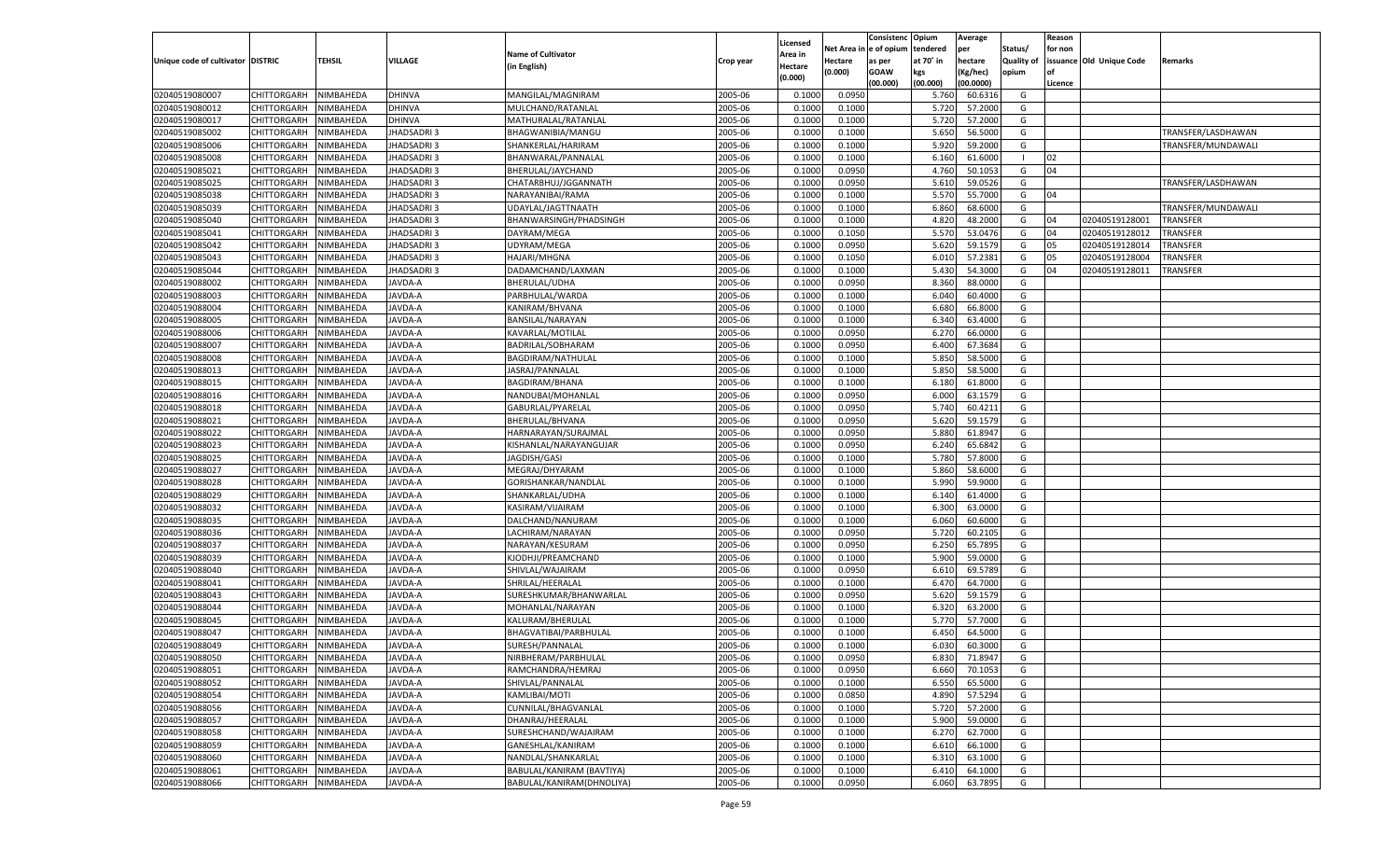|                                   |                       |               |                |                           |           |                           |          | Consistenc  | Opium     | Average   |                   | Reason  |                          |               |
|-----------------------------------|-----------------------|---------------|----------------|---------------------------|-----------|---------------------------|----------|-------------|-----------|-----------|-------------------|---------|--------------------------|---------------|
|                                   |                       |               |                | <b>Name of Cultivator</b> |           | Licensed                  | Net Area | e of opium  | tendered  | per       | Status/           | for non |                          |               |
| Unique code of cultivator DISTRIC |                       | <b>TEHSIL</b> | VILLAGE        | (in English)              | Crop year | <b>Area in</b><br>Hectare | Hectare  | as per      | at 70° in | hectare   | <b>Quality of</b> |         | issuance Old Unique Code | Remarks       |
|                                   |                       |               |                |                           |           | (0.000)                   | (0.000)  | <b>GOAW</b> | kgs       | (Kg/hec)  | opium             |         |                          |               |
|                                   |                       |               |                |                           |           |                           |          | (00.000)    | (00.000)  | (00.0000) |                   | Licence |                          |               |
| 02040519088067                    | CHITTORGARH           | NIMBAHEDA     | JAVDA-A        | PARSH/KJODH               | 2005-06   | 0.1000                    | 0.1000   |             | 5.830     | 58.3000   | G                 |         |                          |               |
| 02040519088068                    | CHITTORGARH           | NIMBAHEDA     | <b>JAVDA-A</b> | GISALAL/BHERULAL          | 2005-06   | 0.1000                    | 0.0950   |             | 5.870     | 61.7895   | G                 |         |                          |               |
| 02040519088071                    | CHITTORGARH           | NIMBAHEDA     | JAVDA-A        | GORISHANKARLAL/KANIYALAL  | 2005-06   | 0.1000                    | 0.1000   |             | 6.590     | 65.9000   | G                 |         |                          |               |
| 02040519088073                    | CHITTORGARH           | NIMBAHEDA     | JAVDA-A        | KELASHCHAND/SHANKRALAL    | 2005-06   | 0.1000                    | 0.1000   |             | 5.680     | 56.8000   | G                 |         |                          |               |
| 02040519088074                    | CHITTORGARH           | NIMBAHEDA     | JAVDA-A        | HUKMICHAND/DOLA           | 2005-06   | 0.1000                    | 0.1000   |             | 6.050     | 60.5000   | G                 |         |                          |               |
| 02040519088076                    | CHITTORGARH           | NIMBAHEDA     | <b>JAVDA-A</b> | WAJAIRAM/BHYALAL          | 2005-06   | 0.1000                    | 0.0950   |             | 5.680     | 59.7895   | G                 |         |                          |               |
| 02040519088077                    | CHITTORGARH           | NIMBAHEDA     | <b>JAVDA-A</b> | DALCHAND/MEGRAJ           | 2005-06   | 0.1000                    | 0.0950   |             | 5.680     | 59.7895   | G                 |         |                          |               |
| 02040519088080                    | CHITTORGARH           | NIMBAHEDA     | <b>JAVDA-A</b> | DURGABAIGERILAL           | 2005-06   | 0.1000                    | 0.0950   |             | 5.540     | 58.3158   | G                 |         |                          |               |
| 02040519088082                    | CHITTORGARH           | NIMBAHEDA     | JAVDA-A        | SHAMBHULAL/WAJAIRAM       | 2005-06   | 0.1000                    | 0.0950   |             | 5.620     | 59.1579   | G                 |         |                          |               |
| 02040519088083                    | CHITTORGARH           | NIMBAHEDA     | <b>JAVDA-A</b> | OUNKARLAL/NARAYAN         | 2005-06   | 0.1000                    | 0.1000   |             | 6.150     | 61.5000   | G                 |         |                          |               |
| 02040519088084                    | CHITTORGARH           | NIMBAHEDA     | <b>JAVDA-A</b> | NANALAL/SHANKARLAL        | 2005-06   | 0.1000                    | 0.0900   |             | 6.050     | 67.2222   | G                 |         |                          |               |
| 02040519088085                    | CHITTORGARH           | NIMBAHEDA     | <b>JAVDA-A</b> | SANTILAL/MEGRAJ           | 2005-06   | 0.1000                    | 0.1000   |             | 6.27      | 62.7000   | G                 |         |                          |               |
| 02040519088086                    | CHITTORGARH           | NIMBAHEDA     | JAVDA-A        | KASTHURIBAI/BHERULAL      | 2005-06   | 0.1000                    | 0.1000   |             | 6.420     | 64.2000   | G                 |         |                          |               |
| 02040519088087                    | CHITTORGARH           | NIMBAHEDA     | AVDA-A         | UDHERAM/MODA              | 2005-06   | 0.1000                    | 0.1000   |             | 5.760     | 57.6000   | G                 |         |                          |               |
| 02040519088088                    | CHITTORGARH           | NIMBAHEDA     | AVDA-A         | SANTILAL/RATANLAI         | 2005-06   | 0.1000                    | 0.1000   |             | 5.920     | 59.2000   | G                 |         |                          |               |
| 02040519088091                    | CHITTORGARH           | NIMBAHEDA     | AVDA-A         | FTEHLAL/MOHANLAL          | 2005-06   | 0.1000                    | 0.0950   |             | 5.900     | 62.1053   | G                 |         |                          |               |
| 02040519088092                    | CHITTORGARH           | NIMBAHEDA     | AVDA-A         | BAGDIRAM/WAJAIRAM         | 2005-06   | 0.1000                    | 0.1000   |             | 6.240     | 62.4000   | G                 |         |                          |               |
| 02040519088094                    | CHITTORGARH           | NIMBAHEDA     | AVDA-A         | KISHANLAL/SOBHARAM        | 2005-06   | 0.1000                    | 0.1000   |             | 5.880     | 58.8000   | G                 |         |                          |               |
| 02040519088095                    | CHITTORGARH           | NIMBAHEDA     | AVDA-A         | DAMARULAL/KJODHJI         | 2005-06   | 0.1000                    | 0.1000   |             | 5.820     | 58.2000   | G                 |         |                          |               |
| 02040519088098                    | CHITTORGARH           | NIMBAHEDA     | AVDA-A         | KESIBAI/JAGNNATH          | 2005-06   | 0.1000                    | 0.0950   |             | 5.520     | 58.1053   | G                 |         |                          |               |
| 02040519088099                    | CHITTORGARH           | NIMBAHEDA     | AVDA-A         | BHAGVANLAL/RAMA           | 2005-06   | 0.1000                    | 0.1000   |             | 6.220     | 62.2000   | G                 |         |                          |               |
| 02040519088100                    | CHITTORGARH           | NIMBAHEDA     | AVDA-A         | SURESHCHAND/RUPLAL        | 2005-06   | 0.1000                    | 0.1000   |             | 6.200     | 62.0000   | G                 |         |                          |               |
| 02040519088101                    | CHITTORGARH           | NIMBAHEDA     | AVDA-A         | GERILAL/NARAYAN           | 2005-06   | 0.1000                    | 0.1000   |             | 6.450     | 64.5000   | G                 |         |                          |               |
| 02040519088102                    | CHITTORGARH           | NIMBAHEDA     | AVDA-A         | GOPILAL/OUNKARJI          | 2005-06   | 0.1000                    | 0.1000   |             | 6.490     | 64.9000   | G                 |         |                          |               |
| 02040519088103                    | CHITTORGARH           | NIMBAHEDA     | AVDA-A         | HUKMICHAND/HEERALAL       | 2005-06   | 0.1000                    | 0.1000   |             | 6.180     | 61.8000   | G                 |         |                          |               |
| 02040519088104                    | CHITTORGARH           | NIMBAHEDA     | AVDA-A         | SURESHCHAND/SHANKARLAL    | 2005-06   | 0.1000                    | 0.1000   |             | 5.890     | 58.9000   | G                 |         |                          |               |
| 02040519088105                    | CHITTORGARH           | NIMBAHEDA     | AVDA-A         | MULCHAND/RAMA             | 2005-06   | 0.1000                    | 0.0950   |             | 6.240     | 65.6842   | G                 |         |                          |               |
| 02040519088110                    | CHITTORGARH           | NIMBAHEDA     | AVDA-A         | NIBHERAM/SHANKARLAL       | 2005-06   | 0.1000                    | 0.1000   |             | 5.870     | 58.7000   | G                 |         |                          |               |
| 02040519088113                    | CHITTORGARH           | NIMBAHEDA     | AVDA-A         | SHANKARLAL/DOLA           | 2005-06   | 0.1000                    | 0.1000   |             | 5.790     | 57.9000   | G                 |         |                          |               |
| 02040519088114                    | CHITTORGARH           | NIMBAHEDA     | AVDA-B         | SHANKERLAL/CHAGANLAL      | 2005-06   | 0.1000                    | 0.0950   |             | 6.010     | 63.2632   | G                 |         |                          |               |
| 02040519088115                    | CHITTORGARH           | NIMBAHEDA     | <b>JAVDA-B</b> | DEVILAL/MITHULAL          | 2005-06   | 0.1000                    | 0.0950   |             | 6.320     | 66.5263   | G                 |         |                          |               |
| 02040519088116                    | CHITTORGARH           | NIMBAHEDA     | JAVDA-B        | MANGILAL/HARIRAM          | 2005-06   | 0.1000                    | 0.1000   |             | 6.200     | 62.0000   | G                 |         |                          |               |
| 02040519088117                    | CHITTORGARH           | NIMBAHEDA     | <b>JAVDA-B</b> | HEERALAL/NANDA            | 2005-06   | 0.1000                    | 0.1000   |             | 6.220     | 62.2000   | G                 |         |                          |               |
| 02040519088120                    | CHITTORGARH           | NIMBAHEDA     | JAVDA-B        | BHAGVATIBAI/KESHURAM      | 2005-06   | 0.1000                    | 0.1000   |             | 6.090     | 60.9000   | G                 |         |                          |               |
| 02040519088121                    | CHITTORGARH           | NIMBAHEDA     | <b>JAVDA-B</b> | PARTHIRAJ/KAJOD           | 2005-06   | 0.1000                    | 0.1000   |             | 5.900     | 59.0000   | G                 |         |                          |               |
| 02040519088122                    | CHITTORGARH           | NIMBAHEDA     | JAVDA-B        | RANGLAL/KAJOD             | 2005-06   | 0.1000                    | 0.1000   |             | 5.760     | 57.6000   | G                 |         |                          |               |
| 02040519088123                    | CHITTORGARH           | NIMBAHEDA     | <b>JAVDA-B</b> | SHAKUBAI/HEERALAL         | 2005-06   | 0.1000                    | 0.1000   |             | 5.780     | 57.8000   | G                 |         |                          |               |
| 02040519088124                    | CHITTORGARH           | NIMBAHEDA     | AVDA-B         | RAMNARAYAN/CHAMPALAL      | 2005-06   | 0.1000                    | 0.1000   |             | 5.900     | 59.0000   | G                 |         |                          |               |
| 02040519088125                    | CHITTORGARH           | NIMBAHEDA     | <b>JAVDA-B</b> | UDAILAL/NATHU             | 2005-06   | 0.1000                    | 0.1000   |             | 5.85      | 58.5000   | G                 |         |                          |               |
| 02040519088126                    |                       |               |                |                           | 2005-06   | 0.1000                    |          |             | 6.47      | 68.105    | G                 |         |                          |               |
|                                   | CHITTORGARH           | NIMBAHEDA     | JAVDA-B        | KANKUBAI/DOLIBAI          |           |                           | 0.0950   |             |           |           |                   |         |                          |               |
| 02040519088127                    | CHITTORGARH           | NIMBAHEDA     | <b>JAVDA-B</b> | BHANDA/PREMCHAND          | 2005-06   | 0.1000                    | 0.1000   |             | 5.840     | 58.4000   | G                 |         |                          |               |
| 02040519088128                    | CHITTORGARH           | NIMBAHEDA     | AVDA-B         | FULLCHAND/MAYARAM         | 2005-06   | 0.1000                    | 0.0950   |             | 5.530     | 58.210    | G                 |         |                          |               |
| 02040519088129                    | CHITTORGARH           | NIMBAHEDA     | <b>JAVDA-B</b> | SHUKI BAI/SHOBHARAM       | 2005-06   | 0.1000                    | 0.0950   |             | 5.83      | 61.3684   | G                 |         |                          |               |
| 02040519088131                    | CHITTORGARH           | NIMBAHEDA     | AVDA-B         | SOHANLAL/SUGANLAL         | 2005-06   | 0.1000                    | 0.0950   |             | 5.510     | 58.0000   | G                 |         |                          |               |
| 02040519088132                    | CHITTORGARH           | NIMBAHEDA     | JAVDA-B        | MITHULAL/MYARAM           | 2005-06   | 0.1000                    | 0.0950   |             | 7.240     | 76.2105   | G                 |         |                          |               |
| 02040519088133                    | CHITTORGARH NIMBAHEDA |               | JAVDA-B        | KANIRAM/NATHU             | 2005-06   | 0.1000                    | 0.1000   |             | 6.200     | 62.0000   | G                 |         |                          |               |
| 02040519088134                    | <b>CHITTORGARH</b>    | NIMBAHEDA     | JAVDA-B        | NANDA/NARAYAN             | 2005-06   | 0.1000                    | 0.1000   |             | 5.810     | 58.1000   | G                 |         |                          |               |
| 02040519088135                    | CHITTORGARH           | NIMBAHEDA     | JAVDA-B        | MANGILAL/NANDRAM          | 2005-06   | 0.1000                    | 0.0950   |             | 5.960     | 62.7368   | G                 |         |                          |               |
| 02040519088138                    | <b>CHITTORGARH</b>    | NIMBAHEDA     | JAVDA-B        | MANA/KELA                 | 2005-06   | 0.1000                    | 0.0950   |             | 5.490     | 57.7895   | G                 |         |                          |               |
| 02040519088141                    | <b>CHITTORGARH</b>    | NIMBAHEDA     | <b>JAVDA-B</b> | MADHOLAL/NANDLAL          | 2005-06   | 0.1000                    | 0.1000   |             | 5.770     | 57.7000   | G                 |         |                          |               |
| 02040519088143                    | <b>CHITTORGARH</b>    | NIMBAHEDA     | JAVDA-B        | GISALAL/HEERALLA          | 2005-06   | 0.1000                    | 0.0950   |             | 5.980     | 62.9474   | G                 |         |                          |               |
| 02040519088146                    | <b>CHITTORGARH</b>    | NIMBAHEDA     | JAVDA-B        | DEUBAI/LAXMAN             | 2005-06   | 0.1000                    | 0.0950   |             | 5.770     | 60.7368   | G                 |         |                          |               |
| 02040519088154                    | <b>CHITTORGARH</b>    | NIMBAHEDA     | JAVDA-B        | SHANKERLAL/GASI           | 2005-06   | 0.1000                    | 0.1000   |             | 5.940     | 59.4000   | G                 |         |                          |               |
| 02040519088155                    | <b>CHITTORGARH</b>    | NIMBAHEDA     | <b>JAVDA-B</b> | BHANWARLAL/CHAMPALAL      | 2005-06   | 0.1000                    | 0.0850   |             | 4.870     | 57.2941   | G                 |         |                          |               |
| 02040519088157                    | <b>CHITTORGARH</b>    | NIMBAHEDA     | JAVDA-B        | AMBALAL/KISHANLAL         | 2005-06   | 0.1000                    | 0.0950   |             | 5.870     | 61.7895   | G                 |         |                          |               |
| 02040519088158                    | <b>CHITTORGARH</b>    | NIMBAHEDA     | JAVDA-B        | SHATYANARAYAN/PANNALAL    | 2005-06   | 0.1000                    | 0.1000   |             | 5.570     | 57.7000   | G                 |         |                          | AS PER KHASRA |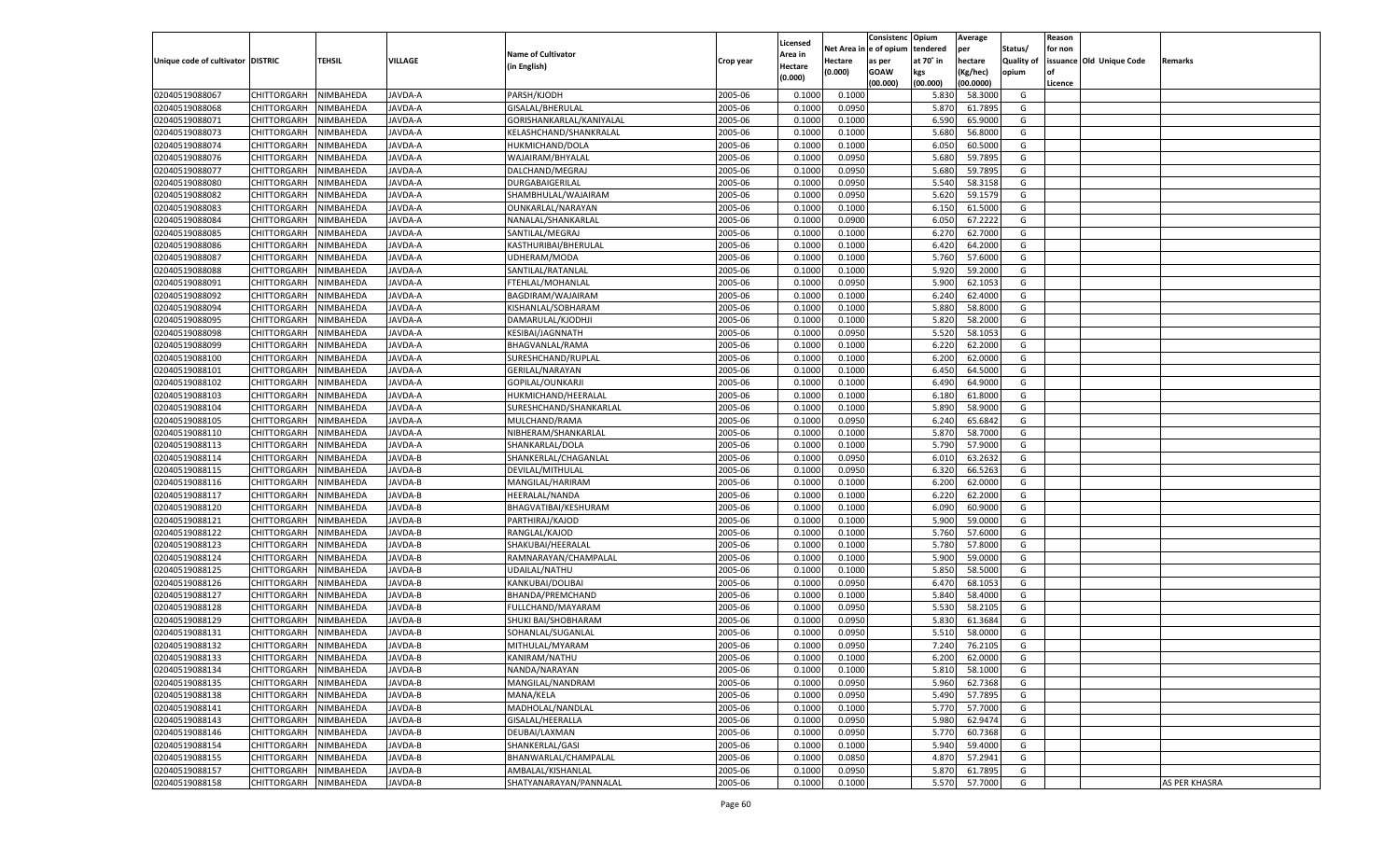|                                   |                       |               |                |                           |           |                           |          | Consistenc  | Opium     | Average   |                   | Reason  |                          |         |
|-----------------------------------|-----------------------|---------------|----------------|---------------------------|-----------|---------------------------|----------|-------------|-----------|-----------|-------------------|---------|--------------------------|---------|
|                                   |                       |               |                | <b>Name of Cultivator</b> |           | Licensed                  | Net Area | e of opium  | tendered  | per       | Status/           | for non |                          |         |
| Unique code of cultivator DISTRIC |                       | <b>TEHSIL</b> | VILLAGE        | (in English)              | Crop year | <b>Area in</b><br>Hectare | Hectare  | as per      | at 70° in | hectare   | <b>Quality of</b> |         | issuance Old Unique Code | Remarks |
|                                   |                       |               |                |                           |           | (0.000)                   | (0.000)  | <b>GOAW</b> | kgs       | (Kg/hec)  | opium             |         |                          |         |
|                                   |                       |               |                |                           |           |                           |          | (00.000)    | (00.000)  | (00.0000) |                   | Licence |                          |         |
| 02040519088159                    | CHITTORGARH           | NIMBAHEDA     | JAVDA-B        | RAMCHANDRIBAI/GOPILAL     | 2005-06   | 0.1000                    | 0.1000   |             | 5.820     | 58.2000   | G                 |         |                          |         |
| 02040519088163                    | CHITTORGARH           | NIMBAHEDA     | JAVDA-B        | AMBALAL/MOHANLAL          | 2005-06   | 0.1000                    | 0.1050   |             | 6.700     | 63.8095   | G                 |         |                          |         |
| 02040519088164                    | CHITTORGARH           | NIMBAHEDA     | JAVDA-B        | GANPATLAL/KALU            | 2005-06   | 0.1000                    | 0.0950   |             | 6.240     | 65.6842   | G                 |         |                          |         |
| 02040519088167                    | CHITTORGARH           | NIMBAHEDA     | JAVDA-B        | AKLINGDAS/MANGUDAS        | 2005-06   | 0.1000                    | 0.1050   |             | 5.980     | 56.9524   | G                 |         |                          |         |
| 02040519088169                    | CHITTORGARH           | NIMBAHEDA     | JAVDA-B        | UDALAL/KANHYALAL          | 2005-06   | 0.1000                    | 0.0950   |             | 6.250     | 65.7895   | G                 |         |                          |         |
| 02040519088171                    | CHITTORGARH           | NIMBAHEDA     | JAVDA-B        | SAMBHULAL/MAHDEV          | 2005-06   | 0.1000                    | 0.0950   |             | 5.700     | 60.0000   | G                 |         |                          |         |
| 02040519088168                    | CHITTORGARH           | NIMBAHEDA     | JAVDA-B        | LAXMAN/MHADEV JI          | 2005-06   | 0.1000                    | 0.0950   |             | 6.130     | 64.5263   | G                 |         |                          |         |
| 02040519088171                    | CHITTORGARH           | NIMBAHEDA     | JAVDA-B        | RAMLAL/BALA               | 2005-06   | 0.1000                    | 0.1000   |             | 6.150     | 61.5000   | G                 |         |                          |         |
| 02040519088172                    | CHITTORGARH           | NIMBAHEDA     | JAVDA-B        | KANIRAM/ONKARLAL          | 2005-06   | 0.1000                    | 0.0950   |             | 6.010     | 63.2632   | G                 |         |                          |         |
| 02040519088173                    | CHITTORGARH           | NIMBAHEDA     | JAVDA-B        | <b>BADRILAL/DOLAJI</b>    | 2005-06   | 0.1000                    | 0.0950   |             | 6.090     | 64.105    | G                 |         |                          |         |
| 02040519088174                    | CHITTORGARH           | NIMBAHEDA     | JAVDA-B        | GORVADHANLAL/RATANLAL     | 2005-06   | 0.1000                    | 0.1000   |             | 7.040     | 70.4000   | G                 |         |                          |         |
| 02040519088175                    | CHITTORGARH           | NIMBAHEDA     | JAVDA-B        | BADRILAL/CHAGANLAL        | 2005-06   | 0.1000                    | 0.1050   |             | 6.590     | 62.7619   | G                 |         |                          |         |
| 02040519088176                    | CHITTORGARH           | NIMBAHEDA     | JAVDA-B        | BALURAM/MANGILAL          | 2005-06   | 0.1000                    | 0.1050   |             | 6.020     | 57.3333   | G                 |         |                          |         |
| 02040519088178                    | CHITTORGARH           | NIMBAHEDA     | AVDA-B         | RADESYAM/MHADEV           | 2005-06   | 0.1000                    | 0.1000   |             | 6.240     | 62.4000   | G                 |         |                          |         |
| 02040519088181                    | CHITTORGARH           | NIMBAHEDA     | AVDA-B         | BANWARDAS/BADRIDAS        | 2005-06   | 0.1000                    | 0.0950   |             | 5.440     | 57.2632   | G                 |         |                          |         |
| 02040519088182                    | CHITTORGARH           | NIMBAHEDA     | AVDA-B         | BANWARLAL/MAHDEV          | 2005-06   | 0.1000                    | 0.0950   |             | 6.230     | 65.5789   | G                 |         |                          |         |
| 02040519088185                    | CHITTORGARH           | NIMBAHEDA     | AVDA-B         | MATHURALAL/PYARA          | 2005-06   | 0.1000                    | 0.0950   |             | 6.590     | 69.3684   | G                 |         |                          |         |
| 02040519088186                    | CHITTORGARH           | NIMBAHEDA     | AVDA-B         | KISHANLAL/MOHANLAI        | 2005-06   | 0.1000                    | 0.0950   |             | 6.100     | 64.2105   | G                 |         |                          |         |
| 02040519088188                    | CHITTORGARH           | NIMBAHEDA     | <b>JAVDA-B</b> | BHAGWANLAL/PYARA          | 2005-06   | 0.1000                    | 0.1000   |             | 5.920     | 59.2000   | G                 |         |                          |         |
| 02040519089001                    | CHITTORGARH           | NIMBAHEDA     | KACHARIYAKHEDI | JUNDALAL/KASTURIBAI/NAVLA | 2005-06   | 0.1000                    | 0.0950   |             | 5.570     | 58.6316   | G                 |         |                          |         |
| 02040519089002                    | CHITTORGARH           | NIMBAHEDA     | KACHARIYAKHEDI | CHAAGANLAL/PYARCHAND      | 2005-06   | 0.1000                    | 0.1000   |             | 6.490     | 64.9000   | G                 |         |                          |         |
| 02040519089003                    | CHITTORGARH           | NIMBAHEDA     | KACHARIYAKHEDI | RANGLAL/KANIRAM           | 2005-06   | 0.1000                    | 0.0950   |             | 5.950     | 62.6316   | G                 |         |                          |         |
| 02040519089005                    | CHITTORGARH           | NIMBAHEDA     | KACHARIYAKHEDI | BHERU/HEMRAJ              | 2005-06   | 0.1000                    | 0.1000   |             | 5.640     | 56.4000   | G                 |         |                          |         |
| 02040519089006                    | CHITTORGARH           | NIMBAHEDA     | KACHARIYAKHEDI | NANALAL/NOLA              | 2005-06   | 0.1000                    | 0.0950   |             | 5.370     | 56.5263   | G                 | 05      |                          |         |
| 02040519089007                    | CHITTORGARH           | NIMBAHEDA     | KACHARIYAKHEDI | DHAPUBAI/NARAYAN          | 2005-06   | 0.1000                    | 0.1000   |             | 5.740     | 57.4000   | G                 |         |                          |         |
| 02040519089008                    | CHITTORGARH           | NIMBAHEDA     | KACHARIYAKHEDI | JAGANNATH/KALU            | 2005-06   | 0.1000                    | 0.1000   |             | 6.080     | 60.8000   | G                 |         |                          |         |
| 02040519089009                    | CHITTORGARH           | NIMBAHEDA     | KACHARIYAKHEDI | MATHRIBAI/UDAIRAM         | 2005-06   | 0.1000                    | 0.1000   |             | 5.650     | 56.5000   | G                 | 05      |                          |         |
| 02040519089011                    | CHITTORGARH           | NIMBAHEDA     | KACHARIYAKHEDI | UDAIRAM/BHOTHLAL          | 2005-06   | 0.1000                    | 0.0950   |             | 5.500     | 57.8947   | G                 |         |                          |         |
| 02040519089012                    | CHITTORGARH           | NIMBAHEDA     | KACHARIYAKHEDI | KISHANLAL/MOTILAL         | 2005-06   | 0.1000                    | 0.0950   |             | 5.530     | 58.2105   | G                 |         |                          |         |
| 02040519089013                    | CHITTORGARH           | NIMBAHEDA     | KACHARIYAKHEDI | NARAYAN/NANALAL           | 2005-06   | 0.1000                    | 0.0950   |             | 6.230     | 65.5789   | G                 |         |                          |         |
| 02040519089014                    | CHITTORGARH           | NIMBAHEDA     | KACHARIYAKHEDI | <b>BADRILAL/DOLA</b>      | 2005-06   | 0.1000                    | 0.0950   |             | 5.380     | 56.6316   | G                 | 05      |                          |         |
| 02040519089015                    |                       |               |                | JAGDISH/MANGILAL          | 2005-06   |                           |          |             | 5.540     | 58.3158   | G                 |         |                          |         |
|                                   | CHITTORGARH           | NIMBAHEDA     | KACHARIYAKHEDI |                           |           | 0.1000                    | 0.0950   |             |           |           |                   |         |                          |         |
| 02040519089017                    | CHITTORGARH           | NIMBAHEDA     | KACHARIYAKHEDI | PYARA/GABUR               | 2005-06   | 0.1000                    | 0.0900   |             | 5.290     | 58.7778   | G                 |         |                          |         |
| 02040519089018                    | CHITTORGARH           | NIMBAHEDA     | KACHARIYAKHEDI | KANIRAM/SEETARAM          | 2005-06   | 0.1000                    | 0.0950   |             | 6.320     | 66.5263   | G                 |         |                          |         |
| 02040519091001                    | CHITTORGARH           | NIMBAHEDA     | KHARAMANKCHOK  | RAMSINGH/NAVLSINGH        | 2005-06   | 0.1000                    | 0.1000   |             | 6.200     | 62.0000   | G                 |         |                          |         |
| 02040519091002                    | CHITTORGARH           | NIMBAHEDA     | KHARAMANKCHOK  | DALU/NARAYAN              | 2005-06   | 0.1000                    | 0.1000   |             | 6.280     | 62.8000   | G                 |         |                          |         |
| 02040519091004                    | CHITTORGARH           | NIMBAHEDA     | KHARAMANKCHOK  | GISALAL/NANURAM           | 2005-06   | 0.1000                    | 0.1000   |             | 6.850     | 68.5000   | G                 |         |                          |         |
| 02040519091005                    | CHITTORGARH           | NIMBAHEDA     | KHARAMANKCHOK  | MOTILAL/JIVA              | 2005-06   | 0.1000                    | 0.1000   |             | 6.580     | 65.8000   | G                 |         |                          |         |
| 02040519091008                    | CHITTORGARH           | NIMBAHEDA     | KHARAMANKCHOK  | BHERU/HEERA               | 2005-06   | 0.1000                    | 0.0950   |             | 5.980     | 62.9474   | G                 |         |                          |         |
| 02040519091009                    | CHITTORGARH           | NIMBAHEDA     | KHARAMANKCHOK  | DALLA/HARLAL              | 2005-06   | 0.1000                    | 0.1000   |             | 6.41      | 64.1000   | G                 |         |                          |         |
| 02040519091010                    | <b>CHITTORGARH</b>    | NIMBAHEDA     | KHARAMANKCHOK  | CHANDIBAI/RADHU           | 2005-06   | 0.1000                    | 0.1000   |             | 6.220     | 62.2000   | G                 |         |                          |         |
| 02040519091014                    | CHITTORGARH           | NIMBAHEDA     | KHARAMANKCHOK  | RAMLAL/JIVA               | 2005-06   | 0.1000                    | 0.0950   |             | 6.11      | 64.3158   | G                 |         |                          |         |
| 02040519091019                    | CHITTORGARH           | NIMBAHEDA     | KHARAMANKCHOK  | PAYARCHAND/KALU           | 2005-06   | 0.1000                    | 0.0950   |             | 5.970     | 62.8421   | G                 |         |                          |         |
| 02040519091024                    | CHITTORGARH           | NIMBAHEDA     | KHARAMANKCHOK  | DEVILAL/NANURAM           | 2005-06   | 0.1000                    | 0.0950   |             | 5.87      | 61.7895   | G                 |         |                          |         |
| 02040519091028                    | CHITTORGARH           | NIMBAHEDA     | KHARAMANKCHOK  | RAMLAL/HARLAL             | 2005-06   | 0.1000                    | 0.0950   |             | 6.460     | 68.0000   | G                 |         |                          |         |
| 02040519091003                    | CHITTORGARH NIMBAHEDA |               | KHARAMANKCHOK  | SHAMBU/RUPA               | 2005-06   | 0.1000                    | 0.0950   |             | 6.270     | 66.0000   | G                 |         |                          |         |
| 02040519091012                    | <b>CHITTORGARH</b>    | NIMBAHEDA     | KHARAMANKCHOK  | SHANKAR/DHULA             | 2005-06   | 0.1000                    | 0.0950   |             | 6.400     | 67.3684   | G                 |         |                          |         |
| 02040519091018                    | CHITTORGARH           | NIMBAHEDA     | KHARAMANKCHOK  | DALCHAND/KALU             | 2005-06   | 0.1000                    | 0.0950   |             | 6.200     | 65.2632   | G                 |         |                          |         |
| 02040519091022                    | <b>CHITTORGARH</b>    | NIMBAHEDA     | KHARAMANKCHOK  | BHERULAL/MOTI             | 2005-06   | 0.1000                    | 0.1000   |             | 6.520     | 65.2000   | G                 |         |                          |         |
| 02040519091026                    | <b>CHITTORGARH</b>    | NIMBAHEDA     | KHARAMANKCHOK  | GANPATSINGH/KARANSINGH    | 2005-06   | 0.1000                    | 0.0950   |             | 6.060     | 63.7895   | G                 |         |                          |         |
| 02040519092001                    | <b>CHITTORGARH</b>    | NIMBAHEDA     | KHEDAJADIP     | MOTILALA/RATANLAL         | 2005-06   | 0.1000                    | 0.0950   |             | 5.980     | 62.9474   | G                 |         |                          |         |
| 02040519092002                    | <b>CHITTORGARH</b>    | NIMBAHEDA     | KHEDAJADIP     | RAMLAL/PYARA              | 2005-06   | 0.1000                    | 0.1000   |             | 6.420     | 64.2000   | G                 |         |                          |         |
| 02040519092003                    | <b>CHITTORGARH</b>    | NIMBAHEDA     | KHEDAJADIP     | RADESYAM/GASI             | 2005-06   | 0.1000                    | 0.0950   |             | 6.880     | 72.4211   | G                 |         |                          |         |
| 02040519092004                    | <b>CHITTORGARH</b>    | NIMBAHEDA     | KHEDAJADIP     | PARBHULAL/JAGANNATH       | 2005-06   | 0.1000                    | 0.1000   |             | 6.510     | 65.1000   | G                 |         |                          |         |
| 02040519092005                    | <b>CHITTORGARH</b>    | NIMBAHEDA     | KHEDAJADIP     | RAMCHANDRA/NANDA          | 2005-06   | 0.1000                    | 0.1000   |             | 6.220     | 62.2000   | G                 |         |                          |         |
| 02040519092006                    | CHITTORGARH           | NIMBAHEDA     | KHEDAJADIP     | RAMCHANDRA/UDA            | 2005-06   | 0.1000                    | 0.1000   |             | 5.990     | 59.9000   | G                 |         |                          |         |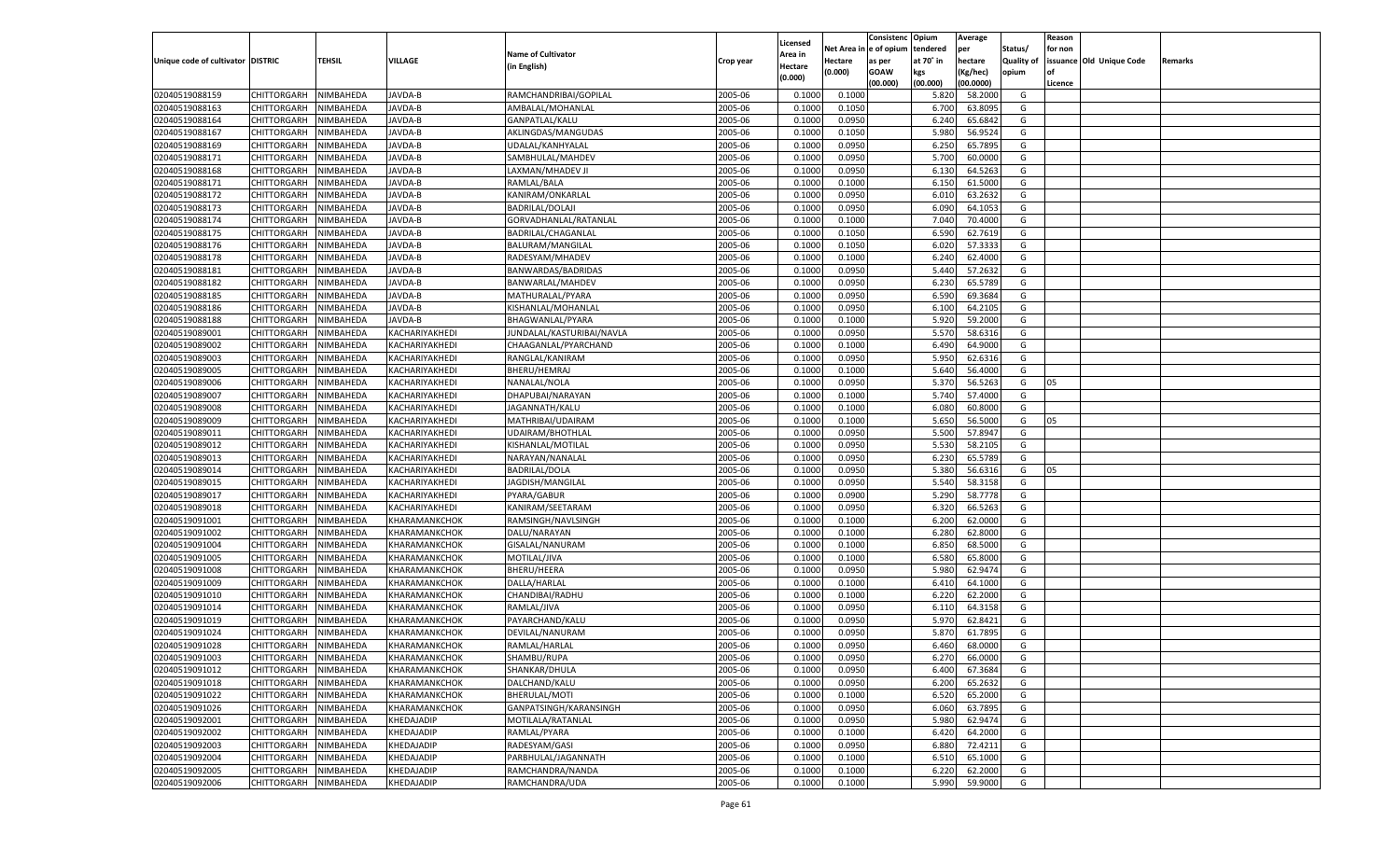|                                   |                       |                        |                                 |                                           |                    |                     |            | Consistenc  | Opium     | Average   |                     | Reason  |                          |                 |
|-----------------------------------|-----------------------|------------------------|---------------------------------|-------------------------------------------|--------------------|---------------------|------------|-------------|-----------|-----------|---------------------|---------|--------------------------|-----------------|
|                                   |                       |                        |                                 | <b>Name of Cultivator</b>                 |                    | Licensed<br>Area in | Net Area i | le of opium | tendered  | per       | Status/             | for non |                          |                 |
| Unique code of cultivator DISTRIC |                       | TEHSIL                 | <b>VILLAGE</b>                  | (in English)                              | Crop year          | Hectare             | Hectare    | as per      | at 70° in | hectare   | Quality of          |         | issuance Old Unique Code | Remarks         |
|                                   |                       |                        |                                 |                                           |                    | (0.000)             | (0.000)    | <b>GOAW</b> | kgs       | (Kg/hec)  | opium               |         |                          |                 |
|                                   |                       |                        |                                 |                                           |                    |                     |            | (00.000)    | (00.000)  | (00.0000) |                     | Licence |                          |                 |
| 02040519092007                    | CHITTORGARH           | NIMBAHEDA              | KHEDAJADIP                      | SURESHCHANDRA/MANGILAL                    | 2005-06            | 0.1000              | 0.1000     |             | 6.400     | 64.0000   | G                   |         |                          |                 |
| 02040519092009                    | CHITTORGARH           | NIMBAHEDA              | KHEDAJADIP                      | BHURIBAI/NANDAJI                          | 2005-06            | 0.100               | 0.1000     |             | 6.150     | 61.5000   | G                   |         |                          |                 |
| 02040519092010                    | CHITTORGARH           | NIMBAHEDA              | KHEDAJADIP                      | GISIBAI/JAGANNATH                         | 2005-06            | 0.1000              | 0.1000     |             | 6.730     | 67.3000   | G                   |         |                          |                 |
| 02040519092011                    | CHITTORGARH           | NIMBAHEDA              | KHEDAJADIP                      | BADRILAL/RAMAJI                           | 2005-06            | 0.1000              | 0.1000     |             | 7.360     | 73.6000   | - 1                 | 02      |                          |                 |
| 02040519092012                    | CHITTORGARH           | NIMBAHEDA              | KHEDAJADIP                      | BHURIBAI/JAGANNATH                        | 2005-06            | 0.1000              | 0.1000     |             | 5.830     | 58.3000   | G                   |         |                          |                 |
| 02040519092014                    | CHITTORGARH           | NIMBAHEDA              | KHEDAJADIP                      | NATHU/DEVILAL                             | 2005-06            | 0.1000              | 0.1000     |             | 5.860     | 58.6000   | G                   |         |                          |                 |
| 02040519092015                    | CHITTORGARH           | NIMBAHEDA              | KHEDAJADIP                      | NANDA/HEERA                               | 2005-06            | 0.1000              | 0.1000     |             | 5.940     | 59.4000   | G                   |         |                          |                 |
| 02040519092017                    | CHITTORGARH           | NIMBAHEDA              | KHEDAJADIP                      | MANGILAL/ONKAR                            | 2005-06            | 0.1000              | 0.0950     |             | 6.850     | 72.1053   | G                   |         |                          |                 |
| 02040519093002                    | CHITTORGARH           | NIMBAHEDA              | KHERABAD                        | ALLANUR/JIVANKHAN                         | 2005-06            | 0.1000              | 0.0950     |             | 6.240     | 65.6842   | G                   |         |                          |                 |
| 02040519093003                    | CHITTORGARH           | NIMBAHEDA              | KHERABAD                        | MANGILAL/NARAYAN                          | 2005-06            | 0.1000              | 0.1000     |             | 6.150     | 61.5000   | G                   |         |                          |                 |
| 02040519093006                    | CHITTORGARH           | NIMBAHEDA              | KHERABAD                        | NARAYAN/KHEMA                             | 2005-06            | 0.1000              | 0.1000     |             | 5.910     | 59.1000   | G                   |         |                          |                 |
| 02040519093007                    | CHITTORGARH           | NIMBAHEDA              | KHERABAD                        | RAMLAL/DVEA                               | 2005-06            | 0.1000              | 0.1000     |             | 6.100     | 61.0000   | G                   |         |                          |                 |
| 02040519093009                    | CHITTORGARH           | NIMBAHEDA              | KHERABAD                        | KHEVAJAHUSEN/ALLANUR                      | 2005-06            | 0.1000              | 0.0950     |             | 6.020     | 63.3684   | G                   |         |                          |                 |
| 02040519093012                    | CHITTORGARH           | NIMBAHEDA              | KHERABAD                        | <b>GULSER KHA/ALLA KAH</b>                | 2005-06            | 0.1000              | 0.1000     |             | 5.360     | 53.6000   | G                   | 04      |                          |                 |
| 02040519093013                    | CHITTORGARH           | NIMBAHEDA              | KHERABAD                        | UTAMCHAND/NARAYAN                         | 2005-06            | 0.1000              | 0.0950     |             | 5.340     | 56.2105   | G                   |         |                          |                 |
| 02040519094003                    | CHITTORGARH           | NIMBAHEDA              | KISHANPURA                      | SAGARBAI/NETRAM                           | 2005-06            | 0.1000              | 0.0950     |             | 6.160     | 64.8421   | G                   |         |                          | TRANSFER/BADI A |
| 02040519094004                    | CHITTORGARH           | NIMBAHEDA              | KISHANPURA                      | NARAYANIBAI/GAMNDIRAM                     | 2005-06            | 0.1000              | 0.1000     |             | 5.760     | 57.6000   | G                   | 05      |                          |                 |
| 02040519094005                    | CHITTORGARH           | NIMBAHEDA              | KISHANPURA                      | SITABAI/HEERALAL                          | 2005-06            | 0.1000              | 0.0950     |             | 6.040     | 63.5789   | G                   |         |                          |                 |
| 02040519094009                    | CHITTORGARH           | NIMBAHEDA              | KISHANPURA                      | PREMCHAND/CHTRBHUJ                        | 2005-06            | 0.1000              | 0.0950     |             | 5.850     | 61.5789   | G                   |         |                          | TRANSFER/BADI A |
| 02040519094011                    | CHITTORGARH           | NIMBAHEDA              | KISHANPURA                      | NAGJIRAM/SHRIRAM                          | 2005-06            | 0.1000              | 0.0950     |             | 5.650     | 59.4737   | G                   |         |                          |                 |
| 02040519094012                    | CHITTORGARH           | NIMBAHEDA              | KISHANPURA                      | <b>BHOLIRAM/RAMLAL</b>                    | 2005-06            | 0.1000              | 0.1000     |             | 6.590     | 65.9000   | G                   |         |                          |                 |
| 02040519094015                    | CHITTORGARH           | NIMBAHEDA              | KISHANPURA                      | RAMRATAN/RAMLAI                           | 2005-06            | 0.1000              | 0.0950     |             | 6.110     | 64.3158   | G                   |         |                          |                 |
| 02040519094016                    | CHITTORGARH           | NIMBAHEDA              | KISHANPURA                      | MANGIBAI/MOTILAL                          | 2005-06            | 0.1000              | 0.0950     |             | 6.170     | 64.9474   | G                   |         |                          | TRANSFER/BADI A |
| 02040519094018                    | CHITTORGARH           | NIMBAHEDA              | KISHANPURA                      | MATHURALAL/MANGU                          | 2005-06            | 0.1000              | 0.0950     |             | 5.260     | 55.3684   | G                   | 04      |                          |                 |
| 02040519094019                    | CHITTORGARH           | NIMBAHEDA              | KISHANPURA                      | BHERULAL/RAMA                             | 2005-06            | 0.1000              | 0.1000     |             | 6.530     | 65.3000   | G                   |         |                          |                 |
| 02040519094021                    | CHITTORGARH           | NIMBAHEDA              | KISHANPURA                      | WASRAJ/KISHANJI                           | 2005-06            | 0.1000              | 0.0950     |             | 5.730     | 60.3158   | G                   |         |                          | TRANSFER/BADI A |
| 02040519094024                    | CHITTORGARH           | NIMBAHEDA              | KISHANPURA                      | TULSIBAI/JITMAL                           | 2005-06            | 0.1000              | 0.0950     |             | 6.000     | 63.1579   | G                   |         |                          |                 |
| 02040519094033                    | CHITTORGARH           | NIMBAHEDA              | KISHANPURA                      | DEVRAM/MADHUDAS                           | 2005-06            | 0.1000              | 0.1000     |             | 5.500     | 55.0000   | G                   | 04      |                          |                 |
| 02040519094035                    | CHITTORGARH           | NIMBAHEDA              | KISHANPURA                      | SANTILAL/BHANWARLAI                       | 2005-06            | 0.1000              | 0.0950     |             | 5.690     | 59.8947   | G                   |         |                          | TRANSFER/BADI A |
| 02040519094037                    | CHITTORGARH           | NIMBAHEDA              | KISHANPURA                      | HJARILAL/RAMLAL                           | 2005-06            | 0.1000              | 0.0950     |             | 6.170     | 64.9474   | G                   |         |                          |                 |
| 02040519094038                    | CHITTORGARH           | NIMBAHEDA              | KISHANPURA                      | BALUDAS/NARAYANDAS                        | 2005-06            | 0.1000              | 0.1000     |             | 5.630     | 56.3000   | G                   | 05      |                          |                 |
| 02040519094039                    | CHITTORGARH           | NIMBAHEDA              | KISHANPURA                      | UTHMICHAND/CHTRBHUJ                       | 2005-06            | 0.1000              | 0.0950     |             | 6.560     | 69.0526   | G                   |         |                          | TRANSFER/BADI A |
| 02040519094042                    | CHITTORGARH           | NIMBAHEDA              | KISHANPURA                      | <b>KESURAM/MANGUBHIL</b>                  | 2005-06            | 0.1000              | 0.1000     |             | 6.440     | 64.4000   | G                   |         |                          |                 |
| 02040519094044                    | CHITTORGARH           | NIMBAHEDA              | KISHANPURA                      | RAMESVARLAL/BALUDAS                       | 2005-06            | 0.1000              | 0.1000     |             | 6.030     | 60.3000   | G                   |         |                          |                 |
| 02040519094046                    | CHITTORGARH           | NIMBAHEDA              | KISHANPURA                      | GOVINDRAM/BHANWARLAL                      | 2005-06            | 0.1000              | 0.0950     |             | 5.360     | 56.4211   | G                   | 05      |                          |                 |
| 02040519094047                    | CHITTORGARH           | NIMBAHEDA              | KISHANPURA                      | BAPULAL/LOBHCHAND                         | 2005-06            | 0.1000              | 0.1000     |             | 6.540     | 65.4000   | G                   |         |                          | TRANSFER/BADI A |
| 02040519094050                    | CHITTORGARH           | NIMBAHEDA              | KISHANPURA                      | HJARILAL/DHANRAJ                          | 2005-06            | 0.1000              | 0.1000     |             | 6.080     | 60.8000   | G                   |         |                          |                 |
| 02040519094051                    | CHITTORGARH           | NIMBAHEDA              | KISHANPURA                      | GOVINDRAM/SHANKARLAL                      | 2005-06            | 0.1000              | 0.0950     |             | 6.590     | 69.3684   | G                   |         |                          |                 |
| 02040519094052                    | CHITTORGARH           | NIMBAHEDA              | KISHANPURA                      | BHERULAL/SHANKARLAL                       | 2005-06            | 0.1000              | 0.0950     |             | 6.960     | 73.2632   | G                   |         |                          |                 |
| 02040519094053                    | CHITTORGARH           | NIMBAHEDA              | KISHANPURA                      | SHUKIBAI/GOVINDRAM                        | 2005-06            | 0.1000              | 0.0950     |             | 6.720     | 70.7368   | G                   |         |                          | TRANSFER/BADI A |
| 02040519094056                    | CHITTORGARH           | NIMBAHEDA              | KISHANPURA                      | BHERULAL/NATHULAL                         | 2005-06            | 0.1000              | 0.0950     |             | 5.960     | 62.7368   | G                   |         |                          |                 |
| 02040519094061                    | CHITTORGARH           | NIMBAHEDA              | KISHANPURA                      | RAMBAX/SHRIRAM                            | 2005-06            | 0.1000              | 0.0950     |             | 5.590     | 58.8421   | G                   |         |                          |                 |
| 02040519094062                    | CHITTORGARH           | NIMBAHEDA              | KISHANPURA                      | RAMESVARLAL/CUNNILAL                      | 2005-06            | 0.1000              | 0.1000     |             | 5.630     | 56.3000   | G                   |         |                          |                 |
| 02040519094063                    | CHITTORGARH           | NIMBAHEDA              | KISHANPURA                      | BHAGWANIDEVI/DALCHAND                     | 2005-06            | 0.1000              | 0.1000     |             | 6.180     | 61.8000   | G                   |         |                          |                 |
| 02040519094066                    | CHITTORGARH           | NIMBAHEDA              | KISHANPURA                      | RATANLAL/OUNKARLAL                        | 2005-06            | 0.1000              | 0.0950     |             | 5.560     | 58.5263   | G                   |         |                          |                 |
|                                   | CHITTORGARH NIMBAHEDA |                        | KISHANPURA                      | DADAMCHAND/JITMAL                         | 2005-06            | 0.1000              | 0.0950     |             | 5.860     | 61.6842   | G                   |         |                          |                 |
| 02040519094067<br>02040519094068  |                       |                        | <b>KISHANPURA</b>               |                                           | 2005-06            |                     |            |             |           |           |                     |         |                          |                 |
|                                   | <b>CHITTORGARH</b>    | NIMBAHEDA              |                                 | SANTILAL/HEERALAL(CHOTA)<br>SHRIRAM/NATHU |                    | 0.1000              | 0.0950     |             | 6.190     | 65.1579   | G                   |         |                          |                 |
| 02040519094069                    | CHITTORGARH           | NIMBAHEDA<br>NIMBAHEDA | KISHANPURA                      |                                           | 2005-06<br>2005-06 | 0.1000              | 0.0950     |             | 5.850     | 61.5789   | G<br>G              |         |                          |                 |
| 02040519094070                    | CHITTORGARH           |                        | KISHANPURA                      | KELASHCHAND/HEERALAL                      |                    | 0.1000              | 0.1000     |             | 6.170     | 61.7000   |                     |         |                          |                 |
| 02040519094073                    | CHITTORGARH           | NIMBAHEDA              | KISHANPURA<br><b>KISHANPURA</b> | SHANKARLAL/MANGILAL                       | 2005-06            | 0.1000              | 0.0950     |             | 5.660     | 59.5789   | G<br>$\blacksquare$ |         |                          |                 |
| 02040519094075                    | CHITTORGARH           | NIMBAHEDA              |                                 | CHANDIBAI/LALCHAND                        | 2005-06            | 0.1000              | 0.0950     |             | 6.250     | 65.7895   |                     | 02      |                          |                 |
| 02040519094077                    | CHITTORGARH           | NIMBAHEDA              | KISHANPURA                      | RAMNARAYAN/BHOLIRAM                       | 2005-06            | 0.1000              | 0.0950     |             | 6.160     | 64.8421   | G                   |         |                          |                 |
| 02040519094079                    | CHITTORGARH           | NIMBAHEDA              | <b>KISHANPURA</b>               | RAMSINGH/WASRAJ                           | 2005-06            | 0.1000              | 0.0950     |             | 5.900     | 62.1053   | G                   |         |                          | TRANSFER/BADI A |
| 02040519094081                    | CHITTORGARH           | NIMBAHEDA              | KISHANPURA                      | RATANLAL/MOTIJI                           | 2005-06            | 0.1000              | 0.1000     |             | 5.290     | 52.9000   | G                   | 04      |                          |                 |
| 02040519094090                    | <b>CHITTORGARH</b>    | NIMBAHEDA              | <b>KISHANPURA</b>               | RAMRATAN/CHATARBHUJ                       | 2005-06            | 0.1000              | 0.0950     |             | 6.380     | 67.1579   | G                   |         |                          | TRANSFER/BADI A |
| 02040519094092                    | <b>CHITTORGARH</b>    | NIMBAHEDA              | KISHANPURA                      | PARBULAL/MANGILAL                         | 2005-06            | 0.1000              | 0.0950     |             | 6.780     | 71.3684   | G                   |         |                          |                 |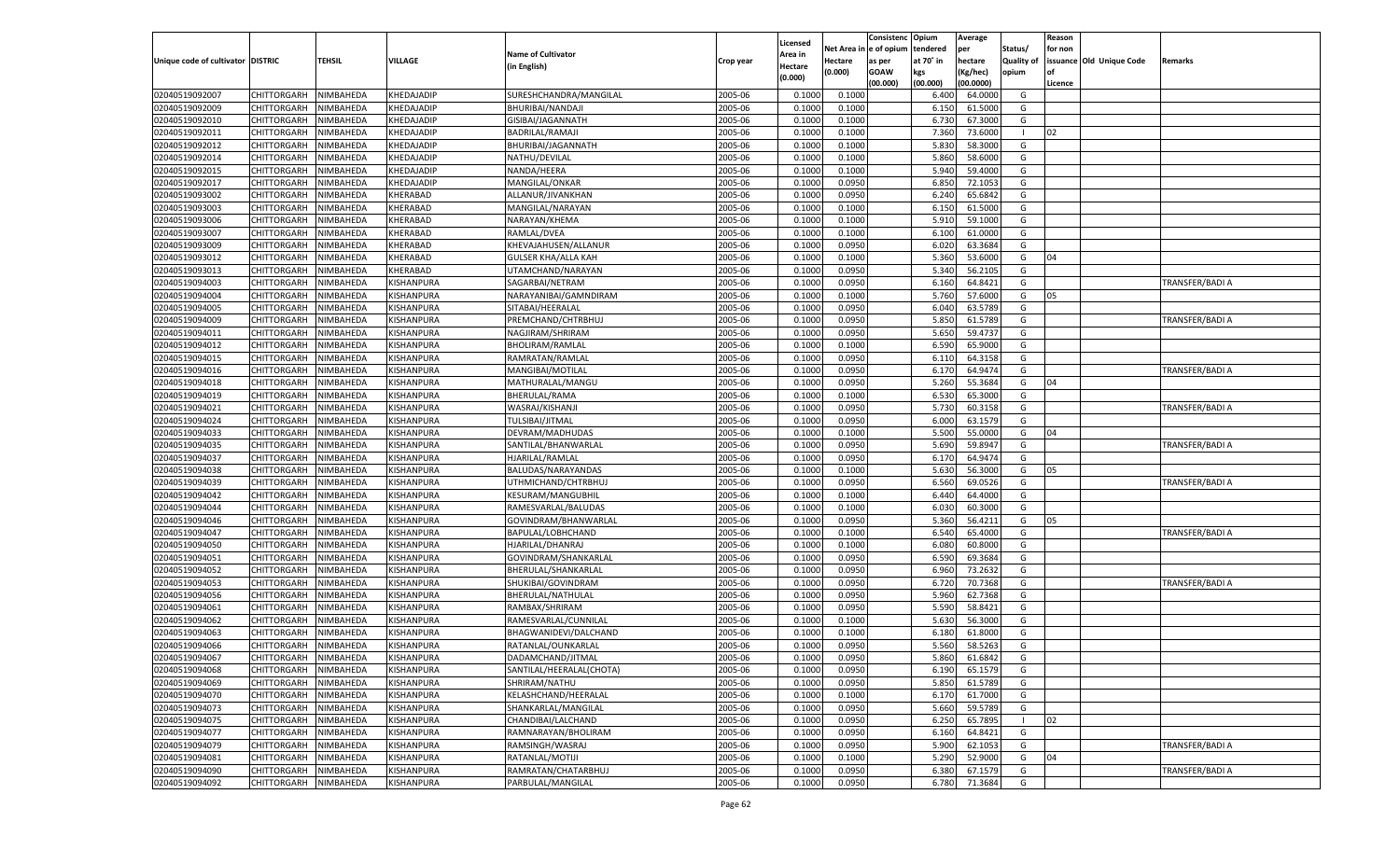|                                   |                                   |               |                  |                            |           | Licensed |         | Consistenc              | Opium           | Average              |                   | Reason  |                          |                 |
|-----------------------------------|-----------------------------------|---------------|------------------|----------------------------|-----------|----------|---------|-------------------------|-----------------|----------------------|-------------------|---------|--------------------------|-----------------|
|                                   |                                   |               |                  | <b>Name of Cultivator</b>  |           | Area in  |         | Net Area in e of opium  | tendered        | per                  | Status/           | for non |                          |                 |
| Unique code of cultivator DISTRIC |                                   | <b>TEHSIL</b> | VILLAGE          | (in English)               | Crop year | Hectare  | Hectare | as per                  | at 70° in       | hectare              | <b>Quality of</b> |         | issuance Old Unique Code | Remarks         |
|                                   |                                   |               |                  |                            |           | (0.000)  | (0.000) | <b>GOAW</b><br>(00.000) | kgs<br>(00.000) | Kg/hec)<br>(00.0000) | opium             | Licence |                          |                 |
| 02040519094093                    | <b>CHITTORGARH</b>                | NIMBAHEDA     | KISHANPURA       | <b>GORILAL/NATHUJI JAT</b> | 2005-06   | 0.1000   | 0.0950  |                         | 5.620           | 59.1579              | G                 |         |                          |                 |
| 02040519094094                    | <b>CHITTORGARH</b>                | NIMBAHEDA     | KISHANPURA       | HIRALAL/NATHU JI           | 2005-06   | 0.1000   | 0.0950  |                         | 5.600           | 58.9474              | G                 |         |                          |                 |
| 02040519094097                    | <b>CHITTORGARH</b>                | NIMBAHEDA     | KISHANPURA       | LHERIBAI/LOBCHAND          | 2005-06   | 0.1000   | 0.0950  |                         | 5.790           | 60.9474              | G                 |         |                          | TRANSFER/BADI A |
| 02040519094098                    | CHITTORGARH                       | NIMBAHEDA     | KISHANPURA       | JAGGTNATH/NANALAL JAT      | 2005-06   | 0.1000   | 0.1000  |                         | 5.560           | 55.6000              | G                 | 04      |                          |                 |
| 02040519094099                    | <b>CHITTORGARH</b>                | NIMBAHEDA     | KISHANPURA       | KANCHANBAI/NANU KHAN       | 2005-06   | 0.1000   | 0.1000  |                         | 6.110           | 61.1000              | G                 |         |                          |                 |
| 02040519094100                    | CHITTORGARH                       | NIMBAHEDA     | KISHANPURA       | RAMDAS/NARAYANDAS          | 2005-06   | 0.1000   | 0.1000  |                         | 5.880           | 58.8000              | G                 | 05      |                          |                 |
| 02040519094101                    | <b>CHITTORGARH</b>                | NIMBAHEDA     | KISHANPURA       | GORILAL/SHANKARLAL         | 2005-06   | 0.1000   | 0.0950  |                         | 6.480           | 68.2105              | G                 |         |                          |                 |
| 02040519094048                    | CHITTORGARH                       | NIMBAHEDA     | KISHANPURA       | KAILASHIBAI/RAMRATAN       | 2005-06   | 0.1000   | 0.0950  |                         | 5.830           | 61.3684              | G                 |         |                          |                 |
| 02040519094105                    |                                   |               |                  | KAILASHIBAIS/SHANKARLAL    | 2005-06   |          |         |                         |                 | 60.2000              | G                 |         |                          |                 |
| 02040519094107                    | <b>CHITTORGARH</b><br>CHITTORGARH | NIMBAHEDA     | KISHANPURA       |                            | 2005-06   | 0.1000   | 0.1000  |                         | 6.020           |                      |                   | 04      |                          |                 |
|                                   |                                   | NIMBAHEDA     | KISHANPURA       | GAJRAJSINGH/SHAMBHUSINGH   |           | 0.1000   | 0.1000  |                         | 5.520           | 55.2000              | G                 |         |                          |                 |
| 02040519094108                    | <b>CHITTORGARH</b>                | NIMBAHEDA     | KISHANPURA       | BADAMBAI/CHTRBHUJ          | 2005-06   | 0.1000   | 0.1000  |                         | 5.690           | 56.9000              | G                 |         |                          |                 |
| 02040519094085                    | CHITTORGARH                       | NIMBAHEDA     | KISHANPURA       | SANTILAL/HEERALAL(BHDA)    | 2005-06   | 0.1000   | 0.1000  |                         | 5.740           | 57.4000              | G                 |         |                          |                 |
| 02040519094110                    | <b>CHITTORGARH</b>                | NIMBAHEDA     | KISHANPURA       | SUHAGIBAI/DHANNAJI         | 2005-06   | 0.1000   | 0.1000  |                         | 4.930           | 49.3000              | G                 | 04      |                          |                 |
| 02040519095001                    | CHITTORGARH                       | NIMBAHEDA     | KOTADIKHURD      | DHULSINGH/OUNKARSINGH      | 2005-06   | 0.1000   | 0.1000  |                         | 5.900           | 59.0000              | G                 |         |                          |                 |
| 02040519095002                    | CHITTORGARH                       | NIMBAHEDA     | KOTADIKHURD      | SHIVLAL/LAKHMICHAND        | 2005-06   | 0.1000   | 0.1000  |                         | 6.850           | 68.5000              | G                 |         |                          |                 |
| 02040519095004                    | CHITTORGARH                       | NIMBAHEDA     | KOTADIKHURD      | NAGJIRAM/SHANKAR           | 2005-06   | 0.1000   | 0.1000  |                         | 5.950           | 59.5000              | G                 |         |                          |                 |
| 02040519095005                    | CHITTORGARH                       | NIMBAHEDA     | KOTADIKHURD      | SAJJANSINGH/KESARBAI       | 2005-06   | 0.1000   | 0.1000  |                         | 6.330           | 63.3000              | G                 |         |                          |                 |
| 02040519095006                    | CHITTORGARH                       | NIMBAHEDA     | KOTADIKHURD      | RATANSINGH/BHANWARSINGH    | 2005-06   | 0.1000   | 0.1000  |                         | 5.970           | 59.7000              | G                 |         |                          |                 |
| 02040519095007                    | CHITTORGARH                       | NIMBAHEDA     | KOTADIKHURD      | DHAPUBAI/VIJAISINGH        | 2005-06   | 0.1000   | 0.0950  |                         | 5.800           | 61.0526              | G                 |         |                          |                 |
| 02040519095013                    | CHITTORGARH                       | NIMBAHEDA     | KOTADIKHURD      | GOVERDHANSINGH/RUPSIGNH    | 2005-06   | 0.1000   | 0.1000  |                         | 5.930           | 59.3000              | G                 |         |                          |                 |
| 02040519095015                    | CHITTORGARH                       | NIMBAHEDA     | KOTADIKHURD      | CUNA/UDHA                  | 2005-06   | 0.1000   | 0.1000  |                         | 5.670           | 56.7000              | G                 | 05      |                          |                 |
| 02040519095019                    | CHITTORGARH                       | NIMBAHEDA     | KOTADIKHURD      | SARDARBAI/BHANWARSINGH     | 2005-06   | 0.1000   | 0.1000  |                         | 5.920           | 59.2000              | G                 |         |                          |                 |
| 02040519095022                    | CHITTORGARH                       | NIMBAHEDA     | KOTADIKHURD      | PREMCHAND/NARAYAN          | 2005-06   | 0.1000   | 0.1000  |                         | 6.180           | 61.8000              | G                 |         |                          |                 |
| 02040519095028                    | CHITTORGARH                       | NIMBAHEDA     | KOTADIKHURD      | SANTILAL/SHIVLAL           | 2005-06   | 0.1000   | 0.0950  |                         | 4.390           | 46.2105              |                   | 02      |                          |                 |
| 02040519095029                    | CHITTORGARH                       | NIMBAHEDA     | KOTADIKHURD      | HEERALAL/MOTILAL           | 2005-06   | 0.1000   | 0.0950  |                         | 6.010           | 63.2632              | G                 |         |                          |                 |
| 02040519095032                    | CHITTORGARH                       | NIMBAHEDA     | KOTADIKHURD      | GOVINDSINGH/SARDARSINGH    | 2005-06   | 0.1000   | 0.0950  |                         | 5.730           | 60.3158              | G                 |         |                          |                 |
| 02040519095033                    | CHITTORGARH                       | NIMBAHEDA     | KOTADIKHURD      | BANSILAL/SHIVLAL           | 2005-06   | 0.1000   | 0.1000  |                         | 6.540           | 65.4000              | G                 |         |                          |                 |
| 02040519095034                    | CHITTORGARH                       | NIMBAHEDA     | KOTADIKHURD      | NARAYANSINGH/BHANWARSINGH  | 2005-06   | 0.1000   | 0.0950  |                         | 5.760           | 60.6316              | G                 |         |                          |                 |
| 02040519095035                    | CHITTORGARH                       | NIMBAHEDA     | KOTADIKHURD      | GMERSINGH/RUPSINGH         | 2005-06   | 0.1000   | 0.1000  |                         | 6.010           | 60.1000              | G                 |         |                          |                 |
| 02040519095040                    | CHITTORGARH                       | NIMBAHEDA     | KOTADIKHURD      | MNOHARSINGH/MOKHAMSINGH    | 2005-06   | 0.1000   | 0.1000  |                         | 6.110           | 61.1000              | G                 |         |                          |                 |
| 02040519095049                    | <b>CHITTORGARH</b>                | NIMBAHEDA     | KOTADIKHURD      | NANIBAI/KHEMRAJ            | 2005-06   | 0.1000   | 0.0950  |                         | 5.730           | 60.3158              | G                 |         |                          |                 |
| 02040519095054                    | CHITTORGARH                       | NIMBAHEDA     | KOTADIKHURD      | MANGUSINGH/SHIVESINGH      | 2005-06   | 0.1000   | 0.1000  |                         | 6.040           | 60.4000              | G                 |         |                          |                 |
| 02040519095055                    | <b>CHITTORGARH</b>                | NIMBAHEDA     | KOTADIKHURD      | SAMBHULAL/PERMCHAND        | 2005-06   | 0.1000   | 0.0900  |                         | 5.550           | 61.6667              | G                 |         |                          |                 |
| 02040519095059                    | CHITTORGARH                       | NIMBAHEDA     | KOTADIKHURD      | KANWARLAL/SHIVELAL         | 2005-06   | 0.1000   | 0.1000  |                         | 5.960           | 59.6000              | G                 |         |                          |                 |
| 02040519095062                    | <b>CHITTORGARH</b>                | NIMBAHEDA     | KOTADIKHURD      | ARJUNSINGH/BHIMSINGH       | 2005-06   | 0.1000   | 0.1000  |                         | 6.570           | 65.7000              | G                 |         |                          |                 |
| 02040519095064                    | CHITTORGARH                       | NIMBAHEDA     | KOTADIKHURD      | SOHANSINGH/SARDARSINGH     | 2005-06   | 0.1000   | 0.1000  |                         | 6.200           | 62.0000              | G                 |         |                          |                 |
| 02040519095065                    | <b>CHITTORGARH</b>                | NIMBAHEDA     | KOTADIKHURD      | KAMALSINGH/SARDARSINGH     | 2005-06   | 0.1000   | 0.0950  |                         | 3.650           | 38.4211              |                   | 02      |                          |                 |
| 02040519095067                    | CHITTORGARH                       | NIMBAHEDA     | KOTADIKHURD      | NANURAM/GANGARAM           | 2005-06   | 0.1000   | 0.1000  |                         | 5.920           | 59.2000              | G                 | 05      |                          |                 |
| 02040519096001                    | <b>CHITTORGARH</b>                | NIMBAHEDA     | <b>KOTDIKALA</b> | NANA/GASI                  | 2005-06   | 0.1000   | 0.0950  |                         | 6.200           | 65.2632              | G                 | 05      |                          |                 |
| 02040519096002                    | CHITTORGARH                       | NIMBAHEDA     | KOTDIKALA        | <b>BANSILAL/RAMLAL</b>     | 2005-06   | 0.1000   | 0.0900  |                         | 5.190           | 57.6667              | G                 |         |                          |                 |
| 02040519096006                    | <b>CHITTORGARH</b>                | NIMBAHEDA     | KOTDIKALA        | SAGARBAI/GOTAM             | 2005-06   | 0.1000   | 0.0950  |                         | 5.540           | 58.3158              | G                 |         |                          |                 |
| 02040519096007                    | CHITTORGARH                       | NIMBAHEDA     | KOTDIKALA        | MOHANIBAI/BHURALAL         | 2005-06   | 0.1000   | 0.1000  |                         | 6.180           | 61.8000              | G                 |         |                          |                 |
| 02040519096010                    | <b>CHITTORGARH</b>                | NIMBAHEDA     | <b>KOTDIKALA</b> | RATANLAL/MOTILAL           | 2005-06   | 0.1000   | 0.1000  |                         | 6.000           | 60.0000              | G                 |         |                          |                 |
| 02040519096011                    | CHITTORGARH                       | NIMBAHEDA     | KOTDIKALA        | BARDICHAND/NATHU           | 2005-06   | 0.1000   | 0.0950  |                         | 6.360           | 66.9474              | G                 |         |                          |                 |
| 02040519096012                    | <b>CHITTORGARH</b>                | NIMBAHEDA     | KOTDIKALA        | KANIRAM/HARLAL             | 2005-06   | 0.1000   | 0.0950  |                         | 6.120           | 64.4211              | G                 |         |                          |                 |
| 02040519096017                    | CHITTORGARH NIMBAHEDA             |               | <b>KOTDIKALA</b> | MANGILAL/NARAYAN           | 2005-06   | 0.1000   | 0.1000  |                         | 5.710           | 57.1000              | G                 |         |                          |                 |
| 02040519096018                    | CHITTORGARH                       | NIMBAHEDA     | <b>KOTDIKALA</b> | RAGUNATH/SHVA              | 2005-06   | 0.1000   | 0.1050  |                         | 6.150           | 58.5714              | G                 |         |                          |                 |
| 02040519096021                    | <b>CHITTORGARH</b>                | NIMBAHEDA     | <b>KOTDIKALA</b> | BHERULAL/KHEMRAJ           | 2005-06   | 0.1000   | 0.0950  |                         | 5.560           | 58.5263              | G                 |         |                          |                 |
| 02040519096022                    | <b>CHITTORGARH</b>                | NIMBAHEDA     | KOTDIKALA        | BHANWARLAL/KANIRAM         | 2005-06   | 0.1000   | 0.1000  |                         | 5.850           | 58.5000              | G                 |         |                          |                 |
| 02040519096023                    | <b>CHITTORGARH</b>                | NIMBAHEDA     | <b>KOTDIKALA</b> | SOHANBAI/RAMA              | 2005-06   | 0.1000   | 0.1000  |                         | 6.200           | 62.0000              | G                 | 05      |                          |                 |
| 02040519096029                    | <b>CHITTORGARH</b>                | NIMBAHEDA     | <b>KOTDIKALA</b> | CHAMPABAI/SHANKAR          | 2005-06   | 0.1000   | 0.1000  |                         | 5.880           | 58.8000              | G                 |         |                          |                 |
| 02040519096030                    | <b>CHITTORGARH</b>                | NIMBAHEDA     | KOTDIKALA        | TULSIRAM/SEETARAM          | 2005-06   | 0.1000   | 0.1000  |                         | 6.100           | 61.0000              | G                 | 05      |                          |                 |
| 02040519096031                    | <b>CHITTORGARH</b>                | NIMBAHEDA     | KOTDIKALA        | PARBHULAL/SHANKARLAL       | 2005-06   | 0.1000   | 0.1000  |                         | 6.030           | 60.3000              | G                 |         |                          |                 |
| 02040519097001                    | <b>CHITTORGARH</b>                | NIMBAHEDA     | LASDAVAN         | ALAUDIN/RAHMAN             | 2005-06   | 0.1000   | 0.1000  |                         | 6.500           | 65.0000              | G                 |         |                          |                 |
| 02040519097003                    | <b>CHITTORGARH</b>                | NIMBAHEDA     | LASDAVAN         | MEGHRAJ/BHERULAL           | 2005-06   | 0.1000   | 0.1000  |                         | 5.140           | 51.4000              | -1                | 02      |                          |                 |
| 02040519097004                    | <b>CHITTORGARH</b>                | NIMBAHEDA     | LASDAVAN         | KHYALILAL/PANNALAL         | 2005-06   | 0.1000   | 0.1000  |                         | 5.980           | 59.8000              | G                 |         |                          |                 |
|                                   |                                   |               |                  |                            |           |          |         |                         |                 |                      |                   |         |                          |                 |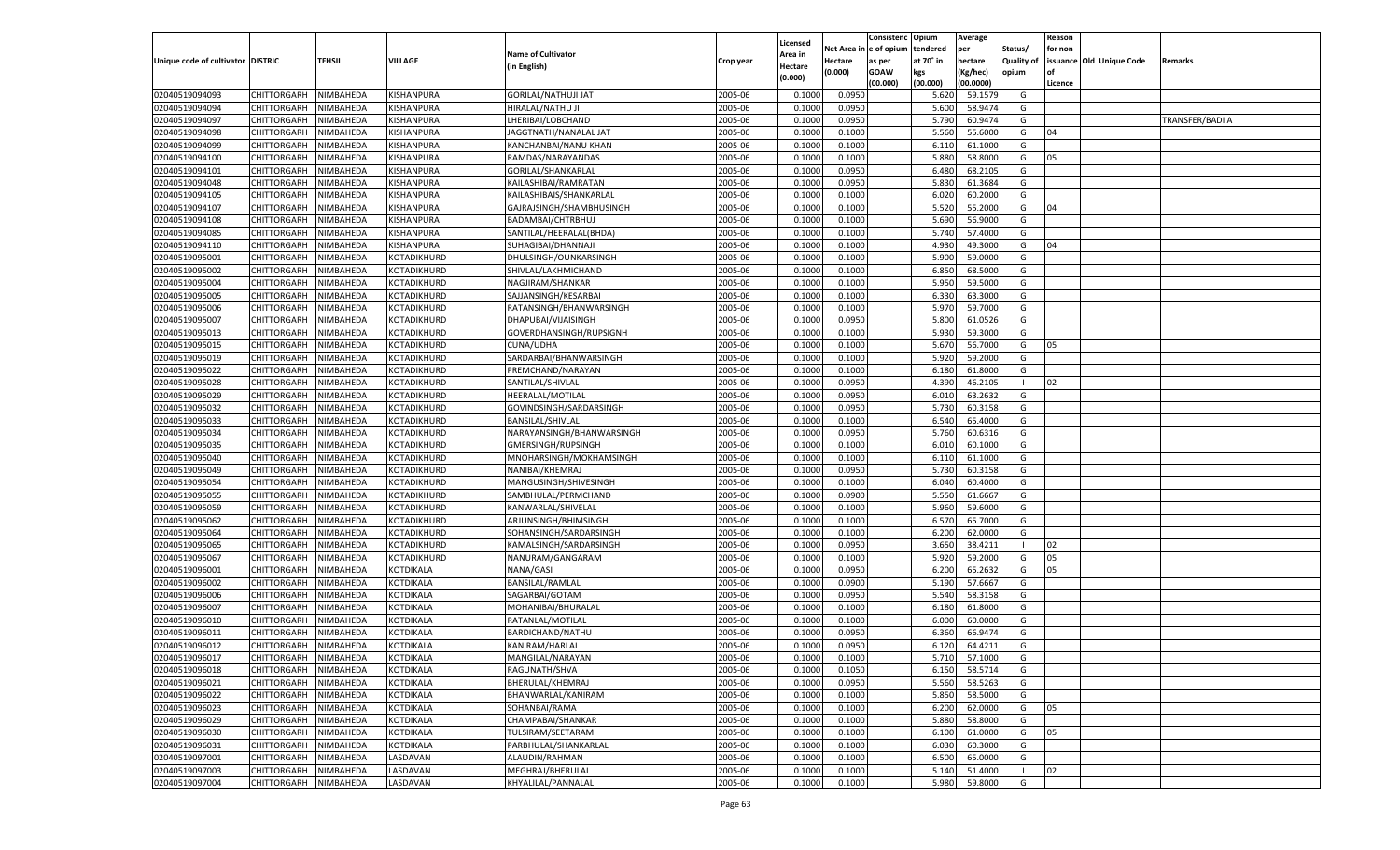|                                   |                       |               |                |                           |           |                    |            | Consistenc Opium |           | Average   |                   | Reason  |                          |                |
|-----------------------------------|-----------------------|---------------|----------------|---------------------------|-----------|--------------------|------------|------------------|-----------|-----------|-------------------|---------|--------------------------|----------------|
|                                   |                       |               |                | <b>Name of Cultivator</b> |           | Licensed           | Net Area i | n  e of opium    | tendered  | per       | Status/           | for non |                          |                |
| Unique code of cultivator DISTRIC |                       | <b>TEHSIL</b> | VILLAGE        |                           | Crop year | \rea in            | Hectare    | as per           | at 70° in | hectare   | <b>Quality of</b> |         | issuance Old Unique Code | <b>Remarks</b> |
|                                   |                       |               |                | (in English)              |           | Hectare<br>(0.000) | (0.000)    | <b>GOAW</b>      | kgs       | (Kg/hec)  | opium             |         |                          |                |
|                                   |                       |               |                |                           |           |                    |            | (00.000)         | (00.000)  | (00.0000) |                   | Licence |                          |                |
| 02040519097005                    | CHITTORGARH           | NIMBAHEDA     | LASDAVAN       | GAHRILAL/MODA             | 2005-06   | 0.1000             | 0.1000     |                  | 5.800     | 58.0000   | G                 |         |                          |                |
| 02040519097007                    | CHITTORGARH           | NIMBAHEDA     | LASDAVAN       | <b>BHAGVAN/SOLAL</b>      | 2005-06   | 0.1000             | 0.1000     |                  | 4.490     | 44.9000   | G                 | 04      |                          |                |
| 02040519097008                    | CHITTORGARH           | NIMBAHEDA     | LASDAVAN       | KAJODIBAI/GAMERA          | 2005-06   | 0.1000             | 0.1000     |                  | 5.790     | 57.9000   | G                 |         |                          |                |
| 02040519097009                    | CHITTORGARH           | NIMBAHEDA     | LASDAVAN       | KANIRAM/BHAGVANLAL        | 2005-06   | 0.1000             | 0.1000     |                  | 6.080     | 60.8000   | G                 |         |                          |                |
| 02040519097016                    | CHITTORGARH           | NIMBAHEDA     | LASDAVAN       | TARACHAND/UDAJI           | 2005-06   | 0.1000             | 0.1000     |                  | 5.860     | 58.6000   | G                 |         |                          |                |
| 02040519097017                    | CHITTORGARH           | NIMBAHEDA     | LASDAVAN       | KHAVAJAHUSEN/SHAFIMOHMAD  | 2005-06   | 0.1000             | 0.1000     |                  | 5.560     | 55.6000   | G                 | 04      |                          |                |
| 02040519097019                    | CHITTORGARH           | NIMBAHEDA     | LASDAVAN       | SHANKERLAL/UDA            | 2005-06   | 0.1000             | 0.0950     |                  | 6.07      | 63.8947   | G                 |         |                          |                |
| 02040519097020                    | CHITTORGARH           | NIMBAHEDA     | LASDAVAN       | HEERALAL/BHAGVAN          | 2005-06   | 0.1000             | 0.1000     |                  | 5.770     | 57.7000   | G                 |         |                          |                |
| 02040519097023                    | CHITTORGARH           | NIMBAHEDA     | LASDAVAN       | BHERULAL/MOTILAL          | 2005-06   | 0.1000             | 0.0950     |                  | 5.360     | 56.4211   | G                 | 05      |                          |                |
| 02040519097024                    | CHITTORGARH           | NIMBAHEDA     | LASDAVAN       | ROOPA/MODAJI              | 2005-06   | 0.1000             | 0.0950     |                  | 5.950     | 62.6316   | G                 |         |                          |                |
| 02040519097025                    | CHITTORGARH           | NIMBAHEDA     | LASDAVAN       | MADHULAL/CHANDMAL         | 2005-06   | 0.1000             | 0.1000     |                  | 5.760     | 57.6000   | G                 |         |                          |                |
| 02040519097026                    | CHITTORGARH           | NIMBAHEDA     | LASDAVAN       | MUKESH/CHANDMAL           | 2005-06   | 0.1000             | 0.1000     |                  | 6.41      | 64.1000   | G                 |         |                          |                |
| 02040519097027                    | CHITTORGARH           | NIMBAHEDA     | LASDAVAN       | DEVBAI/KANA               | 2005-06   | 0.1000             | 0.0950     |                  | 5.660     | 59.5789   | G                 |         |                          |                |
| 02040519097031                    | CHITTORGARH           | NIMBAHEDA     | <b>ASDAVAN</b> | NARAYANPURI/NANDPURI      | 2005-06   | 0.1000             | 0.1000     |                  | 4.77      | 47.7000   | - 1               | 02      |                          |                |
| 02040519097032                    | CHITTORGARH           | NIMBAHEDA     | <b>ASDAVAN</b> | SOHANBAI/CHANDMAL         | 2005-06   | 0.1000             | 0.0950     |                  | 5.370     | 56.5263   | G                 | 05      |                          |                |
| 02040519097038                    | CHITTORGARH           | NIMBAHEDA     | <b>ASDAVAN</b> | SUNDERBAI/CHAMPALAL       | 2005-06   | 0.1000             | 0.1000     |                  | 6.280     | 62.8000   | G                 |         |                          |                |
| 02040519097045                    | CHITTORGARH           | NIMBAHEDA     | LASDAVAN       | DEUBAI/MADHULAL           | 2005-06   | 0.1000             | 0.1000     |                  | 5.510     | 55.1000   | G                 | 04      |                          |                |
| 02040519098001                    | CHITTORGARH           | NIMBAHEDA     | LAXMIPURA-3    | VENIRAM/LALJI             | 2005-06   | 0.1000             | 0.1000     |                  | 5.980     | 59.8000   | G                 |         |                          |                |
| 02040519098002                    | CHITTORGARH           | NIMBAHEDA     | LAXMIPURA-3    | BHAGUBAI/HJARILAL         | 2005-06   | 0.1000             | 0.0950     |                  | 5.390     | 56.7368   | G                 |         |                          |                |
| 02040519098003                    | CHITTORGARH           | NIMBAHEDA     | LAXMIPURA-3    | PARASRAM/BARGRAJ          | 2005-06   | 0.1000             | 0.1000     |                  | 6.280     | 62.8000   | G                 |         |                          |                |
| 02040519098004                    | CHITTORGARH           | NIMBAHEDA     | LAXMIPURA-3    | KALURAM/PRTHVIRAJ         | 2005-06   | 0.1000             | 0.1000     |                  | 6.27      | 62.7000   | G                 |         |                          |                |
|                                   |                       |               |                | LHERIBAI/PREAMCHAND       |           |                    |            |                  |           |           | G                 |         |                          |                |
| 02040519098005                    | CHITTORGARH           | NIMBAHEDA     | LAXMIPURA-3    |                           | 2005-06   | 0.1000             | 0.0950     |                  | 6.030     | 63.4737   |                   |         |                          |                |
| 02040519098006                    | CHITTORGARH           | NIMBAHEDA     | LAXMIPURA-3    | RUPIBAI/RUPA              | 2005-06   | 0.1000             | 0.1000     |                  | 5.810     | 58.1000   | G                 |         |                          |                |
| 02040519098007                    | CHITTORGARH           | NIMBAHEDA     | LAXMIPURA-3    | BHERULAL/OUNKARLAL        | 2005-06   | 0.1000             | 0.1000     |                  | 6.520     | 65.2000   | G                 |         |                          |                |
| 02040519098008                    | CHITTORGARH           | NIMBAHEDA     | LAXMIPURA-3    | MOHANSINGH/GULABSINGH     | 2005-06   | 0.1000             | 0.0950     |                  | 5.070     | 53.3684   | -1                | 02      |                          |                |
| 02040519098011                    | CHITTORGARH           | NIMBAHEDA     | LAXMIPURA-3    | RAMNARAYAN/MAGANLAL       | 2005-06   | 0.1000             | 0.0950     |                  | 5.640     | 59.3684   | G                 |         |                          |                |
| 02040519098012                    | CHITTORGARH           | NIMBAHEDA     | LAXMIPURA-3    | NIRBHERAM/CHENRAM         | 2005-06   | 0.1000             | 0.1000     |                  | 6.150     | 61.5000   | G                 |         |                          |                |
| 02040519098013                    | CHITTORGARH           | NIMBAHEDA     | LAXMIPURA-3    | RAMNARAYAN/KALURAM        | 2005-06   | 0.1000             | 0.1000     |                  | 6.000     | 60.0000   | G                 |         |                          |                |
| 02040519098014                    | CHITTORGARH           | NIMBAHEDA     | LAXMIPURA-3    | RAMCHANDRA/CUNNILAL       | 2005-06   | 0.1000             | 0.0950     |                  | 5.040     | 53.0526   | - 1               | 02      |                          |                |
| 02040519098020                    | CHITTORGARH           | NIMBAHEDA     | LAXMIPURA-3    | BARDICHAND/NANDLAL        | 2005-06   | 0.1000             | 0.0950     |                  | 5.360     | 56.4211   | G                 | 05      |                          |                |
| 02040519098021                    | CHITTORGARH           | NIMBAHEDA     | LAXMIPURA-3    | AVANTILAL/HJARILAL        | 2005-06   | 0.1000             | 0.1000     |                  | 5.730     | 57.3000   | G                 | 05      |                          |                |
| 02040519098022                    | CHITTORGARH           | NIMBAHEDA     | LAXMIPURA-3    | RAMNIVASH/HJARILAL        | 2005-06   | 0.1000             | 0.0950     |                  | 5.400     | 56.8421   | G                 | 05      |                          |                |
| 02040519098023                    | CHITTORGARH           | NIMBAHEDA     | LAXMIPURA-3    | BABRU/HJARILAL            | 2005-06   | 0.1000             | 0.0950     |                  | 5.410     | 56.9474   | G                 | 05      |                          |                |
| 02040519098024                    | CHITTORGARH           | NIMBAHEDA     | LAXMIPURA-3    | KARPALSINGH/HJARILAL      | 2005-06   | 0.1000             | 0.1000     |                  | 6.020     | 60.2000   | G                 |         |                          |                |
| 02040519098028                    | CHITTORGARH           | NIMBAHEDA     | LAXMIPURA-3    | CHANRAM/LALA              | 2005-06   | 0.1000             | 0.1000     |                  | 6.350     | 63.5000   | G                 |         |                          |                |
| 02040519099001                    | CHITTORGARH           | NIMBAHEDA     | MAKHANPURA     | NARSINGHLAL/WARDICHAD     | 2005-06   | 0.1000             | 0.0950     |                  | 6.170     | 64.9474   | G                 |         |                          |                |
| 02040519099002                    | CHITTORGARH           | NIMBAHEDA     | MAKHANPURA     | GISADAS/MURLIDAS          | 2005-06   | 0.1000             | 0.1000     |                  | 6.780     | 67.8000   | G                 |         |                          |                |
| 02040519099003                    | CHITTORGARH           | NIMBAHEDA     | MAKHANPURA     | GAMNDIRAM/DHANRAJ         | 2005-06   | 0.1000             | 0.1000     |                  | 6.380     | 63.8000   | G                 |         |                          |                |
| 02040519099010                    | CHITTORGARH           | NIMBAHEDA     | MAKHANPURA     | MAGNIRAM/HEERALAL         | 2005-06   | 0.1000             | 0.0950     |                  | 6.480     | 68.2105   | G                 |         |                          |                |
| 02040519099011                    | CHITTORGARH           | NIMBAHEDA     | MAKHANPURA     | OUNKARLAL/AMRATRAM        | 2005-06   | 0.1000             | 0.0950     |                  | 6.060     | 63.7895   | G                 |         |                          |                |
| 02040519099013                    | CHITTORGARH           | NIMBAHEDA     | MAKHANPURA     | HEERALAL/LALU             | 2005-06   | 0.1000             | 0.1000     |                  | 6.860     | 68.6000   | G                 |         |                          |                |
| 02040519099014                    | CHITTORGARH           | NIMBAHEDA     | MAKHANPURA     | HARLAL/SEETARAM           | 2005-06   | 0.1000             | 0.0950     |                  | 5.560     | 58.5263   | G                 |         |                          |                |
| 02040519099016                    | CHITTORGARH           | NIMBAHEDA     | MAKHANPURA     | MOHANLAL/GMER             | 2005-06   | 0.1000             | 0.1000     |                  | 5.680     | 56.8000   | G                 |         |                          |                |
| 02040519099017                    | CHITTORGARH           | NIMBAHEDA     | MAKHANPURA     | HJARILAL/WARDICHAND       | 2005-06   | 0.1000             | 0.0950     |                  | 5.710     | 60.105    | G                 |         |                          |                |
| 02040519099020                    | CHITTORGARH           | NIMBAHEDA     | MAKHANPURA     | CHAMPALAL/SEETARAM        | 2005-06   | 0.1000             | 0.0950     |                  | 5.770     | 60.7368   | G                 |         |                          |                |
| 02040519099025                    | CHITTORGARH NIMBAHEDA |               | MAKHANPURA     | SANTILAL/BHERA            | 2005-06   | 0.1000             | 0.0950     |                  | 5.870     | 61.7895   | G                 |         |                          |                |
| 02040519099026                    | CHITTORGARH           | NIMBAHEDA     | MAKHANPURA     | MANGILAL/DEVJI            | 2005-06   | 0.1000             | 0.1000     |                  | 6.070     | 60.7000   | G                 |         |                          |                |
| 02040519099027                    | CHITTORGARH           | NIMBAHEDA     | MAKHANPURA     | KALU/SHANKAR              | 2005-06   | 0.1000             | 0.1000     |                  | 5.670     | 56.7000   | G                 |         |                          |                |
| 02040519099029                    | <b>CHITTORGARH</b>    | NIMBAHEDA     | MAKHANPURA     | AMARCHAND/HARLAL          | 2005-06   | 0.1000             | 0.0950     |                  | 6.070     | 63.8947   | G                 |         |                          |                |
| 02040519099032                    | <b>CHITTORGARH</b>    | NIMBAHEDA     | MAKHANPURA     | OUNKARDAS/SHIVDAS         | 2005-06   | 0.1000             | 0.0950     |                  | 5.620     | 59.1579   | G                 |         |                          |                |
| 02040519099034                    | CHITTORGARH           | NIMBAHEDA     | MAKHANPURA     | MANGILAL/TARACHAND        | 2005-06   | 0.1000             | 0.0950     |                  | 5.650     | 59.4737   | G                 |         |                          |                |
| 02040519099038                    | CHITTORGARH           | NIMBAHEDA     | MAKHANPURA     | LHERULAL/WARDICHAND       | 2005-06   | 0.1000             | 0.0950     |                  | 6.070     | 63.8947   | G                 |         |                          |                |
| 02040519099040                    | <b>CHITTORGARH</b>    | NIMBAHEDA     | MAKHANPURA     | BHURALAL/RAMA             | 2005-06   | 0.1000             | 0.1000     |                  | 5.770     | 57.7000   | G                 |         |                          |                |
| 02040519099044                    | <b>CHITTORGARH</b>    | NIMBAHEDA     | MAKHANPURA     | WARDICHAND/LALU           | 2005-06   | 0.1000             | 0.0950     |                  | 6.490     | 68.3158   | G                 |         |                          |                |
| 02040519099052                    | CHITTORGARH           | NIMBAHEDA     | MAKHANPURA     | POKER/MAGNIRAM            | 2005-06   | 0.1000             | 0.1000     |                  | 6.440     | 64.4000   | G                 |         |                          |                |
| 02040519099053                    | CHITTORGARH           | NIMBAHEDA     | MAKHANPURA     | JAMNALAL/BHERULAL         | 2005-06   | 0.1000             | 0.1000     |                  | 6.740     | 67.4000   | G                 |         |                          |                |
|                                   |                       |               |                |                           |           |                    |            |                  |           |           |                   |         |                          |                |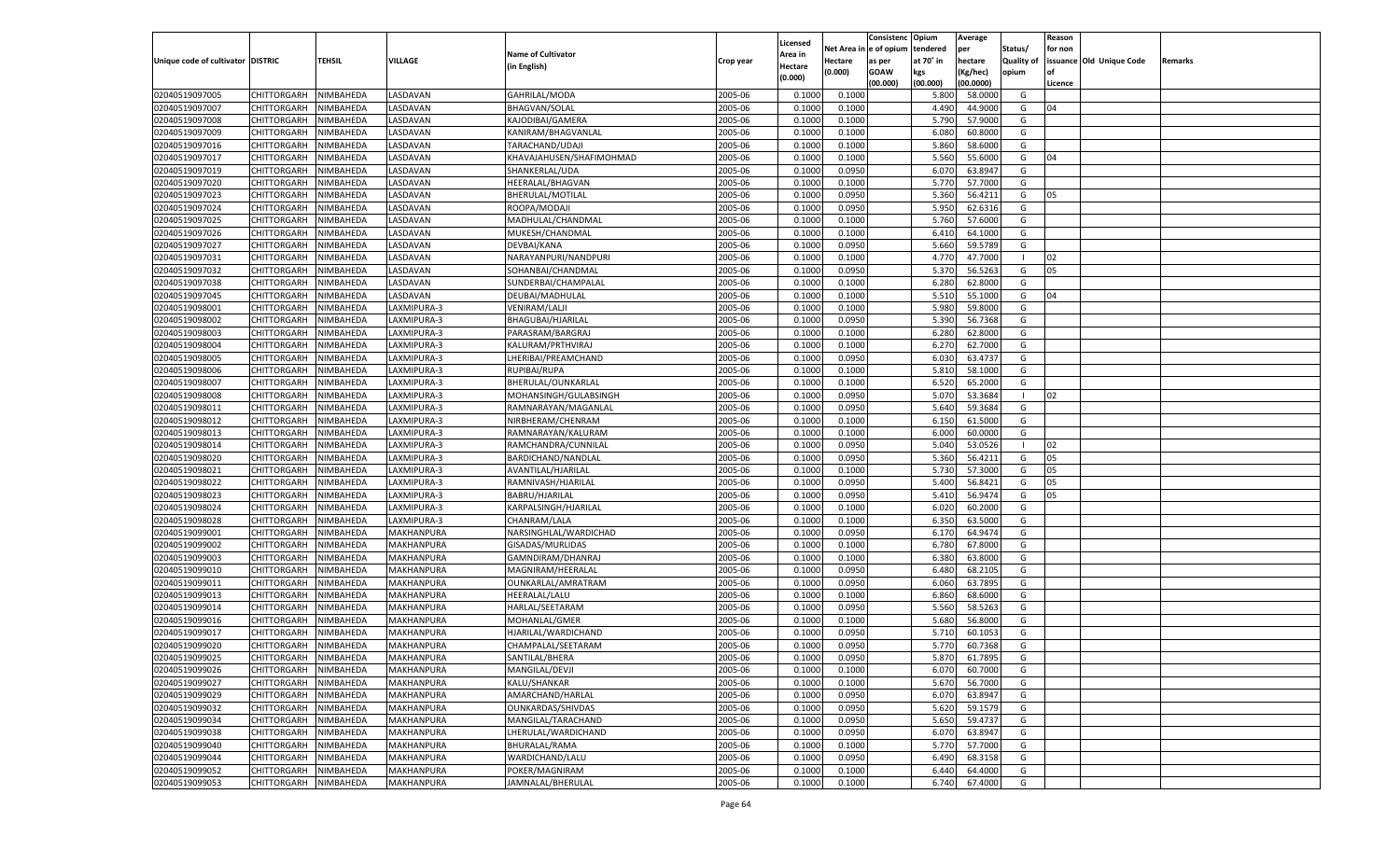|                                   |                       |               |           |                           |           |                    |          | Consistenc  | Opium     | Average            |                   | Reason  |                          |         |
|-----------------------------------|-----------------------|---------------|-----------|---------------------------|-----------|--------------------|----------|-------------|-----------|--------------------|-------------------|---------|--------------------------|---------|
|                                   |                       |               |           |                           |           | Licensed           | Net Area | e of opium  | tendered  | per                | Status/           | for non |                          |         |
| Unique code of cultivator DISTRIC |                       | <b>TEHSIL</b> | VILLAGE   | <b>Name of Cultivator</b> | Crop year | <b>Area in</b>     | Hectare  | as per      | at 70° in | hectare            | <b>Quality of</b> |         | issuance Old Unique Code | Remarks |
|                                   |                       |               |           | (in English)              |           | Hectare<br>(0.000) | (0.000)  | <b>GOAW</b> | kgs       | (Kg/hec)           | opium             |         |                          |         |
|                                   |                       |               |           |                           |           |                    |          | (00.000)    | (00.000)  | (00.0000)          |                   | Licence |                          |         |
| 02040519100001                    | CHITTORGARH           | NIMBAHEDA     | MANGROL-A | ROOPCHAND/VENDIRAM        | 2005-06   | 0.1000             | 0.1000   |             | 6.480     | 64.8000            | G                 |         |                          |         |
| 02040519100002                    | CHITTORGARH           | NIMBAHEDA     | MANGROL-A | DEVILAL/CHAGANLAL         | 2005-06   | 0.1000             | 0.1000   |             | 5.950     | 59.5000            | G                 |         |                          |         |
| 02040519100003                    | CHITTORGARH           | NIMBAHEDA     | MANGROL-A | NAGJIRAM/DHULA            | 2005-06   | 0.1000             | 0.0950   |             | 6.900     | 72.6316            | G                 |         |                          |         |
| 02040519100004                    | CHITTORGARH           | NIMBAHEDA     | MANGROL-A | NANIBAI/DHULA             | 2005-06   | 0.1000             | 0.1000   |             | 5.050     | 50.5000            | G                 | 04      |                          |         |
| 02040519100005                    | CHITTORGARH           | NIMBAHEDA     | MANGROL-A | KELASHIBAI/RAMNARAYAN     | 2005-06   | 0.1000             | 0.1000   |             | 6.280     | 62.8000            | G                 |         |                          |         |
| 02040519100006                    | CHITTORGARH           | NIMBAHEDA     | MANGROL-A | HARIRAM/KISHANLAI         | 2005-06   | 0.1000             | 0.0950   |             | 5.060     | 53.2632            | G                 | 04      |                          |         |
| 02040519100007                    | CHITTORGARH           | NIMBAHEDA     | MANGROL-A | OUNKARLAL/BHANWARLAL      | 2005-06   | 0.1000             | 0.0950   |             | 6.540     | 68.8421            | G                 |         |                          |         |
| 02040519100008                    | CHITTORGARH           | NIMBAHEDA     | MANGROL-A | DALCHAND/MOTILAL          | 2005-06   | 0.1000             | 0.1000   |             | 6.080     | 60.8000            | G                 |         |                          |         |
| 02040519100009                    | CHITTORGARH           | NIMBAHEDA     | MANGROL-A | NANALAL/GISHU             | 2005-06   | 0.1000             | 0.1000   |             | 4.97      | 49.7000            | G                 | 04      |                          |         |
| 02040519100010                    | CHITTORGARH           | NIMBAHEDA     | MANGROL-A | CHANDIBAI/CHAGANLAL       | 2005-06   | 0.1000             | 0.1000   |             | 5.870     | 58.7000            | G                 |         |                          |         |
| 02040519100011                    | CHITTORGARH           | NIMBAHEDA     | MANGROL-A | NARAYANIBAI/AMRATRAM      | 2005-06   | 0.1000             | 0.1000   |             | 6.990     | 69.9000            | G                 |         |                          |         |
| 02040519100012                    | CHITTORGARH           | NIMBAHEDA     | MANGROL-A | HAJARI/BHOLIRAM           | 2005-06   | 0.1000             | 0.1000   |             | 5.770     | 57.7000            | G                 |         |                          |         |
| 02040519100014                    | CHITTORGARH           | NIMBAHEDA     | MANGROL-A | GAMNDIRAM/BHOTHLAL        | 2005-06   | 0.1000             | 0.1000   |             | 6.440     | 64.4000            | G                 |         |                          |         |
| 02040519100015                    | CHITTORGARH           | NIMBAHEDA     | MANGROL-A | GISU/DOLA                 | 2005-06   | 0.1000             | 0.0950   |             | 6.180     | 65.0526            | G                 |         |                          |         |
| 02040519100017                    | CHITTORGARH           | NIMBAHEDA     | MANGROL-A | KISHANRAM/RAMBAKH         | 2005-06   | 0.1000             | 0.1000   |             | 6.240     | 62.4000            | G                 |         |                          |         |
| 02040519100018                    | CHITTORGARH           | NIMBAHEDA     | MANGROL-A | RAMNIVAS/MODIBAI          | 2005-06   | 0.1000             | 0.1000   |             | 6.540     | 65.4000            | G                 |         |                          |         |
| 02040519100019                    | CHITTORGARH           | NIMBAHEDA     | MANGROL-A | BHERULAL/OUNKARLAL        | 2005-06   | 0.1000             | 0.1000   |             | 5.880     | 58.8000            | G                 |         |                          |         |
| 02040519100020                    | CHITTORGARH           | NIMBAHEDA     | MANGROL-A | CHATARBHUJ/HUMICHAND      | 2005-06   | 0.1000             | 0.0950   |             | 5.990     | 63.0526            | G                 |         |                          |         |
| 02040519100021                    | CHITTORGARH           | NIMBAHEDA     | MANGROL-A | BAGDIRAM/OUNKARLAL        | 2005-06   | 0.1000             | 0.1000   |             | 6.330     | 63.3000            | G                 |         |                          |         |
| 02040519100022                    | CHITTORGARH           |               |           |                           | 2005-06   | 0.1000             |          |             | 5.740     |                    | G                 |         |                          |         |
|                                   | CHITTORGARH           | NIMBAHEDA     | MANGROL-A | SAMPATBAI/GOVINDRAM       |           | 0.1000             | 0.1000   |             |           | 57.4000<br>59.0526 | G                 |         |                          |         |
| 02040519100023                    |                       | NIMBAHEDA     | MANGROL-A | GISIBAI/KARANDEV          | 2005-06   |                    | 0.0950   |             | 5.610     |                    |                   |         |                          |         |
| 02040519100024                    | CHITTORGARH           | NIMBAHEDA     | MANGROL-A | SHRILAL/RAMLAL            | 2005-06   | 0.1000             | 0.1000   |             | 5.420     | 54.2000            | G                 | 04      |                          |         |
| 02040519100025                    | CHITTORGARH           | NIMBAHEDA     | MANGROL-A | RAMVILAS/NANALAL          | 2005-06   | 0.1000             | 0.1000   |             | 5.790     | 57.9000            | G                 |         |                          |         |
| 02040519100026                    | CHITTORGARH           | NIMBAHEDA     | MANGROL-A | AMRATRAM/DOULATRAM        | 2005-06   | 0.1000             | 0.1000   |             | 5.530     | 55.3000            | G                 | 04      |                          |         |
| 02040519100028                    | CHITTORGARH           | NIMBAHEDA     | MANGROL-A | SHIVLAL/HEERALAL          | 2005-06   | 0.1000             | 0.1050   |             | 5.960     | 56.7619            | G                 |         |                          |         |
| 02040519100029                    | CHITTORGARH           | NIMBAHEDA     | MANGROL-A | AMRATRAM/HAJARILAL        | 2005-06   | 0.1000             | 0.0900   |             | 6.010     | 66.7778            | G                 |         |                          |         |
| 02040519100030                    | CHITTORGARH           | NIMBAHEDA     | MANGROL-C | KHANYALAL/RATANLAL        | 2005-06   | 0.1000             | 0.1000   |             | 6.450     | 64.5000            | G                 |         |                          |         |
| 02040519100032                    | CHITTORGARH           | NIMBAHEDA     | MANGROL-A | HAJARI/KISHANLAL GANDARU  | 2005-06   | 0.1000             | 0.1000   |             | 6.660     | 66.6000            | G                 |         |                          |         |
| 02040519100033                    | CHITTORGARH           | NIMBAHEDA     | MANGROL-A | BHAGIRATH/HAJARI          | 2005-06   | 0.1000             | 0.1000   |             | 7.560     | 75.6000            | G                 |         |                          |         |
| 02040519100035                    | CHITTORGARH           | NIMBAHEDA     | MANGROL-A | KANIRAM/OUNKAR            | 2005-06   | 0.1000             | 0.1000   |             | 6.120     | 61.2000            | G                 |         |                          |         |
| 02040519100036                    | CHITTORGARH           | NIMBAHEDA     | MANGROL-A | SOHNIBAI/MODA             | 2005-06   | 0.1000             | 0.1000   |             | 4.700     | 47.0000            | - 1               | 02      |                          |         |
| 02040519100037                    | CHITTORGARH           | NIMBAHEDA     | MANGROL-A | DHANRAJ/DEVA              | 2005-06   | 0.1000             | 0.1000   |             | 5.990     | 59.9000            | G                 |         |                          |         |
| 02040519100040                    | CHITTORGARH           | NIMBAHEDA     | MANGROL-A | BHAGVATSINGH/OUNKARSINGH  | 2005-06   | 0.1000             | 0.1000   |             | 5.800     | 58.0000            | G                 |         |                          |         |
| 02040519100041                    | CHITTORGARH           | NIMBAHEDA     | MANGROL-A | GANGARAM/GULAB            | 2005-06   | 0.1000             | 0.1000   |             | 5.31      | 53.1000            | G                 | 04      |                          |         |
| 02040519100042                    | CHITTORGARH           | NIMBAHEDA     | MANGROL-A | MOHANLAL/KISHANLAL        | 2005-06   | 0.1000             | 0.1000   |             | 5.320     | 53.2000            | G                 | 04      |                          |         |
| 02040519100043                    | CHITTORGARH           | NIMBAHEDA     | MANGROL-A | DOULATRAM/CHAGANLAL       | 2005-06   | 0.1000             | 0.1000   |             | 6.510     | 65.1000            | G                 |         |                          |         |
| 02040519100045                    | CHITTORGARH           | NIMBAHEDA     | MANGROL-A | BHERULAL/VENDIRAM         | 2005-06   | 0.1000             | 0.1000   |             | 5.560     | 55.6000            | G                 | 04      |                          |         |
| 02040519100046                    | CHITTORGARH           | NIMBAHEDA     | MANGROL-A | SULTANMOHMAD/RASUI        | 2005-06   | 0.1000             | 0.1000   |             | 6.240     | 62.4000            | G                 |         |                          |         |
| 02040519100047                    | CHITTORGARH           | NIMBAHEDA     | MANGROL-A | BHERULAL/PARTHVIRAJ       | 2005-06   | 0.1000             | 0.1000   |             | 6.190     | 61.9000            | G                 |         |                          |         |
| 02040519100048                    | CHITTORGARH           | NIMBAHEDA     | MANGROL-A | MADAN/DHULAJI             | 2005-06   | 0.1000             | 0.1000   |             | 4.84      | 48.4000            | - 1               | 02      |                          |         |
| 02040519100049                    | CHITTORGARH           | NIMBAHEDA     | MANGROL-A | DALCHAND/AMRATRAM         | 2005-06   | 0.1000             | 0.1000   |             | 6.230     | 62.3000            | G                 |         |                          |         |
| 02040519100050                    | CHITTORGARH           | NIMBAHEDA     | MANGROL-A | MOJUDDIN/FAKIRMOHMAD      | 2005-06   | 0.1000             | 0.0950   |             | 5.820     | 61.2632            | G                 |         |                          |         |
| 02040519100052                    | CHITTORGARH           | NIMBAHEDA     | MANGROL-A | DOULATRAM/DHULAIRAM       | 2005-06   | 0.1000             | 0.0950   |             | 6.390     | 67.2632            | G                 |         |                          |         |
| 02040519100053                    | CHITTORGARH           | NIMBAHEDA     | MANGROL-A | LABHCHAND/ROOPCHAND       | 2005-06   | 0.1000             | 0.1000   |             | 5.750     | 57.5000            | G                 |         |                          |         |
| 02040519100054                    | CHITTORGARH           | NIMBAHEDA     | MANGROL-A | JAMNALAL/HEERAJI          | 2005-06   | 0.1000             | 0.1000   |             | 6.160     | 61.6000            | G                 |         |                          |         |
| 02040519100055                    | CHITTORGARH NIMBAHEDA |               | MANGROL-A | DHANRAJ/KALUTELI          | 2005-06   | 0.1000             | 0.1000   |             | 6.500     | 65.0000            | G                 |         |                          |         |
| 02040519100056                    | <b>CHITTORGARH</b>    | NIMBAHEDA     | MANGROL-A | RAJMAL/GAMNDIRAM          | 2005-06   | 0.1000             | 0.1000   |             | 6.450     | 64.5000            | G                 |         |                          |         |
| 02040519100057                    | <b>CHITTORGARH</b>    | NIMBAHEDA     | MANGROL-B | MATHRALAL/NANDAJI         | 2005-06   | 0.1000             | 0.0950   |             | 5.450     | 57.3684            | G                 |         |                          |         |
| 02040519100058                    | <b>CHITTORGARH</b>    | NIMBAHEDA     | MANGROL-B | PRTHVIRAJ/CHTRBHUJ        | 2005-06   | 0.1000             | 0.1000   |             | 6.100     | 61.0000            | G                 |         |                          |         |
| 02040519100059                    | <b>CHITTORGARH</b>    | NIMBAHEDA     | MANGROL-B | VENIRAM/CHTRBHUJ          | 2005-06   | 0.1000             | 0.1000   |             | 6.440     | 64.4000            | G                 |         |                          |         |
| 02040519100060                    | <b>CHITTORGARH</b>    | NIMBAHEDA     | MANGROL-B | HANGAMIBAI/AMRATRAM       | 2005-06   | 0.1000             | 0.1000   |             | 6.350     | 63.5000            | G                 |         |                          |         |
| 02040519100062                    | <b>CHITTORGARH</b>    | NIMBAHEDA     | MANGROL-B | LHERIBAI/BHAGIRTH         | 2005-06   | 0.1000             | 0.1000   |             | 6.710     | 67.1000            | G                 |         |                          |         |
| 02040519100063                    | <b>CHITTORGARH</b>    | NIMBAHEDA     | MANGROL-B | IBHRAHIM/FHKIRMOHMD       | 2005-06   | 0.1000             | 0.0950   |             | 6.020     | 63.3684            | G                 |         |                          |         |
| 02040519100064                    | <b>CHITTORGARH</b>    | NIMBAHEDA     | MANGROL-B | RADHABAI/OUNKAR           | 2005-06   | 0.1000             | 0.1000   |             | 5.640     | 56.4000            | G                 |         |                          |         |
| 02040519100065                    | <b>CHITTORGARH</b>    | NIMBAHEDA     | MANGROL-B | BADAMIBAI/PRTHVIRAJ       | 2005-06   | 0.1000             | 0.1000   |             | 6.930     | 69.3000            | G                 |         |                          |         |
| 02040519100067                    | CHITTORGARH           | NIMBAHEDA     | MANGROL-B | ALLAUDIN/KHUDABAX         | 2005-06   | 0.1000             | 0.1000   |             | 6.490     | 64.9000            | G                 |         |                          |         |
|                                   |                       |               |           |                           |           |                    |          |             |           |                    |                   |         |                          |         |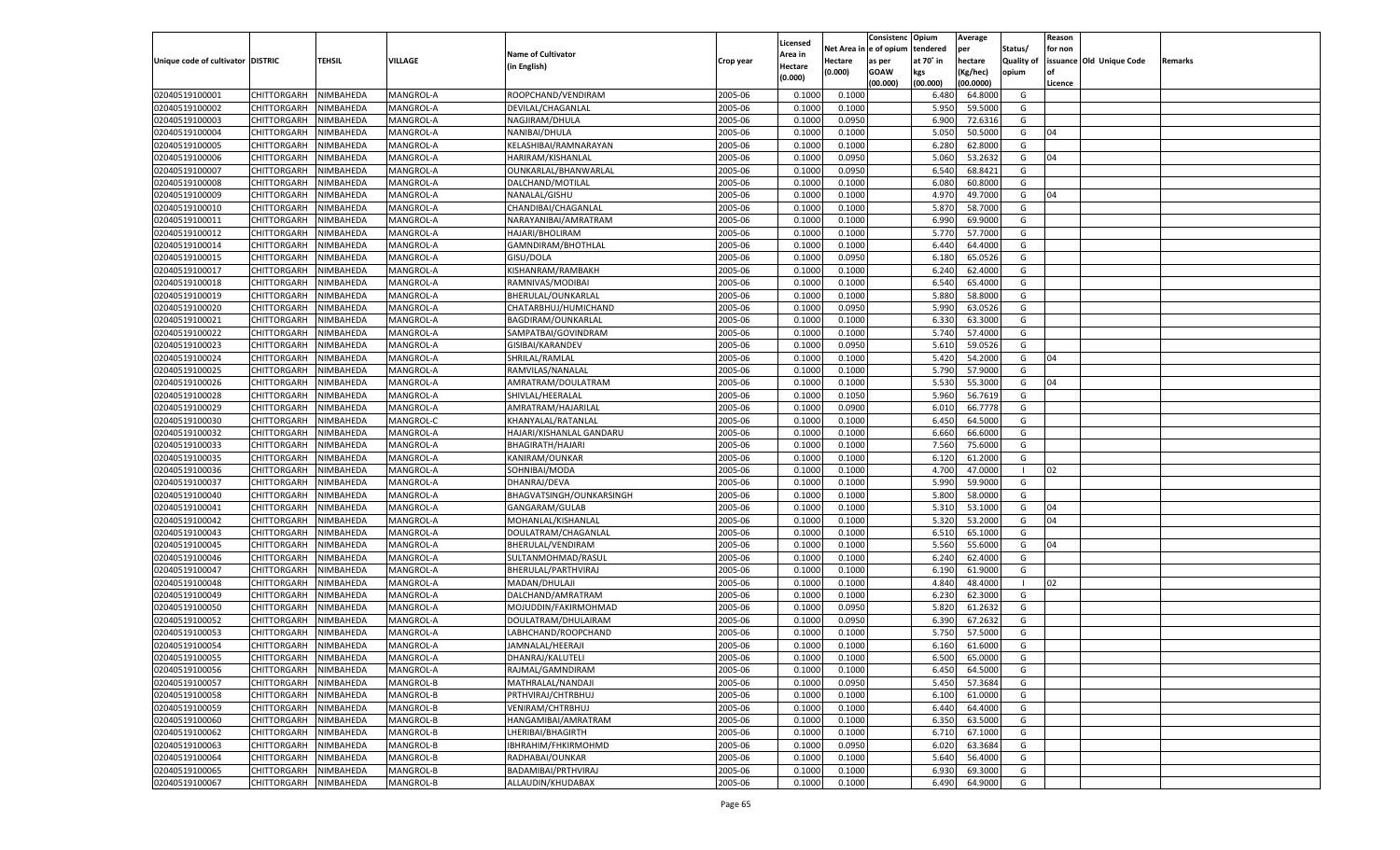|                                   |                       |               |           |                            |           |                           |          | Consistenc  | Opium     | Average   |                   | Reason  |                          |         |
|-----------------------------------|-----------------------|---------------|-----------|----------------------------|-----------|---------------------------|----------|-------------|-----------|-----------|-------------------|---------|--------------------------|---------|
|                                   |                       |               |           | <b>Name of Cultivator</b>  |           | Licensed                  | Net Area | e of opium  | tendered  | per       | Status/           | for non |                          |         |
| Unique code of cultivator DISTRIC |                       | <b>TEHSIL</b> | VILLAGE   | (in English)               | Crop year | <b>Area in</b><br>Hectare | Hectare  | as per      | at 70° in | hectare   | <b>Quality of</b> |         | issuance Old Unique Code | Remarks |
|                                   |                       |               |           |                            |           | (0.000)                   | (0.000)  | <b>GOAW</b> | kgs       | (Kg/hec)  | opium             |         |                          |         |
|                                   |                       |               |           |                            |           |                           |          | (00.000)    | (00.000)  | (00.0000) |                   | Licence |                          |         |
| 02040519100068                    | CHITTORGARH           | NIMBAHEDA     | MANGROL-B | KASTURIBAI/PYARA           | 2005-06   | 0.1000                    | 0.1000   |             | 5.740     | 57.4000   | G                 | 05      |                          |         |
| 02040519100069                    | CHITTORGARH           | NIMBAHEDA     | MANGROL-B | SULTAN/KHAJU               | 2005-06   | 0.1000                    | 0.1000   |             | 6.740     | 67.4000   | G                 |         |                          |         |
| 02040519100071                    | CHITTORGARH           | NIMBAHEDA     | MANGROL-B | MITTU/KUKA                 | 2005-06   | 0.1000                    | 0.1000   |             | 6.540     | 65.4000   | G                 |         |                          |         |
| 02040519100072                    | CHITTORGARH           | NIMBAHEDA     | MANGROL-B | JANIBAI/KALURAM            | 2005-06   | 0.1000                    | 0.0950   |             | 6.340     | 66.7368   | G                 |         |                          |         |
| 02040519100073                    | CHITTORGARH           | NIMBAHEDA     | MANGROL-B | SHAMBHUDIN/BHUREKHAN       | 2005-06   | 0.1000                    | 0.0950   |             | 6.27      | 66.0000   | G                 |         |                          |         |
| 02040519100074                    | CHITTORGARH           | NIMBAHEDA     | MANGROL-B | MADHU/POKHER               | 2005-06   | 0.1000                    | 0.1000   |             | 6.660     | 66.6000   | G                 |         |                          |         |
| 02040519100075                    | CHITTORGARH           | NIMBAHEDA     | MANGROL-B | ABDUL/FHKIRMOHMAD          | 2005-06   | 0.1000                    | 0.1000   |             | 6.390     | 63.9000   | G                 |         |                          |         |
| 02040519100076                    | CHITTORGARH           | NIMBAHEDA     | MANGROL-B | BHERULAL/KANIRAM           | 2005-06   | 0.1000                    | 0.1000   |             | 5.660     | 56.6000   | G                 | 05      |                          |         |
| 02040519100077                    | CHITTORGARH           | NIMBAHEDA     | MANGROL-B | BANSILAL/KALURAM           | 2005-06   | 0.1000                    | 0.1000   |             | 6.450     | 64.5000   | G                 |         |                          |         |
| 02040519100078                    | CHITTORGARH           | NIMBAHEDA     | MANGROL-B | MANGIBAI/RATANLAL          | 2005-06   | 0.1000                    | 0.0950   |             | 6.27      | 66.0000   | G                 |         |                          |         |
| 02040519100079                    | CHITTORGARH           | NIMBAHEDA     | MANGROL-B | LALU/BHERA                 | 2005-06   | 0.1000                    | 0.1000   |             | 5.650     | 56.5000   | G                 |         |                          |         |
| 02040519100080                    | CHITTORGARH           | NIMBAHEDA     | MANGROL-B | KALURAM/RAMLAL             | 2005-06   | 0.1000                    | 0.0950   |             | 5.570     | 58.6316   | G                 |         |                          |         |
| 02040519100083                    | CHITTORGARH           | NIMBAHEDA     | MANGROL-B | HJARI/CHTRBHUJ             | 2005-06   | 0.1000                    | 0.0950   |             | 5.900     | 62.105    | G                 |         |                          |         |
| 02040519100084                    | CHITTORGARH           | NIMBAHEDA     | MANGROL-B | CHAMPA/RODA                | 2005-06   | 0.1000                    | 0.1000   |             | 6.250     | 62.5000   | G                 |         |                          |         |
| 02040519100086                    | CHITTORGARH           | NIMBAHEDA     | MANGROL-B | NARAYANIBAI/BHERULAL       | 2005-06   | 0.1000                    | 0.1000   |             | 5.970     | 59.7000   | G                 |         |                          |         |
| 02040519100087                    | CHITTORGARH           | NIMBAHEDA     | MANGROL-B | KISHANLAL/SEETARAM         | 2005-06   | 0.1000                    | 0.1050   |             | 5.980     | 56.9524   | G                 |         |                          |         |
| 02040519100088                    | CHITTORGARH           | NIMBAHEDA     | MANGROL-B | MALA/OUNKARIBAI            | 2005-06   | 0.1000                    | 0.1000   |             | 5.660     | 56.6000   | G                 | 05      |                          |         |
| 02040519100089                    | CHITTORGARH           | NIMBAHEDA     | MANGROL-B | RUPCHAND/DEVJI             | 2005-06   | 0.1000                    | 0.1000   |             | 6.530     | 65.3000   | G                 |         |                          |         |
| 02040519100091                    | CHITTORGARH           | NIMBAHEDA     | MANGROL-B | MODIRAM/MANGILAL           | 2005-06   | 0.1000                    | 0.1050   |             | 6.020     | 57.3333   | G                 |         |                          |         |
| 02040519100092                    | CHITTORGARH           | NIMBAHEDA     | MANGROL-B | SHRILAL/SHIVLAL(JAT)       | 2005-06   | 0.1000                    | 0.1000   |             | 5.920     | 59.2000   | G                 |         |                          |         |
| 02040519100093                    | CHITTORGARH           | NIMBAHEDA     | MANGROL-B | GAMNDIRAM/DHANRAJ          | 2005-06   | 0.1000                    | 0.1000   |             | 5.940     | 59.4000   | G                 |         |                          |         |
| 02040519100095                    | CHITTORGARH           | NIMBAHEDA     | MANGROL-B | TAMUBAI/PRTHVIRAJ          | 2005-06   | 0.1000                    | 0.1050   |             | 6.190     | 58.9524   | G                 |         |                          |         |
| 02040519100096                    | CHITTORGARH           | NIMBAHEDA     | MANGROL-B | <b>OUNKAR/BHERULAL</b>     | 2005-06   | 0.1000                    | 0.0950   |             | 5.430     | 57.1579   | G                 |         |                          |         |
| 02040519100097                    | CHITTORGARH           | NIMBAHEDA     | MANGROL-B | SHANKAR/PRTHA              | 2005-06   | 0.1000                    | 0.1000   |             | 6.190     | 61.9000   | G                 |         |                          |         |
| 02040519100099                    | CHITTORGARH           | NIMBAHEDA     | MANGROL-B | BABU MO./IMAMUDIN          | 2005-06   | 0.1000                    | 0.1000   |             | 5.830     | 58.3000   | G                 |         |                          |         |
| 02040519100100                    | CHITTORGARH           | NIMBAHEDA     | MANGROL-B | PARASMAL/BHERULAL          | 2005-06   | 0.1000                    | 0.1000   |             | 6.040     | 60.4000   | G                 |         |                          |         |
| 02040519100103                    | CHITTORGARH           | NIMBAHEDA     | MANGROL-B | KHEMRAJ/NOLA               | 2005-06   | 0.1000                    | 0.0950   |             | 5.460     | 57.4737   | G                 | 05      |                          |         |
| 02040519100104                    | CHITTORGARH           | NIMBAHEDA     | MANGROL-B | PUNA/OUNKAR                | 2005-06   | 0.1000                    | 0.1000   |             | 5.710     | 57.1000   | G                 |         |                          |         |
| 02040519100105                    | CHITTORGARH           | NIMBAHEDA     | MANGROL-B | PARTAPSINGH/OUNKARSINGH    | 2005-06   | 0.1000                    | 0.1000   |             | 5.680     | 56.8000   | G                 | 05      |                          |         |
| 02040519100106                    | CHITTORGARH           | NIMBAHEDA     | MANGROL-B | GOPILAL/NARYANGUJAR        | 2005-06   | 0.1000                    | 0.1000   |             | 6.540     | 65.4000   | G                 |         |                          |         |
| 02040519100107                    | CHITTORGARH           | NIMBAHEDA     | MANGROL-B | LABHCHAND/GAMNDIRAM        | 2005-06   | 0.1000                    | 0.1000   |             | 6.050     | 60.5000   | G                 |         |                          |         |
| 02040519100108                    | CHITTORGARH           | NIMBAHEDA     | MANGROL-B | MOTILAL/RAMRATAN           | 2005-06   | 0.1000                    | 0.1000   |             | 5.920     | 59.2000   | G                 |         |                          |         |
| 02040519100113                    | <b>CHITTORGARH</b>    | NIMBAHEDA     | MANGROL-B | SAFHIMOHMAD/MITTUSHA       | 2005-06   | 0.1000                    | 0.1050   |             | 6.140     | 58.4762   | G                 |         |                          |         |
| 02040519100114                    | CHITTORGARH           | NIMBAHEDA     | MANGROL-B | NATHU/GISALALKUMAWAT       | 2005-06   | 0.1000                    | 0.1000   |             | 6.130     | 61.3000   | G                 |         |                          |         |
| 02040519100115                    |                       | NIMBAHEDA     | MANGROL-B |                            | 2005-06   | 0.1000                    | 0.0950   |             | 5.420     | 57.0526   | G                 | 05      |                          |         |
| 02040519100116                    | <b>CHITTORGARH</b>    |               |           | RAFIKMOHMAD/ANARKHAN       | 2005-06   | 0.1000                    |          |             | 5.780     | 57.8000   | G                 |         |                          |         |
|                                   | CHITTORGARH           | NIMBAHEDA     | MANGROL-B | RAMNARAYAN/VENIRAM         |           | 0.1000                    | 0.1000   |             |           | 60.4000   |                   |         |                          |         |
| 02040519100118                    | <b>CHITTORGARH</b>    | NIMBAHEDA     | MANGROL-B | RAMNARAYAN/KALURAM         | 2005-06   |                           | 0.1000   |             | 6.040     |           | G                 |         |                          |         |
| 02040519100119                    | CHITTORGARH           | NIMBAHEDA     | MANGROL-B | MHDANLAL/PRTHVIRAJ         | 2005-06   | 0.1000                    | 0.1050   |             | 5.950     | 56.6667   | G                 | 05      |                          |         |
| 02040519100120                    | <b>CHITTORGARH</b>    | NIMBAHEDA     | MANGROL-B | PARSHRAM/HJARILAL          | 2005-06   | 0.1000                    | 0.0850   |             | 5.740     | 67.5294   | G                 |         |                          |         |
| 02040519100121                    | CHITTORGARH           | NIMBAHEDA     | MANGROL-B | CHANDMOHMAD/IBRAHIMPINJARA | 2005-06   | 0.1000                    | 0.1000   |             | 5.770     | 57.7000   | G                 | 05      |                          |         |
| 02040519100122                    | <b>CHITTORGARH</b>    | NIMBAHEDA     | MANGROL-B | LOBHCHAND/PRTHVIAJ         | 2005-06   | 0.1000                    | 0.1000   |             | 5.650     | 56.5000   | G                 | 05      |                          |         |
| 02040519100123                    | CHITTORGARH           | NIMBAHEDA     | MANGROL-B | PUSHPABAI/MHDANLAL         | 2005-06   | 0.1000                    | 0.0950   |             | 5.420     | 57.0526   | G                 | 05      |                          |         |
| 02040519100124                    | CHITTORGARH           | NIMBAHEDA     | MANGROL-B | BHERULAL/BHAGIRTH          | 2005-06   | 0.1000                    | 0.1000   |             | 6.33      | 63.3000   | G                 |         |                          |         |
| 02040519100125                    | CHITTORGARH           | NIMBAHEDA     | MANGROL-B | NANALAL/MANGILAL           | 2005-06   | 0.1000                    | 0.1000   |             | 5.47      | 54.7000   | G                 | 04      |                          |         |
| 02040519100126                    | CHITTORGARH           | NIMBAHEDA     | MANGROL-B | AMARCHAND/GISABHII         | 2005-06   | 0.1000                    | 0.0950   |             | 5.480     | 57.6842   | G                 |         |                          |         |
| 02040519100127                    | CHITTORGARH NIMBAHEDA |               | MANGROL-B | CHATARBHUJ/GISUGAYARI      | 2005-06   | 0.1000                    | 0.1000   |             | 5.660     | 56.6000   | G                 | 05      |                          |         |
| 02040519100131                    | <b>CHITTORGARH</b>    | NIMBAHEDA     | MANGROL-B | KAMLESH/CHAGANLAL          | 2005-06   | 0.1000                    | 0.1000   |             | 6.320     | 63.2000   | G                 |         |                          |         |
| 02040519100132                    | <b>CHITTORGARH</b>    | NIMBAHEDA     | MANGROL-B | NARAYAN/POKHER             | 2005-06   | 0.1000                    | 0.1000   |             | 5.510     | 55.1000   | G                 | 04      |                          |         |
| 02040519100133                    | <b>CHITTORGARH</b>    | NIMBAHEDA     | MANGROL-B | RATANLAL/GISALAL           | 2005-06   | 0.1000                    | 0.1000   |             | 5.780     | 57.8000   | G                 |         |                          |         |
| 02040519100134                    | <b>CHITTORGARH</b>    | NIMBAHEDA     | MANGROL-B | MAGNIRAM/GULABHJI          | 2005-06   | 0.1000                    | 0.1000   |             | 6.060     | 60.6000   | G                 |         |                          |         |
| 02040519100136                    | <b>CHITTORGARH</b>    | NIMBAHEDA     | MANGROL-B | RAMNARAYAN/GISULAL         | 2005-06   | 0.1000                    | 0.0950   |             | 5.980     | 62.9474   | G                 |         |                          |         |
| 02040519100141                    | <b>CHITTORGARH</b>    | NIMBAHEDA     | MANGROL-B | RAJJAKMOHMAD/MITTUSHA      | 2005-06   | 0.1000                    | 0.1000   |             | 5.960     | 59.6000   | G                 |         |                          |         |
| 02040519100142                    | <b>CHITTORGARH</b>    | NIMBAHEDA     | MANGROL-B | KAMRUHIN/MITTUKHAN         | 2005-06   | 0.1000                    | 0.1000   |             | 5.730     | 57.3000   | G                 |         |                          |         |
| 02040519100143                    | <b>CHITTORGARH</b>    | NIMBAHEDA     | MANGROL-B | DALLICHAND/BHANABHIL       | 2005-06   | 0.1000                    | 0.0950   |             | 4.710     | 49.5789   | G                 | 04      |                          |         |
| 02040519100144                    | <b>CHITTORGARH</b>    | NIMBAHEDA     | MANGROL-B | LOBHCHAND/HJARILAL         | 2005-06   | 0.1000                    | 0.1050   |             | 7.190     | 68.4762   | G                 |         |                          |         |
| 02040519100146                    | <b>CHITTORGARH</b>    | NIMBAHEDA     | MANGROL-B | SANTILAL/SHANKARLAL        | 2005-06   | 0.1000                    | 0.1000   |             | 5.610     | 56.1000   | G                 | 05      |                          |         |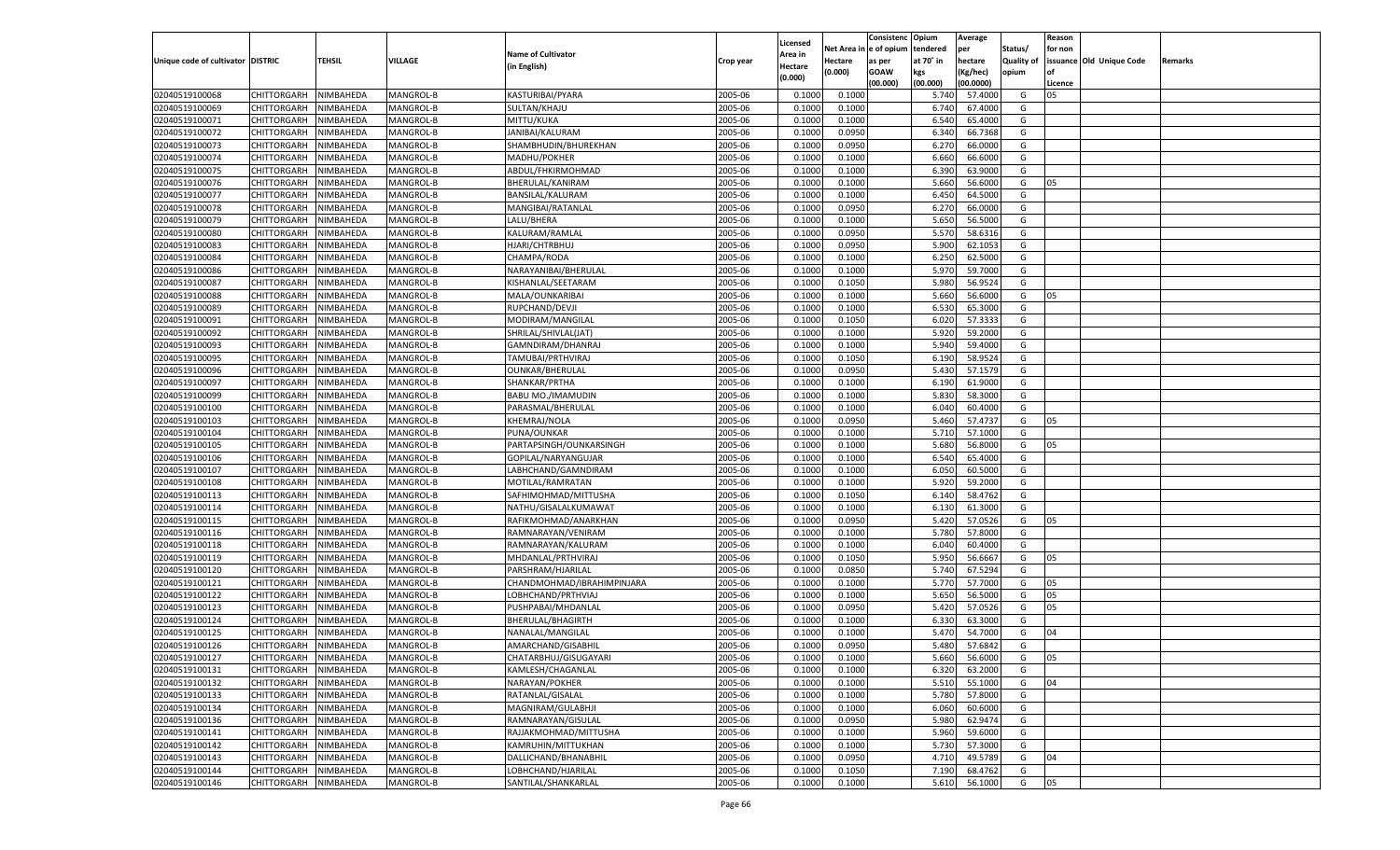|                                   |                       |               |           |                                   |           |                           |          | Consistenc  | Opium     | Average   |                   | Reason  |                          |         |
|-----------------------------------|-----------------------|---------------|-----------|-----------------------------------|-----------|---------------------------|----------|-------------|-----------|-----------|-------------------|---------|--------------------------|---------|
|                                   |                       |               |           | <b>Name of Cultivator</b>         |           | Licensed                  | Net Area | e of opium  | tendered  | per       | Status/           | for non |                          |         |
| Unique code of cultivator DISTRIC |                       | <b>TEHSIL</b> | VILLAGE   | (in English)                      | Crop year | <b>Area in</b><br>Hectare | Hectare  | as per      | at 70° in | hectare   | <b>Quality of</b> |         | issuance Old Unique Code | Remarks |
|                                   |                       |               |           |                                   |           | (0.000)                   | (0.000)  | <b>GOAW</b> | kgs       | (Kg/hec)  | opium             |         |                          |         |
|                                   |                       |               |           |                                   |           |                           |          | (00.000)    | (00.000)  | (00.0000) |                   | Licence |                          |         |
| 02040519100147                    | CHITTORGARH           | NIMBAHEDA     | MANGROL-B | SAFIMOHMAD/ABDULPIJARA            | 2005-06   | 0.1000                    | 0.1000   |             | 5.880     | 58.8000   | G                 |         |                          |         |
| 02040519100148                    | CHITTORGARH           | NIMBAHEDA     | MANGROL-B | BHERULAL/NARAYANLAL               | 2005-06   | 0.1000                    | 0.1000   |             | 5.810     | 58.1000   | G                 | 05      |                          |         |
| 02040519100149                    | CHITTORGARH           | NIMBAHEDA     | MANGROL-B | NARVARSINGH/CHTRBHUJ              | 2005-06   | 0.1000                    | 0.0950   |             | 6.160     | 64.8421   | G                 |         |                          |         |
| 02040519100150                    | CHITTORGARH           | NIMBAHEDA     | MANGROL-B | BAPULAL/HJARILAL                  | 2005-06   | 0.1000                    | 0.0950   |             | 5.700     | 60.0000   | G                 |         |                          |         |
| 02040519100151                    | CHITTORGARH           | NIMBAHEDA     | MANGROL-B | JITMAL/CHUNNILAL                  | 2005-06   | 0.1000                    | 0.1000   |             | 6.280     | 62.8000   | G                 |         |                          |         |
| 02040519100153                    | CHITTORGARH           | NIMBAHEDA     | MANGROL-B | TODARMAL/HJARILAI                 | 2005-06   | 0.1000                    | 0.1000   |             | 6.210     | 62.1000   | G                 |         |                          |         |
| 02040519100155                    | CHITTORGARH           | NIMBAHEDA     | MANGROL-B | SANTILAL/CHAMPALAL                | 2005-06   | 0.1000                    | 0.0950   |             | 5.27      | 55.473    | G                 | 04      |                          |         |
| 02040519100156                    | CHITTORGARH           | NIMBAHEDA     | MANGROL-B | KELASHCHAND/BHAGIRTH              | 2005-06   | 0.1000                    | 0.1000   |             | 6.27      | 62.7000   | G                 |         |                          |         |
| 02040519100157                    | CHITTORGARH           | NIMBAHEDA     | MANGROL-B | MOHANLAL/DHULIRAM                 | 2005-06   | 0.1000                    | 0.1000   |             | 5.940     | 59.4000   | G                 |         |                          |         |
| 02040519100158                    | CHITTORGARH           | NIMBAHEDA     | MANGROL-B | RAJJAKMOHMAD/IBRAHIM              | 2005-06   | 0.1000                    | 0.0950   |             | 5.950     | 62.6316   | G                 |         |                          |         |
| 02040519100159                    | CHITTORGARH           | NIMBAHEDA     | MANGROL-B | KELASH/NANALAL                    | 2005-06   | 0.1000                    | 0.1000   |             | 5.890     | 58.9000   | G                 |         |                          |         |
| 02040519100160                    | CHITTORGARH           | NIMBAHEDA     | MANGROL-B | TAKHATSINGH/OUNKARLAL             | 2005-06   | 0.1000                    | 0.0950   |             | 5.720     | 60.2105   | G                 |         |                          |         |
| 02040519100161                    | CHITTORGARH           | NIMBAHEDA     | MANGROL-C | GORILAL/OUNKARLAL                 | 2005-06   | 0.1000                    | 0.1050   |             | 6.400     | 60.9524   | -1                | 02      |                          |         |
| 02040519100162                    | CHITTORGARH           | NIMBAHEDA     | MANGROL-C | MANGIBAI/SHANKARLAL               | 2005-06   | 0.1000                    | 0.1000   |             | 6.350     | 63.5000   | G                 |         |                          |         |
| 02040519100163                    | CHITTORGARH           | NIMBAHEDA     | MANGROL-C | LALURAM/CHAGANLAL                 | 2005-06   | 0.1000                    | 0.1000   |             | 6.290     | 62.9000   | G                 |         |                          |         |
| 02040519100166                    | CHITTORGARH           | NIMBAHEDA     | MANGROL-C | MOHANLAL/KALU                     | 2005-06   | 0.1000                    | 0.1000   |             | 5.860     | 58.6000   | G                 |         |                          |         |
| 02040519100168                    | CHITTORGARH           | NIMBAHEDA     | MANGROL-C | VENIRAM/BHERULAL                  | 2005-06   | 0.1000                    | 0.0950   |             | 5.360     | 56.4211   | G                 |         |                          |         |
| 02040519100169                    | CHITTORGARH           | NIMBAHEDA     | MANGROL-C | RAJMAL/RAMRATAN                   | 2005-06   | 0.1000                    | 0.1000   |             | 6.100     | 61.0000   | G                 |         |                          |         |
| 02040519100171                    | CHITTORGARH           | NIMBAHEDA     | MANGROL-C | KALURAMA/BABRU                    | 2005-06   | 0.1000                    | 0.1000   |             | 5.780     | 57.8000   | G                 |         |                          |         |
| 02040519100172                    | CHITTORGARH           | NIMBAHEDA     | MANGROL-C | MANGILAL/SOLAL                    | 2005-06   | 0.1000                    | 0.1050   |             | 6.280     | 59.8095   | G                 |         |                          |         |
| 02040519100173                    | CHITTORGARH           | NIMBAHEDA     | MANGROL-C | MOTILAL/POKHER                    | 2005-06   | 0.1000                    | 0.1000   |             | 5.710     | 57.1000   | G                 |         |                          |         |
| 02040519100174                    | CHITTORGARH           | NIMBAHEDA     | MANGROL-C | <b>BHERUGIR/GULABGIR</b>          | 2005-06   | 0.1000                    | 0.1000   |             | 6.150     | 61.5000   | G                 |         |                          |         |
| 02040519100175                    | CHITTORGARH           | NIMBAHEDA     | MANGROL-C | BHURALAL/RAMA                     | 2005-06   | 0.1000                    | 0.1000   |             | 6.570     | 65.7000   | G                 |         |                          |         |
| 02040519100177                    | CHITTORGARH           | NIMBAHEDA     | MANGROL-C | GANGABAI/MOHANLAL                 | 2005-06   | 0.1000                    | 0.1050   |             | 6.570     | 62.5714   | G                 |         |                          |         |
| 02040519100178                    | CHITTORGARH           | NIMBAHEDA     | MANGROL-C | GANGABAI/GISULAL                  | 2005-06   | 0.1000                    | 0.1000   |             | 6.070     | 60.7000   | G                 |         |                          |         |
| 02040519100179                    | CHITTORGARH           | NIMBAHEDA     | MANGROL-C | SHONIBAI/RAGU                     | 2005-06   | 0.1000                    | 0.1000   |             | 6.580     | 65.8000   | G                 |         |                          |         |
| 02040519100180                    | CHITTORGARH           | NIMBAHEDA     | MANGROL-C | MUBARIK/RAHIMBAX                  | 2005-06   | 0.1000                    | 0.0950   |             | 4.000     | 42.105    | - 1               | 02      |                          |         |
| 02040519100182                    | CHITTORGARH           | NIMBAHEDA     | MANGROL-C | PARBHULAL/HARIRAM                 | 2005-06   | 0.1000                    | 0.0950   |             | 6.010     | 63.2632   | G                 |         |                          |         |
| 02040519100183                    | CHITTORGARH           | NIMBAHEDA     | MANGROL-C | RAMI/MOTI                         | 2005-06   | 0.1000                    | 0.1050   |             | 6.040     | 57.5238   | G                 |         |                          |         |
| 02040519100184                    | CHITTORGARH           | NIMBAHEDA     | MANGROL-C | CHAGANLAL/SHRILAL                 | 2005-06   | 0.1000                    | 0.1000   |             | 3.750     | 37.5000   | $\blacksquare$    | 02      |                          |         |
| 02040519100185                    | CHITTORGARH           | NIMBAHEDA     | MANGROL-C | SAGARMAL/GOKEL                    | 2005-06   | 0.1000                    | 0.1000   |             | 4.590     | 45.9000   | - 1               | 02      |                          |         |
| 02040519100187                    | CHITTORGARH           | NIMBAHEDA     | MANGROL-C | RADHABAI/BHAGVANLAL               | 2005-06   | 0.1000                    | 0.1000   |             | 6.040     | 60.4000   | G                 |         |                          |         |
| 02040519100189                    | CHITTORGARH           | NIMBAHEDA     | MANGROL-C | RAJMAL/PYARCHAND                  | 2005-06   | 0.1000                    | 0.1000   |             | 6.220     | 62.2000   | G                 |         |                          |         |
| 02040519100190                    | CHITTORGARH           | NIMBAHEDA     | MANGROL-C | BHAGWANLAL/RAMLAI                 | 2005-06   | 0.1000                    | 0.1000   |             | 4.700     | 47.0000   | - 1               | 02      |                          |         |
| 02040519100191                    |                       | NIMBAHEDA     | MANGROL-C |                                   | 2005-06   | 0.1000                    | 0.1000   |             | 6.430     | 64.3000   | G                 |         |                          |         |
| 02040519100192                    | <b>CHITTORGARH</b>    |               | MANGROL-C | OUNKARLAL/BHAGVAN<br>GISULAL/AMRA | 2005-06   |                           |          |             | 5.850     | 58.5000   | G                 |         |                          |         |
|                                   | CHITTORGARH           | NIMBAHEDA     |           |                                   |           | 0.1000                    | 0.1000   |             |           |           |                   |         |                          |         |
| 02040519100193                    | <b>CHITTORGARH</b>    | NIMBAHEDA     | MANGROL-C | PARVATIBAI/DALCHAND               | 2005-06   | 0.1000                    | 0.0950   |             | 5.460     | 57.4737   | G                 |         |                          |         |
| 02040519100194                    | CHITTORGARH           | NIMBAHEDA     | MANGROL-C | SHANKARLAL/BHERU                  | 2005-06   | 0.1000                    | 0.0950   |             | 5.440     | 57.2632   | G                 | 05      |                          |         |
| 02040519100196                    | CHITTORGARH           | NIMBAHEDA     | MANGROL-C | SHRILAL/MODA                      | 2005-06   | 0.1000                    | 0.1000   |             | 5.520     | 55.2000   | G                 | 04      |                          |         |
| 02040519100197                    | CHITTORGARH           | NIMBAHEDA     | MANGROL-C | SHANKARLAL/HARLAL                 | 2005-06   | 0.1000                    | 0.1000   |             | 5.910     | 59.1000   | G                 |         |                          |         |
| 02040519100199                    | CHITTORGARH           | NIMBAHEDA     | MANGROL-C | NANALAL/KANA                      | 2005-06   | 0.1000                    | 0.0950   |             | 5.450     | 57.3684   | G                 | 05      |                          |         |
| 02040519100200                    | CHITTORGARH           | NIMBAHEDA     | MANGROL-C | CHAGANLAL/GANGARAM                | 2005-06   | 0.1000                    | 0.1000   |             | 5.670     | 56.7000   | G                 |         |                          |         |
| 02040519100201                    | CHITTORGARH           | NIMBAHEDA     | MANGROL-C | MJIDMOHMAD/SHAHBUDIN              | 2005-06   | 0.1000                    | 0.1000   |             | 4.92      | 49.2000   | - 1               | 02      |                          |         |
| 02040519100202                    | CHITTORGARH           | NIMBAHEDA     | MANGROL-C | SHANKARGIR/MADHUGIR               | 2005-06   | 0.1000                    | 0.1000   |             | 4.88      | 48.8000   | - 1               | 02      |                          |         |
| 02040519100203                    | CHITTORGARH           | NIMBAHEDA     | MANGROL-C | DHANNA/BHURA                      | 2005-06   | 0.1000                    | 0.1000   |             | 5.830     | 58.3000   | G                 |         |                          |         |
| 02040519100208                    | CHITTORGARH NIMBAHEDA |               | MANGROL-C | BAPULAL/RAMRATAN                  | 2005-06   | 0.1000                    | 0.1000   |             | 5.840     | 58.4000   | G                 |         |                          |         |
| 02040519100211                    | <b>CHITTORGARH</b>    | NIMBAHEDA     | MANGROL-C | NARULAL/POKHER                    | 2005-06   | 0.1000                    | 0.1000   |             | 7.030     | 70.3000   | G                 |         |                          |         |
| 02040519100213                    | <b>CHITTORGARH</b>    | NIMBAHEDA     | MANGROL-C | DHULA/KHEMAREGAR                  | 2005-06   | 0.1000                    | 0.1000   |             | 5.870     | 58.7000   | G                 |         |                          |         |
| 02040519100214                    | <b>CHITTORGARH</b>    | NIMBAHEDA     | MANGROL-C | HASTIMAL/BHERULAL                 | 2005-06   | 0.1000                    | 0.1000   |             | 5.690     | 56.9000   | G                 |         |                          |         |
| 02040519100215                    | <b>CHITTORGARH</b>    | NIMBAHEDA     | MANGROL-C | RAMLAL/OUNKAR                     | 2005-06   | 0.1000                    | 0.1000   |             | 5.940     | 59.4000   | G                 | 05      |                          |         |
| 02040519100216                    | <b>CHITTORGARH</b>    | NIMBAHEDA     | MANGROL-C | OMPARKASH/CUNNILAL                | 2005-06   | 0.1000                    | 0.1000   |             | 6.120     | 61.2000   | G                 |         |                          |         |
| 02040519100217                    | <b>CHITTORGARH</b>    | NIMBAHEDA     | MANGROL-C | BHANA/KHEMA                       | 2005-06   | 0.1000                    | 0.0950   |             | 5.440     | 57.2632   | G                 |         |                          |         |
| 02040519100218                    | <b>CHITTORGARH</b>    | NIMBAHEDA     | MANGROL-C | DALU/KHEMAREGAR                   | 2005-06   | 0.1000                    | 0.1000   |             | 5.870     | 58.7000   | G                 |         |                          |         |
| 02040519100220                    | <b>CHITTORGARH</b>    | NIMBAHEDA     | MANGROL-C | SAGARMAL/BHAGIRTH                 | 2005-06   | 0.1000                    | 0.1000   |             | 5.080     | 50.8000   | - 1               | 02      |                          |         |
| 02040519100221                    | <b>CHITTORGARH</b>    | NIMBAHEDA     | MANGROL-C | RATANLAL/KALURAM                  | 2005-06   | 0.1000                    | 0.0950   |             | 6.700     | 70.5263   | G                 |         |                          |         |
| 02040519100222                    | CHITTORGARH           | NIMBAHEDA     | MANGROL-C | OMPARKASH/BANSILAL                | 2005-06   | 0.1000                    | 0.1000   |             | 6.680     | 66.8000   | G                 |         |                          |         |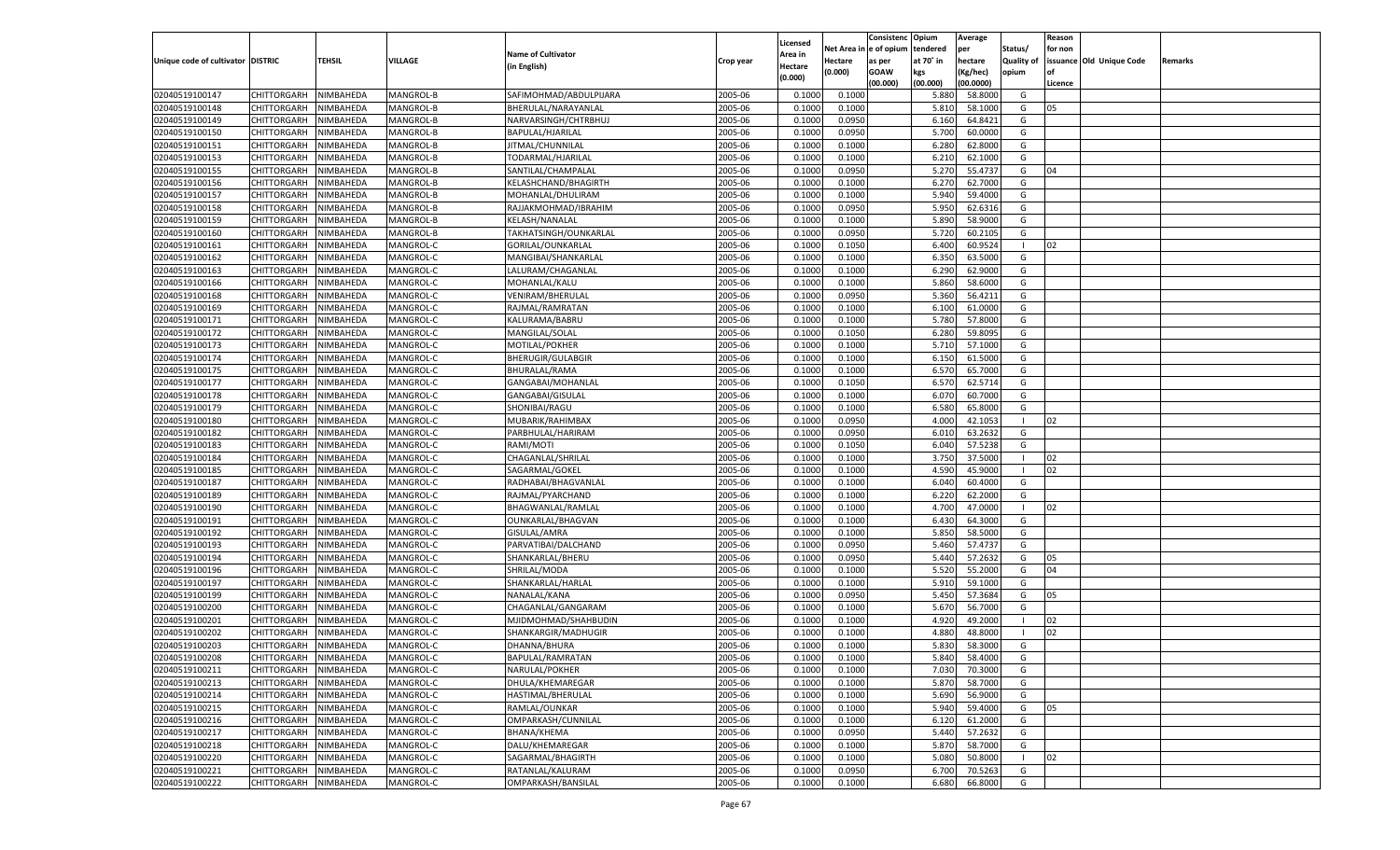|                                   |                       |                        |            |                           |           |                     |          | Consistenc  | Opium     | Average   |                   | Reason  |                          |                 |
|-----------------------------------|-----------------------|------------------------|------------|---------------------------|-----------|---------------------|----------|-------------|-----------|-----------|-------------------|---------|--------------------------|-----------------|
|                                   |                       |                        |            | <b>Name of Cultivator</b> |           | Licensed<br>\rea in | Net Area | le of opium | tendered  | per       | Status/           | for non |                          |                 |
| Unique code of cultivator DISTRIC |                       | <b>TEHSIL</b>          | VILLAGE    | (in English)              | Crop year | Hectare             | Hectare  | as per      | at 70° in | hectare   | <b>Quality of</b> |         | issuance Old Unique Code | Remarks         |
|                                   |                       |                        |            |                           |           | (0.000)             | (0.000)  | <b>GOAW</b> | kgs       | (Kg/hec)  | opium             |         |                          |                 |
|                                   |                       |                        |            |                           |           |                     |          | (00.000)    | (00.000)  | (00.0000) |                   | Licence |                          |                 |
| 02040519100223                    | CHITTORGARH           | NIMBAHEDA              | MANGROL-A  | ISHAKMOHMAD/ALLADIN       | 2005-06   | 0.1000              | 0.1000   |             | 5.530     | 55.3000   | G                 | 04      | 02040519100223           | <b>TRANSFER</b> |
| 02040519100224                    | CHITTORGARH           | NIMBAHEDA              | MANGROL-C  | GOPALLAL/LALUJI GUJAR     | 2005-06   | 0.1000              | 0.1000   |             | 6.660     | 66.6000   | G                 |         |                          |                 |
| 02040519100225                    | CHITTORGARH           | NIMBAHEDA              | MANGROL-C  | PARBHULAL/GOKAL SUTHAR    | 2005-06   | 0.1000              | 0.1000   |             | 6.27      | 62.7000   | G                 |         |                          |                 |
| 02040519100227                    | CHITTORGARH           | NIMBAHEDA              | MANGROL-C  | NSHIRSHA/KHUNKA SHA       | 2005-06   | 0.1000              | 0.1000   |             | 5.790     | 57.9000   | G                 |         |                          |                 |
| 02040519100229                    | CHITTORGARH           | NIMBAHEDA              | MANGROL-C  | DOLATGIRI/MOHANGIRI       | 2005-06   | 0.1000              | 0.1000   |             | 5.880     | 58.8000   | G                 | 05      |                          |                 |
| 02040519100230                    | CHITTORGARH           | NIMBAHEDA              | MANGROL-C  | SADIK MO./KHAJU JI        | 2005-06   | 0.1000              | 0.1000   |             | 6.220     | 62.2000   | G                 |         |                          |                 |
| 02040519100231                    | CHITTORGARH           | NIMBAHEDA              | MANGROL-C  | PURANAML/SHANKARLAL       | 2005-06   | 0.1000              | 0.1000   |             | 5.890     | 58.9000   | G                 |         |                          |                 |
| 02040519100234                    | CHITTORGARH           | NIMBAHEDA              | MANGROL-C  | HAKIMKAH/GASI KHA         | 2005-06   | 0.1000              | 0.1000   |             | 5.780     | 57.8000   | G                 |         |                          |                 |
| 02040519100236                    | CHITTORGARH           | NIMBAHEDA              | MANGROL-C  | RAMLAL/CHAMPALAL          | 2005-06   | 0.1000              | 0.1000   |             | 4.920     | 49.2000   | -1                | 02      |                          |                 |
| 02040519100237                    | CHITTORGARH           | NIMBAHEDA              | MANGROL-C  | RAMESWAR/MANGILAL         | 2005-06   | 0.1000              | 0.1000   |             | 6.370     | 63.7000   | G                 |         |                          |                 |
| 02040519100238                    | CHITTORGARH           | NIMBAHEDA              | MANGROL-C  | <b>BABRU/GISA GADRI</b>   | 2005-06   | 0.1000              | 0.1000   |             | 5.790     | 57.9000   | G                 |         |                          |                 |
| 02040519100239                    | CHITTORGARH           | NIMBAHEDA              | MANGROL-A  | MANGIBAI/RAMRATAN         | 2005-06   | 0.1000              | 0.1050   |             | 4.820     | 45.9048   | -1                | 02      |                          |                 |
| 02040519100240                    | CHITTORGARH           | NIMBAHEDA              | MANGROL-A  | VENIRAM/DOLATRAM JAT      | 2005-06   | 0.1000              | 0.0950   |             | 5.920     | 62.3158   | G                 |         |                          |                 |
| 02040519100241                    | CHITTORGARH           | NIMBAHEDA              | MANGROL-A  | KANKUBAI/VAJERAM          | 2005-06   | 0.1000              | 0.1000   |             | 5.750     | 57.5000   | $\blacksquare$    | 02      |                          |                 |
| 02040519100243                    | CHITTORGARH           | NIMBAHEDA              | MANGROL-C  | RADESYAM/BHAGWANLAL       | 2005-06   | 0.1000              | 0.1000   |             | 6.250     | 62.5000   | G                 |         |                          |                 |
| 02040519100246                    | CHITTORGARH           | NIMBAHEDA              | MANGROL-C  | SYAMLAL/DALCHAND          | 2005-06   | 0.1000              | 0.0900   |             | 5.240     | 58.2222   | G                 |         |                          |                 |
| 02040519100247                    | CHITTORGARH           | NIMBAHEDA              | MANGROL-A  | KELASHPURI/ONKARPURI      | 2005-06   | 0.1000              | 0.1000   |             | 6.310     | 63.1000   | G                 |         |                          |                 |
| 02040519100249                    | CHITTORGARH           | NIMBAHEDA              | MANGROL-A  | BABUKHA/AMIRKHA           | 2005-06   | 0.1000              | 0.1000   |             | 5.570     | 55.7000   | $\blacksquare$    | 02      |                          |                 |
| 02040519100250                    | CHITTORGARH           | NIMBAHEDA              | MANGROL-A  | EIDKHA/BASIRKAH           | 2005-06   | 0.1000              | 0.1050   |             | 4.980     | 47.4286   | G                 | 04      |                          |                 |
| 02040519100251                    | CHITTORGARH           | NIMBAHEDA              | MANGROL-A  | RAMRATAN/KHEMRAJ          | 2005-06   | 0.1000              | 0.1050   |             | 6.260     | 59.6190   | G                 |         |                          |                 |
| 02040519100252                    | CHITTORGARH           | NIMBAHEDA              | MANGROL-C  | BANWARLAL/LALURAM SHARMA  | 2005-06   | 0.1000              | 0.1000   |             | 5.740     | 57.4000   | G                 |         |                          |                 |
| 02040519100253                    | CHITTORGARH           | NIMBAHEDA              | MANGROL-C  | MANGILAL/MOHANLAL SHARMA  | 2005-06   | 0.1000              | 0.1000   |             | 6.110     | 61.1000   | G                 |         |                          |                 |
| 02040519100254                    | CHITTORGARH           | NIMBAHEDA              | MANGROL-A  | <b>BAGDIRAM/BHERULAL</b>  | 2005-06   | 0.1000              | 0.1000   |             | 5.390     | 53.9000   | G                 | 04      |                          |                 |
| 02040519100256                    | CHITTORGARH           | NIMBAHEDA              | MANGROL-C  | PERMCHAND/GISU GADRI      | 2005-06   | 0.1000              | 0.1000   |             | 6.140     | 61.4000   | G                 |         |                          |                 |
| 02040519100255                    | CHITTORGARH           | NIMBAHEDA              | MANGROL-A  | RUPLAL/RAMLAL MEGWAL      | 2005-06   | 0.1000              | 0.1000   |             | 5.690     | 56.9000   | G                 |         |                          |                 |
| 02040519100257                    | CHITTORGARH           | NIMBAHEDA              | MANGROL-A  | DOLLA/NARU BHIL           | 2005-06   | 0.1000              | 0.1000   |             | 4.980     | 49.8000   | G                 | 04      |                          |                 |
| 02040519100258                    | CHITTORGARH           | NIMBAHEDA              | MANGROL-A  | SHANTILAL/AMRATRAM JAT    | 2005-06   | 0.1000              | 0.1000   |             | 3.740     | 37.4000   | - 1               | 02      |                          |                 |
| 02040519100260                    | CHITTORGARH           | NIMBAHEDA              | MANGROL-A  | SHANTILAL/MITHULAL KHUMAR | 2005-06   | 0.1000              | 0.1000   |             | 5.370     | 53.7000   | G                 | 04      |                          |                 |
| 02040519100261                    | CHITTORGARH           | NIMBAHEDA              | MANGROL-A  | LAXMAN/MULCHAND           | 2005-06   | 0.1000              | 0.1050   |             | 6.480     | 61.7143   | G                 |         |                          |                 |
| 02040519100262                    | CHITTORGARH           | NIMBAHEDA              | MANGROL-A  | SHKUR MO./RASHUL MO.      | 2005-06   | 0.1000              | 0.1000   |             | 6.040     | 60.4000   | G                 |         |                          |                 |
| 02040519100263                    | CHITTORGARH           | NIMBAHEDA              | MANGROL-A  | GOPALLAL/GAMNDIRAM        | 2005-06   | 0.1000              | 0.1000   |             | 6.320     | 63.2000   | G                 |         |                          |                 |
| 02040519100264                    | CHITTORGARH           | NIMBAHEDA              | MANGROL-A  | HIRALAL/DOLLA GADRI       | 2005-06   | 0.1000              | 0.0950   |             | 6.570     | 69.1579   | G                 |         |                          |                 |
| 02040519100266                    | CHITTORGARH           | NIMBAHEDA              | MANGROL-C  | TOLIRAM/CHAGANLAL GUJAR   | 2005-06   | 0.1000              | 0.1000   |             | 6.650     | 66.5000   | G                 |         |                          |                 |
| 02040519100267                    | CHITTORGARH           | NIMBAHEDA              | MANGROL-A  | SYAMPURI/ONKARPURI        | 2005-06   | 0.1000              | 0.1000   |             | 6.130     | 61.3000   | G                 |         |                          |                 |
| 02040519100268                    | <b>CHITTORGARH</b>    | NIMBAHEDA              | MANGROL-A  | <b>BARDICHAND/GISULAL</b> | 2005-06   | 0.1000              | 0.1000   |             | 5.630     | 56.3000   | G                 |         |                          |                 |
| 02040519100269                    | CHITTORGARH           | NIMBAHEDA              | MANGROL-A  | SAHNTILAL/NARU REGAR      | 2005-06   | 0.1000              | 0.1000   |             | 4.690     | 46.9000   | - 1               | 02      |                          |                 |
| 02040519100271                    | <b>CHITTORGARH</b>    | NIMBAHEDA              | MANGROL-A  | RAMSINGH/KALURAM JAT      | 2005-06   | 0.1000              | 0.0950   |             | 6.320     | 66.5263   | G                 |         |                          |                 |
| 02040519100272                    | CHITTORGARH           | NIMBAHEDA              | MANGROL-A  | MOHANSINGH/KALURAM        | 2005-06   | 0.1000              | 0.1000   |             | 6.470     | 64.7000   | G                 |         |                          |                 |
| 02040519100273                    | <b>CHITTORGARH</b>    | NIMBAHEDA              | MANGROL-A  | BHERULAL/MODA JI          | 2005-06   | 0.1000              | 0.1000   |             | 6.110     | 61.1000   | G                 |         |                          |                 |
| 02040519100275                    | CHITTORGARH           | NIMBAHEDA              | MANGROL-A  | SIVEPARKASH/RAMNARAYAN    | 2005-06   | 0.1000              | 0.1000   |             | 6.020     | 60.2000   | G                 |         |                          |                 |
| 02040519100276                    | CHITTORGARH           | NIMBAHEDA              | MANGROL-A  | ASOKKHUMAR/ONKARLAL JAT   | 2005-06   | 0.1000              | 0.0950   |             | 6.430     | 67.6842   | G                 |         |                          |                 |
| 02040519100277                    | CHITTORGARH           | NIMBAHEDA              | MANGROL-A  | SHANKARLAL/LALURAM        | 2005-06   | 0.1000              | 0.1000   |             | 4.930     | 49.3000   | G                 | 04      |                          |                 |
| 02040519100278                    | CHITTORGARH           | NIMBAHEDA              | MANGROL-A  | BHURALAL/MITHULAL         | 2005-06   | 0.1000              | 0.1000   |             | 6.010     | 60.1000   | G                 |         |                          |                 |
| 02040519100281                    |                       |                        |            |                           | 2005-06   | 0.1000              |          |             | 5.34      | 56.2105   | G                 |         |                          |                 |
|                                   | CHITTORGARH           | NIMBAHEDA<br>NIMBAHEDA | MANGROL-C  | GANGABAI/NARAYAN          | 2005-06   |                     | 0.0950   |             | 5.890     | 58.9000   |                   |         |                          |                 |
| 02040519100283                    | CHITTORGARH           |                        | MANGROL-C  | GOKEL/BHAGCHAND           |           | 0.1000              | 0.1000   |             |           |           | G                 |         |                          |                 |
| 02040519101001                    | CHITTORGARH NIMBAHEDA |                        | MARJEEVI-A | MATHARIBAI/CHAGANLAL      | 2005-06   | 0.1000              | 0.0950   |             | 5.720     | 60.2105   | G                 |         |                          |                 |
| 02040519101002                    | <b>CHITTORGARH</b>    | NIMBAHEDA              | MARJEEVI-A | SHANKERLAL/BHERULAL       | 2005-06   | 0.1000              | 0.0950   |             | 5.410     | 56.9474   | G                 |         |                          |                 |
| 02040519101003                    | <b>CHITTORGARH</b>    | NIMBAHEDA              | MARJEEVI-A | KARULAL/BHANWARLAL        | 2005-06   | 0.1000              | 0.0950   |             | 6.380     | 67.1579   | G                 |         |                          |                 |
| 02040519101004                    | <b>CHITTORGARH</b>    | NIMBAHEDA              | MARJEEVI-A | CHAGANLAL/BHERA           | 2005-06   | 0.1000              | 0.0950   |             | 6.150     | 64.7368   | G                 |         |                          |                 |
| 02040519101005                    | <b>CHITTORGARH</b>    | NIMBAHEDA              | MARJEEVI-A | RUDHNATH/BHERA            | 2005-06   | 0.1000              | 0.1000   |             | 5.780     | 57.8000   | G                 |         |                          |                 |
| 02040519101007                    | <b>CHITTORGARH</b>    | NIMBAHEDA              | MARJEEVI-A | LALURAM/SHANKERLAL        | 2005-06   | 0.1000              | 0.0950   |             | 5.640     | 59.3684   | G                 |         |                          |                 |
| 02040519101008                    | <b>CHITTORGARH</b>    | NIMBAHEDA              | MARJEEVI-A | AMRATLAL/DHANNA           | 2005-06   | 0.1000              | 0.1000   |             | 5.950     | 59.5000   | G                 |         |                          |                 |
| 02040519101009                    | <b>CHITTORGARH</b>    | NIMBAHEDA              | MARJEEVI-A | LALU/NANDA                | 2005-06   | 0.1000              | 0.1000   |             | 6.370     | 63.7000   | G                 |         |                          |                 |
| 02040519101010                    | <b>CHITTORGARH</b>    | NIMBAHEDA              | MARJEEVI-A | NABBUBAISHRILAL           | 2005-06   | 0.1000              | 0.0950   |             | 5.960     | 62.7368   | G                 |         |                          |                 |
| 02040519101012                    | <b>CHITTORGARH</b>    | NIMBAHEDA              | MARJEEVI-A | SAMANDARBAI/MODJI         | 2005-06   | 0.1000              | 0.0950   |             | 6.000     | 63.1579   | G                 |         |                          |                 |
| 02040519101015                    | <b>CHITTORGARH</b>    | NIMBAHEDA              | MARJEEVI-A | KANA/NANDA                | 2005-06   | 0.1000              | 0.1000   |             | 5.840     | 58.4000   | G                 |         |                          |                 |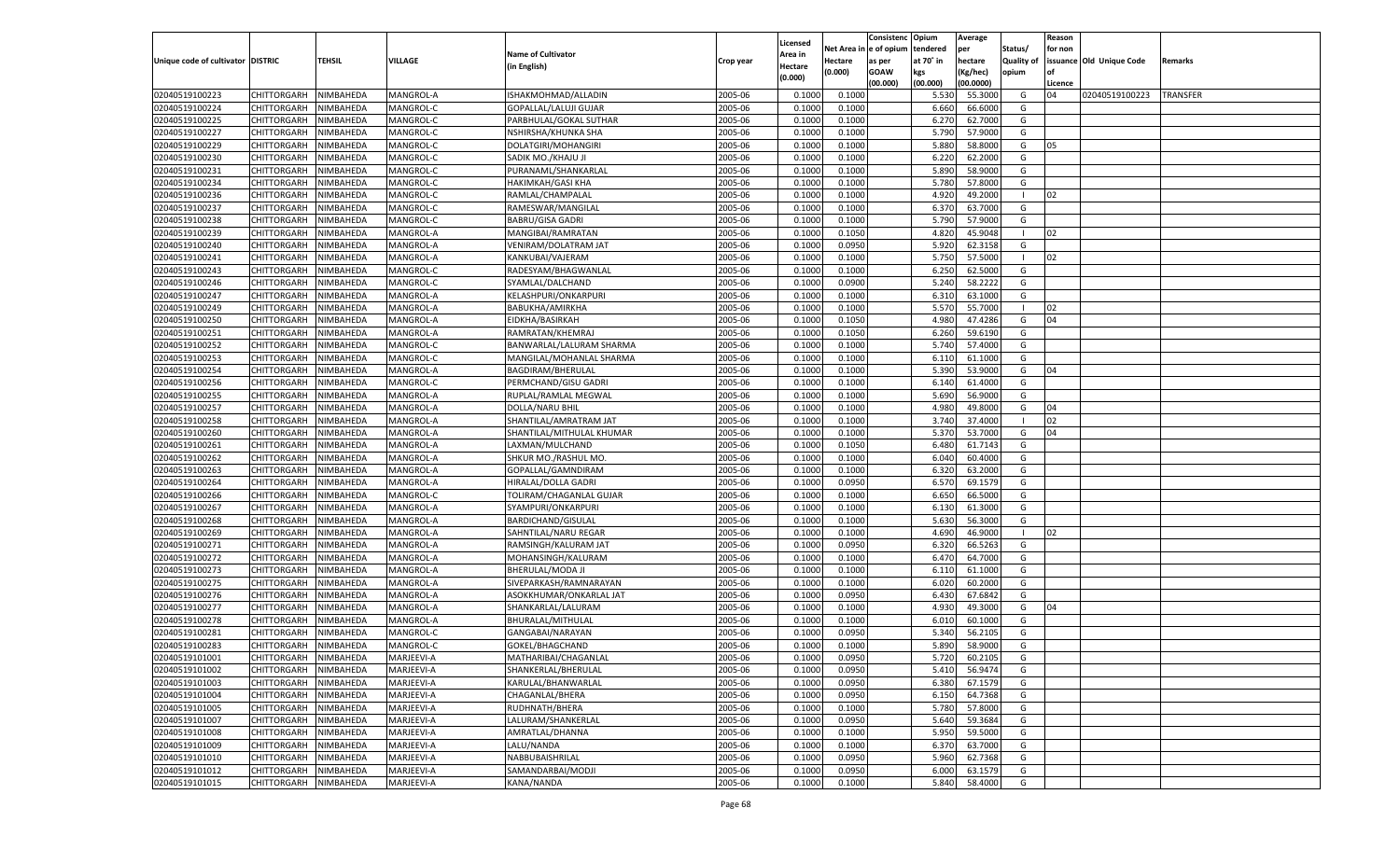|                                   |                       |               |                 |                           |           |                           |          | Consistenc  | Opium     | Average   |                   | Reason  |                          |         |
|-----------------------------------|-----------------------|---------------|-----------------|---------------------------|-----------|---------------------------|----------|-------------|-----------|-----------|-------------------|---------|--------------------------|---------|
|                                   |                       |               |                 | <b>Name of Cultivator</b> |           | Licensed                  | Net Area | e of opium  | tendered  | per       | Status/           | for non |                          |         |
| Unique code of cultivator DISTRIC |                       | <b>TEHSIL</b> | VILLAGE         | (in English)              | Crop year | <b>Area in</b><br>Hectare | Hectare  | as per      | at 70° in | hectare   | <b>Quality of</b> |         | issuance Old Unique Code | Remarks |
|                                   |                       |               |                 |                           |           | (0.000)                   | (0.000)  | <b>GOAW</b> | kgs       | (Kg/hec)  | opium             |         |                          |         |
|                                   |                       |               |                 |                           |           |                           |          | (00.000)    | (00.000)  | (00.0000) |                   | Licence |                          |         |
| 02040519101016                    | CHITTORGARH           | NIMBAHEDA     | MARJEEVI-A      | GANGABAI/HEERALAL         | 2005-06   | 0.1000                    | 0.0950   |             | 6.400     | 67.3684   | G                 |         |                          |         |
| 02040519101017                    | CHITTORGARH           | NIMBAHEDA     | MARJEEVI-A      | MANGILAL/SEETARAM         | 2005-06   | 0.1000                    | 0.1000   |             | 5.920     | 59.2000   | G                 |         |                          |         |
| 02040519101018                    | CHITTORGARH           | NIMBAHEDA     | MARJEEVI-A      | PARTHVIRAJ/KESHURAM       | 2005-06   | 0.1000                    | 0.0950   |             | 6.480     | 68.2105   | G                 |         |                          |         |
| 02040519101019                    | CHITTORGARH           | NIMBAHEDA     | MARJEEVI-A      | MOHANIBAI/MODA            | 2005-06   | 0.1000                    | 0.1000   |             | 4.750     | 47.5000   | - 1               | 02      |                          |         |
| 02040519101020                    | CHITTORGARH           | NIMBAHEDA     | MARJEEVI-A      | BHANWARLAL/VIJAYRAM       | 2005-06   | 0.1000                    | 0.1000   |             | 6.140     | 61.4000   | G                 |         |                          |         |
| 02040519101021                    | CHITTORGARH           | NIMBAHEDA     | MARJEEVI-A      | GANPATLAL/DAYARAM         | 2005-06   | 0.1000                    | 0.0950   |             | 5.750     | 60.5263   | G                 |         |                          |         |
| 02040519101022                    | CHITTORGARH           | NIMBAHEDA     | MARJEEVI-A      | SHANTILAL/BHERULAL        | 2005-06   | 0.1000                    | 0.1000   |             | 5.880     | 58.8000   | G                 |         |                          |         |
| 02040519101023                    | CHITTORGARH           | NIMBAHEDA     | MARJEEVI-A      | KANIRAM/BHAGVAN           | 2005-06   | 0.1000                    | 0.1000   |             | 5.860     | 58.6000   | G                 |         |                          |         |
| 02040519101025                    | CHITTORGARH           | NIMBAHEDA     | MARJEEVI-A      | MATHURALAL/BHAGVAN        | 2005-06   | 0.1000                    | 0.0950   |             | 6.040     | 63.5789   | G                 |         |                          |         |
| 02040519101061                    | CHITTORGARH           | NIMBAHEDA     | MARJEEVI-A      | WJHERAM/MOHANLAL          | 2005-06   | 0.1000                    | 0.0950   |             | 6.27      | 66.0000   | G                 |         |                          |         |
| 02040519101062                    | CHITTORGARH           | NIMBAHEDA     | MARJEEVI-A      | PREAMCHAND/MAGNA          | 2005-06   | 0.1000                    | 0.0950   |             | 6.240     | 65.6842   | G                 |         |                          |         |
| 02040519101063                    | CHITTORGARH           | NIMBAHEDA     | MARJEEVI-A      | DHAPUBAI/CHTRA            | 2005-06   | 0.1000                    | 0.0950   |             | 5.580     | 58.7368   | G                 |         |                          |         |
| 02040519101064                    | CHITTORGARH           | NIMBAHEDA     | MARJEEVI-A      | NARAYAN/BHGGA             | 2005-06   | 0.1000                    | 0.0950   |             | 5.990     | 63.0526   | G                 |         |                          |         |
| 02040519101034                    | CHITTORGARH           | NIMBAHEDA     | MARJEEVI-B      | NANURAM/JOR JI            | 2005-06   | 0.1000                    | 0.1000   |             | 5.820     | 58.2000   | $\blacksquare$    | 02      |                          |         |
| 02040519101035                    | CHITTORGARH           | NIMBAHEDA     | MARJEEVI-B      | KANVARLAL/MOD JI          | 2005-06   | 0.1000                    | 0.0950   |             | 5.940     | 62.5263   | G                 |         |                          |         |
| 02040519101036                    | CHITTORGARH           | NIMBAHEDA     | MARJEEVI-B      | MOHANLAL/KESHURAM         | 2005-06   | 0.1000                    | 0.0950   |             | 5.420     | 57.0526   | G                 |         |                          |         |
| 02040519101037                    | CHITTORGARH           | NIMBAHEDA     | MARJEEVI-B      | JAGDISH/RODJI             | 2005-06   | 0.1000                    | 0.1000   |             | 5.970     | 59.7000   | G                 |         |                          |         |
| 02040519101038                    | CHITTORGARH           | NIMBAHEDA     | MARJEEVI-B      | MANNALAL/MEGHA            | 2005-06   | 0.1000                    | 0.0950   |             | 5.850     | 61.5789   | G                 |         |                          |         |
| 02040519101041                    | CHITTORGARH           | NIMBAHEDA     | MARJEEVI-B      | RODJI/FULLCHAND           | 2005-06   | 0.1000                    | 0.1000   |             | 5.810     | 58.1000   | G                 |         |                          |         |
| 02040519101043                    | CHITTORGARH           | NIMBAHEDA     | MARJEEVI-B      | SHANKERLAL/KEVAL          | 2005-06   | 0.1000                    | 0.0950   |             | 4.520     | 47.5789   | - 1               | 02      |                          |         |
| 02040519101045                    | CHITTORGARH           | NIMBAHEDA     | MARJEEVI-B      | MOTYABAI/GOTU             | 2005-06   | 0.1000                    | 0.0950   |             | 4.610     | 48.5263   | $\blacksquare$    | 02      |                          |         |
| 02040519101047                    | CHITTORGARH           | NIMBAHEDA     | MARJEEVI-B      | NANDUBAI/JANIBAI          | 2005-06   | 0.1000                    | 0.0950   |             | 6.020     | 63.3684   | G                 |         |                          |         |
| 02040519101050                    | CHITTORGARH           | NIMBAHEDA     | MARJEEVI-B      | HEERALAL/NANDRAM          | 2005-06   | 0.1000                    | 0.1000   |             | 5.780     | 57.8000   | G                 |         |                          |         |
| 02040519101054                    | CHITTORGARH           | NIMBAHEDA     | MARJEEVI-B      | HARIRAM/PYARA             | 2005-06   | 0.1000                    | 0.1000   |             | 5.900     | 59.0000   | G                 |         |                          |         |
| 02040519101055                    | CHITTORGARH           | NIMBAHEDA     | MARJEEVI-B      | GANPATLAL/SHANKERLAL      | 2005-06   | 0.1000                    | 0.0950   |             | 5.380     | 56.6316   | G                 | 05      |                          |         |
| 02040519101056                    | CHITTORGARH           | NIMBAHEDA     | MARJEEVI-B      | MULCHAND/BHERA            | 2005-06   | 0.1000                    | 0.1000   |             | 6.130     | 61.3000   | G                 |         |                          |         |
| 02040519101057                    | CHITTORGARH           | NIMBAHEDA     | MARJEEVI-B      | NABBUBAI/KESHURAM         | 2005-06   | 0.1000                    | 0.0950   |             | 5.740     | 60.4211   | G                 |         |                          |         |
| 02040519101059                    | CHITTORGARH           | NIMBAHEDA     | MARJEEVI-B      | CHUNNILAL/NANDA           | 2005-06   | 0.1000                    | 0.1000   |             | 5.480     | 54.8000   | G                 | 04      |                          |         |
| 02040519104001                    | CHITTORGARH           | NIMBAHEDA     | MUNDAVLI        | MOTILAL/HARLAL            | 2005-06   | 0.1000                    | 0.1000   |             | 5.860     | 58.6000   | G                 |         |                          |         |
| 02040519104002                    | CHITTORGARH           | NIMBAHEDA     | MUNDAVLI        | BADRILAL/NANDA            | 2005-06   | 0.1000                    | 0.1000   |             | 5.270     | 52.7000   | $\blacksquare$    | 02      |                          |         |
| 02040519104003                    | CHITTORGARH           | NIMBAHEDA     | MUNDAVLI        | UDAILAL/PARTHVIRAJ        | 2005-06   | 0.1000                    | 0.0950   |             | 5.580     | 58.7368   | G                 | 05      |                          |         |
| 02040519104004                    | CHITTORGARH           | NIMBAHEDA     | MUNDAVLI        | HEERALAL/GULAB            | 2005-06   | 0.1000                    | 0.1000   |             | 6.300     | 63.0000   | G                 |         |                          |         |
| 02040519104005                    | CHITTORGARH           | NIMBAHEDA     | MUNDAVLI        | MEGHA/DEVA                | 2005-06   | 0.1000                    | 0.1000   |             | 5.910     | 59.1000   | G                 |         |                          |         |
| 02040519104006                    | CHITTORGARH           | NIMBAHEDA     | MUNDAVLI        | MOHANLAL/HANSRAJ          | 2005-06   | 0.1000                    | 0.1000   |             | 4.980     | 49.8000   | - 1               | 02      |                          |         |
| 02040519104008                    | CHITTORGARH           | NIMBAHEDA     | MUNDAVLI        | PARBHULAL/KANIRAM         | 2005-06   | 0.1000                    | 0.1000   |             | 5.750     | 57.5000   | G                 |         |                          |         |
| 02040519104009                    | CHITTORGARH           | NIMBAHEDA     | MUNDAVLI        | MOTILAL/PYARIBAI          | 2005-06   | 0.1000                    | 0.1000   |             | 5.900     | 59.0000   | G                 |         |                          |         |
| 02040519104011                    | CHITTORGARH           | NIMBAHEDA     | MUNDAVLI        | MATHURALAL/SHIVLAL        | 2005-06   | 0.1000                    | 0.0950   |             | 5.520     | 58.105    | G                 | 05      |                          |         |
| 02040519104012                    | CHITTORGARH           | NIMBAHEDA     | MUNDAVLI        | LAHRIBAI/SHANKERLAL       | 2005-06   | 0.1000                    | 0.0950   |             | 5.500     | 57.8947   | G                 | 05      |                          |         |
| 02040519104013                    |                       | NIMBAHEDA     | MUNDAVLI        | FULLCHAND/NANDA           | 2005-06   | 0.1000                    | 0.0950   |             |           | 60.6316   | G                 |         |                          |         |
|                                   | CHITTORGARH           |               |                 |                           |           |                           |          |             | 5.760     | 58.2105   |                   |         |                          |         |
| 02040519104014                    | CHITTORGARH           | NIMBAHEDA     | MUNDAVLI        | GARPATLAL/NANDA           | 2005-06   | 0.1000                    | 0.0950   |             | 5.530     |           | G                 |         |                          |         |
| 02040519104015                    | CHITTORGARH           | NIMBAHEDA     | MUNDAVLI        | DEUBAI/BHANWAR            | 2005-06   | 0.1000                    | 0.1000   |             | 5.500     | 55.0000   | G                 | 04      |                          |         |
| 02040519104016                    | CHITTORGARH           | NIMBAHEDA     | MUNDAVLI        | KISHANLAL/NARAYAN         | 2005-06   | 0.1000                    | 0.1000   |             | 5.820     | 58.2000   | G                 |         |                          |         |
| 02040519104021                    | CHITTORGARH           | NIMBAHEDA     | MUNDAVLI        | NARANDARSINGH/SAJJANSINGH | 2005-06   | 0.1000                    | 0.1000   |             | 6.000     | 60.0000   | G                 |         |                          |         |
| 02040519104022                    | CHITTORGARH           | NIMBAHEDA     | MUNDAVLI        | BALIBAI/BHANWARLAL        | 2005-06   | 0.1000                    | 0.1000   |             | 5.54      | 55.4000   | G                 | 04      |                          |         |
| 02040519104023                    | CHITTORGARH           | NIMBAHEDA     | MUNDAVLI        | BAGDIRAM/MANGILAL         | 2005-06   | 0.1000                    | 0.1000   |             | 6.490     | 64.9000   | G                 |         |                          |         |
| 02040519104025                    | CHITTORGARH NIMBAHEDA |               | MUNDAVLI        | UDAILAL/DHULA             | 2005-06   | 0.1000                    | 0.0950   |             | 5.320     | 56.0000   | G                 | 05      |                          |         |
| 02040519104029                    | <b>CHITTORGARH</b>    | NIMBAHEDA     | <b>MUNDAVLI</b> | UTTMCHAND/MOTILAL         | 2005-06   | 0.1000                    | 0.1000   |             | 6.110     | 61.1000   | G                 |         |                          |         |
| 02040519104030                    | CHITTORGARH           | NIMBAHEDA     | MUNDAVLI        | GASIRAM/HARLAL            | 2005-06   | 0.1000                    | 0.1000   |             | 5.870     | 58.7000   | G                 | 05      |                          |         |
| 02040519104031                    | <b>CHITTORGARH</b>    | NIMBAHEDA     | <b>MUNDAVLI</b> | KISHANLAL/TULSIRAM        | 2005-06   | 0.1000                    | 0.1000   |             | 5.530     | 55.3000   | G                 | 04      |                          |         |
| 02040519104033                    | <b>CHITTORGARH</b>    | NIMBAHEDA     | MUNDAVLI        | HUKMICHAND/UDA MEGWAL     | 2005-06   | 0.1000                    | 0.1000   |             | 5.550     | 55.5000   | G                 | 04      |                          |         |
| 02040519104034                    | <b>CHITTORGARH</b>    | NIMBAHEDA     | MUNDAVLI        | JAYRAJ/TARACHAND          | 2005-06   | 0.1000                    | 0.1000   |             | 6.410     | 64.1000   | G                 |         |                          |         |
| 02040519104035                    | <b>CHITTORGARH</b>    | NIMBAHEDA     | MUNDAVLI        | KISHANLAL/GULABCHAND      | 2005-06   | 0.1000                    | 0.0950   |             | 5.380     | 56.6316   | G                 | 05      |                          |         |
| 02040519104037                    | <b>CHITTORGARH</b>    | NIMBAHEDA     | MUNDAVLI        | KELASIBAI/MADANLAL        | 2005-06   | 0.1000                    | 0.1000   |             | 6.560     | 65.6000   | G                 |         |                          |         |
| 02040519104039                    | <b>CHITTORGARH</b>    | NIMBAHEDA     | MUNDAVLI        | BANSILAL/NARAYAN          | 2005-06   | 0.1000                    | 0.1000   |             | 5.500     | 55.0000   | G                 | 04      |                          |         |
| 02040519104041                    | <b>CHITTORGARH</b>    | NIMBAHEDA     | <b>MUNDAVLI</b> | RADESYAM/MOTILAL          | 2005-06   | 0.1000                    | 0.1050   |             | 6.070     | 57.8095   | G                 | 05      |                          |         |
| 02040519104042                    | <b>CHITTORGARH</b>    | NIMBAHEDA     | MUNDAVLI        | RAMESWARLAL/UDAYLAL       | 2005-06   | 0.1000                    | 0.0950   |             | 5.550     | 58.4211   | G                 |         |                          |         |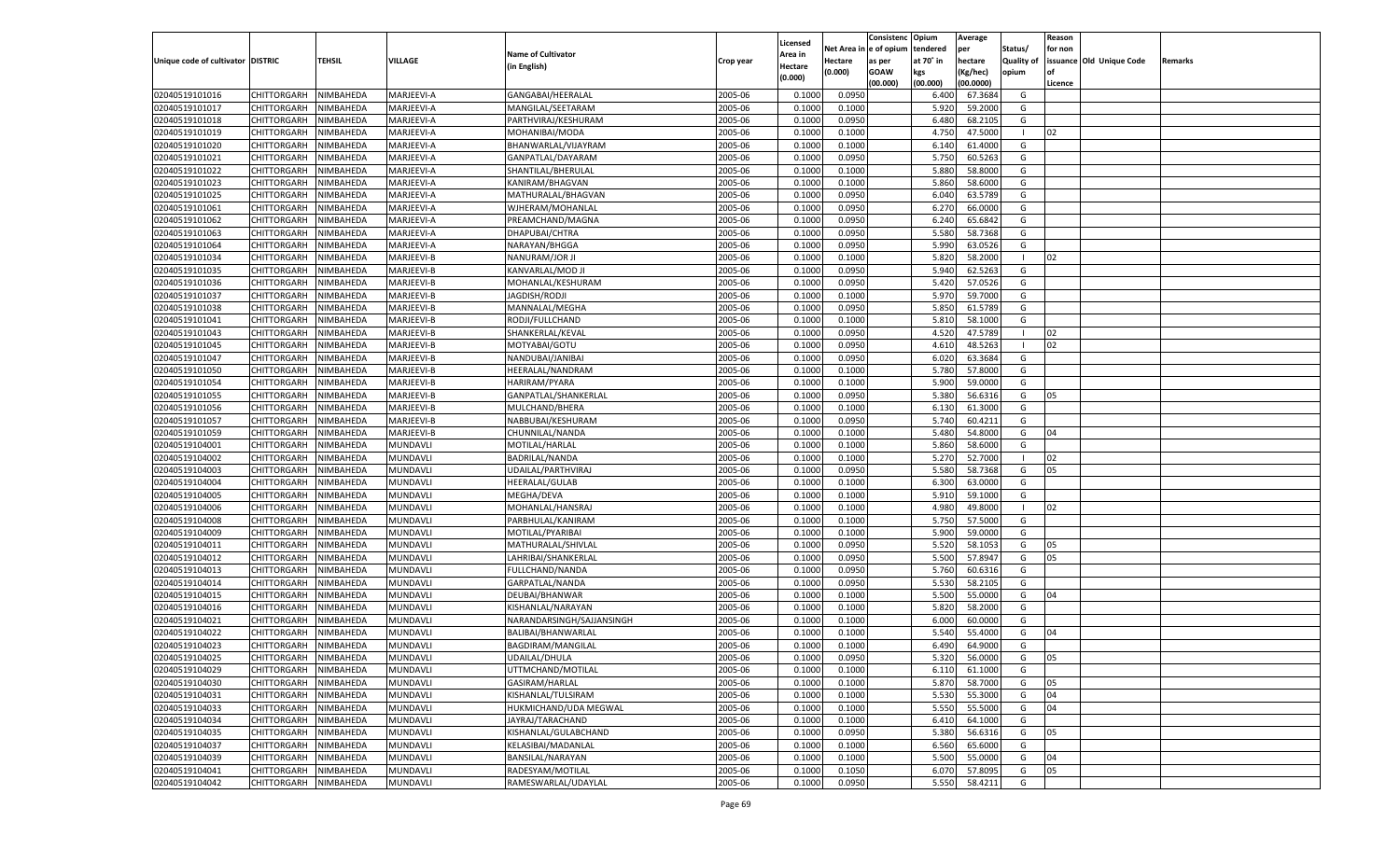|                                   |                       |                  |                |                            |           |                     |            | Consistenc  | Opium     | Average   |                   | Reason  |                          |                   |
|-----------------------------------|-----------------------|------------------|----------------|----------------------------|-----------|---------------------|------------|-------------|-----------|-----------|-------------------|---------|--------------------------|-------------------|
|                                   |                       |                  |                | <b>Name of Cultivator</b>  |           | Licensed<br>Area in | Net Area i | le of opium | tendered  | per       | Status/           | for non |                          |                   |
| Unique code of cultivator DISTRIC |                       | TEHSIL           | <b>VILLAGE</b> | (in English)               | Crop year | Hectare             | Hectare    | as per      | at 70° in | hectare   | <b>Quality of</b> |         | issuance Old Unique Code | Remarks           |
|                                   |                       |                  |                |                            |           | (0.000)             | (0.000)    | <b>GOAW</b> | kgs       | (Kg/hec)  | opium             |         |                          |                   |
|                                   |                       |                  |                |                            |           |                     |            | (00.000)    | (00.000)  | (00.0000) |                   | Licence |                          |                   |
| 02040519104044                    | CHITTORGARH           | NIMBAHEDA        | MUNDAVLI       | MANGUSINGH/CHOGASINGH      | 2005-06   | 0.100               | 0.1000     |             | 6.010     | 60.1000   | G                 |         |                          |                   |
| 02040519104060                    | CHITTORGARH           | NIMBAHEDA        | MUNDAVLI       | GOPILAL/MEGA MEGWAL        | 2005-06   | 0.100               | 0.1000     |             | 5.910     | 59.1000   | G                 |         |                          |                   |
| 02040519104049                    | CHITTORGARH           | NIMBAHEDA        | MUNDAVLI       | SHURENDARSINGH/SAJJANSINGH | 2005-06   | 0.1000              | 0.0950     |             | 5.630     | 59.2632   | G                 | 05      |                          |                   |
| 02040519104050                    | CHITTORGARH           | NIMBAHEDA        | MUNDAVLI       | PANNALAL/NATHU NAI         | 2005-06   | 0.1000              | 0.1000     |             | 5.720     | 57.2000   | G                 |         |                          |                   |
| 02040519104055                    | CHITTORGARH           | NIMBAHEDA        | MUNDAVLI       | MOHANSINGH/CHOGAJI         | 2005-06   | 0.1000              | 0.1000     |             | 6.040     | 60.4000   | G                 |         |                          |                   |
| 02040519104057                    | CHITTORGARH           | NIMBAHEDA        | MUNDAVLI       | HUKMICHAND/TARACHAND       | 2005-06   | 0.1000              | 0.0950     |             | 5.540     | 58.3158   | G                 |         |                          |                   |
| 02040519104058                    | CHITTORGARH           | NIMBAHEDA        | MUNDAVLI       | UDAYLAL/RAMLAL             | 2005-06   | 0.1000              | 0.1000     |             | 5.770     | 57.7000   | G                 |         |                          |                   |
| 02040519104059                    | CHITTORGARH           | NIMBAHEDA        | MUNDAVLI       | MANGILAL/SHANKARLAL        | 2005-06   | 0.1000              | 0.1000     |             | 6.020     | 60.2000   | G                 |         |                          |                   |
| 02040519104062                    | CHITTORGARH           | NIMBAHEDA        | MUNDAVLI       | BHURALAL/GULABCHAND        | 2005-06   | 0.1000              | 0.1000     |             | 6.240     | 62.4000   | G                 |         |                          |                   |
| 02040519104063                    | CHITTORGARH           | NIMBAHEDA        | MUNDAVLI       | SIVELAL/BHAGWAN JI         | 2005-06   | 0.1000              | 0.1000     |             | 5.720     | 57.2000   | G                 |         |                          |                   |
| 02040519104068                    | CHITTORGARH           | NIMBAHEDA        | MUNDAVLI       | RAMLAL/MEGA                | 2005-06   | 0.1000              | 0.1000     |             | 6.150     | 61.5000   | G                 |         |                          |                   |
| 02040519104064                    | CHITTORGARH           | NIMBAHEDA        | MUNDAVLI       | SOBHALAL/BHNWARLAL         | 2005-06   | 0.1000              | 0.0950     |             | 5.820     | 61.2632   | G                 |         |                          |                   |
| 02040519104069                    | CHITTORGARH           | NIMBAHEDA        | MUNDAVLI       | <b>BAGDIRAM/SHIVELAL</b>   | 2005-06   | 0.1000              | 0.1000     |             | 6.070     | 60.7000   | G                 |         |                          |                   |
| 02040519104070                    | CHITTORGARH           | NIMBAHEDA        | MUNDAVLI       | DEVILAL/MOTYILAL           | 2005-06   | 0.1000              | 0.0950     |             | 5.710     | 60.1053   | G                 |         |                          |                   |
| 02040519106001                    | CHITTORGARH           | NIMBAHEDA        | NAHRSINGHGARH  | MANGILAL/PRTHVIRAJ         | 2005-06   | 0.1000              | 0.0950     |             | 5.540     | 58.3158   | G                 | 05      |                          |                   |
| 02040519106002                    | CHITTORGARH           | NIMBAHEDA        | NAHRSINGHGARH  | HEERALAL/KASIRAM           | 2005-06   | 0.1000              | 0.1000     |             | 5.390     | 53.9000   | G                 | 04      |                          |                   |
| 02040519106005                    | CHITTORGARH           | NIMBAHEDA        | NAHRSINGHGARH  | RADHESHYAM/LAXMAN          | 2005-06   | 0.1000              | 0.0950     |             | 6.700     | 70.5263   | G                 |         |                          | TRANSFER/BADI A   |
| 02040519106006                    | CHITTORGARH           | NIMBAHEDA        | NAHRSINGHGARH  | BADRILAL/PRTHVIRAJ         | 2005-06   | 0.1000              | 0.0950     |             | 6.410     | 67.4737   | G                 |         |                          | TRANSFER/BADI A   |
| 02040519106007                    | CHITTORGARH           | NIMBAHEDA        | NAHRSINGHGARH  | GOPILAL/BAGDIRAM           | 2005-06   | 0.1000              | 0.1000     |             | 6.740     | 67.4000   | G                 |         |                          | TRANSFER/SEMALIYA |
| 02040519106009                    | CHITTORGARH           | NIMBAHEDA        | NAHRSINGHGARH  | GOPILAL/MOTI               | 2005-06   | 0.1000              | 0.1000     |             | 5.520     | 55.2000   | G                 | 04      |                          |                   |
| 02040519106010                    | CHITTORGARH           | NIMBAHEDA        | NAHRSINGHGARH  | DHANRAJ/WARDA              | 2005-06   | 0.1000              | 0.0950     |             | 5.290     | 55.6842   | G                 | 04      |                          |                   |
| 02040519106011                    | CHITTORGARH           | NIMBAHEDA        | NAHRSINGHGARH  | <b>BHOLIRAM/GASI</b>       | 2005-06   | 0.1000              | 0.1000     |             | 6.940     | 69.4000   | G                 |         |                          | TRANSFER/BADI A   |
| 02040519106012                    | CHITTORGARH           | NIMBAHEDA        | NAHRSINGHGARH  | GANGARAM/DEVA              | 2005-06   | 0.1000              | 0.0950     |             | 5.360     | 56.4211   | G                 | 10      |                          |                   |
| 02040519106014                    | CHITTORGARH           | NIMBAHEDA        | NAHRSINGHGARH  | MANGILAL/KISHANLAL         | 2005-06   | 0.1000              | 0.1000     |             | 5.510     | 55.1000   | G                 | 04      |                          |                   |
| 02040519106016                    | CHITTORGARH           | NIMBAHEDA        | NAHRSINGHGARH  | CHAGANLAL/CHAMPALAI        | 2005-06   | 0.1000              | 0.0950     |             | 5.670     | 59.6842   | G                 | 05      |                          |                   |
| 02040519106008                    | CHITTORGARH           | NIMBAHEDA        | NAHRSINGHGARH  | GOPILAL/NANDA              | 2005-06   | 0.1000              | 0.1000     |             | 6.130     | 61.3000   | G                 | 05      |                          |                   |
| 02040519106021                    | CHITTORGARH           | NIMBAHEDA        | NAHRSINGHGARH  | RAMCHANDRA/NANA            | 2005-06   | 0.1000              | 0.0950     |             | 5.180     | 54.5263   | G                 | 04      |                          |                   |
| 02040519106018                    | CHITTORGARH           | NIMBAHEDA        | NAHRSINGHGARH  | MANGILAL/BHUVANA           | 2005-06   | 0.1000              | 0.1000     |             | 5.310     | 53.1000   | G                 | 04      |                          |                   |
| 02040519106019                    | CHITTORGARH           | NIMBAHEDA        | NAHRSINGHGARH  | TAMMUBAI/DHANRAJ           | 2005-06   | 0.1000              | 0.1000     |             | 5.860     | 58.6000   | G                 | 05      |                          |                   |
| 02040519109007                    | CHITTORGARH           | NIMBAHEDA        | PIPLIYAKALA    | NANURAM/LALA               | 2005-06   | 0.1000              | 0.1000     |             | 4.440     | 44.4000   | G                 | 04      |                          |                   |
| 02040519109008                    | CHITTORGARH           | NIMBAHEDA        | PIPLIYAKALA    | BHANWARLAL/MADHOLAL        | 2005-06   | 0.1000              | 0.1000     |             | 4.200     | 42.0000   | G                 | 04      |                          |                   |
| 02040519109021                    | CHITTORGARH           | NIMBAHEDA        | PIPLIYAKALA    | KANKUBAI/DALU              | 2005-06   | 0.1000              | 0.1000     |             | 4.310     | 43.1000   | G                 | 04      |                          |                   |
| 02040519109023                    | CHITTORGARH           | NIMBAHEDA        | PIPLIYAKALA    | RADHESHYAM/LAXMAN          | 2005-06   | 0.1000              | 0.1000     |             | 5.630     | 56.3000   | G                 | 08      |                          |                   |
| 02040519109031                    | CHITTORGARH           | NIMBAHEDA        | PIPLIYAKALA    | CHAMPA/NANA                | 2005-06   | 0.1000              | 0.1050     |             | 4.960     | 47.2381   | G                 | 04      | 02040519037225           | <b>TRANSFER</b>   |
| 02040519109018                    | CHITTORGARH           | NIMBAHEDA        | PIPLIYAKALA    | CHTARBHUJ/LALA             | 2005-06   | 0.1000              | 0.1000     |             | 4.060     | 40.6000   | G                 | 04      | 02040519037226           | TRANSFER          |
| 02040519109033                    | CHITTORGARH           | NIMBAHEDA        | PIPLIYAKALA    | PYARCHAND/HARIRAM          | 2005-06   | 0.1000              | 0.1000     |             | 5.620     | 56.2000   | G                 | 05      | 02040519087001           | TRANSFER          |
| 02040519109035                    | CHITTORGARH           | NIMBAHEDA        | PIPLIYAKALA    | CHAMPABAI/VENDIRAM         | 2005-06   | 0.1000              | 0.1000     |             | 5.590     | 55.9000   | G                 | 04      | 02040519087002           | TRANSFER          |
| 02040519109036                    | CHITTORGARH           | NIMBAHEDA        | PIPLIYAKALA    | NANDALAL/MEGHAJI           | 2005-06   | 0.1000              | 0.0900     |             | 5.160     | 57.3333   | G                 | 05      | 02040519087032           | TRANSFER          |
| 02040519109037                    | CHITTORGARH           | NIMBAHEDA        | PIPLIYAKALA    | NOJIBAI/GORILAL            | 2005-06   | 0.1000              | 0.0950     |             | 7.170     | 75.4737   | G                 | 05      | 02040519087034           | TRANSFER          |
| 02040519109038                    | CHITTORGARH           | NIMBAHEDA        | PIPLIYAKALA    | RAMBAKSH/BHURIBAI          | 2005-06   | 0.1000              | 0.0900     |             | 4.170     | 46.3333   | G                 | 04      | 02040519087035           | TRANSFER          |
| 02040519109034                    | CHITTORGARH           | NIMBAHEDA        | PIPLIYAKALA    | CHAMPABAI/CHAPALAL         | 2005-06   | 0.1000              | 0.0950     |             | 4.480     | 47.1579   | G                 | 04      | 02040519087036           | TRANSFER          |
| 02040519110013                    | CHITTORGARH           | NIMBAHEDA        | RANIKHEDA      | NANDUBAI/NANALAL/MANGILAL  | 2005-06   | 0.1000              | 0.1000     |             | 2.590     | 25.9000   | - 1               | 02      |                          |                   |
| 02040519110020                    | CHITTORGARH           | NIMBAHEDA        | RANIKHEDA      | RATANLAL/NANDA             | 2005-06   | 0.1000              | 0.1050     |             | 5.950     | 56.6667   | G                 | 05      |                          |                   |
| 02040519110031                    | CHITTORGARH           | NIMBAHEDA        | RANIKHEDA      | AMRATRAM/NARAYAN           | 2005-06   | 0.1000              | 0.0950     |             | 5.540     | 58.3158   | G                 |         |                          | TRANSFER/DINWA    |
| 02040519110033                    |                       | NIMBAHEDA        | RANIKHEDA      |                            | 2005-06   | 0.1000              | 0.1000     |             | 3.520     | 35.2000   | - 1               | 02      |                          |                   |
|                                   | CHITTORGARH           |                  |                | NANIBAI/NARAYAN            |           |                     |            |             |           |           |                   |         |                          |                   |
| 02040519116001                    | CHITTORGARH NIMBAHEDA | <b>NIMBAHEDA</b> | SEMLIYA-3      | KAMLIBAI/SUKHLAL           | 2005-06   | 0.1000              | 0.0950     |             | 5.280     | 55.5789   | G                 | 04      |                          |                   |
| 02040519116002                    | <b>CHITTORGARH</b>    |                  | SEMLIYA-3      | GISALAL/BARDICHAND         | 2005-06   | 0.1000              | 0.1000     |             | 6.230     | 62.3000   | G                 |         |                          |                   |
| 02040519116003                    | <b>CHITTORGARH</b>    | NIMBAHEDA        | SEMLIYA-3      | HEERALAL/WARDA             | 2005-06   | 0.1000              | 0.0950     |             | 7.010     | 73.7895   | G                 |         |                          |                   |
| 02040519116004                    | CHITTORGARH           | NIMBAHEDA        | SEMLIYA-3      | MAGNIRAM/WARDA             | 2005-06   | 0.1000              | 0.1000     |             | 6.840     | 68.4000   | G                 |         |                          |                   |
| 02040519116005                    | <b>CHITTORGARH</b>    | NIMBAHEDA        | SEMLIYA-3      | BHOLIRAM/HUKMICHAND        | 2005-06   | 0.1000              | 0.1000     |             | 6.520     | 65.2000   | G                 |         |                          |                   |
| 02040519116006                    | CHITTORGARH           | NIMBAHEDA        | SEMLIYA-3      | SANTILAL/NARAYAN           | 2005-06   | 0.1000              | 0.1000     |             | 6.430     | 64.3000   | G                 |         |                          |                   |
| 02040519116007                    | <b>CHITTORGARH</b>    | NIMBAHEDA        | SEMLIYA-3      | GOPILAL/MANGILAL           | 2005-06   | 0.1000              | 0.0950     |             | 5.970     | 62.8421   | G                 |         |                          |                   |
| 02040519116008                    | CHITTORGARH           | NIMBAHEDA        | SEMLIYA-3      | GOPILAL/PYARA              | 2005-06   | 0.1000              | 0.0950     |             | 6.300     | 66.3158   | G                 |         |                          |                   |
| 02040519116010                    | <b>CHITTORGARH</b>    | NIMBAHEDA        | SEMLIYA-3      | BAGDIRAM/GANGARAM          | 2005-06   | 0.1000              | 0.1000     |             | 6.470     | 64.7000   | G                 |         |                          |                   |
| 02040519116012                    | <b>CHITTORGARH</b>    | NIMBAHEDA        | SEMLIYA-3      | GATTUBAI/PRTHVIRAJ         | 2005-06   | 0.1000              | 0.1000     |             | 5.950     | 59.5000   | G                 |         |                          |                   |
| 02040519116013                    | <b>CHITTORGARH</b>    | NIMBAHEDA        | SEMLIYA-3      | KASIRAM/MODA               | 2005-06   | 0.1000              | 0.1000     |             | 6.380     | 63.8000   | G                 |         |                          |                   |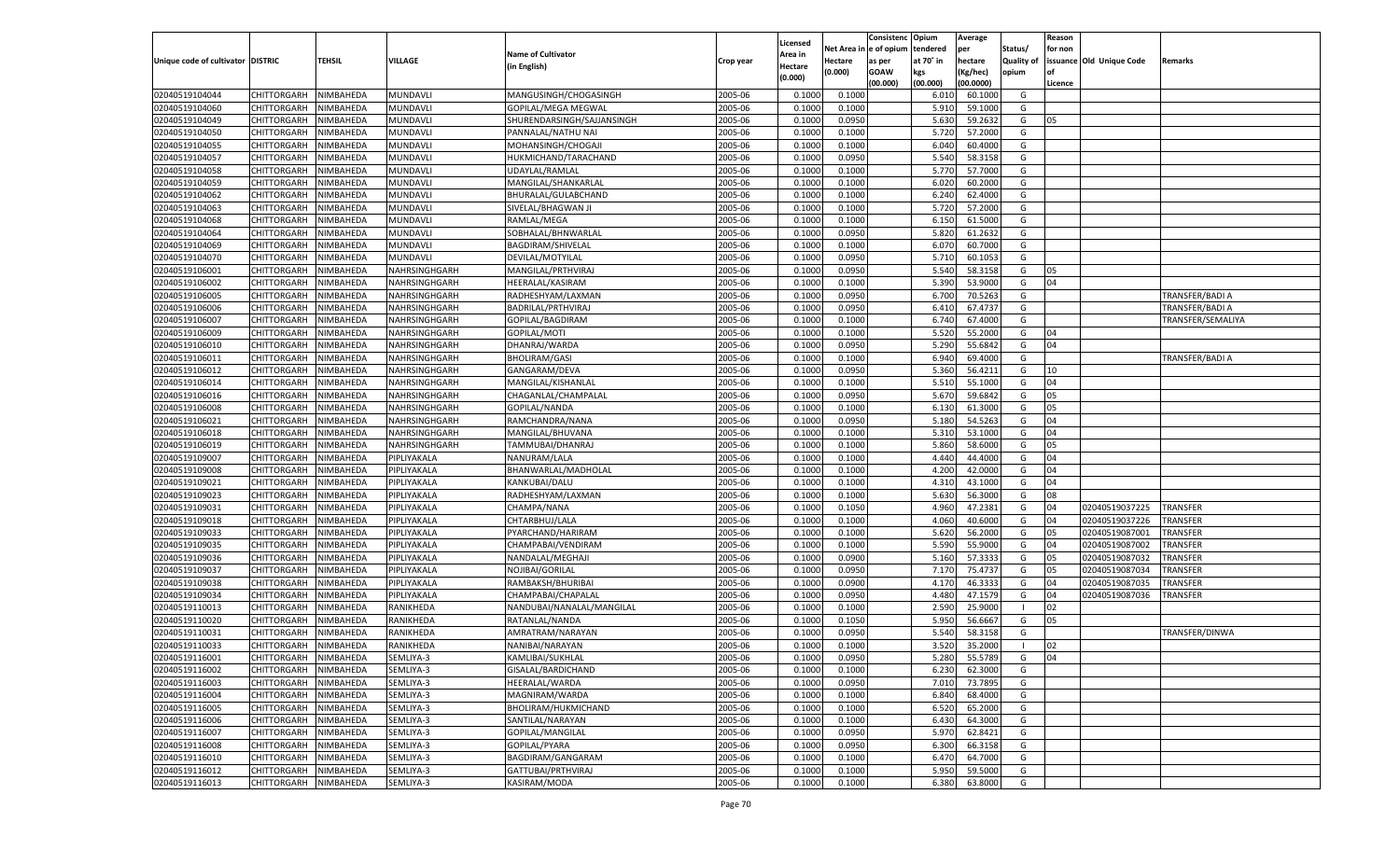|                                   |                       |               |                  |                            |           | Licensed |                        | Consistenc  | Opium     | Average           |                   | Reason  |                          |                      |
|-----------------------------------|-----------------------|---------------|------------------|----------------------------|-----------|----------|------------------------|-------------|-----------|-------------------|-------------------|---------|--------------------------|----------------------|
|                                   |                       |               |                  | <b>Name of Cultivator</b>  |           | Area in  | Net Area in e of opium |             | tendered  | per               | Status/           | for non |                          |                      |
| Unique code of cultivator DISTRIC |                       | <b>TEHSIL</b> | VILLAGE          | (in English)               | Crop year | Hectare  | Hectare                | as per      | at 70° in | hectare           | <b>Quality of</b> |         | issuance Old Unique Code | Remarks              |
|                                   |                       |               |                  |                            |           | (0.000)  | (0.000)                | <b>GOAW</b> | kgs       | Kg/hec)           | opium             |         |                          |                      |
|                                   |                       |               |                  |                            |           |          |                        | (00.000)    | (00.000)  | (00.0000)         |                   | Licence |                          |                      |
| 02040519116015                    | CHITTORGARH           | NIMBAHEDA     | SEMLIYA-3        | BHERULAL/MOHANLAL          | 2005-06   | 0.1000   | 0.100                  |             | 5.630     | 56.3000           | G                 | 05      |                          |                      |
| 02040519116016                    | CHITTORGARH           | NIMBAHEDA     | SEMLIYA-3        | ANSIBAI/JAICHAND           | 2005-06   | 0.1000   | 0.1000                 |             | 5.960     | 59.600            | G                 |         |                          |                      |
| 02040519116017                    | CHITTORGARH           | NIMBAHEDA     | SEMLIYA-3        | SHIVLAL/KHEMRAJ            | 2005-06   | 0.1000   | 0.0950                 |             | 6.07      | 63.894            | G                 |         |                          |                      |
| 02040519116018                    | CHITTORGARH           | NIMBAHEDA     | SEMLIYA-3        | PRTHA/MANGU                | 2005-06   | 0.1000   | 0.0950                 |             | 5.890     | 62.0000           | G                 |         |                          |                      |
| 02040519116019                    | CHITTORGARH           | NIMBAHEDA     | SEMLIYA-3        | RAMLAL/LAKHMICHAND         | 2005-06   | 0.1000   | 0.0950                 |             | 6.560     | 69.052            | G                 |         |                          |                      |
| 02040519116020                    | CHITTORGARH           | NIMBAHEDA     | SEMLIYA-3        | GOPILAL/MODA               | 2005-06   | 0.1000   | 0.0950                 |             | 5.990     | 63.0526           | G                 |         |                          |                      |
| 02040519116021                    | CHITTORGARH           | NIMBAHEDA     | SEMLIYA-3        | CHAMPALAL/MODAJI           | 2005-06   | 0.1000   | 0.1000                 |             | 6.410     | 64.100            | G                 |         |                          |                      |
| 02040519116022                    | CHITTORGARH           | NIMBAHEDA     | SEMLIYA-3        | SHAMBHULAL/SHANKARLAL      | 2005-06   | 0.1000   | 0.0950                 |             | 5.680     | 59.789            | G                 |         |                          |                      |
| 02040519116023                    | CHITTORGARH           | NIMBAHEDA     | SEMLIYA-3        | BHERULAL/HANGAMIBAI        | 2005-06   | 0.1000   | 0.1000                 |             | 5.900     | 59.000            | G                 |         |                          |                      |
| 02040519116025                    | CHITTORGARH           | NIMBAHEDA     | SEMLIYA-3        | RADHESHYAM/KANIRAM         | 2005-06   | 0.1000   | 0.0950                 |             | 6.500     | 68.421            | G                 |         |                          |                      |
| 02040519116028                    | CHITTORGARH           | NIMBAHEDA     | SEMLIYA-3        | BHAGVANIBAI/NANDA          | 2005-06   | 0.1000   | 0.1000                 |             | 5.940     | 59.4000           | G                 |         |                          |                      |
| 02040519116029                    | CHITTORGARH           | NIMBAHEDA     | SEMLIYA-3        | NANALAL/SUKHLAL            | 2005-06   | 0.1000   | 0.1000                 |             | 5.380     | 53.800            | - 1               | 02      |                          |                      |
| 02040519116031                    | CHITTORGARH           | NIMBAHEDA     | SEMLIYA-3        | HARIRAM/DHANRAJ            | 2005-06   | 0.1000   | 0.1000                 |             | 6.180     | 61.800            | G                 |         |                          |                      |
| 02040519116032                    | CHITTORGARH           | NIMBAHEDA     | SEMLIYA-3        | KANKUBAI/HARIRAM           | 2005-06   | 0.1000   | 0.1000                 |             | 5.890     | 58.9000           | G                 |         |                          |                      |
| 02040519116035                    | CHITTORGARH           | NIMBAHEDA     | SEMLIYA-3        | MANGILAL/OUNKAR            | 2005-06   | 0.1000   | 0.1000                 |             | 5.500     | 55.000            | G                 | 04      |                          |                      |
| 02040519116036                    | CHITTORGARH           | NIMBAHEDA     | SEMLIYA-3        | BAGDIRAM/GOPILAL           | 2005-06   | 0.1000   | 0.1000                 |             | 6.210     | 62.1000           | G                 |         |                          |                      |
| 02040519116038                    | CHITTORGARH           | NIMBAHEDA     | SEMLIYA-3        | OUNKARLAL/TULSIRAM         | 2005-06   | 0.1000   | 0.1000                 |             | 6.120     | 61.2000           | G                 |         |                          |                      |
| 02040519116039                    | CHITTORGARH           | NIMBAHEDA     | SEMLIYA-3        | BADRILAL/PRTHVIRAJ         | 2005-06   | 0.1000   | 0.1000                 |             | 6.230     | 62.3000           | G                 |         |                          |                      |
| 02040519116040                    | CHITTORGARH           | NIMBAHEDA     | SEMLIYA-3        | CHAGANLAL/PRTHVIRAJ        | 2005-06   | 0.1000   | 0.1000                 |             | 6.020     | 60.2000           | G                 |         |                          |                      |
| 02040519116041                    | CHITTORGARH           | NIMBAHEDA     | SEMLIYA-3        | ARJUANSINGH/GOVERDHANSINGH | 2005-06   | 0.1000   | 0.1000                 |             | 6.540     | 65.4000           | $\blacksquare$    | 02      |                          |                      |
| 02040519116044                    | CHITTORGARH           | NIMBAHEDA     | SEMLIYA-3        | HEERALAL/MOTILAL           | 2005-06   | 0.1000   | 0.0950                 |             | 6.040     | 63.5789           | G                 |         |                          |                      |
| 02040519116045                    | CHITTORGARH           | NIMBAHEDA     | SEMLIYA-3        | MAKHANLAL/SUKHLAL          | 2005-06   | 0.1000   | 0.1000                 |             | 6.390     | 63.9000           | G                 |         |                          |                      |
| 02040519116046                    | CHITTORGARH           | NIMBAHEDA     | SEMLIYA-3        | DHANRAJ/GANGARAM           | 2005-06   | 0.1000   | 0.1000                 |             | 5.530     | 55.3000           | G                 | 04      |                          |                      |
| 02040519116047                    | CHITTORGARH           | NIMBAHEDA     | SEMLIYA-3        | DALCHAND/NANDA             | 2005-06   | 0.1000   | 0.1000                 |             | 5.520     | 55.2000           | G                 | 04      |                          |                      |
| 02040519116048                    | CHITTORGARH           | NIMBAHEDA     | SEMLIYA-3        | TULSIRAM/WARDA             | 2005-06   | 0.1000   | 0.1000                 |             | 6.270     | 62.7000           | G                 |         |                          |                      |
| 02040519116050                    | CHITTORGARH           | NIMBAHEDA     | SEMLIYA-3        | KISHANLAL/NANDA            | 2005-06   | 0.1000   | 0.1000                 |             | 5.510     | 55.1000           | G                 | 04      |                          |                      |
| 02040519116051                    | CHITTORGARH           | NIMBAHEDA     | SEMLIYA-3        | MOTILAL/PRTHVIRAJ          | 2005-06   | 0.1000   | 0.1000                 |             | 5.910     | 59.1000           | G                 |         |                          |                      |
| 02040519116052                    | CHITTORGARH           | NIMBAHEDA     | SEMLIYA-3        | RADHESHYAM/NARAYAN         | 2005-06   | 0.1000   | 0.1000                 |             | 5.980     | 59.8000           | G                 |         |                          |                      |
| 02040519116053                    | CHITTORGARH           | NIMBAHEDA     | SEMLIYA-3        | LAXMINARAYAN/PRTHVIRAJ     | 2005-06   | 0.1000   | 0.1000                 |             | 6.160     | 61.6000           | G                 |         |                          |                      |
| 02040519116054                    | CHITTORGARH           | NIMBAHEDA     | SEMLIYA-3        | DEVILAL/CHAMPALAI          | 2005-06   | 0.1000   | 0.1000                 |             | 6.730     | 67.3000           | G                 |         |                          |                      |
| 02040519116057                    | CHITTORGARH           | NIMBAHEDA     | SEMLIYA-3        | KAVARLAL/BHOLIRAM          | 2005-06   | 0.1000   | 0.0950                 |             | 5.850     | 61.5789           | G                 |         |                          |                      |
| 02040519116059                    | CHITTORGARH           | NIMBAHEDA     | SEMLIYA-3        | PARBHULAL/SHVLAL           | 2005-06   | 0.1000   | 0.1000                 |             | 6.600     | 66.0000           | G                 |         |                          |                      |
| 02040519116060                    | CHITTORGARH           | NIMBAHEDA     | SEMLIYA-3        | RADHESHYAM/LAKHMICHAND     | 2005-06   | 0.1000   | 0.0950                 |             | 6.150     | 64.736            | G                 |         |                          |                      |
| 02040519116061                    | CHITTORGARH           | NIMBAHEDA     | SEMLIYA-3        | SURESHCHANDRA/SUKHLAI      | 2005-06   | 0.1000   | 0.1000                 |             | 6.170     | 61.7000           | G                 |         |                          |                      |
| 02040519116062                    | CHITTORGARH           | NIMBAHEDA     | SEMLIYA-3        | SURESHCHANDRA/GISALAL      | 2005-06   | 0.1000   | 0.1000                 |             | 6.060     | 60.600            | G                 |         |                          |                      |
| 02040519116067                    | CHITTORGARH           | NIMBAHEDA     | SEMLIYA-3        | DHANRAJ/HRIRAM             | 2005-06   | 0.1000   | 0.1000                 |             | 6.070     | 60.700            | G                 |         |                          | TRANSFER/CHANDOLI    |
| 02040519116068                    | CHITTORGARH           | NIMBAHEDA     | SEMLIYA-3        | AMRATRAM/MAGNIRAM          | 2005-06   | 0.1000   | 0.0950                 |             | 5.540     | 58.3158           | G                 | 05      |                          |                      |
| 02040519116069                    | CHITTORGARH           | NIMBAHEDA     | SEMLIYA-3        | BHERULAL/NARAYANLAL        | 2005-06   | 0.1000   | 0.1000                 |             | 5.930     | 59.3000           | G                 |         |                          |                      |
| 02040519116070                    | CHITTORGARH           | NIMBAHEDA     | SEMLIYA-3        | GANGARAM/NANURAM           | 2005-06   | 0.1000   | 0.0950                 |             | 5.950     | 62.631            | G                 |         |                          |                      |
| 02040519117001                    | CHITTORGARH           | NIMBAHEDA     | SENGVA           | UDAILAL/CHOTHMAL           | 2005-06   | 0.1000   | 0.0900                 |             | 4.840     | 53.7778           | G                 | 04      |                          |                      |
| 02040519117004                    | CHITTORGARH           | NIMBAHEDA     | SENGVA           | NANURAM/UDAILAL            | 2005-06   | 0.1000   | 0.1000                 |             | 5.520     | 55.2000           | G                 | 04      |                          |                      |
| 02040519117006                    |                       |               |                  | MOHAN/NARAYAN              |           |          |                        |             | 5.070     |                   | G                 | 04      |                          |                      |
| 02040519117010                    | CHITTORGARH           | NIMBAHEDA     | SENGVA<br>SENGVA |                            | 2005-06   | 0.1000   | 0.0950                 |             |           | 53.3684<br>49.904 |                   | 04      |                          |                      |
|                                   | CHITTORGARH           | NIMBAHEDA     |                  | LAKHMA/GORILAL             | 2005-06   | 0.1000   | 0.1050                 |             | 5.240     |                   | G                 |         |                          |                      |
| 02040519117041                    | CHITTORGARH           | NIMBAHEDA     | SENGVA           | CHUNNILAL/INDERMAL         | 2005-06   | 0.1000   | 0.1000                 |             | 4.700     | 47.000            | G                 | 04      |                          |                      |
| 02040519117044                    | CHITTORGARH           | NIMBAHEDA     | SENGVA           | PAPULAL/UDA                | 2005-06   | 0.1000   | 0.1000                 |             | 3.850     | 38.5000           |                   | 02      |                          |                      |
| 02040519117050                    | CHITTORGARH NIMBAHEDA |               | SENGVA           | KALURAM/NARAYAN            | 2005-06   | 0.1000   | 0.1000                 |             | 5.630     | 56.3000           | G                 | 05      |                          | TRANSFER/MEWASAJAGIR |
| 02040519117002                    | CHITTORGARH           | NIMBAHEDA     | SENGVA           | BAPULAL/MADHO              | 2005-06   | 0.1000   | 0.1000                 |             | 4.260     | 42.6000           | G                 | 04      |                          |                      |
| 02040519117040                    | CHITTORGARH           | NIMBAHEDA     | SENGVA           | RAMCHANDRA/BAPULAL         | 2005-06   | 0.1000   | 0.1000                 |             | 4.220     | 42.2000           | G                 | 04      |                          |                      |
| 02040519120003                    | CHITTORGARH           | NIMBAHEDA     | GUDAKHEDA        | CHUNA/KAJOD                | 2005-06   | 0.1000   | 0.0950                 |             | 6.020     | 63.3684           | G                 |         |                          | TRANSFER/KISHANPURA  |
| 02040519120007                    | CHITTORGARH           | NIMBAHEDA     | GUDAKHEDA        | MOHANIBAI/SHANKARLAL       | 2005-06   | 0.1000   | 0.0950                 |             | 6.220     | 65.4737           | G                 |         |                          | TRANSFER/KISHANPURA  |
| 02040519120010                    | CHITTORGARH           | NIMBAHEDA     | GUDAKHEDA        | LALURAM/ONKAR              | 2005-06   | 0.1000   | 0.1000                 |             | 5.780     | 57.8000           | G                 |         |                          | TRANSFER/KISHANPURA  |
| 02040519120016                    | CHITTORGARH           | NIMBAHEDA     | GUDAKHEDA        | MANA/BHANA                 | 2005-06   | 0.1000   | 0.1000                 |             | 5.660     | 56.6000           | G                 | 05      |                          | TRANSFER/KISHANPURA  |
| 02040519120022                    | CHITTORGARH           | NIMBAHEDA     | GUDAKHEDA        | DALIBAI/MOTI               | 2005-06   | 0.1000   | 0.1000                 |             | 5.670     | 56.7000           | G                 | 05      |                          | TRANSFER/KISHANPURA  |
| 02040519120024                    | CHITTORGARH           | NIMBAHEDA     | GUDAKHEDA        | NATHU/RAMA                 | 2005-06   | 0.1000   | 0.0950                 |             | 5.130     | 54.0000           | G                 | 04      |                          | TRANSFER/KISHANPURA  |
| 02040519120014                    | CHITTORGARH           | NIMBAHEDA     | GUDAKHEDA        | DHANKIBAI/DAYARAM          | 2005-06   | 0.1000   | 0.1000                 |             | 5.680     | 56.8000           | G                 | 05      |                          | TRANSFER/KISHANPURA  |
| 02040519120002                    | CHITTORGARH           | NIMBAHEDA     | GUDAKHEDA        | KALU/BHERA                 | 2005-06   | 0.1000   | 0.0950                 |             | 5.430     | 57.1579           | G                 | 05      |                          |                      |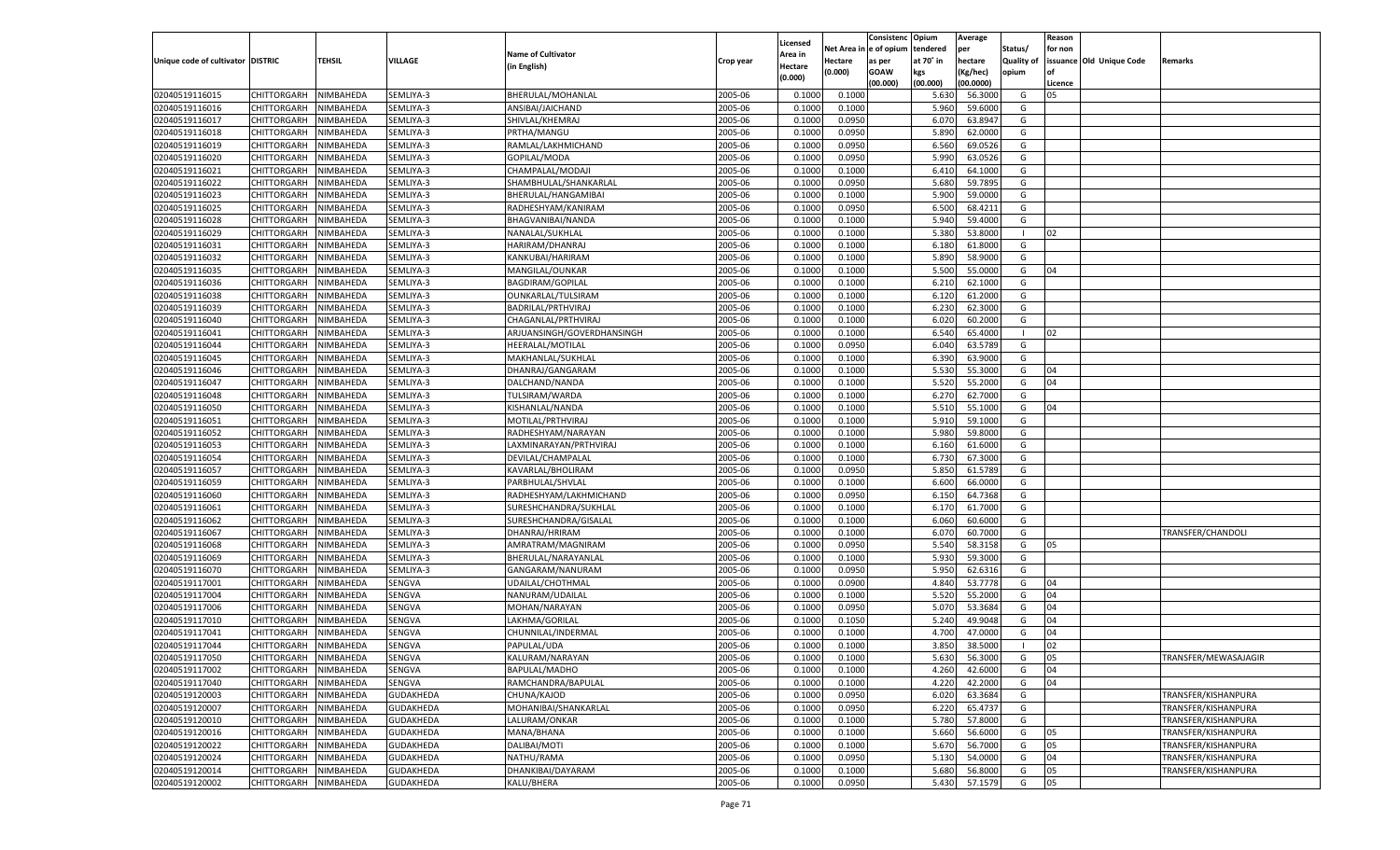|                                   |                       |               |                  |                           |           |                    |            | Consistenc  | Opium     | Average       |                   | Reason  |                          |                      |
|-----------------------------------|-----------------------|---------------|------------------|---------------------------|-----------|--------------------|------------|-------------|-----------|---------------|-------------------|---------|--------------------------|----------------------|
|                                   |                       |               |                  |                           |           | Licensed           | Net Area i | le of opium | tendered  | per           | Status/           | for non |                          |                      |
| Unique code of cultivator DISTRIC |                       | TEHSIL        | <b>VILLAGE</b>   | <b>Name of Cultivator</b> | Crop year | Area in            | Hectare    | as per      | at 70° in | hectare       | <b>Quality of</b> |         | issuance Old Unique Code | Remarks              |
|                                   |                       |               |                  | (in English)              |           | Hectare<br>(0.000) | (0.000)    | <b>GOAW</b> | kgs       | (Kg/hec)      | opium             |         |                          |                      |
|                                   |                       |               |                  |                           |           |                    |            | (00.000)    | (00.000)  | (00.0000)     |                   | Licence |                          |                      |
| 02040519120008                    | CHITTORGARH           | NIMBAHEDA     | <b>GUDAKHEDA</b> | DHAPUBAI/NATHU            | 2005-06   | 0.1000             | 0.1000     |             | 5.820     | 58.2000       | G                 |         |                          | TRANSFER/KISHANPURA  |
| 02040519121001                    | CHITTORGARH           | NIMBAHEDA     | SOBHAVLI         | BHANWARLAL/BHERA          | 2005-06   | 0.1000             | 0.1050     |             | 5.920     | 56.3810       | G                 | 05      |                          | TRANSFER/KOTDIKEELA  |
| 02040519121002                    | CHITTORGARH           | NIMBAHEDA     | SOBHAVLI         | KANIRAM/UDA               | 2005-06   | 0.1000             | 0.1050     |             | 6.390     | 60.8571       | G                 |         |                          | TRANSFER/KOTDIKEELA  |
| 02040519121008                    | CHITTORGARH           | NIMBAHEDA     | SOBHAVLI         | TULSIRAM/DHULA            | 2005-06   | 0.1000             | 0.1000     |             | 5.930     | 59.3000       | G                 |         |                          | TRANSFER/AHAMEDNAGAR |
| 02040519121010                    | CHITTORGARH           | NIMBAHEDA     | SOBHAVLI         | MANGILAL/GOKAL            | 2005-06   | 0.1000             | 0.1000     |             | 6.190     | 61.9000       | G                 |         |                          | TRANSFER/KOTDIKEELA  |
| 02040519121014                    | CHITTORGARH           | NIMBAHEDA     | SOBHAVLI         | BHERULAL/LAXMAN           | 2005-06   | 0.1000             | 0.1000     |             | 5.650     | 56.5000       | G                 |         |                          | TRANSFER/KOTDIKEELA  |
| 02040519121005                    | CHITTORGARH           | NIMBAHEDA     | SOBHAVLI         | SHANKARLAL/KALU           | 2005-06   | 0.1000             | 0.1000     |             | 5.770     | 57.7000       | G                 | 05      |                          | TRANSFER/AHAMEDNAGAR |
| 02040519123001                    | CHITTORGARH           | NIMBAHEDA     | SARLAI           | MANGILAL/PONKAR           | 2005-06   | 0.1000             | 0.1000     |             | 4.900     | 49.0000       | - 1               | 02      |                          |                      |
| 02040519123002                    | CHITTORGARH           | NIMBAHEDA     | SARLAI           | BHERULAL/GANGARAM         | 2005-06   | 0.1000             | 0.0950     |             | 6.630     | 69.7895       | G                 |         |                          |                      |
| 02040519123003                    | CHITTORGARH           | NIMBAHEDA     | SARLAI           | <b>BARDICHAND/GASI</b>    | 2005-06   | 0.1000             | 0.0900     |             | 6.370     | 70.7778       | G                 |         |                          |                      |
| 02040519123004                    | CHITTORGARH           | NIMBAHEDA     | SARLAI           | MOHANLAL/HARI RAM         | 2005-06   | 0.1000             | 0.0950     |             | 6.880     | 72.4211       | G                 |         |                          |                      |
| 02040519123005                    | CHITTORGARH           | NIMBAHEDA     | SARLAI           | RAMCHANDAR/SURAJMAL       | 2005-06   | 0.1000             | 0.1000     |             | 5.530     | 55.3000       | G                 | 04      |                          |                      |
| 02040519123006                    | CHITTORGARH           | NIMBAHEDA     | SARLAI           | HULASIBAI/BHAGWAN         | 2005-06   | 0.1000             | 0.1000     |             | 6.490     | 64.9000       | G                 |         |                          |                      |
| 02040519123008                    | CHITTORGARH           | NIMBAHEDA     | SARLAI           | GASI/AMRA                 | 2005-06   | 0.1000             | 0.0900     |             | 5.680     | 63.1111       | G                 |         |                          |                      |
| 02040519123010                    | CHITTORGARH           | NIMBAHEDA     | SARLAI           | HIRALAL/NANURAM           | 2005-06   | 0.1000             | 0.1000     |             | 6.950     | 69.5000       | G                 |         |                          |                      |
| 02040519123011                    | CHITTORGARH           | NIMBAHEDA     | SARLAI           | BHAGWANIBAI/CHAMPALAL     | 2005-06   | 0.1000             | 0.1000     |             | 6.490     | 64.9000       | G                 |         |                          |                      |
| 02040519123012                    | CHITTORGARH           | NIMBAHEDA     | SARLAI           | MOHANLAL/KALU             | 2005-06   | 0.1000             | 0.0900     |             | 6.300     | 70.0000       | G                 |         |                          |                      |
| 02040519123015                    | CHITTORGARH           | NIMBAHEDA     | SARLAI           | SITABAI/SANTILAL          | 2005-06   | 0.1000             | 0.1000     |             | 6.680     | 66.8000       | G                 |         |                          |                      |
| 02040519123016                    | CHITTORGARH           | NIMBAHEDA     | SARLAI           | PERMBAI/GANSYAM           | 2005-06   | 0.1000             | 0.1000     |             | 6.700     | 67.0000       | G                 |         |                          |                      |
| 02040519123021                    | CHITTORGARH           | NIMBAHEDA     | SARLAI           | RAMLAL/BHUWANA            | 2005-06   | 0.1000             | 0.1000     |             | 7.180     | 71.8000       | G                 |         |                          |                      |
| 02040519123023                    | CHITTORGARH           | NIMBAHEDA     | SARLAI           | DEVILAL/MODA              | 2005-06   | 0.1000             | 0.0950     |             | 6.520     | 68.6316       | G                 |         |                          |                      |
| 02040519123043                    | CHITTORGARH           | NIMBAHEDA     | SARLAI           | <b>BASNTIBAI/DEVA</b>     | 2005-06   | 0.1000             | 0.1000     |             | 6.160     | 61.6000       | G                 |         |                          |                      |
| 02040519123028                    | CHITTORGARH           | NIMBAHEDA     | SARLAI           | HIRA/MODA                 | 2005-06   | 0.1000             | 0.1000     |             | 6.090     | 60.9000       | G                 |         |                          |                      |
| 02040519123041                    | CHITTORGARH           | NIMBAHEDA     | SARLAI           | BHANWARLALCHAMPALAL       | 2005-06   | 0.1000             | 0.0950     |             | 5.160     | 54.3158       | G                 | 04      |                          |                      |
| 02040519123013                    | CHITTORGARH           | NIMBAHEDA     | SARLAI           | MANGILAL/BHERA            | 2005-06   | 0.1000             | 0.1000     |             | 6.190     | 61.9000       | G                 |         |                          |                      |
| 02040519123014                    | CHITTORGARH           | NIMBAHEDA     | SARLAI           | BAGDIBAI/LAXMAN           | 2005-06   | 0.1000             | 0.0900     |             | 5.170     | 57.4444       | G                 |         |                          |                      |
| 02040519123033                    | CHITTORGARH           | NIMBAHEDA     | SARLAI           | <b>BAGDIRAM/DALU</b>      | 2005-06   | 0.1000             | 0.0950     |             | 6.290     | 66.2105       | G                 |         | 02040519124015           | <b>TRANSFER</b>      |
| 02040519124001                    | CHITTORGARH           | NIMBAHEDA     | AHMADNAGAR       | BHANWAR LAL/KHEMRAJ       | 2005-06   | 0.1000             | 0.0950     |             | 6.680     | 70.3158       | G                 |         |                          |                      |
| 02040519124003                    | CHITTORGARH           | NIMBAHEDA     | AHMADNAGAR       | MANGI LAL/MAGNIRAM        | 2005-06   | 0.1000             | 0.0900     |             | 5.910     | 65.6667       | G                 |         |                          |                      |
| 02040519124004                    | CHITTORGARH           | NIMBAHEDA     | AHMADNAGAR       | <b>BHERU LAL/KHEMRAJ</b>  | 2005-06   | 0.1000             | 0.1000     |             | 6.420     | 64.2000       | G                 |         |                          |                      |
| 02040519124005                    |                       | NIMBAHEDA     | AHMADNAGAR       |                           | 2005-06   | 0.1000             | 0.1000     |             | 5.680     | 56.8000       | G                 |         |                          |                      |
|                                   | CHITTORGARH           |               |                  | AMBHALAL/SHANKAARLAL      |           |                    |            |             |           | 58.5263       |                   |         |                          |                      |
| 02040519124007                    | CHITTORGARH           | NIMBAHEDA     | AHMADNAGAR       | SUHASIBAI/SAMBHULAL       | 2005-06   | 0.1000             | 0.0950     |             | 5.560     |               | G                 |         |                          |                      |
| 02040519124009                    | CHITTORGARH           | NIMBAHEDA     | AHMADNAGAR       | SANTILAL/MAGNA            | 2005-06   | 0.1000             | 0.0950     |             | 5.980     | 62.9474       | G                 |         |                          |                      |
| 02040519124011                    | CHITTORGARH           | NIMBAHEDA     | AHMADNAGAR       | VARDICHAND/BHAGIRATH      | 2005-06   | 0.1000             | 0.0950     |             | 5.510     | 58.0000       | G                 |         |                          |                      |
| 02040519124014                    | CHITTORGARH           | NIMBAHEDA     | AHMADNAGAR       | CHATARBHUJ/GANGARAM       | 2005-06   | 0.1000             | 0.1000     |             | 5.490     | 54.9000       | - 1               | 02      |                          |                      |
| 02040519124002                    | CHITTORGARH           | NIMBAHEDA     | AHMADNAGAR       | <b>BADRI LAL/KHEMRAJ</b>  | 2005-06   | 0.1000             | 0.0950     |             | 6.390     | 67.2632       | G                 |         |                          |                      |
| 02040519124010                    | CHITTORGARH           | NIMBAHEDA     | AHMADNAGAR       | KISHANA/BHERA             | 2005-06   | 0.1000             | 0.0900     |             | 5.670     | 63.0000       | G                 |         |                          |                      |
| 02040519111001                    | CHITTORGARH           | NIMBAHEDA     | RASULPURA        | RATANLAL/BHAGVAN          | 2005-06   | 0.1000             | 0.1000     |             | 5.180     | 51.8000       | G                 | 04      |                          |                      |
| 02040519111006                    | CHITTORGARH           | NIMBAHEDA     | RASULPURA        | BADRILAL/RAMA             | 2005-06   | 0.1000             | 0.1000     |             | 4.780     | 47.8000       | G                 | 04      |                          |                      |
| 02040519111007                    | CHITTORGARH           | NIMBAHEDA     | RASULPURA        | PYARA/VARDA               | 2005-06   | 0.1000             | 0.0950     |             | 4.970     | 52.3158       | G                 | 04      |                          |                      |
| 02040519111009                    | CHITTORGARH           | NIMBAHEDA     | RASULPURA        | SAVA/GASI                 | 2005-06   | 0.1000             | 0.1000     |             | 5.270     | 52.7000       | G                 | 04      |                          |                      |
| 02040519111011                    | CHITTORGARH           | NIMBAHEDA     | RASULPURA        | SHANKER/NARAYAN           | 2005-06   | 0.1000             | 0.0950     |             | 4.580     | 48.2105       | G                 | 04      |                          |                      |
| 02040519111025                    | CHITTORGARH           | NIMBAHEDA     | RASULPURA        | JAGANNATH/MAGNA           | 2005-06   | 0.1000             | 0.0950     |             | 5.540     | 58.3158       | G                 |         |                          | TRANSFER/BHATKOTDI   |
| 02040519111027                    | CHITTORGARH           | NIMBAHEDA     | RASULPURA        | BHERULAL/BHAGAVAN         | 2005-06   | 0.1000             | 0.0850     |             | 4.120     | 48.4706       | G                 | 04      |                          |                      |
| 02040519111029                    | CHITTORGARH           | NIMBAHEDA     | RASULPURA        | RATANLAL/NARAYAN          | 2005-06   | 0.1000             | 0.1050     |             | 5.410     | 51.5238       | G                 | 04      |                          |                      |
| 02040519111032                    | CHITTORGARH NIMBAHEDA |               | RASULPURA        | GOKEL/KHEMA               | 2005-06   | 0.1000             | 0.1000     |             |           | 5.980 59.8000 | G                 |         |                          | TRANSFER/BHATKOTDI   |
| 02040519118005                    | <b>CHITTORGARH</b>    | NIMBAHEDA     | <b>TATARMALA</b> | <b>BADRILAL/RODILAL</b>   | 2005-06   | 0.1000             | 0.0950     |             | 5.760     | 60.6316       | G                 |         |                          | TRANSFER/JAVDAA      |
| 02040519118006                    | CHITTORGARH           | NIMBAHEDA     | <b>TATARMALA</b> | NARAYAN/MANGILAL          | 2005-06   | 0.1000             | 0.1000     |             | 5.680     | 56.8000       | G                 | 05      |                          |                      |
| 02040519118007                    | CHITTORGARH           | NIMBAHEDA     | <b>TATARMALA</b> | MANGILAL/PARTHVIRAJ       | 2005-06   | 0.1000             | 0.0950     |             | 5.340     | 56.2105       | G                 | 05      |                          |                      |
| 02040519118004                    | <b>CHITTORGARH</b>    | NIMBAHEDA     | <b>TATARMALA</b> | GOTILAL/CHANDANMAL        | 2005-06   | 0.1000             | 0.0950     |             | 5.160     | 54.3158       | G                 | 04      |                          |                      |
| 02040519118008                    | CHITTORGARH           | NIMBAHEDA     | <b>TATARMALA</b> | PREMCHAND/DEEPLAL         | 2005-06   | 0.1000             | 0.0950     |             | 5.570     | 58.6316       | G                 |         |                          | TRANSFER/JAVDAA      |
| 02040519118012                    | CHITTORGARH           | NIMBAHEDA     | <b>TATARMALA</b> | JAGNNATH/PYARA            | 2005-06   | 0.1000             | 0.0950     |             | 5.670     | 59.6842       | G                 |         | 02040519073007           | TRANSFER/JAVDAA      |
| 02040519118013                    | CHITTORGARH           | NIMBAHEDA     | <b>TATARMALA</b> | BHANWARLAL/BHERULAL       | 2005-06   | 0.1000             | 0.0950     |             | 5.300     | 55.7895       | G                 | 04      | 02040519102003           | TRANSFER             |
| 02040519118014                    | CHITTORGARH           | NIMBAHEDA     | <b>TATARMALA</b> | BADRILAL/DAYARAM          | 2005-06   | 0.1000             | 0.0950     |             | 5.490     | 57.7895       | G                 |         | 02040519102001           | TRANSFER/JAVDAA      |
| 02040519118015                    | <b>CHITTORGARH</b>    | NIMBAHEDA     | <b>TATARMALA</b> | RATANSINGH/UDAINSINGH     | 2005-06   | 0.1000             | 0.0950     |             | 5.380     | 56.6316       | G                 | 05      | 02040519102004           | TRASNFER             |
| 02040518001001                    | <b>CHITTORGARH</b>    | <b>DUNGLA</b> | ALAKHEDI         | BALKISHAN/LAXMAN          | 2005-06   | 0.1000             | 0.0950     |             | 6.000     | 63.1579       | G                 |         |                          |                      |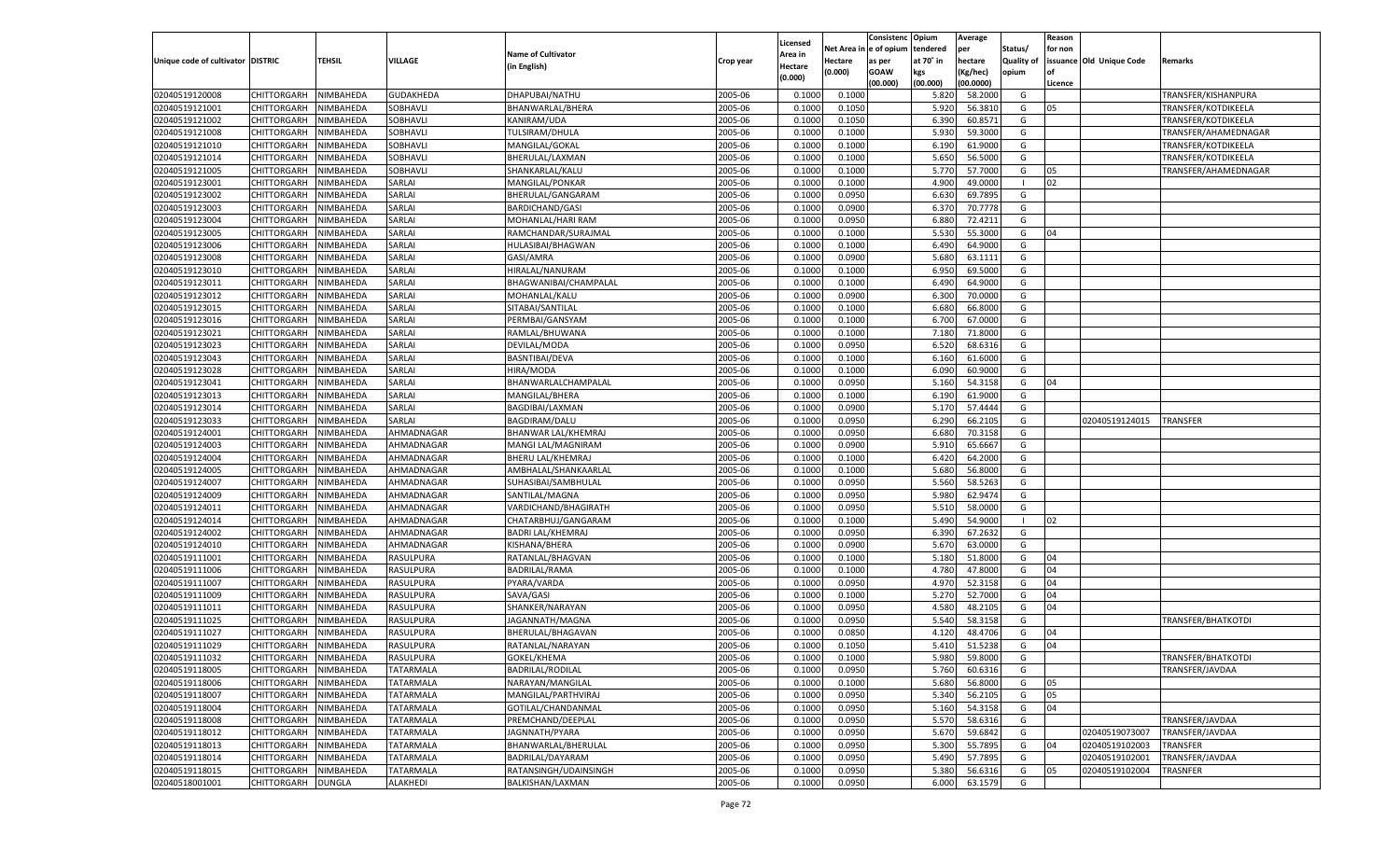| tendered<br>Net Area in e of opium<br>per<br>Status/<br>for non<br><b>Name of Cultivator</b><br>Area in<br><b>TEHSIL</b><br><b>VILLAGE</b><br>Unique code of cultivator DISTRIC<br>at 70° in<br>hectare<br><b>Quality of</b><br>issuance Old Unique Code<br>Hectare<br>as per<br>Remarks<br>Crop year<br>(in English)<br>Hectare<br>(0.000)<br><b>GOAW</b><br>kgs<br>(Kg/hec)<br>opium<br>(0.000)<br>(00.000)<br>(00.000)<br>(00.0000)<br>Licence<br>02040518001002<br>CHITTORGARH<br><b>DUNGLA</b><br>LAXMINARAYAN/CHATARBHUJ<br>2005-06<br>0.0950<br>ALAKHEDI<br>0.1000<br>5.830<br>61.3684<br>G<br>02040518001003<br>2005-06<br>CHITTORGARH<br><b>DUNGLA</b><br><b>ALAKHEDI</b><br>TOLIRAM/OUNKAR<br>0.1000<br>0.0950<br>5.620<br>59.1579<br>G<br>02040518001005<br>2005-06<br>0.0950<br><b>CHITTORGARH</b><br><b>DUNGLA</b><br><b>ALAKHEDI</b><br>GEHARILAL/LAXMAN<br>0.1000<br>5.700<br>60.0000<br>G<br>02040518001006<br>2005-06<br>0.0950<br>5.700<br>60.0000<br>CHITTORGARH<br><b>DUNGLA</b><br>ALAKHEDI<br>MOHANLAL/LAXMAN<br>0.1000<br>G<br>02040518001007<br>2005-06<br>5.770<br>57.7000<br>G<br>CHITTORGARH<br><b>DUNGLA</b><br>ALAKHEDI<br>MULCHAND/OUNKAR<br>0.1000<br>0.1000<br>02040518001008<br>2005-06<br>5.490<br>CHITTORGARH<br><b>DUNGLA</b><br>ALAKHEDI<br>OUKARLAL/MADHULAL<br>0.1000<br>0.0950<br>57.7895<br>G<br><b>VAME CHANGE</b><br>02040518001011<br>2005-06<br>0.0950<br>5.550<br><b>CHITTORGARH</b><br><b>DUNGLA</b><br><b>ALAKHEDI</b><br>KYALILAL/HEERALAL<br>0.1000<br>58.4211<br>G<br>02040518001013<br>2005-06<br>0.0950<br>5.590<br>58.8421<br>CHITTORGARH<br><b>DUNGLA</b><br>ALAKHEDI<br>GOPILAL/KISHNA<br>0.1000<br>G<br>2005-06<br>02040518001015<br>0.1000<br>5.720<br>57.2000<br>G<br>CHITTORGARH<br><b>DUNGLA</b><br><b>ALAKHEDI</b><br>SHANKERLAL/LAXMAN<br>0.1000<br>02040518001020<br>2005-06<br>50.15<br>5.170<br>CHITTORGARH<br><b>DUNGLA</b><br>ALAKHEDI<br>KALURAM/OUNKAR<br>0.1000<br>0.0950<br>54.4211<br>G<br>04<br>02040518001023<br>2005-06<br>0.0950<br>4.330<br><b>CHITTORGARH</b><br><b>DUNGLA</b><br>ALAKHEDI<br>RAMESWERLAL/MANGYA<br>0.1000<br>45.5789<br>G<br>04<br><b>VAME CHANGE</b><br>02040518001027<br>2005-06<br>0.0950<br>50.15<br>5.320<br>CHITTORGARH<br><b>DUNGLA</b><br>ALAKHEDI<br>GOPLSINGH/RAMSINGH<br>0.1000<br>56.0000<br>G<br>05<br>2005-06<br>5.520<br>02040518001030<br><b>ALAKHEDI</b><br>0.0950<br>58.1053<br>G<br>CHITTORGARH<br><b>DUNGLA</b><br>LAXMAN/SHOBHALAL<br>0.1000<br>02040518001038<br>2005-06<br>0.0950<br>50.15<br>5.110<br>53.7895<br>CHITTORGARH<br><b>DUNGLA</b><br>ALAKHEDI<br>KESARSINGH/RAMSINGH<br>0.1000<br>G<br>04<br>02040518001042<br><b>ALAKHEDI</b><br>2005-06<br>0.1000<br>0.1000<br>1.010<br>CHITTORGARH<br><b>DUNGLA</b><br>JAGNANTHIBAI/JYOTICHAND<br>10.1000<br>G<br>04<br>02040518001016<br>2005-06<br>0.0950<br>4.910<br>51.6842<br>CHITTORGARH<br><b>DUNGLA</b><br>ALAKHEDI<br>DOLATRAM/UDAILAL<br>0.1000<br>G<br>04<br>02040518001026<br><b>DUNGLA</b><br><b>ALAKHEDI</b><br>2005-06<br>0.1000<br>0.0950<br>5.510<br>58.0000<br>G<br>CHITTORGARH<br>CHUNNILAL/GANESH<br>02040518001036<br>2005-06<br>0.0950<br>5.970<br>62.8421<br>CHITTORGARH<br><b>DUNGLA</b><br>ALAKHEDI<br>MANGILAL/NANALAL<br>0.1000<br>G<br>02040518002007<br>AALOD<br>2005-06<br>0.1000<br>0.0950<br>6.080<br>64.0000<br>CHITTORGARH<br><b>DUNGLA</b><br>SORAM DAS/LAXMAN DAS<br>02<br>TRANSFER/PIRANA<br>- 1<br>02040518002011<br>AALOD<br>2005-06<br>0.0950<br>5.890<br>62.0000<br>CHITTORGARH<br><b>DUNGLA</b><br>BHURI BAI/DALI CHAND<br>0.1000<br>G<br>TRANSFER/MALUKDASKIKHEDI<br>02040518002016<br><b>DUNGLA</b><br>AALOD<br><b>OUNKAR LAL/NAN</b><br>2005-06<br>0.1000<br>0.0950<br>5.900<br>62.1053<br>G<br>TRANSFER/SARANGPURA<br>CHITTORGARH<br>02040518002017<br>AALOD<br>2005-06<br>0.0950<br>48.98<br>5.140<br>CHITTORGARH<br><b>DUNGLA</b><br>RAM LAL/CHRCHI BAI<br>0.1000<br>54.1053<br>G<br>04<br>02040518002021<br>AALOD<br>2005-06<br>0.1000<br>61.2000<br>CHITTORGARH<br><b>DUNGLA</b><br>MOHAN LAL/SHANKAR LAL<br>0.1000<br>6.120<br>G<br>TRANSFER/TEELAKHEDA<br>02040518002009<br>AALOD<br>2005-06<br>0.640<br>CHITTORGARH<br><b>DUNGLA</b><br>MOHANI BAI/BHERU LAL<br>0.1000<br>0.1000<br>6.4000<br>02<br>02040518002003<br><b>DUNGLA</b><br>AALOD<br>DHAPUBAI/KISHAN<br>2005-06<br>0.1000<br>0.0950<br>53.73<br>5.330<br>56.1053<br>G<br>CHITTORGARH<br>05<br>TRANSFER/MALUKDASKIKHEDI<br>02040518002024<br>AALOD<br>2005-06<br>1.930<br>19.3000<br>CHITTORGARH<br><b>DUNGLA</b><br><b>GOPI LAL/CHENA</b><br>0.1000<br>0.1000<br>G<br>04<br>02040518003002<br>ARNED<br>2005-06<br>0.1000<br>0.1000<br>6.090<br>60.9000<br>CHITTORGARH<br><b>DUNGLA</b><br><b>OUNKAR / BHOLA</b><br>G<br>02040518003004<br>ARNED<br>2005-06<br>0.0950<br>6.670<br>CHITTORGARH<br><b>DUNGLA</b><br>CHOGA LAL/SHVA JANVA<br>0.1000<br>70.2105<br>G<br>02040518003005<br><b>DUNGLA</b><br>ARNED<br>GOKEL/JHECHAND<br>2005-06<br>0.1000<br>0.0950<br>5.690<br>59.8947<br>G<br>CHITTORGARH<br>02040518003006<br>ARNED<br>2005-06<br>64.8000<br>CHITTORGARH<br><b>DUNGLA</b><br>LAXMAN/BABRU<br>0.1000<br>0.1000<br>6.480<br>G<br>02040518003008<br>ARNED<br>2005-06<br>0.0950<br>6.290<br>66.2105<br>CHITTORGARH<br><b>DUNGLA</b><br>SHANKAR/DALCHAND<br>0.1000<br>G<br>02040518003009<br>ARNED<br>2005-06<br>0.0950<br>6.120<br>64.4211<br>CHITTORGARH<br><b>DUNGLA</b><br>SHRI LAL/BHURA JANVA<br>0.1000<br>G<br>02040518003011<br><b>DUNGLA</b><br>ARNED<br>2005-06<br>0.1000<br>0.0950<br>5.780<br>60.8421<br>CHITTORGARH<br>SHAMBHU LAL/OUNKAR LAL<br>G<br>02040518003016<br>ARNED<br>2005-06<br>0.0950<br>5.740<br>60.4211<br>CHITTORGARH<br><b>DUNGLA</b><br>JAGNNTH/KANIRAM<br>0.1000<br>G<br>02040518003022<br>ARNED<br>2005-06<br>0.1000<br>5.830<br>58.3000<br>CHITTORGARH<br><b>DUNGLA</b><br>DAL CHAND/PEMA<br>0.1000<br>G<br>02040518003028<br>ARNED<br>2005-06<br>5.090<br>53.5789<br>CHITTORGARH<br><b>DUNGLA</b><br>KISHAN LAL/BHAGVAN<br>0.1000<br>0.0950<br>02<br>$\overline{\phantom{0}}$<br>02040518003031<br><b>DUNGLA</b><br>ARNED<br>2005-06<br>0.1000<br>0.0950<br>65.1579<br>CHITTORGARH<br>PANALAL/JAGNNTH<br>6.190<br>G<br><b>NAME CHANGE</b><br>02040518003032<br>ARNED<br>2005-06<br>6.160<br>61.6000<br>CHITTORGARH<br><b>DUNGLA</b><br>POKHAR LAL/CHTRBHUJ<br>0.1000<br>0.1000<br>G<br>02040518003038<br>ARNED<br>2005-06<br>0.1000<br>4.780<br>47.8000<br>CHITTORGARH<br><b>DUNGLA</b><br>BHAGVATILAL/DOLATRAM<br>0.1000<br>02<br>- 1<br>02040518003045<br>ARNED<br>2005-06<br>5.800<br>61.0526<br>CHITTORGARH<br><b>DUNGLA</b><br>HUKMI CHAND/BHANWAR LAL<br>0.1000<br>0.0950<br>G<br>02040518003046<br><b>DUNGLA</b><br>ARNED<br>2005-06<br>0.0950<br>5.950<br>62.6316<br>CHITTORGARH<br><b>GOTAM PURI/RAM PURI</b><br>0.1000<br>G<br>02040518003047<br>ARNED<br>2005-06<br>0.0950<br>48.98<br>5.070<br>CHITTORGARH<br><b>DUNGLA</b><br>KISHAN LAL/PRTHVI RAJ<br>0.1000<br>53.3684<br>G<br>04<br>02040518003050<br>ARNED<br>2005-06<br>0.0950<br><b>CHITTORGARH</b><br><b>DUNGLA</b><br><b>BHANWAR LAL/BHURA</b><br>0.1000<br>6.420<br>67.5789<br>G<br>02040518003051<br>ARNED<br>2005-06<br>CHITTORGARH<br><b>DUNGLA</b><br>HEERA/MODA<br>0.1000<br>0.1000<br>6.300<br>63.0000<br>G<br><b>DUNGLA</b><br>ARNED<br>2005-06<br>0.1000<br>6.230<br>62.3000<br>02040518003055<br>CHITTORGARH<br><b>BADRI LAL/BHANWAR LAL</b><br>0.1000<br>G<br>02040518003056<br>CHITTORGARH DUNGLA<br>ARNED<br><b>OUNKAR/UDHA</b><br>2005-06<br>0.1000<br>0.1000<br>6.200<br>62.0000<br>G<br>2005-06<br>02040518003057<br>ARNED<br>MOHAN PURI/MADHO PURI<br>0.1000<br>0.0950<br>5.730<br>60.3158<br>CHITTORGARH<br><b>DUNGLA</b><br>G<br>02040518003058<br>ARNED<br><b>CHAGAN LAL/BHANA</b><br>2005-06<br>0.0950<br>6.420<br>67.5789<br><b>CHITTORGARH</b><br><b>DUNGLA</b><br>0.1000<br>G<br>2005-06<br>02040518003010<br><b>DUNGLA</b><br>ARNED<br>HUKMI CHAND/MATURA LAL<br>0.1000<br>0.1000<br>6.290<br>62.9000<br><b>CHITTORGARH</b><br>G<br>02040518003030<br>ARNED<br>OUNKAR/KALU<br>2005-06<br>0.1000<br>6.860<br>68.6000<br><b>CHITTORGARH</b><br><b>DUNGLA</b><br>0.1000<br>G<br>02040518003014<br><b>DUNGLA</b><br>ARNED<br>KALU/UDAI LAL LUHAR<br>2005-06<br>0.1000<br>0.1000<br>6.110<br>61.1000<br>G<br><b>CHITTORGARH</b><br>02040518003059<br>ARNED<br>KISHAN LAL/BHAGVAN [DATAVAT<br>2005-06<br>0.0950<br>4.410<br>46.4211<br>02<br><b>CHITTORGARH</b><br><b>DUNGLA</b><br>0.1000<br>- 1<br>02040518003019<br><b>DUNGLA</b><br>ARNED<br>DALLI CHAND/GANGA RAM<br>2005-06<br>0.1000<br>0.1000<br>4.870<br>48.7000<br>02<br><b>CHITTORGARH</b><br>02040518003023<br>ARNED<br>BADAMI BAI/OUNKAR JI<br>2005-06<br>4.830<br>46.0000<br>02<br><b>CHITTORGARH</b><br><b>DUNGLA</b><br>0.1000<br>0.1050<br>02040518003020<br><b>DUNGLA</b><br>ARNED<br><b>GOPI LAL/NARAYAN</b><br>2005-06<br>0.1000<br>0.0950<br>4.670<br>49.1579<br>02<br><b>CHITTORGARH</b><br>02040518005006<br><b>BADVAI</b><br>BANSI LAL/LAXMI RAM<br>2005-06<br>0.1000<br>53.84<br>5.820<br>58.2000<br>02<br><b>CHITTORGARH</b><br><b>DUNGLA</b><br>0.1000 |  |  |  | Licensed | Consistenc | Opium | Average | Reason |  |
|------------------------------------------------------------------------------------------------------------------------------------------------------------------------------------------------------------------------------------------------------------------------------------------------------------------------------------------------------------------------------------------------------------------------------------------------------------------------------------------------------------------------------------------------------------------------------------------------------------------------------------------------------------------------------------------------------------------------------------------------------------------------------------------------------------------------------------------------------------------------------------------------------------------------------------------------------------------------------------------------------------------------------------------------------------------------------------------------------------------------------------------------------------------------------------------------------------------------------------------------------------------------------------------------------------------------------------------------------------------------------------------------------------------------------------------------------------------------------------------------------------------------------------------------------------------------------------------------------------------------------------------------------------------------------------------------------------------------------------------------------------------------------------------------------------------------------------------------------------------------------------------------------------------------------------------------------------------------------------------------------------------------------------------------------------------------------------------------------------------------------------------------------------------------------------------------------------------------------------------------------------------------------------------------------------------------------------------------------------------------------------------------------------------------------------------------------------------------------------------------------------------------------------------------------------------------------------------------------------------------------------------------------------------------------------------------------------------------------------------------------------------------------------------------------------------------------------------------------------------------------------------------------------------------------------------------------------------------------------------------------------------------------------------------------------------------------------------------------------------------------------------------------------------------------------------------------------------------------------------------------------------------------------------------------------------------------------------------------------------------------------------------------------------------------------------------------------------------------------------------------------------------------------------------------------------------------------------------------------------------------------------------------------------------------------------------------------------------------------------------------------------------------------------------------------------------------------------------------------------------------------------------------------------------------------------------------------------------------------------------------------------------------------------------------------------------------------------------------------------------------------------------------------------------------------------------------------------------------------------------------------------------------------------------------------------------------------------------------------------------------------------------------------------------------------------------------------------------------------------------------------------------------------------------------------------------------------------------------------------------------------------------------------------------------------------------------------------------------------------------------------------------------------------------------------------------------------------------------------------------------------------------------------------------------------------------------------------------------------------------------------------------------------------------------------------------------------------------------------------------------------------------------------------------------------------------------------------------------------------------------------------------------------------------------------------------------------------------------------------------------------------------------------------------------------------------------------------------------------------------------------------------------------------------------------------------------------------------------------------------------------------------------------------------------------------------------------------------------------------------------------------------------------------------------------------------------------------------------------------------------------------------------------------------------------------------------------------------------------------------------------------------------------------------------------------------------------------------------------------------------------------------------------------------------------------------------------------------------------------------------------------------------------------------------------------------------------------------------------------------------------------------------------------------------------------------------------------------------------------------------------------------------------------------------------------------------------------------------------------------------------------------------------------------------------------------------------------------------------------------------------------------------------------------------------------------------------------------------------------------------------------------------------------------------------------------------------------------------------------------------------------------------------------------------------------------------------------------------------------------------------------------------------------------------------------------------------------------------------------------------------------------------------------------------------------------------------------------------------------------------------------------------------------------------------------------------------------------------------------------------------------------------------------------------------------------------------------------------------------------------------------------------------------------------------------------------------------------------------------------------------------------------------------------------------------------------------------------------------------------------------------------------------------------------------------------------------------------------------------------------------------------------------------------------------------------------------------------------------------------------------------------------------------------------------------------------------------------------------------------------------------------------------------------------------------------------------------------------------------------------------------------------------------------------------------------------------------------------------------------------------------------------------------------------------------------------------------------------------------------------------------------------------------------------------------------------------------------------------------------------------------------------------------------------------------------------------------------------------------------------------------------------------------------------------------------------------------------------------------------------------------------------------------------------------|--|--|--|----------|------------|-------|---------|--------|--|
|                                                                                                                                                                                                                                                                                                                                                                                                                                                                                                                                                                                                                                                                                                                                                                                                                                                                                                                                                                                                                                                                                                                                                                                                                                                                                                                                                                                                                                                                                                                                                                                                                                                                                                                                                                                                                                                                                                                                                                                                                                                                                                                                                                                                                                                                                                                                                                                                                                                                                                                                                                                                                                                                                                                                                                                                                                                                                                                                                                                                                                                                                                                                                                                                                                                                                                                                                                                                                                                                                                                                                                                                                                                                                                                                                                                                                                                                                                                                                                                                                                                                                                                                                                                                                                                                                                                                                                                                                                                                                                                                                                                                                                                                                                                                                                                                                                                                                                                                                                                                                                                                                                                                                                                                                                                                                                                                                                                                                                                                                                                                                                                                                                                                                                                                                                                                                                                                                                                                                                                                                                                                                                                                                                                                                                                                                                                                                                                                                                                                                                                                                                                                                                                                                                                                                                                                                                                                                                                                                                                                                                                                                                                                                                                                                                                                                                                                                                                                                                                                                                                                                                                                                                                                                                                                                                                                                                                                                                                                                                                                                                                                                                                                                                                                                                                                                                                                                                                                                                                                                                                                                                                                                                                                                                                                                                                                                                                                                                                                                                                                                                                            |  |  |  |          |            |       |         |        |  |
|                                                                                                                                                                                                                                                                                                                                                                                                                                                                                                                                                                                                                                                                                                                                                                                                                                                                                                                                                                                                                                                                                                                                                                                                                                                                                                                                                                                                                                                                                                                                                                                                                                                                                                                                                                                                                                                                                                                                                                                                                                                                                                                                                                                                                                                                                                                                                                                                                                                                                                                                                                                                                                                                                                                                                                                                                                                                                                                                                                                                                                                                                                                                                                                                                                                                                                                                                                                                                                                                                                                                                                                                                                                                                                                                                                                                                                                                                                                                                                                                                                                                                                                                                                                                                                                                                                                                                                                                                                                                                                                                                                                                                                                                                                                                                                                                                                                                                                                                                                                                                                                                                                                                                                                                                                                                                                                                                                                                                                                                                                                                                                                                                                                                                                                                                                                                                                                                                                                                                                                                                                                                                                                                                                                                                                                                                                                                                                                                                                                                                                                                                                                                                                                                                                                                                                                                                                                                                                                                                                                                                                                                                                                                                                                                                                                                                                                                                                                                                                                                                                                                                                                                                                                                                                                                                                                                                                                                                                                                                                                                                                                                                                                                                                                                                                                                                                                                                                                                                                                                                                                                                                                                                                                                                                                                                                                                                                                                                                                                                                                                                                                            |  |  |  |          |            |       |         |        |  |
|                                                                                                                                                                                                                                                                                                                                                                                                                                                                                                                                                                                                                                                                                                                                                                                                                                                                                                                                                                                                                                                                                                                                                                                                                                                                                                                                                                                                                                                                                                                                                                                                                                                                                                                                                                                                                                                                                                                                                                                                                                                                                                                                                                                                                                                                                                                                                                                                                                                                                                                                                                                                                                                                                                                                                                                                                                                                                                                                                                                                                                                                                                                                                                                                                                                                                                                                                                                                                                                                                                                                                                                                                                                                                                                                                                                                                                                                                                                                                                                                                                                                                                                                                                                                                                                                                                                                                                                                                                                                                                                                                                                                                                                                                                                                                                                                                                                                                                                                                                                                                                                                                                                                                                                                                                                                                                                                                                                                                                                                                                                                                                                                                                                                                                                                                                                                                                                                                                                                                                                                                                                                                                                                                                                                                                                                                                                                                                                                                                                                                                                                                                                                                                                                                                                                                                                                                                                                                                                                                                                                                                                                                                                                                                                                                                                                                                                                                                                                                                                                                                                                                                                                                                                                                                                                                                                                                                                                                                                                                                                                                                                                                                                                                                                                                                                                                                                                                                                                                                                                                                                                                                                                                                                                                                                                                                                                                                                                                                                                                                                                                                                            |  |  |  |          |            |       |         |        |  |
|                                                                                                                                                                                                                                                                                                                                                                                                                                                                                                                                                                                                                                                                                                                                                                                                                                                                                                                                                                                                                                                                                                                                                                                                                                                                                                                                                                                                                                                                                                                                                                                                                                                                                                                                                                                                                                                                                                                                                                                                                                                                                                                                                                                                                                                                                                                                                                                                                                                                                                                                                                                                                                                                                                                                                                                                                                                                                                                                                                                                                                                                                                                                                                                                                                                                                                                                                                                                                                                                                                                                                                                                                                                                                                                                                                                                                                                                                                                                                                                                                                                                                                                                                                                                                                                                                                                                                                                                                                                                                                                                                                                                                                                                                                                                                                                                                                                                                                                                                                                                                                                                                                                                                                                                                                                                                                                                                                                                                                                                                                                                                                                                                                                                                                                                                                                                                                                                                                                                                                                                                                                                                                                                                                                                                                                                                                                                                                                                                                                                                                                                                                                                                                                                                                                                                                                                                                                                                                                                                                                                                                                                                                                                                                                                                                                                                                                                                                                                                                                                                                                                                                                                                                                                                                                                                                                                                                                                                                                                                                                                                                                                                                                                                                                                                                                                                                                                                                                                                                                                                                                                                                                                                                                                                                                                                                                                                                                                                                                                                                                                                                                            |  |  |  |          |            |       |         |        |  |
|                                                                                                                                                                                                                                                                                                                                                                                                                                                                                                                                                                                                                                                                                                                                                                                                                                                                                                                                                                                                                                                                                                                                                                                                                                                                                                                                                                                                                                                                                                                                                                                                                                                                                                                                                                                                                                                                                                                                                                                                                                                                                                                                                                                                                                                                                                                                                                                                                                                                                                                                                                                                                                                                                                                                                                                                                                                                                                                                                                                                                                                                                                                                                                                                                                                                                                                                                                                                                                                                                                                                                                                                                                                                                                                                                                                                                                                                                                                                                                                                                                                                                                                                                                                                                                                                                                                                                                                                                                                                                                                                                                                                                                                                                                                                                                                                                                                                                                                                                                                                                                                                                                                                                                                                                                                                                                                                                                                                                                                                                                                                                                                                                                                                                                                                                                                                                                                                                                                                                                                                                                                                                                                                                                                                                                                                                                                                                                                                                                                                                                                                                                                                                                                                                                                                                                                                                                                                                                                                                                                                                                                                                                                                                                                                                                                                                                                                                                                                                                                                                                                                                                                                                                                                                                                                                                                                                                                                                                                                                                                                                                                                                                                                                                                                                                                                                                                                                                                                                                                                                                                                                                                                                                                                                                                                                                                                                                                                                                                                                                                                                                                            |  |  |  |          |            |       |         |        |  |
|                                                                                                                                                                                                                                                                                                                                                                                                                                                                                                                                                                                                                                                                                                                                                                                                                                                                                                                                                                                                                                                                                                                                                                                                                                                                                                                                                                                                                                                                                                                                                                                                                                                                                                                                                                                                                                                                                                                                                                                                                                                                                                                                                                                                                                                                                                                                                                                                                                                                                                                                                                                                                                                                                                                                                                                                                                                                                                                                                                                                                                                                                                                                                                                                                                                                                                                                                                                                                                                                                                                                                                                                                                                                                                                                                                                                                                                                                                                                                                                                                                                                                                                                                                                                                                                                                                                                                                                                                                                                                                                                                                                                                                                                                                                                                                                                                                                                                                                                                                                                                                                                                                                                                                                                                                                                                                                                                                                                                                                                                                                                                                                                                                                                                                                                                                                                                                                                                                                                                                                                                                                                                                                                                                                                                                                                                                                                                                                                                                                                                                                                                                                                                                                                                                                                                                                                                                                                                                                                                                                                                                                                                                                                                                                                                                                                                                                                                                                                                                                                                                                                                                                                                                                                                                                                                                                                                                                                                                                                                                                                                                                                                                                                                                                                                                                                                                                                                                                                                                                                                                                                                                                                                                                                                                                                                                                                                                                                                                                                                                                                                                                            |  |  |  |          |            |       |         |        |  |
|                                                                                                                                                                                                                                                                                                                                                                                                                                                                                                                                                                                                                                                                                                                                                                                                                                                                                                                                                                                                                                                                                                                                                                                                                                                                                                                                                                                                                                                                                                                                                                                                                                                                                                                                                                                                                                                                                                                                                                                                                                                                                                                                                                                                                                                                                                                                                                                                                                                                                                                                                                                                                                                                                                                                                                                                                                                                                                                                                                                                                                                                                                                                                                                                                                                                                                                                                                                                                                                                                                                                                                                                                                                                                                                                                                                                                                                                                                                                                                                                                                                                                                                                                                                                                                                                                                                                                                                                                                                                                                                                                                                                                                                                                                                                                                                                                                                                                                                                                                                                                                                                                                                                                                                                                                                                                                                                                                                                                                                                                                                                                                                                                                                                                                                                                                                                                                                                                                                                                                                                                                                                                                                                                                                                                                                                                                                                                                                                                                                                                                                                                                                                                                                                                                                                                                                                                                                                                                                                                                                                                                                                                                                                                                                                                                                                                                                                                                                                                                                                                                                                                                                                                                                                                                                                                                                                                                                                                                                                                                                                                                                                                                                                                                                                                                                                                                                                                                                                                                                                                                                                                                                                                                                                                                                                                                                                                                                                                                                                                                                                                                                            |  |  |  |          |            |       |         |        |  |
|                                                                                                                                                                                                                                                                                                                                                                                                                                                                                                                                                                                                                                                                                                                                                                                                                                                                                                                                                                                                                                                                                                                                                                                                                                                                                                                                                                                                                                                                                                                                                                                                                                                                                                                                                                                                                                                                                                                                                                                                                                                                                                                                                                                                                                                                                                                                                                                                                                                                                                                                                                                                                                                                                                                                                                                                                                                                                                                                                                                                                                                                                                                                                                                                                                                                                                                                                                                                                                                                                                                                                                                                                                                                                                                                                                                                                                                                                                                                                                                                                                                                                                                                                                                                                                                                                                                                                                                                                                                                                                                                                                                                                                                                                                                                                                                                                                                                                                                                                                                                                                                                                                                                                                                                                                                                                                                                                                                                                                                                                                                                                                                                                                                                                                                                                                                                                                                                                                                                                                                                                                                                                                                                                                                                                                                                                                                                                                                                                                                                                                                                                                                                                                                                                                                                                                                                                                                                                                                                                                                                                                                                                                                                                                                                                                                                                                                                                                                                                                                                                                                                                                                                                                                                                                                                                                                                                                                                                                                                                                                                                                                                                                                                                                                                                                                                                                                                                                                                                                                                                                                                                                                                                                                                                                                                                                                                                                                                                                                                                                                                                                                            |  |  |  |          |            |       |         |        |  |
|                                                                                                                                                                                                                                                                                                                                                                                                                                                                                                                                                                                                                                                                                                                                                                                                                                                                                                                                                                                                                                                                                                                                                                                                                                                                                                                                                                                                                                                                                                                                                                                                                                                                                                                                                                                                                                                                                                                                                                                                                                                                                                                                                                                                                                                                                                                                                                                                                                                                                                                                                                                                                                                                                                                                                                                                                                                                                                                                                                                                                                                                                                                                                                                                                                                                                                                                                                                                                                                                                                                                                                                                                                                                                                                                                                                                                                                                                                                                                                                                                                                                                                                                                                                                                                                                                                                                                                                                                                                                                                                                                                                                                                                                                                                                                                                                                                                                                                                                                                                                                                                                                                                                                                                                                                                                                                                                                                                                                                                                                                                                                                                                                                                                                                                                                                                                                                                                                                                                                                                                                                                                                                                                                                                                                                                                                                                                                                                                                                                                                                                                                                                                                                                                                                                                                                                                                                                                                                                                                                                                                                                                                                                                                                                                                                                                                                                                                                                                                                                                                                                                                                                                                                                                                                                                                                                                                                                                                                                                                                                                                                                                                                                                                                                                                                                                                                                                                                                                                                                                                                                                                                                                                                                                                                                                                                                                                                                                                                                                                                                                                                                            |  |  |  |          |            |       |         |        |  |
|                                                                                                                                                                                                                                                                                                                                                                                                                                                                                                                                                                                                                                                                                                                                                                                                                                                                                                                                                                                                                                                                                                                                                                                                                                                                                                                                                                                                                                                                                                                                                                                                                                                                                                                                                                                                                                                                                                                                                                                                                                                                                                                                                                                                                                                                                                                                                                                                                                                                                                                                                                                                                                                                                                                                                                                                                                                                                                                                                                                                                                                                                                                                                                                                                                                                                                                                                                                                                                                                                                                                                                                                                                                                                                                                                                                                                                                                                                                                                                                                                                                                                                                                                                                                                                                                                                                                                                                                                                                                                                                                                                                                                                                                                                                                                                                                                                                                                                                                                                                                                                                                                                                                                                                                                                                                                                                                                                                                                                                                                                                                                                                                                                                                                                                                                                                                                                                                                                                                                                                                                                                                                                                                                                                                                                                                                                                                                                                                                                                                                                                                                                                                                                                                                                                                                                                                                                                                                                                                                                                                                                                                                                                                                                                                                                                                                                                                                                                                                                                                                                                                                                                                                                                                                                                                                                                                                                                                                                                                                                                                                                                                                                                                                                                                                                                                                                                                                                                                                                                                                                                                                                                                                                                                                                                                                                                                                                                                                                                                                                                                                                                            |  |  |  |          |            |       |         |        |  |
|                                                                                                                                                                                                                                                                                                                                                                                                                                                                                                                                                                                                                                                                                                                                                                                                                                                                                                                                                                                                                                                                                                                                                                                                                                                                                                                                                                                                                                                                                                                                                                                                                                                                                                                                                                                                                                                                                                                                                                                                                                                                                                                                                                                                                                                                                                                                                                                                                                                                                                                                                                                                                                                                                                                                                                                                                                                                                                                                                                                                                                                                                                                                                                                                                                                                                                                                                                                                                                                                                                                                                                                                                                                                                                                                                                                                                                                                                                                                                                                                                                                                                                                                                                                                                                                                                                                                                                                                                                                                                                                                                                                                                                                                                                                                                                                                                                                                                                                                                                                                                                                                                                                                                                                                                                                                                                                                                                                                                                                                                                                                                                                                                                                                                                                                                                                                                                                                                                                                                                                                                                                                                                                                                                                                                                                                                                                                                                                                                                                                                                                                                                                                                                                                                                                                                                                                                                                                                                                                                                                                                                                                                                                                                                                                                                                                                                                                                                                                                                                                                                                                                                                                                                                                                                                                                                                                                                                                                                                                                                                                                                                                                                                                                                                                                                                                                                                                                                                                                                                                                                                                                                                                                                                                                                                                                                                                                                                                                                                                                                                                                                                            |  |  |  |          |            |       |         |        |  |
|                                                                                                                                                                                                                                                                                                                                                                                                                                                                                                                                                                                                                                                                                                                                                                                                                                                                                                                                                                                                                                                                                                                                                                                                                                                                                                                                                                                                                                                                                                                                                                                                                                                                                                                                                                                                                                                                                                                                                                                                                                                                                                                                                                                                                                                                                                                                                                                                                                                                                                                                                                                                                                                                                                                                                                                                                                                                                                                                                                                                                                                                                                                                                                                                                                                                                                                                                                                                                                                                                                                                                                                                                                                                                                                                                                                                                                                                                                                                                                                                                                                                                                                                                                                                                                                                                                                                                                                                                                                                                                                                                                                                                                                                                                                                                                                                                                                                                                                                                                                                                                                                                                                                                                                                                                                                                                                                                                                                                                                                                                                                                                                                                                                                                                                                                                                                                                                                                                                                                                                                                                                                                                                                                                                                                                                                                                                                                                                                                                                                                                                                                                                                                                                                                                                                                                                                                                                                                                                                                                                                                                                                                                                                                                                                                                                                                                                                                                                                                                                                                                                                                                                                                                                                                                                                                                                                                                                                                                                                                                                                                                                                                                                                                                                                                                                                                                                                                                                                                                                                                                                                                                                                                                                                                                                                                                                                                                                                                                                                                                                                                                                            |  |  |  |          |            |       |         |        |  |
|                                                                                                                                                                                                                                                                                                                                                                                                                                                                                                                                                                                                                                                                                                                                                                                                                                                                                                                                                                                                                                                                                                                                                                                                                                                                                                                                                                                                                                                                                                                                                                                                                                                                                                                                                                                                                                                                                                                                                                                                                                                                                                                                                                                                                                                                                                                                                                                                                                                                                                                                                                                                                                                                                                                                                                                                                                                                                                                                                                                                                                                                                                                                                                                                                                                                                                                                                                                                                                                                                                                                                                                                                                                                                                                                                                                                                                                                                                                                                                                                                                                                                                                                                                                                                                                                                                                                                                                                                                                                                                                                                                                                                                                                                                                                                                                                                                                                                                                                                                                                                                                                                                                                                                                                                                                                                                                                                                                                                                                                                                                                                                                                                                                                                                                                                                                                                                                                                                                                                                                                                                                                                                                                                                                                                                                                                                                                                                                                                                                                                                                                                                                                                                                                                                                                                                                                                                                                                                                                                                                                                                                                                                                                                                                                                                                                                                                                                                                                                                                                                                                                                                                                                                                                                                                                                                                                                                                                                                                                                                                                                                                                                                                                                                                                                                                                                                                                                                                                                                                                                                                                                                                                                                                                                                                                                                                                                                                                                                                                                                                                                                                            |  |  |  |          |            |       |         |        |  |
|                                                                                                                                                                                                                                                                                                                                                                                                                                                                                                                                                                                                                                                                                                                                                                                                                                                                                                                                                                                                                                                                                                                                                                                                                                                                                                                                                                                                                                                                                                                                                                                                                                                                                                                                                                                                                                                                                                                                                                                                                                                                                                                                                                                                                                                                                                                                                                                                                                                                                                                                                                                                                                                                                                                                                                                                                                                                                                                                                                                                                                                                                                                                                                                                                                                                                                                                                                                                                                                                                                                                                                                                                                                                                                                                                                                                                                                                                                                                                                                                                                                                                                                                                                                                                                                                                                                                                                                                                                                                                                                                                                                                                                                                                                                                                                                                                                                                                                                                                                                                                                                                                                                                                                                                                                                                                                                                                                                                                                                                                                                                                                                                                                                                                                                                                                                                                                                                                                                                                                                                                                                                                                                                                                                                                                                                                                                                                                                                                                                                                                                                                                                                                                                                                                                                                                                                                                                                                                                                                                                                                                                                                                                                                                                                                                                                                                                                                                                                                                                                                                                                                                                                                                                                                                                                                                                                                                                                                                                                                                                                                                                                                                                                                                                                                                                                                                                                                                                                                                                                                                                                                                                                                                                                                                                                                                                                                                                                                                                                                                                                                                                            |  |  |  |          |            |       |         |        |  |
|                                                                                                                                                                                                                                                                                                                                                                                                                                                                                                                                                                                                                                                                                                                                                                                                                                                                                                                                                                                                                                                                                                                                                                                                                                                                                                                                                                                                                                                                                                                                                                                                                                                                                                                                                                                                                                                                                                                                                                                                                                                                                                                                                                                                                                                                                                                                                                                                                                                                                                                                                                                                                                                                                                                                                                                                                                                                                                                                                                                                                                                                                                                                                                                                                                                                                                                                                                                                                                                                                                                                                                                                                                                                                                                                                                                                                                                                                                                                                                                                                                                                                                                                                                                                                                                                                                                                                                                                                                                                                                                                                                                                                                                                                                                                                                                                                                                                                                                                                                                                                                                                                                                                                                                                                                                                                                                                                                                                                                                                                                                                                                                                                                                                                                                                                                                                                                                                                                                                                                                                                                                                                                                                                                                                                                                                                                                                                                                                                                                                                                                                                                                                                                                                                                                                                                                                                                                                                                                                                                                                                                                                                                                                                                                                                                                                                                                                                                                                                                                                                                                                                                                                                                                                                                                                                                                                                                                                                                                                                                                                                                                                                                                                                                                                                                                                                                                                                                                                                                                                                                                                                                                                                                                                                                                                                                                                                                                                                                                                                                                                                                                            |  |  |  |          |            |       |         |        |  |
|                                                                                                                                                                                                                                                                                                                                                                                                                                                                                                                                                                                                                                                                                                                                                                                                                                                                                                                                                                                                                                                                                                                                                                                                                                                                                                                                                                                                                                                                                                                                                                                                                                                                                                                                                                                                                                                                                                                                                                                                                                                                                                                                                                                                                                                                                                                                                                                                                                                                                                                                                                                                                                                                                                                                                                                                                                                                                                                                                                                                                                                                                                                                                                                                                                                                                                                                                                                                                                                                                                                                                                                                                                                                                                                                                                                                                                                                                                                                                                                                                                                                                                                                                                                                                                                                                                                                                                                                                                                                                                                                                                                                                                                                                                                                                                                                                                                                                                                                                                                                                                                                                                                                                                                                                                                                                                                                                                                                                                                                                                                                                                                                                                                                                                                                                                                                                                                                                                                                                                                                                                                                                                                                                                                                                                                                                                                                                                                                                                                                                                                                                                                                                                                                                                                                                                                                                                                                                                                                                                                                                                                                                                                                                                                                                                                                                                                                                                                                                                                                                                                                                                                                                                                                                                                                                                                                                                                                                                                                                                                                                                                                                                                                                                                                                                                                                                                                                                                                                                                                                                                                                                                                                                                                                                                                                                                                                                                                                                                                                                                                                                                            |  |  |  |          |            |       |         |        |  |
|                                                                                                                                                                                                                                                                                                                                                                                                                                                                                                                                                                                                                                                                                                                                                                                                                                                                                                                                                                                                                                                                                                                                                                                                                                                                                                                                                                                                                                                                                                                                                                                                                                                                                                                                                                                                                                                                                                                                                                                                                                                                                                                                                                                                                                                                                                                                                                                                                                                                                                                                                                                                                                                                                                                                                                                                                                                                                                                                                                                                                                                                                                                                                                                                                                                                                                                                                                                                                                                                                                                                                                                                                                                                                                                                                                                                                                                                                                                                                                                                                                                                                                                                                                                                                                                                                                                                                                                                                                                                                                                                                                                                                                                                                                                                                                                                                                                                                                                                                                                                                                                                                                                                                                                                                                                                                                                                                                                                                                                                                                                                                                                                                                                                                                                                                                                                                                                                                                                                                                                                                                                                                                                                                                                                                                                                                                                                                                                                                                                                                                                                                                                                                                                                                                                                                                                                                                                                                                                                                                                                                                                                                                                                                                                                                                                                                                                                                                                                                                                                                                                                                                                                                                                                                                                                                                                                                                                                                                                                                                                                                                                                                                                                                                                                                                                                                                                                                                                                                                                                                                                                                                                                                                                                                                                                                                                                                                                                                                                                                                                                                                                            |  |  |  |          |            |       |         |        |  |
|                                                                                                                                                                                                                                                                                                                                                                                                                                                                                                                                                                                                                                                                                                                                                                                                                                                                                                                                                                                                                                                                                                                                                                                                                                                                                                                                                                                                                                                                                                                                                                                                                                                                                                                                                                                                                                                                                                                                                                                                                                                                                                                                                                                                                                                                                                                                                                                                                                                                                                                                                                                                                                                                                                                                                                                                                                                                                                                                                                                                                                                                                                                                                                                                                                                                                                                                                                                                                                                                                                                                                                                                                                                                                                                                                                                                                                                                                                                                                                                                                                                                                                                                                                                                                                                                                                                                                                                                                                                                                                                                                                                                                                                                                                                                                                                                                                                                                                                                                                                                                                                                                                                                                                                                                                                                                                                                                                                                                                                                                                                                                                                                                                                                                                                                                                                                                                                                                                                                                                                                                                                                                                                                                                                                                                                                                                                                                                                                                                                                                                                                                                                                                                                                                                                                                                                                                                                                                                                                                                                                                                                                                                                                                                                                                                                                                                                                                                                                                                                                                                                                                                                                                                                                                                                                                                                                                                                                                                                                                                                                                                                                                                                                                                                                                                                                                                                                                                                                                                                                                                                                                                                                                                                                                                                                                                                                                                                                                                                                                                                                                                                            |  |  |  |          |            |       |         |        |  |
|                                                                                                                                                                                                                                                                                                                                                                                                                                                                                                                                                                                                                                                                                                                                                                                                                                                                                                                                                                                                                                                                                                                                                                                                                                                                                                                                                                                                                                                                                                                                                                                                                                                                                                                                                                                                                                                                                                                                                                                                                                                                                                                                                                                                                                                                                                                                                                                                                                                                                                                                                                                                                                                                                                                                                                                                                                                                                                                                                                                                                                                                                                                                                                                                                                                                                                                                                                                                                                                                                                                                                                                                                                                                                                                                                                                                                                                                                                                                                                                                                                                                                                                                                                                                                                                                                                                                                                                                                                                                                                                                                                                                                                                                                                                                                                                                                                                                                                                                                                                                                                                                                                                                                                                                                                                                                                                                                                                                                                                                                                                                                                                                                                                                                                                                                                                                                                                                                                                                                                                                                                                                                                                                                                                                                                                                                                                                                                                                                                                                                                                                                                                                                                                                                                                                                                                                                                                                                                                                                                                                                                                                                                                                                                                                                                                                                                                                                                                                                                                                                                                                                                                                                                                                                                                                                                                                                                                                                                                                                                                                                                                                                                                                                                                                                                                                                                                                                                                                                                                                                                                                                                                                                                                                                                                                                                                                                                                                                                                                                                                                                                                            |  |  |  |          |            |       |         |        |  |
|                                                                                                                                                                                                                                                                                                                                                                                                                                                                                                                                                                                                                                                                                                                                                                                                                                                                                                                                                                                                                                                                                                                                                                                                                                                                                                                                                                                                                                                                                                                                                                                                                                                                                                                                                                                                                                                                                                                                                                                                                                                                                                                                                                                                                                                                                                                                                                                                                                                                                                                                                                                                                                                                                                                                                                                                                                                                                                                                                                                                                                                                                                                                                                                                                                                                                                                                                                                                                                                                                                                                                                                                                                                                                                                                                                                                                                                                                                                                                                                                                                                                                                                                                                                                                                                                                                                                                                                                                                                                                                                                                                                                                                                                                                                                                                                                                                                                                                                                                                                                                                                                                                                                                                                                                                                                                                                                                                                                                                                                                                                                                                                                                                                                                                                                                                                                                                                                                                                                                                                                                                                                                                                                                                                                                                                                                                                                                                                                                                                                                                                                                                                                                                                                                                                                                                                                                                                                                                                                                                                                                                                                                                                                                                                                                                                                                                                                                                                                                                                                                                                                                                                                                                                                                                                                                                                                                                                                                                                                                                                                                                                                                                                                                                                                                                                                                                                                                                                                                                                                                                                                                                                                                                                                                                                                                                                                                                                                                                                                                                                                                                                            |  |  |  |          |            |       |         |        |  |
|                                                                                                                                                                                                                                                                                                                                                                                                                                                                                                                                                                                                                                                                                                                                                                                                                                                                                                                                                                                                                                                                                                                                                                                                                                                                                                                                                                                                                                                                                                                                                                                                                                                                                                                                                                                                                                                                                                                                                                                                                                                                                                                                                                                                                                                                                                                                                                                                                                                                                                                                                                                                                                                                                                                                                                                                                                                                                                                                                                                                                                                                                                                                                                                                                                                                                                                                                                                                                                                                                                                                                                                                                                                                                                                                                                                                                                                                                                                                                                                                                                                                                                                                                                                                                                                                                                                                                                                                                                                                                                                                                                                                                                                                                                                                                                                                                                                                                                                                                                                                                                                                                                                                                                                                                                                                                                                                                                                                                                                                                                                                                                                                                                                                                                                                                                                                                                                                                                                                                                                                                                                                                                                                                                                                                                                                                                                                                                                                                                                                                                                                                                                                                                                                                                                                                                                                                                                                                                                                                                                                                                                                                                                                                                                                                                                                                                                                                                                                                                                                                                                                                                                                                                                                                                                                                                                                                                                                                                                                                                                                                                                                                                                                                                                                                                                                                                                                                                                                                                                                                                                                                                                                                                                                                                                                                                                                                                                                                                                                                                                                                                                            |  |  |  |          |            |       |         |        |  |
|                                                                                                                                                                                                                                                                                                                                                                                                                                                                                                                                                                                                                                                                                                                                                                                                                                                                                                                                                                                                                                                                                                                                                                                                                                                                                                                                                                                                                                                                                                                                                                                                                                                                                                                                                                                                                                                                                                                                                                                                                                                                                                                                                                                                                                                                                                                                                                                                                                                                                                                                                                                                                                                                                                                                                                                                                                                                                                                                                                                                                                                                                                                                                                                                                                                                                                                                                                                                                                                                                                                                                                                                                                                                                                                                                                                                                                                                                                                                                                                                                                                                                                                                                                                                                                                                                                                                                                                                                                                                                                                                                                                                                                                                                                                                                                                                                                                                                                                                                                                                                                                                                                                                                                                                                                                                                                                                                                                                                                                                                                                                                                                                                                                                                                                                                                                                                                                                                                                                                                                                                                                                                                                                                                                                                                                                                                                                                                                                                                                                                                                                                                                                                                                                                                                                                                                                                                                                                                                                                                                                                                                                                                                                                                                                                                                                                                                                                                                                                                                                                                                                                                                                                                                                                                                                                                                                                                                                                                                                                                                                                                                                                                                                                                                                                                                                                                                                                                                                                                                                                                                                                                                                                                                                                                                                                                                                                                                                                                                                                                                                                                                            |  |  |  |          |            |       |         |        |  |
|                                                                                                                                                                                                                                                                                                                                                                                                                                                                                                                                                                                                                                                                                                                                                                                                                                                                                                                                                                                                                                                                                                                                                                                                                                                                                                                                                                                                                                                                                                                                                                                                                                                                                                                                                                                                                                                                                                                                                                                                                                                                                                                                                                                                                                                                                                                                                                                                                                                                                                                                                                                                                                                                                                                                                                                                                                                                                                                                                                                                                                                                                                                                                                                                                                                                                                                                                                                                                                                                                                                                                                                                                                                                                                                                                                                                                                                                                                                                                                                                                                                                                                                                                                                                                                                                                                                                                                                                                                                                                                                                                                                                                                                                                                                                                                                                                                                                                                                                                                                                                                                                                                                                                                                                                                                                                                                                                                                                                                                                                                                                                                                                                                                                                                                                                                                                                                                                                                                                                                                                                                                                                                                                                                                                                                                                                                                                                                                                                                                                                                                                                                                                                                                                                                                                                                                                                                                                                                                                                                                                                                                                                                                                                                                                                                                                                                                                                                                                                                                                                                                                                                                                                                                                                                                                                                                                                                                                                                                                                                                                                                                                                                                                                                                                                                                                                                                                                                                                                                                                                                                                                                                                                                                                                                                                                                                                                                                                                                                                                                                                                                                            |  |  |  |          |            |       |         |        |  |
|                                                                                                                                                                                                                                                                                                                                                                                                                                                                                                                                                                                                                                                                                                                                                                                                                                                                                                                                                                                                                                                                                                                                                                                                                                                                                                                                                                                                                                                                                                                                                                                                                                                                                                                                                                                                                                                                                                                                                                                                                                                                                                                                                                                                                                                                                                                                                                                                                                                                                                                                                                                                                                                                                                                                                                                                                                                                                                                                                                                                                                                                                                                                                                                                                                                                                                                                                                                                                                                                                                                                                                                                                                                                                                                                                                                                                                                                                                                                                                                                                                                                                                                                                                                                                                                                                                                                                                                                                                                                                                                                                                                                                                                                                                                                                                                                                                                                                                                                                                                                                                                                                                                                                                                                                                                                                                                                                                                                                                                                                                                                                                                                                                                                                                                                                                                                                                                                                                                                                                                                                                                                                                                                                                                                                                                                                                                                                                                                                                                                                                                                                                                                                                                                                                                                                                                                                                                                                                                                                                                                                                                                                                                                                                                                                                                                                                                                                                                                                                                                                                                                                                                                                                                                                                                                                                                                                                                                                                                                                                                                                                                                                                                                                                                                                                                                                                                                                                                                                                                                                                                                                                                                                                                                                                                                                                                                                                                                                                                                                                                                                                                            |  |  |  |          |            |       |         |        |  |
|                                                                                                                                                                                                                                                                                                                                                                                                                                                                                                                                                                                                                                                                                                                                                                                                                                                                                                                                                                                                                                                                                                                                                                                                                                                                                                                                                                                                                                                                                                                                                                                                                                                                                                                                                                                                                                                                                                                                                                                                                                                                                                                                                                                                                                                                                                                                                                                                                                                                                                                                                                                                                                                                                                                                                                                                                                                                                                                                                                                                                                                                                                                                                                                                                                                                                                                                                                                                                                                                                                                                                                                                                                                                                                                                                                                                                                                                                                                                                                                                                                                                                                                                                                                                                                                                                                                                                                                                                                                                                                                                                                                                                                                                                                                                                                                                                                                                                                                                                                                                                                                                                                                                                                                                                                                                                                                                                                                                                                                                                                                                                                                                                                                                                                                                                                                                                                                                                                                                                                                                                                                                                                                                                                                                                                                                                                                                                                                                                                                                                                                                                                                                                                                                                                                                                                                                                                                                                                                                                                                                                                                                                                                                                                                                                                                                                                                                                                                                                                                                                                                                                                                                                                                                                                                                                                                                                                                                                                                                                                                                                                                                                                                                                                                                                                                                                                                                                                                                                                                                                                                                                                                                                                                                                                                                                                                                                                                                                                                                                                                                                                                            |  |  |  |          |            |       |         |        |  |
|                                                                                                                                                                                                                                                                                                                                                                                                                                                                                                                                                                                                                                                                                                                                                                                                                                                                                                                                                                                                                                                                                                                                                                                                                                                                                                                                                                                                                                                                                                                                                                                                                                                                                                                                                                                                                                                                                                                                                                                                                                                                                                                                                                                                                                                                                                                                                                                                                                                                                                                                                                                                                                                                                                                                                                                                                                                                                                                                                                                                                                                                                                                                                                                                                                                                                                                                                                                                                                                                                                                                                                                                                                                                                                                                                                                                                                                                                                                                                                                                                                                                                                                                                                                                                                                                                                                                                                                                                                                                                                                                                                                                                                                                                                                                                                                                                                                                                                                                                                                                                                                                                                                                                                                                                                                                                                                                                                                                                                                                                                                                                                                                                                                                                                                                                                                                                                                                                                                                                                                                                                                                                                                                                                                                                                                                                                                                                                                                                                                                                                                                                                                                                                                                                                                                                                                                                                                                                                                                                                                                                                                                                                                                                                                                                                                                                                                                                                                                                                                                                                                                                                                                                                                                                                                                                                                                                                                                                                                                                                                                                                                                                                                                                                                                                                                                                                                                                                                                                                                                                                                                                                                                                                                                                                                                                                                                                                                                                                                                                                                                                                                            |  |  |  |          |            |       |         |        |  |
|                                                                                                                                                                                                                                                                                                                                                                                                                                                                                                                                                                                                                                                                                                                                                                                                                                                                                                                                                                                                                                                                                                                                                                                                                                                                                                                                                                                                                                                                                                                                                                                                                                                                                                                                                                                                                                                                                                                                                                                                                                                                                                                                                                                                                                                                                                                                                                                                                                                                                                                                                                                                                                                                                                                                                                                                                                                                                                                                                                                                                                                                                                                                                                                                                                                                                                                                                                                                                                                                                                                                                                                                                                                                                                                                                                                                                                                                                                                                                                                                                                                                                                                                                                                                                                                                                                                                                                                                                                                                                                                                                                                                                                                                                                                                                                                                                                                                                                                                                                                                                                                                                                                                                                                                                                                                                                                                                                                                                                                                                                                                                                                                                                                                                                                                                                                                                                                                                                                                                                                                                                                                                                                                                                                                                                                                                                                                                                                                                                                                                                                                                                                                                                                                                                                                                                                                                                                                                                                                                                                                                                                                                                                                                                                                                                                                                                                                                                                                                                                                                                                                                                                                                                                                                                                                                                                                                                                                                                                                                                                                                                                                                                                                                                                                                                                                                                                                                                                                                                                                                                                                                                                                                                                                                                                                                                                                                                                                                                                                                                                                                                                            |  |  |  |          |            |       |         |        |  |
|                                                                                                                                                                                                                                                                                                                                                                                                                                                                                                                                                                                                                                                                                                                                                                                                                                                                                                                                                                                                                                                                                                                                                                                                                                                                                                                                                                                                                                                                                                                                                                                                                                                                                                                                                                                                                                                                                                                                                                                                                                                                                                                                                                                                                                                                                                                                                                                                                                                                                                                                                                                                                                                                                                                                                                                                                                                                                                                                                                                                                                                                                                                                                                                                                                                                                                                                                                                                                                                                                                                                                                                                                                                                                                                                                                                                                                                                                                                                                                                                                                                                                                                                                                                                                                                                                                                                                                                                                                                                                                                                                                                                                                                                                                                                                                                                                                                                                                                                                                                                                                                                                                                                                                                                                                                                                                                                                                                                                                                                                                                                                                                                                                                                                                                                                                                                                                                                                                                                                                                                                                                                                                                                                                                                                                                                                                                                                                                                                                                                                                                                                                                                                                                                                                                                                                                                                                                                                                                                                                                                                                                                                                                                                                                                                                                                                                                                                                                                                                                                                                                                                                                                                                                                                                                                                                                                                                                                                                                                                                                                                                                                                                                                                                                                                                                                                                                                                                                                                                                                                                                                                                                                                                                                                                                                                                                                                                                                                                                                                                                                                                                            |  |  |  |          |            |       |         |        |  |
|                                                                                                                                                                                                                                                                                                                                                                                                                                                                                                                                                                                                                                                                                                                                                                                                                                                                                                                                                                                                                                                                                                                                                                                                                                                                                                                                                                                                                                                                                                                                                                                                                                                                                                                                                                                                                                                                                                                                                                                                                                                                                                                                                                                                                                                                                                                                                                                                                                                                                                                                                                                                                                                                                                                                                                                                                                                                                                                                                                                                                                                                                                                                                                                                                                                                                                                                                                                                                                                                                                                                                                                                                                                                                                                                                                                                                                                                                                                                                                                                                                                                                                                                                                                                                                                                                                                                                                                                                                                                                                                                                                                                                                                                                                                                                                                                                                                                                                                                                                                                                                                                                                                                                                                                                                                                                                                                                                                                                                                                                                                                                                                                                                                                                                                                                                                                                                                                                                                                                                                                                                                                                                                                                                                                                                                                                                                                                                                                                                                                                                                                                                                                                                                                                                                                                                                                                                                                                                                                                                                                                                                                                                                                                                                                                                                                                                                                                                                                                                                                                                                                                                                                                                                                                                                                                                                                                                                                                                                                                                                                                                                                                                                                                                                                                                                                                                                                                                                                                                                                                                                                                                                                                                                                                                                                                                                                                                                                                                                                                                                                                                                            |  |  |  |          |            |       |         |        |  |
|                                                                                                                                                                                                                                                                                                                                                                                                                                                                                                                                                                                                                                                                                                                                                                                                                                                                                                                                                                                                                                                                                                                                                                                                                                                                                                                                                                                                                                                                                                                                                                                                                                                                                                                                                                                                                                                                                                                                                                                                                                                                                                                                                                                                                                                                                                                                                                                                                                                                                                                                                                                                                                                                                                                                                                                                                                                                                                                                                                                                                                                                                                                                                                                                                                                                                                                                                                                                                                                                                                                                                                                                                                                                                                                                                                                                                                                                                                                                                                                                                                                                                                                                                                                                                                                                                                                                                                                                                                                                                                                                                                                                                                                                                                                                                                                                                                                                                                                                                                                                                                                                                                                                                                                                                                                                                                                                                                                                                                                                                                                                                                                                                                                                                                                                                                                                                                                                                                                                                                                                                                                                                                                                                                                                                                                                                                                                                                                                                                                                                                                                                                                                                                                                                                                                                                                                                                                                                                                                                                                                                                                                                                                                                                                                                                                                                                                                                                                                                                                                                                                                                                                                                                                                                                                                                                                                                                                                                                                                                                                                                                                                                                                                                                                                                                                                                                                                                                                                                                                                                                                                                                                                                                                                                                                                                                                                                                                                                                                                                                                                                                                            |  |  |  |          |            |       |         |        |  |
|                                                                                                                                                                                                                                                                                                                                                                                                                                                                                                                                                                                                                                                                                                                                                                                                                                                                                                                                                                                                                                                                                                                                                                                                                                                                                                                                                                                                                                                                                                                                                                                                                                                                                                                                                                                                                                                                                                                                                                                                                                                                                                                                                                                                                                                                                                                                                                                                                                                                                                                                                                                                                                                                                                                                                                                                                                                                                                                                                                                                                                                                                                                                                                                                                                                                                                                                                                                                                                                                                                                                                                                                                                                                                                                                                                                                                                                                                                                                                                                                                                                                                                                                                                                                                                                                                                                                                                                                                                                                                                                                                                                                                                                                                                                                                                                                                                                                                                                                                                                                                                                                                                                                                                                                                                                                                                                                                                                                                                                                                                                                                                                                                                                                                                                                                                                                                                                                                                                                                                                                                                                                                                                                                                                                                                                                                                                                                                                                                                                                                                                                                                                                                                                                                                                                                                                                                                                                                                                                                                                                                                                                                                                                                                                                                                                                                                                                                                                                                                                                                                                                                                                                                                                                                                                                                                                                                                                                                                                                                                                                                                                                                                                                                                                                                                                                                                                                                                                                                                                                                                                                                                                                                                                                                                                                                                                                                                                                                                                                                                                                                                                            |  |  |  |          |            |       |         |        |  |
|                                                                                                                                                                                                                                                                                                                                                                                                                                                                                                                                                                                                                                                                                                                                                                                                                                                                                                                                                                                                                                                                                                                                                                                                                                                                                                                                                                                                                                                                                                                                                                                                                                                                                                                                                                                                                                                                                                                                                                                                                                                                                                                                                                                                                                                                                                                                                                                                                                                                                                                                                                                                                                                                                                                                                                                                                                                                                                                                                                                                                                                                                                                                                                                                                                                                                                                                                                                                                                                                                                                                                                                                                                                                                                                                                                                                                                                                                                                                                                                                                                                                                                                                                                                                                                                                                                                                                                                                                                                                                                                                                                                                                                                                                                                                                                                                                                                                                                                                                                                                                                                                                                                                                                                                                                                                                                                                                                                                                                                                                                                                                                                                                                                                                                                                                                                                                                                                                                                                                                                                                                                                                                                                                                                                                                                                                                                                                                                                                                                                                                                                                                                                                                                                                                                                                                                                                                                                                                                                                                                                                                                                                                                                                                                                                                                                                                                                                                                                                                                                                                                                                                                                                                                                                                                                                                                                                                                                                                                                                                                                                                                                                                                                                                                                                                                                                                                                                                                                                                                                                                                                                                                                                                                                                                                                                                                                                                                                                                                                                                                                                                                            |  |  |  |          |            |       |         |        |  |
|                                                                                                                                                                                                                                                                                                                                                                                                                                                                                                                                                                                                                                                                                                                                                                                                                                                                                                                                                                                                                                                                                                                                                                                                                                                                                                                                                                                                                                                                                                                                                                                                                                                                                                                                                                                                                                                                                                                                                                                                                                                                                                                                                                                                                                                                                                                                                                                                                                                                                                                                                                                                                                                                                                                                                                                                                                                                                                                                                                                                                                                                                                                                                                                                                                                                                                                                                                                                                                                                                                                                                                                                                                                                                                                                                                                                                                                                                                                                                                                                                                                                                                                                                                                                                                                                                                                                                                                                                                                                                                                                                                                                                                                                                                                                                                                                                                                                                                                                                                                                                                                                                                                                                                                                                                                                                                                                                                                                                                                                                                                                                                                                                                                                                                                                                                                                                                                                                                                                                                                                                                                                                                                                                                                                                                                                                                                                                                                                                                                                                                                                                                                                                                                                                                                                                                                                                                                                                                                                                                                                                                                                                                                                                                                                                                                                                                                                                                                                                                                                                                                                                                                                                                                                                                                                                                                                                                                                                                                                                                                                                                                                                                                                                                                                                                                                                                                                                                                                                                                                                                                                                                                                                                                                                                                                                                                                                                                                                                                                                                                                                                                            |  |  |  |          |            |       |         |        |  |
|                                                                                                                                                                                                                                                                                                                                                                                                                                                                                                                                                                                                                                                                                                                                                                                                                                                                                                                                                                                                                                                                                                                                                                                                                                                                                                                                                                                                                                                                                                                                                                                                                                                                                                                                                                                                                                                                                                                                                                                                                                                                                                                                                                                                                                                                                                                                                                                                                                                                                                                                                                                                                                                                                                                                                                                                                                                                                                                                                                                                                                                                                                                                                                                                                                                                                                                                                                                                                                                                                                                                                                                                                                                                                                                                                                                                                                                                                                                                                                                                                                                                                                                                                                                                                                                                                                                                                                                                                                                                                                                                                                                                                                                                                                                                                                                                                                                                                                                                                                                                                                                                                                                                                                                                                                                                                                                                                                                                                                                                                                                                                                                                                                                                                                                                                                                                                                                                                                                                                                                                                                                                                                                                                                                                                                                                                                                                                                                                                                                                                                                                                                                                                                                                                                                                                                                                                                                                                                                                                                                                                                                                                                                                                                                                                                                                                                                                                                                                                                                                                                                                                                                                                                                                                                                                                                                                                                                                                                                                                                                                                                                                                                                                                                                                                                                                                                                                                                                                                                                                                                                                                                                                                                                                                                                                                                                                                                                                                                                                                                                                                                                            |  |  |  |          |            |       |         |        |  |
|                                                                                                                                                                                                                                                                                                                                                                                                                                                                                                                                                                                                                                                                                                                                                                                                                                                                                                                                                                                                                                                                                                                                                                                                                                                                                                                                                                                                                                                                                                                                                                                                                                                                                                                                                                                                                                                                                                                                                                                                                                                                                                                                                                                                                                                                                                                                                                                                                                                                                                                                                                                                                                                                                                                                                                                                                                                                                                                                                                                                                                                                                                                                                                                                                                                                                                                                                                                                                                                                                                                                                                                                                                                                                                                                                                                                                                                                                                                                                                                                                                                                                                                                                                                                                                                                                                                                                                                                                                                                                                                                                                                                                                                                                                                                                                                                                                                                                                                                                                                                                                                                                                                                                                                                                                                                                                                                                                                                                                                                                                                                                                                                                                                                                                                                                                                                                                                                                                                                                                                                                                                                                                                                                                                                                                                                                                                                                                                                                                                                                                                                                                                                                                                                                                                                                                                                                                                                                                                                                                                                                                                                                                                                                                                                                                                                                                                                                                                                                                                                                                                                                                                                                                                                                                                                                                                                                                                                                                                                                                                                                                                                                                                                                                                                                                                                                                                                                                                                                                                                                                                                                                                                                                                                                                                                                                                                                                                                                                                                                                                                                                                            |  |  |  |          |            |       |         |        |  |
|                                                                                                                                                                                                                                                                                                                                                                                                                                                                                                                                                                                                                                                                                                                                                                                                                                                                                                                                                                                                                                                                                                                                                                                                                                                                                                                                                                                                                                                                                                                                                                                                                                                                                                                                                                                                                                                                                                                                                                                                                                                                                                                                                                                                                                                                                                                                                                                                                                                                                                                                                                                                                                                                                                                                                                                                                                                                                                                                                                                                                                                                                                                                                                                                                                                                                                                                                                                                                                                                                                                                                                                                                                                                                                                                                                                                                                                                                                                                                                                                                                                                                                                                                                                                                                                                                                                                                                                                                                                                                                                                                                                                                                                                                                                                                                                                                                                                                                                                                                                                                                                                                                                                                                                                                                                                                                                                                                                                                                                                                                                                                                                                                                                                                                                                                                                                                                                                                                                                                                                                                                                                                                                                                                                                                                                                                                                                                                                                                                                                                                                                                                                                                                                                                                                                                                                                                                                                                                                                                                                                                                                                                                                                                                                                                                                                                                                                                                                                                                                                                                                                                                                                                                                                                                                                                                                                                                                                                                                                                                                                                                                                                                                                                                                                                                                                                                                                                                                                                                                                                                                                                                                                                                                                                                                                                                                                                                                                                                                                                                                                                                                            |  |  |  |          |            |       |         |        |  |
|                                                                                                                                                                                                                                                                                                                                                                                                                                                                                                                                                                                                                                                                                                                                                                                                                                                                                                                                                                                                                                                                                                                                                                                                                                                                                                                                                                                                                                                                                                                                                                                                                                                                                                                                                                                                                                                                                                                                                                                                                                                                                                                                                                                                                                                                                                                                                                                                                                                                                                                                                                                                                                                                                                                                                                                                                                                                                                                                                                                                                                                                                                                                                                                                                                                                                                                                                                                                                                                                                                                                                                                                                                                                                                                                                                                                                                                                                                                                                                                                                                                                                                                                                                                                                                                                                                                                                                                                                                                                                                                                                                                                                                                                                                                                                                                                                                                                                                                                                                                                                                                                                                                                                                                                                                                                                                                                                                                                                                                                                                                                                                                                                                                                                                                                                                                                                                                                                                                                                                                                                                                                                                                                                                                                                                                                                                                                                                                                                                                                                                                                                                                                                                                                                                                                                                                                                                                                                                                                                                                                                                                                                                                                                                                                                                                                                                                                                                                                                                                                                                                                                                                                                                                                                                                                                                                                                                                                                                                                                                                                                                                                                                                                                                                                                                                                                                                                                                                                                                                                                                                                                                                                                                                                                                                                                                                                                                                                                                                                                                                                                                                            |  |  |  |          |            |       |         |        |  |
|                                                                                                                                                                                                                                                                                                                                                                                                                                                                                                                                                                                                                                                                                                                                                                                                                                                                                                                                                                                                                                                                                                                                                                                                                                                                                                                                                                                                                                                                                                                                                                                                                                                                                                                                                                                                                                                                                                                                                                                                                                                                                                                                                                                                                                                                                                                                                                                                                                                                                                                                                                                                                                                                                                                                                                                                                                                                                                                                                                                                                                                                                                                                                                                                                                                                                                                                                                                                                                                                                                                                                                                                                                                                                                                                                                                                                                                                                                                                                                                                                                                                                                                                                                                                                                                                                                                                                                                                                                                                                                                                                                                                                                                                                                                                                                                                                                                                                                                                                                                                                                                                                                                                                                                                                                                                                                                                                                                                                                                                                                                                                                                                                                                                                                                                                                                                                                                                                                                                                                                                                                                                                                                                                                                                                                                                                                                                                                                                                                                                                                                                                                                                                                                                                                                                                                                                                                                                                                                                                                                                                                                                                                                                                                                                                                                                                                                                                                                                                                                                                                                                                                                                                                                                                                                                                                                                                                                                                                                                                                                                                                                                                                                                                                                                                                                                                                                                                                                                                                                                                                                                                                                                                                                                                                                                                                                                                                                                                                                                                                                                                                                            |  |  |  |          |            |       |         |        |  |
|                                                                                                                                                                                                                                                                                                                                                                                                                                                                                                                                                                                                                                                                                                                                                                                                                                                                                                                                                                                                                                                                                                                                                                                                                                                                                                                                                                                                                                                                                                                                                                                                                                                                                                                                                                                                                                                                                                                                                                                                                                                                                                                                                                                                                                                                                                                                                                                                                                                                                                                                                                                                                                                                                                                                                                                                                                                                                                                                                                                                                                                                                                                                                                                                                                                                                                                                                                                                                                                                                                                                                                                                                                                                                                                                                                                                                                                                                                                                                                                                                                                                                                                                                                                                                                                                                                                                                                                                                                                                                                                                                                                                                                                                                                                                                                                                                                                                                                                                                                                                                                                                                                                                                                                                                                                                                                                                                                                                                                                                                                                                                                                                                                                                                                                                                                                                                                                                                                                                                                                                                                                                                                                                                                                                                                                                                                                                                                                                                                                                                                                                                                                                                                                                                                                                                                                                                                                                                                                                                                                                                                                                                                                                                                                                                                                                                                                                                                                                                                                                                                                                                                                                                                                                                                                                                                                                                                                                                                                                                                                                                                                                                                                                                                                                                                                                                                                                                                                                                                                                                                                                                                                                                                                                                                                                                                                                                                                                                                                                                                                                                                                            |  |  |  |          |            |       |         |        |  |
|                                                                                                                                                                                                                                                                                                                                                                                                                                                                                                                                                                                                                                                                                                                                                                                                                                                                                                                                                                                                                                                                                                                                                                                                                                                                                                                                                                                                                                                                                                                                                                                                                                                                                                                                                                                                                                                                                                                                                                                                                                                                                                                                                                                                                                                                                                                                                                                                                                                                                                                                                                                                                                                                                                                                                                                                                                                                                                                                                                                                                                                                                                                                                                                                                                                                                                                                                                                                                                                                                                                                                                                                                                                                                                                                                                                                                                                                                                                                                                                                                                                                                                                                                                                                                                                                                                                                                                                                                                                                                                                                                                                                                                                                                                                                                                                                                                                                                                                                                                                                                                                                                                                                                                                                                                                                                                                                                                                                                                                                                                                                                                                                                                                                                                                                                                                                                                                                                                                                                                                                                                                                                                                                                                                                                                                                                                                                                                                                                                                                                                                                                                                                                                                                                                                                                                                                                                                                                                                                                                                                                                                                                                                                                                                                                                                                                                                                                                                                                                                                                                                                                                                                                                                                                                                                                                                                                                                                                                                                                                                                                                                                                                                                                                                                                                                                                                                                                                                                                                                                                                                                                                                                                                                                                                                                                                                                                                                                                                                                                                                                                                                            |  |  |  |          |            |       |         |        |  |
|                                                                                                                                                                                                                                                                                                                                                                                                                                                                                                                                                                                                                                                                                                                                                                                                                                                                                                                                                                                                                                                                                                                                                                                                                                                                                                                                                                                                                                                                                                                                                                                                                                                                                                                                                                                                                                                                                                                                                                                                                                                                                                                                                                                                                                                                                                                                                                                                                                                                                                                                                                                                                                                                                                                                                                                                                                                                                                                                                                                                                                                                                                                                                                                                                                                                                                                                                                                                                                                                                                                                                                                                                                                                                                                                                                                                                                                                                                                                                                                                                                                                                                                                                                                                                                                                                                                                                                                                                                                                                                                                                                                                                                                                                                                                                                                                                                                                                                                                                                                                                                                                                                                                                                                                                                                                                                                                                                                                                                                                                                                                                                                                                                                                                                                                                                                                                                                                                                                                                                                                                                                                                                                                                                                                                                                                                                                                                                                                                                                                                                                                                                                                                                                                                                                                                                                                                                                                                                                                                                                                                                                                                                                                                                                                                                                                                                                                                                                                                                                                                                                                                                                                                                                                                                                                                                                                                                                                                                                                                                                                                                                                                                                                                                                                                                                                                                                                                                                                                                                                                                                                                                                                                                                                                                                                                                                                                                                                                                                                                                                                                                                            |  |  |  |          |            |       |         |        |  |
|                                                                                                                                                                                                                                                                                                                                                                                                                                                                                                                                                                                                                                                                                                                                                                                                                                                                                                                                                                                                                                                                                                                                                                                                                                                                                                                                                                                                                                                                                                                                                                                                                                                                                                                                                                                                                                                                                                                                                                                                                                                                                                                                                                                                                                                                                                                                                                                                                                                                                                                                                                                                                                                                                                                                                                                                                                                                                                                                                                                                                                                                                                                                                                                                                                                                                                                                                                                                                                                                                                                                                                                                                                                                                                                                                                                                                                                                                                                                                                                                                                                                                                                                                                                                                                                                                                                                                                                                                                                                                                                                                                                                                                                                                                                                                                                                                                                                                                                                                                                                                                                                                                                                                                                                                                                                                                                                                                                                                                                                                                                                                                                                                                                                                                                                                                                                                                                                                                                                                                                                                                                                                                                                                                                                                                                                                                                                                                                                                                                                                                                                                                                                                                                                                                                                                                                                                                                                                                                                                                                                                                                                                                                                                                                                                                                                                                                                                                                                                                                                                                                                                                                                                                                                                                                                                                                                                                                                                                                                                                                                                                                                                                                                                                                                                                                                                                                                                                                                                                                                                                                                                                                                                                                                                                                                                                                                                                                                                                                                                                                                                                                            |  |  |  |          |            |       |         |        |  |
|                                                                                                                                                                                                                                                                                                                                                                                                                                                                                                                                                                                                                                                                                                                                                                                                                                                                                                                                                                                                                                                                                                                                                                                                                                                                                                                                                                                                                                                                                                                                                                                                                                                                                                                                                                                                                                                                                                                                                                                                                                                                                                                                                                                                                                                                                                                                                                                                                                                                                                                                                                                                                                                                                                                                                                                                                                                                                                                                                                                                                                                                                                                                                                                                                                                                                                                                                                                                                                                                                                                                                                                                                                                                                                                                                                                                                                                                                                                                                                                                                                                                                                                                                                                                                                                                                                                                                                                                                                                                                                                                                                                                                                                                                                                                                                                                                                                                                                                                                                                                                                                                                                                                                                                                                                                                                                                                                                                                                                                                                                                                                                                                                                                                                                                                                                                                                                                                                                                                                                                                                                                                                                                                                                                                                                                                                                                                                                                                                                                                                                                                                                                                                                                                                                                                                                                                                                                                                                                                                                                                                                                                                                                                                                                                                                                                                                                                                                                                                                                                                                                                                                                                                                                                                                                                                                                                                                                                                                                                                                                                                                                                                                                                                                                                                                                                                                                                                                                                                                                                                                                                                                                                                                                                                                                                                                                                                                                                                                                                                                                                                                                            |  |  |  |          |            |       |         |        |  |
|                                                                                                                                                                                                                                                                                                                                                                                                                                                                                                                                                                                                                                                                                                                                                                                                                                                                                                                                                                                                                                                                                                                                                                                                                                                                                                                                                                                                                                                                                                                                                                                                                                                                                                                                                                                                                                                                                                                                                                                                                                                                                                                                                                                                                                                                                                                                                                                                                                                                                                                                                                                                                                                                                                                                                                                                                                                                                                                                                                                                                                                                                                                                                                                                                                                                                                                                                                                                                                                                                                                                                                                                                                                                                                                                                                                                                                                                                                                                                                                                                                                                                                                                                                                                                                                                                                                                                                                                                                                                                                                                                                                                                                                                                                                                                                                                                                                                                                                                                                                                                                                                                                                                                                                                                                                                                                                                                                                                                                                                                                                                                                                                                                                                                                                                                                                                                                                                                                                                                                                                                                                                                                                                                                                                                                                                                                                                                                                                                                                                                                                                                                                                                                                                                                                                                                                                                                                                                                                                                                                                                                                                                                                                                                                                                                                                                                                                                                                                                                                                                                                                                                                                                                                                                                                                                                                                                                                                                                                                                                                                                                                                                                                                                                                                                                                                                                                                                                                                                                                                                                                                                                                                                                                                                                                                                                                                                                                                                                                                                                                                                                                            |  |  |  |          |            |       |         |        |  |
|                                                                                                                                                                                                                                                                                                                                                                                                                                                                                                                                                                                                                                                                                                                                                                                                                                                                                                                                                                                                                                                                                                                                                                                                                                                                                                                                                                                                                                                                                                                                                                                                                                                                                                                                                                                                                                                                                                                                                                                                                                                                                                                                                                                                                                                                                                                                                                                                                                                                                                                                                                                                                                                                                                                                                                                                                                                                                                                                                                                                                                                                                                                                                                                                                                                                                                                                                                                                                                                                                                                                                                                                                                                                                                                                                                                                                                                                                                                                                                                                                                                                                                                                                                                                                                                                                                                                                                                                                                                                                                                                                                                                                                                                                                                                                                                                                                                                                                                                                                                                                                                                                                                                                                                                                                                                                                                                                                                                                                                                                                                                                                                                                                                                                                                                                                                                                                                                                                                                                                                                                                                                                                                                                                                                                                                                                                                                                                                                                                                                                                                                                                                                                                                                                                                                                                                                                                                                                                                                                                                                                                                                                                                                                                                                                                                                                                                                                                                                                                                                                                                                                                                                                                                                                                                                                                                                                                                                                                                                                                                                                                                                                                                                                                                                                                                                                                                                                                                                                                                                                                                                                                                                                                                                                                                                                                                                                                                                                                                                                                                                                                                            |  |  |  |          |            |       |         |        |  |
|                                                                                                                                                                                                                                                                                                                                                                                                                                                                                                                                                                                                                                                                                                                                                                                                                                                                                                                                                                                                                                                                                                                                                                                                                                                                                                                                                                                                                                                                                                                                                                                                                                                                                                                                                                                                                                                                                                                                                                                                                                                                                                                                                                                                                                                                                                                                                                                                                                                                                                                                                                                                                                                                                                                                                                                                                                                                                                                                                                                                                                                                                                                                                                                                                                                                                                                                                                                                                                                                                                                                                                                                                                                                                                                                                                                                                                                                                                                                                                                                                                                                                                                                                                                                                                                                                                                                                                                                                                                                                                                                                                                                                                                                                                                                                                                                                                                                                                                                                                                                                                                                                                                                                                                                                                                                                                                                                                                                                                                                                                                                                                                                                                                                                                                                                                                                                                                                                                                                                                                                                                                                                                                                                                                                                                                                                                                                                                                                                                                                                                                                                                                                                                                                                                                                                                                                                                                                                                                                                                                                                                                                                                                                                                                                                                                                                                                                                                                                                                                                                                                                                                                                                                                                                                                                                                                                                                                                                                                                                                                                                                                                                                                                                                                                                                                                                                                                                                                                                                                                                                                                                                                                                                                                                                                                                                                                                                                                                                                                                                                                                                                            |  |  |  |          |            |       |         |        |  |
|                                                                                                                                                                                                                                                                                                                                                                                                                                                                                                                                                                                                                                                                                                                                                                                                                                                                                                                                                                                                                                                                                                                                                                                                                                                                                                                                                                                                                                                                                                                                                                                                                                                                                                                                                                                                                                                                                                                                                                                                                                                                                                                                                                                                                                                                                                                                                                                                                                                                                                                                                                                                                                                                                                                                                                                                                                                                                                                                                                                                                                                                                                                                                                                                                                                                                                                                                                                                                                                                                                                                                                                                                                                                                                                                                                                                                                                                                                                                                                                                                                                                                                                                                                                                                                                                                                                                                                                                                                                                                                                                                                                                                                                                                                                                                                                                                                                                                                                                                                                                                                                                                                                                                                                                                                                                                                                                                                                                                                                                                                                                                                                                                                                                                                                                                                                                                                                                                                                                                                                                                                                                                                                                                                                                                                                                                                                                                                                                                                                                                                                                                                                                                                                                                                                                                                                                                                                                                                                                                                                                                                                                                                                                                                                                                                                                                                                                                                                                                                                                                                                                                                                                                                                                                                                                                                                                                                                                                                                                                                                                                                                                                                                                                                                                                                                                                                                                                                                                                                                                                                                                                                                                                                                                                                                                                                                                                                                                                                                                                                                                                                                            |  |  |  |          |            |       |         |        |  |
|                                                                                                                                                                                                                                                                                                                                                                                                                                                                                                                                                                                                                                                                                                                                                                                                                                                                                                                                                                                                                                                                                                                                                                                                                                                                                                                                                                                                                                                                                                                                                                                                                                                                                                                                                                                                                                                                                                                                                                                                                                                                                                                                                                                                                                                                                                                                                                                                                                                                                                                                                                                                                                                                                                                                                                                                                                                                                                                                                                                                                                                                                                                                                                                                                                                                                                                                                                                                                                                                                                                                                                                                                                                                                                                                                                                                                                                                                                                                                                                                                                                                                                                                                                                                                                                                                                                                                                                                                                                                                                                                                                                                                                                                                                                                                                                                                                                                                                                                                                                                                                                                                                                                                                                                                                                                                                                                                                                                                                                                                                                                                                                                                                                                                                                                                                                                                                                                                                                                                                                                                                                                                                                                                                                                                                                                                                                                                                                                                                                                                                                                                                                                                                                                                                                                                                                                                                                                                                                                                                                                                                                                                                                                                                                                                                                                                                                                                                                                                                                                                                                                                                                                                                                                                                                                                                                                                                                                                                                                                                                                                                                                                                                                                                                                                                                                                                                                                                                                                                                                                                                                                                                                                                                                                                                                                                                                                                                                                                                                                                                                                                                            |  |  |  |          |            |       |         |        |  |
|                                                                                                                                                                                                                                                                                                                                                                                                                                                                                                                                                                                                                                                                                                                                                                                                                                                                                                                                                                                                                                                                                                                                                                                                                                                                                                                                                                                                                                                                                                                                                                                                                                                                                                                                                                                                                                                                                                                                                                                                                                                                                                                                                                                                                                                                                                                                                                                                                                                                                                                                                                                                                                                                                                                                                                                                                                                                                                                                                                                                                                                                                                                                                                                                                                                                                                                                                                                                                                                                                                                                                                                                                                                                                                                                                                                                                                                                                                                                                                                                                                                                                                                                                                                                                                                                                                                                                                                                                                                                                                                                                                                                                                                                                                                                                                                                                                                                                                                                                                                                                                                                                                                                                                                                                                                                                                                                                                                                                                                                                                                                                                                                                                                                                                                                                                                                                                                                                                                                                                                                                                                                                                                                                                                                                                                                                                                                                                                                                                                                                                                                                                                                                                                                                                                                                                                                                                                                                                                                                                                                                                                                                                                                                                                                                                                                                                                                                                                                                                                                                                                                                                                                                                                                                                                                                                                                                                                                                                                                                                                                                                                                                                                                                                                                                                                                                                                                                                                                                                                                                                                                                                                                                                                                                                                                                                                                                                                                                                                                                                                                                                                            |  |  |  |          |            |       |         |        |  |
|                                                                                                                                                                                                                                                                                                                                                                                                                                                                                                                                                                                                                                                                                                                                                                                                                                                                                                                                                                                                                                                                                                                                                                                                                                                                                                                                                                                                                                                                                                                                                                                                                                                                                                                                                                                                                                                                                                                                                                                                                                                                                                                                                                                                                                                                                                                                                                                                                                                                                                                                                                                                                                                                                                                                                                                                                                                                                                                                                                                                                                                                                                                                                                                                                                                                                                                                                                                                                                                                                                                                                                                                                                                                                                                                                                                                                                                                                                                                                                                                                                                                                                                                                                                                                                                                                                                                                                                                                                                                                                                                                                                                                                                                                                                                                                                                                                                                                                                                                                                                                                                                                                                                                                                                                                                                                                                                                                                                                                                                                                                                                                                                                                                                                                                                                                                                                                                                                                                                                                                                                                                                                                                                                                                                                                                                                                                                                                                                                                                                                                                                                                                                                                                                                                                                                                                                                                                                                                                                                                                                                                                                                                                                                                                                                                                                                                                                                                                                                                                                                                                                                                                                                                                                                                                                                                                                                                                                                                                                                                                                                                                                                                                                                                                                                                                                                                                                                                                                                                                                                                                                                                                                                                                                                                                                                                                                                                                                                                                                                                                                                                                            |  |  |  |          |            |       |         |        |  |
|                                                                                                                                                                                                                                                                                                                                                                                                                                                                                                                                                                                                                                                                                                                                                                                                                                                                                                                                                                                                                                                                                                                                                                                                                                                                                                                                                                                                                                                                                                                                                                                                                                                                                                                                                                                                                                                                                                                                                                                                                                                                                                                                                                                                                                                                                                                                                                                                                                                                                                                                                                                                                                                                                                                                                                                                                                                                                                                                                                                                                                                                                                                                                                                                                                                                                                                                                                                                                                                                                                                                                                                                                                                                                                                                                                                                                                                                                                                                                                                                                                                                                                                                                                                                                                                                                                                                                                                                                                                                                                                                                                                                                                                                                                                                                                                                                                                                                                                                                                                                                                                                                                                                                                                                                                                                                                                                                                                                                                                                                                                                                                                                                                                                                                                                                                                                                                                                                                                                                                                                                                                                                                                                                                                                                                                                                                                                                                                                                                                                                                                                                                                                                                                                                                                                                                                                                                                                                                                                                                                                                                                                                                                                                                                                                                                                                                                                                                                                                                                                                                                                                                                                                                                                                                                                                                                                                                                                                                                                                                                                                                                                                                                                                                                                                                                                                                                                                                                                                                                                                                                                                                                                                                                                                                                                                                                                                                                                                                                                                                                                                                                            |  |  |  |          |            |       |         |        |  |
|                                                                                                                                                                                                                                                                                                                                                                                                                                                                                                                                                                                                                                                                                                                                                                                                                                                                                                                                                                                                                                                                                                                                                                                                                                                                                                                                                                                                                                                                                                                                                                                                                                                                                                                                                                                                                                                                                                                                                                                                                                                                                                                                                                                                                                                                                                                                                                                                                                                                                                                                                                                                                                                                                                                                                                                                                                                                                                                                                                                                                                                                                                                                                                                                                                                                                                                                                                                                                                                                                                                                                                                                                                                                                                                                                                                                                                                                                                                                                                                                                                                                                                                                                                                                                                                                                                                                                                                                                                                                                                                                                                                                                                                                                                                                                                                                                                                                                                                                                                                                                                                                                                                                                                                                                                                                                                                                                                                                                                                                                                                                                                                                                                                                                                                                                                                                                                                                                                                                                                                                                                                                                                                                                                                                                                                                                                                                                                                                                                                                                                                                                                                                                                                                                                                                                                                                                                                                                                                                                                                                                                                                                                                                                                                                                                                                                                                                                                                                                                                                                                                                                                                                                                                                                                                                                                                                                                                                                                                                                                                                                                                                                                                                                                                                                                                                                                                                                                                                                                                                                                                                                                                                                                                                                                                                                                                                                                                                                                                                                                                                                                                            |  |  |  |          |            |       |         |        |  |
|                                                                                                                                                                                                                                                                                                                                                                                                                                                                                                                                                                                                                                                                                                                                                                                                                                                                                                                                                                                                                                                                                                                                                                                                                                                                                                                                                                                                                                                                                                                                                                                                                                                                                                                                                                                                                                                                                                                                                                                                                                                                                                                                                                                                                                                                                                                                                                                                                                                                                                                                                                                                                                                                                                                                                                                                                                                                                                                                                                                                                                                                                                                                                                                                                                                                                                                                                                                                                                                                                                                                                                                                                                                                                                                                                                                                                                                                                                                                                                                                                                                                                                                                                                                                                                                                                                                                                                                                                                                                                                                                                                                                                                                                                                                                                                                                                                                                                                                                                                                                                                                                                                                                                                                                                                                                                                                                                                                                                                                                                                                                                                                                                                                                                                                                                                                                                                                                                                                                                                                                                                                                                                                                                                                                                                                                                                                                                                                                                                                                                                                                                                                                                                                                                                                                                                                                                                                                                                                                                                                                                                                                                                                                                                                                                                                                                                                                                                                                                                                                                                                                                                                                                                                                                                                                                                                                                                                                                                                                                                                                                                                                                                                                                                                                                                                                                                                                                                                                                                                                                                                                                                                                                                                                                                                                                                                                                                                                                                                                                                                                                                                            |  |  |  |          |            |       |         |        |  |
|                                                                                                                                                                                                                                                                                                                                                                                                                                                                                                                                                                                                                                                                                                                                                                                                                                                                                                                                                                                                                                                                                                                                                                                                                                                                                                                                                                                                                                                                                                                                                                                                                                                                                                                                                                                                                                                                                                                                                                                                                                                                                                                                                                                                                                                                                                                                                                                                                                                                                                                                                                                                                                                                                                                                                                                                                                                                                                                                                                                                                                                                                                                                                                                                                                                                                                                                                                                                                                                                                                                                                                                                                                                                                                                                                                                                                                                                                                                                                                                                                                                                                                                                                                                                                                                                                                                                                                                                                                                                                                                                                                                                                                                                                                                                                                                                                                                                                                                                                                                                                                                                                                                                                                                                                                                                                                                                                                                                                                                                                                                                                                                                                                                                                                                                                                                                                                                                                                                                                                                                                                                                                                                                                                                                                                                                                                                                                                                                                                                                                                                                                                                                                                                                                                                                                                                                                                                                                                                                                                                                                                                                                                                                                                                                                                                                                                                                                                                                                                                                                                                                                                                                                                                                                                                                                                                                                                                                                                                                                                                                                                                                                                                                                                                                                                                                                                                                                                                                                                                                                                                                                                                                                                                                                                                                                                                                                                                                                                                                                                                                                                                            |  |  |  |          |            |       |         |        |  |
|                                                                                                                                                                                                                                                                                                                                                                                                                                                                                                                                                                                                                                                                                                                                                                                                                                                                                                                                                                                                                                                                                                                                                                                                                                                                                                                                                                                                                                                                                                                                                                                                                                                                                                                                                                                                                                                                                                                                                                                                                                                                                                                                                                                                                                                                                                                                                                                                                                                                                                                                                                                                                                                                                                                                                                                                                                                                                                                                                                                                                                                                                                                                                                                                                                                                                                                                                                                                                                                                                                                                                                                                                                                                                                                                                                                                                                                                                                                                                                                                                                                                                                                                                                                                                                                                                                                                                                                                                                                                                                                                                                                                                                                                                                                                                                                                                                                                                                                                                                                                                                                                                                                                                                                                                                                                                                                                                                                                                                                                                                                                                                                                                                                                                                                                                                                                                                                                                                                                                                                                                                                                                                                                                                                                                                                                                                                                                                                                                                                                                                                                                                                                                                                                                                                                                                                                                                                                                                                                                                                                                                                                                                                                                                                                                                                                                                                                                                                                                                                                                                                                                                                                                                                                                                                                                                                                                                                                                                                                                                                                                                                                                                                                                                                                                                                                                                                                                                                                                                                                                                                                                                                                                                                                                                                                                                                                                                                                                                                                                                                                                                                            |  |  |  |          |            |       |         |        |  |
|                                                                                                                                                                                                                                                                                                                                                                                                                                                                                                                                                                                                                                                                                                                                                                                                                                                                                                                                                                                                                                                                                                                                                                                                                                                                                                                                                                                                                                                                                                                                                                                                                                                                                                                                                                                                                                                                                                                                                                                                                                                                                                                                                                                                                                                                                                                                                                                                                                                                                                                                                                                                                                                                                                                                                                                                                                                                                                                                                                                                                                                                                                                                                                                                                                                                                                                                                                                                                                                                                                                                                                                                                                                                                                                                                                                                                                                                                                                                                                                                                                                                                                                                                                                                                                                                                                                                                                                                                                                                                                                                                                                                                                                                                                                                                                                                                                                                                                                                                                                                                                                                                                                                                                                                                                                                                                                                                                                                                                                                                                                                                                                                                                                                                                                                                                                                                                                                                                                                                                                                                                                                                                                                                                                                                                                                                                                                                                                                                                                                                                                                                                                                                                                                                                                                                                                                                                                                                                                                                                                                                                                                                                                                                                                                                                                                                                                                                                                                                                                                                                                                                                                                                                                                                                                                                                                                                                                                                                                                                                                                                                                                                                                                                                                                                                                                                                                                                                                                                                                                                                                                                                                                                                                                                                                                                                                                                                                                                                                                                                                                                                                            |  |  |  |          |            |       |         |        |  |
|                                                                                                                                                                                                                                                                                                                                                                                                                                                                                                                                                                                                                                                                                                                                                                                                                                                                                                                                                                                                                                                                                                                                                                                                                                                                                                                                                                                                                                                                                                                                                                                                                                                                                                                                                                                                                                                                                                                                                                                                                                                                                                                                                                                                                                                                                                                                                                                                                                                                                                                                                                                                                                                                                                                                                                                                                                                                                                                                                                                                                                                                                                                                                                                                                                                                                                                                                                                                                                                                                                                                                                                                                                                                                                                                                                                                                                                                                                                                                                                                                                                                                                                                                                                                                                                                                                                                                                                                                                                                                                                                                                                                                                                                                                                                                                                                                                                                                                                                                                                                                                                                                                                                                                                                                                                                                                                                                                                                                                                                                                                                                                                                                                                                                                                                                                                                                                                                                                                                                                                                                                                                                                                                                                                                                                                                                                                                                                                                                                                                                                                                                                                                                                                                                                                                                                                                                                                                                                                                                                                                                                                                                                                                                                                                                                                                                                                                                                                                                                                                                                                                                                                                                                                                                                                                                                                                                                                                                                                                                                                                                                                                                                                                                                                                                                                                                                                                                                                                                                                                                                                                                                                                                                                                                                                                                                                                                                                                                                                                                                                                                                                            |  |  |  |          |            |       |         |        |  |
|                                                                                                                                                                                                                                                                                                                                                                                                                                                                                                                                                                                                                                                                                                                                                                                                                                                                                                                                                                                                                                                                                                                                                                                                                                                                                                                                                                                                                                                                                                                                                                                                                                                                                                                                                                                                                                                                                                                                                                                                                                                                                                                                                                                                                                                                                                                                                                                                                                                                                                                                                                                                                                                                                                                                                                                                                                                                                                                                                                                                                                                                                                                                                                                                                                                                                                                                                                                                                                                                                                                                                                                                                                                                                                                                                                                                                                                                                                                                                                                                                                                                                                                                                                                                                                                                                                                                                                                                                                                                                                                                                                                                                                                                                                                                                                                                                                                                                                                                                                                                                                                                                                                                                                                                                                                                                                                                                                                                                                                                                                                                                                                                                                                                                                                                                                                                                                                                                                                                                                                                                                                                                                                                                                                                                                                                                                                                                                                                                                                                                                                                                                                                                                                                                                                                                                                                                                                                                                                                                                                                                                                                                                                                                                                                                                                                                                                                                                                                                                                                                                                                                                                                                                                                                                                                                                                                                                                                                                                                                                                                                                                                                                                                                                                                                                                                                                                                                                                                                                                                                                                                                                                                                                                                                                                                                                                                                                                                                                                                                                                                                                                            |  |  |  |          |            |       |         |        |  |
|                                                                                                                                                                                                                                                                                                                                                                                                                                                                                                                                                                                                                                                                                                                                                                                                                                                                                                                                                                                                                                                                                                                                                                                                                                                                                                                                                                                                                                                                                                                                                                                                                                                                                                                                                                                                                                                                                                                                                                                                                                                                                                                                                                                                                                                                                                                                                                                                                                                                                                                                                                                                                                                                                                                                                                                                                                                                                                                                                                                                                                                                                                                                                                                                                                                                                                                                                                                                                                                                                                                                                                                                                                                                                                                                                                                                                                                                                                                                                                                                                                                                                                                                                                                                                                                                                                                                                                                                                                                                                                                                                                                                                                                                                                                                                                                                                                                                                                                                                                                                                                                                                                                                                                                                                                                                                                                                                                                                                                                                                                                                                                                                                                                                                                                                                                                                                                                                                                                                                                                                                                                                                                                                                                                                                                                                                                                                                                                                                                                                                                                                                                                                                                                                                                                                                                                                                                                                                                                                                                                                                                                                                                                                                                                                                                                                                                                                                                                                                                                                                                                                                                                                                                                                                                                                                                                                                                                                                                                                                                                                                                                                                                                                                                                                                                                                                                                                                                                                                                                                                                                                                                                                                                                                                                                                                                                                                                                                                                                                                                                                                                                            |  |  |  |          |            |       |         |        |  |
|                                                                                                                                                                                                                                                                                                                                                                                                                                                                                                                                                                                                                                                                                                                                                                                                                                                                                                                                                                                                                                                                                                                                                                                                                                                                                                                                                                                                                                                                                                                                                                                                                                                                                                                                                                                                                                                                                                                                                                                                                                                                                                                                                                                                                                                                                                                                                                                                                                                                                                                                                                                                                                                                                                                                                                                                                                                                                                                                                                                                                                                                                                                                                                                                                                                                                                                                                                                                                                                                                                                                                                                                                                                                                                                                                                                                                                                                                                                                                                                                                                                                                                                                                                                                                                                                                                                                                                                                                                                                                                                                                                                                                                                                                                                                                                                                                                                                                                                                                                                                                                                                                                                                                                                                                                                                                                                                                                                                                                                                                                                                                                                                                                                                                                                                                                                                                                                                                                                                                                                                                                                                                                                                                                                                                                                                                                                                                                                                                                                                                                                                                                                                                                                                                                                                                                                                                                                                                                                                                                                                                                                                                                                                                                                                                                                                                                                                                                                                                                                                                                                                                                                                                                                                                                                                                                                                                                                                                                                                                                                                                                                                                                                                                                                                                                                                                                                                                                                                                                                                                                                                                                                                                                                                                                                                                                                                                                                                                                                                                                                                                                                            |  |  |  |          |            |       |         |        |  |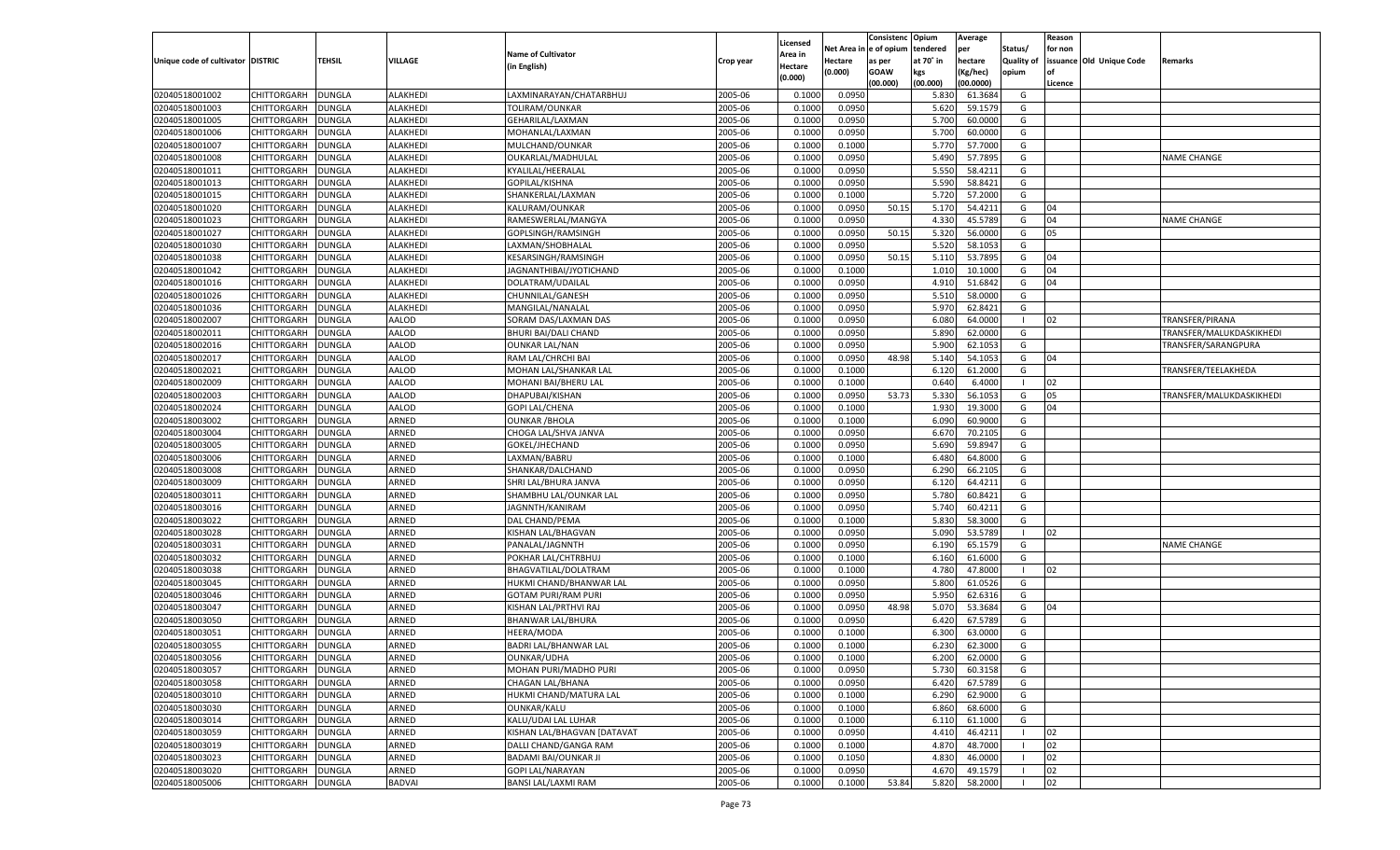|                                   |                    |                         |                         |                            |           |                     |                  | Consistenc        | Opium     | Average   |                   | Reason  |                          |                       |
|-----------------------------------|--------------------|-------------------------|-------------------------|----------------------------|-----------|---------------------|------------------|-------------------|-----------|-----------|-------------------|---------|--------------------------|-----------------------|
|                                   |                    |                         |                         | <b>Name of Cultivator</b>  |           | Licensed<br>Area in | Net Area i       | n e of opium      | tendered  | per       | Status/           | for non |                          |                       |
| Unique code of cultivator DISTRIC |                    | TEHSIL                  | <b>VILLAGE</b>          | (in English)               | Crop year | Hectare             | Hectare          | as per            | at 70° in | hectare   | <b>Quality of</b> |         | issuance Old Unique Code | Remarks               |
|                                   |                    |                         |                         |                            |           | (0.000)             | (0.000)          | <b>GOAW</b>       | kgs       | (Kg/hec)  | opium             |         |                          |                       |
|                                   |                    |                         |                         |                            |           |                     |                  | (00.000)          | (00.000)  | (00.0000) |                   | Licence |                          |                       |
| 02040518005011                    | CHITTORGARH        | <b>DUNGLA</b>           | <b>BADVAI</b>           | <b>GOPI LAL/OUNKAR</b>     | 2005-06   | 0.100               | 0.0950           | 53.54             | 5.560     | 58.5263   |                   | 02      |                          |                       |
| 02040518005014                    | CHITTORGARH        | DUNGLA                  | <b>BADVAI</b>           | <b>GASI LAL/NATHU LAL</b>  | 2005-06   | 0.100               | 0.0950           | 56.87             | 6.030     | 63.4737   |                   | 02      |                          |                       |
| 02040518005022                    | CHITTORGARH        | DUNGLA                  | <b>BADVAI</b>           | KALU LAL/NAVLA             | 2005-06   | 0.1000              | 0.1000           | 53.84             | 5.690     | 56.9000   | G                 | 05      |                          |                       |
| 02040518005030                    | CHITTORGARH        | DUNGLA                  | <b>BADVAI</b>           | MOHANIBAIKISHAN LAL        | 2005-06   | 0.1000              |                  | 0.0950 48.98,50.6 | 5.970     | 62.8421   | G                 | 05      |                          |                       |
| 02040518005029                    | CHITTORGARH        | DUNGLA                  | <b>BADVAI</b>           | PEMA/OUNKAR LAL            | 2005-06   | 0.1000              | 0.1000           |                   | 6.190     | 61.9000   | G                 |         |                          | TRANSFER/KISHANKARERI |
| 02040518005001                    | CHITTORGARH        | DUNGLA                  | <b>BADVAI</b>           | ANSAR BAI/VARDI CHAND      | 2005-06   | 0.1000              | 0.1000           | 53.84             | 5.910     | 59.1000   | - 1               | 02      |                          |                       |
| 02040518005016                    | CHITTORGARH        | DUNGLA                  | <b>BADVAI</b>           | LAXMILAL/SHANKER LAL       | 2005-06   | 0.1000              | 0.1000           | 53.84             | 5.750     | 57.5000   |                   | 02      |                          |                       |
| 02040518005032                    | CHITTORGARH        | DUNGLA                  | <b>BADVAI</b>           | MADU LAL/NARAYAN           | 2005-06   | 0.1000              | 0.1000           |                   | 6.31      | 63.1000   | G                 |         |                          | TRANSFER/KISHANKARERI |
| 02040518005010                    | CHITTORGARH        | DUNGLA                  | <b>BADVAI</b>           | <b>OUNKAR LAL/AASARAM</b>  | 2005-06   | 0.1000              | 0.1000           |                   | 5.870     | 58.7000   | G                 |         |                          | TRANSFER/KISHANKARERI |
| 02040518005013                    | CHITTORGARH        | DUNGLA                  | <b>BADVAI</b>           | MANGI LAL/KHESYA           | 2005-06   | 0.1000              | 0.1000           | 56.87             | 5.670     | 56.7000   | - 1               | 02      |                          |                       |
| 02040518005023                    | CHITTORGARH        | DUNGLA                  | <b>BADVAI</b>           | MOTI LAL/LAXMAN SINGH AHIR | 2005-06   | 0.1000              | 0.0950           | 55.60             | 5.260     | 55.3684   | G                 | 04      |                          |                       |
| 02040518007001                    | CHITTORGARH        | DUNGLA                  | BHANAKHEDI              | LAXMILAL/OUNKAR            | 2005-06   | 0.1000              | 0.0950           |                   | 5.780     | 60.8421   | G                 |         |                          | TRANSFER/PALOD        |
| 02040518007006                    | CHITTORGARH        | <b>DUNGLA</b>           | BHANAKHEDI              | NANALAL/SUKHLAL            | 2005-06   | 0.1000              | 0.0950           | 61.74             | 3.710     | 39.0526   | - 1               | 02      |                          |                       |
| 02040518007007                    | CHITTORGARH        | DUNGLA                  | BHANAKHEDI              | KISHANLAL/HEERALAL         | 2005-06   | 0.1000              | 0.1000           | 58.18             | 4.760     | 47.6000   | - 1               | 02      |                          |                       |
| 02040518007008                    | CHITTORGARH        | DUNGLA                  | BHANAKHEDI              | LAXMICHAND/GASHI           | 2005-06   | 0.1000              | 0.0950           | 61.74             | 5.970     | 62.8421   |                   | 02      |                          |                       |
| 02040518007010                    | CHITTORGARH        | DUNGLA                  | BHANAKHEDI              | SANJUDEVI/VENDIRAM         | 2005-06   | 0.1000              | 0.1000           | 61.74             | 4.840     | 48.4000   |                   | 02      |                          |                       |
| 02040518007002                    | CHITTORGARH        | <b>DUNGLA</b>           | BHANAKHEDI              | <b>KESHURAM/OUNKAR</b>     | 2005-06   | 0.1000              | 0.0950           | 58.18             | 4.620     | 48.6316   | $\blacksquare$    | 02      |                          |                       |
| 02040518008002                    | CHITTORGARH        | DUNGLA                  | <b>BHATOLI BAGRIYAN</b> | KISHAN LAL/GASHI LAL       | 2005-06   | 0.1000              | 0.1000           |                   | 6.290     | 62.9000   | G                 |         |                          |                       |
| 02040518008003                    | CHITTORGARH        | DUNGLA                  | <b>BHATOLI BAGRIYAN</b> | UDAI LAL/GASHI LAL         | 2005-06   | 0.1000              | 0.0950           |                   | 6.680     | 70.3158   | G                 |         |                          |                       |
| 02040518008004                    | CHITTORGARH        | DUNGLA                  | <b>BHATOLI BAGRIYAN</b> | SHANKER LAL/VENDA          | 2005-06   | 0.1000              | 0.0950           |                   | 5.720     | 60.2105   | G                 |         |                          |                       |
| 02040518008006                    | CHITTORGARH        | <b>DUNGLA</b>           | <b>BHATOLI BAGRIYAN</b> | BHERU NATH/KAJOD NATH      | 2005-06   | 0.1000              | 0.0950           |                   | 5.910     | 62.2105   | G                 |         |                          |                       |
| 02040518008008                    | CHITTORGARH        | DUNGLA                  | <b>BHATOLI BAGRIYAN</b> | PYARA/CHENA                | 2005-06   | 0.1000              | 0.1000           |                   | 5.250     | 52.5000   | G                 | 04      |                          |                       |
| 02040518008001                    | CHITTORGARH        | DUNGLA                  | <b>BHATOLI BAGRIYAN</b> | KISHAN LAL/HEERA LAL       | 2005-06   | 0.1000              | 0.1000           |                   | 5.760     | 57.6000   | G                 |         |                          |                       |
| 02040518008009                    | CHITTORGARH        | DUNGLA                  | <b>BHATOLI BAGRIYAN</b> | LAXMAN LAL/PARTHA          | 2005-06   | 0.1000              | 0.0950           |                   | 5.470     | 57.5789   | G                 |         |                          |                       |
| 02040518008007                    | CHITTORGARH        | DUNGLA                  | <b>BHATOLI BAGRIYAN</b> | DEVA/DALI CHAND            | 2005-06   | 0.1000              | 0.1050           |                   | 6.100     | 58.0952   | G                 |         |                          |                       |
| 02040518008011                    | CHITTORGARH        | DUNGLA                  | <b>BHATOLI BAGRIYAN</b> | OUNKAR LAL/SHANKER LAL     | 2005-06   | 0.1000              | 0.1000           |                   | 5.830     | 58.3000   | G                 |         |                          |                       |
| 02040518009002                    | CHITTORGARH        | DUNGLA                  | <b>BHATOLI GUJRAN</b>   | RATAN/NARAYAN              | 2005-06   | 0.1000              | 0.0950           |                   | 5.690     | 59.8947   | G                 |         |                          |                       |
| 02040518009006                    | CHITTORGARH        | DUNGLA                  | <b>BHATOLI GUJRAN</b>   | BHEEMA/NARAYN              | 2005-06   | 0.1000              | 0.0950           |                   | 5.820     | 61.2632   | G                 |         |                          |                       |
| 02040518009004                    | CHITTORGARH        | DUNGLA                  | <b>BHATOLI GUJRAN</b>   | NARAYN BAI/LAXMAN          | 2005-06   | 0.1000              | 0.1000           |                   | 5.710     | 57.1000   | G                 |         |                          |                       |
| 02040518009007                    | CHITTORGARH        | DUNGLA                  | <b>BHATOLI GUJRAN</b>   | KALU/BABRU                 | 2005-06   | 0.1000              | 0.0950           |                   | 6.070     | 63.8947   | G                 |         |                          |                       |
| 02040518009013                    | CHITTORGARH        | DUNGLA                  | <b>BHATOLI GUJRAN</b>   | KANA/KALU                  | 2005-06   | 0.1000              | 0.0950           |                   | 5.510     | 58.0000   | G                 |         |                          |                       |
| 02040518009016                    | CHITTORGARH        | DUNGLA                  | <b>BHATOLI GUJRAN</b>   | <b>BHURIBAI/GANESH</b>     | 2005-06   | 0.1000              | 0.1000           |                   | 6.030     | 60.3000   | G                 |         |                          |                       |
| 02040518009019                    | CHITTORGARH        | <b>DUNGLA</b>           | <b>BHATOLI GUJRAN</b>   | GORU/TARU                  | 2005-06   | 0.1000              | 0.1000           |                   | 5.700     | 57.0000   | G                 |         |                          |                       |
| 02040518009024                    | CHITTORGARH        | DUNGLA                  | <b>BHATOLI GUJRAN</b>   | NANA/BHAGU                 | 2005-06   | 0.1000              | 0.1000           |                   | 6.070     | 60.7000   | G                 |         |                          |                       |
| 02040518009025                    | CHITTORGARH        | DUNGLA                  |                         | <b>UDA/BHERA</b>           | 2005-06   | 0.1000              | 0.1050           | 55.76             | 5.840     | 55.6190   | G                 | 04      |                          |                       |
|                                   |                    |                         | <b>BHATOLI GUJRAN</b>   |                            | 2005-06   |                     |                  |                   |           | 56.2000   |                   |         |                          |                       |
| 02040518009026                    | CHITTORGARH        | DUNGLA<br><b>DUNGLA</b> | <b>BHATOLI GUJRAN</b>   | KALU/UDA                   | 2005-06   | 0.1000<br>0.1000    | 0.1000<br>0.1000 |                   | 5.620     | 59.0000   | G                 |         |                          |                       |
| 02040518009027                    | CHITTORGARH        |                         | <b>BHATOLI GUJRAN</b>   | PYARA/HEERA                |           |                     |                  |                   | 5.900     |           | G                 |         |                          |                       |
| 02040518009021                    | CHITTORGARH        | DUNGLA                  | <b>BHATOLI GUJRAN</b>   | <b>HAJARI/BHERA</b>        | 2005-06   | 0.1000              | 0.0950           |                   | 5.890     | 62.0000   | G                 |         |                          |                       |
| 02040518009008                    | CHITTORGARH        | <b>DUNGLA</b>           | <b>BHATOLI GUJRAN</b>   | SHOBHA LAL/KISHAN LAL      | 2005-06   | 0.1000              | 0.0950           |                   | 5.740     | 60.4211   | G                 |         |                          |                       |
| 02040518009017                    | CHITTORGARH        | DUNGLA                  | <b>BHATOLI GUJRAN</b>   | RAMA/CHAMPA                | 2005-06   | 0.1000              | 0.1000           |                   | 5.820     | 58.2000   | G                 |         |                          |                       |
| 02040518009028                    | CHITTORGARH        | <b>DUNGLA</b>           | <b>BHATOLI GUJRAN</b>   | OUNKAR LAL/SHANKER LAL     | 2005-06   | 0.1000              | 0.1000           |                   | 5.660     | 56.6000   | G                 |         |                          |                       |
| 02040518009010                    | CHITTORGARH        | DUNGLA                  | <b>BHATOLI GUJRAN</b>   | <b>GANGA RAM/DEVA</b>      | 2005-06   | 0.1000              | 0.0950           |                   | 5.520     | 58.105    | G                 |         |                          |                       |
| 02040518009015                    | CHITTORGARH        | DUNGLA                  | <b>BHATOLI GUJRAN</b>   | <b>BHURI BAI/MOTI</b>      | 2005-06   | 0.1000              | 0.1000           |                   | 5.680     | 56.8000   | G                 |         |                          |                       |
| 02040518013001                    | CHITTORGARH        | DUNGLA                  | <b>BILOT</b>            | GANGABAI/KISHAN LAL        | 2005-06   | 0.1000              | 0.0950           |                   | 6.280     | 66.105    | G                 |         |                          | <b>NAME CHANGE</b>    |
| 02040518013002                    | CHITTORGARH        | <b>DUNGLA</b>           | <b>BILOT</b>            | SANTI LAL/PYARA            | 2005-06   | 0.1000              | 0.0950           |                   | 5.500     | 57.8947   | G                 |         |                          |                       |
| 02040518015003                    | CHITTORGARH        | <b>DUNGLA</b>           | <b>BILOT</b>            | HEMERIBAI/NETRAM           | 2005-06   | 0.1000              | 0.0950           |                   | 6.330     | 66.6316   | G                 |         |                          |                       |
| 02040518016004                    | <b>CHITTORGARH</b> | <b>DUNGLA</b>           | <b>BILOT</b>            | NAVLA/MOTI                 | 2005-06   | 0.1000              | 0.0950           |                   | 6.160     | 64.8421   | G                 |         |                          |                       |
| 02040518013006                    | <b>CHITTORGARH</b> | <b>DUNGLA</b>           | <b>BILOT</b>            | <b>GOPI LAL/OUNKAR</b>     | 2005-06   | 0.1000              | 0.0950           |                   | 5.880     | 61.8947   | G                 |         |                          |                       |
| 02040518013007                    | CHITTORGARH        | <b>DUNGLA</b>           | <b>BILOT</b>            | MANGIBAI/DADMCHAND         | 2005-06   | 0.1000              | 0.0950           |                   | 5.550     | 58.4211   | G                 |         |                          |                       |
| 02040518013008                    | <b>CHITTORGARH</b> | <b>DUNGLA</b>           | <b>BILOT</b>            | BHERA/HMERA                | 2005-06   | 0.1000              | 0.0950           |                   | 5.830     | 61.3684   | G                 |         |                          |                       |
| 02040518013012                    | CHITTORGARH        | <b>DUNGLA</b>           | <b>BILOT</b>            | DALU/WAKTA                 | 2005-06   | 0.1000              | 0.0950           |                   | 4.590     | 48.3158   | $\blacksquare$    | 02      |                          |                       |
| 02040518025013                    | CHITTORGARH        | <b>DUNGLA</b>           | <b>BILOT</b>            | GOTM/DEVA                  | 2005-06   | 0.1000              | 0.0950           |                   | 5.940     | 62.5263   | G                 |         |                          |                       |
| 02040518026014                    | CHITTORGARH        | <b>DUNGLA</b>           | <b>BILOT</b>            | NARAYAN/CHMPA              | 2005-06   | 0.1000              | 0.0950           |                   | 6.060     | 63.7895   | G                 |         |                          |                       |
| 02040518013017                    | <b>CHITTORGARH</b> | <b>DUNGLA</b>           | <b>BILOT</b>            | KESHURAM/BHAGVAN           | 2005-06   | 0.1000              | 0.0950           |                   | 5.830     | 61.3684   | G                 |         |                          |                       |
| 02040518030018                    | <b>CHITTORGARH</b> | <b>DUNGLA</b>           | <b>BILOT</b>            | <b>GOLABI BAI/HEMA</b>     | 2005-06   | 0.1000              | 0.1000           |                   | 6.420     | 64.2000   | G                 |         |                          |                       |
| 02040518013019                    | <b>CHITTORGARH</b> | <b>DUNGLA</b>           | <b>BILOT</b>            | RUPA/MODA                  | 2005-06   | 0.1000              | 0.0950           |                   | 5.910     | 62.2105   | G                 |         |                          |                       |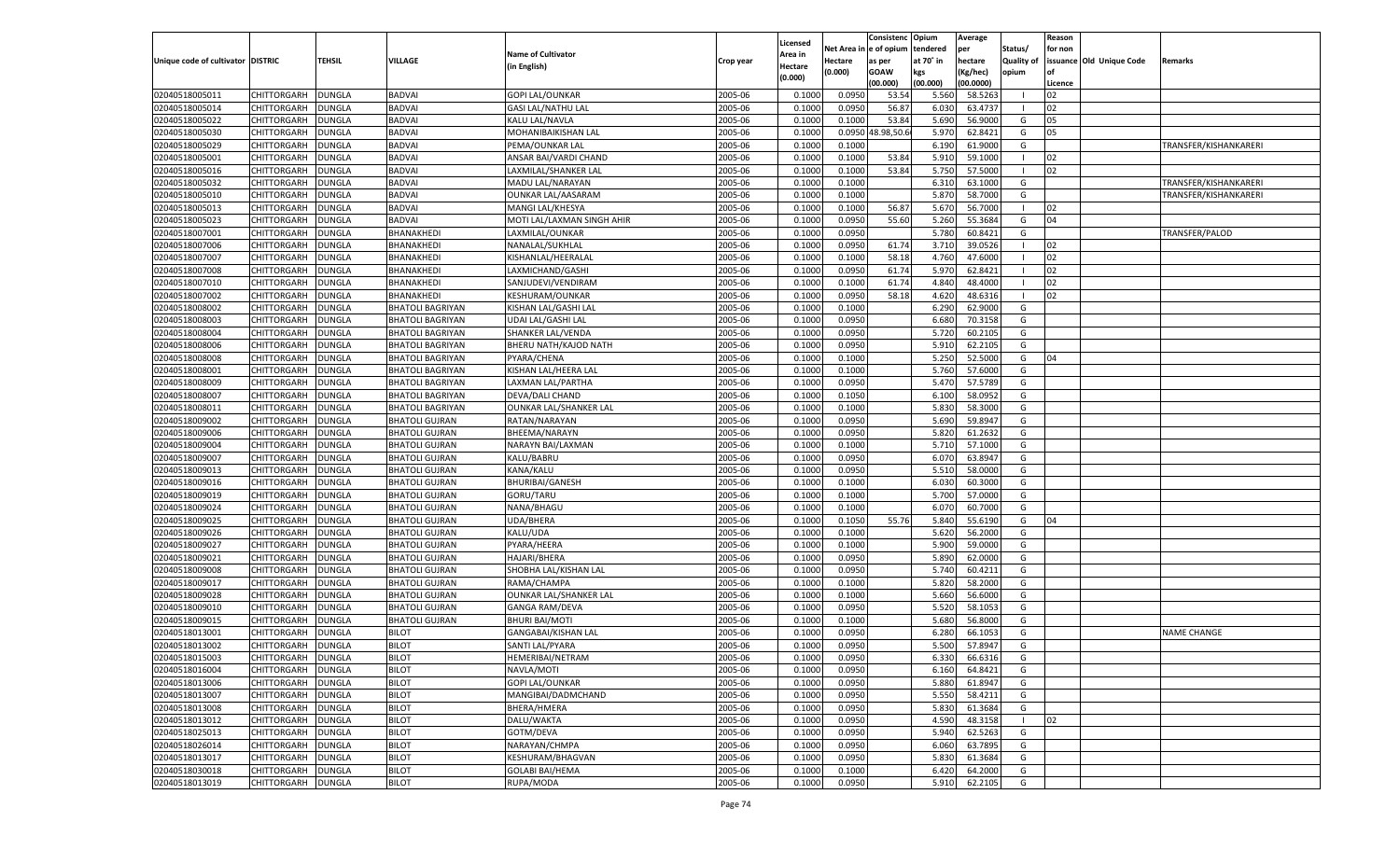|                                   |                                          |                                |                             |                                      |                    | Licensed         |                  | Consistenc              | Opium           | Average              |                   | Reason   |                          |                    |
|-----------------------------------|------------------------------------------|--------------------------------|-----------------------------|--------------------------------------|--------------------|------------------|------------------|-------------------------|-----------------|----------------------|-------------------|----------|--------------------------|--------------------|
|                                   |                                          |                                |                             | <b>Name of Cultivator</b>            |                    | Area in          |                  | Net Area in e of opium  | tendered        | per                  | Status/           | for non  |                          |                    |
| Unique code of cultivator DISTRIC |                                          | <b>TEHSIL</b>                  | VILLAGE                     | (in English)                         | Crop year          | Hectare          | Hectare          | as per                  | at 70° in       | hectare              | <b>Quality of</b> |          | issuance Old Unique Code | Remarks            |
|                                   |                                          |                                |                             |                                      |                    | (0.000)          | (0.000)          | <b>GOAW</b><br>(00.000) | kgs<br>(00.000) | Kg/hec)<br>(00.0000) | opium             | Licence  |                          |                    |
| 02040518013020                    | CHITTORGARH                              | <b>DUNGLA</b>                  | <b>BILOT</b>                | HANSRAJ/GOTTU                        | 2005-06            | 0.1000           | 0.0950           |                         | 4.910           | 51.684               |                   | 02       |                          | <b>NAME CHANGE</b> |
| 02040518013022                    | <b>CHITTORGARH</b>                       | <b>DUNGLA</b>                  | <b>BILOT</b>                | KANNABAI/HEERA                       | 2005-06            | 0.1000           | 0.1000           |                         | 6.040           | 60.4000              | G                 |          |                          | <b>NAME CHANGE</b> |
| 02040518013023                    | <b>CHITTORGARH</b>                       | <b>DUNGLA</b>                  | <b>BILOT</b>                | WAKTA/KASHIRAM                       | 2005-06            | 0.1000           | 0.1000           |                         | 6.330           | 63.3000              | G                 |          |                          |                    |
| 02040518013024                    | CHITTORGARH                              | <b>DUNGLA</b>                  | <b>BILOT</b>                | NERNDRA SINGH/HEERA LAL              | 2005-06            | 0.1000           | 0.0950           | 52.24                   | 5.390           | 56.7368              | G                 | 05       |                          |                    |
| 02040518013025                    | <b>CHITTORGARH</b>                       | <b>DUNGLA</b>                  | <b>BILOT</b>                | DEV BAI/MOTI LAL                     | 2005-06            | 0.1000           | 0.1000           |                         | 6.380           | 63.8000              | G                 |          |                          |                    |
| 02040518013026                    | CHITTORGARH                              | <b>DUNGLA</b>                  | <b>BILOT</b>                | CHOGA LAL/KHEMA                      | 2005-06            | 0.1000           | 0.0950           |                         | 5.600           | 58.9474              | G                 |          |                          |                    |
| 02040518013027                    | <b>CHITTORGARH</b>                       | <b>DUNGLA</b>                  | <b>BILOT</b>                | NARAYAN/RUPA                         | 2005-06            | 0.1000           | 0.1000           |                         | 5.140           | 51.4000              |                   | 02       |                          |                    |
| 02040518013029                    | CHITTORGARH                              | <b>DUNGLA</b>                  | <b>BILOT</b>                | BAGDIRAM/NARAYAN                     | 2005-06            | 0.1000           | 0.1000           |                         | 5.270           | 52.7000              | G                 | 04       |                          |                    |
| 02040518013030                    | <b>CHITTORGARH</b>                       | <b>DUNGLA</b>                  | <b>BILOT</b>                | SHANKAR LAL/RAMA                     | 2005-06            | 0.1000           | 0.0950           |                         | 6.430           | 67.6842              | G                 |          |                          |                    |
| 02040518013031                    | CHITTORGARH                              | <b>DUNGLA</b>                  | <b>BILOT</b>                | JASHRAJ/PYAR JI                      | 2005-06            | 0.1000           | 0.1000           |                         | 6.310           | 63.1000              | G                 |          |                          |                    |
| 02040518013032                    | <b>CHITTORGARH</b>                       | <b>DUNGLA</b>                  | <b>BILOT</b>                | NARAYAN/OUNKAR                       | 2005-06            | 0.1000           | 0.1000           | 52.24                   | 5.770           | 57.7000              | G                 | 05       |                          |                    |
| 02040518013033                    | <b>CHITTORGARH</b>                       | <b>DUNGLA</b>                  | <b>BILOT</b>                | KAMALCHAND/WARDI CHAND               | 2005-06            | 0.1000           | 0.0950           | 52.24                   | 5.390           | 56.7368              | G                 | 05       |                          |                    |
| 02040518013034                    | <b>CHITTORGARH</b>                       | <b>DUNGLA</b>                  | <b>BILOT</b>                | <b>OUNKAR/MEGA</b>                   | 2005-06            | 0.1000           | 0.0950           |                         | 4.620           | 48.6316              |                   | 02       |                          |                    |
| 02040518013035                    | CHITTORGARH                              | <b>DUNGLA</b>                  | <b>BILOT</b>                | MANGI LAL/JAGNNTH                    | 2005-06            | 0.1000           | 0.0950           | 51.17                   | 5.300           | 55.7895              | G                 | 04       |                          |                    |
| 02040518013037                    | <b>CHITTORGARH</b>                       | <b>DUNGLA</b>                  | <b>BILOT</b>                | NANU RAM/FARTA                       | 2005-06            | 0.1000           | 0.1000           |                         | 6.180           | 61.8000              | G                 |          |                          |                    |
| 02040518013038                    | CHITTORGARH                              | <b>DUNGLA</b>                  | <b>BILOT</b>                | SANTI LAL/KISHAN LAL                 | 2005-06            | 0.1000           | 0.0950           |                         | 6.380           | 67.1579              | G                 |          |                          |                    |
| 02040518013039                    | <b>CHITTORGARH</b>                       | <b>DUNGLA</b>                  | <b>BILOT</b>                | LOBHCHAND/BHAGVAN                    | 2005-06            | 0.1000           | 0.1000           |                         | 5.890           | 58.9000              | G                 |          |                          |                    |
| 02040518013040                    | CHITTORGARH                              | <b>DUNGLA</b>                  | <b>BILOT</b>                | RAMESAR LAL/KISHAN LAL               | 2005-06            | 0.1000           | 0.0950           |                         | 6.120           | 64.4211              | G                 |          |                          |                    |
| 02040518013041                    | <b>CHITTORGARH</b>                       | <b>DUNGLA</b>                  | <b>BILOT</b>                | KALU LAL/GOTTU                       | 2005-06            | 0.1000           | 0.1000           | 51.71                   | 5.660           | 56.6000              | G                 | 05       |                          |                    |
| 02040518013044                    | CHITTORGARH                              | <b>DUNGLA</b>                  | <b>BILOT</b>                | NARAYAN/BABRU BDA                    | 2005-06            | 0.1000           | 0.1000           |                         | 5.870           | 58.7000              | G                 |          |                          |                    |
| 02040518013046                    | <b>CHITTORGARH</b>                       | <b>DUNGLA</b>                  | <b>BILOT</b>                | BHUPRAJ/BHANWAR LAL                  | 2005-06            | 0.1000           | 0.0950           |                         | 5.730           | 60.3158              | G                 |          |                          |                    |
| 02040518013049                    | CHITTORGARH                              | <b>DUNGLA</b>                  | <b>BILOT</b>                | <b>BABU LAL/GOPI</b>                 | 2005-06            | 0.1000           | 0.0950           |                         | 4.220           | 44.4211              | - 1               | 02       |                          |                    |
| 02040518013053                    | <b>CHITTORGARH</b>                       | <b>DUNGLA</b>                  | <b>BILOT</b>                | HEERA LAL/JAGNNTH                    | 2005-06            | 0.1000           | 0.0950           | 51.71                   | 5.300           | 55.7895              | G                 | 04       |                          |                    |
| 02040518013055                    | CHITTORGARH                              | <b>DUNGLA</b>                  | <b>BILOT</b>                | DANRAJ/KHUMA                         | 2005-06            | 0.1000           | 0.1000           |                         | 6.570           | 65.7000              | G                 |          |                          |                    |
| 02040518013051                    | <b>CHITTORGARH</b>                       | <b>DUNGLA</b>                  | <b>BILOT</b>                | BHAJJA/HAVA                          | 2005-06            | 0.1000           | 0.1000           |                         | 4.790           | 47.9000              |                   | 02       |                          |                    |
| 02040518013052                    | CHITTORGARH                              | <b>DUNGLA</b>                  | <b>BILOT</b>                | RAM LAL/DEVA                         | 2005-06            | 0.1000           | 0.0950           |                         | 4.570           | 48.1053              |                   | 02       |                          |                    |
| 02040518013056                    | <b>CHITTORGARH</b>                       | <b>DUNGLA</b>                  | <b>BILOT</b>                | GOPILAL/GANGARAM                     | 2005-06            | 0.1000           | 0.0950           |                         | 6.560           | 69.0526              | G                 |          |                          |                    |
| 02040518013016                    | CHITTORGARH                              | <b>DUNGLA</b>                  | <b>BILOT</b>                | <b>BAGDI RAM/GOKAL</b>               | 2005-06            | 0.2000           | 0.1800           |                         | 11.390          | 63.2778              | G                 |          |                          |                    |
| 02040518014002                    | CHITTORGARH                              | <b>DUNGLA</b>                  | CHIKARDA                    | SHANKAR LAL/LALU                     | 2005-06            | 0.1000           | 0.0950           |                         | 5.400           | 56.8421              | G                 |          |                          |                    |
| 02040518014006                    | CHITTORGARH                              | <b>DUNGLA</b>                  | CHIKARDA                    | NARAYAN/NATHU                        | 2005-06            | 0.1000           | 0.0950           |                         | 6.070           | 63.8947              | G                 |          |                          |                    |
| 02040518014009                    | <b>CHITTORGARH</b>                       | <b>DUNGLA</b>                  | CHIKARDA                    | SURESHKUMAR/BADRILAL SONI            | 2005-06            | 0.1000           | 0.0950           | 53.05                   | 5.320           | 56.0000              | G                 | 05       |                          |                    |
| 02040518014010                    | CHITTORGARH                              | <b>DUNGLA</b>                  | CHIKARDA                    | <b>BHULIBAI/KALURAM</b>              | 2005-06            | 0.1000           | 0.0950           |                         | 4.930           | 51.8947              | G                 | 04       |                          |                    |
| 02040518014014                    | <b>CHITTORGARH</b>                       | <b>DUNGLA</b>                  | CHIKARDA                    | BHERU/BOTA                           | 2005-06            | 0.1000           | 0.1050           | 55.14                   | 5.870           | 55.9048              | G                 | 04       |                          |                    |
| 02040518014017                    | CHITTORGARH                              | <b>DUNGLA</b>                  | CHIKARDA                    | GOPALDAS/KISHNADAS                   | 2005-06            | 0.1000           | 0.0950           |                         | 5.500           | 57.8947              | G                 |          |                          |                    |
| 02040518014020                    | <b>CHITTORGARH</b>                       | <b>DUNGLA</b>                  | CHIKARDA                    | LALURAM/RAMAGUJAR                    | 2005-06            | 0.1000           | 0.1000           |                         | 5.100           | 51.0000              | G                 | 04       |                          |                    |
| 02040518014073                    | CHITTORGARH                              | <b>DUNGLA</b>                  | CHIKARDA                    | AMBALAL/THAKRI                       | 2005-06            | 0.1000           | 0.1000           |                         | 6.540           | 65.4000              | G                 |          |                          |                    |
| 02040518014022                    | <b>CHITTORGARH</b>                       | <b>DUNGLA</b>                  | CHIKARDA                    | PANNALAL/CHHUNILAL                   | 2005-06            | 0.1000           | 0.1000           | 55.14                   | 5.580           | 55.8000              | G                 | 04       |                          |                    |
| 02040518014025                    | CHITTORGARH                              | <b>DUNGLA</b>                  | CHIKARDA                    | JAGDESHCHANDR/NATHULAI               | 2005-06            | 0.1000           | 0.1000           |                         | 5.250           | 52.5000              | G                 | 04       |                          |                    |
| 02040518014026                    | <b>CHITTORGARH</b>                       | <b>DUNGLA</b>                  | CHIKARDA                    | KANKUBAI/GOKAL                       | 2005-06            | 0.1000           | 0.0950           |                         | 5.430           | 57.1579              | G                 |          |                          |                    |
| 02040518014027                    | CHITTORGARH                              | <b>DUNGLA</b>                  | CHIKARDA                    | UDYLAL/RAMNATH                       | 2005-06            | 0.1000           |                  | 0.0950 46.67,51.3       | 5.160           | 54.3158              | G                 | 04       |                          |                    |
| 02040518014028                    | <b>CHITTORGARH</b>                       | <b>DUNGLA</b>                  | CHIKARDA                    | KELASHCHAND/RATANLAL                 | 2005-06            | 0.1000           | 0.0950           |                         | 5.420           | 57.0526              | G                 |          |                          |                    |
| 02040518014029                    | CHITTORGARH                              | <b>DUNGLA</b>                  | CHIKARDA                    | MANGILAL/PUNAGUJAR                   | 2005-06            | 0.1000           | 0.1000           |                         | 5.610           | 56.1000              | G                 |          |                          |                    |
| 02040518014030                    | <b>CHITTORGARH</b>                       | <b>DUNGLA</b>                  | CHIKARDA                    | DEVRAM/KHEMRAJ                       | 2005-06            | 0.1000           | 0.0950           |                         | 4.900           | 51.5789              | G                 | 04       |                          |                    |
| 02040518014031                    | CHITTORGARH                              | <b>DUNGLA</b>                  | CHIKARDA                    | INDRMAL/CHANDMAL SUNAR               | 2005-06            | 0.1000           | 0.0950           |                         | 5.700           | 60.0000              | G                 |          |                          |                    |
| 02040518014032                    | <b>CHITTORGARH</b>                       | <b>DUNGLA</b>                  | CHIKARDA<br><b>CHIKARDA</b> | GASIRAM/DHULLA                       | 2005-06            | 0.1000           | 0.0950           |                         | 6.290           | 66.2105              | G                 |          |                          |                    |
| 02040518014033                    | CHITTORGARH DUNGLA                       |                                |                             | GOPILAL/GAMER                        | 2005-06            | 0.1000           | 0.1000           |                         | 5.250           | 52.5000              | G                 | 04       |                          |                    |
| 02040518014034<br>02040518014035  | CHITTORGARH                              | <b>DUNGLA</b>                  | CHIKARDA<br>CHIKARDA        | KANHYALAL/NARAYN<br>TEJPAL/PERMCHAND | 2005-06<br>2005-06 | 0.1000<br>0.1000 | 0.1000<br>0.0950 | 51.30<br>51.30          | 5.490<br>5.200  | 54.9000<br>54.7368   | G                 | 04<br>04 |                          |                    |
| 02040518014036                    | <b>CHITTORGARH</b>                       | <b>DUNGLA</b><br><b>DUNGLA</b> | CHIKARDA                    | MITHULAL/PARTAP KHATIK               | 2005-06            | 0.1000           | 0.0950           |                         | 5.670           | 59.6842              | G<br>G            |          |                          |                    |
| 02040518014037                    | <b>CHITTORGARH</b><br><b>CHITTORGARH</b> | <b>DUNGLA</b>                  | CHIKARDA                    | BAWANIRAM/NARAYAN                    | 2005-06            | 0.1000           | 0.1000           |                         | 5.920           | 59.2000              | G                 |          |                          |                    |
| 02040518014040                    |                                          | <b>DUNGLA</b>                  | CHIKARDA                    | RAMESWERLAL/VARDICHAND               | 2005-06            | 0.1000           | 0.0950           |                         | 5.420           | 57.0526              | G                 |          |                          |                    |
| 02040518014043                    | <b>CHITTORGARH</b><br><b>CHITTORGARH</b> | <b>DUNGLA</b>                  | CHIKARDA                    | PYARCHAND/DHULALJI GUJAR             | 2005-06            | 0.1000           | 0.0950           |                         | 5.770           | 60.7368              | G                 |          |                          |                    |
| 02040518014044                    | <b>CHITTORGARH</b>                       | <b>DUNGLA</b>                  | CHIKARDA                    | DALU/DUNGAJI                         | 2005-06            | 0.1000           | 0.0950           |                         | 5.390           | 56.7368              | G                 |          |                          |                    |
| 02040518014048                    | <b>CHITTORGARH</b>                       | <b>DUNGLA</b>                  | CHIKARDA                    | MANGILAL/HIRALAL GUJAR               | 2005-06            | 0.1000           | 0.0900           |                         | 4.750           | 52.7778              | G                 | 04       |                          |                    |
| 02040518014049                    | <b>CHITTORGARH</b>                       | <b>DUNGLA</b>                  | CHIKARDA                    | BARDICHAND/GHERILAL GUJAR            | 2005-06            | 0.1000           | 0.0950           |                         | 5.390           | 56.7368              | G                 |          |                          |                    |
| 02040518014050                    | <b>CHITTORGARH</b>                       | <b>DUNGLA</b>                  | CHIKARDA                    | NARAYANLAL/RAJU KATIK                | 2005-06            | 0.1000           | 0.1000           | 51.30                   | 5.470           | 54.7000              | G                 | 04       |                          |                    |
|                                   |                                          |                                |                             |                                      |                    |                  |                  |                         |                 |                      |                   |          |                          |                    |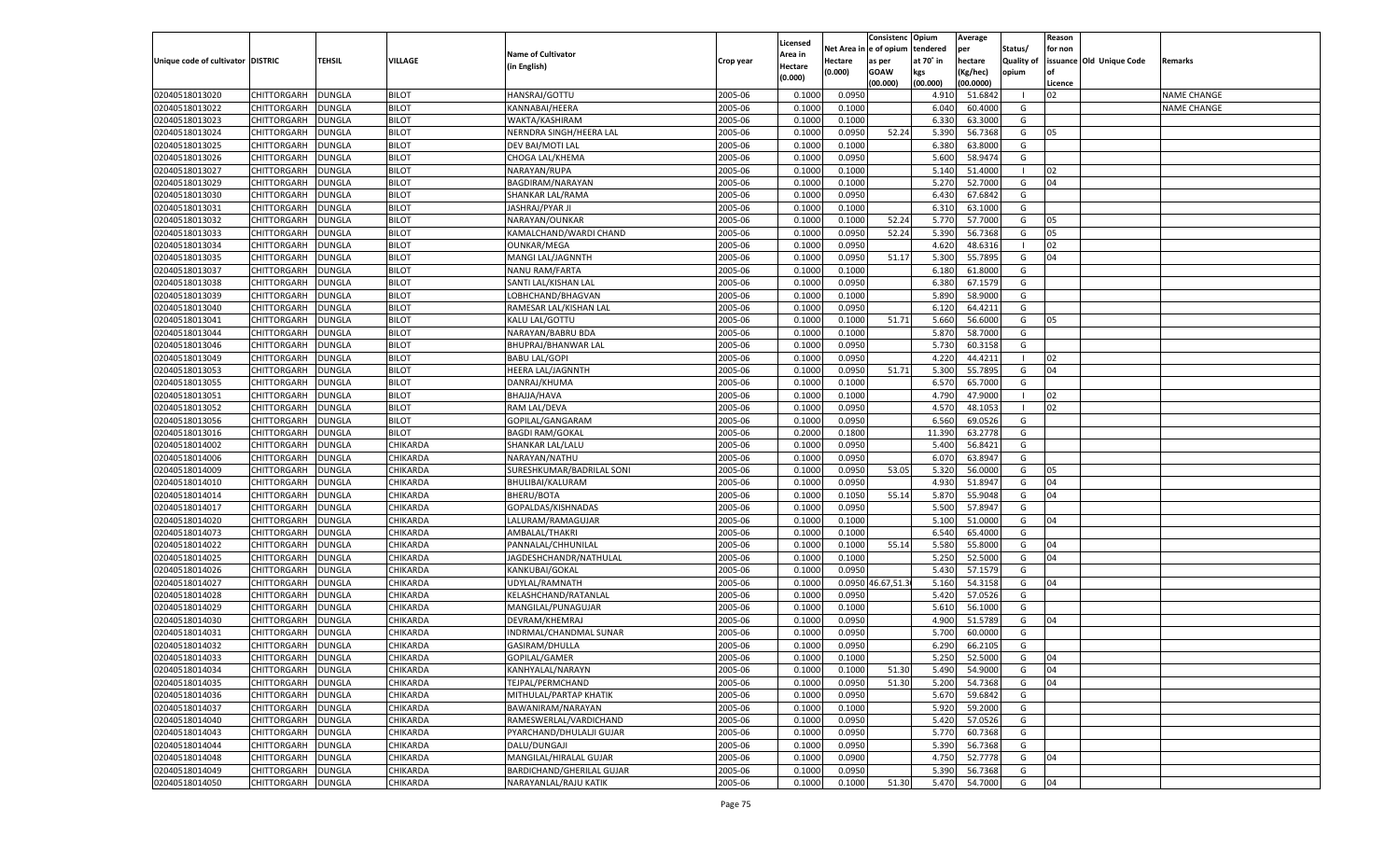|                                   |                    |               |                      |                            |                    | Licensed         |         | Consistenc Opium        |                 | Average              |                   | Reason  |                          |         |
|-----------------------------------|--------------------|---------------|----------------------|----------------------------|--------------------|------------------|---------|-------------------------|-----------------|----------------------|-------------------|---------|--------------------------|---------|
|                                   |                    |               |                      | <b>Name of Cultivator</b>  |                    | Area in          |         | Net Area in e of opium  | tendered        | per                  | Status/           | for non |                          |         |
| Unique code of cultivator DISTRIC |                    | <b>TEHSIL</b> | VILLAGE              | (in English)               | Crop year          | Hectare          | Hectare | as per                  | at 70° in       | hectare              | <b>Quality of</b> |         | issuance Old Unique Code | Remarks |
|                                   |                    |               |                      |                            |                    | (0.000)          | (0.000) | <b>GOAW</b><br>(00.000) | kgs<br>(00.000) | Kg/hec)<br>(00.0000) | opium             | Licence |                          |         |
| 02040518014051                    | CHITTORGARH        | <b>DUNGLA</b> | CHIKARDA             | LAXMILAL/FAKIRCHAND GARG   | 2005-06            | 0.1000           | 0.0950  |                         | 6.110           | 64.3158              | G                 |         |                          |         |
| 02040518014064                    | <b>CHITTORGARH</b> | <b>DUNGLA</b> | CHIKARDA             | BHERULAL/MANGU GADRI       | 2005-06            | 0.1000           | 0.1000  |                         | 5.240           | 52.4000              | G                 | 04      |                          |         |
| 02040518014053                    | <b>CHITTORGARH</b> | <b>DUNGLA</b> | CHIKARDA             | DEVRAM/GASIRAM             | 2005-06            | 0.1000           |         | 0.1000 54.51,51.3       | 5.550           | 55.5000              | G                 | 04      |                          |         |
| 02040518014054                    | <b>CHITTORGARH</b> | <b>DUNGLA</b> | CHIKARDA             | ONKAR/UDA CHAMAR           | 2005-06            | 0.1000           | 0.1000  |                         | 5.770           | 57.7000              | G                 |         |                          |         |
| 02040518014055                    | <b>CHITTORGARH</b> | <b>DUNGLA</b> | CHIKARDA             | <b>BARDA/NATHU MEGWAL</b>  | 2005-06            | 0.1000           | 0.1000  |                         | 5.920           | 59.2000              | G                 |         |                          |         |
| 02040518014058                    | CHITTORGARH        | <b>DUNGLA</b> | CHIKARDA             | MOHANLAL/HIRALAL KHATOD    | 2005-06            | 0.1000           | 0.1000  | 54.51                   | 5.810           | 58.1000              | G                 | 05      |                          |         |
| 02040518014060                    | <b>CHITTORGARH</b> | <b>DUNGLA</b> | CHIKARDA             | JAMUNALAL/CHATARBHUJ DARJI | 2005-06            | 0.1000           | 0.1000  |                         | 5.710           | 57.1000              | G                 |         |                          |         |
| 02040518014061                    | <b>CHITTORGARH</b> | <b>DUNGLA</b> | CHIKARDA             | NIHALCHAND/SHRILAL LODA    | 2005-06            | 0.1000           | 0.0950  |                         | 5.590           | 58.8421              | G                 |         |                          |         |
| 02040518014062                    | <b>CHITTORGARH</b> | <b>DUNGLA</b> | CHIKARDA             | TULSIBAI/PONKARLAL GADRI   | 2005-06            | 0.1000           | 0.0950  |                         | 5.700           | 60.0000              | G                 |         |                          |         |
| 02040518014065                    | CHITTORGARH        | <b>DUNGLA</b> | CHIKARDA             | HAJARI/KISHANA JAT         | 2005-06            | 0.1000           | 0.0950  | 54.51                   | 5.560           | 58.5263              | G                 | 05      |                          |         |
| 02040518014068                    | <b>CHITTORGARH</b> | <b>DUNGLA</b> | CHIKARDA             | CHATARBHUJ/NARAYAN         | 2005-06            | 0.1000           | 0.1000  |                         | 6.210           | 62.1000              | G                 |         |                          |         |
| 02040518014069                    | <b>CHITTORGARH</b> | <b>DUNGLA</b> | CHIKARDA             | RAMESWAR/GOPILAL           | 2005-06            | 0.1000           | 0.1050  | 54.51                   | 6.110           | 58.1905              | G                 | 05      |                          |         |
| 02040518014070                    | <b>CHITTORGARH</b> | <b>DUNGLA</b> | CHIKARDA             | PIRTVIRAJ/LALU GADRI       | 2005-06            | 0.1000           | 0.1000  | 54.51                   | 5.800           | 58.0000              | G                 | 05      |                          |         |
| 02040518014079                    | CHITTORGARH        | <b>DUNGLA</b> | CHIKARDA             | KALURAM/KELAJI GADRI       | 2005-06            | 0.1000           | 0.1000  |                         | 5.750           | 57.5000              | G                 |         |                          |         |
| 02040518014082                    | <b>CHITTORGARH</b> | <b>DUNGLA</b> | CHIKARDA             | UDYLAL/VARDICHAND KHUMAR   | 2005-06            | 0.1000           | 0.1050  | 54.51                   | 5.390           | 51.3333              | G                 | 04      |                          |         |
| 02040518014083                    | CHITTORGARH        | <b>DUNGLA</b> | CHIKARDA             | SOHANLAL/NANDAJI           | 2005-06            | 0.1000           | 0.1000  |                         | 6.010           | 60.1000              | G                 |         |                          |         |
| 02040518014088                    | CHITTORGARH        | <b>DUNGLA</b> | CHIKARDA             | RAMPARSAD/NANAJI KATIK     | 2005-06            | 0.1000           | 0.0950  |                         | 5.650           | 59.4737              | G                 |         |                          |         |
| 02040518014091                    | CHITTORGARH        | <b>DUNGLA</b> | CHIKARDA             | HIRALAL/GHERILAL GUJAR     | 2005-06            | 0.1000           | 0.0950  |                         | 5.030           | 52.9474              | G                 | 04      |                          |         |
| 02040518014092                    |                    | <b>DUNGLA</b> | CHIKARDA             |                            | 2005-06            | 0.1000           | 0.0950  |                         | 4.870           | 51.2632              | G                 | 04      |                          |         |
| 02040518014099                    | <b>CHITTORGARH</b> |               |                      | KANIRAM/UDAJI GUJAR        |                    |                  |         |                         |                 | 64.7368              |                   |         |                          |         |
|                                   | CHITTORGARH        | <b>DUNGLA</b> | CHIKARDA<br>CHIKARDA | UDYLAL/NANAJI              | 2005-06<br>2005-06 | 0.1000<br>0.1000 | 0.0950  |                         | 6.150           | 55.9000              | G<br>G            | 04      |                          |         |
| 02040518014100                    | CHITTORGARH        | <b>DUNGLA</b> |                      | SANTILAL/KAZODJI           |                    |                  | 0.1000  | 55.14                   | 5.590           |                      |                   |         |                          |         |
| 02040518014090                    | CHITTORGARH        | <b>DUNGLA</b> | CHIKARDA             | KHAJU MO./FAKIR MO.        | 2005-06            | 0.1000           | 0.1000  |                         | 5.670           | 56.7000              | G                 |         |                          |         |
| 02040518014101                    | <b>CHITTORGARH</b> | <b>DUNGLA</b> | CHIKARDA             | NANALAL/BHERULAL           | 2005-06            | 0.1000           | 0.0950  |                         | 6.790           | 71.4737              | G                 |         |                          |         |
| 02040518014103                    | CHITTORGARH        | <b>DUNGLA</b> | CHIKARDA             | TARACHAND/TIKAMCHAND       | 2005-06            | 0.1000           | 0.1000  |                         | 6.140           | 61.4000              | G                 |         |                          |         |
| 02040518014107                    | CHITTORGARH        | <b>DUNGLA</b> | CHIKARDA             | MANGILAL/VENAJI            | 2005-06            | 0.1000           | 0.0950  |                         | 5.760           | 60.6316              | G                 |         |                          |         |
| 02040518015001                    | CHITTORGARH        | <b>DUNGLA</b> | <b>DELWAS</b>        | FULCHAND/KAJOD DHAKD       | 2005-06            | 0.1000           | 0.1000  |                         | 6.660           | 66.6000              | G                 |         |                          |         |
| 02040518015002                    | <b>CHITTORGARH</b> | <b>DUNGLA</b> | DELWAS               | GENESHA/DALU               | 2005-06            | 0.1000           | 0.1000  |                         | 6.080           | 60.8000              | G                 |         |                          |         |
| 02040518015005                    | CHITTORGARH        | <b>DUNGLA</b> | DELWAS               | RATANA/OUNKAR              | 2005-06            | 0.1000           | 0.0950  |                         | 6.420           | 67.5789              | G                 |         |                          |         |
| 02040518015006                    | CHITTORGARH        | <b>DUNGLA</b> | DELWAS               | JDHA/RAMA                  | 2005-06            | 0.1000           | 0.0950  |                         | 6.480           | 68.2105              | G                 |         |                          |         |
| 02040518015007                    | CHITTORGARH        | <b>DUNGLA</b> | <b>DELWAS</b>        | CHANDRPARKASH/FULCHAND     | 2005-06            | 0.1000           | 0.0950  |                         | 5.890           | 62.0000              | G                 |         |                          |         |
| 02040518015008                    | <b>CHITTORGARH</b> | <b>DUNGLA</b> | DELWAS               | SOHANI BAI/HAMERA          | 2005-06            | 0.1000           | 0.0950  |                         | 6.250           | 65.7895              | G                 |         |                          |         |
| 02040518015010                    | CHITTORGARH        | <b>DUNGLA</b> | <b>DELWAS</b>        | NARAYAN LAL/BHAGVAN LAL    | 2005-06            | 0.1000           | 0.1000  |                         | 6.420           | 64.2000              | G                 |         |                          |         |
| 02040518015011                    | <b>CHITTORGARH</b> | <b>DUNGLA</b> | DELWAS               | PEMA/BHAGVAN               | 2005-06            | 0.1000           | 0.1000  |                         | 6.080           | 60.8000              | G                 |         |                          |         |
| 02040518015012                    | CHITTORGARH        | <b>DUNGLA</b> | <b>DELWAS</b>        | KAJOD/KARSHNA              | 2005-06            | 0.1000           | 0.1000  |                         | 5.890           | 58.9000              | G                 |         |                          |         |
| 02040518015014                    | <b>CHITTORGARH</b> | <b>DUNGLA</b> | DELWAS               | <b>BHANWAR LAL/LALU</b>    | 2005-06            | 0.1000           | 0.1000  |                         | 5.870           | 58.7000              | G                 |         |                          |         |
| 02040518015016                    | CHITTORGARH        | <b>DUNGLA</b> | <b>DELWAS</b>        | RAMLAL/GANESH              | 2005-06            | 0.1000           | 0.1000  |                         | 6.160           | 61.6000              | G                 |         |                          |         |
| 02040518015017                    | <b>CHITTORGARH</b> | <b>DUNGLA</b> | DELWAS               | RATAN LAL/CHATARBHUJ       | 2005-06            | 0.1000           | 0.1000  |                         | 7.030           | 70.3000              | G                 |         |                          |         |
| 02040518015018                    | CHITTORGARH        | <b>DUNGLA</b> | <b>DELWAS</b>        | NAVLA/AANDA                | 2005-06            | 0.1000           | 0.0950  |                         | 6.370           | 67.0526              | G                 |         |                          |         |
| 02040518015019                    | <b>CHITTORGARH</b> | <b>DUNGLA</b> | DELWAS               | MANGI LAL/KAJOD            | 2005-06            | 0.1000           | 0.0950  |                         | 6.630           | 69.7895              | G                 |         |                          |         |
| 02040518015021                    | CHITTORGARH        | <b>DUNGLA</b> | <b>DELWAS</b>        | NATHU/BABRU                | 2005-06            | 0.1000           | 0.1000  |                         | 6.220           | 62.2000              | G                 |         |                          |         |
| 02040518015022                    | <b>CHITTORGARH</b> | <b>DUNGLA</b> | DELWAS               | DALLA/BABRU                | 2005-06            | 0.1000           | 0.1000  |                         | 6.130           | 61.3000              | G                 |         |                          |         |
| 02040518015023                    | CHITTORGARH        | <b>DUNGLA</b> | <b>DELWAS</b>        | <b>RUP LAL/LALU</b>        | 2005-06            | 0.1000           | 0.0950  |                         | 5.910           | 62.2105              | G                 |         |                          |         |
| 02040518015024                    | <b>CHITTORGARH</b> | <b>DUNGLA</b> | <b>DELWAS</b>        | MOHAN LAL/LALU             | 2005-06            | 0.1000           | 0.1000  |                         | 6.140           | 61.4000              | G                 |         |                          |         |
| 02040518015025                    | CHITTORGARH        | <b>DUNGLA</b> | <b>DELWAS</b>        | NARAYAN LAL/DEVI LAL       | 2005-06            | 0.1000           | 0.1000  | 48.89                   | 5.740           | 57.4000              | G                 | 05      |                          |         |
| 02040518015029                    | <b>CHITTORGARH</b> | <b>DUNGLA</b> | DELWAS               | RAMESHVAR LAL/LAXMI LAL    | 2005-06            | 0.1000           | 0.1000  |                         | 4.850           | 48.5000              |                   | 02      |                          |         |
| 02040518015030                    | CHITTORGARH DUNGLA |               | <b>DELWAS</b>        | OUNKAR LAL/RAM LAL         | 2005-06            | 0.1000           |         | 0.0950 68.07,67.8       | 5.540           | 58.3158              |                   | 02      |                          |         |
| 02040518015034                    | CHITTORGARH        | <b>DUNGLA</b> | <b>DELWAS</b>        | RATAN LAL/BHARTH LAL       | 2005-06            | 0.1000           | 0.0950  |                         | 4.690           | 49.3684              |                   | 02      |                          |         |
| 02040518015035                    | <b>CHITTORGARH</b> | <b>DUNGLA</b> | DELWAS               | CHAMPA LAL/DEVA            | 2005-06            | 0.1000           | 0.1000  |                         | 5.270           | 52.7000              |                   | 02      |                          |         |
| 02040518015036                    | CHITTORGARH        | <b>DUNGLA</b> | <b>DELWAS</b>        | NANDA/OUNKAR               | 2005-06            | 0.1000           | 0.1000  |                         | 4.980           | 49.8000              |                   | 02      |                          |         |
| 02040518015038                    | <b>CHITTORGARH</b> | <b>DUNGLA</b> | <b>DELWAS</b>        | BHVANI SHANKAR/HIMTRAM     | 2005-06            | 0.1000           | 0.1000  |                         | 6.160           | 61.6000              |                   | 02      |                          |         |
| 02040518015039                    | <b>CHITTORGARH</b> | <b>DUNGLA</b> | <b>DELWAS</b>        | NANDU BAI / ASHARAM        | 2005-06            | 0.1000           | 0.1000  |                         | 5.940           | 59.4000              |                   | 02      |                          |         |
| 02040518015040                    | <b>CHITTORGARH</b> | <b>DUNGLA</b> | <b>DELWAS</b>        | SHANKAR LAL/KALU           | 2005-06            | 0.1000           | 0.1000  |                         | 4.930           | 49.3000              |                   | 02      |                          |         |
| 02040518015043                    | CHITTORGARH        | <b>DUNGLA</b> | <b>DELWAS</b>        | RAMA/HEERA                 | 2005-06            | 0.1000           | 0.1000  |                         | 5.760           | 57.6000              | G                 |         |                          |         |
| 02040518015045                    | <b>CHITTORGARH</b> | <b>DUNGLA</b> | <b>DELWAS</b>        | HEERA/AANDA                | 2005-06            | 0.1000           | 0.1000  |                         | 5.240           | 52.4000              | G                 | 04      |                          |         |
| 02040518015047                    | <b>CHITTORGARH</b> | <b>DUNGLA</b> | <b>DELWAS</b>        | BHANWAR LAL/BHERU LAL      | 2005-06            | 0.1000           | 0.1000  |                         | 7.380           | 73.8000              | G                 |         |                          |         |
| 02040518015053                    | <b>CHITTORGARH</b> | <b>DUNGLA</b> | <b>DELWAS</b>        | NOKVKAND/MTHRA             | 2005-06            | 0.1000           | 0.1000  | 55.68                   | 5.560           | 55.6000              | G                 | 04      |                          |         |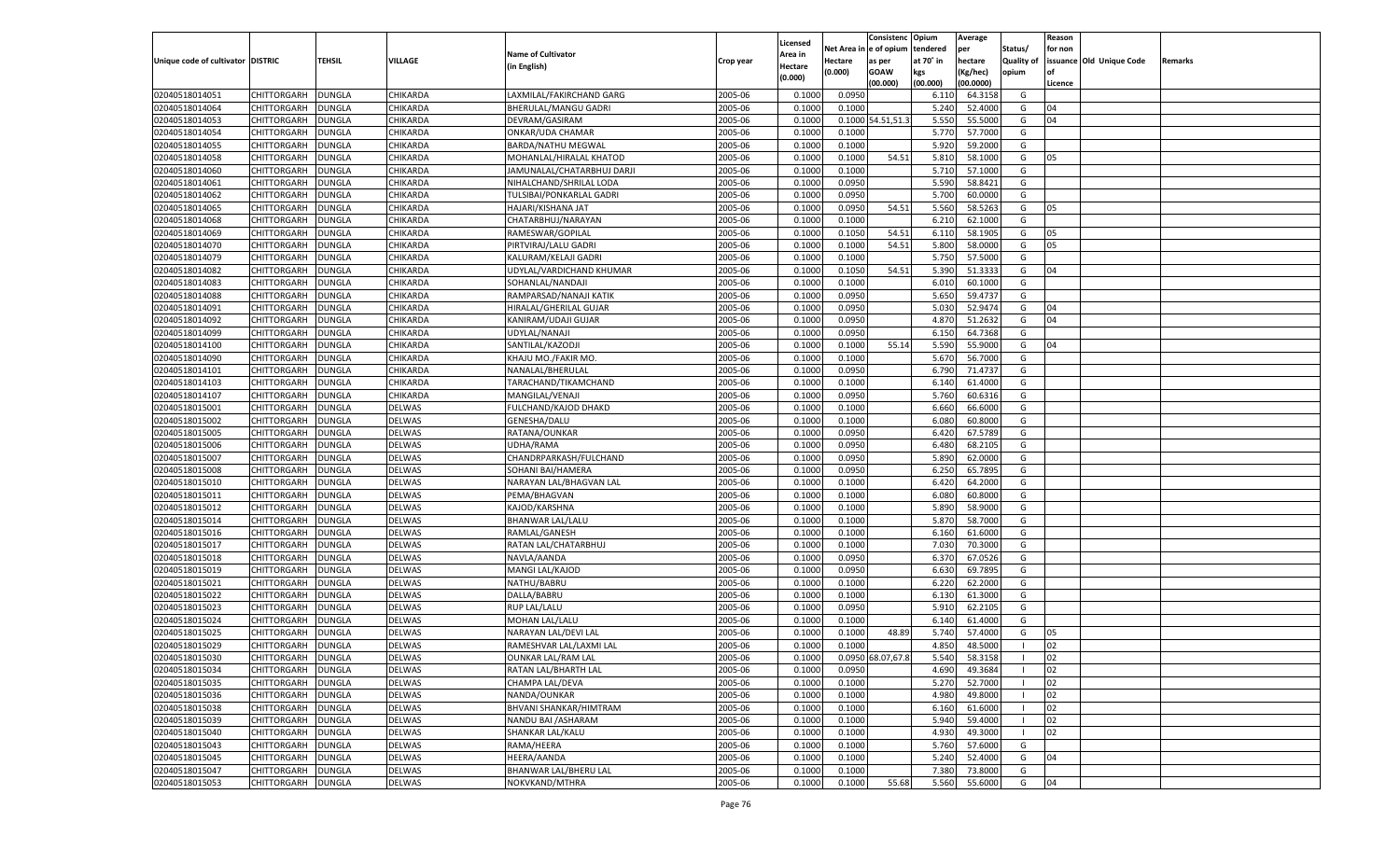|                                   |                    |               |                 |                             |           |                    |            | Consistenc        | Opium     | Average   |                | Reason  |                          |                       |
|-----------------------------------|--------------------|---------------|-----------------|-----------------------------|-----------|--------------------|------------|-------------------|-----------|-----------|----------------|---------|--------------------------|-----------------------|
|                                   |                    |               |                 |                             |           | Licensed           | Net Area i | n e of opium      | tendered  | per       | Status/        | for non |                          |                       |
| Unique code of cultivator DISTRIC |                    | TEHSIL        | VILLAGE         | <b>Name of Cultivator</b>   | Crop year | Area in            | Hectare    | as per            | at 70° in | hectare   | Quality of     |         | issuance Old Unique Code | Remarks               |
|                                   |                    |               |                 | (in English)                |           | Hectare<br>(0.000) | (0.000)    | <b>GOAW</b>       | kgs       | (Kg/hec)  | opium          |         |                          |                       |
|                                   |                    |               |                 |                             |           |                    |            | (00.000)          | (00.000)  | (00.0000) |                | Licence |                          |                       |
| 02040518015054                    | CHITTORGARH        | DUNGLA        | <b>DELWAS</b>   | <b>GANGA BAI /JAGNATH</b>   | 2005-06   | 0.1000             | 0.0950     |                   | 4.980     | 52.4211   | G              | 04      |                          |                       |
| 02040518015060                    | CHITTORGARH        | DUNGLA        | <b>DELWAS</b>   | DEVI DAS / BOJI DAS         | 2005-06   | 0.1000             | 0.0950     |                   | 6.400     | 67.3684   | G              |         |                          |                       |
| 02040518015061                    | CHITTORGARH        | DUNGLA        | DELWAS          | MITHU DAS/BHOJI DAS         | 2005-06   | 0.1000             | 0.0950     |                   | 6.200     | 65.2632   | G              |         |                          |                       |
| 02040518015063                    | CHITTORGARH        | DUNGLA        | <b>DELWAS</b>   | NANDA/SHANKAR               | 2005-06   | 0.1000             | 0.1050     |                   | 6.21      | 59.1429   | G              |         |                          |                       |
| 02040518015065                    | CHITTORGARH        | DUNGLA        | DELWAS          | LALU/HEERA                  | 2005-06   | 0.1000             | 0.0950     |                   | 5.400     | 56.8421   | G              |         |                          |                       |
| 02040518015068                    | CHITTORGARH        | DUNGLA        | <b>DELWAS</b>   | LAXMAN/FULI BAI             | 2005-06   | 0.1000             | 0.1000     |                   | 6.070     | 60.7000   | G              |         |                          |                       |
| 02040518015072                    | CHITTORGARH        | DUNGLA        | DELWAS          | SANTOSHRAM/CHTRBHUJ         | 2005-06   | 0.1000             |            | 0.0950 65.95,65.8 | 5.400     | 56.8421   | - 1            | 02      |                          |                       |
| 02040518015073                    | CHITTORGARH        | DUNGLA        | <b>DELWAS</b>   | WAKTA/NARAYAN               | 2005-06   | 0.1000             | 0.1000     |                   | 6.720     | 67.2000   | G              |         |                          |                       |
| 02040518015074                    | CHITTORGARH        | DUNGLA        | DELWAS          | HEERA DAS/KAJOD DAS         | 2005-06   | 0.1000             | 0.0950     |                   | 6.840     | 72.0000   | G              |         |                          |                       |
| 02040518015075                    | CHITTORGARH        | DUNGLA        | <b>DELWAS</b>   | <b>NANU RAM/BHERA</b>       | 2005-06   | 0.1000             | 0.1000     | 51.71             | 5.630     | 56.3000   | G              | 05      |                          |                       |
| 02040518015076                    | CHITTORGARH        | DUNGLA        | DELWAS          | <b>BDRI LAL/PARBHU</b>      | 2005-06   | 0.1000             |            | 0.1000 51.71,51.8 | 5.310     | 53.1000   | G              | 04      |                          |                       |
| 02040518015077                    | CHITTORGARH        | DUNGLA        | <b>DELWAS</b>   | NARAYAN/OUNKAR              | 2005-06   | 0.1000             | 0.0950     |                   | 5.990     | 63.0526   | G              |         |                          |                       |
| 02040518015078                    | CHITTORGARH        | DUNGLA        | DELWAS          | BHURA/WAKTA                 | 2005-06   | 0.1000             | 0.1050     |                   | 6.420     | 61.1429   | - 1            | 02      |                          |                       |
| 02040518015081                    | CHITTORGARH        | DUNGLA        | DELWAS          | <b>OUNKAR/GANGA RAM</b>     | 2005-06   | 0.1000             | 0.1000     | 51.81             | 5.660     | 56.6000   | G              | 05      |                          |                       |
| 02040518015082                    | CHITTORGARH        | DUNGLA        | DELWAS          | MANGI LAL/KISHNA            | 2005-06   | 0.1000             | 0.1000     |                   | 6.520     | 65.2000   | G              |         |                          |                       |
| 02040518015084                    | CHITTORGARH        | DUNGLA        | DELWAS          | <b>HEERA LAL/LALU</b>       | 2005-06   | 0.1000             | 0.1000     |                   | 6.540     | 65.4000   | - 1            | 02      |                          |                       |
| 02040518015087                    | CHITTORGARH        | DUNGLA        | DELWAS          | <b>BHART LAL/NATHU LAL</b>  | 2005-06   | 0.1000             | 0.0950     | 51.81             | 5.370     | 56.5263   | G              | 05      |                          |                       |
| 02040518015092                    | CHITTORGARH        | DUNGLA        | DELWAS          | DALU/PEMA                   | 2005-06   | 0.1000             | 0.1000     |                   | 6.090     | 60.9000   | $\blacksquare$ | 02      |                          |                       |
| 02040518015093                    | CHITTORGARH        | DUNGLA        | DELWAS          | <b>BABRU/DEVA</b>           | 2005-06   | 0.1000             | 0.1000     |                   | 6.240     | 62.4000   | G              |         |                          |                       |
| 02040518015094                    | CHITTORGARH        | DUNGLA        | DELWAS          | BHERU SINGH/BHUVANI SINGH   | 2005-06   | 0.1000             | 0.1000     |                   | 6.020     | 60.2000   | G              |         |                          |                       |
| 02040518015096                    | CHITTORGARH        | DUNGLA        | DELWAS          | PEMA/NAVLA                  | 2005-06   | 0.1000             | 0.1000     |                   | 6.670     | 66.7000   | G              |         |                          |                       |
| 02040518015098                    | CHITTORGARH        | DUNGLA        | DELWAS          | <b>BHERA/SHVA</b>           | 2005-06   | 0.1000             | 0.0950     |                   | 6.510     | 68.5263   | G              |         |                          |                       |
| 02040518015099                    | CHITTORGARH        | DUNGLA        | DELWAS          | TEJPARKASH/PITAMBAR NAGDA   | 2005-06   | 0.1000             | 0.0950     |                   | 6.230     | 65.5789   | G              |         |                          |                       |
| 02040518015100                    | CHITTORGARH        | DUNGLA        | DELWAS          | <b>BANSHI LAL/LALU BHIL</b> | 2005-06   | 0.1000             | 0.1000     |                   | 6.590     | 65.9000   | G              |         |                          |                       |
| 02040518015101                    | CHITTORGARH        | DUNGLA        | DELWAS          | CHGAN LAL/OUNKAR LAL        | 2005-06   | 0.1000             | 0.0950     | 51.81             | 5.530     | 58.2105   | G              | 05      |                          |                       |
| 02040518015103                    | CHITTORGARH        | DUNGLA        | DELWAS          | RAM LAL/BHERA               | 2005-06   | 0.1000             | 0.0950     |                   | 6.520     | 68.6316   | G              |         |                          |                       |
| 02040518015105                    | CHITTORGARH        | DUNGLA        | DELWAS          | LAXMI LAL/NARAYAN           | 2005-06   | 0.1000             | 0.1000     |                   | 6.260     | 62.6000   | G              |         |                          |                       |
| 02040518015106                    | CHITTORGARH        | DUNGLA        | DELWAS          | MOHAN LAL/OUNKAR LAL        | 2005-06   | 0.1000             | 0.0950     |                   | 6.490     | 68.3158   | G              |         |                          |                       |
| 02040518015107                    | CHITTORGARH        | DUNGLA        | DELWAS          |                             | 2005-06   | 0.1000             | 0.1000     |                   | 7.730     | 77.3000   | G              |         |                          |                       |
|                                   |                    |               |                 | GANGABAI/DHANRAJ            |           |                    |            |                   | 4.900     | 49.0000   | $\blacksquare$ |         |                          |                       |
| 02040518015109                    | CHITTORGARH        | DUNGLA        | <b>DELWAS</b>   | KESAR SINGH/BHANWAR SINGH   | 2005-06   | 0.1000             | 0.1000     |                   |           |           |                | 02      |                          |                       |
| 02040518015112                    | CHITTORGARH        | DUNGLA        | DELWAS          | DEVI LAL/OUNKAR LAL         | 2005-06   | 0.1000             | 0.0950     |                   | 6.060     | 63.7895   | G              |         |                          |                       |
| 02040518015113                    | CHITTORGARH        | DUNGLA        | DELWAS          | KISHAN LAL/CHMPA LAL        | 2005-06   | 0.1000             | 0.1000     |                   | 6.810     | 68.1000   | G              |         |                          |                       |
| 02040518015114                    | CHITTORGARH        | <b>DUNGLA</b> | DELWAS          | KAWAR LAL/BHANWAR LAL       | 2005-06   | 0.1000             | 0.1000     |                   | 4.900     | 49.0000   | - 1            | 02      |                          |                       |
| 02040518015115                    | CHITTORGARH        | DUNGLA        | <b>DELWAS</b>   | MANGI LAL/JETA              | 2005-06   | 0.1000             | 0.0950     |                   | 6.090     | 64.1053   | G              |         |                          |                       |
| 02040518015116                    | CHITTORGARH        | DUNGLA        | DELWAS          | NAVL SINGH/BHUVANI SINGH    | 2005-06   | 0.1000             |            | 0.1000 51.81,50.1 | 5.690     | 56.9000   | G              | 05      |                          |                       |
| 02040518015117                    | CHITTORGARH        | DUNGLA        | <b>DELWAS</b>   | UDHE LAL/OUNKAR             | 2005-06   | 0.1000             | 0.0950     |                   | 6.440     | 67.7895   | G              |         |                          |                       |
| 02040518015119                    | CHITTORGARH        | <b>DUNGLA</b> | DELWAS          | LACHIRAM/ONKAR MEGWAL       | 2005-06   | 0.1000             | 0.0950     |                   | 6.010     | 63.2632   | G              |         |                          |                       |
| 02040518015058                    | CHITTORGARH        | DUNGLA        | <b>DELWAS</b>   | BHANWAR LAL/SHANKER LAL     | 2005-06   | 0.1000             | 0.0950     | 50.15             | 5.170     | 54.4211   | G              | 04      |                          |                       |
| 02040518015041                    | CHITTORGARH        | DUNGLA        | DELWAS          | LAHRI BAI/BABRU             | 2005-06   | 0.1000             | 0.1000     | 50.66             | 5.880     | 58.8000   | G              | 05      |                          |                       |
| 02040518015108                    | CHITTORGARH        | DUNGLA        | <b>DELWAS</b>   | CHAMPA LAL/NATHU JI         | 2005-06   | 0.1000             | 0.0950     |                   | 6.000     | 63.1579   | G              |         |                          |                       |
| 02040518015120                    | CHITTORGARH        | <b>DUNGLA</b> | DELWAS          | CHATUR BHUJ/MODA            | 2005-06   | 0.1000             | 0.0950     |                   | 7.000     | 73.6842   | G              |         |                          |                       |
| 02040518015056                    | CHITTORGARH        | DUNGLA        | <b>DELWAS</b>   | SHANTILAL/NARAYAN           | 2005-06   | 0.1000             | 0.1050     |                   | 4.710     | 44.8571   | - 1            | 02      |                          |                       |
| 02040518015086                    | CHITTORGARH        | DUNGLA        | <b>DELWAS</b>   | DALLA/BHERA                 | 2005-06   | 0.1000             | 0.1000     | 48.24             | 5.880     | 58.8000   | G              | 05      |                          |                       |
| 02040518015089                    | CHITTORGARH        | DUNGLA        | <b>DELWAS</b>   | OUNKAR/BHAGWAN              | 2005-06   | 0.1000             | 0.0950     |                   | 6.790     | 71.4737   | G              |         |                          |                       |
| 02040518015102                    | CHITTORGARH        | <b>DUNGLA</b> | DELWAS          | DULLA/SAVA                  | 2005-06   | 0.1000             | 0.0950     |                   | 6.030     | 63.4737   | G              |         |                          |                       |
| 02040518015104                    | CHITTORGARH        | <b>DUNGLA</b> | <b>DELWAS</b>   | DOLAT SINGH/LAXMAN SINGH    | 2005-06   | 0.1000             | 0.1000     |                   | 3.480     | 34.8000   |                | 02      |                          |                       |
| 02040518015110                    | <b>CHITTORGARH</b> | <b>DUNGLA</b> | <b>DELWAS</b>   | NARAYAN/DEVA MEGHWAL        | 2005-06   | 0.1000             | 0.1000     | 50.15             | 5.470     | 54.7000   | G              | 04      |                          |                       |
| 02040518015121                    | CHITTORGARH        | <b>DUNGLA</b> | <b>DELWAS</b>   | FULCHNAD/CHAMPA LAL         | 2005-06   | 0.1000             | 0.0950     |                   | 6.620     | 69.6842   | G              |         | 02040518062117           | <b>TRANSFER</b>       |
| 02040518017001                    | CHITTORGARH        | <b>DUNGLA</b> | <b>DEVIPURA</b> | CHANDU/GOKAL                | 2005-06   | 0.1000             | 0.1000     |                   | 6.300     | 63.0000   | - 1            | 02      |                          |                       |
| 02040518017002                    | CHITTORGARH        | <b>DUNGLA</b> | <b>DEVIPURA</b> | DALLA/UDA                   | 2005-06   | 0.1000             | 0.0950     |                   | 4.160     | 43.7895   |                | 02      |                          |                       |
| 02040518017004                    | CHITTORGARH        | <b>DUNGLA</b> | <b>DEVIPURA</b> | ROOPA/GOKAL                 | 2005-06   | 0.1000             | 0.0950     |                   | 5.610     | 59.0526   | - 1            | 02      |                          |                       |
| 02040518017009                    | <b>CHITTORGARH</b> | <b>DUNGLA</b> | <b>DEVIPURA</b> | BAGDIBAI/KALU               | 2005-06   | 0.1000             | 0.0900     |                   | 5.680     | 63.1111   | $\blacksquare$ | 02      |                          |                       |
| 02040518017012                    | <b>CHITTORGARH</b> | <b>DUNGLA</b> | <b>DEVIPURA</b> | <b>BHERU LAL/OUNKAR</b>     | 2005-06   | 0.1000             | 0.0950     |                   | 6.050     | 63.6842   | G              |         |                          | TRANSFER/KISHANKARERI |
| 02040518017008                    | <b>CHITTORGARH</b> | <b>DUNGLA</b> | <b>DEVIPURA</b> | <b>OUNKAR/PEMA</b>          | 2005-06   | 0.1000             | 0.0950     |                   | 5.880     | 61.8947   |                | 02      |                          |                       |
| 02040518017013                    | <b>CHITTORGARH</b> | <b>DUNGLA</b> | <b>DEVIPURA</b> | JEETMAL/RAMESHVAR LAL       | 2005-06   | 0.1000             | 0.0950     |                   | 5.680     | 59.7895   | - 1            | 02      |                          |                       |
| 02040518017014                    | <b>CHITTORGARH</b> | <b>DUNGLA</b> | <b>DEVIPURA</b> | BHANA/DEVA                  | 2005-06   | 0.1000             | 0.0950     |                   | 5.360     | 56.4211   |                | 02      |                          |                       |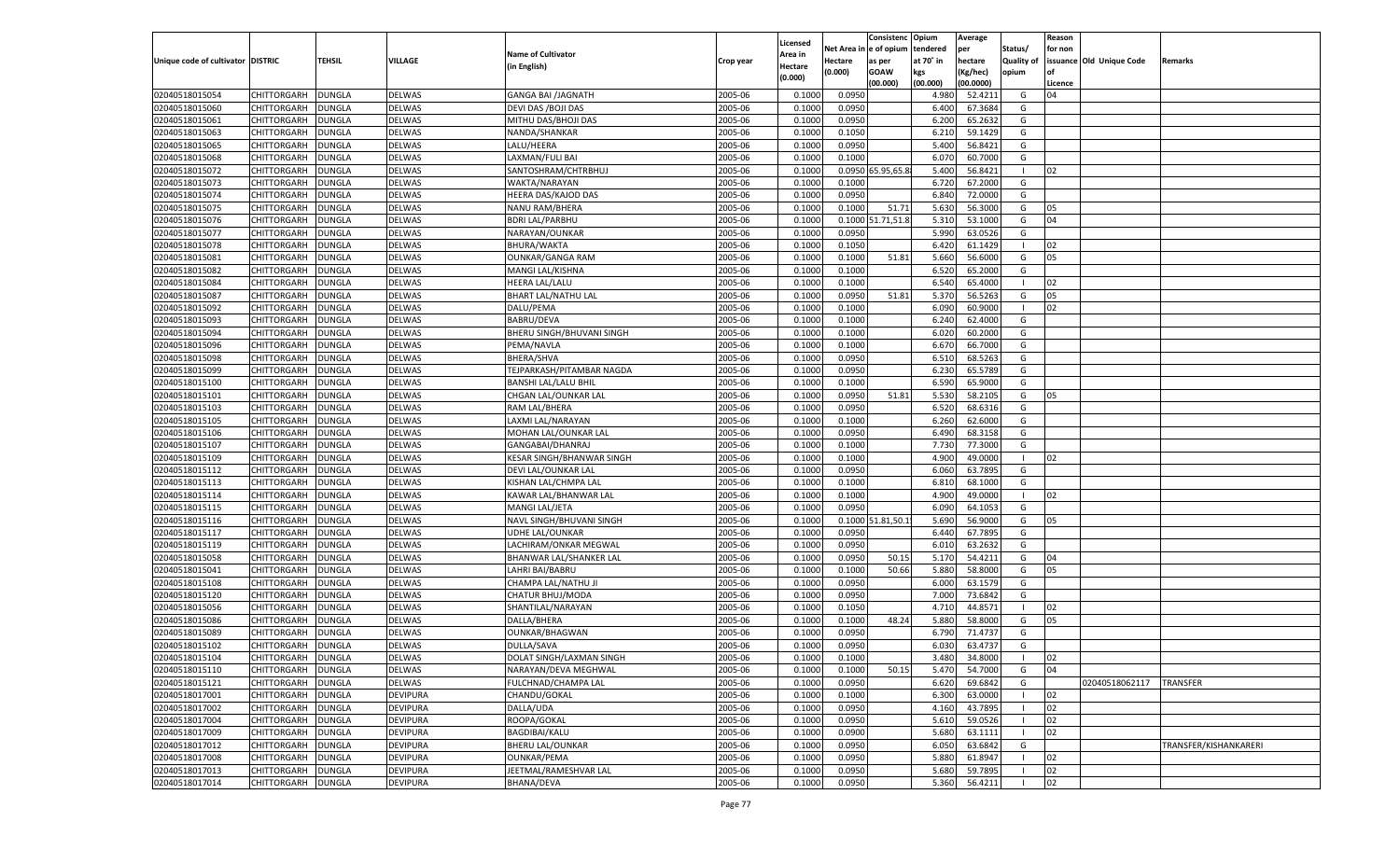|                                   |                      |               |                   |                               |           |          |            | Consistenc Opium  |           | Average   |                   | Reason    |                          |                       |
|-----------------------------------|----------------------|---------------|-------------------|-------------------------------|-----------|----------|------------|-------------------|-----------|-----------|-------------------|-----------|--------------------------|-----------------------|
|                                   |                      |               |                   |                               |           | Licensed | Net Area i | l e of opium      | tendered  | per       | Status/           | for non   |                          |                       |
| Unique code of cultivator DISTRIC |                      | TEHSIL        | VILLAGE           | <b>Name of Cultivator</b>     | Crop year | Area in  | Hectare    | as per            | at 70° in | hectare   | <b>Quality of</b> |           | issuance Old Unique Code | Remarks               |
|                                   |                      |               |                   | (in English)                  |           | Hectare  | (0.000)    | <b>GOAW</b>       | kgs       | (Kg/hec)  | opium             | <b>of</b> |                          |                       |
|                                   |                      |               |                   |                               |           | (0.000)  |            | (00.000)          | (00.000)  | (00.0000) |                   | Licence   |                          |                       |
|                                   |                      |               |                   |                               | 2005-06   |          |            |                   |           | 62.105    | - 1               |           |                          |                       |
| 02040518017015                    | CHITTORGARH          | <b>DUNGLA</b> | <b>DEVIPURA</b>   | RAM LAL/BHEEMA                |           | 0.1000   | 0.0950     |                   | 5.900     |           |                   | 02        |                          |                       |
| 02040518017007                    | CHITTORGARH          | DUNGLA        | <b>DEVIPURA</b>   | <b>KANNI BAI/LALU</b>         | 2005-06   | 0.1000   | 0.1000     | 54.80             | 5.900     | 59.0000   | G                 | 05        |                          | TRANSFER/KISHANKARERI |
| 02040518017010                    | CHITTORGARH          | <b>DUNGLA</b> | <b>DEVIPURA</b>   | KISHANIBAI/BEEJRAM            | 2005-06   | 0.1000   | 0.1000     |                   | 6.080     | 60.8000   | G                 |           |                          | TRANSFER/PALOD        |
| 02040518018001                    | CHITTORGARH          | DUNGLA        | DEVLI             | <b>BHAWAR LAL/BABRU</b>       | 2005-06   | 0.1000   | 0.1000     |                   | 4.180     | 41.8000   | - 1               | 02        |                          |                       |
| 02040518018005                    | CHITTORGARH          | <b>DUNGLA</b> | <b>DEVLI</b>      | JANI BAI / BHERU LAL          | 2005-06   | 0.1000   | 0.0950     |                   | 5.760     | 60.6316   | - 1               | 02        |                          | TRANSFER/DUGLA        |
| 02040518018006                    | CHITTORGARH          | DUNGLA        | <b>DEVLI</b>      | JHECHAND/JHERAM               | 2005-06   | 0.1000   | 0.1000     | 52.72             | 5.440     | 54.4000   | G                 | 04        |                          |                       |
| 02040518018013                    | CHITTORGARH          | <b>DUNGLA</b> | <b>DEVLI</b>      | CHANDMAL/PRTHA                | 2005-06   | 0.1000   |            | 0.0950 59.01,52.7 | 5.250     | 55.2632   | G                 | 04        |                          |                       |
| 02040518018027                    | CHITTORGARH          | DUNGLA        | <b>DEVLI</b>      | HEERA LAL/CUNNI LAL           | 2005-06   | 0.1000   | 0.0950     |                   | 5.740     | 60.4211   | - 1               | 02        |                          | TRANSFER/DUGLA        |
| 02040518018036                    | CHITTORGARH          | DUNGLA        | <b>DEVLI</b>      | NARAYAN/JHECHAND              | 2005-06   | 0.1000   | 0.0950     |                   | 6.060     | 63.7895   | G                 |           |                          |                       |
| 02040518018037                    | CHITTORGARH          | DUNGLA        | <b>DEVLI</b>      | <b>BAGDIRAM/HEERA LAL</b>     | 2005-06   | 0.1000   | 0.0450     |                   | 2.830     | 62.8889   | G                 |           |                          |                       |
| 02040518018002                    | CHITTORGARH          | DUNGLA        | <b>DEVLI</b>      | JAIRAM/TULCHA                 | 2005-06   | 0.1000   |            |                   |           |           | F.                |           |                          |                       |
| 02040518018021                    | CHITTORGARH          | DUNGLA        | <b>DEVLI</b>      | <b>DEU BAI/BALU</b>           | 2005-06   | 0.1000   | 0.1000     |                   | 4.220     | 42.2000   | - 1               | 02        |                          |                       |
| 02040518018012                    | CHITTORGARH          | DUNGLA        | <b>DEVLI</b>      | <b>BHERU LAL/GIRDHRI</b>      | 2005-06   | 0.1000   | 0.0950     |                   | 5.670     | 59.6842   | G                 |           |                          |                       |
|                                   |                      |               |                   |                               |           |          |            |                   |           |           | - 1               | 02        |                          |                       |
| 02040518018040                    | CHITTORGARH          | <b>DUNGLA</b> | <b>DEVLI</b>      | KANHEYALAL/MAGNA              | 2005-06   | 0.1000   | 0.1000     |                   | 3.080     | 30.8000   |                   |           |                          |                       |
| 02040518018039                    | CHITTORGARH          | <b>DUNGLA</b> | <b>DEVLI</b>      | <b>BADAMI BAI/NAWLA</b>       | 2005-06   | 0.1000   | 0.0950     |                   | 5.650     | 59.4737   | - 1               | 02        |                          | TRANSFER/DUGLA        |
| 02040518018041                    | CHITTORGARH          | <b>DUNGLA</b> | <b>DEVLI</b>      | <b>HEERALAL/VARDA</b>         | 2005-06   | 0.1000   | 0.1050     |                   | 5.910     | 56.2857   | G                 |           | 02040518035007           | TRANSFER              |
| 02040518019005                    | CHITTORGARH          | <b>DUNGLA</b> | <b>DUNGLA</b>     | KELASHI BAI/BARDA TELI        | 2005-06   | 0.1000   | 0.1000     |                   | 5.820     | 58.2000   | G                 |           |                          |                       |
| 02040518019006                    | CHITTORGARH          | <b>DUNGLA</b> | <b>DUNGLA</b>     | LAXMAN/WAKTA                  | 2005-06   | 0.1000   | 0.1050     |                   | 6.970     | 66.3810   | G                 |           |                          |                       |
| 02040518019007                    | CHITTORGARH          | <b>DUNGLA</b> | <b>DUNGLA</b>     | CHATRA/BABRU                  | 2005-06   | 0.1000   | 0.1000     |                   | 6.210     | 62.1000   | G                 |           |                          |                       |
| 02040518019008                    | CHITTORGARH          | <b>DUNGLA</b> | <b>DUNGLA</b>     | UDAI LAL/KISHANA              | 2005-06   | 0.1000   | 0.1000     |                   | 6.130     | 61.3000   | G                 |           |                          |                       |
| 02040518019009                    | CHITTORGARH          | <b>DUNGLA</b> | <b>DUNGLA</b>     | SANTI LAL/PYARA               | 2005-06   | 0.1000   | 0.1000     |                   | 6.220     | 62.2000   | G                 |           |                          |                       |
| 02040518019011                    | CHITTORGARH          | <b>DUNGLA</b> | <b>DUNGLA</b>     | <b>SHANKAR LAL/BHERU TELI</b> | 2005-06   | 0.1000   | 0.1000     |                   | 5.800     | 58.0000   | G                 |           |                          |                       |
| 02040518019012                    | CHITTORGARH          | <b>DUNGLA</b> | <b>DUNGLA</b>     | HEERA LAL/BHERU SEKHAWAT      | 2005-06   | 0.1000   | 0.1000     |                   | 5.630     | 56.3000   | G                 | 05        |                          |                       |
| 02040518019020                    | CHITTORGARH          | <b>DUNGLA</b> | <b>DUNGLA</b>     | REVANTI LAL/DEVI LAL          | 2005-06   | 0.1000   | 0.1000     |                   | 5.780     | 57.8000   | G                 |           |                          |                       |
| 02040518019021                    | CHITTORGARH          | <b>DUNGLA</b> | <b>DUNGLA</b>     | CUNNI LAL/KALU LAL            | 2005-06   | 0.1000   | 0.1000     |                   | 6.760     | 67.6000   | G                 |           |                          |                       |
| 02040518019022                    | CHITTORGARH          | <b>DUNGLA</b> | <b>DUNGLA</b>     | GANCHNAD/WARDI CHAND          | 2005-06   | 0.1000   | 0.1000     |                   | 6.200     | 62.0000   | G                 |           |                          |                       |
| 02040518019023                    | CHITTORGARH          | <b>DUNGLA</b> | <b>DUNGLA</b>     | KARU LAL/DANRAJ               | 2005-06   | 0.1000   | 0.1050     |                   | 6.080     | 57.9048   | G                 |           |                          |                       |
| 02040518019024                    | CHITTORGARH          | <b>DUNGLA</b> | <b>DUNGLA</b>     | JHECHAND/GODADH TELI          | 2005-06   | 0.1000   | 0.1000     |                   | 6.160     | 61.6000   | G                 |           |                          |                       |
| 02040518019025                    | CHITTORGARH          | <b>DUNGLA</b> | <b>DUNGLA</b>     | KACRUMAL/DEVA                 | 2005-06   | 0.1000   | 0.1000     |                   | 6.390     | 63.9000   | G                 |           |                          |                       |
|                                   | CHITTORGARH          | <b>DUNGLA</b> | <b>DUNGLA</b>     | RAJMAL/RANG LAL               | 2005-06   |          |            |                   | 7.110     | 67.7143   | G                 |           |                          |                       |
| 02040518019027                    |                      |               |                   |                               |           | 0.1000   | 0.1050     |                   |           |           |                   |           |                          |                       |
| 02040518019030                    | CHITTORGARH          | DUNGLA        | <b>DUNGLA</b>     | <b>HAMIR LAL/KISOR</b>        | 2005-06   | 0.1000   | 0.1050     | 53.67             | 5.750     | 54.7619   | G                 | 04        |                          |                       |
| 02040518019013                    | CHITTORGARH          | <b>DUNGLA</b> | <b>DUNGLA</b>     | HUDIBAI/BHANWAR LAL           | 2005-06   | 0.1000   | 0.1000     |                   | 6.040     | 60.4000   | G                 |           |                          | NAME CHANGE           |
| 02040518019015                    | CHITTORGARH          | DUNGLA        | <b>DUNGLA</b>     | <b>BHERU LAL/BABRU</b>        | 2005-06   | 0.1000   | 0.1000     |                   | 6.200     | 62.0000   | G                 |           |                          |                       |
| 02040518019017                    | CHITTORGARH          | <b>DUNGLA</b> | <b>DUNGLA</b>     | <b>HEERA LAL/BHERA</b>        | 2005-06   | 0.1000   | 0.1000     |                   | 5.830     | 58.3000   | G                 |           |                          |                       |
| 02040518019046                    | CHITTORGARH          | DUNGLA        | <b>DUNGLA</b>     | NAND LAL/NARAYAN              | 2005-06   | 0.1000   | 0.1000     |                   | 6.270     | 62.7000   | G                 |           |                          |                       |
| 02040518019048                    | CHITTORGARH          | DUNGLA        | <b>DUNGLA</b>     | PUNAM CHAND/BHAGVAN LAL       | 2005-06   | 0.1000   | 0.1000     |                   | 6.41      | 64.1000   | G                 |           |                          |                       |
| 02040518019049                    | CHITTORGARH          | DUNGLA        | <b>DUNGLA</b>     | <b>GASI LAL/GOKEL</b>         | 2005-06   | 0.1000   | 0.1050     |                   | 5.920     | 56.3810   | G                 |           |                          |                       |
| 02040518019050                    | CHITTORGARH          | <b>DUNGLA</b> | <b>DUNGLA</b>     | DAL CHAND/DEVA                | 2005-06   | 0.1000   | 0.1000     |                   | 6.520     | 65.2000   | G                 |           |                          |                       |
| 02040518019051                    | CHITTORGARH          | DUNGLA        | <b>DUNGLA</b>     | BHANWARLAL/BURALAL            | 2005-06   | 0.1000   | 0.1000     |                   | 5.870     | 58.7000   | G                 |           |                          |                       |
| 02040518019052                    | CHITTORGARH          | DUNGLA        | <b>DUNGLA</b>     | SHNATILAL/GOTILAL             | 2005-06   | 0.1000   | 0.1050     |                   | 6.130     | 58.3810   | G                 |           |                          |                       |
| 02040518019002                    | CHITTORGARH          | DUNGLA        | <b>DUNGLA</b>     | KISHAN LAL/HEERA LAL          | 2005-06   | 0.1000   | 0.1000     |                   | 5.950     | 59.5000   | G                 |           |                          |                       |
| 02040518019014                    | CHITTORGARH          | DUNGLA        | <b>DUNGLA</b>     | SHANKER LAL/NARAYAN           | 2005-06   | 0.1000   | 0.1000     |                   | 5.910     | 59.1000   | G                 |           |                          |                       |
| 02040518019031                    | CHITTORGARH          | DUNGLA        | <b>DUNGLA</b>     | HUKMI CHAND/BHAGVAN           | 2005-06   | 0.1000   | 0.1000     |                   | 5.640     | 56.4000   | G                 |           |                          |                       |
| 02040518019045                    | CHITTORGARH          | DUNGLA        | <b>DUNGLA</b>     | <b>UDAI LAL/BALU</b>          | 2005-06   | 0.1000   | 0.1000     |                   | 6.300     | 63.0000   | G                 |           |                          |                       |
| 02040518019053                    | CHITTORGARH          | DUNGLA        | <b>DUNGLA</b>     | BHAGWANLAL/PYARA              | 2005-06   | 0.1000   | 0.1000     |                   | 6.840     | 68.4000   | G                 |           |                          |                       |
| 02040518020001                    | CHITTORGARH   DUNGLA |               | DURGAKHEDA        | GOVERDHAN LAL/GANGARAM        | 2005-06   | 0.1000   | 0.1000     |                   | 6.160     | 61.6000   | G                 |           |                          |                       |
| 02040518020002                    | CHITTORGARH          | <b>DUNGLA</b> | DURGAKHEDA        | LIMBHA/BHERA                  | 2005-06   | 0.1000   | 0.0950     |                   | 6.400     | 67.3684   | G                 |           |                          |                       |
| 02040518020004                    | CHITTORGARH          | <b>DUNGLA</b> | DURGAKHEDA        | MODI BAI/BHAGU                | 2005-06   | 0.1000   | 0.1000     |                   | 6.000     | 60.0000   | G                 |           |                          |                       |
| 02040518020007                    | CHITTORGARH          |               |                   | MANGI LAL/PYARE LAL           | 2005-06   | 0.1000   |            |                   |           |           | G                 |           |                          |                       |
|                                   |                      | <b>DUNGLA</b> | DURGAKHEDA        |                               |           |          | 0.0950     |                   | 6.500     | 68.4211   |                   |           |                          |                       |
| 02040518020008                    | CHITTORGARH          | <b>DUNGLA</b> | DURGAKHEDA        | PRTHA/BABRU                   | 2005-06   | 0.1000   | 0.0950     |                   | 6.290     | 66.2105   | G                 |           |                          |                       |
| 02040518020009                    | CHITTORGARH          | <b>DUNGLA</b> | <b>DURGAKHEDA</b> | RAM LAL/KISHNA                | 2005-06   | 0.1000   | 0.1000     |                   | 5.840     | 58.4000   | G                 |           |                          |                       |
| 02040518020011                    | CHITTORGARH          | <b>DUNGLA</b> | DURGAKHEDA        | RODI LAL/NARAYANI BAI         | 2005-06   | 0.1000   | 0.1000     |                   | 5.650     | 56.5000   | G                 |           |                          |                       |
| 02040518020013                    | CHITTORGARH          | <b>DUNGLA</b> | <b>DURGAKHEDA</b> | DOLI/CHENA                    | 2005-06   | 0.1000   | 0.1050     |                   | 6.270     | 59.7143   | G                 |           |                          |                       |
| 02040518020014                    | CHITTORGARH          | <b>DUNGLA</b> | DURGAKHEDA        | NARAYAN/KISHNA MEENA          | 2005-06   | 0.1000   | 0.0950     | 51.63             | 5.250     | 55.2632   | G                 | 04        |                          |                       |
| 02040518020015                    | CHITTORGARH          | <b>DUNGLA</b> | DURGAKHEDA        | LCHUDI/KISHAN SINGH           | 2005-06   | 0.1000   | 0.0950     |                   | 5.350     | 56.3158   | G                 |           |                          |                       |
| 02040518020016                    | CHITTORGARH          | <b>DUNGLA</b> | DURGAKHEDA        | LAXMI CHNAD/BAGGA             | 2005-06   | 0.1000   | 0.1000     |                   | 6.300     | 63.0000   | G                 |           |                          |                       |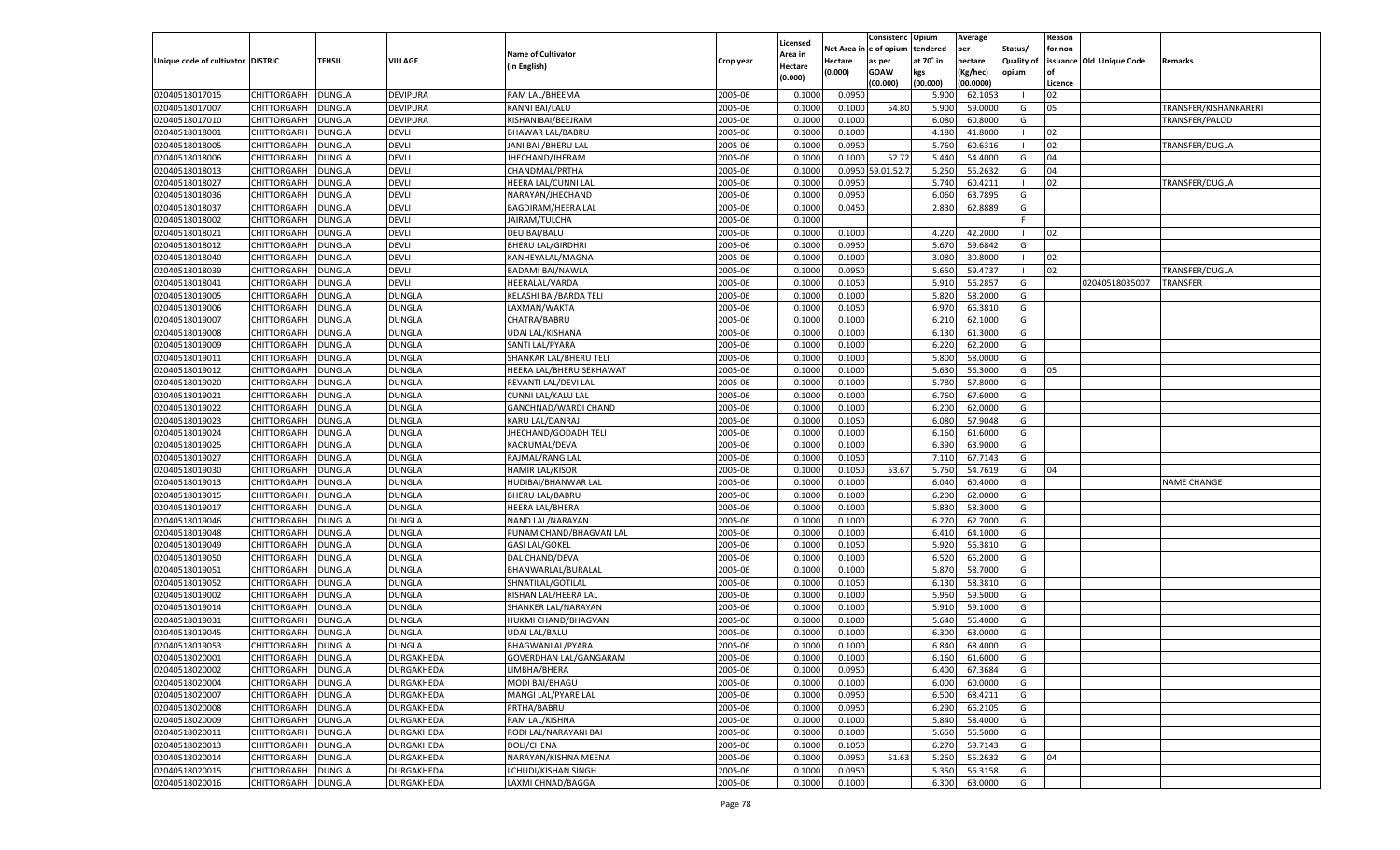|                                   |                    |               |                  |                           |           |          |          | Consistenc Opium |           | Average   |                   | Reason    |                          |         |
|-----------------------------------|--------------------|---------------|------------------|---------------------------|-----------|----------|----------|------------------|-----------|-----------|-------------------|-----------|--------------------------|---------|
|                                   |                    |               |                  |                           |           | Licensed | Net Area | e of opium       | tendered  | per       | Status/           | for non   |                          |         |
| Unique code of cultivator DISTRIC |                    | TEHSIL        | VILLAGE          | <b>Name of Cultivator</b> | Crop year | Area in  | Hectare  | as per           | at 70° in | hectare   | <b>Quality of</b> |           | issuance Old Unique Code | Remarks |
|                                   |                    |               |                  | (in English)              |           | Hectare  | (0.000)  | <b>GOAW</b>      | kgs       | (Kg/hec)  | opium             | <b>of</b> |                          |         |
|                                   |                    |               |                  |                           |           | (0.000)  |          | (00.000)         | (00.000)  | (00.0000) |                   | Licence   |                          |         |
| 02040518020017                    | CHITTORGARH        | <b>DUNGLA</b> | DURGAKHEDA       | RAM LAL/RAM SINGH/BHAGU   | 2005-06   | 0.1000   | 0.0950   | 51.63            | 5.23      | 55.0526   | G                 | 04        |                          |         |
| 02040518020018                    | CHITTORGARH        | DUNGLA        | DURGAKHEDA       | NANDRAM/REVA SHANKAR      | 2005-06   | 0.1000   | 0.1000   | 3.96,55.         | 5.460     | 54.6000   | G                 | 04        |                          |         |
| 02040518020019                    | <b>CHITTORGARH</b> | <b>DUNGLA</b> | DURGAKHEDA       | NANURAM/BHAGU RAVAT       | 2005-06   | 0.1000   | 0.1000   | 53.96            | 5.480     | 54.8000   | G                 | 04        |                          |         |
|                                   |                    |               | DURGAKHEDA       |                           |           |          |          |                  |           |           |                   | 04        |                          |         |
| 02040518020024                    | CHITTORGARH        | DUNGLA        |                  | PRTHA/BABRU RAVTH         | 2005-06   | 0.1000   | 0.1000   | 53.96            | 5.440     | 54.4000   | G                 |           |                          |         |
| 02040518020006                    | CHITTORGARH        | <b>DUNGLA</b> | DURGAKHEDA       | <b>BHERA/OUNKAR</b>       | 2005-06   | 0.1000   | 0.0950   |                  | 6.570     | 69.1579   | G                 |           |                          |         |
| 02040518020031                    | CHITTORGARH        | DUNGLA        | DURGAKHEDA       | UDAI LAL/OUNKAR LAL       | 2005-06   | 0.1000   | 0.1000   | 53.96            | 5.450     | 54.5000   | G                 | 04        |                          |         |
| 02040518020022                    | CHITTORGARH        | <b>DUNGLA</b> | DURGAKHEDA       | NAHAR SINGH/KALU SINGH    | 2005-06   | 0.1000   | 0.1000   | 53.96            | 5.480     | 54.8000   | G                 | 04        |                          |         |
| 02040518022001                    | CHITTORGARH        | DUNGLA        | FALASIYA         | MATRIBAI/BARDA            | 2005-06   | 0.1000   | 0.0950   |                  | 5.880     | 61.8947   | G                 |           |                          |         |
| 02040518022002                    | CHITTORGARH        | <b>DUNGLA</b> | FALASIYA         | MODA/BHAJYA               | 2005-06   | 0.1000   | 0.1000   | 50.66            | 5.220     | 52.2000   | G                 | 04        |                          |         |
| 02040518022004                    | CHITTORGARH        | <b>DUNGLA</b> | FALASIYA         | <b>BABRIYA/GASI LAL</b>   | 2005-06   | 0.1000   | 0.0950   | 50.33            | 5.180     | 54.5263   | G                 | 04        |                          |         |
| 02040518022005                    | CHITTORGARH        | <b>DUNGLA</b> | FALASIYA         | GALLA/NAVLA               | 2005-06   | 0.1000   | 0.1000   |                  | 5.870     | 58.7000   | G                 |           |                          |         |
| 02040518022007                    | CHITTORGARH        | DUNGLA        | FALASIYA         | DALIBAI/NARAYAN LAL       | 2005-06   | 0.1000   |          | 0.1000 50.33,53. | 5.840     | 58.4000   | G                 | 05        |                          |         |
| 02040518022010                    | CHITTORGARH        | <b>DUNGLA</b> | FALASIYA         | BHURA LAL/LALU LAL        | 2005-06   | 0.1000   | 0.1000   |                  | 5.850     | 58.5000   | G                 |           |                          |         |
| 02040518022011                    | CHITTORGARH        | DUNGLA        | FALASIYA         | HMERA/BHAGA               | 2005-06   | 0.1000   | 0.1000   | 53.54            | 5.840     | 58.4000   | G                 | 05        |                          |         |
| 02040518022019                    | <b>CHITTORGARH</b> | <b>DUNGLA</b> | <b>FALASIYA</b>  | NATHU/DOLA                | 2005-06   | 0.1000   | 0.1000   | 53.54            | 5.790     | 57.9000   | G                 | 05        |                          |         |
| 02040518022020                    | CHITTORGARH        | <b>DUNGLA</b> | <b>FALASIYA</b>  | <b>BALU LAL/BHERA</b>     | 2005-06   | 0.1000   | 0.0950   |                  | 5.520     | 58.1053   | G                 |           |                          |         |
| 02040518022022                    | <b>CHITTORGARH</b> | <b>DUNGLA</b> | FALASIYA         | <b>GIRDHARI/HAR LAL</b>   | 2005-06   | 0.1000   | 0.0950   | 53.54            | 5.540     | 58.3158   | G                 | 05        |                          |         |
| 02040518022023                    | CHITTORGARH        | DUNGLA        | FALASIYA         | NARU/JHECHAND             | 2005-06   | 0.1000   | 0.0950   |                  | 5.740     | 60.4211   | G                 |           |                          |         |
|                                   | <b>CHITTORGARH</b> |               |                  |                           |           |          |          |                  |           |           |                   |           |                          |         |
| 02040518022025                    |                    | <b>DUNGLA</b> | <b>FALASIYA</b>  | PAYARIBAI/DALU RAM        | 2005-06   | 0.1000   | 0.1000   | 50.66            | 5.610     | 56.1000   | G                 | 05        |                          |         |
| 02040518022026                    | CHITTORGARH        | <b>DUNGLA</b> | <b>FALASIYA</b>  | PRTHA/WATHA               | 2005-06   | 0.1000   | 0.1000   |                  | 6.060     | 60.6000   | G                 |           |                          |         |
| 02040518022027                    | <b>CHITTORGARH</b> | <b>DUNGLA</b> | FALASIYA         | NARAYAN/TOLIRAM           | 2005-06   | 0.1000   | 0.0950   |                  | 6.280     | 66.1053   | G                 |           |                          |         |
| 02040518022028                    | CHITTORGARH        | DUNGLA        | FALASIYA         | <b>KHEMA/BHOLA GAYRI</b>  | 2005-06   | 0.1000   | 0.1000   |                  | 5.730     | 57.3000   | G                 |           |                          |         |
| 02040518022029                    | <b>CHITTORGARH</b> | <b>DUNGLA</b> | <b>FALASIYA</b>  | <b>KALU/DALU GAYRI</b>    | 2005-06   | 0.1000   | 0.0950   | 50.66            | 5.700     | 60.0000   | G                 | 05        |                          |         |
| 02040518022030                    | CHITTORGARH        | <b>DUNGLA</b> | <b>FALASIYA</b>  | MITTHU KUWAR/NARSINGH     | 2005-06   | 0.1000   | 0.0950   | 3.39,53.         | 5.560     | 58.5263   | G                 | 05        |                          |         |
| 02040518022032                    | <b>CHITTORGARH</b> | <b>DUNGLA</b> | <b>FALASIYA</b>  | RAM LAL/BHGGA             | 2005-06   | 0.1000   | 0.0950   | 53.39            | 5.680     | 59.7895   | G                 | 05        |                          |         |
| 02040518022033                    | CHITTORGARH        | DUNGLA        | FALASIYA         | KANA/AMRA                 | 2005-06   | 0.1000   | 0.0950   | 53.39            | 5.510     | 58.0000   | G                 | 05        |                          |         |
| 02040518022034                    | <b>CHITTORGARH</b> | <b>DUNGLA</b> | <b>FALASIYA</b>  | KALU/GASI GAYRI           | 2005-06   | 0.1000   | 0.0950   | 53.39            | 5.650     | 59.4737   | G                 | 05        |                          |         |
| 02040518022036                    | CHITTORGARH        | <b>DUNGLA</b> | <b>FALASIYA</b>  | BHERULAL/NARAYAN          | 2005-06   | 0.1000   | 0.0950   |                  | 5.880     | 61.8947   | G                 |           |                          |         |
| 02040518022037                    | <b>CHITTORGARH</b> | <b>DUNGLA</b> | <b>FALASIYA</b>  | NARAYANI BAI/WARDA        | 2005-06   | 0.1000   | 0.0950   | 53.39            | 5.850     | 61.5789   | G                 | 05        |                          |         |
| 02040518022038                    | CHITTORGARH        | DUNGLA        | FALASIYA         | MANGI LAL/KJODH           | 2005-06   | 0.1000   | 0.1000   |                  | 6.780     | 67.8000   | G                 |           |                          |         |
| 02040518022039                    | CHITTORGARH        | <b>DUNGLA</b> | FALASIYA         | LAXMAN LAL/HARI RAM       | 2005-06   | 0.1000   | 0.0950   |                  | 6.640     | 69.8947   | G                 |           |                          |         |
| 02040518022043                    | CHITTORGARH        | DUNGLA        | FALASIYA         | KALU RAM/MODA             | 2005-06   | 0.1000   | 0.0950   | 48.24            | 4.800     | 50.5263   | G                 | 04        |                          |         |
| 02040518022046                    | CHITTORGARH        | DUNGLA        | <b>FALASIYA</b>  | <b>BABRU/LALU RAM</b>     | 2005-06   | 0.1000   | 0.0950   | 3.39,48.         | 5.530     | 58.2105   | G                 | 05        |                          |         |
| 02040518022048                    | CHITTORGARH        | DUNGLA        | FALASIYA         | RUPA/DALU RAVTH           | 2005-06   | 0.1000   | 0.1000   | 50.66            | 5.110     | 51.1000   | G                 | 04        |                          |         |
| 02040518022050                    | CHITTORGARH        | <b>DUNGLA</b> | FALASIYA         |                           | 2005-06   | 0.1000   | 0.0950   |                  | 5.650     | 59.4737   | G                 |           |                          |         |
|                                   |                    |               |                  | NAND LAL/GIDHARI          |           |          |          |                  |           |           |                   |           |                          |         |
| 02040518022051                    | CHITTORGARH        | DUNGLA        | FALASIYA         | <b>GASI LAL/DEVA</b>      | 2005-06   | 0.1000   | 0.0950   |                  | 5.580     | 58.7368   | G                 |           |                          |         |
| 02040518022052                    | CHITTORGARH        | DUNGLA        | <b>FALASIYA</b>  | KISHAN LAL/DANRAJ         | 2005-06   | 0.1000   | 0.0950   | 48.32            | 5.240     | 55.1579   | G                 | 04        |                          |         |
| 02040518022054                    | CHITTORGARH        | DUNGLA        | FALASIYA         | HAMERA/HMERAJ             | 2005-06   | 0.1000   | 0.0900   |                  | 6.11      | 67.8889   | G                 |           |                          |         |
| 02040518022055                    | CHITTORGARH        | <b>DUNGLA</b> | FALASIYA         | PYARI BAI/MOTI GAYRI      | 2005-06   | 0.1000   | 0.1000   |                  | 7.000     | 70.0000   | G                 |           |                          |         |
| 02040518022059                    | CHITTORGARH        | DUNGLA        | FALASIYA         | MANGILAL/DALU             | 2005-06   | 0.1000   | 0.1000   | 48.32            | 5.31      | 53.1000   | G                 | 04        |                          |         |
| 02040518022056                    | CHITTORGARH        | DUNGLA        | <b>FALASIYA</b>  | HARI RAM/RODA             | 2005-06   | 0.1000   | 0.1000   | 48.32            | 5.320     | 53.2000   | G                 | 04        |                          |         |
| 02040518022031                    | CHITTORGARH        | DUNGLA        | FALASIYA         | GOKAL/VAKTA               | 2005-06   | 0.1000   | 0.1000   |                  | 6.41      | 64.1000   | G                 |           |                          |         |
| 02040518022041                    | CHITTORGARH        | DUNGLA        | FALASIYA         | BABRU/ROOPA               | 2005-06   | 0.1000   | 0.0950   |                  | 5.620     | 59.1579   | G                 |           |                          |         |
| 02040518024001                    | CHITTORGARH        | DUNGLA        | GODAKHEDA        | UDAI BAI/SHANKAR LAL      | 2005-06   | 0.1000   | 0.1000   |                  | 6.910     | 69.1000   | G                 |           |                          |         |
| 02040518024002                    | CHITTORGARH        | <b>DUNGLA</b> | GODAKHEDA        | MOTI LAL/KISHNA           | 2005-06   | 0.1000   |          |                  |           |           | F                 |           |                          |         |
| 02040518024004                    | CHITTORGARH        | DUNGLA        | <b>GODAKHEDA</b> | NANDA/KESYA               | 2005-06   | 0.1000   | 0.0950   |                  | 1.730     | 18.2105   | G                 | 04        |                          |         |
| 02040518024006                    | <b>CHITTORGARH</b> | <b>DUNGLA</b> | GODAKHEDA        | GAMERA/GASI               | 2005-06   | 0.1000   | 0.1000   |                  | 6.620     | 66.2000   | G                 |           |                          |         |
| 02040518024010                    | CHITTORGARH        | <b>DUNGLA</b> | GODAKHEDA        | NARAYAN/DALU              | 2005-06   | 0.1000   | 0.1000   | 48.99            | 5.350     | 53.5000   | G                 | 04        |                          |         |
| 02040518024012                    | <b>CHITTORGARH</b> | <b>DUNGLA</b> | GODAKHEDA        | PARTHA/DOLA               | 2005-06   | 0.1000   | 0.0950   |                  | 6.090     | 64.1053   | G                 |           |                          |         |
| 02040518024013                    | <b>CHITTORGARH</b> | <b>DUNGLA</b> | GODAKHEDA        | MEGA/KISHNA               | 2005-06   | 0.1000   | 0.0950   | 49.93            | 5.220     | 54.9474   | G                 | 04        |                          |         |
| 02040518024014                    | <b>CHITTORGARH</b> | <b>DUNGLA</b> | GODAKHEDA        | <b>GHERI LAL/BHERA</b>    | 2005-06   | 0.1000   | 0.1000   |                  | 5.620     | 56.2000   | G                 |           |                          |         |
| 02040518024005                    | <b>CHITTORGARH</b> | <b>DUNGLA</b> | GODAKHEDA        | HAR LAL/PRATHVIRAJ        | 2005-06   | 0.1000   | 0.1000   |                  | 6.980     | 69.8000   | G                 |           |                          |         |
| 02040518026001                    | <b>CHITTORGARH</b> | <b>DUNGLA</b> | GUMANPURA        | <b>BHAGA/NATHU</b>        | 2005-06   | 0.1000   | 0.1000   | 50.70            | 5.590     | 55.9000   | G                 | 04        |                          |         |
| 02040518026002                    | <b>CHITTORGARH</b> |               | GUMANPURA        | KESIYA/UDHA               | 2005-06   |          | 0.1000   |                  | 5.810     | 58.1000   | G                 |           |                          |         |
| 02040518026003                    | <b>CHITTORGARH</b> | <b>DUNGLA</b> |                  |                           |           | 0.1000   |          |                  |           |           |                   |           |                          |         |
|                                   |                    | <b>DUNGLA</b> | GUMANPURA        | <b>BABRI BAI/DEVA</b>     | 2005-06   | 0.1000   | 0.0950   |                  | 5.490     | 57.7895   | G                 |           |                          |         |
| 02040518026004                    | <b>CHITTORGARH</b> | <b>DUNGLA</b> | <b>GUMANPURA</b> | SHANKAR/MODA              | 2005-06   | 0.1000   | 0.1000   |                  | 5.930     | 59.3000   | G                 |           |                          |         |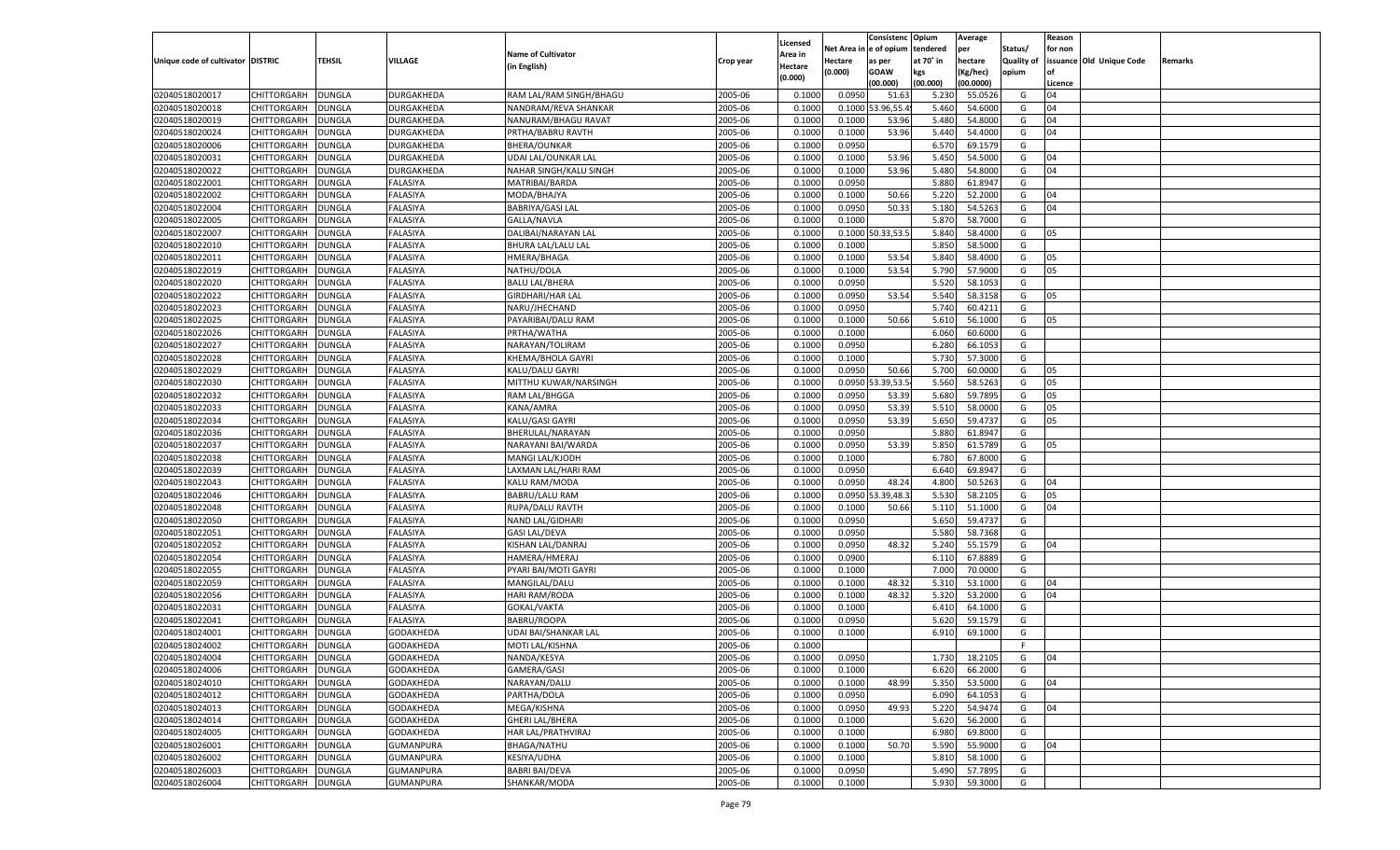|                                   |                    |               |                  |                           |           |          |            | Consistenc Opium  |           | Average   |                   | Reason  |                          |                 |
|-----------------------------------|--------------------|---------------|------------------|---------------------------|-----------|----------|------------|-------------------|-----------|-----------|-------------------|---------|--------------------------|-----------------|
|                                   |                    |               |                  |                           |           | Licensed | Net Area i | l e of opium      | tendered  | per       | Status/           | for non |                          |                 |
| Unique code of cultivator DISTRIC |                    | TEHSIL        | VILLAGE          | <b>Name of Cultivator</b> | Crop year | Area in  | Hectare    | as per            | at 70° in | hectare   | <b>Quality of</b> |         | issuance Old Unique Code | Remarks         |
|                                   |                    |               |                  | (in English)              |           | Hectare  | (0.000)    | <b>GOAW</b>       | kgs       | (Kg/hec)  | opium             | nf      |                          |                 |
|                                   |                    |               |                  |                           |           | (0.000)  |            | (00.000)          | (00.000)  | (00.0000) |                   | Licence |                          |                 |
| 02040518026005                    | CHITTORGARH        | <b>DUNGLA</b> | <b>GUMANPURA</b> | NARU/UDHA                 | 2005-06   | 0.1000   | 0.0950     |                   | 5.510     | 58.0000   | G                 |         |                          |                 |
| 02040518026007                    | CHITTORGARH        | DUNGLA        | GUMANPURA        | RAM LAL/GODHA             | 2005-06   | 0.1000   | 0.1000     |                   | 5.710     | 57.1000   | G                 |         |                          |                 |
| 02040518026009                    | CHITTORGARH        | DUNGLA        | GUMANPURA        | <b>ODAILAL/GANGA RAM</b>  | 2005-06   | 0.1000   | 0.1000     | 50.78             | 5.600     | 56.0000   | G                 | 05      |                          |                 |
| 02040518026011                    | CHITTORGARH        | DUNGLA        | GUMANPURA        | NANU RAM/NATHU RAM        | 2005-06   | 0.1000   | 0.0950     |                   | 5.810     | 61.1579   | G                 |         |                          |                 |
| 02040518026013                    | CHITTORGARH        | DUNGLA        | GUMANPURA        | NAVLA/NATHU               | 2005-06   | 0.1000   | 0.0950     | 50.78             | 5.610     | 59.0526   | G                 | 05      |                          |                 |
| 02040518026016                    | CHITTORGARH        | DUNGLA        | GUMANPURA        | SOLA/UDHA                 | 2005-06   | 0.1000   | 0.0950     |                   | 5.460     | 57.4737   | G                 |         |                          |                 |
| 02040518026017                    | CHITTORGARH        | DUNGLA        | GUMANPURA        | ALIRAM/BHERA              | 2005-06   | 0.1000   |            | 0.1000 50.78,52.2 | 5.660     | 56.6000   | G                 | 05      |                          |                 |
| 02040518026019                    | CHITTORGARH        | DUNGLA        | GUMANPURA        | RAMA/SHVA                 | 2005-06   | 0.1000   | 0.1000     |                   | 4.550     | 45.5000   | G                 | 04      |                          |                 |
| 02040518026020                    | CHITTORGARH        | DUNGLA        | GUMANPURA        | <b>SHANKAR / GENESH</b>   | 2005-06   | 0.1000   | 0.0900     |                   | 5.240     | 58.2222   | G                 |         |                          |                 |
| 02040518026021                    | CHITTORGARH        | DUNGLA        | GUMANPURA        | KUKA/NATHU                | 2005-06   | 0.1000   | 0.0950     | 52.20             | 5.390     | 56.7368   | G                 | 05      |                          |                 |
| 02040518026022                    | CHITTORGARH        | DUNGLA        | GUMANPURA        | PURA/LAKHA                | 2005-06   | 0.1000   | 0.0950     |                   | 6.050     | 63.6842   | G                 |         |                          |                 |
| 02040518026023                    | CHITTORGARH        | DUNGLA        | GUMANPURA        | MANGI LAL/KHEMRAJ         | 2005-06   | 0.1000   | 0.1000     | 52.20             | 5.720     | 57.2000   | G                 | 05      |                          |                 |
| 02040518026027                    | CHITTORGARH        | DUNGLA        | GUMANPURA        | MAGNA/NATHU LAL           | 2005-06   | 0.1000   | 0.1000     |                   | 1.370     | 13.7000   | G                 | 04      |                          |                 |
| 02040518026029                    | CHITTORGARH        | DUNGLA        | <b>GUMANPURA</b> | PYARA/KANA                | 2005-06   | 0.1000   | 0.0950     |                   | 5.550     | 58.4211   | G                 |         |                          |                 |
| 02040518026031                    | CHITTORGARH        | DUNGLA        | <b>GUMANPURA</b> | CHANDA/GOKEL              | 2005-06   | 0.1000   | 0.1000     |                   | 5.220     | 52.2000   | G                 | 04      |                          |                 |
| 02040518026033                    | CHITTORGARH        | <b>DUNGLA</b> | <b>GUMANPURA</b> | NARAYAN/BHURA             | 2005-06   | 0.1000   |            | 0.0950 50.36,48.2 | 5.260     | 55.3684   | G                 | 04      |                          |                 |
| 02040518026025                    | CHITTORGARH        | <b>DUNGLA</b> | <b>GUMANPURA</b> | SHANKER/UDA               | 2005-06   | 0.1000   | 0.1000     |                   | 5.720     | 57.2000   | G                 |         |                          |                 |
| 02040518026040                    | CHITTORGARH        | DUNGLA        | <b>GUMANPURA</b> | BHOLA/BHERA               | 2005-06   | 0.1000   | 0.1000     |                   | 3.140     | 31.4000   | G                 | 04      |                          |                 |
| 02040518026048                    | CHITTORGARH        | DUNGLA        | <b>GUMANPURA</b> | NARAYAN/ONKAR             | 2005-06   | 0.1000   | 0.0800     | 52.20             | 4.520     | 56.5000   | G                 | 05      |                          |                 |
| 02040518026049                    | CHITTORGARH        | <b>DUNGLA</b> | <b>GUMANPURA</b> | GOTAM/KALU                | 2005-06   | 0.1000   | 0.0950     |                   | 4.070     | 42.8421   | - 1               | 02      |                          |                 |
| 02040518026053                    | CHITTORGARH        | <b>DUNGLA</b> | <b>GUMANPURA</b> | MODI RAM/HEMRAJ           | 2005-06   | 0.1000   | 0.1000     |                   | 5.760     | 57.6000   | G                 |         |                          |                 |
|                                   |                    |               |                  |                           |           |          |            |                   | 5.830     |           |                   |         |                          |                 |
| 02040518026055                    | CHITTORGARH        | <b>DUNGLA</b> | <b>GUMANPURA</b> | LALU/KANA                 | 2005-06   | 0.1000   | 0.1000     |                   |           | 58.3000   | G                 |         |                          |                 |
| 02040518026043                    | CHITTORGARH        | DUNGLA        | <b>GUMANPURA</b> | KALU/BHERA                | 2005-06   | 0.1000   | 0.0950     |                   | 5.480     | 57.6842   | G                 |         |                          |                 |
| 02040518026051                    | CHITTORGARH        | <b>DUNGLA</b> | <b>GUMANPURA</b> | BAGGA/NARAYAN             | 2005-06   | 0.1000   | 0.1000     | 50.20             | 5.750     | 57.5000   | G                 | 05      |                          |                 |
| 02040518026057                    | CHITTORGARH        | <b>DUNGLA</b> | <b>GUMANPURA</b> | NARAYN/LALU               | 2005-06   | 0.1000   | 0.1000     |                   | 5.730     | 57.3000   | G                 |         |                          |                 |
| 02040518026058                    | CHITTORGARH        | <b>DUNGLA</b> | <b>GUMANPURA</b> | DEVA/NAVLA                | 2005-06   | 0.1000   | 0.1000     | 2.20,49.4         | 5.500     | 55.0000   | G                 | 04      |                          |                 |
| 02040518026059                    | CHITTORGARH        | DUNGLA        | GUMANPURA        | <b>FATEH LAL/RODU</b>     | 2005-06   | 0.1000   | 0.1000     | 49.40             | 5.400     | 54.0000   | G                 | 04      |                          |                 |
| 02040518026060                    | CHITTORGARH        | <b>DUNGLA</b> | <b>GUMANPURA</b> | <b>NANU RAM/BHERA</b>     | 2005-06   | 0.1000   | 0.1000     | 49.40             | 5.420     | 54.2000   | G                 | 04      |                          |                 |
| 02040518027008                    | CHITTORGARH        | <b>DUNGLA</b> | <b>GURJANIYA</b> | MOHAN LAL/CUNNI LAL       | 2005-06   | 0.1000   | 0.1000     | 51.17             | 5.390     | 53.9000   | G                 | 04      |                          |                 |
| 02040518027010                    | CHITTORGARH        | DUNGLA        | <b>GURJANIYA</b> | <b>HEMA/UDHA</b>          | 2005-06   | 0.1000   | 0.1000     |                   | 5.690     | 56.9000   | G                 |         |                          | TRANSFER/PARANA |
| 02040518027015                    | CHITTORGARH        | DUNGLA        | <b>GURJANIYA</b> | GASI/KISHNA               | 2005-06   | 0.1000   | 0.1000     | 51.17             | 5.330     | 53.3000   | G                 | 04      |                          |                 |
| 02040518027004                    | CHITTORGARH        | DUNGLA        | <b>GURJANIYA</b> | NARAYAN/CHUNIYA           | 2005-06   | 0.1000   | 0.0950     |                   | 5.530     | 58.2105   | G                 |         |                          | TRANSFER/PARANA |
| 02040518027022                    | CHITTORGARH        | DUNGLA        | GURJANIYA        | NATHU/GOKAL               | 2005-06   | 0.1000   | 0.0950     |                   | 6.180     | 65.0526   | G                 |         |                          | TRANSFER/PARANA |
| 02040518027001                    | CHITTORGARH        | DUNGLA        | <b>GURJANIYA</b> | KISHOR/KALU               | 2005-06   | 0.1000   | 0.1000     | 51.17             | 5.330     | 53.3000   | G                 | 04      |                          |                 |
| 02040518027005                    | CHITTORGARH        | DUNGLA        | <b>GURJANIYA</b> | NARU/MOTI                 | 2005-06   | 0.1000   | 0.0950     | 51.17             | 5.160     | 54.3158   | G                 | 04      |                          |                 |
| 02040518027020                    | CHITTORGARH        | DUNGLA        | GURJANIYA        | UDHE SINGH/GIRDHARI SINGH | 2005-06   | 0.1000   | 0.0950 5   | 1.17.50.1         | 5.310     | 55.8947   | G                 | 04      |                          |                 |
| 02040518029001                    | CHITTORGARH        | DUNGLA        | <b>JAJALWAS</b>  | MADHAW DAS/BHAGVAN DAS    | 2005-06   | 0.1000   | 0.0950     |                   | 5.460     | 57.4737   | G                 |         |                          |                 |
| 02040518029002                    | CHITTORGARH        | DUNGLA        | <b>JAJALWAS</b>  | SOBHA LAL/GOTTU LAL       | 2005-06   | 0.1000   | 0.1000     |                   | 6.160     | 61.6000   | G                 |         |                          |                 |
| 02040518029005                    | CHITTORGARH        | DUNGLA        | <b>JAJALWAS</b>  | SEETA BAI/CHMPA LAL       | 2005-06   | 0.1000   | 0.0950     |                   | 5.910     | 62.2105   | G                 |         |                          |                 |
| 02040518029006                    | CHITTORGARH        | DUNGLA        | <b>JAJALWAS</b>  | NANADRAMDAS/HANUMAN DAS   | 2005-06   | 0.1000   | 0.0950     |                   | 5.570     | 58.6316   | G                 |         |                          |                 |
| 02040518029008                    | CHITTORGARH        | DUNGLA        | <b>JAJALWAS</b>  | <b>BAGDI RAM/WARDA</b>    | 2005-06   | 0.1000   | 0.0950     | 54.80             | 5.670     | 59.6842   | G                 | 05      |                          |                 |
| 02040518029009                    | CHITTORGARH        | DUNGLA        | <b>JAJALWAS</b>  | GOLABIBAI/SHANKAR         | 2005-06   | 0.1000   | 0.0950     |                   | 5.550     | 58.4211   | G                 |         |                          |                 |
| 02040518029010                    | CHITTORGARH        | DUNGLA        | <b>JAJALWAS</b>  | DEVI LAL/DOLTRAM          | 2005-06   | 0.1000   | 0.0950     | 54.80             | 5.680     | 59.7895   | G                 | 05      |                          |                 |
| 02040518029011                    | CHITTORGARH        | DUNGLA        | JAJALWAS         | <b>BHURIBAI/CHMPA LAL</b> | 2005-06   | 0.1000   | 0.0950     | 50.66             | 5.750     | 60.5263   | G                 | 05      |                          |                 |
| 02040518029015                    | CHITTORGARH        | DUNGLA        | <b>JAJALWAS</b>  | RAM NARAYAN / MOHAN LAL   | 2005-06   | 0.1000   | 0.0950     |                   | 6.740     | 70.9474   | G                 |         |                          |                 |
| 02040518029016                    | CHITTORGARH DUNGLA |               | JAJALWAS         | SURAJMAL/SHRI LAL         | 2005-06   | 0.1000   | 0.0950     |                   | 6.050     | 63.6842   | G                 |         |                          |                 |
| 02040518029017                    | CHITTORGARH        | <b>DUNGLA</b> | <b>JAJALWAS</b>  | KISHAN DAS/MOTI DAS       | 2005-06   | 0.1000   | 0.0950     | 53.07             | 5.610     | 59.0526   | G                 | 05      |                          |                 |
| 02040518029019                    | CHITTORGARH        | <b>DUNGLA</b> | <b>JAJALWAS</b>  | NATHU/MIYA CHAND          | 2005-06   | 0.1000   | 0.0950     | 53.07             | 5.730     | 60.3158   | G                 | 05      |                          |                 |
| 02040518029022                    | <b>CHITTORGARH</b> | <b>DUNGLA</b> | <b>JAJALWAS</b>  | RAMESVAR LAL/GOTI LAL     | 2005-06   | 0.1000   | 0.1000     |                   | 5.920     | 59.2000   | G                 |         |                          |                 |
| 02040518029023                    | CHITTORGARH        | <b>DUNGLA</b> | <b>JAJALWAS</b>  | MANGI LAL/DOLTRAM         | 2005-06   | 0.1000   | 0.1000     | 50.66             | 5.830     | 58.3000   | G                 | 05      |                          |                 |
| 02040518029024                    | CHITTORGARH        | <b>DUNGLA</b> | <b>JAJALWAS</b>  | KRSHIYA/HANSA             | 2005-06   | 0.1000   | 0.0950     | 53.07             | 5.460     | 57.4737   | G                 | 05      |                          |                 |
| 02040518029026                    | CHITTORGARH        | <b>DUNGLA</b> | <b>JAJALWAS</b>  | NANDRAM/LALU RAM          | 2005-06   | 0.1000   | 0.0950     |                   | 5.930     | 62.4211   | G                 |         |                          |                 |
| 02040518029028                    | CHITTORGARH        | <b>DUNGLA</b> | <b>JAJALWAS</b>  | JAGNNTH DAS/HANUMAN DAS   | 2005-06   | 0.1000   | 0.1000     |                   | 6.290     | 62.9000   | G                 |         |                          |                 |
| 02040518029029                    | CHITTORGARH        | <b>DUNGLA</b> | <b>JAJALWAS</b>  | MOHAN / GOTAM             | 2005-06   | 0.1000   | 0.1000     |                   | 6.210     | 62.1000   | G                 |         |                          |                 |
| 02040518029030                    | CHITTORGARH        | <b>DUNGLA</b> | <b>JAJALWAS</b>  | DEVI LAL/KALU MEGVAL      | 2005-06   | 0.1000   | 0.0950     | 53.07             | 5.520     | 58.1053   | G                 | 05      |                          |                 |
| 02040518029032                    | CHITTORGARH        | <b>DUNGLA</b> | <b>JAJALWAS</b>  | KANIRAM/GAPU              | 2005-06   | 0.1000   | 0.1000     |                   | 5.990     | 59.9000   | G                 |         |                          |                 |
|                                   |                    |               |                  |                           |           |          |            |                   |           |           |                   |         |                          |                 |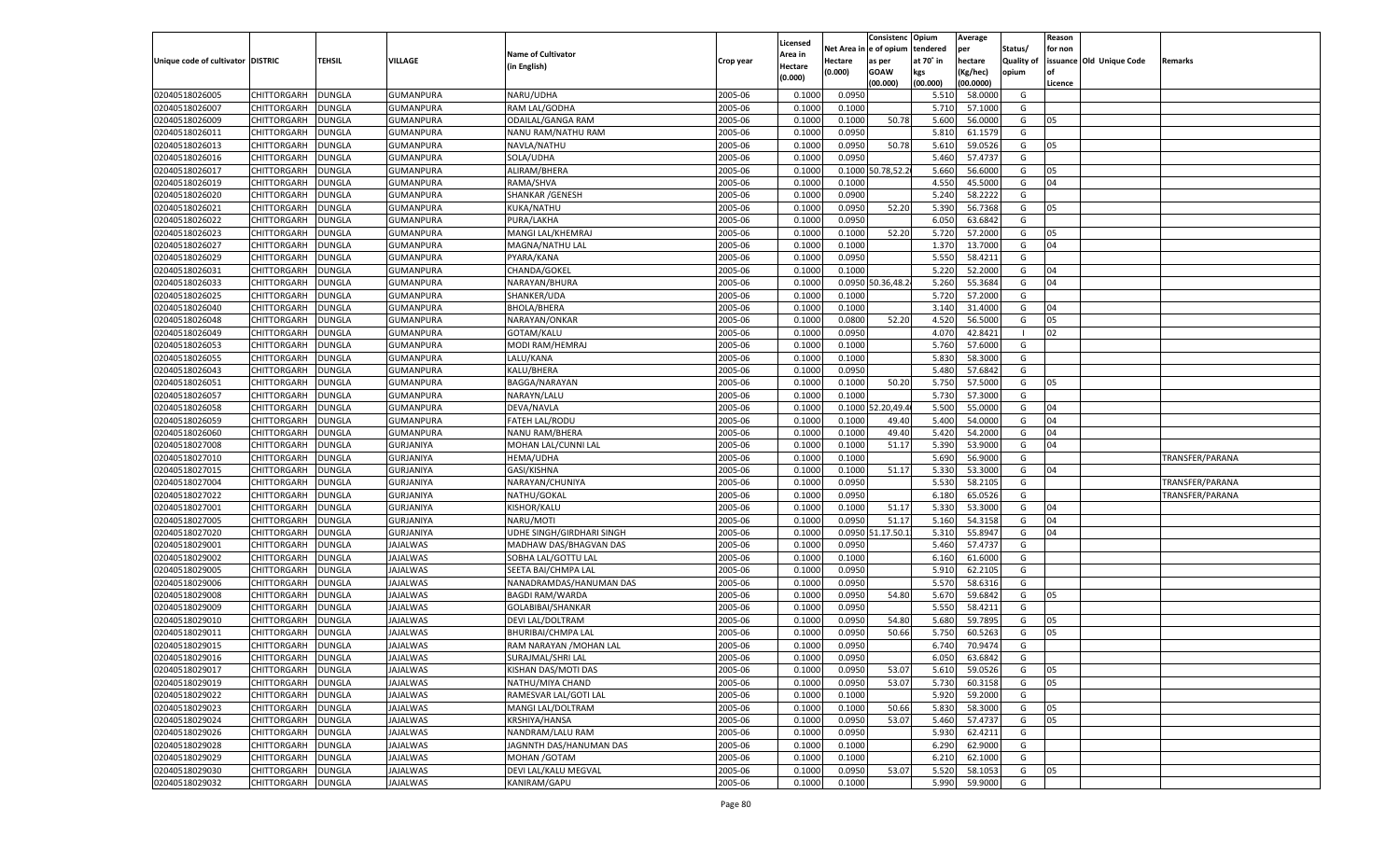|                                   |                    |               |                     |                                    |           |                     |            | Consistenc    | Opium     | Average   |                   | Reason  |                          |                 |
|-----------------------------------|--------------------|---------------|---------------------|------------------------------------|-----------|---------------------|------------|---------------|-----------|-----------|-------------------|---------|--------------------------|-----------------|
|                                   |                    |               |                     | <b>Name of Cultivator</b>          |           | Licensed<br>Area in | Net Area i | n  e of opium | tendered  | per       | Status/           | for non |                          |                 |
| Unique code of cultivator DISTRIC |                    | TEHSIL        | VILLAGE             | (in English)                       | Crop year | Hectare             | Hectare    | as per        | at 70° in | hectare   | <b>Quality of</b> |         | issuance Old Unique Code | Remarks         |
|                                   |                    |               |                     |                                    |           | (0.000)             | (0.000)    | <b>GOAW</b>   | kgs       | (Kg/hec)  | opium             |         |                          |                 |
|                                   |                    |               |                     |                                    |           |                     |            | (00.000)      | (00.000)  | (00.0000) |                   | Licence |                          |                 |
| 02040518029033                    | CHITTORGARH        | DUNGLA        | <b>JAJALWAS</b>     | LAXMI LAL/CHMPA LAL                | 2005-06   | 0.1000              | 0.0950     |               | 6.200     | 65.2632   | G                 |         |                          |                 |
| 02040518029034                    | CHITTORGARH        | DUNGLA        | JAJALWAS            | HEMRAJ/HANUMAN DAS                 | 2005-06   | 0.1000              | 0.0950     |               | 6.370     | 67.0526   | G                 |         |                          |                 |
| 02040518029037                    | CHITTORGARH        | DUNGLA        | JAJALWAS            | <b>GENESH/GOPI LAL</b>             | 2005-06   | 0.1000              | 0.0950     | 53.07         | 5.540     | 58.3158   | G                 | 05      |                          |                 |
| 02040518029044                    | CHITTORGARH        | DUNGLA        | JAJALWAS            | NARAYAN/GOTAM                      | 2005-06   | 0.1000              | 0.0950     |               | 6.560     | 69.0526   | G                 |         |                          |                 |
| 02040518029045                    | CHITTORGARH        | DUNGLA        | <b>JAJALWAS</b>     | <b>BHARTH LAL/SOBHA LAL</b>        | 2005-06   | 0.1000              | 0.0950     | 52.24         | 5.460     | 57.4737   | G                 | 05      |                          |                 |
| 02040518029046                    | CHITTORGARH        | DUNGLA        | JAJALWAS            | SEETA RAM DAS/BHAGVAN DAS          | 2005-06   | 0.1000              | 0.0950     | 52.24         | 5.360     | 56.4211   | G                 | 05      |                          |                 |
| 02040518029020                    | CHITTORGARH        | DUNGLA        | JAJALWAS            | JAGANNATH/LAXMAN                   | 2005-06   | 0.1000              | 0.1000     |               | 6.000     | 60.0000   | G                 |         |                          |                 |
| 02040518029031                    | CHITTORGARH        | DUNGLA        | JAJALWAS            | KESHU/LAXMAN                       | 2005-06   | 0.1000              | 0.1000     | 52.24         | 5.720     | 57.2000   | G                 | 05      |                          |                 |
| 02040518029021                    | CHITTORGARH        | DUNGLA        | <b>JAJALWAS</b>     | <b>BAJERAM/KALU JI</b>             | 2005-06   | 0.1000              | 0.0950     |               | 5.630     | 59.2632   | G                 |         |                          |                 |
| 02040518030001                    | CHITTORGARH        | DUNGLA        | JALAMPURA           | SHANKAR DAS/NARAYAN DAS            | 2005-06   | 0.1000              | 0.1000     |               | 6.180     | 61.8000   | G                 |         |                          |                 |
| 02040518030002                    | CHITTORGARH        | DUNGLA        | JALAMPURA           | NATHU SINGH/BHERU SINGH            | 2005-06   | 0.1000              | 0.1000     |               | 5.990     | 59.9000   | G                 |         |                          |                 |
| 02040518030003                    | CHITTORGARH        | DUNGLA        | JALAMPURA           | <b>BHANWAR SINGH/SARDHAR SINGH</b> | 2005-06   | 0.1000              | 0.1000     |               | 5.600     | 56.0000   | G                 |         |                          |                 |
| 02040518030004                    | CHITTORGARH        | DUNGLA        | <b>JALAMPURA</b>    | DAPU KUWAR/BHAGVAN SINGH           | 2005-06   | 0.1000              | 0.0950     |               | 5.480     | 57.6842   | G                 |         |                          |                 |
| 02040518030006                    | CHITTORGARH        | DUNGLA        | JALAMPURA           | DEVI SINGH/MADO SINGH              | 2005-06   | 0.1000              | 0.1000     |               | 6.380     | 63.8000   | G                 |         |                          |                 |
| 02040518030007                    | CHITTORGARH        | DUNGLA        | <b>JALAMPURA</b>    | NAHAR SINGH/DEVI SINGH             | 2005-06   | 0.1000              | 0.1000     | 59.49         | 5.550     | 55.5000   | G                 | 04      |                          | TRANSFER/PARANA |
| 02040518030008                    | CHITTORGARH        | DUNGLA        | JALAMPURA           | NIRBHE SINGH/CHTR SINGH            | 2005-06   | 0.1000              | 0.1000     |               | 5.730     | 57.3000   | G                 |         |                          |                 |
| 02040518030009                    | CHITTORGARH        | DUNGLA        | <b>JALAMPURA</b>    | HUDI BAI/LAXMAN DAS                | 2005-06   | 0.1000              | 0.0950     |               | 6.120     | 64.4211   | G                 |         |                          |                 |
| 02040518032001                    | CHITTORGARH        | DUNGLA        | JHADSHADRI-4        | <b>BHAGVAN LAL/GOKEL</b>           | 2005-06   | 0.1000              | 0.1000     |               | 5.710     | 57.1000   | G                 |         |                          |                 |
| 02040518032002                    | CHITTORGARH        | DUNGLA        | <b>HADSHADRI-4</b>  | NARAYAN LAL/MODI BA                | 2005-06   | 0.1000              | 0.0950     |               | 5.630     | 59.2632   | G                 |         |                          |                 |
| 02040518032003                    | CHITTORGARH        | DUNGLA        | <b>IHADSHADRI-4</b> | KHUMI BAI/DHYARAM                  | 2005-06   | 0.1000              | 0.0950     |               | 5.940     | 62.5263   | G                 |         |                          |                 |
| 02040518032004                    | CHITTORGARH        | DUNGLA        | <b>HADSHADRI-4</b>  | GASI/DAYARAM                       | 2005-06   | 0.1000              | 0.0950     |               | 6.150     | 64.7368   | G                 |         |                          |                 |
| 02040518032005                    | CHITTORGARH        | DUNGLA        | JHADSHADRI-4        | HEERA/RAMA                         | 2005-06   | 0.1000              | 0.0950     |               | 5.880     | 61.8947   | G                 |         |                          |                 |
| 02040518032007                    | CHITTORGARH        | DUNGLA        | <b>HADSHADRI-4</b>  | SANTI LAL/RAM LAL                  | 2005-06   | 0.1000              | 0.0950     |               | 5.900     | 62.1053   | G                 |         |                          |                 |
| 02040518032008                    | CHITTORGARH        | DUNGLA        | <b>IHADSHADRI-4</b> | UDHERAM/KALU                       | 2005-06   | 0.1000              | 0.1000     |               | 5.740     | 57.4000   | G                 |         |                          |                 |
| 02040518032009                    | CHITTORGARH        | DUNGLA        | <b>HADSHADRI-4</b>  | SHANKAR/GMERA                      | 2005-06   | 0.1000              | 0.0950     |               | 5.510     | 58.0000   | G                 |         |                          |                 |
| 02040518032010                    | CHITTORGARH        | DUNGLA        | <b>IHADSHADRI-4</b> | BHAGVAN/NARAYAN                    | 2005-06   | 0.1000              | 0.0950     |               | 5.480     | 57.6842   | G                 |         |                          |                 |
| 02040518032011                    | CHITTORGARH        | DUNGLA        | <b>HADSHADRI-4</b>  | MIYACHAND/KISHNA                   | 2005-06   | 0.1000              | 0.0950     |               | 5.600     | 58.9474   | G                 |         |                          |                 |
| 02040518032012                    | CHITTORGARH        | DUNGLA        | <b>IHADSHADRI-4</b> | BHERULAL/KISHANLAL                 | 2005-06   | 0.1000              | 0.0950     |               | 5.840     | 61.4737   | G                 |         |                          |                 |
| 02040518032013                    | CHITTORGARH        | DUNGLA        | <b>HADSHADRI-4</b>  | RAM LAL/GOTTU                      | 2005-06   | 0.1000              | 0.1000     |               | 5.830     | 58.3000   | G                 |         |                          |                 |
| 02040518032014                    | CHITTORGARH        | DUNGLA        | JHADSHADRI-4        | WARDI CHAND/MANK LAL               | 2005-06   | 0.1000              | 0.1000     |               | 6.040     | 60.4000   | G                 |         |                          |                 |
| 02040518032015                    | CHITTORGARH        | DUNGLA        | JHADSHADRI-4        | JAYCHAND/CHMPA LAL                 | 2005-06   | 0.1000              | 0.0950     |               | 5.570     | 58.6316   | G                 |         |                          |                 |
| 02040518032017                    | CHITTORGARH        | DUNGLA        | JHADSHADRI-4        | AMRCHAND/JIVAN LAL                 | 2005-06   | 0.1000              | 0.0950     |               | 5.580     | 58.7368   | G                 |         |                          |                 |
| 02040518032018                    | CHITTORGARH        | DUNGLA        | JHADSHADRI-4        | MTHRA LAL/SEVA DAS                 | 2005-06   | 0.1000              | 0.0950     |               | 5.500     | 57.8947   | G                 |         |                          |                 |
| 02040518032019                    | CHITTORGARH        | DUNGLA        | JHADSHADRI-4        | RAMESVAR LAL/CHENA                 | 2005-06   | 0.1000              | 0.0950     |               | 5.450     | 57.3684   | G                 |         |                          |                 |
| 02040518032021                    | CHITTORGARH        | DUNGLA        | JHADSHADRI-4        | GOPAL/TEKA                         | 2005-06   | 0.1000              | 0.0950     |               | 5.520     | 58.105    | G                 |         |                          |                 |
| 02040518032022                    | CHITTORGARH        | DUNGLA        | JHADSHADRI-4        | PANNA LAL/KALU                     | 2005-06   | 0.1000              | 0.1000     |               | 6.270     | 62.7000   | G                 |         |                          |                 |
| 02040518032023                    |                    | DUNGLA        | JHADSHADRI-4        | KALU/HEERA                         | 2005-06   | 0.1000              | 0.1000     | 50.78         | 5.380     | 53.8000   | G                 | 04      |                          |                 |
|                                   | CHITTORGARH        |               |                     | RAMNARAYAN/UDA                     |           |                     |            |               |           |           |                   |         |                          |                 |
| 02040518032006                    | CHITTORGARH        | DUNGLA        | JHADSHADRI-4        |                                    | 2005-06   | 0.1000              | 0.0950     |               | 5.460     | 57.4737   | G<br>- 1          |         |                          |                 |
| 02040518033004                    | CHITTORGARH        | DUNGLA        | <b>KARANA</b>       | DEVA/GMERA                         | 2005-06   | 0.1000              | 0.1000     | 57.45         | 5.950     | 59.5000   |                   | 02      |                          |                 |
| 02040518033005                    | CHITTORGARH        | DUNGLA        | <b>KARANA</b>       | NARAYAN/GULAB                      | 2005-06   | 0.1000              | 0.1000     |               | 5.170     | 51.7000   | - 1               | 02      |                          |                 |
| 02040518033006                    | CHITTORGARH        | DUNGLA        | <b>KARANA</b>       | MODA/MAGNA                         | 2005-06   | 0.1000              | 0.0950     |               | 5.740     | 60.4211   | G                 |         |                          |                 |
| 02040518033009                    | CHITTORGARH        | DUNGLA        | <b>KARANA</b>       | <b>BAGDI RAM/GOKEL</b>             | 2005-06   | 0.1000              | 0.0800     |               | 4.180     | 52.2500   | - 1               | 02      |                          |                 |
| 02040518033010                    | CHITTORGARH        | DUNGLA        | <b>KARANA</b>       | RAMIBAI/BHURA                      | 2005-06   | 0.1000              | 0.0950     |               | 5.570     | 58.6316   | G                 |         |                          |                 |
| 02040518033012                    | CHITTORGARH        | DUNGLA        | <b>KARANA</b>       | MANGI LAL/MAGNA                    | 2005-06   | 0.1000              | 0.1000     |               | 5.090     | 50.9000   | - 1               | 02      |                          |                 |
| 02040518033016                    | CHITTORGARH        | <b>DUNGLA</b> | KARANA              | <b>HAR LAL/BHAGVAN</b>             | 2005-06   | 0.1000              | 0.0900     |               | 5.490     | 61.0000   | G                 |         |                          |                 |
| 02040518033024                    | CHITTORGARH        | <b>DUNGLA</b> | <b>KARANA</b>       | JAMUNALAL/OUNKAR LAL               | 2005-06   | 0.1000              | 0.0950     |               | 5.990     | 63.0526   | G                 |         |                          |                 |
| 02040518033025                    | <b>CHITTORGARH</b> | <b>DUNGLA</b> | KARANA              | PYARA/DALLA                        | 2005-06   | 0.1000              | 0.1000     |               | 6.120     | 61.2000   | G                 |         |                          |                 |
| 02040518033027                    | CHITTORGARH        | <b>DUNGLA</b> | KARANA              | NARAYAN/NANA                       | 2005-06   | 0.1000              | 0.1000     |               | 4.900     | 49.0000   | - 1               | 02      |                          |                 |
| 02040518033036                    | CHITTORGARH        | <b>DUNGLA</b> | KARANA              | GOKEL/GMERA                        | 2005-06   | 0.1000              | 0.1000     |               | 5.020     | 50.2000   | G                 | 04      |                          |                 |
| 02040518033038                    | <b>CHITTORGARH</b> | <b>DUNGLA</b> | KARANA              | GMERA/DOLA                         | 2005-06   | 0.1000              | 0.1000     |               | 6.780     | 67.8000   | G                 |         |                          |                 |
| 02040518033042                    | <b>CHITTORGARH</b> | <b>DUNGLA</b> | KARANA              | <b>KESURAM/BHARMAL</b>             | 2005-06   | 0.1000              | 0.1000     |               | 4.740     | 47.4000   | $\blacksquare$    | 02      |                          |                 |
| 02040518033043                    | CHITTORGARH        | <b>DUNGLA</b> | KARANA              | KISHAN LAL/BHANWAR LAL             | 2005-06   | 0.1000              | 0.0950     |               | 2.680     | 28.2105   | - 1               | 02      |                          |                 |
| 02040518033044                    | CHITTORGARH        | <b>DUNGLA</b> | KARANA              | KAMAL KUWAR/PRTAP SINGH            | 2005-06   | 0.1000              | 0.1000     |               | 5.880     | 58.8000   | G                 |         |                          |                 |
| 02040518033046                    | <b>CHITTORGARH</b> | <b>DUNGLA</b> | KARANA              | WAKTA/DALLA                        | 2005-06   | 0.1000              | 0.1000     |               | 4.600     | 46.0000   | G                 | 04      |                          |                 |
| 02040518033049                    | <b>CHITTORGARH</b> | <b>DUNGLA</b> | KARANA              | KALU/DEVA                          | 2005-06   | 0.1000              | 0.1000     |               | 5.270     | 52.7000   | G                 | 04      |                          |                 |
| 02040518033051                    | CHITTORGARH        | <b>DUNGLA</b> | KARANA              | MOHAN LAL/RUPA                     | 2005-06   | 0.1000              | 0.0950     |               | 5.630     | 59.2632   | G                 |         |                          |                 |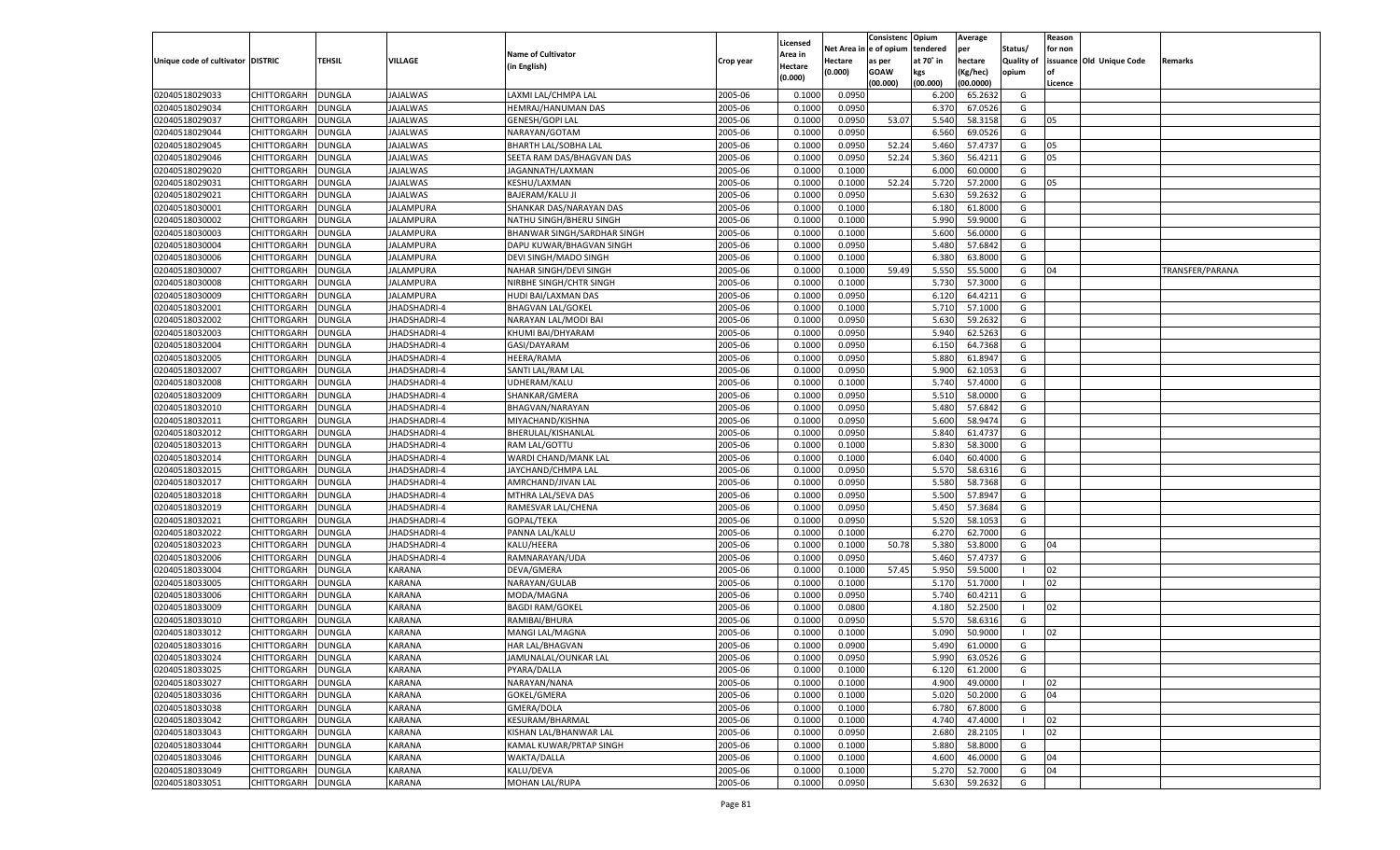|                                   |                    |               |               |                             |           |                    |            | Consistenc   | Opium             | Average       |                   | Reason  |                          |         |
|-----------------------------------|--------------------|---------------|---------------|-----------------------------|-----------|--------------------|------------|--------------|-------------------|---------------|-------------------|---------|--------------------------|---------|
|                                   |                    |               |               | <b>Name of Cultivator</b>   |           | Licensed           | Net Area i | n e of opium | tendered          | per           | Status/           | for non |                          |         |
| Unique code of cultivator DISTRIC |                    | TEHSIL        | VILLAGE       | (in English)                | Crop year | Area in<br>Hectare | Hectare    | as per       | at 70° in         | hectare       | <b>Quality of</b> |         | issuance Old Unique Code | Remarks |
|                                   |                    |               |               |                             |           | (0.000)            | (0.000)    | <b>GOAW</b>  | kgs               | (Kg/hec)      | opium             |         |                          |         |
|                                   |                    |               |               |                             |           |                    |            | (00.000)     | (00.000)          | (00.0000)     |                   | Licence |                          |         |
| 02040518033053                    | CHITTORGARH        | DUNGLA        | <b>KARANA</b> | CHATARBHUJ/NANA             | 2005-06   | 0.1000             | 0.1000     | 58.41        | 5.340             | 53.4000       | G                 | 04      |                          |         |
| 02040518033060                    | CHITTORGARH        | DUNGLA        | <b>KARANA</b> | <b>OUNKAR LAL/MAGNA</b>     | 2005-06   | 0.100              | 0.0900     |              | 5.510             | 61.2222       | G                 |         |                          |         |
| 02040518033062                    | CHITTORGARH        | DUNGLA        | KARANA        | CHATARBHUJ/UDA              | 2005-06   | 0.1000             | 0.0900     |              | 5.240             | 58.2222       | G                 |         |                          |         |
| 02040518033068                    | CHITTORGARH        | DUNGLA        | <b>KARANA</b> | BHANWAR LAL/ASHARAM         | 2005-06   | 0.1000             | 0.0950     |              | 6.000             | 63.1579       | G                 |         |                          |         |
| 02040518033072                    | CHITTORGARH        | DUNGLA        | KARANA        | KANHIYA LAL/HEERA LAL       | 2005-06   | 0.1000             | 0.1000     | 55.25        | 5.580             | 55.8000       | G                 | 04      |                          |         |
| 02040518033086                    | CHITTORGARH        | DUNGLA        | <b>KARANA</b> | UDHE LAL/MAGNI RAM          | 2005-06   | 0.1000             | 0.0900     |              | 5.410             | 60.1111       | G                 |         |                          |         |
| 02040518033089                    | CHITTORGARH        | DUNGLA        | KARANA        | MODI BAI/HEMRAJ             | 2005-06   | 0.1000             | 0.1000     |              | 5.25(             | 52.5000       | G                 | 04      |                          |         |
| 02040518033091                    | CHITTORGARH        | DUNGLA        | <b>KARANA</b> | CHOGA LAL/SHVA              | 2005-06   | 0.1000             | 0.0900     |              | 4.32 <sub>0</sub> | 48.0000       | - 1               | 02      |                          |         |
| 02040518033098                    | CHITTORGARH        | DUNGLA        | KARANA        | RAJU/RUPA                   | 2005-06   | 0.1000             | 0.0950     |              | 5.600             | 58.9474       | G                 |         |                          |         |
| 02040518033099                    | CHITTORGARH        | DUNGLA        | <b>KARANA</b> | HEMRAJ/VIJERAM              | 2005-06   | 0.1000             | 0.1000     |              | 5.120             | 51.2000       | G                 | 04      |                          |         |
| 02040518033029                    | CHITTORGARH        | DUNGLA        | KARANA        | DHANRAJ/BHAGVAN             | 2005-06   | 0.1000             | 0.1000     |              | 5.710             | 57.1000       | G                 |         |                          |         |
| 02040518033030                    | CHITTORGARH        | DUNGLA        | <b>KARANA</b> | GORI SHANKER/MAGNI RAM      | 2005-06   | 0.1000             | 0.1000     |              | 6.660             | 66.6000       | G                 |         |                          |         |
| 02040518033048                    | CHITTORGARH        | DUNGLA        | KARANA        | SHYAM LAL/MAGNI RAM         | 2005-06   | 0.1000             | 0.1000     |              | 6.860             | 68.6000       | G                 |         |                          |         |
| 02040518033054                    | CHITTORGARH        | DUNGLA        | KARANA        | BHANA/UDHA                  | 2005-06   | 0.1000             | 0.0950     | 45.71        | 4.110             | 43.2632       | G                 | 04      |                          |         |
| 02040518033070                    | CHITTORGARH        | DUNGLA        | KARANA        | JAGANNATH/ROOPA             | 2005-06   | 0.1000             | 0.1000     | 55.02        | 5.470             | 54.7000       | G                 | 04      |                          |         |
| 02040518033018                    | CHITTORGARH        | DUNGLA        | KARANA        | KESUEAM/NARAYAN LAL         | 2005-06   | 0.1000             | 0.0900     |              | 3.830             | 42.5556       |                   | 02      |                          |         |
| 02040518033022                    | CHITTORGARH        | DUNGLA        | KARANA        | MEGHA/BHERA                 | 2005-06   | 0.1000             | 0.0950     |              | 4.290             | 45.1579       | - 1               | 02      |                          |         |
| 02040518033037                    | CHITTORGARH        | DUNGLA        | KARANA        | GAMRA/KALU                  | 2005-06   | 0.1000             | 0.1000     |              | 5.110             | 51.1000       | - 1               | 02      |                          |         |
| 02040518033008                    | CHITTORGARH        | DUNGLA        | KARANA        | MOHAN/UDA                   | 2005-06   | 0.1000             | 0.1000     |              | 5.160             | 51.6000       | - 1               | 02      |                          |         |
| 02040518033040                    | CHITTORGARH        | DUNGLA        | KARANA        | MOTI/KALU                   | 2005-06   | 0.1000             | 0.1000     | 55.02        | 5.490             | 54.9000       | G                 | 04      |                          |         |
| 02040518033118                    | CHITTORGARH        | DUNGLA        | KARANA        | KISHANKUWER/SAJANSINGH      | 2005-06   | 0.1000             | 0.0950     |              | 6.330             | 66.6316       | G                 |         |                          |         |
| 02040518034001                    | CHITTORGARH        | DUNGLA        | KATERA        | MOTI LAL/HEERA NAND         | 2005-06   | 0.1000             | 0.1000     |              | 7.610             | 76.1000       | G                 |         |                          |         |
| 02040518034002                    | CHITTORGARH        | DUNGLA        | KATERA        | <b>KESHI BAI/SHANKER</b>    | 2005-06   | 0.1000             | 0.1000     | 47.62        | 5.400             | 54.0000       | G                 | 04      |                          |         |
| 02040518034004                    | CHITTORGARH        | DUNGLA        | KATERA        | UDA/KAJOD                   | 2005-06   | 0.1000             | 0.1000     | 55.81        | 5.590             | 55.9000       | G                 | 04      |                          |         |
| 02040518034005                    | CHITTORGARH        | DUNGLA        | KATERA        | DHANNA/KAJOD                | 2005-06   | 0.1000             | 0.0950     |              | 5.600             | 58.9474       | G                 |         |                          |         |
| 02040518034006                    | CHITTORGARH        | DUNGLA        | KATERA        | TOLI RAM/NAVAL RAM          | 2005-06   | 0.1000             | 0.0950     |              | 5.500             | 57.8947       | G                 |         |                          |         |
| 02040518034007                    | CHITTORGARH        | DUNGLA        | KATERA        | HARNARAYAN/VIJAY RAM        | 2005-06   | 0.1000             | 0.0950     |              | 5.490             | 57.7895       | G                 |         |                          |         |
| 02040518034010                    | CHITTORGARH        | DUNGLA        | KATERA        | AMRAT RAM/OUNKAR            | 2005-06   | 0.1000             | 0.0950     |              | 5.890             | 62.0000       | G                 |         |                          |         |
| 02040518034011                    | CHITTORGARH        | DUNGLA        | KATERA        | BHAVANI SHANKER/BHEEM JI    | 2005-06   | 0.1000             | 0.0950     |              | 6.380             | 67.1579       | G                 |         |                          |         |
| 02040518034012                    | CHITTORGARH        | DUNGLA        | <b>KATERA</b> | <b>UDAI LAL/DEV RAM</b>     | 2005-06   | 0.1000             | 0.0950     |              | 5.470             | 57.5789       | G                 |         |                          |         |
| 02040518034015                    | CHITTORGARH        | DUNGLA        | <b>KATERA</b> | <b>OUNKAR/DHANRAJ</b>       | 2005-06   | 0.1000             | 0.0950     |              | 5.930             | 62.4211       | G                 |         |                          |         |
| 02040518034021                    | CHITTORGARH        | DUNGLA        | <b>KATERA</b> | NANI BAI/BHERA              | 2005-06   | 0.1000             | 0.0950     |              | 5.990             | 63.0526       | G                 |         |                          |         |
| 02040518034023                    | CHITTORGARH        | DUNGLA        | <b>KATERA</b> | CHUNNI LAL/BHERA            | 2005-06   | 0.1000             | 0.0950     |              | 5.460             | 57.4737       | G                 |         |                          |         |
| 02040518034024                    | CHITTORGARH        | DUNGLA        | <b>KATERA</b> | <b>KARI BAI/MOHAN</b>       | 2005-06   | 0.1000             | 0.0950     | 49.13        | 5.040             | 53.0526       | G                 | 04      |                          |         |
| 02040518034031                    | CHITTORGARH        | DUNGLA        | <b>KATERA</b> | NAVLIBAI/VARDA              | 2005-06   | 0.1000             | 0.0950     |              | 5.450             | 57.3684       | G                 |         |                          |         |
| 02040518034032                    | CHITTORGARH        | DUNGLA        | <b>KATERA</b> | KHEMRAJ/MIYA RAM            | 2005-06   | 0.1000             | 0.1000     |              | 5.700             | 57.0000       | G                 |         |                          |         |
| 02040518034035                    |                    | <b>DUNGLA</b> | <b>KATERA</b> |                             | 2005-06   | 0.1000             | 0.0950     |              | 6.310             | 66.4211       | G                 |         |                          |         |
|                                   | CHITTORGARH        |               |               | AASA RAM/KAJOD              |           |                    |            |              |                   |               |                   |         |                          |         |
| 02040518034036                    | CHITTORGARH        | DUNGLA        | <b>KATERA</b> | <b>BAGDI RAM/LIMBA</b>      | 2005-06   | 0.1000             | 0.1000     |              | 5.610             | 56.1000       | G                 |         |                          |         |
| 02040518034037<br>02040518034040  | CHITTORGARH        | DUNGLA        | <b>KATERA</b> | <b>BABU LAL/VARDI CHAND</b> | 2005-06   | 0.1000             | 0.0950     |              | 7.970             | 83.8947       | G                 |         |                          |         |
|                                   | CHITTORGARH        | DUNGLA        | <b>KATERA</b> | KHUB CHAND/GANGA RAM        | 2005-06   | 0.1000             | 0.0950     |              | 5.41              | 56.9474       | G                 |         |                          |         |
| 02040518034041                    | CHITTORGARH        | DUNGLA        | <b>KATERA</b> | <b>GAMNESH LAL/KAJOD</b>    | 2005-06   | 0.1000             | 0.0950     |              | 5.400             | 56.8421       | G                 |         |                          |         |
| 02040518034042                    | CHITTORGARH        | DUNGLA        | <b>KATERA</b> | <b>UDAI LAL/TOLI RAM</b>    | 2005-06   | 0.1000             | 0.0950     |              | 5.450             | 57.3684       | G                 |         |                          |         |
| 02040518034043                    | CHITTORGARH        | DUNGLA        | <b>KATERA</b> | RAM CHANDRA/VAJE RAM        | 2005-06   | 0.1000             | 0.0950     |              | 6.270             | 66.0000       | G                 |         |                          |         |
| 02040518034044                    | CHITTORGARH        | DUNGLA        | <b>KATERA</b> | <b>BHAGVAN LAL/TOLI RAM</b> | 2005-06   | 0.1000             | 0.0950     |              | 5.870             | 61.7895       | G                 |         |                          |         |
| 02040518034045                    | CHITTORGARH        | <b>DUNGLA</b> | <b>KATERA</b> | <b>OUNKAR LAL/TOLI RAM</b>  | 2005-06   | 0.1000             | 0.0950     |              | 5.470             | 57.5789       | G                 |         |                          |         |
| 02040518034046                    | CHITTORGARH        | <b>DUNGLA</b> | <b>KATERA</b> | BHERU LAL/PARBHU LAL        | 2005-06   | 0.1000             | 0.0950     |              |                   | 5.470 57.5789 | G                 |         |                          |         |
| 02040518034048                    | <b>CHITTORGARH</b> | <b>DUNGLA</b> | <b>KATERA</b> | RAM CHANDRA/DHANNA BRAMAN   | 2005-06   | 0.1000             | 0.0950     |              | 5.550             | 58.4211       | G                 |         |                          |         |
| 02040518034049                    | CHITTORGARH        | <b>DUNGLA</b> | KATERA        | <b>BANSHI LAL/SHANKER</b>   | 2005-06   | 0.1000             | 0.1000     |              | 5.970             | 59.7000       | G                 |         |                          |         |
| 02040518034050                    | CHITTORGARH        | <b>DUNGLA</b> | <b>KATERA</b> | CHUNNI LAL/KAJOD            | 2005-06   | 0.1000             | 0.1000     |              | 5.700             | 57.0000       | G                 |         |                          |         |
| 02040518034051                    | <b>CHITTORGARH</b> | <b>DUNGLA</b> | <b>KATERA</b> | SHANTI LAL/KAJOD            | 2005-06   | 0.1000             | 0.1000     |              | 6.280             | 62.8000       | G                 |         |                          |         |
| 02040518034052                    | CHITTORGARH        | <b>DUNGLA</b> | <b>KATERA</b> | VAKTI BAI/NAVAL KISHOR      | 2005-06   | 0.1000             | 0.1000     | 49.40        | 5.440             | 54.4000       | G                 | 04      |                          |         |
| 02040518034054                    | CHITTORGARH        | <b>DUNGLA</b> | <b>KATERA</b> | JAGDISH CHANDRA/BABRU       | 2005-06   | 0.1000             | 0.1000     |              | 5.780             | 57.8000       | G                 |         |                          |         |
| 02040518034056                    | CHITTORGARH        | <b>DUNGLA</b> | <b>KATERA</b> | <b>BHERU LAL/HEERA LAL</b>  | 2005-06   | 0.1000             | 0.0950     |              | 5.490             | 57.7895       | G                 |         |                          |         |
| 02040518034057                    | <b>CHITTORGARH</b> | <b>DUNGLA</b> | <b>KATERA</b> | PARAS RAM/GANGA RAM         | 2005-06   | 0.1000             | 0.0950     |              | 5.770             | 60.7368       | G                 |         |                          |         |
| 02040518034058                    | <b>CHITTORGARH</b> | <b>DUNGLA</b> | KATERA        | DAL CHAND/NARBDA SHANKER    | 2005-06   | 0.1000             | 0.1000     |              | 5.740             | 57.4000       | G                 |         |                          |         |
| 02040518034059                    | <b>CHITTORGARH</b> | <b>DUNGLA</b> | KATERA        | BHAGVAN LAL/SHANKER LAL     | 2005-06   | 0.1000             | 0.0950     |              | 6.730             | 70.8421       | G                 |         |                          |         |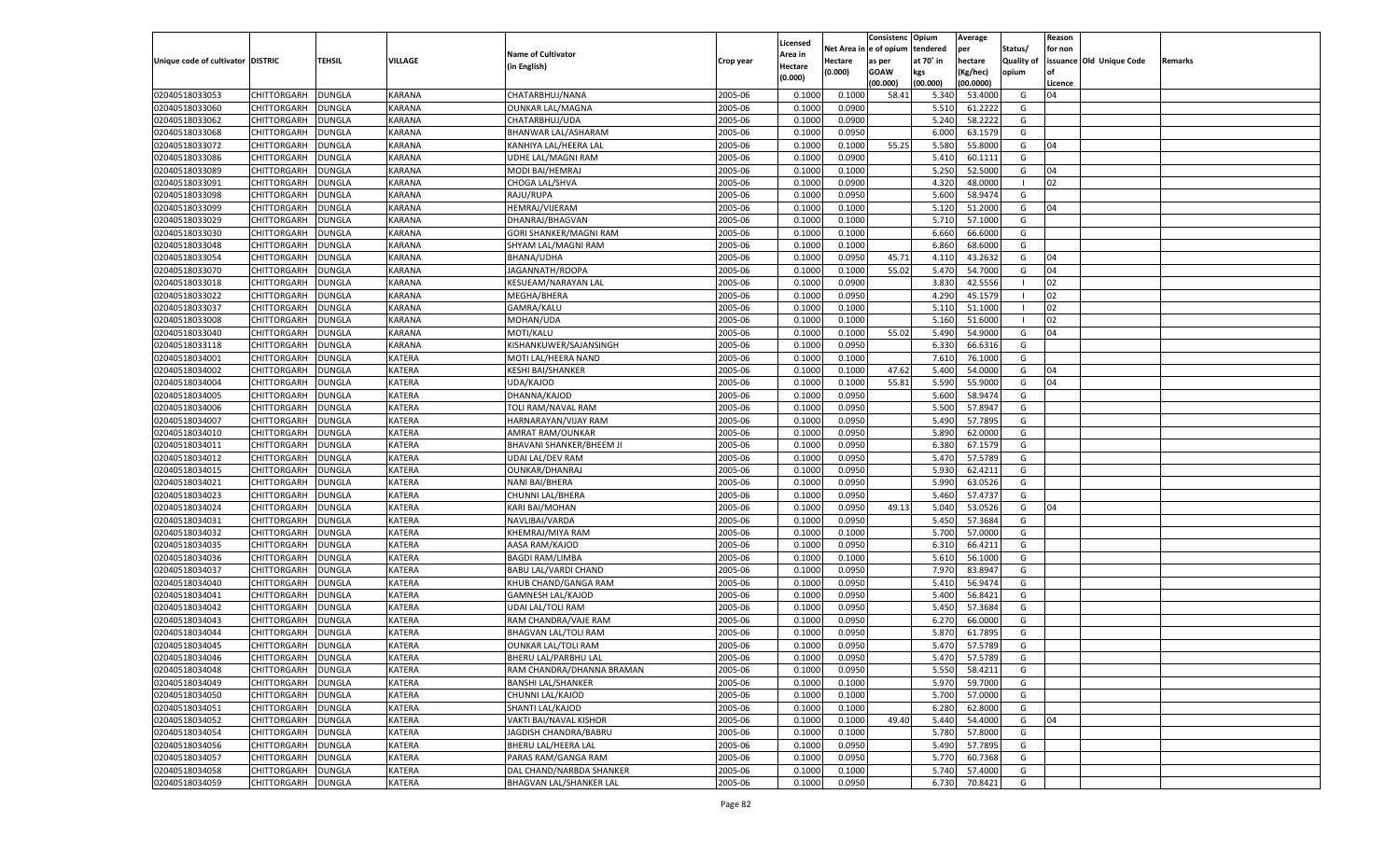|                                   |                    |               |              |                             |                    |                           |          | Consistenc       | Opium     | Average   |                   | Reason   |                          |         |
|-----------------------------------|--------------------|---------------|--------------|-----------------------------|--------------------|---------------------------|----------|------------------|-----------|-----------|-------------------|----------|--------------------------|---------|
|                                   |                    |               |              | <b>Name of Cultivator</b>   |                    | Licensed                  | Net Area | e of opium       | tendered  | per       | Status/           | for non  |                          |         |
| Unique code of cultivator DISTRIC |                    | <b>TEHSIL</b> | VILLAGE      | (in English)                | Crop year          | <b>Area in</b><br>Hectare | Hectare  | as per           | at 70° in | hectare   | <b>Quality of</b> |          | issuance Old Unique Code | Remarks |
|                                   |                    |               |              |                             |                    | (0.000)                   | (0.000)  | <b>GOAW</b>      | kgs       | (Kg/hec)  | opium             |          |                          |         |
|                                   |                    |               |              |                             |                    |                           |          | (00.000)         | (00.000)  | (00.0000) |                   | Licence  |                          |         |
| 02040518034060                    | CHITTORGARH        | <b>DUNGLA</b> | KATERA       | KISHNA/BHERA                | 2005-06            | 0.1000                    | 0.0950   |                  | 5.820     | 61.2632   | G                 |          |                          |         |
| 02040518034061                    | CHITTORGARH        | DUNGLA        | KATERA       | SHANKER/MOTI                | 2005-06            | 0.1000                    | 0.0950   |                  | 5.460     | 57.4737   | G                 |          |                          |         |
| 02040518034062                    | CHITTORGARH        | DUNGLA        | KATERA       | VARDI CHAND/KAJOD           | 2005-06            | 0.1000                    | 0.0950   |                  | 5.750     | 60.5263   | G                 |          |                          |         |
| 02040518034063                    | CHITTORGARH        | DUNGLA        | KATERA       | RAM CHANDRA/AMRAT RAM       | 2005-06            | 0.1000                    | 0.0950   |                  | 5.550     | 58.4211   | G                 |          |                          |         |
| 02040518034064                    | CHITTORGARH        | DUNGLA        | KATERA       | <b>BHAGVAN LAL/KANNA</b>    | 2005-06            | 0.1000                    |          | 0.1000 49.40,52. | 5.500     | 55.0000   | G                 | 04       |                          |         |
| 02040518034066                    | CHITTORGARH        | DUNGLA        | KATERA       | LAXMAN/BHERA                | 2005-06            | 0.1000                    | 0.1000   | 52.30            | 5.780     | 57.8000   | G                 | 05       |                          |         |
| 02040518034067                    | CHITTORGARH        | DUNGLA        | KATERA       | NARAYAN/OUNKAR LAL          | 2005-06            | 0.1000                    |          |                  |           |           | F.                |          |                          |         |
| 02040518034068                    | CHITTORGARH        | DUNGLA        | KATERA       | SHANTI LAL/NARBDA SHANKER   | 2005-06            | 0.1000                    | 0.0950   |                  | 5.650     | 59.4737   | G                 |          |                          |         |
| 02040518034070                    | CHITTORGARH        | DUNGLA        | KATERA       | <b>GANGA RAM/VAJE RAM</b>   | 2005-06            | 0.1000                    | 0.0950   |                  | 5.650     | 59.4737   | G                 |          |                          |         |
| 02040518034022                    | CHITTORGARH        | DUNGLA        | KATERA       | SHANKER/PARMANAND           | 2005-06            | 0.1000                    | 0.1000   |                  | 5.680     | 56.8000   | G                 |          |                          |         |
| 02040518034039                    | CHITTORGARH        | DUNGLA        | KATERA       | <b>BHAGVAN LAL/UDA</b>      | 2005-06            | 0.1000                    | 0.0950   |                  | 5.590     | 58.8421   | G                 |          |                          |         |
| 02040518034029                    | CHITTORGARH        | DUNGLA        | KATERA       | BHEEMA/NARAYAN              | 2005-06            | 0.1000                    | 0.0950   |                  | 5.710     | 60.1053   | G                 |          |                          |         |
| 02040518034018                    | CHITTORGARH        | DUNGLA        | KATERA       | <b>BARDI BAI/KALU</b>       | 2005-06            | 0.1000                    | 0.1000   |                  | 6.060     | 60.6000   | G                 |          |                          |         |
| 02040518037002                    | CHITTORGARH        | DUNGLA        | KISHANKARERI | <b>BHURA LAL/GOPAL</b>      | 2005-06            | 0.1000                    | 0.0950   |                  | 6.070     | 63.8947   | G                 |          |                          |         |
| 02040518037003                    | CHITTORGARH        | DUNGLA        | KISHANKARERI | PERAM CHAND/KISHAN LAL      | 2005-06            | 0.1000                    | 0.1000   |                  | 5.920     | 59.2000   | G                 |          |                          |         |
| 02040518037006                    | CHITTORGARH        | DUNGLA        | KISHANKARERI | ROOPA/CHATARBHUJ            | 2005-06            | 0.1000                    | 0.1000   |                  | 6.250     | 62.5000   | G                 |          |                          |         |
| 02040518037007                    | CHITTORGARH        | <b>DUNGLA</b> | KISHANKARERI | SUKHA/CHTRBHUJ              | 2005-06            | 0.1000                    | 0.1000   |                  | 5.950     | 59.5000   | G                 |          |                          |         |
| 02040518037008                    | CHITTORGARH        | DUNGLA        | KISHANKARERI | PARBHU LAL/SHANKAR LAL      | 2005-06            | 0.1000                    | 0.1000   |                  | 5.690     | 56.9000   | $\blacksquare$    | 02       |                          |         |
| 02040518037009                    | CHITTORGARH        | <b>DUNGLA</b> | KISHANKARERI | <b>GENESH / GOKEL</b>       | 2005-06            | 0.1000                    | 0.0950   |                  | 6.750     | 71.0526   | G                 |          |                          |         |
| 02040518037010                    | CHITTORGARH        | DUNGLA        | KISHANKARERI | MANGI LAL/GOKEL             | 2005-06            | 0.1000                    | 0.0950   |                  | 5.440     | 57.2632   | - 1               | 02       |                          |         |
| 02040518037013                    | CHITTORGARH        | DUNGLA        | KISHANKARERI | MOHAN LAL/DEVA              | 2005-06            | 0.1000                    | 0.1000   |                  | 6.520     | 65.2000   | - 1               | 02       |                          |         |
| 02040518037014                    | CHITTORGARH        | DUNGLA        | KISHANKARERI | RUP LAL/SHRI LAL            | 2005-06            | 0.1000                    | 0.1000   |                  | 5.970     | 59.7000   | - 1               | 02       |                          |         |
| 02040518037016                    | CHITTORGARH        | <b>DUNGLA</b> | KISHANKARERI | <b>BARDI CHAND/SHREELAL</b> | 2005-06            | 0.1000                    | 0.1000   |                  | 6.740     | 67.4000   | - 1               | 02       |                          |         |
| 02040518037017                    | CHITTORGARH        | DUNGLA        | KISHANKARERI | AMBALAL/KISHNA              | 2005-06            | 0.1000                    | 0.1000   |                  | 5.910     | 59.1000   | G                 |          |                          |         |
| 02040518037020                    | CHITTORGARH        | DUNGLA        | KISHANKARERI | CHTRBHUJ/KHEMRAJ            | 2005-06            | 0.1000                    | 0.0950   |                  | 5.930     | 62.4211   | G                 |          |                          |         |
| 02040518037022                    | CHITTORGARH        | DUNGLA        | KISHANKARERI | KHEMRAJ/NATHU               | 2005-06            | 0.1000                    | 0.1000   |                  | 6.490     | 64.9000   | G                 |          |                          |         |
| 02040518037029                    | CHITTORGARH        | <b>DUNGLA</b> | KISHANKARERI | KALU LAL/NATHU              | 2005-06            | 0.1000                    | 0.1000   |                  | 5.700     | 57.0000   | $\blacksquare$    | 02       |                          |         |
| 02040518037036                    | CHITTORGARH        | DUNGLA        | KISHANKARERI | NATHU LAL/DEV KISHAN        | 2005-06            | 0.1000                    | 0.0950   |                  | 6.210     | 65.3684   | G                 |          |                          |         |
| 02040518037041                    | CHITTORGARH        | DUNGLA        | KISHANKARERI | BHERU LAL/TOLI RAM          | 2005-06            | 0.1000                    | 0.1000   | 53.73            | 5.710     | 57.1000   | G                 | 05       |                          |         |
| 02040518037042                    | CHITTORGARH        | <b>DUNGLA</b> | KISHANKARERI | MOTI LAL/LAXMAN             | 2005-06            | 0.1000                    | 0.0950   |                  | 6.500     | 68.4211   | G                 |          |                          |         |
| 02040518037044                    | CHITTORGARH        | <b>DUNGLA</b> | KISHANKARERI | HARI RAM/HMERA              | 2005-06            | 0.1000                    | 0.0950   |                  | 6.340     | 66.7368   | G                 |          |                          |         |
| 02040518037045                    | CHITTORGARH        | <b>DUNGLA</b> | KISHANKARERI | SHANKAR/NANA GUJR           | 2005-06            | 0.1000                    | 0.1000   |                  | 6.460     | 64.6000   | G                 |          |                          |         |
| 02040518037049                    | CHITTORGARH        | <b>DUNGLA</b> | KISHANKARERI | SHANKAR/GANGA RAM           | 2005-06            | 0.1000                    | 0.1000   |                  | 5.940     | 59.4000   | - 1               | 02       |                          |         |
| 02040518037018                    | CHITTORGARH        | <b>DUNGLA</b> | KISHANKARERI | MODI LAL/JAI SINGH          | 2005-06            | 0.1000                    | 0.0950   |                  | 5.800     | 61.0526   | G                 |          |                          |         |
| 02040518037037                    | CHITTORGARH        | <b>DUNGLA</b> | KISHANKARERI | <b>VIJAY RAM/OUNKAR</b>     | 2005-06            | 0.1000                    | 0.1000   |                  | 5.890     | 58.9000   | G                 |          |                          |         |
| 02040518037046                    | CHITTORGARH        | <b>DUNGLA</b> | KISHANKARERI | WARDI CHAND/BHERA           | 2005-06            | 0.1000                    | 0.1000   | 48.98            | 5.350     | 53.5000   | G                 | 04       |                          |         |
| 02040518037004                    | CHITTORGARH        | <b>DUNGLA</b> | KISHANKARERI | GOKAL/CHTRBHUJ              | 2005-06            | 0.1000                    | 0.0950   |                  | 5.880     | 61.8947   | G                 |          |                          |         |
| 02040518037011                    | CHITTORGARH        | DUNGLA        | KISHANKARERI | MEGHRAJ/OUNKAR              | 2005-06            | 0.1000                    | 0.1000   |                  | 5.770     | 57.7000   | - 1               | 02       |                          |         |
| 02040518037021                    | CHITTORGARH        | <b>DUNGLA</b> | KISHANKARERI | MANGI LAL/LAXMAN            | 2005-06            | 0.1000                    | 0.1050   |                  | 6.130     | 58.3810   | G                 |          |                          |         |
| 02040518038002                    | CHITTORGARH        | <b>DUNGLA</b> | LUXMIPURA-4  | CHAMPA LAL/KISHAN LAL       | 2005-06            | 0.1000                    | 0.1000   |                  | 6.500     | 65.0000   | G                 |          |                          |         |
| 02040518038005                    | CHITTORGARH        | <b>DUNGLA</b> | LUXMIPURA-4  | RAMESHVAR LAL/SAV LAL       | 2005-06            | 0.1000                    | 0.1000   |                  | 6.070     | 60.7000   | G                 |          |                          |         |
| 02040518038010                    | CHITTORGARH        | DUNGLA        | LUXMIPURA-4  | BAGDI LAL/NARAYAN LAL       | 2005-06            | 0.1000                    | 0.1000   |                  | 6.480     | 64.8000   | - 1               | 02       |                          |         |
| 02040518038011                    | CHITTORGARH        | <b>DUNGLA</b> | LUXMIPURA-4  | NARAYAN LAL/KANA            | 2005-06            | 0.1000                    | 0.1000   |                  | 6.050     | 60.5000   | G                 |          |                          |         |
| 02040518038012                    | CHITTORGARH        | DUNGLA        | LUXMIPURA-4  | <b>HEMRAJ/DALLA</b>         | 2005-06            | 0.1000                    | 0.1000   |                  | 5.64      | 56.4000   | G                 |          |                          |         |
| 02040518038013                    | CHITTORGARH        | <b>DUNGLA</b> | LUXMIPURA-4  | KALU RAM/RAMA               | 2005-06            | 0.1000                    | 0.1000   |                  | 6.400     | 64.0000   | - 1               | 02       |                          |         |
| 02040518038014                    | CHITTORGARH        | <b>DUNGLA</b> | LUXMIPURA-4  | <b>OUNKAR/MOTI LAL</b>      |                    | 0.1000                    | 0.1000   |                  | 6.540     | 65.4000   | G                 |          |                          |         |
| 02040518038022                    |                    | <b>DUNGLA</b> | LUXMIPURA-4  | GOKAL/PURA CHAMAR           | 2005-06<br>2005-06 | 0.1000                    | 0.0950   |                  | 5.370     | 56.5263   | G                 |          |                          |         |
|                                   | <b>CHITTORGARH</b> |               |              |                             |                    |                           |          |                  |           |           | - 1               |          |                          |         |
| 02040518038024                    | CHITTORGARH        | <b>DUNGLA</b> | LUXMIPURA-4  | BANSHI LAL/NARAYAN          | 2005-06            | 0.1000                    | 0.1000   |                  | 6.720     | 67.2000   | - 1               | 02<br>02 |                          |         |
| 02040518038019                    | <b>CHITTORGARH</b> | <b>DUNGLA</b> | LUXMIPURA-4  | MOTI LAL/OUNKAR LAL         | 2005-06            | 0.1000                    | 0.1000   |                  | 5.780     | 57.8000   |                   |          |                          |         |
| 02040518038003                    | <b>CHITTORGARH</b> | <b>DUNGLA</b> | LUXMIPURA-4  | <b>OUNKAR/SAV RAM</b>       | 2005-06            | 0.1000                    | 0.0950   | 58.84            | 5.590     | 58.8421   | G                 |          |                          |         |
| 02040518038016                    | <b>CHITTORGARH</b> | <b>DUNGLA</b> | LUXMIPURA-4  | HARLAL/GAMERA               | 2005-06            | 0.1000                    | 0.0950   | 66.11            | 5.650     | 59.4737   | G                 |          |                          |         |
| 02040518038017                    | <b>CHITTORGARH</b> | <b>DUNGLA</b> | LUXMIPURA-4  | <b>BAGDI RAM/DALU</b>       | 2005-06            | 0.1000                    | 0.1000   | 62.00            | 6.240     | 62.4000   | - 1               | 02       |                          |         |
| 02040518039001                    | <b>CHITTORGARH</b> | <b>DUNGLA</b> | LOTHIYANA    | MADHAV LAL/BHERU LAL        | 2005-06            | 0.1000                    | 0.1000   | 40.84            | 7.040     | 70.4000   | G                 |          |                          |         |
| 02040518039003                    | <b>CHITTORGARH</b> | <b>DUNGLA</b> | LOTHIYANA    | KISHAN LAL/GIRDHARI         | 2005-06            | 0.1000                    | 0.1000   | 53.84            | 6.150     | 61.5000   | G                 |          |                          |         |
| 02040518039004                    | <b>CHITTORGARH</b> | <b>DUNGLA</b> | LOTHIYANA    | NARAYAN LAL/DAL CHAND       | 2005-06            | 0.1000                    | 0.1000   | 53.84            | 6.920     | 69.2000   | G                 |          |                          |         |
| 02040518039005                    | <b>CHITTORGARH</b> | <b>DUNGLA</b> | LOTHIYANA    | MOHAN LAL/BHERU LAL         | 2005-06            | 0.1000                    | 0.0950   | 55.76            | 6.550     | 68.9474   | G                 |          |                          |         |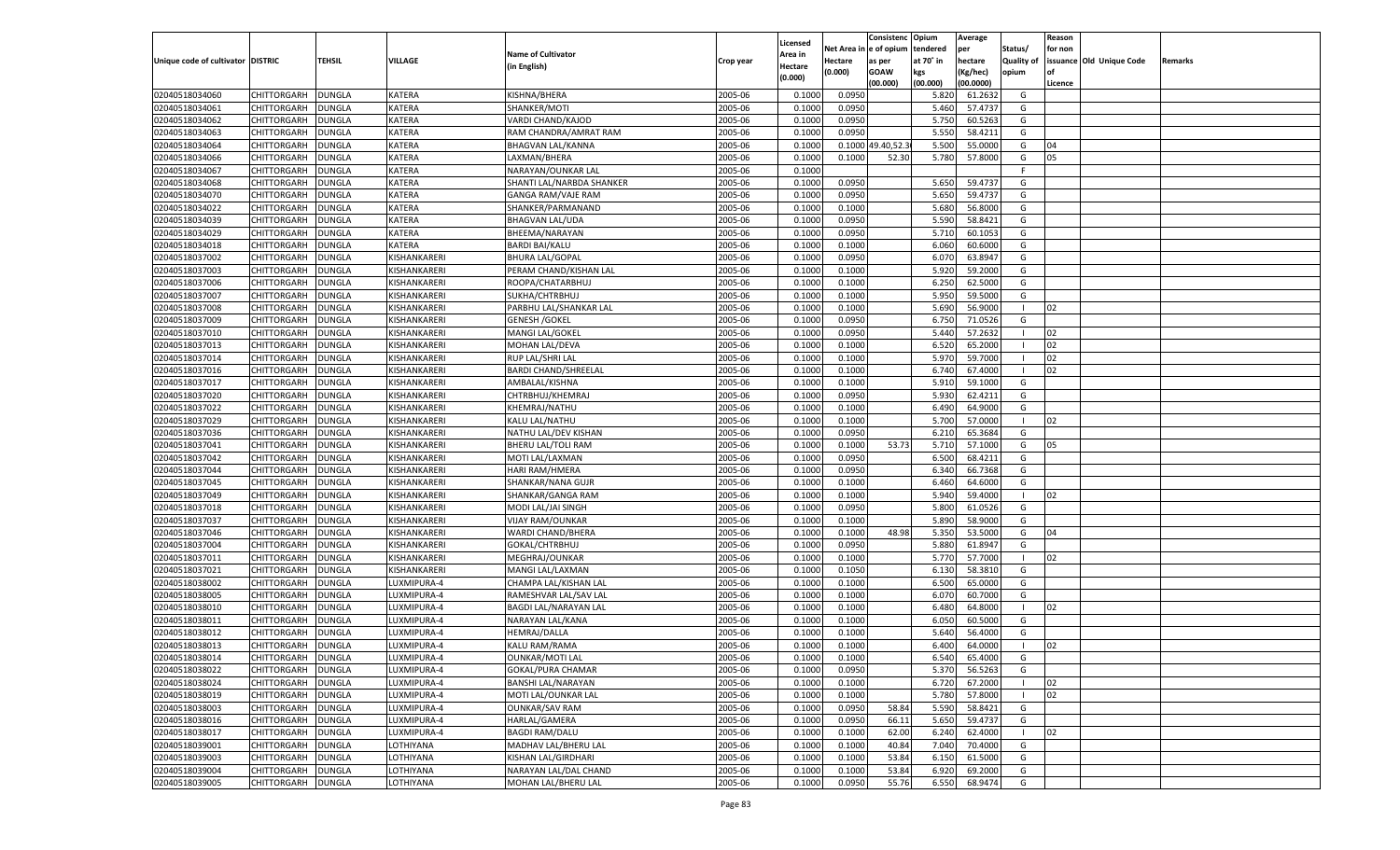|                                   |                    |               |                 |                              |           |          |          | Consistenc Opium |           | Average   |                   | Reason    |                          |                 |
|-----------------------------------|--------------------|---------------|-----------------|------------------------------|-----------|----------|----------|------------------|-----------|-----------|-------------------|-----------|--------------------------|-----------------|
|                                   |                    |               |                 |                              |           | Licensed | Net Area | e of opium       | tendered  | per       | Status/           | for non   |                          |                 |
| Unique code of cultivator DISTRIC |                    | TEHSIL        | VILLAGE         | <b>Name of Cultivator</b>    | Crop year | Area in  | Hectare  | as per           | at 70˚ in | hectare   | <b>Quality of</b> |           | issuance Old Unique Code | Remarks         |
|                                   |                    |               |                 | (in English)                 |           | Hectare  | (0.000)  | <b>GOAW</b>      | kgs       | (Kg/hec)  | opium             | <b>of</b> |                          |                 |
|                                   |                    |               |                 |                              |           | (0.000)  |          | (00.000)         | (00.000)  | (00.0000) |                   | Licence   |                          |                 |
| 02040518039006                    | CHITTORGARH        | <b>DUNGLA</b> | LOTHIYANA       | <b>OUNKAR LAL/BHANA</b>      | 2005-06   | 0.1000   | 0.1000   | 53.84            | 6.450     | 64.5000   | G                 |           |                          |                 |
| 02040518039007                    | CHITTORGARH        | <b>DUNGLA</b> | LOTHIYANA       | HEMRAJ/BHERU                 | 2005-06   | 0.1000   | 0.1000   | 55.76            | 7.110     | 71.1000   | G                 |           |                          |                 |
| 02040518039010                    | <b>CHITTORGARH</b> | <b>DUNGLA</b> | LOTHIYANA       | MOTI/LALU                    | 2005-06   | 0.1000   | 0.1000   | 55.76            | 6.140     | 61.4000   | G                 |           |                          |                 |
| 02040518039012                    | CHITTORGARH        | DUNGLA        | LOTHIYANA       | MADHAV LAL/KISHNA            | 2005-06   | 0.1000   | 0.1000   | 0.66, 64.7       | 6.600     | 66.0000   | G                 |           |                          |                 |
| 02040518039014                    | <b>CHITTORGARH</b> | <b>DUNGLA</b> | LOTHIYANA       | LALU/ROOPA                   | 2005-06   | 0.1000   | 0.1000   | 55.76            | 6.240     | 62.4000   | G                 |           |                          |                 |
| 02040518039015                    | CHITTORGARH        | <b>DUNGLA</b> | LOTHIYANA       | KALU/ROOPA                   | 2005-06   | 0.1000   | 0.1000   | 53.84            | 6.350     | 63.5000   | G                 |           |                          |                 |
| 02040518039018                    | <b>CHITTORGARH</b> | <b>DUNGLA</b> | LOTHIYANA       | <b>GOUTAM/LACHI RAM</b>      | 2005-06   | 0.1000   | 0.1000   | 48.32            | 7.170     | 71.7000   | G                 |           |                          |                 |
| 02040518039019                    | CHITTORGARH        | DUNGLA        | LOTHIYANA       | RAM LAL/TARA CHAND           | 2005-06   | 0.1000   | 0.1000   |                  | 6.460     | 64.6000   | G                 |           |                          |                 |
| 02040518039021                    | CHITTORGARH        | <b>DUNGLA</b> | LOTHIYANA       | MANGI LAL/NAVLA              | 2005-06   | 0.1000   | 0.1000   |                  | 5.700     | 57.0000   | G                 | 05        |                          |                 |
| 02040518039023                    | CHITTORGARH        | <b>DUNGLA</b> | LOTHIYANA       | KALU/KISHANA                 | 2005-06   | 0.1000   | 0.1000   |                  | 6.600     | 66.0000   | G                 |           |                          |                 |
| 02040518039027                    | CHITTORGARH        | <b>DUNGLA</b> | LOTHIYANA       | DEVILAL/DAL CHAND            | 2005-06   | 0.1000   | 0.1000   |                  | 6.570     | 65.7000   | G                 |           |                          |                 |
| 02040518039028                    | CHITTORGARH        | DUNGLA        | LOTHIYANA       | VARDI BAI/RATAN LAL          | 2005-06   | 0.1000   | 0.1000   |                  | 5.710     | 57.1000   | G                 |           |                          |                 |
| 02040518039031                    | CHITTORGARH        | <b>DUNGLA</b> | LOTHIYANA       | HEERA LAL/JETA               | 2005-06   | 0.1000   | 0.0950   |                  | 6.080     | 64.0000   | G                 |           |                          |                 |
| 02040518039034                    | CHITTORGARH        | DUNGLA        | LOTHIYANA       | MADHO LAL/UDAI RAM           | 2005-06   | 0.1000   | 0.0950   |                  | 5.83      | 61.3684   | G                 |           |                          |                 |
| 02040518039035                    | <b>CHITTORGARH</b> | <b>DUNGLA</b> | LOTHIYANA       | <b>BADRIBAI/GANESH KUMAR</b> | 2005-06   | 0.1000   | 0.1000   |                  | 5.690     | 56.9000   | G                 |           |                          |                 |
| 02040518039036                    | CHITTORGARH        | <b>DUNGLA</b> | LOTHIYANA       | KESABAI/HEERA/KISHNA         | 2005-06   | 0.1000   | 0.0950   |                  | 5.480     | 57.6842   | G                 |           |                          |                 |
| 02040518039039                    | <b>CHITTORGARH</b> | <b>DUNGLA</b> | LOTHIYANA       | MANGU/DEVA                   | 2005-06   | 0.1000   | 0.1000   |                  | 5.610     | 56.1000   | G                 |           |                          |                 |
| 02040518039042                    | CHITTORGARH        | DUNGLA        | LOTHIYANA       | RAM LAL/NAVLA                | 2005-06   | 0.1000   | 0.1000   |                  | 5.880     | 58.8000   | G                 | 05        |                          |                 |
| 02040518039044                    | <b>CHITTORGARH</b> | <b>DUNGLA</b> | LOTHIYANA       | AMBA LAL/RAM LAL             | 2005-06   | 0.1000   | 0.1000   |                  | 6.340     | 63.4000   | G                 |           |                          |                 |
| 02040518039047                    | CHITTORGARH        | <b>DUNGLA</b> | LOTHIYANA       | HEERA LAL/PARTHVIRAJ         | 2005-06   | 0.1000   | 0.0950   |                  | 5.390     | 56.7368   | G                 | 05        |                          |                 |
| 02040518039050                    | <b>CHITTORGARH</b> | <b>DUNGLA</b> | LOTHIYANA       | RAMBAKSH/SHO RAM             | 2005-06   | 0.1000   | 0.1000   |                  | 6.130     | 61.3000   | G                 |           |                          |                 |
|                                   |                    |               |                 |                              |           |          |          |                  |           |           |                   |           |                          |                 |
| 02040518039032                    | CHITTORGARH        | DUNGLA        | LOTHIYANA       | <b>DEU BAI/PARTHA</b>        | 2005-06   | 0.1000   | 0.1000   |                  | 7.690     | 76.9000   | G                 | 05        |                          |                 |
| 02040518039041                    | <b>CHITTORGARH</b> | <b>DUNGLA</b> | LOTHIYANA       | KALU/SHORAM                  | 2005-06   | 0.1000   | 0.1000   |                  | 5.730     | 57.3000   | G                 |           |                          |                 |
| 02040518039013                    | CHITTORGARH        | <b>DUNGLA</b> | LOTHIYANA       | <b>BHOLI RAM/KESHO RAM</b>   | 2005-06   | 0.1000   | 0.1000   |                  | 6.010     | 60.1000   | G                 |           |                          |                 |
| 02040518039048                    | <b>CHITTORGARH</b> | <b>DUNGLA</b> | LOTHIYANA       | JAGGA/LALA                   | 2005-06   | 0.1000   | 0.1000   |                  | 5.420     | 54.2000   | G                 | 04        |                          |                 |
| 02040518039020                    | CHITTORGARH        | DUNGLA        | LOTHIYANA       | SAVA RAM/PRATVIRAJ           | 2005-06   | 0.1000   | 0.1000   |                  | 6.37      | 63.7000   | G                 |           |                          |                 |
| 02040518039026                    | <b>CHITTORGARH</b> | <b>DUNGLA</b> | LOTHIYANA       | NAND RAM/JAI RAM             | 2005-06   | 0.1000   | 0.1000   |                  | 6.240     | 62.4000   | G                 |           |                          |                 |
| 02040518039030                    | CHITTORGARH        | <b>DUNGLA</b> | LOTHIYANA       | DHANRAJ/KISHNA               | 2005-06   | 0.1000   | 0.0950   |                  | 6.510     | 68.5263   | G                 |           |                          |                 |
| 02040518039040                    | <b>CHITTORGARH</b> | <b>DUNGLA</b> | LOTHIYANA       | RAM LAL/KISHAN LAL           | 2005-06   | 0.1000   | 0.1000   |                  | 5.570     | 55.7000   | G                 | 04        |                          |                 |
| 02040518039043                    | CHITTORGARH        | <b>DUNGLA</b> | LOTHIYANA       | <b>UDAI RAM/VARDA</b>        | 2005-06   | 0.1000   | 0.1000   |                  | 5.520     | 55.2000   | G                 | 04        |                          |                 |
| 02040518039009                    | CHITTORGARH        | DUNGLA        | LOTHIYANA       | HEERA LAL/JAI RAM            | 2005-06   | 0.1000   | 0.1000   |                  | 5.790     | 57.9000   | G                 |           |                          |                 |
| 02040518039049                    | CHITTORGARH        | DUNGLA        | LOTHIYANA       | DEU BAI/DALLI CHAND          | 2005-06   | 0.1000   | 0.0950   |                  | 6.240     | 65.6842   | G                 |           |                          |                 |
| 02040518039025                    | CHITTORGARH        | DUNGLA        | LOTHIYANA       | NARAYANI BAI/BHERA           | 2005-06   | 0.1000   | 0.1000   |                  | 5.83      | 58.3000   | G                 | 05        | 02040518009029           | <b>TRANSFER</b> |
| 02040518043001                    | CHITTORGARH        | DUNGLA        | MALUKDASKIKHEDI | MAGNI RAM/BHERA              | 2005-06   | 0.1000   | 0.1000   |                  | 5.730     | 57.3000   | G                 |           |                          |                 |
| 02040518043002                    | CHITTORGARH        | DUNGLA        | MALUKDASKIKHEDI | AMRCHAND/UDHA                | 2005-06   | 0.1000   | 0.1000   |                  | 5.760     | 57.6000   | G                 |           |                          |                 |
| 02040518043003                    | CHITTORGARH        | DUNGLA        | MALUKDASKIKHEDI | KISOR/WARDA                  | 2005-06   | 0.1000   | 0.0950   |                  | 4.990     | 52.5263   | G                 | 04        |                          |                 |
| 02040518043004                    | CHITTORGARH        | DUNGLA        | MALUKDASKIKHEDI | <b>OUNKAR LAL/DEVA</b>       | 2005-06   | 0.1000   | 0.1050   |                  | 5.530     | 52.6667   | G                 | 04        |                          |                 |
| 02040518043007                    | CHITTORGARH        | DUNGLA        | MALUKDASKIKHEDI | KISHAN LAL/CHATARBHUJ        | 2005-06   | 0.1000   | 0.0950   |                  | 4.940     | 52.0000   | G                 | 04        |                          |                 |
| 02040518043008                    | CHITTORGARH        | DUNGLA        | MALUKDASKIKHEDI | <b>OUNKAR LAL/BHAGVAN</b>    | 2005-06   | 0.1000   | 0.0950   |                  | 5.520     | 58.105    | G                 |           |                          |                 |
| 02040518043009                    | CHITTORGARH        | DUNGLA        | MALUKDASKIKHEDI | <b>HEERA LAL/VARDA</b>       | 2005-06   | 0.1000   | 0.0950   |                  | 5.530     | 58.2105   | G                 |           |                          |                 |
| 02040518043011                    | <b>CHITTORGARH</b> | DUNGLA        | MALUKDASKIKHEDI | KALU LAL/BHULI BAI           | 2005-06   | 0.1000   | 0.0950   |                  | 4.87      | 51.2632   | G                 | 04        |                          |                 |
| 02040518043012                    | CHITTORGARH        | DUNGLA        | MALUKDASKIKHEDI | LACHI RAM/WARDA              | 2005-06   | 0.1000   | 0.1000   |                  | 6.200     | 62.0000   | G                 |           |                          |                 |
| 02040518043013                    | CHITTORGARH        | DUNGLA        | MALUKDASKIKHEDI | KISHANLAL/HEERA LALCHOTA     | 2005-06   | 0.1000   | 0.1050   |                  | 5.51      | 52.4762   | G                 | 04        |                          |                 |
| 02040518043017                    | CHITTORGARH        | DUNGLA        | MALUKDASKIKHEDI | LAXMAN LAL/BHAGVAN LAL       | 2005-06   | 0.1000   | 0.1000   |                  | 4.97      | 49.7000   | G                 | 04        |                          |                 |
| 02040518043018                    | CHITTORGARH        | <b>DUNGLA</b> | MALUKDASKIKHEDI | DALI BAI/BHAGVAN LAL         | 2005-06   | 0.1000   | 0.1000   |                  | 5.110     | 51.1000   | G                 | 04        |                          |                 |
| 02040518043022                    | <b>CHITTORGARH</b> | <b>DUNGLA</b> | MALUKDASKIKHEDI | NARAYAN LAL/GULAB CHAND      | 2005-06   | 0.1000   | 0.0950   |                  | 4.740     | 49.8947   | G                 | 04        |                          |                 |
| 02040518043025                    | <b>CHITTORGARH</b> | <b>DUNGLA</b> | MALUKDASKIKHEDI | LAXMAN LAL/LAKHMA            | 2005-06   | 0.1000   | 0.1000   |                  | 6.540     | 65.4000   | G                 |           |                          |                 |
| 02040518043005                    | <b>CHITTORGARH</b> | <b>DUNGLA</b> | MALUKDASKIKHEDI | KISHAN LAL/TARACHAND         | 2005-06   | 0.1000   | 0.1000   | 48.57            | 5.300     | 53.0000   | G                 | 04        |                          |                 |
| 02040518043006                    | <b>CHITTORGARH</b> | <b>DUNGLA</b> | MALUKDASKIKHEDI | NATHU/VARDA                  | 2005-06   | 0.1000   | 0.1000   | 50.66            | 5.300     | 53.0000   | G                 | 04        |                          |                 |
| 02040518043010                    | <b>CHITTORGARH</b> | <b>DUNGLA</b> | MALUKDASKIKHEDI | UDAI LAL/OUNKAR              | 2005-06   | 0.1000   | 0.1050   |                  | 6.080     | 57.9048   | G                 |           |                          |                 |
| 02040518043016                    | <b>CHITTORGARH</b> | <b>DUNGLA</b> | MALUKDASKIKHEDI | KALU/JAY CHAND               | 2005-06   | 0.1000   | 0.0950   |                  | 4.620     | 48.6316   | G                 | 04        |                          |                 |
| 02040518043021                    | CHITTORGARH        | <b>DUNGLA</b> | MALUKDASKIKHEDI | <b>BHERU LAL/BHEEMA</b>      | 2005-06   | 0.1000   | 0.1000   |                  | 5.770     | 57.7000   | G                 |           |                          |                 |
| 02040518043014                    | <b>CHITTORGARH</b> | <b>DUNGLA</b> | MALUKDASKIKHEDI | <b>GMERA/MOTI LAL</b>        | 2005-06   | 0.1000   | 0.1000   | 50.66            | 5.370     | 53.7000   | G                 | 04        |                          |                 |
| 02040518043015                    | CHITTORGARH        | <b>DUNGLA</b> | MALUKDASKIKHEDI | <b>BHAGVAN LAL/BHERA</b>     | 2005-06   | 0.1000   | 0.0950   |                  | 4.980     | 52.4211   | G                 | 04        |                          |                 |
| 02040518043019                    | <b>CHITTORGARH</b> | <b>DUNGLA</b> | MALUKDASKIKHEDI | RAMI BAI/BHAGVAN LAL         | 2005-06   | 0.1000   | 0.0950   |                  | 5.030     | 52.9474   | G                 | 04        |                          |                 |
| 02040518043020                    | CHITTORGARH        | <b>DUNGLA</b> | MALUKDASKIKHEDI | <b>KSTURIBAI/JAY CHAND</b>   | 2005-06   | 0.1000   | 0.1000   | 48.57            | 5.360     | 53.6000   | G                 | 04        |                          |                 |
|                                   |                    |               |                 |                              |           |          |          |                  |           |           |                   |           |                          |                 |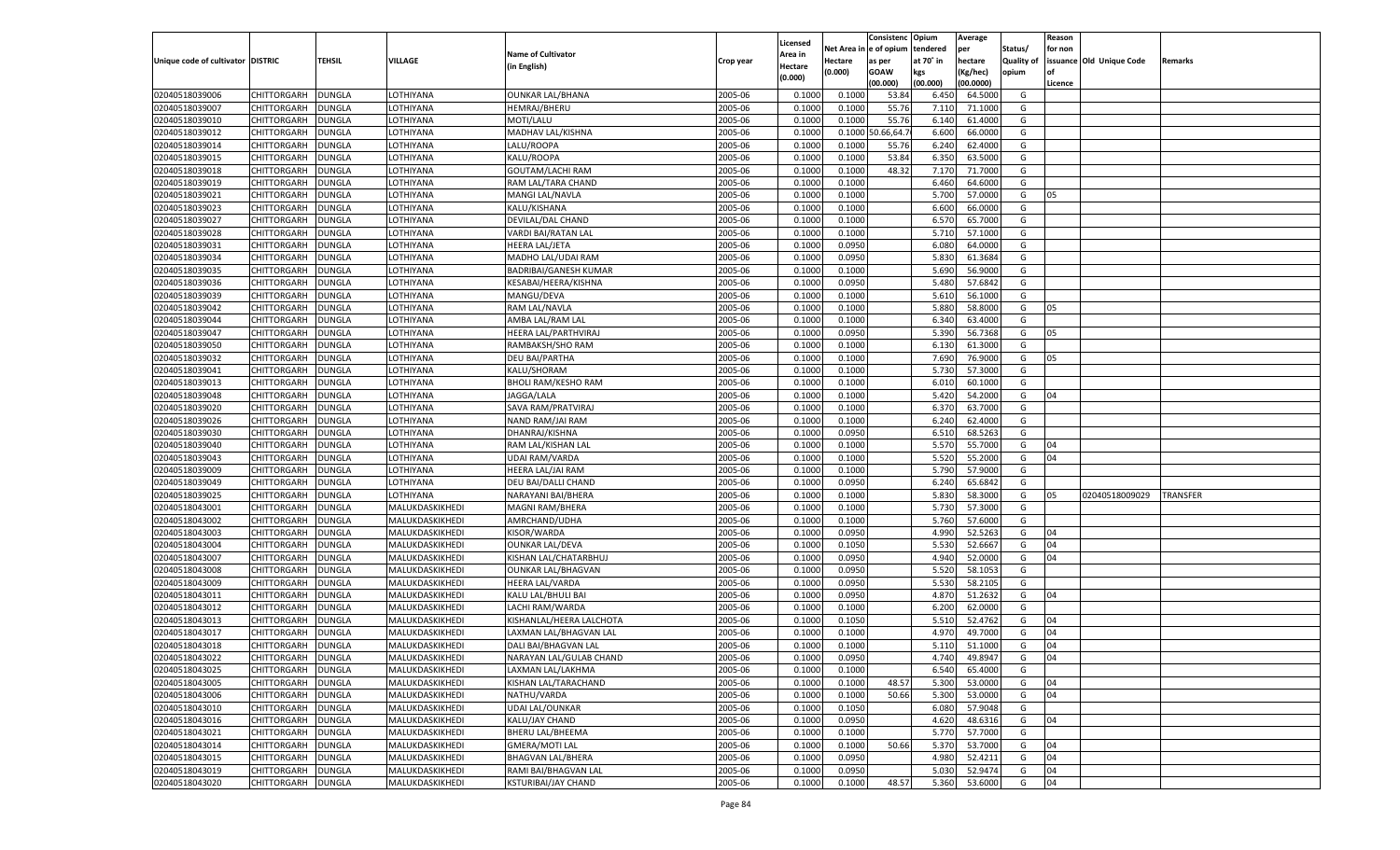|                                   |                    |               |                        |                           |           |                     |             | Consistenc    | Opium     | Average   |                   | Reason  |                          |                    |
|-----------------------------------|--------------------|---------------|------------------------|---------------------------|-----------|---------------------|-------------|---------------|-----------|-----------|-------------------|---------|--------------------------|--------------------|
|                                   |                    |               |                        | <b>Name of Cultivator</b> |           | Licensed<br>Area in | Net Area iı | n  e of opium | tendered  | per       | Status/           | for non |                          |                    |
| Unique code of cultivator DISTRIC |                    | TEHSIL        | <b>VILLAGE</b>         | (in English)              | Crop year | Hectare             | Hectare     | as per        | at 70° in | hectare   | <b>Quality of</b> |         | issuance Old Unique Code | Remarks            |
|                                   |                    |               |                        |                           |           | (0.000)             | (0.000)     | <b>GOAW</b>   | kgs       | (Kg/hec)  | opium             |         |                          |                    |
|                                   |                    |               |                        |                           |           |                     |             | (00.000)      | (00.000)  | (00.0000) |                   | Licence |                          |                    |
| 02040518040004                    | CHITTORGARH        | DUNGLA        | MANGALWAD              | ALIRAM/LAXMAN             | 2005-06   | 0.1000              | 0.1000      | 55.14         | 5.550     | 55.5000   | G                 | 04      |                          |                    |
| 02040518040012                    | CHITTORGARH        | DUNGLA        | MANGALWAD              | <b>KISHAN LAL/BHERA</b>   | 2005-06   | 0.1000              |             |               |           |           | E                 |         |                          |                    |
| 02040518040014                    | CHITTORGARH        | DUNGLA        | MANGALWAD              | CHAMPA LAL/MODIRAM        | 2005-06   | 0.1000              | 0.1000      |               | 5.720     | 57.2000   | G                 |         |                          |                    |
| 02040518040019                    | CHITTORGARH        | DUNGLA        | MANGALWAD              | SHANKAR LAL/NATHU         | 2005-06   | 0.1000              | 0.1000      |               | 6.080     | 60.8000   | G                 |         |                          |                    |
| 02040518040020                    | CHITTORGARH        | DUNGLA        | MANGALWAD              | NANDA/KISHNA              | 2005-06   | 0.1000              | 0.1000      |               | 5.680     | 56.8000   | G                 |         |                          |                    |
| 02040518040022                    | CHITTORGARH        | DUNGLA        | MANGALWAD              | PARBHU LAL/KHUMAN SALVI   | 2005-06   | 0.1000              | 0.1000      |               | 5.970     | 59.7000   | G                 |         |                          |                    |
| 02040518040047                    | CHITTORGARH        | DUNGLA        | MANGALWAD              | GANGABAI/BHANA            | 2005-06   | 0.1000              | 0.1000      |               | 5.920     | 59.2000   | G                 |         |                          |                    |
| 02040518040056                    | CHITTORGARH        | DUNGLA        | MANGALWAD              | PREM SHANKER/PARMANAND    | 2005-06   | 0.1000              | 0.1000      |               | 5.260     | 52.6000   | G                 | 04      |                          |                    |
| 02040518040009                    | CHITTORGARH        | DUNGLA        | MANGALWAD              | NATHU/KESHYA              | 2005-06   | 0.1000              |             |               |           |           | F.                |         |                          |                    |
| 02040518040013                    | CHITTORGARH        | DUNGLA        | MANGALWAD              | BHANWAR LAL/KHUMAN        | 2005-06   | 0.1000              | 0.1000      |               | 5.630     | 56.3000   | G                 |         |                          |                    |
| 02040518040054                    | CHITTORGARH        | DUNGLA        | MANGALWAD              | DEVI SINGH/BAGH SINGH     | 2005-06   | 0.1000              | 0.1000      |               | 5.900     | 59.0000   | G                 |         |                          |                    |
| 02040518040051                    | CHITTORGARH        | DUNGLA        | MANGALWAD              | KESLASH/VARDA             | 2005-06   | 0.1000              | 0.1000      |               | 5.920     | 59.2000   | G                 |         |                          |                    |
| 02040518040060                    | CHITTORGARH        | DUNGLA        | MANGALWAD              | <b>GORI LAL/DOLA</b>      | 2005-06   | 0.1000              |             |               |           |           | N                 | 06      |                          |                    |
| 02040518040061                    | CHITTORGARH        | DUNGLA        | MANGALWAD              | NARAYAN/GOKAL             | 2005-06   | 0.1000              |             |               |           |           | N                 | 06      |                          |                    |
| 02040518040062                    | CHITTORGARH        | DUNGLA        | MANGALWAD              | BHERU LAL/HAR LAL         | 2005-06   | 0.1000              |             |               |           |           | N                 | 06      |                          |                    |
| 02040518040063                    | CHITTORGARH        | DUNGLA        | MANGALWAD              | UDA/RODA                  | 2005-06   | 0.1000              |             |               |           |           | N                 | 06      |                          |                    |
| 02040518040064                    | CHITTORGARH        | DUNGLA        | MANGALWAD              | NARAYAN/GOKAL             | 2005-06   | 0.1000              |             |               |           |           | N                 | 06      |                          |                    |
| 02040518040040                    | CHITTORGARH        | DUNGLA        | MANGALWAD              | <b>FULA/ISAVR LUHAR</b>   | 2005-06   | 0.1000              | 0.1000      |               | 3.720     | 37.2000   | G                 | 04      |                          |                    |
| 02040518046001                    | CHITTORGARH        | DUNGLA        | NALYAKHEDA             | DALU/BHANA GUJAR          | 2005-06   | 0.1000              | 0.1000      |               | 5.930     | 59.3000   | G                 |         |                          |                    |
| 02040518046003                    | CHITTORGARH        | DUNGLA        | NALYAKHEDA             | CHAMPA LAL/BHERU LAL      | 2005-06   | 0.1000              | 0.1000      |               | 5.730     | 57.3000   | G                 |         |                          |                    |
| 02040518046004                    | CHITTORGARH        | DUNGLA        | NALYAKHEDA             | SHREELAL/UDA              | 2005-06   | 0.1000              | 0.1000      |               | 5.740     | 57.4000   | G                 |         |                          |                    |
| 02040518046006                    | CHITTORGARH        | DUNGLA        | NALYAKHEDA             | <b>HEMRAJ/NARAYAN</b>     | 2005-06   | 0.1000              | 0.0950      |               | 5.570     | 58.6316   | G                 |         |                          |                    |
| 02040518046007                    | CHITTORGARH        | DUNGLA        | NALYAKHEDA             | BHERA/GOTU                | 2005-06   | 0.1000              | 0.1000      |               | 5.760     | 57.6000   | G                 |         |                          |                    |
| 02040518046010                    | CHITTORGARH        | DUNGLA        | NALYAKHEDA             | NANURAM/TARACHAND BABRI   | 2005-06   | 0.1000              | 0.1000      |               | 5.720     | 57.2000   | G                 |         |                          |                    |
| 02040518046013                    | CHITTORGARH        | DUNGLA        | NALYAKHEDA             | LALU/BHANA GUJAR          | 2005-06   | 0.1000              | 0.1000      |               | 6.190     | 61.9000   | G                 |         |                          |                    |
| 02040518046014                    | CHITTORGARH        | DUNGLA        | NALYAKHEDA             | KALU/GOTU GUJAR           | 2005-06   | 0.1000              | 0.1000      |               | 5.740     | 57.4000   | G                 |         |                          |                    |
| 02040518046015                    | CHITTORGARH        | DUNGLA        | NALYAKHEDA             | RAMESWAR/SHANKAR          | 2005-06   | 0.1000              | 0.1000      |               | 5.810     | 58.1000   | G                 |         |                          |                    |
| 02040518046017                    | CHITTORGARH        | DUNGLA        | NALYAKHEDA             | CHAGAN/KALU               | 2005-06   | 0.1000              | 0.1000      |               | 5.860     | 58.6000   | G                 |         |                          |                    |
| 02040518046019                    | CHITTORGARH        | DUNGLA        | NALYAKHEDA             | NARAYAN/GIRDAHRI GUJAR    | 2005-06   | 0.1000              | 0.1000      |               | 5.730     | 57.3000   | G                 |         |                          |                    |
| 02040518046020                    | CHITTORGARH        | DUNGLA        | NALYAKHEDA             | KALU/UDA                  | 2005-06   | 0.1000              | 0.1000      |               | 5.230     | 52.3000   | G                 | 04      |                          |                    |
| 02040518046021                    | CHITTORGARH        | DUNGLA        | NALYAKHEDA             | RAMA/KESAR                | 2005-06   | 0.1000              | 0.0950      |               | 5.520     | 58.105    | G                 |         |                          |                    |
| 02040518046022                    | CHITTORGARH        | DUNGLA        | NALYAKHEDA             | <b>UDA/HMERA GUJAR</b>    | 2005-06   | 0.1000              | 0.0950      |               | 5.470     | 57.5789   | G                 |         |                          |                    |
| 02040518046023                    | CHITTORGARH        | DUNGLA        | NALYAKHEDA             | ONKAR/RAJING              | 2005-06   | 0.1000              | 0.1000      |               | 5.760     | 57.6000   | G                 |         |                          |                    |
| 02040518046024                    | CHITTORGARH        | DUNGLA        | NALYAKHEDA             | UDA/RUPA                  | 2005-06   | 0.1000              | 0.1000      |               | 6.560     | 65.6000   | G                 |         |                          |                    |
| 02040518046026                    | CHITTORGARH        | DUNGLA        | NALYAKHEDA             | NARAYANBAI/UDA            | 2005-06   | 0.1000              | 0.0950      |               | 4.970     | 52.3158   | G                 | 04      |                          |                    |
| 02040518046002                    | CHITTORGARH        | DUNGLA        | NALYAKHEDA             | RAMESHVAR/SAVA            | 2005-06   | 0.1000              | 0.1000      |               | 5.840     | 58.4000   | G                 |         |                          |                    |
| 02040518046008                    | CHITTORGARH        | DUNGLA        | NALYAKHEDA             | MANGILAL/DEVA GUJAR       | 2005-06   | 0.1000              | 0.1000      |               | 5.720     | 57.2000   | G                 |         |                          |                    |
| 02040518046016                    | CHITTORGARH        | DUNGLA        | NALYAKHEDA             | DOLATRAM/SHANKAR GUJAR    | 2005-06   | 0.1000              | 0.0950      |               | 5.310     | 55.8947   | G                 | 04      |                          |                    |
| 02040518044004                    | CHITTORGARH        | DUNGLA        | NADAKHEDA              | RAM CHANDRA/CHATARBHUJ    | 2005-06   | 0.1000              | 0.0950      |               | 5.520     | 58.1053   | G                 |         |                          |                    |
| 02040518044006                    | CHITTORGARH        | DUNGLA        | NADAKHEDA              | JEETU/DHANNA              | 2005-06   | 0.1000              | 0.0950      |               | 5.830     | 61.3684   | G                 |         |                          |                    |
| 02040518044007                    | CHITTORGARH        | <b>DUNGLA</b> | NADAKHEDA              | GANGA RAM/OUNKAR DAS      | 2005-06   | 0.1000              | 0.1000      |               | 6.570     | 65.7000   | G                 |         |                          |                    |
| 02040518044009                    | CHITTORGARH        | DUNGLA        | NADAKHEDA              | NARAYAN LAL/JETA          | 2005-06   | 0.1000              | 0.1000      |               | 5.820     | 58.2000   | G                 |         |                          |                    |
| 02040518044010                    | CHITTORGARH        | DUNGLA        | NADAKHEDA              | PYARA/UDA                 | 2005-06   | 0.1000              | 0.1000      |               | 6.310     | 63.1000   | G                 |         |                          |                    |
| 02040518044012                    |                    |               |                        |                           | 2005-06   | 0.1000              |             |               | 6.980     |           | G                 |         |                          |                    |
| 02040518044013                    | CHITTORGARH        | DUNGLA        | NADAKHEDA<br>NADAKHEDA | GOKAL/HOLA                | 2005-06   |                     | 0.0950      |               |           | 73.4737   | F.                |         |                          |                    |
|                                   | CHITTORGARH        | <b>DUNGLA</b> |                        | HAJARI LAL/JAGANNATH      |           | 0.1000              |             |               |           |           |                   |         |                          |                    |
| 02040518044014                    | CHITTORGARH        | <b>DUNGLA</b> | NADAKHEDA              | RAMESHVAR/NARAYAN         | 2005-06   | 0.1000              | 0.1000      |               | 6.170     | 61.7000   | G                 |         |                          |                    |
| 02040518044016                    | <b>CHITTORGARH</b> | <b>DUNGLA</b> | NADAKHEDA              | <b>HEERA LAL/UDA</b>      | 2005-06   | 0.1000              | 0.0950      |               | 5.880     | 61.8947   | G                 |         |                          |                    |
| 02040518044020                    | CHITTORGARH        | <b>DUNGLA</b> | NADAKHEDA              | UDA/HAJARI                | 2005-06   | 0.1000              | 0.1000      |               | 5.770     | 57.7000   | G                 |         |                          |                    |
| 02040518044021                    | CHITTORGARH        | <b>DUNGLA</b> | NADAKHEDA              | UDA/NANDA                 | 2005-06   | 0.1000              | 0.0950      | 52.65         | 5.100     | 53.6842   | G                 | 04      |                          | <b>NAME CHANGE</b> |
| 02040518044022                    | CHITTORGARH        | <b>DUNGLA</b> | NADAKHEDA              | PYARA/DHANNA              | 2005-06   | 0.1000              | 0.1000      |               | 4.140     | 41.4000   | - 1               | 02      |                          |                    |
| 02040518044025                    | CHITTORGARH        | <b>DUNGLA</b> | NADAKHEDA              | CHAGAN/UDA JI             | 2005-06   | 0.1000              | 0.0950      |               | 6.050     | 63.6842   | G                 |         |                          |                    |
| 02040518044027                    | CHITTORGARH        | <b>DUNGLA</b> | NADAKHEDA              | HAR LAL/NARAYAN           | 2005-06   | 0.1000              | 0.1000      | 52.65         | 5.260     | 52.6000   | $\blacksquare$    | 02      |                          |                    |
| 02040518044030                    | CHITTORGARH        | <b>DUNGLA</b> | NADAKHEDA              | NANA/VENDA                | 2005-06   | 0.1000              | 0.1000      | 52.65         | 5.230     | 52.3000   | - 1               | 02      |                          |                    |
| 02040518044033                    | CHITTORGARH        | <b>DUNGLA</b> | NADAKHEDA              | <b>BHURA LAL/UDA</b>      | 2005-06   | 0.1000              | 0.1050      |               | 5.920     | 56.3810   |                   | 02      |                          |                    |
| 02040518044026                    | <b>CHITTORGARH</b> | <b>DUNGLA</b> | <b>NADAKHEDA</b>       | MANGIBAI/MADHU LAL        | 2005-06   | 0.1000              | 0.1000      |               | 6.200     | 62.0000   | G                 |         |                          |                    |
| 02040518044002                    | CHITTORGARH        | <b>DUNGLA</b> | NADAKHEDA              | BHERIBAI/GACILALJAT       | 2005-06   | 0.1000              | 0.1000      |               | 5.790     | 57.9000   | G                 |         |                          | <b>NAME CHANGE</b> |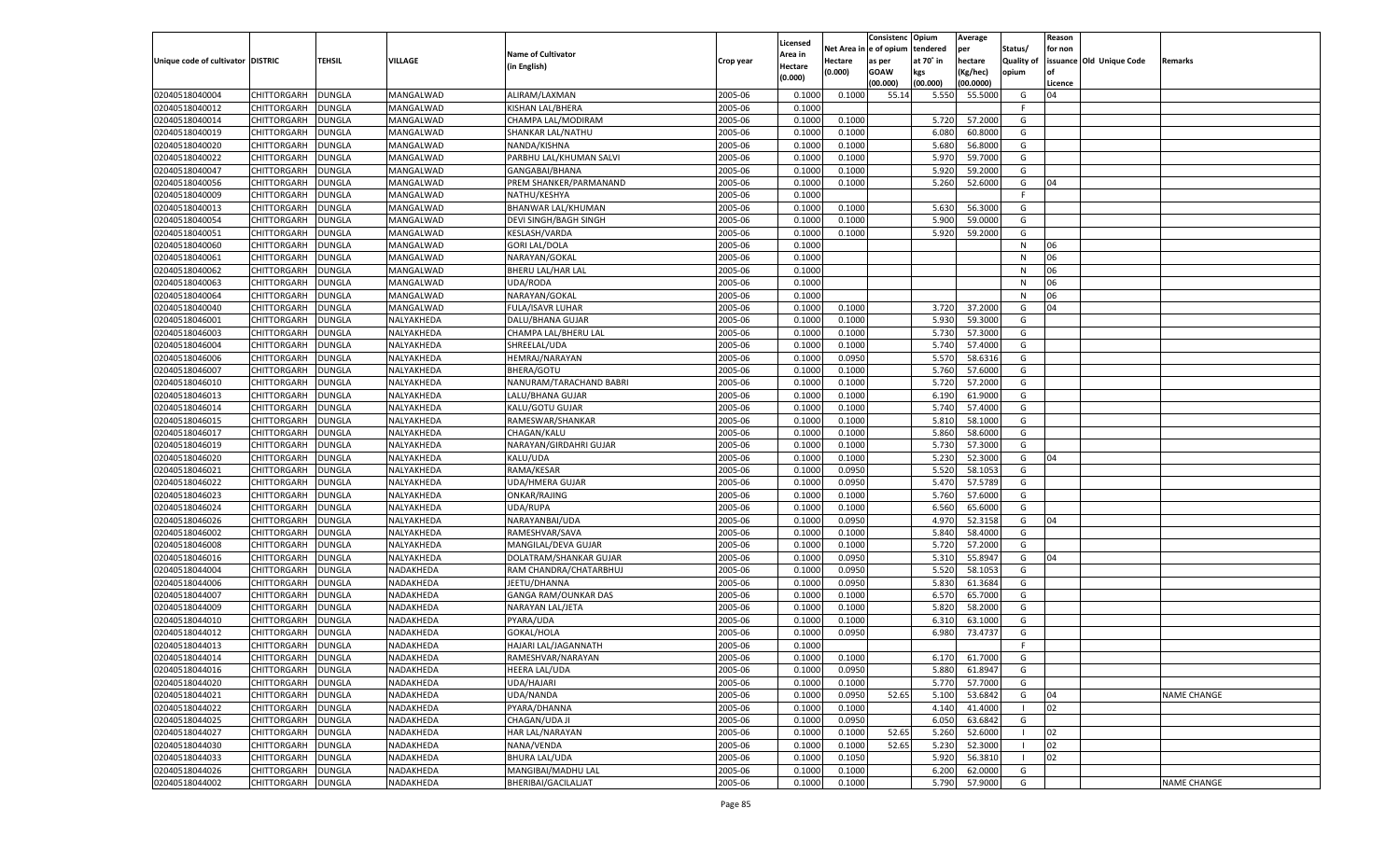|                                   |                    |               |                |                             |           | Licensed       |          | Consistenc  | Opium     | Average   |                   | Reason  |                          |                    |
|-----------------------------------|--------------------|---------------|----------------|-----------------------------|-----------|----------------|----------|-------------|-----------|-----------|-------------------|---------|--------------------------|--------------------|
|                                   |                    |               |                | <b>Name of Cultivator</b>   |           | <b>Area in</b> | Net Area | e of opium  | tendered  | per       | Status/           | for non |                          |                    |
| Unique code of cultivator DISTRIC |                    | <b>TEHSIL</b> | VILLAGE        | (in English)                | Crop year | Hectare        | Hectare  | as per      | at 70° in | hectare   | <b>Quality of</b> |         | issuance Old Unique Code | Remarks            |
|                                   |                    |               |                |                             |           | (0.000)        | (0.000)  | <b>GOAW</b> | kgs       | (Kg/hec)  | opium             |         |                          |                    |
|                                   |                    |               |                |                             |           |                |          | (00.000)    | (00.000)  | (00.0000) |                   | Licence |                          |                    |
| 02040518044008                    | CHITTORGARH        | <b>DUNGLA</b> | NADAKHEDA      | SOSAR BAI/GANESH NATH       | 2005-06   | 0.1000         | 0.1000   | 53.38       | 5.560     | 55.6000   | G                 | 04      |                          |                    |
| 02040518044001                    | CHITTORGARH        | DUNGLA        | NADAKHEDA      | SHANKER/NATHU               | 2005-06   | 0.1000         | 0.0800   |             | 4.630     | 57.8750   | G                 |         |                          |                    |
| 02040518044005                    | CHITTORGARH        | DUNGLA        | NADAKHEDA      | NARAYAN/CHAMPA LAL          | 2005-06   | 0.1000         | 0.1000   |             | 6.340     | 63.4000   | G                 |         |                          |                    |
| 02040518044029                    | CHITTORGARH        | DUNGLA        | NADAKHEDA      | HAJARI/BHAGH CHAND          | 2005-06   | 0.1000         | 0.1000   |             | 5.780     | 57.8000   | G                 |         |                          |                    |
| 02040518047008                    | CHITTORGARH        | DUNGLA        | NEGDIYA        | RUPA/BAGGA                  | 2005-06   | 0.1000         | 0.0950   |             | 5.450     | 57.3684   | G                 |         |                          |                    |
| 02040518047024                    | CHITTORGARH        | DUNGLA        | NEGDIYA        | SUKHSINGH/UDAESINGH         | 2005-06   | 0.1000         | 0.1000   |             | 6.510     | 65.1000   | G                 |         |                          |                    |
| 02040518047025                    | CHITTORGARH        | DUNGLA        | NEGDIYA        | BHERU SINGH/INDAR SINGH     | 2005-06   | 0.1000         | 0.0950   |             | 5.480     | 57.6842   | G                 |         |                          |                    |
| 02040518047027                    | CHITTORGARH        | DUNGLA        | NEGDIYA        | <b>UDAI BAI/JETA</b>        | 2005-06   | 0.1000         | 0.1000   |             | 6.250     | 62.5000   | G                 |         |                          |                    |
| 02040518047014                    | CHITTORGARH        | DUNGLA        | NEGDIYA        | BHERU LAL/CHAMPA LAL        | 2005-06   | 0.1000         | 0.1000   |             | 6.120     | 61.2000   | G                 |         |                          |                    |
| 02040518047031                    | CHITTORGARH        | DUNGLA        | NEGDIYA        | PRTVIRAJ/BHERULAL           | 2005-06   | 0.1000         | 0.1000   |             | 5.600     | 56.0000   | G                 |         |                          |                    |
| 02040518049003                    | CHITTORGARH        | DUNGLA        | NOGAWAN        | MITHU LAL/DHANNA            | 2005-06   | 0.1000         | 0.1000   | 55.97       | 5.530     | 55.3000   | G                 | 04      |                          |                    |
| 02040518049011                    | CHITTORGARH        | DUNGLA        | NOGAWAN        | AMARATRAM/SHAMBHU           | 2005-06   | 0.1000         | 0.0950   |             | 5.550     | 58.4211   | G                 |         |                          |                    |
| 02040518049018                    | CHITTORGARH        | DUNGLA        | NOGAWAN        | BHAGGA/CHATARBHUJ           | 2005-06   | 0.1000         | 0.1000   |             | 5.760     | 57.6000   | G                 |         |                          |                    |
| 02040518049020                    | CHITTORGARH        | DUNGLA        | NOGAWAN        | HEERA/LALU                  | 2005-06   | 0.1000         | 0.1000   | 55.97       | 5.530     | 55.3000   | G                 | 04      |                          |                    |
| 02040518049021                    | CHITTORGARH        | DUNGLA        | NOGAWAN        | MOTI LAL/GOKAL              | 2005-06   | 0.1000         | 0.1000   |             | 4.780     | 47.8000   | G                 | 04      |                          |                    |
| 02040518049023                    | CHITTORGARH        | DUNGLA        | NOGAWAN        | DALU/SAVLAL                 | 2005-06   | 0.1000         | 0.1000   |             | 5.610     | 56.1000   | G                 |         |                          |                    |
| 02040518049028                    | CHITTORGARH        | DUNGLA        | NOGAWAN        | MOTI/BHAGVANA               | 2005-06   | 0.1000         | 0.1000   | 50.66       | 5.600     | 56.0000   | G                 | 05      |                          |                    |
| 02040518049037                    | CHITTORGARH        | DUNGLA        | NOGAWAN        | MANGI LAL/SHREELAL          | 2005-06   | 0.1000         | 0.1000   | 50.66       | 5.620     | 56.2000   | G                 | 05      |                          |                    |
| 02040518049002                    | CHITTORGARH        | DUNGLA        | NOGAWAN        | KELASH PURI/SHAMBHU PURI    | 2005-06   | 0.1000         | 0.1000   | 5.97,55.9   | 5.590     | 55.9000   | G                 | 04      |                          |                    |
| 02040518049006                    | CHITTORGARH        | DUNGLA        | NOGAWAN        | MOHAN/DALU                  | 2005-06   | 0.1000         | 0.1000   | 55.97       | 5.560     | 55.6000   | G                 | 04      |                          |                    |
| 02040518049009                    | CHITTORGARH        | DUNGLA        | NOGAWAN        | NARAYAN/DHANNA              | 2005-06   | 0.1000         | 0.1000   |             | 5.150     | 51.5000   | G                 | 04      |                          |                    |
| 02040518049019                    | CHITTORGARH        | DUNGLA        | NOGAWAN        | BHERU LAL/JAI CHAND         | 2005-06   | 0.1000         | 0.1000   |             | 6.070     | 60.7000   | G                 |         |                          |                    |
| 02040518049008                    | CHITTORGARH        | DUNGLA        | NOGAWAN        | LAHMICHNAD/KHEMRAJ          | 2005-06   | 0.1000         | 0.1000   | 55.97       | 5.580     | 55.8000   | G                 | 04      |                          |                    |
| 02040518049013                    | CHITTORGARH        | DUNGLA        | NOGAWAN        | <b>GULAB/NANA</b>           | 2005-06   | 0.1000         | 0.1000   | 55.97       | 5.520     | 55.2000   | G                 | 04      |                          |                    |
| 02040518049038                    | CHITTORGARH        | DUNGLA        | NOGAWAN        | RAMLAL/AKLING               | 2005-06   | 0.1000         | 0.1050   |             | 6.890     | 65.6190   | G                 |         |                          |                    |
| 02040518049039                    | CHITTORGARH        | DUNGLA        | NOGAWAN        | KALU/DEVA                   | 2005-06   | 0.1000         | 0.0300   | 48.89       | 1.630     | 54.3333   | G                 | 04      |                          |                    |
| 02040518049040                    | CHITTORGARH        | <b>DUNGLA</b> | NOGAWAN        | BADAMIBAI/HEERALLALGUJAR    | 2005-06   | 0.1000         | 0.1000   | 50.66       | 5.610     | 56.1000   | G                 | 05      |                          |                    |
| 02040518049041                    | CHITTORGARH        | DUNGLA        | NOGAWAN        | UDA/NAGGA                   | 2005-06   | 0.1000         | 0.1000   | 55.97       | 5.560     | 55.6000   | G                 | 04      |                          |                    |
| 02040518049005                    | CHITTORGARH        | DUNGLA        | NOGAWAN        | BHANVRU/UDA                 | 2005-06   | 0.1000         | 0.1000   |             | 5.630     | 56.3000   | G                 |         |                          |                    |
| 02040518049034                    | CHITTORGARH        | <b>DUNGLA</b> | NOGAWAN        | <b>GHASI LAL/KISHNA</b>     | 2005-06   | 0.1000         | 0.0950   |             | 4.500     | 47.3684   | G                 | 04      |                          |                    |
| 02040518051004                    | CHITTORGARH        | <b>DUNGLA</b> | PARANA         | GOVERDHAN SINGH/GOPAL SINGH | 2005-06   | 0.1000         | 0.1000   |             | 6.760     | 67.6000   | G                 |         |                          |                    |
| 02040518051005                    | CHITTORGARH        | DUNGLA        | PARANA         | <b>BANSI LAL/NATHU</b>      | 2005-06   | 0.1000         | 0.0950   |             | 6.360     | 66.9474   | G                 |         |                          |                    |
| 02040518051009                    | <b>CHITTORGARH</b> | DUNGLA        | PARANA         | MADAN LAL/DALU TELI         | 2005-06   | 0.1000         | 0.0950   |             | 6.240     | 65.6842   | G                 |         |                          |                    |
| 02040518051010                    | CHITTORGARH        | DUNGLA        | PARANA         | <b>BAGDI RAM/BHERU</b>      | 2005-06   | 0.1000         | 0.0950   | 52.51       | 5.27      | 55.4737   | G                 | 04      |                          |                    |
| 02040518051011                    | CHITTORGARH        | <b>DUNGLA</b> | PARANA         | <b>HEERA LAL/BHIMA</b>      | 2005-06   | 0.1000         | 0.0950   |             | 6.800     | 71.5789   | G                 |         |                          |                    |
| 02040518051012                    |                    |               |                |                             | 2005-06   |                |          |             | 4.460     | 46.9474   | - 1               | 02      |                          |                    |
|                                   | CHITTORGARH        | DUNGLA        | PARANA         | ROD SINGH/FHTE SINGH        |           | 0.1000         | 0.0950   |             |           |           | - 1               |         |                          |                    |
| 02040518051016                    | <b>CHITTORGARH</b> | DUNGLA        | PARANA         | PURA/RUPA                   | 2005-06   | 0.1000         | 0.1000   |             | 4.930     | 49.3000   |                   | 02      |                          |                    |
| 02040518051019                    | CHITTORGARH        | DUNGLA        | PARANA         | MANGI LAL/RAMA              | 2005-06   | 0.1000         | 0.1000   |             | 5.750     | 57.5000   | G                 |         |                          |                    |
| 02040518051026                    | CHITTORGARH        | <b>DUNGLA</b> | PARANA         | SHANKAR LAL/RAM LAL         | 2005-06   | 0.1000         | 0.1000   |             | 6.600     | 66.0000   | G                 |         |                          |                    |
| 02040518051028                    | CHITTORGARH        | DUNGLA        | PARANA         | NARAYAN/DURA                | 2005-06   | 0.1000         | 0.0950   |             | 6.280     | 66.105    | G                 |         |                          |                    |
| 02040518051029                    | <b>CHITTORGARH</b> | DUNGLA        | PARANA         | SUNDAR LAL/SUKH LAL         | 2005-06   | 0.1000         | 0.0950   |             | 6.23      | 65.5789   | G                 |         |                          |                    |
| 02040518051030                    | CHITTORGARH        | DUNGLA        | PARANA         | LACHU BAI/MAGNI RAM         | 2005-06   | 0.1000         | 0.0950   |             | 6.140     | 64.6316   | G                 |         |                          |                    |
| 02040518051032                    | CHITTORGARH        | DUNGLA        | PARANA         | RAM SINGH/NATHU SINGH       | 2005-06   | 0.1000         | 0.0950   |             | 5.94      | 62.5263   | G                 |         |                          |                    |
| 02040518051037                    | CHITTORGARH        | DUNGLA        | PARANA         | PARVATI BAI/OUNKAR DAS      | 2005-06   | 0.1000         | 0.1000   |             | 4.87      | 48.7000   | - 1               | 02      |                          |                    |
| 02040518051038                    | CHITTORGARH        | <b>DUNGLA</b> | PARANA         | <b>GANGA RAM/DOLA</b>       | 2005-06   | 0.1000         | 0.0950   |             | 6.260     | 65.8947   | G                 |         |                          |                    |
| 02040518051039                    | CHITTORGARH        | <b>DUNGLA</b> | <b>PARANA</b>  | MANGI LAL/VARDA             | 2005-06   | 0.1000         | 0.0950   |             | 5.030     | 52.9474   |                   | 02      |                          |                    |
| 02040518051021                    | <b>CHITTORGARH</b> | <b>DUNGLA</b> | PARANA         | <b>HAR LAL/KANA</b>         | 2005-06   | 0.1000         | 0.0950   |             | 4.790     | 50.4211   | - 1               | 02      |                          |                    |
| 02040518051034                    | <b>CHITTORGARH</b> | <b>DUNGLA</b> | PARANA         | MOHAN LAL/BHAGVATI LAL      | 2005-06   | 0.1000         | 0.0950   |             | 4.730     | 49.7895   | - 1               | 02      |                          |                    |
| 02040518051035                    | <b>CHITTORGARH</b> | <b>DUNGLA</b> | PARANA         | RAM NARAYAN/DEEP CHAND      | 2005-06   | 0.1000         | 0.0950   |             | 6.250     | 65.7895   | G                 |         |                          |                    |
| 02040518051018                    | <b>CHITTORGARH</b> | <b>DUNGLA</b> | PARANA         | DHAN KUNWAR/NARAYAN         | 2005-06   | 0.1000         | 0.1000   |             | 5.020     | 50.2000   | - 1               | 02      |                          |                    |
| 02040518051024                    | <b>CHITTORGARH</b> | <b>DUNGLA</b> | PARANA         | <b>GHISI BAI/KALU</b>       | 2005-06   | 0.1000         | 0.0950   |             | 4.940     | 52.0000   | $\blacksquare$    | 02      |                          |                    |
| 02040518051027                    | <b>CHITTORGARH</b> | <b>DUNGLA</b> | PARANA         | AMBHA LAL/BHURA LAL         | 2005-06   | 0.1000         | 0.1000   |             | 6.530     | 65.3000   | G                 |         |                          |                    |
| 02040518051007                    | <b>CHITTORGARH</b> | <b>DUNGLA</b> | PARANA         | UDA/NARU                    | 2005-06   | 0.1000         | 0.0950   |             | 4.660     | 49.0526   | - 1               | 02      |                          |                    |
| 02040518052001                    | <b>CHITTORGARH</b> | <b>DUNGLA</b> | PARMESHWARPURA | BHERULAL/UDA                | 2005-06   | 0.1000         | 0.1000   |             | 6.120     | 61.2000   | G                 |         |                          | <b>NAME CHANGE</b> |
| 02040518052002                    | <b>CHITTORGARH</b> | <b>DUNGLA</b> | PARMESHWARPURA | BHERU LAL/RATAN LAL         | 2005-06   | 0.1000         | 0.0950   |             | 5.850     | 61.5789   | G                 |         |                          |                    |
| 02040518052003                    | <b>CHITTORGARH</b> | <b>DUNGLA</b> | PARMESHWARPURA | KALULAL/SHANKAR LAL         | 2005-06   | 0.1000         | 0.0950   |             | 5.770     | 60.7368   | G                 |         |                          |                    |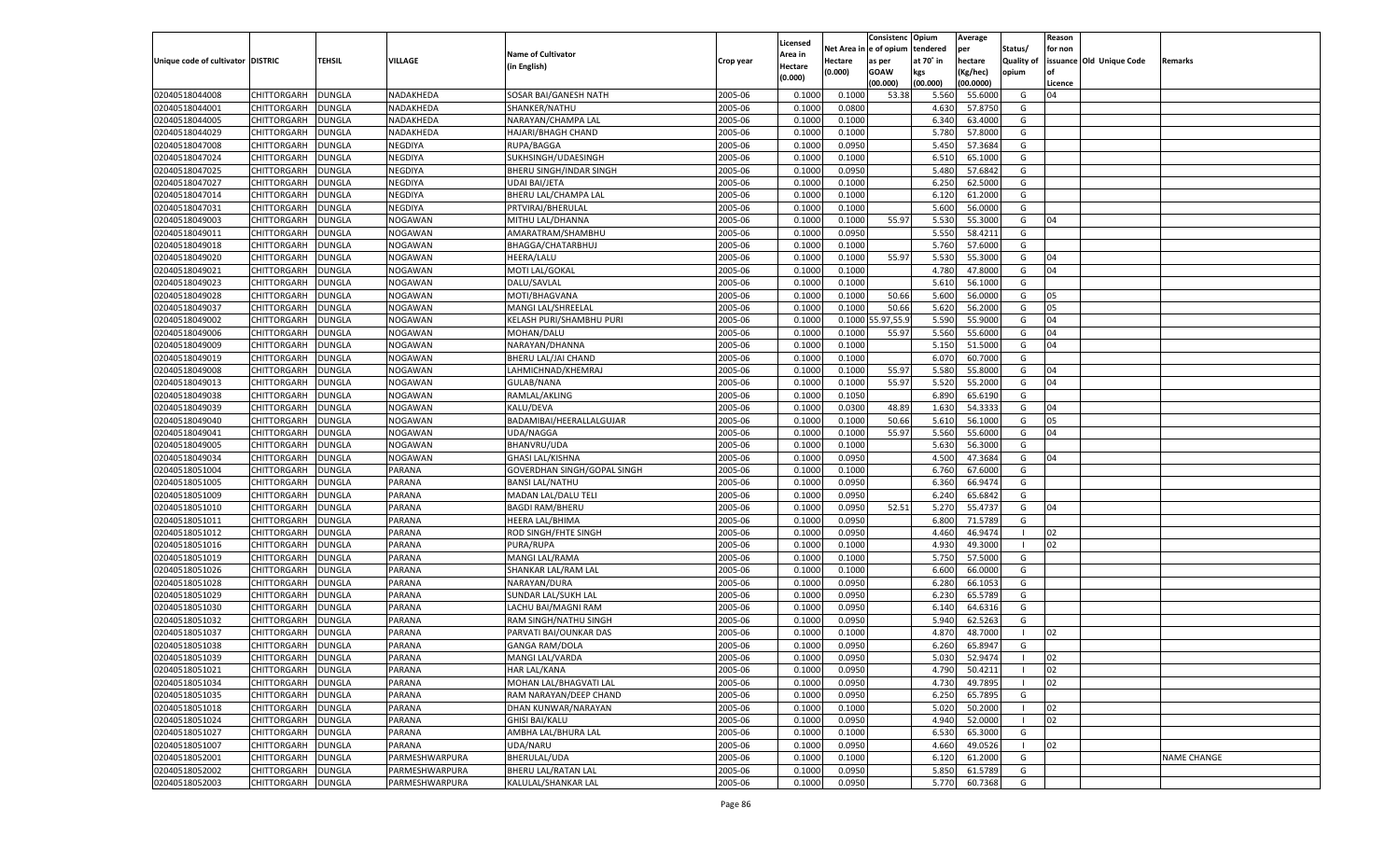| n e of opium<br>Net Area i<br>tendered<br>per<br>Status/<br>for non<br><b>Name of Cultivator</b><br>Area in<br>issuance Old Unique Code<br>Unique code of cultivator DISTRIC<br>TEHSIL<br><b>VILLAGE</b><br>at 70° in<br>hectare<br>Quality of<br>Hectare<br>as per<br>Remarks<br>Crop year<br>(in English)<br>Hectare<br>(0.000)<br><b>GOAW</b><br>kgs<br>(Kg/hec)<br>opium<br>(0.000)<br>(00.000)<br>(00.000)<br>(00.0000)<br>Licence<br>02040518052004<br>CHITTORGARH<br>PARMESHWARPURA<br>2005-06<br>0.0950<br><b>DUNGLA</b><br>MAGANIRAM/NATHU LAL<br>0.1000<br>6.150<br>64.7368<br>G<br>02040518052005<br>2005-06<br>CHITTORGARH<br>DUNGLA<br>PARMESHWARPURA<br><b>HAJARI/NANDA</b><br>0.1000<br>0.0950<br>5.680<br>59.7895<br>G<br>2005-06<br>0.0950<br>02040518052006<br>CHITTORGARH<br>DUNGLA<br>PARMESHWARPURA<br>HANSRAJ/CHMPA<br>0.1000<br>5.380<br>56.6316<br>G<br>05<br>02040518052007<br>2005-06<br>0.0950<br>5.450<br>57.3684<br>CHITTORGARH<br>DUNGLA<br>PARMESHWARPURA<br>SORAM/BHANA<br>0.1000<br>G<br>02040518052009<br>2005-06<br>0.0950<br>5.690<br>59.8947<br>CHITTORGARH<br>DUNGLA<br>PARMESHWARPURA<br>RATAN LAL/KISHNA<br>0.1000<br>G<br>02040518052010<br>2005-06<br>CHITTORGARH<br>DUNGLA<br>PARMESHWARPURA<br>SOSAR BAI/KALU LAL<br>0.1000<br>0.0950<br>5.620<br>59.1579<br>G<br>2005-06<br>55.97<br>02040518052011<br>CHITTORGARH<br>DUNGLA<br>PARMESHWARPURA<br>TULSHIRAM/NANU DAS<br>0.1000<br>0.1000<br>5.560<br>55.6000<br>G<br>04<br>02040518052012<br>2005-06<br>0.0950<br>55.97<br>5.310<br>55.8947<br>04<br>CHITTORGARH<br>DUNGLA<br>PARMESHWARPURA<br>KISHAN LAL/HEMRAJ<br>0.1000<br>G<br>55.97<br>02040518052013<br>2005-06<br>5.540<br>55.4000<br>04<br>CHITTORGARH<br>DUNGLA<br>PARMESHWARPURA<br>AMBHA LAL/SHANKAR LAL<br>0.1000<br>0.1000<br>G<br>02040518052014<br>2005-06<br>CHITTORGARH<br>DUNGLA<br>PARMESHWARPURA<br>KALU /JODHA<br>0.1000<br>0.0950<br>5.610<br>59.0526<br>G<br>02040518052015<br>2005-06<br>0.0950<br>CHITTORGARH<br>DUNGLA<br>PARMESHWARPURA<br>GODHA/MOTI<br>0.1000<br>6.100<br>64.2105<br>G<br>02040518052016<br>2005-06<br>0.0950<br>5.470<br>57.5789<br>CHITTORGARH<br>DUNGLA<br>PARMESHWARPURA<br>RAM CHANDRA/KISHAN LAL<br>0.1000<br>G<br>02040518052020<br>2005-06<br>0.0950<br>5.820<br>G<br>CHITTORGARH<br>DUNGLA<br>PARMESHWARPURA<br>CHUNNI LAL/NARAYAN<br>0.1000<br>61.2632<br>02040518052021<br>2005-06<br>6.050<br>63.6842<br>CHITTORGARH<br>DUNGLA<br>PARMESHWARPURA<br>RAM LAL/OUNKAR<br>0.1000<br>0.0950<br>G<br>02040518052022<br>2005-06<br>0.0950<br>5.330<br>56.1053<br>CHITTORGARH<br>DUNGLA<br>PARMESHWARPURA<br>RATAN LAL/MAGNA<br>0.1000<br>G<br>02040518052023<br>2005-06<br>5.610<br>56.1000<br>CHITTORGARH<br>DUNGLA<br>PARMESHWARPURA<br>NANURAM/PRTHA<br>0.1000<br>0.1000<br>G<br>02040518052025<br>DUNGLA<br>2005-06<br>0.0950<br>5.470<br>57.5789<br>G<br>CHITTORGARH<br>PARMESHWARPURA<br>SHANKAR LAL/KISHNA<br>0.1000<br>02040518052026<br>2005-06<br>5.980<br>62.9474<br>CHITTORGARH<br>DUNGLA<br>PARMESHWARPURA<br>OUNKAR/JHECHAND<br>0.1000<br>0.0950<br>G<br>02040518052027<br>2005-06<br>0.0950<br>5.480<br>57.6842<br>CHITTORGARH<br>DUNGLA<br>PARMESHWARPURA<br>LAXMI RAM/NANDA<br>0.1000<br>G<br>02040518052028<br>2005-06<br>5.710<br>57.1000<br>CHITTORGARH<br>DUNGLA<br>PARMESHWARPURA<br>GAMERA/BHERA<br>0.1000<br>0.1000<br>G<br>02040518052029<br>CHITTORGARH<br>DUNGLA<br>2005-06<br>0.0950<br>5.810<br>61.1579<br>G<br>PARMESHWARPURA<br>MANGILAL/CHATIRBHUJ/MOTI<br>0.1000<br>02040518052030<br>2005-06<br>6.220<br>62.2000<br>CHITTORGARH<br>DUNGLA<br>PARMESHWARPURA<br>PYARCHAND/KISHAN A<br>0.1000<br>0.1000<br>G<br>02040518052019<br>2005-06<br>0.0950<br>5.530<br>58.2105<br>CHITTORGARH<br>DUNGLA<br>PARMESHWARPURA<br>WARDA/NARAYAN<br>0.1000<br>G<br>02040518052018<br>2005-06<br>0.0950<br>6.360<br>66.9474<br>CHITTORGARH<br>DUNGLA<br>PARMESHWARPURA<br>MATRALAL/VARDI CHAND<br>0.1000<br>G<br><b>NAME CHANGE</b><br>02040518052031<br>CHITTORGARH<br>DUNGLA<br><b>BHERA/HAR CHAND</b><br>2005-06<br>0.1000<br>6.530<br>65.3000<br>G<br>PARMESHWARPURA<br>0.1000<br>02040518052032<br>2005-06<br>5.970<br>CHITTORGARH<br>DUNGLA<br>PARMESHWARPURA<br><b>BHANA/LALU</b><br>0.1000<br>0.1000<br>59.7000<br>G<br>02040518052033<br>2005-06<br>0.0950<br>64.3158<br>CHITTORGARH<br>DUNGLA<br>PARMESHWARPURA<br><b>UDA/MEGHA</b><br>0.1000<br>6.110<br>G<br>02040518053006<br>2005-06<br>5.960<br>59.6000<br>CHITTORGARH<br>DUNGLA<br>PIRANA<br>SHYAM LAL/SHVRAM<br>0.1000<br>0.1000<br>G<br>02040518053011<br>CHITTORGARH<br><b>DUNGLA</b><br>PIRANA<br>GOKEL/RAMA<br>2005-06<br>0.0950<br>48.57<br>5.270<br>55.4737<br>G<br>0.1000<br>04<br>02040518053012<br>PIRANA<br>2005-06<br>5.530<br>CHITTORGARH<br>DUNGLA<br><b>MOHANI BAI/POKHER</b><br>0.1000<br>0.0950<br>58.2105<br>G<br>02040518053014<br>PIRANA<br>2005-06<br>0.0950<br>6.060<br>63.7895<br>CHITTORGARH<br>DUNGLA<br>LACHHU BAI/PARSHRAM<br>0.1000<br>G<br>02040518053015<br>PIRANA<br>2005-06<br>5.480<br>57.6842<br>CHITTORGARH<br>DUNGLA<br><b>HEERA LAL/BHERA</b><br>0.1000<br>0.0950<br>G<br>02040518053016<br>PIRANA<br>2005-06<br>5.830<br>58.3000<br>CHITTORGARH<br>DUNGLA<br>SHVARAM/OUNKAR LAL<br>0.1000<br>0.1000<br>G<br>02040518053019<br>PIRANA<br>2005-06<br>5.910<br>CHITTORGARH<br>DUNGLA<br>PARASRAM/PREAM CHAND<br>0.1000<br>0.1000<br>59.1000<br>G<br><b>NAME CHANGE</b><br>02040518053023<br>PIRANA<br>2005-06<br>0.0950<br>64.2105<br>CHITTORGARH<br>DUNGLA<br>HANGAMIBAI/KISHAN LAL<br>0.1000<br>6.100<br>G<br>02040518053036<br>PIRANA<br>2005-06<br>7.090<br>70.9000<br>CHITTORGARH<br>DUNGLA<br>SHAMBHU LAL/GANGA RAM<br>0.1000<br>0.1000<br>G<br>02040518053048<br><b>DUNGLA</b><br>PIRANA<br>GOKAL/KANIRAM<br>2005-06<br>0.0950<br>5.490<br>57.7895<br>CHITTORGARH<br>0.1000<br>G<br>02040518053053<br>PIRANA<br>2005-06<br>0.0900<br>5.610<br>62.3333<br>CHITTORGARH<br>DUNGLA<br>RAJA/MITHU<br>0.1000<br>G<br>02040518053054<br>PIRANA<br>2005-06<br>0.1000 50.33,48.5<br>5.500<br>CHITTORGARH<br>DUNGLA<br>MANGILAL/KJODH<br>0.1000<br>55.0000<br>G<br>04<br>02040518053055<br>2005-06<br>5.800<br>58.0000<br>CHITTORGARH<br>DUNGLA<br>PIRANA<br>WARDI BAI/OUNKAR<br>0.1000<br>0.1000<br>G<br>02040518053001<br>PIRANA<br>2005-06<br>0.0950<br>5.570<br>58.6316<br>CHITTORGARH<br>DUNGLA<br>KALU/BHANA<br>0.1000<br>G<br>02040518053037<br>PIRANA<br>2005-06<br>5.700<br>CHITTORGARH<br>DUNGLA<br>KALU/MOTI<br>0.1000<br>0.0950<br>60.0000<br>G<br>02040518053046<br>PIRANA<br>2005-06<br>CHITTORGARH<br>DUNGLA<br>BAGDIRAM/LACHI RAM<br>0.1000<br>F.<br>02040518053003<br>2005-06<br>4.940<br>54.8889<br>CHITTORGARH<br>DUNGLA<br>PIRANA<br>NARAYAN/GANGA RAM<br>0.1000<br>0.0900<br>60.33<br>G<br>04<br>02040518053065<br><b>DUNGLA</b><br>PIRANA<br>2005-06<br>0.0950<br>5.770<br>60.7368<br>CHITTORGARH<br>GENESHLAL/MANA<br>0.1000<br>G<br>02040518053066<br>CHITTORGARH<br><b>DUNGLA</b><br>PIRANA<br>MADHO LAL/RUDH NATH<br>2005-06<br>0.1000<br>0.1000<br>4.340<br>43.4000<br>G<br>04<br>2005-06<br>02040518053068<br><b>DUNGLA</b><br>PIRANA<br>KISHAN LAL/GOKAL<br>0.1000<br>0.0950<br>5.530<br>58.2105<br><b>CHITTORGARH</b><br>G<br>02040518053069<br>CHITTORGARH<br><b>DUNGLA</b><br>PIRANA<br>LAHARIBAI/GORDHAN<br>2005-06<br>0.0900<br>5.180<br>57.5556<br>TRANSFER/DEVLI<br>0.1000<br>G<br>2005-06<br>02040518053013<br><b>CHITTORGARH</b><br><b>DUNGLA</b><br>PIRANA<br>RATANIBAI/DHANNA<br>0.0900<br>5.250<br>58.3333<br>G<br>0.1000<br>02040518053033<br>CHITTORGARH<br><b>DUNGLA</b><br>PIRANA<br>PRTHA/UDHA<br>2005-06<br>0.1000<br>6.090<br>60.9000<br>0.1000<br>G<br>02040518053040<br>CHITTORGARH<br><b>DUNGLA</b><br>PIRANA<br>MANGU/BHURA<br>2005-06<br>0.0950<br>5.550<br>58.4211<br>G<br>0.1000 |                |             |               |        |                      |         |          |        | Consistenc | Opium | Average |   | Reason |  |
|-----------------------------------------------------------------------------------------------------------------------------------------------------------------------------------------------------------------------------------------------------------------------------------------------------------------------------------------------------------------------------------------------------------------------------------------------------------------------------------------------------------------------------------------------------------------------------------------------------------------------------------------------------------------------------------------------------------------------------------------------------------------------------------------------------------------------------------------------------------------------------------------------------------------------------------------------------------------------------------------------------------------------------------------------------------------------------------------------------------------------------------------------------------------------------------------------------------------------------------------------------------------------------------------------------------------------------------------------------------------------------------------------------------------------------------------------------------------------------------------------------------------------------------------------------------------------------------------------------------------------------------------------------------------------------------------------------------------------------------------------------------------------------------------------------------------------------------------------------------------------------------------------------------------------------------------------------------------------------------------------------------------------------------------------------------------------------------------------------------------------------------------------------------------------------------------------------------------------------------------------------------------------------------------------------------------------------------------------------------------------------------------------------------------------------------------------------------------------------------------------------------------------------------------------------------------------------------------------------------------------------------------------------------------------------------------------------------------------------------------------------------------------------------------------------------------------------------------------------------------------------------------------------------------------------------------------------------------------------------------------------------------------------------------------------------------------------------------------------------------------------------------------------------------------------------------------------------------------------------------------------------------------------------------------------------------------------------------------------------------------------------------------------------------------------------------------------------------------------------------------------------------------------------------------------------------------------------------------------------------------------------------------------------------------------------------------------------------------------------------------------------------------------------------------------------------------------------------------------------------------------------------------------------------------------------------------------------------------------------------------------------------------------------------------------------------------------------------------------------------------------------------------------------------------------------------------------------------------------------------------------------------------------------------------------------------------------------------------------------------------------------------------------------------------------------------------------------------------------------------------------------------------------------------------------------------------------------------------------------------------------------------------------------------------------------------------------------------------------------------------------------------------------------------------------------------------------------------------------------------------------------------------------------------------------------------------------------------------------------------------------------------------------------------------------------------------------------------------------------------------------------------------------------------------------------------------------------------------------------------------------------------------------------------------------------------------------------------------------------------------------------------------------------------------------------------------------------------------------------------------------------------------------------------------------------------------------------------------------------------------------------------------------------------------------------------------------------------------------------------------------------------------------------------------------------------------------------------------------------------------------------------------------------------------------------------------------------------------------------------------------------------------------------------------------------------------------------------------------------------------------------------------------------------------------------------------------------------------------------------------------------------------------------------------------------------------------------------------------------------------------------------------------------------------------------------------------------------------------------------------------------------------------------------------------------------------------------------------------------------------------------------------------------------------------------------------------------------------------------------------------------------------------------------------------------------------------------------------------------------------------------------------------------------------------------------------------------------------------------------------------------------------------------------------------------------------------------------------------------------------------------------------------------------------------------------------------------------------------------------------------------------------------------------------------------------------------------------------------------------------------------------------------------------------------------------------------------------------------------------------------------------------------------------------------------------------------------------------------------------------------------------------------------------------------------------------------------------------------------------------------------|----------------|-------------|---------------|--------|----------------------|---------|----------|--------|------------|-------|---------|---|--------|--|
|                                                                                                                                                                                                                                                                                                                                                                                                                                                                                                                                                                                                                                                                                                                                                                                                                                                                                                                                                                                                                                                                                                                                                                                                                                                                                                                                                                                                                                                                                                                                                                                                                                                                                                                                                                                                                                                                                                                                                                                                                                                                                                                                                                                                                                                                                                                                                                                                                                                                                                                                                                                                                                                                                                                                                                                                                                                                                                                                                                                                                                                                                                                                                                                                                                                                                                                                                                                                                                                                                                                                                                                                                                                                                                                                                                                                                                                                                                                                                                                                                                                                                                                                                                                                                                                                                                                                                                                                                                                                                                                                                                                                                                                                                                                                                                                                                                                                                                                                                                                                                                                                                                                                                                                                                                                                                                                                                                                                                                                                                                                                                                                                                                                                                                                                                                                                                                                                                                                                                                                                                                                                                                                                                                                                                                                                                                                                                                                                                                                                                                                                                                                                                                                                                                                                                                                                                                                                                                                                                                                                                                                                                                                                                                                                                                                                                                                                                                                                                                                                                                                                                                                                                                                                                                                                                           |                |             |               |        |                      |         | Licensed |        |            |       |         |   |        |  |
|                                                                                                                                                                                                                                                                                                                                                                                                                                                                                                                                                                                                                                                                                                                                                                                                                                                                                                                                                                                                                                                                                                                                                                                                                                                                                                                                                                                                                                                                                                                                                                                                                                                                                                                                                                                                                                                                                                                                                                                                                                                                                                                                                                                                                                                                                                                                                                                                                                                                                                                                                                                                                                                                                                                                                                                                                                                                                                                                                                                                                                                                                                                                                                                                                                                                                                                                                                                                                                                                                                                                                                                                                                                                                                                                                                                                                                                                                                                                                                                                                                                                                                                                                                                                                                                                                                                                                                                                                                                                                                                                                                                                                                                                                                                                                                                                                                                                                                                                                                                                                                                                                                                                                                                                                                                                                                                                                                                                                                                                                                                                                                                                                                                                                                                                                                                                                                                                                                                                                                                                                                                                                                                                                                                                                                                                                                                                                                                                                                                                                                                                                                                                                                                                                                                                                                                                                                                                                                                                                                                                                                                                                                                                                                                                                                                                                                                                                                                                                                                                                                                                                                                                                                                                                                                                                           |                |             |               |        |                      |         |          |        |            |       |         |   |        |  |
|                                                                                                                                                                                                                                                                                                                                                                                                                                                                                                                                                                                                                                                                                                                                                                                                                                                                                                                                                                                                                                                                                                                                                                                                                                                                                                                                                                                                                                                                                                                                                                                                                                                                                                                                                                                                                                                                                                                                                                                                                                                                                                                                                                                                                                                                                                                                                                                                                                                                                                                                                                                                                                                                                                                                                                                                                                                                                                                                                                                                                                                                                                                                                                                                                                                                                                                                                                                                                                                                                                                                                                                                                                                                                                                                                                                                                                                                                                                                                                                                                                                                                                                                                                                                                                                                                                                                                                                                                                                                                                                                                                                                                                                                                                                                                                                                                                                                                                                                                                                                                                                                                                                                                                                                                                                                                                                                                                                                                                                                                                                                                                                                                                                                                                                                                                                                                                                                                                                                                                                                                                                                                                                                                                                                                                                                                                                                                                                                                                                                                                                                                                                                                                                                                                                                                                                                                                                                                                                                                                                                                                                                                                                                                                                                                                                                                                                                                                                                                                                                                                                                                                                                                                                                                                                                                           |                |             |               |        |                      |         |          |        |            |       |         |   |        |  |
|                                                                                                                                                                                                                                                                                                                                                                                                                                                                                                                                                                                                                                                                                                                                                                                                                                                                                                                                                                                                                                                                                                                                                                                                                                                                                                                                                                                                                                                                                                                                                                                                                                                                                                                                                                                                                                                                                                                                                                                                                                                                                                                                                                                                                                                                                                                                                                                                                                                                                                                                                                                                                                                                                                                                                                                                                                                                                                                                                                                                                                                                                                                                                                                                                                                                                                                                                                                                                                                                                                                                                                                                                                                                                                                                                                                                                                                                                                                                                                                                                                                                                                                                                                                                                                                                                                                                                                                                                                                                                                                                                                                                                                                                                                                                                                                                                                                                                                                                                                                                                                                                                                                                                                                                                                                                                                                                                                                                                                                                                                                                                                                                                                                                                                                                                                                                                                                                                                                                                                                                                                                                                                                                                                                                                                                                                                                                                                                                                                                                                                                                                                                                                                                                                                                                                                                                                                                                                                                                                                                                                                                                                                                                                                                                                                                                                                                                                                                                                                                                                                                                                                                                                                                                                                                                                           |                |             |               |        |                      |         |          |        |            |       |         |   |        |  |
|                                                                                                                                                                                                                                                                                                                                                                                                                                                                                                                                                                                                                                                                                                                                                                                                                                                                                                                                                                                                                                                                                                                                                                                                                                                                                                                                                                                                                                                                                                                                                                                                                                                                                                                                                                                                                                                                                                                                                                                                                                                                                                                                                                                                                                                                                                                                                                                                                                                                                                                                                                                                                                                                                                                                                                                                                                                                                                                                                                                                                                                                                                                                                                                                                                                                                                                                                                                                                                                                                                                                                                                                                                                                                                                                                                                                                                                                                                                                                                                                                                                                                                                                                                                                                                                                                                                                                                                                                                                                                                                                                                                                                                                                                                                                                                                                                                                                                                                                                                                                                                                                                                                                                                                                                                                                                                                                                                                                                                                                                                                                                                                                                                                                                                                                                                                                                                                                                                                                                                                                                                                                                                                                                                                                                                                                                                                                                                                                                                                                                                                                                                                                                                                                                                                                                                                                                                                                                                                                                                                                                                                                                                                                                                                                                                                                                                                                                                                                                                                                                                                                                                                                                                                                                                                                                           |                |             |               |        |                      |         |          |        |            |       |         |   |        |  |
|                                                                                                                                                                                                                                                                                                                                                                                                                                                                                                                                                                                                                                                                                                                                                                                                                                                                                                                                                                                                                                                                                                                                                                                                                                                                                                                                                                                                                                                                                                                                                                                                                                                                                                                                                                                                                                                                                                                                                                                                                                                                                                                                                                                                                                                                                                                                                                                                                                                                                                                                                                                                                                                                                                                                                                                                                                                                                                                                                                                                                                                                                                                                                                                                                                                                                                                                                                                                                                                                                                                                                                                                                                                                                                                                                                                                                                                                                                                                                                                                                                                                                                                                                                                                                                                                                                                                                                                                                                                                                                                                                                                                                                                                                                                                                                                                                                                                                                                                                                                                                                                                                                                                                                                                                                                                                                                                                                                                                                                                                                                                                                                                                                                                                                                                                                                                                                                                                                                                                                                                                                                                                                                                                                                                                                                                                                                                                                                                                                                                                                                                                                                                                                                                                                                                                                                                                                                                                                                                                                                                                                                                                                                                                                                                                                                                                                                                                                                                                                                                                                                                                                                                                                                                                                                                                           |                |             |               |        |                      |         |          |        |            |       |         |   |        |  |
|                                                                                                                                                                                                                                                                                                                                                                                                                                                                                                                                                                                                                                                                                                                                                                                                                                                                                                                                                                                                                                                                                                                                                                                                                                                                                                                                                                                                                                                                                                                                                                                                                                                                                                                                                                                                                                                                                                                                                                                                                                                                                                                                                                                                                                                                                                                                                                                                                                                                                                                                                                                                                                                                                                                                                                                                                                                                                                                                                                                                                                                                                                                                                                                                                                                                                                                                                                                                                                                                                                                                                                                                                                                                                                                                                                                                                                                                                                                                                                                                                                                                                                                                                                                                                                                                                                                                                                                                                                                                                                                                                                                                                                                                                                                                                                                                                                                                                                                                                                                                                                                                                                                                                                                                                                                                                                                                                                                                                                                                                                                                                                                                                                                                                                                                                                                                                                                                                                                                                                                                                                                                                                                                                                                                                                                                                                                                                                                                                                                                                                                                                                                                                                                                                                                                                                                                                                                                                                                                                                                                                                                                                                                                                                                                                                                                                                                                                                                                                                                                                                                                                                                                                                                                                                                                                           |                |             |               |        |                      |         |          |        |            |       |         |   |        |  |
|                                                                                                                                                                                                                                                                                                                                                                                                                                                                                                                                                                                                                                                                                                                                                                                                                                                                                                                                                                                                                                                                                                                                                                                                                                                                                                                                                                                                                                                                                                                                                                                                                                                                                                                                                                                                                                                                                                                                                                                                                                                                                                                                                                                                                                                                                                                                                                                                                                                                                                                                                                                                                                                                                                                                                                                                                                                                                                                                                                                                                                                                                                                                                                                                                                                                                                                                                                                                                                                                                                                                                                                                                                                                                                                                                                                                                                                                                                                                                                                                                                                                                                                                                                                                                                                                                                                                                                                                                                                                                                                                                                                                                                                                                                                                                                                                                                                                                                                                                                                                                                                                                                                                                                                                                                                                                                                                                                                                                                                                                                                                                                                                                                                                                                                                                                                                                                                                                                                                                                                                                                                                                                                                                                                                                                                                                                                                                                                                                                                                                                                                                                                                                                                                                                                                                                                                                                                                                                                                                                                                                                                                                                                                                                                                                                                                                                                                                                                                                                                                                                                                                                                                                                                                                                                                                           |                |             |               |        |                      |         |          |        |            |       |         |   |        |  |
|                                                                                                                                                                                                                                                                                                                                                                                                                                                                                                                                                                                                                                                                                                                                                                                                                                                                                                                                                                                                                                                                                                                                                                                                                                                                                                                                                                                                                                                                                                                                                                                                                                                                                                                                                                                                                                                                                                                                                                                                                                                                                                                                                                                                                                                                                                                                                                                                                                                                                                                                                                                                                                                                                                                                                                                                                                                                                                                                                                                                                                                                                                                                                                                                                                                                                                                                                                                                                                                                                                                                                                                                                                                                                                                                                                                                                                                                                                                                                                                                                                                                                                                                                                                                                                                                                                                                                                                                                                                                                                                                                                                                                                                                                                                                                                                                                                                                                                                                                                                                                                                                                                                                                                                                                                                                                                                                                                                                                                                                                                                                                                                                                                                                                                                                                                                                                                                                                                                                                                                                                                                                                                                                                                                                                                                                                                                                                                                                                                                                                                                                                                                                                                                                                                                                                                                                                                                                                                                                                                                                                                                                                                                                                                                                                                                                                                                                                                                                                                                                                                                                                                                                                                                                                                                                                           |                |             |               |        |                      |         |          |        |            |       |         |   |        |  |
|                                                                                                                                                                                                                                                                                                                                                                                                                                                                                                                                                                                                                                                                                                                                                                                                                                                                                                                                                                                                                                                                                                                                                                                                                                                                                                                                                                                                                                                                                                                                                                                                                                                                                                                                                                                                                                                                                                                                                                                                                                                                                                                                                                                                                                                                                                                                                                                                                                                                                                                                                                                                                                                                                                                                                                                                                                                                                                                                                                                                                                                                                                                                                                                                                                                                                                                                                                                                                                                                                                                                                                                                                                                                                                                                                                                                                                                                                                                                                                                                                                                                                                                                                                                                                                                                                                                                                                                                                                                                                                                                                                                                                                                                                                                                                                                                                                                                                                                                                                                                                                                                                                                                                                                                                                                                                                                                                                                                                                                                                                                                                                                                                                                                                                                                                                                                                                                                                                                                                                                                                                                                                                                                                                                                                                                                                                                                                                                                                                                                                                                                                                                                                                                                                                                                                                                                                                                                                                                                                                                                                                                                                                                                                                                                                                                                                                                                                                                                                                                                                                                                                                                                                                                                                                                                                           |                |             |               |        |                      |         |          |        |            |       |         |   |        |  |
|                                                                                                                                                                                                                                                                                                                                                                                                                                                                                                                                                                                                                                                                                                                                                                                                                                                                                                                                                                                                                                                                                                                                                                                                                                                                                                                                                                                                                                                                                                                                                                                                                                                                                                                                                                                                                                                                                                                                                                                                                                                                                                                                                                                                                                                                                                                                                                                                                                                                                                                                                                                                                                                                                                                                                                                                                                                                                                                                                                                                                                                                                                                                                                                                                                                                                                                                                                                                                                                                                                                                                                                                                                                                                                                                                                                                                                                                                                                                                                                                                                                                                                                                                                                                                                                                                                                                                                                                                                                                                                                                                                                                                                                                                                                                                                                                                                                                                                                                                                                                                                                                                                                                                                                                                                                                                                                                                                                                                                                                                                                                                                                                                                                                                                                                                                                                                                                                                                                                                                                                                                                                                                                                                                                                                                                                                                                                                                                                                                                                                                                                                                                                                                                                                                                                                                                                                                                                                                                                                                                                                                                                                                                                                                                                                                                                                                                                                                                                                                                                                                                                                                                                                                                                                                                                                           |                |             |               |        |                      |         |          |        |            |       |         |   |        |  |
|                                                                                                                                                                                                                                                                                                                                                                                                                                                                                                                                                                                                                                                                                                                                                                                                                                                                                                                                                                                                                                                                                                                                                                                                                                                                                                                                                                                                                                                                                                                                                                                                                                                                                                                                                                                                                                                                                                                                                                                                                                                                                                                                                                                                                                                                                                                                                                                                                                                                                                                                                                                                                                                                                                                                                                                                                                                                                                                                                                                                                                                                                                                                                                                                                                                                                                                                                                                                                                                                                                                                                                                                                                                                                                                                                                                                                                                                                                                                                                                                                                                                                                                                                                                                                                                                                                                                                                                                                                                                                                                                                                                                                                                                                                                                                                                                                                                                                                                                                                                                                                                                                                                                                                                                                                                                                                                                                                                                                                                                                                                                                                                                                                                                                                                                                                                                                                                                                                                                                                                                                                                                                                                                                                                                                                                                                                                                                                                                                                                                                                                                                                                                                                                                                                                                                                                                                                                                                                                                                                                                                                                                                                                                                                                                                                                                                                                                                                                                                                                                                                                                                                                                                                                                                                                                                           |                |             |               |        |                      |         |          |        |            |       |         |   |        |  |
|                                                                                                                                                                                                                                                                                                                                                                                                                                                                                                                                                                                                                                                                                                                                                                                                                                                                                                                                                                                                                                                                                                                                                                                                                                                                                                                                                                                                                                                                                                                                                                                                                                                                                                                                                                                                                                                                                                                                                                                                                                                                                                                                                                                                                                                                                                                                                                                                                                                                                                                                                                                                                                                                                                                                                                                                                                                                                                                                                                                                                                                                                                                                                                                                                                                                                                                                                                                                                                                                                                                                                                                                                                                                                                                                                                                                                                                                                                                                                                                                                                                                                                                                                                                                                                                                                                                                                                                                                                                                                                                                                                                                                                                                                                                                                                                                                                                                                                                                                                                                                                                                                                                                                                                                                                                                                                                                                                                                                                                                                                                                                                                                                                                                                                                                                                                                                                                                                                                                                                                                                                                                                                                                                                                                                                                                                                                                                                                                                                                                                                                                                                                                                                                                                                                                                                                                                                                                                                                                                                                                                                                                                                                                                                                                                                                                                                                                                                                                                                                                                                                                                                                                                                                                                                                                                           |                |             |               |        |                      |         |          |        |            |       |         |   |        |  |
|                                                                                                                                                                                                                                                                                                                                                                                                                                                                                                                                                                                                                                                                                                                                                                                                                                                                                                                                                                                                                                                                                                                                                                                                                                                                                                                                                                                                                                                                                                                                                                                                                                                                                                                                                                                                                                                                                                                                                                                                                                                                                                                                                                                                                                                                                                                                                                                                                                                                                                                                                                                                                                                                                                                                                                                                                                                                                                                                                                                                                                                                                                                                                                                                                                                                                                                                                                                                                                                                                                                                                                                                                                                                                                                                                                                                                                                                                                                                                                                                                                                                                                                                                                                                                                                                                                                                                                                                                                                                                                                                                                                                                                                                                                                                                                                                                                                                                                                                                                                                                                                                                                                                                                                                                                                                                                                                                                                                                                                                                                                                                                                                                                                                                                                                                                                                                                                                                                                                                                                                                                                                                                                                                                                                                                                                                                                                                                                                                                                                                                                                                                                                                                                                                                                                                                                                                                                                                                                                                                                                                                                                                                                                                                                                                                                                                                                                                                                                                                                                                                                                                                                                                                                                                                                                                           |                |             |               |        |                      |         |          |        |            |       |         |   |        |  |
|                                                                                                                                                                                                                                                                                                                                                                                                                                                                                                                                                                                                                                                                                                                                                                                                                                                                                                                                                                                                                                                                                                                                                                                                                                                                                                                                                                                                                                                                                                                                                                                                                                                                                                                                                                                                                                                                                                                                                                                                                                                                                                                                                                                                                                                                                                                                                                                                                                                                                                                                                                                                                                                                                                                                                                                                                                                                                                                                                                                                                                                                                                                                                                                                                                                                                                                                                                                                                                                                                                                                                                                                                                                                                                                                                                                                                                                                                                                                                                                                                                                                                                                                                                                                                                                                                                                                                                                                                                                                                                                                                                                                                                                                                                                                                                                                                                                                                                                                                                                                                                                                                                                                                                                                                                                                                                                                                                                                                                                                                                                                                                                                                                                                                                                                                                                                                                                                                                                                                                                                                                                                                                                                                                                                                                                                                                                                                                                                                                                                                                                                                                                                                                                                                                                                                                                                                                                                                                                                                                                                                                                                                                                                                                                                                                                                                                                                                                                                                                                                                                                                                                                                                                                                                                                                                           |                |             |               |        |                      |         |          |        |            |       |         |   |        |  |
|                                                                                                                                                                                                                                                                                                                                                                                                                                                                                                                                                                                                                                                                                                                                                                                                                                                                                                                                                                                                                                                                                                                                                                                                                                                                                                                                                                                                                                                                                                                                                                                                                                                                                                                                                                                                                                                                                                                                                                                                                                                                                                                                                                                                                                                                                                                                                                                                                                                                                                                                                                                                                                                                                                                                                                                                                                                                                                                                                                                                                                                                                                                                                                                                                                                                                                                                                                                                                                                                                                                                                                                                                                                                                                                                                                                                                                                                                                                                                                                                                                                                                                                                                                                                                                                                                                                                                                                                                                                                                                                                                                                                                                                                                                                                                                                                                                                                                                                                                                                                                                                                                                                                                                                                                                                                                                                                                                                                                                                                                                                                                                                                                                                                                                                                                                                                                                                                                                                                                                                                                                                                                                                                                                                                                                                                                                                                                                                                                                                                                                                                                                                                                                                                                                                                                                                                                                                                                                                                                                                                                                                                                                                                                                                                                                                                                                                                                                                                                                                                                                                                                                                                                                                                                                                                                           |                |             |               |        |                      |         |          |        |            |       |         |   |        |  |
|                                                                                                                                                                                                                                                                                                                                                                                                                                                                                                                                                                                                                                                                                                                                                                                                                                                                                                                                                                                                                                                                                                                                                                                                                                                                                                                                                                                                                                                                                                                                                                                                                                                                                                                                                                                                                                                                                                                                                                                                                                                                                                                                                                                                                                                                                                                                                                                                                                                                                                                                                                                                                                                                                                                                                                                                                                                                                                                                                                                                                                                                                                                                                                                                                                                                                                                                                                                                                                                                                                                                                                                                                                                                                                                                                                                                                                                                                                                                                                                                                                                                                                                                                                                                                                                                                                                                                                                                                                                                                                                                                                                                                                                                                                                                                                                                                                                                                                                                                                                                                                                                                                                                                                                                                                                                                                                                                                                                                                                                                                                                                                                                                                                                                                                                                                                                                                                                                                                                                                                                                                                                                                                                                                                                                                                                                                                                                                                                                                                                                                                                                                                                                                                                                                                                                                                                                                                                                                                                                                                                                                                                                                                                                                                                                                                                                                                                                                                                                                                                                                                                                                                                                                                                                                                                                           |                |             |               |        |                      |         |          |        |            |       |         |   |        |  |
|                                                                                                                                                                                                                                                                                                                                                                                                                                                                                                                                                                                                                                                                                                                                                                                                                                                                                                                                                                                                                                                                                                                                                                                                                                                                                                                                                                                                                                                                                                                                                                                                                                                                                                                                                                                                                                                                                                                                                                                                                                                                                                                                                                                                                                                                                                                                                                                                                                                                                                                                                                                                                                                                                                                                                                                                                                                                                                                                                                                                                                                                                                                                                                                                                                                                                                                                                                                                                                                                                                                                                                                                                                                                                                                                                                                                                                                                                                                                                                                                                                                                                                                                                                                                                                                                                                                                                                                                                                                                                                                                                                                                                                                                                                                                                                                                                                                                                                                                                                                                                                                                                                                                                                                                                                                                                                                                                                                                                                                                                                                                                                                                                                                                                                                                                                                                                                                                                                                                                                                                                                                                                                                                                                                                                                                                                                                                                                                                                                                                                                                                                                                                                                                                                                                                                                                                                                                                                                                                                                                                                                                                                                                                                                                                                                                                                                                                                                                                                                                                                                                                                                                                                                                                                                                                                           |                |             |               |        |                      |         |          |        |            |       |         |   |        |  |
|                                                                                                                                                                                                                                                                                                                                                                                                                                                                                                                                                                                                                                                                                                                                                                                                                                                                                                                                                                                                                                                                                                                                                                                                                                                                                                                                                                                                                                                                                                                                                                                                                                                                                                                                                                                                                                                                                                                                                                                                                                                                                                                                                                                                                                                                                                                                                                                                                                                                                                                                                                                                                                                                                                                                                                                                                                                                                                                                                                                                                                                                                                                                                                                                                                                                                                                                                                                                                                                                                                                                                                                                                                                                                                                                                                                                                                                                                                                                                                                                                                                                                                                                                                                                                                                                                                                                                                                                                                                                                                                                                                                                                                                                                                                                                                                                                                                                                                                                                                                                                                                                                                                                                                                                                                                                                                                                                                                                                                                                                                                                                                                                                                                                                                                                                                                                                                                                                                                                                                                                                                                                                                                                                                                                                                                                                                                                                                                                                                                                                                                                                                                                                                                                                                                                                                                                                                                                                                                                                                                                                                                                                                                                                                                                                                                                                                                                                                                                                                                                                                                                                                                                                                                                                                                                                           |                |             |               |        |                      |         |          |        |            |       |         |   |        |  |
|                                                                                                                                                                                                                                                                                                                                                                                                                                                                                                                                                                                                                                                                                                                                                                                                                                                                                                                                                                                                                                                                                                                                                                                                                                                                                                                                                                                                                                                                                                                                                                                                                                                                                                                                                                                                                                                                                                                                                                                                                                                                                                                                                                                                                                                                                                                                                                                                                                                                                                                                                                                                                                                                                                                                                                                                                                                                                                                                                                                                                                                                                                                                                                                                                                                                                                                                                                                                                                                                                                                                                                                                                                                                                                                                                                                                                                                                                                                                                                                                                                                                                                                                                                                                                                                                                                                                                                                                                                                                                                                                                                                                                                                                                                                                                                                                                                                                                                                                                                                                                                                                                                                                                                                                                                                                                                                                                                                                                                                                                                                                                                                                                                                                                                                                                                                                                                                                                                                                                                                                                                                                                                                                                                                                                                                                                                                                                                                                                                                                                                                                                                                                                                                                                                                                                                                                                                                                                                                                                                                                                                                                                                                                                                                                                                                                                                                                                                                                                                                                                                                                                                                                                                                                                                                                                           |                |             |               |        |                      |         |          |        |            |       |         |   |        |  |
|                                                                                                                                                                                                                                                                                                                                                                                                                                                                                                                                                                                                                                                                                                                                                                                                                                                                                                                                                                                                                                                                                                                                                                                                                                                                                                                                                                                                                                                                                                                                                                                                                                                                                                                                                                                                                                                                                                                                                                                                                                                                                                                                                                                                                                                                                                                                                                                                                                                                                                                                                                                                                                                                                                                                                                                                                                                                                                                                                                                                                                                                                                                                                                                                                                                                                                                                                                                                                                                                                                                                                                                                                                                                                                                                                                                                                                                                                                                                                                                                                                                                                                                                                                                                                                                                                                                                                                                                                                                                                                                                                                                                                                                                                                                                                                                                                                                                                                                                                                                                                                                                                                                                                                                                                                                                                                                                                                                                                                                                                                                                                                                                                                                                                                                                                                                                                                                                                                                                                                                                                                                                                                                                                                                                                                                                                                                                                                                                                                                                                                                                                                                                                                                                                                                                                                                                                                                                                                                                                                                                                                                                                                                                                                                                                                                                                                                                                                                                                                                                                                                                                                                                                                                                                                                                                           |                |             |               |        |                      |         |          |        |            |       |         |   |        |  |
|                                                                                                                                                                                                                                                                                                                                                                                                                                                                                                                                                                                                                                                                                                                                                                                                                                                                                                                                                                                                                                                                                                                                                                                                                                                                                                                                                                                                                                                                                                                                                                                                                                                                                                                                                                                                                                                                                                                                                                                                                                                                                                                                                                                                                                                                                                                                                                                                                                                                                                                                                                                                                                                                                                                                                                                                                                                                                                                                                                                                                                                                                                                                                                                                                                                                                                                                                                                                                                                                                                                                                                                                                                                                                                                                                                                                                                                                                                                                                                                                                                                                                                                                                                                                                                                                                                                                                                                                                                                                                                                                                                                                                                                                                                                                                                                                                                                                                                                                                                                                                                                                                                                                                                                                                                                                                                                                                                                                                                                                                                                                                                                                                                                                                                                                                                                                                                                                                                                                                                                                                                                                                                                                                                                                                                                                                                                                                                                                                                                                                                                                                                                                                                                                                                                                                                                                                                                                                                                                                                                                                                                                                                                                                                                                                                                                                                                                                                                                                                                                                                                                                                                                                                                                                                                                                           |                |             |               |        |                      |         |          |        |            |       |         |   |        |  |
|                                                                                                                                                                                                                                                                                                                                                                                                                                                                                                                                                                                                                                                                                                                                                                                                                                                                                                                                                                                                                                                                                                                                                                                                                                                                                                                                                                                                                                                                                                                                                                                                                                                                                                                                                                                                                                                                                                                                                                                                                                                                                                                                                                                                                                                                                                                                                                                                                                                                                                                                                                                                                                                                                                                                                                                                                                                                                                                                                                                                                                                                                                                                                                                                                                                                                                                                                                                                                                                                                                                                                                                                                                                                                                                                                                                                                                                                                                                                                                                                                                                                                                                                                                                                                                                                                                                                                                                                                                                                                                                                                                                                                                                                                                                                                                                                                                                                                                                                                                                                                                                                                                                                                                                                                                                                                                                                                                                                                                                                                                                                                                                                                                                                                                                                                                                                                                                                                                                                                                                                                                                                                                                                                                                                                                                                                                                                                                                                                                                                                                                                                                                                                                                                                                                                                                                                                                                                                                                                                                                                                                                                                                                                                                                                                                                                                                                                                                                                                                                                                                                                                                                                                                                                                                                                                           |                |             |               |        |                      |         |          |        |            |       |         |   |        |  |
|                                                                                                                                                                                                                                                                                                                                                                                                                                                                                                                                                                                                                                                                                                                                                                                                                                                                                                                                                                                                                                                                                                                                                                                                                                                                                                                                                                                                                                                                                                                                                                                                                                                                                                                                                                                                                                                                                                                                                                                                                                                                                                                                                                                                                                                                                                                                                                                                                                                                                                                                                                                                                                                                                                                                                                                                                                                                                                                                                                                                                                                                                                                                                                                                                                                                                                                                                                                                                                                                                                                                                                                                                                                                                                                                                                                                                                                                                                                                                                                                                                                                                                                                                                                                                                                                                                                                                                                                                                                                                                                                                                                                                                                                                                                                                                                                                                                                                                                                                                                                                                                                                                                                                                                                                                                                                                                                                                                                                                                                                                                                                                                                                                                                                                                                                                                                                                                                                                                                                                                                                                                                                                                                                                                                                                                                                                                                                                                                                                                                                                                                                                                                                                                                                                                                                                                                                                                                                                                                                                                                                                                                                                                                                                                                                                                                                                                                                                                                                                                                                                                                                                                                                                                                                                                                                           |                |             |               |        |                      |         |          |        |            |       |         |   |        |  |
|                                                                                                                                                                                                                                                                                                                                                                                                                                                                                                                                                                                                                                                                                                                                                                                                                                                                                                                                                                                                                                                                                                                                                                                                                                                                                                                                                                                                                                                                                                                                                                                                                                                                                                                                                                                                                                                                                                                                                                                                                                                                                                                                                                                                                                                                                                                                                                                                                                                                                                                                                                                                                                                                                                                                                                                                                                                                                                                                                                                                                                                                                                                                                                                                                                                                                                                                                                                                                                                                                                                                                                                                                                                                                                                                                                                                                                                                                                                                                                                                                                                                                                                                                                                                                                                                                                                                                                                                                                                                                                                                                                                                                                                                                                                                                                                                                                                                                                                                                                                                                                                                                                                                                                                                                                                                                                                                                                                                                                                                                                                                                                                                                                                                                                                                                                                                                                                                                                                                                                                                                                                                                                                                                                                                                                                                                                                                                                                                                                                                                                                                                                                                                                                                                                                                                                                                                                                                                                                                                                                                                                                                                                                                                                                                                                                                                                                                                                                                                                                                                                                                                                                                                                                                                                                                                           |                |             |               |        |                      |         |          |        |            |       |         |   |        |  |
|                                                                                                                                                                                                                                                                                                                                                                                                                                                                                                                                                                                                                                                                                                                                                                                                                                                                                                                                                                                                                                                                                                                                                                                                                                                                                                                                                                                                                                                                                                                                                                                                                                                                                                                                                                                                                                                                                                                                                                                                                                                                                                                                                                                                                                                                                                                                                                                                                                                                                                                                                                                                                                                                                                                                                                                                                                                                                                                                                                                                                                                                                                                                                                                                                                                                                                                                                                                                                                                                                                                                                                                                                                                                                                                                                                                                                                                                                                                                                                                                                                                                                                                                                                                                                                                                                                                                                                                                                                                                                                                                                                                                                                                                                                                                                                                                                                                                                                                                                                                                                                                                                                                                                                                                                                                                                                                                                                                                                                                                                                                                                                                                                                                                                                                                                                                                                                                                                                                                                                                                                                                                                                                                                                                                                                                                                                                                                                                                                                                                                                                                                                                                                                                                                                                                                                                                                                                                                                                                                                                                                                                                                                                                                                                                                                                                                                                                                                                                                                                                                                                                                                                                                                                                                                                                                           |                |             |               |        |                      |         |          |        |            |       |         |   |        |  |
|                                                                                                                                                                                                                                                                                                                                                                                                                                                                                                                                                                                                                                                                                                                                                                                                                                                                                                                                                                                                                                                                                                                                                                                                                                                                                                                                                                                                                                                                                                                                                                                                                                                                                                                                                                                                                                                                                                                                                                                                                                                                                                                                                                                                                                                                                                                                                                                                                                                                                                                                                                                                                                                                                                                                                                                                                                                                                                                                                                                                                                                                                                                                                                                                                                                                                                                                                                                                                                                                                                                                                                                                                                                                                                                                                                                                                                                                                                                                                                                                                                                                                                                                                                                                                                                                                                                                                                                                                                                                                                                                                                                                                                                                                                                                                                                                                                                                                                                                                                                                                                                                                                                                                                                                                                                                                                                                                                                                                                                                                                                                                                                                                                                                                                                                                                                                                                                                                                                                                                                                                                                                                                                                                                                                                                                                                                                                                                                                                                                                                                                                                                                                                                                                                                                                                                                                                                                                                                                                                                                                                                                                                                                                                                                                                                                                                                                                                                                                                                                                                                                                                                                                                                                                                                                                                           |                |             |               |        |                      |         |          |        |            |       |         |   |        |  |
|                                                                                                                                                                                                                                                                                                                                                                                                                                                                                                                                                                                                                                                                                                                                                                                                                                                                                                                                                                                                                                                                                                                                                                                                                                                                                                                                                                                                                                                                                                                                                                                                                                                                                                                                                                                                                                                                                                                                                                                                                                                                                                                                                                                                                                                                                                                                                                                                                                                                                                                                                                                                                                                                                                                                                                                                                                                                                                                                                                                                                                                                                                                                                                                                                                                                                                                                                                                                                                                                                                                                                                                                                                                                                                                                                                                                                                                                                                                                                                                                                                                                                                                                                                                                                                                                                                                                                                                                                                                                                                                                                                                                                                                                                                                                                                                                                                                                                                                                                                                                                                                                                                                                                                                                                                                                                                                                                                                                                                                                                                                                                                                                                                                                                                                                                                                                                                                                                                                                                                                                                                                                                                                                                                                                                                                                                                                                                                                                                                                                                                                                                                                                                                                                                                                                                                                                                                                                                                                                                                                                                                                                                                                                                                                                                                                                                                                                                                                                                                                                                                                                                                                                                                                                                                                                                           |                |             |               |        |                      |         |          |        |            |       |         |   |        |  |
|                                                                                                                                                                                                                                                                                                                                                                                                                                                                                                                                                                                                                                                                                                                                                                                                                                                                                                                                                                                                                                                                                                                                                                                                                                                                                                                                                                                                                                                                                                                                                                                                                                                                                                                                                                                                                                                                                                                                                                                                                                                                                                                                                                                                                                                                                                                                                                                                                                                                                                                                                                                                                                                                                                                                                                                                                                                                                                                                                                                                                                                                                                                                                                                                                                                                                                                                                                                                                                                                                                                                                                                                                                                                                                                                                                                                                                                                                                                                                                                                                                                                                                                                                                                                                                                                                                                                                                                                                                                                                                                                                                                                                                                                                                                                                                                                                                                                                                                                                                                                                                                                                                                                                                                                                                                                                                                                                                                                                                                                                                                                                                                                                                                                                                                                                                                                                                                                                                                                                                                                                                                                                                                                                                                                                                                                                                                                                                                                                                                                                                                                                                                                                                                                                                                                                                                                                                                                                                                                                                                                                                                                                                                                                                                                                                                                                                                                                                                                                                                                                                                                                                                                                                                                                                                                                           |                |             |               |        |                      |         |          |        |            |       |         |   |        |  |
|                                                                                                                                                                                                                                                                                                                                                                                                                                                                                                                                                                                                                                                                                                                                                                                                                                                                                                                                                                                                                                                                                                                                                                                                                                                                                                                                                                                                                                                                                                                                                                                                                                                                                                                                                                                                                                                                                                                                                                                                                                                                                                                                                                                                                                                                                                                                                                                                                                                                                                                                                                                                                                                                                                                                                                                                                                                                                                                                                                                                                                                                                                                                                                                                                                                                                                                                                                                                                                                                                                                                                                                                                                                                                                                                                                                                                                                                                                                                                                                                                                                                                                                                                                                                                                                                                                                                                                                                                                                                                                                                                                                                                                                                                                                                                                                                                                                                                                                                                                                                                                                                                                                                                                                                                                                                                                                                                                                                                                                                                                                                                                                                                                                                                                                                                                                                                                                                                                                                                                                                                                                                                                                                                                                                                                                                                                                                                                                                                                                                                                                                                                                                                                                                                                                                                                                                                                                                                                                                                                                                                                                                                                                                                                                                                                                                                                                                                                                                                                                                                                                                                                                                                                                                                                                                                           |                |             |               |        |                      |         |          |        |            |       |         |   |        |  |
|                                                                                                                                                                                                                                                                                                                                                                                                                                                                                                                                                                                                                                                                                                                                                                                                                                                                                                                                                                                                                                                                                                                                                                                                                                                                                                                                                                                                                                                                                                                                                                                                                                                                                                                                                                                                                                                                                                                                                                                                                                                                                                                                                                                                                                                                                                                                                                                                                                                                                                                                                                                                                                                                                                                                                                                                                                                                                                                                                                                                                                                                                                                                                                                                                                                                                                                                                                                                                                                                                                                                                                                                                                                                                                                                                                                                                                                                                                                                                                                                                                                                                                                                                                                                                                                                                                                                                                                                                                                                                                                                                                                                                                                                                                                                                                                                                                                                                                                                                                                                                                                                                                                                                                                                                                                                                                                                                                                                                                                                                                                                                                                                                                                                                                                                                                                                                                                                                                                                                                                                                                                                                                                                                                                                                                                                                                                                                                                                                                                                                                                                                                                                                                                                                                                                                                                                                                                                                                                                                                                                                                                                                                                                                                                                                                                                                                                                                                                                                                                                                                                                                                                                                                                                                                                                                           |                |             |               |        |                      |         |          |        |            |       |         |   |        |  |
|                                                                                                                                                                                                                                                                                                                                                                                                                                                                                                                                                                                                                                                                                                                                                                                                                                                                                                                                                                                                                                                                                                                                                                                                                                                                                                                                                                                                                                                                                                                                                                                                                                                                                                                                                                                                                                                                                                                                                                                                                                                                                                                                                                                                                                                                                                                                                                                                                                                                                                                                                                                                                                                                                                                                                                                                                                                                                                                                                                                                                                                                                                                                                                                                                                                                                                                                                                                                                                                                                                                                                                                                                                                                                                                                                                                                                                                                                                                                                                                                                                                                                                                                                                                                                                                                                                                                                                                                                                                                                                                                                                                                                                                                                                                                                                                                                                                                                                                                                                                                                                                                                                                                                                                                                                                                                                                                                                                                                                                                                                                                                                                                                                                                                                                                                                                                                                                                                                                                                                                                                                                                                                                                                                                                                                                                                                                                                                                                                                                                                                                                                                                                                                                                                                                                                                                                                                                                                                                                                                                                                                                                                                                                                                                                                                                                                                                                                                                                                                                                                                                                                                                                                                                                                                                                                           |                |             |               |        |                      |         |          |        |            |       |         |   |        |  |
|                                                                                                                                                                                                                                                                                                                                                                                                                                                                                                                                                                                                                                                                                                                                                                                                                                                                                                                                                                                                                                                                                                                                                                                                                                                                                                                                                                                                                                                                                                                                                                                                                                                                                                                                                                                                                                                                                                                                                                                                                                                                                                                                                                                                                                                                                                                                                                                                                                                                                                                                                                                                                                                                                                                                                                                                                                                                                                                                                                                                                                                                                                                                                                                                                                                                                                                                                                                                                                                                                                                                                                                                                                                                                                                                                                                                                                                                                                                                                                                                                                                                                                                                                                                                                                                                                                                                                                                                                                                                                                                                                                                                                                                                                                                                                                                                                                                                                                                                                                                                                                                                                                                                                                                                                                                                                                                                                                                                                                                                                                                                                                                                                                                                                                                                                                                                                                                                                                                                                                                                                                                                                                                                                                                                                                                                                                                                                                                                                                                                                                                                                                                                                                                                                                                                                                                                                                                                                                                                                                                                                                                                                                                                                                                                                                                                                                                                                                                                                                                                                                                                                                                                                                                                                                                                                           |                |             |               |        |                      |         |          |        |            |       |         |   |        |  |
|                                                                                                                                                                                                                                                                                                                                                                                                                                                                                                                                                                                                                                                                                                                                                                                                                                                                                                                                                                                                                                                                                                                                                                                                                                                                                                                                                                                                                                                                                                                                                                                                                                                                                                                                                                                                                                                                                                                                                                                                                                                                                                                                                                                                                                                                                                                                                                                                                                                                                                                                                                                                                                                                                                                                                                                                                                                                                                                                                                                                                                                                                                                                                                                                                                                                                                                                                                                                                                                                                                                                                                                                                                                                                                                                                                                                                                                                                                                                                                                                                                                                                                                                                                                                                                                                                                                                                                                                                                                                                                                                                                                                                                                                                                                                                                                                                                                                                                                                                                                                                                                                                                                                                                                                                                                                                                                                                                                                                                                                                                                                                                                                                                                                                                                                                                                                                                                                                                                                                                                                                                                                                                                                                                                                                                                                                                                                                                                                                                                                                                                                                                                                                                                                                                                                                                                                                                                                                                                                                                                                                                                                                                                                                                                                                                                                                                                                                                                                                                                                                                                                                                                                                                                                                                                                                           |                |             |               |        |                      |         |          |        |            |       |         |   |        |  |
|                                                                                                                                                                                                                                                                                                                                                                                                                                                                                                                                                                                                                                                                                                                                                                                                                                                                                                                                                                                                                                                                                                                                                                                                                                                                                                                                                                                                                                                                                                                                                                                                                                                                                                                                                                                                                                                                                                                                                                                                                                                                                                                                                                                                                                                                                                                                                                                                                                                                                                                                                                                                                                                                                                                                                                                                                                                                                                                                                                                                                                                                                                                                                                                                                                                                                                                                                                                                                                                                                                                                                                                                                                                                                                                                                                                                                                                                                                                                                                                                                                                                                                                                                                                                                                                                                                                                                                                                                                                                                                                                                                                                                                                                                                                                                                                                                                                                                                                                                                                                                                                                                                                                                                                                                                                                                                                                                                                                                                                                                                                                                                                                                                                                                                                                                                                                                                                                                                                                                                                                                                                                                                                                                                                                                                                                                                                                                                                                                                                                                                                                                                                                                                                                                                                                                                                                                                                                                                                                                                                                                                                                                                                                                                                                                                                                                                                                                                                                                                                                                                                                                                                                                                                                                                                                                           |                |             |               |        |                      |         |          |        |            |       |         |   |        |  |
|                                                                                                                                                                                                                                                                                                                                                                                                                                                                                                                                                                                                                                                                                                                                                                                                                                                                                                                                                                                                                                                                                                                                                                                                                                                                                                                                                                                                                                                                                                                                                                                                                                                                                                                                                                                                                                                                                                                                                                                                                                                                                                                                                                                                                                                                                                                                                                                                                                                                                                                                                                                                                                                                                                                                                                                                                                                                                                                                                                                                                                                                                                                                                                                                                                                                                                                                                                                                                                                                                                                                                                                                                                                                                                                                                                                                                                                                                                                                                                                                                                                                                                                                                                                                                                                                                                                                                                                                                                                                                                                                                                                                                                                                                                                                                                                                                                                                                                                                                                                                                                                                                                                                                                                                                                                                                                                                                                                                                                                                                                                                                                                                                                                                                                                                                                                                                                                                                                                                                                                                                                                                                                                                                                                                                                                                                                                                                                                                                                                                                                                                                                                                                                                                                                                                                                                                                                                                                                                                                                                                                                                                                                                                                                                                                                                                                                                                                                                                                                                                                                                                                                                                                                                                                                                                                           |                |             |               |        |                      |         |          |        |            |       |         |   |        |  |
|                                                                                                                                                                                                                                                                                                                                                                                                                                                                                                                                                                                                                                                                                                                                                                                                                                                                                                                                                                                                                                                                                                                                                                                                                                                                                                                                                                                                                                                                                                                                                                                                                                                                                                                                                                                                                                                                                                                                                                                                                                                                                                                                                                                                                                                                                                                                                                                                                                                                                                                                                                                                                                                                                                                                                                                                                                                                                                                                                                                                                                                                                                                                                                                                                                                                                                                                                                                                                                                                                                                                                                                                                                                                                                                                                                                                                                                                                                                                                                                                                                                                                                                                                                                                                                                                                                                                                                                                                                                                                                                                                                                                                                                                                                                                                                                                                                                                                                                                                                                                                                                                                                                                                                                                                                                                                                                                                                                                                                                                                                                                                                                                                                                                                                                                                                                                                                                                                                                                                                                                                                                                                                                                                                                                                                                                                                                                                                                                                                                                                                                                                                                                                                                                                                                                                                                                                                                                                                                                                                                                                                                                                                                                                                                                                                                                                                                                                                                                                                                                                                                                                                                                                                                                                                                                                           |                |             |               |        |                      |         |          |        |            |       |         |   |        |  |
|                                                                                                                                                                                                                                                                                                                                                                                                                                                                                                                                                                                                                                                                                                                                                                                                                                                                                                                                                                                                                                                                                                                                                                                                                                                                                                                                                                                                                                                                                                                                                                                                                                                                                                                                                                                                                                                                                                                                                                                                                                                                                                                                                                                                                                                                                                                                                                                                                                                                                                                                                                                                                                                                                                                                                                                                                                                                                                                                                                                                                                                                                                                                                                                                                                                                                                                                                                                                                                                                                                                                                                                                                                                                                                                                                                                                                                                                                                                                                                                                                                                                                                                                                                                                                                                                                                                                                                                                                                                                                                                                                                                                                                                                                                                                                                                                                                                                                                                                                                                                                                                                                                                                                                                                                                                                                                                                                                                                                                                                                                                                                                                                                                                                                                                                                                                                                                                                                                                                                                                                                                                                                                                                                                                                                                                                                                                                                                                                                                                                                                                                                                                                                                                                                                                                                                                                                                                                                                                                                                                                                                                                                                                                                                                                                                                                                                                                                                                                                                                                                                                                                                                                                                                                                                                                                           |                |             |               |        |                      |         |          |        |            |       |         |   |        |  |
|                                                                                                                                                                                                                                                                                                                                                                                                                                                                                                                                                                                                                                                                                                                                                                                                                                                                                                                                                                                                                                                                                                                                                                                                                                                                                                                                                                                                                                                                                                                                                                                                                                                                                                                                                                                                                                                                                                                                                                                                                                                                                                                                                                                                                                                                                                                                                                                                                                                                                                                                                                                                                                                                                                                                                                                                                                                                                                                                                                                                                                                                                                                                                                                                                                                                                                                                                                                                                                                                                                                                                                                                                                                                                                                                                                                                                                                                                                                                                                                                                                                                                                                                                                                                                                                                                                                                                                                                                                                                                                                                                                                                                                                                                                                                                                                                                                                                                                                                                                                                                                                                                                                                                                                                                                                                                                                                                                                                                                                                                                                                                                                                                                                                                                                                                                                                                                                                                                                                                                                                                                                                                                                                                                                                                                                                                                                                                                                                                                                                                                                                                                                                                                                                                                                                                                                                                                                                                                                                                                                                                                                                                                                                                                                                                                                                                                                                                                                                                                                                                                                                                                                                                                                                                                                                                           |                |             |               |        |                      |         |          |        |            |       |         |   |        |  |
|                                                                                                                                                                                                                                                                                                                                                                                                                                                                                                                                                                                                                                                                                                                                                                                                                                                                                                                                                                                                                                                                                                                                                                                                                                                                                                                                                                                                                                                                                                                                                                                                                                                                                                                                                                                                                                                                                                                                                                                                                                                                                                                                                                                                                                                                                                                                                                                                                                                                                                                                                                                                                                                                                                                                                                                                                                                                                                                                                                                                                                                                                                                                                                                                                                                                                                                                                                                                                                                                                                                                                                                                                                                                                                                                                                                                                                                                                                                                                                                                                                                                                                                                                                                                                                                                                                                                                                                                                                                                                                                                                                                                                                                                                                                                                                                                                                                                                                                                                                                                                                                                                                                                                                                                                                                                                                                                                                                                                                                                                                                                                                                                                                                                                                                                                                                                                                                                                                                                                                                                                                                                                                                                                                                                                                                                                                                                                                                                                                                                                                                                                                                                                                                                                                                                                                                                                                                                                                                                                                                                                                                                                                                                                                                                                                                                                                                                                                                                                                                                                                                                                                                                                                                                                                                                                           |                |             |               |        |                      |         |          |        |            |       |         |   |        |  |
|                                                                                                                                                                                                                                                                                                                                                                                                                                                                                                                                                                                                                                                                                                                                                                                                                                                                                                                                                                                                                                                                                                                                                                                                                                                                                                                                                                                                                                                                                                                                                                                                                                                                                                                                                                                                                                                                                                                                                                                                                                                                                                                                                                                                                                                                                                                                                                                                                                                                                                                                                                                                                                                                                                                                                                                                                                                                                                                                                                                                                                                                                                                                                                                                                                                                                                                                                                                                                                                                                                                                                                                                                                                                                                                                                                                                                                                                                                                                                                                                                                                                                                                                                                                                                                                                                                                                                                                                                                                                                                                                                                                                                                                                                                                                                                                                                                                                                                                                                                                                                                                                                                                                                                                                                                                                                                                                                                                                                                                                                                                                                                                                                                                                                                                                                                                                                                                                                                                                                                                                                                                                                                                                                                                                                                                                                                                                                                                                                                                                                                                                                                                                                                                                                                                                                                                                                                                                                                                                                                                                                                                                                                                                                                                                                                                                                                                                                                                                                                                                                                                                                                                                                                                                                                                                                           |                |             |               |        |                      |         |          |        |            |       |         |   |        |  |
|                                                                                                                                                                                                                                                                                                                                                                                                                                                                                                                                                                                                                                                                                                                                                                                                                                                                                                                                                                                                                                                                                                                                                                                                                                                                                                                                                                                                                                                                                                                                                                                                                                                                                                                                                                                                                                                                                                                                                                                                                                                                                                                                                                                                                                                                                                                                                                                                                                                                                                                                                                                                                                                                                                                                                                                                                                                                                                                                                                                                                                                                                                                                                                                                                                                                                                                                                                                                                                                                                                                                                                                                                                                                                                                                                                                                                                                                                                                                                                                                                                                                                                                                                                                                                                                                                                                                                                                                                                                                                                                                                                                                                                                                                                                                                                                                                                                                                                                                                                                                                                                                                                                                                                                                                                                                                                                                                                                                                                                                                                                                                                                                                                                                                                                                                                                                                                                                                                                                                                                                                                                                                                                                                                                                                                                                                                                                                                                                                                                                                                                                                                                                                                                                                                                                                                                                                                                                                                                                                                                                                                                                                                                                                                                                                                                                                                                                                                                                                                                                                                                                                                                                                                                                                                                                                           |                |             |               |        |                      |         |          |        |            |       |         |   |        |  |
|                                                                                                                                                                                                                                                                                                                                                                                                                                                                                                                                                                                                                                                                                                                                                                                                                                                                                                                                                                                                                                                                                                                                                                                                                                                                                                                                                                                                                                                                                                                                                                                                                                                                                                                                                                                                                                                                                                                                                                                                                                                                                                                                                                                                                                                                                                                                                                                                                                                                                                                                                                                                                                                                                                                                                                                                                                                                                                                                                                                                                                                                                                                                                                                                                                                                                                                                                                                                                                                                                                                                                                                                                                                                                                                                                                                                                                                                                                                                                                                                                                                                                                                                                                                                                                                                                                                                                                                                                                                                                                                                                                                                                                                                                                                                                                                                                                                                                                                                                                                                                                                                                                                                                                                                                                                                                                                                                                                                                                                                                                                                                                                                                                                                                                                                                                                                                                                                                                                                                                                                                                                                                                                                                                                                                                                                                                                                                                                                                                                                                                                                                                                                                                                                                                                                                                                                                                                                                                                                                                                                                                                                                                                                                                                                                                                                                                                                                                                                                                                                                                                                                                                                                                                                                                                                                           |                |             |               |        |                      |         |          |        |            |       |         |   |        |  |
|                                                                                                                                                                                                                                                                                                                                                                                                                                                                                                                                                                                                                                                                                                                                                                                                                                                                                                                                                                                                                                                                                                                                                                                                                                                                                                                                                                                                                                                                                                                                                                                                                                                                                                                                                                                                                                                                                                                                                                                                                                                                                                                                                                                                                                                                                                                                                                                                                                                                                                                                                                                                                                                                                                                                                                                                                                                                                                                                                                                                                                                                                                                                                                                                                                                                                                                                                                                                                                                                                                                                                                                                                                                                                                                                                                                                                                                                                                                                                                                                                                                                                                                                                                                                                                                                                                                                                                                                                                                                                                                                                                                                                                                                                                                                                                                                                                                                                                                                                                                                                                                                                                                                                                                                                                                                                                                                                                                                                                                                                                                                                                                                                                                                                                                                                                                                                                                                                                                                                                                                                                                                                                                                                                                                                                                                                                                                                                                                                                                                                                                                                                                                                                                                                                                                                                                                                                                                                                                                                                                                                                                                                                                                                                                                                                                                                                                                                                                                                                                                                                                                                                                                                                                                                                                                                           |                |             |               |        |                      |         |          |        |            |       |         |   |        |  |
|                                                                                                                                                                                                                                                                                                                                                                                                                                                                                                                                                                                                                                                                                                                                                                                                                                                                                                                                                                                                                                                                                                                                                                                                                                                                                                                                                                                                                                                                                                                                                                                                                                                                                                                                                                                                                                                                                                                                                                                                                                                                                                                                                                                                                                                                                                                                                                                                                                                                                                                                                                                                                                                                                                                                                                                                                                                                                                                                                                                                                                                                                                                                                                                                                                                                                                                                                                                                                                                                                                                                                                                                                                                                                                                                                                                                                                                                                                                                                                                                                                                                                                                                                                                                                                                                                                                                                                                                                                                                                                                                                                                                                                                                                                                                                                                                                                                                                                                                                                                                                                                                                                                                                                                                                                                                                                                                                                                                                                                                                                                                                                                                                                                                                                                                                                                                                                                                                                                                                                                                                                                                                                                                                                                                                                                                                                                                                                                                                                                                                                                                                                                                                                                                                                                                                                                                                                                                                                                                                                                                                                                                                                                                                                                                                                                                                                                                                                                                                                                                                                                                                                                                                                                                                                                                                           |                |             |               |        |                      |         |          |        |            |       |         |   |        |  |
|                                                                                                                                                                                                                                                                                                                                                                                                                                                                                                                                                                                                                                                                                                                                                                                                                                                                                                                                                                                                                                                                                                                                                                                                                                                                                                                                                                                                                                                                                                                                                                                                                                                                                                                                                                                                                                                                                                                                                                                                                                                                                                                                                                                                                                                                                                                                                                                                                                                                                                                                                                                                                                                                                                                                                                                                                                                                                                                                                                                                                                                                                                                                                                                                                                                                                                                                                                                                                                                                                                                                                                                                                                                                                                                                                                                                                                                                                                                                                                                                                                                                                                                                                                                                                                                                                                                                                                                                                                                                                                                                                                                                                                                                                                                                                                                                                                                                                                                                                                                                                                                                                                                                                                                                                                                                                                                                                                                                                                                                                                                                                                                                                                                                                                                                                                                                                                                                                                                                                                                                                                                                                                                                                                                                                                                                                                                                                                                                                                                                                                                                                                                                                                                                                                                                                                                                                                                                                                                                                                                                                                                                                                                                                                                                                                                                                                                                                                                                                                                                                                                                                                                                                                                                                                                                                           |                |             |               |        |                      |         |          |        |            |       |         |   |        |  |
|                                                                                                                                                                                                                                                                                                                                                                                                                                                                                                                                                                                                                                                                                                                                                                                                                                                                                                                                                                                                                                                                                                                                                                                                                                                                                                                                                                                                                                                                                                                                                                                                                                                                                                                                                                                                                                                                                                                                                                                                                                                                                                                                                                                                                                                                                                                                                                                                                                                                                                                                                                                                                                                                                                                                                                                                                                                                                                                                                                                                                                                                                                                                                                                                                                                                                                                                                                                                                                                                                                                                                                                                                                                                                                                                                                                                                                                                                                                                                                                                                                                                                                                                                                                                                                                                                                                                                                                                                                                                                                                                                                                                                                                                                                                                                                                                                                                                                                                                                                                                                                                                                                                                                                                                                                                                                                                                                                                                                                                                                                                                                                                                                                                                                                                                                                                                                                                                                                                                                                                                                                                                                                                                                                                                                                                                                                                                                                                                                                                                                                                                                                                                                                                                                                                                                                                                                                                                                                                                                                                                                                                                                                                                                                                                                                                                                                                                                                                                                                                                                                                                                                                                                                                                                                                                                           |                |             |               |        |                      |         |          |        |            |       |         |   |        |  |
|                                                                                                                                                                                                                                                                                                                                                                                                                                                                                                                                                                                                                                                                                                                                                                                                                                                                                                                                                                                                                                                                                                                                                                                                                                                                                                                                                                                                                                                                                                                                                                                                                                                                                                                                                                                                                                                                                                                                                                                                                                                                                                                                                                                                                                                                                                                                                                                                                                                                                                                                                                                                                                                                                                                                                                                                                                                                                                                                                                                                                                                                                                                                                                                                                                                                                                                                                                                                                                                                                                                                                                                                                                                                                                                                                                                                                                                                                                                                                                                                                                                                                                                                                                                                                                                                                                                                                                                                                                                                                                                                                                                                                                                                                                                                                                                                                                                                                                                                                                                                                                                                                                                                                                                                                                                                                                                                                                                                                                                                                                                                                                                                                                                                                                                                                                                                                                                                                                                                                                                                                                                                                                                                                                                                                                                                                                                                                                                                                                                                                                                                                                                                                                                                                                                                                                                                                                                                                                                                                                                                                                                                                                                                                                                                                                                                                                                                                                                                                                                                                                                                                                                                                                                                                                                                                           |                |             |               |        |                      |         |          |        |            |       |         |   |        |  |
|                                                                                                                                                                                                                                                                                                                                                                                                                                                                                                                                                                                                                                                                                                                                                                                                                                                                                                                                                                                                                                                                                                                                                                                                                                                                                                                                                                                                                                                                                                                                                                                                                                                                                                                                                                                                                                                                                                                                                                                                                                                                                                                                                                                                                                                                                                                                                                                                                                                                                                                                                                                                                                                                                                                                                                                                                                                                                                                                                                                                                                                                                                                                                                                                                                                                                                                                                                                                                                                                                                                                                                                                                                                                                                                                                                                                                                                                                                                                                                                                                                                                                                                                                                                                                                                                                                                                                                                                                                                                                                                                                                                                                                                                                                                                                                                                                                                                                                                                                                                                                                                                                                                                                                                                                                                                                                                                                                                                                                                                                                                                                                                                                                                                                                                                                                                                                                                                                                                                                                                                                                                                                                                                                                                                                                                                                                                                                                                                                                                                                                                                                                                                                                                                                                                                                                                                                                                                                                                                                                                                                                                                                                                                                                                                                                                                                                                                                                                                                                                                                                                                                                                                                                                                                                                                                           |                |             |               |        |                      |         |          |        |            |       |         |   |        |  |
|                                                                                                                                                                                                                                                                                                                                                                                                                                                                                                                                                                                                                                                                                                                                                                                                                                                                                                                                                                                                                                                                                                                                                                                                                                                                                                                                                                                                                                                                                                                                                                                                                                                                                                                                                                                                                                                                                                                                                                                                                                                                                                                                                                                                                                                                                                                                                                                                                                                                                                                                                                                                                                                                                                                                                                                                                                                                                                                                                                                                                                                                                                                                                                                                                                                                                                                                                                                                                                                                                                                                                                                                                                                                                                                                                                                                                                                                                                                                                                                                                                                                                                                                                                                                                                                                                                                                                                                                                                                                                                                                                                                                                                                                                                                                                                                                                                                                                                                                                                                                                                                                                                                                                                                                                                                                                                                                                                                                                                                                                                                                                                                                                                                                                                                                                                                                                                                                                                                                                                                                                                                                                                                                                                                                                                                                                                                                                                                                                                                                                                                                                                                                                                                                                                                                                                                                                                                                                                                                                                                                                                                                                                                                                                                                                                                                                                                                                                                                                                                                                                                                                                                                                                                                                                                                                           |                |             |               |        |                      |         |          |        |            |       |         |   |        |  |
|                                                                                                                                                                                                                                                                                                                                                                                                                                                                                                                                                                                                                                                                                                                                                                                                                                                                                                                                                                                                                                                                                                                                                                                                                                                                                                                                                                                                                                                                                                                                                                                                                                                                                                                                                                                                                                                                                                                                                                                                                                                                                                                                                                                                                                                                                                                                                                                                                                                                                                                                                                                                                                                                                                                                                                                                                                                                                                                                                                                                                                                                                                                                                                                                                                                                                                                                                                                                                                                                                                                                                                                                                                                                                                                                                                                                                                                                                                                                                                                                                                                                                                                                                                                                                                                                                                                                                                                                                                                                                                                                                                                                                                                                                                                                                                                                                                                                                                                                                                                                                                                                                                                                                                                                                                                                                                                                                                                                                                                                                                                                                                                                                                                                                                                                                                                                                                                                                                                                                                                                                                                                                                                                                                                                                                                                                                                                                                                                                                                                                                                                                                                                                                                                                                                                                                                                                                                                                                                                                                                                                                                                                                                                                                                                                                                                                                                                                                                                                                                                                                                                                                                                                                                                                                                                                           |                |             |               |        |                      |         |          |        |            |       |         |   |        |  |
|                                                                                                                                                                                                                                                                                                                                                                                                                                                                                                                                                                                                                                                                                                                                                                                                                                                                                                                                                                                                                                                                                                                                                                                                                                                                                                                                                                                                                                                                                                                                                                                                                                                                                                                                                                                                                                                                                                                                                                                                                                                                                                                                                                                                                                                                                                                                                                                                                                                                                                                                                                                                                                                                                                                                                                                                                                                                                                                                                                                                                                                                                                                                                                                                                                                                                                                                                                                                                                                                                                                                                                                                                                                                                                                                                                                                                                                                                                                                                                                                                                                                                                                                                                                                                                                                                                                                                                                                                                                                                                                                                                                                                                                                                                                                                                                                                                                                                                                                                                                                                                                                                                                                                                                                                                                                                                                                                                                                                                                                                                                                                                                                                                                                                                                                                                                                                                                                                                                                                                                                                                                                                                                                                                                                                                                                                                                                                                                                                                                                                                                                                                                                                                                                                                                                                                                                                                                                                                                                                                                                                                                                                                                                                                                                                                                                                                                                                                                                                                                                                                                                                                                                                                                                                                                                                           |                |             |               |        |                      |         |          |        |            |       |         |   |        |  |
|                                                                                                                                                                                                                                                                                                                                                                                                                                                                                                                                                                                                                                                                                                                                                                                                                                                                                                                                                                                                                                                                                                                                                                                                                                                                                                                                                                                                                                                                                                                                                                                                                                                                                                                                                                                                                                                                                                                                                                                                                                                                                                                                                                                                                                                                                                                                                                                                                                                                                                                                                                                                                                                                                                                                                                                                                                                                                                                                                                                                                                                                                                                                                                                                                                                                                                                                                                                                                                                                                                                                                                                                                                                                                                                                                                                                                                                                                                                                                                                                                                                                                                                                                                                                                                                                                                                                                                                                                                                                                                                                                                                                                                                                                                                                                                                                                                                                                                                                                                                                                                                                                                                                                                                                                                                                                                                                                                                                                                                                                                                                                                                                                                                                                                                                                                                                                                                                                                                                                                                                                                                                                                                                                                                                                                                                                                                                                                                                                                                                                                                                                                                                                                                                                                                                                                                                                                                                                                                                                                                                                                                                                                                                                                                                                                                                                                                                                                                                                                                                                                                                                                                                                                                                                                                                                           |                |             |               |        |                      |         |          |        |            |       |         |   |        |  |
|                                                                                                                                                                                                                                                                                                                                                                                                                                                                                                                                                                                                                                                                                                                                                                                                                                                                                                                                                                                                                                                                                                                                                                                                                                                                                                                                                                                                                                                                                                                                                                                                                                                                                                                                                                                                                                                                                                                                                                                                                                                                                                                                                                                                                                                                                                                                                                                                                                                                                                                                                                                                                                                                                                                                                                                                                                                                                                                                                                                                                                                                                                                                                                                                                                                                                                                                                                                                                                                                                                                                                                                                                                                                                                                                                                                                                                                                                                                                                                                                                                                                                                                                                                                                                                                                                                                                                                                                                                                                                                                                                                                                                                                                                                                                                                                                                                                                                                                                                                                                                                                                                                                                                                                                                                                                                                                                                                                                                                                                                                                                                                                                                                                                                                                                                                                                                                                                                                                                                                                                                                                                                                                                                                                                                                                                                                                                                                                                                                                                                                                                                                                                                                                                                                                                                                                                                                                                                                                                                                                                                                                                                                                                                                                                                                                                                                                                                                                                                                                                                                                                                                                                                                                                                                                                                           |                |             |               |        |                      |         |          |        |            |       |         |   |        |  |
|                                                                                                                                                                                                                                                                                                                                                                                                                                                                                                                                                                                                                                                                                                                                                                                                                                                                                                                                                                                                                                                                                                                                                                                                                                                                                                                                                                                                                                                                                                                                                                                                                                                                                                                                                                                                                                                                                                                                                                                                                                                                                                                                                                                                                                                                                                                                                                                                                                                                                                                                                                                                                                                                                                                                                                                                                                                                                                                                                                                                                                                                                                                                                                                                                                                                                                                                                                                                                                                                                                                                                                                                                                                                                                                                                                                                                                                                                                                                                                                                                                                                                                                                                                                                                                                                                                                                                                                                                                                                                                                                                                                                                                                                                                                                                                                                                                                                                                                                                                                                                                                                                                                                                                                                                                                                                                                                                                                                                                                                                                                                                                                                                                                                                                                                                                                                                                                                                                                                                                                                                                                                                                                                                                                                                                                                                                                                                                                                                                                                                                                                                                                                                                                                                                                                                                                                                                                                                                                                                                                                                                                                                                                                                                                                                                                                                                                                                                                                                                                                                                                                                                                                                                                                                                                                                           |                |             |               |        |                      |         |          |        |            |       |         |   |        |  |
|                                                                                                                                                                                                                                                                                                                                                                                                                                                                                                                                                                                                                                                                                                                                                                                                                                                                                                                                                                                                                                                                                                                                                                                                                                                                                                                                                                                                                                                                                                                                                                                                                                                                                                                                                                                                                                                                                                                                                                                                                                                                                                                                                                                                                                                                                                                                                                                                                                                                                                                                                                                                                                                                                                                                                                                                                                                                                                                                                                                                                                                                                                                                                                                                                                                                                                                                                                                                                                                                                                                                                                                                                                                                                                                                                                                                                                                                                                                                                                                                                                                                                                                                                                                                                                                                                                                                                                                                                                                                                                                                                                                                                                                                                                                                                                                                                                                                                                                                                                                                                                                                                                                                                                                                                                                                                                                                                                                                                                                                                                                                                                                                                                                                                                                                                                                                                                                                                                                                                                                                                                                                                                                                                                                                                                                                                                                                                                                                                                                                                                                                                                                                                                                                                                                                                                                                                                                                                                                                                                                                                                                                                                                                                                                                                                                                                                                                                                                                                                                                                                                                                                                                                                                                                                                                                           |                |             |               |        |                      |         |          |        |            |       |         |   |        |  |
|                                                                                                                                                                                                                                                                                                                                                                                                                                                                                                                                                                                                                                                                                                                                                                                                                                                                                                                                                                                                                                                                                                                                                                                                                                                                                                                                                                                                                                                                                                                                                                                                                                                                                                                                                                                                                                                                                                                                                                                                                                                                                                                                                                                                                                                                                                                                                                                                                                                                                                                                                                                                                                                                                                                                                                                                                                                                                                                                                                                                                                                                                                                                                                                                                                                                                                                                                                                                                                                                                                                                                                                                                                                                                                                                                                                                                                                                                                                                                                                                                                                                                                                                                                                                                                                                                                                                                                                                                                                                                                                                                                                                                                                                                                                                                                                                                                                                                                                                                                                                                                                                                                                                                                                                                                                                                                                                                                                                                                                                                                                                                                                                                                                                                                                                                                                                                                                                                                                                                                                                                                                                                                                                                                                                                                                                                                                                                                                                                                                                                                                                                                                                                                                                                                                                                                                                                                                                                                                                                                                                                                                                                                                                                                                                                                                                                                                                                                                                                                                                                                                                                                                                                                                                                                                                                           | 02040518053045 | CHITTORGARH | <b>DUNGLA</b> | PIRANA | GASHI LAL/CHUNNI LAL | 2005-06 | 0.1000   | 0.1000 |            | 5.810 | 58.1000 | G |        |  |
| 2005-06<br>02040518053047<br>CHITTORGARH<br><b>DUNGLA</b><br>PIRANA<br>BAGGA/GANGA<br>0.0950<br>50.33<br>5.200<br>54.7368<br>04<br>0.1000<br>G                                                                                                                                                                                                                                                                                                                                                                                                                                                                                                                                                                                                                                                                                                                                                                                                                                                                                                                                                                                                                                                                                                                                                                                                                                                                                                                                                                                                                                                                                                                                                                                                                                                                                                                                                                                                                                                                                                                                                                                                                                                                                                                                                                                                                                                                                                                                                                                                                                                                                                                                                                                                                                                                                                                                                                                                                                                                                                                                                                                                                                                                                                                                                                                                                                                                                                                                                                                                                                                                                                                                                                                                                                                                                                                                                                                                                                                                                                                                                                                                                                                                                                                                                                                                                                                                                                                                                                                                                                                                                                                                                                                                                                                                                                                                                                                                                                                                                                                                                                                                                                                                                                                                                                                                                                                                                                                                                                                                                                                                                                                                                                                                                                                                                                                                                                                                                                                                                                                                                                                                                                                                                                                                                                                                                                                                                                                                                                                                                                                                                                                                                                                                                                                                                                                                                                                                                                                                                                                                                                                                                                                                                                                                                                                                                                                                                                                                                                                                                                                                                                                                                                                                            |                |             |               |        |                      |         |          |        |            |       |         |   |        |  |
| 02040518054001<br>CHITTORGARH<br>RAWATPURA<br>RAMA/PRTHA<br>2005-06<br>0.1000<br>6.490<br>64.9000<br><b>DUNGLA</b><br>0.1000<br>G                                                                                                                                                                                                                                                                                                                                                                                                                                                                                                                                                                                                                                                                                                                                                                                                                                                                                                                                                                                                                                                                                                                                                                                                                                                                                                                                                                                                                                                                                                                                                                                                                                                                                                                                                                                                                                                                                                                                                                                                                                                                                                                                                                                                                                                                                                                                                                                                                                                                                                                                                                                                                                                                                                                                                                                                                                                                                                                                                                                                                                                                                                                                                                                                                                                                                                                                                                                                                                                                                                                                                                                                                                                                                                                                                                                                                                                                                                                                                                                                                                                                                                                                                                                                                                                                                                                                                                                                                                                                                                                                                                                                                                                                                                                                                                                                                                                                                                                                                                                                                                                                                                                                                                                                                                                                                                                                                                                                                                                                                                                                                                                                                                                                                                                                                                                                                                                                                                                                                                                                                                                                                                                                                                                                                                                                                                                                                                                                                                                                                                                                                                                                                                                                                                                                                                                                                                                                                                                                                                                                                                                                                                                                                                                                                                                                                                                                                                                                                                                                                                                                                                                                                         |                |             |               |        |                      |         |          |        |            |       |         |   |        |  |
| 02040518054003<br><b>CHITTORGARH</b><br><b>DUNGLA</b><br>RAWATPURA<br>KANNI RAM/MOTI<br>2005-06<br>0.0950<br>5.530<br>58.2105<br>G<br>0.1000                                                                                                                                                                                                                                                                                                                                                                                                                                                                                                                                                                                                                                                                                                                                                                                                                                                                                                                                                                                                                                                                                                                                                                                                                                                                                                                                                                                                                                                                                                                                                                                                                                                                                                                                                                                                                                                                                                                                                                                                                                                                                                                                                                                                                                                                                                                                                                                                                                                                                                                                                                                                                                                                                                                                                                                                                                                                                                                                                                                                                                                                                                                                                                                                                                                                                                                                                                                                                                                                                                                                                                                                                                                                                                                                                                                                                                                                                                                                                                                                                                                                                                                                                                                                                                                                                                                                                                                                                                                                                                                                                                                                                                                                                                                                                                                                                                                                                                                                                                                                                                                                                                                                                                                                                                                                                                                                                                                                                                                                                                                                                                                                                                                                                                                                                                                                                                                                                                                                                                                                                                                                                                                                                                                                                                                                                                                                                                                                                                                                                                                                                                                                                                                                                                                                                                                                                                                                                                                                                                                                                                                                                                                                                                                                                                                                                                                                                                                                                                                                                                                                                                                                              |                |             |               |        |                      |         |          |        |            |       |         |   |        |  |
| 02040518054004<br>CHITTORGARH<br><b>DUNGLA</b><br>RAWATPURA<br><b>BHGGA/GOKEL</b><br>2005-06<br>0.0950<br>6.210<br>65.3684<br>G<br>0.1000                                                                                                                                                                                                                                                                                                                                                                                                                                                                                                                                                                                                                                                                                                                                                                                                                                                                                                                                                                                                                                                                                                                                                                                                                                                                                                                                                                                                                                                                                                                                                                                                                                                                                                                                                                                                                                                                                                                                                                                                                                                                                                                                                                                                                                                                                                                                                                                                                                                                                                                                                                                                                                                                                                                                                                                                                                                                                                                                                                                                                                                                                                                                                                                                                                                                                                                                                                                                                                                                                                                                                                                                                                                                                                                                                                                                                                                                                                                                                                                                                                                                                                                                                                                                                                                                                                                                                                                                                                                                                                                                                                                                                                                                                                                                                                                                                                                                                                                                                                                                                                                                                                                                                                                                                                                                                                                                                                                                                                                                                                                                                                                                                                                                                                                                                                                                                                                                                                                                                                                                                                                                                                                                                                                                                                                                                                                                                                                                                                                                                                                                                                                                                                                                                                                                                                                                                                                                                                                                                                                                                                                                                                                                                                                                                                                                                                                                                                                                                                                                                                                                                                                                                 |                |             |               |        |                      |         |          |        |            |       |         |   |        |  |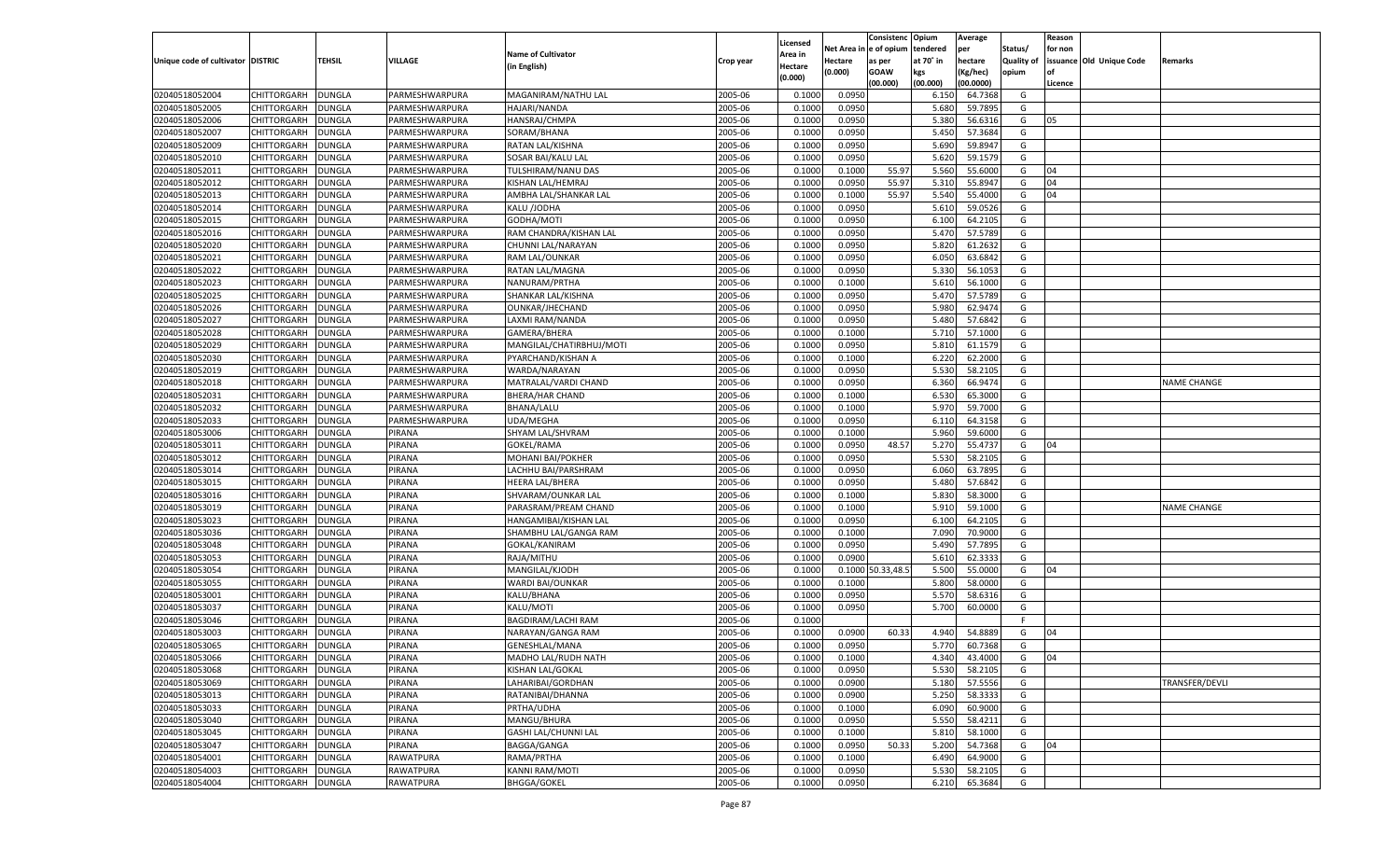|                                   |                    |               |                 |                           |           |                    |            | Consistenc        | Opium     | Average   |            | Reason  |                          |                    |
|-----------------------------------|--------------------|---------------|-----------------|---------------------------|-----------|--------------------|------------|-------------------|-----------|-----------|------------|---------|--------------------------|--------------------|
|                                   |                    |               |                 |                           |           | Licensed           | Net Area i | n  e of opium     | tendered  | per       | Status/    | for non |                          |                    |
| Unique code of cultivator DISTRIC |                    | TEHSIL        | <b>VILLAGE</b>  | <b>Name of Cultivator</b> | Crop year | Area in            | Hectare    | as per            | at 70° in | hectare   | Quality of |         | issuance Old Unique Code | Remarks            |
|                                   |                    |               |                 | (in English)              |           | Hectare<br>(0.000) | (0.000)    | <b>GOAW</b>       | kgs       | (Kg/hec)  | opium      |         |                          |                    |
|                                   |                    |               |                 |                           |           |                    |            | (00.000)          | (00.000)  | (00.0000) |            | Licence |                          |                    |
| 02040518054005                    | CHITTORGARH        | DUNGLA        | RAWATPURA       | GHASI/MODA                | 2005-06   | 0.1000             | 0.1000     |                   | 5.670     | 56.7000   | G          |         |                          |                    |
| 02040518054006                    | CHITTORGARH        | DUNGLA        | RAWATPURA       | RATAN LAL/BHERU LAL       | 2005-06   | 0.1000             | 0.1000     |                   | 6.350     | 63.5000   | G          |         |                          |                    |
| 02040518054008                    | CHITTORGARH        | DUNGLA        | RAWATPURA       | CHUNILAL/VISHNU           | 2005-06   | 0.1000             | 0.1000     |                   | 5.770     | 57.7000   | G          |         |                          |                    |
| 02040518054011                    | CHITTORGARH        | DUNGLA        | RAWATPURA       | NANDA/LAXMAN              | 2005-06   | 0.1000             | 0.1000     |                   | 6.11      | 61.1000   | G          |         |                          |                    |
| 02040518054017                    | CHITTORGARH        | DUNGLA        | RAWATPURA       | PARTAP/WARDA              | 2005-06   | 0.1000             | 0.1000     |                   | 5.950     | 59.5000   | G          |         |                          |                    |
| 02040518054021                    | CHITTORGARH        | DUNGLA        | RAWATPURA       | <b>SHV RAM/AMRA</b>       | 2005-06   | 0.1000             | 0.1000     |                   | 6.440     | 64.4000   | G          |         |                          |                    |
| 02040518054023                    | CHITTORGARH        | DUNGLA        | RAWATPURA       | PRABHULAL/MANGILAL        | 2005-06   | 0.1000             | 0.1000     |                   | 5.280     | 52.8000   | G          | 04      |                          |                    |
| 02040518054026                    | CHITTORGARH        | DUNGLA        | RAWATPURA       | MANGI LAL/KELA            | 2005-06   | 0.1000             | 0.1000     |                   | 6.360     | 63.6000   | G          |         |                          |                    |
| 02040518054033                    | CHITTORGARH        | DUNGLA        | RAWATPURA       | DALU/KANA                 | 2005-06   | 0.1000             | 0.1000     |                   | 5.730     | 57.3000   | G          |         |                          |                    |
| 02040518054035                    | CHITTORGARH        | DUNGLA        | RAWATPURA       | NARAYAN/PRTHA             | 2005-06   | 0.1000             |            |                   |           |           | F.         |         |                          |                    |
| 02040518054027                    | CHITTORGARH        | DUNGLA        | RAWATPURA       | UDI BAI/JAI CHAND         | 2005-06   | 0.1000             | 0.0950     | 52.30             | 5.390     | 56.7368   | G          | 05      |                          |                    |
| 02040518054039                    | CHITTORGARH        | DUNGLA        | RAWATPURA       | HIMMAT SINGH/AMAR SINGH   | 2005-06   | 0.1000             | 0.1000     |                   | 3.720     | 37.2000   | G          | 04      |                          |                    |
| 02040518054010                    | CHITTORGARH        | DUNGLA        | RAWATPURA       | MATHURA LAL/LAXMI LAL     | 2005-06   | 0.1000             | 0.0950     |                   | 5.480     | 57.6842   | G          |         |                          |                    |
| 02040518054030                    | CHITTORGARH        | DUNGLA        | RAWATPURA       | <b>BHERULAL/BHELI</b>     | 2005-06   | 0.1000             | 0.1000     |                   | 5.920     | 59.2000   | G          |         |                          |                    |
| 02040518054038                    | CHITTORGARH        | DUNGLA        | RAWATPURA       | MOJIRAM/CHENA             | 2005-06   | 0.1000             | 0.1000     |                   | 5.700     | 57.0000   | G          |         |                          |                    |
| 02040518055001                    | CHITTORGARH        | DUNGLA        | SANGESRA        | AMBA LAL/RAM LAL          | 2005-06   | 0.1000             |            | 0.0950 53.84,48.9 | 5.080     | 53.4737   | G          | 04      |                          |                    |
| 02040518055006                    | CHITTORGARH        | DUNGLA        | SANGESRA        | HAJARI/NAVLA              | 2005-06   | 0.1000             | 0.0950     |                   | 5.520     | 58.1053   | G          |         |                          | TRANSFER/LOTHIYANA |
| 02040518055009                    | CHITTORGARH        | DUNGLA        | SANGESRA        | GOPAL/KHUB CHAND          | 2005-06   | 0.1000             | 0.0950     |                   | 4.560     | 48.0000   | G          | 04      |                          |                    |
| 02040518055017                    | CHITTORGARH        | DUNGLA        | SANGESRA        | SHANKAR/KISHAN GIR        | 2005-06   | 0.1000             | 0.0950     |                   | 5.890     | 62.0000   | G          |         |                          | TRANSFER/LOTHIYANA |
| 02040518055019                    | CHITTORGARH        | DUNGLA        | SANGESRA        | RUKAMNIBAI/ANDA           | 2005-06   | 0.1000             | 0.1000     |                   | 6.130     | 61.3000   | G          |         |                          | TRANSFER/LOTHIYANA |
| 02040518055020                    | CHITTORGARH        | DUNGLA        | SANGESRA        | PRATHVIRAJ/DANNA          | 2005-06   | 0.1000             | 0.0950     |                   | 5.780     | 60.8421   | G          |         |                          | TRANSFER/LOTHIYANA |
| 02040518056001                    | CHITTORGARH        | DUNGLA        | SARANGPURA      | RATANLAL/KALU LAI         | 2005-06   | 0.1000             | 0.0950     |                   | 6.040     | 63.5789   | G          |         |                          | <b>NAME CHANGE</b> |
| 02040518056002                    | CHITTORGARH        | DUNGLA        | SARANGPURA      | BHERA/HAMERA              | 2005-06   | 0.1000             | 0.1000     |                   | 6.160     | 61.6000   | G          |         |                          |                    |
| 02040518056003                    | CHITTORGARH        | DUNGLA        | SARANGPURA      | BHERA/NATHU               | 2005-06   | 0.1000             | 0.0950     |                   | 5.680     | 59.7895   | G          |         |                          |                    |
| 02040518056004                    | CHITTORGARH        | DUNGLA        | SARANGPURA      | HAV LAL/GOTTU             | 2005-06   | 0.1000             | 0.0950     |                   | 5.670     | 59.6842   | G          |         |                          |                    |
| 02040518056005                    | CHITTORGARH        | DUNGLA        | SARANGPURA      | SHREELAL/HARIRAM          | 2005-06   | 0.1000             | 0.1000     | 55.56             | 5.520     | 55.2000   | G          | 04      |                          |                    |
| 02040518056006                    | CHITTORGARH        | DUNGLA        | SARANGPURA      | HAJARI/JODHA              | 2005-06   | 0.1000             | 0.0950     | 50.13             | 5.050     | 53.1579   | G          | 04      |                          |                    |
| 02040518056008                    | CHITTORGARH        | DUNGLA        | SARANGPURA      | SAHV LAL/BHURA LAL        | 2005-06   | 0.1000             | 0.0950     |                   | 5.910     | 62.2105   | G          |         |                          |                    |
| 02040518056009                    | CHITTORGARH        | DUNGLA        | SARANGPURA      | KISHAN LAL/KALU LAL       | 2005-06   | 0.1000             | 0.0950     | 50.13             | 5.070     | 53.3684   | G          | 04      |                          |                    |
| 02040518056011                    | CHITTORGARH        | DUNGLA        | SARANGPURA      | CHTRBHUJ/MODA             | 2005-06   | 0.1000             | 0.0950     | 50.13             | 5.170     | 54.4211   | G          | 04      |                          |                    |
| 02040518056012                    | CHITTORGARH        | DUNGLA        | SARANGPURA      | KALU/BHANA                | 2005-06   | 0.1000             | 0.0950     | 50.13             | 5.050     | 53.1579   | G          | 04      |                          |                    |
| 02040518056014                    |                    |               | SARANGPURA      |                           | 2005-06   | 0.1000             | 0.0950     | 55.49             | 5.310     | 55.8947   | G          | 04      |                          |                    |
|                                   | CHITTORGARH        | DUNGLA        |                 | GHERI LAL/GANGA RAM       |           | 0.1000             |            |                   |           |           |            | 04      |                          |                    |
| 02040518056016                    | CHITTORGARH        | DUNGLA        | SARANGPURA      | MANGI LAL/JODHA           | 2005-06   |                    | 0.0950     | 51.63             | 5.300     | 55.7895   | G          |         |                          |                    |
| 02040518056018                    | CHITTORGARH        | DUNGLA        | SARANGPURA      | RAMJAN ALLI/ANAR ALLI     | 2005-06   | 0.1000             | 0.0950     | 55.49             | 5.170     | 54.4211   | G          | 04      |                          |                    |
| 02040518056019                    | CHITTORGARH        | DUNGLA        | SARANGPURA      | RAMIBAI/BHERULAL          | 2005-06   | 0.1000             | 0.0950     |                   | 5.710     | 60.1053   | G          |         |                          |                    |
| 02040518056020                    | CHITTORGARH        | DUNGLA        | SARANGPURA      | MOTILAL/BHURAJI BHRAMAN   | 2005-06   | 0.1000             | 0.0950     |                   | 5.540     | 58.3158   | G          |         | 02040518014067           | TRANSFER           |
| 02040518058001                    | CHITTORGARH        | <b>DUNGLA</b> | SETHWANA        | MOHAN LAL/OUNKAR          | 2005-06   | 0.1000             | 0.1000     |                   | 6.530     | 65.3000   | G          |         |                          |                    |
| 02040518058002                    | CHITTORGARH        | DUNGLA        | SETHWANA        | NARU/LAKHMA CHOTA         | 2005-06   | 0.1000             | 0.1000     | 51.62             | 5.480     | 54.8000   | G          | 04      |                          |                    |
| 02040518058003                    | CHITTORGARH        | DUNGLA        | SETHWANA        | <b>TULSHI RAM/MOTI</b>    | 2005-06   | 0.1000             | 0.1000     | 58.31             | 4.570     | 45.7000   | - 1        | 02      |                          |                    |
| 02040518058004                    | CHITTORGARH        | DUNGLA        | SETHWANA        | ROOP LAL/NARU             | 2005-06   | 0.1000             | 0.1000     |                   | 6.160     | 61.6000   | G          |         |                          |                    |
| 02040518058005                    | CHITTORGARH        | <b>DUNGLA</b> | SETHWANA        | HEERALAL/GIRDHARI         | 2005-06   | 0.1000             | 0.1000     |                   | 6.280     | 62.8000   | G          |         |                          |                    |
| 02040518058006                    | CHITTORGARH        | DUNGLA        | SETHWANA        | DEU BAI/MODA              | 2005-06   | 0.1000             | 0.1000     |                   | 5.840     | 58.4000   | G          |         |                          |                    |
| 02040518058007                    | CHITTORGARH        | DUNGLA        | SETHWANA        | KALU/JETA                 | 2005-06   | 0.1000             | 0.0950     |                   | 6.070     | 63.8947   | G          |         |                          |                    |
| 02040518058008                    | CHITTORGARH        | DUNGLA        | SETHWANA        | OUNKAR DASS/UDAI RAM DAS  | 2005-06   | 0.1000             | 0.1000     |                   | 5.640     | 56.4000   | G          |         |                          |                    |
| 02040518058009                    | CHITTORGARH        | <b>DUNGLA</b> | SETHWANA        | RAM LAL/NARULAL           | 2005-06   | 0.1000             | 0.1000     |                   | 5.950     | 59.5000   | G          |         |                          |                    |
| 02040518058010                    | CHITTORGARH        | <b>DUNGLA</b> | SETHWANA        | MANGI LAL/UDAI LAL        | 2005-06   | 0.1000             | 0.1000     |                   | 6.490     | 64.9000   | G          |         |                          |                    |
| 02040518058011                    | <b>CHITTORGARH</b> | <b>DUNGLA</b> | SETHWANA        | GASHI/CHATARBHUJ          | 2005-06   | 0.1000             | 0.0950     |                   | 6.230     | 65.5789   | G          |         |                          |                    |
| 02040518058013                    | CHITTORGARH        | <b>DUNGLA</b> | SETHWANA        | MITHU LAL/GAMERA          | 2005-06   | 0.1000             | 0.0950     |                   | 6.540     | 68.8421   | G          |         |                          |                    |
| 02040518058015                    | CHITTORGARH        | <b>DUNGLA</b> | SETHWANA        | KHEMA/MOTI                | 2005-06   | 0.1000             | 0.1000     |                   | 4.280     | 42.8000   | - 1        | 02      |                          |                    |
| 02040518058017                    | CHITTORGARH        | <b>DUNGLA</b> | SETHWANA        | UDA/GAMERA                | 2005-06   | 0.1000             | 0.0950     |                   | 5.920     | 62.3158   | G          |         |                          |                    |
| 02040518058018                    | CHITTORGARH        | <b>DUNGLA</b> | SETHWANA        | SHANKER/DHANNA            | 2005-06   | 0.1000             | 0.1000     |                   | 6.020     | 60.2000   | G          |         |                          |                    |
| 02040518058019                    | CHITTORGARH        | <b>DUNGLA</b> | <b>SETHWANA</b> | NATHU/HEMA                | 2005-06   | 0.1000             | 0.1000     |                   | 7.020     | 70.2000   | G          |         |                          |                    |
| 02040518058021                    | CHITTORGARH        | <b>DUNGLA</b> | SETHWANA        | NANU RAM/DEVA             | 2005-06   | 0.1000             | 0.1000     | 56.82             | 5.620     | 56.2000   | - 1        | 02      |                          |                    |
| 02040518058022                    | CHITTORGARH        | <b>DUNGLA</b> | SETHWANA        | HAR LAL/RAJING            | 2005-06   | 0.1000             | 0.1000     |                   | 4.560     | 45.6000   |            | 02      |                          |                    |
| 02040518058023                    | CHITTORGARH        | <b>DUNGLA</b> | SETHWANA        | HAR LAL/MANA              | 2005-06   | 0.1000             | 0.0950     |                   | 6.810     | 71.6842   | G          |         |                          |                    |
| 02040518058025                    | <b>CHITTORGARH</b> | <b>DUNGLA</b> | SETHWANA        | RATAN LAL/MOHAN DAS       | 2005-06   | 0.1000             | 0.1000     |                   | 5.910     | 59.1000   | G          |         |                          |                    |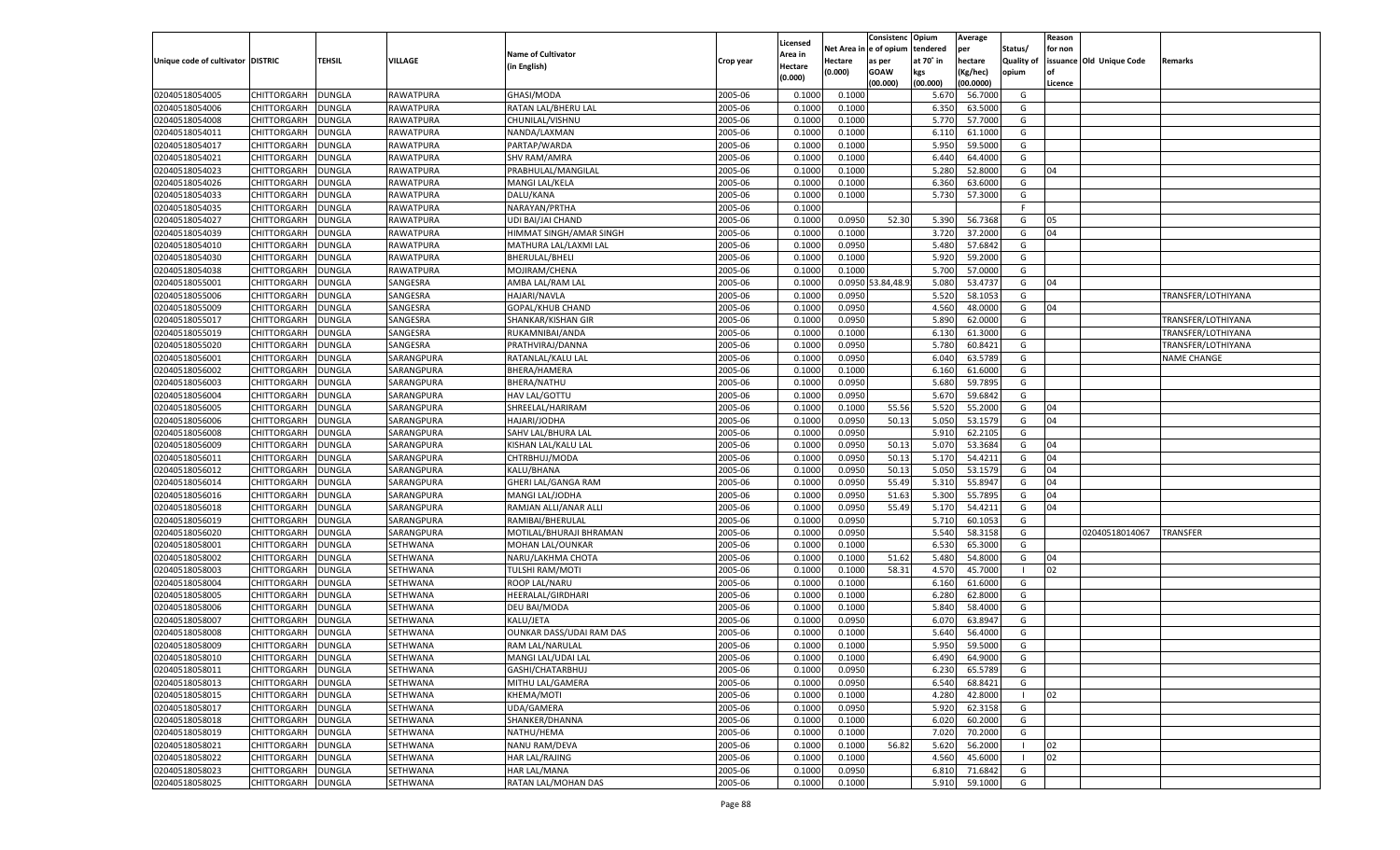|                                   |                    |               |                 |                            |           |                     |            | Consistenc        | Opium     | Average   |                | Reason  |                          |         |
|-----------------------------------|--------------------|---------------|-----------------|----------------------------|-----------|---------------------|------------|-------------------|-----------|-----------|----------------|---------|--------------------------|---------|
|                                   |                    |               |                 | <b>Name of Cultivator</b>  |           | Licensed<br>Area in | Net Area i | n  e of opium     | tendered  | per       | Status/        | for non |                          |         |
| Unique code of cultivator DISTRIC |                    | TEHSIL        | VILLAGE         | (in English)               | Crop year | Hectare             | Hectare    | as per            | at 70° in | hectare   | Quality of     |         | issuance Old Unique Code | Remarks |
|                                   |                    |               |                 |                            |           | (0.000)             | (0.000)    | <b>GOAW</b>       | kgs       | (Kg/hec)  | opium          |         |                          |         |
|                                   |                    |               |                 |                            |           |                     |            | (00.000)          | (00.000)  | (00.0000) |                | Licence |                          |         |
| 02040518058027                    | CHITTORGARH        | DUNGLA        | SETHWANA        | LALIT KUMAR/OUNKAR LAL     | 2005-06   | 0.1000              | 0.1000     |                   | 6.120     | 61.2000   | G              |         |                          |         |
| 02040518058028                    | CHITTORGARH        | DUNGLA        | SETHWANA        | SHRI LAL/JAY SINGH         | 2005-06   | 0.100               | 0.0950     |                   | 6.480     | 68.2105   | G              |         |                          |         |
| 02040518058030                    | CHITTORGARH        | DUNGLA        | SETHWANA        | KALU/CHENA SUTHAR          | 2005-06   | 0.1000              | 0.1000     |                   | 6.140     | 61.4000   | G              |         |                          |         |
| 02040518058026                    | CHITTORGARH        | DUNGLA        | SETHWANA        | <b>BHERU LAL/LAKHMA</b>    | 2005-06   | 0.1000              | 0.1000     |                   | 4.740     | 47.4000   | - 1            | 02      |                          |         |
| 02040518060001                    | CHITTORGARH        | DUNGLA        | SUREDA          | RODI LAL/HEERA LAL         | 2005-06   | 0.1000              | 0.0950     |                   | 5.910     | 62.2105   | G              |         |                          |         |
| 02040518060002                    | CHITTORGARH        | DUNGLA        | SUREDA          | HEERA LAL/RAMA             | 2005-06   | 0.1000              | 0.1000     |                   | 5.630     | 56.3000   | G              |         |                          |         |
| 02040518060003                    | CHITTORGARH        | DUNGLA        | SUREDA          | RUPSINGH/LAXMAN SINGH      | 2005-06   | 0.1000              | 0.1000     |                   | 6.040     | 60.4000   | G              |         |                          |         |
| 02040518060004                    | CHITTORGARH        | DUNGLA        | SUREDA          | SHVA/NANDA                 | 2005-06   | 0.1000              | 0.1050     | 55.90             | 5.840     | 55.6190   | G              | 04      |                          |         |
| 02040518060007                    | CHITTORGARH        | DUNGLA        | SUREDA          | <b>BHANWAR LAL/PRTHA</b>   | 2005-06   | 0.1000              | 0.0950     |                   | 5.350     | 56.3158   | G              |         |                          |         |
| 02040518060009                    | CHITTORGARH        | DUNGLA        | SUREDA          | PRTHA/KALU                 | 2005-06   | 0.1000              | 0.1000     | 55.90             | 5.550     | 55.5000   | G              | 04      |                          |         |
| 02040518060010                    | CHITTORGARH        | DUNGLA        | SUREDA          | NANDA/GOVERDHAN            | 2005-06   | 0.1000              | 0.1000     |                   | 5.690     | 56.9000   | G              |         |                          |         |
| 02040518060013                    | CHITTORGARH        | DUNGLA        | SUREDA          | MAGNI RAM/KASI RAM         | 2005-06   | 0.1000              | 0.0950     | 53.73             | 5.370     | 56.5263   | G              | 05      |                          |         |
| 02040518060015                    | CHITTORGARH        | DUNGLA        | SUREDA          | GALLA/PRTHA                | 2005-06   | 0.1000              | 0.0950     |                   | 5.970     | 62.8421   | G              |         |                          |         |
| 02040518060021                    | CHITTORGARH        | DUNGLA        | SUREDA          | <b>BHAGA/RUPA</b>          | 2005-06   | 0.1000              | 0.1050     |                   | 6.460     | 61.5238   | G              |         |                          |         |
| 02040518060023                    | CHITTORGARH        | DUNGLA        | SUREDA          | KALU/CHOKHA                | 2005-06   | 0.1000              | 0.0950     |                   | 5.570     | 58.6316   | G              |         |                          |         |
| 02040518060025                    | CHITTORGARH        | DUNGLA        | SUREDA          | LAXMAN/PRTHA               | 2005-06   | 0.1000              | 0.0950     |                   | 5.840     | 61.4737   | G              |         |                          |         |
| 02040518060027                    | CHITTORGARH        | DUNGLA        | SUREDA          | <b>BABRU/DEVA</b>          | 2005-06   | 0.1000              | 0.0950     |                   | 5.640     | 59.3684   | G              |         |                          |         |
| 02040518060029                    | CHITTORGARH        | DUNGLA        | SUREDA          | KALU SINGH/LAXMAN SINGH    | 2005-06   | 0.1000              | 0.1000     |                   | 6.240     | 62.4000   | $\blacksquare$ | 02      |                          |         |
| 02040518060030                    | CHITTORGARH        | DUNGLA        | SUREDA          | LAKHMA/BHAGVAN             | 2005-06   | 0.1000              | 0.1000     |                   | 6.150     | 61.5000   | G              |         |                          |         |
| 02040518060031                    |                    |               | SUREDA          |                            | 2005-06   | 0.1000              |            |                   | 5.790     | 57.9000   | G              |         |                          |         |
|                                   | CHITTORGARH        | DUNGLA        |                 | MOHAN LAL/GOTTU            |           |                     | 0.1000     |                   |           |           |                |         |                          |         |
| 02040518060037                    | CHITTORGARH        | DUNGLA        | SUREDA          | <b>OUNKAR/SHIV SINGH</b>   | 2005-06   | 0.1000              | 0.1000     |                   | 6.060     | 60.6000   | G              |         |                          |         |
| 02040518060042                    | CHITTORGARH        | DUNGLA        | SUREDA          | AMBHA LAL/HEERA LAL        | 2005-06   | 0.1000              | 0.1000     |                   | 5.950     | 59.5000   | G              |         |                          |         |
| 02040518060043                    | CHITTORGARH        | DUNGLA        | SUREDA          | BHERA/UDHA                 | 2005-06   | 0.1000              | 0.1000     |                   | 6.200     | 62.0000   | G              |         |                          |         |
| 02040518060052                    | CHITTORGARH        | DUNGLA        | SUREDA          | NARAYAN SINGH/FTHE SINGH   | 2005-06   | 0.1000              | 0.1000     |                   | 5.680     | 56.8000   | G              |         |                          |         |
| 02040518060047                    | CHITTORGARH        | DUNGLA        | SUREDA          | LAXMI LAL/GOVERDAN         | 2005-06   | 0.1000              | 0.0950     |                   | 5.810     | 61.1579   | G              |         |                          |         |
| 02040518060018                    | CHITTORGARH        | DUNGLA        | SUREDA          | KHEMRAJ/GOPA               | 2005-06   | 0.1000              | 0.1000     |                   | 6.390     | 63.9000   | $\blacksquare$ | 02      |                          |         |
| 02040518060062                    | CHITTORGARH        | DUNGLA        | SUREDA          | VARDI CHAND/LAXMAN         | 2005-06   | 0.1000              | 0.1000     |                   | 5.890     | 58.9000   | G              |         |                          |         |
| 02040518062001                    | CHITTORGARH        | DUNGLA        | TALAWADA        | PREAM CHAND/GOTTU DHAKAD   | 2005-06   | 0.1000              | 0.1050     |                   | 6.460     | 61.5238   | G              |         |                          |         |
| 02040518062002                    | CHITTORGARH        | DUNGLA        | <b>TALAWADA</b> | NIRBHE SINGH/AMAR SINGH    | 2005-06   | 0.1000              | 0.1050     |                   | 7.120     | 67.8095   | G              |         |                          |         |
| 02040518062004                    | CHITTORGARH        | DUNGLA        | <b>TALAWADA</b> | ANCHI BAI/RAM LAL          | 2005-06   | 0.1000              | 0.1000     |                   | 6.030     | 60.3000   | G              |         |                          |         |
| 02040518062008                    | CHITTORGARH        | DUNGLA        | <b>TALAWADA</b> | PRBHULAL/BHANWAR LAL       | 2005-06   | 0.1000              | 0.0950     |                   | 5.980     | 62.9474   | G              |         |                          |         |
| 02040518062009                    | CHITTORGARH        | DUNGLA        | TALAWADA        | SANTI LAL/WARDI CHAND      | 2005-06   | 0.1000              | 0.0950     |                   | 6.15      | 64.7368   | G              |         |                          |         |
| 02040518062010                    | CHITTORGARH        | DUNGLA        | <b>TALAWADA</b> | RAMA/KHEMA                 | 2005-06   | 0.1000              | 0.1000     | 48.98             | 5.490     | 54.9000   | G              | 04      |                          |         |
| 02040518062011                    | CHITTORGARH        | DUNGLA        | TALAWADA        | LAXMAN SINGH/AMAR SINGH    | 2005-06   | 0.1000              | 0.0950     |                   | 6.400     | 67.3684   | G              |         |                          |         |
| 02040518062012                    | CHITTORGARH        | DUNGLA        | <b>TALAWADA</b> | RAJI BAI/PRTHA             | 2005-06   | 0.1000              | 0.1000     |                   | 6.490     | 64.9000   | G              |         |                          |         |
| 02040518062013                    | CHITTORGARH        | DUNGLA        | TALAWADA        | KESIBAI/NARAYAN            | 2005-06   | 0.1000              | 0.1000     |                   | 6.370     | 63.7000   | G              |         |                          |         |
| 02040518062014                    | CHITTORGARH        | DUNGLA        | <b>TALAWADA</b> | BHANWAR LAL/MOHAN LAL      | 2005-06   | 0.1000              | 0.0950     |                   | 7.010     | 73.7895   | G              |         |                          |         |
| 02040518062015                    | CHITTORGARH        | DUNGLA        | TALAWADA        | MADHU LAL/HUKMI CHAND      | 2005-06   | 0.1000              | 0.0950     |                   | 6.040     | 63.5789   | G              |         |                          |         |
| 02040518062016                    | CHITTORGARH        | DUNGLA        | <b>TALAWADA</b> | NARAYAN/HARI RAM           | 2005-06   | 0.1000              | 0.0950     |                   | 6.430     | 67.6842   | G              |         |                          |         |
| 02040518062017                    | CHITTORGARH        | DUNGLA        | TALAWADA        | DEVI LAL/HAR LAL           | 2005-06   | 0.1000              | 0.1000     |                   | 6.830     | 68.3000   | G              |         |                          |         |
| 02040518062018                    | CHITTORGARH        | DUNGLA        | <b>TALAWADA</b> | MOHAN LAL/NARAYAN          | 2005-06   | 0.1000              | 0.0950     |                   | 7.030     | 74.0000   | G              |         |                          |         |
| 02040518062019                    | CHITTORGARH        | DUNGLA        | TALAWADA        | PARBHU LAL/GOTTU           | 2005-06   | 0.1000              | 0.0950     |                   | 6.140     | 64.6316   | G              |         |                          |         |
| 02040518062021                    | CHITTORGARH        | DUNGLA        | <b>TALAWADA</b> | LALIT SINGH/NAHR SINGH     | 2005-06   | 0.1000              | 0.0950     | 51.63             | 5.190     | 54.6316   | G              | 04      |                          |         |
| 02040518062022                    | CHITTORGARH        | DUNGLA        | TALAWADA        | KAJODH/BHANA               | 2005-06   | 0.1000              | 0.1000     |                   | 6.290     | 62.9000   | G              |         |                          |         |
| 02040518062023                    | CHITTORGARH        | <b>DUNGLA</b> | TALAWADA        | PYAR CHAND/HANSRAJ         | 2005-06   | 0.1000              | 0.0950     |                   | 6.850     | 72.1053   | G              |         |                          |         |
| 02040518062024                    | CHITTORGARH        | <b>DUNGLA</b> | <b>TALAWADA</b> | UDHE LAL/NARAYN            | 2005-06   | 0.1000              | 0.0950     |                   | 6.270     | 66.0000   | G              |         |                          |         |
| 02040518062027                    | <b>CHITTORGARH</b> | <b>DUNGLA</b> | <b>TALAWADA</b> | <b>BHANAWAR LAL/MEGA</b>   | 2005-06   | 0.1000              | 0.0950     |                   | 6.830     | 71.8947   | G              |         |                          |         |
| 02040518062028                    | <b>CHITTORGARH</b> | <b>DUNGLA</b> | <b>TALAWADA</b> | <b>BHANWAR LAL/JAGNNTH</b> | 2005-06   | 0.1000              | 0.1000     |                   | 7.210     | 72.1000   | G              |         |                          |         |
| 02040518062029                    | CHITTORGARH        | <b>DUNGLA</b> | <b>TALAWADA</b> | RATAN LAL/NARAYAN          | 2005-06   | 0.1000              | 0.0950     |                   | 6.720     | 70.7368   | G              |         |                          |         |
| 02040518062031                    | CHITTORGARH        | <b>DUNGLA</b> | <b>TALAWADA</b> | JAY CHAND/KHEMA            | 2005-06   | 0.1000              | 0.0950     |                   | 5.910     | 62.2105   | G              |         |                          |         |
| 02040518062033                    | CHITTORGARH        | <b>DUNGLA</b> | <b>TALAWADA</b> | JAGNNATH/TULSIRAM          | 2005-06   | 0.1000              | 0.0950     |                   | 5.940     | 62.5263   | G              |         |                          |         |
| 02040518062034                    | CHITTORGARH        | <b>DUNGLA</b> | <b>TALAWADA</b> | BHANWAR LAL/DULI LAL       | 2005-06   | 0.1000              |            | 0.1050 51.69,53.7 | 5.800     | 55.2381   | G              | 04      |                          |         |
| 02040518062035                    | CHITTORGARH        | <b>DUNGLA</b> | <b>TALAWADA</b> | JAGDISH CHAND/MOHAN LAL    | 2005-06   | 0.1000              | 0.0950     |                   | 6.980     | 73.4737   | G              |         |                          |         |
| 02040518062036                    | CHITTORGARH        | <b>DUNGLA</b> | <b>TALAWADA</b> | <b>KESURAM/RUPA</b>        | 2005-06   | 0.1000              | 0.1000     |                   | 5.890     | 58.9000   | G              |         |                          |         |
| 02040518062037                    | <b>CHITTORGARH</b> | <b>DUNGLA</b> | <b>TALAWADA</b> | SURESH CHAND/HEERA LAL     | 2005-06   | 0.1000              | 0.0950     |                   | 6.310     | 66.4211   | G              |         |                          |         |
| 02040518062038                    | <b>CHITTORGARH</b> | <b>DUNGLA</b> | <b>TALAWADA</b> | LAL CHAND/KESRIMAL         | 2005-06   | 0.1000              | 0.0950     |                   | 5.790     | 60.9474   | G              |         |                          |         |
|                                   |                    |               |                 |                            |           |                     |            |                   |           |           |                |         |                          |         |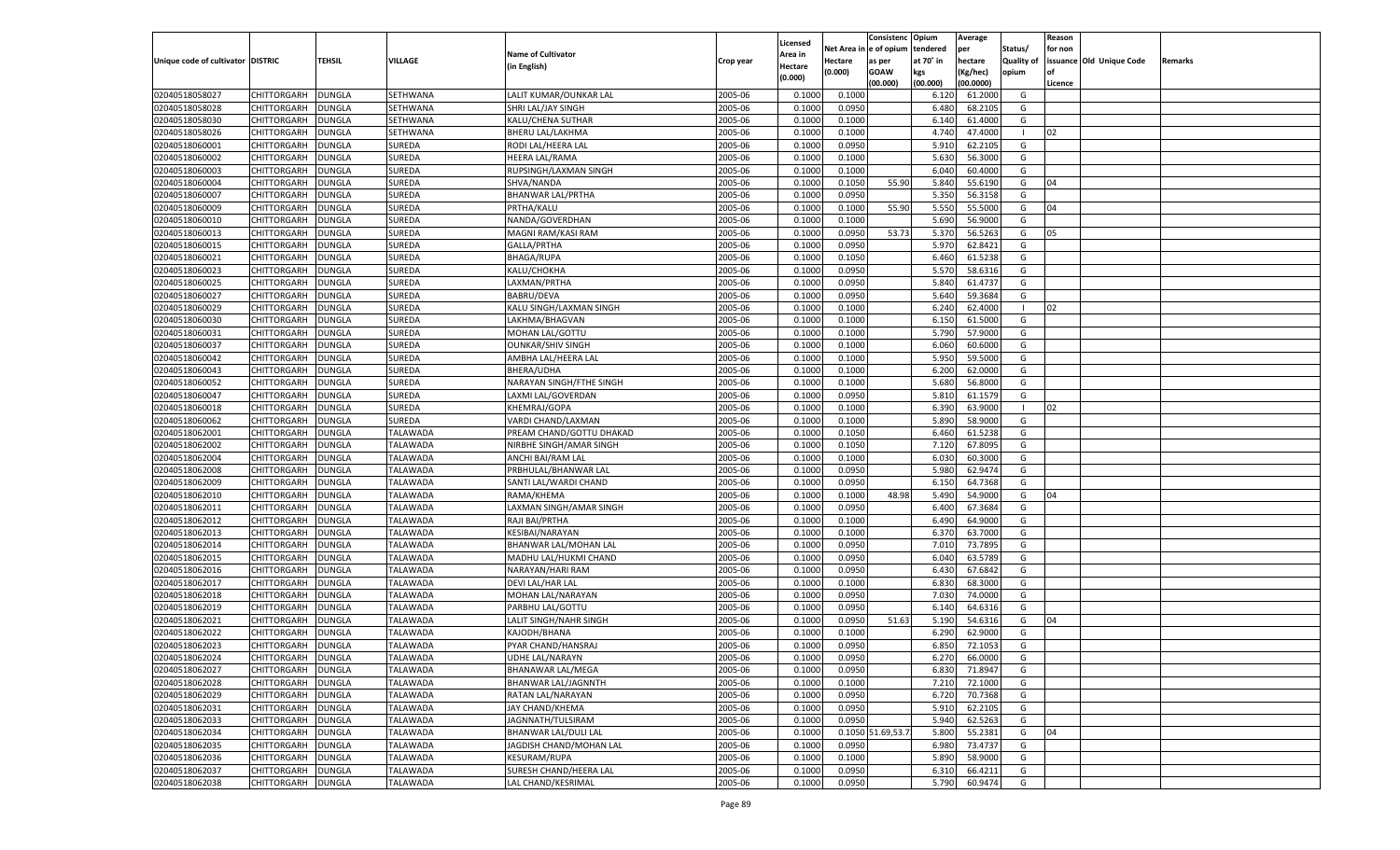|                                   |                    |                                |                 |                                   |           |                    |            | Consistenc        | Opium     | Average   |                | Reason  |                          |         |
|-----------------------------------|--------------------|--------------------------------|-----------------|-----------------------------------|-----------|--------------------|------------|-------------------|-----------|-----------|----------------|---------|--------------------------|---------|
|                                   |                    |                                |                 | <b>Name of Cultivator</b>         |           | Licensed           | Net Area i | n  e of opium     | tendered  | per       | Status/        | for non |                          |         |
| Unique code of cultivator DISTRIC |                    | TEHSIL                         | VILLAGE         | (in English)                      | Crop year | Area in<br>Hectare | Hectare    | as per            | at 70° in | hectare   | Quality of     |         | issuance Old Unique Code | Remarks |
|                                   |                    |                                |                 |                                   |           | (0.000)            | (0.000)    | <b>GOAW</b>       | kgs       | (Kg/hec)  | opium          |         |                          |         |
|                                   |                    |                                |                 |                                   |           |                    |            | (00.000)          | (00.000)  | (00.0000) |                | Licence |                          |         |
| 02040518062040                    | CHITTORGARH        | DUNGLA                         | <b>TALAWADA</b> | DULESHANKAR/JAMNA LAL             | 2005-06   | 0.1000             | 0.0950     | 66.11             | 6.280     | 66.105    | G              |         |                          |         |
| 02040518062046                    | CHITTORGARH        | DUNGLA                         | TALAWADA        | <b>OUNKAR / DEVA SALVI</b>        | 2005-06   | 0.1000             | 0.1000     |                   | 5.150     | 51.5000   |                | 02      |                          |         |
| 02040518062047                    | CHITTORGARH        | DUNGLA                         | TALAWADA        | NAHR SINGH/TAKHT SINGH            | 2005-06   | 0.1000             | 0.1000     |                   | 3.780     | 37.8000   |                | 02      |                          |         |
| 02040518062048                    | CHITTORGARH        | DUNGLA                         | TALAWADA        | SEETA RAM/MANGI LAL               | 2005-06   | 0.1000             | 0.1000     | 53.73             | 5.750     | 57.5000   | G              | 05      |                          |         |
| 02040518062049                    | CHITTORGARH        | DUNGLA                         | <b>TALAWADA</b> | GOPILAL/DAYARAM                   | 2005-06   | 0.1000             | 0.0950     |                   | 6.480     | 68.2105   | G              |         |                          |         |
| 02040518062053                    | CHITTORGARH        | DUNGLA                         | TALAWADA        | RATAN LAL/OUNKAR                  | 2005-06   | 0.1000             | 0.0950     |                   | 6.060     | 63.7895   | G              |         |                          |         |
| 02040518062055                    | CHITTORGARH        | DUNGLA                         | TALAWADA        | <b>BHURA LAL/BHANA</b>            | 2005-06   | 0.1000             | 0.1000     |                   | 5.800     | 58.0000   | G              |         |                          |         |
| 02040518062059                    | CHITTORGARH        | DUNGLA                         | TALAWADA        | BHAGWANLAL/LAXMAN                 | 2005-06   | 0.1000             | 0.0950     |                   | 6.360     | 66.9474   | G              |         |                          |         |
| 02040518062060                    | CHITTORGARH        | DUNGLA                         | <b>TALAWADA</b> | FAHTE SINGH/BHIM SINGH            | 2005-06   | 0.1000             | 0.1000     | 62.00             | 6.200     | 62.0000   | G              |         |                          |         |
| 02040518062061                    | CHITTORGARH        | DUNGLA                         | TALAWADA        | UDHE LAL/DAL CHAND                | 2005-06   | 0.1000             | 0.0950     |                   | 6.090     | 64.1053   | G              |         |                          |         |
| 02040518062063                    | CHITTORGARH        | DUNGLA                         | TALAWADA        | <b>BHAGVTI LAL/JAGNNTH</b>        | 2005-06   | 0.1000             | 0.1000     |                   | 6.180     | 61.8000   | G              |         |                          |         |
| 02040518062064                    | CHITTORGARH        | DUNGLA                         | TALAWADA        | NANU RAM/MOTI MEGVAL              | 2005-06   | 0.1000             | 0.0950     |                   | 6.540     | 68.8421   | G              |         |                          |         |
| 02040518062065                    | CHITTORGARH        | DUNGLA                         | <b>TALAWADA</b> | PARASRAM/JAGNNTH                  | 2005-06   | 0.1000             | 0.1000     |                   | 6.23      | 62.3000   | G              |         |                          |         |
| 02040518062066                    | CHITTORGARH        | DUNGLA                         | TALAWADA        | NARAYAN/RADHA KISHAN              | 2005-06   | 0.1000             | 0.1000     |                   | 6.740     | 67.4000   | G              |         |                          |         |
| 02040518062068                    | CHITTORGARH        | DUNGLA                         | <b>TALAWADA</b> | <b>BHAGIRTH/CHMPA LAL</b>         | 2005-06   | 0.1000             | 0.0950     |                   | 6.170     | 64.9474   | G              |         |                          |         |
| 02040518062069                    | CHITTORGARH        | DUNGLA                         | TALAWADA        | DEVI LAL/OUNKAR LAL               | 2005-06   | 0.1000             | 0.0950     |                   | 6.450     | 67.8947   | G              |         |                          |         |
| 02040518062070                    | CHITTORGARH        | DUNGLA                         | <b>TALAWADA</b> | SANTI LAL/SHANKAR                 | 2005-06   | 0.1000             | 0.1050     |                   | 5.360     | 51.0476   | $\blacksquare$ | 02      |                          |         |
| 02040518062071                    | CHITTORGARH        | DUNGLA                         | TALAWADA        | <b>GOPI LAL/DULA</b>              | 2005-06   | 0.1000             | 0.0950     |                   | 5.790     | 60.9474   | G              |         |                          |         |
| 02040518062075                    | CHITTORGARH        | DUNGLA                         | <b>TALAWADA</b> | <b>GEETABAI/SOBHA LAL</b>         | 2005-06   | 0.1000             | 0.0950     |                   | 6.470     | 68.1053   | G              |         |                          |         |
| 02040518062076                    | CHITTORGARH        | DUNGLA                         | TALAWADA        | KAMLA BAI/MOHAN LAL               | 2005-06   | 0.1000             | 0.1000     |                   | 5.080     | 50.8000   | - 1            | 02      |                          |         |
| 02040518062077                    | CHITTORGARH        | DUNGLA                         | <b>TALAWADA</b> | BHURA LAL/NARAYAN                 | 2005-06   | 0.1000             | 0.1000     |                   | 6.200     | 62.0000   | G              |         |                          |         |
| 02040518062080                    | CHITTORGARH        | DUNGLA                         | TALAWADA        | BHANWAR LAL/DEVI LAL              | 2005-06   | 0.1000             | 0.0950     |                   | 7.610     | 80.1053   | G              |         |                          |         |
| 02040518062081                    | CHITTORGARH        | DUNGLA                         | <b>TALAWADA</b> | ISHAVAR SINGH/LAXMAN SINGH        | 2005-06   | 0.1000             | 0.1000     |                   | 5.840     | 58.4000   | G              |         |                          |         |
| 02040518062084                    | CHITTORGARH        | DUNGLA                         | TALAWADA        | <b>NANU RAM/GOKEL</b>             | 2005-06   | 0.1000             | 0.1000     |                   | 7.290     | 72.9000   | G              |         |                          |         |
| 02040518062085                    | CHITTORGARH        | DUNGLA                         | <b>TALAWADA</b> | CHTENDR SINGH/IANDR SINGH         | 2005-06   | 0.1000             | 0.0950     |                   | 5.770     | 60.7368   | G              |         |                          |         |
| 02040518062087                    | CHITTORGARH        | DUNGLA                         | TALAWADA        | KHUMAN SINGH/NARAYAN SINGH        | 2005-06   | 0.1000             | 0.0950     |                   | 5.820     | 61.2632   | G              |         |                          |         |
| 02040518062088                    | CHITTORGARH        | DUNGLA                         | <b>TALAWADA</b> | NANA LAL/KHEMA                    | 2005-06   | 0.1000             | 0.1000     |                   | 5.250     | 52.5000   | - 1            | 02      |                          |         |
| 02040518062089                    | CHITTORGARH        | DUNGLA                         | TALAWADA        | RAMESVAR LAL/RATAN LAL            | 2005-06   | 0.1000             | 0.0950     |                   | 4.980     | 52.4211   |                | 02      |                          |         |
| 02040518062090                    | CHITTORGARH        | DUNGLA                         | <b>TALAWADA</b> | VIJERAM/MOTI LAL                  | 2005-06   | 0.1000             | 0.0950     |                   | 3.780     | 39.7895   | - 1            | 02      |                          |         |
| 02040518062091                    | CHITTORGARH        | DUNGLA                         | <b>TALAWADA</b> | TULSIRAM/BHANWAR LAL              | 2005-06   | 0.1000             | 0.0950     |                   | 6.290     | 66.2105   | G              |         |                          |         |
| 02040518062092                    | CHITTORGARH        | DUNGLA                         | <b>TALAWADA</b> | PRAHLAD/MOHAN LAL                 | 2005-06   | 0.1000             | 0.0950     | 66.86             | 5.910     | 62.2105   | - 1            | 02      |                          |         |
| 02040518062093                    | CHITTORGARH        | DUNGLA                         | TALAWADA        | MHDAN LAL/BHANWAR LAL             | 2005-06   | 0.1000             | 0.0950     | 66.86             | 5.510     | 58.0000   | - 1            | 02      |                          |         |
| 02040518062095                    | CHITTORGARH        | DUNGLA                         | <b>TALAWADA</b> | <b>GOPI LAL/MITHU LAI</b>         | 2005-06   | 0.1000             |            | 0.0950 66.86,64.4 | 5.350     | 56.3158   | - 1            | 02      |                          |         |
| 02040518062096                    | CHITTORGARH        | DUNGLA                         | TALAWADA        | MANGI LAL/DEVI LAL                | 2005-06   | 0.1000             | 0.1000     |                   | 6.360     | 63.6000   | G              |         |                          |         |
| 02040518062097                    | CHITTORGARH        | DUNGLA                         | <b>TALAWADA</b> | UDHE LAL/JAGNNTH                  | 2005-06   | 0.1000             | 0.1000     |                   | 5.890     | 58.9000   | G              |         |                          |         |
| 02040518062098                    | CHITTORGARH        | DUNGLA                         | TALAWADA        | SANTI LAL/MOHAN LAL               | 2005-06   | 0.1000             | 0.0950     |                   | 7.040     | 74.105    | G              |         |                          |         |
| 02040518062099                    | CHITTORGARH        | DUNGLA                         | <b>TALAWADA</b> | MHDAN LAL/FULCHAND                | 2005-06   | 0.1000             | 0.0950     |                   | 4.660     | 49.0526   | - 1            | 02      |                          |         |
| 02040518062104                    | CHITTORGARH        | DUNGLA                         | TALAWADA        | PYARCHNAD/JAYCHAND                | 2005-06   | 0.1000             | 0.0950     |                   | 6.020     | 63.3684   | G              |         |                          |         |
| 02040518062105                    | CHITTORGARH        | DUNGLA                         | <b>TALAWADA</b> | <b>BOHMA/DOLLA MOGIYA</b>         | 2005-06   | 0.1000             | 0.1000     |                   | 6.350     | 63.5000   | G              |         |                          |         |
| 02040518062106                    | CHITTORGARH        | DUNGLA                         | TALAWADA        | PARBHULAL/MODA                    | 2005-06   | 0.1000             | 0.0950     |                   | 6.100     | 64.2105   | G              |         |                          |         |
| 02040518062109                    | CHITTORGARH        | DUNGLA                         | <b>TALAWADA</b> | NANURAM/MODA                      | 2005-06   | 0.1000             | 0.0950     |                   | 6.750     | 71.0526   | G              |         |                          |         |
| 02040518062111                    | CHITTORGARH        | DUNGLA                         | TALAWADA        | HIRALAL/AWANTILAL                 | 2005-06   | 0.1000             |            | 0.0950 64.45,67.6 | 5.940     | 62.5263   | - 1            | 02      |                          |         |
| 02040518062113                    | CHITTORGARH        | DUNGLA                         | <b>TALAWADA</b> | NANALAL/BHERA                     | 2005-06   | 0.1000             | 0.0950     |                   | 6.620     | 69.6842   | G              |         |                          |         |
| 02040518062114                    | CHITTORGARH        | DUNGLA                         | TALAWADA        | FTHESINGH/NAHARSINGH              | 2005-06   | 0.1000             | 0.1000     |                   | 6.320     | 63.2000   | G              |         |                          |         |
| 02040518062115                    | CHITTORGARH        | <b>DUNGLA</b>                  | TALAWADA        | RATANLAL\MOTILAL                  | 2005-06   | 0.1000             | 0.0950     |                   | 6.400     | 67.3684   | G              |         |                          |         |
| 02040518062116                    | CHITTORGARH        | <b>DUNGLA</b>                  | <b>TALAWADA</b> | KUBHERSINGH/BAWANISINGH           | 2005-06   | 0.1000             | 0.0950     |                   | 5.760     | 60.6316   | G              |         |                          |         |
| 02040518062005                    | <b>CHITTORGARH</b> | <b>DUNGLA</b>                  | <b>TALAWADA</b> | CHOGA LAL/VANDA                   | 2005-06   | 0.1000             | 0.1000     |                   | 6.250     | 62.5000   | G              |         |                          |         |
| 02040518062079                    | CHITTORGARH        | <b>DUNGLA</b>                  | <b>TALAWADA</b> | LALA/NANA                         | 2005-06   | 0.1000             | 0.0950     |                   | 6.290     | 66.2105   | G              |         |                          |         |
| 02040518062032                    | <b>CHITTORGARH</b> | <b>DUNGLA</b>                  | <b>TALAWADA</b> | SHANKER LAL/DALU                  | 2005-06   | 0.1000             | 0.0950     |                   | 6.250     | 65.7895   | G              |         |                          |         |
| 02040518062062                    | CHITTORGARH        | <b>DUNGLA</b>                  | <b>TALAWADA</b> | KISHNA/BHAJJA                     | 2005-06   | 0.1000             | 0.0950     |                   | 4.580     | 48.2105   |                | 02      |                          |         |
| 02040518062108                    | CHITTORGARH        | <b>DUNGLA</b>                  | <b>TALAWADA</b> | MOHANSINGH/RAMSINGH               | 2005-06   | 0.1000             | 0.1000     |                   | 4.380     | 43.8000   | $\blacksquare$ | 02      |                          |         |
| 02040518063001                    | CHITTORGARH        |                                | TEELAKHEDA-4    | HAJARI LAL/KISHAN LAL             | 2005-06   |                    | 0.0950     |                   | 5.780     | 60.8421   | G              |         |                          |         |
| 02040518063002                    | CHITTORGARH        | <b>DUNGLA</b><br><b>DUNGLA</b> | TEELAKHEDA-4    | AMBHA LAL/BHANA                   | 2005-06   | 0.1000<br>0.1000   | 0.0950     |                   | 6.220     | 65.4737   | G              |         |                          |         |
| 02040518063003                    |                    |                                |                 |                                   |           |                    |            |                   |           |           |                |         |                          |         |
|                                   | CHITTORGARH        | <b>DUNGLA</b><br><b>DUNGLA</b> | TEELAKHEDA-4    | KANNIRAM/OUNKAR<br>DALICHAND/UDHA | 2005-06   | 0.1000             | 0.1000     |                   | 5.940     | 59.4000   | G              |         |                          |         |
| 02040518063004                    | <b>CHITTORGARH</b> |                                | TEELAKHEDA-4    |                                   | 2005-06   | 0.1000             | 0.0950     |                   | 5.570     | 58.6316   | G              |         |                          |         |
| 02040518063009                    | <b>CHITTORGARH</b> | <b>DUNGLA</b>                  | TEELAKHEDA-4    | <b>OUNKAR LAL/KALU</b>            | 2005-06   | 0.1000             | 0.1000     |                   | 6.020     | 60.2000   | G              |         |                          |         |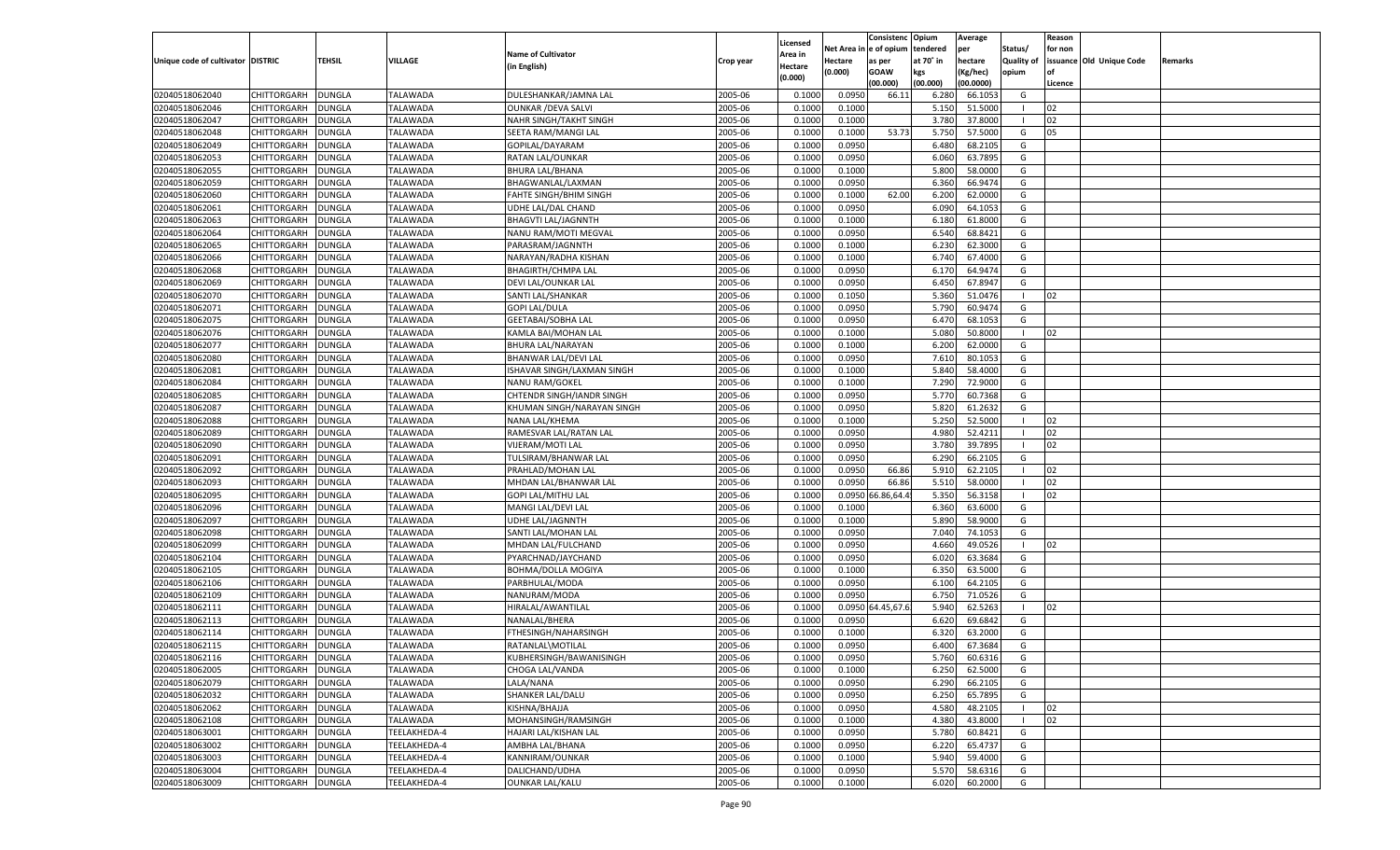|                                   |                    |               |                |                           |           |          |            | Consistenc   | Opium     | Average   |            | Reason  |                          |                    |
|-----------------------------------|--------------------|---------------|----------------|---------------------------|-----------|----------|------------|--------------|-----------|-----------|------------|---------|--------------------------|--------------------|
|                                   |                    |               |                |                           |           | Licensed | Net Area i | n e of opium | tendered  | per       | Status/    | for non |                          |                    |
| Unique code of cultivator DISTRIC |                    | TEHSIL        | <b>VILLAGE</b> | <b>Name of Cultivator</b> | Crop year | Area in  | Hectare    | as per       | at 70° in | hectare   | Quality of |         | issuance Old Unique Code | Remarks            |
|                                   |                    |               |                | (in English)              |           | Hectare  | (0.000)    | <b>GOAW</b>  | kgs       | (Kg/hec)  | opium      |         |                          |                    |
|                                   |                    |               |                |                           |           | (0.000)  |            | (00.000)     | (00.000)  | (00.0000) |            | Licence |                          |                    |
| 02040518063010                    | CHITTORGARH        | <b>DUNGLA</b> | TEELAKHEDA-4   | SHUVAGIBAI/MOTI LAL       | 2005-06   | 0.1000   | 0.1000     |              | 5.810     | 58.1000   | G          |         |                          |                    |
| 02040518063011                    | CHITTORGARH        | DUNGLA        | TEELAKHEDA-4   | MAGNI RAM/KISHNA          | 2005-06   | 0.1000   | 0.0950     |              | 5.860     | 61.6842   | G          |         |                          |                    |
| 02040518063012                    | CHITTORGARH        | DUNGLA        | TEELAKHEDA-4   | PRYAR CHAND/BHANA         | 2005-06   | 0.1000   | 0.0950     |              | 6.100     | 64.2105   | G          |         |                          |                    |
| 02040518063014                    | CHITTORGARH        | DUNGLA        | TEELAKHEDA-4   | NARAYAN DAS/POKHAR DAS    | 2005-06   | 0.1000   | 0.1000     |              | 6.360     | 63.6000   | G          |         |                          |                    |
| 02040518063015                    | CHITTORGARH        | DUNGLA        | TEELAKHEDA-4   | <b>HAMER BAI/OUKAR</b>    | 2005-06   | 0.1000   | 0.1000     |              | 5.720     | 57.2000   | G          |         |                          |                    |
| 02040518063018                    | CHITTORGARH        | DUNGLA        | TEELAKHEDA-4   | VARDA/KHUMA               | 2005-06   | 0.1000   | 0.1000     |              | 6.010     | 60.1000   | G          |         |                          |                    |
| 02040518063008                    | CHITTORGARH        | DUNGLA        | TEELAKHEDA-4   | BHERULAL/SHORAM           | 2005-06   | 0.1000   | 0.0950     |              | 5.790     | 60.9474   | G          |         |                          |                    |
| 02040518063007                    | CHITTORGARH        | DUNGLA        | TEELAKHEDA-4   | <b>BHURI BAI/PRTHA</b>    | 2005-06   | 0.1000   | 0.1000     |              | 5.950     | 59.5000   | G          |         |                          |                    |
| 02040518063019                    | CHITTORGARH        | DUNGLA        | TEELAKHEDA-4   | <b>UDAI LAL/BHANA</b>     | 2005-06   | 0.1000   | 0.1000     |              | 5.780     | 57.8000   | G          |         |                          |                    |
|                                   |                    |               |                |                           | 2005-06   |          |            |              | 5.950     | 59.5000   | G          |         |                          |                    |
| 02040518063020                    | CHITTORGARH        | DUNGLA        | TEELAKHEDA-4   | LAKHMI CHAND/GOTU GODADA  |           | 0.1000   | 0.1000     |              |           |           |            |         |                          |                    |
| 02040518063021                    | CHITTORGARH        | DUNGLA        | TEELAKHEDA-4   | DAL CHNAD/TULSHI RAM      | 2005-06   | 0.1000   | 0.1000     |              | 5.730     | 57.3000   | G          |         |                          |                    |
| 02040518063023                    | CHITTORGARH        | DUNGLA        | TEELAKHEDA-4   | AMBA LAL/DEVA             | 2005-06   | 0.1000   | 0.1000     |              | 5.700     | 57.0000   | G          |         |                          |                    |
| 02040518063005                    | CHITTORGARH        | DUNGLA        | TEELAKHEDA-4   | MANGI LAL/KANKU BAI       | 2005-06   | 0.1000   | 0.0950     |              | 5.930     | 62.4211   | G          |         |                          |                    |
| 02040518059001                    | CHITTORGARH        | DUNGLA        | SUJAKHEDA      | KALU/BHANA                | 2005-06   | 0.1000   | 0.0950     |              | 6.320     | 66.5263   | G          |         |                          |                    |
| 02040518059002                    | CHITTORGARH        | DUNGLA        | SUJAKHEDA      | <b>HEERA/KISHNA</b>       | 2005-06   | 0.1000   | 0.1000     |              | 5.880     | 58.8000   | G          |         |                          |                    |
| 02040518059003                    | CHITTORGARH        | DUNGLA        | SUJAKHEDA      | SOSAR/KISHANA             | 2005-06   | 0.1000   | 0.0950     |              | 6.140     | 64.6316   | G          |         |                          |                    |
| 02040518059007                    | CHITTORGARH        | <b>DUNGLA</b> | SUJAKHEDA      | GHISI/RATA                | 2005-06   | 0.1000   | 0.1000     |              | 5.840     | 58.4000   | G          |         |                          |                    |
| 02040518059009                    | CHITTORGARH        | DUNGLA        | SUJAKHEDA      | <b>TULSHI RAM/BHURA</b>   | 2005-06   | 0.1000   | 0.0950     |              | 6.000     | 63.1579   | G          |         |                          |                    |
| 02040518059011                    | CHITTORGARH        | DUNGLA        | SUJAKHEDA      | BHAGWANLAL/HEERA          | 2005-06   | 0.1000   | 0.0950     |              | 5.620     | 59.1579   | G          |         |                          |                    |
| 02040518059013                    | CHITTORGARH        | DUNGLA        | SUJAKHEDA      | MAGNIRAM/KISHNA           | 2005-06   | 0.1000   | 0.1000     |              | 6.200     | 62.0000   | G          |         |                          |                    |
| 02040518059014                    | CHITTORGARH        | <b>DUNGLA</b> | SUJAKHEDA      | MATRIBAI/PARTAP           | 2005-06   | 0.1000   | 0.0950     |              | 6.190     | 65.1579   | G          |         |                          |                    |
| 02040518059016                    | CHITTORGARH        | DUNGLA        | SUJAKHEDA      | NARAYAN/MODA              | 2005-06   | 0.1000   | 0.0950     |              | 5.780     | 60.8421   | G          |         |                          |                    |
| 02040518059017                    | CHITTORGARH        | DUNGLA        | SUJAKHEDA      | SHANKER/KISHNA            | 2005-06   | 0.1000   | 0.0950     |              | 5.690     | 59.8947   | G          |         |                          |                    |
| 02040518059018                    | CHITTORGARH        | DUNGLA        | SUJAKHEDA      | RAM LAL/CHUNNI LAL        | 2005-06   | 0.1000   | 0.1000     |              | 6.240     | 62.4000   | G          |         |                          |                    |
| 02040518059019                    | CHITTORGARH        | DUNGLA        | SUJAKHEDA      | RAMESHVAR LAL/KISHNA      | 2005-06   | 0.1000   | 0.1000     |              | 6.110     | 61.1000   | G          |         |                          |                    |
| 02040518059020                    | CHITTORGARH        | DUNGLA        | SUJAKHEDA      | <b>BHAGVAN LAL/NOLA</b>   | 2005-06   | 0.1000   | 0.0950     |              | 5.940     | 62.5263   | G          |         |                          |                    |
| 02040518059023                    | CHITTORGARH        | DUNGLA        | SUJAKHEDA      | <b>BHAGVAN/SHO RAM</b>    | 2005-06   | 0.1000   | 0.1000     |              | 5.890     | 58.9000   | G          |         |                          |                    |
| 02040518059025                    | CHITTORGARH        | DUNGLA        | SUJAKHEDA      | KHUMANI BAI/UDA           | 2005-06   | 0.1000   | 0.0950     |              | 5.950     | 62.6316   | G          |         |                          |                    |
| 02040518059026                    | CHITTORGARH        | DUNGLA        | SUJAKHEDA      | KALU/BHERA                | 2005-06   | 0.1000   | 0.0950     |              | 5.680     | 59.7895   | G          |         |                          |                    |
| 02040518059027                    | CHITTORGARH        | DUNGLA        | SUJAKHEDA      | NARAYAN/KISHANA           | 2005-06   | 0.1000   | 0.0950     |              | 5.640     | 59.3684   | G          |         |                          |                    |
| 02040518059033                    | CHITTORGARH        | DUNGLA        | SUJAKHEDA      | KELASHI/SHOHAN LAL/OUNKAR | 2005-06   | 0.1000   | 0.1000     |              | 6.120     | 61.2000   | G          |         |                          |                    |
|                                   |                    |               |                |                           |           |          |            |              | 5.860     | 58.6000   |            |         |                          |                    |
| 02040518059035                    | CHITTORGARH        | DUNGLA        | SUJAKHEDA      | OUNKAR/UDA                | 2005-06   | 0.1000   | 0.1000     |              |           |           | G          |         |                          |                    |
| 02040518059037                    | CHITTORGARH        | <b>DUNGLA</b> | SUJAKHEDA      | BHAGVAN/GAMERA            | 2005-06   | 0.1000   | 0.1000     |              | 5.720     | 57.2000   | G          |         |                          |                    |
| 02040518059038                    | CHITTORGARH        | DUNGLA        | SUJAKHEDA      | NARAYAN/BHERA             | 2005-06   | 0.1000   | 0.0950     |              | 5.510     | 58.0000   | G          |         |                          |                    |
| 02040518059039                    | CHITTORGARH        | <b>DUNGLA</b> | SUJAKHEDA      | <b>BHAGVAN/PYARA</b>      | 2005-06   | 0.1000   | 0.1050     |              | 5.970     | 56.8571   | G          |         |                          |                    |
| 02040518059043                    | CHITTORGARH        | DUNGLA        | SUJAKHEDA      | BHANWARLAL/CHAMPA         | 2005-06   | 0.1000   | 0.0950     |              | 5.760     | 60.6316   | G          |         |                          |                    |
| 02040518059004                    | CHITTORGARH        | <b>DUNGLA</b> | SUJAKHEDA      | KISHANIBAI/CHUNA          | 2005-06   | 0.1000   | 0.1000     |              | 6.060     | 60.6000   | G          |         |                          |                    |
| 02040518059012                    | CHITTORGARH        | DUNGLA        | SUJAKHEDA      | RAMLAL/KHEMA              | 2005-06   | 0.1000   | 0.0950     |              | 5.970     | 62.8421   | G          |         |                          |                    |
| 02040518059042                    | CHITTORGARH        | <b>DUNGLA</b> | SUJAKHEDA      | <b>JAMKU BAI/UDA</b>      | 2005-06   | 0.1000   | 0.1000     |              | 6.330     | 63.3000   | G          |         |                          |                    |
| 02040518059015                    | CHITTORGARH        | DUNGLA        | SUJAKHEDA      | PARTABI BAI/NATHU         | 2005-06   | 0.1000   | 0.1000     |              | 5.660     | 56.6000   | G          |         |                          |                    |
| 02040518059032                    | CHITTORGARH        | <b>DUNGLA</b> | SUJAKHEDA      | <b>UDA/KISHOR</b>         | 2005-06   | 0.1000   | 0.0950     |              | 6.650     | 70.0000   | G          |         |                          |                    |
| 02040518059040                    | CHITTORGARH        | DUNGLA        | SUJAKHEDA      | <b>BHERI BAI/KHEMA</b>    | 2005-06   | 0.1000   | 0.0950     |              | 4.930     | 51.8947   | G          | 04      |                          |                    |
| 02040518059029                    | <b>CHITTORGARH</b> | DUNGLA        | SUJAKHEDA      | <b>BHURIBAI/MAGNI RAM</b> | 2005-06   | 0.1000   | 0.0950     |              | 5.510     | 58.0000   | G          |         |                          | <b>NAME CHANGE</b> |
| 02040518050003                    | CHITTORGARH        | DUNGLA        | PALOD          | <b>HEERA/UDA</b>          | 2005-06   | 0.1000   | 0.1000     |              | 5.910     | 59.1000   | G          |         |                          |                    |
| 02040518050004                    | CHITTORGARH        | <b>DUNGLA</b> | PALOD          | BHANWAR LAL/NATHU         | 2005-06   | 0.1000   | 0.1000     |              | 6.090     | 60.9000   | G          |         |                          |                    |
| 02040518050005                    | CHITTORGARH        | <b>DUNGLA</b> | PALOD          | RAMLAL/PANNA              | 2005-06   | 0.1000   | 0.1050     |              | 8.680     | 82.6667   | G          |         |                          |                    |
| 02040518050007                    | <b>CHITTORGARH</b> | <b>DUNGLA</b> | PALOD          | MOHAN/PANNA               | 2005-06   | 0.1000   | 0.0950     |              | 5.660     | 59.5789   | G          |         |                          |                    |
| 02040518050013                    | <b>CHITTORGARH</b> | <b>DUNGLA</b> | PALOD          | NARAYANI BAI/SAVA         | 2005-06   | 0.1000   | 0.1000     |              | 5.950     | 59.5000   | G          |         |                          |                    |
| 02040518050015                    | CHITTORGARH        | <b>DUNGLA</b> | PALOD          | RAM CHANDRA/LAXMI CHAND   | 2005-06   | 0.1000   | 0.1000     |              | 6.040     | 60.4000   | G          |         |                          |                    |
| 02040518050016                    | <b>CHITTORGARH</b> | <b>DUNGLA</b> | PALOD          | NARAYAN/KISHANA           | 2005-06   | 0.1000   | 0.1000     |              | 5.680     | 56.8000   | G          |         |                          |                    |
| 02040518050017                    | <b>CHITTORGARH</b> | <b>DUNGLA</b> | PALOD          | RAM CHANDRA/HEERA         | 2005-06   | 0.1000   | 0.1000     |              | 5.670     | 56.7000   | G          |         |                          |                    |
| 02040518050019                    | <b>CHITTORGARH</b> | <b>DUNGLA</b> | PALOD          | MOTI/CHUNA                | 2005-06   | 0.1000   | 0.1000     |              | 5.660     | 56.6000   | G          |         |                          |                    |
| 02040518050022                    | CHITTORGARH        | <b>DUNGLA</b> | PALOD          | MOTI/ROOPA                | 2005-06   | 0.1000   | 0.1000     |              | 5.970     | 59.7000   | G          |         |                          |                    |
| 02040518050023                    | <b>CHITTORGARH</b> | <b>DUNGLA</b> | PALOD          | NATHU/ROOPA               | 2005-06   | 0.1000   | 0.1000     |              | 5.690     | 56.9000   | G          |         |                          |                    |
| 02040518050029                    | <b>CHITTORGARH</b> | <b>DUNGLA</b> | PALOD          | GOTU/VARDA                | 2005-06   | 0.1000   | 0.1000     |              | 6.500     | 65.0000   | G          |         |                          |                    |
| 02040518050030                    |                    |               | PALOD          | SURAJMAL/TARA CHAND       | 2005-06   |          |            |              |           | 60.7000   | G          |         |                          |                    |
|                                   | <b>CHITTORGARH</b> | <b>DUNGLA</b> |                |                           |           | 0.1000   | 0.1000     |              | 6.070     |           |            |         |                          |                    |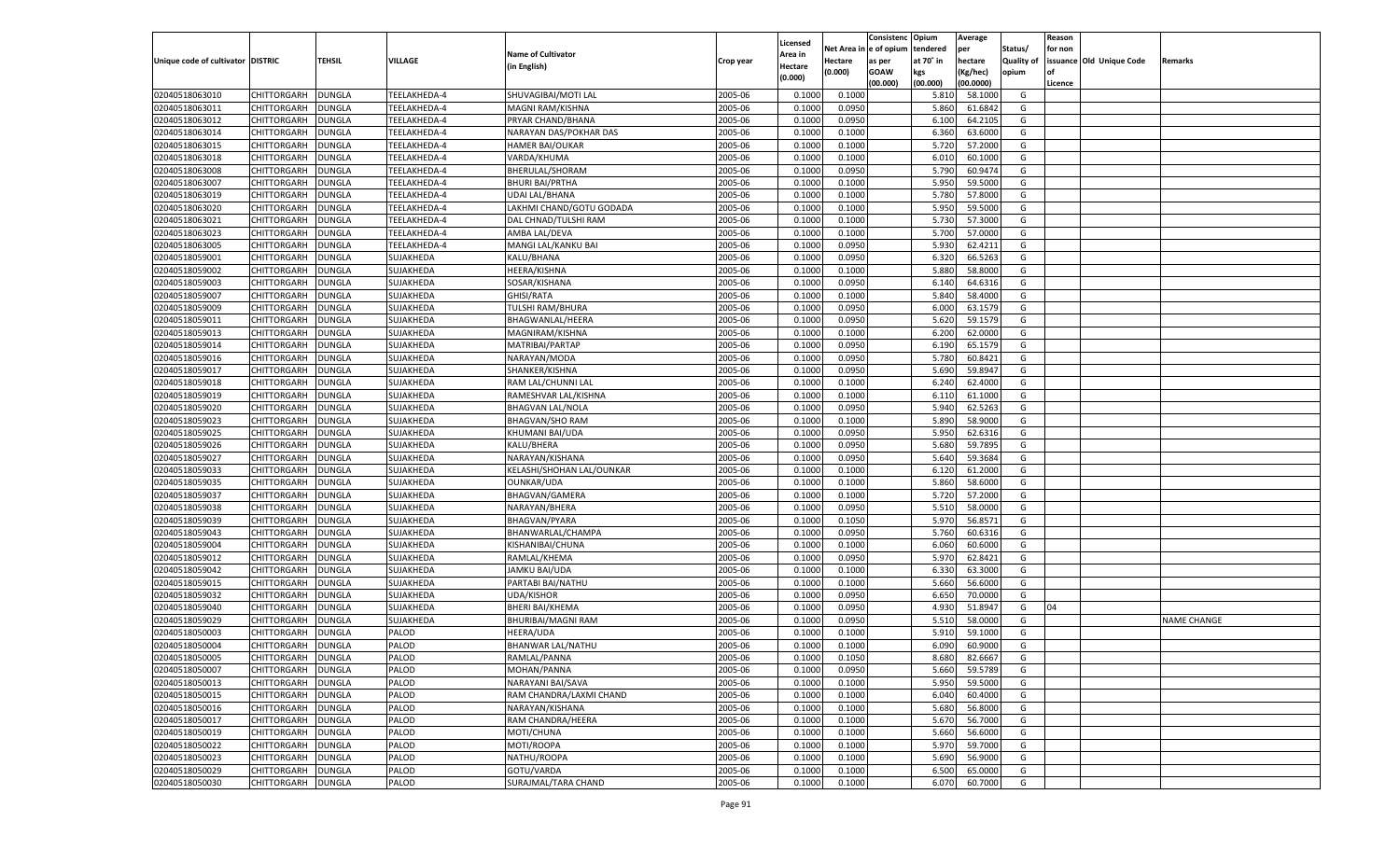| le of opium<br>Net Area i<br>tendered<br>per<br>Status/<br>for non<br><b>Name of Cultivator</b><br>Area in<br>issuance Old Unique Code<br>Unique code of cultivator DISTRIC<br>TEHSIL<br><b>VILLAGE</b><br>at 70° in<br>hectare<br>Quality of<br>Hectare<br>as per<br>Remarks<br>Crop year<br>(in English)<br>Hectare<br>(0.000)<br><b>GOAW</b><br>kgs<br>(Kg/hec)<br>opium<br>(0.000)<br>(00.000)<br>(00.000)<br>(00.0000)<br>Licence<br>CHITTORGARH<br>2005-06<br>0.1000<br>5.490<br>02040518050031<br>DUNGLA<br>PALOD<br>NARAYAN/MANA<br>0.1000<br>54.9000<br>G<br>04<br>02040518050032<br>2005-06<br>CHITTORGARH<br>DUNGLA<br>PALOD<br>GOTU/LAKHMA<br>0.100<br>0.1000<br>6.240<br>62.4000<br>G<br>2005-06<br>5.640<br>02040518050033<br>CHITTORGARH<br>DUNGLA<br>PALOD<br>NANDA/ROOPA<br>0.1000<br>0.1000<br>56.4000<br>G<br>02040518050035<br>2005-06<br>5.530<br>CHITTORGARH<br>DUNGLA<br>PALOD<br><b>BAGDI RAM/BABRU</b><br>0.1000<br>0.1000<br>55.3000<br>G<br>04<br>PALOD<br>2005-06<br>5.960<br>59.6000<br>02040518050036<br>CHITTORGARH<br>DUNGLA<br>BHERU LAL/CHATARBHUJ<br>0.1000<br>0.1000<br>G<br>2005-06<br>40.84<br>02040518050037<br>CHITTORGARH<br>DUNGLA<br>PALOD<br>RAM LAL/OUNKAR<br>0.1000<br>0.1000<br>5.910<br>59.1000<br>G<br>2005-06<br>53.84<br>02040518050038<br>CHITTORGARH<br>DUNGLA<br>PALOD<br>MOHAN/OUNKAR<br>0.1000<br>0.1000<br>5.640<br>56.4000<br>G<br>05<br>02040518050040<br>2005-06<br>6.690<br>CHITTORGARH<br>DUNGLA<br>PALOD<br>NAVLA/GANGA<br>0.1000<br>0.1000<br>66.9000<br>G<br>02040518050043<br>PALOD<br>2005-06<br>5.980<br>56.9524<br>G<br>CHITTORGARH<br>DUNGLA<br>SHANKER PURI/RAM PURI<br>0.1000<br>0.1050<br>02040518050044<br>2005-06<br>53.84<br>CHITTORGARH<br>DUNGLA<br>PALOD<br>PANNA/OUNKAR<br>0.1000<br>0.1000<br>5.720<br>57.2000<br>G<br>05<br>2005-06<br>55.76<br>02040518050045<br>CHITTORGARH<br>DUNGLA<br>PALOD<br>DHAPU BAI/KALU<br>0.1000<br>0.1000<br>5.500<br>55.0000<br>G<br>04<br>02040518050046<br>2005-06<br>0.0950<br>5.610<br>CHITTORGARH<br>DUNGLA<br>PALOD<br>KAJOD/OUNKAR<br>0.1000<br>59.0526<br>G<br>PALOD<br>KALU/BHERA<br>2005-06<br>0.1000<br>6.120<br>G<br>02040518050051<br>CHITTORGARH<br>DUNGLA<br>0.1000<br>61.2000<br>02040518050053<br>PALOD<br>2005-06<br>5.890<br>58.9000<br>CHITTORGARH<br>DUNGLA<br>SURAJMAL/BHOLA<br>0.1000<br>0.1000<br>G<br>02040518050054<br>PALOD<br>2005-06<br>5.820<br>58.2000<br>CHITTORGARH<br>DUNGLA<br>BHANWAR LAL/MOHAN<br>0.1000<br>0.1000<br>G<br>02040518050056<br>PALOD<br>2005-06<br>6.440<br>64.4000<br>CHITTORGARH<br>DUNGLA<br>DEVA/CHATARBHUJ<br>0.1000<br>0.1000<br>G<br>02040518050059<br><b>DUNGLA</b><br>PALOD<br>KANA/CHUNNI LAL<br>2005-06<br>6.080<br>60.8000<br>G<br>CHITTORGARH<br>0.1000<br>0.1000<br>02040518050062<br>PALOD<br>2005-06<br>5.510<br>CHITTORGARH<br>DUNGLA<br>RAMESHVAR LAL/UDA<br>0.1000<br>0.1000<br>55.1000<br>G<br>04<br>02040518050063<br>PALOD<br>2005-06<br>0.1000<br>53.84<br>5.980<br>59.8000<br>CHITTORGARH<br>DUNGLA<br>CHUNNI LAL/HARI RAM<br>0.1000<br>G<br>05<br>02040518050065<br>PALOD<br>2005-06<br>55.76<br>5.530<br>55.3000<br>CHITTORGARH<br>DUNGLA<br>GAMERI BAI/JAI CHAND<br>0.1000<br>0.1000<br>G<br>04<br>02040518050069<br><b>DUNGLA</b><br>PALOD<br>GOKAL/NANA<br>2005-06<br>0.1000<br>55.76<br>5.500<br>55.0000<br>G<br>04<br>CHITTORGARH<br>0.1000<br>02040518050070<br>PALOD<br>2005-06<br>6.010<br>60.1000<br>CHITTORGARH<br>DUNGLA<br>KALU LAL/TEKA<br>0.1000<br>0.1000<br>G<br>PALOD<br>2005-06<br>0.1000<br>55.76<br>5.590<br>55.9000<br>02040518050076<br>CHITTORGARH<br>DUNGLA<br>CHOGA LAL/NAVLA<br>0.1000<br>G<br>04<br>02040518050077<br>PALOD<br>SAVA/LAXMAN<br>2005-06<br>0.66, 64.7<br>5.330<br>53.3000<br>CHITTORGARH<br>DUNGLA<br>0.1000<br>0.1000<br>G<br>04<br>02040518050080<br>DUNGLA<br>PALOD<br>NARAYAN/CHUNA<br>2005-06<br>0.1000<br>5.550<br>55.5000<br>G<br>CHITTORGARH<br>0.1000<br>55.76<br>04<br>02040518050083<br>PALOD<br>2005-06<br>53.84<br>5.940<br>CHITTORGARH<br>DUNGLA<br>SHOHAN LAL/UDA<br>0.1000<br>0.1050<br>56.5714<br>G<br>05<br>02040518050084<br>PALOD<br><b>BHERU/RAMA</b><br>2005-06<br>0.1000<br>5.620<br>56.2000<br>CHITTORGARH<br>DUNGLA<br>0.1000<br>G<br>02040518050085<br>PALOD<br>2005-06<br>6.080<br>CHITTORGARH<br>DUNGLA<br>MOTI/LAKHMA<br>0.1000<br>0.1000<br>60.8000<br>G<br>02040518050086<br>CHITTORGARH<br>DUNGLA<br>PALOD<br>2005-06<br>0.0950<br>48.32<br>4.960<br>52.2105<br>G<br>BHERU LAL/JAI CHAND<br>0.1000<br>04<br>02040518050088<br>PALOD<br>2005-06<br>5.760<br>CHITTORGARH<br>DUNGLA<br>NARAYAN/BHERA<br>0.1000<br>0.1000<br>57.6000<br>G<br>02040518050089<br>PALOD<br>2005-06<br>0.1000<br>6.330<br>63.3000<br>CHITTORGARH<br>DUNGLA<br>SHANKER/KALU<br>0.1000<br>G<br>02040518050090<br>PALOD<br>2005-06<br>6.15(<br>61.5000<br>CHITTORGARH<br>DUNGLA<br><b>HEERA LAL/GANGA</b><br>0.1000<br>0.1000<br>G<br>02040518050091<br>PALOD<br>2005-06<br>5.760<br>57.6000<br>CHITTORGARH<br>DUNGLA<br>NAVLA/LAXMAN<br>0.1000<br>0.1000<br>G<br>02040518050093<br>PALOD<br>2005-06<br>6.420<br>64.2000<br>CHITTORGARH<br>DUNGLA<br>TARA CHAND/MOHAN<br>0.1000<br>0.1000<br>G<br>02040518050095<br>PALOD<br>2005-06<br>6.060<br>57.7143<br>CHITTORGARH<br>DUNGLA<br>KALU/ROOPA<br>0.1000<br>0.1050<br>G<br>05<br>02040518050098<br>PALOD<br>2005-06<br>5.940<br>59.4000<br>CHITTORGARH<br>DUNGLA<br>BABRU/CHATARBHUJ<br>0.1000<br>0.1000<br>G<br>02040518050100<br>PALOD<br>NARAYNI BAI/GOTU<br>2005-06<br>5.700<br>57.0000<br>CHITTORGARH<br>DUNGLA<br>0.1000<br>0.1000<br>G<br>02040518050101<br>PALOD<br>SAVLAL/NARAYAN<br>2005-06<br>5.460<br>52.0000<br>CHITTORGARH<br>DUNGLA<br>0.1000<br>0.1050<br>G<br>04<br>02040518050102<br>PALOD<br>2005-06<br>5.880<br>58.8000<br>CHITTORGARH<br>DUNGLA<br>AMBA LAL/UDA<br>0.1000<br>0.1000<br>G<br>02040518050103<br>PALOD<br>2005-06<br>5.860<br>CHITTORGARH<br>DUNGLA<br>KALU RAM/UDA<br>0.1000<br>0.1000<br>58.6000<br>G<br>05<br>02040518050104<br>PALOD<br><b>BARDI BAI/HEERA</b><br>2005-06<br>5.740<br>57.4000<br>CHITTORGARH<br>DUNGLA<br>0.1000<br>0.1000<br>G<br>02040518050105<br>PALOD<br>2005-06<br>6.360<br>CHITTORGARH<br>DUNGLA<br>KALU/GANGA RAM<br>0.1000<br>0.1000<br>63.6000<br>G<br>PALOD<br>2005-06<br>02040518050106<br>CHITTORGARH<br>DUNGLA<br>SHANKER/MOTI<br>0.1000<br>0.1000<br>6.350<br>63.5000<br>G<br>02040518050107<br>5.990<br>CHITTORGARH<br>DUNGLA<br>PALOD<br>PARBHU/OUNKAR<br>2005-06<br>0.1000<br>0.1000<br>59.9000<br>G<br>02040518050108<br>PALOD<br>2005-06<br>65.9000<br>CHITTORGARH<br><b>DUNGLA</b><br>CHOGA/PANNA<br>0.1000<br>0.1000<br>6.590<br>G<br>02040518050068<br>CHITTORGARH<br><b>DUNGLA</b><br>PALOD<br>NANDA/PEMA<br>2005-06<br>0.1000<br>0.1000<br>5.890<br>58.9000<br>G<br>2005-06<br>02040518050049<br><b>DUNGLA</b><br>PALOD<br>BAGDIRAM/LAKHMA<br>0.1000<br>0.1000<br>6.190<br>61.9000<br><b>CHITTORGARH</b><br>G<br>02040518050109<br><b>CHITTORGARH</b><br>PALOD<br>SORAM/BHANA<br>2005-06<br>5.760<br>57.6000<br><b>DUNGLA</b><br>0.1000<br>0.1000<br>G<br>2005-06<br>02040518050094<br>CHITTORGARH<br><b>DUNGLA</b><br>PALOD<br>BHERU/JEEVA<br>0.1000<br>5.190<br>51.9000<br>04<br>0.1000<br>G<br>02040518057001<br><b>CHITTORGARH</b><br>SEMLIYA-4<br>NAVALRAM/KANA<br>2005-06<br>0.1050<br>5.980<br>56.9524<br><b>DUNGLA</b><br>0.1000<br>G<br>02040518057002<br>CHITTORGARH<br><b>DUNGLA</b><br>SEMLIYA-4<br>KANA/NATHU<br>2005-06<br>0.1000<br>0.1000<br>5.980<br>59.8000<br>G<br>02040518057003<br>CHITTORGARH<br>SEMLIYA-4<br>BHERA/BHANA MAEGHWAL<br>2005-06<br>5.650<br>56.5000<br>G<br><b>DUNGLA</b><br>0.1000<br>0.1000<br>2005-06<br>02040518057004<br>CHITTORGARH<br><b>DUNGLA</b><br>SEMLIYA-4<br>SAVA/RODA<br>0.1000<br>5.710<br>57.1000<br>G<br>0.1000<br>02040518057009<br><b>CHITTORGARH</b><br>SEMLIYA-4<br>VARDA/KISHOR<br>2005-06<br>0.1000<br>5.920<br>59.2000<br><b>DUNGLA</b><br>0.1000<br>G<br>02040518057010<br>CHITTORGARH<br><b>DUNGLA</b><br>SEMLIYA-4<br>KARANSINGH/SHADULSINGH<br>2005-06<br>0.1000<br>5.990<br>59.9000<br>G<br>0.1000<br>02040518057011<br><b>CHITTORGARH</b><br>SEMLIYA-4<br>PURANMAL/BHAGVAN<br>2005-06<br>5.830<br>58.3000<br>G<br><b>DUNGLA</b><br>0.1000<br>0.1000 |  |  |  |          | Consistenc | Opium | Average | Reason |  |
|---------------------------------------------------------------------------------------------------------------------------------------------------------------------------------------------------------------------------------------------------------------------------------------------------------------------------------------------------------------------------------------------------------------------------------------------------------------------------------------------------------------------------------------------------------------------------------------------------------------------------------------------------------------------------------------------------------------------------------------------------------------------------------------------------------------------------------------------------------------------------------------------------------------------------------------------------------------------------------------------------------------------------------------------------------------------------------------------------------------------------------------------------------------------------------------------------------------------------------------------------------------------------------------------------------------------------------------------------------------------------------------------------------------------------------------------------------------------------------------------------------------------------------------------------------------------------------------------------------------------------------------------------------------------------------------------------------------------------------------------------------------------------------------------------------------------------------------------------------------------------------------------------------------------------------------------------------------------------------------------------------------------------------------------------------------------------------------------------------------------------------------------------------------------------------------------------------------------------------------------------------------------------------------------------------------------------------------------------------------------------------------------------------------------------------------------------------------------------------------------------------------------------------------------------------------------------------------------------------------------------------------------------------------------------------------------------------------------------------------------------------------------------------------------------------------------------------------------------------------------------------------------------------------------------------------------------------------------------------------------------------------------------------------------------------------------------------------------------------------------------------------------------------------------------------------------------------------------------------------------------------------------------------------------------------------------------------------------------------------------------------------------------------------------------------------------------------------------------------------------------------------------------------------------------------------------------------------------------------------------------------------------------------------------------------------------------------------------------------------------------------------------------------------------------------------------------------------------------------------------------------------------------------------------------------------------------------------------------------------------------------------------------------------------------------------------------------------------------------------------------------------------------------------------------------------------------------------------------------------------------------------------------------------------------------------------------------------------------------------------------------------------------------------------------------------------------------------------------------------------------------------------------------------------------------------------------------------------------------------------------------------------------------------------------------------------------------------------------------------------------------------------------------------------------------------------------------------------------------------------------------------------------------------------------------------------------------------------------------------------------------------------------------------------------------------------------------------------------------------------------------------------------------------------------------------------------------------------------------------------------------------------------------------------------------------------------------------------------------------------------------------------------------------------------------------------------------------------------------------------------------------------------------------------------------------------------------------------------------------------------------------------------------------------------------------------------------------------------------------------------------------------------------------------------------------------------------------------------------------------------------------------------------------------------------------------------------------------------------------------------------------------------------------------------------------------------------------------------------------------------------------------------------------------------------------------------------------------------------------------------------------------------------------------------------------------------------------------------------------------------------------------------------------------------------------------------------------------------------------------------------------------------------------------------------------------------------------------------------------------------------------------------------------------------------------------------------------------------------------------------------------------------------------------------------------------------------------------------------------------------------------------------------------------------------------------------------------------------------------------------------------------------------------------------------------------------------------------------------------------------------------------------------------------------------------------------------------------------------------------------------------------------------------------------------------------------------------------------------------------------------------------------------------------------------------------------------------------------------------------------------------------------------------------------------------------------------------------------------------------------------------------------------------------------------------------------------------------------------------------------------------------------------------------------------------------------------------------------------------------------------------------------------------------------------------------------------------------------------------------------------------------------------------------------------------------------------------------------------------------------------------------------------------------------------------------------|--|--|--|----------|------------|-------|---------|--------|--|
|                                                                                                                                                                                                                                                                                                                                                                                                                                                                                                                                                                                                                                                                                                                                                                                                                                                                                                                                                                                                                                                                                                                                                                                                                                                                                                                                                                                                                                                                                                                                                                                                                                                                                                                                                                                                                                                                                                                                                                                                                                                                                                                                                                                                                                                                                                                                                                                                                                                                                                                                                                                                                                                                                                                                                                                                                                                                                                                                                                                                                                                                                                                                                                                                                                                                                                                                                                                                                                                                                                                                                                                                                                                                                                                                                                                                                                                                                                                                                                                                                                                                                                                                                                                                                                                                                                                                                                                                                                                                                                                                                                                                                                                                                                                                                                                                                                                                                                                                                                                                                                                                                                                                                                                                                                                                                                                                                                                                                                                                                                                                                                                                                                                                                                                                                                                                                                                                                                                                                                                                                                                                                                                                                                                                                                                                                                                                                                                                                                                                                                                                                                                                                                                                                                                                                                                                                                                                                                                                                                                                                                                                                                                                                                                                                                                                                                                                                                                                                                                                                                                                                                                                                                                                                                                                                                                                                                                                                                                                                                                                                                                                                                                                                                                                   |  |  |  | Licensed |            |       |         |        |  |
|                                                                                                                                                                                                                                                                                                                                                                                                                                                                                                                                                                                                                                                                                                                                                                                                                                                                                                                                                                                                                                                                                                                                                                                                                                                                                                                                                                                                                                                                                                                                                                                                                                                                                                                                                                                                                                                                                                                                                                                                                                                                                                                                                                                                                                                                                                                                                                                                                                                                                                                                                                                                                                                                                                                                                                                                                                                                                                                                                                                                                                                                                                                                                                                                                                                                                                                                                                                                                                                                                                                                                                                                                                                                                                                                                                                                                                                                                                                                                                                                                                                                                                                                                                                                                                                                                                                                                                                                                                                                                                                                                                                                                                                                                                                                                                                                                                                                                                                                                                                                                                                                                                                                                                                                                                                                                                                                                                                                                                                                                                                                                                                                                                                                                                                                                                                                                                                                                                                                                                                                                                                                                                                                                                                                                                                                                                                                                                                                                                                                                                                                                                                                                                                                                                                                                                                                                                                                                                                                                                                                                                                                                                                                                                                                                                                                                                                                                                                                                                                                                                                                                                                                                                                                                                                                                                                                                                                                                                                                                                                                                                                                                                                                                                                                   |  |  |  |          |            |       |         |        |  |
|                                                                                                                                                                                                                                                                                                                                                                                                                                                                                                                                                                                                                                                                                                                                                                                                                                                                                                                                                                                                                                                                                                                                                                                                                                                                                                                                                                                                                                                                                                                                                                                                                                                                                                                                                                                                                                                                                                                                                                                                                                                                                                                                                                                                                                                                                                                                                                                                                                                                                                                                                                                                                                                                                                                                                                                                                                                                                                                                                                                                                                                                                                                                                                                                                                                                                                                                                                                                                                                                                                                                                                                                                                                                                                                                                                                                                                                                                                                                                                                                                                                                                                                                                                                                                                                                                                                                                                                                                                                                                                                                                                                                                                                                                                                                                                                                                                                                                                                                                                                                                                                                                                                                                                                                                                                                                                                                                                                                                                                                                                                                                                                                                                                                                                                                                                                                                                                                                                                                                                                                                                                                                                                                                                                                                                                                                                                                                                                                                                                                                                                                                                                                                                                                                                                                                                                                                                                                                                                                                                                                                                                                                                                                                                                                                                                                                                                                                                                                                                                                                                                                                                                                                                                                                                                                                                                                                                                                                                                                                                                                                                                                                                                                                                                                   |  |  |  |          |            |       |         |        |  |
|                                                                                                                                                                                                                                                                                                                                                                                                                                                                                                                                                                                                                                                                                                                                                                                                                                                                                                                                                                                                                                                                                                                                                                                                                                                                                                                                                                                                                                                                                                                                                                                                                                                                                                                                                                                                                                                                                                                                                                                                                                                                                                                                                                                                                                                                                                                                                                                                                                                                                                                                                                                                                                                                                                                                                                                                                                                                                                                                                                                                                                                                                                                                                                                                                                                                                                                                                                                                                                                                                                                                                                                                                                                                                                                                                                                                                                                                                                                                                                                                                                                                                                                                                                                                                                                                                                                                                                                                                                                                                                                                                                                                                                                                                                                                                                                                                                                                                                                                                                                                                                                                                                                                                                                                                                                                                                                                                                                                                                                                                                                                                                                                                                                                                                                                                                                                                                                                                                                                                                                                                                                                                                                                                                                                                                                                                                                                                                                                                                                                                                                                                                                                                                                                                                                                                                                                                                                                                                                                                                                                                                                                                                                                                                                                                                                                                                                                                                                                                                                                                                                                                                                                                                                                                                                                                                                                                                                                                                                                                                                                                                                                                                                                                                                                   |  |  |  |          |            |       |         |        |  |
|                                                                                                                                                                                                                                                                                                                                                                                                                                                                                                                                                                                                                                                                                                                                                                                                                                                                                                                                                                                                                                                                                                                                                                                                                                                                                                                                                                                                                                                                                                                                                                                                                                                                                                                                                                                                                                                                                                                                                                                                                                                                                                                                                                                                                                                                                                                                                                                                                                                                                                                                                                                                                                                                                                                                                                                                                                                                                                                                                                                                                                                                                                                                                                                                                                                                                                                                                                                                                                                                                                                                                                                                                                                                                                                                                                                                                                                                                                                                                                                                                                                                                                                                                                                                                                                                                                                                                                                                                                                                                                                                                                                                                                                                                                                                                                                                                                                                                                                                                                                                                                                                                                                                                                                                                                                                                                                                                                                                                                                                                                                                                                                                                                                                                                                                                                                                                                                                                                                                                                                                                                                                                                                                                                                                                                                                                                                                                                                                                                                                                                                                                                                                                                                                                                                                                                                                                                                                                                                                                                                                                                                                                                                                                                                                                                                                                                                                                                                                                                                                                                                                                                                                                                                                                                                                                                                                                                                                                                                                                                                                                                                                                                                                                                                                   |  |  |  |          |            |       |         |        |  |
|                                                                                                                                                                                                                                                                                                                                                                                                                                                                                                                                                                                                                                                                                                                                                                                                                                                                                                                                                                                                                                                                                                                                                                                                                                                                                                                                                                                                                                                                                                                                                                                                                                                                                                                                                                                                                                                                                                                                                                                                                                                                                                                                                                                                                                                                                                                                                                                                                                                                                                                                                                                                                                                                                                                                                                                                                                                                                                                                                                                                                                                                                                                                                                                                                                                                                                                                                                                                                                                                                                                                                                                                                                                                                                                                                                                                                                                                                                                                                                                                                                                                                                                                                                                                                                                                                                                                                                                                                                                                                                                                                                                                                                                                                                                                                                                                                                                                                                                                                                                                                                                                                                                                                                                                                                                                                                                                                                                                                                                                                                                                                                                                                                                                                                                                                                                                                                                                                                                                                                                                                                                                                                                                                                                                                                                                                                                                                                                                                                                                                                                                                                                                                                                                                                                                                                                                                                                                                                                                                                                                                                                                                                                                                                                                                                                                                                                                                                                                                                                                                                                                                                                                                                                                                                                                                                                                                                                                                                                                                                                                                                                                                                                                                                                                   |  |  |  |          |            |       |         |        |  |
|                                                                                                                                                                                                                                                                                                                                                                                                                                                                                                                                                                                                                                                                                                                                                                                                                                                                                                                                                                                                                                                                                                                                                                                                                                                                                                                                                                                                                                                                                                                                                                                                                                                                                                                                                                                                                                                                                                                                                                                                                                                                                                                                                                                                                                                                                                                                                                                                                                                                                                                                                                                                                                                                                                                                                                                                                                                                                                                                                                                                                                                                                                                                                                                                                                                                                                                                                                                                                                                                                                                                                                                                                                                                                                                                                                                                                                                                                                                                                                                                                                                                                                                                                                                                                                                                                                                                                                                                                                                                                                                                                                                                                                                                                                                                                                                                                                                                                                                                                                                                                                                                                                                                                                                                                                                                                                                                                                                                                                                                                                                                                                                                                                                                                                                                                                                                                                                                                                                                                                                                                                                                                                                                                                                                                                                                                                                                                                                                                                                                                                                                                                                                                                                                                                                                                                                                                                                                                                                                                                                                                                                                                                                                                                                                                                                                                                                                                                                                                                                                                                                                                                                                                                                                                                                                                                                                                                                                                                                                                                                                                                                                                                                                                                                                   |  |  |  |          |            |       |         |        |  |
|                                                                                                                                                                                                                                                                                                                                                                                                                                                                                                                                                                                                                                                                                                                                                                                                                                                                                                                                                                                                                                                                                                                                                                                                                                                                                                                                                                                                                                                                                                                                                                                                                                                                                                                                                                                                                                                                                                                                                                                                                                                                                                                                                                                                                                                                                                                                                                                                                                                                                                                                                                                                                                                                                                                                                                                                                                                                                                                                                                                                                                                                                                                                                                                                                                                                                                                                                                                                                                                                                                                                                                                                                                                                                                                                                                                                                                                                                                                                                                                                                                                                                                                                                                                                                                                                                                                                                                                                                                                                                                                                                                                                                                                                                                                                                                                                                                                                                                                                                                                                                                                                                                                                                                                                                                                                                                                                                                                                                                                                                                                                                                                                                                                                                                                                                                                                                                                                                                                                                                                                                                                                                                                                                                                                                                                                                                                                                                                                                                                                                                                                                                                                                                                                                                                                                                                                                                                                                                                                                                                                                                                                                                                                                                                                                                                                                                                                                                                                                                                                                                                                                                                                                                                                                                                                                                                                                                                                                                                                                                                                                                                                                                                                                                                                   |  |  |  |          |            |       |         |        |  |
|                                                                                                                                                                                                                                                                                                                                                                                                                                                                                                                                                                                                                                                                                                                                                                                                                                                                                                                                                                                                                                                                                                                                                                                                                                                                                                                                                                                                                                                                                                                                                                                                                                                                                                                                                                                                                                                                                                                                                                                                                                                                                                                                                                                                                                                                                                                                                                                                                                                                                                                                                                                                                                                                                                                                                                                                                                                                                                                                                                                                                                                                                                                                                                                                                                                                                                                                                                                                                                                                                                                                                                                                                                                                                                                                                                                                                                                                                                                                                                                                                                                                                                                                                                                                                                                                                                                                                                                                                                                                                                                                                                                                                                                                                                                                                                                                                                                                                                                                                                                                                                                                                                                                                                                                                                                                                                                                                                                                                                                                                                                                                                                                                                                                                                                                                                                                                                                                                                                                                                                                                                                                                                                                                                                                                                                                                                                                                                                                                                                                                                                                                                                                                                                                                                                                                                                                                                                                                                                                                                                                                                                                                                                                                                                                                                                                                                                                                                                                                                                                                                                                                                                                                                                                                                                                                                                                                                                                                                                                                                                                                                                                                                                                                                                                   |  |  |  |          |            |       |         |        |  |
|                                                                                                                                                                                                                                                                                                                                                                                                                                                                                                                                                                                                                                                                                                                                                                                                                                                                                                                                                                                                                                                                                                                                                                                                                                                                                                                                                                                                                                                                                                                                                                                                                                                                                                                                                                                                                                                                                                                                                                                                                                                                                                                                                                                                                                                                                                                                                                                                                                                                                                                                                                                                                                                                                                                                                                                                                                                                                                                                                                                                                                                                                                                                                                                                                                                                                                                                                                                                                                                                                                                                                                                                                                                                                                                                                                                                                                                                                                                                                                                                                                                                                                                                                                                                                                                                                                                                                                                                                                                                                                                                                                                                                                                                                                                                                                                                                                                                                                                                                                                                                                                                                                                                                                                                                                                                                                                                                                                                                                                                                                                                                                                                                                                                                                                                                                                                                                                                                                                                                                                                                                                                                                                                                                                                                                                                                                                                                                                                                                                                                                                                                                                                                                                                                                                                                                                                                                                                                                                                                                                                                                                                                                                                                                                                                                                                                                                                                                                                                                                                                                                                                                                                                                                                                                                                                                                                                                                                                                                                                                                                                                                                                                                                                                                                   |  |  |  |          |            |       |         |        |  |
|                                                                                                                                                                                                                                                                                                                                                                                                                                                                                                                                                                                                                                                                                                                                                                                                                                                                                                                                                                                                                                                                                                                                                                                                                                                                                                                                                                                                                                                                                                                                                                                                                                                                                                                                                                                                                                                                                                                                                                                                                                                                                                                                                                                                                                                                                                                                                                                                                                                                                                                                                                                                                                                                                                                                                                                                                                                                                                                                                                                                                                                                                                                                                                                                                                                                                                                                                                                                                                                                                                                                                                                                                                                                                                                                                                                                                                                                                                                                                                                                                                                                                                                                                                                                                                                                                                                                                                                                                                                                                                                                                                                                                                                                                                                                                                                                                                                                                                                                                                                                                                                                                                                                                                                                                                                                                                                                                                                                                                                                                                                                                                                                                                                                                                                                                                                                                                                                                                                                                                                                                                                                                                                                                                                                                                                                                                                                                                                                                                                                                                                                                                                                                                                                                                                                                                                                                                                                                                                                                                                                                                                                                                                                                                                                                                                                                                                                                                                                                                                                                                                                                                                                                                                                                                                                                                                                                                                                                                                                                                                                                                                                                                                                                                                                   |  |  |  |          |            |       |         |        |  |
|                                                                                                                                                                                                                                                                                                                                                                                                                                                                                                                                                                                                                                                                                                                                                                                                                                                                                                                                                                                                                                                                                                                                                                                                                                                                                                                                                                                                                                                                                                                                                                                                                                                                                                                                                                                                                                                                                                                                                                                                                                                                                                                                                                                                                                                                                                                                                                                                                                                                                                                                                                                                                                                                                                                                                                                                                                                                                                                                                                                                                                                                                                                                                                                                                                                                                                                                                                                                                                                                                                                                                                                                                                                                                                                                                                                                                                                                                                                                                                                                                                                                                                                                                                                                                                                                                                                                                                                                                                                                                                                                                                                                                                                                                                                                                                                                                                                                                                                                                                                                                                                                                                                                                                                                                                                                                                                                                                                                                                                                                                                                                                                                                                                                                                                                                                                                                                                                                                                                                                                                                                                                                                                                                                                                                                                                                                                                                                                                                                                                                                                                                                                                                                                                                                                                                                                                                                                                                                                                                                                                                                                                                                                                                                                                                                                                                                                                                                                                                                                                                                                                                                                                                                                                                                                                                                                                                                                                                                                                                                                                                                                                                                                                                                                                   |  |  |  |          |            |       |         |        |  |
|                                                                                                                                                                                                                                                                                                                                                                                                                                                                                                                                                                                                                                                                                                                                                                                                                                                                                                                                                                                                                                                                                                                                                                                                                                                                                                                                                                                                                                                                                                                                                                                                                                                                                                                                                                                                                                                                                                                                                                                                                                                                                                                                                                                                                                                                                                                                                                                                                                                                                                                                                                                                                                                                                                                                                                                                                                                                                                                                                                                                                                                                                                                                                                                                                                                                                                                                                                                                                                                                                                                                                                                                                                                                                                                                                                                                                                                                                                                                                                                                                                                                                                                                                                                                                                                                                                                                                                                                                                                                                                                                                                                                                                                                                                                                                                                                                                                                                                                                                                                                                                                                                                                                                                                                                                                                                                                                                                                                                                                                                                                                                                                                                                                                                                                                                                                                                                                                                                                                                                                                                                                                                                                                                                                                                                                                                                                                                                                                                                                                                                                                                                                                                                                                                                                                                                                                                                                                                                                                                                                                                                                                                                                                                                                                                                                                                                                                                                                                                                                                                                                                                                                                                                                                                                                                                                                                                                                                                                                                                                                                                                                                                                                                                                                                   |  |  |  |          |            |       |         |        |  |
|                                                                                                                                                                                                                                                                                                                                                                                                                                                                                                                                                                                                                                                                                                                                                                                                                                                                                                                                                                                                                                                                                                                                                                                                                                                                                                                                                                                                                                                                                                                                                                                                                                                                                                                                                                                                                                                                                                                                                                                                                                                                                                                                                                                                                                                                                                                                                                                                                                                                                                                                                                                                                                                                                                                                                                                                                                                                                                                                                                                                                                                                                                                                                                                                                                                                                                                                                                                                                                                                                                                                                                                                                                                                                                                                                                                                                                                                                                                                                                                                                                                                                                                                                                                                                                                                                                                                                                                                                                                                                                                                                                                                                                                                                                                                                                                                                                                                                                                                                                                                                                                                                                                                                                                                                                                                                                                                                                                                                                                                                                                                                                                                                                                                                                                                                                                                                                                                                                                                                                                                                                                                                                                                                                                                                                                                                                                                                                                                                                                                                                                                                                                                                                                                                                                                                                                                                                                                                                                                                                                                                                                                                                                                                                                                                                                                                                                                                                                                                                                                                                                                                                                                                                                                                                                                                                                                                                                                                                                                                                                                                                                                                                                                                                                                   |  |  |  |          |            |       |         |        |  |
|                                                                                                                                                                                                                                                                                                                                                                                                                                                                                                                                                                                                                                                                                                                                                                                                                                                                                                                                                                                                                                                                                                                                                                                                                                                                                                                                                                                                                                                                                                                                                                                                                                                                                                                                                                                                                                                                                                                                                                                                                                                                                                                                                                                                                                                                                                                                                                                                                                                                                                                                                                                                                                                                                                                                                                                                                                                                                                                                                                                                                                                                                                                                                                                                                                                                                                                                                                                                                                                                                                                                                                                                                                                                                                                                                                                                                                                                                                                                                                                                                                                                                                                                                                                                                                                                                                                                                                                                                                                                                                                                                                                                                                                                                                                                                                                                                                                                                                                                                                                                                                                                                                                                                                                                                                                                                                                                                                                                                                                                                                                                                                                                                                                                                                                                                                                                                                                                                                                                                                                                                                                                                                                                                                                                                                                                                                                                                                                                                                                                                                                                                                                                                                                                                                                                                                                                                                                                                                                                                                                                                                                                                                                                                                                                                                                                                                                                                                                                                                                                                                                                                                                                                                                                                                                                                                                                                                                                                                                                                                                                                                                                                                                                                                                                   |  |  |  |          |            |       |         |        |  |
|                                                                                                                                                                                                                                                                                                                                                                                                                                                                                                                                                                                                                                                                                                                                                                                                                                                                                                                                                                                                                                                                                                                                                                                                                                                                                                                                                                                                                                                                                                                                                                                                                                                                                                                                                                                                                                                                                                                                                                                                                                                                                                                                                                                                                                                                                                                                                                                                                                                                                                                                                                                                                                                                                                                                                                                                                                                                                                                                                                                                                                                                                                                                                                                                                                                                                                                                                                                                                                                                                                                                                                                                                                                                                                                                                                                                                                                                                                                                                                                                                                                                                                                                                                                                                                                                                                                                                                                                                                                                                                                                                                                                                                                                                                                                                                                                                                                                                                                                                                                                                                                                                                                                                                                                                                                                                                                                                                                                                                                                                                                                                                                                                                                                                                                                                                                                                                                                                                                                                                                                                                                                                                                                                                                                                                                                                                                                                                                                                                                                                                                                                                                                                                                                                                                                                                                                                                                                                                                                                                                                                                                                                                                                                                                                                                                                                                                                                                                                                                                                                                                                                                                                                                                                                                                                                                                                                                                                                                                                                                                                                                                                                                                                                                                                   |  |  |  |          |            |       |         |        |  |
|                                                                                                                                                                                                                                                                                                                                                                                                                                                                                                                                                                                                                                                                                                                                                                                                                                                                                                                                                                                                                                                                                                                                                                                                                                                                                                                                                                                                                                                                                                                                                                                                                                                                                                                                                                                                                                                                                                                                                                                                                                                                                                                                                                                                                                                                                                                                                                                                                                                                                                                                                                                                                                                                                                                                                                                                                                                                                                                                                                                                                                                                                                                                                                                                                                                                                                                                                                                                                                                                                                                                                                                                                                                                                                                                                                                                                                                                                                                                                                                                                                                                                                                                                                                                                                                                                                                                                                                                                                                                                                                                                                                                                                                                                                                                                                                                                                                                                                                                                                                                                                                                                                                                                                                                                                                                                                                                                                                                                                                                                                                                                                                                                                                                                                                                                                                                                                                                                                                                                                                                                                                                                                                                                                                                                                                                                                                                                                                                                                                                                                                                                                                                                                                                                                                                                                                                                                                                                                                                                                                                                                                                                                                                                                                                                                                                                                                                                                                                                                                                                                                                                                                                                                                                                                                                                                                                                                                                                                                                                                                                                                                                                                                                                                                                   |  |  |  |          |            |       |         |        |  |
|                                                                                                                                                                                                                                                                                                                                                                                                                                                                                                                                                                                                                                                                                                                                                                                                                                                                                                                                                                                                                                                                                                                                                                                                                                                                                                                                                                                                                                                                                                                                                                                                                                                                                                                                                                                                                                                                                                                                                                                                                                                                                                                                                                                                                                                                                                                                                                                                                                                                                                                                                                                                                                                                                                                                                                                                                                                                                                                                                                                                                                                                                                                                                                                                                                                                                                                                                                                                                                                                                                                                                                                                                                                                                                                                                                                                                                                                                                                                                                                                                                                                                                                                                                                                                                                                                                                                                                                                                                                                                                                                                                                                                                                                                                                                                                                                                                                                                                                                                                                                                                                                                                                                                                                                                                                                                                                                                                                                                                                                                                                                                                                                                                                                                                                                                                                                                                                                                                                                                                                                                                                                                                                                                                                                                                                                                                                                                                                                                                                                                                                                                                                                                                                                                                                                                                                                                                                                                                                                                                                                                                                                                                                                                                                                                                                                                                                                                                                                                                                                                                                                                                                                                                                                                                                                                                                                                                                                                                                                                                                                                                                                                                                                                                                                   |  |  |  |          |            |       |         |        |  |
|                                                                                                                                                                                                                                                                                                                                                                                                                                                                                                                                                                                                                                                                                                                                                                                                                                                                                                                                                                                                                                                                                                                                                                                                                                                                                                                                                                                                                                                                                                                                                                                                                                                                                                                                                                                                                                                                                                                                                                                                                                                                                                                                                                                                                                                                                                                                                                                                                                                                                                                                                                                                                                                                                                                                                                                                                                                                                                                                                                                                                                                                                                                                                                                                                                                                                                                                                                                                                                                                                                                                                                                                                                                                                                                                                                                                                                                                                                                                                                                                                                                                                                                                                                                                                                                                                                                                                                                                                                                                                                                                                                                                                                                                                                                                                                                                                                                                                                                                                                                                                                                                                                                                                                                                                                                                                                                                                                                                                                                                                                                                                                                                                                                                                                                                                                                                                                                                                                                                                                                                                                                                                                                                                                                                                                                                                                                                                                                                                                                                                                                                                                                                                                                                                                                                                                                                                                                                                                                                                                                                                                                                                                                                                                                                                                                                                                                                                                                                                                                                                                                                                                                                                                                                                                                                                                                                                                                                                                                                                                                                                                                                                                                                                                                                   |  |  |  |          |            |       |         |        |  |
|                                                                                                                                                                                                                                                                                                                                                                                                                                                                                                                                                                                                                                                                                                                                                                                                                                                                                                                                                                                                                                                                                                                                                                                                                                                                                                                                                                                                                                                                                                                                                                                                                                                                                                                                                                                                                                                                                                                                                                                                                                                                                                                                                                                                                                                                                                                                                                                                                                                                                                                                                                                                                                                                                                                                                                                                                                                                                                                                                                                                                                                                                                                                                                                                                                                                                                                                                                                                                                                                                                                                                                                                                                                                                                                                                                                                                                                                                                                                                                                                                                                                                                                                                                                                                                                                                                                                                                                                                                                                                                                                                                                                                                                                                                                                                                                                                                                                                                                                                                                                                                                                                                                                                                                                                                                                                                                                                                                                                                                                                                                                                                                                                                                                                                                                                                                                                                                                                                                                                                                                                                                                                                                                                                                                                                                                                                                                                                                                                                                                                                                                                                                                                                                                                                                                                                                                                                                                                                                                                                                                                                                                                                                                                                                                                                                                                                                                                                                                                                                                                                                                                                                                                                                                                                                                                                                                                                                                                                                                                                                                                                                                                                                                                                                                   |  |  |  |          |            |       |         |        |  |
|                                                                                                                                                                                                                                                                                                                                                                                                                                                                                                                                                                                                                                                                                                                                                                                                                                                                                                                                                                                                                                                                                                                                                                                                                                                                                                                                                                                                                                                                                                                                                                                                                                                                                                                                                                                                                                                                                                                                                                                                                                                                                                                                                                                                                                                                                                                                                                                                                                                                                                                                                                                                                                                                                                                                                                                                                                                                                                                                                                                                                                                                                                                                                                                                                                                                                                                                                                                                                                                                                                                                                                                                                                                                                                                                                                                                                                                                                                                                                                                                                                                                                                                                                                                                                                                                                                                                                                                                                                                                                                                                                                                                                                                                                                                                                                                                                                                                                                                                                                                                                                                                                                                                                                                                                                                                                                                                                                                                                                                                                                                                                                                                                                                                                                                                                                                                                                                                                                                                                                                                                                                                                                                                                                                                                                                                                                                                                                                                                                                                                                                                                                                                                                                                                                                                                                                                                                                                                                                                                                                                                                                                                                                                                                                                                                                                                                                                                                                                                                                                                                                                                                                                                                                                                                                                                                                                                                                                                                                                                                                                                                                                                                                                                                                                   |  |  |  |          |            |       |         |        |  |
|                                                                                                                                                                                                                                                                                                                                                                                                                                                                                                                                                                                                                                                                                                                                                                                                                                                                                                                                                                                                                                                                                                                                                                                                                                                                                                                                                                                                                                                                                                                                                                                                                                                                                                                                                                                                                                                                                                                                                                                                                                                                                                                                                                                                                                                                                                                                                                                                                                                                                                                                                                                                                                                                                                                                                                                                                                                                                                                                                                                                                                                                                                                                                                                                                                                                                                                                                                                                                                                                                                                                                                                                                                                                                                                                                                                                                                                                                                                                                                                                                                                                                                                                                                                                                                                                                                                                                                                                                                                                                                                                                                                                                                                                                                                                                                                                                                                                                                                                                                                                                                                                                                                                                                                                                                                                                                                                                                                                                                                                                                                                                                                                                                                                                                                                                                                                                                                                                                                                                                                                                                                                                                                                                                                                                                                                                                                                                                                                                                                                                                                                                                                                                                                                                                                                                                                                                                                                                                                                                                                                                                                                                                                                                                                                                                                                                                                                                                                                                                                                                                                                                                                                                                                                                                                                                                                                                                                                                                                                                                                                                                                                                                                                                                                                   |  |  |  |          |            |       |         |        |  |
|                                                                                                                                                                                                                                                                                                                                                                                                                                                                                                                                                                                                                                                                                                                                                                                                                                                                                                                                                                                                                                                                                                                                                                                                                                                                                                                                                                                                                                                                                                                                                                                                                                                                                                                                                                                                                                                                                                                                                                                                                                                                                                                                                                                                                                                                                                                                                                                                                                                                                                                                                                                                                                                                                                                                                                                                                                                                                                                                                                                                                                                                                                                                                                                                                                                                                                                                                                                                                                                                                                                                                                                                                                                                                                                                                                                                                                                                                                                                                                                                                                                                                                                                                                                                                                                                                                                                                                                                                                                                                                                                                                                                                                                                                                                                                                                                                                                                                                                                                                                                                                                                                                                                                                                                                                                                                                                                                                                                                                                                                                                                                                                                                                                                                                                                                                                                                                                                                                                                                                                                                                                                                                                                                                                                                                                                                                                                                                                                                                                                                                                                                                                                                                                                                                                                                                                                                                                                                                                                                                                                                                                                                                                                                                                                                                                                                                                                                                                                                                                                                                                                                                                                                                                                                                                                                                                                                                                                                                                                                                                                                                                                                                                                                                                                   |  |  |  |          |            |       |         |        |  |
|                                                                                                                                                                                                                                                                                                                                                                                                                                                                                                                                                                                                                                                                                                                                                                                                                                                                                                                                                                                                                                                                                                                                                                                                                                                                                                                                                                                                                                                                                                                                                                                                                                                                                                                                                                                                                                                                                                                                                                                                                                                                                                                                                                                                                                                                                                                                                                                                                                                                                                                                                                                                                                                                                                                                                                                                                                                                                                                                                                                                                                                                                                                                                                                                                                                                                                                                                                                                                                                                                                                                                                                                                                                                                                                                                                                                                                                                                                                                                                                                                                                                                                                                                                                                                                                                                                                                                                                                                                                                                                                                                                                                                                                                                                                                                                                                                                                                                                                                                                                                                                                                                                                                                                                                                                                                                                                                                                                                                                                                                                                                                                                                                                                                                                                                                                                                                                                                                                                                                                                                                                                                                                                                                                                                                                                                                                                                                                                                                                                                                                                                                                                                                                                                                                                                                                                                                                                                                                                                                                                                                                                                                                                                                                                                                                                                                                                                                                                                                                                                                                                                                                                                                                                                                                                                                                                                                                                                                                                                                                                                                                                                                                                                                                                                   |  |  |  |          |            |       |         |        |  |
|                                                                                                                                                                                                                                                                                                                                                                                                                                                                                                                                                                                                                                                                                                                                                                                                                                                                                                                                                                                                                                                                                                                                                                                                                                                                                                                                                                                                                                                                                                                                                                                                                                                                                                                                                                                                                                                                                                                                                                                                                                                                                                                                                                                                                                                                                                                                                                                                                                                                                                                                                                                                                                                                                                                                                                                                                                                                                                                                                                                                                                                                                                                                                                                                                                                                                                                                                                                                                                                                                                                                                                                                                                                                                                                                                                                                                                                                                                                                                                                                                                                                                                                                                                                                                                                                                                                                                                                                                                                                                                                                                                                                                                                                                                                                                                                                                                                                                                                                                                                                                                                                                                                                                                                                                                                                                                                                                                                                                                                                                                                                                                                                                                                                                                                                                                                                                                                                                                                                                                                                                                                                                                                                                                                                                                                                                                                                                                                                                                                                                                                                                                                                                                                                                                                                                                                                                                                                                                                                                                                                                                                                                                                                                                                                                                                                                                                                                                                                                                                                                                                                                                                                                                                                                                                                                                                                                                                                                                                                                                                                                                                                                                                                                                                                   |  |  |  |          |            |       |         |        |  |
|                                                                                                                                                                                                                                                                                                                                                                                                                                                                                                                                                                                                                                                                                                                                                                                                                                                                                                                                                                                                                                                                                                                                                                                                                                                                                                                                                                                                                                                                                                                                                                                                                                                                                                                                                                                                                                                                                                                                                                                                                                                                                                                                                                                                                                                                                                                                                                                                                                                                                                                                                                                                                                                                                                                                                                                                                                                                                                                                                                                                                                                                                                                                                                                                                                                                                                                                                                                                                                                                                                                                                                                                                                                                                                                                                                                                                                                                                                                                                                                                                                                                                                                                                                                                                                                                                                                                                                                                                                                                                                                                                                                                                                                                                                                                                                                                                                                                                                                                                                                                                                                                                                                                                                                                                                                                                                                                                                                                                                                                                                                                                                                                                                                                                                                                                                                                                                                                                                                                                                                                                                                                                                                                                                                                                                                                                                                                                                                                                                                                                                                                                                                                                                                                                                                                                                                                                                                                                                                                                                                                                                                                                                                                                                                                                                                                                                                                                                                                                                                                                                                                                                                                                                                                                                                                                                                                                                                                                                                                                                                                                                                                                                                                                                                                   |  |  |  |          |            |       |         |        |  |
|                                                                                                                                                                                                                                                                                                                                                                                                                                                                                                                                                                                                                                                                                                                                                                                                                                                                                                                                                                                                                                                                                                                                                                                                                                                                                                                                                                                                                                                                                                                                                                                                                                                                                                                                                                                                                                                                                                                                                                                                                                                                                                                                                                                                                                                                                                                                                                                                                                                                                                                                                                                                                                                                                                                                                                                                                                                                                                                                                                                                                                                                                                                                                                                                                                                                                                                                                                                                                                                                                                                                                                                                                                                                                                                                                                                                                                                                                                                                                                                                                                                                                                                                                                                                                                                                                                                                                                                                                                                                                                                                                                                                                                                                                                                                                                                                                                                                                                                                                                                                                                                                                                                                                                                                                                                                                                                                                                                                                                                                                                                                                                                                                                                                                                                                                                                                                                                                                                                                                                                                                                                                                                                                                                                                                                                                                                                                                                                                                                                                                                                                                                                                                                                                                                                                                                                                                                                                                                                                                                                                                                                                                                                                                                                                                                                                                                                                                                                                                                                                                                                                                                                                                                                                                                                                                                                                                                                                                                                                                                                                                                                                                                                                                                                                   |  |  |  |          |            |       |         |        |  |
|                                                                                                                                                                                                                                                                                                                                                                                                                                                                                                                                                                                                                                                                                                                                                                                                                                                                                                                                                                                                                                                                                                                                                                                                                                                                                                                                                                                                                                                                                                                                                                                                                                                                                                                                                                                                                                                                                                                                                                                                                                                                                                                                                                                                                                                                                                                                                                                                                                                                                                                                                                                                                                                                                                                                                                                                                                                                                                                                                                                                                                                                                                                                                                                                                                                                                                                                                                                                                                                                                                                                                                                                                                                                                                                                                                                                                                                                                                                                                                                                                                                                                                                                                                                                                                                                                                                                                                                                                                                                                                                                                                                                                                                                                                                                                                                                                                                                                                                                                                                                                                                                                                                                                                                                                                                                                                                                                                                                                                                                                                                                                                                                                                                                                                                                                                                                                                                                                                                                                                                                                                                                                                                                                                                                                                                                                                                                                                                                                                                                                                                                                                                                                                                                                                                                                                                                                                                                                                                                                                                                                                                                                                                                                                                                                                                                                                                                                                                                                                                                                                                                                                                                                                                                                                                                                                                                                                                                                                                                                                                                                                                                                                                                                                                                   |  |  |  |          |            |       |         |        |  |
|                                                                                                                                                                                                                                                                                                                                                                                                                                                                                                                                                                                                                                                                                                                                                                                                                                                                                                                                                                                                                                                                                                                                                                                                                                                                                                                                                                                                                                                                                                                                                                                                                                                                                                                                                                                                                                                                                                                                                                                                                                                                                                                                                                                                                                                                                                                                                                                                                                                                                                                                                                                                                                                                                                                                                                                                                                                                                                                                                                                                                                                                                                                                                                                                                                                                                                                                                                                                                                                                                                                                                                                                                                                                                                                                                                                                                                                                                                                                                                                                                                                                                                                                                                                                                                                                                                                                                                                                                                                                                                                                                                                                                                                                                                                                                                                                                                                                                                                                                                                                                                                                                                                                                                                                                                                                                                                                                                                                                                                                                                                                                                                                                                                                                                                                                                                                                                                                                                                                                                                                                                                                                                                                                                                                                                                                                                                                                                                                                                                                                                                                                                                                                                                                                                                                                                                                                                                                                                                                                                                                                                                                                                                                                                                                                                                                                                                                                                                                                                                                                                                                                                                                                                                                                                                                                                                                                                                                                                                                                                                                                                                                                                                                                                                                   |  |  |  |          |            |       |         |        |  |
|                                                                                                                                                                                                                                                                                                                                                                                                                                                                                                                                                                                                                                                                                                                                                                                                                                                                                                                                                                                                                                                                                                                                                                                                                                                                                                                                                                                                                                                                                                                                                                                                                                                                                                                                                                                                                                                                                                                                                                                                                                                                                                                                                                                                                                                                                                                                                                                                                                                                                                                                                                                                                                                                                                                                                                                                                                                                                                                                                                                                                                                                                                                                                                                                                                                                                                                                                                                                                                                                                                                                                                                                                                                                                                                                                                                                                                                                                                                                                                                                                                                                                                                                                                                                                                                                                                                                                                                                                                                                                                                                                                                                                                                                                                                                                                                                                                                                                                                                                                                                                                                                                                                                                                                                                                                                                                                                                                                                                                                                                                                                                                                                                                                                                                                                                                                                                                                                                                                                                                                                                                                                                                                                                                                                                                                                                                                                                                                                                                                                                                                                                                                                                                                                                                                                                                                                                                                                                                                                                                                                                                                                                                                                                                                                                                                                                                                                                                                                                                                                                                                                                                                                                                                                                                                                                                                                                                                                                                                                                                                                                                                                                                                                                                                                   |  |  |  |          |            |       |         |        |  |
|                                                                                                                                                                                                                                                                                                                                                                                                                                                                                                                                                                                                                                                                                                                                                                                                                                                                                                                                                                                                                                                                                                                                                                                                                                                                                                                                                                                                                                                                                                                                                                                                                                                                                                                                                                                                                                                                                                                                                                                                                                                                                                                                                                                                                                                                                                                                                                                                                                                                                                                                                                                                                                                                                                                                                                                                                                                                                                                                                                                                                                                                                                                                                                                                                                                                                                                                                                                                                                                                                                                                                                                                                                                                                                                                                                                                                                                                                                                                                                                                                                                                                                                                                                                                                                                                                                                                                                                                                                                                                                                                                                                                                                                                                                                                                                                                                                                                                                                                                                                                                                                                                                                                                                                                                                                                                                                                                                                                                                                                                                                                                                                                                                                                                                                                                                                                                                                                                                                                                                                                                                                                                                                                                                                                                                                                                                                                                                                                                                                                                                                                                                                                                                                                                                                                                                                                                                                                                                                                                                                                                                                                                                                                                                                                                                                                                                                                                                                                                                                                                                                                                                                                                                                                                                                                                                                                                                                                                                                                                                                                                                                                                                                                                                                                   |  |  |  |          |            |       |         |        |  |
|                                                                                                                                                                                                                                                                                                                                                                                                                                                                                                                                                                                                                                                                                                                                                                                                                                                                                                                                                                                                                                                                                                                                                                                                                                                                                                                                                                                                                                                                                                                                                                                                                                                                                                                                                                                                                                                                                                                                                                                                                                                                                                                                                                                                                                                                                                                                                                                                                                                                                                                                                                                                                                                                                                                                                                                                                                                                                                                                                                                                                                                                                                                                                                                                                                                                                                                                                                                                                                                                                                                                                                                                                                                                                                                                                                                                                                                                                                                                                                                                                                                                                                                                                                                                                                                                                                                                                                                                                                                                                                                                                                                                                                                                                                                                                                                                                                                                                                                                                                                                                                                                                                                                                                                                                                                                                                                                                                                                                                                                                                                                                                                                                                                                                                                                                                                                                                                                                                                                                                                                                                                                                                                                                                                                                                                                                                                                                                                                                                                                                                                                                                                                                                                                                                                                                                                                                                                                                                                                                                                                                                                                                                                                                                                                                                                                                                                                                                                                                                                                                                                                                                                                                                                                                                                                                                                                                                                                                                                                                                                                                                                                                                                                                                                                   |  |  |  |          |            |       |         |        |  |
|                                                                                                                                                                                                                                                                                                                                                                                                                                                                                                                                                                                                                                                                                                                                                                                                                                                                                                                                                                                                                                                                                                                                                                                                                                                                                                                                                                                                                                                                                                                                                                                                                                                                                                                                                                                                                                                                                                                                                                                                                                                                                                                                                                                                                                                                                                                                                                                                                                                                                                                                                                                                                                                                                                                                                                                                                                                                                                                                                                                                                                                                                                                                                                                                                                                                                                                                                                                                                                                                                                                                                                                                                                                                                                                                                                                                                                                                                                                                                                                                                                                                                                                                                                                                                                                                                                                                                                                                                                                                                                                                                                                                                                                                                                                                                                                                                                                                                                                                                                                                                                                                                                                                                                                                                                                                                                                                                                                                                                                                                                                                                                                                                                                                                                                                                                                                                                                                                                                                                                                                                                                                                                                                                                                                                                                                                                                                                                                                                                                                                                                                                                                                                                                                                                                                                                                                                                                                                                                                                                                                                                                                                                                                                                                                                                                                                                                                                                                                                                                                                                                                                                                                                                                                                                                                                                                                                                                                                                                                                                                                                                                                                                                                                                                                   |  |  |  |          |            |       |         |        |  |
|                                                                                                                                                                                                                                                                                                                                                                                                                                                                                                                                                                                                                                                                                                                                                                                                                                                                                                                                                                                                                                                                                                                                                                                                                                                                                                                                                                                                                                                                                                                                                                                                                                                                                                                                                                                                                                                                                                                                                                                                                                                                                                                                                                                                                                                                                                                                                                                                                                                                                                                                                                                                                                                                                                                                                                                                                                                                                                                                                                                                                                                                                                                                                                                                                                                                                                                                                                                                                                                                                                                                                                                                                                                                                                                                                                                                                                                                                                                                                                                                                                                                                                                                                                                                                                                                                                                                                                                                                                                                                                                                                                                                                                                                                                                                                                                                                                                                                                                                                                                                                                                                                                                                                                                                                                                                                                                                                                                                                                                                                                                                                                                                                                                                                                                                                                                                                                                                                                                                                                                                                                                                                                                                                                                                                                                                                                                                                                                                                                                                                                                                                                                                                                                                                                                                                                                                                                                                                                                                                                                                                                                                                                                                                                                                                                                                                                                                                                                                                                                                                                                                                                                                                                                                                                                                                                                                                                                                                                                                                                                                                                                                                                                                                                                                   |  |  |  |          |            |       |         |        |  |
|                                                                                                                                                                                                                                                                                                                                                                                                                                                                                                                                                                                                                                                                                                                                                                                                                                                                                                                                                                                                                                                                                                                                                                                                                                                                                                                                                                                                                                                                                                                                                                                                                                                                                                                                                                                                                                                                                                                                                                                                                                                                                                                                                                                                                                                                                                                                                                                                                                                                                                                                                                                                                                                                                                                                                                                                                                                                                                                                                                                                                                                                                                                                                                                                                                                                                                                                                                                                                                                                                                                                                                                                                                                                                                                                                                                                                                                                                                                                                                                                                                                                                                                                                                                                                                                                                                                                                                                                                                                                                                                                                                                                                                                                                                                                                                                                                                                                                                                                                                                                                                                                                                                                                                                                                                                                                                                                                                                                                                                                                                                                                                                                                                                                                                                                                                                                                                                                                                                                                                                                                                                                                                                                                                                                                                                                                                                                                                                                                                                                                                                                                                                                                                                                                                                                                                                                                                                                                                                                                                                                                                                                                                                                                                                                                                                                                                                                                                                                                                                                                                                                                                                                                                                                                                                                                                                                                                                                                                                                                                                                                                                                                                                                                                                                   |  |  |  |          |            |       |         |        |  |
|                                                                                                                                                                                                                                                                                                                                                                                                                                                                                                                                                                                                                                                                                                                                                                                                                                                                                                                                                                                                                                                                                                                                                                                                                                                                                                                                                                                                                                                                                                                                                                                                                                                                                                                                                                                                                                                                                                                                                                                                                                                                                                                                                                                                                                                                                                                                                                                                                                                                                                                                                                                                                                                                                                                                                                                                                                                                                                                                                                                                                                                                                                                                                                                                                                                                                                                                                                                                                                                                                                                                                                                                                                                                                                                                                                                                                                                                                                                                                                                                                                                                                                                                                                                                                                                                                                                                                                                                                                                                                                                                                                                                                                                                                                                                                                                                                                                                                                                                                                                                                                                                                                                                                                                                                                                                                                                                                                                                                                                                                                                                                                                                                                                                                                                                                                                                                                                                                                                                                                                                                                                                                                                                                                                                                                                                                                                                                                                                                                                                                                                                                                                                                                                                                                                                                                                                                                                                                                                                                                                                                                                                                                                                                                                                                                                                                                                                                                                                                                                                                                                                                                                                                                                                                                                                                                                                                                                                                                                                                                                                                                                                                                                                                                                                   |  |  |  |          |            |       |         |        |  |
|                                                                                                                                                                                                                                                                                                                                                                                                                                                                                                                                                                                                                                                                                                                                                                                                                                                                                                                                                                                                                                                                                                                                                                                                                                                                                                                                                                                                                                                                                                                                                                                                                                                                                                                                                                                                                                                                                                                                                                                                                                                                                                                                                                                                                                                                                                                                                                                                                                                                                                                                                                                                                                                                                                                                                                                                                                                                                                                                                                                                                                                                                                                                                                                                                                                                                                                                                                                                                                                                                                                                                                                                                                                                                                                                                                                                                                                                                                                                                                                                                                                                                                                                                                                                                                                                                                                                                                                                                                                                                                                                                                                                                                                                                                                                                                                                                                                                                                                                                                                                                                                                                                                                                                                                                                                                                                                                                                                                                                                                                                                                                                                                                                                                                                                                                                                                                                                                                                                                                                                                                                                                                                                                                                                                                                                                                                                                                                                                                                                                                                                                                                                                                                                                                                                                                                                                                                                                                                                                                                                                                                                                                                                                                                                                                                                                                                                                                                                                                                                                                                                                                                                                                                                                                                                                                                                                                                                                                                                                                                                                                                                                                                                                                                                                   |  |  |  |          |            |       |         |        |  |
|                                                                                                                                                                                                                                                                                                                                                                                                                                                                                                                                                                                                                                                                                                                                                                                                                                                                                                                                                                                                                                                                                                                                                                                                                                                                                                                                                                                                                                                                                                                                                                                                                                                                                                                                                                                                                                                                                                                                                                                                                                                                                                                                                                                                                                                                                                                                                                                                                                                                                                                                                                                                                                                                                                                                                                                                                                                                                                                                                                                                                                                                                                                                                                                                                                                                                                                                                                                                                                                                                                                                                                                                                                                                                                                                                                                                                                                                                                                                                                                                                                                                                                                                                                                                                                                                                                                                                                                                                                                                                                                                                                                                                                                                                                                                                                                                                                                                                                                                                                                                                                                                                                                                                                                                                                                                                                                                                                                                                                                                                                                                                                                                                                                                                                                                                                                                                                                                                                                                                                                                                                                                                                                                                                                                                                                                                                                                                                                                                                                                                                                                                                                                                                                                                                                                                                                                                                                                                                                                                                                                                                                                                                                                                                                                                                                                                                                                                                                                                                                                                                                                                                                                                                                                                                                                                                                                                                                                                                                                                                                                                                                                                                                                                                                                   |  |  |  |          |            |       |         |        |  |
|                                                                                                                                                                                                                                                                                                                                                                                                                                                                                                                                                                                                                                                                                                                                                                                                                                                                                                                                                                                                                                                                                                                                                                                                                                                                                                                                                                                                                                                                                                                                                                                                                                                                                                                                                                                                                                                                                                                                                                                                                                                                                                                                                                                                                                                                                                                                                                                                                                                                                                                                                                                                                                                                                                                                                                                                                                                                                                                                                                                                                                                                                                                                                                                                                                                                                                                                                                                                                                                                                                                                                                                                                                                                                                                                                                                                                                                                                                                                                                                                                                                                                                                                                                                                                                                                                                                                                                                                                                                                                                                                                                                                                                                                                                                                                                                                                                                                                                                                                                                                                                                                                                                                                                                                                                                                                                                                                                                                                                                                                                                                                                                                                                                                                                                                                                                                                                                                                                                                                                                                                                                                                                                                                                                                                                                                                                                                                                                                                                                                                                                                                                                                                                                                                                                                                                                                                                                                                                                                                                                                                                                                                                                                                                                                                                                                                                                                                                                                                                                                                                                                                                                                                                                                                                                                                                                                                                                                                                                                                                                                                                                                                                                                                                                                   |  |  |  |          |            |       |         |        |  |
|                                                                                                                                                                                                                                                                                                                                                                                                                                                                                                                                                                                                                                                                                                                                                                                                                                                                                                                                                                                                                                                                                                                                                                                                                                                                                                                                                                                                                                                                                                                                                                                                                                                                                                                                                                                                                                                                                                                                                                                                                                                                                                                                                                                                                                                                                                                                                                                                                                                                                                                                                                                                                                                                                                                                                                                                                                                                                                                                                                                                                                                                                                                                                                                                                                                                                                                                                                                                                                                                                                                                                                                                                                                                                                                                                                                                                                                                                                                                                                                                                                                                                                                                                                                                                                                                                                                                                                                                                                                                                                                                                                                                                                                                                                                                                                                                                                                                                                                                                                                                                                                                                                                                                                                                                                                                                                                                                                                                                                                                                                                                                                                                                                                                                                                                                                                                                                                                                                                                                                                                                                                                                                                                                                                                                                                                                                                                                                                                                                                                                                                                                                                                                                                                                                                                                                                                                                                                                                                                                                                                                                                                                                                                                                                                                                                                                                                                                                                                                                                                                                                                                                                                                                                                                                                                                                                                                                                                                                                                                                                                                                                                                                                                                                                                   |  |  |  |          |            |       |         |        |  |
|                                                                                                                                                                                                                                                                                                                                                                                                                                                                                                                                                                                                                                                                                                                                                                                                                                                                                                                                                                                                                                                                                                                                                                                                                                                                                                                                                                                                                                                                                                                                                                                                                                                                                                                                                                                                                                                                                                                                                                                                                                                                                                                                                                                                                                                                                                                                                                                                                                                                                                                                                                                                                                                                                                                                                                                                                                                                                                                                                                                                                                                                                                                                                                                                                                                                                                                                                                                                                                                                                                                                                                                                                                                                                                                                                                                                                                                                                                                                                                                                                                                                                                                                                                                                                                                                                                                                                                                                                                                                                                                                                                                                                                                                                                                                                                                                                                                                                                                                                                                                                                                                                                                                                                                                                                                                                                                                                                                                                                                                                                                                                                                                                                                                                                                                                                                                                                                                                                                                                                                                                                                                                                                                                                                                                                                                                                                                                                                                                                                                                                                                                                                                                                                                                                                                                                                                                                                                                                                                                                                                                                                                                                                                                                                                                                                                                                                                                                                                                                                                                                                                                                                                                                                                                                                                                                                                                                                                                                                                                                                                                                                                                                                                                                                                   |  |  |  |          |            |       |         |        |  |
|                                                                                                                                                                                                                                                                                                                                                                                                                                                                                                                                                                                                                                                                                                                                                                                                                                                                                                                                                                                                                                                                                                                                                                                                                                                                                                                                                                                                                                                                                                                                                                                                                                                                                                                                                                                                                                                                                                                                                                                                                                                                                                                                                                                                                                                                                                                                                                                                                                                                                                                                                                                                                                                                                                                                                                                                                                                                                                                                                                                                                                                                                                                                                                                                                                                                                                                                                                                                                                                                                                                                                                                                                                                                                                                                                                                                                                                                                                                                                                                                                                                                                                                                                                                                                                                                                                                                                                                                                                                                                                                                                                                                                                                                                                                                                                                                                                                                                                                                                                                                                                                                                                                                                                                                                                                                                                                                                                                                                                                                                                                                                                                                                                                                                                                                                                                                                                                                                                                                                                                                                                                                                                                                                                                                                                                                                                                                                                                                                                                                                                                                                                                                                                                                                                                                                                                                                                                                                                                                                                                                                                                                                                                                                                                                                                                                                                                                                                                                                                                                                                                                                                                                                                                                                                                                                                                                                                                                                                                                                                                                                                                                                                                                                                                                   |  |  |  |          |            |       |         |        |  |
|                                                                                                                                                                                                                                                                                                                                                                                                                                                                                                                                                                                                                                                                                                                                                                                                                                                                                                                                                                                                                                                                                                                                                                                                                                                                                                                                                                                                                                                                                                                                                                                                                                                                                                                                                                                                                                                                                                                                                                                                                                                                                                                                                                                                                                                                                                                                                                                                                                                                                                                                                                                                                                                                                                                                                                                                                                                                                                                                                                                                                                                                                                                                                                                                                                                                                                                                                                                                                                                                                                                                                                                                                                                                                                                                                                                                                                                                                                                                                                                                                                                                                                                                                                                                                                                                                                                                                                                                                                                                                                                                                                                                                                                                                                                                                                                                                                                                                                                                                                                                                                                                                                                                                                                                                                                                                                                                                                                                                                                                                                                                                                                                                                                                                                                                                                                                                                                                                                                                                                                                                                                                                                                                                                                                                                                                                                                                                                                                                                                                                                                                                                                                                                                                                                                                                                                                                                                                                                                                                                                                                                                                                                                                                                                                                                                                                                                                                                                                                                                                                                                                                                                                                                                                                                                                                                                                                                                                                                                                                                                                                                                                                                                                                                                                   |  |  |  |          |            |       |         |        |  |
|                                                                                                                                                                                                                                                                                                                                                                                                                                                                                                                                                                                                                                                                                                                                                                                                                                                                                                                                                                                                                                                                                                                                                                                                                                                                                                                                                                                                                                                                                                                                                                                                                                                                                                                                                                                                                                                                                                                                                                                                                                                                                                                                                                                                                                                                                                                                                                                                                                                                                                                                                                                                                                                                                                                                                                                                                                                                                                                                                                                                                                                                                                                                                                                                                                                                                                                                                                                                                                                                                                                                                                                                                                                                                                                                                                                                                                                                                                                                                                                                                                                                                                                                                                                                                                                                                                                                                                                                                                                                                                                                                                                                                                                                                                                                                                                                                                                                                                                                                                                                                                                                                                                                                                                                                                                                                                                                                                                                                                                                                                                                                                                                                                                                                                                                                                                                                                                                                                                                                                                                                                                                                                                                                                                                                                                                                                                                                                                                                                                                                                                                                                                                                                                                                                                                                                                                                                                                                                                                                                                                                                                                                                                                                                                                                                                                                                                                                                                                                                                                                                                                                                                                                                                                                                                                                                                                                                                                                                                                                                                                                                                                                                                                                                                                   |  |  |  |          |            |       |         |        |  |
|                                                                                                                                                                                                                                                                                                                                                                                                                                                                                                                                                                                                                                                                                                                                                                                                                                                                                                                                                                                                                                                                                                                                                                                                                                                                                                                                                                                                                                                                                                                                                                                                                                                                                                                                                                                                                                                                                                                                                                                                                                                                                                                                                                                                                                                                                                                                                                                                                                                                                                                                                                                                                                                                                                                                                                                                                                                                                                                                                                                                                                                                                                                                                                                                                                                                                                                                                                                                                                                                                                                                                                                                                                                                                                                                                                                                                                                                                                                                                                                                                                                                                                                                                                                                                                                                                                                                                                                                                                                                                                                                                                                                                                                                                                                                                                                                                                                                                                                                                                                                                                                                                                                                                                                                                                                                                                                                                                                                                                                                                                                                                                                                                                                                                                                                                                                                                                                                                                                                                                                                                                                                                                                                                                                                                                                                                                                                                                                                                                                                                                                                                                                                                                                                                                                                                                                                                                                                                                                                                                                                                                                                                                                                                                                                                                                                                                                                                                                                                                                                                                                                                                                                                                                                                                                                                                                                                                                                                                                                                                                                                                                                                                                                                                                                   |  |  |  |          |            |       |         |        |  |
|                                                                                                                                                                                                                                                                                                                                                                                                                                                                                                                                                                                                                                                                                                                                                                                                                                                                                                                                                                                                                                                                                                                                                                                                                                                                                                                                                                                                                                                                                                                                                                                                                                                                                                                                                                                                                                                                                                                                                                                                                                                                                                                                                                                                                                                                                                                                                                                                                                                                                                                                                                                                                                                                                                                                                                                                                                                                                                                                                                                                                                                                                                                                                                                                                                                                                                                                                                                                                                                                                                                                                                                                                                                                                                                                                                                                                                                                                                                                                                                                                                                                                                                                                                                                                                                                                                                                                                                                                                                                                                                                                                                                                                                                                                                                                                                                                                                                                                                                                                                                                                                                                                                                                                                                                                                                                                                                                                                                                                                                                                                                                                                                                                                                                                                                                                                                                                                                                                                                                                                                                                                                                                                                                                                                                                                                                                                                                                                                                                                                                                                                                                                                                                                                                                                                                                                                                                                                                                                                                                                                                                                                                                                                                                                                                                                                                                                                                                                                                                                                                                                                                                                                                                                                                                                                                                                                                                                                                                                                                                                                                                                                                                                                                                                                   |  |  |  |          |            |       |         |        |  |
|                                                                                                                                                                                                                                                                                                                                                                                                                                                                                                                                                                                                                                                                                                                                                                                                                                                                                                                                                                                                                                                                                                                                                                                                                                                                                                                                                                                                                                                                                                                                                                                                                                                                                                                                                                                                                                                                                                                                                                                                                                                                                                                                                                                                                                                                                                                                                                                                                                                                                                                                                                                                                                                                                                                                                                                                                                                                                                                                                                                                                                                                                                                                                                                                                                                                                                                                                                                                                                                                                                                                                                                                                                                                                                                                                                                                                                                                                                                                                                                                                                                                                                                                                                                                                                                                                                                                                                                                                                                                                                                                                                                                                                                                                                                                                                                                                                                                                                                                                                                                                                                                                                                                                                                                                                                                                                                                                                                                                                                                                                                                                                                                                                                                                                                                                                                                                                                                                                                                                                                                                                                                                                                                                                                                                                                                                                                                                                                                                                                                                                                                                                                                                                                                                                                                                                                                                                                                                                                                                                                                                                                                                                                                                                                                                                                                                                                                                                                                                                                                                                                                                                                                                                                                                                                                                                                                                                                                                                                                                                                                                                                                                                                                                                                                   |  |  |  |          |            |       |         |        |  |
|                                                                                                                                                                                                                                                                                                                                                                                                                                                                                                                                                                                                                                                                                                                                                                                                                                                                                                                                                                                                                                                                                                                                                                                                                                                                                                                                                                                                                                                                                                                                                                                                                                                                                                                                                                                                                                                                                                                                                                                                                                                                                                                                                                                                                                                                                                                                                                                                                                                                                                                                                                                                                                                                                                                                                                                                                                                                                                                                                                                                                                                                                                                                                                                                                                                                                                                                                                                                                                                                                                                                                                                                                                                                                                                                                                                                                                                                                                                                                                                                                                                                                                                                                                                                                                                                                                                                                                                                                                                                                                                                                                                                                                                                                                                                                                                                                                                                                                                                                                                                                                                                                                                                                                                                                                                                                                                                                                                                                                                                                                                                                                                                                                                                                                                                                                                                                                                                                                                                                                                                                                                                                                                                                                                                                                                                                                                                                                                                                                                                                                                                                                                                                                                                                                                                                                                                                                                                                                                                                                                                                                                                                                                                                                                                                                                                                                                                                                                                                                                                                                                                                                                                                                                                                                                                                                                                                                                                                                                                                                                                                                                                                                                                                                                                   |  |  |  |          |            |       |         |        |  |
|                                                                                                                                                                                                                                                                                                                                                                                                                                                                                                                                                                                                                                                                                                                                                                                                                                                                                                                                                                                                                                                                                                                                                                                                                                                                                                                                                                                                                                                                                                                                                                                                                                                                                                                                                                                                                                                                                                                                                                                                                                                                                                                                                                                                                                                                                                                                                                                                                                                                                                                                                                                                                                                                                                                                                                                                                                                                                                                                                                                                                                                                                                                                                                                                                                                                                                                                                                                                                                                                                                                                                                                                                                                                                                                                                                                                                                                                                                                                                                                                                                                                                                                                                                                                                                                                                                                                                                                                                                                                                                                                                                                                                                                                                                                                                                                                                                                                                                                                                                                                                                                                                                                                                                                                                                                                                                                                                                                                                                                                                                                                                                                                                                                                                                                                                                                                                                                                                                                                                                                                                                                                                                                                                                                                                                                                                                                                                                                                                                                                                                                                                                                                                                                                                                                                                                                                                                                                                                                                                                                                                                                                                                                                                                                                                                                                                                                                                                                                                                                                                                                                                                                                                                                                                                                                                                                                                                                                                                                                                                                                                                                                                                                                                                                                   |  |  |  |          |            |       |         |        |  |
|                                                                                                                                                                                                                                                                                                                                                                                                                                                                                                                                                                                                                                                                                                                                                                                                                                                                                                                                                                                                                                                                                                                                                                                                                                                                                                                                                                                                                                                                                                                                                                                                                                                                                                                                                                                                                                                                                                                                                                                                                                                                                                                                                                                                                                                                                                                                                                                                                                                                                                                                                                                                                                                                                                                                                                                                                                                                                                                                                                                                                                                                                                                                                                                                                                                                                                                                                                                                                                                                                                                                                                                                                                                                                                                                                                                                                                                                                                                                                                                                                                                                                                                                                                                                                                                                                                                                                                                                                                                                                                                                                                                                                                                                                                                                                                                                                                                                                                                                                                                                                                                                                                                                                                                                                                                                                                                                                                                                                                                                                                                                                                                                                                                                                                                                                                                                                                                                                                                                                                                                                                                                                                                                                                                                                                                                                                                                                                                                                                                                                                                                                                                                                                                                                                                                                                                                                                                                                                                                                                                                                                                                                                                                                                                                                                                                                                                                                                                                                                                                                                                                                                                                                                                                                                                                                                                                                                                                                                                                                                                                                                                                                                                                                                                                   |  |  |  |          |            |       |         |        |  |
|                                                                                                                                                                                                                                                                                                                                                                                                                                                                                                                                                                                                                                                                                                                                                                                                                                                                                                                                                                                                                                                                                                                                                                                                                                                                                                                                                                                                                                                                                                                                                                                                                                                                                                                                                                                                                                                                                                                                                                                                                                                                                                                                                                                                                                                                                                                                                                                                                                                                                                                                                                                                                                                                                                                                                                                                                                                                                                                                                                                                                                                                                                                                                                                                                                                                                                                                                                                                                                                                                                                                                                                                                                                                                                                                                                                                                                                                                                                                                                                                                                                                                                                                                                                                                                                                                                                                                                                                                                                                                                                                                                                                                                                                                                                                                                                                                                                                                                                                                                                                                                                                                                                                                                                                                                                                                                                                                                                                                                                                                                                                                                                                                                                                                                                                                                                                                                                                                                                                                                                                                                                                                                                                                                                                                                                                                                                                                                                                                                                                                                                                                                                                                                                                                                                                                                                                                                                                                                                                                                                                                                                                                                                                                                                                                                                                                                                                                                                                                                                                                                                                                                                                                                                                                                                                                                                                                                                                                                                                                                                                                                                                                                                                                                                                   |  |  |  |          |            |       |         |        |  |
|                                                                                                                                                                                                                                                                                                                                                                                                                                                                                                                                                                                                                                                                                                                                                                                                                                                                                                                                                                                                                                                                                                                                                                                                                                                                                                                                                                                                                                                                                                                                                                                                                                                                                                                                                                                                                                                                                                                                                                                                                                                                                                                                                                                                                                                                                                                                                                                                                                                                                                                                                                                                                                                                                                                                                                                                                                                                                                                                                                                                                                                                                                                                                                                                                                                                                                                                                                                                                                                                                                                                                                                                                                                                                                                                                                                                                                                                                                                                                                                                                                                                                                                                                                                                                                                                                                                                                                                                                                                                                                                                                                                                                                                                                                                                                                                                                                                                                                                                                                                                                                                                                                                                                                                                                                                                                                                                                                                                                                                                                                                                                                                                                                                                                                                                                                                                                                                                                                                                                                                                                                                                                                                                                                                                                                                                                                                                                                                                                                                                                                                                                                                                                                                                                                                                                                                                                                                                                                                                                                                                                                                                                                                                                                                                                                                                                                                                                                                                                                                                                                                                                                                                                                                                                                                                                                                                                                                                                                                                                                                                                                                                                                                                                                                                   |  |  |  |          |            |       |         |        |  |
|                                                                                                                                                                                                                                                                                                                                                                                                                                                                                                                                                                                                                                                                                                                                                                                                                                                                                                                                                                                                                                                                                                                                                                                                                                                                                                                                                                                                                                                                                                                                                                                                                                                                                                                                                                                                                                                                                                                                                                                                                                                                                                                                                                                                                                                                                                                                                                                                                                                                                                                                                                                                                                                                                                                                                                                                                                                                                                                                                                                                                                                                                                                                                                                                                                                                                                                                                                                                                                                                                                                                                                                                                                                                                                                                                                                                                                                                                                                                                                                                                                                                                                                                                                                                                                                                                                                                                                                                                                                                                                                                                                                                                                                                                                                                                                                                                                                                                                                                                                                                                                                                                                                                                                                                                                                                                                                                                                                                                                                                                                                                                                                                                                                                                                                                                                                                                                                                                                                                                                                                                                                                                                                                                                                                                                                                                                                                                                                                                                                                                                                                                                                                                                                                                                                                                                                                                                                                                                                                                                                                                                                                                                                                                                                                                                                                                                                                                                                                                                                                                                                                                                                                                                                                                                                                                                                                                                                                                                                                                                                                                                                                                                                                                                                                   |  |  |  |          |            |       |         |        |  |
|                                                                                                                                                                                                                                                                                                                                                                                                                                                                                                                                                                                                                                                                                                                                                                                                                                                                                                                                                                                                                                                                                                                                                                                                                                                                                                                                                                                                                                                                                                                                                                                                                                                                                                                                                                                                                                                                                                                                                                                                                                                                                                                                                                                                                                                                                                                                                                                                                                                                                                                                                                                                                                                                                                                                                                                                                                                                                                                                                                                                                                                                                                                                                                                                                                                                                                                                                                                                                                                                                                                                                                                                                                                                                                                                                                                                                                                                                                                                                                                                                                                                                                                                                                                                                                                                                                                                                                                                                                                                                                                                                                                                                                                                                                                                                                                                                                                                                                                                                                                                                                                                                                                                                                                                                                                                                                                                                                                                                                                                                                                                                                                                                                                                                                                                                                                                                                                                                                                                                                                                                                                                                                                                                                                                                                                                                                                                                                                                                                                                                                                                                                                                                                                                                                                                                                                                                                                                                                                                                                                                                                                                                                                                                                                                                                                                                                                                                                                                                                                                                                                                                                                                                                                                                                                                                                                                                                                                                                                                                                                                                                                                                                                                                                                                   |  |  |  |          |            |       |         |        |  |
|                                                                                                                                                                                                                                                                                                                                                                                                                                                                                                                                                                                                                                                                                                                                                                                                                                                                                                                                                                                                                                                                                                                                                                                                                                                                                                                                                                                                                                                                                                                                                                                                                                                                                                                                                                                                                                                                                                                                                                                                                                                                                                                                                                                                                                                                                                                                                                                                                                                                                                                                                                                                                                                                                                                                                                                                                                                                                                                                                                                                                                                                                                                                                                                                                                                                                                                                                                                                                                                                                                                                                                                                                                                                                                                                                                                                                                                                                                                                                                                                                                                                                                                                                                                                                                                                                                                                                                                                                                                                                                                                                                                                                                                                                                                                                                                                                                                                                                                                                                                                                                                                                                                                                                                                                                                                                                                                                                                                                                                                                                                                                                                                                                                                                                                                                                                                                                                                                                                                                                                                                                                                                                                                                                                                                                                                                                                                                                                                                                                                                                                                                                                                                                                                                                                                                                                                                                                                                                                                                                                                                                                                                                                                                                                                                                                                                                                                                                                                                                                                                                                                                                                                                                                                                                                                                                                                                                                                                                                                                                                                                                                                                                                                                                                                   |  |  |  |          |            |       |         |        |  |
|                                                                                                                                                                                                                                                                                                                                                                                                                                                                                                                                                                                                                                                                                                                                                                                                                                                                                                                                                                                                                                                                                                                                                                                                                                                                                                                                                                                                                                                                                                                                                                                                                                                                                                                                                                                                                                                                                                                                                                                                                                                                                                                                                                                                                                                                                                                                                                                                                                                                                                                                                                                                                                                                                                                                                                                                                                                                                                                                                                                                                                                                                                                                                                                                                                                                                                                                                                                                                                                                                                                                                                                                                                                                                                                                                                                                                                                                                                                                                                                                                                                                                                                                                                                                                                                                                                                                                                                                                                                                                                                                                                                                                                                                                                                                                                                                                                                                                                                                                                                                                                                                                                                                                                                                                                                                                                                                                                                                                                                                                                                                                                                                                                                                                                                                                                                                                                                                                                                                                                                                                                                                                                                                                                                                                                                                                                                                                                                                                                                                                                                                                                                                                                                                                                                                                                                                                                                                                                                                                                                                                                                                                                                                                                                                                                                                                                                                                                                                                                                                                                                                                                                                                                                                                                                                                                                                                                                                                                                                                                                                                                                                                                                                                                                                   |  |  |  |          |            |       |         |        |  |
|                                                                                                                                                                                                                                                                                                                                                                                                                                                                                                                                                                                                                                                                                                                                                                                                                                                                                                                                                                                                                                                                                                                                                                                                                                                                                                                                                                                                                                                                                                                                                                                                                                                                                                                                                                                                                                                                                                                                                                                                                                                                                                                                                                                                                                                                                                                                                                                                                                                                                                                                                                                                                                                                                                                                                                                                                                                                                                                                                                                                                                                                                                                                                                                                                                                                                                                                                                                                                                                                                                                                                                                                                                                                                                                                                                                                                                                                                                                                                                                                                                                                                                                                                                                                                                                                                                                                                                                                                                                                                                                                                                                                                                                                                                                                                                                                                                                                                                                                                                                                                                                                                                                                                                                                                                                                                                                                                                                                                                                                                                                                                                                                                                                                                                                                                                                                                                                                                                                                                                                                                                                                                                                                                                                                                                                                                                                                                                                                                                                                                                                                                                                                                                                                                                                                                                                                                                                                                                                                                                                                                                                                                                                                                                                                                                                                                                                                                                                                                                                                                                                                                                                                                                                                                                                                                                                                                                                                                                                                                                                                                                                                                                                                                                                                   |  |  |  |          |            |       |         |        |  |
|                                                                                                                                                                                                                                                                                                                                                                                                                                                                                                                                                                                                                                                                                                                                                                                                                                                                                                                                                                                                                                                                                                                                                                                                                                                                                                                                                                                                                                                                                                                                                                                                                                                                                                                                                                                                                                                                                                                                                                                                                                                                                                                                                                                                                                                                                                                                                                                                                                                                                                                                                                                                                                                                                                                                                                                                                                                                                                                                                                                                                                                                                                                                                                                                                                                                                                                                                                                                                                                                                                                                                                                                                                                                                                                                                                                                                                                                                                                                                                                                                                                                                                                                                                                                                                                                                                                                                                                                                                                                                                                                                                                                                                                                                                                                                                                                                                                                                                                                                                                                                                                                                                                                                                                                                                                                                                                                                                                                                                                                                                                                                                                                                                                                                                                                                                                                                                                                                                                                                                                                                                                                                                                                                                                                                                                                                                                                                                                                                                                                                                                                                                                                                                                                                                                                                                                                                                                                                                                                                                                                                                                                                                                                                                                                                                                                                                                                                                                                                                                                                                                                                                                                                                                                                                                                                                                                                                                                                                                                                                                                                                                                                                                                                                                                   |  |  |  |          |            |       |         |        |  |
|                                                                                                                                                                                                                                                                                                                                                                                                                                                                                                                                                                                                                                                                                                                                                                                                                                                                                                                                                                                                                                                                                                                                                                                                                                                                                                                                                                                                                                                                                                                                                                                                                                                                                                                                                                                                                                                                                                                                                                                                                                                                                                                                                                                                                                                                                                                                                                                                                                                                                                                                                                                                                                                                                                                                                                                                                                                                                                                                                                                                                                                                                                                                                                                                                                                                                                                                                                                                                                                                                                                                                                                                                                                                                                                                                                                                                                                                                                                                                                                                                                                                                                                                                                                                                                                                                                                                                                                                                                                                                                                                                                                                                                                                                                                                                                                                                                                                                                                                                                                                                                                                                                                                                                                                                                                                                                                                                                                                                                                                                                                                                                                                                                                                                                                                                                                                                                                                                                                                                                                                                                                                                                                                                                                                                                                                                                                                                                                                                                                                                                                                                                                                                                                                                                                                                                                                                                                                                                                                                                                                                                                                                                                                                                                                                                                                                                                                                                                                                                                                                                                                                                                                                                                                                                                                                                                                                                                                                                                                                                                                                                                                                                                                                                                                   |  |  |  |          |            |       |         |        |  |
|                                                                                                                                                                                                                                                                                                                                                                                                                                                                                                                                                                                                                                                                                                                                                                                                                                                                                                                                                                                                                                                                                                                                                                                                                                                                                                                                                                                                                                                                                                                                                                                                                                                                                                                                                                                                                                                                                                                                                                                                                                                                                                                                                                                                                                                                                                                                                                                                                                                                                                                                                                                                                                                                                                                                                                                                                                                                                                                                                                                                                                                                                                                                                                                                                                                                                                                                                                                                                                                                                                                                                                                                                                                                                                                                                                                                                                                                                                                                                                                                                                                                                                                                                                                                                                                                                                                                                                                                                                                                                                                                                                                                                                                                                                                                                                                                                                                                                                                                                                                                                                                                                                                                                                                                                                                                                                                                                                                                                                                                                                                                                                                                                                                                                                                                                                                                                                                                                                                                                                                                                                                                                                                                                                                                                                                                                                                                                                                                                                                                                                                                                                                                                                                                                                                                                                                                                                                                                                                                                                                                                                                                                                                                                                                                                                                                                                                                                                                                                                                                                                                                                                                                                                                                                                                                                                                                                                                                                                                                                                                                                                                                                                                                                                                                   |  |  |  |          |            |       |         |        |  |
|                                                                                                                                                                                                                                                                                                                                                                                                                                                                                                                                                                                                                                                                                                                                                                                                                                                                                                                                                                                                                                                                                                                                                                                                                                                                                                                                                                                                                                                                                                                                                                                                                                                                                                                                                                                                                                                                                                                                                                                                                                                                                                                                                                                                                                                                                                                                                                                                                                                                                                                                                                                                                                                                                                                                                                                                                                                                                                                                                                                                                                                                                                                                                                                                                                                                                                                                                                                                                                                                                                                                                                                                                                                                                                                                                                                                                                                                                                                                                                                                                                                                                                                                                                                                                                                                                                                                                                                                                                                                                                                                                                                                                                                                                                                                                                                                                                                                                                                                                                                                                                                                                                                                                                                                                                                                                                                                                                                                                                                                                                                                                                                                                                                                                                                                                                                                                                                                                                                                                                                                                                                                                                                                                                                                                                                                                                                                                                                                                                                                                                                                                                                                                                                                                                                                                                                                                                                                                                                                                                                                                                                                                                                                                                                                                                                                                                                                                                                                                                                                                                                                                                                                                                                                                                                                                                                                                                                                                                                                                                                                                                                                                                                                                                                                   |  |  |  |          |            |       |         |        |  |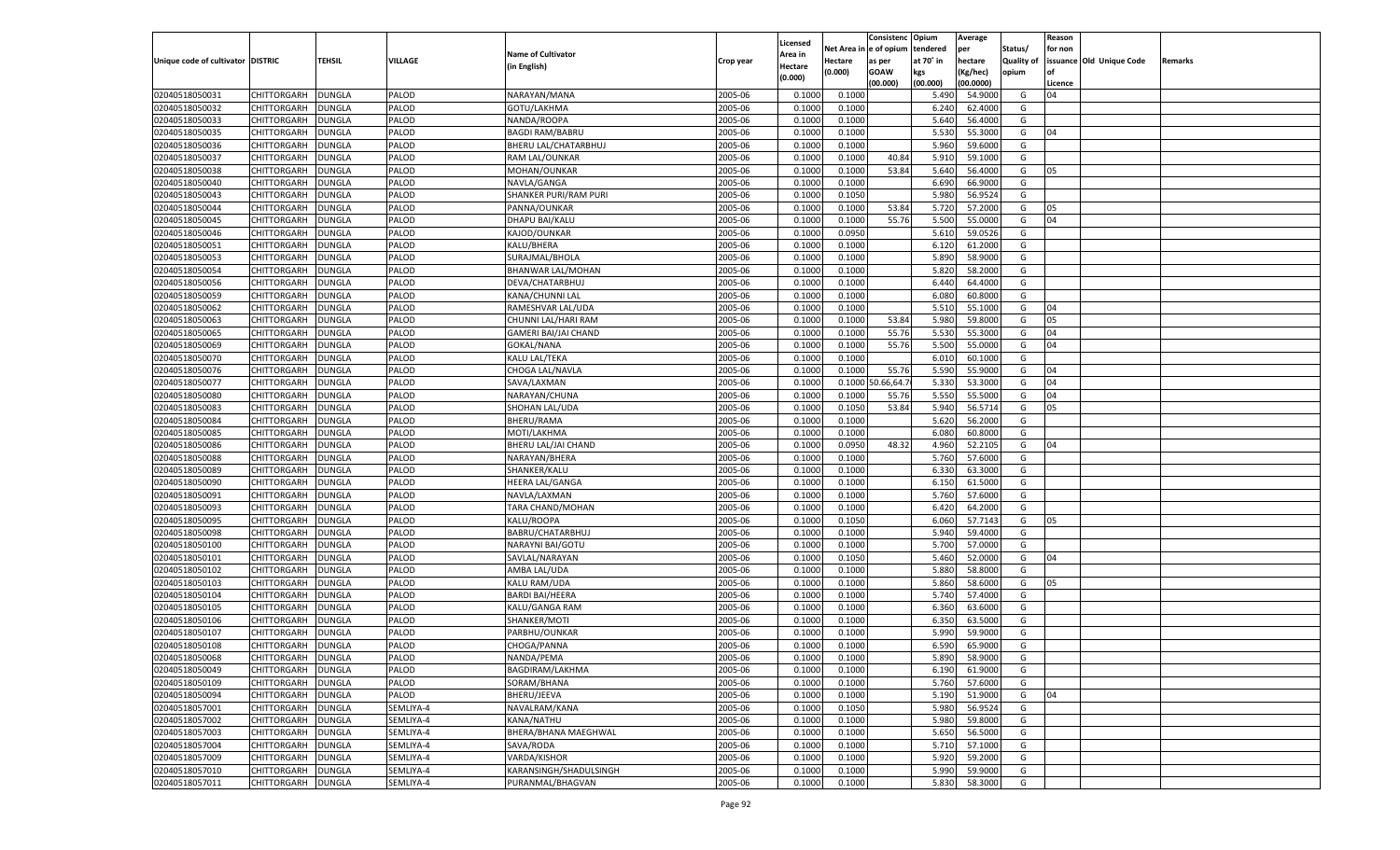|                                   |                       |                  |                 |                              |                    |                     |            | Consistenc    | Opium     | Average   |            | Reason  |                          |                  |
|-----------------------------------|-----------------------|------------------|-----------------|------------------------------|--------------------|---------------------|------------|---------------|-----------|-----------|------------|---------|--------------------------|------------------|
|                                   |                       |                  |                 | <b>Name of Cultivator</b>    |                    | Licensed<br>Area in | Net Area i | n  e of opium | tendered  | per       | Status/    | for non |                          |                  |
| Unique code of cultivator DISTRIC |                       | TEHSIL           | VILLAGE         | (in English)                 | Crop year          | Hectare             | Hectare    | as per        | at 70° in | hectare   | Quality of |         | issuance Old Unique Code | Remarks          |
|                                   |                       |                  |                 |                              |                    | (0.000)             | (0.000)    | <b>GOAW</b>   | kgs       | (Kg/hec)  | opium      |         |                          |                  |
|                                   |                       |                  |                 |                              |                    |                     |            | (00.000)      | (00.000)  | (00.0000) |            | Licence |                          |                  |
| 02040518057013                    | CHITTORGARH           | DUNGLA           | SEMLIYA-4       | <b>BAGDIRAM/KERING</b>       | 2005-06            | 0.1000              | 0.1000     |               | 5.680     | 56.8000   | G          |         |                          |                  |
| 02040518057015                    | CHITTORGARH           | DUNGLA           | SEMLIYA-4       | NARAYAN/KALU                 | 2005-06            | 0.1000              | 0.0950     |               | 5.010     | 52.7368   | G          | 04      |                          |                  |
| 02040518057016                    | CHITTORGARH           | DUNGLA           | SEMLIYA-4       | <b>BALIBAI/DEVILAL</b>       | 2005-06            | 0.1000              | 0.1000     |               | 5.530     | 55.3000   | G          | 04      |                          |                  |
| 02040518057017                    | CHITTORGARH           | DUNGLA           | SEMLIYA-4       | <b>HEERALAL/UDA</b>          | 2005-06            | 0.1000              | 0.1000     |               | 5.650     | 56.5000   | G          |         |                          |                  |
| 02040518057018                    | CHITTORGARH           | DUNGLA           | SEMLIYA-4       | <b>BHAGVAN/TARU</b>          | 2005-06            | 0.1000              | 0.1000     |               | 5.470     | 54.7000   | G          | 04      |                          |                  |
| 02040518057020                    | CHITTORGARH           | DUNGLA           | SEMLIYA-4       | JAYCHAND/HEERA               | 2005-06            | 0.1000              | 0.1000     |               | 5.630     | 56.3000   | G          |         |                          |                  |
| 02040518057021                    | CHITTORGARH           | DUNGLA           | SEMLIYA-4       | BHAGVANLAL/KANA              | 2005-06            | 0.1000              | 0.1050     |               | 6.030     | 57.4286   | G          |         |                          |                  |
| 02040518057024                    | CHITTORGARH           | DUNGLA           | SEMLIYA-4       | DHARAMCHAND/HEERALAL         | 2005-06            | 0.1000              | 0.1000     |               | 5.780     | 57.8000   | G          |         |                          |                  |
| 02040518057025                    | CHITTORGARH           | DUNGLA           | SEMLIYA-4       | SHANKERLAL/PEETHA            | 2005-06            | 0.1000              | 0.1000     |               | 5.530     | 55.3000   | G          | 04      |                          |                  |
| 02040518057028                    | CHITTORGARH           | DUNGLA           | SEMLIYA-4       | AMRIBAI/NATHULAL             | 2005-06            | 0.1000              | 0.1000     |               | 5.640     | 56.4000   | G          |         |                          |                  |
| 02040518057030                    | CHITTORGARH           | DUNGLA           | SEMLIYA-4       | GOKALCHAND/KALU              | 2005-06            | 0.1000              | 0.1000     |               | 5.830     | 58.3000   | G          |         |                          |                  |
| 02040518057031                    | CHITTORGARH           | DUNGLA           | SEMLIYA-4       | UDAIPURI/DHULPURI            | 2005-06            | 0.1000              | 0.1050     |               | 5.950     | 56.6667   | G          |         |                          |                  |
| 02040518057043                    | CHITTORGARH           | DUNGLA           | SEMLIYA-4       | KHUMA/CHATRA                 | 2005-06            | 0.1000              | 0.1000     |               | 4.650     | 46.5000   | G          | 04      |                          |                  |
| 02040518057045                    | CHITTORGARH           | DUNGLA           | SEMLIYA-4       | LUNDA/CHUNA                  | 2005-06            | 0.1000              | 0.1000     |               | 6.360     | 63.6000   | G          |         |                          |                  |
| 02040518057046                    | CHITTORGARH           | DUNGLA           | SEMLIYA-4       | GOTU/CHUNIYA                 | 2005-06            | 0.1000              | 0.1000     |               | 5.520     | 55.2000   | G          | 04      |                          |                  |
| 02040518057049                    | CHITTORGARH           | DUNGLA           | SEMLIYA-4       | PARBHUBAI/PARTHA             | 2005-06            | 0.1000              | 0.1000     |               | 5.320     | 53.2000   | G          | 04      |                          |                  |
| 02040518057050                    | CHITTORGARH           | DUNGLA           | SEMLIYA-4       | MOHAN/KIKA                   | 2005-06            | 0.1000              | 0.1000     |               | 5.810     | 58.1000   | G          |         |                          |                  |
| 02040518057051                    | CHITTORGARH           | DUNGLA           | SEMLIYA-4       | KALIBAI/UDA                  | 2005-06            | 0.1000              | 0.0950     |               | 4.850     | 51.0526   | G          | 04      |                          |                  |
| 02040518057057                    | CHITTORGARH           | DUNGLA           | SEMLIYA-4       | NANDDA/OUNKAR                | 2005-06            | 0.1000              | 0.1000     |               | 5.830     | 58.3000   | G          |         |                          |                  |
| 02040518057062                    | CHITTORGARH           | DUNGLA           | SEMLIYA-4       | <b>BHAGVAN/BHERA</b>         | 2005-06            | 0.1000              | 0.1000     |               | 5.290     | 52.9000   | G          | 04      |                          |                  |
| 02040518057064                    | CHITTORGARH           | DUNGLA           | SEMLIYA-4       | JEETMAL//GANGA               | 2005-06            | 0.1000              | 0.1000     |               | 5.670     | 56.7000   | G          |         |                          |                  |
| 02040518057052                    | CHITTORGARH           | DUNGLA           | SEMLIYA-4       | MOHANSINGH/RADHUSINGH        | 2005-06            | 0.1000              | 0.1000     |               | 5.580     | 55.8000   | G          | 04      |                          |                  |
| 02040518057079                    | CHITTORGARH           | DUNGLA           | SEMLIYA-4       | GOPAL/KALU                   | 2005-06            | 0.1000              | 0.1000     |               | 5.680     | 56.8000   | G          |         |                          |                  |
| 02040518057081                    | CHITTORGARH           | DUNGLA           | SEMLIYA-4       | RATAN SINGH/TAKHAT SING      | 2005-06            | 0.1000              | 0.1000     |               | 4.800     | 48.0000   | G          | 04      |                          |                  |
| 02040518057022                    | CHITTORGARH           | DUNGLA           | SEMLIYA-4       | VENDIRAM/PEETHA              | 2005-06            | 0.1000              | 0.1000     |               | 3.890     | 38.9000   | G          | 04      |                          |                  |
| 02040518057061                    | CHITTORGARH           | DUNGLA           | SEMLIYA-4       | SIKENDERKHAN/PEERUKHAN       | 2005-06            | 0.1000              | 0.1050     |               | 5.220     | 49.7143   | G          | 04      |                          |                  |
| 02040518057063                    | CHITTORGARH           | DUNGLA           | SEMLIYA-4       | CHOGALAL/BHANA               | 2005-06            | 0.1000              | 0.1000     |               | 5.660     | 56.6000   | G          |         |                          |                  |
| 02040520003001                    | CHITTORGARH           | BADISADRI        | ACHALPURA       | HAJARI RAM/VIJAY RAM         | 2005-06            | 0.1000              | 0.1000     |               | 5.840     | 58.4000   | G          |         |                          |                  |
| 02040520003006                    | CHITTORGARH           | <b>BADISADRI</b> | ACHALPURA       | BADAMI BAI/CHATARBHUJ        | 2005-06            | 0.1000              | 0.1000     |               | 5.760     | 57.6000   | G          |         |                          |                  |
| 02040520003014                    | CHITTORGARH           | BADISADRI        | ACHALPURA       | KAMAL SINGH/LAXMI CHAND      | 2005-06            | 0.1000              | 0.1000     |               | 5.930     | 59.3000   | G          |         |                          |                  |
| 02040520003016                    | CHITTORGARH           | <b>BADISADRI</b> | ACHALPURA       | MANGI LAL/GAMER              | 2005-06            | 0.1000              | 0.1000     |               | 6.390     | 63.9000   | G          |         |                          |                  |
| 02040520003017                    | CHITTORGARH           | <b>BADISADRI</b> | ACHALPURA       | NAND LAL/JAY CHAND           | 2005-06            | 0.1000              | 0.1000     |               | 1.930     | 19.3000   | G          | 04      |                          |                  |
| 02040520003020                    | CHITTORGARH           | <b>BADISADRI</b> | ACHALPURA       | <b>BHOLI RAM/KANI RAM</b>    | 2005-06            | 0.1000              | 0.1000     |               | 6.170     | 61.7000   | G          |         |                          |                  |
| 02040520003024                    | CHITTORGARH           | BADISADRI        | ACHALPURA       | LAXMAN/BADRILAL              | 2005-06            | 0.1000              | 0.1000     |               | 5.700     | 57.0000   | G          | 05      |                          | TRANSFER/SRATHAL |
| 02040520003025                    | CHITTORGARH           | <b>BADISADRI</b> | ACHALPURA       | HARLAL/NAVALRAM              | 2005-06            | 0.1000              | 0.1000     |               | 6.160     | 61.6000   | G          |         |                          |                  |
| 02040520003026                    | CHITTORGARH           | <b>BADISADRI</b> | ACHALPURA       | SURESH/HAJARI                | 2005-06            | 0.1000              | 0.1050     |               | 6.040     | 57.5238   | G          |         |                          |                  |
| 02040520006001                    | CHITTORGARH           | <b>BADISADRI</b> | BADVAL-B        | NARAYANLAL/SHANKERLAL        | 2005-06            | 0.1000              | 0.1000     |               | 6.870     | 68.7000   | - 1        | 02      |                          |                  |
| 02040520006002                    | CHITTORGARH           | BADISADRI        | <b>BADVAL-B</b> | PARASRAM/PARTAP KUMAR        | 2005-06            | 0.1000              | 0.1000     |               | 6.47      | 64.7000   | G          |         |                          |                  |
| 02040520006003                    | CHITTORGARH           | <b>BADISADRI</b> | <b>BADVAL-B</b> | MITHULAL/KASHIRAM JANVA      | 2005-06            | 0.1000              | 0.1000     |               | 6.31      | 63.1000   | G          |         |                          |                  |
| 02040520006004                    | CHITTORGARH           | <b>BADISADRI</b> | <b>BADVAL-B</b> | <b>GERILAL/SUKHLAL</b>       | 2005-06            | 0.1000              | 0.1000     |               | 6.350     | 63.5000   | G          |         |                          |                  |
| 02040520006005                    | CHITTORGARH           | <b>BADISADRI</b> | <b>BADVAL-B</b> | RAMLAL/ROOPA                 | 2005-06            | 0.1000              | 0.0950     |               | 6.940     | 73.0526   | G          |         |                          |                  |
| 02040520006007                    | CHITTORGARH           | BADISADRI        | <b>BADVAL-B</b> | MITHULAL/GANGARAM            | 2005-06            | 0.1000              | 0.1000     |               | 6.180     | 61.8000   | G          |         |                          |                  |
| 02040520006008                    | CHITTORGARH           | BADISADRI        | <b>BADVAL-B</b> | DEVILAL/KANIRAM              | 2005-06            | 0.1000              | 0.1000     |               | 5.870     | 58.7000   | - 1        | 02      |                          |                  |
| 02040520006009                    |                       | BADISADRI        |                 |                              |                    | 0.1000              |            |               | 6.350     | 63.5000   | G          |         |                          |                  |
|                                   | CHITTORGARH           |                  | <b>BADVAL-B</b> | SHANKERLAL/SUKHLAL           | 2005-06<br>2005-06 |                     | 0.1000     |               | 6.370     |           |            |         |                          |                  |
| 02040520006010                    | CHITTORGARH           | <b>BADISADRI</b> | <b>BADVAL-B</b> | UDAILAL/BABRU JANVA          |                    | 0.1000              | 0.1000     |               |           | 63.7000   | G          |         |                          |                  |
| 02040520006011                    | CHITTORGARH BADISADRI |                  | <b>BADVAL-B</b> | KASHIRAM/BABRU               | 2005-06            | 0.1000              | 0.1000     |               | 6.750     | 67.5000   | G          |         |                          |                  |
| 02040520006012                    | <b>CHITTORGARH</b>    | <b>BADISADRI</b> | <b>BADVAL-B</b> | MOHANLAL/CHAGANLAL           | 2005-06            | 0.1000              | 0.1000     |               | 6.410     | 64.1000   | G          |         |                          |                  |
| 02040520006013                    | <b>CHITTORGARH</b>    | <b>BADISADRI</b> | <b>BADVAL-B</b> | JAGANNATH/NANDA              | 2005-06            | 0.1000              | 0.0950     |               | 6.630     | 69.7895   | G          |         |                          |                  |
| 02040520006014                    | CHITTORGARH           | <b>BADISADRI</b> | <b>BADVAL-B</b> | KALUGIR/SHANKERGIR           | 2005-06            | 0.1000              | 0.1000     |               | 6.530     | 65.3000   | G          |         |                          |                  |
| 02040520006015                    | <b>CHITTORGARH</b>    | <b>BADISADRI</b> | <b>BADVAL-B</b> | MANGILAL/RAMJU PINJARA       | 2005-06            | 0.1000              | 0.1000     |               | 5.950     | 59.5000   | G          |         |                          |                  |
| 02040520006016                    | CHITTORGARH           | <b>BADISADRI</b> | <b>BADVAL-B</b> | KISHANLAL/CHAGANLAL          | 2005-06            | 0.1000              | 0.1000     |               | 6.280     | 62.8000   | G          |         |                          |                  |
| 02040520006017                    | CHITTORGARH           | <b>BADISADRI</b> | <b>BADVAL-B</b> | MOHANLAL/HEMA                | 2005-06            | 0.1000              | 0.1000     |               | 5.990     | 59.9000   | G          |         |                          |                  |
| 02040520006018                    | CHITTORGARH           | <b>BADISADRI</b> | <b>BADVAL-B</b> | RADHESYAM/GABBA              | 2005-06            | 0.1000              | 0.0950     |               | 6.250     | 65.7895   | G          |         |                          |                  |
| 02040520006021                    | CHITTORGARH           | <b>BADISADRI</b> | <b>BADVAL-B</b> | GANESHLAL/SAVA               | 2005-06            | 0.1000              | 0.1000     |               | 6.150     | 61.5000   | G          |         |                          |                  |
| 02040520006022                    | <b>CHITTORGARH</b>    | <b>BADISADRI</b> | <b>BADVAL-B</b> | <b>BADRILAL/DHULA MEGWAL</b> | 2005-06            | 0.1000              | 0.1000     |               | 6.760     | 67.6000   | G          |         |                          |                  |
| 02040520006023                    | <b>CHITTORGARH</b>    | <b>BADISADRI</b> | <b>BADVAL-B</b> | MITHULAL/TULSHIRAM           | 2005-06            | 0.1000              | 0.1000     |               | 5.670     | 56.7000   | G          | 05      |                          |                  |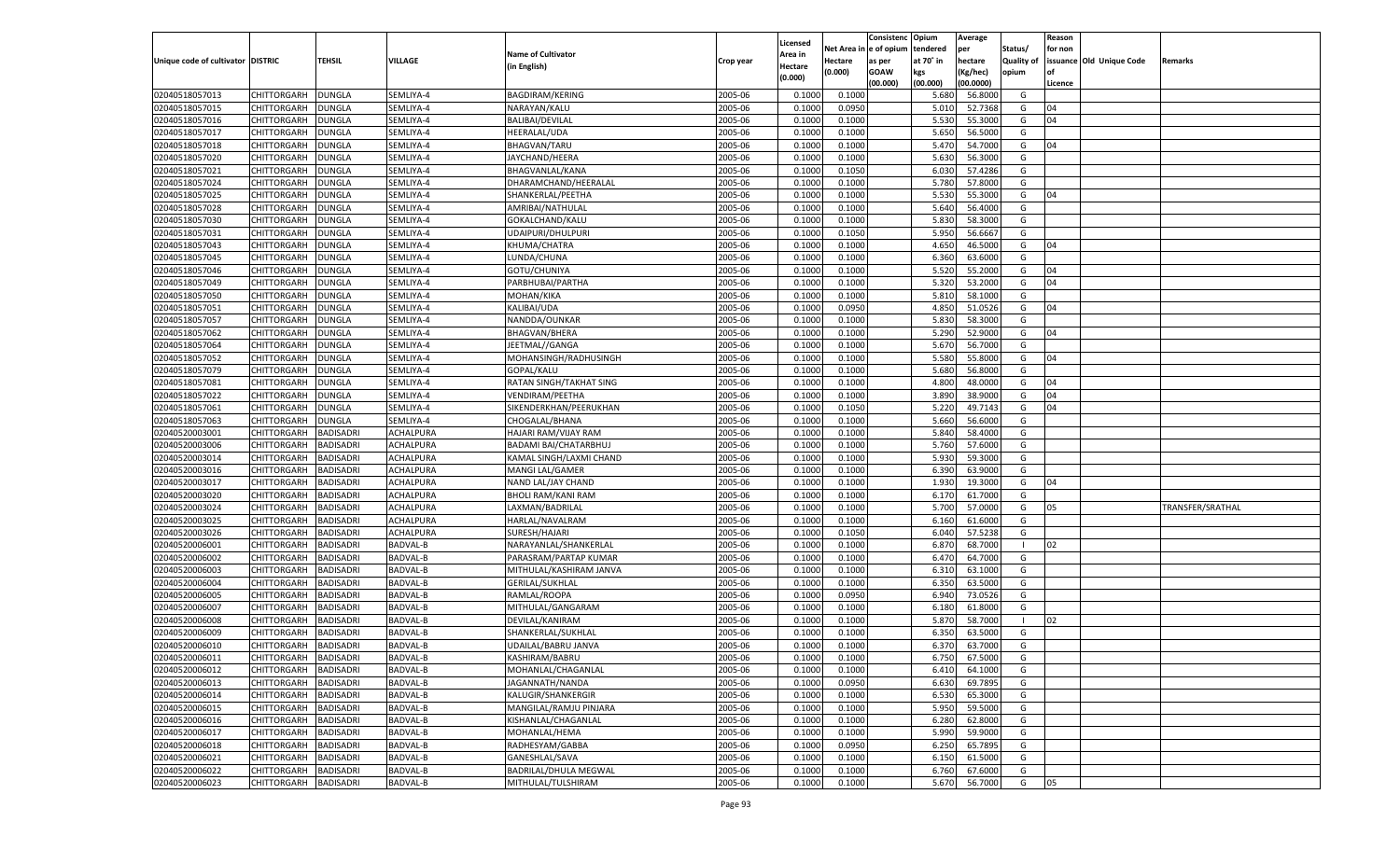|                                   |                    |                  |                 |                            |           |                    |            | Consistenc    | Opium     | Average   |                   | Reason  |                          |         |
|-----------------------------------|--------------------|------------------|-----------------|----------------------------|-----------|--------------------|------------|---------------|-----------|-----------|-------------------|---------|--------------------------|---------|
|                                   |                    |                  |                 |                            |           | Licensed           | Net Area i | n  e of opium | tendered  | per       | Status/           | for non |                          |         |
| Unique code of cultivator DISTRIC |                    | TEHSIL           | VILLAGE         | <b>Name of Cultivator</b>  | Crop year | Area in            | Hectare    | as per        | at 70° in | hectare   | <b>Quality of</b> |         | issuance Old Unique Code | Remarks |
|                                   |                    |                  |                 | (in English)               |           | Hectare<br>(0.000) | (0.000)    | <b>GOAW</b>   | kgs       | (Kg/hec)  | opium             |         |                          |         |
|                                   |                    |                  |                 |                            |           |                    |            | (00.000)      | (00.000)  | (00.0000) |                   | Licence |                          |         |
| 02040520006025                    | CHITTORGARH        | <b>BADISADRI</b> | BADVAL-B        | PARBHULAL/DHULA            | 2005-06   | 0.1000             | 0.1000     |               | 5.730     | 57.3000   | G                 | 05      |                          |         |
| 02040520006029                    | CHITTORGARH        | BADISADRI        | <b>BADVAL-B</b> | CHAGNLAL/BHURA             | 2005-06   | 0.100              | 0.1000     |               | 6.170     | 61.7000   | G                 |         |                          |         |
| 02040520006030                    | CHITTORGARH        | BADISADRI        | <b>BADVAL-B</b> | RADHA/VENDA                | 2005-06   | 0.1000             | 0.1000     |               | 6.000     | 60.0000   | G                 |         |                          |         |
| 02040520006031                    | CHITTORGARH        | BADISADRI        | <b>BADVAL-B</b> | MITHULAL/GASI              | 2005-06   | 0.1000             | 0.1000     |               | 5.970     | 59.7000   | G                 |         |                          |         |
| 02040520006035                    | CHITTORGARH        | BADISADRI        | BADVAL-B        | BADRILAL/GANGARAM          | 2005-06   | 0.1000             | 0.1000     |               | 5.990     | 59.9000   | G                 |         |                          |         |
| 02040520006036                    | CHITTORGARH        | BADISADRI        | <b>BADVAL-B</b> | SUKHLAL/HARIRAM            | 2005-06   | 0.1000             | 0.0950     |               | 6.550     | 68.9474   | G                 |         |                          |         |
| 02040520006037                    | CHITTORGARH        | BADISADRI        | <b>BADVAL-B</b> | MANGILAL/MOHAN             | 2005-06   | 0.1000             | 0.1000     |               | 6.220     | 62.2000   | G                 |         |                          |         |
| 02040520006038                    | CHITTORGARH        | BADISADRI        | <b>BADVAL-B</b> | JAMAKLAL/GASI              | 2005-06   | 0.1000             | 0.0950     |               | 6.590     | 69.3684   | G                 |         |                          |         |
| 02040520006039                    | CHITTORGARH        | BADISADRI        | <b>BADVAL-B</b> | MITHULAL/LAXMAN            | 2005-06   | 0.1000             | 0.0950     |               | 6.080     | 64.0000   | G                 |         |                          |         |
| 02040520006041                    | CHITTORGARH        | BADISADRI        | <b>BADVAL-B</b> | AMIRMOHMAD/EBRAHIM         | 2005-06   | 0.1000             | 0.0950     |               | 5.890     | 62.0000   | G                 |         |                          |         |
| 02040520006042                    | CHITTORGARH        | BADISADRI        | <b>BADVAL-B</b> | SAVAILAL/DEEPA             | 2005-06   | 0.1000             | 0.1000     |               | 6.200     | 62.0000   | G                 |         |                          |         |
| 02040520006043                    | CHITTORGARH        | BADISADRI        | <b>BADVAL-B</b> | SHANKERLAL/HAJARILAL       | 2005-06   | 0.1000             | 0.1000     |               | 6.190     | 61.9000   | G                 |         |                          |         |
| 02040520006045                    | CHITTORGARH        | BADISADRI        | <b>BADVAL-B</b> | MITHULAL/POKHAR JOSHI      | 2005-06   | 0.1000             | 0.1000     |               | 6.11      | 61.1000   | G                 |         |                          |         |
| 02040520006049                    | CHITTORGARH        | BADISADRI        | BADVAL-B        | PARBHULAL/OUNKAR           | 2005-06   | 0.1000             | 0.1000     |               | 6.250     | 62.5000   | G                 |         |                          |         |
| 02040520006053                    | CHITTORGARH        | BADISADRI        | <b>BADVAL-B</b> | KISHANLAL/POKHAR           | 2005-06   | 0.1000             | 0.1050     |               | 6.390     | 60.8571   | G                 | 08      |                          |         |
| 02040520006055                    | CHITTORGARH        | BADISADRI        | BADVAL-B        | KALURAM/RAMA               | 2005-06   | 0.1000             | 0.1000     |               | 5.800     | 58.0000   | G                 | 05      |                          |         |
| 02040520006056                    | CHITTORGARH        | <b>BADISADRI</b> | <b>BADVAL-B</b> | CHATARBHUJ/RAMLAL          | 2005-06   | 0.1000             | 0.1000     |               | 6.160     | 61.6000   | G                 |         |                          |         |
| 02040520006058                    | CHITTORGARH        | BADISADRI        | BADVAL-B        | NARAYANLAL/VENDIRAM        | 2005-06   | 0.1000             | 0.1000     |               | 6.370     | 63.7000   | G                 |         |                          |         |
| 02040520006060                    | CHITTORGARH        | BADISADRI        | <b>BADVAL-B</b> | PARASRAM/MAGNIRAM          | 2005-06   | 0.1000             | 0.1000     |               | 6.250     | 62.5000   | G                 |         |                          |         |
| 02040520006061                    | CHITTORGARH        | BADISADRI        | BADVAL-B        | MOHANLAL/NARAYAN           | 2005-06   | 0.1000             | 0.1000     |               | 5.810     | 58.1000   | G                 | 05      |                          |         |
| 02040520006062                    | CHITTORGARH        | <b>BADISADRI</b> | <b>BADVAL-B</b> | POKHARLAL/OUNKAR           | 2005-06   | 0.1000             | 0.1000     |               | 5.860     | 58.6000   | G                 | 05      |                          |         |
| 02040520006063                    | CHITTORGARH        | BADISADRI        | BADVAL-B        | TULASHIRAM/BABRU           | 2005-06   | 0.1000             | 0.1000     |               | 6.070     | 60.7000   | G                 |         |                          |         |
| 02040520006064                    | CHITTORGARH        | BADISADRI        | <b>BADVAL-B</b> | BHERULAL/SHANKER           | 2005-06   | 0.1000             | 0.1000     |               | 6.940     | 69.4000   | G                 |         |                          |         |
| 02040520006065                    | CHITTORGARH        | BADISADRI        | BADVAL-B        | VENDIRAM/KASHIRAM          | 2005-06   | 0.1000             | 0.1000     |               | 5.950     | 59.5000   | G                 |         |                          |         |
| 02040520006067                    | CHITTORGARH        | BADISADRI        | <b>BADVAL-B</b> | MAGNIRAM/NARAYAN           | 2005-06   | 0.1000             | 0.1000     |               | 6.650     | 66.5000   | G                 |         |                          |         |
| 02040520006068                    | CHITTORGARH        | BADISADRI        | BADVAL-B        | LAXMILAL/BABRU             | 2005-06   | 0.1000             | 0.0950     |               | 6.630     | 69.7895   | G                 |         |                          |         |
| 02040520006069                    | CHITTORGARH        | BADISADRI        | <b>BADVAL-B</b> | GASHIRAM/JAGANNATH         | 2005-06   | 0.1000             | 0.1000     |               | 6.020     | 60.2000   | G                 |         |                          |         |
| 02040520006070                    | CHITTORGARH        | BADISADRI        | BADVAL-B        | SHANKERLAL/RAMNATH BRANMAN | 2005-06   | 0.1000             | 0.1000     |               | 5.820     | 58.2000   | G                 | 05      |                          |         |
| 02040520006071                    | CHITTORGARH        | BADISADRI        | <b>BADVAL-B</b> | UDAILAL/CHOGALAL           | 2005-06   | 0.1000             | 0.0950     |               | 6.080     | 64.0000   | G                 |         |                          |         |
| 02040520006072                    | CHITTORGARH        | BADISADRI        | BADVAL-B        | CHATARBHUJ/HEERA           | 2005-06   | 0.1000             | 0.1000     |               | 5.760     | 57.6000   | G                 | 05      |                          |         |
| 02040520006074                    | CHITTORGARH        | <b>BADISADRI</b> | <b>BADVAL-B</b> | KISHANLAL/SAVARAM          | 2005-06   | 0.1000             | 0.1000     |               | 6.190     | 61.9000   | G                 |         |                          |         |
| 02040520006075                    | CHITTORGARH        | <b>BADISADRI</b> | BADVAL-B        | MOTILAL/SUKHA JANVA        | 2005-06   | 0.1000             | 0.1000     |               | 6.570     | 65.7000   | G                 |         |                          |         |
| 02040520006079                    | CHITTORGARH        | <b>BADISADRI</b> | <b>BADVAL-A</b> | GOKAL/RAMLAL               | 2005-06   | 0.1000             | 0.1000     |               | 5.820     | 58.2000   | G                 | 05      |                          |         |
| 02040520006080                    | CHITTORGARH        | BADISADRI        | BADVAL-A        | MOTILAL/BHAGVAN            | 2005-06   | 0.1000             | 0.1000     |               | 5.880     | 58.8000   | G                 | 05      |                          |         |
| 02040520006081                    | CHITTORGARH        | BADISADRI        | <b>BADVAL-A</b> | NARAYANLAL/BABRU           | 2005-06   | 0.1000             | 0.1000     |               | 5.820     | 58.2000   | G                 | 05      |                          |         |
| 02040520006082                    | CHITTORGARH        | <b>BADISADRI</b> | BADVAL-A        | DEVILAL/KALU               | 2005-06   | 0.1000             | 0.1000     |               | 5.840     | 58.4000   | G                 | 05      |                          |         |
| 02040520006083                    | CHITTORGARH        | <b>BADISADRI</b> | <b>BADVAL-A</b> | NARAYAN/FATHA              | 2005-06   | 0.1000             | 0.1000     |               | 6.700     | 67.0000   | G                 |         |                          |         |
| 02040520006085                    | CHITTORGARH        | BADISADRI        | BADVAL-A        | SHANKERLAL/DALU            | 2005-06   | 0.1000             | 0.1000     |               | 6.270     | 62.7000   | G                 |         |                          |         |
| 02040520006089                    | CHITTORGARH        | BADISADRI        | <b>BADVAL-A</b> | PYARCHAND/RAKBA            | 2005-06   | 0.1000             | 0.1000     |               | 5.770     | 57.7000   | G                 | 05      |                          |         |
| 02040520006090                    | CHITTORGARH        | <b>BADISADRI</b> | BADVAL-A        | NAVALA/KISHNA              | 2005-06   | 0.1000             | 0.1000     |               | 6.340     | 63.4000   | G                 |         |                          |         |
| 02040520006092                    | CHITTORGARH        | <b>BADISADRI</b> | BADVAL-A        | KESARSINGH/MOHANSINGH      | 2005-06   | 0.1000             | 0.1000     |               | 5.710     | 57.1000   | G                 |         |                          |         |
| 02040520006095                    | CHITTORGARH        | BADISADRI        | BADVAL-A        | RAMLAL/BABRU               | 2005-06   | 0.1000             | 0.1000     |               | 6.000     | 60.0000   | G                 |         |                          |         |
| 02040520006096                    | CHITTORGARH        | BADISADRI        | <b>BADVAL-A</b> | KHEMRAJ/JAGANNATH          | 2005-06   | 0.1000             | 0.1000     |               | 6.310     | 63.1000   | G                 |         |                          |         |
| 02040520006097                    | CHITTORGARH        | BADISADRI        | BADVAL-A        | KISHANLAL/KALU             | 2005-06   | 0.1000             | 0.1000     |               | 6.200     | 62.0000   | G                 |         |                          |         |
| 02040520006098                    | CHITTORGARH        | <b>BADISADRI</b> | BADVAL-A        | RAMCHANDRA/LAXMAN          | 2005-06   | 0.1000             | 0.0950     |               | 6.300     | 66.3158   | G                 |         |                          |         |
| 02040520006099                    | CHITTORGARH        | <b>BADISADRI</b> | <b>BADVAL-A</b> | MOHANLAL/SUKHLAL           | 2005-06   | 0.1000             | 0.1000     |               | 6.800     | 68.0000   | G                 |         |                          |         |
| 02040520006101                    | <b>CHITTORGARH</b> | <b>BADISADRI</b> | <b>BADVAL-A</b> | JAGANNATH/BHURA            | 2005-06   | 0.1000             | 0.1000     |               | 6.160     | 61.6000   | G                 |         |                          |         |
| 02040520006102                    | <b>CHITTORGARH</b> | <b>BADISADRI</b> | <b>BADVAL-A</b> | KHEMRAJ/OUNKAR             | 2005-06   | 0.1000             | 0.1000     |               | 6.180     | 61.8000   | G                 |         |                          |         |
| 02040520006103                    | CHITTORGARH        | <b>BADISADRI</b> | <b>BADVAL-A</b> | LAXMILAL/SUKHLAL           | 2005-06   | 0.1000             | 0.0950     |               | 7.230     | 76.1053   | G                 |         |                          |         |
| 02040520006108                    | <b>CHITTORGARH</b> | <b>BADISADRI</b> | <b>BADVAL-A</b> | HAJARI/NATHU               | 2005-06   | 0.1000             | 0.1050     |               | 6.280     | 59.8095   | G                 |         |                          |         |
| 02040520006111                    | CHITTORGARH        | <b>BADISADRI</b> | <b>BADVAL-A</b> | DEVILAL/BHABUL             | 2005-06   | 0.1000             | 0.1000     |               | 5.960     | 59.6000   | G                 |         |                          |         |
| 02040520006113                    | CHITTORGARH        | <b>BADISADRI</b> | <b>BADVAL-A</b> | BHURALAL/NANDA             | 2005-06   | 0.1000             | 0.0950     |               | 6.070     | 63.8947   | G                 |         |                          |         |
| 02040520006114                    | CHITTORGARH        | <b>BADISADRI</b> | <b>BADVAL-A</b> | SHIVLAL/BABRU              | 2005-06   | 0.1000             | 0.1000     |               | 6.150     | 61.5000   | G                 |         |                          |         |
| 02040520006115                    | CHITTORGARH        | <b>BADISADRI</b> | <b>BADVAL-A</b> | LALURAM/OUNKAR             | 2005-06   | 0.1000             | 0.1000     |               | 6.870     | 68.7000   | G                 |         |                          |         |
| 02040520006116                    | CHITTORGARH        | <b>BADISADRI</b> | BADVAL-A        | MITHULAL/OUNKAR            | 2005-06   | 0.1000             | 0.0950     |               | 5.960     | 62.7368   | G                 |         |                          |         |
| 02040520006119                    | <b>CHITTORGARH</b> | <b>BADISADRI</b> | <b>BADVAL-A</b> | KHEMA/CHATARBHUJ           | 2005-06   |                    | 0.1000     |               |           | 63.8000   | G                 |         |                          |         |
|                                   |                    |                  |                 |                            |           | 0.1000             |            |               | 6.380     |           |                   |         |                          |         |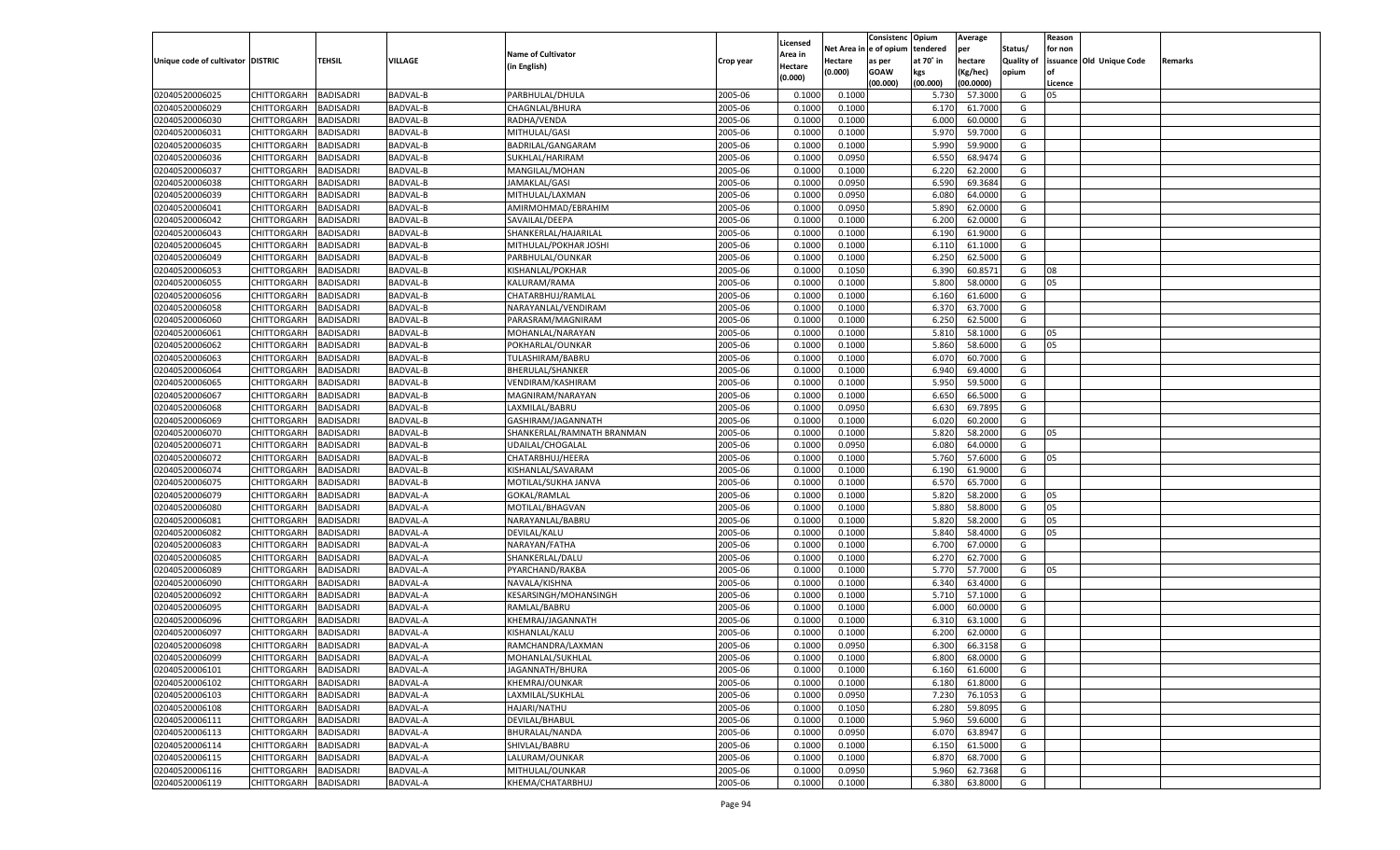|                                   |                       |                  |                      |                           |           |                    |            | Consistenc    | Opium     | Average   |            | Reason  |                          |                       |
|-----------------------------------|-----------------------|------------------|----------------------|---------------------------|-----------|--------------------|------------|---------------|-----------|-----------|------------|---------|--------------------------|-----------------------|
|                                   |                       |                  |                      |                           |           | Licensed           | Net Area i | n  e of opium | tendered  | per       | Status/    | for non |                          |                       |
| Unique code of cultivator DISTRIC |                       | TEHSIL           | VILLAGE              | <b>Name of Cultivator</b> | Crop year | Area in            | Hectare    | as per        | at 70° in | hectare   | Quality of |         | issuance Old Unique Code | Remarks               |
|                                   |                       |                  |                      | (in English)              |           | Hectare<br>(0.000) | (0.000)    | <b>GOAW</b>   | kgs       | (Kg/hec)  | opium      |         |                          |                       |
|                                   |                       |                  |                      |                           |           |                    |            | (00.000)      | (00.000)  | (00.0000) |            | Licence |                          |                       |
| 02040520006120                    | CHITTORGARH           | <b>BADISADRI</b> | <b>BADVAL-A</b>      | CHUNNILAL/ROOPA           | 2005-06   | 0.1000             | 0.1000     |               | 5.930     | 59.3000   | G          |         |                          |                       |
| 02040520006121                    | CHITTORGARH           | BADISADRI        | BADVAL-A             | GABBA/BABRU               | 2005-06   | 0.1000             | 0.1000     |               | 6.160     | 61.6000   | G          |         |                          |                       |
| 02040520006129                    | CHITTORGARH           | BADISADRI        | BADVAL-A             | JAGANNATH/HEERALAL        | 2005-06   | 0.1000             | 0.1000     |               | 6.740     | 67.4000   | G          |         |                          |                       |
| 02040520006133                    | CHITTORGARH           | BADISADRI        | BADVAL-A             | SHRILAL/JAGANNATH         | 2005-06   | 0.1000             | 0.1050     |               | 6.940     | 66.0952   | G          |         |                          |                       |
| 02040520006134                    | CHITTORGARH           | BADISADRI        | BADVAL-A             | SHOBHALAL/CHUNNILAI       | 2005-06   | 0.1000             | 0.1000     |               | 6.640     | 66.4000   | G          |         |                          |                       |
| 02040520006140                    | CHITTORGARH           | BADISADRI        | BADVAL-A             | OUNKARLAL/JAYCHAND        | 2005-06   | 0.1000             | 0.1000     |               | 6.730     | 67.3000   | G          |         |                          |                       |
| 02040520006141                    | CHITTORGARH           | BADISADRI        | BADVAL-A             | SHANKERLAL/BABRU          | 2005-06   | 0.1000             | 0.1000     |               | 6.620     | 66.2000   | G          |         |                          |                       |
| 02040520006147                    | CHITTORGARH           | BADISADRI        | BADVAL-A             | UDAILAL/DOLA              | 2005-06   | 0.1000             | 0.1000     |               | 6.320     | 63.2000   | G          |         |                          |                       |
| 02040520006148                    | CHITTORGARH           | BADISADRI        | BADVAL-A             | BHANWARLAL/RAKBA          | 2005-06   | 0.1000             | 0.1000     |               | 6.510     | 65.1000   | G          |         |                          |                       |
| 02040520006149                    | CHITTORGARH           | BADISADRI        | BADVAL-A             | CHAMAN/GABBA JI           | 2005-06   | 0.1000             | 0.0950     |               | 6.290     | 66.2105   | G          |         |                          |                       |
| 02040520006150                    | CHITTORGARH           | BADISADRI        | BADVAL-A             | KISHANLAL/KASHIRAM        | 2005-06   | 0.1000             | 0.1000     |               | 6.910     | 69.1000   | G          |         |                          |                       |
| 02040520006151                    | CHITTORGARH           | BADISADRI        | BADVAL-A             | DHANRAJ/DEEPA             | 2005-06   | 0.1000             | 0.1000     |               | 6.520     | 65.2000   | G          |         |                          |                       |
| 02040520006157                    | CHITTORGARH           | BADISADRI        | <b>BADVAL-B</b>      | JASHRAJ/KASHIRAM          | 2005-06   | 0.1000             | 0.1000     |               | 6.150     | 61.5000   | G          |         |                          |                       |
| 02040520006158                    | CHITTORGARH           | BADISADRI        | BADVAL-B             | MANGILAL/DEEPA            | 2005-06   | 0.1000             | 0.1000     |               | 5.800     | 58.0000   | G          | 05      |                          |                       |
| 02040520006159                    | CHITTORGARH           | BADISADRI        | BADVAL-B             | LAXMAN/DHANNA MEENA       | 2005-06   | 0.1000             |            |               |           |           | F.         |         |                          |                       |
| 02040520006161                    | CHITTORGARH           | BADISADRI        | BADVAL-B             | PARBHULAL/NATHU JANVA     | 2005-06   | 0.1000             | 0.1000     |               | 6.350     | 63.5000   | G          |         |                          |                       |
| 02040520006163                    | CHITTORGARH           | <b>BADISADRI</b> | <b>BADVAL-B</b>      | JAMNALAL/PARBHULAL        | 2005-06   | 0.1000             | 0.0950     |               | 6.270     | 66.0000   | G          |         |                          |                       |
| 02040520006165                    | CHITTORGARH           | BADISADRI        | BADVAL-B             | GEHRILAL/KHEMA MEENA      | 2005-06   | 0.1000             | 0.1000     |               | 6.290     | 62.9000   | G          |         |                          |                       |
| 02040520006164                    | CHITTORGARH           | BADISADRI        | BADVAL-B             | RATANGIR/SHANKERGIR       | 2005-06   | 0.1000             | 0.1000     |               | 6.210     | 62.1000   | G          |         |                          |                       |
| 02040520006168                    | CHITTORGARH           | BADISADRI        | BADVAL-B             | RAMCHANDRA/BAGDU          | 2005-06   | 0.1000             | 0.1000     |               | 6.220     | 62.2000   | G          |         |                          |                       |
| 02040520006169                    | CHITTORGARH           | <b>BADISADRI</b> | <b>BADVAL-B</b>      | PANCHA/GANGA              | 2005-06   | 0.1000             | 0.1000     |               | 5.830     | 58.3000   | G          | 05      |                          |                       |
| 02040520006170                    | CHITTORGARH           | BADISADRI        | BADVAL-B             | <b>KESARBAI/HARJI</b>     | 2005-06   | 0.1000             | 0.1000     |               | 5.910     | 59.1000   | G          |         |                          |                       |
| 02040520006171                    | CHITTORGARH           | BADISADRI        | <b>BADVAL-B</b>      | NAVLA/GOUTAM              | 2005-06   | 0.1000             | 0.1000     |               | 5.820     | 58.2000   | G          |         |                          |                       |
| 02040520006172                    | CHITTORGARH           | BADISADRI        | BADVAL-B             | NANURAM/HEERA             | 2005-06   | 0.1000             | 0.1000     |               | 6.480     | 64.8000   | G          |         | 02040520004002           | TRANSFER              |
| 02040520006173                    | CHITTORGARH           | <b>BADISADRI</b> | <b>BADVAL-B</b>      | RODILAL/GOKAL             | 2005-06   | 0.1000             | 0.1000     |               | 5.970     | 59.7000   | G          |         | 02040520004001           | <b>TRANSFER</b>       |
| 02040520007001                    | CHITTORGARH           | BADISADRI        | BAGLOKAKHEDA         | BHERU LAL/KANI RAM        | 2005-06   | 0.1000             | 0.1000     |               | 5.880     | 58.8000   | G          | 05      |                          |                       |
| 02040520007005                    | CHITTORGARH           | <b>BADISADRI</b> | BAGLOKAKHEDA         | SHANKER/SAVA              | 2005-06   | 0.1000             | 0.1000     |               | 6.180     | 61.8000   | G          |         |                          |                       |
| 02040520007006                    | CHITTORGARH           | BADISADRI        | BAGLOKAKHEDA         | SHIV RAM/NATHU SALVI      | 2005-06   | 0.1000             | 0.1000     |               | 5.980     | 59.8000   | G          |         |                          |                       |
| 02040520007007                    | CHITTORGARH           | <b>BADISADRI</b> | BAGLOKAKHEDA         | NANDA/BHAGIRATH           | 2005-06   | 0.1000             | 0.1000     |               | 5.810     | 58.1000   | G          | 05      |                          |                       |
| 02040520007009                    |                       |                  |                      |                           | 2005-06   | 0.1000             |            |               | 6.520     | 65.2000   | G          |         |                          |                       |
|                                   | CHITTORGARH           | BADISADRI        | BAGLOKAKHEDA         | SAVA LAL/NATHU DHAKAD     | 2005-06   |                    | 0.1000     |               |           | 63.6000   |            |         |                          |                       |
| 02040520007012                    | CHITTORGARH           | <b>BADISADRI</b> | BAGLOKAKHEDA         | UDAI LAL/JAY CHAND        |           | 0.1000             | 0.1000     |               | 6.360     |           | G          |         |                          |                       |
| 02040520007015                    | CHITTORGARH           | <b>BADISADRI</b> | BAGLOKAKHEDA         | SHAMBHU SINGH/UDAI SINGH  | 2005-06   | 0.1000             | 0.1000     |               | 6.310     | 63.1000   | G          |         |                          |                       |
| 02040520007018                    | CHITTORGARH           | <b>BADISADRI</b> | BAGLOKAKHEDA         | FULL CHAND/NATHU          | 2005-06   | 0.1000             | 0.0950     |               | 6.160     | 64.8421   | G          |         |                          |                       |
| 02040520007020                    | CHITTORGARH           | BADISADRI        | BAGLOKAKHEDA         | MODIRAM/GOUTAM            | 2005-06   | 0.1000             | 0.1000     |               | 6.340     | 63.4000   | G          |         |                          |                       |
| 02040520007021                    | CHITTORGARH           | <b>BADISADRI</b> | BAGLOKAKHEDA         | BHAGVATILAL/RAMA          | 2005-06   | 0.1000             | 0.1050     |               | 2.210     | 21.0476   | G          | 04      |                          |                       |
| 02040520007022                    | CHITTORGARH           | <b>BADISADRI</b> | BAGLOKAKHEDA         | PUR SINGH/KISHAN SINGH    | 2005-06   | 0.1000             | 0.1000     |               | 5.950     | 59.5000   | - 1        | 02      |                          |                       |
| 02040520007023                    | CHITTORGARH           | <b>BADISADRI</b> | BAGLOKAKHEDA         | NATHU/VAKTA               | 2005-06   | 0.1000             | 0.1050     |               | 5.190     | 49.4286   | G          | 04      |                          |                       |
| 02040520007024                    | CHITTORGARH           | BADISADRI        | BAGLOKAKHEDA         | SAVROOPSINGH/AANANDSINGH  | 2005-06   | 0.1000             | 0.0950     |               | 6.280     | 66.1053   | G          |         |                          |                       |
| 02040520009001                    | CHITTORGARH           | <b>BADISADRI</b> | <b>BANSHI</b>        | <b>OUNKAR/BHURA</b>       | 2005-06   | 0.1000             | 0.0950     |               | 5.910     | 62.2105   | G          |         |                          |                       |
| 02040520009002                    | CHITTORGARH           | <b>BADISADRI</b> | <b>BANSHI</b>        | GOVARDHAN/KALU            | 2005-06   | 0.1000             | 0.1000     |               | 6.170     | 61.7000   | G          |         |                          |                       |
| 02040520009004                    | CHITTORGARH           | <b>BADISADRI</b> | <b>BANSHI</b>        | MADANLAL/MOHANLAL         | 2005-06   | 0.1000             | 0.1000     |               | 5.900     | 59.0000   | G          |         |                          |                       |
| 02040520009005                    | CHITTORGARH           | BADISADRI        | <b>BANSHI</b>        | SANVARIBAI/DAMU/KISHANLAL | 2005-06   | 0.1000             | 0.1000     |               | 5.770     | 57.7000   | G          |         |                          |                       |
| 02040520009007                    | CHITTORGARH           | BADISADRI        | <b>BANSHI</b>        | HARLAL/RAMSUKH            | 2005-06   | 0.1000             | 0.0950     |               | 5.550     | 58.4211   | G          |         |                          |                       |
| 02040520009011                    | CHITTORGARH           | BADISADRI        | <b>BANSHI</b>        | FATEHSINGH/CHATARSINGH    | 2005-06   | 0.1000             | 0.0950     |               | 6.200     | 65.2632   | G          |         |                          |                       |
| 02040520009014                    | CHITTORGARH           | <b>BADISADRI</b> | <b>BANSHI</b>        | BHERULAL/CHUNNILAL        | 2005-06   | 0.1000             | 0.0950     |               | 5.720     | 60.2105   | G          |         |                          |                       |
| 02040520009015                    | CHITTORGARH BADISADRI |                  | <b>BANSHI</b>        | SHANKERSINGH/PREMSINGH    | 2005-06   | 0.1000             | 0.0950     |               | 5.580     | 58.7368   | G          |         |                          |                       |
| 02040520009017                    | <b>CHITTORGARH</b>    | <b>BADISADRI</b> | <b>BANSHI</b>        | PARTHA/BHAGVAN            | 2005-06   | 0.1000             | 0.1000     |               | 5.780     | 57.8000   | G          | 05      |                          |                       |
| 02040520009025                    | <b>CHITTORGARH</b>    | <b>BADISADRI</b> | <b>BANSHI</b>        | BASANTILAL/MOHANLAL       | 2005-06   | 0.1000             | 0.0950     |               | 5.490     | 57.7895   | G          |         |                          |                       |
| 02040520009031                    | CHITTORGARH           | <b>BADISADRI</b> | <b>BANSHI</b>        | GOUTAMIBAI/SHANKERLAL     | 2005-06   | 0.1000             | 0.0950     |               | 5.550     | 58.4211   | G          |         |                          |                       |
| 02040520009034                    | CHITTORGARH           | <b>BADISADRI</b> | <b>BANSHI</b>        | BHAGGA/NANDA              | 2005-06   | 0.1000             | 0.1000     |               | 6.430     | 64.3000   | G          |         |                          |                       |
| 02040520009035                    | <b>CHITTORGARH</b>    | <b>BADISADRI</b> | <b>BANSHI</b>        | <b>BALDEV/SUKHLAL</b>     | 2005-06   | 0.1000             | 0.0950     |               | 5.530     | 58.2105   | G          | 05      |                          |                       |
| 02040520009036                    | CHITTORGARH           | <b>BADISADRI</b> | <b>BANSHI</b>        | BHAGGA/KALU               | 2005-06   | 0.1000             | 0.1000     |               | 5.900     | 59.0000   | G          | 05      |                          |                       |
| 02040520009037                    | CHITTORGARH           | <b>BADISADRI</b> | <b>BANSHI</b>        | JAVANSINGH/PATHESINGH     | 2005-06   | 0.1000             | 0.1050     |               | 6.080     | 57.9048   | G          |         |                          |                       |
| 02040520010001                    | CHITTORGARH           | <b>BADISADRI</b> | ВНАВНАКАКНЕDА        | MATHARIBAI/BHANWARLAL     | 2005-06   | 0.1000             | 0.1000     | 64.35         | 5.840     | 58.4000   |            | 02      |                          | TRANSFER/BAGLOKAKHEDA |
| 02040520010002                    | <b>CHITTORGARH</b>    | <b>BADISADRI</b> | <b>ВНАВНАКАКНЕDA</b> | MOTILAL/LAXMAN            | 2005-06   | 0.1000             | 0.0950     |               | 6.010     | 63.2632   |            | 02      |                          | TRANSFER/BAGLOKAKHEDA |
| 02040520010007                    | CHITTORGARH           | <b>BADISADRI</b> | ВНАВНАКАКНЕDА        | GOPI/PYARA                | 2005-06   | 0.1000             | 0.0950     |               | 5.620     | 59.1579   | - 1        | 02      |                          | TRANSFER/BAGLOKAKHEDA |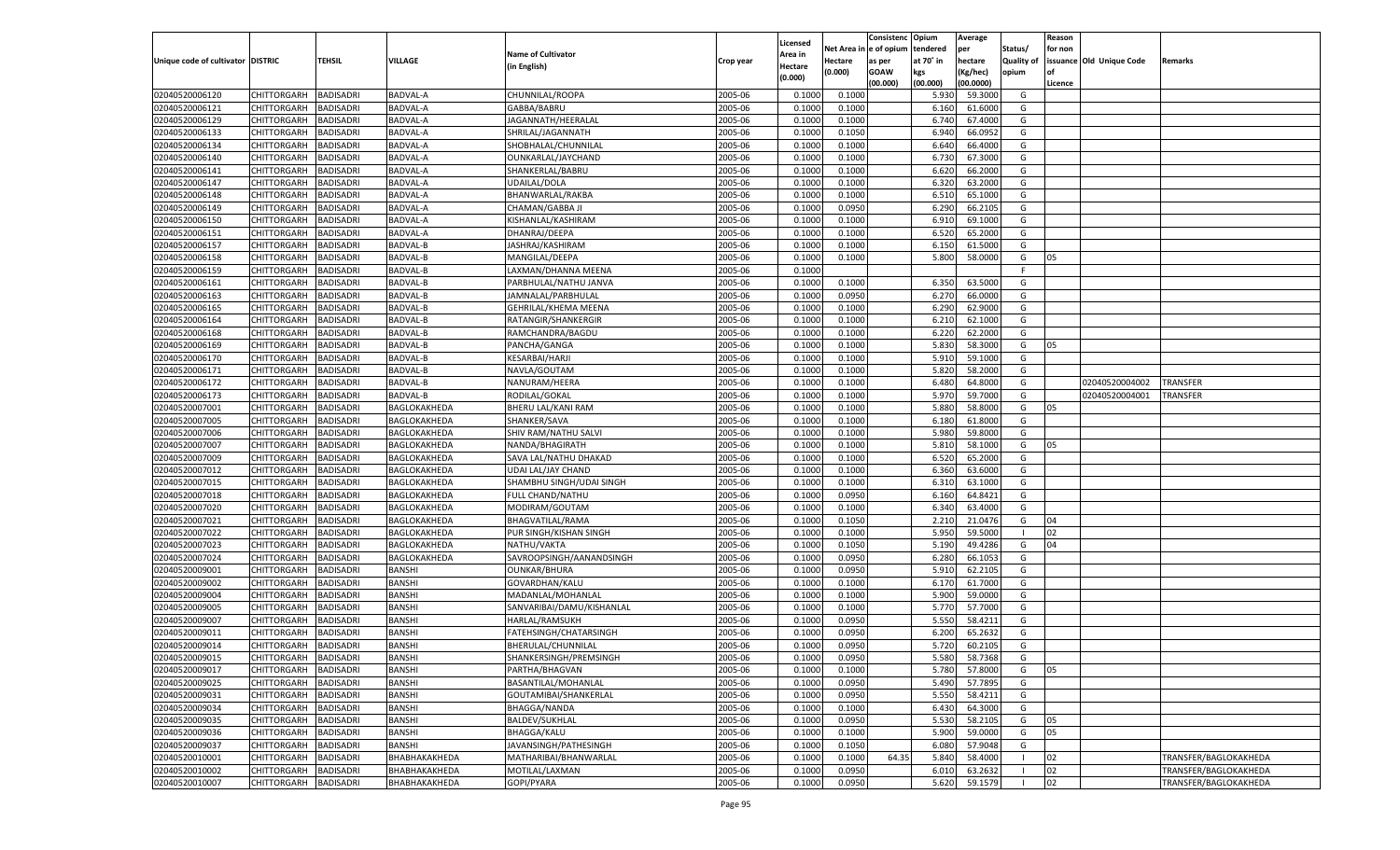|                                   |                       |                  |                |                           |           |                           |          | Consistenc  | Opium     | Average   |                   | Reason  |                          |                       |
|-----------------------------------|-----------------------|------------------|----------------|---------------------------|-----------|---------------------------|----------|-------------|-----------|-----------|-------------------|---------|--------------------------|-----------------------|
|                                   |                       |                  |                | <b>Name of Cultivator</b> |           | Licensed                  | Net Area | e of opium  | tendered  | per       | Status/           | for non |                          |                       |
| Unique code of cultivator DISTRIC |                       | <b>TEHSIL</b>    | VILLAGE        | (in English)              | Crop year | <b>Area in</b><br>Hectare | Hectare  | as per      | at 70° in | hectare   | <b>Quality of</b> |         | issuance Old Unique Code | Remarks               |
|                                   |                       |                  |                |                           |           | (0.000)                   | (0.000)  | <b>GOAW</b> | kgs       | (Kg/hec)  | opium             |         |                          |                       |
|                                   |                       |                  |                |                           |           |                           |          | (00.000)    | (00.000)  | (00.0000) |                   | Licence |                          |                       |
| 02040520010008                    | CHITTORGARH           | <b>BADISADRI</b> | ВНАВНАКАКНЕDА  | NAGJIRAM/NATHU            | 2005-06   | 0.1000                    | 0.0950   |             | 5.910     | 62.210    | G                 |         |                          | TRANSFER/BAGLOKAKHEDA |
| 02040520010009                    | CHITTORGARH           | BADISADRI        | ВНАВНАКАКНЕDА  | RAMESHVAR/KASHIRAM        | 2005-06   | 0.1000                    | 0.0950   |             | 6.77      | 71.2632   | G                 |         |                          | TRANSFER/BAGLOKAKHEDA |
| 02040520010010                    | CHITTORGARH           | BADISADRI        | ВНАВНАКАКНЕDА  | LAXMILAL/DEVA             | 2005-06   | 0.1000                    | 0.1000   |             | 6.310     | 63.1000   | G                 |         |                          | TRANSFER/BAGLOKAKHEDA |
| 02040520013001                    | CHITTORGARH           | BADISADRI        | BHANUJA        | JAMNALAL/PRATHVIRAJ       | 2005-06   | 0.1000                    | 0.0950   |             | 6.630     | 69.7895   | G                 |         |                          |                       |
| 02040520013002                    | CHITTORGARH           | BADISADRI        | BHANUJA        | SOHANBAI/DALU             | 2005-06   | 0.1000                    | 0.0950   |             | 6.090     | 64.1053   | G                 |         |                          |                       |
| 02040520013003                    | CHITTORGARH           | BADISADRI        | BHANUJA        | KESHYABAI/NANALAL         | 2005-06   | 0.1000                    | 0.0950   |             | 5.820     | 61.263    | G                 |         |                          |                       |
| 02040520013007                    | CHITTORGARH           | BADISADRI        | BHANUJA        | JAMNABAI/DEVILAL          | 2005-06   | 0.1000                    | 0.1000   |             | 5.950     | 59.5000   | G                 |         |                          |                       |
| 02040520013069                    | CHITTORGARH           | BADISADRI        | BHANUJA        | RUKMANIBAI/MOTILAL        | 2005-06   | 0.1000                    | 0.0950   |             | 6.78      | 71.3684   | G                 |         |                          |                       |
| 02040520013009                    | CHITTORGARH           | BADISADRI        | BHANUJA        | LALU/VARDA                | 2005-06   | 0.1000                    | 0.0950   |             | 5.500     | 57.8947   | G                 | 05      |                          |                       |
| 02040520013010                    | CHITTORGARH           | BADISADRI        | BHANUJA        | GASILAL/LALU              | 2005-06   | 0.1000                    | 0.0950   |             | 5.890     | 62.0000   | G                 |         |                          |                       |
| 02040520013016                    | CHITTORGARH           | BADISADRI        | BHANUJA        | <b>OUNKAR/GABBA</b>       | 2005-06   | 0.1000                    | 0.0950   |             | 6.520     | 68.6316   | G                 |         |                          |                       |
| 02040520013017                    | CHITTORGARH           | BADISADRI        | BHANUJA        | KISHANLAL/BABRU           | 2005-06   | 0.1000                    | 0.1000   |             | 5.750     | 57.5000   | G                 |         |                          |                       |
| 02040520013018                    | CHITTORGARH           | <b>BADISADRI</b> | BHANUJA        | BHANWARLAL/RAMLAL         | 2005-06   | 0.1000                    | 0.0950   |             | 6.040     | 63.5789   | G                 |         |                          |                       |
| 02040520013021                    | CHITTORGARH           | BADISADRI        | BHANUJA        | DEVILAL/GASHI             | 2005-06   | 0.1000                    | 0.0950   |             | 5.300     | 55.7895   | G                 | 04      |                          |                       |
| 02040520013024                    | CHITTORGARH           | BADISADRI        | BHANUJA        | KALURAM/BHERULAL          | 2005-06   | 0.1000                    | 0.1000   |             | 6.350     | 63.5000   | G                 |         |                          |                       |
| 02040520013025                    | CHITTORGARH           | BADISADRI        | BHANUJA        | MITHULAL/CHAMPALAL        | 2005-06   | 0.1000                    | 0.0950   |             | 6.530     | 68.7368   | G                 |         |                          |                       |
| 02040520013026                    | CHITTORGARH           | <b>BADISADRI</b> | BHANUJA        | <b>BHAGVN/BHERULAL</b>    | 2005-06   | 0.1000                    | 0.1000   |             | 6.060     | 60.6000   | G                 |         |                          |                       |
| 02040520013035                    | CHITTORGARH           | BADISADRI        | BHANUJA        | DEVISINGH/VIJAYSINGH      | 2005-06   | 0.1000                    | 0.0950   |             | 6.170     | 64.9474   | G                 |         |                          |                       |
| 02040520013037                    | CHITTORGARH           | <b>BADISADRI</b> | BHANUJA        | HEERALAL/SUKHLAL          | 2005-06   | 0.1000                    | 0.0950   |             | 6.030     | 63.4737   | G                 |         |                          |                       |
| 02040520013042                    | CHITTORGARH           | BADISADRI        | BHANUJA        | NARAYANI BAI/DALCHAND     | 2005-06   | 0.1000                    | 0.0900   |             | 6.090     | 67.6667   | G                 |         |                          |                       |
| 02040520013051                    | CHITTORGARH           | BADISADRI        | BHANUJA        | RAMESHVARLAL/KISHNA       | 2005-06   | 0.1000                    | 0.0950   |             | 5.180     | 54.5263   | G                 | 04      |                          |                       |
| 02040520013053                    | CHITTORGARH           | BADISADRI        | BHANUJA        | BHANWAR/DHULA             | 2005-06   | 0.1000                    | 0.0950   |             | 5.920     | 62.3158   | G                 |         |                          |                       |
| 02040520013054                    | CHITTORGARH           | <b>BADISADRI</b> | BHANUJA        | SHYAMLAL/RAMLAL           | 2005-06   | 0.1000                    | 0.0950   |             | 5.990     | 63.0526   | G                 |         |                          |                       |
| 02040520013058                    | CHITTORGARH           | BADISADRI        | BHANUJA        | NARAYAN/KHEMA             | 2005-06   | 0.1000                    | 0.0950   |             | 6.020     | 63.3684   | G                 |         |                          |                       |
| 02040520013059                    | CHITTORGARH           | BADISADRI        | BHANUJA        | CHAGANLAL/NARAYAN JANVA   | 2005-06   | 0.1000                    | 0.1000   |             | 6.680     | 66.8000   | G                 |         |                          |                       |
| 02040520013065                    | CHITTORGARH           | BADISADRI        | BHANUJA        | JAMNALAL/UDAILAL          | 2005-06   | 0.1000                    | 0.0950   |             | 6.300     | 66.3158   | G                 |         |                          |                       |
| 02040520013066                    | CHITTORGARH           | <b>BADISADRI</b> | BHANUJA        | MITHULAL/GASI JANVA       | 2005-06   | 0.1000                    | 0.0950   |             | 5.530     | 58.2105   | G                 | 05      |                          |                       |
| 02040520013068                    | CHITTORGARH           | BADISADRI        | BHANUJA        | DEVA/BHERA KUMAR          | 2005-06   | 0.1000                    | 0.0950   |             | 6.070     | 63.8947   | G                 |         |                          |                       |
| 02040520017001                    | CHITTORGARH           | BADISADRI        | BOHEDAA        | LAXMINARAYAN/SHANKERLAL   | 2005-06   | 0.1000                    | 0.1000   |             | 5.990     | 59.9000   | G                 |         |                          |                       |
| 02040520017002                    | CHITTORGARH           | BADISADRI        | BOHEDAA        | GOKALCHAN/SHOHANLAL       | 2005-06   | 0.1000                    | 0.1000   |             | 5.780     | 57.8000   | G                 | 05      |                          |                       |
| 02040520017003                    | CHITTORGARH           | <b>BADISADRI</b> | BOHEDAA        | LACHUDIBAI/NARAYAN        | 2005-06   | 0.1000                    | 0.1000   |             | 6.220     | 62.2000   | G                 |         |                          |                       |
| 02040520017004                    | CHITTORGARH           | BADISADRI        | BOHEDAA        | CHOTHMAL/JAYCHAND         | 2005-06   | 0.1000                    | 0.1000   |             | 5.740     | 57.4000   | G                 | 05      |                          |                       |
| 02040520017005                    | CHITTORGARH           | <b>BADISADRI</b> | BOHEDAA        | BALIBAI/HEERALAL          | 2005-06   | 0.1000                    | 0.1050   |             | 6.65      | 63.3333   | G                 |         |                          |                       |
| 02040520017006                    | CHITTORGARH           | BADISADRI        | BOHEDAA        | MATHURALAL/MOHANLAL       | 2005-06   | 0.1000                    | 0.1000   |             | 6.040     | 60.4000   | G                 |         |                          |                       |
| 02040520017007                    | CHITTORGARH           | <b>BADISADRI</b> | BOHEDAA        | KANIRAM/NATHU             | 2005-06   | 0.1000                    | 0.1050   |             | 6.750     | 64.285    | G                 |         |                          |                       |
| 02040520017009                    | CHITTORGARH           | BADISADRI        | BOHEDAA        | BHAGVATILAL/CHUNNILAL     | 2005-06   | 0.1000                    | 0.1000   |             | 5.970     | 59.7000   | G                 |         |                          |                       |
| 02040520017012                    | <b>CHITTORGARH</b>    | <b>BADISADRI</b> | BOHEDAA        | KISHANLAL/MANNA           | 2005-06   | 0.1000                    | 0.1000   |             | 5.820     | 58.2000   | G                 |         |                          |                       |
| 02040520017013                    | CHITTORGARH           | BADISADRI        | BOHEDAA        | GASI/RAMA MOGYA           | 2005-06   | 0.1000                    | 0.1000   |             | 6.850     | 68.5000   | G                 |         |                          |                       |
| 02040520017014                    | CHITTORGARH           | <b>BADISADRI</b> | BOHEDAA        | GULABCHAND/NARAYAN        | 2005-06   | 0.1000                    | 0.1000   |             | 6.870     | 68.7000   | G                 |         |                          |                       |
| 02040520017015                    | CHITTORGARH           | BADISADRI        | BOHEDAA        | JAGANNATH/NARAYAN         | 2005-06   | 0.1000                    | 0.1000   |             | 5.720     | 57.2000   | G                 | 05      |                          |                       |
| 02040520017018                    | CHITTORGARH           | <b>BADISADRI</b> | BOHEDAA        | UDIBAI/SHANKERLAL         | 2005-06   | 0.1000                    | 0.1000   |             | 5.780     | 57.8000   | G                 | 05      |                          |                       |
| 02040520017023                    | CHITTORGARH           | BADISADRI        | BOHEDAA        | DHANRAJ/KISHNA            | 2005-06   | 0.1000                    | 0.1000   |             | 5.950     | 59.5000   | G                 | 05      |                          |                       |
| 02040520017024                    | CHITTORGARH           | BADISADRI        | BOHEDAA        | BHANA/KHUMA               | 2005-06   | 0.1000                    | 0.1000   | 65.55       | 6.550     | 65.5000   | - 1               | 02      |                          |                       |
| 02040520017025                    | CHITTORGARH           | BADISADRI        | BOHEDAA        | CHANDRASHEKHAR/MOHANLAL   | 2005-06   | 0.1000                    | 0.1000   |             | 6.680     | 66.8000   | G                 |         |                          |                       |
| 02040520017027                    | CHITTORGARH           | <b>BADISADRI</b> | BOHEDAA        | MADANPARSHAD/NARSINGHDAS  | 2005-06   | 0.1000                    | 0.1000   |             | 6.200     | 62.0000   | G                 |         |                          |                       |
| 02040520017029                    | CHITTORGARH BADISADRI |                  | <b>BOHEDAA</b> | KISHANLAL/OUNKAR          | 2005-06   | 0.1000                    | 0.1000   |             | 6.340     | 63.4000   | G                 |         |                          |                       |
| 02040520017030                    |                       | <b>BADISADRI</b> | BOHEDAA        | SHANKERLAL/NARAYAN        | 2005-06   | 0.1000                    | 0.0950   |             | 5.460     |           | G                 | 05      |                          |                       |
| 02040520017149                    | <b>CHITTORGARH</b>    |                  |                |                           |           |                           |          |             |           | 57.4737   |                   |         |                          |                       |
|                                   | CHITTORGARH           | <b>BADISADRI</b> | BOHEDAA        | SHANKRIBAI/LACHHIRAM      | 2005-06   | 0.1000                    | 0.1000   |             | 1.640     | 16.4000   | G                 | 04      |                          |                       |
| 02040520017033                    | <b>CHITTORGARH</b>    | <b>BADISADRI</b> | BOHEDAA        | SHANKERLAL/JAGANNATH      | 2005-06   | 0.1000                    | 0.1000   |             | 6.970     | 69.7000   | G                 |         |                          |                       |
| 02040520017034                    | <b>CHITTORGARH</b>    | <b>BADISADRI</b> | BOHEDAA        | DURGASHANKER/BHANWARLAL   | 2005-06   | 0.1000                    | 0.1000   |             | 5.910     | 59.1000   | G                 |         |                          |                       |
| 02040520017035                    | <b>CHITTORGARH</b>    | <b>BADISADRI</b> | BOHEDAA        | CHUNNILAL/KISHNA          | 2005-06   | 0.1000                    | 0.1050   |             | 6.960     | 66.2857   | G                 |         |                          |                       |
| 02040520017037                    | <b>CHITTORGARH</b>    | <b>BADISADRI</b> | BOHEDAA        | SHANKERLAL/VARDA          | 2005-06   | 0.1000                    | 0.1000   |             | 5.970     | 59.7000   | G                 |         |                          |                       |
| 02040520017038                    | <b>CHITTORGARH</b>    | <b>BADISADRI</b> | BOHEDAA        | SHOBHABAI/PARBHULAL       | 2005-06   | 0.1000                    | 0.1050   |             | 6.550     | 62.3810   | G                 |         |                          |                       |
| 02040520017040                    | <b>CHITTORGARH</b>    | <b>BADISADRI</b> | BOHEDAA        | HEMRAJ/NARAYAN            | 2005-06   | 0.1000                    | 0.1000   |             | 5.760     | 57.6000   | G                 | 05      |                          |                       |
| 02040520017048                    | <b>CHITTORGARH</b>    | <b>BADISADRI</b> | BOHEDAA        | SHANKER/KISHNA            | 2005-06   | 0.1000                    | 0.1000   |             | 4.990     | 49.9000   | G                 | 04      |                          |                       |
| 02040520017053                    | <b>CHITTORGARH</b>    | <b>BADISADRI</b> | <b>BOHEDAA</b> | TEJSINGH/OUNKARSINGH      | 2005-06   | 0.1000                    | 0.1000   |             | 5.780     | 57.8000   | G                 | 05      |                          |                       |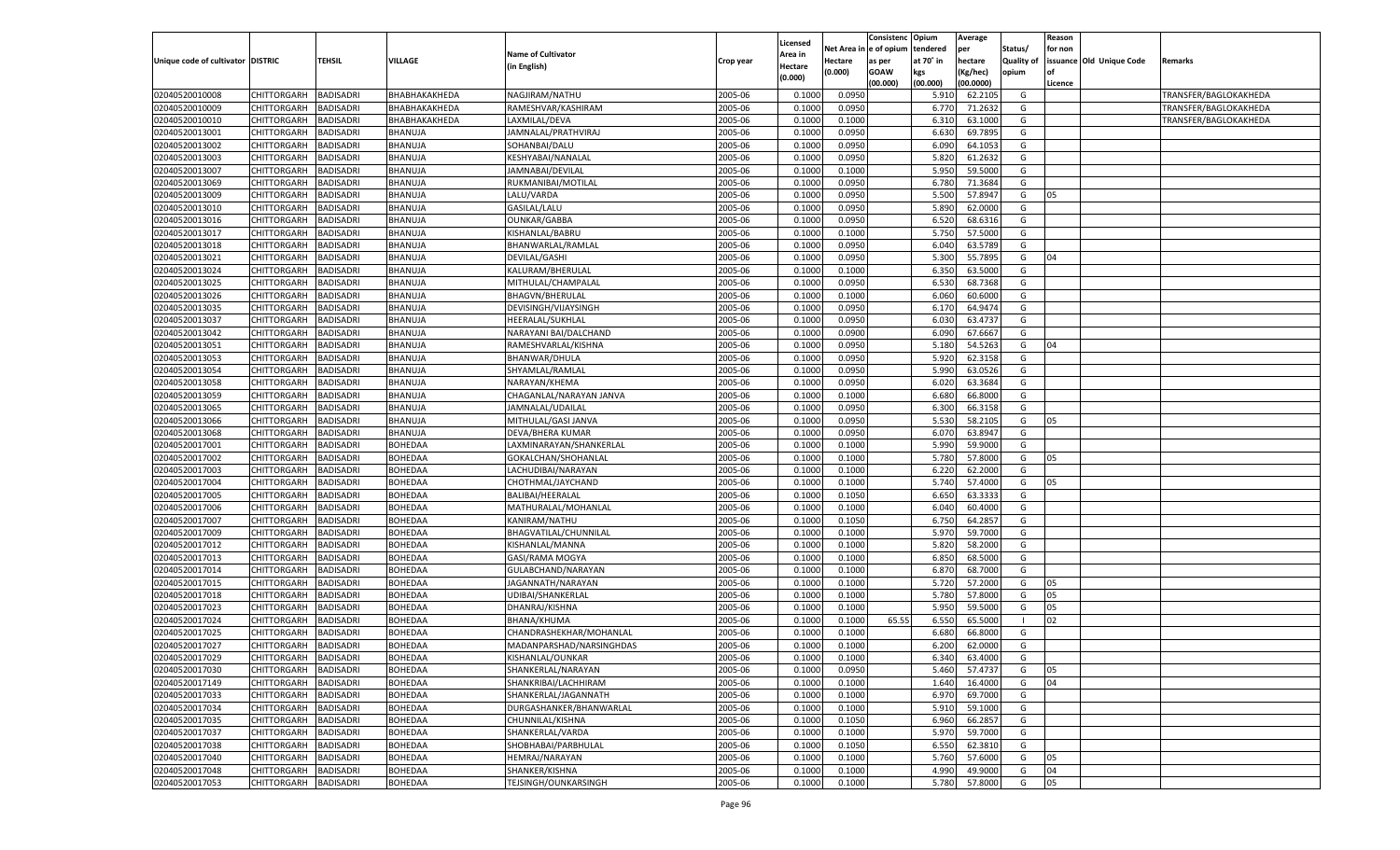|                                   |                       |                                      |                            |                                       |           |                     |                  | Consistenc    | Opium     | Average   |            | Reason  |                          |                   |
|-----------------------------------|-----------------------|--------------------------------------|----------------------------|---------------------------------------|-----------|---------------------|------------------|---------------|-----------|-----------|------------|---------|--------------------------|-------------------|
|                                   |                       |                                      |                            | <b>Name of Cultivator</b>             |           | Licensed<br>Area in | Net Area i       | n  e of opium | tendered  | per       | Status/    | for non |                          |                   |
| Unique code of cultivator DISTRIC |                       | TEHSIL                               | VILLAGE                    | (in English)                          | Crop year | Hectare             | Hectare          | as per        | at 70° in | hectare   | Quality of |         | issuance Old Unique Code | Remarks           |
|                                   |                       |                                      |                            |                                       |           | (0.000)             | (0.000)          | <b>GOAW</b>   | kgs       | (Kg/hec)  | opium      |         |                          |                   |
|                                   |                       |                                      |                            |                                       |           |                     |                  | (00.000)      | (00.000)  | (00.0000) |            | Licence |                          |                   |
| 02040520017057                    | CHITTORGARH           | <b>BADISADRI</b>                     | BOHEDAA                    | CHOGALAL/KISHNA                       | 2005-06   | 0.1000              | 0.1050           |               | 6.160     | 58.6667   | G          |         |                          |                   |
| 02040520017060                    | CHITTORGARH           | BADISADRI                            | <b>BOHEDAA</b>             | GEETABAI/BAGDIRAM                     | 2005-06   | 0.1000              | 0.1000           |               | 5.950     | 59.5000   | G          |         |                          |                   |
| 02040520017068                    | CHITTORGARH           | BADISADRI                            | <b>BOHEDAA</b>             | MOHANLAL/SHANKERLAL                   | 2005-06   | 0.1000              | 0.1050           |               | 6.060     | 57.7143   | G          | 05      |                          |                   |
| 02040520017071                    | CHITTORGARH           | BADISADRI                            | <b>BOHEDAA</b>             | SHOBHALAL/NATHU JOSHI                 | 2005-06   | 0.1000              | 0.1000           |               | 6.680     | 66.8000   | G          |         |                          |                   |
| 02040520017081                    | CHITTORGARH           | BADISADRI                            | BOHEDAA                    | BHANWARLAL/HARIRAM                    | 2005-06   | 0.1000              | 0.1000           |               | 5.770     | 57.7000   | G          | 05      |                          |                   |
| 02040520017082                    | CHITTORGARH           | BADISADRI                            | BOHEDAA                    | MEGHRAJ/BHOLIRAM                      | 2005-06   | 0.1000              | 0.1000           |               | 6.240     | 62.4000   | G          |         |                          |                   |
| 02040520017084                    | CHITTORGARH           | BADISADRI                            | <b>BOHEDAA</b>             | MOHANLAL/CHUNNIALAL                   | 2005-06   | 0.1000              | 0.1000           |               | 5.750     | 57.5000   | G          | 05      |                          |                   |
| 02040520017085                    | CHITTORGARH           | BADISADRI                            | <b>BOHEDAA</b>             | AHMADNUR/FAKIRMOHAMAD                 | 2005-06   | 0.1000              | 0.1050           |               | 6.350     | 60.4762   | G          |         |                          |                   |
| 02040520017086                    | CHITTORGARH           | BADISADRI                            | BOHEDAA                    | LAXMILAL/SURAJMAL                     | 2005-06   | 0.1000              | 0.1050           |               | 6.100     | 58.0952   | G          | 05      |                          |                   |
| 02040520017094                    | CHITTORGARH           | BADISADRI                            | BOHEDAA                    | SHANKERLAL/VENDIRAM                   | 2005-06   | 0.1000              | 0.1050           |               | 6.530     | 62.1905   | G          |         |                          |                   |
| 02040520017095                    | CHITTORGARH           | BADISADRI                            | <b>BOHEDAA</b>             | AMARATLAL/SHANKERLAL                  | 2005-06   | 0.1000              | 0.1000           |               | 6.610     | 66.1000   | G          |         |                          |                   |
| 02040520017098                    | CHITTORGARH           | BADISADRI                            | <b>BOHEDAA</b>             | <b>BALU/PARBHU</b>                    | 2005-06   | 0.1000              | 0.1000           |               | 6.080     | 60.8000   | G          |         |                          |                   |
| 02040520017107                    | CHITTORGARH           | BADISADRI                            | BOHEDAB                    | KANHEYALAL/GOVARDHAN                  | 2005-06   | 0.1000              | 0.1000           |               | 5.930     | 59.3000   | G          |         |                          | TRANSFER/BOHEDA-A |
| 02040520017108                    | CHITTORGARH           | BADISADRI                            | BOHEDAB                    | BHANWARSINGH/SHAMBHUSINGH             | 2005-06   | 0.1000              | 0.1000           |               | 6.060     | 60.6000   | G          |         |                          |                   |
| 02040520017110                    | CHITTORGARH           | <b>BADISADRI</b>                     | BOHEDAB                    | SUVAGIBAI/BABRU                       | 2005-06   | 0.1000              | 0.1050           |               | 6.060     | 57.7143   | G          |         |                          |                   |
| 02040520017111                    | CHITTORGARH           | BADISADRI                            | BOHEDAB                    | DHAPUBAI/DEVILAL                      | 2005-06   | 0.1000              | 0.0950           |               | 6.310     | 66.4211   | G          |         |                          |                   |
| 02040520017112                    | CHITTORGARH           | <b>BADISADRI</b>                     | <b>BOHEDAB</b>             | BHERULAL/KISHNA                       | 2005-06   | 0.1000              | 0.1000           |               | 5.680     | 56.8000   | G          | 05      |                          |                   |
| 02040520017113                    | CHITTORGARH           | BADISADRI                            | <b>BOHEDAB</b>             | KANKUBAI/CHUNNILAL                    | 2005-06   | 0.1000              | 0.1000           |               | 5.800     | 58.0000   | G          |         |                          |                   |
| 02040520017115                    | CHITTORGARH           | <b>BADISADRI</b>                     | BOHEDAB                    | BAGDIBAI/KISHANLAL                    | 2005-06   | 0.1000              | 0.1000           |               | 5.490     | 54.9000   | G          | 04      |                          |                   |
| 02040520017116                    | CHITTORGARH           | BADISADRI                            | BOHEDAB                    | SHANKERLAL/PARBHULAL                  | 2005-06   | 0.1000              | 0.0950           |               | 6.350     | 66.8421   | G          |         |                          |                   |
| 02040520017121                    | CHITTORGARH           | <b>BADISADRI</b>                     | <b>BOHEDAB</b>             | AATMARAM/SURAJMAL                     | 2005-06   | 0.1000              | 0.0950           |               | 5.990     | 63.0526   | G          |         |                          |                   |
| 02040520017122                    | CHITTORGARH           | BADISADRI                            | BOHEDAB                    | DHAPUBAI/VARDA                        | 2005-06   | 0.1000              | 0.1000           |               | 5.070     | 50.7000   | G          | 04      |                          |                   |
| 02040520017123                    | CHITTORGARH           | <b>BADISADRI</b>                     | BOHEDAB                    | <b>BHERUSINGH/KAJOD</b>               | 2005-06   | 0.1000              | 0.1000           |               | 6.810     | 68.1000   | G          |         |                          |                   |
| 02040520017127                    | CHITTORGARH           | BADISADRI                            | <b>BOHEDAB</b>             | NARAYAN/BALU                          | 2005-06   | 0.1000              | 0.0950           |               | 5.930     | 62.4211   | G          |         |                          |                   |
| 02040520017132                    | CHITTORGARH           | <b>BADISADRI</b>                     | <b>BOHEDAB</b>             | AMRATIBAI/SHIVLAL                     | 2005-06   | 0.1000              | 0.1000           |               | 6.260     | 62.6000   | G          |         |                          |                   |
| 02040520017134                    | CHITTORGARH           | BADISADRI                            | <b>BOHEDAB</b>             | KELASH/RAMCHANDRA                     | 2005-06   | 0.1000              | 0.1000           |               | 5.920     | 59.2000   | G          | 05      |                          |                   |
| 02040520017135                    | CHITTORGARH           | <b>BADISADRI</b>                     | BOHEDAB                    | DHANRAJ/KALU                          | 2005-06   | 0.1000              | 0.1050           |               | 5.940     | 56.5714   | G          | 05      |                          |                   |
| 02040520017137                    | CHITTORGARH           | BADISADRI                            | <b>BOHEDAB</b>             | GOVARDHAN/OUNKAR                      | 2005-06   | 0.1000              | 0.1000           |               | 6.120     | 61.2000   | G          |         |                          |                   |
| 02040520017139                    | CHITTORGARH           | <b>BADISADRI</b>                     | <b>BOHEDAB</b>             | <b>BALU/DANU</b>                      | 2005-06   | 0.1000              | 0.1000           |               | 5.770     | 57.7000   | G          | 05      |                          |                   |
| 02040520017140                    | CHITTORGARH           | BADISADRI                            | <b>BOHEDAB</b>             | LALURAM/FATHA                         | 2005-06   | 0.1000              | 0.1000           |               | 5.880     | 58.8000   | G          |         |                          |                   |
| 02040520017143                    | CHITTORGARH           | <b>BADISADRI</b>                     | <b>BOHEDAB</b>             | AMBALAL/CHAMPALAL                     | 2005-06   | 0.1000              | 0.1050           |               | 6.15(     | 58.5714   | G          |         |                          |                   |
| 02040520021001                    | CHITTORGARH           | <b>BADISADRI</b>                     | CHARANKHEDI                | BADGDIRAM/GOTU                        | 2005-06   | 0.1000              | 0.0950           |               | 5.730     | 60.3158   | G          |         |                          |                   |
| 02040520021002                    | CHITTORGARH           | <b>BADISADRI</b>                     | CHARANKHEDI                | CHUNNILAL/GOKAL                       | 2005-06   | 0.1000              | 0.0950           |               | 5.660     | 59.5789   | G          | 05      |                          |                   |
| 02040520021005                    | CHITTORGARH           | BADISADRI                            | CHARANKHEDI                | SHYANIBAI/NANURAM                     | 2005-06   | 0.1000              | 0.0950           |               | 5.980     | 62.9474   | G          |         |                          |                   |
| 02040520021009                    | CHITTORGARH           | <b>BADISADRI</b>                     | CHARANKHEDI                | KHEMA/PITHA                           | 2005-06   | 0.1000              | 0.0950           |               | 5.830     | 61.3684   | G          |         |                          |                   |
| 02040520021010                    | CHITTORGARH           | <b>BADISADRI</b>                     | CHARANKHEDI                | BAGDIDANI/KISHANDAS                   | 2005-06   | 0.1000              | 0.0950           |               | 5.730     | 60.3158   | G          |         |                          |                   |
| 02040520021011                    | CHITTORGARH           | <b>BADISADRI</b>                     | CHARANKHEDI                | GATTUBAI/VEERDAN                      | 2005-06   | 0.1000              | 0.0950           |               | 5.850     | 61.5789   | G          |         |                          |                   |
| 02040520021020                    | CHITTORGARH           | BADISADRI                            | CHARANKHEDI                | SHANKER/DEVA                          | 2005-06   | 0.1000              | 0.1000           |               | 5.880     | 58.8000   | G          |         |                          |                   |
| 02040520021023                    | CHITTORGARH           | <b>BADISADRI</b>                     | CHARANKHEDI                | SAJJANBAI/RADHUDAN                    | 2005-06   | 0.1000              | 0.0950           |               | 6.180     | 65.0526   | G          |         |                          |                   |
| 02040520021025                    |                       |                                      |                            |                                       | 2005-06   | 0.1000              |                  |               | 6.570     | 65.7000   | G          |         |                          |                   |
| 02040520021028                    | CHITTORGARH           | <b>BADISADRI</b><br><b>BADISADRI</b> | CHARANKHEDI<br>CHARANKHEDI | RATANDAN/RODDAN<br>MANGUDAN/SHAKTIDAN | 2005-06   | 0.1000              | 0.1000<br>0.0950 |               | 5.630     | 59.2632   | G          | 05      |                          |                   |
| 02040520021029                    | CHITTORGARH           |                                      |                            |                                       | 2005-06   | 0.1000              |                  |               | 6.270     | 62.7000   | G          |         |                          |                   |
|                                   | CHITTORGARH           | BADISADRI                            | CHARANKHEDI                | MANGILAL/JAGANNATH                    |           |                     | 0.1000           |               |           |           |            |         |                          |                   |
| 02040520021030                    | CHITTORGARH           | BADISADRI                            | CHARANKHEDI                | LALURAM/GOPAL                         | 2005-06   | 0.1000              | 0.1000           |               | 6.400     | 64.0000   | G          |         |                          |                   |
| 02040520021031                    | CHITTORGARH           | BADISADRI                            | CHARANKHEDI                | GANGADAN/MAHADAN                      | 2005-06   | 0.1000              | 0.1000           |               | 6.680     | 66.8000   | G          |         |                          |                   |
| 02040520021032                    | CHITTORGARH           | <b>BADISADRI</b>                     | CHARANKHEDI                | BADRIDAN/CHANDIDAN                    | 2005-06   | 0.1000              | 0.1000           |               | 5.730     | 57.3000   | G          | 05      |                          |                   |
| 02040520021034                    | CHITTORGARH BADISADRI |                                      | CHARANKHEDI                | HIMMATSINGH/SHANKERSINGH              | 2005-06   | 0.1000              | 0.0950           |               | 6.710     | 70.6316   | G          |         |                          |                   |
| 02040520021038                    | <b>CHITTORGARH</b>    | <b>BADISADRI</b>                     | CHARANKHEDI                | MANGILAL/JALAM                        | 2005-06   | 0.1000              | 0.0950           |               | 5.820     | 61.2632   | G          |         |                          |                   |
| 02040520021039                    | <b>CHITTORGARH</b>    | <b>BADISADRI</b>                     | CHARANKHEDI                | RADHESHYAM/MOHANLAL SUTHAR            | 2005-06   | 0.1000              | 0.0950           |               | 6.440     | 67.7895   | G          | 05      |                          |                   |
| 02040520021040                    | CHITTORGARH           | <b>BADISADRI</b>                     | CHARANKHEDI                | KHEMA/RAM                             | 2005-06   | 0.1000              | 0.0950           |               | 6.290     | 66.2105   | G          |         |                          |                   |
| 02040520021042                    | CHITTORGARH           | <b>BADISADRI</b>                     | CHARANKHEDI                | MAGNI RAM/BHERA                       | 2005-06   | 0.1000              |                  |               |           |           | N          | 06      |                          |                   |
| 02040520021043                    | CHITTORGARH           | <b>BADISADRI</b>                     | CHARANKHEDI                | <b>BAGDI RAM/VARDA</b>                | 2005-06   | 0.1000              | 0.0950           |               | 6.180     | 65.0526   | G          |         |                          |                   |
| 02040520021044                    | CHITTORGARH           | <b>BADISADRI</b>                     | CHARANKHEDI                | SHANKER/KALU                          | 2005-06   | 0.1000              | 0.1000           |               | 6.240     | 62.4000   | G          |         |                          |                   |
| 02040520021045                    | CHITTORGARH           | <b>BADISADRI</b>                     | CHARANKHEDI                | RADHA KISHAN/POKHAR                   | 2005-06   | 0.1000              | 0.1000           |               | 5.880     | 58.8000   | G          |         |                          |                   |
| 02040520021046                    | <b>CHITTORGARH</b>    | <b>BADISADRI</b>                     | CHARANKHEDI                | NANALAL/BHANWAR LAL                   | 2005-06   | 0.1000              | 0.1050           |               | 6.080     | 57.9048   | G          |         |                          |                   |
| 02040520021047                    | CHITTORGARH           | <b>BADISADRI</b>                     | CHARANKHEDI                | MAAN SINGH/RODA SINGH                 | 2005-06   | 0.1000              | 0.0950           |               | 6.010     | 63.2632   | G          |         |                          |                   |
| 02040520021049                    | <b>CHITTORGARH</b>    | <b>BADISADRI</b>                     | CHARANKHEDI                | MOHAN/KANA                            | 2005-06   | 0.1000              | 0.0700           |               | 4.430     | 63.2857   | G          |         |                          |                   |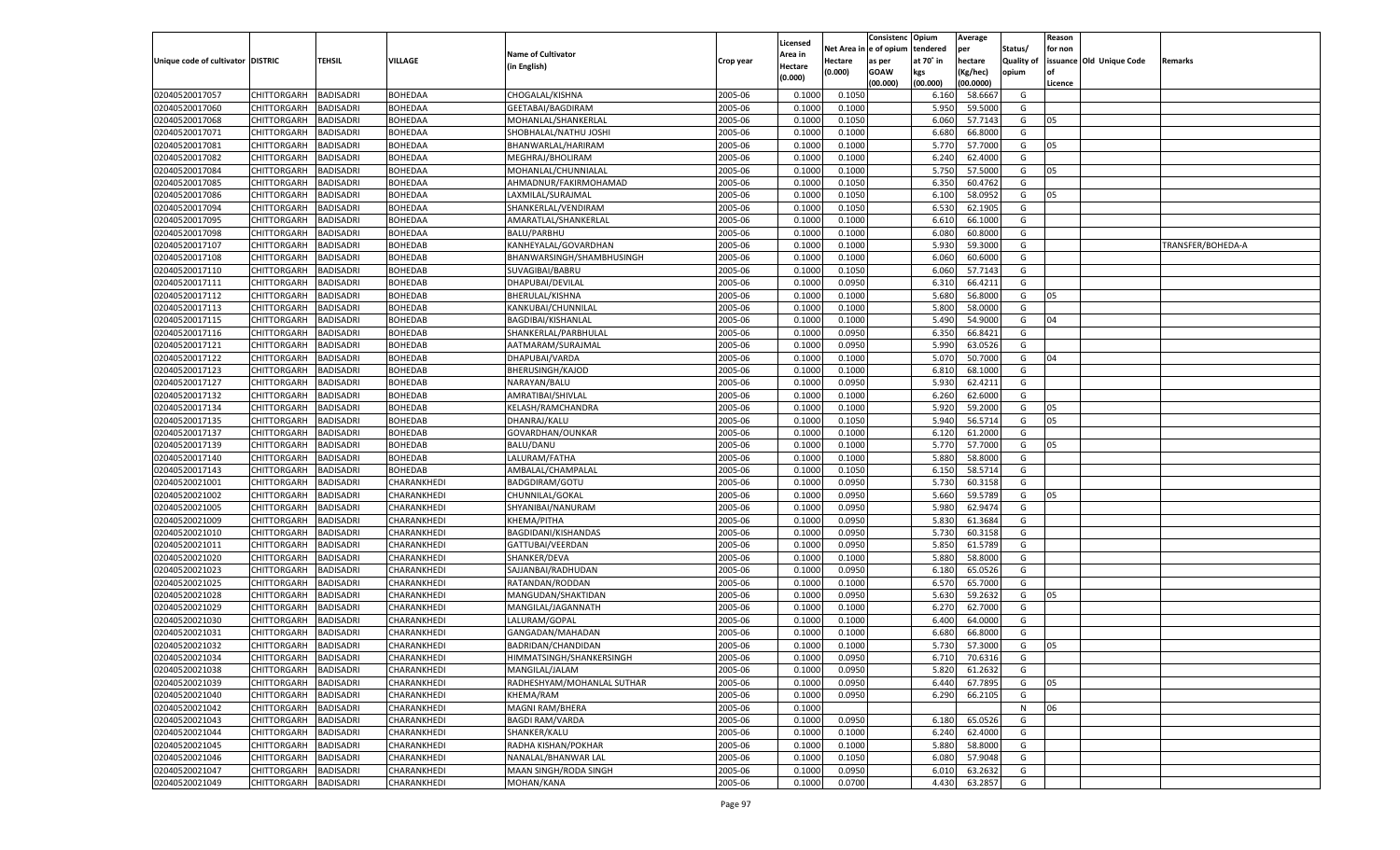|                                   |                            |                               |                  |                           |                    |                    |                  | Consistenc    | Opium     | Average   |                | Reason   |                          |                        |
|-----------------------------------|----------------------------|-------------------------------|------------------|---------------------------|--------------------|--------------------|------------------|---------------|-----------|-----------|----------------|----------|--------------------------|------------------------|
|                                   |                            |                               |                  |                           |                    | Licensed           | Net Area i       | n  e of opium | tendered  | per       | Status/        | for non  |                          |                        |
| Unique code of cultivator DISTRIC |                            | TEHSIL                        | <b>VILLAGE</b>   | <b>Name of Cultivator</b> | Crop year          | Area in            | Hectare          | as per        | at 70° in | hectare   | Quality of     |          | issuance Old Unique Code | Remarks                |
|                                   |                            |                               |                  | (in English)              |                    | Hectare<br>(0.000) | (0.000)          | <b>GOAW</b>   | kgs       | (Kg/hec)  | opium          |          |                          |                        |
|                                   |                            |                               |                  |                           |                    |                    |                  | (00.000)      | (00.000)  | (00.0000) |                | Licence  |                          |                        |
| 02040520023001                    | CHITTORGARH                | <b>BADISADRI</b>              | DAYALPURA        | NETIBAI/BELIYA            | 2005-06            | 0.100              | 0.1000           |               | 5.670     | 56.7000   | G              | 05       |                          | TRANSFER/BADI          |
| 02040520023002                    | CHITTORGARH                | BADISADRI                     | DAYALPURA        | GOUTAM/LAKHMA             | 2005-06            | 0.100              | 0.1000           |               | 5.930     | 59.3000   | G              |          |                          | TRANSFER/MOHDA         |
| 02040520023005                    | CHITTORGARH                | BADISADRI                     | DAYALPURA        | GOPAL/GOUTAM              | 2005-06            | 0.1000             | 0.1000           |               | 4.640     | 46.4000   | G              | 04       |                          |                        |
| 02040520023006                    | CHITTORGARH                | BADISADRI                     | DAYALPURA        | SHANKER/KISHNA            | 2005-06            | 0.1000             | 0.1000           |               | 5.730     | 57.3000   | G              | 05       |                          | TRANSFER/BADI          |
| 02040520023007                    | CHITTORGARH                | BADISADRI                     | DAYALPURA        | RAMSINGH/LACHMA           | 2005-06            | 0.1000             | 0.1000           |               | 5.790     | 57.9000   | G              | 05       |                          | TRANSFER/BADI          |
| 02040520023008                    | CHITTORGARH                | BADISADRI                     | DAYALPURA        | NATHU/MAVA                | 2005-06            | 0.1000             | 0.1000           |               | 5.850     | 58.5000   | G              |          |                          | TRANSFER/MOHDA         |
| 02040520023011                    | CHITTORGARH                | BADISADRI                     | DAYALPURA        | CHATRA/GOUTAM             | 2005-06            | 0.1000             | 0.1000           |               | 6.11      | 61.1000   | G              |          |                          | TRANSFER/MOHDA         |
| 02040520023013                    | CHITTORGARH                | BADISADRI                     | DAYALPURA        | <b>KANI RAM/MOTI</b>      | 2005-06            | 0.1000             | 0.1000           |               | 6.21      | 62.1000   | G              |          |                          | TRANSFER/MOHDA         |
| 02040520023015                    | CHITTORGARH                | BADISADRI                     | DAYALPURA        | HARI SINGH/TEJ SINGH      | 2005-06            | 0.1000             | 0.1000           |               | 6.260     | 62.6000   | G              |          |                          | TRANSFER/MOHDA         |
| 02040520027001                    | CHITTORGARH                | BADISADRI                     | <b>FACHAR</b>    | SHANKER/KALU              | 2005-06            | 0.1000             | 0.1000           |               | 6.060     | 60.6000   | G              |          |                          |                        |
| 02040520027002                    | CHITTORGARH                | BADISADRI                     | FACHAR           | KASHIRAM/TECKCHAND SUTHAR | 2005-06            | 0.1000             | 0.1000           |               | 5.800     | 58.0000   | G              | 05       |                          |                        |
| 02040520027008                    | CHITTORGARH                | BADISADRI                     | <b>FACHAR</b>    | <b>BABRU/VARDA</b>        | 2005-06            | 0.1000             | 0.1000           |               | 6.200     | 62.0000   | G              |          |                          |                        |
| 02040520027014                    | CHITTORGARH                | BADISADRI                     | FACHAR           | NARAYAN/GANESH            | 2005-06            | 0.1000             | 0.0950           |               | 5.740     | 60.4211   | G              |          |                          |                        |
| 02040520027017                    | CHITTORGARH                | BADISADRI                     | FACHAR           | <b>HEARLAL/UDA</b>        | 2005-06            | 0.1000             | 0.0950           |               | 5.260     | 55.3684   | G              | 04       |                          |                        |
| 02040520027018                    | CHITTORGARH                | <b>BADISADRI</b>              | <b>FACHAR</b>    | VARDICHAND/CHUNNILAL      | 2005-06            | 0.1000             | 0.1050           |               | 6.890     | 65.6190   | G              |          |                          |                        |
| 02040520027021                    | CHITTORGARH                | BADISADRI                     | FACHAR           | SOVANIBAI/HEERA           | 2005-06            | 0.1000             | 0.1000           |               | 6.410     | 64.1000   | G              |          |                          |                        |
| 02040520027022                    | CHITTORGARH                | <b>BADISADRI</b>              | <b>FACHAR</b>    | ROOPA/KISHNA              | 2005-06            | 0.1000             | 0.1000           |               | 5.830     | 58.3000   | G              |          |                          |                        |
| 02040520027023                    | CHITTORGARH                | BADISADRI                     | FACHAR           | RAMESHVAR/NANDA           | 2005-06            | 0.1000             | 0.1000           |               | 5.940     | 59.4000   | $\blacksquare$ | 02       |                          |                        |
| 02040520027024                    | CHITTORGARH                | <b>BADISADRI</b>              | FACHAR           | RAMCHANDRA/NARAYAN        | 2005-06            | 0.1000             | 0.1000           |               | 6.790     | 67.9000   | - 1            | 02       |                          |                        |
| 02040520027012                    | CHITTORGARH                | BADISADRI                     | FACHAR           | MOVANIBAI/PYARCHAND       | 2005-06            | 0.1000             | 0.1000           |               | 6.260     | 62.6000   | G              |          |                          |                        |
| 02040520027025                    | CHITTORGARH                | <b>BADISADRI</b>              | <b>FACHAR</b>    | SHYANDI BAI/BHANWAR LAL   | 2005-06            | 0.1000             | 0.1000           |               | 5.880     | 58.8000   | G              |          |                          |                        |
| 02040520028001                    | CHITTORGARH                | BADISADRI                     | <b>FINODRA</b>   | <b>HEERALAL/NANDA</b>     | 2005-06            | 0.1000             | 0.1000           |               | 1.020     | 10.2000   | G              | 04       |                          |                        |
| 02040520028005                    | CHITTORGARH                | <b>BADISADRI</b>              | FINODRA          | BHAGVANLAL/UDA            | 2005-06            | 0.1000             | 0.1050           |               | 1.390     | 13.2381   | G              | 04       |                          |                        |
| 02040520028007                    | CHITTORGARH                | BADISADRI                     | <b>FINODRA</b>   | GANGARAM/BHURA            | 2005-06            | 0.1000             | 0.0950           |               | 5.630     | 59.2632   | G              |          |                          | TRANSFER/SATI KA KHADA |
| 02040520028010                    | CHITTORGARH                | <b>BADISADRI</b>              | FINODRA          | LAHRIBAIMOTI              | 2005-06            | 0.1000             | 0.1000           |               | 5.700     | 57.0000   | G              | 05       |                          |                        |
| 02040520028015                    |                            |                               | FINODRA          |                           | 2005-06            | 0.1000             |                  |               | 1.370     | 14.4211   | G              | 04       |                          |                        |
| 02040520028020                    | CHITTORGARH<br>CHITTORGARH | BADISADRI<br><b>BADISADRI</b> | FINODRA          | GOKAL/TEKA                | 2005-06            | 0.1000             | 0.0950<br>0.0950 |               | 5.520     | 58.1053   | G              | 05       |                          |                        |
|                                   | CHITTORGARH                |                               |                  | BHAGVANLAL/KANIRAM        |                    |                    |                  |               |           | 54.9474   |                |          |                          |                        |
| 02040520028021                    | CHITTORGARH                | BADISADRI<br><b>BADISADRI</b> | <b>FINODRA</b>   | CHUNNILAL/RAMJI           | 2005-06<br>2005-06 | 0.1000             | 0.0950<br>0.0950 |               | 5.220     | 59.8947   | G<br>G         | 04<br>05 |                          |                        |
| 02040520028024                    |                            |                               | FINODRA          | BHERA/JAGGA               |                    | 0.1000             |                  |               | 5.690     |           |                |          |                          |                        |
| 02040520028027                    | CHITTORGARH                | BADISADRI                     | FINODRA          | SHANKERLAL/UDA            | 2005-06            | 0.1000             | 0.0900           |               | 5.210     | 57.8889   | G              | 05       |                          |                        |
| 02040520028028                    | CHITTORGARH                | <b>BADISADRI</b>              | FINODRA          | KASHIGIR/BHAVANGIR        | 2005-06            | 0.1000             | 0.0950           |               | 6.030     | 63.473    | G              |          |                          | TRANSFER/SATI KA KHADA |
| 02040520029001                    | CHITTORGARH                | <b>BADISADRI</b>              | <b>GAJANDEVI</b> | HARKUBAI/RAMLAL           | 2005-06            | 0.1000             | 0.1000           |               | 6.340     | 63.4000   | G              |          |                          |                        |
| 02040520029002                    | CHITTORGARH                | <b>BADISADRI</b>              | <b>GAJANDEVI</b> | GANGABAI/VARDA            | 2005-06            | 0.1000             | 0.1000           |               | 6.130     | 61.3000   | G              |          |                          |                        |
| 02040520029003                    | CHITTORGARH                | BADISADRI                     | <b>GAJANDEVI</b> | KISHANLAL/HARIRAM         | 2005-06            | 0.1000             | 0.1000           |               | 6.160     | 61.6000   | G              |          |                          |                        |
| 02040520029005                    | CHITTORGARH                | <b>BADISADRI</b>              | <b>GAJANDEVI</b> | UDAILAL/KASHIRAM          | 2005-06            | 0.1000             | 0.1000           |               | 6.340     | 63.4000   | - 1            | 02       |                          |                        |
| 02040520029006                    | CHITTORGARH                | <b>BADISADRI</b>              | <b>GAJANDEVI</b> | MOHANLAL/PREMCHAND        | 2005-06            | 0.1000             | 0.1000           |               | 6.740     | 67.4000   | - 1            | 02       |                          |                        |
| 02040520029008                    | CHITTORGARH                | <b>BADISADRI</b>              | <b>GAJANDEVI</b> | NANDLAL/KANIRAM           | 2005-06            | 0.1000             | 0.1000           |               | 6.150     | 61.5000   | - 1            | 02       |                          |                        |
| 02040520029009                    | CHITTORGARH                | BADISADRI                     | <b>GAJANDEVI</b> | MANGILAL/BABRU            | 2005-06            | 0.1000             | 0.0950           |               | 5.650     | 59.4737   | G              |          |                          |                        |
| 02040520029010                    | CHITTORGARH                | <b>BADISADRI</b>              | <b>GAJANDEVI</b> | MATHRIBAI/FULLCHAND       | 2005-06            | 0.1000             | 0.1000           |               | 6.530     | 65.3000   | G              |          |                          |                        |
| 02040520029011                    | CHITTORGARH                | <b>BADISADRI</b>              | <b>GAJANDEVI</b> | SUNDERBAI/VAJERAM         | 2005-06            | 0.1000             | 0.1000           |               | 6.43(     | 64.3000   | G              |          |                          |                        |
| 02040520029013                    | CHITTORGARH                | <b>BADISADRI</b>              | <b>GAJANDEVI</b> | GOPILAL/HEMRAJ            | 2005-06            | 0.1000             | 0.1000           |               | 6.750     | 67.5000   | G              |          |                          |                        |
| 02040520029014                    | CHITTORGARH                | BADISADRI                     | <b>GAJANDEVI</b> | NARAYANLAL/GHAS           | 2005-06            | 0.1000             | 0.1000           |               | 6.560     | 65.6000   | - 1            | 02       |                          |                        |
| 02040520029016                    | CHITTORGARH                | BADISADRI                     | <b>GAJANDEVI</b> | DALCHAND/TECKCHAND        | 2005-06            | 0.1000             | 0.1000           |               | 6.430     | 64.3000   | G              |          |                          |                        |
| 02040520029019                    | CHITTORGARH                | BADISADRI                     | <b>GAJANDEVI</b> | LAXMINARAYAN/PYARCHAND    | 2005-06            | 0.1000             | 0.1000           |               | 6.120     | 61.2000   | G              |          |                          |                        |
| 02040520029020                    | CHITTORGARH                | <b>BADISADRI</b>              | <b>GAJANDEVI</b> | BABRULAL/OUNKARLAL        | 2005-06            | 0.1000             | 0.0950           |               | 6.520     | 68.6316   | - 1            | 02       |                          |                        |
| 02040520029021                    | CHITTORGARH BADISADRI      |                               | <b>GAJANDEVI</b> | NANDKISHOR/OUNKARLAL      | 2005-06            | 0.1000             | 0.0950           |               | 6.170     | 64.9474   | G              |          |                          |                        |
| 02040520029022                    | <b>CHITTORGARH</b>         | <b>BADISADRI</b>              | <b>GAJANDEVI</b> | BHANWARLAL/BHOLIRAM       | 2005-06            | 0.1000             | 0.1050           |               | 6.140     | 58.4762   | G              | 05       |                          |                        |
| 02040520029023                    | <b>CHITTORGARH</b>         | <b>BADISADRI</b>              | <b>GAJANDEVI</b> | JERAJ/GASHI               | 2005-06            | 0.1000             | 0.1000           |               | 5.940     | 59.4000   | - 1            | 02       |                          |                        |
| 02040520029026                    | CHITTORGARH                | <b>BADISADRI</b>              | <b>GAJANDEVI</b> | UTAMCHAND/MATARALAL       | 2005-06            | 0.1000             | 0.1000           |               | 6.370     | 63.7000   | G              |          |                          |                        |
| 02040520029027                    | <b>CHITTORGARH</b>         | <b>BADISADRI</b>              | <b>GAJANDEVI</b> | RAMCHANDRA/BHOLIRAM       | 2005-06            | 0.1000             | 0.1050           |               | 6.400     | 60.9524   | G              |          |                          |                        |
| 02040520029028                    | CHITTORGARH                | <b>BADISADRI</b>              | <b>GAJANDEVI</b> | NARAYAN/BHERA             | 2005-06            | 0.1000             | 0.1000           |               | 6.180     | 61.8000   | G              |          |                          |                        |
| 02040520029030                    | CHITTORGARH                | <b>BADISADRI</b>              | <b>GAJANDEVI</b> | MOHANLAL/BHANWARLAL       | 2005-06            | 0.1000             | 0.1000           |               | 6.020     | 60.2000   | G              |          |                          |                        |
| 02040520029031                    | CHITTORGARH                | <b>BADISADRI</b>              | <b>GAJANDEVI</b> | UDAIRAM/BHAGVAN           | 2005-06            | 0.1000             | 0.1000           |               | 6.050     | 60.5000   | G              |          |                          |                        |
| 02040520029032                    | CHITTORGARH                | <b>BADISADRI</b>              | <b>GAJANDEVI</b> | OUNKARLAL/KANIRAM         | 2005-06            | 0.1000             | 0.0950           |               | 6.170     | 64.9474   | G              |          |                          |                        |
| 02040520029034                    | <b>CHITTORGARH</b>         | <b>BADISADRI</b>              | <b>GAJANDEVI</b> | NANURAM/BHAGVAN           | 2005-06            | 0.1000             | 0.1000           |               | 6.170     | 61.7000   | G              |          |                          |                        |
| 02040520029035                    | CHITTORGARH                | <b>BADISADRI</b>              | <b>GAJANDEVI</b> | HANSRAJ/GASHI             | 2005-06            | 0.1000             | 0.1000           |               | 6.140     | 61.4000   | G              |          |                          |                        |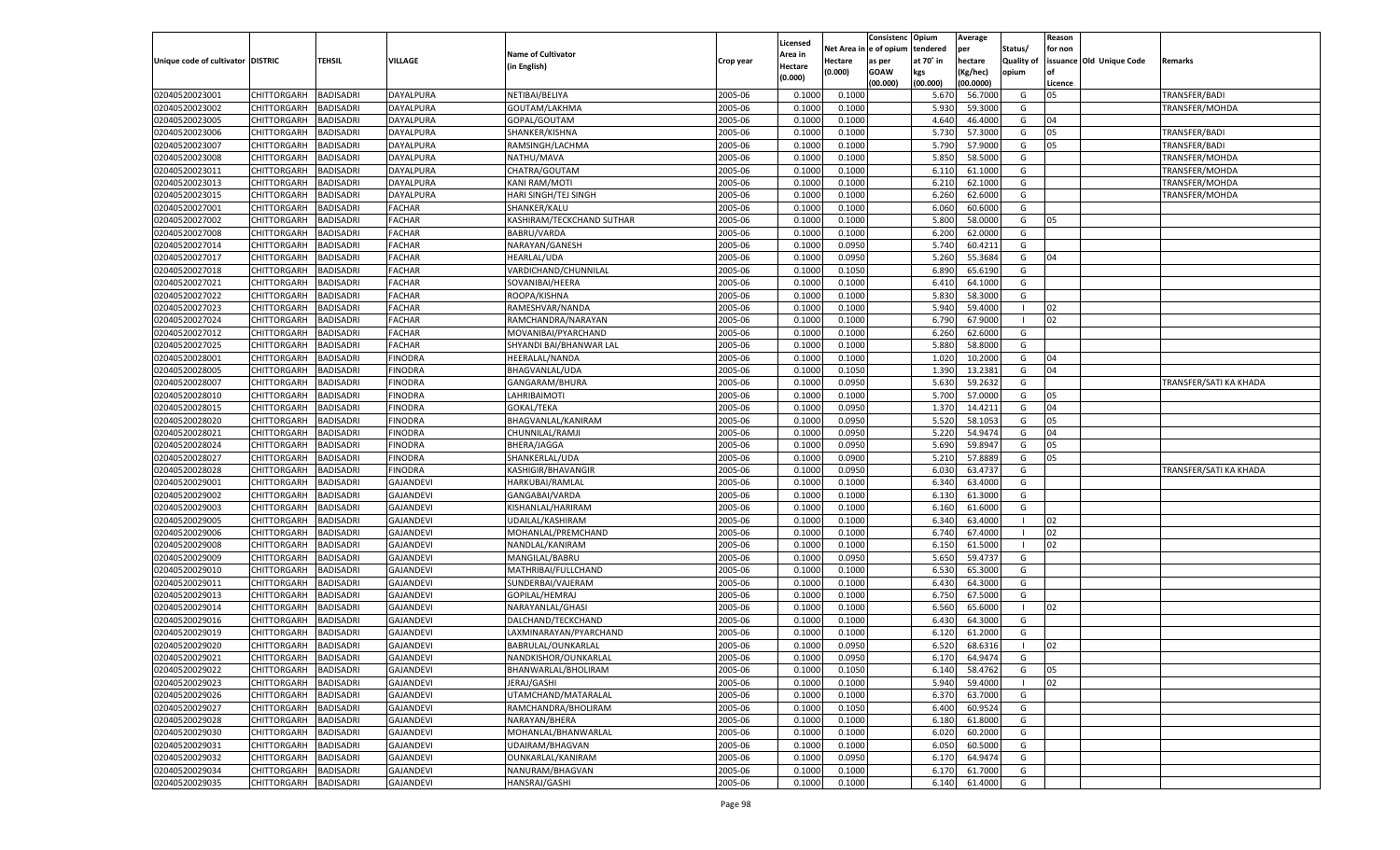|                                   |                       |                  |                  |                           |           | Licensed |                        | Consistenc  | Opium     | Average            |                   | Reason  |                          |                     |
|-----------------------------------|-----------------------|------------------|------------------|---------------------------|-----------|----------|------------------------|-------------|-----------|--------------------|-------------------|---------|--------------------------|---------------------|
|                                   |                       |                  |                  | <b>Name of Cultivator</b> |           | Area in  | Net Area in e of opium |             | tendered  | per                | Status/           | for non |                          |                     |
| Unique code of cultivator DISTRIC |                       | <b>TEHSIL</b>    | <b>VILLAGE</b>   | (in English)              | Crop year | Hectare  | <b>Hectare</b>         | as per      | at 70° in | hectare            | <b>Quality of</b> |         | issuance Old Unique Code | Remarks             |
|                                   |                       |                  |                  |                           |           | (0.000)  | (0.000)                | <b>GOAW</b> | kgs       | (Kg/hec)           | opium             |         |                          |                     |
| 02040520029038                    | CHITTORGARH           | <b>BADISADRI</b> | <b>GAJANDEVI</b> | GOPILAL/PREMCHAND         | 2005-06   | 0.1000   | 0.0950                 | (00.000)    | (00.000)  | (00.0000)          | G                 | Licence |                          |                     |
| 02040520029039                    |                       | <b>BADISADRI</b> | <b>GAJANDEVI</b> | RAMCHANDRA/SHANKERLAL     | 2005-06   | 0.1000   | 0.0950                 |             | 6.190     | 65.1579            | - 1               | 02      |                          |                     |
| 02040520029040                    | <b>CHITTORGARH</b>    |                  | <b>GAJANDEVI</b> |                           |           |          | 0.1000                 |             | 6.060     | 63.7895            |                   |         |                          |                     |
|                                   | <b>CHITTORGARH</b>    | <b>BADISADRI</b> |                  | MADANLAL/NATHULAL         | 2005-06   | 0.1000   |                        |             | 6.780     | 67.8000<br>68.0000 | G                 |         |                          |                     |
| 02040520029041                    | <b>CHITTORGARH</b>    | <b>BADISADRI</b> | <b>GAJANDEVI</b> | RAMESHVAR/VAJERAM         | 2005-06   | 0.1000   | 0.1000                 |             | 6.800     |                    | G                 |         |                          |                     |
| 02040520029042                    | <b>CHITTORGARH</b>    | <b>BADISADRI</b> | <b>GAJANDEVI</b> | MODIBAI/SAVA              | 2005-06   | 0.1000   | 0.1000                 |             | 6.240     | 62.4000            | G                 |         |                          |                     |
| 02040520029044                    | CHITTORGARH           | <b>BADISADRI</b> | <b>GAJANDEVI</b> | GANGABAI/KANHIYALAL       | 2005-06   | 0.1000   | 0.1000                 |             | 6.600     | 66.0000            | G                 |         |                          |                     |
| 02040520032001<br>02040520032002  | <b>CHITTORGARH</b>    | <b>BADISADRI</b> | <b>JANTAI</b>    | BHURA LAL/KISHAN LAL      | 2005-06   | 0.2000   | 0.0950                 |             | 3.740     | 39.3684            | G                 | 04      | 02040520028039           |                     |
|                                   | <b>CHITTORGARH</b>    | <b>BADISADRI</b> | <b>JANTAI</b>    | SHYAM LAL/KOSHOR          | 2005-06   | 0.1000   | 0.0950                 |             | 5.590     | 58.8421            | G                 | 05      | 02040520028036           | TRANSFER/NADOLI     |
| 02040520032003                    | <b>CHITTORGARH</b>    | <b>BADISADRI</b> | <b>JANTAI</b>    | POKHAR LAL/SHANKER LAL    | 2005-06   | 0.1000   | 0.0950                 |             | 5.590     | 58.8421            | G                 | 05      | 02040520028037           | TRANSFER/NADOLI     |
| 02040520032006                    | CHITTORGARH           | <b>BADISADRI</b> | <b>JANTAI</b>    | OUNKAR/LALU               | 2005-06   | 0.1000   | 0.0950                 |             | 5.920     | 62.3158            | G                 | 05      | 02040520028038           | TRANSFER/NADOLI     |
| 02040520032018                    | <b>CHITTORGARH</b>    | <b>BADISADRI</b> | <b>JANTAI</b>    | TEJA/TEKA                 | 2005-06   | 0.1000   | 0.0950                 |             | 5.280     | 55.5789            | G                 | 04      |                          |                     |
| 02040520032019                    | <b>CHITTORGARH</b>    | <b>BADISADRI</b> | <b>JANTAI</b>    | GHASI/CHANDNA             | 2005-06   | 0.1000   | 0.1000                 |             | 5.070     | 50.7000            | G                 | 04      |                          |                     |
| 02040520032023                    | <b>CHITTORGARH</b>    | <b>BADISADRI</b> | <b>JANTAI</b>    | HARIRAM/JALAM             | 2005-06   | 0.1000   | 0.0850                 |             | 3.780     | 44.4706            | G                 | 04      | 02040520041028           | <b>TRANSFER</b>     |
| 02040520032024                    | CHITTORGARH           | <b>BADISADRI</b> | <b>JANTAI</b>    | PANNALAL/JALAM            | 2005-06   | 0.1000   | 0.0900                 |             | 4.230     | 47.0000            | G                 | 04      | 02040520041031           | TRANSFER            |
| 02040520034001                    | <b>CHITTORGARH</b>    | <b>BADISADRI</b> | <b>JARKHANA</b>  | RAMRATAN/DHANRAJ          | 2005-06   | 0.1000   | 0.1000                 |             | 5.930     | 59.3000            |                   | 02      |                          |                     |
| 02040520034002                    | CHITTORGARH           | <b>BADISADRI</b> | <b>JARKHANA</b>  | SHANKERLAL/BHERULAL       | 2005-06   | 0.1000   | 0.1000                 |             | 6.970     | 69.7000            |                   | 02      |                          |                     |
| 02040520034004                    | CHITTORGARH           | <b>BADISADRI</b> | <b>JARKHANA</b>  | JANIBAI/HEERALAI          | 2005-06   | 0.1000   | 0.1000                 |             | 6.240     | 62.4000            | G                 |         |                          |                     |
| 02040520034005                    | CHITTORGARH           | <b>BADISADRI</b> | <b>JARKHANA</b>  | LALCHAND/JEETMAL          | 2005-06   | 0.1000   | 0.0950                 |             | 6.160     | 64.8421            | G                 |         |                          |                     |
| 02040520034006                    | <b>CHITTORGARH</b>    | <b>BADISADRI</b> | <b>JARKHANA</b>  | DADAMCHAND/NANDLAL        | 2005-06   | 0.1000   | 0.0950                 |             | 6.200     | 65.2632            | G                 |         |                          |                     |
| 02040520034008                    | CHITTORGARH           | <b>BADISADRI</b> | <b>JARKHANA</b>  | MULIBAI/AMRATRAM          | 2005-06   | 0.1000   | 0.1000                 |             | 5.810     | 58.1000            | G                 | 05      |                          |                     |
| 02040520034010                    | <b>CHITTORGARH</b>    | <b>BADISADRI</b> | <b>JARKHANA</b>  | RAMRATAN/GAMNDIRAM        | 2005-06   | 0.1000   | 0.1000                 |             | 6.410     | 64.1000            | G                 |         |                          |                     |
| 02040520034012                    | CHITTORGARH           | <b>BADISADRI</b> | <b>JARKHANA</b>  | MAGANIRAM/HEERALAI        | 2005-06   | 0.1000   | 0.1000                 |             | 6.530     | 65.3000            | G                 |         |                          |                     |
| 02040520034013                    | <b>CHITTORGARH</b>    | <b>BADISADRI</b> | <b>JARKHANA</b>  | BADAMIBAI/KHEMRAJ         | 2005-06   | 0.1000   | 0.0950                 |             | 6.440     | 67.7895            | G                 |         |                          |                     |
| 02040520034015                    | CHITTORGARH           | <b>BADISADRI</b> | <b>JARKHANA</b>  | <b>BHORIRAM/BHAGIRATH</b> | 2005-06   | 0.1000   | 0.0950                 |             | 5.440     | 57.2632            | - 1               | 02      |                          |                     |
| 02040520034016                    | <b>CHITTORGARH</b>    | <b>BADISADRI</b> | <b>JARKHANA</b>  | HEERALAL/SAVALAL          | 2005-06   | 0.1000   | 0.0950                 |             | 5.850     | 61.5789            | G                 |         |                          | TRANSFER/BHUPATPURA |
| 02040520034017                    | CHITTORGARH           | <b>BADISADRI</b> | <b>JARKHANA</b>  | NARBADIBAI/BHAGIRATH      | 2005-06   | 0.1000   | 0.0950                 |             | 5.940     | 62.5263            | G                 |         |                          |                     |
| 02040520034018                    | <b>CHITTORGARH</b>    | <b>BADISADRI</b> | <b>JARKHANA</b>  | SHYANDI/JAYCHAND          | 2005-06   | 0.1000   | 0.0950                 |             | 5.540     | 58.3158            | G                 | 05      |                          |                     |
| 02040520034023                    | CHITTORGARH           | <b>BADISADRI</b> | <b>JARKHANA</b>  | MANGILAL/MEGHRAJ          | 2005-06   | 0.1000   | 0.0950                 |             | 5.410     | 56.9474            | - 1               | 02      |                          |                     |
| 02040520034025                    | <b>CHITTORGARH</b>    | <b>BADISADRI</b> | <b>JARKHANA</b>  | RAMRATAN/BACHRAJ          | 2005-06   | 0.1000   | 0.1000                 |             | 5.820     | 58.2000            | G                 |         |                          |                     |
| 02040520034028                    | <b>CHITTORGARH</b>    | <b>BADISADRI</b> | <b>JARKHANA</b>  | RAMSINGH/NANDLAL          | 2005-06   | 0.1000   | 0.1000                 |             | 6.610     | 66.1000            | G                 |         |                          |                     |
| 02040520034029                    | <b>CHITTORGARH</b>    | <b>BADISADRI</b> | <b>JARKHANA</b>  | AMRATRAM/CHAGAN           | 2005-06   | 0.1000   | 0.1000                 |             | 6.470     | 64.7000            | G                 |         |                          |                     |
| 02040520034030                    | CHITTORGARH           | <b>BADISADRI</b> | <b>JARKHANA</b>  | SHANKERLAL/KALU           | 2005-06   | 0.1000   | 0.0950                 |             | 5.390     | 56.7368            | - 1               | 02      |                          |                     |
| 02040520034033                    | <b>CHITTORGARH</b>    | <b>BADISADRI</b> | <b>JARKHANA</b>  | LAHRIBAI/GAMNDIRAM        | 2005-06   | 0.1000   | 0.0950                 |             | 5.580     | 58.7368            | G                 |         |                          | TRANSFER/BHUPATPURA |
| 02040520034034                    | <b>CHITTORGARH</b>    | <b>BADISADRI</b> | <b>JARKHANA</b>  | LAHRIBAI/RAMLAL/BHOLIRAM  | 2005-06   | 0.1000   | 0.1000                 |             | 6.270     | 62.7000            | G                 |         |                          |                     |
| 02040520034035                    | <b>CHITTORGARH</b>    | <b>BADISADRI</b> | <b>JARKHANA</b>  | NANDLAL/HAJARI            | 2005-06   | 0.1000   | 0.0950                 |             | 6.040     | 63.5789            | G                 |         |                          |                     |
| 02040520034036                    | CHITTORGARH           | <b>BADISADRI</b> | <b>JARKHANA</b>  | RAMSINGH/JODHSINGH        | 2005-06   | 0.1000   | 0.1000                 |             | 6.580     | 65.8000            | G                 |         |                          |                     |
| 02040520034038                    | <b>CHITTORGARH</b>    | <b>BADISADRI</b> | <b>JARKHANA</b>  | NATRAM/SAVALAI            | 2005-06   | 0.1000   | 0.1000                 |             | 5.840     | 58.4000            | G                 |         |                          | TRANSFER/BHUPATPURA |
| 02040520034039                    | <b>CHITTORGARH</b>    | <b>BADISADRI</b> | <b>JARKHANA</b>  | BHAGVANIBAI/SURAJMAI      | 2005-06   | 0.1000   | 0.0950                 |             | 5.430     | 57.1579            | G                 | 05      |                          |                     |
| 02040520034040                    | <b>CHITTORGARH</b>    | <b>BADISADRI</b> | <b>JARKHANA</b>  | UDIBAI/GANESH             | 2005-06   | 0.1000   | 0.1000                 |             | 5.970     | 59.7000            | G                 |         |                          |                     |
| 02040520034042                    | <b>CHITTORGARH</b>    | <b>BADISADRI</b> | <b>JARKHANA</b>  | BHERULAL/KASHIRAM         | 2005-06   | 0.1000   | 0.0900                 |             | 6.100     | 67.7778            | G                 |         |                          |                     |
| 02040520034043                    | <b>CHITTORGARH</b>    | <b>BADISADRI</b> | <b>JARKHANA</b>  | GOVINDRAM/SHIVRAM         | 2005-06   | 0.1000   | 0.0950                 |             | 5.500     | 57.8947            | - 1               | 02      |                          |                     |
| 02040520034044                    | <b>CHITTORGARH</b>    | <b>BADISADRI</b> | <b>JARKHANA</b>  | SUKHA/BHAGVANA            | 2005-06   | 0.1000   | 0.1000                 |             | 5.800     | 58.0000            | G                 | 05      |                          |                     |
| 02040520034046                    | <b>CHITTORGARH</b>    | <b>BADISADRI</b> | <b>JARKHANA</b>  | LASHIRAM/RAMLAL           | 2005-06   | 0.1000   | 0.1000                 |             | 5.670     | 56.7000            | G                 | 05      |                          |                     |
| 02040520034047                    | CHITTORGARH           | <b>BADISADRI</b> | <b>JARKHANA</b>  | ROSHANLAL/HEERALAL        | 2005-06   | 0.1000   | 0.0950                 |             | 5.920     | 62.3158            | G                 |         |                          | TRANSFER/BHUPATPURA |
| 02040520034051                    | <b>CHITTORGARH</b>    | <b>BADISADRI</b> | <b>JARKHANA</b>  | MOHANLAL/DHANRAJ          | 2005-06   | 0.1000   | 0.1000                 |             | 5.900     | 59.0000            | G                 |         |                          |                     |
| 02040520034053                    | CHITTORGARH BADISADRI |                  | <b>JARKHANA</b>  | JANIBAI/NAGJIRAM          | 2005-06   | 0.1000   | 0.0950                 |             | 6.610     | 69.5789            | G                 |         |                          |                     |
| 02040520034054                    | <b>CHITTORGARH</b>    | <b>BADISADRI</b> | <b>JARKHANA</b>  | LALCHAND/NANDLAL          | 2005-06   | 0.1000   | 0.0950                 |             | 6.540     | 68.8421            | G                 |         |                          |                     |
| 02040520034056                    | <b>CHITTORGARH</b>    | <b>BADISADRI</b> | <b>JARKHANA</b>  | MOHANLAL/AMRITRAM         | 2005-06   | 0.1000   | 0.0950                 |             | 7.170     | 75.4737            | G                 |         |                          |                     |
| 02040520034057                    | <b>CHITTORGARH</b>    | <b>BADISADRI</b> | <b>JARKHANA</b>  | BAPULAL/KISHANLAL         | 2005-06   | 0.1000   | 0.0950                 |             | 5.470     | 57.5789            | G                 | 05      |                          |                     |
| 02040520034062                    | <b>CHITTORGARH</b>    | <b>BADISADRI</b> | <b>JARKHANA</b>  | RAMLAL/MODA               | 2005-06   | 0.1000   | 0.1000                 |             | 5.810     | 58.1000            | G                 | 05      |                          |                     |
| 02040520034065                    | <b>CHITTORGARH</b>    | <b>BADISADRI</b> | <b>JARKHANA</b>  | RAMESHVARLAL/KISHANRAM    | 2005-06   | 0.1000   | 0.0950                 |             | 5.580     | 58.7368            | G                 | 05      |                          |                     |
| 02040520034066                    | <b>CHITTORGARH</b>    | <b>BADISADRI</b> | <b>JARKHANA</b>  | DADAMCHAND/BHAGIRATH      | 2005-06   | 0.1000   | 0.1000                 |             | 6.400     | 64.0000            | G                 |         |                          |                     |
| 02040520034070                    | <b>CHITTORGARH</b>    | <b>BADISADRI</b> | <b>JARKHANA</b>  | HARLAL/CHAMPALAL          | 2005-06   | 0.1000   | 0.0950                 |             | 5.850     | 61.5789            | G                 |         |                          |                     |
| 02040520034071                    | <b>CHITTORGARH</b>    | <b>BADISADRI</b> | <b>JARKHANA</b>  | RAJARAM/JEETMAL           | 2005-06   | 0.1000   | 0.0950                 |             | 5.970     | 62.8421            | G                 |         |                          |                     |
| 02040520034072                    | <b>CHITTORGARH</b>    | <b>BADISADRI</b> | <b>JARKHANA</b>  | BHERULAL/GASIRAM          | 2005-06   | 0.1000   | 0.1050                 |             | 6.510     | 62.0000            | G                 |         |                          |                     |
| 02040520034073                    | <b>CHITTORGARH</b>    | <b>BADISADRI</b> | <b>JARKHANA</b>  | SHOBHALAL/NANDLAL         | 2005-06   | 0.1000   | 0.0950                 |             | 5.820     | 61.2632            | G                 |         |                          |                     |
|                                   |                       |                  |                  |                           |           |          |                        |             |           |                    |                   |         |                          |                     |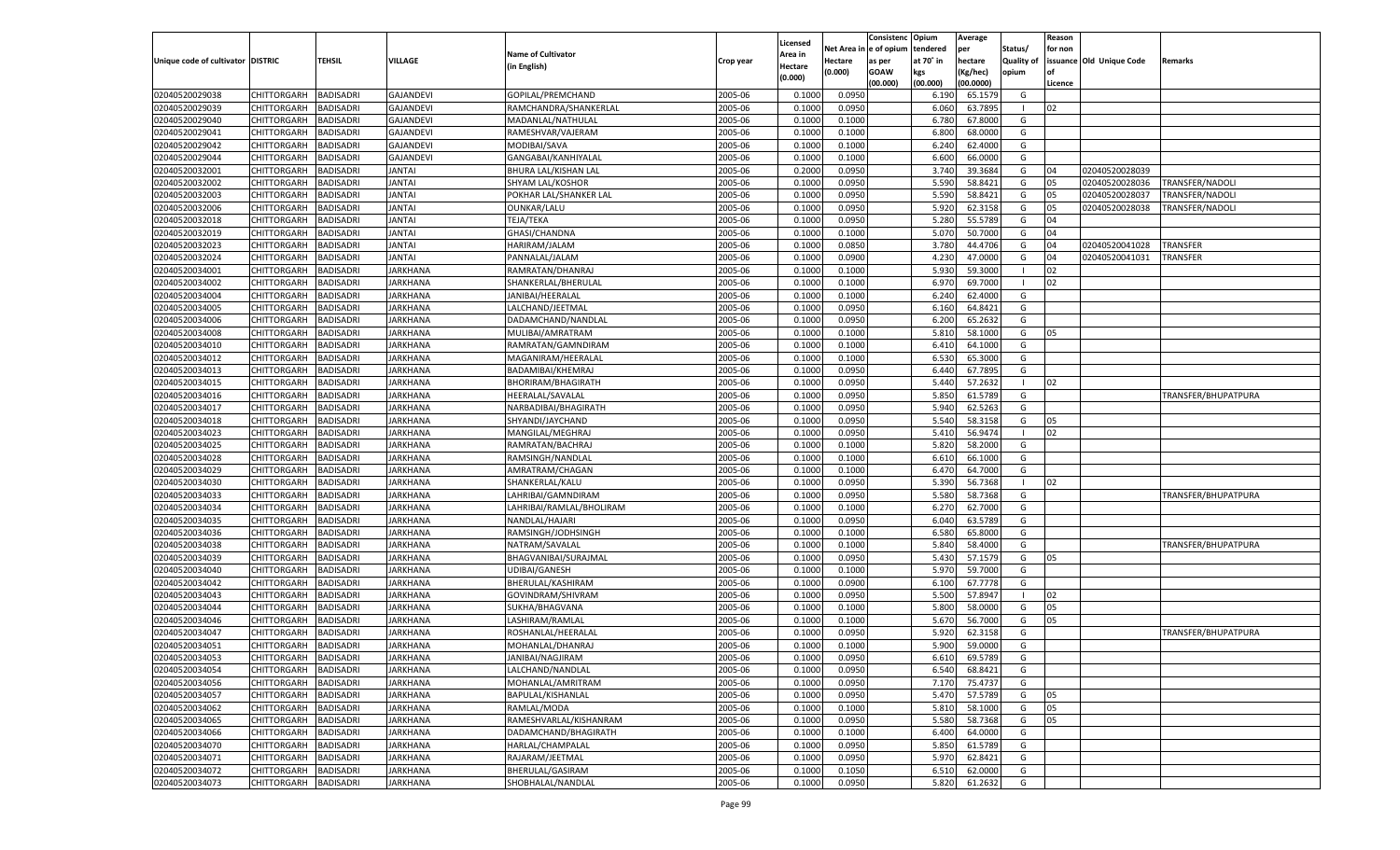|                                   |                       |                  |                     |                                         |           | Licensed |                        | Consistenc  | Opium          | Average            |                   | Reason        |                          |                     |
|-----------------------------------|-----------------------|------------------|---------------------|-----------------------------------------|-----------|----------|------------------------|-------------|----------------|--------------------|-------------------|---------------|--------------------------|---------------------|
|                                   |                       |                  |                     | <b>Name of Cultivator</b>               |           | Area in  | Net Area in e of opium |             | tendered       | per                | Status/           | for non       |                          |                     |
| Unique code of cultivator DISTRIC |                       | <b>TEHSIL</b>    | <b>VILLAGE</b>      | (in English)                            | Crop year | Hectare  | <b>Hectare</b>         | as per      | at 70° in      | hectare            | <b>Quality of</b> |               | issuance Old Unique Code | Remarks             |
|                                   |                       |                  |                     |                                         |           | (0.000)  | (0.000)                | <b>GOAW</b> | kgs            | (Kg/hec)           | opium             |               |                          |                     |
| 02040520034076                    | CHITTORGARH           | <b>BADISADRI</b> | <b>JARKHANA</b>     | HEERALAL/UDAIRAM                        | 2005-06   | 0.1000   | 0.0950                 | (00.000)    | (00.000)       | (00.0000)          | G                 | Licence<br>05 |                          |                     |
| 02040520034077                    | CHITTORGARH           | <b>BADISADRI</b> | <b>JARKHANA</b>     |                                         | 2005-06   | 0.1000   |                        |             | 5.380<br>5.500 | 56.6316            | G                 | 05            |                          |                     |
| 02040520034079                    | <b>CHITTORGARH</b>    | <b>BADISADRI</b> | <b>JARKHANA</b>     | KISHANGIR/KEVALGIR<br>SHANKERLAL/RAMLAL | 2005-06   | 0.1000   | 0.0950<br>0.0950       |             | 6.570          | 57.8947<br>69.1579 | G                 |               |                          |                     |
| 02040520034081                    | CHITTORGARH           |                  | <b>JARKHANA</b>     |                                         | 2005-06   | 0.1000   |                        |             | 5.950          | 59.5000            | G                 |               |                          |                     |
|                                   |                       | <b>BADISADRI</b> |                     | DHAPUBAI/BHERULAL                       |           |          | 0.1000                 |             |                |                    |                   |               |                          |                     |
| 02040520034083                    | <b>CHITTORGARH</b>    | <b>BADISADRI</b> | <b>JARKHANA</b>     | HAJARILAL/UDA                           | 2005-06   | 0.1000   | 0.1000                 |             | 7.070          | 70.7000            | G                 |               |                          |                     |
| 02040520034084                    | CHITTORGARH           | <b>BADISADRI</b> | <b>JARKHANA</b>     | RAMKELASH/SHRIRAM                       | 2005-06   | 0.1000   | 0.0950                 |             | 5.870          | 61.7895            | G                 |               |                          |                     |
| 02040520034089                    | <b>CHITTORGARH</b>    | <b>BADISADRI</b> | <b>JARKHANA</b>     | MANGIBAI/BHERULAL                       | 2005-06   | 0.1000   | 0.1000                 |             | 6.610          | 66.1000            | G                 |               |                          |                     |
| 02040520034091                    | CHITTORGARH           | <b>BADISADRI</b> | <b>JARKHANA</b>     | SHANKRIBAI/BAGDIRAMN                    | 2005-06   | 0.1000   | 0.1000                 |             | 5.830          | 58.3000            | G                 |               |                          |                     |
| 02040520034092                    | <b>CHITTORGARH</b>    | <b>BADISADRI</b> | <b>JARKHANA</b>     | VARDICHAND/BHAJJA                       | 2005-06   | 0.1000   | 0.1000                 |             | 5.870          | 58.7000            | G                 |               |                          | TRANSFER/BHUPATPURA |
| 02040520034099                    | CHITTORGARH           | <b>BADISADRI</b> | <b>JARKHANA</b>     | SHANTILAL/SHRIRAM                       | 2005-06   | 0.1000   | 0.0950                 |             | 6.200          | 65.2632            | G                 |               |                          |                     |
| 02040520034100                    | <b>CHITTORGARH</b>    | <b>BADISADRI</b> | <b>JARKHANA</b>     | SEETABAI/UTTAMICHAND                    | 2005-06   | 0.1000   | 0.0950                 |             | 5.530          | 58.2105            | G                 |               |                          |                     |
| 02040520034101                    | CHITTORGARH           | <b>BADISADRI</b> | <b>JARKHANA</b>     | RAMNARAYAN/GAMNDIRAM                    | 2005-06   | 0.1000   | 0.0950                 |             | 5.660          | 59.5789            | G                 | 05            |                          |                     |
| 02040520034106                    | <b>CHITTORGARH</b>    | <b>BADISADRI</b> | <b>JARKHANA</b>     | OUNKARLAL/BHANWARLAL                    | 2005-06   | 0.1000   | 0.1000                 |             | 6.320          | 63.2000            | G                 |               |                          |                     |
| 02040520034107                    | CHITTORGARH           | <b>BADISADRI</b> | <b>JARKHANA</b>     | BALKISHAN/HEERALAL                      | 2005-06   | 0.1000   | 0.0950                 |             | 6.320          | 66.5263            | G                 |               |                          |                     |
| 02040520034110                    | <b>CHITTORGARH</b>    | <b>BADISADRI</b> | <b>JARKHANA</b>     | DHANRAJ/SHRI RAM                        | 2005-06   | 0.1000   | 0.0950                 |             | 6.160          | 64.8421            | G                 |               |                          |                     |
| 02040520034111                    | CHITTORGARH           | <b>BADISADRI</b> | <b>JARKHANA</b>     | MANGILAL/NAVLA GAYRI                    | 2005-06   | 0.1000   | 0.1000                 |             | 5.900          | 59.0000            | G                 |               |                          | TRANSFER/BHUPATPURA |
| 02040520034116                    | CHITTORGARH           | <b>BADISADRI</b> | <b>JARKHANA</b>     | MOHAN LAL/PARTHA MEGHWAL                | 2005-06   | 0.1000   | 0.0950                 |             | 5.480          | 57.6842            | G                 | 05            |                          |                     |
| 02040520034118                    | CHITTORGARH           | <b>BADISADRI</b> | <b>JARKHANA</b>     | PYARIBAI/GOKAL                          | 2005-06   | 0.1000   | 0.0950                 |             | 6.300          | 66.3158            | G                 |               |                          |                     |
| 02040520034122                    | <b>CHITTORGARH</b>    | <b>BADISADRI</b> | <b>JARKHANA</b>     | LALURAM/NARAYAN                         | 2005-06   | 0.1000   | 0.1000                 |             | 5.880          | 58.8000            | G                 |               |                          | TRANSFER/BHUPATPURA |
| 02040520036001                    | CHITTORGARH           | <b>BADISADRI</b> | <b>JAYSINGHPURA</b> | SANTOSHRAM/OUNKARLAL                    | 2005-06   | 0.1000   | 0.1000                 |             | 6.990          | 69.9000            | G                 |               |                          |                     |
| 02040520036003                    | CHITTORGARH           | <b>BADISADRI</b> | <b>JAYSINGHPURA</b> | BADAMIBAI/NARAYANLAL                    | 2005-06   | 0.1000   | 0.0950                 |             | 6.410          | 67.4737            | G                 |               |                          |                     |
| 02040520036006                    | CHITTORGARH           | <b>BADISADRI</b> | <b>JAYSINGHPURA</b> | HEERALAL/SHIVLAL                        | 2005-06   | 0.1000   | 0.0950                 |             | 6.410          | 67.4737            | G                 |               |                          |                     |
| 02040520036007                    | <b>CHITTORGARH</b>    | <b>BADISADRI</b> | <b>JAYSINGHPURA</b> | GOPILAL/PARTHA                          | 2005-06   | 0.1000   | 0.1000                 |             | 6.260          | 62.6000            | G                 |               |                          |                     |
| 02040520036009                    | CHITTORGARH           | <b>BADISADRI</b> | <b>JAYSINGHPURA</b> | BHANWARLAL/PREMCHAND                    | 2005-06   | 0.1000   | 0.1000                 |             | 5.920          | 59.2000            | G                 | 05            |                          |                     |
| 02040520036010                    | CHITTORGARH           | <b>BADISADRI</b> | <b>JAYSINGHPURA</b> | BHANWARLAL/DAYARAM                      | 2005-06   | 0.1000   | 0.1000                 |             | 6.250          | 62.5000            | G                 |               |                          |                     |
| 02040520036011                    | CHITTORGARH           | <b>BADISADRI</b> | <b>JAYSINGHPURA</b> | SHANKERLAL/PYARCHAND                    | 2005-06   | 0.1000   | 0.1000                 |             | 6.590          | 65.9000            | G                 |               |                          |                     |
| 02040520036012                    | <b>CHITTORGARH</b>    | <b>BADISADRI</b> | <b>JAYSINGHPURA</b> | HEERALAL/PARTHA DHADOLIYA               | 2005-06   | 0.1000   | 0.1000                 |             | 5.900          | 59.0000            | G                 | 05            |                          |                     |
| 02040520036013                    | CHITTORGARH           | <b>BADISADRI</b> | <b>JAYSINGHPURA</b> | JEEVRAM/MOTI                            | 2005-06   | 0.1000   | 0.0950                 |             | 5.950          | 62.6316            | G                 |               |                          |                     |
| 02040520036017                    | CHITTORGARH           | <b>BADISADRI</b> | <b>JAYSINGHPURA</b> | SHIVLAL/KASHIRAM                        | 2005-06   | 0.1000   | 0.1000                 |             | 6.400          | 64.0000            | G                 |               |                          |                     |
| 02040520036020                    | <b>CHITTORGARH</b>    | <b>BADISADRI</b> | <b>JAYSINGHPURA</b> | NANALAL/NARAYAN                         | 2005-06   | 0.1000   | 0.1000                 |             | 6.780          | 67.8000            | $\blacksquare$    | 02            |                          |                     |
| 02040520036022                    | <b>CHITTORGARH</b>    | <b>BADISADRI</b> | <b>JAYSINGHPURA</b> | <b>BAGDIRAM/SEETARAM</b>                | 2005-06   | 0.1000   | 0.1000                 |             | 6.350          | 63.5000            | G                 |               |                          |                     |
| 02040520036023                    | CHITTORGARH           | <b>BADISADRI</b> | <b>JAYSINGHPURA</b> | PARTAPIBAI/MOTILAL                      | 2005-06   | 0.1000   | 0.1000                 |             | 6.160          | 61.6000            | G                 |               |                          |                     |
| 02040520036025                    | <b>CHITTORGARH</b>    | <b>BADISADRI</b> | <b>JAYSINGHPURA</b> | BHERULAL/SHIVLAL                        | 2005-06   | 0.1000   | 0.1000                 |             | 6.200          | 62.0000            | G                 |               |                          |                     |
| 02040520036028                    | <b>CHITTORGARH</b>    | <b>BADISADRI</b> | <b>JAYSINGHPURA</b> | NARAYAN/KHUMAN                          | 2005-06   | 0.1000   | 0.1000                 |             | 6.400          | 64.0000            | G                 |               |                          |                     |
| 02040520036029                    | <b>CHITTORGARH</b>    | <b>BADISADRI</b> | <b>JAYSINGHPURA</b> | RANGLAL/DHANRAJ                         | 2005-06   | 0.1000   | 0.0950                 |             | 6.100          | 64.2105            | G                 |               |                          |                     |
| 02040520036030                    | CHITTORGARH           | <b>BADISADRI</b> | <b>JAYSINGHPURA</b> | BHURA/DAYARAM                           | 2005-06   | 0.1000   | 0.1000                 |             | 6.030          | 60.3000            | G                 |               |                          |                     |
| 02040520036031                    | <b>CHITTORGARH</b>    | <b>BADISADRI</b> | <b>JAYSINGHPURA</b> | BHANWARDAS/HEERADAS                     | 2005-06   | 0.1000   | 0.1000                 |             | 6.130          | 61.3000            | G                 |               |                          |                     |
| 02040520036032                    | <b>CHITTORGARH</b>    | <b>BADISADRI</b> | <b>JAYSINGHPURA</b> | HEERALAL/DAYARAM                        | 2005-06   | 0.1000   | 0.1000                 |             | 6.610          | 66.1000            | G                 |               |                          |                     |
| 02040520036034                    | <b>CHITTORGARH</b>    | <b>BADISADRI</b> | <b>JAYSINGHPURA</b> | DHANRAJ/LAXMAN                          | 2005-06   | 0.1000   | 0.1000                 |             | 6.290          | 62.9000            | G                 |               |                          |                     |
| 02040520036036                    | CHITTORGARH           | <b>BADISADRI</b> | <b>JAYSINGHPURA</b> | MANGILAL/OUNKERLAL                      | 2005-06   | 0.1000   | 0.1000                 |             | 5.940          | 59.4000            | G                 |               |                          |                     |
| 02040520036038                    | <b>CHITTORGARH</b>    | <b>BADISADRI</b> | <b>JAYSINGHPURA</b> | RATANLAL/NANDA                          | 2005-06   | 0.1000   | 0.1000                 |             | 6.560          | 65.6000            | G                 |               |                          |                     |
| 02040520036039                    | <b>CHITTORGARH</b>    | <b>BADISADRI</b> | <b>JAYSINGHPURA</b> | RANGLAL/BHANWARLAI                      | 2005-06   | 0.1000   | 0.1000                 |             | 6.180          | 61.8000            | G                 |               |                          |                     |
| 02040520036040                    | <b>CHITTORGARH</b>    | <b>BADISADRI</b> | <b>JAYSINGHPURA</b> | TARCHAND/OUNKAR                         | 2005-06   | 0.1000   | 0.1000                 |             | 6.690          | 66.9000            | G                 |               |                          |                     |
| 02040520036042                    | CHITTORGARH           | <b>BADISADRI</b> | <b>JAYSINGHPURA</b> | UDAILAL/SHIVRAJ                         | 2005-06   | 0.1000   | 0.1000                 |             | 6.330          | 63.3000            | G                 |               |                          |                     |
| 02040520036043                    | CHITTORGARH           | <b>BADISADRI</b> | <b>JAYSINGHPURA</b> | NARAYAN/GASHI                           | 2005-06   | 0.1000   | 0.1000                 |             | 6.150          | 61.5000            | G                 |               |                          |                     |
| 02040520036046                    | CHITTORGARH BADISADRI |                  | <b>JAYSINGHPURA</b> | CHUNNILAL/BHURA                         | 2005-06   | 0.1000   | 0.1000                 |             |                | 5.970 59.7000      | G                 |               |                          |                     |
| 02040520036047                    | <b>CHITTORGARH</b>    | <b>BADISADRI</b> | <b>JAYSINGHPURA</b> | SHANTILAL/BHURALAL                      | 2005-06   | 0.1000   | 0.0950                 |             | 5.960          | 62.7368            | G                 |               |                          |                     |
| 02040520036048                    | <b>CHITTORGARH</b>    | <b>BADISADRI</b> | <b>JAYSINGHPURA</b> | MATHRIBAI/GOPILAL                       | 2005-06   | 0.1000   | 0.1000                 |             | 5.990          | 59.9000            | G                 |               |                          |                     |
| 02040520036049                    | CHITTORGARH           | <b>BADISADRI</b> | <b>JAYSINGHPURA</b> | BHAGVANLAL/CHAMPALAL                    | 2005-06   | 0.1000   | 0.1000                 |             | 6.020          | 60.2000            | G                 |               |                          |                     |
| 02040520036050                    | <b>CHITTORGARH</b>    | <b>BADISADRI</b> | <b>JAYSINGHPURA</b> | BHAGVAN/DAYARAM                         | 2005-06   | 0.1000   | 0.1000                 |             | 6.320          | 63.2000            | G                 |               |                          |                     |
| 02040520036056                    | <b>CHITTORGARH</b>    | <b>BADISADRI</b> | <b>JAYSINGHPURA</b> | MANGILAL/SHIVLAL                        | 2005-06   | 0.1000   | 0.1000                 |             | 6.390          | 63.9000            | G                 |               |                          |                     |
| 02040520036058                    | <b>CHITTORGARH</b>    | <b>BADISADRI</b> | <b>JAYSINGHPURA</b> | <b>TULSIRAM/GOPAL</b>                   | 2005-06   | 0.1000   | 0.1000                 |             | 6.190          | 61.9000            | G                 |               |                          |                     |
| 02040520036060                    | CHITTORGARH           | <b>BADISADRI</b> | <b>JAYSINGHPURA</b> | PREMCHAND/BHERA                         | 2005-06   | 0.1000   | 0.1000                 |             | 6.350          | 63.5000            | G                 |               |                          |                     |
| 02040520036064                    | <b>CHITTORGARH</b>    | <b>BADISADRI</b> | <b>JAYSINGHPURA</b> | SHANKER/GASHI                           | 2005-06   | 0.1000   | 0.1000                 |             | 6.410          | 64.1000            | G                 |               |                          |                     |
| 02040520036065                    | <b>CHITTORGARH</b>    | <b>BADISADRI</b> | <b>JAYSINGHPURA</b> | DALCHAND/KHUMAN                         | 2005-06   | 0.1000   | 0.1000                 |             | 6.130          | 61.3000            | G                 |               |                          |                     |
|                                   |                       |                  |                     |                                         |           |          |                        |             |                |                    | G                 |               |                          |                     |
| 02040520036066                    | <b>CHITTORGARH</b>    | <b>BADISADRI</b> | <b>JAYSINGHPURA</b> | PARBHULAL/BHOLIRAM                      | 2005-06   | 0.1000   | 0.1000                 |             | 6.580          | 65.8000            |                   |               |                          |                     |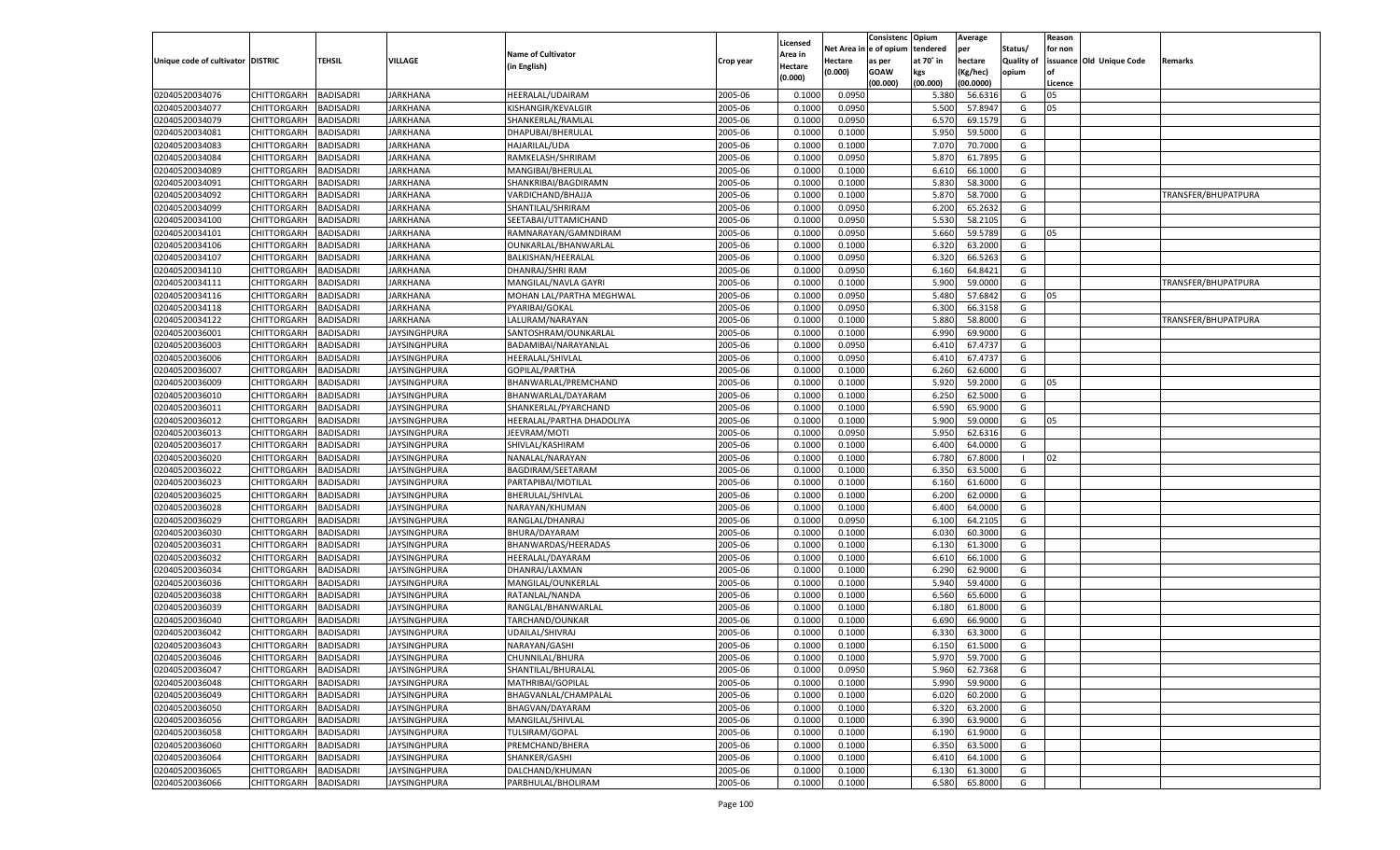|                                   |                    |                  |                     |                            |           |          |         | Consistenc Opium       |           | Average   |                   | Reason  |                          |                |
|-----------------------------------|--------------------|------------------|---------------------|----------------------------|-----------|----------|---------|------------------------|-----------|-----------|-------------------|---------|--------------------------|----------------|
|                                   |                    |                  |                     | <b>Name of Cultivator</b>  |           | Licensed |         | Net Area in e of opium | tendered  | per       | Status/           | for non |                          |                |
| Unique code of cultivator DISTRIC |                    | TEHSIL           | VILLAGE             |                            | Crop year | Area in  | Hectare | as per                 | at 70° in | hectare   | <b>Quality of</b> |         | issuance Old Unique Code | <b>Remarks</b> |
|                                   |                    |                  |                     | (in English)               |           | Hectare  | (0.000) | <b>GOAW</b>            | kgs       | (Kg/hec)  | opium             |         |                          |                |
|                                   |                    |                  |                     |                            |           | (0.000)  |         | (00.000)               | (00.000)  | (00.0000) |                   | Licence |                          |                |
| 02040520036067                    | CHITTORGARH        | <b>BADISADRI</b> | <b>JAYSINGHPURA</b> | PARBHULAL/DAYARAM          | 2005-06   | 0.1000   | 0.1000  |                        | 6.940     | 69.4000   | G                 |         |                          |                |
| 02040520036068                    | CHITTORGARH        | <b>BADISADRI</b> | <b>JAYSINGHPURA</b> | MOHANLAL/SEETARAM          | 2005-06   | 0.1000   | 0.1000  |                        | 6.740     | 67.4000   | G                 |         |                          |                |
| 02040520036069                    | CHITTORGARH        | <b>BADISADRI</b> | JAYSINGHPURA        | MANGILAL/GASHI             | 2005-06   | 0.1000   | 0.1000  |                        | 6.190     | 61.9000   | G                 | 05      |                          |                |
| 02040520036070                    | CHITTORGARH        | <b>BADISADRI</b> | JAYSINGHPURA        | HARKUBAI/CHAMPALAL         | 2005-06   | 0.1000   | 0.1000  |                        | 5.860     | 58.6000   | G                 |         |                          |                |
| 02040520036071                    | CHITTORGARH        | <b>BADISADRI</b> | JAYSINGHPURA        | CHUNNILAL.OUNKAR           | 2005-06   | 0.1000   | 0.1000  |                        | 6.790     | 67.9000   | G                 |         |                          |                |
| 02040520036074                    | CHITTORGARH        | <b>BADISADRI</b> | JAYSINGHPURA        | RAMLAL/LAXMAN              | 2005-06   | 0.1000   | 0.0950  |                        | 5.980     | 62.9474   | G                 |         |                          |                |
| 02040520036076                    | CHITTORGARH        | <b>BADISADRI</b> | JAYSINGHPURA        | UTAMCHAND/DAYARAM          | 2005-06   | 0.1000   | 0.1000  |                        | 5.930     | 59.3000   | G                 |         |                          |                |
| 02040520036082                    | CHITTORGARH        | <b>BADISADRI</b> | JAYSINGHPURA        | RAMLAL/NARAYAN             | 2005-06   | 0.1000   | 0.1000  |                        | 5.890     | 58.9000   | G                 | 05      |                          |                |
| 02040520036083                    | CHITTORGARH        | <b>BADISADRI</b> | JAYSINGHPURA        | RATANLAL/BHANWARLAL        | 2005-06   | 0.1000   | 0.1000  |                        | 6.720     | 67.2000   | G                 |         |                          |                |
| 02040520036086                    | CHITTORGARH        | <b>BADISADRI</b> |                     | HEERALAL/KISHNA SUTHAR     | 2005-06   | 0.1000   | 0.1000  |                        | 6.660     | 66.6000   | G                 |         |                          |                |
|                                   |                    | <b>BADISADRI</b> | JAYSINGHPURA        |                            | 2005-06   |          |         |                        |           |           | G                 |         |                          |                |
| 02040520036087                    | CHITTORGARH        |                  | JAYSINGHPURA        | DHANRAJ/OUNKAR DHAKAD      |           | 0.1000   | 0.1000  |                        | 6.310     | 63.1000   |                   |         |                          |                |
| 02040520036089                    | CHITTORGARH        | <b>BADISADRI</b> | JAYSINGHPURA        | MOHANLAL/LAXMAN            | 2005-06   | 0.1000   | 0.1000  |                        | 6.190     | 61.9000   | G                 |         |                          |                |
| 02040520036092                    | CHITTORGARH        | BADISADRI        | JAYSINGHPURA        | NARAYAN/PARTHA             | 2005-06   | 0.1000   | 0.1000  |                        | 6.480     | 64.8000   | G                 |         |                          |                |
| 02040520036096                    | CHITTORGARH        | BADISADRI        | JAYSINGHPURA        | JAGDISHDAS/BHANWARDAS      | 2005-06   | 0.100    | 0.1000  |                        | 6.240     | 62.4000   | G                 |         |                          |                |
| 02040520036100                    | CHITTORGARH        | BADISADRI        | JAYSINGHPURA        | RATANLAL/BABRU             | 2005-06   | 0.1000   | 0.1000  |                        | 6.920     | 69.2000   | G                 |         |                          |                |
| 02040520036102                    | CHITTORGARH        | BADISADRI        | JAYSINGHPURA        | CHAMPALAL/BHANWARLAL       | 2005-06   | 0.1000   | 0.1000  |                        | 6.410     | 64.1000   | G                 |         |                          |                |
| 02040520036104                    | CHITTORGARH        | BADISADRI        | JAYSINGHPURA        | RAMESHVARLAL/MANGILAL      | 2005-06   | 0.1000   | 0.0950  |                        | 6.070     | 63.8947   | G                 |         |                          |                |
| 02040520036106                    | CHITTORGARH        | BADISADRI        | JAYSINGHPURA        | SUKHLAL/CHUNNILAL          | 2005-06   | 0.1000   | 0.1000  |                        | 6.060     | 60.6000   | G                 | 05      |                          |                |
| 02040520036107                    | CHITTORGARH        | BADISADRI        | JAYSINGHPURA        | MITHULAL/SEETARAM          | 2005-06   | 0.1000   | 0.1000  |                        | 6.170     | 61.7000   | G                 |         |                          |                |
| 02040520036109                    | CHITTORGARH        | BADISADRI        | JAYSINGHPURA        | JAMANASINGH/BABRU          | 2005-06   | 0.1000   | 0.1000  |                        | 5.780     | 57.8000   | G                 | 05      |                          |                |
| 02040520037001                    | CHITTORGARH        | BADISADRI        | JIYAKHEDI           | GULAB/KANA                 | 2005-06   | 0.1000   | 0.1000  |                        | 5.800     | 58.0000   | G                 | 05      |                          |                |
| 02040520037002                    | CHITTORGARH        | BADISADRI        | JIYAKHEDI           | GANESHGIR/TOLGIR           | 2005-06   | 0.1000   | 0.1000  |                        | 6.050     | 60.5000   | G                 |         |                          |                |
| 02040520037003                    | CHITTORGARH        | BADISADRI        | JIYAKHEDI           | OUNKAR/FULLA               | 2005-06   | 0.1000   | 0.1000  |                        | 5.650     | 56.5000   | G                 |         |                          |                |
| 02040520037006                    | CHITTORGARH        | BADISADRI        | JIYAKHEDI           | JAGDISH/OUNKARLAL          | 2005-06   | 0.1000   | 0.1000  |                        | 5.760     | 57.6000   | G                 | 05      |                          |                |
| 02040520037008                    | CHITTORGARH        | BADISADRI        | JIYAKHEDI           | BHURALAL/JAGANNATH         | 2005-06   | 0.1000   | 0.1000  |                        | 5.650     | 56.5000   | G                 | 05      |                          |                |
| 02040520037009                    | CHITTORGARH        | BADISADRI        | JIYAKHEDI           | UDA/CHATARBHUJ             | 2005-06   | 0.1000   | 0.1000  |                        | 5.740     | 57.4000   | G                 | 05      |                          |                |
| 02040520037010                    | CHITTORGARH        | BADISADRI        | JIYAKHEDI           | NARAYANGIR/AMRATGIR        | 2005-06   | 0.1000   |         |                        |           |           | F.                | 07      |                          |                |
| 02040520037012                    | CHITTORGARH        | BADISADRI        | JIYAKHEDI           | <b>HARLAL/DEVJI</b>        | 2005-06   | 0.1000   | 0.1000  |                        | 5.850     | 58.5000   | G                 | 05      |                          |                |
| 02040520037013                    | CHITTORGARH        | <b>BADISADRI</b> | JIYAKHEDI           | GOUTAM/HAMERA              | 2005-06   | 0.1000   |         |                        |           |           | F                 |         |                          |                |
| 02040520037014                    | CHITTORGARH        | BADISADRI        | JIYAKHEDI           | CHAMPALAL/NAVLA            | 2005-06   | 0.1000   | 0.1050  |                        | 6.120     | 58.2857   | G                 |         |                          |                |
|                                   |                    |                  |                     |                            |           |          |         |                        |           |           |                   |         |                          |                |
| 02040520037015                    | CHITTORGARH        | BADISADRI        | JIYAKHEDI           | CHAGANLAL/PRATHVIRAJ       | 2005-06   | 0.1000   | 0.1000  |                        | 6.260     | 62.6000   | G                 |         |                          |                |
| 02040520037016                    | CHITTORGARH        | BADISADRI        | JIYAKHEDI           | MOHAN/BHAJYA               | 2005-06   | 0.1000   | 0.1000  |                        | 5.850     | 58.5000   | G                 | 05      |                          |                |
| 02040520037018                    | CHITTORGARH        | BADISADRI        | JIYAKHEDI           | <b>HEERAGIR/TOLIGIR</b>    | 2005-06   | 0.1000   | 0.1050  |                        | 6.030     | 57.4286   | G                 | 05      |                          |                |
| 02040520037019                    | CHITTORGARH        | BADISADRI        | JIYAKHEDI           | LACHIRAM/KUKA              | 2005-06   | 0.1000   | 0.1000  |                        | 5.780     | 57.8000   | G                 |         |                          |                |
| 02040520037020                    | CHITTORGARH        | BADISADRI        | JIYAKHEDI           | BAGDIRAM/BHOLARAM          | 2005-06   | 0.1000   | 0.1000  |                        | 5.910     | 59.1000   | G                 |         |                          |                |
| 02040520037021                    | CHITTORGARH        | BADISADRI        | JIYAKHEDI           | DHANNALAL/NAVLA            | 2005-06   | 0.1000   |         |                        |           |           | F.                |         |                          |                |
| 02040520037024                    | CHITTORGARH        | BADISADRI        | JIYAKHEDI           | PARBHU LAL/CHUNNI LAL      | 2005-06   | 0.1000   | 0.1000  |                        | 6.540     | 65.4000   | G                 |         |                          |                |
| 02040520037025                    | CHITTORGARH        | BADISADRI        | JIYAKHEDI           | <b>OUNKAR/GOTU</b>         | 2005-06   | 0.1000   | 0.1000  |                        | 5.800     | 58.0000   | G                 | 05      |                          |                |
| 02040520038003                    | CHITTORGARH        | BADISADRI        | KACHUMRA            | SHANKER/ROOPA              | 2005-06   | 0.1000   | 0.0950  |                        | 6.210     | 65.3684   | G                 |         |                          |                |
| 02040520038005                    | CHITTORGARH        | BADISADRI        | KACHUMRA            | LAXMAN/VAKTA               | 2005-06   | 0.1000   | 0.1000  |                        | 5.960     | 59.6000   | G                 |         |                          |                |
| 02040520038008                    | CHITTORGARH        | BADISADRI        | KACHUMRA            | DEVA/OUNKAR                | 2005-06   | 0.1000   | 0.1000  |                        | 5.950     | 59.5000   | G                 |         |                          |                |
| 02040520038010                    | CHITTORGARH        | BADISADRI        | KACHUMRA            | <b>KESHUGIR/GOKALGIR</b>   | 2005-06   | 0.1000   | 0.1000  |                        | 5.790     | 57.9000   | G                 |         |                          |                |
| 02040520038015                    | CHITTORGARH        | BADISADRI        | KACHUMRA            | MOHANPURI/GULABPURI        | 2005-06   | 0.1000   | 0.1000  |                        | 5.490     | 54.9000   | G                 | 04      |                          |                |
| 02040520038016                    | CHITTORGARH        | BADISADRI        | KACHUMRA            | DEVA/OUNKAR BALAI          | 2005-06   | 0.1000   | 0.0950  |                        | 5.310     | 55.8947   | G                 | 04      |                          |                |
| 02040520038017                    | CHITTORGARH        | BADISADRI        | KACHUMRA            | <b>OUNKARGIR/PRATVIGIR</b> | 2005-06   | 0.1000   | 0.1000  |                        | 1.550     | 15.5000   | G                 | 04      |                          |                |
| 02040520038019                    | CHITTORGARH        | <b>BADISADRI</b> | KACHUMRA            | SHRILAL/BHOLA              | 2005-06   | 0.1000   | 0.0950  |                        | 5.270     | 55.4737   | G                 | 04      |                          |                |
| 02040520038024                    | CHITTORGARH        | <b>BADISADRI</b> | KACHUMRA            | DHANNIBAI/SHANKER          | 2005-06   | 0.1000   | 0.1000  |                        | 5.650     | 56.5000   | G                 | 05      |                          |                |
| 02040520038028                    | <b>CHITTORGARH</b> | <b>BADISADRI</b> | KACHUMRA            | NARAYAN/SUKHA              | 2005-06   | 0.1000   | 0.1000  |                        | 5.290     | 52.9000   | G                 | 04      |                          |                |
| 02040520038029                    | <b>CHITTORGARH</b> | <b>BADISADRI</b> | KACHUMRA            | ROOPA/GAMERA               | 2005-06   | 0.1000   | 0.0950  |                        | 5.240     | 55.1579   | G                 | 04      |                          |                |
| 02040520038030                    | <b>CHITTORGARH</b> | <b>BADISADRI</b> | KACHUMRA            | MOTIYABAI/MOHANGIR         | 2005-06   | 0.1000   |         |                        |           |           | F                 |         |                          |                |
| 02040520038034                    | <b>CHITTORGARH</b> | <b>BADISADRI</b> | KACHUMRA            | BHERULAL/MOHANLAL          | 2005-06   | 0.1000   | 0.1000  |                        | 5.590     | 55.9000   | G                 | 04      |                          |                |
| 02040520038038                    | <b>CHITTORGARH</b> | <b>BADISADRI</b> | KACHUMRA            | <b>KESIBAI/BHANWAR</b>     | 2005-06   | 0.1000   | 0.0950  |                        | 5.370     | 56.5263   | G                 | 05      |                          |                |
| 02040520038041                    | <b>CHITTORGARH</b> | <b>BADISADRI</b> | KACHUMRA            | BHURIBAI/NARAYN            | 2005-06   | 0.1000   | 0.1000  |                        | 6.320     | 63.2000   | G                 |         |                          |                |
| 02040520038046                    |                    |                  |                     |                            |           |          |         |                        |           |           |                   |         |                          |                |
|                                   | <b>CHITTORGARH</b> | <b>BADISADRI</b> | KACHUMRA            | GAMER/UDA                  | 2005-06   | 0.1000   | 0.1000  |                        | 4.310     | 43.1000   | G                 | 04      |                          |                |
| 02040520038048                    | <b>CHITTORGARH</b> | <b>BADISADRI</b> | KACHUMRA            | SHANKER/VAKTA              | 2005-06   | 0.1000   | 0.1050  |                        | 6.000     | 57.1429   | G                 |         |                          |                |
| 02040520038050                    | <b>CHITTORGARH</b> | <b>BADISADRI</b> | KACHUMRA            | BHERULAL/DALLA             | 2005-06   | 0.1000   | 0.0950  |                        | 5.480     | 57.6842   | G                 |         |                          |                |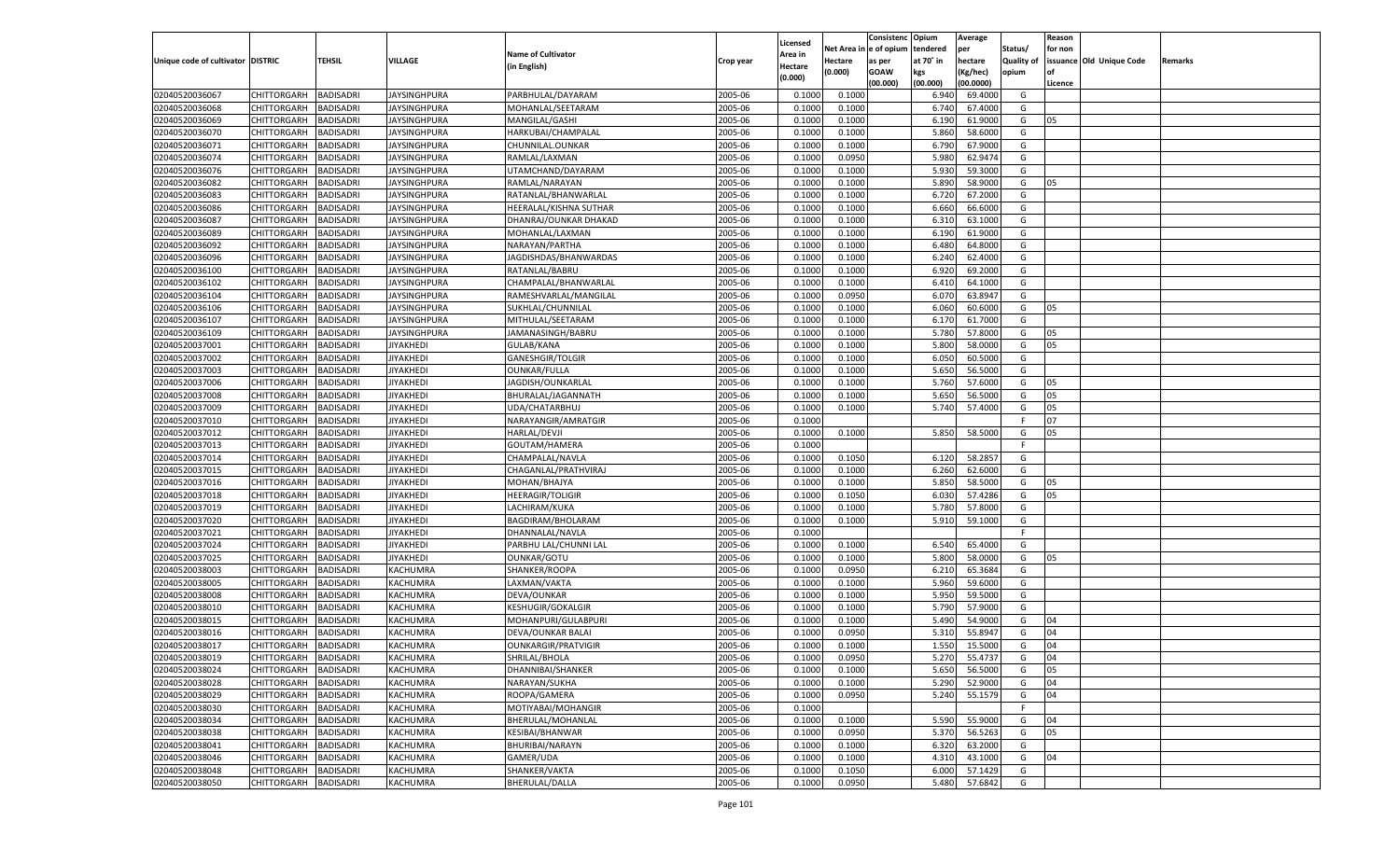|                                   |                       |                  |                    |                            |           | Licensed |            | Consistenc  | Opium     | Average   |                   | Reason  |                          |                               |
|-----------------------------------|-----------------------|------------------|--------------------|----------------------------|-----------|----------|------------|-------------|-----------|-----------|-------------------|---------|--------------------------|-------------------------------|
|                                   |                       |                  |                    | <b>Name of Cultivator</b>  |           | Area in  | Net Area i | e of opium  | tendered  | per       | Status/           | for non |                          |                               |
| Unique code of cultivator DISTRIC |                       | <b>TEHSIL</b>    | VILLAGE            | (in English)               | Crop year | Hectare  | Hectare    | as per      | at 70° in | hectare   | <b>Quality of</b> |         | issuance Old Unique Code | Remarks                       |
|                                   |                       |                  |                    |                            |           | (0.000)  | (0.000)    | <b>GOAW</b> | kgs       | Kg/hec)   | opium             |         |                          |                               |
|                                   |                       |                  |                    |                            |           |          |            | (00.000)    | (00.000)  | (00.0000) |                   | Licence |                          |                               |
| 02040520041001                    | CHITTORGARH           | <b>BADISADRI</b> | KAROLI             | LAXMI LAL/LACHMI CHAND     | 2005-06   | 0.1000   | 0.095      |             | 6.330     | 66.631    |                   | 02      |                          |                               |
| 02040520041003                    | CHITTORGARH           | <b>BADISADRI</b> | KAROLI             | BHAVANISHANKER/NATHU LAL   | 2005-06   | 0.1000   | 0.0950     |             | 5.770     | 60.7368   |                   | 02      |                          |                               |
| 02040520041005                    | CHITTORGARH           | <b>BADISADRI</b> | KAROLI             | DALCHAND/SHANKER LAL       | 2005-06   | 0.1000   | 0.0950     |             | 4.960     | 52.210    | G                 | 04      |                          |                               |
| 02040520041006                    | CHITTORGARH           | <b>BADISADRI</b> | KAROLI             | SHIV LAL/MEGHRAJ           | 2005-06   | 0.1000   | 0.0950     |             | 5.000     | 52.631    | G                 | 04      |                          |                               |
| 02040520041007                    | <b>CHITTORGARH</b>    | <b>BADISADRI</b> | KAROLI             | GANESH LAL/UDAI LAL        | 2005-06   | 0.1000   | 0.0950     |             | 5.680     | 59.789    |                   | 02      |                          |                               |
| 02040520041009                    | CHITTORGARH           | <b>BADISADRI</b> | KAROLI             | NARAYAN/PYARA              | 2005-06   | 0.1000   | 0.0950     |             | 5.490     | 57.789    | G                 | 05      |                          |                               |
| 02040520041014                    | <b>CHITTORGARH</b>    | <b>BADISADRI</b> | KAROLI             | SURAJMAL/JAVAHARMAL        | 2005-06   | 0.1000   | 0.1000     |             | 6.110     | 61.100    |                   | 02      |                          |                               |
| 02040520041016                    | CHITTORGARH           | <b>BADISADRI</b> | KAROLI             | DEVI LAL/OUNKAR LAI        | 2005-06   | 0.1000   | 0.0950     |             | 5.320     | 56.000    | G                 | 08      |                          | TRANSFER/MUHDA                |
| 02040520041017                    | <b>CHITTORGARH</b>    | <b>BADISADRI</b> | KAROLI             | BADRIBAI/VIJAYRAM          | 2005-06   | 0.1000   | 0.0950     |             | 5.320     | 56.000    | G                 | 08      |                          | TRANSFER/AALAKHDI             |
| 02040520041021                    | CHITTORGARH           | <b>BADISADRI</b> | KAROLI             | BHERU LAL/NANDLAL          | 2005-06   | 0.1000   | 0.0950     |             | 6.120     | 64.421    |                   | 02      |                          |                               |
| 02040520041023                    | <b>CHITTORGARH</b>    | <b>BADISADRI</b> | KAROLI             | NARAYAN/MAGNI RAM          | 2005-06   | 0.1000   | 0.0950     |             | 5.540     | 58.3158   | G                 | 08      |                          | TRANSFER/SATIKHEDA            |
| 02040520041025                    | CHITTORGARH           | <b>BADISADRI</b> | KAROLI             | RAMIBAI/KISHAN LAL         | 2005-06   | 0.1000   | 0.0950     |             | 5.360     | 56.421    | G                 | 08      |                          | NAMECHANGE/TRANSFER/SATIKHEDA |
| 02040520041027                    | <b>CHITTORGARH</b>    | <b>BADISADRI</b> | KAROLI             | <b>VENDI RAM/RATAN LAL</b> | 2005-06   | 0.1000   | 0.1000     |             | 5.710     | 57.100    | G                 | 05      |                          |                               |
| 02040520041029                    | CHITTORGARH           | <b>BADISADRI</b> | KAROLI             | SHANKER/KELA               | 2005-06   | 0.1000   | 0.0950     |             | 5.870     | 61.789    | G                 | 08      |                          | TRANSFER/SATIKHEDA            |
| 02040520041030                    | CHITTORGARH           | <b>BADISADRI</b> | KAROLI             | NAVLIBAI/NANDA             | 2005-06   | 0.1000   | 0.0950     |             | 5.510     | 58.000    | G                 | 05      |                          |                               |
| 02040520044001                    | CHITTORGARH           | <b>BADISADRI</b> | KHAKHRIYAKHEDA     | HAGAMI BAI/PARTHA          | 2005-06   | 0.1000   | 0.1000     |             | 5.900     | 59.000    | G                 |         |                          |                               |
| 02040520044002                    | CHITTORGARH           | <b>BADISADRI</b> | KHAKHRIYAKHEDA     | KALI BAI/ISVAR LAI         | 2005-06   | 0.1000   | 0.0950     |             | 5.360     | 56.421    | G                 |         |                          |                               |
| 02040520044003                    | CHITTORGARH           | <b>BADISADRI</b> | KHAKHRIYAKHEDA     | DAYA RAM/GAMERA            | 2005-06   | 0.1000   | 0.1000     |             | 5.630     | 56.300    | G                 |         |                          |                               |
| 02040520044016                    | CHITTORGARH           | <b>BADISADRI</b> | KHAKHRIYAKHEDA     | <b>BABRU/SAVA LAL</b>      | 2005-06   | 0.1000   | 0.0950     |             | 5.890     | 62.000    | $\blacksquare$    | 02      | 02040520034112           | <b>TRANSFER</b>               |
| 02040520044017                    | CHITTORGARH           | <b>BADISADRI</b> | KHAKHRIYAKHEDA     | GHASI/NARAYAN              | 2005-06   | 0.1000   | 0.0950     |             | 6.120     | 64.421    | - 1               | 02      | 02040520034113           | <b>TRANSFER</b>               |
| 02040520044018                    | CHITTORGARH           | <b>BADISADRI</b> | KHAKHRIYAKHEDA     | NATHU LAL/PARBHU LAL       | 2005-06   | 0.1000   | 0.0950     |             | 5.690     | 59.894    | G                 |         | 02040520034114           | <b>TRANSFER</b>               |
| 02040520044019                    | CHITTORGARH           | <b>BADISADRI</b> | KHAKHRIYAKHEDA     | VENDI RAM/PARTHA GAYRI     | 2005-06   | 0.1000   | 0.1000     |             | 6.330     | 63.300    | G                 |         | 02040520034115           | TRANSFER                      |
| 02040520045006                    | CHITTORGARH           | <b>BADISADRI</b> | KHARDEVLA          | PREMSINGH/DHANSINGH        | 2005-06   | 0.1000   | 0.0950     |             | 5.490     | 57.789    | G                 |         |                          | TRANSFER/UMEDPURA             |
| 02040520045008                    | CHITTORGARH           | <b>BADISADRI</b> | KHARDEVLA          | MAANSINGH/NAVALSINGH-      | 2005-06   | 0.1000   | 0.1000     |             | 5.940     | 59.400    | $\blacksquare$    | 02      |                          |                               |
| 02040520045009                    | CHITTORGARH           | <b>BADISADRI</b> | KHARDEVLA          | PARBHUBAI/GOTU             | 2005-06   | 0.1000   | 0.0950     |             | 5.680     | 59.789    | G                 |         |                          | TRANSFER/SHARTHLA             |
| 02040520045025                    | CHITTORGARH           | <b>BADISADRI</b> | KHARDEVLA          | RAMA/KISHNA                | 2005-06   | 0.1000   | 0.0950     |             | 5.880     | 61.894    |                   | 02      |                          |                               |
| 02040520045026                    | CHITTORGARH           | <b>BADISADRI</b> | KHARDEVLA          | SHYAMSINGH/BHURSINGH       | 2005-06   | 0.1000   | 0.0950     |             | 6.060     | 63.789    |                   | 02      |                          | TRANSFER/SHARTHLA             |
| 02040520045034                    | CHITTORGARH           | <b>BADISADRI</b> | KHARDEVLA          | BABRU/RAMA                 | 2005-06   | 0.1000   | 0.1000     |             | 6.270     | 62.700    |                   | 02      |                          | TRANSFER/SHARTHLA             |
| 02040520045042                    | CHITTORGARH           | <b>BADISADRI</b> | KHARDEVLA          | MAGNA/HAMERA               | 2005-06   | 0.1000   | 0.1000     |             | 5.480     | 54.800    | G                 | 04      |                          |                               |
| 02040520045048                    | CHITTORGARH           | <b>BADISADRI</b> | KHARDEVLA          | GAMERA/RAMA                | 2005-06   | 0.1000   | 0.0950     |             | 5.720     | 60.210    | G                 |         |                          | TRANSFER/SHARTHLA             |
| 02040520045062                    | <b>CHITTORGARH</b>    | <b>BADISADRI</b> | KHARDEVLA          | GOVARDHANSINGH/DEVISINGH   | 2005-06   | 0.1000   | 0.0900     |             | 5.490     | 61.000    | G                 |         |                          | TRANSFER/SHARTHLA             |
| 02040520045072                    | CHITTORGARH           | <b>BADISADRI</b> | KHARDEVLA          | DHANNA/VARDA               | 2005-06   | 0.1000   | 0.095      |             | 7.270     | 76.526    | - 1               | 02      |                          |                               |
| 02040520045074                    | <b>CHITTORGARH</b>    | <b>BADISADRI</b> | KHARDEVLA          | KANIRAM/BHERA              | 2005-06   | 0.1000   | 0.0900     |             | 7.120     | 79.111:   |                   | 02      |                          |                               |
| 02040520045075                    | <b>CHITTORGARH</b>    | <b>BADISADRI</b> | KHARDEVLA          | GOVINDSINGH/BHEEMSINGH     | 2005-06   | 0.1000   | 0.0900     |             | 5.560     | 61.7778   |                   | 02      |                          |                               |
| 02040520045079                    | <b>CHITTORGARH</b>    | <b>BADISADRI</b> | KHARDEVLA          | VAKTA/KHEMA                | 2005-06   | 0.1000   | 0.0950     |             | 5.040     | 53.0526   | G                 | 04      |                          |                               |
| 02040520047002                    | CHITTORGARH           | <b>BADISADRI</b> | KHERMALIYA         | LALURAM/NATHU              | 2005-06   | 0.1000   | 0.0900     |             | 4.920     | 54.666    | G                 | 04      |                          |                               |
| 02040520047003                    | <b>CHITTORGARH</b>    | <b>BADISADRI</b> | KHERMALIYA         | KISHANLAL/BHERULAL         | 2005-06   | 0.1000   | 0.1000     |             | 4.490     | 44.900    | G                 | 04      |                          |                               |
| 02040520047007                    | <b>CHITTORGARH</b>    | <b>BADISADRI</b> | KHERMALIYA         | CHAMPA/NARAYAN             | 2005-06   | 0.1000   | 0.1000     |             | 3.950     | 39.500    | G                 | 04      |                          |                               |
| 02040520047013                    | <b>CHITTORGARH</b>    | <b>BADISADRI</b> | KHERMALIYA         | RATANLAL/NANDLAL           | 2005-06   | 0.1000   | 0.1050     |             | 6.620     | 63.047    | - 1               | 02      |                          | <b>TRANSFER/NADOLI</b>        |
| 02040520047015                    | CHITTORGARH           | <b>BADISADRI</b> | KHERMALIYA         | CHATRA/BHAGCHAND           | 2005-06   | 0.1000   | 0.1000     |             | 1.460     | 14.600    | G                 | 04      |                          |                               |
| 02040520047016                    | <b>CHITTORGARH</b>    | <b>BADISADRI</b> | KHERMALIYA         | DHAPUBAI/UDAILAL           | 2005-06   | 0.1000   | 0.1050     |             | 6.080     | 57.9048   | G                 | 05      |                          | TRANSFER/BAGWANPURA-A         |
| 02040520047019                    | <b>CHITTORGARH</b>    | <b>BADISADRI</b> | KHERMALIYA         | BHERU/MAGNA                | 2005-06   | 0.1000   | 0.1050     |             | 5.510     | 52.476    | G                 | 04      |                          |                               |
| 02040520047021                    | <b>CHITTORGARH</b>    | <b>BADISADRI</b> | KHERMALIYA         | <b>GANGA RAM/PEMA</b>      | 2005-06   | 0.1000   | 0.1000     |             | 5.820     | 58.200    | - 1               | 02      |                          | TRANSFER/NALVAI               |
| 02040520051001                    | CHITTORGARH           | <b>BADISADRI</b> | LAXMIPURA 5        | HEERALAL/BHANWARLAL        | 2005-06   | 0.1000   | 0.0950     |             | 5.810     | 61.157    | G                 |         |                          |                               |
| 02040520051002                    | CHITTORGARH           | <b>BADISADRI</b> | LAXMIPURA 5        | PYARRIBAI/GASI             | 2005-06   | 0.1000   | 0.0950     |             | 6.210     | 65.3684   | G                 |         |                          |                               |
| 02040520051003                    | CHITTORGARH BADISADRI |                  | <b>LAXMIPURA 5</b> | SURESH/NARAYAN             | 2005-06   | 0.1000   | 0.1000     |             | 6.200     | 62.0000   | G                 |         |                          |                               |
| 02040520051004                    | CHITTORGARH           | <b>BADISADRI</b> | LAXMIPURA 5        | BHANWARLAL/BHAGVAN         | 2005-06   | 0.1000   | 0.1000     |             | 6.050     | 60.5000   | G                 |         |                          |                               |
| 02040520051005                    | CHITTORGARH           | <b>BADISADRI</b> | LAXMIPURA 5        | BHOLIBAI/RAMLAL            | 2005-06   | 0.1000   | 0.1000     |             | 5.980     | 59.8000   | G                 |         |                          |                               |
| 02040520051006                    | CHITTORGARH           | <b>BADISADRI</b> | LAXMIPURA 5        | UDAIRAM/MOTI               | 2005-06   | 0.1000   | 0.1000     |             | 6.850     | 68.5000   | - 1               | 02      |                          |                               |
| 02040520051007                    | <b>CHITTORGARH</b>    | <b>BADISADRI</b> | LAXMIPURA 5        | RAMCHANDRA/TOLIRAM         | 2005-06   | 0.1000   | 0.0950     |             | 6.070     | 63.8947   | G                 |         |                          |                               |
| 02040520051008                    | <b>CHITTORGARH</b>    | <b>BADISADRI</b> | LAXMIPURA 5        | GISHALAL/RAMLAL            | 2005-06   | 0.1000   | 0.1000     |             | 6.370     | 63.7000   | G                 |         |                          |                               |
| 02040520051009                    | <b>CHITTORGARH</b>    | <b>BADISADRI</b> | LAXMIPURA 5        | BADRILAL/MOTI              | 2005-06   | 0.1000   | 0.0950     |             | 5.610     | 59.0526   | G                 | 05      |                          |                               |
| 02040520051010                    | CHITTORGARH           | <b>BADISADRI</b> | LAXMIPURA 5        | PREMNARAYAN/MANGILAL       | 2005-06   | 0.1000   | 0.0950     | 65.07       | 5.960     | 62.7368   | - 1               | 02      |                          |                               |
| 02040520051011                    | CHITTORGARH           | <b>BADISADRI</b> | LAXMIPURA 5        | RADHESHYAM/PREMCHAND       | 2005-06   | 0.1000   | 0.0950     |             | 6.440     | 67.7895   | G                 |         |                          |                               |
| 02040520051012                    | <b>CHITTORGARH</b>    | <b>BADISADRI</b> | LAXMIPURA 5        | CHAMPALAL/GISA             | 2005-06   | 0.1000   | 0.0950     |             | 5.970     | 62.8421   | G                 |         |                          |                               |
| 02040520051013                    | CHITTORGARH           | <b>BADISADRI</b> | LAXMIPURA 5        | NAKSATRAMAL/BHERULAL       | 2005-06   | 0.1000   | 0.1000     |             | 6.430     | 64.3000   | G                 |         |                          |                               |
|                                   |                       |                  |                    |                            |           |          |            |             |           |           |                   |         |                          |                               |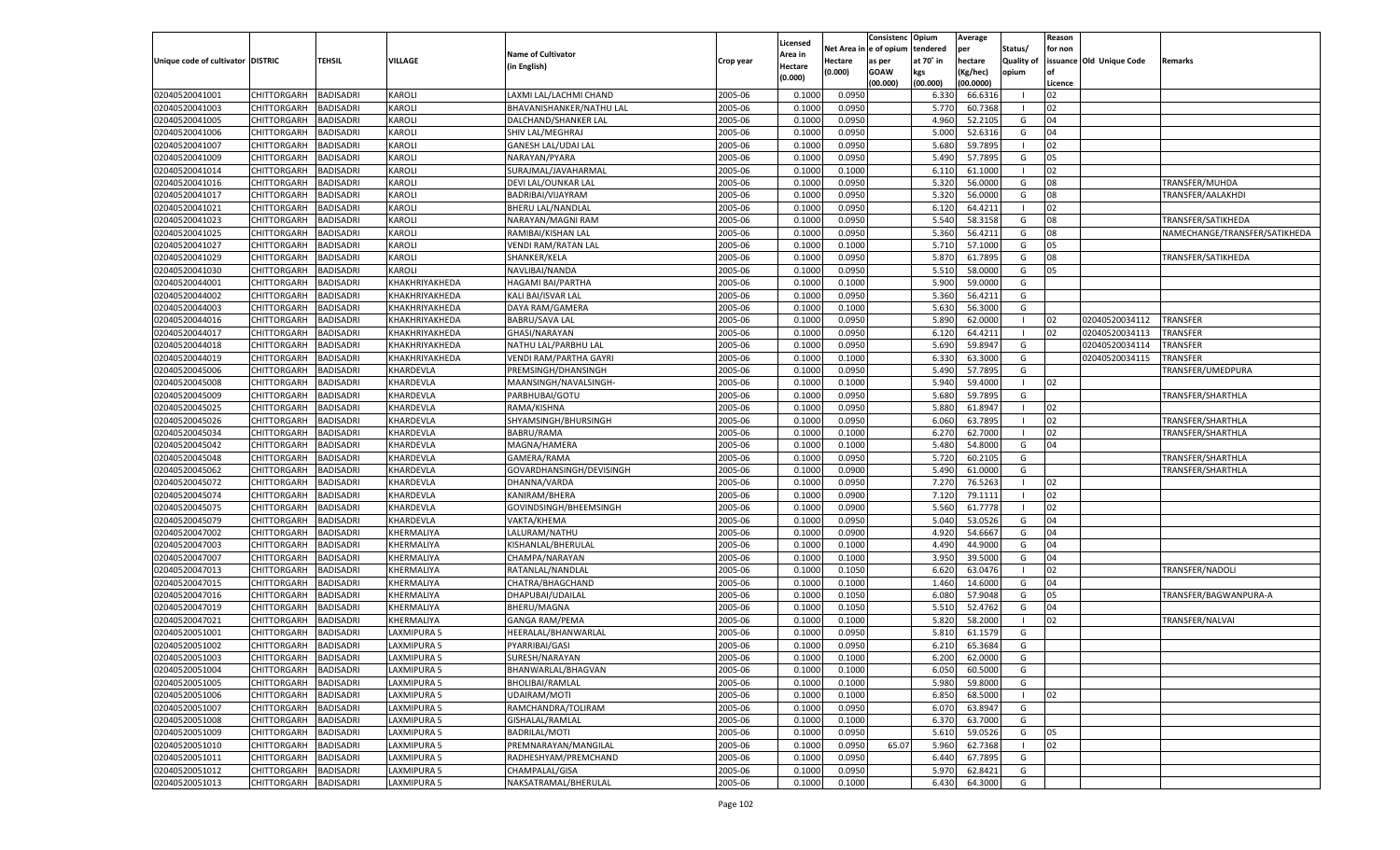|                                   |                       |                  |                |                              |           |          |             | Consistenc    | Opium     | Average   |                   | Reason  |                          |                  |
|-----------------------------------|-----------------------|------------------|----------------|------------------------------|-----------|----------|-------------|---------------|-----------|-----------|-------------------|---------|--------------------------|------------------|
|                                   |                       |                  |                |                              |           | Licensed | Net Area iı | n  e of opium | tendered  | per       | Status/           | for non |                          |                  |
| Unique code of cultivator DISTRIC |                       | TEHSIL           | <b>VILLAGE</b> | <b>Name of Cultivator</b>    | Crop year | Area in  | Hectare     | as per        | at 70° in | hectare   | <b>Quality of</b> |         | issuance Old Unique Code | Remarks          |
|                                   |                       |                  |                | (in English)                 |           | Hectare  | (0.000)     | <b>GOAW</b>   | kgs       | (Kg/hec)  | opium             |         |                          |                  |
|                                   |                       |                  |                |                              |           | (0.000)  |             | (00.000)      | (00.000)  | (00.0000) |                   | Licence |                          |                  |
| 02040520051014                    | CHITTORGARH           | <b>BADISADRI</b> | LAXMIPURA 5    | BHANWARLAL/SAVALAL           | 2005-06   | 0.1000   | 0.1050      |               | 6.290     | 59.9048   | G                 |         |                          |                  |
| 02040520051017                    | CHITTORGARH           | BADISADRI        | LAXMIPURA 5    | GOPILAL/BHOLIRAM             | 2005-06   | 0.1000   | 0.1000      |               | 6.430     | 64.3000   | G                 |         |                          |                  |
| 02040520051018                    | CHITTORGARH           | BADISADRI        | LAXMIPURA 5    | NARAYANIBAI/PARBHULAL        | 2005-06   | 0.1000   | 0.1000      |               | 6.680     | 66.8000   | G                 |         |                          |                  |
| 02040520051019                    | CHITTORGARH           | BADISADRI        | LAXMIPURA 5    | KISHANLAL/BHAGVANLAL         | 2005-06   | 0.1000   | 0.1000      |               | 6.600     | 66.0000   | G                 |         |                          |                  |
| 02040520051021                    | CHITTORGARH           | BADISADRI        | AXMIPURA 5     | JAYRAM/MOTI                  | 2005-06   | 0.1000   | 0.1000      |               | 6.610     | 66.1000   | - 1               | 02      |                          |                  |
| 02040520051022                    | CHITTORGARH           | BADISADRI        | LAXMIPURA 5    | RANGLAL/SHANKERLAL           | 2005-06   | 0.1000   | 0.1000      |               | 6.610     | 66.1000   | G                 |         |                          |                  |
| 02040520051023                    | CHITTORGARH           | BADISADRI        | LAXMIPURA 5    | BHAGCHAND/RAMA               | 2005-06   | 0.1000   | 0.1000      |               | 6.760     | 67.6000   | G                 |         |                          |                  |
| 02040520051024                    | CHITTORGARH           | BADISADRI        | LAXMIPURA 5    | BHANWARLAL/BHERULAL          | 2005-06   | 0.1000   | 0.1000      |               | 6.100     | 61.0000   | G                 |         |                          |                  |
| 02040520051025                    | CHITTORGARH           | BADISADRI        | AXMIPURA 5     | RAMCHANDRA/NARAYAN DHANOTIYA | 2005-06   | 0.1000   | 0.1000      |               | 6.650     | 66.5000   | G                 |         |                          |                  |
| 02040520051026                    | CHITTORGARH           |                  |                |                              | 2005-06   |          |             |               |           |           | G                 |         |                          |                  |
|                                   |                       | BADISADRI        | LAXMIPURA 5    | SEETARAM/MOTILAL             |           | 0.1000   | 0.1000      |               | 6.650     | 66.5000   |                   |         |                          |                  |
| 02040520051031                    | CHITTORGARH           | BADISADRI        | LAXMIPURA 5    | JAGANNATHIBAI/GHASI          | 2005-06   | 0.1000   | 0.1050      |               | 6.740     | 64.1905   | G                 |         |                          |                  |
| 02040520051034                    | CHITTORGARH           | BADISADRI        | LAXMIPURA 5    | NATHU/KALU                   | 2005-06   | 0.1000   | 0.1000      |               | 6.060     | 60.6000   | G                 |         |                          |                  |
| 02040520051035                    | CHITTORGARH           | BADISADRI        | AXMIPURA 5     | RAMCHANDRA/NARAYAN SAKVADIYA | 2005-06   | 0.1000   | 0.1000      |               | 6.500     | 65.0000   | G                 |         |                          |                  |
| 02040520051038                    | CHITTORGARH           | BADISADRI        | LAXMIPURA 5    | JAYRAM/TECKA                 | 2005-06   | 0.1000   | 0.1000      |               | 5.750     | 57.5000   | G                 | 05      |                          |                  |
| 02040520051039                    | CHITTORGARH           | <b>BADISADRI</b> | LAXMIPURA 5    | UDAIRAM/BHERA                | 2005-06   | 0.1000   | 0.0950      |               | 7.060     | 74.3158   | G                 |         |                          |                  |
| 02040520051041                    | CHITTORGARH           | BADISADRI        | LAXMIPURA 5    | SHANTILAL/DALCHAND           | 2005-06   | 0.1000   | 0.1000      |               | 6.260     | 62.6000   | G                 |         |                          |                  |
| 02040520051042                    | CHITTORGARH           | <b>BADISADRI</b> | AXMIPURA 5     | MOTILAL/BHAGVANLAL           | 2005-06   | 0.1000   | 0.1000      |               | 6.370     | 63.7000   | G                 |         |                          |                  |
| 02040520051045                    | CHITTORGARH           | BADISADRI        | LAXMIPURA 5    | MANGILAL/KISHNA              | 2005-06   | 0.1000   | 0.1000      |               | 6.660     | 66.6000   | G                 |         |                          |                  |
| 02040520051046                    | CHITTORGARH           | <b>BADISADRI</b> | LAXMIPURA 5    | MANGILAL/LAXMAN              | 2005-06   | 0.1000   | 0.0950      |               | 6.790     | 71.4737   | G                 |         |                          |                  |
| 02040520051047                    | CHITTORGARH           | BADISADRI        | LAXMIPURA 5    | <b>BABRI/HEERALAL</b>        | 2005-06   | 0.1000   | 0.1000      |               | 6.070     | 60.7000   | G                 |         |                          |                  |
| 02040520051048                    | CHITTORGARH           | <b>BADISADRI</b> | AXMIPURA 5     | UDAILAL/NARAYAN              | 2005-06   | 0.1000   | 0.1000      |               | 5.750     | 57.5000   | G                 | 05      |                          |                  |
| 02040520051050                    | CHITTORGARH           | BADISADRI        | LAXMIPURA 5    | <b>GOPILAL/BHERA</b>         | 2005-06   | 0.1000   | 0.1000      |               | 6.790     | 67.9000   | G                 |         |                          |                  |
| 02040520051052                    | CHITTORGARH           | <b>BADISADRI</b> | LAXMIPURA 5    | RAMLAL/BHERA                 | 2005-06   | 0.1000   | 0.0950      |               | 6.130     | 64.5263   | G                 |         |                          |                  |
| 02040520051053                    | CHITTORGARH           | BADISADRI        | LAXMIPURA 5    | SUKHLAL/KHEMRAJ              | 2005-06   | 0.1000   | 0.1000      |               | 7.310     | 73.1000   | G                 |         |                          |                  |
| 02040520051054                    | CHITTORGARH           | <b>BADISADRI</b> | AXMIPURA 5     | BHAGCHAND/PYARA              | 2005-06   | 0.1000   | 0.1000      |               | 6.790     | 67.9000   | G                 |         |                          |                  |
| 02040520051055                    | CHITTORGARH           | BADISADRI        | LAXMIPURA 5    | NARAYAN/PARTHVIRAJ           | 2005-06   | 0.1000   | 0.0950      |               | 6.220     | 65.4737   | G                 |         |                          |                  |
| 02040520051058                    | CHITTORGARH           | <b>BADISADRI</b> | LAXMIPURA 5    | SHANTOSHLAL/GOPILAL          | 2005-06   | 0.1000   | 0.1000      |               | 6.470     | 64.7000   | G                 |         |                          |                  |
| 02040520051059                    | CHITTORGARH           | BADISADRI        | LAXMIPURA 5    | SHANTILAL/PARTHVIRAJ         | 2005-06   | 0.1000   | 0.1000      |               | 6.630     | 66.3000   | G                 |         |                          |                  |
| 02040520051061                    | CHITTORGARH           | <b>BADISADRI</b> | AXMIPURA 5     | HARIRAM/JAYRAM               | 2005-06   | 0.1000   | 0.1000      |               | 6.650     | 66.5000   | G                 |         |                          |                  |
| 02040520051064                    | CHITTORGARH           | <b>BADISADRI</b> | LAXMIPURA 5    | PREMCHAND/SAVALAL            | 2005-06   | 0.1000   | 0.1050      |               | 6.750     | 64.2857   | G                 |         |                          |                  |
| 02040520051066                    | CHITTORGARH           | <b>BADISADRI</b> | LAXMIPURA 5    | NIRBHYARAM/BHANWARLAI        | 2005-06   | 0.1000   | 0.0950      |               | 6.330     | 66.6316   | G                 |         |                          |                  |
|                                   |                       |                  | LAXMIPURA 5    |                              |           |          |             |               |           | 60.5263   |                   |         |                          |                  |
| 02040520051067                    | CHITTORGARH           | <b>BADISADRI</b> |                | RAMNARAYAN/UDAIRAM           | 2005-06   | 0.1000   | 0.0950      |               | 5.750     |           | G                 |         |                          |                  |
| 02040520051068                    | CHITTORGARH           | <b>BADISADRI</b> | LAXMIPURA 5    | SHANTILAL/MANGILAL           | 2005-06   | 0.1000   | 0.1000      |               | 6.110     | 61.1000   | G                 |         |                          |                  |
| 02040520051069                    | CHITTORGARH           | BADISADRI        | LAXMIPURA 5    | DEVILAL/RATANLAL             | 2005-06   | 0.1000   | 0.1000      |               | 6.600     | 66.0000   | G                 |         |                          |                  |
| 02040520051070                    | CHITTORGARH           | <b>BADISADRI</b> | LAXMIPURA 5    | DEVILAL/NANDA                | 2005-06   | 0.1000   | 0.0950      |               | 6.020     | 63.3684   | G                 |         |                          |                  |
| 02040520051073                    | CHITTORGARH           | <b>BADISADRI</b> | LAXMIPURA 5    | KASHIRAM/MOHAN               | 2005-06   | 0.1000   | 0.1000      |               | 6.590     | 65.9000   | G                 |         |                          |                  |
| 02040520051074                    | CHITTORGARH           | <b>BADISADRI</b> | LAXMIPURA 5    | SANTOSHLAL/BHANWARLAL        | 2005-06   | 0.1000   | 0.1000      |               | 6.340     | 63.4000   | G                 |         |                          |                  |
| 02040520052004                    | CHITTORGARH           | BADISADRI        | <b>IKODA</b>   | BHANWARLAL/SAVA              | 2005-06   | 0.1000   |             |               |           |           | F.                |         |                          |                  |
| 02040520052005                    | CHITTORGARH           | <b>BADISADRI</b> | <b>IKODA</b>   | <b>BHAGVAN/SAVA</b>          | 2005-06   | 0.1000   | 0.1000      |               | 6.000     | 60.0000   | G                 |         |                          |                  |
| 02040520052009                    | CHITTORGARH           | <b>BADISADRI</b> | <b>IKODA</b>   | BAGDIRAM/CHUNNILAL           | 2005-06   | 0.1000   |             |               |           |           | F                 |         |                          |                  |
| 02040520052011                    | CHITTORGARH           | <b>BADISADRI</b> | <b>IKODA</b>   | SAVA/UDA                     | 2005-06   | 0.1000   | 0.0950      |               | 5.790     | 60.9474   | G                 |         |                          |                  |
| 02040520052016                    | CHITTORGARH           | BADISADRI        | <b>IKODA</b>   | LAXMAN/BALU                  | 2005-06   | 0.1000   | 0.1000      |               | 5.930     | 59.3000   | G                 |         |                          |                  |
| 02040520052018                    | CHITTORGARH           | BADISADRI        | <b>IKODA</b>   | RAMESHVAR/NANURAM DANGI      | 2005-06   | 0.1000   | 0.1000      |               | 5.910     | 59.1000   | G                 |         |                          |                  |
| 02040520052020                    | CHITTORGARH           | BADISADRI        | <b>IKODA</b>   | DEVILAL/UDA                  | 2005-06   | 0.1000   | 0.1000      |               | 5.750     | 57.5000   | G                 | 05      |                          |                  |
| 02040520052023                    | CHITTORGARH           | <b>BADISADRI</b> | <b>IKODA</b>   | RAMCHANDRA/GOPAL             | 2005-06   | 0.1000   | 0.1000      |               | 5.910     | 59.1000   | G                 |         |                          |                  |
| 02040520052024                    | CHITTORGARH BADISADRI |                  | LIKODA         | NARAYAN/GOPAL                | 2005-06   | 0.1000   | 0.1000      |               | 6.160     | 61.6000   | G                 |         |                          |                  |
| 02040520052030                    | <b>CHITTORGARH</b>    | <b>BADISADRI</b> | LIKODA         | NANDA/MODA                   | 2005-06   | 0.1000   | 0.0950      |               | 5.810     | 61.1579   | G                 | 05      |                          |                  |
| 02040520052031                    | CHITTORGARH           | <b>BADISADRI</b> | <b>LIKODA</b>  | BHURA/VENIRAM                | 2005-06   | 0.1000   | 0.0900      |               | 5.450     | 60.5556   | G                 |         |                          | TRANSFER/BORKHDA |
| 02040520052032                    | CHITTORGARH           | <b>BADISADRI</b> | LIKODA         | KESHYA/KALU                  | 2005-06   | 0.1000   | 0.1000      |               | 3.260     | 32.6000   | G                 | 04      |                          |                  |
| 02040520052033                    | CHITTORGARH           | <b>BADISADRI</b> | <b>LIKODA</b>  | BHERA/LIMBA                  | 2005-06   | 0.1000   | 0.1000      |               | 3.040     | 30.4000   | G                 | 04      |                          |                  |
| 02040520052034                    | CHITTORGARH           | <b>BADISADRI</b> | <b>LIKODA</b>  | MANGIYA/SAVA                 | 2005-06   | 0.1000   |             |               |           |           | F                 |         |                          | TRANSFER/BORKHDA |
| 02040520052035                    | CHITTORGARH           | <b>BADISADRI</b> | <b>LIKODA</b>  | MANGYA/HEMA                  | 2005-06   | 0.1000   |             |               |           |           | F.                |         |                          | TRANSFER/BORKHDA |
| 02040520052036                    | CHITTORGARH           | <b>BADISADRI</b> | <b>LIKODA</b>  | MAGNA/VARDA                  | 2005-06   | 0.1000   | 0.1050      |               | 4.150     | 39.5238   | G                 | 04      |                          |                  |
| 02040520052037                    | CHITTORGARH           | <b>BADISADRI</b> | <b>LIKODA</b>  | KISHAN LAL/VARDA             | 2005-06   | 0.1000   | 0.1000      |               | 5.760     | 57.6000   | G                 | 05      |                          |                  |
| 02040520052038                    | CHITTORGARH           | <b>BADISADRI</b> | <b>LIKODA</b>  | JERAJSINGH/KALUSINGH         | 2005-06   | 0.1000   | 0.1050      |               | 6.440     | 61.3333   | G                 |         |                          | TRANSFER/BORKHDA |
| 02040520052039                    | CHITTORGARH           | <b>BADISADRI</b> | LIKODA         | NANDA/UDA                    | 2005-06   | 0.1000   |             |               |           |           | N                 | 06      |                          |                  |
|                                   |                       |                  |                |                              |           |          |             |               |           |           |                   |         |                          |                  |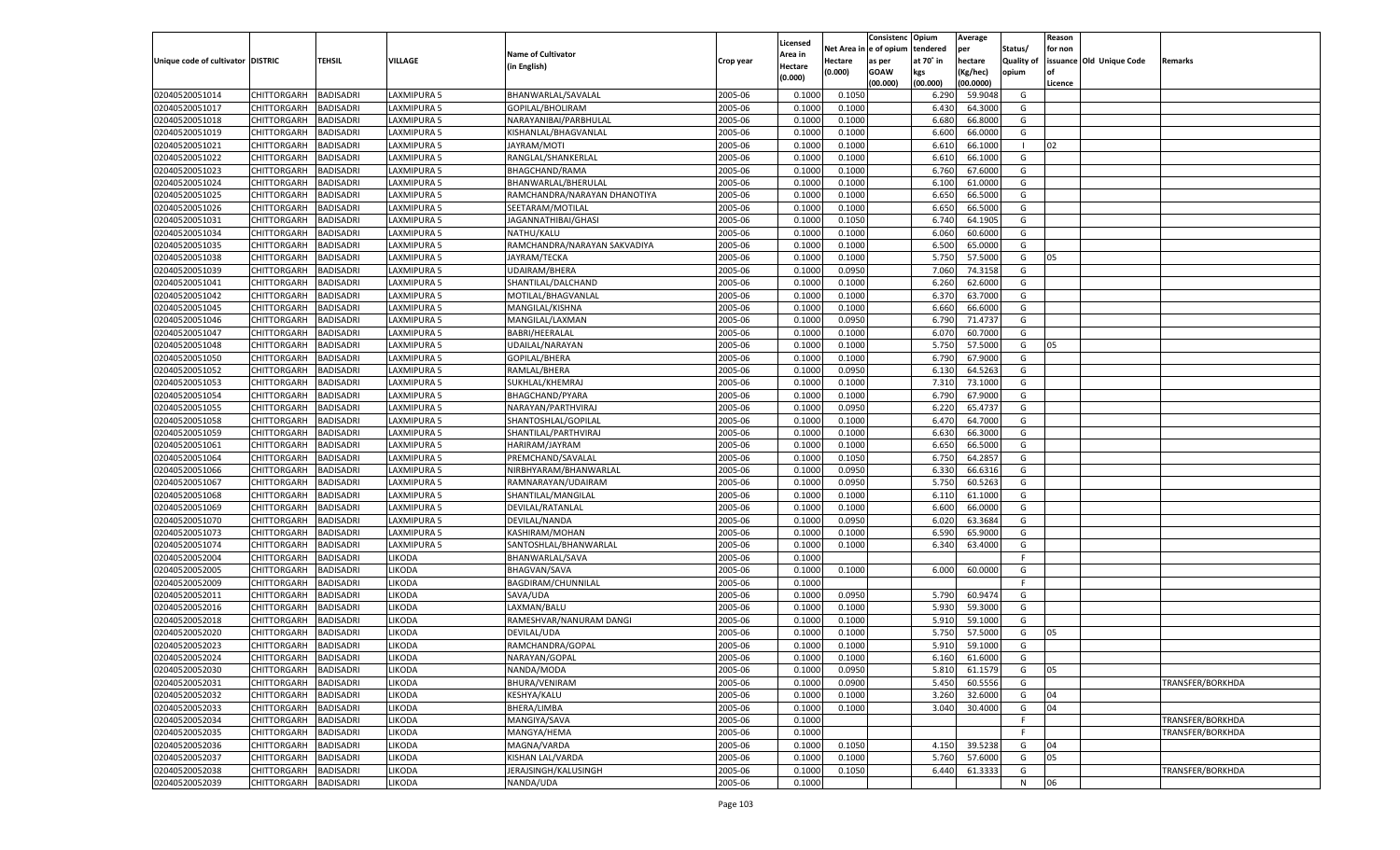|                                   |                    |                  |               |                              |           | Licensed |         | Consistenc Opium       |           | Average   |                   | Reason  |                          |                   |
|-----------------------------------|--------------------|------------------|---------------|------------------------------|-----------|----------|---------|------------------------|-----------|-----------|-------------------|---------|--------------------------|-------------------|
|                                   |                    |                  |               | <b>Name of Cultivator</b>    |           | Area in  |         | Net Area in e of opium | tendered  | per       | Status/           | for non |                          |                   |
| Unique code of cultivator DISTRIC |                    | TEHSIL           | VILLAGE       | (in English)                 | Crop year | Hectare  | Hectare | as per                 | at 70° in | hectare   | <b>Quality of</b> |         | issuance Old Unique Code | <b>Remarks</b>    |
|                                   |                    |                  |               |                              |           | (0.000)  | (0.000) | <b>GOAW</b>            | kgs       | (Kg/hec)  | opium             |         |                          |                   |
|                                   |                    |                  |               |                              |           |          |         | (00.000)               | (00.000)  | (00.0000) |                   | Licence |                          |                   |
| 02040520052040                    | CHITTORGARH        | <b>BADISADRI</b> | <b>LIKODA</b> | BHERUSINGH/KALUSINGH         | 2005-06   | 0.1000   | 0.1000  |                        | 5.800     | 58.0000   | G                 |         |                          | TRANSFER/BORKHDA  |
| 02040520052041                    | CHITTORGARH        | <b>BADISADRI</b> | <b>LIKODA</b> | <b>BALU/MEGHA</b>            | 2005-06   | 0.1000   | 0.0900  |                        | 1.610     | 17.8889   | G                 | 04      |                          |                   |
| 02040520052043                    | CHITTORGARH        | <b>BADISADRI</b> | <b>IKODA</b>  | KALUSINGH/BHOLUSINGH         | 2005-06   | 0.1000   |         |                        |           |           | N                 | 06      |                          |                   |
| 02040520052044                    | CHITTORGARH        | <b>BADISADRI</b> | <b>IKODA</b>  | RATANSINGH/BHOLUSINGH        | 2005-06   | 0.1000   |         |                        |           |           | N                 | 06      |                          |                   |
| 02040520052045                    | CHITTORGARH        | <b>BADISADRI</b> | <b>IKODA</b>  | BHERUSINGH/BHOLASINGH        | 2005-06   | 0.1000   |         |                        |           |           | N                 | 06      |                          |                   |
| 02040520052046                    | CHITTORGARH        | <b>BADISADRI</b> | <b>IKODA</b>  | HAGAMIBAI/BHANWAR LAL        | 2005-06   | 0.1000   | 0.1000  |                        | 5.800     | 58.0000   | G                 |         |                          | TRANSFER/BORKHDA  |
| 02040520052047                    | CHITTORGARH        | <b>BADISADRI</b> | <b>IKODA</b>  | GANGARAM/BHURA               | 2005-06   | 0.1000   |         |                        |           |           | F.                | 07      | 02040520018009           | TRANSFER          |
| 02040520052048                    | CHITTORGARH        | <b>BADISADRI</b> | <b>IKODA</b>  | PARBHULAL/GABBA              | 2005-06   | 0.1000   | 0.1050  |                        | 3.830     | 36.4762   | G                 | 04      | 02040520018007           | TRANSFER          |
| 02040520052049                    | CHITTORGARH        | <b>BADISADRI</b> | <b>IKODA</b>  | DEVILAL/ROOPA                | 2005-06   | 0.1000   |         |                        |           |           | F.                |         | 02040520018009           | TRANSFER/BORKHDA  |
| 02040520052050                    | CHITTORGARH        | <b>BADISADRI</b> | LIKODA        | PEMA/VARDA                   | 2005-06   | 0.1000   | 0.1050  |                        | 6.100     | 58.0952   | G                 | 05      | 02040520092007           | TRANSFER          |
| 02040520055002                    | CHITTORGARH        | <b>BADISADRI</b> | MAHUDA        | MANDAK/BHAGIRATH             | 2005-06   | 0.1000   | 0.0950  |                        | 5.550     | 58.4211   | G                 | 05      |                          |                   |
| 02040520055003                    | CHITTORGARH        | <b>BADISADRI</b> | MAHUDA        | RAMESHVAR/KISHAN LAL         | 2005-06   | 0.1000   | 0.0950  |                        | 5.770     | 60.7368   | G                 |         |                          |                   |
| 02040520055004                    | CHITTORGARH        | BADISADRI        | MAHUDA        | <b>BAGDI RAM/BHAGVAN LAL</b> | 2005-06   | 0.1000   | 0.0950  |                        | 5.480     | 57.6842   | G                 |         |                          |                   |
| 02040520055007                    | CHITTORGARH        | BADISADRI        | MAHUDA        | SHAMBHU LAL/PREM CHAND       | 2005-06   | 0.1000   | 0.1000  |                        | 5.700     | 57.0000   | G                 | 05      |                          |                   |
| 02040520055008                    | CHITTORGARH        | BADISADRI        | MAHUDA        | MOHANI/SHANKER               | 2005-06   | 0.1000   |         |                        |           |           | F.                |         |                          |                   |
| 02040520055009                    | CHITTORGARH        | BADISADRI        | MAHUDA        | <b>BADRI LAL/GOKAL</b>       | 2005-06   | 0.1000   | 0.0950  |                        | 5.810     | 61.1579   | G                 |         |                          |                   |
| 02040520055013                    | CHITTORGARH        | BADISADRI        | MAHUDA        | PANNALAL/HAR LAL             | 2005-06   | 0.1000   | 0.0950  |                        | 5.460     | 57.4737   | G                 |         |                          |                   |
| 02040520055014                    | CHITTORGARH        | BADISADRI        | MAHUDA        | KISHAN LAL/JAGANNATH         | 2005-06   | 0.1000   | 0.0950  |                        | 5.420     | 57.0526   | G                 |         |                          |                   |
| 02040520055016                    | CHITTORGARH        | BADISADRI        | MAHUDA        | <b>SUSILA BAI/BHERU LAL</b>  | 2005-06   | 0.1000   | 0.0950  |                        | 5.460     | 57.4737   | G                 | 05      |                          |                   |
| 02040520055022                    | CHITTORGARH        | BADISADRI        | MAHUDA        | SHAMBHU LAL/BHAGVAN          | 2005-06   | 0.1000   | 0.0950  |                        | 5.520     | 58.1053   | G                 | 05      |                          |                   |
| 02040520055023                    | CHITTORGARH        | BADISADRI        | MAHUDA        | MANGI LAL/KAJODLAL           | 2005-06   | 0.1000   | 0.0950  |                        | 5.460     | 57.4737   | G                 | 05      |                          |                   |
| 02040520055025                    | CHITTORGARH        | BADISADRI        | MAHUDA        | <b>OUNKAR /JAYRAM</b>        | 2005-06   | 0.1000   | 0.1000  |                        | 5.930     | 59.3000   | G                 |         |                          |                   |
| 02040520055026                    | CHITTORGARH        | BADISADRI        | MAHUDA        | UDAILAL/CHANDA               | 2005-06   | 0.1000   | 0.0950  |                        | 5.740     | 60.4211   | G                 |         |                          |                   |
| 02040520055028                    | CHITTORGARH        | BADISADRI        | MAHUDA        | SHANTI LAL/BHERU LAL         | 2005-06   | 0.1000   | 0.0950  |                        | 5.740     | 60.4211   | G                 |         |                          |                   |
| 02040520055029                    | CHITTORGARH        | BADISADRI        | MAHUDA        | HEERA DAS/SHAMBHU DAS        | 2005-06   | 0.1000   | 0.1000  |                        | 5.590     | 55.9000   | G                 | 04      |                          |                   |
| 02040520055031                    | CHITTORGARH        | BADISADRI        | MAHUDA        | <b>BHERU LAL/NAVLA</b>       | 2005-06   | 0.1000   |         |                        |           |           | -F                |         |                          |                   |
| 02040520055033                    | CHITTORGARH        | BADISADRI        | MAHUDA        | UDAILAL/HEERALAL             | 2005-06   | 0.1000   | 0.0952  |                        | 5.450     | 57.2479   | G                 | 05      |                          |                   |
| 02040520055036                    | CHITTORGARH        | BADISADRI        | MAHUDA        | GOPILAL/GIRDHARI             | 2005-06   | 0.1000   | 0.1000  |                        | 5.850     | 58.5000   | G                 |         |                          |                   |
| 02040520055037                    | CHITTORGARH        | <b>BADISADRI</b> | MAHUDA        | BHAGVAN/HARLAL               | 2005-06   | 0.1000   | 0.0950  |                        | 5.430     | 57.1579   | G                 | 05      |                          |                   |
| 02040520055038                    | CHITTORGARH        | BADISADRI        | MAHUDA        | GANESSHLAL/SUKHLAL           | 2005-06   | 0.1000   | 0.1000  |                        | 5.680     | 56.8000   | G                 |         |                          |                   |
| 02040520055039                    | CHITTORGARH        | BADISADRI        | MAHUDA        | DHAPUBAI/MANGILAL            | 2005-06   | 0.1000   | 0.0500  |                        | 2.800     | 56.0000   | G                 | 05      |                          |                   |
| 02040520055040                    | CHITTORGARH        | BADISADRI        | MAHUDA        | NANDA/KISHNA                 | 2005-06   | 0.1000   | 0.0950  |                        | 5.190     | 54.6316   | G                 | 04      |                          |                   |
| 02040520055042                    | CHITTORGARH        | BADISADRI        | MAHUDA        | UDA/HEERA                    | 2005-06   | 0.1000   | 0.1000  |                        | 5.400     | 54.0000   | G                 | 04      |                          |                   |
| 02040520057003                    | CHITTORGARH        | BADISADRI        | MANPURARAVAT  | NATHU/DEVA                   | 2005-06   | 0.1000   | 0.1000  |                        | 5.810     | 58.1000   | G                 | 05      |                          | TRANSFER/BADVAL-A |
| 02040520057004                    | CHITTORGARH        | BADISADRI        | MANPURARAVAT  | <b>BHAGVAN/DEEPA</b>         | 2005-06   | 0.1000   | 0.1000  |                        | 6.140     | 61.4000   | G                 |         |                          |                   |
| 02040520057005                    | CHITTORGARH        | BADISADRI        | MANPURARAVAT  | SHANKERLAL/HEMA              | 2005-06   | 0.1000   | 0.1000  |                        | 5.980     | 59.8000   | G                 |         |                          |                   |
| 02040520057008                    | CHITTORGARH        | BADISADRI        | MANPURARAVAT  | HEERALAL/OUNKAR              | 2005-06   | 0.1000   | 0.1000  |                        | 6.320     | 63.2000   | G                 |         |                          |                   |
| 02040520057009                    | CHITTORGARH        | BADISADRI        | MANPURARAVAT  | MOHAN/AMRA                   | 2005-06   | 0.1000   | 0.1050  |                        | 6.140     | 58.4762   | G                 |         |                          |                   |
| 02040520057011                    | CHITTORGARH        | BADISADRI        | MANPURARAVAT  | CHOGALAL/KESHURAM            | 2005-06   | 0.1000   | 0.1000  |                        | 5.940     | 59.4000   | G                 |         |                          |                   |
| 02040520057013                    | CHITTORGARH        | BADISADRI        | MANPURARAVAT  | ROOPABAI/SHRILAL             | 2005-06   | 0.1000   | 0.1000  |                        | 6.440     | 64.4000   | G                 |         |                          |                   |
| 02040520060001                    | CHITTORGARH        | BADISADRI        | NAGGAKHEDI    | LAXMAN/LALU                  | 2005-06   | 0.1000   | 0.1000  |                        | 6.530     | 65.3000   | G                 |         |                          |                   |
| 02040520060002                    | CHITTORGARH        | BADISADRI        | NAGGAKHEDI    | LABHCHAND/LALU               | 2005-06   | 0.1000   | 0.1000  |                        | 6.750     | 67.5000   | - 1               | 02      |                          |                   |
| 02040520060003                    | CHITTORGARH        | BADISADRI        | NAGGAKHEDI    | KALURAM/HAJARI               | 2005-06   | 0.1000   | 0.1000  |                        | 6.130     | 61.3000   | G                 |         |                          |                   |
| 02040520060004                    | CHITTORGARH        | BADISADRI        | NAGGAKHEDI    | LALCHAND/RAMCHANDRA          | 2005-06   | 0.1000   | 0.1000  |                        | 6.420     | 64.2000   | G                 |         |                          |                   |
| 02040520060005                    | CHITTORGARH        | BADISADRI        | NAGGAKHEDI    | NAGJIRAM/DOLA                | 2005-06   | 0.1000   | 0.1000  |                        | 6.590     | 65.9000   | G                 |         |                          |                   |
| 02040520060006                    | CHITTORGARH        | <b>BADISADRI</b> | NAGGAKHEDI    | GULABIBAI/BHAGIRATH          | 2005-06   | 0.1000   | 0.1000  |                        | 6.200     | 62.0000   | G                 |         |                          |                   |
| 02040520060008                    | <b>CHITTORGARH</b> | <b>BADISADRI</b> | NAGGAKHEDI    | DHAPUBAI/JAGANNATH           | 2005-06   | 0.1000   | 0.1000  |                        | 6.150     | 61.5000   | G                 |         |                          |                   |
| 02040520060009                    | <b>CHITTORGARH</b> | <b>BADISADRI</b> | NAGGAKHEDI    | PREMCHAND/LALCHAND           | 2005-06   | 0.1000   | 0.1000  |                        | 5.830     | 58.3000   | G                 |         |                          |                   |
| 02040520060010                    | <b>CHITTORGARH</b> | <b>BADISADRI</b> | NAGGAKHEDI    | KISHANDAS/GOPALDAS           | 2005-06   | 0.1000   | 0.1000  |                        | 6.190     | 61.9000   | G                 |         |                          |                   |
| 02040520060011                    | <b>CHITTORGARH</b> | <b>BADISADRI</b> | NAGGAKHEDI    | NAGJIRAM/PRATHVIRAJ          | 2005-06   | 0.1000   | 0.1000  |                        | 5.740     | 57.4000   | G                 | 05      |                          |                   |
| 02040520060012                    | <b>CHITTORGARH</b> | <b>BADISADRI</b> | NAGGAKHEDI    | CHENRAM/OUNKARLAL            | 2005-06   | 0.1000   | 0.1000  |                        | 6.820     | 68.2000   | G                 |         |                          |                   |
| 02040520060013                    | <b>CHITTORGARH</b> | <b>BADISADRI</b> | NAGGAKHEDI    | DADAMCHAND/HAJARI            | 2005-06   | 0.1000   | 0.1000  |                        | 6.270     | 62.7000   | G                 |         |                          |                   |
| 02040520060014                    |                    |                  |               | RATANLAL/DOLA                | 2005-06   |          | 0.1000  |                        |           | 60.3000   | G                 |         |                          |                   |
|                                   | <b>CHITTORGARH</b> | <b>BADISADRI</b> | NAGGAKHEDI    | NETHRAM/MOTIRAM              |           | 0.1000   |         |                        | 6.030     |           | G                 |         |                          |                   |
| 02040520060016                    | <b>CHITTORGARH</b> | <b>BADISADRI</b> | NAGGAKHEDI    | RAMLAL/NAVALRAM              | 2005-06   | 0.1000   | 0.1000  |                        | 5.970     | 59.7000   | G                 |         |                          |                   |
| 02040520060019                    | <b>CHITTORGARH</b> | <b>BADISADRI</b> | NAGGAKHEDI    |                              | 2005-06   | 0.1000   | 0.1000  |                        | 6.840     | 68.4000   |                   |         |                          |                   |
| 02040520060020                    | <b>CHITTORGARH</b> | <b>BADISADRI</b> | NAGGAKHEDI    | NANDLAL/MAGNIRAM             | 2005-06   | 0.1000   | 0.1000  |                        | 5.860     | 58.6000   | G                 |         |                          |                   |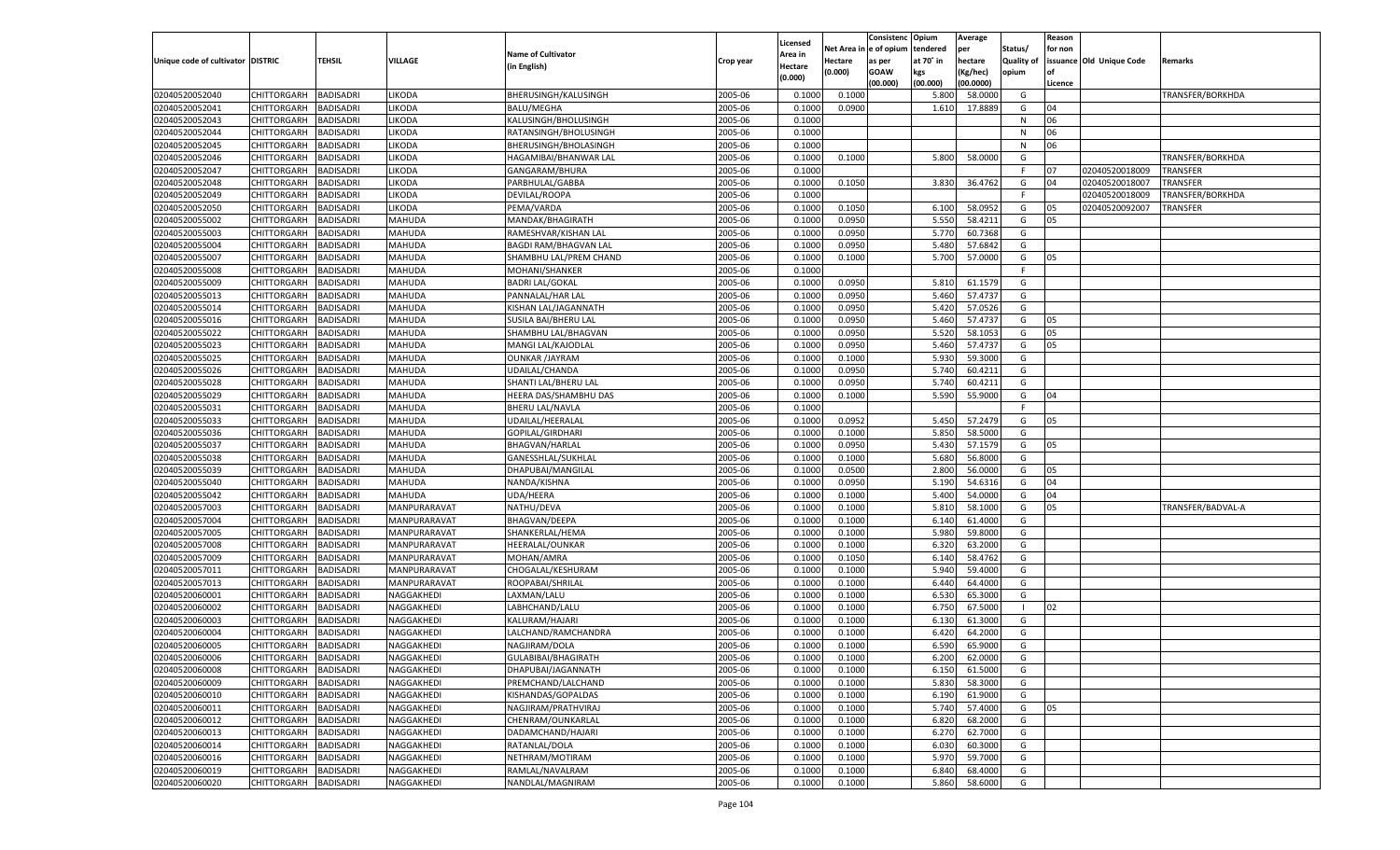|                                   |                       |                                      |                 |                           |           | Licensed         |                  | Consistenc  | Opium     | Average   |                   | Reason  |                          |                        |
|-----------------------------------|-----------------------|--------------------------------------|-----------------|---------------------------|-----------|------------------|------------------|-------------|-----------|-----------|-------------------|---------|--------------------------|------------------------|
|                                   |                       |                                      |                 | <b>Name of Cultivator</b> |           | Area in          | Net Area i       | e of opium  | tendered  | per       | Status/           | for non |                          |                        |
| Unique code of cultivator DISTRIC |                       | <b>TEHSIL</b>                        | VILLAGE         | (in English)              | Crop year | Hectare          | Hectare          | as per      | at 70° in | hectare   | <b>Quality of</b> |         | issuance Old Unique Code | Remarks                |
|                                   |                       |                                      |                 |                           |           | (0.000)          | (0.000)          | <b>GOAW</b> | kgs       | Kg/hec)   | opium             |         |                          |                        |
|                                   |                       |                                      |                 |                           |           |                  |                  | (00.000)    | (00.000)  | (00.0000) |                   | Licence |                          |                        |
| 02040520060021                    | CHITTORGARH           | <b>BADISADRI</b>                     | NAGGAKHEDI      | BHERULAL/HAJARILAL        | 2005-06   | 0.1000           | 0.105            |             | 6.410     | 61.0476   | G                 |         |                          |                        |
| 02040520060022                    | CHITTORGARH           | <b>BADISADRI</b>                     | NAGGAKHEDI      | LOBHCHAND/HAJARILAL       | 2005-06   | 0.1000           | 0.1000           |             | 6.590     | 65.900    | G                 |         |                          |                        |
| 02040520060023                    | <b>CHITTORGARH</b>    | <b>BADISADRI</b>                     | NAGGAKHEDI      | AMRATRAM/MAGANIRAM        | 2005-06   | 0.1000           | 0.1000           |             | 5.920     | 59.2000   | G                 |         |                          |                        |
| 02040520060024                    | CHITTORGARH           | <b>BADISADRI</b>                     | NAGGAKHEDI      | JEETMAL/BHEEMA            | 2005-06   | 0.1000           | 0.1000           |             | 6.220     | 62.200    | G                 |         |                          |                        |
| 02040520060026                    | <b>CHITTORGARH</b>    | <b>BADISADRI</b>                     | NAGGAKHEDI      | BABULAL/BHANWARLAL        | 2005-06   | 0.1000           | 0.1000           |             | 6.520     | 65.200    | G                 |         |                          |                        |
| 02040520060027                    | CHITTORGARH           | <b>BADISADRI</b>                     | NAGGAKHEDI      | NETRAM/BHOLIRAM MEGHWAL   | 2005-06   | 0.1000           | 0.1000           |             | 6.310     | 63.100    | G                 |         |                          |                        |
| 02040520060028                    | <b>CHITTORGARH</b>    | <b>BADISADRI</b>                     | NAGGAKHEDI      | RAMSINGH/RAMCHANDRA       | 2005-06   | 0.1000           | 0.0950           |             | 6.370     | 67.0526   | G                 |         |                          |                        |
| 02040520060030                    | CHITTORGARH           | <b>BADISADRI</b>                     | NAGGAKHEDI      | RAMNARAYN/BHAGIRATH       | 2005-06   | 0.1000           | 0.0950           |             | 6.180     | 65.0526   | G                 |         |                          |                        |
| 02040520060033                    | <b>CHITTORGARH</b>    | <b>BADISADRI</b>                     | NAGGAKHEDI      | VASRAJ/MAGNIRAM           | 2005-06   | 0.1000           | 0.1000           |             | 6.570     | 65.700    | G                 |         |                          |                        |
| 02040520060034                    | CHITTORGARH           | <b>BADISADRI</b>                     | NAGGAKHEDI      | HEERALAL/HAJARILAL        | 2005-06   | 0.1000           | 0.1000           |             | 6.380     | 63.800    | G                 |         |                          |                        |
| 02040520062006                    | <b>CHITTORGARH</b>    | <b>BADISADRI</b>                     | NANDOLI         | BHANWARDAS/TULSHIDAS      | 2005-06   | 0.1000           | 0.1000           |             | 5.800     | 58.000    | G                 |         |                          | TRANSFER/UTHEL         |
| 02040520062008                    | CHITTORGARH           | <b>BADISADRI</b>                     | NANDOLI         | VISHAMSINGH/OUNKARSINGH   | 2005-06   | 0.1000           | 0.1000           |             | 5.830     | 58.300    | G                 | 05      |                          |                        |
| 02040520062011                    | <b>CHITTORGARH</b>    | <b>BADISADRI</b>                     | NANDOLI         | <b>GHISI BAI/SHOLA</b>    | 2005-06   | 0.1000           | 0.1000           |             | 5.730     | 57.300    | G                 | 05      |                          |                        |
| 02040520062013                    | CHITTORGARH           | <b>BADISADRI</b>                     | NANDOLI         | MATRA LAL/VARDA           | 2005-06   | 0.1000           | 0.1000           |             | 5.820     | 58.2000   | G                 | 05      | 02040520093001           | <b>TRANSFER</b>        |
| 02040520062014                    | CHITTORGARH           | <b>BADISADRI</b>                     | NANDOLI         | UDA/POKHAR                | 2005-06   | 0.1000           | 0.1000           |             | 5.820     | 58.2000   | G                 | 05      | 02040520093010           | <b>TRANSFER</b>        |
| 02040520062015                    | CHITTORGARH           | <b>BADISADRI</b>                     | NANDOLI         | KALURAM/PREMCHAND         | 2005-06   | 0.1000           | 0.1000           |             | 6.080     | 60.800    | G                 |         | 02040520093014           | TRANSFER/KACHUMARA     |
| 02040520062016                    | CHITTORGARH           | <b>BADISADRI</b>                     | NANDOLI         | BHERULAL/PEMA             | 2005-06   | 0.1000           | 0.1000           |             | 5.790     | 57.900    | G                 |         | 02040520093015           | TRANSFER/KACHUMARA     |
| 02040520062017                    | CHITTORGARH           | <b>BADISADRI</b>                     | NANDOLI         | DEVA/JAYRAM               | 2005-06   | 0.1000           | 0.1000           |             | 5.740     | 57.400    | G                 |         | 02040520093016           | TRANSFER/KACHUMARA     |
| 02040520062018                    | CHITTORGARH           | <b>BADISADRI</b>                     | NANDOLI         | SHANKER/OUNKAR            | 2005-06   | 0.1000           | 0.1000           |             | 5.840     | 58.400    | G                 | 05      | 02040520093017           | <b>TRANSFER</b>        |
| 02040520062019                    | CHITTORGARH           | <b>BADISADRI</b>                     | NANDOLI         | KISHNA/UDA                | 2005-06   | 0.1000           | 0.1000           |             | 5.760     | 57.600    | G                 | 05      | 02040520093013           | TRANSFER               |
| 02040520062020                    | CHITTORGARH           | <b>BADISADRI</b>                     | NANDOLI         | KISHNA/NATHU              | 2005-06   | 0.1000           | 0.1000           |             | 5.970     | 59.700    | G                 |         |                          | TRANSFER/KACHUMARA     |
| 02040520069001                    | CHITTORGARH           | <b>BADISADRI</b>                     | PARLIYA         | <b>BHANWAR LAL/DOLA</b>   | 2005-06   | 0.1000           | 0.1000           |             | 6.730     | 67.300    | G                 |         |                          |                        |
| 02040520069002                    | CHITTORGARH           | <b>BADISADRI</b>                     | PARLIYA         | GOVARDHAN/HARI SINGH      | 2005-06   | 0.1000           | 0.0950           |             | 6.100     | 64.210    | $\blacksquare$    | 02      |                          |                        |
| 02040520069003                    | CHITTORGARH           | <b>BADISADRI</b>                     | PARLIYA         | RADHESHYAM/OUNKAR         | 2005-06   | 0.1000           | 0.1000           |             | 5.330     | 53.300    | G                 | 04      |                          |                        |
| 02040520069007                    | CHITTORGARH           | <b>BADISADRI</b>                     | PARLIYA         | NANALALBHAGWANIBAI        | 2005-06   | 0.1000           | 0.1000           |             | 6.030     | 60.300    | G                 |         |                          |                        |
| 02040520069008                    | CHITTORGARH           | <b>BADISADRI</b>                     | PARLIYA         | KISHNA/BABRU              | 2005-06   | 0.1000           | 0.1000           |             | 6.700     | 67.000    | G                 |         |                          |                        |
| 02040520069009                    | CHITTORGARH           | <b>BADISADRI</b>                     | PARLIYA         | RAJI BAI/UNKAR            | 2005-06   | 0.1000           | 0.1000           |             | 5.670     | 56.700    | G                 | 05      |                          |                        |
| 02040520069011                    | CHITTORGARH           | <b>BADISADRI</b>                     | PARLIYA         | LAXMAN SINGH/DEVI SINGH   | 2005-06   | 0.1000           | 0.1000           |             | 5.570     | 55.700    | G                 | 04      |                          |                        |
| 02040520069012                    | CHITTORGARH           | <b>BADISADRI</b>                     | PARLIYA         | AMRTA SINGH/DEVI SINGH    | 2005-06   | 0.1000           | 0.1000           |             | 5.590     | 55.900    | G                 | 04      |                          |                        |
| 02040520069013                    | CHITTORGARH           | <b>BADISADRI</b>                     | PARLIYA         | PYAR CHAND/SHANKER SINGH  | 2005-06   | 0.1000           | 0.1000           |             | 6.490     | 64.900    | G                 |         |                          |                        |
| 02040520069018                    | <b>CHITTORGARH</b>    | <b>BADISADRI</b>                     | PARLIYA         | <b>OUNKAR/BHERA</b>       | 2005-06   | 0.1000           | 0.1000           |             | 5.300     | 53.000    | G                 | 04      |                          |                        |
| 02040520069022                    | CHITTORGARH           | <b>BADISADRI</b>                     | PARLIYA         | HARI SINGH/CHATAR SINGH   | 2005-06   | 0.1000           | 0.1000           |             | 7.250     | 72.500    | G                 |         |                          |                        |
| 02040520069027                    | <b>CHITTORGARH</b>    | <b>BADISADRI</b>                     | PARLIYA         | CHATARBHUJ/KISHNA         | 2005-06   | 0.1000           | 0.0950           |             | 5.400     | 56.842    | G                 | 05      |                          |                        |
| 02040520069033                    | <b>CHITTORGARH</b>    | <b>BADISADRI</b>                     | PARLIYA         | BHERA/MODA                | 2005-06   | 0.1000           | 0.1000           |             | 5.890     | 58.900    | G                 | 05      |                          |                        |
| 02040520069034                    | <b>CHITTORGARH</b>    | <b>BADISADRI</b>                     | PARLIYA         | SHOHAN LAL/SHANKER LAL    | 2005-06   | 0.1000           | 0.1050           |             | 5.650     | 53.809    | G                 | 04      |                          |                        |
| 02040520069035                    | CHITTORGARH           | <b>BADISADRI</b>                     | PARLIYA         | PARASMAL/BAGDI RAM        | 2005-06   | 0.1000           | 0.1000           |             | 5.970     | 59.700    | G                 |         |                          |                        |
| 02040520069036                    | <b>CHITTORGARH</b>    | <b>BADISADRI</b>                     | PARLIYA         | SOHAN SINGH/HARI SINGH    | 2005-06   | 0.1000           | 0.1000           |             | 6.060     | 60.600    | G                 |         |                          |                        |
| 02040520069037                    |                       |                                      | PARLIYA         |                           | 2005-06   |                  |                  |             | 6.510     | 65.100    |                   |         |                          |                        |
| 02040520069039                    | <b>CHITTORGARH</b>    | <b>BADISADRI</b><br><b>BADISADRI</b> | PARLIYA         | HAMERSINGH/GAMER SINGH    | 2005-06   | 0.1000<br>0.1000 | 0.1000<br>0.1000 |             | 6.390     | 63.900    | G<br>G            |         |                          |                        |
|                                   | <b>CHITTORGARH</b>    |                                      |                 | CHUNNI LAL/OUNKAR         |           |                  |                  |             |           |           |                   | 04      |                          |                        |
| 02040520072007                    | CHITTORGARH           | <b>BADISADRI</b>                     | PINDRI          | SHUKHA/PEMA               | 2005-06   | 0.1000           | 0.0950           |             | 5.260     | 55.3684   | G                 |         |                          |                        |
| 02040520072013                    | <b>CHITTORGARH</b>    | <b>BADISADRI</b>                     | PINDRI          | SUKHA/NANA MOGIYA         | 2005-06   | 0.1000           | 0.1000           |             | 6.610     | 66.100    | G                 |         |                          | TRANSFER/UTHEL         |
| 02040520072010                    | <b>CHITTORGARH</b>    | <b>BADISADRI</b>                     | PINDRI          | RAMA/BHURA MOGIYA         | 2005-06   | 0.1000           | 0.0950           |             | 5.250     | 55.2632   | G                 | 04      |                          |                        |
| 02040520072015                    | <b>CHITTORGARH</b>    | <b>BADISADRI</b>                     | PINDRI          | NARU/BHERA GAYRI          | 2005-06   | 0.1000           | 0.1000           |             | 5.220     | 52.2000   | G                 | 04      |                          |                        |
| 02040520072016                    | CHITTORGARH           | <b>BADISADRI</b>                     | PINDRI          | BHERULAL/JAMANALAI        | 2005-06   | 0.1000           | 0.1000           |             | 5.220     | 52.2000   | G                 | 04      |                          |                        |
| 02040520072017                    | CHITTORGARH           | <b>BADISADRI</b>                     | PINDRI          | BHERUNATH/GANESHNATH      | 2005-06   | 0.1000           |                  |             |           |           | N                 |         |                          | TRANSFER/BAGWANPURA-A  |
| 02040520071003                    | CHITTORGARH BADISADRI |                                      | <b>PIND</b>     | NARBDABAI/MOTILAL         | 2005-06   | 0.1000           | 0.1000           |             | 5.420     | 54.2000   | G                 | 04      |                          |                        |
| 02040520071006                    | CHITTORGARH           | <b>BADISADRI</b>                     | PIND            | BANSHILAL/MANGILAL        | 2005-06   | 0.1000           | 0.1000           |             | 5.430     | 54.3000   | G                 | 04      |                          |                        |
| 02040520071007                    | <b>CHITTORGARH</b>    | <b>BADISADRI</b>                     | PIND            | RAMESHVAR/MANA            | 2005-06   | 0.1000           | 0.0950           |             | 5.450     | 57.3684   | G                 | 05      |                          | TRANSFER/BHANUJA       |
| 02040520071012                    | CHITTORGARH           | <b>BADISADRI</b>                     | PIND            | NARAYAN/GANGARAM          | 2005-06   | 0.1000           | 0.1000           |             | 5.570     | 55.7000   | G                 | 04      |                          |                        |
| 02040520071017                    | <b>CHITTORGARH</b>    | <b>BADISADRI</b>                     | PIND            | FULLCHAND/TULASHIRAM      | 2005-06   | 0.1000           | 0.1000           |             | 5.380     | 53.8000   | G                 | 04      |                          |                        |
| 02040520071018                    | <b>CHITTORGARH</b>    | <b>BADISADRI</b>                     | PIND            | MITHULAL/CHUNNILAL        | 2005-06   | 0.1000           | 0.1000           |             | 5.470     | 54.7000   | G                 | 04      |                          |                        |
| 02040520071020                    | CHITTORGARH           | <b>BADISADRI</b>                     | PIND            | GANGARAM/LACHIRAM         | 2005-06   | 0.1000           | 0.1000           |             | 5.410     | 54.1000   | G                 | 04      |                          |                        |
| 02040520071022                    | CHITTORGARH           | <b>BADISADRI</b>                     | PIND            | JAGDISH/KANIRAM           | 2005-06   | 0.1000           | 0.0950           |             | 5.520     | 58.1053   | G                 | 08      |                          | V.R./TRANSFER/BHANUJA  |
| 02040520071024                    | CHITTORGARH           | <b>BADISADRI</b>                     | PIND            | DALICHAND/BHURA           | 2005-06   | 0.1000           | 0.1000           |             | 5.570     | 55.7000   | G                 | 04      |                          | TRANSFER/BHANUJA       |
| 02040520071029                    | <b>CHITTORGARH</b>    | <b>BADISADRI</b>                     | PIND            | JUMMA/SHAFISHAH           | 2005-06   | 0.1000           | 0.1000           |             | 5.580     | 55.8000   | G                 | 04      |                          | TRANSFER/RATANPUR      |
| 02040520075002                    | <b>CHITTORGARH</b>    | <b>BADISADRI</b>                     | RANAVATOKAKHEDA | HEERA/HUKMA               | 2005-06   | 0.1000           | 0.1000           |             | 5.770     | 57.7000   | G                 | 05      |                          | TRANSFER/KHAKRIYAKHEDA |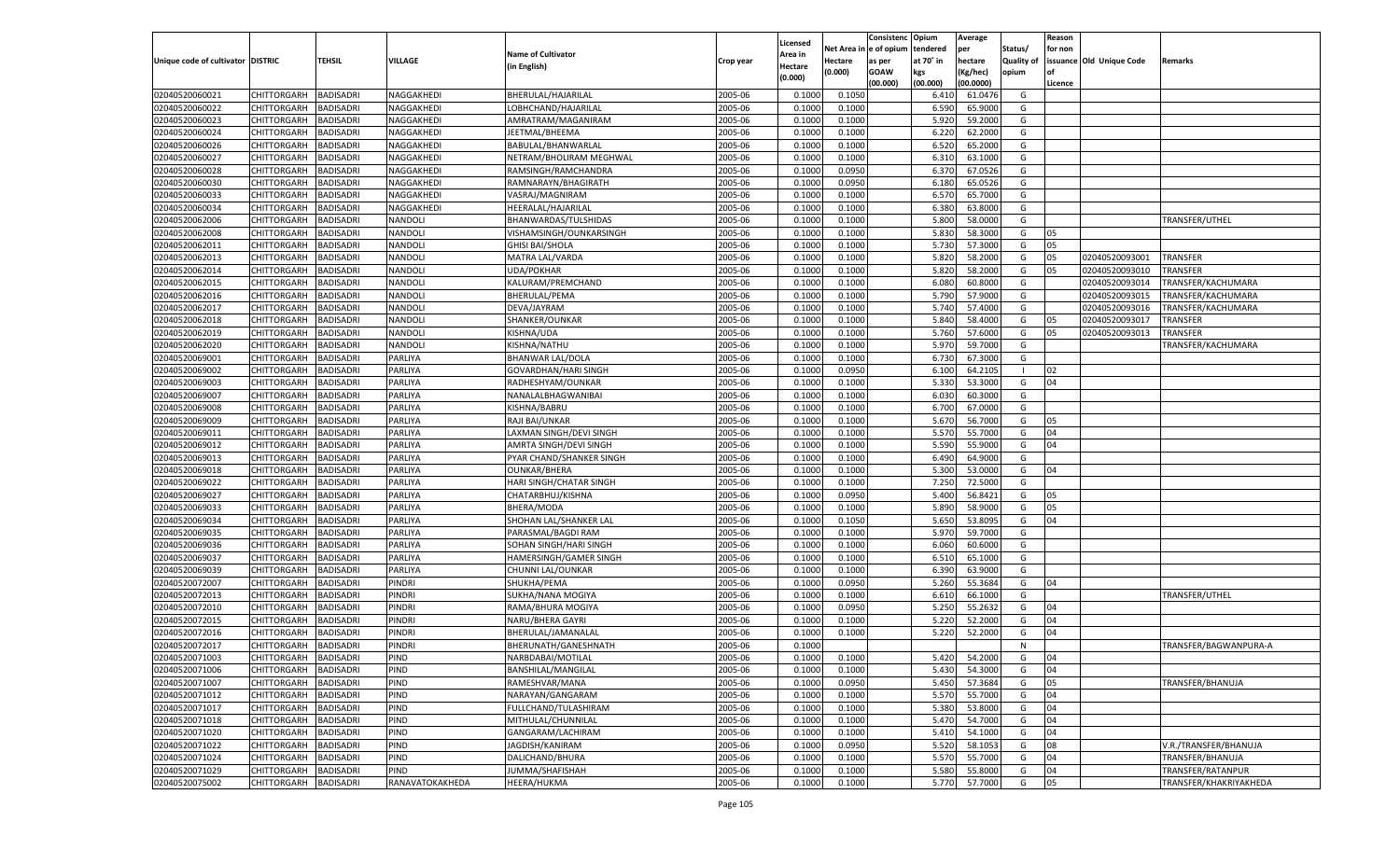|                                   |                       |                  |                  |                              |                    | Licensed |                        | Consistenc  | Opium          | Average            |                          | Reason  |                          |                        |
|-----------------------------------|-----------------------|------------------|------------------|------------------------------|--------------------|----------|------------------------|-------------|----------------|--------------------|--------------------------|---------|--------------------------|------------------------|
|                                   |                       |                  |                  | <b>Name of Cultivator</b>    |                    | Area in  | Net Area in e of opium |             | tendered       | per                | Status/                  | for non |                          |                        |
| Unique code of cultivator DISTRIC |                       | <b>TEHSIL</b>    | <b>VILLAGE</b>   | (in English)                 | Crop year          | Hectare  | Hectare                | as per      | at 70° in      | hectare            | <b>Quality of</b>        |         | issuance Old Unique Code | Remarks                |
|                                   |                       |                  |                  |                              |                    | (0.000)  | (0.000)                | <b>GOAW</b> | kgs            | (Kg/hec)           | opium                    |         |                          |                        |
| 02040520075003                    | CHITTORGARH           | <b>BADISADRI</b> | RANAVATOKAKHEDA  |                              | 2005-06            | 0.1000   | 0.1000                 | (00.000)    | (00.000)       | (00.0000)          | G                        | Licence |                          | TRANSFER/KHAKRIYAKHEDA |
| 02040520075010                    |                       |                  |                  | <b>VENDI RAM/SHOBHA</b>      |                    | 0.1000   |                        |             | 6.160          | 61.6000            | - 1                      | 02      |                          |                        |
| 02040520075015                    | CHITTORGARH           | <b>BADISADRI</b> | RANAVATOKAKHEDA  | GORDHAN SINGH/KHUMAN SINGH   | 2005-06<br>2005-06 | 0.1000   | 0.1050                 |             | 5.920          | 56.3810<br>59.6000 | G                        |         |                          | TRANSFER/DEVLI         |
|                                   | <b>CHITTORGARH</b>    | <b>BADISADRI</b> | RANAVATOKAKHEDA  | BHERU SINGH/LAL SINGH        |                    |          | 0.1000                 |             | 5.960<br>6.780 | 64.5714            | - 1                      |         |                          | TRANSFER/KHAKRIYAKHEDA |
| 02040520075017                    | CHITTORGARH           | <b>BADISADRI</b> | RANAVATOKAKHEDA  | <b>KASHI RAM/GOKAL</b>       | 2005-06            | 0.1000   | 0.1050                 |             |                |                    | - 1                      | 02      | 02040520034119           | TRANSFER               |
| 02040520075018                    | CHITTORGARH           | <b>BADISADRI</b> | RANAVATOKAKHEDA  | <b>HAJARI/NAVLA</b>          | 2005-06            | 0.1000   | 0.1000                 |             | 5.740          | 57.4000            |                          | 02      | 02040520034120           | TRANSFER/DEVLI         |
| 02040520075019                    | CHITTORGARH           | <b>BADISADRI</b> | RANAVATOKAKHEDA  | ROOPA/DALLA                  | 2005-06            | 0.1000   | 0.1000                 |             | 6.030          | 60.3000            | G                        |         | 02040520034121           | TRANSFER/KHAKRIYAKHEDA |
| 02040520077003                    | <b>CHITTORGARH</b>    | <b>BADISADRI</b> | <b>RATANPUR</b>  | ANCHIBAI/CHAMPA LAL          | 2005-06            | 0.1000   | 0.1000                 |             | 5.820          | 58.2000            | G                        | 05      |                          |                        |
| 02040520077015                    | CHITTORGARH           | <b>BADISADRI</b> | <b>RATANPUR</b>  | SHAMBHU/CHAMPA DANGI         | 2005-06            | 0.1000   | 0.1000                 |             | 5.840          | 58.4000            | G                        | 05      |                          |                        |
| 02040520077014                    | CHITTORGARH           | <b>BADISADRI</b> | <b>RATANPUR</b>  | <b>BHAGA/KUKA MOGIYA</b>     | 2005-06            | 0.1000   | 0.1000                 |             | 5.790          | 57.9000            | G                        | 05      | 02040520069038           | <b>TRANSFER</b>        |
| 02040520077010                    | CHITTORGARH           | <b>BADISADRI</b> | <b>RATANPUR</b>  | PARTAPIBAI/CHAMPA LAL        | 2005-06            | 0.1000   | 0.0950                 |             | 5.540          | 58.3158            | G                        | 05      | 02040520097081           | TRANSFER               |
| 02040520077004                    | CHITTORGARH           | <b>BADISADRI</b> | <b>RATANPUR</b>  | KESHU RAM/NATHU              | 2005-06            | 0.1000   | 0.0950                 |             | 5.320          | 56.0000            | G                        | 05      | 02040520097084           | TRANSFER               |
| 02040520077013                    | CHITTORGARH           | <b>BADISADRI</b> | <b>RATANPUR</b>  | <b>BHAGGA/LALU GUJAR</b>     | 2005-06            | 0.1000   | 0.1000                 |             | 5.360          | 53.6000            | G                        | 04      | 02040520097083           | TRANSFER               |
| 02040520077012                    | CHITTORGARH           | <b>BADISADRI</b> | <b>RATANPUR</b>  | NANDU BAI/BHERU LAL          | 2005-06            | 0.1000   | 0.0950                 |             | 7.020          | 73.8947            |                          | 02      | 02040520097082           | TRANSFER               |
| 02040520078001                    | CHITTORGARH           | <b>BADISADRI</b> | RATHODO KA KHEDA | SAKUBAI/BHANWARLAL           | 2005-06            | 0.1000   | 0.0950                 |             | 5.530          | 58.2105            | G                        | 05      |                          |                        |
| 02040520078002                    | <b>CHITTORGARH</b>    | <b>BADISADRI</b> | RATHODO KA KHEDA | RAMIBAI/GANGARAM             | 2005-06            | 0.1000   | 0.1000                 |             | 6.500          | 65.0000            | G                        |         |                          | TRANSFER/JAISINGPURA   |
| 02040520078008                    | CHITTORGARH           | <b>BADISADRI</b> | RATHODO KA KHEDA | GHANSHYAMSINGH/MOHABATHSINGH | 2005-06            | 0.1000   | 0.1000                 |             | 5.970          | 59.7000            | G                        |         |                          | TRANSFER/JAISINGPURA   |
| 02040520078009                    | CHITTORGARH           | <b>BADISADRI</b> | RATHODO KA KHEDA | PREMCHAND/BABRU              | 2005-06            | 0.1000   | 0.0950                 |             | 6.040          | 63.5789            | G                        |         |                          | TRANSFER/JAISINGPURA   |
| 02040520078010                    | CHITTORGARH           | <b>BADISADRI</b> | RATHODO KA KHEDA | RAMCHANDRA/JAGANNATH         | 2005-06            | 0.1000   | 0.1000                 |             | 6.190          | 61.9000            | G                        |         |                          | TRANSFER/JAISINGPURA   |
| 02040520078007                    | <b>CHITTORGARH</b>    | <b>BADISADRI</b> | RATHODO KA KHEDA | JAGNNATH/GANGARAM            | 2005-06            | 0.1000   | 0.1000                 |             | 6.200          | 62.0000            | G                        |         |                          | TRANSFER/JAISINGPURA   |
| 02040520082001                    | CHITTORGARH           | <b>BADISADRI</b> | SANGRAMPURA      | SAVALAL/PREMCHAND            | 2005-06            | 0.1000   | 0.1000                 |             | 6.370          | 63.7000            | G                        |         |                          | TRANSFER/JAISINGPURA   |
| 02040520082002                    | CHITTORGARH           | <b>BADISADRI</b> | SANGRAMPURA      | JAYRAM/KHEMRAJ               | 2005-06            | 0.1000   | 0.1000                 |             | 6.340          | 63.4000            | G                        |         |                          | TRANSFER/JAISINGPURA   |
| 02040520082003                    | CHITTORGARH           | <b>BADISADRI</b> | SANGRAMPURA      | MOTILAL/PREMCHNAD            | 2005-06            | 0.1000   | 0.1000                 |             | 6.400          | 64.0000            | G                        |         |                          | TRANSFER/JAISINGPURA   |
| 02040520082005                    | <b>CHITTORGARH</b>    | <b>BADISADRI</b> | SANGRAMPURA      | MODILAL/BHANWARLAI           | 2005-06            | 0.1000   | 0.0950                 |             | 6.550          | 68.9474            | G                        |         |                          | TRANSFER/JAISINGPURA   |
| 02040520082012                    | CHITTORGARH           | <b>BADISADRI</b> | SANGRAMPURA      | <b>BHOLIRAM/MEGHA</b>        | 2005-06            | 0.1000   | 0.1000                 |             | 5.810          | 58.1000            | G                        | 05      |                          | TRANSFER/JAISINGPURA   |
| 02040520082020                    | CHITTORGARH           | <b>BADISADRI</b> | SANGRAMPURA      | BANSHILAL/KASHIRAM           | 2005-06            | 0.1000   | 0.1000                 |             | 6.120          | 61.2000            | G                        | 05      |                          | TRANSFER/JAISINGPURA   |
| 02040520082015                    | CHITTORGARH           | <b>BADISADRI</b> | SANGRAMPURA      | BAGDIRAM/OUNKARDAS           | 2005-06            | 0.1000   | 0.1000                 |             | 6.600          | 66.0000            | G                        |         |                          | TRANSFER/JAISINGPURA   |
| 02040520082016                    | <b>CHITTORGARH</b>    | <b>BADISADRI</b> | SANGRAMPURA      | CHOKHA/MEGHA                 | 2005-06            | 0.1000   | 0.1000                 |             | 5.350          | 53.5000            | G                        | 04      |                          |                        |
| 02040520083001                    | CHITTORGARH           | <b>BADISADRI</b> | SANGRIYA         | RAMA/KUKA                    | 2005-06            | 0.1000   | 0.1000                 |             | 5.790          | 57.9000            | G                        |         |                          |                        |
| 02040520083002                    | CHITTORGARH           | <b>BADISADRI</b> | SANGRIYA         | VARDA/BHERA                  | 2005-06            | 0.1000   | 0.0950                 |             | 5.580          | 58.7368            | G                        |         |                          |                        |
| 02040520083005                    | CHITTORGARH           | <b>BADISADRI</b> | SANGRIYA         | SANKAR/GOTU                  | 2005-06            | 0.1000   | 0.1000                 |             | 5.780          | 57.8000            | G                        | 05      |                          |                        |
| 02040520083007                    | <b>CHITTORGARH</b>    | <b>BADISADRI</b> | SANGRIYA         | RUKAMNIBAI/RAMA              | 2005-06            | 0.1000   |                        |             |                |                    | F.                       |         |                          |                        |
| 02040520083009                    | CHITTORGARH           | <b>BADISADRI</b> | SANGRIYA         | NOJIBAI/VARDA                | 2005-06            | 0.1000   | 0.0950                 |             | 5.620          | 59.1579            | G                        | 05      |                          |                        |
| 02040520083010                    | <b>CHITTORGARH</b>    | <b>BADISADRI</b> | SANGRIYA         | RADHESHYAM/NANDA             | 2005-06            | 0.1000   | 0.0950                 |             | 5.710          | 60.1053            | G                        |         |                          |                        |
| 02040520083011                    | <b>CHITTORGARH</b>    | <b>BADISADRI</b> | SANGRIYA         | RUKAMNIBAI/RAMLAL VYAS       | 2005-06            | 0.1000   | 0.1000                 |             | 5.820          | 58.2000            | G                        |         |                          |                        |
| 02040520083014                    | <b>CHITTORGARH</b>    | <b>BADISADRI</b> | SANGRIYA         | AMBALAL/DAYARAM              | 2005-06            | 0.1000   | 0.0950                 |             | 6.200          | 65.2632            | G                        |         |                          |                        |
| 02040520083016                    | CHITTORGARH           | <b>BADISADRI</b> | SANGRIYA         | SEETARAM/NAVLA               | 2005-06            | 0.1000   | 0.1000                 |             | 5.750          | 57.5000            | G                        | 05      |                          |                        |
| 02040520083017                    | <b>CHITTORGARH</b>    | <b>BADISADRI</b> | SANGRIYA         | RADHESHYAM/RAMLAL            | 2005-06            | 0.1000   | 0.1000                 |             | 6.030          | 60.3000            | G                        |         |                          |                        |
| 02040520083018                    | <b>CHITTORGARH</b>    | <b>BADISADRI</b> | SANGRIYA         | BHERULAL/GANESHRAM           | 2005-06            | 0.1000   | 0.0950                 |             | 5.510          | 58.0000            | G                        | 05      |                          |                        |
| 02040520083020                    | <b>CHITTORGARH</b>    | <b>BADISADRI</b> | SANGRIYA         | OUNKARLAL/PANNALAL           | 2005-06            | 0.1000   | 0.0950                 |             | 5.500          | 57.8947            | G                        | 05      |                          |                        |
| 02040520083021                    | CHITTORGARH           | <b>BADISADRI</b> | SANGRIYA         | SHRILAL/GANESH GUJAF         | 2005-06            | 0.1000   | 0.0950                 |             | 5.510          | 58.0000            | G                        | 05      |                          |                        |
| 02040520083029                    | <b>CHITTORGARH</b>    | <b>BADISADRI</b> | SANGRIYA         | RADHAKISHAN/SORAM            | 2005-06            | 0.1000   | 0.0950                 |             | 5.810          | 61.1579            | G                        |         |                          |                        |
| 02040520083032                    | <b>CHITTORGARH</b>    | <b>BADISADRI</b> | SANGRIYA         | DEVA/DALLA                   | 2005-06            | 0.1000   | 0.0400                 |             | 2.450          | 61.2500            | G                        |         |                          |                        |
| 02040520083034                    | <b>CHITTORGARH</b>    | <b>BADISADRI</b> | SANGRIYA         | LALIBAI/SHANKER              | 2005-06            | 0.1000   | 0.1000                 |             | 5.770          | 57.7000            | G                        | 05      |                          |                        |
| 02040520083035                    | CHITTORGARH           | <b>BADISADRI</b> | SANGRIYA         | GORILAL/OUNKAR               | 2005-06            | 0.1000   | 0.0950                 |             | 5.560          | 58.5263            | G                        | 05      |                          |                        |
| 02040520083037                    | CHITTORGARH           | <b>BADISADRI</b> | SANGRIYA         | NARAYAN/TEJA                 | 2005-06            | 0.1000   | 0.1050                 |             | 1.240          | 11.8095            | G                        | 04      |                          |                        |
| 02040520083038                    | CHITTORGARH BADISADRI |                  | SANGRIYA         | NARAYAN/MOTIRAM              | 2005-06            | 0.1000   | 0.1000                 |             |                | 5.820 58.2000      | G                        |         |                          |                        |
| 02040520083040                    | <b>CHITTORGARH</b>    | <b>BADISADRI</b> | SANGRIYA         | NANDA/GOMA                   | 2005-06            | 0.1000   | 0.0950                 |             | 5.640          | 59.3684            | G                        |         |                          |                        |
| 02040520083033                    | <b>CHITTORGARH</b>    | <b>BADISADRI</b> | SANGRIYA         | RAMLAL/KANA                  | 2005-06            | 0.1000   | 0.0950                 |             | 5.660          | 59.5789            | G                        |         |                          |                        |
| 02040520083024                    | CHITTORGARH           | <b>BADISADRI</b> | SANGRIYA         | SHANKER/KHEMA                | 2005-06            | 0.1000   | 0.1050                 |             | 6.710          | 63.9048            | $\overline{\phantom{0}}$ | 02      |                          |                        |
| 02040520083046                    | <b>CHITTORGARH</b>    | <b>BADISADRI</b> | SANGRIYA         | VARDI CHAND/SHRI LAL         | 2005-06            | 0.1000   | 0.0950                 |             | 5.490          | 57.7895            | G                        | 05      |                          |                        |
| 02040520083047                    | <b>CHITTORGARH</b>    | <b>BADISADRI</b> | SANGRIYA         | CHATARBHUJ/HANSA             | 2005-06            | 0.1000   | 0.1000                 |             | 5.740          | 57.4000            | G                        | 05      |                          |                        |
| 02040520083041                    | <b>CHITTORGARH</b>    | <b>BADISADRI</b> | SANGRIYA         | MOTI/VARDA                   | 2005-06            | 0.1000   | 0.0950                 |             | 5.510          | 58.0000            | G                        | 05      |                          |                        |
| 02040520085001                    | <b>CHITTORGARH</b>    | <b>BADISADRI</b> | <b>SARTHLA</b>   | DAMARLAL/NAVALRAM            | 2005-06            | 0.1000   | 0.1050                 |             | 5.690          | 54.1905            | G                        | 04      |                          |                        |
| 02040520085002                    | <b>CHITTORGARH</b>    | <b>BADISADRI</b> | SARTHLA          | PRATHVIRAJ/CHATARBHUJ        | 2005-06            | 0.1000   | 0.0950                 |             | 5.580          | 58.7368            |                          | 02      |                          |                        |
| 02040520085003                    | <b>CHITTORGARH</b>    | <b>BADISADRI</b> | <b>SARTHLA</b>   | BABRU/HAJARI                 | 2005-06            | 0.1000   | 0.0950                 |             | 5.740          | 60.4211            | G                        |         |                          |                        |
| 02040520085004                    | <b>CHITTORGARH</b>    | <b>BADISADRI</b> | SARTHLA          | KANHIYALAL/MANGILAL          | 2005-06            | 0.1000   | 0.0950                 |             | 5.670          | 59.6842            | G                        |         |                          |                        |
|                                   |                       |                  |                  |                              |                    |          |                        |             |                |                    |                          |         |                          |                        |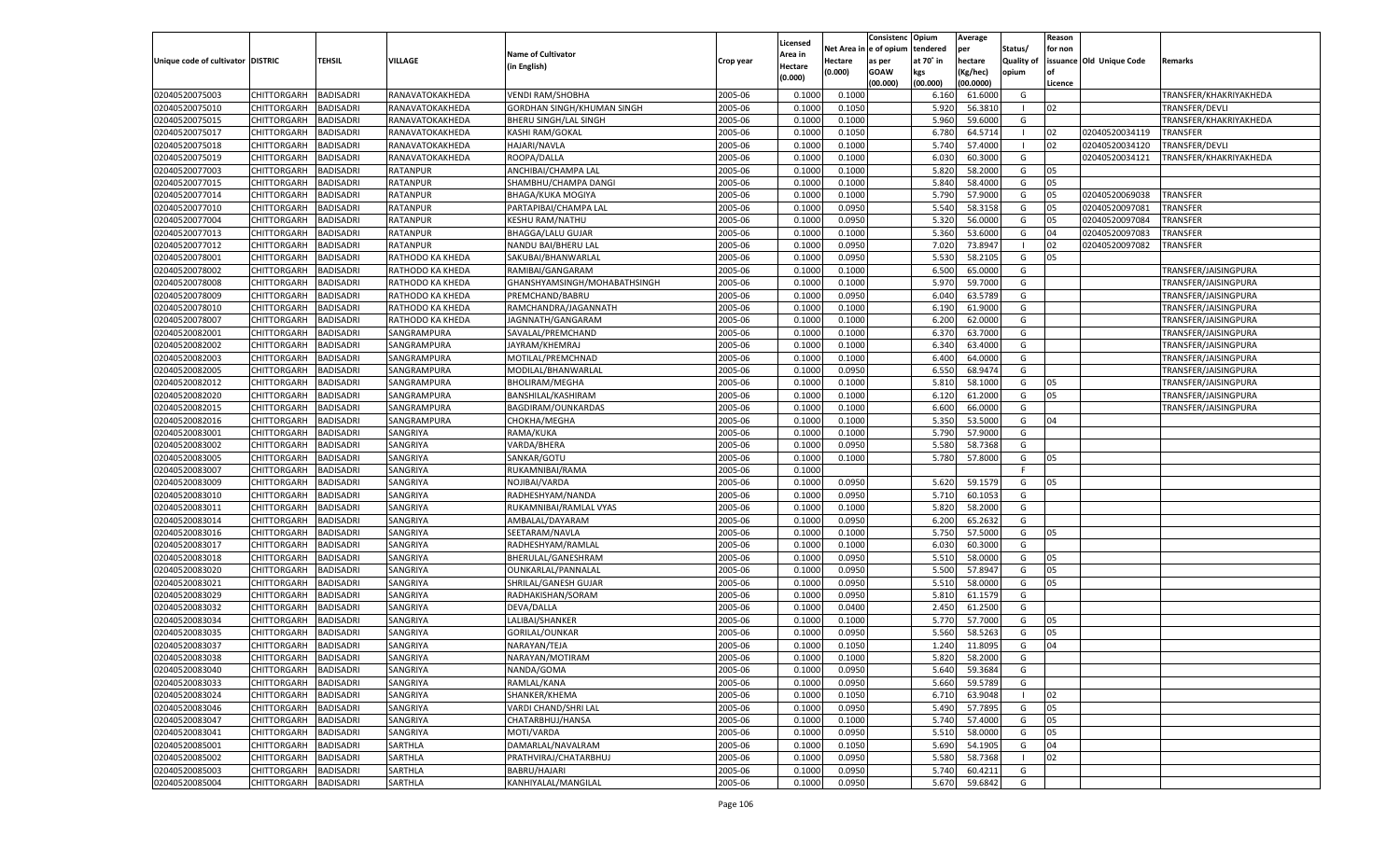|                                   |                                      |                  |                |                            |           |                     |            | Consistenc    | Opium     | Average   |            | Reason  |                          |                    |
|-----------------------------------|--------------------------------------|------------------|----------------|----------------------------|-----------|---------------------|------------|---------------|-----------|-----------|------------|---------|--------------------------|--------------------|
|                                   |                                      |                  |                | <b>Name of Cultivator</b>  |           | Licensed<br>Area in | Net Area i | n  e of opium | tendered  | per       | Status/    | for non |                          |                    |
| Unique code of cultivator DISTRIC |                                      | TEHSIL           | <b>VILLAGE</b> | (in English)               | Crop year | Hectare             | Hectare    | as per        | at 70° in | hectare   | Quality of |         | issuance Old Unique Code | Remarks            |
|                                   |                                      |                  |                |                            |           | (0.000)             | (0.000)    | <b>GOAW</b>   | kgs       | (Kg/hec)  | opium      |         |                          |                    |
|                                   |                                      |                  |                |                            |           |                     |            | (00.000)      | (00.000)  | (00.0000) |            | Licence |                          |                    |
| 02040520085005                    | CHITTORGARH                          | <b>BADISADRI</b> | SARTHLA        | UDAILAL/RATANLAL           | 2005-06   | 0.100               | 0.1000     |               | 6.020     | 60.2000   | G          |         |                          |                    |
| 02040520085006                    | CHITTORGARH                          | BADISADRI        | SARTHLA        | <b>BHURALAL/GOPRILAL</b>   | 2005-06   | 0.1000              | 0.0950     |               | 5.930     | 62.4211   | G          | 05      |                          |                    |
| 02040520085007                    | CHITTORGARH                          | BADISADRI        | SARTHLA        | AMBALAL/MAGNIRAM           | 2005-06   | 0.1000              | 0.0950     |               | 5.540     | 58.3158   | G          | 05      |                          |                    |
| 02040520085009                    | CHITTORGARH                          | BADISADRI        | SARTHLA        | GASI/NARAYAN               | 2005-06   | 0.1000              | 0.1000     |               | 5.780     | 57.8000   | G          | 05      |                          |                    |
| 02040520085010                    | CHITTORGARH                          | BADISADRI        | SARTHLA        | <b>BHOLIRAM/DALLA</b>      | 2005-06   | 0.1000              | 0.1000     |               | 5.620     | 56.2000   | G          | 05      |                          |                    |
| 02040520085012                    | CHITTORGARH                          | BADISADRI        | SARTHLA        | VARDA/LALU                 | 2005-06   | 0.1000              | 0.1000     |               | 5.980     | 59.8000   | G          |         |                          |                    |
| 02040520085013                    | CHITTORGARH                          | BADISADRI        | SARTHLA        | AMRATRAM/VIJAYRAM          | 2005-06   | 0.1000              | 0.1000     |               | 5.390     | 53.9000   | G          | 04      |                          |                    |
| 02040520085018                    | CHITTORGARH                          | BADISADRI        | SARTHLA        | RADHESYAS/HEERALAL         | 2005-06   | 0.1000              | 0.1000     |               | 6.260     | 62.6000   | G          |         |                          |                    |
| 02040520085023                    | CHITTORGARH                          | BADISADRI        | SARTHLA        | PARBHULAL/MATRALAL GAYRI   | 2005-06   | 0.1000              | 0.1000     |               | 5.860     | 58.6000   | G          |         |                          |                    |
| 02040520085025                    | CHITTORGARH                          | BADISADRI        | SARTHLA        | GASI/MANGILAL              | 2005-06   | 0.1000              | 0.1000     |               | 5.680     | 56.8000   | G          |         |                          |                    |
| 02040520085030                    | CHITTORGARH                          | BADISADRI        | SARTHLA        | SHANTILAL/JAVANMAL         | 2005-06   | 0.1000              | 0.0950     |               | 5.420     | 57.0526   | G          |         |                          |                    |
| 02040520085033                    | CHITTORGARH                          | BADISADRI        | SARTHLA        | NARAYAN/SUKHLAL            | 2005-06   | 0.1000              | 0.1000     |               | 5.520     | 55.2000   | G          | 04      |                          |                    |
| 02040520085035                    | CHITTORGARH                          | BADISADRI        | SARTHLA        | SUKH LAL/KISHAN LAL        | 2005-06   | 0.1000              | 0.0950     |               | 5.970     | 62.8421   | G          |         |                          | TRANSFER/UMEDPURA  |
| 02040520085038                    | CHITTORGARH                          | BADISADRI        | SARTHLA        | MAGNI RAM/CHATARBHUJ       | 2005-06   | 0.1000              | 0.0950     |               | 4.880     | 51.3684   | G          | 04      | 02040520094002           | TRANSFER           |
| 02040520085039                    | CHITTORGARH                          | <b>BADISADRI</b> | SARTHLA        | <b>OUNKAR/JAY CHAND</b>    | 2005-06   | 0.1000              | 0.1000     |               | 7.810     | 78.1000   | - 1        | 02      | 02040520094003           | TRANSFER           |
| 02040520085040                    | CHITTORGARH                          | BADISADRI        | SARTHLA        | MATHRI/SHANKER             | 2005-06   | 0.1000              | 0.1000     |               | 6.280     | 62.8000   |            | 02      | 02040520094004           | TRANSFER           |
| 02040520085041                    | CHITTORGARH                          | <b>BADISADRI</b> | SARTHLA        | KISHANA/BABRU              | 2005-06   | 0.1000              | 0.1000     |               | 5.090     | 50.9000   | G          | 04      | 02040520094011           | TRANSFER           |
| 02040520085042                    | CHITTORGARH                          | BADISADRI        | SARTHLA        | <b>OUNKAR LAL/RAM LAL</b>  | 2005-06   | 0.1000              | 0.1000     |               | 5.110     | 51.1000   | G          | 04      | 02040520014008           | TRANSFER           |
| 02040520086001                    | CHITTORGARH                          | <b>BADISADRI</b> | SATIKAKHEDA    | VARDA/OUNKAR               | 2005-06   | 0.1000              | 0.1000     |               | 6.630     | 66.3000   | G          |         |                          |                    |
| 02040520086004                    | CHITTORGARH                          | BADISADRI        | SATIKAKHEDA    | OUNKAR/HEMRAJ              | 2005-06   | 0.1000              | 0.0950     |               | 5.600     | 58.9474   | G          |         |                          |                    |
| 02040520086006                    | CHITTORGARH                          | <b>BADISADRI</b> | SATIKAKHEDA    | KISHNA/OUNKAR              | 2005-06   | 0.1000              | 0.1000     |               | 6.000     | 60.0000   | G          |         |                          |                    |
| 02040520086010                    | CHITTORGARH                          | BADISADRI        | SATIKAKHEDA    | NANIBAI/KELA               | 2005-06   | 0.1000              | 0.0950     |               | 4.480     | 47.1579   | G          | 04      |                          |                    |
| 02040520086013                    | CHITTORGARH                          | <b>BADISADRI</b> | SATIKAKHEDA    | MANGILAL/HEERALAL          | 2005-06   | 0.1000              | 0.1000     |               | 5.940     | 59.4000   | G          |         |                          |                    |
| 02040520086014                    | CHITTORGARH                          | BADISADRI        | SATIKAKHEDA    | MAGNIRAM/VARDA JAT         | 2005-06   | 0.1000              | 0.0950     |               | 5.800     | 61.0526   | G          |         |                          |                    |
| 02040520086017                    | CHITTORGARH                          | <b>BADISADRI</b> | SATIKAKHEDA    | <b>HAJARILAL/KELA</b>      | 2005-06   | 0.1000              | 0.1000     |               | 5.190     | 51.9000   | G          | 04      |                          |                    |
| 02040520086018                    | CHITTORGARH                          | BADISADRI        | SATIKAKHEDA    | VARDA/CHTARBHUJ            | 2005-06   | 0.1000              | 0.1000     |               | 6.460     | 64.6000   | G          |         |                          |                    |
| 02040520086019                    | CHITTORGARH                          | <b>BADISADRI</b> | SATIKAKHEDA    | BHERULAL/OUNKAR JAT        | 2005-06   | 0.1000              | 0.1000     |               | 5.980     | 59.8000   | G          |         |                          |                    |
| 02040520086021                    | CHITTORGARH                          | BADISADRI        | SATIKAKHEDA    | MITHULAL/OUNKAR JAT        | 2005-06   | 0.1000              | 0.1000     |               | 6.340     | 63.4000   | G          |         |                          |                    |
| 02040520086031                    | CHITTORGARH                          | <b>BADISADRI</b> | SATIKAKHEDA    | KESAR KUNWAR/JORAVAR SINGH | 2005-06   | 0.1000              | 0.1000     |               | 5.320     | 53.2000   | G          | 04      |                          |                    |
| 02040520086032                    | CHITTORGARH                          | BADISADRI        | SATIKAKHEDA    | KALIBAI/MAGNI BAI          | 2005-06   | 0.1000              | 0.0950     |               | 5.370     | 56.5263   | G          | 05      |                          |                    |
| 02040520086033                    | CHITTORGARH                          | <b>BADISADRI</b> | SATIKAKHEDA    | GANGA/BHERA                | 2005-06   | 0.1000              | 0.1000     |               | 5.260     | 52.6000   | G          | 04      | 02040520041032           | <b>TRANSFER</b>    |
| 02040520086034                    | CHITTORGARH                          | <b>BADISADRI</b> | SATIKAKHEDA    | NIRBHAYPURI/NANDPURI       | 2005-06   | 0.1000              |            |               |           |           | F          |         | 02040520025017           | TRANSFER           |
| 02040520086035                    | CHITTORGARH                          | <b>BADISADRI</b> | SATIKAKHEDA    | VAKTUPURI/UDAIPURI         | 2005-06   | 0.1000              |            |               |           |           | E          |         | 02040520025018           | TRANSFER           |
| 02040520088001                    | CHITTORGARH                          | BADISADRI        | SEMLIYA        | NARAYAN/SAVA DANGI         | 2005-06   | 0.1000              | 0.1000     |               | 4.910     | 49.1000   | G          | 04      |                          |                    |
| 02040520088003                    | CHITTORGARH                          | <b>BADISADRI</b> | SEMLIYA        | GOUTAM/KHEMA               | 2005-06   | 0.1000              | 0.1000     |               | 5.750     | 57.5000   | G          | 05      |                          |                    |
| 02040520088004                    | CHITTORGARH                          | <b>BADISADRI</b> | SEMLIYA        | BARDICHAND/CHATRA          | 2005-06   | 0.1000              | 0.1000     |               | 5.800     | 58.0000   | G          | 05      |                          |                    |
| 02040520088011                    | CHITTORGARH                          | <b>BADISADRI</b> | SEMLIYA        | NAVLA/GOKAL                | 2005-06   | 0.1000              |            |               |           |           | F          | 07      |                          |                    |
| 02040520088016                    | CHITTORGARH                          | BADISADRI        | SEMLIYA        | KALU/OUNKARLAL             | 2005-06   | 0.1000              | 0.1000     |               | 6.330     | 63.3000   | G          |         |                          | TRANSFER/GAJANDEVI |
| 02040520088022                    | CHITTORGARH                          | <b>BADISADRI</b> | SEMLIYA        | KESHURAM/ROOPA             | 2005-06   | 0.1000              | 0.1000     |               | 5.780     | 57.8000   | G          | 05      |                          |                    |
| 02040520088026                    | CHITTORGARH                          | <b>BADISADRI</b> | SEMLIYA        | MOHAN/BABRU                | 2005-06   | 0.1000              | 0.1000     |               | 5.880     | 58.8000   | G          | 05      |                          |                    |
| 02040520088032                    | CHITTORGARH                          | <b>BADISADRI</b> | SEMLIYA        | MOHANLAL/HEERA             | 2005-06   | 0.1000              | 0.0950     |               | 5.610     | 59.0526   | G          |         |                          | TRANSFER/LAXMIPURA |
| 02040520089001                    | CHITTORGARH                          | BADISADRI        | SOMPUR         | DEVA/DUNGA                 | 2005-06   | 0.1000              | 0.1000     |               | 6.140     | 61.4000   | G          |         |                          |                    |
| 02040520089002                    | CHITTORGARH                          | BADISADRI        | <b>SOMPUR</b>  | NANDA/KALU                 | 2005-06   | 0.1000              | 0.0950     |               | 4.850     | 51.0526   | G          | 04      |                          |                    |
| 02040520089007                    | CHITTORGARH                          | BADISADRI        | SOMPUR         | GANESH/ROOPA               | 2005-06   | 0.1000              | 0.1000     |               | 5.860     | 58.6000   | G          |         |                          |                    |
| 02040520089008                    |                                      | <b>BADISADRI</b> | SOMPUR         | DEVA/NANDA                 | 2005-06   | 0.1000              | 0.0950     |               | 5.530     | 58.2105   | G          |         |                          |                    |
|                                   | CHITTORGARH<br>CHITTORGARH BADISADRI |                  |                |                            |           |                     |            |               |           |           |            |         |                          |                    |
| 02040520089010                    |                                      |                  | SOMPUR         | DEVI LAL/MOTI LAL          | 2005-06   | 0.1000              | 0.0950     |               | 5.570     | 58.6316   | G          | 05      |                          |                    |
| 02040520089012                    | <b>CHITTORGARH</b>                   | <b>BADISADRI</b> | <b>SOMPUR</b>  | NANDLAL/LALU               | 2005-06   | 0.1000              | 0.1000     |               | 6.040     | 60.4000   | G          |         |                          |                    |
| 02040520089013                    | CHITTORGARH                          | <b>BADISADRI</b> | SOMPUR         | PURA/KISHNA                | 2005-06   | 0.1000              | 0.0950     |               | 5.490     | 57.7895   | G          | 05      |                          |                    |
| 02040520089014                    | CHITTORGARH                          | <b>BADISADRI</b> | <b>SOMPUR</b>  | DALI BAI/LACHAMAN          | 2005-06   | 0.1000              | 0.0950     |               | 5.450     | 57.3684   | G          | 05      |                          |                    |
| 02040520089019                    | <b>CHITTORGARH</b>                   | <b>BADISADRI</b> | SOMPUR         | MOHAN DAS/NAVAL DAS        | 2005-06   | 0.1000              | 0.1000     |               | 5.680     | 56.8000   | G          | 05      |                          |                    |
| 02040520089020                    | CHITTORGARH                          | <b>BADISADRI</b> | <b>SOMPUR</b>  | NARAYAN/GANGA RAM          | 2005-06   | 0.1000              | 0.1000     |               | 5.700     | 57.0000   | G          | 05      |                          |                    |
| 02040520089023                    | CHITTORGARH                          | <b>BADISADRI</b> | SOMPUR         | <b>HUDDI BAI/KUKA</b>      | 2005-06   | 0.1000              | 0.0950     |               | 5.570     | 58.6316   | G          | 05      |                          |                    |
| 02040520089028                    | CHITTORGARH                          | <b>BADISADRI</b> | <b>SOMPUR</b>  | SHANKER LAL/HEERA LAL      | 2005-06   | 0.1000              | 0.1000     |               | 5.780     | 57.8000   | G          |         |                          |                    |
| 02040520089029                    | CHITTORGARH                          | <b>BADISADRI</b> | SOMPUR         | VARDA/BHERA                | 2005-06   | 0.1000              | 0.0950     |               | 5.550     | 58.4211   | G          | 05      |                          |                    |
| 02040520089032                    | CHITTORGARH                          | <b>BADISADRI</b> | <b>SOMPUR</b>  | MANTA/MODA                 | 2005-06   | 0.1000              | 0.0950     |               | 5.540     | 58.3158   | G          |         |                          |                    |
| 02040520089033                    | CHITTORGARH                          | <b>BADISADRI</b> | SOMPUR         | SHANKER/NARAYAN            | 2005-06   | 0.1000              | 0.1000     |               | 6.120     | 61.2000   | G          |         |                          |                    |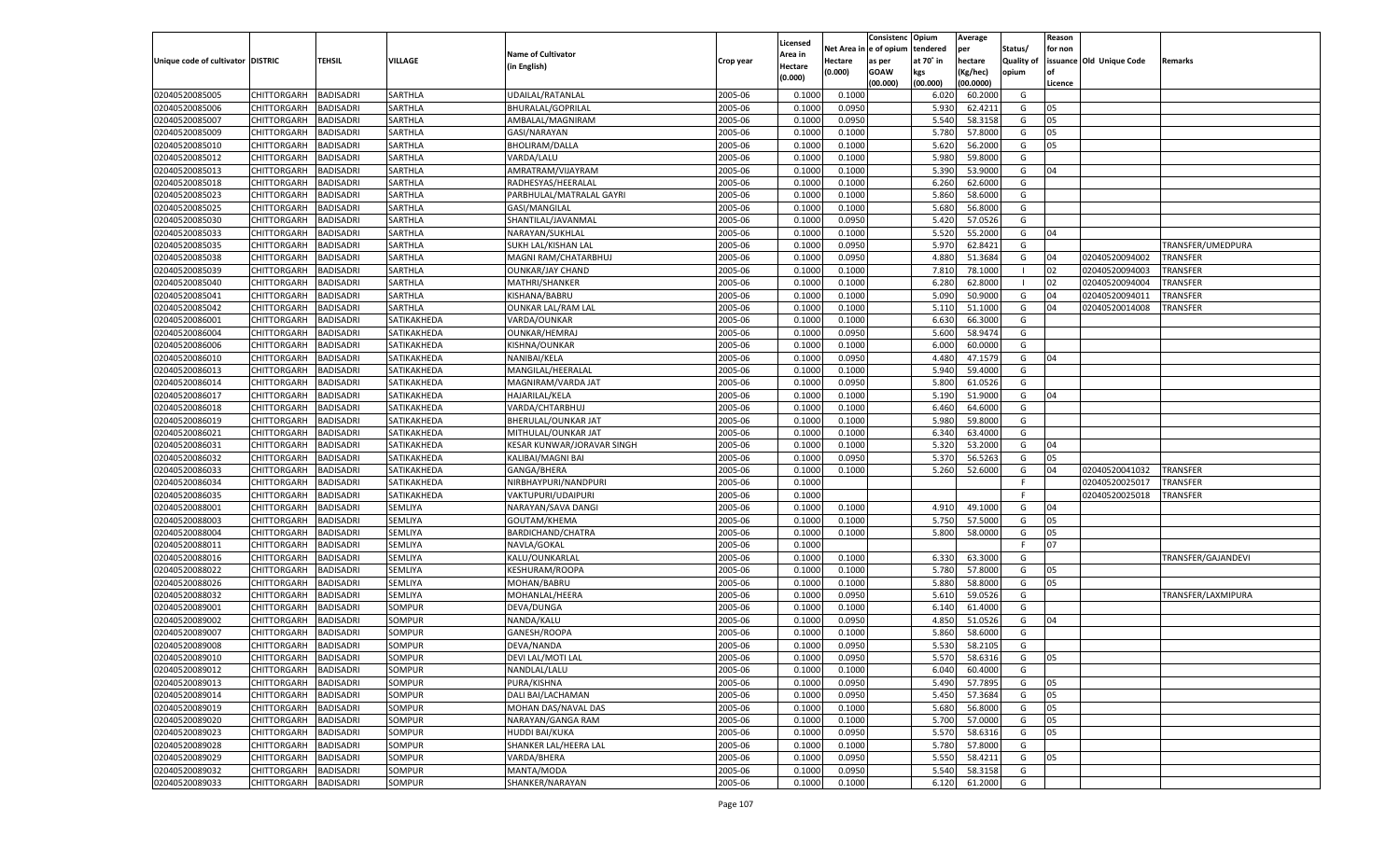|                                   |                       |                  |                   |                           |           |                     |            | Consistenc   | Opium     | Average   |                | Reason  |                          |                |
|-----------------------------------|-----------------------|------------------|-------------------|---------------------------|-----------|---------------------|------------|--------------|-----------|-----------|----------------|---------|--------------------------|----------------|
|                                   |                       |                  |                   | <b>Name of Cultivator</b> |           | Licensed<br>Area in | Net Area i | n e of opium | tendered  | per       | Status/        | for non |                          |                |
| Unique code of cultivator DISTRIC |                       | TEHSIL           | VILLAGE           | (in English)              | Crop year | Hectare             | Hectare    | as per       | at 70° in | hectare   | Quality of     |         | issuance Old Unique Code | Remarks        |
|                                   |                       |                  |                   |                           |           | (0.000)             | (0.000)    | <b>GOAW</b>  | kgs       | (Kg/hec)  | opium          |         |                          |                |
|                                   |                       |                  |                   |                           |           |                     |            | (00.000)     | (00.000)  | (00.0000) |                | Licence |                          |                |
| 02040520089037                    | CHITTORGARH           | <b>BADISADRI</b> | SOMPUR            | MATHURALAL/KAJOD          | 2005-06   | 0.1000              | 0.0950     |              | 6.360     | 66.9474   | G              |         |                          |                |
| 02040520089038                    | CHITTORGARH           | BADISADRI        | SOMPUR            | NARAYAN/MODA              | 2005-06   | 0.1000              | 0.0950     |              | 6.390     | 67.2632   | G              |         |                          |                |
| 02040520089039                    | CHITTORGARH           | BADISADRI        | SOMPUR            | GISIBAI/NARAYAN           | 2005-06   | 0.1000              | 0.1000     |              | 5.910     | 59.1000   | G              |         |                          |                |
| 02040520089040                    | CHITTORGARH           | BADISADRI        | SOMPUR            | DEVILAL/GANGARAM          | 2005-06   | 0.1000              | 0.0950     |              | 5.530     | 58.2105   | G              | 05      |                          |                |
| 02040520091002                    | CHITTORGARH           | BADISADRI        | SUKHPURA          | UDAI LAL/BHANWAR LAI      | 2005-06   | 0.1000              | 0.0950     |              | 5.840     | 61.4737   | G              |         |                          |                |
| 02040520091004                    | CHITTORGARH           | BADISADRI        | SUKHPURA          | JEEV RAM/DAL CHAND        | 2005-06   | 0.1000              | 0.1000     |              | 7.100     | 71.0000   | G              |         |                          |                |
| 02040520091007                    | CHITTORGARH           | BADISADRI        | <b>SUKHPURA</b>   | <b>GEETA BAI/DHANRAJ</b>  | 2005-06   | 0.1000              | 0.1000     |              | 6.140     | 61.4000   | G              |         |                          |                |
| 02040520091009                    | CHITTORGARH           | BADISADRI        | <b>SUKHPURA</b>   | RANG LAL/PYAR CHAND       | 2005-06   | 0.1000              | 0.1000     |              | 5.740     | 57.4000   | G              | 05      |                          |                |
| 02040520091010                    | CHITTORGARH           | BADISADRI        | SUKHPURA          | BHANWAR LAL/NANDA         | 2005-06   | 0.1000              | 0.1000     |              | 6.250     | 62.5000   | G              |         |                          |                |
| 02040520091011                    | CHITTORGARH           | BADISADRI        | SUKHPURA          | BARAJ KUNWAR/PARTAP SINGH | 2005-06   | 0.1000              | 0.1000     |              | 5.970     | 59.7000   | G              | 05      |                          |                |
| 02040520091012                    | CHITTORGARH           | BADISADRI        | SUKHPURA          | CHAGAN LAL/BHANWAR LAL    | 2005-06   | 0.1000              | 0.0950     |              | 5.980     | 62.9474   | G              |         |                          |                |
| 02040520091013                    | CHITTORGARH           | BADISADRI        | <b>SUKHPURA</b>   | RAMESHVAR/UDAI RAM        | 2005-06   | 0.1000              | 0.0950     |              | 5.930     | 62.4211   | G              |         |                          |                |
| 02040520091014                    | CHITTORGARH           | BADISADRI        | SUKHPURA          | DINESH CHAND/CHAGAN LAL   | 2005-06   | 0.1000              | 0.0950     |              | 5.900     | 62.1053   | G              | 05      |                          |                |
| 02040520091016                    | CHITTORGARH           | BADISADRI        | SUKHPURA          | SAGARMAL/SHANKER LAL      | 2005-06   | 0.1000              | 0.0950     |              | 6.640     | 69.8947   | G              |         |                          |                |
| 02040520091020                    | CHITTORGARH           | <b>BADISADRI</b> | <b>SUKHPURA</b>   | MANGI LAL/DHANRAJ         | 2005-06   | 0.1000              | 0.0950     |              | 6.040     | 63.5789   | G              | 05      |                          |                |
| 02040520091021                    | CHITTORGARH           | BADISADRI        | SUKHPURA          | <b>GOUTAM LAL/RAM LAL</b> | 2005-06   | 0.1000              | 0.1000     |              | 7.000     | 70.0000   | G              |         |                          |                |
| 02040520091022                    | CHITTORGARH           | <b>BADISADRI</b> | <b>SUKHPURA</b>   | LAXMAN/NARAYAN            | 2005-06   | 0.1000              | 0.0950     |              | 5.940     | 62.5263   | G              |         |                          |                |
| 02040520091023                    | CHITTORGARH           | BADISADRI        | SUKHPURA          | RAMNARAYAN/HAR LAL        | 2005-06   | 0.1000              | 0.1000     |              | 6.390     | 63.9000   | G              |         |                          |                |
| 02040520091024                    | CHITTORGARH           | <b>BADISADRI</b> | <b>SUKHPURA</b>   | NANU RAM/HANSHRAJ         | 2005-06   | 0.1000              | 0.1000     |              | 5.970     | 59.7000   | G              |         |                          |                |
| 02040520091025                    | CHITTORGARH           | BADISADRI        | <b>SUKHPURA</b>   | KALU SINGH/VARDA RAVAT    | 2005-06   | 0.1000              | 0.1000     |              | 6.120     | 61.2000   | G              |         |                          |                |
| 02040520095002                    | CHITTORGARH           | <b>BADISADRI</b> | <b>JTHELKHEDA</b> | KISHAN LAL/KALU           | 2005-06   | 0.1000              | 0.0950     |              | 5.910     | 62.2105   | G              |         |                          | TRANSFER/UTHEL |
| 02040520095003                    | CHITTORGARH           | BADISADRI        | JTHELKHEDA        | PARTHVIRAJ/HAJARI         | 2005-06   | 0.1000              | 0.0950     |              | 5.860     | 61.6842   | $\blacksquare$ | 02      |                          |                |
| 02040520095012                    | CHITTORGARH           | <b>BADISADRI</b> | <b>JTHELKHEDA</b> | KISHANLAL/OUNKARJI JAT    | 2005-06   | 0.1000              | 0.1000     |              | 5.910     | 59.1000   | - 1            | 02      |                          |                |
| 02040520095013                    | CHITTORGARH           | BADISADRI        | <b>JTHELKHEDA</b> | OUNKARLAL/DEVAJI JAT      | 2005-06   | 0.1000              | 0.1000     |              | 6.420     | 64.2000   |                | 02      |                          |                |
| 02040520095017                    | CHITTORGARH           | <b>BADISADRI</b> | <b>JTHELKHEDA</b> | KISHANLAL/BHURAJI JAT     | 2005-06   | 0.1000              | 0.0950     |              | 6.770     | 71.2632   | - 1            | 02      |                          |                |
| 02040520095018                    | CHITTORGARH           | BADISADRI        | JTHELKHEDA        | HEERALAL/BHERAJI JAT      | 2005-06   | 0.1000              | 0.0950     |              | 5.940     | 62.5263   | - 1            | 02      |                          |                |
| 02040520095023                    | CHITTORGARH           | <b>BADISADRI</b> | <b>JTHELKHEDA</b> | KALU RAM/MANGI LAL        | 2005-06   | 0.1000              | 0.0950     |              | 5.120     | 53.8947   | G              | 04      |                          |                |
| 02040520095024                    | CHITTORGARH           | BADISADRI        | <b>JTHELKHEDA</b> | SHOHAN LAL/KISHAN LAL     | 2005-06   | 0.1000              | 0.1000     |              | 5.420     | 54.2000   | G              | 04      |                          |                |
| 02040520095022                    | CHITTORGARH           | <b>BADISADRI</b> | <b>JTHELKHEDA</b> | DEVA/UDA GAYRI            | 2005-06   | 0.1000              | 0.0950     |              | 5.380     | 56.6316   | G              | 05      |                          |                |
| 02040520095008                    | CHITTORGARH           | <b>BADISADRI</b> | UTHELKHEDA        | VARDICHAND/HAJARILAL JAT  | 2005-06   | 0.1000              | 0.0950     |              | 5.430     | 57.1579   | G              | 05      |                          |                |
| 02040520095009                    | CHITTORGARH           | <b>BADISADRI</b> | UTHELKHEDA        | LAHARIBAI/PREMCHAND       | 2005-06   | 0.1000              | 0.1000     |              | 6.210     | 62.1000   | - 1            | 02      |                          |                |
| 02040520095021                    | CHITTORGARH           | <b>BADISADRI</b> | UTHELKHEDA        | HEERALAL/POKHARLAL        | 2005-06   | 0.1000              | 0.0950     |              | 6.120     | 64.4211   | - 1            | 02      |                          |                |
| 02040520096001                    | CHITTORGARH           | <b>BADISADRI</b> | UMMEDPURA         | HEERALAL/MOTI DHAKAD      | 2005-06   | 0.1000              | 0.0950     |              | 5.610     | 59.0526   | G              | 05      |                          |                |
| 02040520096002                    | CHITTORGARH           | BADISADRI        | <b>UMMEDPURA</b>  | FULLCHAND/VARDICHAND      | 2005-06   | 0.1000              | 0.1000     |              | 5.890     | 58.9000   | G              | 05      |                          |                |
| 02040520096003                    | CHITTORGARH           | <b>BADISADRI</b> | <b>UMMEDPURA</b>  | DEVILAL/UDAIRAM           | 2005-06   | 0.1000              | 0.0950     |              | 5.730     | 60.3158   | G              |         |                          |                |
| 02040520096004                    | CHITTORGARH           | <b>BADISADRI</b> | <b>UMMEDPURA</b>  | MOHANLAL/KISHNA           | 2005-06   | 0.1000              | 0.1000     |              | 6.560     | 65.6000   | - 1            | 02      |                          |                |
| 02040520096009                    | CHITTORGARH           | <b>BADISADRI</b> | UMMEDPURA         | RAMCHANDRA/PYARA          | 2005-06   | 0.1000              | 0.1000     |              | 5.850     | 58.5000   | G              | 05      |                          |                |
| 02040520096010                    | CHITTORGARH           | <b>BADISADRI</b> | <b>UMMEDPURA</b>  | CHAGANLAL/LOTAL           | 2005-06   | 0.1000              | 0.0950     |              | 5.640     | 59.3684   | G              | 05      |                          |                |
| 02040520096012                    | CHITTORGARH           | <b>BADISADRI</b> | <b>UMMEDPURA</b>  | BHANWARKLAL/VARDICHAND    | 2005-06   | 0.1000              | 0.1000     |              | 5.870     | 58.7000   | G              | 05      |                          |                |
| 02040520096013                    | CHITTORGARH           | <b>BADISADRI</b> | <b>UMMEDPURA</b>  | GOPILAL/MOTILAL           | 2005-06   | 0.1000              | 0.1000     |              | 6.250     | 62.5000   | G              |         |                          |                |
| 02040520096014                    | CHITTORGARH           | <b>BADISADRI</b> | <b>UMMEDPURA</b>  | MANGILAL/MOTILAI          | 2005-06   | 0.1000              | 0.1000     |              | 6.010     | 60.1000   | G              |         |                          |                |
| 02040520096015                    | CHITTORGARH           | BADISADRI        | <b>UMMEDPURA</b>  | BHURALAL/RAMLAL           | 2005-06   | 0.1000              | 0.1000     |              | 5.830     | 58.3000   | G              | 05      |                          |                |
| 02040520096016                    | CHITTORGARH           | BADISADRI        | UMMEDPURA         | HEERALAL/KISHNA           | 2005-06   | 0.1000              | 0.1000     |              | 6.230     | 62.3000   | G              |         |                          |                |
| 02040520096017                    | CHITTORGARH           | BADISADRI        | <b>UMMEDPURA</b>  | SHANTILAL/GHASI           | 2005-06   | 0.1000              | 0.1000     |              | 5.790     | 57.9000   | G              | 05      |                          |                |
| 02040520096018                    | CHITTORGARH           | <b>BADISADRI</b> | <b>UMMEDPURA</b>  | SHANTILAL/RAMA            | 2005-06   | 0.1000              | 0.0950     |              | 6.200     | 65.2632   | G              |         |                          |                |
| 02040520096019                    | CHITTORGARH BADISADRI |                  | <b>UMMEDPURA</b>  | HUKMA/PARTHA              | 2005-06   | 0.1000              | 0.1000     |              | 6.170     | 61.7000   | G              |         |                          |                |
| 02040520096020                    | <b>CHITTORGARH</b>    | <b>BADISADRI</b> | <b>UMMEDPURA</b>  | DHANRAJ/CHAGANLAL         | 2005-06   | 0.1000              | 0.1000     |              | 6.360     | 63.6000   | G              |         |                          |                |
| 02040520096021                    | CHITTORGARH           | <b>BADISADRI</b> | <b>UMMEDPURA</b>  | SEETARAM/MOTI             | 2005-06   |                     | 0.1000     |              | 5.840     | 58.4000   | G              | 05      |                          |                |
| 02040520096022                    | CHITTORGARH           | <b>BADISADRI</b> | <b>UMMEDPURA</b>  | SARJUBAI/NANURAM          | 2005-06   | 0.1000<br>0.1000    | 0.1000     |              | 5.930     | 59.3000   | G              |         |                          |                |
| 02040520096023                    | <b>CHITTORGARH</b>    | <b>BADISADRI</b> | <b>UMMEDPURA</b>  | SARJUBAI/VIJAYRAM         | 2005-06   | 0.1000              | 0.1000     |              | 6.200     | 62.0000   | G              |         |                          |                |
| 02040520096025                    | <b>CHITTORGARH</b>    | <b>BADISADRI</b> | <b>UMMEDPURA</b>  | CHAMPALAL/NARAYAN         | 2005-06   | 0.1000              | 0.1000     |              | 5.640     | 56.4000   | G              | 05      |                          |                |
| 02040520096028                    | <b>CHITTORGARH</b>    | <b>BADISADRI</b> | <b>UMMEDPURA</b>  |                           | 2005-06   |                     | 0.0950     |              | 5.870     | 61.7895   | G              |         |                          |                |
|                                   |                       |                  |                   | BHURALAL/NARAYAN          | 2005-06   | 0.1000              | 0.1000     |              |           |           |                |         |                          |                |
| 02040520096032<br>02040520096033  | CHITTORGARH           | <b>BADISADRI</b> | <b>UMMEDPURA</b>  | RATANLAL/VARDICHAND       |           | 0.1000              |            |              | 5.810     | 58.1000   | G              | 05      |                          |                |
|                                   | CHITTORGARH           | <b>BADISADRI</b> | <b>UMMEDPURA</b>  | BHANWARLAL/KISHNA         | 2005-06   | 0.1000              | 0.1000     |              | 6.070     | 60.7000   | G              |         |                          |                |
| 02040520096034                    | <b>CHITTORGARH</b>    | <b>BADISADRI</b> | <b>UMMEDPURA</b>  | DHANRAJ/UDA               | 2005-06   | 0.1000              | 0.1000     |              | 6.000     | 60.0000   | G              |         |                          |                |
| 02040520096035                    | CHITTORGARH           | <b>BADISADRI</b> | <b>UMMEDPURA</b>  | PARBHULAL/KISHNA          | 2005-06   | 0.1000              | 0.0950     |              | 6.160     | 64.8421   | G              |         |                          |                |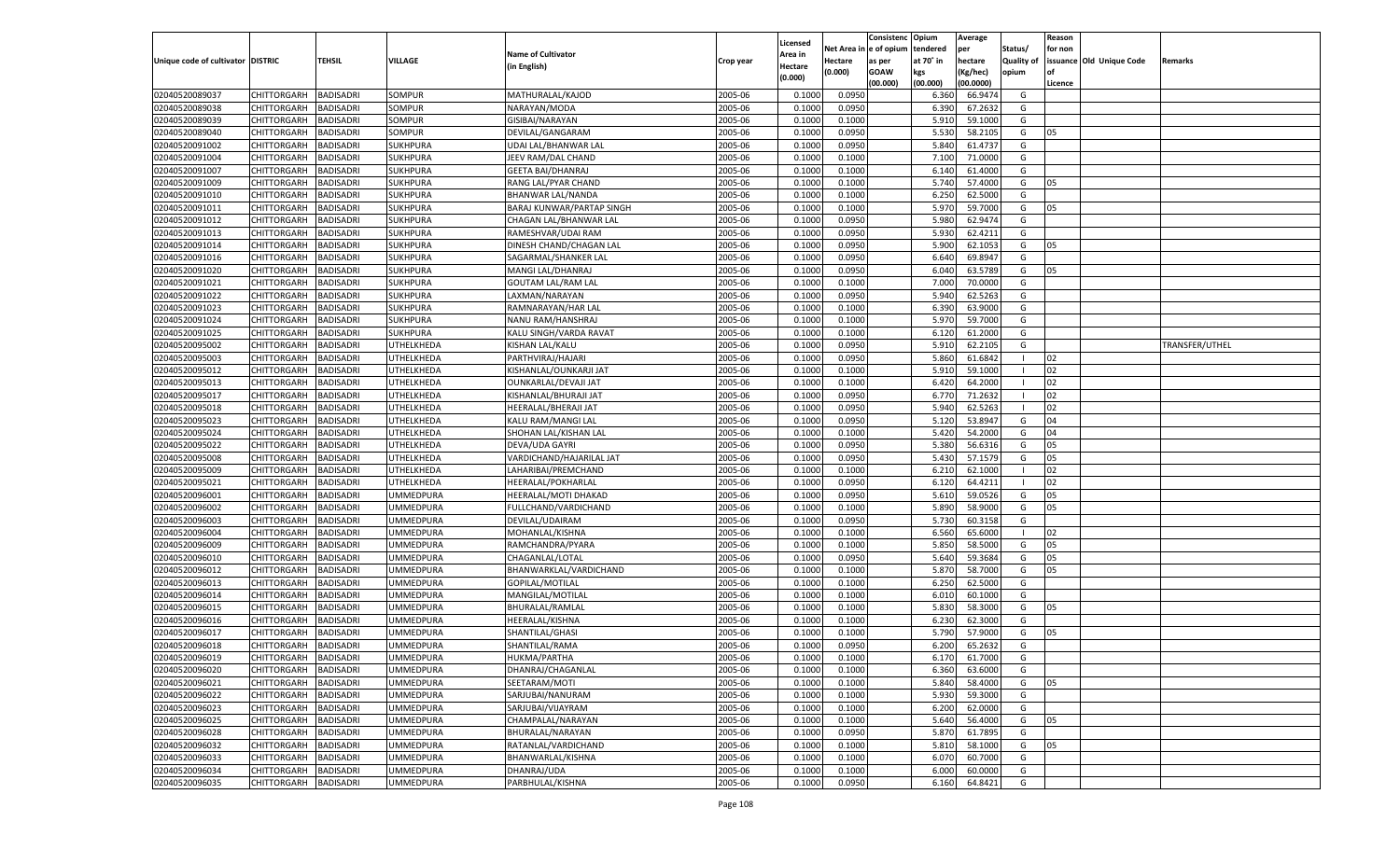|                                   |                       |                  |                  |                              |           |                           |          | Consistenc  | Opium     | Average   |                   | Reason  |                          |         |
|-----------------------------------|-----------------------|------------------|------------------|------------------------------|-----------|---------------------------|----------|-------------|-----------|-----------|-------------------|---------|--------------------------|---------|
|                                   |                       |                  |                  | <b>Name of Cultivator</b>    |           | Licensed                  | Net Area | e of opium  | tendered  | per       | Status/           | for non |                          |         |
| Unique code of cultivator DISTRIC |                       | <b>TEHSIL</b>    | VILLAGE          | (in English)                 | Crop year | <b>Area in</b><br>Hectare | Hectare  | as per      | at 70° in | hectare   | <b>Quality of</b> |         | issuance Old Unique Code | Remarks |
|                                   |                       |                  |                  |                              |           | (0.000)                   | (0.000)  | <b>GOAW</b> | kgs       | (Kg/hec)  | opium             |         |                          |         |
|                                   |                       |                  |                  |                              |           |                           |          | (00.000)    | (00.000)  | (00.0000) |                   | Licence |                          |         |
| 02040520096038                    | CHITTORGARH           | <b>BADISADRI</b> | <b>UMMEDPURA</b> | RANGLAL/CHAGANLAL            | 2005-06   | 0.1000                    | 0.0950   |             | 6.190     | 65.1579   | G                 |         |                          |         |
| 02040520096041                    | CHITTORGARH           | BADISADRI        | UMMEDPURA        | MATHRA/CHAMPALAL             | 2005-06   | 0.1000                    | 0.1000   |             | 6.080     | 60.8000   | G                 |         |                          |         |
| 02040520096045                    | CHITTORGARH           | BADISADRI        | UMMEDPURA        | PARASRAM/HEERALAL DHAKAD     | 2005-06   | 0.1000                    | 0.0950   |             | 5.550     | 58.4211   | G                 | 05      |                          |         |
| 02040520096047                    | CHITTORGARH           | BADISADRI        | UMMEDPURA        | BHANWARLAL/KISHNAJI SANGITLA | 2005-06   | 0.1000                    | 0.0950   |             | 6.440     | 67.7895   | G                 |         |                          |         |
| 02040520096048                    | CHITTORGARH           | <b>BADISADRI</b> | UMMEDPURA        | RADHESHYAM/DAYARAM DHAKAD    | 2005-06   | 0.1000                    | 0.0950   |             | 5.540     | 58.3158   | G                 | 05      |                          |         |
| 02040520096049                    | CHITTORGARH           | BADISADRI        | UMMEDPURA        | RATANLAL/DHANRAJ             | 2005-06   | 0.1000                    | 0.1000   |             | 6.030     | 60.3000   | G                 |         |                          |         |
| 02040520096050                    | CHITTORGARH           | BADISADRI        | UMMEDPURA        | UDAILAL/BAGDIRAM             | 2005-06   | 0.1000                    | 0.1000   |             | 6.890     | 68.9000   | G                 |         |                          |         |
| 02040520096046                    | CHITTORGARH           | BADISADRI        | UMMEDPURA        | JEYRAM/HARLAL DHAKAD         | 2005-06   | 0.1000                    | 0.1000   |             | 6.300     | 63.0000   | G                 |         |                          |         |
| 02040520096052                    | CHITTORGARH           | BADISADRI        | UMMEDPURA        | SHOBHALAL/HEERALAL           | 2005-06   | 0.1000                    | 0.0950   |             | 5.580     | 58.7368   | G                 | 05      |                          |         |
| 02040520096006                    | CHITTORGARH           | BADISADRI        | UMMEDPURA        | SHAMBHULAL/PARBHULAL         | 2005-06   | 0.1000                    | 0.1000   |             | 6.390     | 63.9000   | G                 |         |                          |         |
| 02040520096053                    | CHITTORGARH           | BADISADRI        | UMMEDPURA        | <b>BHURIBAI/KAJOD</b>        | 2005-06   | 0.1000                    | 0.1000   |             | 5.890     | 58.9000   | G                 | 05      |                          |         |
| 02040520097001                    | CHITTORGARH           | BADISADRI        | UTHEL            | KALU/KISHNA                  | 2005-06   | 0.1000                    | 0.0950   |             | 7.340     | 77.2632   | - 1               | 02      |                          |         |
| 02040520097002                    | CHITTORGARH           | <b>BADISADRI</b> | UTHEL            | MANIBAI/LACHIRAM             | 2005-06   | 0.1000                    | 0.0950   |             | 5.820     | 61.2632   | - 1               | 02      |                          |         |
| 02040520097003                    | CHITTORGARH           | BADISADRI        | UTHEL            | SUHAGIBAI/RAMA               | 2005-06   | 0.1000                    | 0.0950   |             | 4.420     | 46.5263   | - 1               | 02      |                          |         |
| 02040520097004                    | CHITTORGARH           | <b>BADISADRI</b> | UTHEL            | MATRADAS/SHANKERDAS          | 2005-06   | 0.1000                    | 0.0950   |             | 6.000     | 63.1579   | - 1               | 02      |                          |         |
| 02040520097005                    | CHITTORGARH           | BADISADRI        | UTHEL            | SUHAGIBAI/NARAYAN            | 2005-06   | 0.1000                    | 0.0950   |             | 5.450     | 57.3684   | G                 | 05      |                          |         |
| 02040520097006                    | CHITTORGARH           | <b>BADISADRI</b> | UTHEL            | BHERULAL/HAJARI              | 2005-06   | 0.1000                    | 0.0950   |             | 5.380     | 56.6316   | $\blacksquare$    | 02      |                          |         |
| 02040520097008                    | CHITTORGARH           | BADISADRI        | UTHEL            | HOLAL/CHANDA                 | 2005-06   | 0.1000                    | 0.1000   |             | 4.360     | 43.6000   | - 1               | 02      |                          |         |
| 02040520097013                    | CHITTORGARH           | <b>BADISADRI</b> | UTHEL            | MATRA/CHANDA                 | 2005-06   | 0.1000                    | 0.1000   |             | 5.700     | 57.0000   | - 1               | 02      |                          |         |
| 02040520097015                    | CHITTORGARH           | BADISADRI        | UTHEL            | MOTILAL/CHAMPA               | 2005-06   | 0.1000                    | 0.0950   |             | 5.820     | 61.2632   |                   | 02      |                          |         |
| 02040520097021                    | CHITTORGARH           | <b>BADISADRI</b> | UTHEL            | HEERA/KALU                   | 2005-06   | 0.1000                    | 0.0950   |             | 6.380     | 67.1579   | $\blacksquare$    | 02      |                          |         |
| 02040520097022                    | CHITTORGARH           | BADISADRI        | UTHEL            | CHAGANLAL/DAYARAM            | 2005-06   | 0.1000                    | 0.0950   |             | 6.160     | 64.8421   | G                 |         |                          |         |
| 02040520097025                    | CHITTORGARH           | <b>BADISADRI</b> | UTHEL            | HUDDIBAI/KISHNA              | 2005-06   | 0.1000                    | 0.0800   |             | 5.300     | 66.2500   | - 1               | 02      |                          |         |
| 02040520097026                    | CHITTORGARH           | BADISADRI        | UTHEL            | OUNKAR/KALU                  | 2005-06   | 0.1000                    | 0.0950   |             | 5.430     | 57.1579   |                   | 02      |                          |         |
| 02040520097028                    | CHITTORGARH           | BADISADRI        | UTHEL            | LAXMAN/BHANDA                | 2005-06   | 0.1000                    | 0.1000   |             | 5.610     | 56.1000   | - 1               | 02      |                          |         |
| 02040520097029                    | CHITTORGARH           | BADISADRI        | UTHEL            | <b>BADRU/RAMA</b>            | 2005-06   | 0.1000                    | 0.0950   |             | 6.070     | 63.8947   | - 1               | 02      |                          |         |
| 02040520097031                    | CHITTORGARH           | <b>BADISADRI</b> | UTHEL            | MATHRA/AMRA                  | 2005-06   | 0.1000                    | 0.0950   |             | 6.470     | 68.1053   | G                 |         |                          |         |
| 02040520097034                    | CHITTORGARH           | BADISADRI        | UTHEL            | HEERALAL/DAYARAM             | 2005-06   | 0.1000                    | 0.0950   |             | 7.320     | 77.0526   | G                 |         |                          |         |
| 02040520097035                    | CHITTORGARH           | BADISADRI        | UTHEL            | TECKCHAND/LACHIRAM           | 2005-06   | 0.1000                    | 0.0950   |             | 5.790     | 60.9474   | $\blacksquare$    | 02      |                          |         |
| 02040520097037                    | CHITTORGARH           | BADISADRI        | UTHEL            | UDAIRAM/LACHIRAM             | 2005-06   | 0.1000                    | 0.1000   |             | 6.080     | 60.8000   | $\blacksquare$    | 02      |                          |         |
| 02040520097038                    | CHITTORGARH           | <b>BADISADRI</b> | UTHEL            | LAXMAN/GULAB                 | 2005-06   | 0.1000                    | 0.1000   |             | 5.760     | 57.6000   | G                 |         |                          |         |
| 02040520097040                    | CHITTORGARH           | <b>BADISADRI</b> | UTHEL            | BHERULAL/LACHIRAM            | 2005-06   | 0.1000                    | 0.0950   |             | 6.27      | 66.0000   | - 1               | 02      |                          |         |
| 02040520097041                    | CHITTORGARH           | <b>BADISADRI</b> | UTHEL            | DALICHAND/GASI               | 2005-06   | 0.1000                    | 0.0950   |             | 6.100     | 64.210    | G                 |         |                          |         |
| 02040520097042                    | CHITTORGARH           | BADISADRI        | UTHEL            | UDA/BHERU                    | 2005-06   | 0.1000                    | 0.0950   |             | 5.670     | 59.6842   | - 1               | 02      |                          |         |
| 02040520097046                    | CHITTORGARH           | <b>BADISADRI</b> | UTHEL            | KISHNA/MAGNA                 | 2005-06   | 0.1000                    | 0.0950   |             | 6.000     | 63.1579   | - 1               | 02      |                          |         |
| 02040520097047                    | CHITTORGARH           | BADISADRI        | UTHEL            | <b>BHOLIBAI/SHRIRAM</b>      | 2005-06   | 0.1000                    | 0.1000   |             | 6.310     | 63.1000   | - 1               | 02      |                          |         |
| 02040520097048                    |                       | <b>BADISADRI</b> | UTHEL            |                              | 2005-06   | 0.1000                    | 0.0950   |             | 6.240     | 65.6842   |                   | 02      |                          |         |
|                                   | CHITTORGARH           |                  |                  | TULSHIRAM/JAGANNATH          |           |                           |          |             |           | 58.2105   | - 1               | 02      |                          |         |
| 02040520097049                    | CHITTORGARH           | BADISADRI        | UTHEL            | RAMESHVAR/NANDA MEGHWAL      | 2005-06   | 0.1000                    | 0.0950   |             | 5.530     |           | - 1               |         |                          |         |
| 02040520097050                    | CHITTORGARH           | <b>BADISADRI</b> | UTHEL            | LALU/GODA JAT                | 2005-06   | 0.1000                    | 0.0950   |             | 5.900     | 62.105    | - 1               | 02      |                          |         |
| 02040520097051                    | CHITTORGARH           | BADISADRI        | UTHEL            | MAGNA/NANA RAVAL             | 2005-06   | 0.1000                    | 0.0950   |             | 5.450     | 57.3684   |                   | 02      |                          |         |
| 02040520097057                    | CHITTORGARH           | <b>BADISADRI</b> | UTHEL            | LACHIRAM/GASIDAS             | 2005-06   | 0.1000                    | 0.1000   |             | 5.640     | 56.4000   | G                 | 05      |                          |         |
| 02040520097058                    | CHITTORGARH           | BADISADRI        | UTHEL            | GISIBAI/BHAGVANDAS           | 2005-06   | 0.1000                    | 0.0950   |             | 5.200     | 54.7368   | G                 | 04      |                          |         |
| 02040520097061                    | CHITTORGARH           | BADISADRI        | UTHEL            | NANDUBAI/AMRA                | 2005-06   | 0.1000                    | 0.0950   |             | 5.700     | 60.0000   | - 1               | 02      |                          |         |
| 02040520097064                    | CHITTORGARH           | BADISADRI        | UTHEL            | SHANKER/HARLAL               | 2005-06   | 0.1000                    | 0.0950   |             | 5.84      | 61.4737   |                   | 02      |                          |         |
| 02040520097065                    | CHITTORGARH           | <b>BADISADRI</b> | UTHEL            | MAGNIRAM/GODA JAT            | 2005-06   | 0.1000                    | 0.0950   |             | 6.210     | 65.3684   | - 1               | 02      |                          |         |
| 02040520097068                    | CHITTORGARH BADISADRI |                  | <b>UTHEL</b>     | HEERALAL/JEETMAL JAT         | 2005-06   | 0.1000                    | 0.1000   |             | 5.700     | 57.0000   |                   | 02      |                          |         |
| 02040520097072                    | <b>CHITTORGARH</b>    | <b>BADISADRI</b> | UTHEL            | KESHIBAI/CHATARBHUJ          | 2005-06   | 0.1000                    | 0.0900   |             | 5.440     | 60.4444   | - 1               | 02      |                          |         |
| 02040520097081                    | CHITTORGARH           | <b>BADISADRI</b> | UTHEL            | <b>BALU/BABRU RAVAT</b>      | 2005-06   | 0.1000                    | 0.0950   |             | 5.200     | 54.7368   | - 1               | 02      |                          |         |
| 02040520097082                    | <b>CHITTORGARH</b>    | <b>BADISADRI</b> | UTHEL            | DAYARAM/HARCHAND             | 2005-06   | 0.1000                    | 0.0950   |             | 5.230     | 55.0526   | G                 | 04      |                          |         |
| 02040520098001                    | <b>CHITTORGARH</b>    | <b>BADISADRI</b> | UTTARVADA        | HEMRAJ/NATHULAL              | 2005-06   | 0.1000                    | 0.0950   |             | 5.930     | 62.4211   | G                 |         |                          |         |
| 02040520098002                    | <b>CHITTORGARH</b>    | <b>BADISADRI</b> | UTTARVADA        | MOHANLAL/UMEDRAM             | 2005-06   | 0.1000                    | 0.0950   |             | 6.080     | 64.0000   | G                 |         |                          |         |
| 02040520098003                    | <b>CHITTORGARH</b>    | <b>BADISADRI</b> | UTTARVADA        | NARAYAN/SHYAMA               | 2005-06   | 0.1000                    | 0.0950   |             | 5.500     | 57.8947   | G                 | 05      |                          |         |
| 02040520098004                    | <b>CHITTORGARH</b>    | <b>BADISADRI</b> | UTTARVADA        | SHANKERLAL/OUNKAR            | 2005-06   | 0.1000                    | 0.1000   |             | 5.790     | 57.9000   | G                 |         |                          |         |
| 02040520098005                    | <b>CHITTORGARH</b>    | <b>BADISADRI</b> | UTTARVADA        | VENDIRAM/KANIRAM             | 2005-06   | 0.1000                    | 0.0950   |             | 6.050     | 63.6842   | G                 |         |                          |         |
| 02040520098006                    | <b>CHITTORGARH</b>    | <b>BADISADRI</b> | UTTARVADA        | <b>BABRU/KALU</b>            | 2005-06   | 0.1000                    | 0.0950   |             | 5.500     | 57.8947   | G                 | 05      |                          |         |
| 02040520098009                    | <b>CHITTORGARH</b>    | <b>BADISADRI</b> | <b>UTTARVADA</b> | BHERULAL/TULSHIRAM           | 2005-06   | 0.1000                    | 0.1000   |             | 6.120     | 61.2000   | G                 | 05      |                          |         |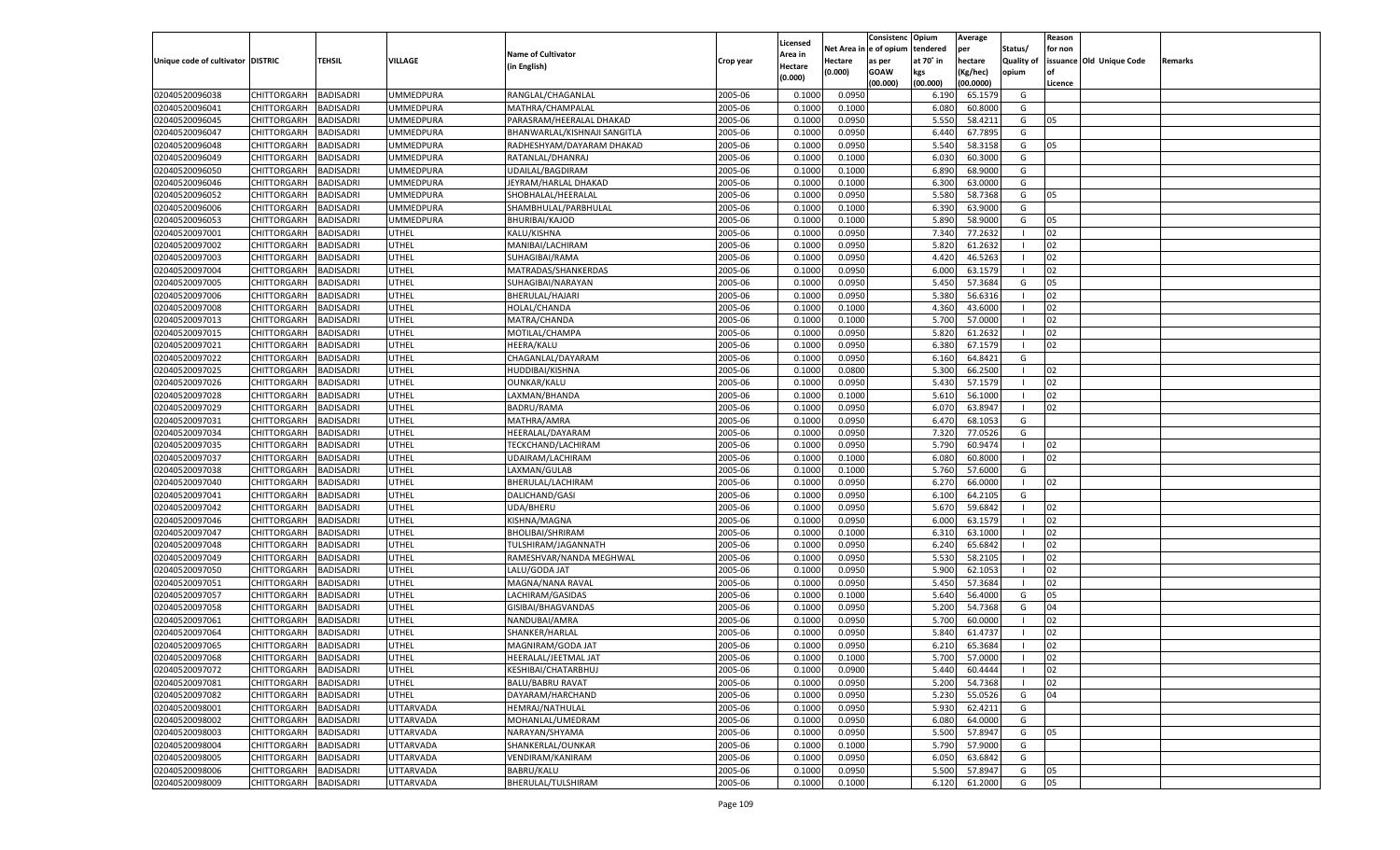|                                   |                       |                  |                |                           |           |                    |            | Consistenc   | Opium     | Average   |                   | Reason  |                          |         |
|-----------------------------------|-----------------------|------------------|----------------|---------------------------|-----------|--------------------|------------|--------------|-----------|-----------|-------------------|---------|--------------------------|---------|
|                                   |                       |                  |                |                           |           | Licensed           | Net Area i | n e of opium | tendered  | per       | Status/           | for non |                          |         |
| Unique code of cultivator DISTRIC |                       | TEHSIL           | <b>VILLAGE</b> | <b>Name of Cultivator</b> | Crop year | Area in            | Hectare    | as per       | at 70° in | hectare   | <b>Quality of</b> |         | issuance Old Unique Code | Remarks |
|                                   |                       |                  |                | (in English)              |           | Hectare<br>(0.000) | (0.000)    | <b>GOAW</b>  | kgs       | (Kg/hec)  | opium             |         |                          |         |
|                                   |                       |                  |                |                           |           |                    |            | (00.000)     | (00.000)  | (00.0000) |                   | Licence |                          |         |
| 02040520098016                    | CHITTORGARH           | BADISADRI        | UTTARVADA      | GOKAL/GAMERA              | 2005-06   | 0.1000             | 0.0950     |              | 5.820     | 61.2632   | G                 |         |                          |         |
| 02040520098017                    | CHITTORGARH           | BADISADRI        | UTTARVADA      | <b>GOUTAM BAI/UDA</b>     | 2005-06   | 0.1000             | 0.1000     |              | 5.700     | 57.0000   | G                 | 05      |                          |         |
| 02040520098018                    | CHITTORGARH           | BADISADRI        | UTTARVADA      | DHANRAJ/MAGNI RAM         | 2005-06   | 0.1000             | 0.1000     |              | 6.120     | 61.2000   | G                 |         |                          |         |
| 02040520099003                    | CHITTORGARH           | BADISADRI        | VINAYKA        | PARTAP/NATHU              | 2005-06   | 0.1000             | 0.1000     |              | 5.800     | 58.0000   | G                 |         |                          |         |
| 02040520099004                    | CHITTORGARH           | BADISADRI        | VINAYKA        | DHAPUBAI/ROOPA            | 2005-06   | 0.1000             | 0.0950     |              | 5.610     | 59.0526   | G                 |         |                          |         |
| 02040520099012                    | CHITTORGARH           | BADISADRI        | VINAYKA        | OUNKARSINGH/GOVINDSINGH   | 2005-06   | 0.1000             | 0.1000     |              | 5.870     | 58.7000   | G                 |         |                          |         |
| 02040520099016                    | CHITTORGARH           | BADISADRI        | VINAYKA        | BHAMRU/KISHANLAL          | 2005-06   | 0.1000             | 0.1000     |              | 5.920     | 59.2000   | G                 |         |                          |         |
| 02040520099020                    | CHITTORGARH           | BADISADRI        | VINAYKA        | CHAMPABAI/KISHANLAL       | 2005-06   | 0.1000             | 0.1000     |              | 5.810     | 58.1000   | G                 | 05      |                          |         |
| 02040520099024                    | CHITTORGARH           | BADISADRI        | VINAYKA        | CHUNNILAL/KISHNA          | 2005-06   | 0.1000             | 0.0950     |              | 5.780     | 60.8421   | G                 |         |                          |         |
| 02040520099025                    | CHITTORGARH           | BADISADRI        | VINAYKA        | NARAYAN/GIRDHARI          | 2005-06   | 0.1000             | 0.0950     |              | 6.130     | 64.5263   | G                 |         |                          |         |
| 02040520099027                    | CHITTORGARH           | BADISADRI        | VINAYKA        | FATEHSINGH/BHURASINGH     | 2005-06   | 0.1000             | 0.1000     |              | 5.910     | 59.1000   | G                 |         |                          |         |
| 02040520099029                    | CHITTORGARH           | BADISADRI        | VINAYKA        | PARSHURAM/DALLA           | 2005-06   | 0.1000             | 0.0950     |              | 6.010     | 63.2632   | G                 |         |                          |         |
| 02040520099031                    | CHITTORGARH           | BADISADRI        | VINAYKA        | NANIBAI/MEGHA             | 2005-06   | 0.1000             | 0.0950     |              | 5.670     | 59.6842   | G                 |         |                          |         |
| 02040520101001                    | CHITTORGARH           | BADISADRI        | NALVAI         | NANDA/MIYARAM             | 2005-06   | 0.1000             | 0.1000     |              | 6.660     | 66.6000   | G                 |         |                          |         |
| 02040520101002                    | CHITTORGARH           | <b>BADISADRI</b> | <b>NALVAI</b>  | NARAYAN/BHOLA             | 2005-06   | 0.1000             | 0.1000     |              | 7.490     | 74.9000   | G                 |         |                          |         |
| 02040520101003                    | CHITTORGARH           | BADISADRI        | NALVAI         | <b>HARLAL/BHOLA</b>       | 2005-06   | 0.1000             | 0.0950     |              | 6.200     | 65.2632   | G                 |         |                          |         |
| 02040520101005                    | CHITTORGARH           | <b>BADISADRI</b> | NALVAI         | UDA/VRDA                  | 2005-06   | 0.1000             | 0.1000     |              | 6.450     | 64.5000   | G                 |         |                          |         |
| 02040520101008                    | CHITTORGARH           | BADISADRI        | NALVAI         | PYARA/RAMCHANDRA          | 2005-06   | 0.1000             | 0.1000     |              | 6.540     | 65.4000   | G                 |         |                          |         |
| 02040520101009                    | CHITTORGARH           | <b>BADISADRI</b> | <b>NALVAI</b>  | NARAYAN/RAMCHANDRA        | 2005-06   | 0.1000             | 0.0950     |              | 5.720     | 60.2105   | G                 |         |                          |         |
| 02040520101010                    | CHITTORGARH           | BADISADRI        | NALVAI         | KALU/VARDA GODAVALA       | 2005-06   | 0.1000             | 0.0950     |              | 6.890     | 72.5263   | G                 |         |                          |         |
| 02040520101011                    | CHITTORGARH           | <b>BADISADRI</b> | NALVAI         | NARAYAN/MALA              | 2005-06   | 0.1000             | 0.1000     |              | 6.020     | 60.2000   | G                 |         |                          |         |
| 02040520101012                    | CHITTORGARH           | BADISADRI        | NALVAI         | VARDICHAND/TEKA           | 2005-06   | 0.1000             | 0.1000     |              | 6.340     | 63.4000   | G                 |         |                          |         |
| 02040520101014                    | CHITTORGARH           | <b>BADISADRI</b> | <b>NALVAI</b>  | NANDA/KEVLIYA             | 2005-06   | 0.1000             | 0.0950     |              | 6.710     | 70.6316   | G                 |         |                          |         |
| 02040520101015                    | CHITTORGARH           | BADISADRI        | NALVAI         | PEMA/CHAMPALAL            | 2005-06   | 0.1000             | 0.1000     |              | 6.760     | 67.6000   | G                 |         |                          |         |
| 02040520101016                    | CHITTORGARH           | <b>BADISADRI</b> | NALVAI         | DEVILAL/FATEHLAL          | 2005-06   | 0.1000             | 0.0950     |              | 5.910     | 62.2105   | G                 |         |                          |         |
| 02040520101017                    | CHITTORGARH           | BADISADRI        | NALVAI         | SHOBHALAL/PARTHVIRAJ      | 2005-06   | 0.1000             | 0.0950     |              | 6.280     | 66.1053   | G                 |         |                          |         |
| 02040520101018                    | CHITTORGARH           | <b>BADISADRI</b> | <b>NALVAI</b>  | NARAYAN/HARLAI            | 2005-06   | 0.1000             | 0.1000     |              | 6.130     | 61.3000   | G                 |         |                          |         |
| 02040520101019                    | CHITTORGARH           | BADISADRI        | NALVAI         | SHRILAL/LALULAL           | 2005-06   | 0.1000             | 0.1000     |              | 6.550     | 65.5000   | G                 |         |                          |         |
| 02040520101021                    | CHITTORGARH           | <b>BADISADRI</b> | NALVAI         | GASI/SAVA                 | 2005-06   | 0.1000             | 0.0950     |              | 6.130     | 64.5263   | G                 |         |                          |         |
| 02040520101024                    | CHITTORGARH           | BADISADRI        | <b>NALVAI</b>  | BALURAM/KALU              | 2005-06   | 0.1000             | 0.1000     |              | 6.620     | 66.2000   | G                 |         |                          |         |
| 02040520101026                    | CHITTORGARH           | <b>BADISADRI</b> | <b>NALVAI</b>  | SHANKER/MOTI              | 2005-06   | 0.1000             | 0.1000     |              | 6.010     | 60.1000   | G                 |         |                          |         |
| 02040520101028                    | CHITTORGARH           | <b>BADISADRI</b> | <b>NALVAI</b>  | KALU/CHENA                | 2005-06   | 0.1000             | 0.0950     |              | 5.970     | 62.8421   | G                 |         |                          |         |
| 02040520101029                    | CHITTORGARH           | <b>BADISADRI</b> | <b>NALVAI</b>  | UDA/FATEHRAM              | 2005-06   | 0.1000             | 0.0950     |              | 6.190     | 65.1579   | G                 |         |                          |         |
| 02040520101031                    | CHITTORGARH           | BADISADRI        | <b>NALVAI</b>  | SHRILAL/HARLAL            | 2005-06   | 0.1000             | 0.0950     |              | 6.360     | 66.9474   | G                 |         |                          |         |
| 02040520101032                    | CHITTORGARH           | <b>BADISADRI</b> | <b>NALVAI</b>  | MAGNIRAM/LALU             | 2005-06   | 0.1000             | 0.1000     |              | 5.870     | 58.7000   | G                 |         |                          |         |
| 02040520101033                    | CHITTORGARH           | <b>BADISADRI</b> | <b>NALVAI</b>  | SAVA/DOLA                 | 2005-06   | 0.1000             | 0.1000     |              | 6.350     | 63.5000   | G                 |         |                          |         |
| 02040520101034                    | CHITTORGARH           | <b>BADISADRI</b> | <b>NALVAI</b>  | DEVILAL/SHANKER           | 2005-06   | 0.1000             | 0.1000     |              | 6.270     | 62.7000   | G                 |         |                          |         |
| 02040520101036                    | CHITTORGARH           | BADISADRI        | <b>NALVAI</b>  | NATHULAL/NANDA            | 2005-06   | 0.1000             | 0.1000     |              | 5.990     | 59.9000   | G                 |         |                          |         |
| 02040520101037                    | CHITTORGARH           | <b>BADISADRI</b> | <b>NALVAI</b>  | ROOPA/CHAMPA              | 2005-06   | 0.1000             | 0.1000     |              | 6.600     | 66.0000   | G                 |         |                          |         |
| 02040520101038                    | CHITTORGARH           | <b>BADISADRI</b> | <b>NALVAI</b>  | DALU/BHOLA                | 2005-06   | 0.1000             | 0.1000     |              | 5.660     | 56.6000   | G                 | 05      |                          |         |
| 02040520101040                    | CHITTORGARH           | <b>BADISADRI</b> | <b>NALVAI</b>  | ROSHANLAL/PARTHVIRAJ      | 2005-06   | 0.1000             | 0.0950     |              | 6.240     | 65.6842   | G                 |         |                          |         |
| 02040520101042                    | CHITTORGARH           | BADISADRI        | <b>NALVAI</b>  | <b>GANPAT/VAKTAJI</b>     | 2005-06   | 0.1000             | 0.1000     |              | 6.280     | 62.8000   | G                 |         |                          |         |
| 02040520101045                    | CHITTORGARH           | BADISADRI        | <b>NALVAI</b>  | GASI/BHURA MOGIYA         | 2005-06   | 0.1000             | 0.0950     |              | 5.760     | 60.6316   | G                 |         |                          |         |
| 02040520101048                    | CHITTORGARH           | BADISADRI        | <b>NALVAI</b>  | BADRILAL/KASHIRAM         | 2005-06   | 0.1000             | 0.0950     |              | 5.800     | 61.0526   | G                 |         |                          |         |
| 02040520101046                    | CHITTORGARH           | <b>BADISADRI</b> | <b>NALVAI</b>  | JANU/CHATARBHUJ           | 2005-06   | 0.1000             | 0.0950     |              | 5.310     | 55.8947   | G                 | 04      |                          |         |
| 02040520101047                    | CHITTORGARH BADISADRI |                  | <b>NALVAI</b>  | DALICHAND/NANDA           | 2005-06   | 0.1000             | 0.1000     |              | 5.760     | 57.6000   | G                 | 05      |                          |         |
| 02040520101049                    | CHITTORGARH           | <b>BADISADRI</b> | <b>NALVAI</b>  | OUNKAR/MIYARAM            | 2005-06   | 0.1000             | 0.0950     |              | 6.270     | 66.0000   | G                 |         |                          |         |
| 02040520101051                    | <b>CHITTORGARH</b>    | <b>BADISADRI</b> | <b>NALVAI</b>  | NANDA/MOTI MOGYA          | 2005-06   | 0.1000             | 0.1050     |              | 6.050     | 57.6190   | G                 | 05      |                          |         |
| 02040520101053                    | CHITTORGARH           | <b>BADISADRI</b> | <b>NALVAI</b>  | NATHU/CHAMPA              | 2005-06   | 0.1000             | 0.1000     |              | 6.100     | 61.0000   | G                 |         |                          |         |
| 02040520101054                    | <b>CHITTORGARH</b>    | <b>BADISADRI</b> | <b>NALVAI</b>  | RAMSINGH/LALU             | 2005-06   | 0.1000             | 0.1000     |              | 5.910     | 59.1000   | G                 |         |                          |         |
| 02040520101057                    | CHITTORGARH           | <b>BADISADRI</b> | <b>NALVAI</b>  | OUNKAR/PEMA MOGIYA        | 2005-06   | 0.1000             | 0.1000     |              | 6.550     | 65.5000   | G                 |         |                          |         |
| 02040520101058                    | <b>CHITTORGARH</b>    | <b>BADISADRI</b> | <b>NALVAI</b>  | NATHIBAI/SHANKER          | 2005-06   | 0.1000             | 0.1000     |              | 6.480     | 64.8000   | G                 |         |                          |         |
| 02040520101059                    | CHITTORGARH           | <b>BADISADRI</b> | <b>NALVAI</b>  | KALU/TULCHA MOGIYA        | 2005-06   | 0.1000             | 0.1000     |              | 6.840     | 68.4000   | G                 |         |                          |         |
| 02040520101060                    | <b>CHITTORGARH</b>    | <b>BADISADRI</b> | <b>NALVAI</b>  | GANESH/LALU MOGIYA        | 2005-06   | 0.1000             | 0.1000     |              | 5.960     | 59.6000   | G                 |         |                          |         |
|                                   | <b>CHITTORGARH</b>    | <b>BADISADRI</b> | <b>NALVAI</b>  |                           |           |                    | 0.1000     |              |           |           | G                 |         |                          |         |
| 02040520101061                    |                       |                  |                | GEETABAI/RAMLAL           | 2005-06   | 0.1000             |            |              | 5.950     | 59.5000   |                   |         |                          |         |
| 02040520101062                    | <b>CHITTORGARH</b>    | <b>BADISADRI</b> | <b>NALVAI</b>  | MANGILAL/RATNA            | 2005-06   | 0.1000             | 0.0950     |              | 6.500     | 68.4211   | G                 |         |                          |         |